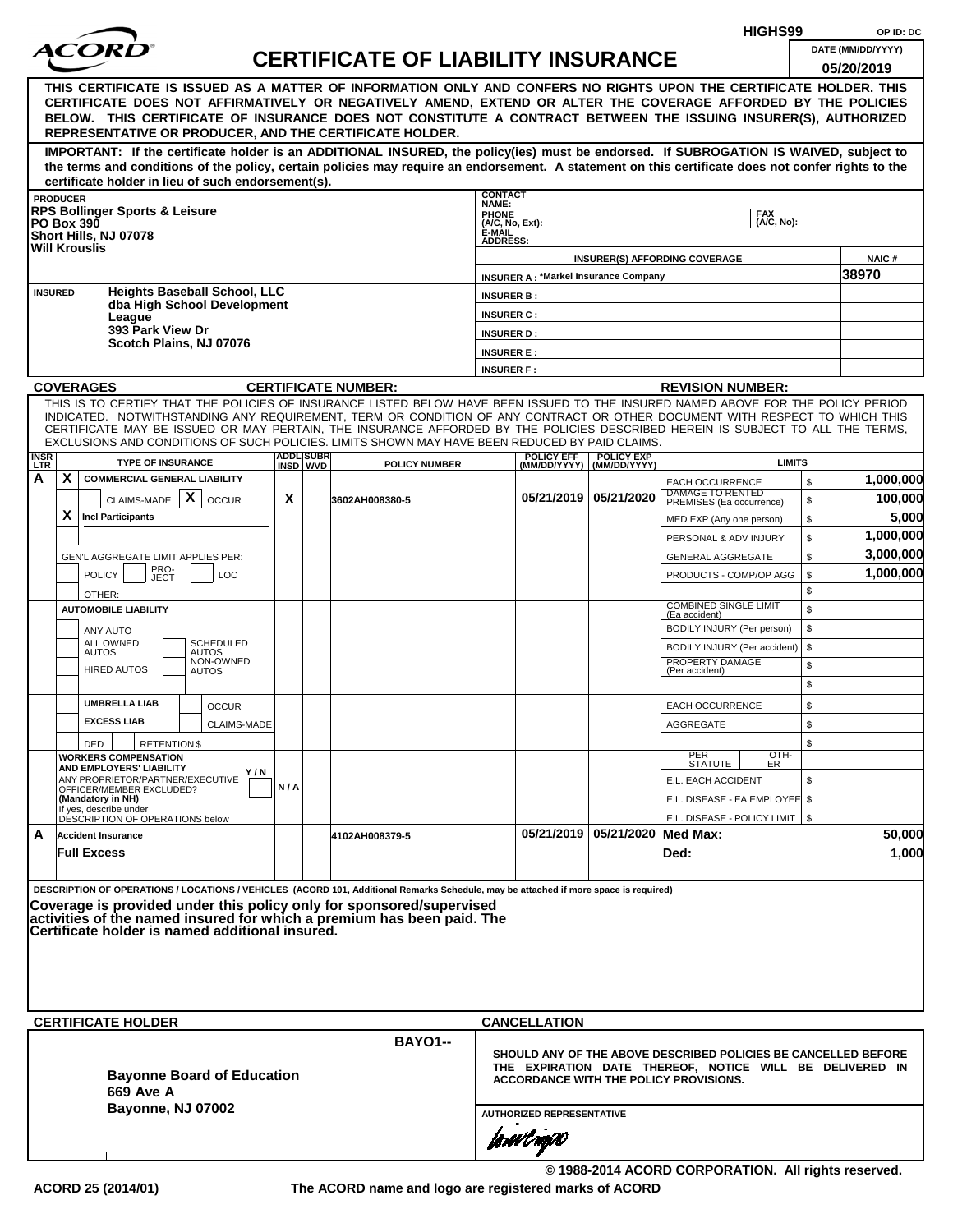|                    |                   |                                                                                                                                                                                                                                                                                                                                                                                                                                                                                                    |     |                   |                                           |                                                                   |                                             |                                    |                                                                                                                                                                             | HIGHS99                  |          | OP ID: DC             |
|--------------------|-------------------|----------------------------------------------------------------------------------------------------------------------------------------------------------------------------------------------------------------------------------------------------------------------------------------------------------------------------------------------------------------------------------------------------------------------------------------------------------------------------------------------------|-----|-------------------|-------------------------------------------|-------------------------------------------------------------------|---------------------------------------------|------------------------------------|-----------------------------------------------------------------------------------------------------------------------------------------------------------------------------|--------------------------|----------|-----------------------|
|                    |                   |                                                                                                                                                                                                                                                                                                                                                                                                                                                                                                    |     |                   | <b>CERTIFICATE OF LIABILITY INSURANCE</b> |                                                                   |                                             |                                    |                                                                                                                                                                             |                          |          | DATE (MM/DD/YYYY)     |
|                    |                   |                                                                                                                                                                                                                                                                                                                                                                                                                                                                                                    |     |                   |                                           |                                                                   |                                             |                                    |                                                                                                                                                                             |                          |          | 05/20/2019            |
|                    |                   | THIS CERTIFICATE IS ISSUED AS A MATTER OF INFORMATION ONLY AND CONFERS NO RIGHTS UPON THE CERTIFICATE HOLDER. THIS<br>CERTIFICATE DOES NOT AFFIRMATIVELY OR NEGATIVELY AMEND, EXTEND OR ALTER THE COVERAGE AFFORDED BY THE POLICIES<br>BELOW. THIS CERTIFICATE OF INSURANCE DOES NOT CONSTITUTE A CONTRACT BETWEEN THE ISSUING INSURER(S), AUTHORIZED<br>REPRESENTATIVE OR PRODUCER, AND THE CERTIFICATE HOLDER.                                                                                   |     |                   |                                           |                                                                   |                                             |                                    |                                                                                                                                                                             |                          |          |                       |
|                    |                   | IMPORTANT: If the certificate holder is an ADDITIONAL INSURED, the policy(ies) must be endorsed. If SUBROGATION IS WAIVED, subject to<br>the terms and conditions of the policy, certain policies may require an endorsement. A statement on this certificate does not confer rights to the<br>certificate holder in lieu of such endorsement(s).                                                                                                                                                  |     |                   |                                           |                                                                   |                                             |                                    |                                                                                                                                                                             |                          |          |                       |
|                    | <b>PRODUCER</b>   |                                                                                                                                                                                                                                                                                                                                                                                                                                                                                                    |     |                   |                                           | <b>CONTACT</b>                                                    |                                             |                                    |                                                                                                                                                                             |                          |          |                       |
|                    | <b>PO Box 390</b> | <b>RPS Bollinger Sports &amp; Leisure</b><br>Short Hills, NJ 07078<br><b>Will Krouslis</b>                                                                                                                                                                                                                                                                                                                                                                                                         |     |                   |                                           | NAME:<br>PHONE<br>$(A/C, No, Ext)$ :<br>E-MAIL<br><b>ADDRESS:</b> |                                             |                                    |                                                                                                                                                                             | <b>FAX</b><br>(A/C, No): |          |                       |
|                    |                   |                                                                                                                                                                                                                                                                                                                                                                                                                                                                                                    |     |                   |                                           |                                                                   |                                             |                                    | <b>INSURER(S) AFFORDING COVERAGE</b>                                                                                                                                        |                          |          | <b>NAIC#</b><br>38970 |
|                    | <b>INSURED</b>    | <b>Heights Baseball School, LLC</b>                                                                                                                                                                                                                                                                                                                                                                                                                                                                |     |                   |                                           |                                                                   | <b>INSURER A: *Markel Insurance Company</b> |                                    |                                                                                                                                                                             |                          |          |                       |
|                    |                   | dba High School Development                                                                                                                                                                                                                                                                                                                                                                                                                                                                        |     |                   |                                           | <b>INSURER B:</b><br><b>INSURER C:</b>                            |                                             |                                    |                                                                                                                                                                             |                          |          |                       |
|                    |                   | League<br>393 Park View Dr                                                                                                                                                                                                                                                                                                                                                                                                                                                                         |     |                   |                                           | <b>INSURER D:</b>                                                 |                                             |                                    |                                                                                                                                                                             |                          |          |                       |
|                    |                   | Scotch Plains, NJ 07076                                                                                                                                                                                                                                                                                                                                                                                                                                                                            |     |                   |                                           | <b>INSURER E:</b>                                                 |                                             |                                    |                                                                                                                                                                             |                          |          |                       |
|                    |                   |                                                                                                                                                                                                                                                                                                                                                                                                                                                                                                    |     |                   |                                           | <b>INSURER F:</b>                                                 |                                             |                                    |                                                                                                                                                                             |                          |          |                       |
|                    |                   | <b>COVERAGES</b>                                                                                                                                                                                                                                                                                                                                                                                                                                                                                   |     |                   | <b>CERTIFICATE NUMBER:</b>                |                                                                   |                                             |                                    | <b>REVISION NUMBER:</b>                                                                                                                                                     |                          |          |                       |
| <b>INSR</b><br>LTR |                   | THIS IS TO CERTIFY THAT THE POLICIES OF INSURANCE LISTED BELOW HAVE BEEN ISSUED TO THE INSURED NAMED ABOVE FOR THE POLICY PERIOD<br>INDICATED. NOTWITHSTANDING ANY REQUIREMENT, TERM OR CONDITION OF ANY CONTRACT OR OTHER DOCUMENT WITH RESPECT TO WHICH THIS<br>CERTIFICATE MAY BE ISSUED OR MAY PERTAIN, THE INSURANCE AFFORDED BY THE POLICIES DESCRIBED HEREIN IS SUBJECT TO ALL THE TERMS.<br>EXCLUSIONS AND CONDITIONS OF SUCH POLICIES. LIMITS SHOWN MAY HAVE BEEN REDUCED BY PAID CLAIMS. |     | <b>ADDLISUBRI</b> |                                           |                                                                   | <b>POLICY EFF</b>                           | <b>POLICY EXP</b>                  |                                                                                                                                                                             | <b>LIMITS</b>            |          |                       |
| А                  | X                 | <b>TYPE OF INSURANCE</b><br><b>COMMERCIAL GENERAL LIABILITY</b>                                                                                                                                                                                                                                                                                                                                                                                                                                    |     | INSD WVD          | <b>POLICY NUMBER</b>                      |                                                                   |                                             | (MM/DD/YYYY) (MM/DD/YYYY)          | <b>EACH OCCURRENCE</b>                                                                                                                                                      |                          | \$       | 1,000,000             |
|                    | X                 | X<br>CLAIMS-MADE<br><b>OCCUR</b><br><b>Incl Participants</b>                                                                                                                                                                                                                                                                                                                                                                                                                                       | X   |                   | 3602AH008380-5                            |                                                                   |                                             | 05/21/2019   05/21/2020            | DAMAGE TO RENTED<br>PREMISES (Ea occurrence)                                                                                                                                |                          | \$       | 100,000<br>5,000      |
|                    |                   |                                                                                                                                                                                                                                                                                                                                                                                                                                                                                                    |     |                   |                                           |                                                                   |                                             |                                    | MED EXP (Any one person)<br>PERSONAL & ADV INJURY                                                                                                                           |                          | \$<br>\$ | 1,000,000             |
|                    |                   | GEN'L AGGREGATE LIMIT APPLIES PER:                                                                                                                                                                                                                                                                                                                                                                                                                                                                 |     |                   |                                           |                                                                   |                                             |                                    | <b>GENERAL AGGREGATE</b>                                                                                                                                                    |                          | \$       | 3,000,000             |
|                    |                   | PRO-<br>JECT<br><b>POLICY</b><br><b>LOC</b>                                                                                                                                                                                                                                                                                                                                                                                                                                                        |     |                   |                                           |                                                                   |                                             |                                    | PRODUCTS - COMP/OP AGG                                                                                                                                                      |                          | \$       | 1,000,000             |
|                    |                   | OTHER:                                                                                                                                                                                                                                                                                                                                                                                                                                                                                             |     |                   |                                           |                                                                   |                                             |                                    |                                                                                                                                                                             |                          | \$       |                       |
|                    |                   | <b>AUTOMOBILE LIABILITY</b>                                                                                                                                                                                                                                                                                                                                                                                                                                                                        |     |                   |                                           |                                                                   |                                             |                                    | <b>COMBINED SINGLE LIMIT</b><br>(Ea accident)                                                                                                                               |                          | \$       |                       |
|                    |                   | <b>ANY AUTO</b>                                                                                                                                                                                                                                                                                                                                                                                                                                                                                    |     |                   |                                           |                                                                   |                                             |                                    | BODILY INJURY (Per person)                                                                                                                                                  |                          | \$       |                       |
|                    |                   | ALL OWNED<br><b>SCHEDULED</b><br><b>AUTOS</b><br><b>AUTOS</b>                                                                                                                                                                                                                                                                                                                                                                                                                                      |     |                   |                                           |                                                                   |                                             |                                    | BODILY INJURY (Per accident)                                                                                                                                                |                          | \$       |                       |
|                    |                   | NON-OWNED<br><b>HIRED AUTOS</b><br><b>AUTOS</b>                                                                                                                                                                                                                                                                                                                                                                                                                                                    |     |                   |                                           |                                                                   |                                             |                                    | PROPERTY DAMAGE<br>(Per accident)                                                                                                                                           |                          | \$<br>\$ |                       |
|                    |                   | <b>UMBRELLA LIAB</b><br><b>OCCUR</b>                                                                                                                                                                                                                                                                                                                                                                                                                                                               |     |                   |                                           |                                                                   |                                             |                                    | <b>EACH OCCURRENCE</b>                                                                                                                                                      |                          | \$       |                       |
|                    |                   | <b>EXCESS LIAB</b><br>CLAIMS-MADE                                                                                                                                                                                                                                                                                                                                                                                                                                                                  |     |                   |                                           |                                                                   |                                             |                                    | AGGREGATE                                                                                                                                                                   |                          | \$       |                       |
|                    |                   | <b>RETENTION \$</b><br>DED                                                                                                                                                                                                                                                                                                                                                                                                                                                                         |     |                   |                                           |                                                                   |                                             |                                    |                                                                                                                                                                             |                          | \$       |                       |
|                    |                   | <b>WORKERS COMPENSATION</b><br>AND EMPLOYERS' LIABILITY<br>Y / N                                                                                                                                                                                                                                                                                                                                                                                                                                   |     |                   |                                           |                                                                   |                                             |                                    | PER<br>STATUTE                                                                                                                                                              | OTH-<br>ER               |          |                       |
|                    |                   | ANY PROPRIETOR/PARTNER/EXECUTIVE<br>OFFICER/MEMBER EXCLUDED?                                                                                                                                                                                                                                                                                                                                                                                                                                       | N/A |                   |                                           |                                                                   |                                             |                                    | E.L. EACH ACCIDENT                                                                                                                                                          |                          | \$       |                       |
|                    |                   | (Mandatory in NH)<br>If yes, describe under                                                                                                                                                                                                                                                                                                                                                                                                                                                        |     |                   |                                           |                                                                   |                                             |                                    | E.L. DISEASE - EA EMPLOYEE \$                                                                                                                                               |                          |          |                       |
|                    |                   | DÉSCRIPTION OF OPERATIONS below                                                                                                                                                                                                                                                                                                                                                                                                                                                                    |     |                   |                                           |                                                                   |                                             | 05/21/2019   05/21/2020   Med Max: | E.L. DISEASE - POLICY LIMIT   \$                                                                                                                                            |                          |          | 50,000                |
| A                  |                   | <b>Accident Insurance</b><br><b>Full Excess</b>                                                                                                                                                                                                                                                                                                                                                                                                                                                    |     |                   | 4102AH008379-5                            |                                                                   |                                             |                                    | Ded:                                                                                                                                                                        |                          |          | 1,000                 |
|                    |                   | DESCRIPTION OF OPERATIONS / LOCATIONS / VEHICLES (ACORD 101, Additional Remarks Schedule, may be attached if more space is required)<br>Certificate holder is included as an additional insured. Coverage is<br>provided under these policies only for sponsored/supervised activities of<br>the named insured for which a premium has been paid.                                                                                                                                                  |     |                   |                                           |                                                                   |                                             |                                    |                                                                                                                                                                             |                          |          |                       |
|                    |                   | <b>CERTIFICATE HOLDER</b>                                                                                                                                                                                                                                                                                                                                                                                                                                                                          |     |                   |                                           |                                                                   | <b>CANCELLATION</b>                         |                                    |                                                                                                                                                                             |                          |          |                       |
|                    |                   | <b>Belleville High School</b><br><b>Baseball Parents Org/Bellevill</b><br><b>HS Varsity Baseball Field</b>                                                                                                                                                                                                                                                                                                                                                                                         |     |                   | BELLE01                                   |                                                                   |                                             |                                    | SHOULD ANY OF THE ABOVE DESCRIBED POLICIES BE CANCELLED BEFORE<br>THE EXPIRATION DATE THEREOF, NOTICE WILL BE DELIVERED IN<br><b>ACCORDANCE WITH THE POLICY PROVISIONS.</b> |                          |          |                       |
|                    |                   | 100 Passaic Ave                                                                                                                                                                                                                                                                                                                                                                                                                                                                                    |     |                   |                                           |                                                                   | <b>AUTHORIZED REPRESENTATIVE</b>            |                                    |                                                                                                                                                                             |                          |          |                       |
|                    |                   | Belleville, NJ 07109                                                                                                                                                                                                                                                                                                                                                                                                                                                                               |     |                   |                                           |                                                                   | forwl now                                   |                                    |                                                                                                                                                                             |                          |          |                       |

**© 1988-2014 ACORD CORPORATION. All rights reserved. ACORD 25 (2014/01) The ACORD name and logo are registered marks of ACORD**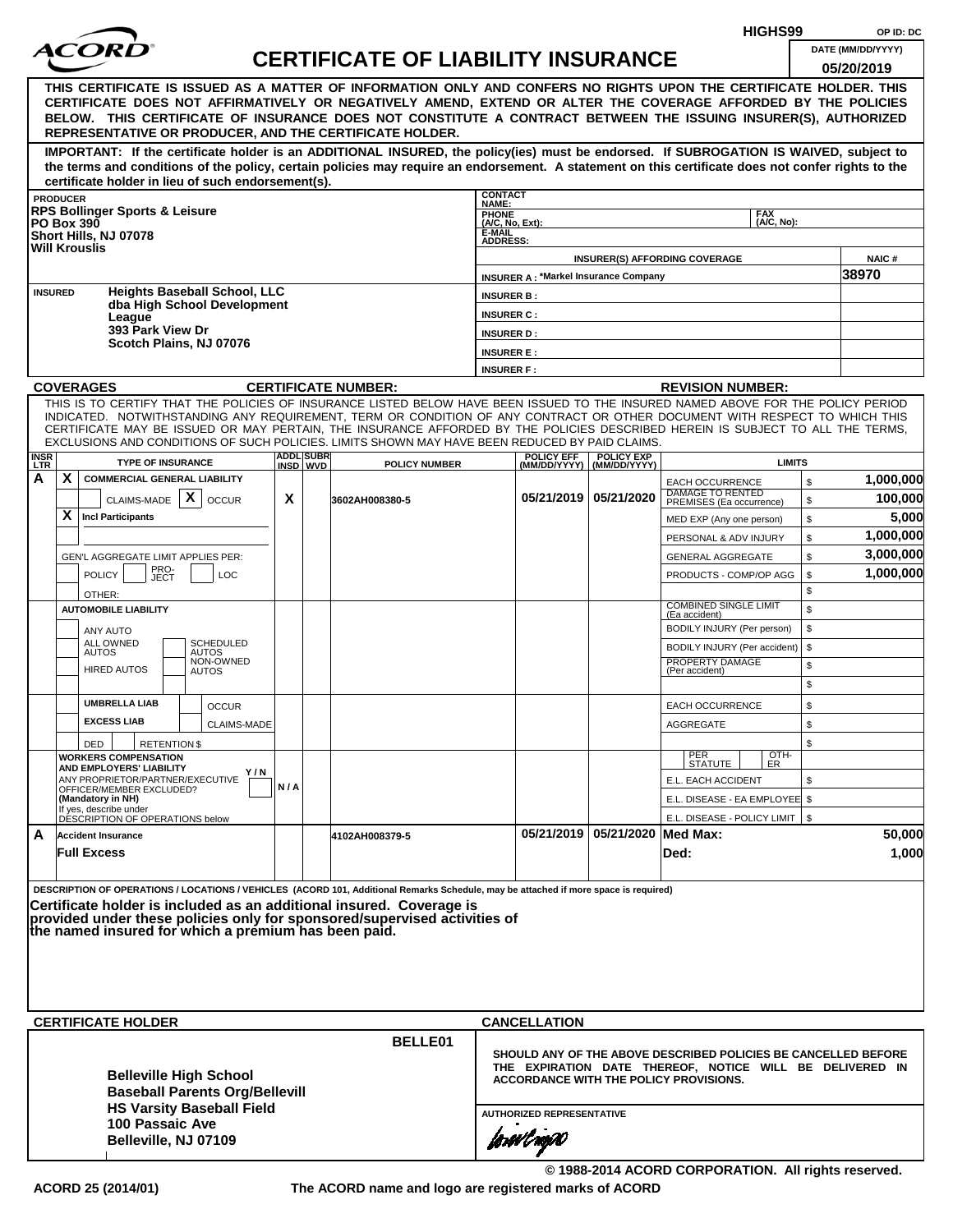|                                                                                                                                                                                                                                                                                                    |                   |                                                                                                                                                                                                                                                                |     |     |  |                                           |                           |                                             |                                |                                                                                                                            | HIGHS99    |    | OP ID: DC         |
|----------------------------------------------------------------------------------------------------------------------------------------------------------------------------------------------------------------------------------------------------------------------------------------------------|-------------------|----------------------------------------------------------------------------------------------------------------------------------------------------------------------------------------------------------------------------------------------------------------|-----|-----|--|-------------------------------------------|---------------------------|---------------------------------------------|--------------------------------|----------------------------------------------------------------------------------------------------------------------------|------------|----|-------------------|
|                                                                                                                                                                                                                                                                                                    |                   | <i>ACOR</i>                                                                                                                                                                                                                                                    |     |     |  | <b>CERTIFICATE OF LIABILITY INSURANCE</b> |                           |                                             |                                |                                                                                                                            |            |    | DATE (MM/DD/YYYY) |
|                                                                                                                                                                                                                                                                                                    |                   |                                                                                                                                                                                                                                                                |     |     |  |                                           |                           |                                             |                                |                                                                                                                            |            |    | 05/20/2019        |
|                                                                                                                                                                                                                                                                                                    |                   | THIS CERTIFICATE IS ISSUED AS A MATTER OF INFORMATION ONLY AND CONFERS NO RIGHTS UPON THE CERTIFICATE HOLDER. THIS                                                                                                                                             |     |     |  |                                           |                           |                                             |                                |                                                                                                                            |            |    |                   |
|                                                                                                                                                                                                                                                                                                    |                   | CERTIFICATE DOES NOT AFFIRMATIVELY OR NEGATIVELY AMEND, EXTEND OR ALTER THE COVERAGE AFFORDED BY THE POLICIES<br>BELOW. THIS CERTIFICATE OF INSURANCE DOES NOT CONSTITUTE A CONTRACT BETWEEN THE ISSUING INSURER(S), AUTHORIZED                                |     |     |  |                                           |                           |                                             |                                |                                                                                                                            |            |    |                   |
|                                                                                                                                                                                                                                                                                                    |                   | REPRESENTATIVE OR PRODUCER, AND THE CERTIFICATE HOLDER.                                                                                                                                                                                                        |     |     |  |                                           |                           |                                             |                                |                                                                                                                            |            |    |                   |
|                                                                                                                                                                                                                                                                                                    |                   | IMPORTANT: If the certificate holder is an ADDITIONAL INSURED, the policy(ies) must be endorsed. If SUBROGATION IS WAIVED, subject to                                                                                                                          |     |     |  |                                           |                           |                                             |                                |                                                                                                                            |            |    |                   |
|                                                                                                                                                                                                                                                                                                    |                   | the terms and conditions of the policy, certain policies may require an endorsement. A statement on this certificate does not confer rights to the                                                                                                             |     |     |  |                                           |                           |                                             |                                |                                                                                                                            |            |    |                   |
|                                                                                                                                                                                                                                                                                                    |                   | certificate holder in lieu of such endorsement(s).                                                                                                                                                                                                             |     |     |  |                                           | <b>CONTACT</b>            |                                             |                                |                                                                                                                            |            |    |                   |
|                                                                                                                                                                                                                                                                                                    | <b>PRODUCER</b>   | <b>RPS Bollinger Sports &amp; Leisure</b>                                                                                                                                                                                                                      |     |     |  |                                           | NAME:                     |                                             |                                |                                                                                                                            | <b>FAX</b> |    |                   |
|                                                                                                                                                                                                                                                                                                    | <b>PO Box 390</b> |                                                                                                                                                                                                                                                                |     |     |  |                                           | PHONE<br>(A/C, No, Ext):  |                                             |                                |                                                                                                                            | (A/C, No): |    |                   |
|                                                                                                                                                                                                                                                                                                    |                   | Short Hills, NJ 07078<br><b>Will Krouslis</b>                                                                                                                                                                                                                  |     |     |  |                                           | E-MAIL<br><b>ADDRESS:</b> |                                             |                                |                                                                                                                            |            |    |                   |
|                                                                                                                                                                                                                                                                                                    |                   |                                                                                                                                                                                                                                                                |     |     |  |                                           |                           |                                             |                                | <b>INSURER(S) AFFORDING COVERAGE</b>                                                                                       |            |    | <b>NAIC#</b>      |
|                                                                                                                                                                                                                                                                                                    |                   |                                                                                                                                                                                                                                                                |     |     |  |                                           |                           | <b>INSURER A: *Markel Insurance Company</b> |                                |                                                                                                                            |            |    | 38970             |
| <b>INSURED</b>                                                                                                                                                                                                                                                                                     |                   | <b>Heights Baseball School, LLC</b><br>dba High School Development                                                                                                                                                                                             |     |     |  |                                           | <b>INSURER B:</b>         |                                             |                                |                                                                                                                            |            |    |                   |
|                                                                                                                                                                                                                                                                                                    |                   | League                                                                                                                                                                                                                                                         |     |     |  |                                           | <b>INSURER C:</b>         |                                             |                                |                                                                                                                            |            |    |                   |
|                                                                                                                                                                                                                                                                                                    |                   | 393 Park View Dr<br>Scotch Plains, NJ 07076                                                                                                                                                                                                                    |     |     |  |                                           | <b>INSURER D:</b>         |                                             |                                |                                                                                                                            |            |    |                   |
|                                                                                                                                                                                                                                                                                                    |                   |                                                                                                                                                                                                                                                                |     |     |  |                                           | <b>INSURER E:</b>         |                                             |                                |                                                                                                                            |            |    |                   |
|                                                                                                                                                                                                                                                                                                    |                   |                                                                                                                                                                                                                                                                |     |     |  |                                           | <b>INSURER F:</b>         |                                             |                                |                                                                                                                            |            |    |                   |
|                                                                                                                                                                                                                                                                                                    |                   | <b>COVERAGES</b>                                                                                                                                                                                                                                               |     |     |  | <b>CERTIFICATE NUMBER:</b>                |                           |                                             |                                | <b>REVISION NUMBER:</b>                                                                                                    |            |    |                   |
|                                                                                                                                                                                                                                                                                                    |                   | THIS IS TO CERTIFY THAT THE POLICIES OF INSURANCE LISTED BELOW HAVE BEEN ISSUED TO THE INSURED NAMED ABOVE FOR THE POLICY PERIOD<br>INDICATED. NOTWITHSTANDING ANY REQUIREMENT, TERM OR CONDITION OF ANY CONTRACT OR OTHER DOCUMENT WITH RESPECT TO WHICH THIS |     |     |  |                                           |                           |                                             |                                |                                                                                                                            |            |    |                   |
|                                                                                                                                                                                                                                                                                                    |                   | CERTIFICATE MAY BE ISSUED OR MAY PERTAIN, THE INSURANCE AFFORDED BY THE POLICIES DESCRIBED HEREIN IS SUBJECT TO ALL THE TERMS.                                                                                                                                 |     |     |  |                                           |                           |                                             |                                |                                                                                                                            |            |    |                   |
| EXCLUSIONS AND CONDITIONS OF SUCH POLICIES. LIMITS SHOWN MAY HAVE BEEN REDUCED BY PAID CLAIMS.<br><b>ADDL SUBR</b><br><b>POLICY EFF</b><br><b>POLICY EXP</b><br><b>INSR</b><br>LTR<br><b>TYPE OF INSURANCE</b><br><b>LIMITS</b><br>INSD WVD<br><b>POLICY NUMBER</b><br>(MM/DD/YYYY)   (MM/DD/YYYY) |                   |                                                                                                                                                                                                                                                                |     |     |  |                                           |                           |                                             |                                |                                                                                                                            |            |    |                   |
|                                                                                                                                                                                                                                                                                                    |                   |                                                                                                                                                                                                                                                                |     |     |  |                                           |                           |                                             |                                |                                                                                                                            |            |    |                   |
| A                                                                                                                                                                                                                                                                                                  | X.                | <b>COMMERCIAL GENERAL LIABILITY</b>                                                                                                                                                                                                                            |     |     |  |                                           |                           |                                             |                                | <b>EACH OCCURRENCE</b>                                                                                                     |            | \$ | 1,000,000         |
|                                                                                                                                                                                                                                                                                                    |                   | X<br>CLAIMS-MADE<br><b>OCCUR</b>                                                                                                                                                                                                                               |     | X   |  | 3602AH008380-5                            |                           |                                             | 05/21/2019   05/21/2020        | DAMAGE TO RENTED<br>PREMISES (Ea occurrence)                                                                               |            | \$ | 100,000           |
|                                                                                                                                                                                                                                                                                                    | X                 | <b>Incl Participants</b>                                                                                                                                                                                                                                       |     |     |  |                                           |                           |                                             |                                | MED EXP (Any one person)                                                                                                   |            | \$ | 5,000             |
|                                                                                                                                                                                                                                                                                                    |                   |                                                                                                                                                                                                                                                                |     |     |  |                                           |                           |                                             |                                | PERSONAL & ADV INJURY                                                                                                      |            | \$ | 1,000,000         |
|                                                                                                                                                                                                                                                                                                    |                   | GEN'L AGGREGATE LIMIT APPLIES PER:                                                                                                                                                                                                                             |     |     |  |                                           |                           |                                             |                                | <b>GENERAL AGGREGATE</b>                                                                                                   |            | \$ | 3,000,000         |
|                                                                                                                                                                                                                                                                                                    |                   | PRO-<br>JECT<br><b>POLICY</b><br><b>LOC</b>                                                                                                                                                                                                                    |     |     |  |                                           |                           |                                             |                                | PRODUCTS - COMP/OP AGG                                                                                                     |            | \$ | 1,000,000         |
|                                                                                                                                                                                                                                                                                                    |                   | OTHER:                                                                                                                                                                                                                                                         |     |     |  |                                           |                           |                                             |                                | <b>COMBINED SINGLE LIMIT</b>                                                                                               |            | \$ |                   |
|                                                                                                                                                                                                                                                                                                    |                   | <b>AUTOMOBILE LIABILITY</b>                                                                                                                                                                                                                                    |     |     |  |                                           |                           |                                             |                                | (Ea accident)                                                                                                              |            | \$ |                   |
|                                                                                                                                                                                                                                                                                                    |                   | ANY AUTO<br>ALL OWNED<br><b>SCHEDULED</b>                                                                                                                                                                                                                      |     |     |  |                                           |                           |                                             |                                | BODILY INJURY (Per person)                                                                                                 |            | \$ |                   |
|                                                                                                                                                                                                                                                                                                    |                   | <b>AUTOS</b><br>AUTOS<br>NON-OWNED                                                                                                                                                                                                                             |     |     |  |                                           |                           |                                             |                                | BODILY INJURY (Per accident)<br>PROPERTY DAMAGE                                                                            |            | \$ |                   |
|                                                                                                                                                                                                                                                                                                    |                   | <b>HIRED AUTOS</b><br><b>AUTOS</b>                                                                                                                                                                                                                             |     |     |  |                                           |                           |                                             |                                | (Per accident)                                                                                                             |            | \$ |                   |
|                                                                                                                                                                                                                                                                                                    |                   |                                                                                                                                                                                                                                                                |     |     |  |                                           |                           |                                             |                                |                                                                                                                            |            | \$ |                   |
|                                                                                                                                                                                                                                                                                                    |                   | <b>UMBRELLA LIAB</b><br><b>OCCUR</b>                                                                                                                                                                                                                           |     |     |  |                                           |                           |                                             |                                | <b>EACH OCCURRENCE</b>                                                                                                     |            | \$ |                   |
|                                                                                                                                                                                                                                                                                                    |                   | <b>EXCESS LIAB</b><br><b>CLAIMS-MADE</b>                                                                                                                                                                                                                       |     |     |  |                                           |                           |                                             |                                | AGGREGATE                                                                                                                  |            | \$ |                   |
|                                                                                                                                                                                                                                                                                                    |                   | DED<br><b>RETENTION \$</b>                                                                                                                                                                                                                                     |     |     |  |                                           |                           |                                             |                                |                                                                                                                            |            | \$ |                   |
|                                                                                                                                                                                                                                                                                                    |                   | <b>WORKERS COMPENSATION</b><br>AND EMPLOYERS' LIABILITY                                                                                                                                                                                                        | Y/N |     |  |                                           |                           |                                             |                                | PER<br>STATUTE                                                                                                             | OTH-<br>ER |    |                   |
|                                                                                                                                                                                                                                                                                                    |                   | ANY PROPRIETOR/PARTNER/EXECUTIVE<br>OFFICER/MEMBER EXCLUDED?                                                                                                                                                                                                   |     | N/A |  |                                           |                           |                                             |                                | E.L. EACH ACCIDENT                                                                                                         |            | \$ |                   |
|                                                                                                                                                                                                                                                                                                    |                   | (Mandatory in NH)<br>If yes, describe under                                                                                                                                                                                                                    |     |     |  |                                           |                           |                                             |                                | E.L. DISEASE - EA EMPLOYEE \$                                                                                              |            |    |                   |
|                                                                                                                                                                                                                                                                                                    |                   | DÉSCRIPTION OF OPERATIONS below                                                                                                                                                                                                                                |     |     |  |                                           |                           |                                             |                                | E.L. DISEASE - POLICY LIMIT   \$                                                                                           |            |    |                   |
| A                                                                                                                                                                                                                                                                                                  |                   | <b>Accident Insurance</b>                                                                                                                                                                                                                                      |     |     |  | 4102AH008379-5                            |                           |                                             | 05/21/2019 05/21/2020 Med Max: |                                                                                                                            |            |    | 50,000            |
|                                                                                                                                                                                                                                                                                                    |                   | <b>Full Excess</b>                                                                                                                                                                                                                                             |     |     |  |                                           |                           |                                             |                                | Ded:                                                                                                                       |            |    | 1,000             |
|                                                                                                                                                                                                                                                                                                    |                   |                                                                                                                                                                                                                                                                |     |     |  |                                           |                           |                                             |                                |                                                                                                                            |            |    |                   |
|                                                                                                                                                                                                                                                                                                    |                   | DESCRIPTION OF OPERATIONS / LOCATIONS / VEHICLES (ACORD 101, Additional Remarks Schedule, may be attached if more space is required)                                                                                                                           |     |     |  |                                           |                           |                                             |                                |                                                                                                                            |            |    |                   |
|                                                                                                                                                                                                                                                                                                    |                   | Certificate holder is included as an additional insured. Coverage is<br>provided under these policies only for sponsored/supervised activities of                                                                                                              |     |     |  |                                           |                           |                                             |                                |                                                                                                                            |            |    |                   |
|                                                                                                                                                                                                                                                                                                    |                   | the named insured for which a premium has been paid.                                                                                                                                                                                                           |     |     |  |                                           |                           |                                             |                                |                                                                                                                            |            |    |                   |
|                                                                                                                                                                                                                                                                                                    |                   |                                                                                                                                                                                                                                                                |     |     |  |                                           |                           |                                             |                                |                                                                                                                            |            |    |                   |
|                                                                                                                                                                                                                                                                                                    |                   |                                                                                                                                                                                                                                                                |     |     |  |                                           |                           |                                             |                                |                                                                                                                            |            |    |                   |
|                                                                                                                                                                                                                                                                                                    |                   |                                                                                                                                                                                                                                                                |     |     |  |                                           |                           |                                             |                                |                                                                                                                            |            |    |                   |
|                                                                                                                                                                                                                                                                                                    |                   |                                                                                                                                                                                                                                                                |     |     |  |                                           |                           |                                             |                                |                                                                                                                            |            |    |                   |
|                                                                                                                                                                                                                                                                                                    |                   | <b>CERTIFICATE HOLDER</b>                                                                                                                                                                                                                                      |     |     |  |                                           |                           | <b>CANCELLATION</b>                         |                                |                                                                                                                            |            |    |                   |
|                                                                                                                                                                                                                                                                                                    |                   |                                                                                                                                                                                                                                                                |     |     |  | BERGE01                                   |                           |                                             |                                |                                                                                                                            |            |    |                   |
|                                                                                                                                                                                                                                                                                                    |                   |                                                                                                                                                                                                                                                                |     |     |  |                                           |                           |                                             |                                | SHOULD ANY OF THE ABOVE DESCRIBED POLICIES BE CANCELLED BEFORE<br>THE EXPIRATION DATE THEREOF, NOTICE WILL BE DELIVERED IN |            |    |                   |
|                                                                                                                                                                                                                                                                                                    |                   | Bergen Academy High School                                                                                                                                                                                                                                     |     |     |  |                                           |                           |                                             |                                | ACCORDANCE WITH THE POLICY PROVISIONS.                                                                                     |            |    |                   |
|                                                                                                                                                                                                                                                                                                    |                   | 200 Hackensack Ave.<br>Hackensack, NJ 07601                                                                                                                                                                                                                    |     |     |  |                                           |                           |                                             |                                |                                                                                                                            |            |    |                   |
|                                                                                                                                                                                                                                                                                                    |                   |                                                                                                                                                                                                                                                                |     |     |  |                                           |                           | <b>AUTHORIZED REPRESENTATIVE</b>            |                                |                                                                                                                            |            |    |                   |
|                                                                                                                                                                                                                                                                                                    |                   |                                                                                                                                                                                                                                                                |     |     |  |                                           |                           | forwl now                                   |                                |                                                                                                                            |            |    |                   |
|                                                                                                                                                                                                                                                                                                    |                   |                                                                                                                                                                                                                                                                |     |     |  |                                           |                           |                                             |                                |                                                                                                                            |            |    |                   |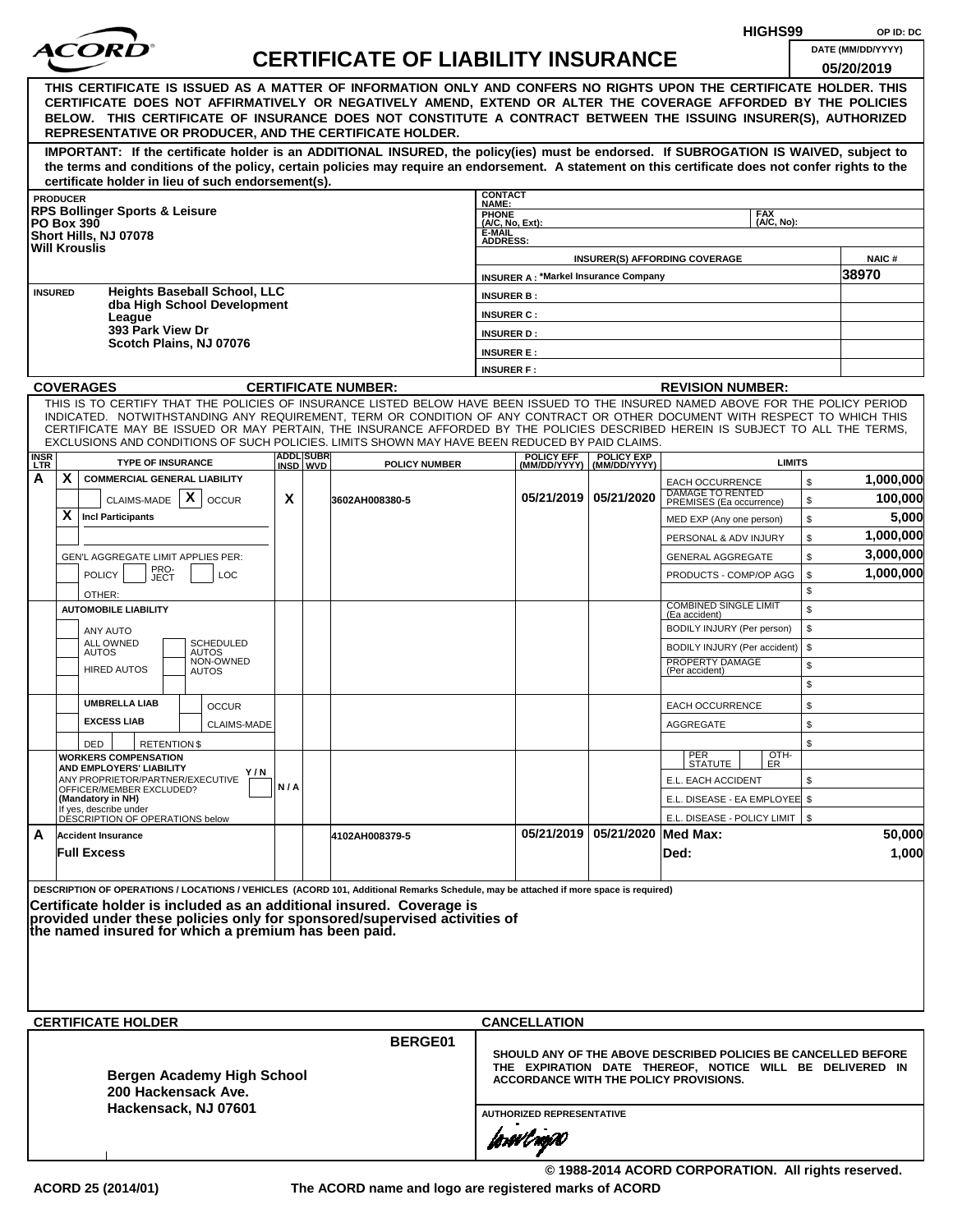|                                                                                                                                                                                                                                                                                        |                                                                                                                                                                                                                                                                                                                                                                                                                                                                                                                                                                                                                                          |     |  |                                           |                                |                                             |                                | HIGHS99                                                                                                                                                              |               | OP ID: DC                       |  |  |
|----------------------------------------------------------------------------------------------------------------------------------------------------------------------------------------------------------------------------------------------------------------------------------------|------------------------------------------------------------------------------------------------------------------------------------------------------------------------------------------------------------------------------------------------------------------------------------------------------------------------------------------------------------------------------------------------------------------------------------------------------------------------------------------------------------------------------------------------------------------------------------------------------------------------------------------|-----|--|-------------------------------------------|--------------------------------|---------------------------------------------|--------------------------------|----------------------------------------------------------------------------------------------------------------------------------------------------------------------|---------------|---------------------------------|--|--|
|                                                                                                                                                                                                                                                                                        |                                                                                                                                                                                                                                                                                                                                                                                                                                                                                                                                                                                                                                          |     |  | <b>CERTIFICATE OF LIABILITY INSURANCE</b> |                                |                                             |                                |                                                                                                                                                                      |               | DATE (MM/DD/YYYY)<br>05/20/2019 |  |  |
|                                                                                                                                                                                                                                                                                        | THIS CERTIFICATE IS ISSUED AS A MATTER OF INFORMATION ONLY AND CONFERS NO RIGHTS UPON THE CERTIFICATE HOLDER. THIS<br>CERTIFICATE DOES NOT AFFIRMATIVELY OR NEGATIVELY AMEND, EXTEND OR ALTER THE COVERAGE AFFORDED BY THE POLICIES<br>BELOW. THIS CERTIFICATE OF INSURANCE DOES NOT CONSTITUTE A CONTRACT BETWEEN THE ISSUING INSURER(S), AUTHORIZED<br>REPRESENTATIVE OR PRODUCER, AND THE CERTIFICATE HOLDER.                                                                                                                                                                                                                         |     |  |                                           |                                |                                             |                                |                                                                                                                                                                      |               |                                 |  |  |
|                                                                                                                                                                                                                                                                                        | IMPORTANT: If the certificate holder is an ADDITIONAL INSURED, the policy(ies) must be endorsed. If SUBROGATION IS WAIVED, subject to<br>the terms and conditions of the policy, certain policies may require an endorsement. A statement on this certificate does not confer rights to the<br>certificate holder in lieu of such endorsement(s).                                                                                                                                                                                                                                                                                        |     |  |                                           |                                |                                             |                                |                                                                                                                                                                      |               |                                 |  |  |
|                                                                                                                                                                                                                                                                                        | <b>PRODUCER</b>                                                                                                                                                                                                                                                                                                                                                                                                                                                                                                                                                                                                                          |     |  |                                           | <b>CONTACT</b><br><b>NAME:</b> |                                             |                                |                                                                                                                                                                      |               |                                 |  |  |
|                                                                                                                                                                                                                                                                                        | <b>RPS Bollinger Sports &amp; Leisure</b><br><b>PO Box 390</b>                                                                                                                                                                                                                                                                                                                                                                                                                                                                                                                                                                           |     |  |                                           | PHONE<br>(A/C, No, Ext):       |                                             |                                | <b>FAX</b><br>(A/C, No):                                                                                                                                             |               |                                 |  |  |
|                                                                                                                                                                                                                                                                                        | Short Hills, NJ 07078                                                                                                                                                                                                                                                                                                                                                                                                                                                                                                                                                                                                                    |     |  |                                           | E-MAIL<br><b>ADDRESS:</b>      |                                             |                                |                                                                                                                                                                      |               |                                 |  |  |
|                                                                                                                                                                                                                                                                                        | <b>Will Krouslis</b>                                                                                                                                                                                                                                                                                                                                                                                                                                                                                                                                                                                                                     |     |  |                                           |                                |                                             |                                | <b>INSURER(S) AFFORDING COVERAGE</b>                                                                                                                                 |               | <b>NAIC#</b>                    |  |  |
|                                                                                                                                                                                                                                                                                        |                                                                                                                                                                                                                                                                                                                                                                                                                                                                                                                                                                                                                                          |     |  |                                           |                                | <b>INSURER A: *Markel Insurance Company</b> |                                |                                                                                                                                                                      |               | 38970                           |  |  |
| <b>INSURED</b>                                                                                                                                                                                                                                                                         | <b>Heights Baseball School, LLC</b>                                                                                                                                                                                                                                                                                                                                                                                                                                                                                                                                                                                                      |     |  |                                           | <b>INSURER B:</b>              |                                             |                                |                                                                                                                                                                      |               |                                 |  |  |
|                                                                                                                                                                                                                                                                                        | dba High School Development<br>League                                                                                                                                                                                                                                                                                                                                                                                                                                                                                                                                                                                                    |     |  |                                           | <b>INSURER C:</b>              |                                             |                                |                                                                                                                                                                      |               |                                 |  |  |
|                                                                                                                                                                                                                                                                                        | 393 Park View Dr                                                                                                                                                                                                                                                                                                                                                                                                                                                                                                                                                                                                                         |     |  |                                           | <b>INSURER D:</b>              |                                             |                                |                                                                                                                                                                      |               |                                 |  |  |
|                                                                                                                                                                                                                                                                                        | Scotch Plains, NJ 07076                                                                                                                                                                                                                                                                                                                                                                                                                                                                                                                                                                                                                  |     |  |                                           | <b>INSURER E:</b>              |                                             |                                |                                                                                                                                                                      |               |                                 |  |  |
|                                                                                                                                                                                                                                                                                        |                                                                                                                                                                                                                                                                                                                                                                                                                                                                                                                                                                                                                                          |     |  |                                           | <b>INSURER F:</b>              |                                             |                                |                                                                                                                                                                      |               |                                 |  |  |
|                                                                                                                                                                                                                                                                                        | <b>COVERAGES</b>                                                                                                                                                                                                                                                                                                                                                                                                                                                                                                                                                                                                                         |     |  | <b>CERTIFICATE NUMBER:</b>                |                                |                                             |                                | <b>REVISION NUMBER:</b>                                                                                                                                              |               |                                 |  |  |
|                                                                                                                                                                                                                                                                                        | THIS IS TO CERTIFY THAT THE POLICIES OF INSURANCE LISTED BELOW HAVE BEEN ISSUED TO THE INSURED NAMED ABOVE FOR THE POLICY PERIOD<br>INDICATED. NOTWITHSTANDING ANY REQUIREMENT, TERM OR CONDITION OF ANY CONTRACT OR OTHER DOCUMENT WITH RESPECT TO WHICH THIS<br>CERTIFICATE MAY BE ISSUED OR MAY PERTAIN, THE INSURANCE AFFORDED BY THE POLICIES DESCRIBED HEREIN IS SUBJECT TO ALL THE TERMS,<br>EXCLUSIONS AND CONDITIONS OF SUCH POLICIES. LIMITS SHOWN MAY HAVE BEEN REDUCED BY PAID CLAIMS.<br><b>ADDL SUBR</b><br><b>INSR</b><br><b>POLICY EFF</b><br><b>POLICY EXP</b><br><b>TYPE OF INSURANCE</b><br><b>LIMITS</b><br>INSD WVD |     |  |                                           |                                |                                             |                                |                                                                                                                                                                      |               |                                 |  |  |
| <b>LTR</b>                                                                                                                                                                                                                                                                             |                                                                                                                                                                                                                                                                                                                                                                                                                                                                                                                                                                                                                                          |     |  | <b>POLICY NUMBER</b>                      |                                | (MM/DD/YYYY)                                | (MM/DD/YYYY)                   |                                                                                                                                                                      |               |                                 |  |  |
| A                                                                                                                                                                                                                                                                                      | X.<br><b>COMMERCIAL GENERAL LIABILITY</b>                                                                                                                                                                                                                                                                                                                                                                                                                                                                                                                                                                                                |     |  |                                           |                                |                                             |                                | <b>EACH OCCURRENCE</b><br>DAMAGE TO RENTED                                                                                                                           | \$            | 1,000,000                       |  |  |
|                                                                                                                                                                                                                                                                                        | $\boldsymbol{\mathsf{X}}$<br>CLAIMS-MADE<br><b>OCCUR</b>                                                                                                                                                                                                                                                                                                                                                                                                                                                                                                                                                                                 |     |  | 3602AH008380-5                            |                                |                                             | 05/21/2019   05/21/2020        | PREMISES (Ea occurrence)                                                                                                                                             | $\mathfrak s$ | 100,000                         |  |  |
|                                                                                                                                                                                                                                                                                        | X.<br><b>Incl Participants</b>                                                                                                                                                                                                                                                                                                                                                                                                                                                                                                                                                                                                           |     |  |                                           |                                |                                             |                                | MED EXP (Any one person)                                                                                                                                             | \$            | 5,000                           |  |  |
|                                                                                                                                                                                                                                                                                        |                                                                                                                                                                                                                                                                                                                                                                                                                                                                                                                                                                                                                                          |     |  |                                           |                                |                                             |                                | PERSONAL & ADV INJURY                                                                                                                                                | \$            | 1,000,000                       |  |  |
|                                                                                                                                                                                                                                                                                        | GEN'L AGGREGATE LIMIT APPLIES PER:                                                                                                                                                                                                                                                                                                                                                                                                                                                                                                                                                                                                       |     |  |                                           |                                |                                             |                                | <b>GENERAL AGGREGATE</b>                                                                                                                                             | \$            | 3,000,000                       |  |  |
|                                                                                                                                                                                                                                                                                        | PRO-<br>JECT<br><b>POLICY</b><br>LOC                                                                                                                                                                                                                                                                                                                                                                                                                                                                                                                                                                                                     |     |  |                                           |                                |                                             |                                | PRODUCTS - COMP/OP AGG                                                                                                                                               | \$            | 1,000,000                       |  |  |
|                                                                                                                                                                                                                                                                                        | OTHER:                                                                                                                                                                                                                                                                                                                                                                                                                                                                                                                                                                                                                                   |     |  |                                           |                                |                                             |                                | <b>COMBINED SINGLE LIMIT</b>                                                                                                                                         | \$            |                                 |  |  |
|                                                                                                                                                                                                                                                                                        | <b>AUTOMOBILE LIABILITY</b>                                                                                                                                                                                                                                                                                                                                                                                                                                                                                                                                                                                                              |     |  |                                           |                                |                                             |                                | (Ea accident)                                                                                                                                                        | \$            |                                 |  |  |
|                                                                                                                                                                                                                                                                                        | ANY AUTO<br>ALL OWNED<br><b>SCHEDULED</b>                                                                                                                                                                                                                                                                                                                                                                                                                                                                                                                                                                                                |     |  |                                           |                                |                                             |                                | BODILY INJURY (Per person)                                                                                                                                           | \$            |                                 |  |  |
|                                                                                                                                                                                                                                                                                        | <b>AUTOS</b><br><b>AUTOS</b><br>NON-OWNED                                                                                                                                                                                                                                                                                                                                                                                                                                                                                                                                                                                                |     |  |                                           |                                |                                             |                                | BODILY INJURY (Per accident)<br>PROPERTY DAMAGE                                                                                                                      | \$<br>\$      |                                 |  |  |
|                                                                                                                                                                                                                                                                                        | <b>HIRED AUTOS</b><br><b>AUTOS</b>                                                                                                                                                                                                                                                                                                                                                                                                                                                                                                                                                                                                       |     |  |                                           |                                |                                             |                                | (Per accident)                                                                                                                                                       | \$            |                                 |  |  |
|                                                                                                                                                                                                                                                                                        | <b>UMBRELLA LIAB</b><br><b>OCCUR</b>                                                                                                                                                                                                                                                                                                                                                                                                                                                                                                                                                                                                     |     |  |                                           |                                |                                             |                                | <b>EACH OCCURRENCE</b>                                                                                                                                               | \$            |                                 |  |  |
|                                                                                                                                                                                                                                                                                        | <b>EXCESS LIAB</b><br><b>CLAIMS-MADE</b>                                                                                                                                                                                                                                                                                                                                                                                                                                                                                                                                                                                                 |     |  |                                           |                                |                                             |                                | AGGREGATE                                                                                                                                                            | \$            |                                 |  |  |
|                                                                                                                                                                                                                                                                                        | DED<br><b>RETENTION \$</b>                                                                                                                                                                                                                                                                                                                                                                                                                                                                                                                                                                                                               |     |  |                                           |                                |                                             |                                |                                                                                                                                                                      | \$            |                                 |  |  |
|                                                                                                                                                                                                                                                                                        | <b>WORKERS COMPENSATION</b>                                                                                                                                                                                                                                                                                                                                                                                                                                                                                                                                                                                                              |     |  |                                           |                                |                                             |                                | OTH-<br>PER<br>STATUTE<br><b>ER</b>                                                                                                                                  |               |                                 |  |  |
|                                                                                                                                                                                                                                                                                        | AND EMPLOYERS' LIABILITY<br>Y / N<br>ANY PROPRIETOR/PARTNER/EXECUTIVE                                                                                                                                                                                                                                                                                                                                                                                                                                                                                                                                                                    |     |  |                                           |                                |                                             |                                | E.L. EACH ACCIDENT                                                                                                                                                   | \$            |                                 |  |  |
|                                                                                                                                                                                                                                                                                        | OFFICER/MEMBER EXCLUDED?<br>(Mandatory in NH)                                                                                                                                                                                                                                                                                                                                                                                                                                                                                                                                                                                            | N/A |  |                                           |                                |                                             |                                | E.L. DISEASE - EA EMPLOYEE \$                                                                                                                                        |               |                                 |  |  |
|                                                                                                                                                                                                                                                                                        | If yes, describe under<br>DÉSCRIPTION OF OPERATIONS below                                                                                                                                                                                                                                                                                                                                                                                                                                                                                                                                                                                |     |  |                                           |                                |                                             |                                | E.L. DISEASE - POLICY LIMIT   \$                                                                                                                                     |               |                                 |  |  |
| A                                                                                                                                                                                                                                                                                      | <b>Accident Insurance</b>                                                                                                                                                                                                                                                                                                                                                                                                                                                                                                                                                                                                                |     |  | 4102AH008379-5                            |                                |                                             | 05/21/2019 05/21/2020 Med Max: |                                                                                                                                                                      |               | 50,000                          |  |  |
|                                                                                                                                                                                                                                                                                        | <b>Full Excess</b>                                                                                                                                                                                                                                                                                                                                                                                                                                                                                                                                                                                                                       |     |  |                                           |                                |                                             |                                | Ded:                                                                                                                                                                 |               | 1,000                           |  |  |
| DESCRIPTION OF OPERATIONS / LOCATIONS / VEHICLES (ACORD 101, Additional Remarks Schedule, may be attached if more space is required)<br>Coverage is provided under these policies only for sponsored/supervised<br> activities of the named insured for which a premium has been paid. |                                                                                                                                                                                                                                                                                                                                                                                                                                                                                                                                                                                                                                          |     |  |                                           |                                |                                             |                                |                                                                                                                                                                      |               |                                 |  |  |
|                                                                                                                                                                                                                                                                                        | <b>CERTIFICATE HOLDER</b>                                                                                                                                                                                                                                                                                                                                                                                                                                                                                                                                                                                                                |     |  |                                           |                                | <b>CANCELLATION</b>                         |                                |                                                                                                                                                                      |               |                                 |  |  |
|                                                                                                                                                                                                                                                                                        | <b>Berkeley Heights Recreation</b><br><b>Department</b>                                                                                                                                                                                                                                                                                                                                                                                                                                                                                                                                                                                  |     |  | <b>BERKEL1</b>                            |                                |                                             |                                | SHOULD ANY OF THE ABOVE DESCRIBED POLICIES BE CANCELLED BEFORE<br>THE EXPIRATION DATE THEREOF, NOTICE WILL BE DELIVERED IN<br>ACCORDANCE WITH THE POLICY PROVISIONS. |               |                                 |  |  |
|                                                                                                                                                                                                                                                                                        | 29 Park Ave                                                                                                                                                                                                                                                                                                                                                                                                                                                                                                                                                                                                                              |     |  |                                           |                                | <b>AUTHORIZED REPRESENTATIVE</b>            |                                |                                                                                                                                                                      |               |                                 |  |  |
|                                                                                                                                                                                                                                                                                        | Berkeley Heights, NJ 07922                                                                                                                                                                                                                                                                                                                                                                                                                                                                                                                                                                                                               |     |  |                                           |                                |                                             |                                |                                                                                                                                                                      |               |                                 |  |  |
|                                                                                                                                                                                                                                                                                        |                                                                                                                                                                                                                                                                                                                                                                                                                                                                                                                                                                                                                                          |     |  |                                           |                                | forwings0                                   |                                |                                                                                                                                                                      |               |                                 |  |  |

**© 1988-2014 ACORD CORPORATION. All rights reserved.**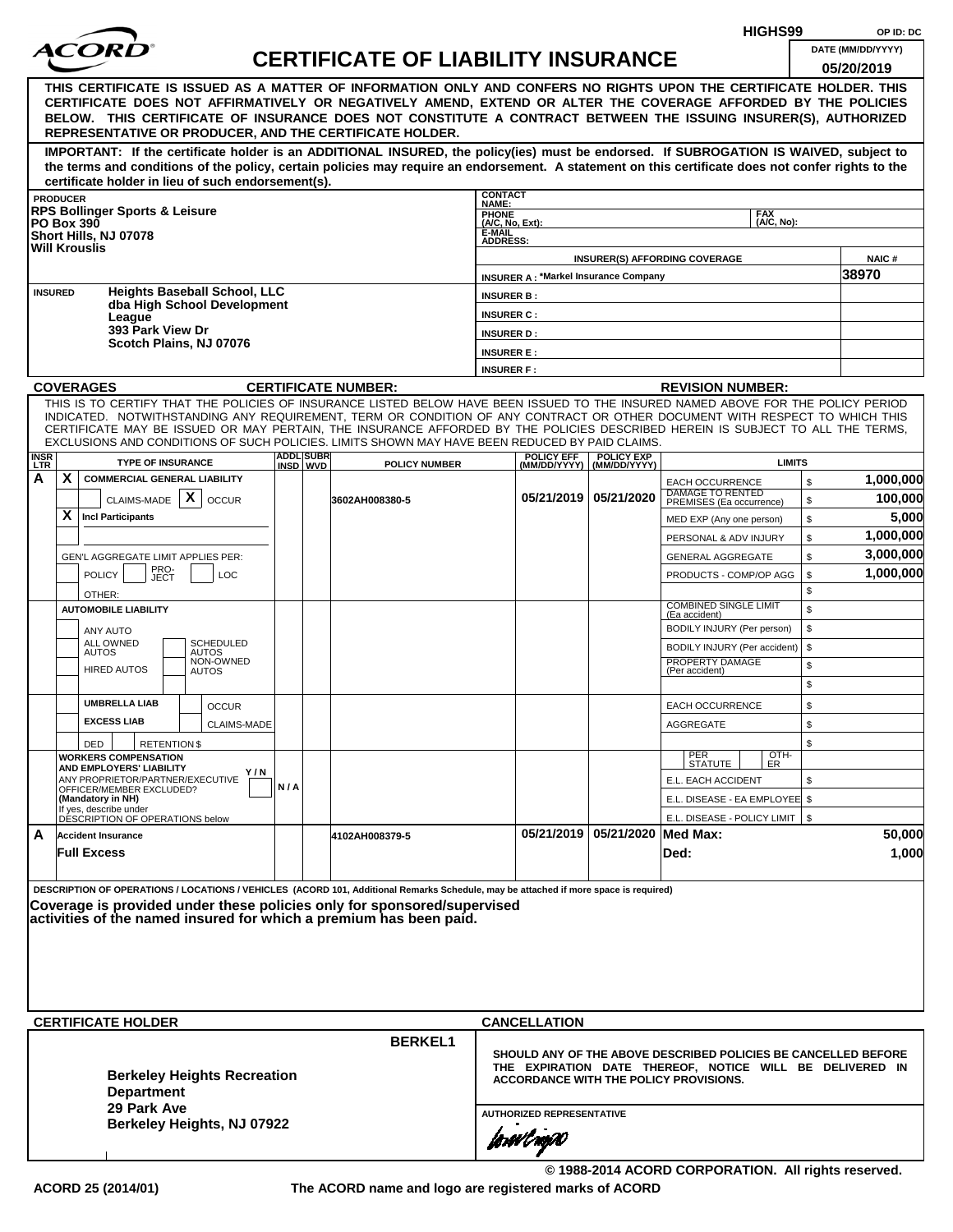|                    |                                             |                                                              |  |                                     |                               |                   |                                                                                                                                                                                                                                                              |                           |                                               |                                |                                                            | HIGHS99            |              | OP ID: DC                                                      |
|--------------------|---------------------------------------------|--------------------------------------------------------------|--|-------------------------------------|-------------------------------|-------------------|--------------------------------------------------------------------------------------------------------------------------------------------------------------------------------------------------------------------------------------------------------------|---------------------------|-----------------------------------------------|--------------------------------|------------------------------------------------------------|--------------------|--------------|----------------------------------------------------------------|
|                    |                                             |                                                              |  |                                     |                               |                   | <b>CERTIFICATE OF LIABILITY INSURANCE</b>                                                                                                                                                                                                                    |                           |                                               |                                |                                                            |                    |              | DATE (MM/DD/YYYY)                                              |
|                    |                                             |                                                              |  |                                     |                               |                   |                                                                                                                                                                                                                                                              |                           |                                               |                                |                                                            |                    |              | 05/20/2019                                                     |
|                    |                                             |                                                              |  |                                     |                               |                   | THIS CERTIFICATE IS ISSUED AS A MATTER OF INFORMATION ONLY AND CONFERS NO RIGHTS UPON THE CERTIFICATE HOLDER. THIS<br>CERTIFICATE DOES NOT AFFIRMATIVELY OR NEGATIVELY AMEND, EXTEND OR ALTER THE COVERAGE AFFORDED BY THE POLICIES                          |                           |                                               |                                |                                                            |                    |              |                                                                |
|                    |                                             |                                                              |  |                                     |                               |                   | BELOW. THIS CERTIFICATE OF INSURANCE DOES NOT CONSTITUTE A CONTRACT BETWEEN THE ISSUING INSURER(S), AUTHORIZED                                                                                                                                               |                           |                                               |                                |                                                            |                    |              |                                                                |
|                    |                                             |                                                              |  |                                     |                               |                   | REPRESENTATIVE OR PRODUCER, AND THE CERTIFICATE HOLDER.                                                                                                                                                                                                      |                           |                                               |                                |                                                            |                    |              |                                                                |
|                    |                                             |                                                              |  |                                     |                               |                   | IMPORTANT: If the certificate holder is an ADDITIONAL INSURED, the policy(ies) must be endorsed. If SUBROGATION IS WAIVED, subject to                                                                                                                        |                           |                                               |                                |                                                            |                    |              |                                                                |
|                    |                                             |                                                              |  |                                     |                               |                   | the terms and conditions of the policy, certain policies may require an endorsement. A statement on this certificate does not confer rights to the                                                                                                           |                           |                                               |                                |                                                            |                    |              |                                                                |
|                    | <b>PRODUCER</b>                             | certificate holder in lieu of such endorsement(s).           |  |                                     |                               |                   |                                                                                                                                                                                                                                                              | <b>CONTACT</b>            |                                               |                                |                                                            |                    |              |                                                                |
|                    |                                             | <b>RPS Bollinger Sports &amp; Leisure</b>                    |  |                                     |                               |                   |                                                                                                                                                                                                                                                              | NAME:<br><b>PHONE</b>     |                                               |                                |                                                            | <b>FAX</b>         |              |                                                                |
|                    | <b>PO Box 390</b>                           | Short Hills, NJ 07078                                        |  |                                     |                               |                   |                                                                                                                                                                                                                                                              | (A/C, No, Ext):<br>E-MAIL |                                               |                                |                                                            | (A/C. No):         |              |                                                                |
|                    |                                             | <b>Will Krouslis</b>                                         |  |                                     |                               |                   |                                                                                                                                                                                                                                                              | <b>ADDRESS:</b>           |                                               |                                |                                                            |                    |              |                                                                |
|                    |                                             |                                                              |  |                                     |                               |                   |                                                                                                                                                                                                                                                              |                           | <b>INSURER A: *Markel Insurance Company</b>   |                                | <b>INSURER(S) AFFORDING COVERAGE</b>                       |                    |              | <b>NAIC#</b><br>38970                                          |
|                    | <b>INSURED</b>                              |                                                              |  | <b>Heights Baseball School, LLC</b> |                               |                   |                                                                                                                                                                                                                                                              | <b>INSURER B:</b>         |                                               |                                |                                                            |                    |              |                                                                |
|                    |                                             |                                                              |  | dba High School Development         |                               |                   |                                                                                                                                                                                                                                                              | <b>INSURER C:</b>         |                                               |                                |                                                            |                    |              |                                                                |
|                    |                                             | League<br>393 Park View Dr                                   |  |                                     |                               |                   |                                                                                                                                                                                                                                                              | <b>INSURER D:</b>         |                                               |                                |                                                            |                    |              |                                                                |
|                    |                                             | Scotch Plains, NJ 07076                                      |  |                                     |                               |                   |                                                                                                                                                                                                                                                              | <b>INSURER E:</b>         |                                               |                                |                                                            |                    |              |                                                                |
|                    |                                             |                                                              |  |                                     |                               |                   |                                                                                                                                                                                                                                                              | <b>INSURER F:</b>         |                                               |                                |                                                            |                    |              |                                                                |
|                    |                                             | <b>COVERAGES</b>                                             |  |                                     |                               |                   | <b>CERTIFICATE NUMBER:</b>                                                                                                                                                                                                                                   |                           |                                               |                                | <b>REVISION NUMBER:</b>                                    |                    |              |                                                                |
|                    |                                             |                                                              |  |                                     |                               |                   | THIS IS TO CERTIFY THAT THE POLICIES OF INSURANCE LISTED BELOW HAVE BEEN ISSUED TO THE INSURED NAMED ABOVE FOR THE POLICY PERIOD                                                                                                                             |                           |                                               |                                |                                                            |                    |              |                                                                |
|                    |                                             |                                                              |  |                                     |                               |                   | INDICATED. NOTWITHSTANDING ANY REQUIREMENT, TERM OR CONDITION OF ANY CONTRACT OR OTHER DOCUMENT WITH RESPECT TO WHICH THIS<br>CERTIFICATE MAY BE ISSUED OR MAY PERTAIN, THE INSURANCE AFFORDED BY THE POLICIES DESCRIBED HEREIN IS SUBJECT TO ALL THE TERMS. |                           |                                               |                                |                                                            |                    |              |                                                                |
|                    |                                             |                                                              |  |                                     |                               |                   | EXCLUSIONS AND CONDITIONS OF SUCH POLICIES. LIMITS SHOWN MAY HAVE BEEN REDUCED BY PAID CLAIMS.                                                                                                                                                               |                           |                                               |                                |                                                            |                    |              |                                                                |
| <b>INSR</b><br>LTR |                                             | <b>TYPE OF INSURANCE</b>                                     |  |                                     | <b>ADDLISUBRI</b><br>INSD WVD | <b>POLICY EFF</b> | <b>POLICY EXP</b><br>(MM/DD/YYYY)   (MM/DD/YYYY)                                                                                                                                                                                                             |                           | <b>LIMITS</b>                                 |                                |                                                            |                    |              |                                                                |
| А                  | X                                           | <b>COMMERCIAL GENERAL LIABILITY</b>                          |  |                                     |                               |                   |                                                                                                                                                                                                                                                              |                           |                                               |                                | <b>EACH OCCURRENCE</b>                                     |                    | $\mathbb{S}$ | 1,000,000                                                      |
|                    |                                             | CLAIMS-MADE $\mathbf{X}$                                     |  | <b>OCCUR</b>                        | X                             |                   | 3602AH008380-5                                                                                                                                                                                                                                               |                           |                                               | 05/21/2019   05/21/2020        | DAMAGE TO RENTED<br>PREMISES (Ea occurrence)               |                    | \$           | 100,000                                                        |
|                    | X                                           | <b>Incl Participants</b>                                     |  |                                     |                               |                   |                                                                                                                                                                                                                                                              |                           |                                               |                                | MED EXP (Any one person)                                   |                    | \$           | 5,000                                                          |
|                    |                                             |                                                              |  |                                     |                               |                   |                                                                                                                                                                                                                                                              |                           |                                               |                                | PERSONAL & ADV INJURY                                      |                    | \$           | 1,000,000                                                      |
|                    | GEN'L AGGREGATE LIMIT APPLIES PER:          |                                                              |  |                                     |                               |                   |                                                                                                                                                                                                                                                              |                           |                                               |                                | <b>GENERAL AGGREGATE</b>                                   |                    | \$           | 3,000,000                                                      |
|                    | PRO-<br>JECT<br><b>POLICY</b><br><b>LOC</b> |                                                              |  |                                     |                               |                   |                                                                                                                                                                                                                                                              |                           |                                               |                                | PRODUCTS - COMP/OP AGG                                     |                    | \$           | 1,000,000                                                      |
|                    |                                             | OTHER:                                                       |  |                                     |                               |                   |                                                                                                                                                                                                                                                              |                           |                                               |                                | <b>COMBINED SINGLE LIMIT</b>                               |                    | \$           |                                                                |
|                    |                                             | <b>AUTOMOBILE LIABILITY</b>                                  |  |                                     |                               |                   |                                                                                                                                                                                                                                                              |                           |                                               |                                | (Ea accident)                                              |                    | \$           |                                                                |
|                    |                                             | ANY AUTO<br>ALL OWNED                                        |  | <b>SCHEDULED</b>                    |                               |                   |                                                                                                                                                                                                                                                              |                           |                                               |                                | BODILY INJURY (Per person)<br>BODILY INJURY (Per accident) |                    | \$<br>\$     |                                                                |
|                    |                                             | <b>AUTOS</b>                                                 |  | <b>AUTOS</b><br>NON-OWNED           |                               |                   |                                                                                                                                                                                                                                                              |                           |                                               |                                | PROPERTY DAMAGE                                            |                    | \$           |                                                                |
|                    |                                             | <b>HIRED AUTOS</b>                                           |  | <b>AUTOS</b>                        |                               |                   |                                                                                                                                                                                                                                                              |                           |                                               |                                | (Per accident)                                             |                    | \$           |                                                                |
|                    |                                             | <b>UMBRELLA LIAB</b>                                         |  | <b>OCCUR</b>                        |                               |                   |                                                                                                                                                                                                                                                              |                           |                                               |                                | <b>EACH OCCURRENCE</b>                                     |                    | \$           |                                                                |
|                    |                                             | <b>EXCESS LIAB</b>                                           |  | CLAIMS-MADE                         |                               |                   |                                                                                                                                                                                                                                                              |                           |                                               |                                | <b>AGGREGATE</b>                                           |                    | \$           |                                                                |
|                    |                                             | <b>RETENTION \$</b><br>DED                                   |  |                                     |                               |                   |                                                                                                                                                                                                                                                              |                           |                                               |                                |                                                            |                    | \$           |                                                                |
|                    |                                             | <b>WORKERS COMPENSATION</b>                                  |  |                                     |                               |                   |                                                                                                                                                                                                                                                              |                           |                                               |                                | PER<br>STATUTE                                             | $\frac{[OTH]}{ER}$ |              |                                                                |
|                    |                                             | AND EMPLOYERS' LIABILITY<br>ANY PROPRIETOR/PARTNER/EXECUTIVE |  | Y / N                               |                               |                   |                                                                                                                                                                                                                                                              |                           |                                               |                                | E.L. EACH ACCIDENT                                         |                    | \$           |                                                                |
|                    |                                             | OFFICER/MEMBER EXCLUDED?<br>(Mandatory in NH)                |  |                                     | N/A                           |                   |                                                                                                                                                                                                                                                              |                           |                                               |                                | E.L. DISEASE - EA EMPLOYEE \$                              |                    |              |                                                                |
|                    |                                             | If yes, describe under<br>DESCRIPTION OF OPERATIONS below    |  |                                     |                               |                   |                                                                                                                                                                                                                                                              |                           |                                               |                                | E.L. DISEASE - POLICY LIMIT   \$                           |                    |              |                                                                |
| A                  |                                             | <b>Accident Insurance</b>                                    |  |                                     |                               |                   | 4102AH008379-5                                                                                                                                                                                                                                               |                           |                                               | 05/21/2019 05/21/2020 Med Max: |                                                            |                    |              | 50,000                                                         |
|                    |                                             | <b>Full Excess</b>                                           |  |                                     |                               |                   |                                                                                                                                                                                                                                                              |                           |                                               |                                | Ded:                                                       |                    |              | 1,000                                                          |
|                    |                                             |                                                              |  |                                     |                               |                   |                                                                                                                                                                                                                                                              |                           |                                               |                                |                                                            |                    |              |                                                                |
|                    |                                             |                                                              |  |                                     |                               |                   | DESCRIPTION OF OPERATIONS / LOCATIONS / VEHICLES (ACORD 101, Additional Remarks Schedule, may be attached if more space is required)                                                                                                                         |                           |                                               |                                |                                                            |                    |              |                                                                |
|                    |                                             |                                                              |  |                                     |                               |                   | Certificate holder is included as an additional insured. Coverage is<br>provided under these policies only for sponsored/supervised activities of                                                                                                            |                           |                                               |                                |                                                            |                    |              |                                                                |
|                    |                                             | the named insured for which a premium has been paid.         |  |                                     |                               |                   |                                                                                                                                                                                                                                                              |                           |                                               |                                |                                                            |                    |              |                                                                |
|                    |                                             |                                                              |  |                                     |                               |                   |                                                                                                                                                                                                                                                              |                           |                                               |                                |                                                            |                    |              |                                                                |
|                    |                                             |                                                              |  |                                     |                               |                   |                                                                                                                                                                                                                                                              |                           |                                               |                                |                                                            |                    |              |                                                                |
|                    |                                             |                                                              |  |                                     |                               |                   |                                                                                                                                                                                                                                                              |                           |                                               |                                |                                                            |                    |              |                                                                |
|                    |                                             |                                                              |  |                                     |                               |                   |                                                                                                                                                                                                                                                              |                           |                                               |                                |                                                            |                    |              |                                                                |
|                    |                                             | <b>CERTIFICATE HOLDER</b>                                    |  |                                     |                               |                   |                                                                                                                                                                                                                                                              |                           | <b>CANCELLATION</b>                           |                                |                                                            |                    |              |                                                                |
|                    |                                             |                                                              |  |                                     |                               |                   | BLOOM01                                                                                                                                                                                                                                                      |                           |                                               |                                |                                                            |                    |              | SHOULD ANY OF THE ABOVE DESCRIBED POLICIES BE CANCELLED BEFORE |
|                    |                                             |                                                              |  |                                     |                               |                   |                                                                                                                                                                                                                                                              |                           |                                               |                                |                                                            |                    |              | THE EXPIRATION DATE THEREOF, NOTICE WILL BE DELIVERED IN       |
|                    |                                             | 160 Broad St.                                                |  | <b>Bloomfield High School</b>       |                               |                   |                                                                                                                                                                                                                                                              |                           | <b>ACCORDANCE WITH THE POLICY PROVISIONS.</b> |                                |                                                            |                    |              |                                                                |
|                    |                                             | Bloomfield, NJ 07003                                         |  |                                     |                               |                   |                                                                                                                                                                                                                                                              |                           | <b>AUTHORIZED REPRESENTATIVE</b>              |                                |                                                            |                    |              |                                                                |
|                    |                                             |                                                              |  |                                     |                               |                   |                                                                                                                                                                                                                                                              |                           |                                               |                                |                                                            |                    |              |                                                                |
|                    |                                             |                                                              |  |                                     |                               |                   |                                                                                                                                                                                                                                                              |                           | forwl now                                     |                                |                                                            |                    |              |                                                                |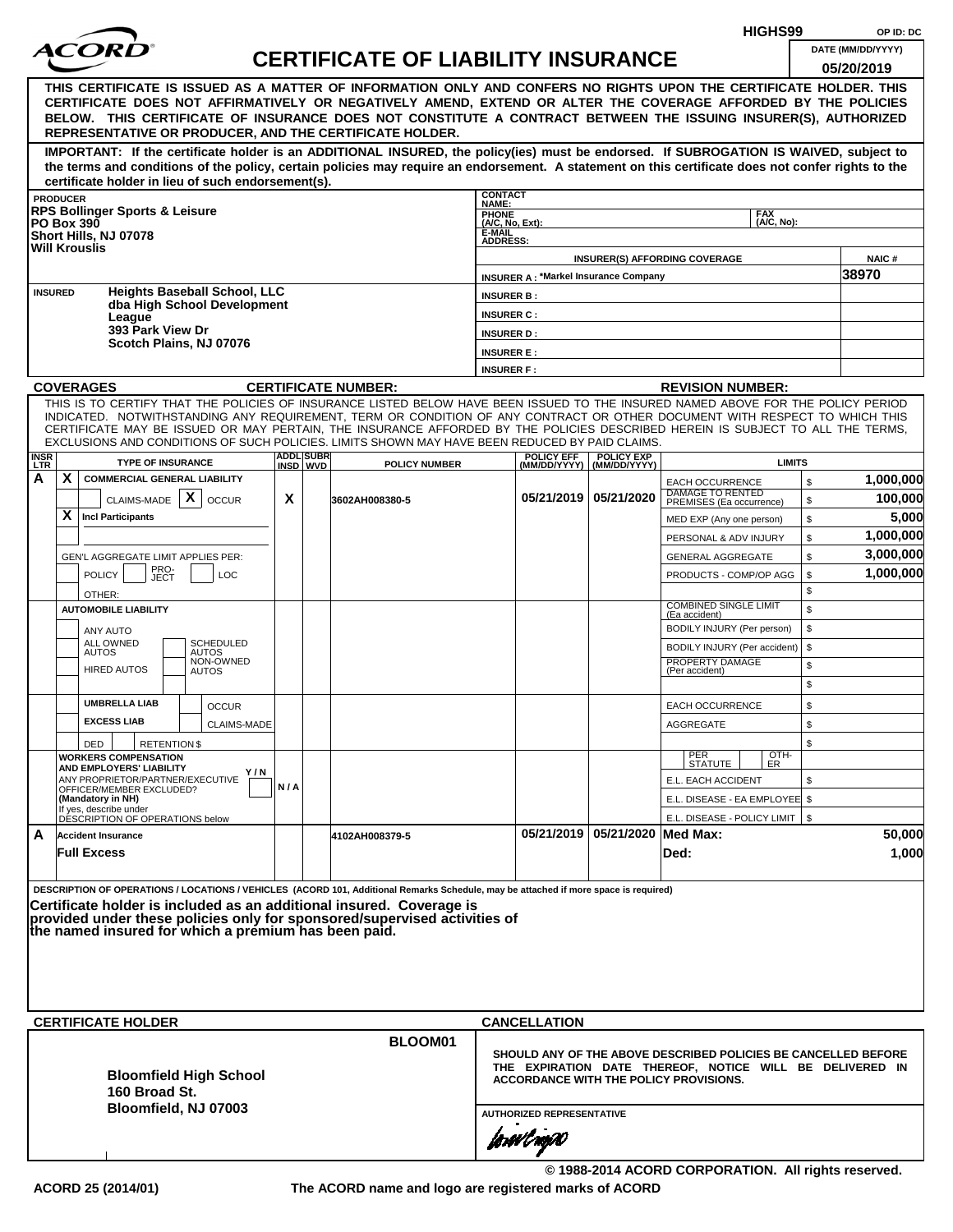|                                                                                                                                                                                                                                                                                                                                                                                                                                                                                                    |     |                  |                                           |                           |                                               |                                |                                                                                                                                                                      | HIGHS99                  |          | OP ID: DC             |
|----------------------------------------------------------------------------------------------------------------------------------------------------------------------------------------------------------------------------------------------------------------------------------------------------------------------------------------------------------------------------------------------------------------------------------------------------------------------------------------------------|-----|------------------|-------------------------------------------|---------------------------|-----------------------------------------------|--------------------------------|----------------------------------------------------------------------------------------------------------------------------------------------------------------------|--------------------------|----------|-----------------------|
| <i>ACOR</i>                                                                                                                                                                                                                                                                                                                                                                                                                                                                                        |     |                  | <b>CERTIFICATE OF LIABILITY INSURANCE</b> |                           |                                               |                                |                                                                                                                                                                      |                          |          | DATE (MM/DD/YYYY)     |
| THIS CERTIFICATE IS ISSUED AS A MATTER OF INFORMATION ONLY AND CONFERS NO RIGHTS UPON THE CERTIFICATE HOLDER. THIS<br>CERTIFICATE DOES NOT AFFIRMATIVELY OR NEGATIVELY AMEND, EXTEND OR ALTER THE COVERAGE AFFORDED BY THE POLICIES<br>BELOW. THIS CERTIFICATE OF INSURANCE DOES NOT CONSTITUTE A CONTRACT BETWEEN THE ISSUING INSURER(S), AUTHORIZED<br>REPRESENTATIVE OR PRODUCER, AND THE CERTIFICATE HOLDER.                                                                                   |     |                  |                                           |                           |                                               |                                |                                                                                                                                                                      |                          |          | 05/20/2019            |
| IMPORTANT: If the certificate holder is an ADDITIONAL INSURED, the policy(ies) must be endorsed. If SUBROGATION IS WAIVED, subject to<br>the terms and conditions of the policy, certain policies may require an endorsement. A statement on this certificate does not confer rights to the<br>certificate holder in lieu of such endorsement(s).                                                                                                                                                  |     |                  |                                           |                           |                                               |                                |                                                                                                                                                                      |                          |          |                       |
| <b>PRODUCER</b>                                                                                                                                                                                                                                                                                                                                                                                                                                                                                    |     |                  |                                           | <b>CONTACT</b><br>NAME:   |                                               |                                |                                                                                                                                                                      |                          |          |                       |
| <b>RPS Bollinger Sports &amp; Leisure</b><br><b>PO Box 390</b>                                                                                                                                                                                                                                                                                                                                                                                                                                     |     |                  |                                           | PHONE<br>(A/C, No, Ext):  |                                               |                                |                                                                                                                                                                      | <b>FAX</b><br>(A/C, No): |          |                       |
| Short Hills, NJ 07078<br><b>Will Krouslis</b>                                                                                                                                                                                                                                                                                                                                                                                                                                                      |     |                  |                                           | E-MAIL<br><b>ADDRESS:</b> |                                               |                                |                                                                                                                                                                      |                          |          |                       |
|                                                                                                                                                                                                                                                                                                                                                                                                                                                                                                    |     |                  |                                           |                           |                                               |                                | <b>INSURER(S) AFFORDING COVERAGE</b>                                                                                                                                 |                          |          | <b>NAIC#</b><br>38970 |
| <b>Heights Baseball School, LLC</b><br><b>INSURED</b>                                                                                                                                                                                                                                                                                                                                                                                                                                              |     |                  |                                           | <b>INSURER B:</b>         | <b>INSURER A: *Markel Insurance Company</b>   |                                |                                                                                                                                                                      |                          |          |                       |
| dba High School Development                                                                                                                                                                                                                                                                                                                                                                                                                                                                        |     |                  |                                           | <b>INSURER C:</b>         |                                               |                                |                                                                                                                                                                      |                          |          |                       |
| League<br>393 Park View Dr                                                                                                                                                                                                                                                                                                                                                                                                                                                                         |     |                  |                                           | <b>INSURER D:</b>         |                                               |                                |                                                                                                                                                                      |                          |          |                       |
| Scotch Plains, NJ 07076                                                                                                                                                                                                                                                                                                                                                                                                                                                                            |     |                  |                                           | <b>INSURER E:</b>         |                                               |                                |                                                                                                                                                                      |                          |          |                       |
|                                                                                                                                                                                                                                                                                                                                                                                                                                                                                                    |     |                  |                                           | <b>INSURER F:</b>         |                                               |                                |                                                                                                                                                                      |                          |          |                       |
| <b>COVERAGES</b>                                                                                                                                                                                                                                                                                                                                                                                                                                                                                   |     |                  | <b>CERTIFICATE NUMBER:</b>                |                           |                                               |                                | <b>REVISION NUMBER:</b>                                                                                                                                              |                          |          |                       |
| THIS IS TO CERTIFY THAT THE POLICIES OF INSURANCE LISTED BELOW HAVE BEEN ISSUED TO THE INSURED NAMED ABOVE FOR THE POLICY PERIOD<br>INDICATED. NOTWITHSTANDING ANY REQUIREMENT, TERM OR CONDITION OF ANY CONTRACT OR OTHER DOCUMENT WITH RESPECT TO WHICH THIS<br>CERTIFICATE MAY BE ISSUED OR MAY PERTAIN, THE INSURANCE AFFORDED BY THE POLICIES DESCRIBED HEREIN IS SUBJECT TO ALL THE TERMS,<br>EXCLUSIONS AND CONDITIONS OF SUCH POLICIES. LIMITS SHOWN MAY HAVE BEEN REDUCED BY PAID CLAIMS. |     | <b>ADDL SUBR</b> |                                           |                           | <b>POLICY EFF</b>                             | <b>POLICY EXP</b>              |                                                                                                                                                                      |                          |          |                       |
| <b>INSR</b><br>LTR<br><b>TYPE OF INSURANCE</b>                                                                                                                                                                                                                                                                                                                                                                                                                                                     |     | INSD WVD         | <b>POLICY NUMBER</b>                      |                           |                                               | (MM/DD/YYYY) (MM/DD/YYYY)      |                                                                                                                                                                      | <b>LIMITS</b>            |          |                       |
| X<br>Α<br><b>COMMERCIAL GENERAL LIABILITY</b><br>CLAIMS-MADE $\mid X \mid$                                                                                                                                                                                                                                                                                                                                                                                                                         | X   |                  |                                           |                           | 05/21/2019 05/21/2020                         |                                | <b>EACH OCCURRENCE</b><br><b>DAMAGE TO RENTED</b>                                                                                                                    |                          | \$       | 1,000,000<br>100,000  |
| <b>OCCUR</b><br>X<br><b>Incl Participants</b>                                                                                                                                                                                                                                                                                                                                                                                                                                                      |     |                  | 3602AH008380-5                            |                           |                                               |                                | PREMISES (Ea occurrence)                                                                                                                                             |                          | \$<br>\$ | 5,000                 |
|                                                                                                                                                                                                                                                                                                                                                                                                                                                                                                    |     |                  |                                           |                           |                                               |                                | MED EXP (Any one person)<br>PERSONAL & ADV INJURY                                                                                                                    |                          | \$       | 1,000,000             |
| GEN'L AGGREGATE LIMIT APPLIES PER:                                                                                                                                                                                                                                                                                                                                                                                                                                                                 |     |                  |                                           |                           |                                               |                                | <b>GENERAL AGGREGATE</b>                                                                                                                                             |                          | \$       | 3,000,000             |
| PRO-<br>JECT<br><b>POLICY</b><br><b>LOC</b><br>OTHER:                                                                                                                                                                                                                                                                                                                                                                                                                                              |     |                  |                                           |                           |                                               |                                | PRODUCTS - COMP/OP AGG                                                                                                                                               |                          | \$<br>\$ | 1,000,000             |
| <b>AUTOMOBILE LIABILITY</b>                                                                                                                                                                                                                                                                                                                                                                                                                                                                        |     |                  |                                           |                           |                                               |                                | <b>COMBINED SINGLE LIMIT</b><br>(Ea accident)                                                                                                                        |                          | \$       |                       |
| ANY AUTO                                                                                                                                                                                                                                                                                                                                                                                                                                                                                           |     |                  |                                           |                           |                                               |                                | BODILY INJURY (Per person)                                                                                                                                           |                          | \$       |                       |
| <b>SCHEDULED</b><br>ALL OWNED<br><b>AUTOS</b><br>AUTOS                                                                                                                                                                                                                                                                                                                                                                                                                                             |     |                  |                                           |                           |                                               |                                | BODILY INJURY (Per accident)                                                                                                                                         |                          | \$       |                       |
| NON-OWNED<br><b>HIRED AUTOS</b><br>AUTOS                                                                                                                                                                                                                                                                                                                                                                                                                                                           |     |                  |                                           |                           |                                               |                                | PROPERTY DAMAGE<br>(Per accident)                                                                                                                                    |                          | \$<br>\$ |                       |
| <b>UMBRELLA LIAB</b><br><b>OCCUR</b>                                                                                                                                                                                                                                                                                                                                                                                                                                                               |     |                  |                                           |                           |                                               |                                | <b>EACH OCCURRENCE</b>                                                                                                                                               |                          | \$       |                       |
| <b>EXCESS LIAB</b><br><b>CLAIMS-MADE</b>                                                                                                                                                                                                                                                                                                                                                                                                                                                           |     |                  |                                           |                           |                                               |                                | AGGREGATE                                                                                                                                                            |                          | \$       |                       |
| DED<br><b>RETENTION \$</b><br><b>WORKERS COMPENSATION</b>                                                                                                                                                                                                                                                                                                                                                                                                                                          |     |                  |                                           |                           |                                               |                                | PER<br>STATUTE                                                                                                                                                       | OTH-<br>ER               | \$       |                       |
| AND EMPLOYERS' LIABILITY<br>Y/N<br>ANY PROPRIETOR/PARTNER/EXECUTIVE                                                                                                                                                                                                                                                                                                                                                                                                                                |     |                  |                                           |                           |                                               |                                | E.L. EACH ACCIDENT                                                                                                                                                   |                          | \$       |                       |
| OFFICER/MEMBER EXCLUDED?<br>(Mandatory in NH)                                                                                                                                                                                                                                                                                                                                                                                                                                                      | N/A |                  |                                           |                           |                                               |                                | E.L. DISEASE - EA EMPLOYEE \$                                                                                                                                        |                          |          |                       |
| If yes, describe under<br>DÉSCRIPTION OF OPERATIONS below                                                                                                                                                                                                                                                                                                                                                                                                                                          |     |                  |                                           |                           |                                               |                                | E.L. DISEASE - POLICY LIMIT   \$                                                                                                                                     |                          |          |                       |
| A<br><b>Accident Insurance</b><br><b>Full Excess</b>                                                                                                                                                                                                                                                                                                                                                                                                                                               |     |                  | 4102AH008379-5                            |                           |                                               | 05/21/2019 05/21/2020 Med Max: | Ded:                                                                                                                                                                 |                          |          | 50,000<br>1,000       |
| DESCRIPTION OF OPERATIONS / LOCATIONS / VEHICLES (ACORD 101, Additional Remarks Schedule, may be attached if more space is required)<br>Certificate holder is included as an additional insured. Coverage is<br>provided under these policies only for sponsored/supervised activities of<br>the named insured for which a premium has been paid.                                                                                                                                                  |     |                  |                                           |                           |                                               |                                |                                                                                                                                                                      |                          |          |                       |
|                                                                                                                                                                                                                                                                                                                                                                                                                                                                                                    |     |                  |                                           |                           |                                               |                                |                                                                                                                                                                      |                          |          |                       |
| <b>CERTIFICATE HOLDER</b>                                                                                                                                                                                                                                                                                                                                                                                                                                                                          |     |                  | BOONTO1                                   |                           | <b>CANCELLATION</b>                           |                                |                                                                                                                                                                      |                          |          |                       |
| <b>Boonton High School</b><br>306 Lathrop Ave<br><b>Boonton, NJ 07005</b>                                                                                                                                                                                                                                                                                                                                                                                                                          |     |                  |                                           |                           |                                               |                                | SHOULD ANY OF THE ABOVE DESCRIBED POLICIES BE CANCELLED BEFORE<br>THE EXPIRATION DATE THEREOF, NOTICE WILL BE DELIVERED IN<br>ACCORDANCE WITH THE POLICY PROVISIONS. |                          |          |                       |
|                                                                                                                                                                                                                                                                                                                                                                                                                                                                                                    |     |                  |                                           |                           | <b>AUTHORIZED REPRESENTATIVE</b><br>forwl now |                                |                                                                                                                                                                      |                          |          |                       |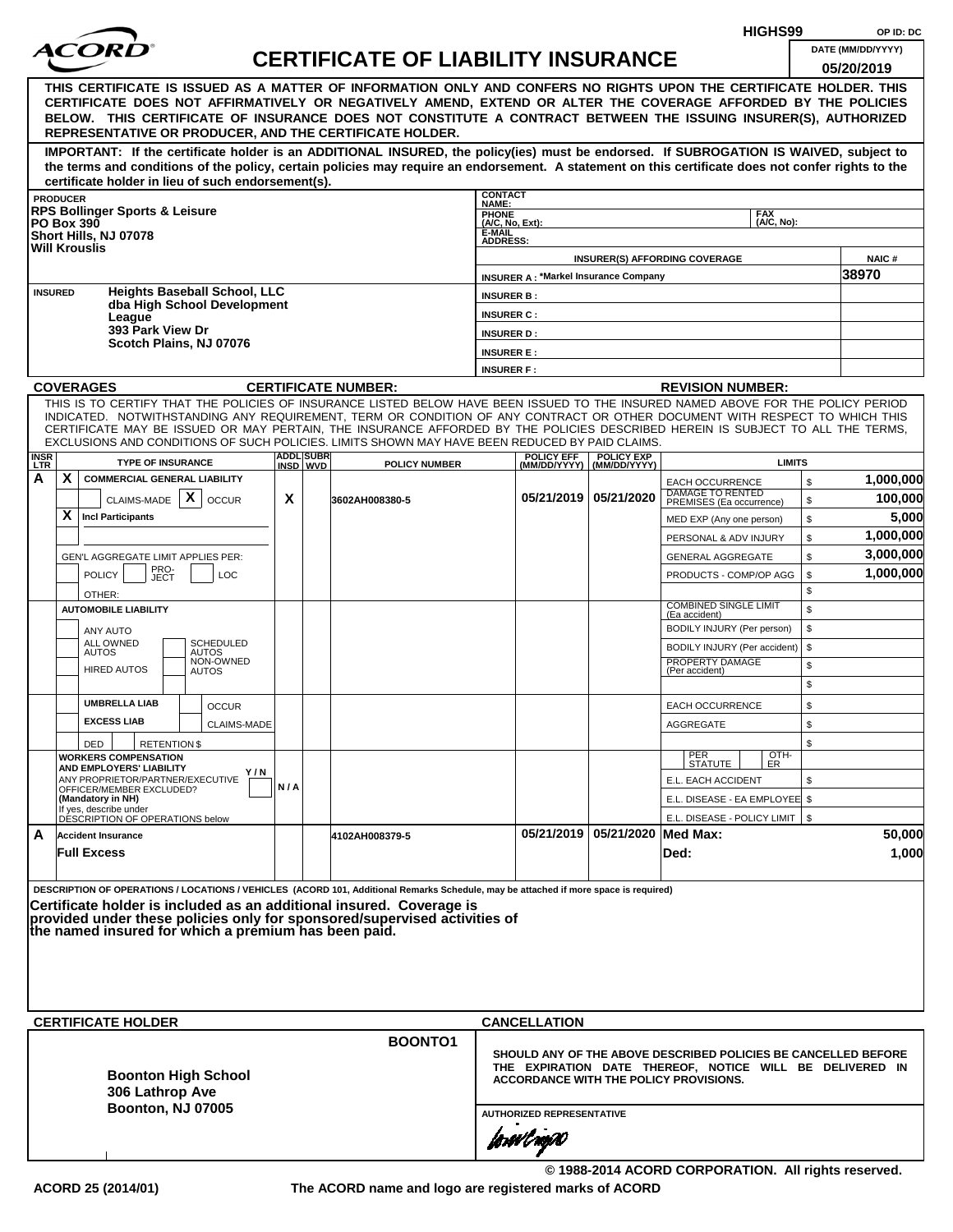|             |                                                                                                                                                                                                                                                                                                                                                                |     |                  | HIGHS99                                   |                           | OP ID: DC                                   |                                                |                                                                                                                                                                      |                             |          |                       |
|-------------|----------------------------------------------------------------------------------------------------------------------------------------------------------------------------------------------------------------------------------------------------------------------------------------------------------------------------------------------------------------|-----|------------------|-------------------------------------------|---------------------------|---------------------------------------------|------------------------------------------------|----------------------------------------------------------------------------------------------------------------------------------------------------------------------|-----------------------------|----------|-----------------------|
|             | <i>ACOR</i>                                                                                                                                                                                                                                                                                                                                                    |     |                  | <b>CERTIFICATE OF LIABILITY INSURANCE</b> |                           |                                             |                                                |                                                                                                                                                                      |                             |          | DATE (MM/DD/YYYY)     |
|             | THIS CERTIFICATE IS ISSUED AS A MATTER OF INFORMATION ONLY AND CONFERS NO RIGHTS UPON THE CERTIFICATE HOLDER. THIS<br>CERTIFICATE DOES NOT AFFIRMATIVELY OR NEGATIVELY AMEND, EXTEND OR ALTER THE COVERAGE AFFORDED BY THE POLICIES<br>BELOW. THIS CERTIFICATE OF INSURANCE DOES NOT CONSTITUTE A CONTRACT BETWEEN THE ISSUING INSURER(S), AUTHORIZED          |     |                  |                                           |                           |                                             |                                                |                                                                                                                                                                      |                             |          | 05/20/2019            |
|             | REPRESENTATIVE OR PRODUCER, AND THE CERTIFICATE HOLDER.<br>IMPORTANT: If the certificate holder is an ADDITIONAL INSURED, the policy(ies) must be endorsed. If SUBROGATION IS WAIVED, subject to                                                                                                                                                               |     |                  |                                           |                           |                                             |                                                |                                                                                                                                                                      |                             |          |                       |
|             | the terms and conditions of the policy, certain policies may require an endorsement. A statement on this certificate does not confer rights to the<br>certificate holder in lieu of such endorsement(s).                                                                                                                                                       |     |                  |                                           |                           |                                             |                                                |                                                                                                                                                                      |                             |          |                       |
|             | <b>PRODUCER</b>                                                                                                                                                                                                                                                                                                                                                |     |                  |                                           | <b>CONTACT</b><br>NAME:   |                                             |                                                |                                                                                                                                                                      |                             |          |                       |
|             | <b>RPS Bollinger Sports &amp; Leisure</b><br><b>PO Box 390</b>                                                                                                                                                                                                                                                                                                 |     |                  |                                           | PHONE<br>(A/C, No, Ext):  |                                             |                                                |                                                                                                                                                                      | <b>FAX</b><br>$(AVC, No)$ : |          |                       |
|             | Short Hills, NJ 07078<br><b>Will Krouslis</b>                                                                                                                                                                                                                                                                                                                  |     |                  |                                           | E-MAIL<br><b>ADDRESS:</b> |                                             |                                                |                                                                                                                                                                      |                             |          |                       |
|             |                                                                                                                                                                                                                                                                                                                                                                |     |                  |                                           |                           | <b>INSURER A: *Markel Insurance Company</b> |                                                | <b>INSURER(S) AFFORDING COVERAGE</b>                                                                                                                                 |                             |          | <b>NAIC#</b><br>38970 |
|             | <b>Heights Baseball School, LLC</b><br><b>INSURED</b>                                                                                                                                                                                                                                                                                                          |     |                  |                                           | <b>INSURER B:</b>         |                                             |                                                |                                                                                                                                                                      |                             |          |                       |
|             | dba High School Development<br>League                                                                                                                                                                                                                                                                                                                          |     |                  |                                           | <b>INSURER C:</b>         |                                             |                                                |                                                                                                                                                                      |                             |          |                       |
|             | 393 Park View Dr<br>Scotch Plains, NJ 07076                                                                                                                                                                                                                                                                                                                    |     |                  |                                           | <b>INSURER D:</b>         |                                             |                                                |                                                                                                                                                                      |                             |          |                       |
|             |                                                                                                                                                                                                                                                                                                                                                                |     |                  |                                           | <b>INSURER E:</b>         |                                             |                                                |                                                                                                                                                                      |                             |          |                       |
|             | <b>COVERAGES</b>                                                                                                                                                                                                                                                                                                                                               |     |                  | <b>CERTIFICATE NUMBER:</b>                | <b>INSURER F:</b>         |                                             |                                                | <b>REVISION NUMBER:</b>                                                                                                                                              |                             |          |                       |
|             | THIS IS TO CERTIFY THAT THE POLICIES OF INSURANCE LISTED BELOW HAVE BEEN ISSUED TO THE INSURED NAMED ABOVE FOR THE POLICY PERIOD                                                                                                                                                                                                                               |     |                  |                                           |                           |                                             |                                                |                                                                                                                                                                      |                             |          |                       |
|             | INDICATED. NOTWITHSTANDING ANY REQUIREMENT, TERM OR CONDITION OF ANY CONTRACT OR OTHER DOCUMENT WITH RESPECT TO WHICH THIS<br>CERTIFICATE MAY BE ISSUED OR MAY PERTAIN, THE INSURANCE AFFORDED BY THE POLICIES DESCRIBED HEREIN IS SUBJECT TO ALL THE TERMS,<br>EXCLUSIONS AND CONDITIONS OF SUCH POLICIES. LIMITS SHOWN MAY HAVE BEEN REDUCED BY PAID CLAIMS. |     | <b>ADDL SUBR</b> |                                           |                           |                                             |                                                |                                                                                                                                                                      |                             |          |                       |
| INSR<br>LTR | <b>TYPE OF INSURANCE</b>                                                                                                                                                                                                                                                                                                                                       |     | INSD WVD         | <b>POLICY NUMBER</b>                      |                           | <b>POLICY EFF</b>                           | <b>POLICY EXP</b><br>(MM/DD/YYYY) (MM/DD/YYYY) |                                                                                                                                                                      | <b>LIMITS</b>               |          |                       |
| A           | X.<br><b>COMMERCIAL GENERAL LIABILITY</b><br>$\mathsf{x}$<br>CLAIMS-MADE<br><b>OCCUR</b>                                                                                                                                                                                                                                                                       | X   |                  | 3602AH008380-5                            |                           |                                             | 05/21/2019 05/21/2020                          | <b>EACH OCCURRENCE</b><br>DAMAGE TO RENTED<br>PREMISES (Ea occurrence)                                                                                               |                             | \$<br>\$ | 1,000,000<br>100,000  |
|             | X.<br><b>Incl Participants</b>                                                                                                                                                                                                                                                                                                                                 |     |                  |                                           |                           |                                             |                                                | MED EXP (Any one person)                                                                                                                                             |                             | \$       | 5,000                 |
|             |                                                                                                                                                                                                                                                                                                                                                                |     |                  |                                           |                           |                                             |                                                | PERSONAL & ADV INJURY                                                                                                                                                |                             | \$       | 1,000,000             |
|             | GEN'L AGGREGATE LIMIT APPLIES PER:                                                                                                                                                                                                                                                                                                                             |     |                  |                                           |                           |                                             |                                                | <b>GENERAL AGGREGATE</b>                                                                                                                                             |                             | \$       | 3,000,000             |
|             | PRO-<br>JECT<br><b>POLICY</b><br><b>LOC</b>                                                                                                                                                                                                                                                                                                                    |     |                  |                                           |                           |                                             |                                                | PRODUCTS - COMP/OP AGG                                                                                                                                               |                             | \$<br>\$ | 1,000,000             |
|             | OTHER:<br><b>AUTOMOBILE LIABILITY</b>                                                                                                                                                                                                                                                                                                                          |     |                  |                                           |                           |                                             |                                                | <b>COMBINED SINGLE LIMIT</b>                                                                                                                                         |                             | \$       |                       |
|             | ANY AUTO                                                                                                                                                                                                                                                                                                                                                       |     |                  |                                           |                           |                                             |                                                | (Ea accident)<br>BODILY INJURY (Per person)                                                                                                                          |                             | \$       |                       |
|             | <b>ALL OWNED</b><br><b>SCHEDULED</b><br><b>AUTOS</b><br>AUTOS                                                                                                                                                                                                                                                                                                  |     |                  |                                           |                           |                                             |                                                | BODILY INJURY (Per accident)                                                                                                                                         |                             | \$       |                       |
|             | NON-OWNED<br><b>HIRED AUTOS</b><br><b>AUTOS</b>                                                                                                                                                                                                                                                                                                                |     |                  |                                           |                           |                                             |                                                | PROPERTY DAMAGE<br>(Per accident)                                                                                                                                    |                             | \$<br>\$ |                       |
|             | <b>UMBRELLA LIAB</b><br><b>OCCUR</b>                                                                                                                                                                                                                                                                                                                           |     |                  |                                           |                           |                                             |                                                | <b>EACH OCCURRENCE</b>                                                                                                                                               |                             | \$       |                       |
|             | <b>EXCESS LIAB</b><br><b>CLAIMS-MADE</b>                                                                                                                                                                                                                                                                                                                       |     |                  |                                           |                           |                                             |                                                | AGGREGATE                                                                                                                                                            |                             | \$       |                       |
|             | DED<br><b>RETENTION \$</b><br><b>WORKERS COMPENSATION</b>                                                                                                                                                                                                                                                                                                      |     |                  |                                           |                           |                                             |                                                | PER<br>STATUTE                                                                                                                                                       | OTH-<br>ER                  | \$       |                       |
|             | AND EMPLOYERS' LIABILITY<br>Y / N<br>ANY PROPRIETOR/PARTNER/EXECUTIVE                                                                                                                                                                                                                                                                                          |     |                  |                                           |                           |                                             |                                                | E.L. EACH ACCIDENT                                                                                                                                                   |                             | \$       |                       |
|             | OFFICER/MEMBER EXCLUDED?<br>(Mandatory in NH)                                                                                                                                                                                                                                                                                                                  | N/A |                  |                                           |                           |                                             |                                                | E.L. DISEASE - EA EMPLOYEE \$                                                                                                                                        |                             |          |                       |
|             | If yes, describe under<br>DÉSCRIPTION OF OPERATIONS below                                                                                                                                                                                                                                                                                                      |     |                  |                                           |                           |                                             |                                                | E.L. DISEASE - POLICY LIMIT   \$                                                                                                                                     |                             |          |                       |
| A           | <b>Accident Insurance</b><br><b>Full Excess</b>                                                                                                                                                                                                                                                                                                                |     |                  | 4102AH008379-5                            |                           |                                             | 05/21/2019   05/21/2020   Med Max:             | Ded:                                                                                                                                                                 |                             |          | 50,000<br>1,000       |
|             | DESCRIPTION OF OPERATIONS / LOCATIONS / VEHICLES (ACORD 101, Additional Remarks Schedule, may be attached if more space is required)                                                                                                                                                                                                                           |     |                  |                                           |                           |                                             |                                                |                                                                                                                                                                      |                             |          |                       |
|             | Certificate holder is included as an additional insured. Coverage is<br>provided under these policies only for sponsored/supervised activities of<br>the named insured for which a premium has been paid.                                                                                                                                                      |     |                  |                                           |                           |                                             |                                                |                                                                                                                                                                      |                             |          |                       |
|             |                                                                                                                                                                                                                                                                                                                                                                |     |                  |                                           |                           |                                             |                                                |                                                                                                                                                                      |                             |          |                       |
|             | <b>CERTIFICATE HOLDER</b>                                                                                                                                                                                                                                                                                                                                      |     |                  | <b>BOROOF3</b>                            |                           | <b>CANCELLATION</b>                         |                                                |                                                                                                                                                                      |                             |          |                       |
|             | <b>Borough of Butler</b><br>One Ace Rd.<br><b>Butler, NJ 07405</b>                                                                                                                                                                                                                                                                                             |     |                  |                                           |                           |                                             |                                                | SHOULD ANY OF THE ABOVE DESCRIBED POLICIES BE CANCELLED BEFORE<br>THE EXPIRATION DATE THEREOF, NOTICE WILL BE DELIVERED IN<br>ACCORDANCE WITH THE POLICY PROVISIONS. |                             |          |                       |
|             |                                                                                                                                                                                                                                                                                                                                                                |     |                  |                                           |                           | <b>AUTHORIZED REPRESENTATIVE</b>            |                                                |                                                                                                                                                                      |                             |          |                       |
|             |                                                                                                                                                                                                                                                                                                                                                                |     |                  |                                           |                           | forwl now                                   |                                                |                                                                                                                                                                      |                             |          |                       |

**© 1988-2014 ACORD CORPORATION. All rights reserved. ACORD 25 (2014/01) The ACORD name and logo are registered marks of ACORD**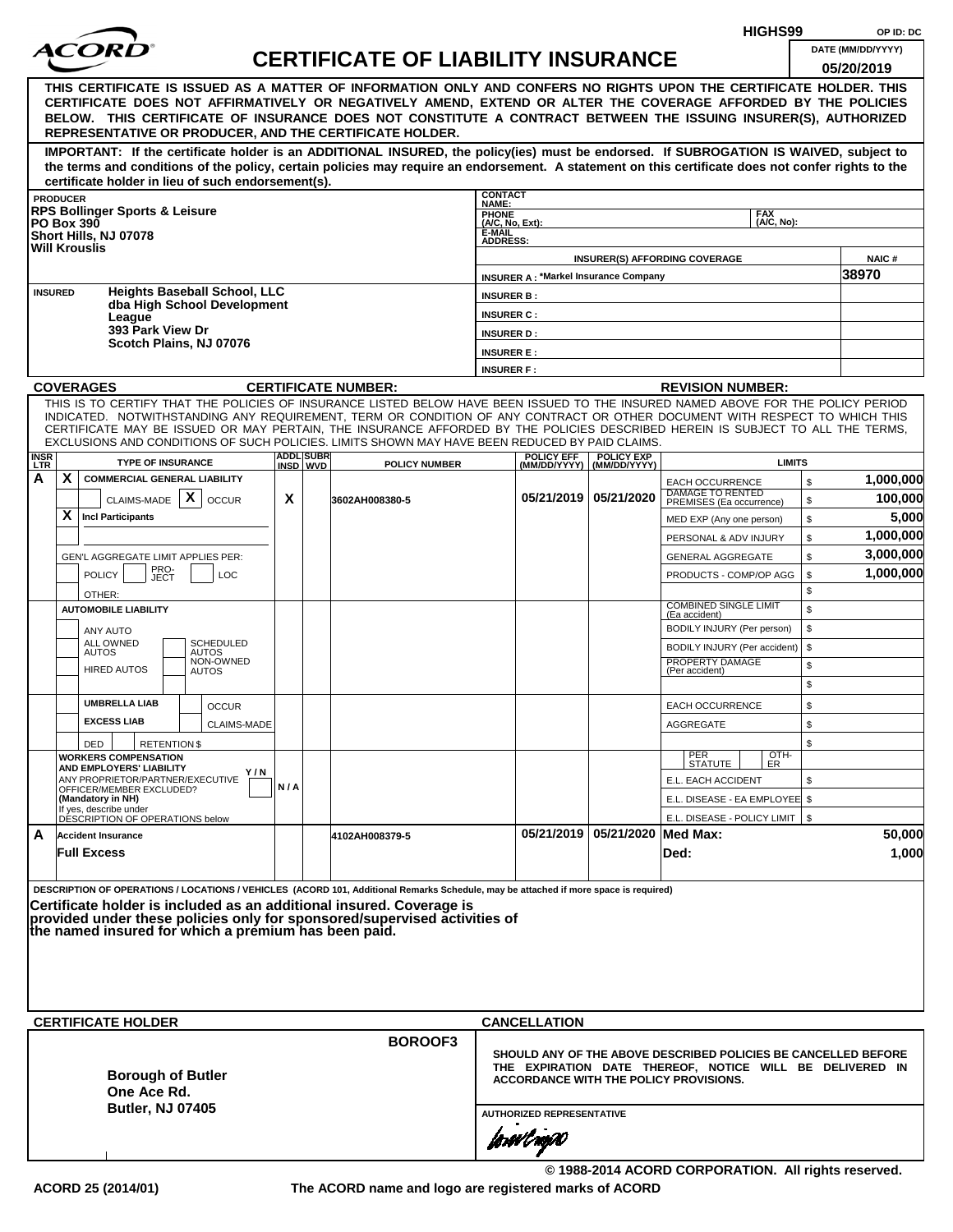| HIGHS99     |                                                                                                                                                                                                                                                                                                                                                                                                                                                                                                                                |     |                  |                                           |                                        |                                             |                                |                                                                                                                                                                             |                                 |  |  |
|-------------|--------------------------------------------------------------------------------------------------------------------------------------------------------------------------------------------------------------------------------------------------------------------------------------------------------------------------------------------------------------------------------------------------------------------------------------------------------------------------------------------------------------------------------|-----|------------------|-------------------------------------------|----------------------------------------|---------------------------------------------|--------------------------------|-----------------------------------------------------------------------------------------------------------------------------------------------------------------------------|---------------------------------|--|--|
|             | <i>ACORI</i>                                                                                                                                                                                                                                                                                                                                                                                                                                                                                                                   |     |                  | <b>CERTIFICATE OF LIABILITY INSURANCE</b> |                                        |                                             |                                |                                                                                                                                                                             | DATE (MM/DD/YYYY)<br>05/20/2019 |  |  |
|             | THIS CERTIFICATE IS ISSUED AS A MATTER OF INFORMATION ONLY AND CONFERS NO RIGHTS UPON THE CERTIFICATE HOLDER. THIS<br>CERTIFICATE DOES NOT AFFIRMATIVELY OR NEGATIVELY AMEND, EXTEND OR ALTER THE COVERAGE AFFORDED BY THE POLICIES<br>BELOW. THIS CERTIFICATE OF INSURANCE DOES NOT CONSTITUTE A CONTRACT BETWEEN THE ISSUING INSURER(S), AUTHORIZED<br>REPRESENTATIVE OR PRODUCER, AND THE CERTIFICATE HOLDER.                                                                                                               |     |                  |                                           |                                        |                                             |                                |                                                                                                                                                                             |                                 |  |  |
|             | IMPORTANT: If the certificate holder is an ADDITIONAL INSURED, the policy(ies) must be endorsed. If SUBROGATION IS WAIVED, subject to<br>the terms and conditions of the policy, certain policies may require an endorsement. A statement on this certificate does not confer rights to the<br>certificate holder in lieu of such endorsement(s).                                                                                                                                                                              |     |                  |                                           |                                        |                                             |                                |                                                                                                                                                                             |                                 |  |  |
|             | <b>PRODUCER</b>                                                                                                                                                                                                                                                                                                                                                                                                                                                                                                                |     |                  |                                           | <b>CONTACT</b><br>NAME:                |                                             |                                |                                                                                                                                                                             |                                 |  |  |
|             | <b>RPS Bollinger Sports &amp; Leisure</b><br><b>PO Box 390</b>                                                                                                                                                                                                                                                                                                                                                                                                                                                                 |     |                  |                                           | <b>PHONE</b><br>(A/C, No, Ext):        |                                             |                                | <b>FAX</b><br>(A/C, No):                                                                                                                                                    |                                 |  |  |
|             | Short Hills, NJ 07078<br><b>Will Krouslis</b>                                                                                                                                                                                                                                                                                                                                                                                                                                                                                  |     |                  |                                           | <b>E-MAIL</b><br><b>ADDRESS:</b>       |                                             |                                | <b>INSURER(S) AFFORDING COVERAGE</b>                                                                                                                                        | <b>NAIC#</b>                    |  |  |
|             |                                                                                                                                                                                                                                                                                                                                                                                                                                                                                                                                |     |                  |                                           |                                        | <b>INSURER A: *Markel Insurance Company</b> |                                |                                                                                                                                                                             | 38970                           |  |  |
|             | <b>Heights Baseball School, LLC</b><br><b>INSURED</b><br>dba High School Development                                                                                                                                                                                                                                                                                                                                                                                                                                           |     |                  |                                           | <b>INSURER B:</b>                      |                                             |                                |                                                                                                                                                                             |                                 |  |  |
|             | League<br>393 Park View Dr                                                                                                                                                                                                                                                                                                                                                                                                                                                                                                     |     |                  |                                           | <b>INSURER C:</b>                      |                                             |                                |                                                                                                                                                                             |                                 |  |  |
|             | Scotch Plains, NJ 07076                                                                                                                                                                                                                                                                                                                                                                                                                                                                                                        |     |                  |                                           | <b>INSURER D:</b><br><b>INSURER E:</b> |                                             |                                |                                                                                                                                                                             |                                 |  |  |
|             |                                                                                                                                                                                                                                                                                                                                                                                                                                                                                                                                |     |                  |                                           | <b>INSURER F:</b>                      |                                             |                                |                                                                                                                                                                             |                                 |  |  |
|             | <b>COVERAGES</b>                                                                                                                                                                                                                                                                                                                                                                                                                                                                                                               |     |                  | <b>CERTIFICATE NUMBER:</b>                |                                        |                                             |                                | <b>REVISION NUMBER:</b>                                                                                                                                                     |                                 |  |  |
| <b>INSR</b> | THIS IS TO CERTIFY THAT THE POLICIES OF INSURANCE LISTED BELOW HAVE BEEN ISSUED TO THE INSURED NAMED ABOVE FOR THE POLICY PERIOD<br>INDICATED. NOTWITHSTANDING ANY REQUIREMENT, TERM OR CONDITION OF ANY CONTRACT OR OTHER DOCUMENT WITH RESPECT TO WHICH THIS<br>CERTIFICATE MAY BE ISSUED OR MAY PERTAIN, THE INSURANCE AFFORDED BY THE POLICIES DESCRIBED HEREIN IS SUBJECT TO ALL THE TERMS,<br>EXCLUSIONS AND CONDITIONS OF SUCH POLICIES. LIMITS SHOWN MAY HAVE BEEN REDUCED BY PAID CLAIMS.<br><b>TYPE OF INSURANCE</b> |     | <b>ADDL SUBR</b> |                                           |                                        | <b>POLICY EFF</b>                           | <b>POLICY EXP</b>              | <b>LIMITS</b>                                                                                                                                                               |                                 |  |  |
| LTR.<br>A   | X.<br><b>COMMERCIAL GENERAL LIABILITY</b>                                                                                                                                                                                                                                                                                                                                                                                                                                                                                      |     | INSD WVD         | <b>POLICY NUMBER</b>                      |                                        |                                             | (MM/DD/YYYY)   (MM/DD/YYYY)    | \$<br><b>EACH OCCURRENCE</b>                                                                                                                                                | 1,000,000                       |  |  |
|             | CLAIMS-MADE $\mathbf{X}$<br><b>OCCUR</b>                                                                                                                                                                                                                                                                                                                                                                                                                                                                                       |     |                  | 3602AH008380-5                            |                                        |                                             | 05/21/2019 05/21/2020          | DAMAGE TO RENTED<br>\$<br>PREMISES (Ea occurrence)                                                                                                                          | 100,000                         |  |  |
|             | X.<br><b>Incl Participants</b>                                                                                                                                                                                                                                                                                                                                                                                                                                                                                                 |     |                  |                                           |                                        |                                             |                                | \$<br>MED EXP (Any one person)                                                                                                                                              | 5,000                           |  |  |
|             |                                                                                                                                                                                                                                                                                                                                                                                                                                                                                                                                |     |                  |                                           |                                        |                                             |                                | \$<br>PERSONAL & ADV INJURY                                                                                                                                                 | 1,000,000                       |  |  |
|             | GEN'L AGGREGATE LIMIT APPLIES PER:                                                                                                                                                                                                                                                                                                                                                                                                                                                                                             |     |                  |                                           |                                        |                                             |                                | \$<br><b>GENERAL AGGREGATE</b>                                                                                                                                              | 3,000,000                       |  |  |
|             | PRO-<br>JECT<br><b>POLICY</b><br><b>LOC</b>                                                                                                                                                                                                                                                                                                                                                                                                                                                                                    |     |                  |                                           |                                        |                                             |                                | PRODUCTS - COMP/OP AGG<br>\$                                                                                                                                                | 1,000,000                       |  |  |
|             | OTHER:                                                                                                                                                                                                                                                                                                                                                                                                                                                                                                                         |     |                  |                                           |                                        |                                             |                                | \$                                                                                                                                                                          |                                 |  |  |
|             | <b>AUTOMOBILE LIABILITY</b>                                                                                                                                                                                                                                                                                                                                                                                                                                                                                                    |     |                  |                                           |                                        |                                             |                                | <b>COMBINED SINGLE LIMIT</b><br>\$<br>(Ea accident)                                                                                                                         |                                 |  |  |
|             | ANY AUTO<br><b>ALL OWNED</b><br><b>SCHEDULED</b>                                                                                                                                                                                                                                                                                                                                                                                                                                                                               |     |                  |                                           |                                        |                                             |                                | \$<br>BODILY INJURY (Per person)                                                                                                                                            |                                 |  |  |
|             | <b>AUTOS</b><br><b>AUTOS</b><br>NON-OWNED                                                                                                                                                                                                                                                                                                                                                                                                                                                                                      |     |                  |                                           |                                        |                                             |                                | \$<br>BODILY INJURY (Per accident)<br>PROPERTY DAMAGE                                                                                                                       |                                 |  |  |
|             | <b>HIRED AUTOS</b><br><b>AUTOS</b>                                                                                                                                                                                                                                                                                                                                                                                                                                                                                             |     |                  |                                           |                                        |                                             |                                | \$<br>(Per accident)<br>\$                                                                                                                                                  |                                 |  |  |
|             | <b>UMBRELLA LIAB</b>                                                                                                                                                                                                                                                                                                                                                                                                                                                                                                           |     |                  |                                           |                                        |                                             |                                |                                                                                                                                                                             |                                 |  |  |
|             | <b>OCCUR</b><br><b>EXCESS LIAB</b><br>CLAIMS-MADE                                                                                                                                                                                                                                                                                                                                                                                                                                                                              |     |                  |                                           |                                        |                                             |                                | \$<br><b>EACH OCCURRENCE</b><br>AGGREGATE<br>\$                                                                                                                             |                                 |  |  |
|             | DED<br><b>RETENTION \$</b>                                                                                                                                                                                                                                                                                                                                                                                                                                                                                                     |     |                  |                                           |                                        |                                             |                                | \$                                                                                                                                                                          |                                 |  |  |
|             | <b>WORKERS COMPENSATION</b>                                                                                                                                                                                                                                                                                                                                                                                                                                                                                                    |     |                  |                                           |                                        |                                             |                                | OTH-<br>PER<br>STATUTE<br>ER.                                                                                                                                               |                                 |  |  |
|             | AND EMPLOYERS' LIABILITY<br>Y / N<br>ANY PROPRIETOR/PARTNER/EXECUTIVE                                                                                                                                                                                                                                                                                                                                                                                                                                                          |     |                  |                                           |                                        |                                             |                                | E.L. EACH ACCIDENT<br>\$                                                                                                                                                    |                                 |  |  |
|             | OFFICER/MEMBER EXCLUDED?<br>(Mandatory in NH)                                                                                                                                                                                                                                                                                                                                                                                                                                                                                  | N/A |                  |                                           |                                        |                                             |                                | E.L. DISEASE - EA EMPLOYEE \$                                                                                                                                               |                                 |  |  |
|             | If yes, describe under<br>DESCRIPTION OF OPERATIONS below                                                                                                                                                                                                                                                                                                                                                                                                                                                                      |     |                  |                                           |                                        |                                             |                                | E.L. DISEASE - POLICY LIMIT   \$                                                                                                                                            |                                 |  |  |
| A           | <b>Accident Insurance</b>                                                                                                                                                                                                                                                                                                                                                                                                                                                                                                      |     |                  | 4102AH008379-5                            |                                        |                                             | 05/21/2019 05/21/2020 Med Max: |                                                                                                                                                                             | 50,000                          |  |  |
|             | <b>Full Excess</b>                                                                                                                                                                                                                                                                                                                                                                                                                                                                                                             |     |                  |                                           |                                        |                                             |                                | Ded:                                                                                                                                                                        | 1,000                           |  |  |
|             | DESCRIPTION OF OPERATIONS / LOCATIONS / VEHICLES (ACORD 101, Additional Remarks Schedule, may be attached if more space is required)<br>Coverage is provided under these policies only for sponsored/supervised<br>activities of the named insured for which a premium has been paid.<br><b>CERTIFICATE HOLDER</b>                                                                                                                                                                                                             |     |                  |                                           |                                        | <b>CANCELLATION</b>                         |                                |                                                                                                                                                                             |                                 |  |  |
|             |                                                                                                                                                                                                                                                                                                                                                                                                                                                                                                                                |     |                  | <b>BSBL001</b>                            |                                        |                                             |                                |                                                                                                                                                                             |                                 |  |  |
|             | <b>BSBL</b><br><b>PO Box 226</b><br>Pepack, NJ 07977                                                                                                                                                                                                                                                                                                                                                                                                                                                                           |     |                  |                                           |                                        | <b>AUTHORIZED REPRESENTATIVE</b>            |                                | SHOULD ANY OF THE ABOVE DESCRIBED POLICIES BE CANCELLED BEFORE<br>THE EXPIRATION DATE THEREOF, NOTICE WILL BE DELIVERED IN<br><b>ACCORDANCE WITH THE POLICY PROVISIONS.</b> |                                 |  |  |
|             |                                                                                                                                                                                                                                                                                                                                                                                                                                                                                                                                |     |                  |                                           |                                        | forøvl nopN                                 |                                | © 1988-2014 ACORD CORPORATION. All rights reserved.                                                                                                                         |                                 |  |  |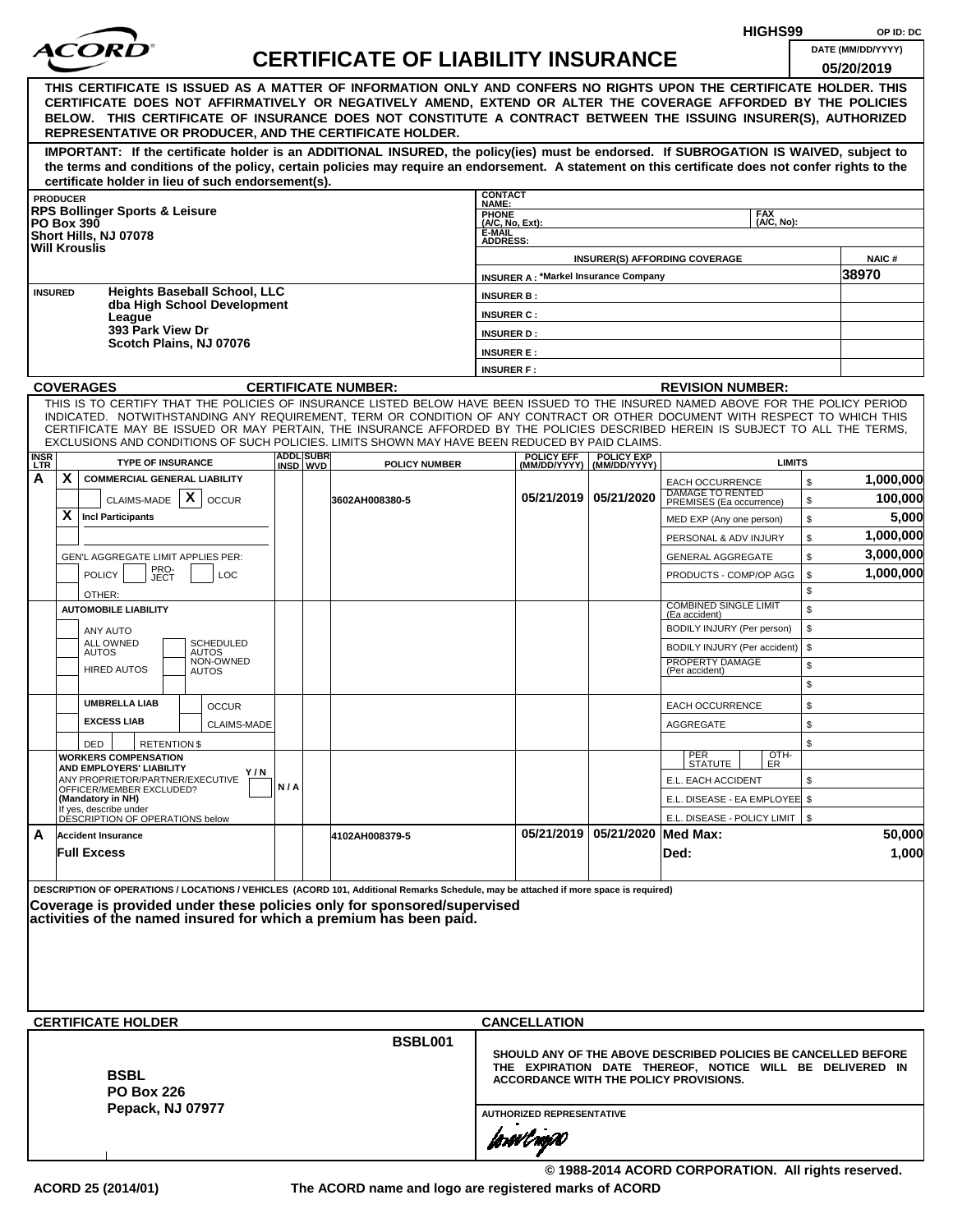| <i>ACORI</i><br>DATE (MM/DD/YYYY)<br><b>CERTIFICATE OF LIABILITY INSURANCE</b><br>05/20/2019<br>THIS CERTIFICATE IS ISSUED AS A MATTER OF INFORMATION ONLY AND CONFERS NO RIGHTS UPON THE CERTIFICATE HOLDER. THIS<br>CERTIFICATE DOES NOT AFFIRMATIVELY OR NEGATIVELY AMEND, EXTEND OR ALTER THE COVERAGE AFFORDED BY THE POLICIES<br>BELOW. THIS CERTIFICATE OF INSURANCE DOES NOT CONSTITUTE A CONTRACT BETWEEN THE ISSUING INSURER(S), AUTHORIZED<br>REPRESENTATIVE OR PRODUCER, AND THE CERTIFICATE HOLDER.<br>IMPORTANT: If the certificate holder is an ADDITIONAL INSURED, the policy(ies) must be endorsed. If SUBROGATION IS WAIVED, subject to<br>the terms and conditions of the policy, certain policies may require an endorsement. A statement on this certificate does not confer rights to the<br>certificate holder in lieu of such endorsement(s).<br><b>CONTACT</b><br><b>PRODUCER</b><br><b>NAME:</b><br><b>RPS Bollinger Sports &amp; Leisure</b><br><b>FAX</b><br><b>PHONE</b><br>(A/C. No):<br><b>PO Box 390</b><br>(A/C, No, Ext):<br>E-MAIL<br>Short Hills, NJ 07078<br><b>ADDRESS:</b><br><b>Will Krouslis</b><br><b>NAIC#</b><br><b>INSURER(S) AFFORDING COVERAGE</b><br>38970<br><b>INSURER A: *Markel Insurance Company</b><br><b>Heights Baseball School, LLC</b><br><b>INSURED</b><br><b>INSURER B:</b><br>dba High School Development<br><b>INSURER C:</b><br>League<br>393 Park View Dr<br><b>INSURER D:</b><br>Scotch Plains, NJ 07076<br><b>INSURER E:</b><br><b>INSURER F:</b><br><b>COVERAGES</b><br><b>CERTIFICATE NUMBER:</b><br><b>REVISION NUMBER:</b><br>THIS IS TO CERTIFY THAT THE POLICIES OF INSURANCE LISTED BELOW HAVE BEEN ISSUED TO THE INSURED NAMED ABOVE FOR THE POLICY PERIOD<br>INDICATED. NOTWITHSTANDING ANY REQUIREMENT, TERM OR CONDITION OF ANY CONTRACT OR OTHER DOCUMENT WITH RESPECT TO WHICH THIS<br>CERTIFICATE MAY BE ISSUED OR MAY PERTAIN, THE INSURANCE AFFORDED BY THE POLICIES DESCRIBED HEREIN IS SUBJECT TO ALL THE TERMS,<br>EXCLUSIONS AND CONDITIONS OF SUCH POLICIES. LIMITS SHOWN MAY HAVE BEEN REDUCED BY PAID CLAIMS.<br><b>ADDL SUBR</b><br><b>INSR</b><br><b>POLICY EXP</b><br><b>POLICY EFF</b><br><b>TYPE OF INSURANCE</b><br><b>LIMITS</b><br><b>POLICY NUMBER</b><br>(MM/DD/YYYY) (MM/DD/YYYY)<br>INSD WVD<br>LTR<br>X<br>A<br><b>COMMERCIAL GENERAL LIABILITY</b><br>\$<br><b>EACH OCCURRENCE</b><br>DAMAGE TO RENTED<br>$\mathsf{x}$<br>05/21/2019 05/21/2020<br>CLAIMS-MADE<br><b>OCCUR</b><br>\$<br>3602AH008380-5<br>PREMISES (Ea occurrence)<br>x<br><b>Incl Participants</b><br>\$<br>MED EXP (Any one person)<br>\$<br>PERSONAL & ADV INJURY<br>3,000,000<br>\$<br><b>GENERAL AGGREGATE</b><br><b>GEN'L AGGREGATE LIMIT APPLIES PER:</b><br>PRO-<br>JECT<br>1,000,000<br><b>POLICY</b><br>\$<br><b>LOC</b><br>PRODUCTS - COMP/OP AGG<br>\$<br>OTHER:<br><b>COMBINED SINGLE LIMIT</b><br>\$<br><b>AUTOMOBILE LIABILITY</b><br>(Ea accident)<br>\$<br>BODILY INJURY (Per person)<br>ANY AUTO<br><b>ALL OWNED</b><br><b>SCHEDULED</b><br>\$<br>BODILY INJURY (Per accident)<br><b>AUTOS</b><br><b>AUTOS</b><br>NON-OWNED<br>PROPERTY DAMAGE<br>\$<br><b>HIRED AUTOS</b><br>(Per accident)<br><b>AUTOS</b><br>\$<br><b>UMBRELLA LIAB</b><br>\$<br><b>EACH OCCURRENCE</b><br><b>OCCUR</b><br><b>EXCESS LIAB</b><br>CLAIMS-MADE<br>AGGREGATE<br>\$<br>\$<br>DED<br><b>RETENTIONS</b><br>OTH-<br>PER<br>STATUTE<br><b>WORKERS COMPENSATION</b><br>ER.<br>AND EMPLOYERS' LIABILITY<br>Y/N<br>ANY PROPRIETOR/PARTNER/EXECUTIVE<br>E.L. EACH ACCIDENT<br>\$<br>N/A<br>OFFICER/MEMBER EXCLUDED?<br>E.L. DISEASE - EA EMPLOYEE \$<br>(Mandatory in NH)<br>If yes, describe under<br>E.L. DISEASE - POLICY LIMIT   \$<br>DESCRIPTION OF OPERATIONS below<br>05/21/2019 05/21/2020 Med Max:<br>A<br><b>Accident Insurance</b><br>4102AH008379-5<br><b>Full Excess</b><br>Ded:<br>DESCRIPTION OF OPERATIONS / LOCATIONS / VEHICLES (ACORD 101, Additional Remarks Schedule, may be attached if more space is required) |           |         |  |  |  |  |  |  | HIGHS99 | OP ID: DC |           |  |  |  |  |  |
|--------------------------------------------------------------------------------------------------------------------------------------------------------------------------------------------------------------------------------------------------------------------------------------------------------------------------------------------------------------------------------------------------------------------------------------------------------------------------------------------------------------------------------------------------------------------------------------------------------------------------------------------------------------------------------------------------------------------------------------------------------------------------------------------------------------------------------------------------------------------------------------------------------------------------------------------------------------------------------------------------------------------------------------------------------------------------------------------------------------------------------------------------------------------------------------------------------------------------------------------------------------------------------------------------------------------------------------------------------------------------------------------------------------------------------------------------------------------------------------------------------------------------------------------------------------------------------------------------------------------------------------------------------------------------------------------------------------------------------------------------------------------------------------------------------------------------------------------------------------------------------------------------------------------------------------------------------------------------------------------------------------------------------------------------------------------------------------------------------------------------------------------------------------------------------------------------------------------------------------------------------------------------------------------------------------------------------------------------------------------------------------------------------------------------------------------------------------------------------------------------------------------------------------------------------------------------------------------------------------------------------------------------------------------------------------------------------------------------------------------------------------------------------------------------------------------------------------------------------------------------------------------------------------------------------------------------------------------------------------------------------------------------------------------------------------------------------------------------------------------------------------------------------------------------------------------------------------------------------------------------------------------------------------------------------------------------------------------------------------------------------------------------------------------------------------------------------------------------------------------------------------------------------------------------------------------------------------------------------------------------------------------------------------------------------------------------------------------------------------------------------------------------------------------------------------------------------------------------------------------------------------------------------------------------------------------------------------------------------------------------------|-----------|---------|--|--|--|--|--|--|---------|-----------|-----------|--|--|--|--|--|
|                                                                                                                                                                                                                                                                                                                                                                                                                                                                                                                                                                                                                                                                                                                                                                                                                                                                                                                                                                                                                                                                                                                                                                                                                                                                                                                                                                                                                                                                                                                                                                                                                                                                                                                                                                                                                                                                                                                                                                                                                                                                                                                                                                                                                                                                                                                                                                                                                                                                                                                                                                                                                                                                                                                                                                                                                                                                                                                                                                                                                                                                                                                                                                                                                                                                                                                                                                                                                                                                                                                                                                                                                                                                                                                                                                                                                                                                                                                                                                                                        |           |         |  |  |  |  |  |  |         |           |           |  |  |  |  |  |
|                                                                                                                                                                                                                                                                                                                                                                                                                                                                                                                                                                                                                                                                                                                                                                                                                                                                                                                                                                                                                                                                                                                                                                                                                                                                                                                                                                                                                                                                                                                                                                                                                                                                                                                                                                                                                                                                                                                                                                                                                                                                                                                                                                                                                                                                                                                                                                                                                                                                                                                                                                                                                                                                                                                                                                                                                                                                                                                                                                                                                                                                                                                                                                                                                                                                                                                                                                                                                                                                                                                                                                                                                                                                                                                                                                                                                                                                                                                                                                                                        |           |         |  |  |  |  |  |  |         |           |           |  |  |  |  |  |
|                                                                                                                                                                                                                                                                                                                                                                                                                                                                                                                                                                                                                                                                                                                                                                                                                                                                                                                                                                                                                                                                                                                                                                                                                                                                                                                                                                                                                                                                                                                                                                                                                                                                                                                                                                                                                                                                                                                                                                                                                                                                                                                                                                                                                                                                                                                                                                                                                                                                                                                                                                                                                                                                                                                                                                                                                                                                                                                                                                                                                                                                                                                                                                                                                                                                                                                                                                                                                                                                                                                                                                                                                                                                                                                                                                                                                                                                                                                                                                                                        |           |         |  |  |  |  |  |  |         |           |           |  |  |  |  |  |
|                                                                                                                                                                                                                                                                                                                                                                                                                                                                                                                                                                                                                                                                                                                                                                                                                                                                                                                                                                                                                                                                                                                                                                                                                                                                                                                                                                                                                                                                                                                                                                                                                                                                                                                                                                                                                                                                                                                                                                                                                                                                                                                                                                                                                                                                                                                                                                                                                                                                                                                                                                                                                                                                                                                                                                                                                                                                                                                                                                                                                                                                                                                                                                                                                                                                                                                                                                                                                                                                                                                                                                                                                                                                                                                                                                                                                                                                                                                                                                                                        |           |         |  |  |  |  |  |  |         |           |           |  |  |  |  |  |
|                                                                                                                                                                                                                                                                                                                                                                                                                                                                                                                                                                                                                                                                                                                                                                                                                                                                                                                                                                                                                                                                                                                                                                                                                                                                                                                                                                                                                                                                                                                                                                                                                                                                                                                                                                                                                                                                                                                                                                                                                                                                                                                                                                                                                                                                                                                                                                                                                                                                                                                                                                                                                                                                                                                                                                                                                                                                                                                                                                                                                                                                                                                                                                                                                                                                                                                                                                                                                                                                                                                                                                                                                                                                                                                                                                                                                                                                                                                                                                                                        |           |         |  |  |  |  |  |  |         |           |           |  |  |  |  |  |
|                                                                                                                                                                                                                                                                                                                                                                                                                                                                                                                                                                                                                                                                                                                                                                                                                                                                                                                                                                                                                                                                                                                                                                                                                                                                                                                                                                                                                                                                                                                                                                                                                                                                                                                                                                                                                                                                                                                                                                                                                                                                                                                                                                                                                                                                                                                                                                                                                                                                                                                                                                                                                                                                                                                                                                                                                                                                                                                                                                                                                                                                                                                                                                                                                                                                                                                                                                                                                                                                                                                                                                                                                                                                                                                                                                                                                                                                                                                                                                                                        |           |         |  |  |  |  |  |  |         |           |           |  |  |  |  |  |
|                                                                                                                                                                                                                                                                                                                                                                                                                                                                                                                                                                                                                                                                                                                                                                                                                                                                                                                                                                                                                                                                                                                                                                                                                                                                                                                                                                                                                                                                                                                                                                                                                                                                                                                                                                                                                                                                                                                                                                                                                                                                                                                                                                                                                                                                                                                                                                                                                                                                                                                                                                                                                                                                                                                                                                                                                                                                                                                                                                                                                                                                                                                                                                                                                                                                                                                                                                                                                                                                                                                                                                                                                                                                                                                                                                                                                                                                                                                                                                                                        |           |         |  |  |  |  |  |  |         |           |           |  |  |  |  |  |
|                                                                                                                                                                                                                                                                                                                                                                                                                                                                                                                                                                                                                                                                                                                                                                                                                                                                                                                                                                                                                                                                                                                                                                                                                                                                                                                                                                                                                                                                                                                                                                                                                                                                                                                                                                                                                                                                                                                                                                                                                                                                                                                                                                                                                                                                                                                                                                                                                                                                                                                                                                                                                                                                                                                                                                                                                                                                                                                                                                                                                                                                                                                                                                                                                                                                                                                                                                                                                                                                                                                                                                                                                                                                                                                                                                                                                                                                                                                                                                                                        |           |         |  |  |  |  |  |  |         |           |           |  |  |  |  |  |
|                                                                                                                                                                                                                                                                                                                                                                                                                                                                                                                                                                                                                                                                                                                                                                                                                                                                                                                                                                                                                                                                                                                                                                                                                                                                                                                                                                                                                                                                                                                                                                                                                                                                                                                                                                                                                                                                                                                                                                                                                                                                                                                                                                                                                                                                                                                                                                                                                                                                                                                                                                                                                                                                                                                                                                                                                                                                                                                                                                                                                                                                                                                                                                                                                                                                                                                                                                                                                                                                                                                                                                                                                                                                                                                                                                                                                                                                                                                                                                                                        |           |         |  |  |  |  |  |  |         |           |           |  |  |  |  |  |
|                                                                                                                                                                                                                                                                                                                                                                                                                                                                                                                                                                                                                                                                                                                                                                                                                                                                                                                                                                                                                                                                                                                                                                                                                                                                                                                                                                                                                                                                                                                                                                                                                                                                                                                                                                                                                                                                                                                                                                                                                                                                                                                                                                                                                                                                                                                                                                                                                                                                                                                                                                                                                                                                                                                                                                                                                                                                                                                                                                                                                                                                                                                                                                                                                                                                                                                                                                                                                                                                                                                                                                                                                                                                                                                                                                                                                                                                                                                                                                                                        |           |         |  |  |  |  |  |  |         |           |           |  |  |  |  |  |
|                                                                                                                                                                                                                                                                                                                                                                                                                                                                                                                                                                                                                                                                                                                                                                                                                                                                                                                                                                                                                                                                                                                                                                                                                                                                                                                                                                                                                                                                                                                                                                                                                                                                                                                                                                                                                                                                                                                                                                                                                                                                                                                                                                                                                                                                                                                                                                                                                                                                                                                                                                                                                                                                                                                                                                                                                                                                                                                                                                                                                                                                                                                                                                                                                                                                                                                                                                                                                                                                                                                                                                                                                                                                                                                                                                                                                                                                                                                                                                                                        |           |         |  |  |  |  |  |  |         |           |           |  |  |  |  |  |
|                                                                                                                                                                                                                                                                                                                                                                                                                                                                                                                                                                                                                                                                                                                                                                                                                                                                                                                                                                                                                                                                                                                                                                                                                                                                                                                                                                                                                                                                                                                                                                                                                                                                                                                                                                                                                                                                                                                                                                                                                                                                                                                                                                                                                                                                                                                                                                                                                                                                                                                                                                                                                                                                                                                                                                                                                                                                                                                                                                                                                                                                                                                                                                                                                                                                                                                                                                                                                                                                                                                                                                                                                                                                                                                                                                                                                                                                                                                                                                                                        |           |         |  |  |  |  |  |  |         |           |           |  |  |  |  |  |
|                                                                                                                                                                                                                                                                                                                                                                                                                                                                                                                                                                                                                                                                                                                                                                                                                                                                                                                                                                                                                                                                                                                                                                                                                                                                                                                                                                                                                                                                                                                                                                                                                                                                                                                                                                                                                                                                                                                                                                                                                                                                                                                                                                                                                                                                                                                                                                                                                                                                                                                                                                                                                                                                                                                                                                                                                                                                                                                                                                                                                                                                                                                                                                                                                                                                                                                                                                                                                                                                                                                                                                                                                                                                                                                                                                                                                                                                                                                                                                                                        |           |         |  |  |  |  |  |  |         |           |           |  |  |  |  |  |
|                                                                                                                                                                                                                                                                                                                                                                                                                                                                                                                                                                                                                                                                                                                                                                                                                                                                                                                                                                                                                                                                                                                                                                                                                                                                                                                                                                                                                                                                                                                                                                                                                                                                                                                                                                                                                                                                                                                                                                                                                                                                                                                                                                                                                                                                                                                                                                                                                                                                                                                                                                                                                                                                                                                                                                                                                                                                                                                                                                                                                                                                                                                                                                                                                                                                                                                                                                                                                                                                                                                                                                                                                                                                                                                                                                                                                                                                                                                                                                                                        |           |         |  |  |  |  |  |  |         |           |           |  |  |  |  |  |
|                                                                                                                                                                                                                                                                                                                                                                                                                                                                                                                                                                                                                                                                                                                                                                                                                                                                                                                                                                                                                                                                                                                                                                                                                                                                                                                                                                                                                                                                                                                                                                                                                                                                                                                                                                                                                                                                                                                                                                                                                                                                                                                                                                                                                                                                                                                                                                                                                                                                                                                                                                                                                                                                                                                                                                                                                                                                                                                                                                                                                                                                                                                                                                                                                                                                                                                                                                                                                                                                                                                                                                                                                                                                                                                                                                                                                                                                                                                                                                                                        | 1,000,000 |         |  |  |  |  |  |  |         |           |           |  |  |  |  |  |
|                                                                                                                                                                                                                                                                                                                                                                                                                                                                                                                                                                                                                                                                                                                                                                                                                                                                                                                                                                                                                                                                                                                                                                                                                                                                                                                                                                                                                                                                                                                                                                                                                                                                                                                                                                                                                                                                                                                                                                                                                                                                                                                                                                                                                                                                                                                                                                                                                                                                                                                                                                                                                                                                                                                                                                                                                                                                                                                                                                                                                                                                                                                                                                                                                                                                                                                                                                                                                                                                                                                                                                                                                                                                                                                                                                                                                                                                                                                                                                                                        |           | 100,000 |  |  |  |  |  |  |         |           |           |  |  |  |  |  |
|                                                                                                                                                                                                                                                                                                                                                                                                                                                                                                                                                                                                                                                                                                                                                                                                                                                                                                                                                                                                                                                                                                                                                                                                                                                                                                                                                                                                                                                                                                                                                                                                                                                                                                                                                                                                                                                                                                                                                                                                                                                                                                                                                                                                                                                                                                                                                                                                                                                                                                                                                                                                                                                                                                                                                                                                                                                                                                                                                                                                                                                                                                                                                                                                                                                                                                                                                                                                                                                                                                                                                                                                                                                                                                                                                                                                                                                                                                                                                                                                        |           |         |  |  |  |  |  |  |         |           | 5,000     |  |  |  |  |  |
|                                                                                                                                                                                                                                                                                                                                                                                                                                                                                                                                                                                                                                                                                                                                                                                                                                                                                                                                                                                                                                                                                                                                                                                                                                                                                                                                                                                                                                                                                                                                                                                                                                                                                                                                                                                                                                                                                                                                                                                                                                                                                                                                                                                                                                                                                                                                                                                                                                                                                                                                                                                                                                                                                                                                                                                                                                                                                                                                                                                                                                                                                                                                                                                                                                                                                                                                                                                                                                                                                                                                                                                                                                                                                                                                                                                                                                                                                                                                                                                                        |           |         |  |  |  |  |  |  |         |           | 1,000,000 |  |  |  |  |  |
|                                                                                                                                                                                                                                                                                                                                                                                                                                                                                                                                                                                                                                                                                                                                                                                                                                                                                                                                                                                                                                                                                                                                                                                                                                                                                                                                                                                                                                                                                                                                                                                                                                                                                                                                                                                                                                                                                                                                                                                                                                                                                                                                                                                                                                                                                                                                                                                                                                                                                                                                                                                                                                                                                                                                                                                                                                                                                                                                                                                                                                                                                                                                                                                                                                                                                                                                                                                                                                                                                                                                                                                                                                                                                                                                                                                                                                                                                                                                                                                                        |           |         |  |  |  |  |  |  |         |           |           |  |  |  |  |  |
|                                                                                                                                                                                                                                                                                                                                                                                                                                                                                                                                                                                                                                                                                                                                                                                                                                                                                                                                                                                                                                                                                                                                                                                                                                                                                                                                                                                                                                                                                                                                                                                                                                                                                                                                                                                                                                                                                                                                                                                                                                                                                                                                                                                                                                                                                                                                                                                                                                                                                                                                                                                                                                                                                                                                                                                                                                                                                                                                                                                                                                                                                                                                                                                                                                                                                                                                                                                                                                                                                                                                                                                                                                                                                                                                                                                                                                                                                                                                                                                                        |           |         |  |  |  |  |  |  |         |           |           |  |  |  |  |  |
|                                                                                                                                                                                                                                                                                                                                                                                                                                                                                                                                                                                                                                                                                                                                                                                                                                                                                                                                                                                                                                                                                                                                                                                                                                                                                                                                                                                                                                                                                                                                                                                                                                                                                                                                                                                                                                                                                                                                                                                                                                                                                                                                                                                                                                                                                                                                                                                                                                                                                                                                                                                                                                                                                                                                                                                                                                                                                                                                                                                                                                                                                                                                                                                                                                                                                                                                                                                                                                                                                                                                                                                                                                                                                                                                                                                                                                                                                                                                                                                                        |           |         |  |  |  |  |  |  |         |           |           |  |  |  |  |  |
|                                                                                                                                                                                                                                                                                                                                                                                                                                                                                                                                                                                                                                                                                                                                                                                                                                                                                                                                                                                                                                                                                                                                                                                                                                                                                                                                                                                                                                                                                                                                                                                                                                                                                                                                                                                                                                                                                                                                                                                                                                                                                                                                                                                                                                                                                                                                                                                                                                                                                                                                                                                                                                                                                                                                                                                                                                                                                                                                                                                                                                                                                                                                                                                                                                                                                                                                                                                                                                                                                                                                                                                                                                                                                                                                                                                                                                                                                                                                                                                                        |           |         |  |  |  |  |  |  |         |           |           |  |  |  |  |  |
|                                                                                                                                                                                                                                                                                                                                                                                                                                                                                                                                                                                                                                                                                                                                                                                                                                                                                                                                                                                                                                                                                                                                                                                                                                                                                                                                                                                                                                                                                                                                                                                                                                                                                                                                                                                                                                                                                                                                                                                                                                                                                                                                                                                                                                                                                                                                                                                                                                                                                                                                                                                                                                                                                                                                                                                                                                                                                                                                                                                                                                                                                                                                                                                                                                                                                                                                                                                                                                                                                                                                                                                                                                                                                                                                                                                                                                                                                                                                                                                                        |           |         |  |  |  |  |  |  |         |           |           |  |  |  |  |  |
|                                                                                                                                                                                                                                                                                                                                                                                                                                                                                                                                                                                                                                                                                                                                                                                                                                                                                                                                                                                                                                                                                                                                                                                                                                                                                                                                                                                                                                                                                                                                                                                                                                                                                                                                                                                                                                                                                                                                                                                                                                                                                                                                                                                                                                                                                                                                                                                                                                                                                                                                                                                                                                                                                                                                                                                                                                                                                                                                                                                                                                                                                                                                                                                                                                                                                                                                                                                                                                                                                                                                                                                                                                                                                                                                                                                                                                                                                                                                                                                                        |           |         |  |  |  |  |  |  |         |           |           |  |  |  |  |  |
|                                                                                                                                                                                                                                                                                                                                                                                                                                                                                                                                                                                                                                                                                                                                                                                                                                                                                                                                                                                                                                                                                                                                                                                                                                                                                                                                                                                                                                                                                                                                                                                                                                                                                                                                                                                                                                                                                                                                                                                                                                                                                                                                                                                                                                                                                                                                                                                                                                                                                                                                                                                                                                                                                                                                                                                                                                                                                                                                                                                                                                                                                                                                                                                                                                                                                                                                                                                                                                                                                                                                                                                                                                                                                                                                                                                                                                                                                                                                                                                                        |           |         |  |  |  |  |  |  |         |           |           |  |  |  |  |  |
|                                                                                                                                                                                                                                                                                                                                                                                                                                                                                                                                                                                                                                                                                                                                                                                                                                                                                                                                                                                                                                                                                                                                                                                                                                                                                                                                                                                                                                                                                                                                                                                                                                                                                                                                                                                                                                                                                                                                                                                                                                                                                                                                                                                                                                                                                                                                                                                                                                                                                                                                                                                                                                                                                                                                                                                                                                                                                                                                                                                                                                                                                                                                                                                                                                                                                                                                                                                                                                                                                                                                                                                                                                                                                                                                                                                                                                                                                                                                                                                                        |           |         |  |  |  |  |  |  |         |           |           |  |  |  |  |  |
|                                                                                                                                                                                                                                                                                                                                                                                                                                                                                                                                                                                                                                                                                                                                                                                                                                                                                                                                                                                                                                                                                                                                                                                                                                                                                                                                                                                                                                                                                                                                                                                                                                                                                                                                                                                                                                                                                                                                                                                                                                                                                                                                                                                                                                                                                                                                                                                                                                                                                                                                                                                                                                                                                                                                                                                                                                                                                                                                                                                                                                                                                                                                                                                                                                                                                                                                                                                                                                                                                                                                                                                                                                                                                                                                                                                                                                                                                                                                                                                                        |           |         |  |  |  |  |  |  |         |           |           |  |  |  |  |  |
|                                                                                                                                                                                                                                                                                                                                                                                                                                                                                                                                                                                                                                                                                                                                                                                                                                                                                                                                                                                                                                                                                                                                                                                                                                                                                                                                                                                                                                                                                                                                                                                                                                                                                                                                                                                                                                                                                                                                                                                                                                                                                                                                                                                                                                                                                                                                                                                                                                                                                                                                                                                                                                                                                                                                                                                                                                                                                                                                                                                                                                                                                                                                                                                                                                                                                                                                                                                                                                                                                                                                                                                                                                                                                                                                                                                                                                                                                                                                                                                                        |           |         |  |  |  |  |  |  |         |           |           |  |  |  |  |  |
|                                                                                                                                                                                                                                                                                                                                                                                                                                                                                                                                                                                                                                                                                                                                                                                                                                                                                                                                                                                                                                                                                                                                                                                                                                                                                                                                                                                                                                                                                                                                                                                                                                                                                                                                                                                                                                                                                                                                                                                                                                                                                                                                                                                                                                                                                                                                                                                                                                                                                                                                                                                                                                                                                                                                                                                                                                                                                                                                                                                                                                                                                                                                                                                                                                                                                                                                                                                                                                                                                                                                                                                                                                                                                                                                                                                                                                                                                                                                                                                                        |           |         |  |  |  |  |  |  |         |           |           |  |  |  |  |  |
|                                                                                                                                                                                                                                                                                                                                                                                                                                                                                                                                                                                                                                                                                                                                                                                                                                                                                                                                                                                                                                                                                                                                                                                                                                                                                                                                                                                                                                                                                                                                                                                                                                                                                                                                                                                                                                                                                                                                                                                                                                                                                                                                                                                                                                                                                                                                                                                                                                                                                                                                                                                                                                                                                                                                                                                                                                                                                                                                                                                                                                                                                                                                                                                                                                                                                                                                                                                                                                                                                                                                                                                                                                                                                                                                                                                                                                                                                                                                                                                                        |           |         |  |  |  |  |  |  |         |           |           |  |  |  |  |  |
|                                                                                                                                                                                                                                                                                                                                                                                                                                                                                                                                                                                                                                                                                                                                                                                                                                                                                                                                                                                                                                                                                                                                                                                                                                                                                                                                                                                                                                                                                                                                                                                                                                                                                                                                                                                                                                                                                                                                                                                                                                                                                                                                                                                                                                                                                                                                                                                                                                                                                                                                                                                                                                                                                                                                                                                                                                                                                                                                                                                                                                                                                                                                                                                                                                                                                                                                                                                                                                                                                                                                                                                                                                                                                                                                                                                                                                                                                                                                                                                                        |           |         |  |  |  |  |  |  |         |           | 50,000    |  |  |  |  |  |
|                                                                                                                                                                                                                                                                                                                                                                                                                                                                                                                                                                                                                                                                                                                                                                                                                                                                                                                                                                                                                                                                                                                                                                                                                                                                                                                                                                                                                                                                                                                                                                                                                                                                                                                                                                                                                                                                                                                                                                                                                                                                                                                                                                                                                                                                                                                                                                                                                                                                                                                                                                                                                                                                                                                                                                                                                                                                                                                                                                                                                                                                                                                                                                                                                                                                                                                                                                                                                                                                                                                                                                                                                                                                                                                                                                                                                                                                                                                                                                                                        |           |         |  |  |  |  |  |  |         |           | 1,000     |  |  |  |  |  |
| Coverage is provided under these policies only for sponsored/supervised<br>activities of the named insured for which a premium has been paid.                                                                                                                                                                                                                                                                                                                                                                                                                                                                                                                                                                                                                                                                                                                                                                                                                                                                                                                                                                                                                                                                                                                                                                                                                                                                                                                                                                                                                                                                                                                                                                                                                                                                                                                                                                                                                                                                                                                                                                                                                                                                                                                                                                                                                                                                                                                                                                                                                                                                                                                                                                                                                                                                                                                                                                                                                                                                                                                                                                                                                                                                                                                                                                                                                                                                                                                                                                                                                                                                                                                                                                                                                                                                                                                                                                                                                                                          |           |         |  |  |  |  |  |  |         |           |           |  |  |  |  |  |
| <b>CERTIFICATE HOLDER</b><br><b>CANCELLATION</b>                                                                                                                                                                                                                                                                                                                                                                                                                                                                                                                                                                                                                                                                                                                                                                                                                                                                                                                                                                                                                                                                                                                                                                                                                                                                                                                                                                                                                                                                                                                                                                                                                                                                                                                                                                                                                                                                                                                                                                                                                                                                                                                                                                                                                                                                                                                                                                                                                                                                                                                                                                                                                                                                                                                                                                                                                                                                                                                                                                                                                                                                                                                                                                                                                                                                                                                                                                                                                                                                                                                                                                                                                                                                                                                                                                                                                                                                                                                                                       |           |         |  |  |  |  |  |  |         |           |           |  |  |  |  |  |
| <b>BULLDO1</b><br>SHOULD ANY OF THE ABOVE DESCRIBED POLICIES BE CANCELLED BEFORE<br>THE EXPIRATION DATE THEREOF, NOTICE WILL BE DELIVERED IN<br><b>Bulldog Baseball Club</b><br>ACCORDANCE WITH THE POLICY PROVISIONS.<br>1 Chapel Ave<br>Jersey City, NJ 07305<br><b>AUTHORIZED REPRESENTATIVE</b>                                                                                                                                                                                                                                                                                                                                                                                                                                                                                                                                                                                                                                                                                                                                                                                                                                                                                                                                                                                                                                                                                                                                                                                                                                                                                                                                                                                                                                                                                                                                                                                                                                                                                                                                                                                                                                                                                                                                                                                                                                                                                                                                                                                                                                                                                                                                                                                                                                                                                                                                                                                                                                                                                                                                                                                                                                                                                                                                                                                                                                                                                                                                                                                                                                                                                                                                                                                                                                                                                                                                                                                                                                                                                                    |           |         |  |  |  |  |  |  |         |           |           |  |  |  |  |  |
| forwings0<br>© 1988-2014 ACORD CORPORATION. All rights reserved.                                                                                                                                                                                                                                                                                                                                                                                                                                                                                                                                                                                                                                                                                                                                                                                                                                                                                                                                                                                                                                                                                                                                                                                                                                                                                                                                                                                                                                                                                                                                                                                                                                                                                                                                                                                                                                                                                                                                                                                                                                                                                                                                                                                                                                                                                                                                                                                                                                                                                                                                                                                                                                                                                                                                                                                                                                                                                                                                                                                                                                                                                                                                                                                                                                                                                                                                                                                                                                                                                                                                                                                                                                                                                                                                                                                                                                                                                                                                       |           |         |  |  |  |  |  |  |         |           |           |  |  |  |  |  |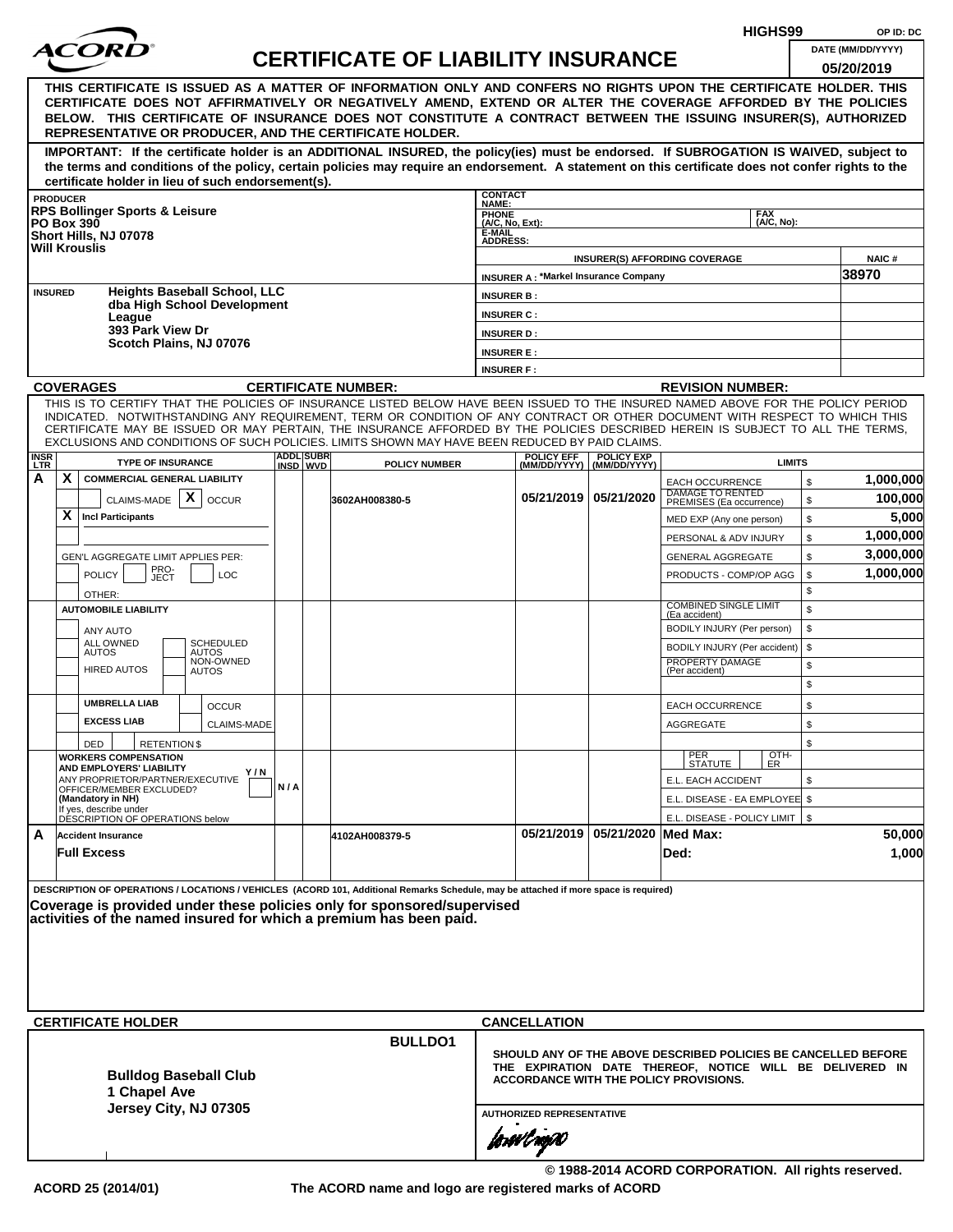|                    |                   |                                                                                                                                                                                                                                                              |     |                              |                                           |                                    |                                                                                                    |                                                |                                                   |            | HIGHS99       |          | OP ID: DC             |
|--------------------|-------------------|--------------------------------------------------------------------------------------------------------------------------------------------------------------------------------------------------------------------------------------------------------------|-----|------------------------------|-------------------------------------------|------------------------------------|----------------------------------------------------------------------------------------------------|------------------------------------------------|---------------------------------------------------|------------|---------------|----------|-----------------------|
|                    |                   | <i>ACOR</i>                                                                                                                                                                                                                                                  |     |                              | <b>CERTIFICATE OF LIABILITY INSURANCE</b> |                                    |                                                                                                    |                                                |                                                   |            |               |          | DATE (MM/DD/YYYY)     |
|                    |                   |                                                                                                                                                                                                                                                              |     |                              |                                           |                                    |                                                                                                    |                                                |                                                   |            |               |          | 05/20/2019            |
|                    |                   | THIS CERTIFICATE IS ISSUED AS A MATTER OF INFORMATION ONLY AND CONFERS NO RIGHTS UPON THE CERTIFICATE HOLDER. THIS                                                                                                                                           |     |                              |                                           |                                    |                                                                                                    |                                                |                                                   |            |               |          |                       |
|                    |                   | CERTIFICATE DOES NOT AFFIRMATIVELY OR NEGATIVELY AMEND, EXTEND OR ALTER THE COVERAGE AFFORDED BY THE POLICIES<br>BELOW. THIS CERTIFICATE OF INSURANCE DOES NOT CONSTITUTE A CONTRACT BETWEEN THE ISSUING INSURER(S), AUTHORIZED                              |     |                              |                                           |                                    |                                                                                                    |                                                |                                                   |            |               |          |                       |
|                    |                   | REPRESENTATIVE OR PRODUCER, AND THE CERTIFICATE HOLDER.                                                                                                                                                                                                      |     |                              |                                           |                                    |                                                                                                    |                                                |                                                   |            |               |          |                       |
|                    |                   | IMPORTANT: If the certificate holder is an ADDITIONAL INSURED, the policy(ies) must be endorsed. If SUBROGATION IS WAIVED, subject to                                                                                                                        |     |                              |                                           |                                    |                                                                                                    |                                                |                                                   |            |               |          |                       |
|                    |                   | the terms and conditions of the policy, certain policies may require an endorsement. A statement on this certificate does not confer rights to the                                                                                                           |     |                              |                                           |                                    |                                                                                                    |                                                |                                                   |            |               |          |                       |
|                    | <b>PRODUCER</b>   | certificate holder in lieu of such endorsement(s).                                                                                                                                                                                                           |     |                              |                                           | <b>CONTACT</b>                     |                                                                                                    |                                                |                                                   |            |               |          |                       |
|                    |                   | <b>RPS Bollinger Sports &amp; Leisure</b>                                                                                                                                                                                                                    |     |                              |                                           | NAME:                              |                                                                                                    |                                                |                                                   | <b>FAX</b> |               |          |                       |
|                    | <b>PO Box 390</b> | Short Hills, NJ 07078                                                                                                                                                                                                                                        |     |                              |                                           | PHONE<br>(A/C, No, Ext):<br>E-MAIL |                                                                                                    |                                                |                                                   |            | (A/C, No):    |          |                       |
|                    |                   | <b>Will Krouslis</b>                                                                                                                                                                                                                                         |     |                              |                                           | <b>ADDRESS:</b>                    |                                                                                                    |                                                |                                                   |            |               |          |                       |
|                    |                   |                                                                                                                                                                                                                                                              |     |                              |                                           |                                    | <b>INSURER A: *Markel Insurance Company</b>                                                        | <b>INSURER(S) AFFORDING COVERAGE</b>           |                                                   |            |               |          | <b>NAIC#</b><br>38970 |
| <b>INSURED</b>     |                   | <b>Heights Baseball School, LLC</b>                                                                                                                                                                                                                          |     |                              |                                           | <b>INSURER B:</b>                  |                                                                                                    |                                                |                                                   |            |               |          |                       |
|                    |                   | dba High School Development                                                                                                                                                                                                                                  |     |                              |                                           | <b>INSURER C:</b>                  |                                                                                                    |                                                |                                                   |            |               |          |                       |
|                    |                   | League<br>393 Park View Dr                                                                                                                                                                                                                                   |     |                              |                                           | <b>INSURER D:</b>                  |                                                                                                    |                                                |                                                   |            |               |          |                       |
|                    |                   | Scotch Plains, NJ 07076                                                                                                                                                                                                                                      |     |                              |                                           | <b>INSURER E:</b>                  |                                                                                                    |                                                |                                                   |            |               |          |                       |
|                    |                   |                                                                                                                                                                                                                                                              |     |                              |                                           | <b>INSURER F:</b>                  |                                                                                                    |                                                |                                                   |            |               |          |                       |
|                    |                   | <b>COVERAGES</b>                                                                                                                                                                                                                                             |     |                              | <b>CERTIFICATE NUMBER:</b>                |                                    |                                                                                                    |                                                | <b>REVISION NUMBER:</b>                           |            |               |          |                       |
|                    |                   | THIS IS TO CERTIFY THAT THE POLICIES OF INSURANCE LISTED BELOW HAVE BEEN ISSUED TO THE INSURED NAMED ABOVE FOR THE POLICY PERIOD                                                                                                                             |     |                              |                                           |                                    |                                                                                                    |                                                |                                                   |            |               |          |                       |
|                    |                   | INDICATED. NOTWITHSTANDING ANY REQUIREMENT, TERM OR CONDITION OF ANY CONTRACT OR OTHER DOCUMENT WITH RESPECT TO WHICH THIS<br>CERTIFICATE MAY BE ISSUED OR MAY PERTAIN, THE INSURANCE AFFORDED BY THE POLICIES DESCRIBED HEREIN IS SUBJECT TO ALL THE TERMS, |     |                              |                                           |                                    |                                                                                                    |                                                |                                                   |            |               |          |                       |
|                    |                   | EXCLUSIONS AND CONDITIONS OF SUCH POLICIES. LIMITS SHOWN MAY HAVE BEEN REDUCED BY PAID CLAIMS.                                                                                                                                                               |     |                              |                                           |                                    |                                                                                                    |                                                |                                                   |            |               |          |                       |
| <b>INSR</b><br>LTR |                   | <b>TYPE OF INSURANCE</b>                                                                                                                                                                                                                                     |     | <b>ADDL SUBR</b><br>INSD WVD | <b>POLICY NUMBER</b>                      |                                    | <b>POLICY EFF</b>                                                                                  | <b>POLICY EXP</b><br>(MM/DD/YYYY) (MM/DD/YYYY) |                                                   |            | <b>LIMITS</b> |          |                       |
| Α                  | X                 | <b>COMMERCIAL GENERAL LIABILITY</b>                                                                                                                                                                                                                          |     |                              |                                           |                                    |                                                                                                    |                                                | <b>EACH OCCURRENCE</b><br><b>DAMAGE TO RENTED</b> |            |               | \$       | 1,000,000             |
|                    |                   | CLAIMS-MADE $\mid X \mid$<br><b>OCCUR</b>                                                                                                                                                                                                                    | X   |                              | 3602AH008380-5                            |                                    |                                                                                                    | 05/21/2019 05/21/2020                          | PREMISES (Ea occurrence)                          |            |               | \$       | 100,000               |
|                    | X                 | <b>Incl Participants</b>                                                                                                                                                                                                                                     |     |                              |                                           |                                    |                                                                                                    |                                                | MED EXP (Any one person)                          |            |               | \$       | 5,000                 |
|                    |                   |                                                                                                                                                                                                                                                              |     |                              |                                           |                                    |                                                                                                    |                                                | PERSONAL & ADV INJURY                             |            |               | \$       | 1,000,000             |
|                    |                   | GEN'L AGGREGATE LIMIT APPLIES PER:                                                                                                                                                                                                                           |     |                              |                                           |                                    |                                                                                                    |                                                | <b>GENERAL AGGREGATE</b>                          |            |               | \$       | 3,000,000             |
|                    |                   | PRO-<br>JECT<br><b>POLICY</b><br><b>LOC</b>                                                                                                                                                                                                                  |     |                              |                                           |                                    |                                                                                                    |                                                | PRODUCTS - COMP/OP AGG                            |            |               | \$<br>\$ | 1,000,000             |
|                    |                   | OTHER:<br><b>AUTOMOBILE LIABILITY</b>                                                                                                                                                                                                                        |     |                              |                                           |                                    |                                                                                                    |                                                | <b>COMBINED SINGLE LIMIT</b>                      |            |               | \$       |                       |
|                    |                   |                                                                                                                                                                                                                                                              |     |                              |                                           |                                    |                                                                                                    |                                                | (Ea accident)<br>BODILY INJURY (Per person)       |            |               | \$       |                       |
|                    |                   | ANY AUTO<br><b>SCHEDULED</b><br>ALL OWNED                                                                                                                                                                                                                    |     |                              |                                           |                                    |                                                                                                    |                                                | BODILY INJURY (Per accident)                      |            |               | \$       |                       |
|                    |                   | <b>AUTOS</b><br>AUTOS<br>NON-OWNED<br><b>HIRED AUTOS</b>                                                                                                                                                                                                     |     |                              |                                           |                                    |                                                                                                    |                                                | PROPERTY DAMAGE<br>(Per accident)                 |            |               | \$       |                       |
|                    |                   | AUTOS                                                                                                                                                                                                                                                        |     |                              |                                           |                                    |                                                                                                    |                                                |                                                   |            |               | \$       |                       |
|                    |                   | <b>UMBRELLA LIAB</b><br><b>OCCUR</b>                                                                                                                                                                                                                         |     |                              |                                           |                                    |                                                                                                    |                                                | <b>EACH OCCURRENCE</b>                            |            |               | \$       |                       |
|                    |                   | <b>EXCESS LIAB</b><br><b>CLAIMS-MADE</b>                                                                                                                                                                                                                     |     |                              |                                           |                                    |                                                                                                    |                                                | AGGREGATE                                         |            |               | \$       |                       |
|                    |                   | DED<br><b>RETENTION \$</b>                                                                                                                                                                                                                                   |     |                              |                                           |                                    |                                                                                                    |                                                |                                                   |            |               | \$       |                       |
|                    |                   | <b>WORKERS COMPENSATION</b><br>AND EMPLOYERS' LIABILITY                                                                                                                                                                                                      |     |                              |                                           |                                    |                                                                                                    |                                                | PER<br>STATUTE                                    |            | OTH-<br>ER    |          |                       |
|                    |                   | Y/N<br>ANY PROPRIETOR/PARTNER/EXECUTIVE<br>OFFICER/MEMBER EXCLUDED?                                                                                                                                                                                          | N/A |                              |                                           |                                    |                                                                                                    |                                                | E.L. EACH ACCIDENT                                |            |               | \$       |                       |
|                    |                   | (Mandatory in NH)                                                                                                                                                                                                                                            |     |                              |                                           |                                    |                                                                                                    |                                                | E.L. DISEASE - EA EMPLOYEE \$                     |            |               |          |                       |
|                    |                   | If yes, describe under<br>DÉSCRIPTION OF OPERATIONS below                                                                                                                                                                                                    |     |                              |                                           |                                    |                                                                                                    |                                                | E.L. DISEASE - POLICY LIMIT   \$                  |            |               |          |                       |
| A                  |                   | <b>Accident Insurance</b>                                                                                                                                                                                                                                    |     |                              | 4102AH008379-5                            |                                    |                                                                                                    | 05/21/2019 05/21/2020 Med Max:                 |                                                   |            |               |          | 50,000                |
|                    |                   | <b>Full Excess</b>                                                                                                                                                                                                                                           |     |                              |                                           |                                    |                                                                                                    |                                                | Ded:                                              |            |               |          | 1,000                 |
|                    |                   |                                                                                                                                                                                                                                                              |     |                              |                                           |                                    |                                                                                                    |                                                |                                                   |            |               |          |                       |
|                    |                   | DESCRIPTION OF OPERATIONS / LOCATIONS / VEHICLES (ACORD 101, Additional Remarks Schedule, may be attached if more space is required)<br>Certificate holder is included as an additional insured. Coverage is                                                 |     |                              |                                           |                                    |                                                                                                    |                                                |                                                   |            |               |          |                       |
|                    |                   | provided under these policies only for sponsored/supervised activities of                                                                                                                                                                                    |     |                              |                                           |                                    |                                                                                                    |                                                |                                                   |            |               |          |                       |
|                    |                   | the named insured for which a premium has been paid.                                                                                                                                                                                                         |     |                              |                                           |                                    |                                                                                                    |                                                |                                                   |            |               |          |                       |
|                    |                   |                                                                                                                                                                                                                                                              |     |                              |                                           |                                    |                                                                                                    |                                                |                                                   |            |               |          |                       |
|                    |                   |                                                                                                                                                                                                                                                              |     |                              |                                           |                                    |                                                                                                    |                                                |                                                   |            |               |          |                       |
|                    |                   |                                                                                                                                                                                                                                                              |     |                              |                                           |                                    |                                                                                                    |                                                |                                                   |            |               |          |                       |
|                    |                   | <b>CERTIFICATE HOLDER</b>                                                                                                                                                                                                                                    |     |                              |                                           |                                    | <b>CANCELLATION</b>                                                                                |                                                |                                                   |            |               |          |                       |
|                    |                   |                                                                                                                                                                                                                                                              |     |                              | <b>BUTLERB</b>                            |                                    |                                                                                                    |                                                |                                                   |            |               |          |                       |
|                    |                   |                                                                                                                                                                                                                                                              |     |                              |                                           |                                    | SHOULD ANY OF THE ABOVE DESCRIBED POLICIES BE CANCELLED BEFORE                                     |                                                |                                                   |            |               |          |                       |
|                    |                   | <b>Butler Board of Education</b>                                                                                                                                                                                                                             |     |                              |                                           |                                    | THE EXPIRATION DATE THEREOF, NOTICE WILL BE DELIVERED IN<br>ACCORDANCE WITH THE POLICY PROVISIONS. |                                                |                                                   |            |               |          |                       |
|                    |                   | <b>38 Bartholdi Avenue</b>                                                                                                                                                                                                                                   |     |                              |                                           |                                    |                                                                                                    |                                                |                                                   |            |               |          |                       |
|                    |                   | <b>Butler, NJ 07405</b>                                                                                                                                                                                                                                      |     |                              |                                           |                                    | <b>AUTHORIZED REPRESENTATIVE</b>                                                                   |                                                |                                                   |            |               |          |                       |
|                    |                   |                                                                                                                                                                                                                                                              |     |                              |                                           |                                    | forwl now                                                                                          |                                                |                                                   |            |               |          |                       |
|                    |                   |                                                                                                                                                                                                                                                              |     |                              |                                           |                                    |                                                                                                    |                                                |                                                   |            |               |          |                       |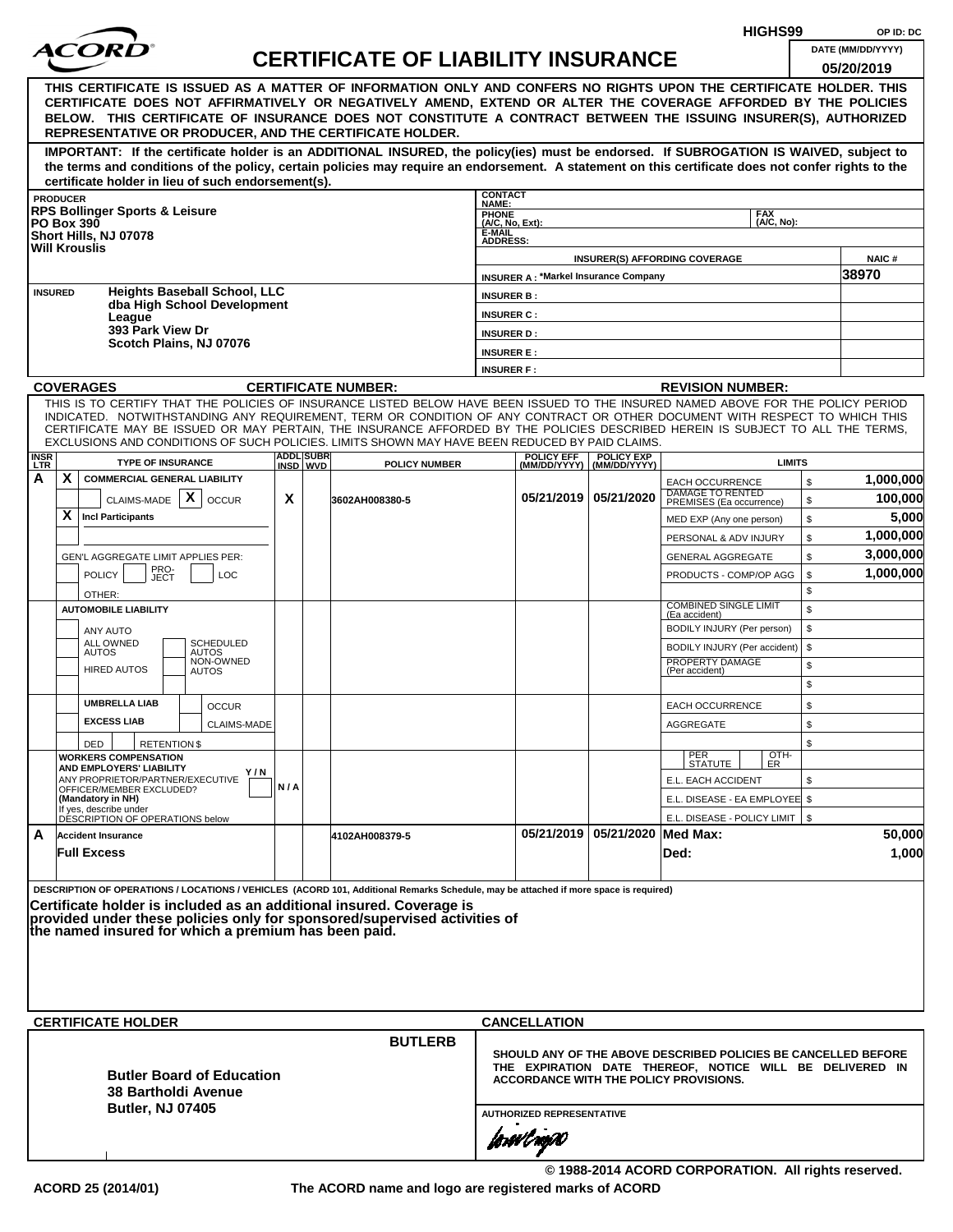|                  |                                                                                                                                                                                                                                                                |     |                  | HIGHS99                                   |                                   | OP ID: DC                                   |                                    |                                                                                                                            |                             |          |                      |
|------------------|----------------------------------------------------------------------------------------------------------------------------------------------------------------------------------------------------------------------------------------------------------------|-----|------------------|-------------------------------------------|-----------------------------------|---------------------------------------------|------------------------------------|----------------------------------------------------------------------------------------------------------------------------|-----------------------------|----------|----------------------|
|                  | <i>ACOR</i>                                                                                                                                                                                                                                                    |     |                  | <b>CERTIFICATE OF LIABILITY INSURANCE</b> |                                   |                                             |                                    |                                                                                                                            |                             |          | DATE (MM/DD/YYYY)    |
|                  |                                                                                                                                                                                                                                                                |     |                  |                                           |                                   |                                             |                                    |                                                                                                                            |                             |          | 05/20/2019           |
|                  | THIS CERTIFICATE IS ISSUED AS A MATTER OF INFORMATION ONLY AND CONFERS NO RIGHTS UPON THE CERTIFICATE HOLDER. THIS<br>CERTIFICATE DOES NOT AFFIRMATIVELY OR NEGATIVELY AMEND, EXTEND OR ALTER THE COVERAGE AFFORDED BY THE POLICIES                            |     |                  |                                           |                                   |                                             |                                    |                                                                                                                            |                             |          |                      |
|                  | BELOW. THIS CERTIFICATE OF INSURANCE DOES NOT CONSTITUTE A CONTRACT BETWEEN THE ISSUING INSURER(S), AUTHORIZED                                                                                                                                                 |     |                  |                                           |                                   |                                             |                                    |                                                                                                                            |                             |          |                      |
|                  | REPRESENTATIVE OR PRODUCER, AND THE CERTIFICATE HOLDER.                                                                                                                                                                                                        |     |                  |                                           |                                   |                                             |                                    |                                                                                                                            |                             |          |                      |
|                  | IMPORTANT: If the certificate holder is an ADDITIONAL INSURED, the policy(ies) must be endorsed. If SUBROGATION IS WAIVED, subject to                                                                                                                          |     |                  |                                           |                                   |                                             |                                    |                                                                                                                            |                             |          |                      |
|                  | the terms and conditions of the policy, certain policies may require an endorsement. A statement on this certificate does not confer rights to the<br>certificate holder in lieu of such endorsement(s).                                                       |     |                  |                                           |                                   |                                             |                                    |                                                                                                                            |                             |          |                      |
|                  | <b>PRODUCER</b>                                                                                                                                                                                                                                                |     |                  |                                           | <b>CONTACT</b>                    |                                             |                                    |                                                                                                                            |                             |          |                      |
|                  | <b>RPS Bollinger Sports &amp; Leisure</b>                                                                                                                                                                                                                      |     |                  |                                           | NAME:<br>PHONE<br>(A/C, No, Ext): |                                             |                                    |                                                                                                                            | <b>FAX</b><br>$(AVC, No)$ : |          |                      |
|                  | <b>PO Box 390</b><br>Short Hills, NJ 07078                                                                                                                                                                                                                     |     |                  |                                           | E-MAIL<br><b>ADDRESS:</b>         |                                             |                                    |                                                                                                                            |                             |          |                      |
|                  | <b>Will Krouslis</b>                                                                                                                                                                                                                                           |     |                  |                                           |                                   |                                             |                                    | <b>INSURER(S) AFFORDING COVERAGE</b>                                                                                       |                             |          | <b>NAIC#</b>         |
|                  |                                                                                                                                                                                                                                                                |     |                  |                                           |                                   | <b>INSURER A: *Markel Insurance Company</b> |                                    |                                                                                                                            |                             |          | 38970                |
|                  | <b>Heights Baseball School, LLC</b><br><b>INSURED</b>                                                                                                                                                                                                          |     |                  |                                           | <b>INSURER B:</b>                 |                                             |                                    |                                                                                                                            |                             |          |                      |
|                  | dba High School Development<br>League                                                                                                                                                                                                                          |     |                  |                                           | <b>INSURER C:</b>                 |                                             |                                    |                                                                                                                            |                             |          |                      |
|                  | 393 Park View Dr                                                                                                                                                                                                                                               |     |                  |                                           | <b>INSURER D:</b>                 |                                             |                                    |                                                                                                                            |                             |          |                      |
|                  | Scotch Plains, NJ 07076                                                                                                                                                                                                                                        |     |                  |                                           | <b>INSURER E:</b>                 |                                             |                                    |                                                                                                                            |                             |          |                      |
|                  |                                                                                                                                                                                                                                                                |     |                  |                                           | <b>INSURER F:</b>                 |                                             |                                    |                                                                                                                            |                             |          |                      |
|                  | <b>COVERAGES</b>                                                                                                                                                                                                                                               |     |                  | <b>CERTIFICATE NUMBER:</b>                |                                   |                                             |                                    | <b>REVISION NUMBER:</b>                                                                                                    |                             |          |                      |
|                  | THIS IS TO CERTIFY THAT THE POLICIES OF INSURANCE LISTED BELOW HAVE BEEN ISSUED TO THE INSURED NAMED ABOVE FOR THE POLICY PERIOD<br>INDICATED. NOTWITHSTANDING ANY REQUIREMENT, TERM OR CONDITION OF ANY CONTRACT OR OTHER DOCUMENT WITH RESPECT TO WHICH THIS |     |                  |                                           |                                   |                                             |                                    |                                                                                                                            |                             |          |                      |
|                  | CERTIFICATE MAY BE ISSUED OR MAY PERTAIN, THE INSURANCE AFFORDED BY THE POLICIES DESCRIBED HEREIN IS SUBJECT TO ALL THE TERMS,                                                                                                                                 |     |                  |                                           |                                   |                                             |                                    |                                                                                                                            |                             |          |                      |
|                  | EXCLUSIONS AND CONDITIONS OF SUCH POLICIES. LIMITS SHOWN MAY HAVE BEEN REDUCED BY PAID CLAIMS.                                                                                                                                                                 |     | <b>ADDL SUBR</b> |                                           |                                   | <b>POLICY EFF</b>                           | <b>POLICY EXP</b>                  |                                                                                                                            |                             |          |                      |
| INSR<br>LTR<br>A | <b>TYPE OF INSURANCE</b><br>X.<br><b>COMMERCIAL GENERAL LIABILITY</b>                                                                                                                                                                                          |     | INSD WVD         | <b>POLICY NUMBER</b>                      |                                   |                                             | (MM/DD/YYYY) (MM/DD/YYYY)          |                                                                                                                            | <b>LIMITS</b>               |          |                      |
|                  | $\mathsf{x}$                                                                                                                                                                                                                                                   | X   |                  |                                           |                                   |                                             | 05/21/2019 05/21/2020              | <b>EACH OCCURRENCE</b><br>DAMAGE TO RENTED<br>PREMISES (Ea occurrence)                                                     |                             | \$       | 1,000,000<br>100,000 |
|                  | CLAIMS-MADE<br><b>OCCUR</b><br>X.<br><b>Incl Participants</b>                                                                                                                                                                                                  |     |                  | 3602AH008380-5                            |                                   |                                             |                                    |                                                                                                                            |                             | \$<br>\$ | 5,000                |
|                  |                                                                                                                                                                                                                                                                |     |                  |                                           |                                   |                                             |                                    | MED EXP (Any one person)<br>PERSONAL & ADV INJURY                                                                          |                             | \$       | 1,000,000            |
|                  | GEN'L AGGREGATE LIMIT APPLIES PER:                                                                                                                                                                                                                             |     |                  |                                           |                                   |                                             |                                    | <b>GENERAL AGGREGATE</b>                                                                                                   |                             | \$       | 3,000,000            |
|                  | PRO-<br>JECT<br><b>POLICY</b><br><b>LOC</b>                                                                                                                                                                                                                    |     |                  |                                           |                                   |                                             |                                    | PRODUCTS - COMP/OP AGG                                                                                                     |                             | \$       | 1,000,000            |
|                  | OTHER:                                                                                                                                                                                                                                                         |     |                  |                                           |                                   |                                             |                                    |                                                                                                                            |                             | \$       |                      |
|                  | <b>AUTOMOBILE LIABILITY</b>                                                                                                                                                                                                                                    |     |                  |                                           |                                   |                                             |                                    | <b>COMBINED SINGLE LIMIT</b><br>(Ea accident)                                                                              |                             | \$       |                      |
|                  | ANY AUTO                                                                                                                                                                                                                                                       |     |                  |                                           |                                   |                                             |                                    | BODILY INJURY (Per person)                                                                                                 |                             | \$       |                      |
|                  | <b>ALL OWNED</b><br><b>SCHEDULED</b><br><b>AUTOS</b><br>AUTOS                                                                                                                                                                                                  |     |                  |                                           |                                   |                                             |                                    | BODILY INJURY (Per accident)                                                                                               |                             | \$       |                      |
|                  | NON-OWNED<br><b>HIRED AUTOS</b><br><b>AUTOS</b>                                                                                                                                                                                                                |     |                  |                                           |                                   |                                             |                                    | PROPERTY DAMAGE<br>(Per accident)                                                                                          |                             | \$       |                      |
|                  |                                                                                                                                                                                                                                                                |     |                  |                                           |                                   |                                             |                                    |                                                                                                                            |                             | \$       |                      |
|                  | <b>UMBRELLA LIAB</b><br><b>OCCUR</b>                                                                                                                                                                                                                           |     |                  |                                           |                                   |                                             |                                    | <b>EACH OCCURRENCE</b>                                                                                                     |                             | \$       |                      |
|                  | <b>EXCESS LIAB</b><br><b>CLAIMS-MADE</b>                                                                                                                                                                                                                       |     |                  |                                           |                                   |                                             |                                    | AGGREGATE                                                                                                                  |                             | \$       |                      |
|                  | DED<br><b>RETENTION \$</b>                                                                                                                                                                                                                                     |     |                  |                                           |                                   |                                             |                                    |                                                                                                                            |                             | \$       |                      |
|                  | <b>WORKERS COMPENSATION</b><br>AND EMPLOYERS' LIABILITY<br>Y / N                                                                                                                                                                                               |     |                  |                                           |                                   |                                             |                                    | PER<br>STATUTE                                                                                                             | OTH-<br>ER                  |          |                      |
|                  | ANY PROPRIETOR/PARTNER/EXECUTIVE<br>OFFICER/MEMBER EXCLUDED?                                                                                                                                                                                                   | N/A |                  |                                           |                                   |                                             |                                    | E.L. EACH ACCIDENT                                                                                                         |                             | \$       |                      |
|                  | (Mandatory in NH)<br>If yes, describe under                                                                                                                                                                                                                    |     |                  |                                           |                                   |                                             |                                    | E.L. DISEASE - EA EMPLOYEE \$                                                                                              |                             |          |                      |
|                  | DÉSCRIPTION OF OPERATIONS below                                                                                                                                                                                                                                |     |                  |                                           |                                   |                                             | 05/21/2019   05/21/2020   Med Max: | E.L. DISEASE - POLICY LIMIT   \$                                                                                           |                             |          | 50,000               |
| A                | <b>Accident Insurance</b><br><b>Full Excess</b>                                                                                                                                                                                                                |     |                  | 4102AH008379-5                            |                                   |                                             |                                    | Ded:                                                                                                                       |                             |          | 1,000                |
|                  |                                                                                                                                                                                                                                                                |     |                  |                                           |                                   |                                             |                                    |                                                                                                                            |                             |          |                      |
|                  | DESCRIPTION OF OPERATIONS / LOCATIONS / VEHICLES (ACORD 101, Additional Remarks Schedule, may be attached if more space is required)                                                                                                                           |     |                  |                                           |                                   |                                             |                                    |                                                                                                                            |                             |          |                      |
|                  | Certificate holder is included as an additional insured. Coverage is                                                                                                                                                                                           |     |                  |                                           |                                   |                                             |                                    |                                                                                                                            |                             |          |                      |
|                  | provided under these policies only for sponsored/supervised activities of<br>the named insured for which a premium has been paid.                                                                                                                              |     |                  |                                           |                                   |                                             |                                    |                                                                                                                            |                             |          |                      |
|                  |                                                                                                                                                                                                                                                                |     |                  |                                           |                                   |                                             |                                    |                                                                                                                            |                             |          |                      |
|                  |                                                                                                                                                                                                                                                                |     |                  |                                           |                                   |                                             |                                    |                                                                                                                            |                             |          |                      |
|                  |                                                                                                                                                                                                                                                                |     |                  |                                           |                                   |                                             |                                    |                                                                                                                            |                             |          |                      |
|                  |                                                                                                                                                                                                                                                                |     |                  |                                           |                                   |                                             |                                    |                                                                                                                            |                             |          |                      |
|                  | <b>CERTIFICATE HOLDER</b>                                                                                                                                                                                                                                      |     |                  |                                           |                                   | <b>CANCELLATION</b>                         |                                    |                                                                                                                            |                             |          |                      |
|                  |                                                                                                                                                                                                                                                                |     |                  | <b>CALDWE1</b>                            |                                   |                                             |                                    |                                                                                                                            |                             |          |                      |
|                  |                                                                                                                                                                                                                                                                |     |                  |                                           |                                   |                                             |                                    | SHOULD ANY OF THE ABOVE DESCRIBED POLICIES BE CANCELLED BEFORE<br>THE EXPIRATION DATE THEREOF, NOTICE WILL BE DELIVERED IN |                             |          |                      |
|                  | <b>Caldwell High School</b><br>265 Westville Ave.                                                                                                                                                                                                              |     |                  |                                           |                                   |                                             |                                    | ACCORDANCE WITH THE POLICY PROVISIONS.                                                                                     |                             |          |                      |
|                  | Caldwell, NJ 07006                                                                                                                                                                                                                                             |     |                  |                                           |                                   |                                             |                                    |                                                                                                                            |                             |          |                      |
|                  |                                                                                                                                                                                                                                                                |     |                  |                                           |                                   | <b>AUTHORIZED REPRESENTATIVE</b>            |                                    |                                                                                                                            |                             |          |                      |
|                  |                                                                                                                                                                                                                                                                |     |                  |                                           |                                   | forwl now                                   |                                    |                                                                                                                            |                             |          |                      |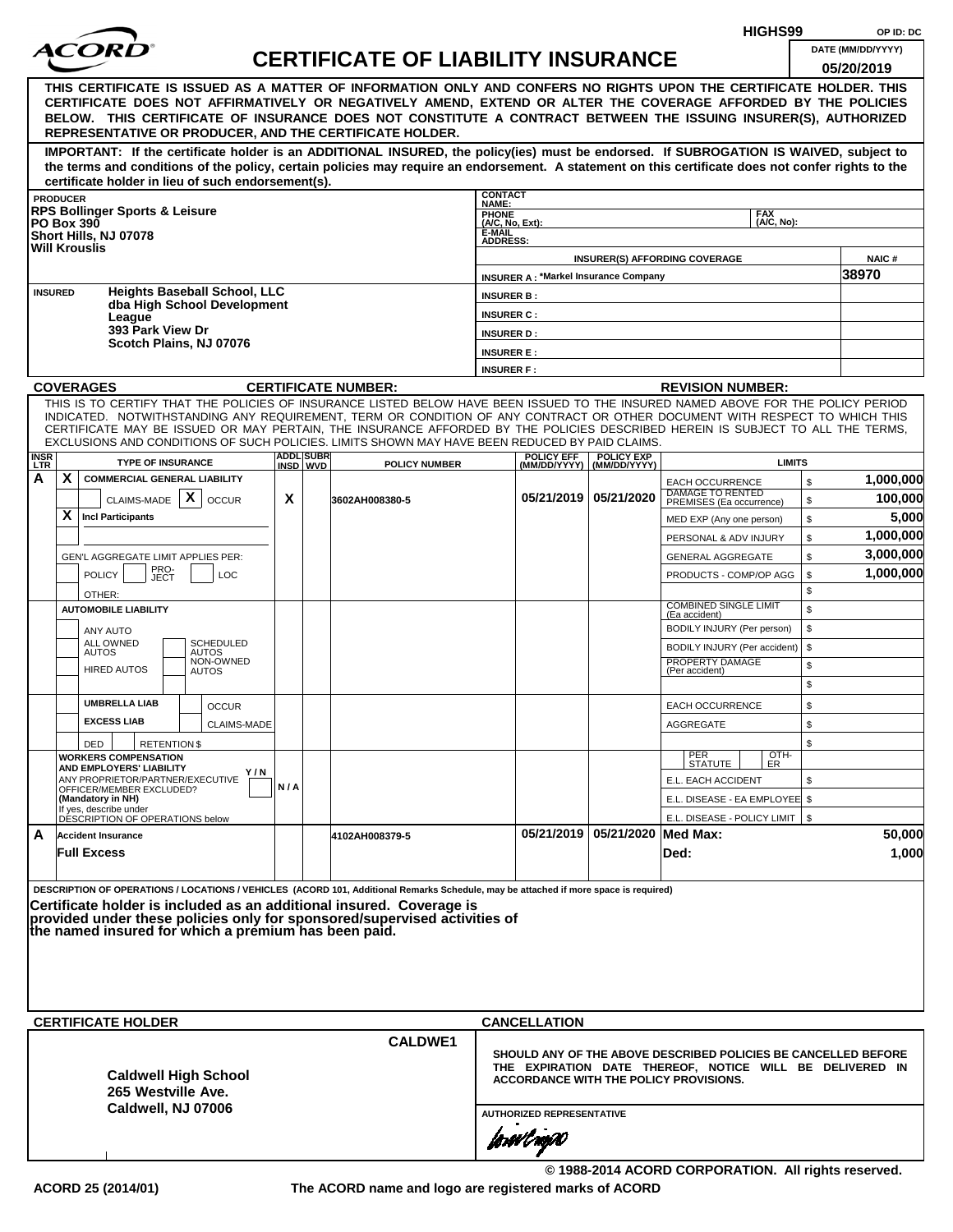|                         |                                                                                                                                                                                                                                                                                                                                                                                                                                                                                                    |     |                   |                                           |                                                                       |                                               |                                    |                                                                                                                            | HIGHS99                  |              | OP ID: DC             |
|-------------------------|----------------------------------------------------------------------------------------------------------------------------------------------------------------------------------------------------------------------------------------------------------------------------------------------------------------------------------------------------------------------------------------------------------------------------------------------------------------------------------------------------|-----|-------------------|-------------------------------------------|-----------------------------------------------------------------------|-----------------------------------------------|------------------------------------|----------------------------------------------------------------------------------------------------------------------------|--------------------------|--------------|-----------------------|
|                         |                                                                                                                                                                                                                                                                                                                                                                                                                                                                                                    |     |                   | <b>CERTIFICATE OF LIABILITY INSURANCE</b> |                                                                       |                                               |                                    |                                                                                                                            |                          |              | DATE (MM/DD/YYYY)     |
|                         | THIS CERTIFICATE IS ISSUED AS A MATTER OF INFORMATION ONLY AND CONFERS NO RIGHTS UPON THE CERTIFICATE HOLDER. THIS<br>CERTIFICATE DOES NOT AFFIRMATIVELY OR NEGATIVELY AMEND, EXTEND OR ALTER THE COVERAGE AFFORDED BY THE POLICIES<br>BELOW. THIS CERTIFICATE OF INSURANCE DOES NOT CONSTITUTE A CONTRACT BETWEEN THE ISSUING INSURER(S), AUTHORIZED<br>REPRESENTATIVE OR PRODUCER, AND THE CERTIFICATE HOLDER.                                                                                   |     |                   |                                           |                                                                       |                                               |                                    |                                                                                                                            |                          |              | 05/20/2019            |
|                         | IMPORTANT: If the certificate holder is an ADDITIONAL INSURED, the policy(ies) must be endorsed. If SUBROGATION IS WAIVED, subject to<br>the terms and conditions of the policy, certain policies may require an endorsement. A statement on this certificate does not confer rights to the                                                                                                                                                                                                        |     |                   |                                           |                                                                       |                                               |                                    |                                                                                                                            |                          |              |                       |
|                         | certificate holder in lieu of such endorsement(s).<br><b>PRODUCER</b>                                                                                                                                                                                                                                                                                                                                                                                                                              |     |                   |                                           | <b>CONTACT</b>                                                        |                                               |                                    |                                                                                                                            |                          |              |                       |
|                         | <b>RPS Bollinger Sports &amp; Leisure</b><br><b>PO Box 390</b><br>Short Hills, NJ 07078<br><b>Will Krouslis</b>                                                                                                                                                                                                                                                                                                                                                                                    |     |                   |                                           | NAME:<br><b>PHONE</b><br>(A/C, No, Ext):<br>E-MAIL<br><b>ADDRESS:</b> |                                               |                                    |                                                                                                                            | <b>FAX</b><br>(A/C. No): |              |                       |
|                         |                                                                                                                                                                                                                                                                                                                                                                                                                                                                                                    |     |                   |                                           |                                                                       |                                               |                                    | <b>INSURER(S) AFFORDING COVERAGE</b>                                                                                       |                          |              | <b>NAIC#</b><br>38970 |
| <b>INSURED</b>          | <b>Heights Baseball School, LLC</b><br>dba High School Development                                                                                                                                                                                                                                                                                                                                                                                                                                 |     |                   |                                           | <b>INSURER B:</b>                                                     | <b>INSURER A: *Markel Insurance Company</b>   |                                    |                                                                                                                            |                          |              |                       |
|                         | League<br>393 Park View Dr                                                                                                                                                                                                                                                                                                                                                                                                                                                                         |     |                   |                                           | <b>INSURER C:</b><br><b>INSURER D:</b>                                |                                               |                                    |                                                                                                                            |                          |              |                       |
|                         | Scotch Plains, NJ 07076                                                                                                                                                                                                                                                                                                                                                                                                                                                                            |     |                   |                                           | <b>INSURER E:</b>                                                     |                                               |                                    |                                                                                                                            |                          |              |                       |
|                         |                                                                                                                                                                                                                                                                                                                                                                                                                                                                                                    |     |                   |                                           | <b>INSURER F:</b>                                                     |                                               |                                    |                                                                                                                            |                          |              |                       |
|                         | <b>COVERAGES</b>                                                                                                                                                                                                                                                                                                                                                                                                                                                                                   |     |                   | <b>CERTIFICATE NUMBER:</b>                |                                                                       |                                               |                                    | <b>REVISION NUMBER:</b>                                                                                                    |                          |              |                       |
|                         | THIS IS TO CERTIFY THAT THE POLICIES OF INSURANCE LISTED BELOW HAVE BEEN ISSUED TO THE INSURED NAMED ABOVE FOR THE POLICY PERIOD<br>INDICATED. NOTWITHSTANDING ANY REQUIREMENT, TERM OR CONDITION OF ANY CONTRACT OR OTHER DOCUMENT WITH RESPECT TO WHICH THIS<br>CERTIFICATE MAY BE ISSUED OR MAY PERTAIN, THE INSURANCE AFFORDED BY THE POLICIES DESCRIBED HEREIN IS SUBJECT TO ALL THE TERMS.<br>EXCLUSIONS AND CONDITIONS OF SUCH POLICIES. LIMITS SHOWN MAY HAVE BEEN REDUCED BY PAID CLAIMS. |     | <b>ADDLISUBRI</b> |                                           |                                                                       | <b>POLICY EFF</b>                             | <b>POLICY EXP</b>                  |                                                                                                                            |                          |              |                       |
| <b>INSR</b><br>LTR<br>А | <b>TYPE OF INSURANCE</b><br>X<br><b>COMMERCIAL GENERAL LIABILITY</b>                                                                                                                                                                                                                                                                                                                                                                                                                               |     | INSD WVD          | <b>POLICY NUMBER</b>                      |                                                                       |                                               | (MM/DD/YYYY)   (MM/DD/YYYY)        |                                                                                                                            | <b>LIMITS</b>            | $\mathbb{S}$ | 1,000,000             |
|                         | CLAIMS-MADE $\mathbf{X}$<br><b>OCCUR</b><br>X<br><b>Incl Participants</b>                                                                                                                                                                                                                                                                                                                                                                                                                          | X   |                   | 3602AH008380-5                            |                                                                       |                                               | 05/21/2019   05/21/2020            | <b>EACH OCCURRENCE</b><br>DAMAGE TO RENTED<br>PREMISES (Ea occurrence)                                                     |                          | \$           | 100,000<br>5,000      |
|                         |                                                                                                                                                                                                                                                                                                                                                                                                                                                                                                    |     |                   |                                           |                                                                       |                                               |                                    | MED EXP (Any one person)<br>PERSONAL & ADV INJURY                                                                          |                          | \$<br>\$     | 1,000,000             |
|                         | GEN'L AGGREGATE LIMIT APPLIES PER:                                                                                                                                                                                                                                                                                                                                                                                                                                                                 |     |                   |                                           |                                                                       |                                               |                                    | <b>GENERAL AGGREGATE</b>                                                                                                   |                          | \$           | 3,000,000             |
|                         | PRO-<br>JECT<br><b>POLICY</b><br><b>LOC</b>                                                                                                                                                                                                                                                                                                                                                                                                                                                        |     |                   |                                           |                                                                       |                                               |                                    | PRODUCTS - COMP/OP AGG                                                                                                     |                          | \$           | 1,000,000             |
|                         | OTHER:                                                                                                                                                                                                                                                                                                                                                                                                                                                                                             |     |                   |                                           |                                                                       |                                               |                                    | <b>COMBINED SINGLE LIMIT</b>                                                                                               |                          | \$           |                       |
|                         | <b>AUTOMOBILE LIABILITY</b>                                                                                                                                                                                                                                                                                                                                                                                                                                                                        |     |                   |                                           |                                                                       |                                               |                                    | (Ea accident)                                                                                                              |                          | \$           |                       |
|                         | ANY AUTO<br>ALL OWNED<br><b>SCHEDULED</b>                                                                                                                                                                                                                                                                                                                                                                                                                                                          |     |                   |                                           |                                                                       |                                               |                                    | BODILY INJURY (Per person)<br>BODILY INJURY (Per accident)                                                                 |                          | \$<br>\$     |                       |
|                         | <b>AUTOS</b><br><b>AUTOS</b><br>NON-OWNED<br><b>HIRED AUTOS</b><br><b>AUTOS</b>                                                                                                                                                                                                                                                                                                                                                                                                                    |     |                   |                                           |                                                                       |                                               |                                    | PROPERTY DAMAGE<br>(Per accident)                                                                                          |                          | \$<br>\$     |                       |
|                         | <b>UMBRELLA LIAB</b><br><b>OCCUR</b>                                                                                                                                                                                                                                                                                                                                                                                                                                                               |     |                   |                                           |                                                                       |                                               |                                    | <b>EACH OCCURRENCE</b>                                                                                                     |                          | \$           |                       |
|                         | <b>EXCESS LIAB</b><br>CLAIMS-MADE                                                                                                                                                                                                                                                                                                                                                                                                                                                                  |     |                   |                                           |                                                                       |                                               |                                    | <b>AGGREGATE</b>                                                                                                           |                          | \$           |                       |
|                         | <b>RETENTION \$</b><br>DED                                                                                                                                                                                                                                                                                                                                                                                                                                                                         |     |                   |                                           |                                                                       |                                               |                                    |                                                                                                                            |                          | \$           |                       |
|                         | <b>WORKERS COMPENSATION</b><br>AND EMPLOYERS' LIABILITY<br>Y/N                                                                                                                                                                                                                                                                                                                                                                                                                                     |     |                   |                                           |                                                                       |                                               |                                    | PER<br>STATUTE                                                                                                             | $\frac{[OTH]}{ER}$       |              |                       |
|                         | ANY PROPRIETOR/PARTNER/EXECUTIVE<br>OFFICER/MEMBER EXCLUDED?                                                                                                                                                                                                                                                                                                                                                                                                                                       | N/A |                   |                                           |                                                                       |                                               |                                    | E.L. EACH ACCIDENT                                                                                                         |                          | \$           |                       |
|                         | (Mandatory in NH)<br>If yes, describe under<br>DESCRIPTION OF OPERATIONS below                                                                                                                                                                                                                                                                                                                                                                                                                     |     |                   |                                           |                                                                       |                                               |                                    | E.L. DISEASE - EA EMPLOYEE \$                                                                                              |                          |              |                       |
|                         |                                                                                                                                                                                                                                                                                                                                                                                                                                                                                                    |     |                   |                                           |                                                                       |                                               | 05/21/2019   05/21/2020   Med Max: | E.L. DISEASE - POLICY LIMIT   \$                                                                                           |                          |              | 50,000                |
| A                       | <b>Accident Insurance</b><br><b>Full Excess</b>                                                                                                                                                                                                                                                                                                                                                                                                                                                    |     |                   | 4102AH008379-5                            |                                                                       |                                               |                                    | Ded:                                                                                                                       |                          |              | 1,000                 |
|                         | DESCRIPTION OF OPERATIONS / LOCATIONS / VEHICLES (ACORD 101, Additional Remarks Schedule, may be attached if more space is required)<br>Certificate holder is included as an additional insured. Coverage is<br>provided under these policies only for sponsored/supervised activities of<br>the named insured for which a premium has been paid.                                                                                                                                                  |     |                   |                                           |                                                                       |                                               |                                    |                                                                                                                            |                          |              |                       |
|                         |                                                                                                                                                                                                                                                                                                                                                                                                                                                                                                    |     |                   |                                           |                                                                       |                                               |                                    |                                                                                                                            |                          |              |                       |
|                         | <b>CERTIFICATE HOLDER</b>                                                                                                                                                                                                                                                                                                                                                                                                                                                                          |     |                   | CEDAR01                                   |                                                                       | <b>CANCELLATION</b>                           |                                    | SHOULD ANY OF THE ABOVE DESCRIBED POLICIES BE CANCELLED BEFORE<br>THE EXPIRATION DATE THEREOF, NOTICE WILL BE DELIVERED IN |                          |              |                       |
|                         | <b>Cedar Grove High School</b><br><b>Cedar Grove HS Field 1</b>                                                                                                                                                                                                                                                                                                                                                                                                                                    |     |                   |                                           |                                                                       |                                               |                                    | <b>ACCORDANCE WITH THE POLICY PROVISIONS.</b>                                                                              |                          |              |                       |
|                         | 90 Rugby Rd.<br>Cedar Grove, NJ 07009                                                                                                                                                                                                                                                                                                                                                                                                                                                              |     |                   |                                           |                                                                       | <b>AUTHORIZED REPRESENTATIVE</b><br>forwl now |                                    |                                                                                                                            |                          |              |                       |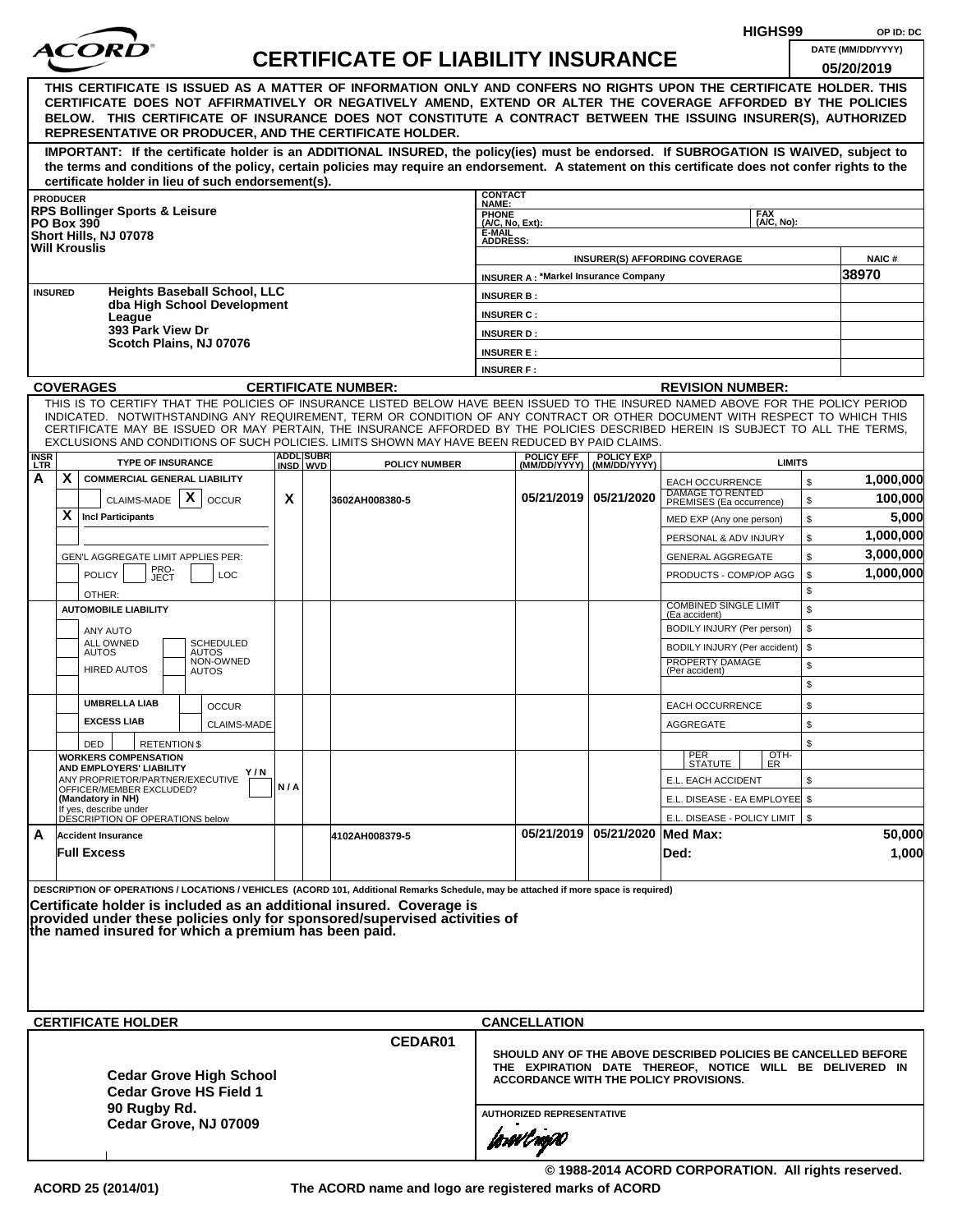|                    |                 |                                                                                                                                                                                                                                                              |     |                               |                                           |                                        |                                             |                                                  |                                                                | HIGHS99            |              | OP ID: DC             |
|--------------------|-----------------|--------------------------------------------------------------------------------------------------------------------------------------------------------------------------------------------------------------------------------------------------------------|-----|-------------------------------|-------------------------------------------|----------------------------------------|---------------------------------------------|--------------------------------------------------|----------------------------------------------------------------|--------------------|--------------|-----------------------|
|                    |                 |                                                                                                                                                                                                                                                              |     |                               | <b>CERTIFICATE OF LIABILITY INSURANCE</b> |                                        |                                             |                                                  |                                                                |                    |              | DATE (MM/DD/YYYY)     |
|                    |                 |                                                                                                                                                                                                                                                              |     |                               |                                           |                                        |                                             |                                                  |                                                                |                    |              | 05/20/2019            |
|                    |                 | THIS CERTIFICATE IS ISSUED AS A MATTER OF INFORMATION ONLY AND CONFERS NO RIGHTS UPON THE CERTIFICATE HOLDER. THIS<br>CERTIFICATE DOES NOT AFFIRMATIVELY OR NEGATIVELY AMEND, EXTEND OR ALTER THE COVERAGE AFFORDED BY THE POLICIES                          |     |                               |                                           |                                        |                                             |                                                  |                                                                |                    |              |                       |
|                    |                 | BELOW. THIS CERTIFICATE OF INSURANCE DOES NOT CONSTITUTE A CONTRACT BETWEEN THE ISSUING INSURER(S), AUTHORIZED                                                                                                                                               |     |                               |                                           |                                        |                                             |                                                  |                                                                |                    |              |                       |
|                    |                 | REPRESENTATIVE OR PRODUCER, AND THE CERTIFICATE HOLDER.                                                                                                                                                                                                      |     |                               |                                           |                                        |                                             |                                                  |                                                                |                    |              |                       |
|                    |                 | IMPORTANT: If the certificate holder is an ADDITIONAL INSURED, the policy(ies) must be endorsed. If SUBROGATION IS WAIVED, subject to                                                                                                                        |     |                               |                                           |                                        |                                             |                                                  |                                                                |                    |              |                       |
|                    |                 | the terms and conditions of the policy, certain policies may require an endorsement. A statement on this certificate does not confer rights to the                                                                                                           |     |                               |                                           |                                        |                                             |                                                  |                                                                |                    |              |                       |
|                    | <b>PRODUCER</b> | certificate holder in lieu of such endorsement(s).                                                                                                                                                                                                           |     |                               |                                           | <b>CONTACT</b>                         |                                             |                                                  |                                                                |                    |              |                       |
|                    |                 | <b>RPS Bollinger Sports &amp; Leisure</b>                                                                                                                                                                                                                    |     |                               |                                           | NAME:<br><b>PHONE</b>                  |                                             |                                                  |                                                                | <b>FAX</b>         |              |                       |
|                    |                 | <b>PO Box 390</b><br>Short Hills, NJ 07078                                                                                                                                                                                                                   |     |                               |                                           | (A/C, No, Ext):<br>E-MAIL              |                                             |                                                  |                                                                | (A/C. No):         |              |                       |
|                    |                 | <b>Will Krouslis</b>                                                                                                                                                                                                                                         |     |                               |                                           | <b>ADDRESS:</b>                        |                                             |                                                  |                                                                |                    |              |                       |
|                    |                 |                                                                                                                                                                                                                                                              |     |                               |                                           |                                        | <b>INSURER A: *Markel Insurance Company</b> |                                                  | <b>INSURER(S) AFFORDING COVERAGE</b>                           |                    |              | <b>NAIC#</b><br>38970 |
|                    | <b>INSURED</b>  | <b>Heights Baseball School, LLC</b>                                                                                                                                                                                                                          |     |                               |                                           |                                        |                                             |                                                  |                                                                |                    |              |                       |
|                    |                 | dba High School Development                                                                                                                                                                                                                                  |     |                               |                                           | <b>INSURER B:</b><br><b>INSURER C:</b> |                                             |                                                  |                                                                |                    |              |                       |
|                    |                 | League<br>393 Park View Dr                                                                                                                                                                                                                                   |     |                               |                                           | <b>INSURER D:</b>                      |                                             |                                                  |                                                                |                    |              |                       |
|                    |                 | Scotch Plains, NJ 07076                                                                                                                                                                                                                                      |     |                               |                                           | <b>INSURER E:</b>                      |                                             |                                                  |                                                                |                    |              |                       |
|                    |                 |                                                                                                                                                                                                                                                              |     |                               |                                           | <b>INSURER F:</b>                      |                                             |                                                  |                                                                |                    |              |                       |
|                    |                 | <b>COVERAGES</b>                                                                                                                                                                                                                                             |     |                               | <b>CERTIFICATE NUMBER:</b>                |                                        |                                             |                                                  | <b>REVISION NUMBER:</b>                                        |                    |              |                       |
|                    |                 | THIS IS TO CERTIFY THAT THE POLICIES OF INSURANCE LISTED BELOW HAVE BEEN ISSUED TO THE INSURED NAMED ABOVE FOR THE POLICY PERIOD                                                                                                                             |     |                               |                                           |                                        |                                             |                                                  |                                                                |                    |              |                       |
|                    |                 | INDICATED. NOTWITHSTANDING ANY REQUIREMENT, TERM OR CONDITION OF ANY CONTRACT OR OTHER DOCUMENT WITH RESPECT TO WHICH THIS<br>CERTIFICATE MAY BE ISSUED OR MAY PERTAIN, THE INSURANCE AFFORDED BY THE POLICIES DESCRIBED HEREIN IS SUBJECT TO ALL THE TERMS. |     |                               |                                           |                                        |                                             |                                                  |                                                                |                    |              |                       |
|                    |                 | EXCLUSIONS AND CONDITIONS OF SUCH POLICIES. LIMITS SHOWN MAY HAVE BEEN REDUCED BY PAID CLAIMS.                                                                                                                                                               |     |                               |                                           |                                        |                                             |                                                  |                                                                |                    |              |                       |
| <b>INSR</b><br>LTR |                 | <b>TYPE OF INSURANCE</b>                                                                                                                                                                                                                                     |     | <b>ADDLISUBRI</b><br>INSD WVD | <b>POLICY NUMBER</b>                      |                                        | <b>POLICY EFF</b>                           | <b>POLICY EXP</b><br>(MM/DD/YYYY)   (MM/DD/YYYY) |                                                                | <b>LIMITS</b>      |              |                       |
| А                  | X               | <b>COMMERCIAL GENERAL LIABILITY</b>                                                                                                                                                                                                                          |     |                               |                                           |                                        |                                             |                                                  | <b>EACH OCCURRENCE</b>                                         |                    | $\mathbb{S}$ | 1,000,000             |
|                    |                 | CLAIMS-MADE $\mathbf{X}$<br><b>OCCUR</b>                                                                                                                                                                                                                     | X   |                               | 3602AH008380-5                            |                                        |                                             | 05/21/2019   05/21/2020                          | DAMAGE TO RENTED<br>PREMISES (Ea occurrence)                   |                    | \$           | 100,000               |
|                    | X               | <b>Incl Participants</b>                                                                                                                                                                                                                                     |     |                               |                                           |                                        |                                             |                                                  | MED EXP (Any one person)                                       |                    | \$           | 5,000                 |
|                    |                 |                                                                                                                                                                                                                                                              |     |                               |                                           |                                        |                                             |                                                  | PERSONAL & ADV INJURY                                          |                    | \$           | 1,000,000             |
|                    |                 | GEN'L AGGREGATE LIMIT APPLIES PER:                                                                                                                                                                                                                           |     |                               |                                           |                                        |                                             |                                                  | <b>GENERAL AGGREGATE</b>                                       |                    | \$           | 3,000,000             |
|                    |                 | PRO-<br>JECT<br><b>POLICY</b><br><b>LOC</b>                                                                                                                                                                                                                  |     |                               |                                           |                                        |                                             |                                                  | PRODUCTS - COMP/OP AGG                                         |                    | \$           | 1,000,000             |
|                    |                 | OTHER:                                                                                                                                                                                                                                                       |     |                               |                                           |                                        |                                             |                                                  | <b>COMBINED SINGLE LIMIT</b>                                   |                    | \$           |                       |
|                    |                 | <b>AUTOMOBILE LIABILITY</b>                                                                                                                                                                                                                                  |     |                               |                                           |                                        |                                             |                                                  | (Ea accident)                                                  |                    | \$           |                       |
|                    |                 | ANY AUTO<br>ALL OWNED<br><b>SCHEDULED</b>                                                                                                                                                                                                                    |     |                               |                                           |                                        |                                             |                                                  | BODILY INJURY (Per person)                                     |                    | \$<br>\$     |                       |
|                    |                 | <b>AUTOS</b><br><b>AUTOS</b><br>NON-OWNED                                                                                                                                                                                                                    |     |                               |                                           |                                        |                                             |                                                  | BODILY INJURY (Per accident)<br>PROPERTY DAMAGE                |                    | \$           |                       |
|                    |                 | <b>HIRED AUTOS</b><br><b>AUTOS</b>                                                                                                                                                                                                                           |     |                               |                                           |                                        |                                             |                                                  | (Per accident)                                                 |                    | \$           |                       |
|                    |                 | <b>UMBRELLA LIAB</b>                                                                                                                                                                                                                                         |     |                               |                                           |                                        |                                             |                                                  |                                                                |                    | \$           |                       |
|                    |                 | <b>OCCUR</b><br><b>EXCESS LIAB</b><br><b>CLAIMS-MADE</b>                                                                                                                                                                                                     |     |                               |                                           |                                        |                                             |                                                  | <b>EACH OCCURRENCE</b><br><b>AGGREGATE</b>                     |                    | \$           |                       |
|                    |                 | DED<br><b>RETENTION \$</b>                                                                                                                                                                                                                                   |     |                               |                                           |                                        |                                             |                                                  |                                                                |                    | \$           |                       |
|                    |                 | <b>WORKERS COMPENSATION</b>                                                                                                                                                                                                                                  |     |                               |                                           |                                        |                                             |                                                  | PER<br>STATUTE                                                 | $\frac{[OTH]}{ER}$ |              |                       |
|                    |                 | AND EMPLOYERS' LIABILITY<br>ANY PROPRIETOR/PARTNER/EXECUTIVE                                                                                                                                                                                                 | Y/N |                               |                                           |                                        |                                             |                                                  | E.L. EACH ACCIDENT                                             |                    | \$           |                       |
|                    |                 | OFFICER/MEMBER EXCLUDED?<br>(Mandatory in NH)                                                                                                                                                                                                                | N/A |                               |                                           |                                        |                                             |                                                  | E.L. DISEASE - EA EMPLOYEE \$                                  |                    |              |                       |
|                    |                 | If yes, describe under<br>DESCRIPTION OF OPERATIONS below                                                                                                                                                                                                    |     |                               |                                           |                                        |                                             |                                                  | E.L. DISEASE - POLICY LIMIT   \$                               |                    |              |                       |
| A                  |                 | <b>Accident Insurance</b>                                                                                                                                                                                                                                    |     |                               | 4102AH008379-5                            |                                        |                                             | 05/21/2019 05/21/2020 Med Max:                   |                                                                |                    |              | 50,000                |
|                    |                 | <b>Full Excess</b>                                                                                                                                                                                                                                           |     |                               |                                           |                                        |                                             |                                                  | Ded:                                                           |                    |              | 1,000                 |
|                    |                 |                                                                                                                                                                                                                                                              |     |                               |                                           |                                        |                                             |                                                  |                                                                |                    |              |                       |
|                    |                 | DESCRIPTION OF OPERATIONS / LOCATIONS / VEHICLES (ACORD 101, Additional Remarks Schedule, may be attached if more space is required)                                                                                                                         |     |                               |                                           |                                        |                                             |                                                  |                                                                |                    |              |                       |
|                    |                 | Coverage is provided under this policy only for sponsored/supervised<br>activities of the named insured for which a premium has been paid. The                                                                                                               |     |                               |                                           |                                        |                                             |                                                  |                                                                |                    |              |                       |
|                    |                 | Certificate holder is named additional insured.                                                                                                                                                                                                              |     |                               |                                           |                                        |                                             |                                                  |                                                                |                    |              |                       |
|                    |                 |                                                                                                                                                                                                                                                              |     |                               |                                           |                                        |                                             |                                                  |                                                                |                    |              |                       |
|                    |                 |                                                                                                                                                                                                                                                              |     |                               |                                           |                                        |                                             |                                                  |                                                                |                    |              |                       |
|                    |                 |                                                                                                                                                                                                                                                              |     |                               |                                           |                                        |                                             |                                                  |                                                                |                    |              |                       |
|                    |                 |                                                                                                                                                                                                                                                              |     |                               |                                           |                                        |                                             |                                                  |                                                                |                    |              |                       |
|                    |                 | <b>CERTIFICATE HOLDER</b>                                                                                                                                                                                                                                    |     |                               |                                           |                                        | <b>CANCELLATION</b>                         |                                                  |                                                                |                    |              |                       |
|                    |                 |                                                                                                                                                                                                                                                              |     |                               | CHAT1--                                   |                                        |                                             |                                                  | SHOULD ANY OF THE ABOVE DESCRIBED POLICIES BE CANCELLED BEFORE |                    |              |                       |
|                    |                 |                                                                                                                                                                                                                                                              |     |                               |                                           |                                        |                                             |                                                  | THE EXPIRATION DATE THEREOF, NOTICE WILL BE DELIVERED IN       |                    |              |                       |
|                    |                 | <b>Chatham Board of Education</b><br>58 Meyersville Rd.                                                                                                                                                                                                      |     |                               |                                           |                                        |                                             |                                                  | <b>ACCORDANCE WITH THE POLICY PROVISIONS.</b>                  |                    |              |                       |
|                    |                 | Chatham, NJ 07928                                                                                                                                                                                                                                            |     |                               |                                           |                                        |                                             |                                                  |                                                                |                    |              |                       |
|                    |                 |                                                                                                                                                                                                                                                              |     |                               |                                           |                                        | <b>AUTHORIZED REPRESENTATIVE</b>            |                                                  |                                                                |                    |              |                       |
|                    |                 |                                                                                                                                                                                                                                                              |     |                               |                                           |                                        | forwl now                                   |                                                  |                                                                |                    |              |                       |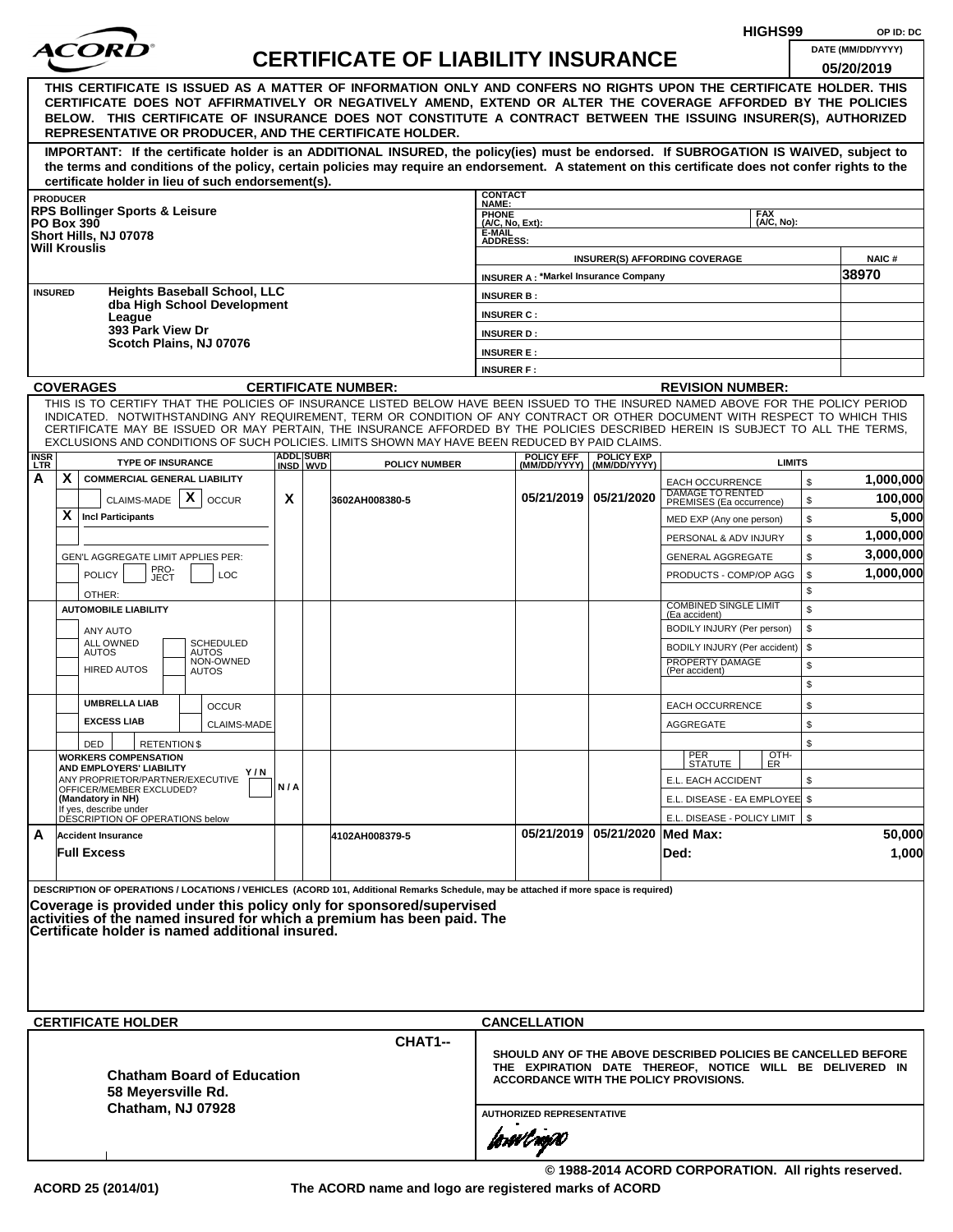|                         |                                                                                                                                                                                                                                                                |     |                  |                                           |                              |                                             |                         |                                                                        | HIGHS99       |          | OP ID: DC            |
|-------------------------|----------------------------------------------------------------------------------------------------------------------------------------------------------------------------------------------------------------------------------------------------------------|-----|------------------|-------------------------------------------|------------------------------|---------------------------------------------|-------------------------|------------------------------------------------------------------------|---------------|----------|----------------------|
|                         |                                                                                                                                                                                                                                                                |     |                  | <b>CERTIFICATE OF LIABILITY INSURANCE</b> |                              |                                             |                         |                                                                        |               |          | DATE (MM/DD/YYYY)    |
|                         |                                                                                                                                                                                                                                                                |     |                  |                                           |                              |                                             |                         |                                                                        |               |          | 05/20/2019           |
|                         | THIS CERTIFICATE IS ISSUED AS A MATTER OF INFORMATION ONLY AND CONFERS NO RIGHTS UPON THE CERTIFICATE HOLDER. THIS<br>CERTIFICATE DOES NOT AFFIRMATIVELY OR NEGATIVELY AMEND, EXTEND OR ALTER THE COVERAGE AFFORDED BY THE POLICIES                            |     |                  |                                           |                              |                                             |                         |                                                                        |               |          |                      |
|                         | BELOW. THIS CERTIFICATE OF INSURANCE DOES NOT CONSTITUTE A CONTRACT BETWEEN THE ISSUING INSURER(S), AUTHORIZED                                                                                                                                                 |     |                  |                                           |                              |                                             |                         |                                                                        |               |          |                      |
|                         | REPRESENTATIVE OR PRODUCER, AND THE CERTIFICATE HOLDER.                                                                                                                                                                                                        |     |                  |                                           |                              |                                             |                         |                                                                        |               |          |                      |
|                         | IMPORTANT: If the certificate holder is an ADDITIONAL INSURED, the policy(ies) must be endorsed. If SUBROGATION IS WAIVED, subject to                                                                                                                          |     |                  |                                           |                              |                                             |                         |                                                                        |               |          |                      |
|                         | the terms and conditions of the policy, certain policies may require an endorsement. A statement on this certificate does not confer rights to the                                                                                                             |     |                  |                                           |                              |                                             |                         |                                                                        |               |          |                      |
|                         | certificate holder in lieu of such endorsement(s).<br><b>PRODUCER</b>                                                                                                                                                                                          |     |                  |                                           | <b>CONTACT</b>               |                                             |                         |                                                                        |               |          |                      |
|                         | <b>RPS Bollinger Sports &amp; Leisure</b>                                                                                                                                                                                                                      |     |                  |                                           | NAME:<br><b>PHONE</b>        |                                             |                         |                                                                        | <b>FAX</b>    |          |                      |
|                         | <b>PO Box 390</b><br>Short Hills, NJ 07078                                                                                                                                                                                                                     |     |                  |                                           | $(A/C, No, Ext)$ :<br>E-MAIL |                                             |                         |                                                                        | (A/C. No):    |          |                      |
|                         | <b>Will Krouslis</b>                                                                                                                                                                                                                                           |     |                  |                                           | <b>ADDRESS:</b>              |                                             |                         | <b>INSURER(S) AFFORDING COVERAGE</b>                                   |               |          | <b>NAIC#</b>         |
|                         |                                                                                                                                                                                                                                                                |     |                  |                                           |                              | <b>INSURER A: *Markel Insurance Company</b> |                         |                                                                        |               |          | 38970                |
|                         | <b>Heights Baseball School, LLC</b><br><b>INSURED</b>                                                                                                                                                                                                          |     |                  |                                           | <b>INSURER B:</b>            |                                             |                         |                                                                        |               |          |                      |
|                         | dba High School Development<br>League                                                                                                                                                                                                                          |     |                  |                                           | <b>INSURER C:</b>            |                                             |                         |                                                                        |               |          |                      |
|                         | 393 Park View Dr                                                                                                                                                                                                                                               |     |                  |                                           | <b>INSURER D:</b>            |                                             |                         |                                                                        |               |          |                      |
|                         | Scotch Plains, NJ 07076                                                                                                                                                                                                                                        |     |                  |                                           | <b>INSURER E:</b>            |                                             |                         |                                                                        |               |          |                      |
|                         |                                                                                                                                                                                                                                                                |     |                  |                                           | <b>INSURER F:</b>            |                                             |                         |                                                                        |               |          |                      |
|                         | <b>COVERAGES</b>                                                                                                                                                                                                                                               |     |                  | <b>CERTIFICATE NUMBER:</b>                |                              |                                             |                         | <b>REVISION NUMBER:</b>                                                |               |          |                      |
|                         | THIS IS TO CERTIFY THAT THE POLICIES OF INSURANCE LISTED BELOW HAVE BEEN ISSUED TO THE INSURED NAMED ABOVE FOR THE POLICY PERIOD<br>INDICATED. NOTWITHSTANDING ANY REQUIREMENT, TERM OR CONDITION OF ANY CONTRACT OR OTHER DOCUMENT WITH RESPECT TO WHICH THIS |     |                  |                                           |                              |                                             |                         |                                                                        |               |          |                      |
|                         | CERTIFICATE MAY BE ISSUED OR MAY PERTAIN, THE INSURANCE AFFORDED BY THE POLICIES DESCRIBED HEREIN IS SUBJECT TO ALL THE TERMS.                                                                                                                                 |     |                  |                                           |                              |                                             |                         |                                                                        |               |          |                      |
|                         | EXCLUSIONS AND CONDITIONS OF SUCH POLICIES. LIMITS SHOWN MAY HAVE BEEN REDUCED BY PAID CLAIMS.                                                                                                                                                                 |     | <b>ADDL SUBR</b> |                                           |                              | <b>POLICY EFF</b>                           | <b>POLICY EXP</b>       |                                                                        |               |          |                      |
| <b>INSR</b><br>LTR<br>A | <b>TYPE OF INSURANCE</b><br>X.<br><b>COMMERCIAL GENERAL LIABILITY</b>                                                                                                                                                                                          |     | INSD WVD         | <b>POLICY NUMBER</b>                      |                              | (MM/DD/YYYY)                                | (MM/DD/YYYY)            |                                                                        | <b>LIMITS</b> |          |                      |
|                         | $\mathsf{x}$                                                                                                                                                                                                                                                   | X   |                  |                                           |                              |                                             | 05/21/2019   05/21/2020 | <b>EACH OCCURRENCE</b><br>DAMAGE TO RENTED<br>PREMISES (Ea occurrence) |               | \$       | 1,000,000<br>100,000 |
|                         | CLAIMS-MADE<br><b>OCCUR</b><br>X.<br><b>Incl Participants</b>                                                                                                                                                                                                  |     |                  | 3602AH008380-5                            |                              |                                             |                         |                                                                        |               | \$<br>\$ | 5,000                |
|                         |                                                                                                                                                                                                                                                                |     |                  |                                           |                              |                                             |                         | MED EXP (Any one person)<br>PERSONAL & ADV INJURY                      |               | \$       | 1,000,000            |
|                         | GEN'L AGGREGATE LIMIT APPLIES PER:                                                                                                                                                                                                                             |     |                  |                                           |                              |                                             |                         | <b>GENERAL AGGREGATE</b>                                               |               | \$       | 3,000,000            |
|                         | PRO-<br><b>POLICY</b><br>LOC<br>JECT                                                                                                                                                                                                                           |     |                  |                                           |                              |                                             |                         | PRODUCTS - COMP/OP AGG                                                 |               | \$       | 1,000,000            |
|                         | OTHER:                                                                                                                                                                                                                                                         |     |                  |                                           |                              |                                             |                         |                                                                        |               | \$       |                      |
|                         | <b>AUTOMOBILE LIABILITY</b>                                                                                                                                                                                                                                    |     |                  |                                           |                              |                                             |                         | <b>COMBINED SINGLE LIMIT</b><br>(Ea accident)                          |               | \$       |                      |
|                         | <b>ANY AUTO</b>                                                                                                                                                                                                                                                |     |                  |                                           |                              |                                             |                         | BODILY INJURY (Per person)                                             |               | \$       |                      |
|                         | ALL OWNED<br><b>SCHEDULED</b><br><b>AUTOS</b><br><b>AUTOS</b>                                                                                                                                                                                                  |     |                  |                                           |                              |                                             |                         | BODILY INJURY (Per accident)                                           |               | \$       |                      |
|                         | NON-OWNED<br><b>HIRED AUTOS</b><br><b>AUTOS</b>                                                                                                                                                                                                                |     |                  |                                           |                              |                                             |                         | PROPERTY DAMAGE<br>(Per accident)                                      |               | \$       |                      |
|                         |                                                                                                                                                                                                                                                                |     |                  |                                           |                              |                                             |                         |                                                                        |               | \$       |                      |
|                         | <b>UMBRELLA LIAB</b><br><b>OCCUR</b>                                                                                                                                                                                                                           |     |                  |                                           |                              |                                             |                         | <b>EACH OCCURRENCE</b>                                                 |               | \$       |                      |
|                         | <b>EXCESS LIAB</b><br>CLAIMS-MADE                                                                                                                                                                                                                              |     |                  |                                           |                              |                                             |                         | AGGREGATE                                                              |               | \$       |                      |
|                         | <b>RETENTION \$</b><br>DED<br><b>WORKERS COMPENSATION</b>                                                                                                                                                                                                      |     |                  |                                           |                              |                                             |                         |                                                                        |               | \$       |                      |
|                         | AND EMPLOYERS' LIABILITY<br>Y / N                                                                                                                                                                                                                              |     |                  |                                           |                              |                                             |                         | PER<br>STATUTE                                                         | OTH-<br>ER    |          |                      |
|                         | ANY PROPRIETOR/PARTNER/EXECUTIVE<br>OFFICER/MEMBER EXCLUDED?                                                                                                                                                                                                   | N/A |                  |                                           |                              |                                             |                         | E.L. EACH ACCIDENT                                                     |               | \$       |                      |
|                         | (Mandatory in NH)<br>If yes, describe under<br>DESCRIPTION OF OPERATIONS below                                                                                                                                                                                 |     |                  |                                           |                              |                                             |                         | E.L. DISEASE - EA EMPLOYEE \$                                          |               |          |                      |
| A                       | <b>Accident Insurance</b>                                                                                                                                                                                                                                      |     |                  | 4102AH008379-5                            |                              | 05/21/2019                                  | 05/21/2020   Med Max:   | E.L. DISEASE - POLICY LIMIT   \$                                       |               |          | 50,000               |
|                         | <b>Full Excess</b>                                                                                                                                                                                                                                             |     |                  |                                           |                              |                                             |                         | Ded:                                                                   |               |          | 1,000                |
|                         |                                                                                                                                                                                                                                                                |     |                  |                                           |                              |                                             |                         |                                                                        |               |          |                      |
|                         | DESCRIPTION OF OPERATIONS / LOCATIONS / VEHICLES (ACORD 101, Additional Remarks Schedule, may be attached if more space is required)                                                                                                                           |     |                  |                                           |                              |                                             |                         |                                                                        |               |          |                      |
|                         | Certificate holder is included as an additional insured. Coverage is                                                                                                                                                                                           |     |                  |                                           |                              |                                             |                         |                                                                        |               |          |                      |
|                         | provided under these policies only for sponsored/supervised activities of<br>the named insured for which a premium has been paid.                                                                                                                              |     |                  |                                           |                              |                                             |                         |                                                                        |               |          |                      |
|                         |                                                                                                                                                                                                                                                                |     |                  |                                           |                              |                                             |                         |                                                                        |               |          |                      |
|                         |                                                                                                                                                                                                                                                                |     |                  |                                           |                              |                                             |                         |                                                                        |               |          |                      |
|                         |                                                                                                                                                                                                                                                                |     |                  |                                           |                              |                                             |                         |                                                                        |               |          |                      |
|                         |                                                                                                                                                                                                                                                                |     |                  |                                           |                              |                                             |                         |                                                                        |               |          |                      |
|                         | <b>CERTIFICATE HOLDER</b>                                                                                                                                                                                                                                      |     |                  |                                           |                              | <b>CANCELLATION</b>                         |                         |                                                                        |               |          |                      |
|                         |                                                                                                                                                                                                                                                                |     |                  | <b>CLIFTO1</b>                            |                              |                                             |                         | SHOULD ANY OF THE ABOVE DESCRIBED POLICIES BE CANCELLED BEFORE         |               |          |                      |
|                         |                                                                                                                                                                                                                                                                |     |                  |                                           |                              |                                             |                         | THE EXPIRATION DATE THEREOF, NOTICE WILL BE DELIVERED IN               |               |          |                      |
|                         | <b>Clifton High School</b><br>333 Colfax Ave.                                                                                                                                                                                                                  |     |                  |                                           |                              |                                             |                         | ACCORDANCE WITH THE POLICY PROVISIONS.                                 |               |          |                      |
|                         | Clifton, NJ 07012                                                                                                                                                                                                                                              |     |                  |                                           |                              | <b>AUTHORIZED REPRESENTATIVE</b>            |                         |                                                                        |               |          |                      |
|                         |                                                                                                                                                                                                                                                                |     |                  |                                           |                              |                                             |                         |                                                                        |               |          |                      |
|                         |                                                                                                                                                                                                                                                                |     |                  |                                           |                              | forwl now                                   |                         |                                                                        |               |          |                      |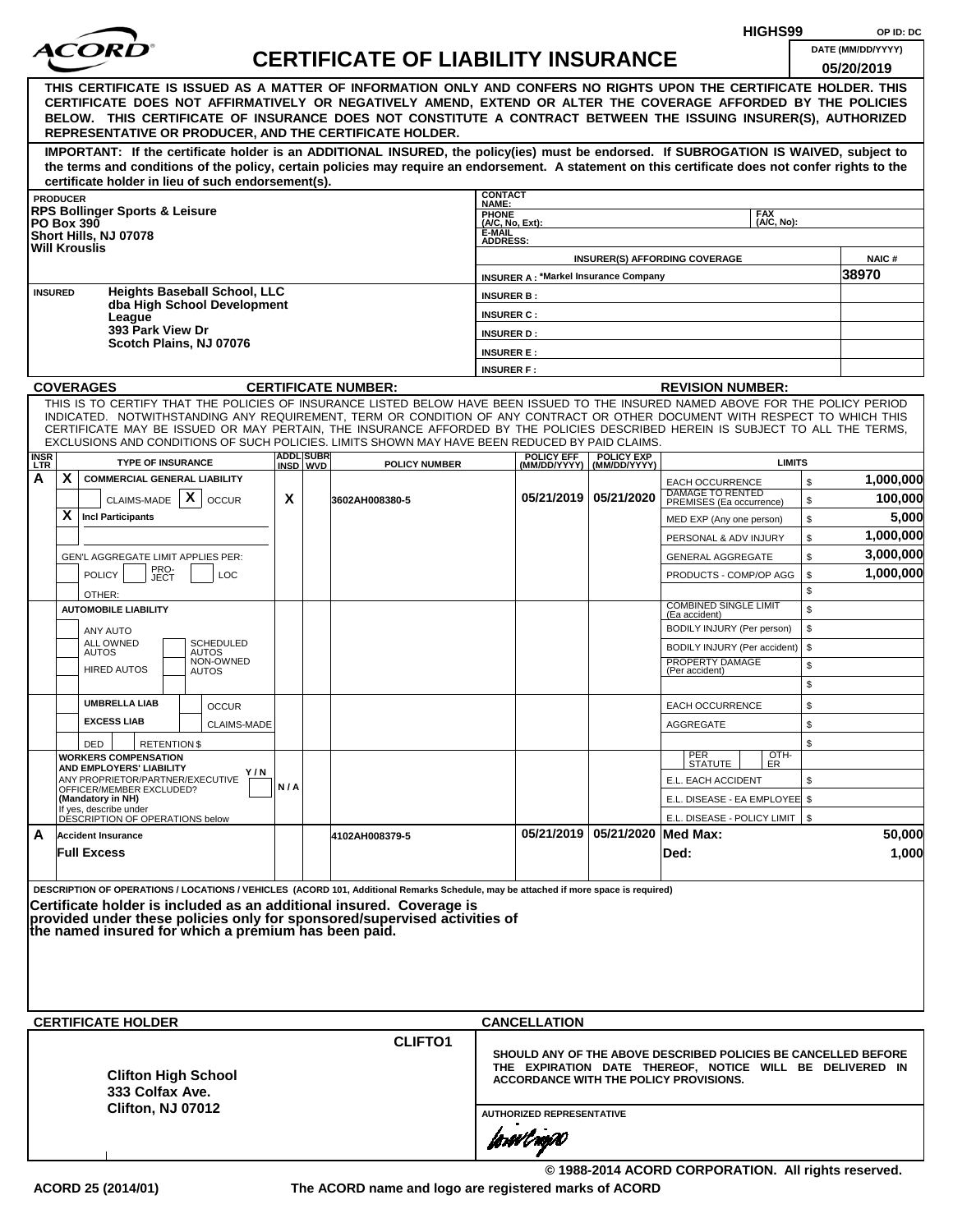|                    |                   |                                                              |                                                      |     |                               |                                                                                                                                                                                                                                                              |                                        |                                             |                                                  | HIGHS99                                                        |              | OP ID: DC             |
|--------------------|-------------------|--------------------------------------------------------------|------------------------------------------------------|-----|-------------------------------|--------------------------------------------------------------------------------------------------------------------------------------------------------------------------------------------------------------------------------------------------------------|----------------------------------------|---------------------------------------------|--------------------------------------------------|----------------------------------------------------------------|--------------|-----------------------|
|                    |                   |                                                              |                                                      |     |                               | <b>CERTIFICATE OF LIABILITY INSURANCE</b>                                                                                                                                                                                                                    |                                        |                                             |                                                  |                                                                |              | DATE (MM/DD/YYYY)     |
|                    |                   |                                                              |                                                      |     |                               |                                                                                                                                                                                                                                                              |                                        |                                             |                                                  |                                                                |              | 05/20/2019            |
|                    |                   |                                                              |                                                      |     |                               | THIS CERTIFICATE IS ISSUED AS A MATTER OF INFORMATION ONLY AND CONFERS NO RIGHTS UPON THE CERTIFICATE HOLDER. THIS                                                                                                                                           |                                        |                                             |                                                  |                                                                |              |                       |
|                    |                   |                                                              |                                                      |     |                               | CERTIFICATE DOES NOT AFFIRMATIVELY OR NEGATIVELY AMEND, EXTEND OR ALTER THE COVERAGE AFFORDED BY THE POLICIES<br>BELOW. THIS CERTIFICATE OF INSURANCE DOES NOT CONSTITUTE A CONTRACT BETWEEN THE ISSUING INSURER(S), AUTHORIZED                              |                                        |                                             |                                                  |                                                                |              |                       |
|                    |                   |                                                              |                                                      |     |                               | REPRESENTATIVE OR PRODUCER, AND THE CERTIFICATE HOLDER.                                                                                                                                                                                                      |                                        |                                             |                                                  |                                                                |              |                       |
|                    |                   |                                                              |                                                      |     |                               | IMPORTANT: If the certificate holder is an ADDITIONAL INSURED, the policy(ies) must be endorsed. If SUBROGATION IS WAIVED, subject to                                                                                                                        |                                        |                                             |                                                  |                                                                |              |                       |
|                    |                   |                                                              |                                                      |     |                               | the terms and conditions of the policy, certain policies may require an endorsement. A statement on this certificate does not confer rights to the                                                                                                           |                                        |                                             |                                                  |                                                                |              |                       |
|                    |                   |                                                              | certificate holder in lieu of such endorsement(s).   |     |                               |                                                                                                                                                                                                                                                              | <b>CONTACT</b>                         |                                             |                                                  |                                                                |              |                       |
|                    | <b>PRODUCER</b>   | <b>RPS Bollinger Sports &amp; Leisure</b>                    |                                                      |     |                               |                                                                                                                                                                                                                                                              | NAME:<br><b>PHONE</b>                  |                                             |                                                  | <b>FAX</b>                                                     |              |                       |
|                    | <b>PO Box 390</b> | Short Hills, NJ 07078                                        |                                                      |     |                               |                                                                                                                                                                                                                                                              | (A/C, No, Ext):<br>E-MAIL              |                                             |                                                  | (A/C. No):                                                     |              |                       |
|                    |                   | <b>Will Krouslis</b>                                         |                                                      |     |                               |                                                                                                                                                                                                                                                              | <b>ADDRESS:</b>                        |                                             |                                                  |                                                                |              |                       |
|                    |                   |                                                              |                                                      |     |                               |                                                                                                                                                                                                                                                              |                                        |                                             |                                                  | <b>INSURER(S) AFFORDING COVERAGE</b>                           |              | <b>NAIC#</b><br>38970 |
|                    | <b>INSURED</b>    |                                                              | <b>Heights Baseball School, LLC</b>                  |     |                               |                                                                                                                                                                                                                                                              |                                        | <b>INSURER A: *Markel Insurance Company</b> |                                                  |                                                                |              |                       |
|                    |                   |                                                              | dba High School Development                          |     |                               |                                                                                                                                                                                                                                                              | <b>INSURER B:</b><br><b>INSURER C:</b> |                                             |                                                  |                                                                |              |                       |
|                    |                   | League<br>393 Park View Dr                                   |                                                      |     |                               |                                                                                                                                                                                                                                                              | <b>INSURER D:</b>                      |                                             |                                                  |                                                                |              |                       |
|                    |                   |                                                              | Scotch Plains, NJ 07076                              |     |                               |                                                                                                                                                                                                                                                              | <b>INSURER E:</b>                      |                                             |                                                  |                                                                |              |                       |
|                    |                   |                                                              |                                                      |     |                               |                                                                                                                                                                                                                                                              | <b>INSURER F:</b>                      |                                             |                                                  |                                                                |              |                       |
|                    |                   | <b>COVERAGES</b>                                             |                                                      |     |                               | <b>CERTIFICATE NUMBER:</b>                                                                                                                                                                                                                                   |                                        |                                             |                                                  | <b>REVISION NUMBER:</b>                                        |              |                       |
|                    |                   |                                                              |                                                      |     |                               | THIS IS TO CERTIFY THAT THE POLICIES OF INSURANCE LISTED BELOW HAVE BEEN ISSUED TO THE INSURED NAMED ABOVE FOR THE POLICY PERIOD                                                                                                                             |                                        |                                             |                                                  |                                                                |              |                       |
|                    |                   |                                                              |                                                      |     |                               | INDICATED. NOTWITHSTANDING ANY REQUIREMENT, TERM OR CONDITION OF ANY CONTRACT OR OTHER DOCUMENT WITH RESPECT TO WHICH THIS<br>CERTIFICATE MAY BE ISSUED OR MAY PERTAIN, THE INSURANCE AFFORDED BY THE POLICIES DESCRIBED HEREIN IS SUBJECT TO ALL THE TERMS. |                                        |                                             |                                                  |                                                                |              |                       |
|                    |                   |                                                              |                                                      |     |                               | EXCLUSIONS AND CONDITIONS OF SUCH POLICIES. LIMITS SHOWN MAY HAVE BEEN REDUCED BY PAID CLAIMS.                                                                                                                                                               |                                        |                                             |                                                  |                                                                |              |                       |
| <b>INSR</b><br>LTR |                   | <b>TYPE OF INSURANCE</b>                                     |                                                      |     | <b>ADDLISUBRI</b><br>INSD WVD | <b>POLICY NUMBER</b>                                                                                                                                                                                                                                         |                                        | <b>POLICY EFF</b>                           | <b>POLICY EXP</b><br>(MM/DD/YYYY)   (MM/DD/YYYY) | <b>LIMITS</b>                                                  |              |                       |
| А                  | X                 | <b>COMMERCIAL GENERAL LIABILITY</b>                          |                                                      |     |                               |                                                                                                                                                                                                                                                              |                                        |                                             |                                                  | <b>EACH OCCURRENCE</b>                                         | $\mathbb{S}$ | 1,000,000             |
|                    |                   | CLAIMS-MADE $\mathbf{X}$                                     | <b>OCCUR</b>                                         | X   |                               | 3602AH008380-5                                                                                                                                                                                                                                               |                                        |                                             | 05/21/2019   05/21/2020                          | DAMAGE TO RENTED<br>PREMISES (Ea occurrence)                   | \$           | 100,000               |
|                    | X                 | <b>Incl Participants</b>                                     |                                                      |     |                               |                                                                                                                                                                                                                                                              |                                        |                                             |                                                  | MED EXP (Any one person)                                       | \$           | 5,000                 |
|                    |                   |                                                              |                                                      |     |                               |                                                                                                                                                                                                                                                              |                                        |                                             |                                                  | PERSONAL & ADV INJURY                                          | \$           | 1,000,000             |
|                    |                   | GEN'L AGGREGATE LIMIT APPLIES PER:                           |                                                      |     |                               |                                                                                                                                                                                                                                                              |                                        |                                             |                                                  | <b>GENERAL AGGREGATE</b>                                       | \$           | 3,000,000             |
|                    |                   | PRO-<br>JECT<br><b>POLICY</b>                                | <b>LOC</b>                                           |     |                               |                                                                                                                                                                                                                                                              |                                        |                                             |                                                  | PRODUCTS - COMP/OP AGG                                         | \$           | 1,000,000             |
|                    |                   | OTHER:                                                       |                                                      |     |                               |                                                                                                                                                                                                                                                              |                                        |                                             |                                                  | <b>COMBINED SINGLE LIMIT</b>                                   | \$           |                       |
|                    |                   | <b>AUTOMOBILE LIABILITY</b>                                  |                                                      |     |                               |                                                                                                                                                                                                                                                              |                                        |                                             |                                                  | (Ea accident)                                                  | \$           |                       |
|                    |                   | ANY AUTO<br>ALL OWNED                                        | <b>SCHEDULED</b>                                     |     |                               |                                                                                                                                                                                                                                                              |                                        |                                             |                                                  | BODILY INJURY (Per person)<br>BODILY INJURY (Per accident)     | \$<br>\$     |                       |
|                    |                   | <b>AUTOS</b>                                                 | <b>AUTOS</b><br>NON-OWNED                            |     |                               |                                                                                                                                                                                                                                                              |                                        |                                             |                                                  | PROPERTY DAMAGE                                                | \$           |                       |
|                    |                   | <b>HIRED AUTOS</b>                                           | <b>AUTOS</b>                                         |     |                               |                                                                                                                                                                                                                                                              |                                        |                                             |                                                  | (Per accident)                                                 | \$           |                       |
|                    |                   | <b>UMBRELLA LIAB</b>                                         | <b>OCCUR</b>                                         |     |                               |                                                                                                                                                                                                                                                              |                                        |                                             |                                                  | <b>EACH OCCURRENCE</b>                                         | \$           |                       |
|                    |                   | <b>EXCESS LIAB</b>                                           | CLAIMS-MADE                                          |     |                               |                                                                                                                                                                                                                                                              |                                        |                                             |                                                  | <b>AGGREGATE</b>                                               | \$           |                       |
|                    |                   | DED                                                          | <b>RETENTIONS</b>                                    |     |                               |                                                                                                                                                                                                                                                              |                                        |                                             |                                                  |                                                                | \$           |                       |
|                    |                   | <b>WORKERS COMPENSATION</b>                                  |                                                      |     |                               |                                                                                                                                                                                                                                                              |                                        |                                             |                                                  | $\frac{[OTH]}{ER}$<br>PER<br>STATUTE                           |              |                       |
|                    |                   | AND EMPLOYERS' LIABILITY<br>ANY PROPRIETOR/PARTNER/EXECUTIVE | Y / N                                                |     |                               |                                                                                                                                                                                                                                                              |                                        |                                             |                                                  | E.L. EACH ACCIDENT                                             | \$           |                       |
|                    |                   | OFFICER/MEMBER EXCLUDED?<br>(Mandatory in NH)                |                                                      | N/A |                               |                                                                                                                                                                                                                                                              |                                        |                                             |                                                  | E.L. DISEASE - EA EMPLOYEE \$                                  |              |                       |
|                    |                   | If yes, describe under<br>DÉSCRIPTION OF OPERATIONS below    |                                                      |     |                               |                                                                                                                                                                                                                                                              |                                        |                                             |                                                  | E.L. DISEASE - POLICY LIMIT   \$                               |              |                       |
| A                  |                   | <b>Accident Insurance</b>                                    |                                                      |     |                               | 4102AH008379-5                                                                                                                                                                                                                                               |                                        |                                             | 05/21/2019 05/21/2020 Med Max:                   |                                                                |              | 50,000                |
|                    |                   | <b>Full Excess</b>                                           |                                                      |     |                               |                                                                                                                                                                                                                                                              |                                        |                                             |                                                  | Ded:                                                           |              | 1,000                 |
|                    |                   |                                                              |                                                      |     |                               |                                                                                                                                                                                                                                                              |                                        |                                             |                                                  |                                                                |              |                       |
|                    |                   |                                                              |                                                      |     |                               | DESCRIPTION OF OPERATIONS / LOCATIONS / VEHICLES (ACORD 101, Additional Remarks Schedule, may be attached if more space is required)                                                                                                                         |                                        |                                             |                                                  |                                                                |              |                       |
|                    |                   |                                                              |                                                      |     |                               | Certificate holder is included as an additional insured. Coverage is<br>provided under these policies only for sponsored/supervised activities of                                                                                                            |                                        |                                             |                                                  |                                                                |              |                       |
|                    |                   |                                                              | the named insured for which a premium has been paid. |     |                               |                                                                                                                                                                                                                                                              |                                        |                                             |                                                  |                                                                |              |                       |
|                    |                   |                                                              |                                                      |     |                               |                                                                                                                                                                                                                                                              |                                        |                                             |                                                  |                                                                |              |                       |
|                    |                   |                                                              |                                                      |     |                               |                                                                                                                                                                                                                                                              |                                        |                                             |                                                  |                                                                |              |                       |
|                    |                   |                                                              |                                                      |     |                               |                                                                                                                                                                                                                                                              |                                        |                                             |                                                  |                                                                |              |                       |
|                    |                   |                                                              |                                                      |     |                               |                                                                                                                                                                                                                                                              |                                        |                                             |                                                  |                                                                |              |                       |
|                    |                   | <b>CERTIFICATE HOLDER</b>                                    |                                                      |     |                               |                                                                                                                                                                                                                                                              |                                        | <b>CANCELLATION</b>                         |                                                  |                                                                |              |                       |
|                    |                   |                                                              |                                                      |     |                               | <b>CLIFTO2</b>                                                                                                                                                                                                                                               |                                        |                                             |                                                  | SHOULD ANY OF THE ABOVE DESCRIBED POLICIES BE CANCELLED BEFORE |              |                       |
|                    |                   |                                                              | <b>Clifton Board of Education &amp;</b>              |     |                               |                                                                                                                                                                                                                                                              |                                        |                                             |                                                  | THE EXPIRATION DATE THEREOF, NOTICE WILL BE DELIVERED IN       |              |                       |
|                    |                   |                                                              | <b>Clifton Baseball Booster Club</b>                 |     |                               |                                                                                                                                                                                                                                                              |                                        |                                             |                                                  | <b>ACCORDANCE WITH THE POLICY PROVISIONS.</b>                  |              |                       |
|                    |                   | 333 Colfax Ave                                               |                                                      |     |                               |                                                                                                                                                                                                                                                              |                                        | <b>AUTHORIZED REPRESENTATIVE</b>            |                                                  |                                                                |              |                       |
|                    |                   | <b>Clifton, NJ 07013</b>                                     |                                                      |     |                               |                                                                                                                                                                                                                                                              |                                        |                                             |                                                  |                                                                |              |                       |
|                    |                   |                                                              |                                                      |     |                               |                                                                                                                                                                                                                                                              |                                        | forwl now                                   |                                                  |                                                                |              |                       |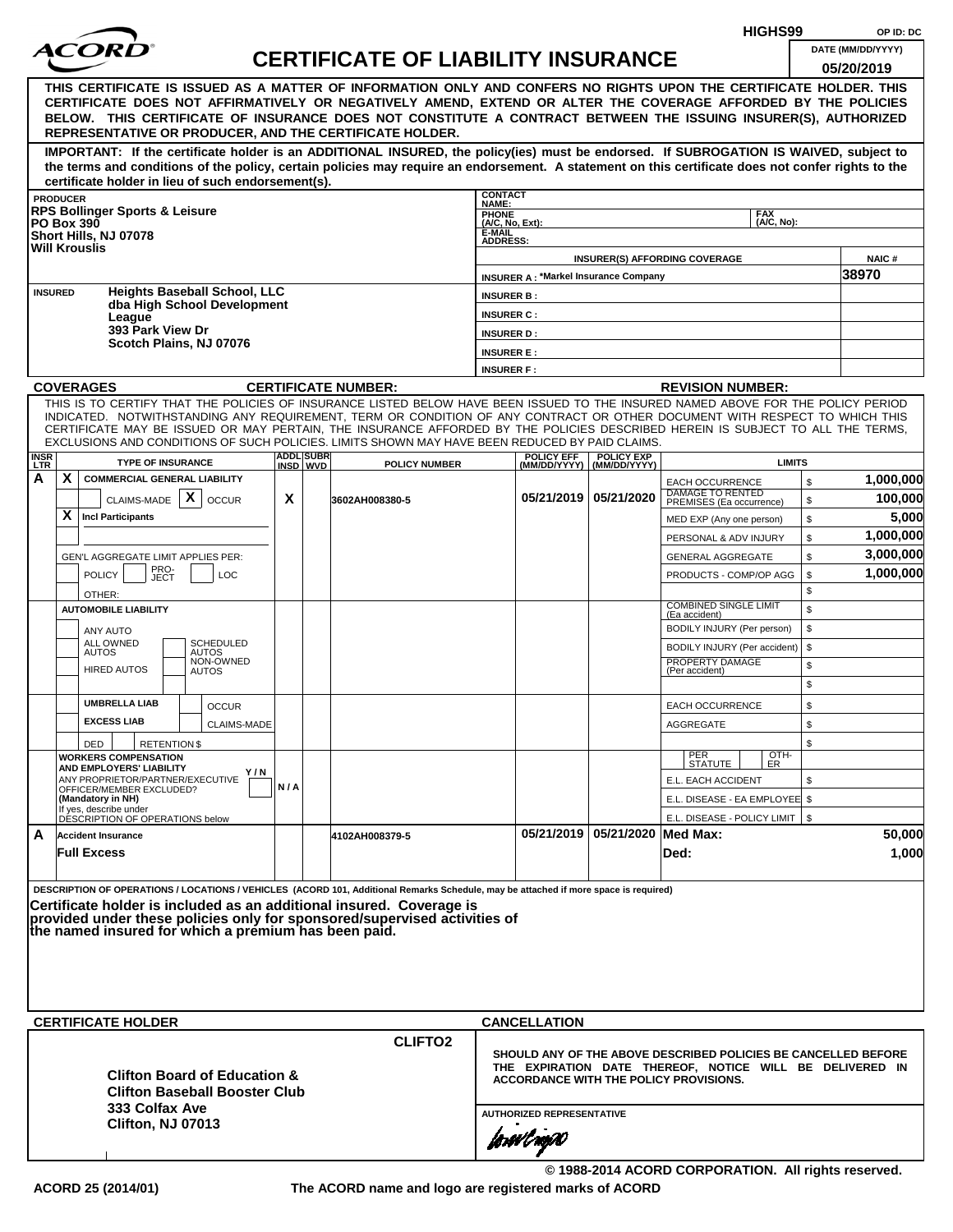|                    |                 |                                                                                |                     |                                                                    |     |                               |                                                                                                                                                                                                                                                              |                                 |                                               |                                                  |                                                                   | HIGHS99                  |              | OP ID: DC                                                      |
|--------------------|-----------------|--------------------------------------------------------------------------------|---------------------|--------------------------------------------------------------------|-----|-------------------------------|--------------------------------------------------------------------------------------------------------------------------------------------------------------------------------------------------------------------------------------------------------------|---------------------------------|-----------------------------------------------|--------------------------------------------------|-------------------------------------------------------------------|--------------------------|--------------|----------------------------------------------------------------|
|                    |                 |                                                                                |                     |                                                                    |     |                               | <b>CERTIFICATE OF LIABILITY INSURANCE</b>                                                                                                                                                                                                                    |                                 |                                               |                                                  |                                                                   |                          |              | DATE (MM/DD/YYYY)                                              |
|                    |                 |                                                                                |                     |                                                                    |     |                               |                                                                                                                                                                                                                                                              |                                 |                                               |                                                  |                                                                   |                          |              | 05/20/2019                                                     |
|                    |                 |                                                                                |                     |                                                                    |     |                               | THIS CERTIFICATE IS ISSUED AS A MATTER OF INFORMATION ONLY AND CONFERS NO RIGHTS UPON THE CERTIFICATE HOLDER. THIS<br>CERTIFICATE DOES NOT AFFIRMATIVELY OR NEGATIVELY AMEND, EXTEND OR ALTER THE COVERAGE AFFORDED BY THE POLICIES                          |                                 |                                               |                                                  |                                                                   |                          |              |                                                                |
|                    |                 |                                                                                |                     |                                                                    |     |                               | BELOW. THIS CERTIFICATE OF INSURANCE DOES NOT CONSTITUTE A CONTRACT BETWEEN THE ISSUING INSURER(S), AUTHORIZED                                                                                                                                               |                                 |                                               |                                                  |                                                                   |                          |              |                                                                |
|                    |                 |                                                                                |                     |                                                                    |     |                               | REPRESENTATIVE OR PRODUCER, AND THE CERTIFICATE HOLDER.                                                                                                                                                                                                      |                                 |                                               |                                                  |                                                                   |                          |              |                                                                |
|                    |                 |                                                                                |                     |                                                                    |     |                               | IMPORTANT: If the certificate holder is an ADDITIONAL INSURED, the policy(ies) must be endorsed. If SUBROGATION IS WAIVED, subject to                                                                                                                        |                                 |                                               |                                                  |                                                                   |                          |              |                                                                |
|                    |                 |                                                                                |                     | certificate holder in lieu of such endorsement(s).                 |     |                               | the terms and conditions of the policy, certain policies may require an endorsement. A statement on this certificate does not confer rights to the                                                                                                           |                                 |                                               |                                                  |                                                                   |                          |              |                                                                |
|                    | <b>PRODUCER</b> |                                                                                |                     |                                                                    |     |                               |                                                                                                                                                                                                                                                              | <b>CONTACT</b><br>NAME:         |                                               |                                                  |                                                                   |                          |              |                                                                |
| <b>PO Box 390</b>  |                 | <b>RPS Bollinger Sports &amp; Leisure</b>                                      |                     |                                                                    |     |                               |                                                                                                                                                                                                                                                              | <b>PHONE</b><br>(A/C, No, Ext): |                                               |                                                  |                                                                   | <b>FAX</b><br>(A/C. No): |              |                                                                |
|                    |                 | Short Hills, NJ 07078                                                          |                     |                                                                    |     |                               |                                                                                                                                                                                                                                                              | E-MAIL<br><b>ADDRESS:</b>       |                                               |                                                  |                                                                   |                          |              |                                                                |
|                    |                 | <b>Will Krouslis</b>                                                           |                     |                                                                    |     |                               |                                                                                                                                                                                                                                                              |                                 |                                               |                                                  | <b>INSURER(S) AFFORDING COVERAGE</b>                              |                          |              | <b>NAIC#</b>                                                   |
|                    |                 |                                                                                |                     |                                                                    |     |                               |                                                                                                                                                                                                                                                              |                                 | <b>INSURER A: *Markel Insurance Company</b>   |                                                  |                                                                   |                          |              | 38970                                                          |
| <b>INSURED</b>     |                 |                                                                                |                     | <b>Heights Baseball School, LLC</b><br>dba High School Development |     |                               |                                                                                                                                                                                                                                                              | <b>INSURER B:</b>               |                                               |                                                  |                                                                   |                          |              |                                                                |
|                    |                 | League                                                                         |                     |                                                                    |     |                               |                                                                                                                                                                                                                                                              | <b>INSURER C:</b>               |                                               |                                                  |                                                                   |                          |              |                                                                |
|                    |                 | 393 Park View Dr                                                               |                     | Scotch Plains, NJ 07076                                            |     |                               |                                                                                                                                                                                                                                                              | <b>INSURER D:</b>               |                                               |                                                  |                                                                   |                          |              |                                                                |
|                    |                 |                                                                                |                     |                                                                    |     |                               |                                                                                                                                                                                                                                                              | <b>INSURER E:</b>               |                                               |                                                  |                                                                   |                          |              |                                                                |
|                    |                 | <b>COVERAGES</b>                                                               |                     |                                                                    |     |                               | <b>CERTIFICATE NUMBER:</b>                                                                                                                                                                                                                                   | <b>INSURER F:</b>               |                                               |                                                  | <b>REVISION NUMBER:</b>                                           |                          |              |                                                                |
|                    |                 |                                                                                |                     |                                                                    |     |                               | THIS IS TO CERTIFY THAT THE POLICIES OF INSURANCE LISTED BELOW HAVE BEEN ISSUED TO THE INSURED NAMED ABOVE FOR THE POLICY PERIOD                                                                                                                             |                                 |                                               |                                                  |                                                                   |                          |              |                                                                |
|                    |                 |                                                                                |                     |                                                                    |     |                               | INDICATED. NOTWITHSTANDING ANY REQUIREMENT, TERM OR CONDITION OF ANY CONTRACT OR OTHER DOCUMENT WITH RESPECT TO WHICH THIS<br>CERTIFICATE MAY BE ISSUED OR MAY PERTAIN, THE INSURANCE AFFORDED BY THE POLICIES DESCRIBED HEREIN IS SUBJECT TO ALL THE TERMS. |                                 |                                               |                                                  |                                                                   |                          |              |                                                                |
|                    |                 |                                                                                |                     |                                                                    |     |                               | EXCLUSIONS AND CONDITIONS OF SUCH POLICIES. LIMITS SHOWN MAY HAVE BEEN REDUCED BY PAID CLAIMS.                                                                                                                                                               |                                 |                                               |                                                  |                                                                   |                          |              |                                                                |
| <b>INSR</b><br>LTR |                 | <b>TYPE OF INSURANCE</b>                                                       |                     |                                                                    |     | <b>ADDLISUBRI</b><br>INSD WVD | <b>POLICY NUMBER</b>                                                                                                                                                                                                                                         |                                 | <b>POLICY EFF</b>                             | <b>POLICY EXP</b><br>(MM/DD/YYYY)   (MM/DD/YYYY) |                                                                   | <b>LIMITS</b>            |              |                                                                |
| А                  | X               | <b>COMMERCIAL GENERAL LIABILITY</b>                                            |                     |                                                                    |     |                               |                                                                                                                                                                                                                                                              |                                 |                                               |                                                  | <b>EACH OCCURRENCE</b>                                            |                          | $\mathbb{S}$ | 1,000,000                                                      |
|                    |                 | CLAIMS-MADE $\mathbf{X}$                                                       |                     | <b>OCCUR</b>                                                       | X   |                               | 3602AH008380-5                                                                                                                                                                                                                                               |                                 |                                               | 05/21/2019   05/21/2020                          | DAMAGE TO RENTED<br>PREMISES (Ea occurrence)                      |                          | \$           | 100,000                                                        |
|                    | X               | <b>Incl Participants</b>                                                       |                     |                                                                    |     |                               |                                                                                                                                                                                                                                                              |                                 |                                               |                                                  | MED EXP (Any one person)                                          |                          | \$           | 5,000                                                          |
|                    |                 |                                                                                |                     |                                                                    |     |                               |                                                                                                                                                                                                                                                              |                                 |                                               |                                                  | PERSONAL & ADV INJURY                                             |                          | \$           | 1,000,000                                                      |
|                    |                 | GEN'L AGGREGATE LIMIT APPLIES PER:                                             |                     |                                                                    |     |                               |                                                                                                                                                                                                                                                              |                                 |                                               |                                                  | <b>GENERAL AGGREGATE</b>                                          |                          | \$           | 3,000,000                                                      |
|                    |                 | <b>POLICY</b>                                                                  | PRO-<br>JECT        | <b>LOC</b>                                                         |     |                               |                                                                                                                                                                                                                                                              |                                 |                                               |                                                  | PRODUCTS - COMP/OP AGG                                            |                          | \$<br>\$     | 1,000,000                                                      |
|                    |                 | OTHER:<br><b>AUTOMOBILE LIABILITY</b>                                          |                     |                                                                    |     |                               |                                                                                                                                                                                                                                                              |                                 |                                               |                                                  | <b>COMBINED SINGLE LIMIT</b>                                      |                          | \$           |                                                                |
|                    |                 | ANY AUTO                                                                       |                     |                                                                    |     |                               |                                                                                                                                                                                                                                                              |                                 |                                               |                                                  | (Ea accident)<br>BODILY INJURY (Per person)                       |                          | \$           |                                                                |
|                    |                 | ALL OWNED<br><b>AUTOS</b>                                                      |                     | <b>SCHEDULED</b><br><b>AUTOS</b>                                   |     |                               |                                                                                                                                                                                                                                                              |                                 |                                               |                                                  | BODILY INJURY (Per accident)                                      |                          | \$           |                                                                |
|                    |                 | <b>HIRED AUTOS</b>                                                             |                     | NON-OWNED<br><b>AUTOS</b>                                          |     |                               |                                                                                                                                                                                                                                                              |                                 |                                               |                                                  | PROPERTY DAMAGE<br>(Per accident)                                 |                          | \$           |                                                                |
|                    |                 |                                                                                |                     |                                                                    |     |                               |                                                                                                                                                                                                                                                              |                                 |                                               |                                                  |                                                                   |                          | \$           |                                                                |
|                    |                 | <b>UMBRELLA LIAB</b>                                                           |                     | <b>OCCUR</b>                                                       |     |                               |                                                                                                                                                                                                                                                              |                                 |                                               |                                                  | <b>EACH OCCURRENCE</b>                                            |                          | \$           |                                                                |
|                    |                 | <b>EXCESS LIAB</b>                                                             |                     | CLAIMS-MADE                                                        |     |                               |                                                                                                                                                                                                                                                              |                                 |                                               |                                                  | <b>AGGREGATE</b>                                                  |                          | \$           |                                                                |
|                    |                 | DED<br><b>WORKERS COMPENSATION</b>                                             | <b>RETENTION \$</b> |                                                                    |     |                               |                                                                                                                                                                                                                                                              |                                 |                                               |                                                  |                                                                   |                          | \$           |                                                                |
|                    |                 | AND EMPLOYERS' LIABILITY                                                       |                     | Y / N                                                              |     |                               |                                                                                                                                                                                                                                                              |                                 |                                               |                                                  | PER<br>STATUTE                                                    | $\frac{[OTH]}{ER}$       |              |                                                                |
|                    |                 | ANY PROPRIETOR/PARTNER/EXECUTIVE<br>OFFICER/MEMBER EXCLUDED?                   |                     |                                                                    | N/A |                               |                                                                                                                                                                                                                                                              |                                 |                                               |                                                  | E.L. EACH ACCIDENT                                                |                          | \$           |                                                                |
|                    |                 | (Mandatory in NH)<br>If yes, describe under<br>DESCRIPTION OF OPERATIONS below |                     |                                                                    |     |                               |                                                                                                                                                                                                                                                              |                                 |                                               |                                                  | E.L. DISEASE - EA EMPLOYEE \$<br>E.L. DISEASE - POLICY LIMIT   \$ |                          |              |                                                                |
| A                  |                 | <b>Accident Insurance</b>                                                      |                     |                                                                    |     |                               | 4102AH008379-5                                                                                                                                                                                                                                               |                                 |                                               | 05/21/2019   05/21/2020   Med Max:               |                                                                   |                          |              | 50,000                                                         |
|                    |                 | <b>Full Excess</b>                                                             |                     |                                                                    |     |                               |                                                                                                                                                                                                                                                              |                                 |                                               |                                                  | Ded:                                                              |                          |              | 1,000                                                          |
|                    |                 |                                                                                |                     |                                                                    |     |                               |                                                                                                                                                                                                                                                              |                                 |                                               |                                                  |                                                                   |                          |              |                                                                |
|                    |                 |                                                                                |                     |                                                                    |     |                               | DESCRIPTION OF OPERATIONS / LOCATIONS / VEHICLES (ACORD 101, Additional Remarks Schedule, may be attached if more space is required)                                                                                                                         |                                 |                                               |                                                  |                                                                   |                          |              |                                                                |
|                    |                 |                                                                                |                     |                                                                    |     |                               | Certificate holder is included as an additional insured. Coverage is<br>provided under these policies only for sponsored/supervised activities of                                                                                                            |                                 |                                               |                                                  |                                                                   |                          |              |                                                                |
|                    |                 |                                                                                |                     | the named insured for which a premium has been paid.               |     |                               |                                                                                                                                                                                                                                                              |                                 |                                               |                                                  |                                                                   |                          |              |                                                                |
|                    |                 |                                                                                |                     |                                                                    |     |                               |                                                                                                                                                                                                                                                              |                                 |                                               |                                                  |                                                                   |                          |              |                                                                |
|                    |                 |                                                                                |                     |                                                                    |     |                               |                                                                                                                                                                                                                                                              |                                 |                                               |                                                  |                                                                   |                          |              |                                                                |
|                    |                 |                                                                                |                     |                                                                    |     |                               |                                                                                                                                                                                                                                                              |                                 |                                               |                                                  |                                                                   |                          |              |                                                                |
|                    |                 | <b>CERTIFICATE HOLDER</b>                                                      |                     |                                                                    |     |                               |                                                                                                                                                                                                                                                              |                                 | <b>CANCELLATION</b>                           |                                                  |                                                                   |                          |              |                                                                |
|                    |                 |                                                                                |                     |                                                                    |     |                               | <b>COLUMB1</b>                                                                                                                                                                                                                                               |                                 |                                               |                                                  |                                                                   |                          |              |                                                                |
|                    |                 |                                                                                |                     |                                                                    |     |                               |                                                                                                                                                                                                                                                              |                                 |                                               |                                                  |                                                                   |                          |              | SHOULD ANY OF THE ABOVE DESCRIBED POLICIES BE CANCELLED BEFORE |
|                    |                 |                                                                                |                     | <b>Columbia High School</b>                                        |     |                               |                                                                                                                                                                                                                                                              |                                 | <b>ACCORDANCE WITH THE POLICY PROVISIONS.</b> |                                                  |                                                                   |                          |              | THE EXPIRATION DATE THEREOF, NOTICE WILL BE DELIVERED IN       |
|                    |                 | 17 Parker Ave                                                                  |                     |                                                                    |     |                               |                                                                                                                                                                                                                                                              |                                 |                                               |                                                  |                                                                   |                          |              |                                                                |
|                    |                 |                                                                                |                     | Maplewood, NJ 07040                                                |     |                               |                                                                                                                                                                                                                                                              |                                 | <b>AUTHORIZED REPRESENTATIVE</b>              |                                                  |                                                                   |                          |              |                                                                |
|                    |                 |                                                                                |                     |                                                                    |     |                               |                                                                                                                                                                                                                                                              |                                 | forwl now                                     |                                                  |                                                                   |                          |              |                                                                |
|                    |                 |                                                                                |                     |                                                                    |     |                               |                                                                                                                                                                                                                                                              |                                 |                                               |                                                  |                                                                   |                          |              |                                                                |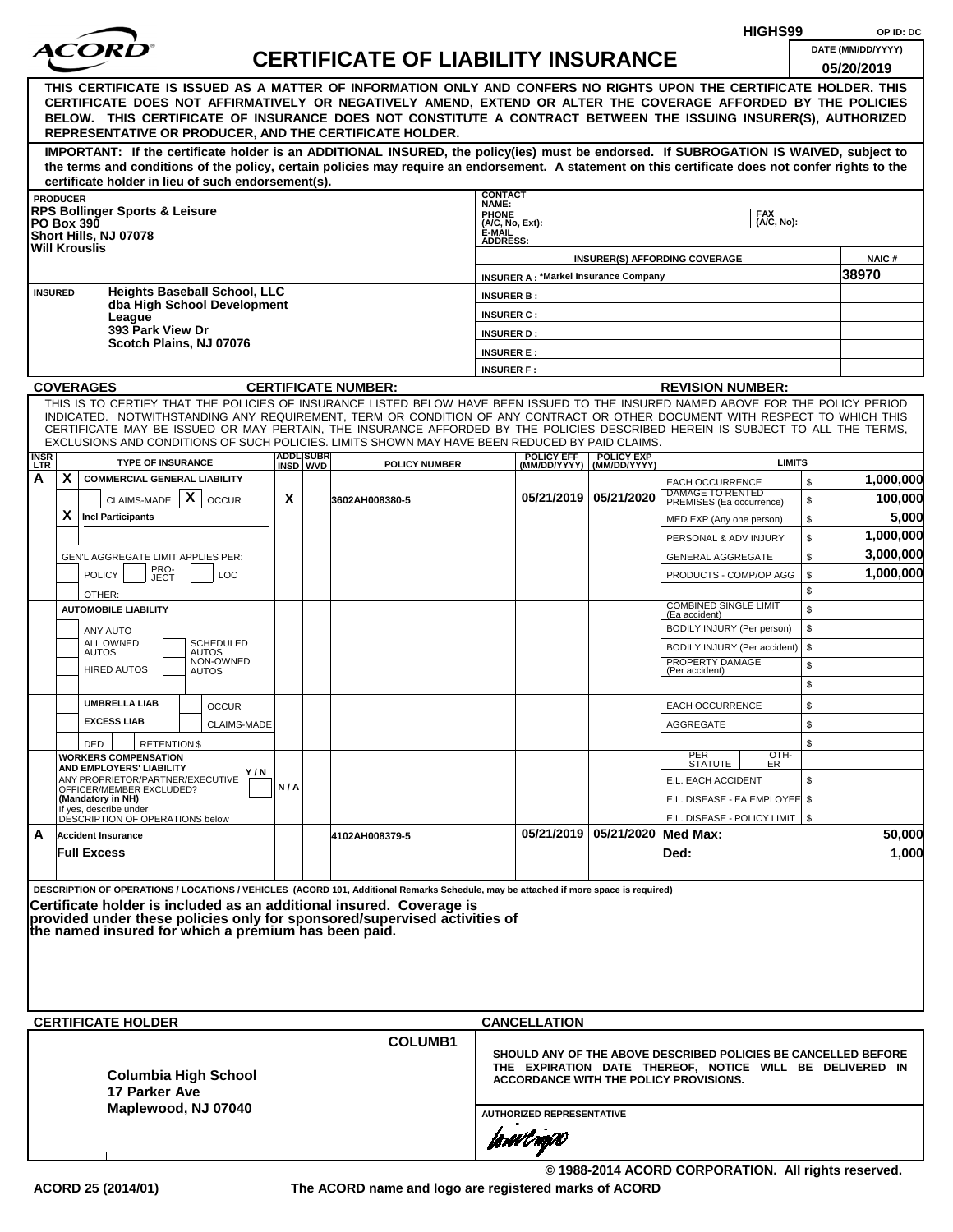|                                                                                                                                                                                                                                                                                                                                                                                                                                                                                                    |                    |                              |                                           |                                        |                                               |                                                |                                                                                                                                                                      | HIGHS99                  | OP ID: DC             |
|----------------------------------------------------------------------------------------------------------------------------------------------------------------------------------------------------------------------------------------------------------------------------------------------------------------------------------------------------------------------------------------------------------------------------------------------------------------------------------------------------|--------------------|------------------------------|-------------------------------------------|----------------------------------------|-----------------------------------------------|------------------------------------------------|----------------------------------------------------------------------------------------------------------------------------------------------------------------------|--------------------------|-----------------------|
| <i>ACOR</i>                                                                                                                                                                                                                                                                                                                                                                                                                                                                                        |                    |                              | <b>CERTIFICATE OF LIABILITY INSURANCE</b> |                                        |                                               |                                                |                                                                                                                                                                      |                          | DATE (MM/DD/YYYY)     |
| THIS CERTIFICATE IS ISSUED AS A MATTER OF INFORMATION ONLY AND CONFERS NO RIGHTS UPON THE CERTIFICATE HOLDER. THIS<br>CERTIFICATE DOES NOT AFFIRMATIVELY OR NEGATIVELY AMEND, EXTEND OR ALTER THE COVERAGE AFFORDED BY THE POLICIES<br>BELOW. THIS CERTIFICATE OF INSURANCE DOES NOT CONSTITUTE A CONTRACT BETWEEN THE ISSUING INSURER(S), AUTHORIZED                                                                                                                                              |                    |                              |                                           |                                        |                                               |                                                |                                                                                                                                                                      |                          | 05/20/2019            |
| REPRESENTATIVE OR PRODUCER, AND THE CERTIFICATE HOLDER.<br>IMPORTANT: If the certificate holder is an ADDITIONAL INSURED, the policy(ies) must be endorsed. If SUBROGATION IS WAIVED, subject to                                                                                                                                                                                                                                                                                                   |                    |                              |                                           |                                        |                                               |                                                |                                                                                                                                                                      |                          |                       |
| the terms and conditions of the policy, certain policies may require an endorsement. A statement on this certificate does not confer rights to the<br>certificate holder in lieu of such endorsement(s).                                                                                                                                                                                                                                                                                           |                    |                              |                                           |                                        |                                               |                                                |                                                                                                                                                                      |                          |                       |
| <b>PRODUCER</b>                                                                                                                                                                                                                                                                                                                                                                                                                                                                                    |                    |                              |                                           | <b>CONTACT</b><br>NAME:                |                                               |                                                |                                                                                                                                                                      |                          |                       |
| <b>RPS Bollinger Sports &amp; Leisure</b><br><b>PO Box 390</b>                                                                                                                                                                                                                                                                                                                                                                                                                                     |                    |                              |                                           | PHONE<br>(A/C, No, Ext):               |                                               |                                                |                                                                                                                                                                      | <b>FAX</b><br>(A/C, No): |                       |
| Short Hills, NJ 07078<br><b>Will Krouslis</b>                                                                                                                                                                                                                                                                                                                                                                                                                                                      |                    |                              |                                           | E-MAIL<br><b>ADDRESS:</b>              |                                               |                                                |                                                                                                                                                                      |                          |                       |
|                                                                                                                                                                                                                                                                                                                                                                                                                                                                                                    |                    |                              |                                           |                                        | <b>INSURER A: *Markel Insurance Company</b>   |                                                | <b>INSURER(S) AFFORDING COVERAGE</b>                                                                                                                                 |                          | <b>NAIC#</b><br>38970 |
| <b>Heights Baseball School, LLC</b><br><b>INSURED</b>                                                                                                                                                                                                                                                                                                                                                                                                                                              |                    |                              |                                           | <b>INSURER B:</b>                      |                                               |                                                |                                                                                                                                                                      |                          |                       |
| dba High School Development<br>League                                                                                                                                                                                                                                                                                                                                                                                                                                                              |                    |                              |                                           | <b>INSURER C:</b>                      |                                               |                                                |                                                                                                                                                                      |                          |                       |
| 393 Park View Dr<br>Scotch Plains, NJ 07076                                                                                                                                                                                                                                                                                                                                                                                                                                                        |                    |                              |                                           | <b>INSURER D:</b>                      |                                               |                                                |                                                                                                                                                                      |                          |                       |
|                                                                                                                                                                                                                                                                                                                                                                                                                                                                                                    |                    |                              |                                           | <b>INSURER E:</b><br><b>INSURER F:</b> |                                               |                                                |                                                                                                                                                                      |                          |                       |
| <b>COVERAGES</b>                                                                                                                                                                                                                                                                                                                                                                                                                                                                                   |                    |                              | <b>CERTIFICATE NUMBER:</b>                |                                        |                                               |                                                | <b>REVISION NUMBER:</b>                                                                                                                                              |                          |                       |
| THIS IS TO CERTIFY THAT THE POLICIES OF INSURANCE LISTED BELOW HAVE BEEN ISSUED TO THE INSURED NAMED ABOVE FOR THE POLICY PERIOD<br>INDICATED. NOTWITHSTANDING ANY REQUIREMENT, TERM OR CONDITION OF ANY CONTRACT OR OTHER DOCUMENT WITH RESPECT TO WHICH THIS<br>CERTIFICATE MAY BE ISSUED OR MAY PERTAIN, THE INSURANCE AFFORDED BY THE POLICIES DESCRIBED HEREIN IS SUBJECT TO ALL THE TERMS,<br>EXCLUSIONS AND CONDITIONS OF SUCH POLICIES. LIMITS SHOWN MAY HAVE BEEN REDUCED BY PAID CLAIMS. |                    |                              |                                           |                                        |                                               |                                                |                                                                                                                                                                      |                          |                       |
| <b>INSR</b><br>LTR<br><b>TYPE OF INSURANCE</b>                                                                                                                                                                                                                                                                                                                                                                                                                                                     |                    | <b>ADDL SUBR</b><br>INSD WVD | <b>POLICY NUMBER</b>                      |                                        | <b>POLICY EFF</b>                             | <b>POLICY EXP</b><br>(MM/DD/YYYY) (MM/DD/YYYY) |                                                                                                                                                                      | <b>LIMITS</b>            |                       |
| X<br>Α<br><b>COMMERCIAL GENERAL LIABILITY</b>                                                                                                                                                                                                                                                                                                                                                                                                                                                      |                    |                              |                                           |                                        |                                               |                                                | <b>EACH OCCURRENCE</b>                                                                                                                                               | \$                       | 1,000,000             |
| CLAIMS-MADE $\mid X \mid$<br><b>OCCUR</b>                                                                                                                                                                                                                                                                                                                                                                                                                                                          | X                  |                              | 3602AH008380-5                            |                                        |                                               | 05/21/2019 05/21/2020                          | <b>DAMAGE TO RENTED</b><br>PREMISES (Ea occurrence)                                                                                                                  | \$                       | 100,000               |
| X<br><b>Incl Participants</b>                                                                                                                                                                                                                                                                                                                                                                                                                                                                      |                    |                              |                                           |                                        |                                               |                                                | MED EXP (Any one person)<br>PERSONAL & ADV INJURY                                                                                                                    | \$<br>\$                 | 5,000<br>1,000,000    |
| GEN'L AGGREGATE LIMIT APPLIES PER:                                                                                                                                                                                                                                                                                                                                                                                                                                                                 |                    |                              |                                           |                                        |                                               |                                                | <b>GENERAL AGGREGATE</b>                                                                                                                                             | \$                       | 3,000,000             |
| PRO-<br>JECT<br><b>POLICY</b><br><b>LOC</b><br>OTHER:                                                                                                                                                                                                                                                                                                                                                                                                                                              |                    |                              |                                           |                                        |                                               |                                                | PRODUCTS - COMP/OP AGG                                                                                                                                               | \$<br>\$                 | 1,000,000             |
| <b>AUTOMOBILE LIABILITY</b>                                                                                                                                                                                                                                                                                                                                                                                                                                                                        |                    |                              |                                           |                                        |                                               |                                                | <b>COMBINED SINGLE LIMIT</b><br>(Ea accident)                                                                                                                        | \$                       |                       |
| ANY AUTO<br><b>SCHEDULED</b><br>ALL OWNED                                                                                                                                                                                                                                                                                                                                                                                                                                                          |                    |                              |                                           |                                        |                                               |                                                | BODILY INJURY (Per person)                                                                                                                                           | \$                       |                       |
| <b>AUTOS</b><br>AUTOS<br>NON-OWNED<br><b>HIRED AUTOS</b>                                                                                                                                                                                                                                                                                                                                                                                                                                           |                    |                              |                                           |                                        |                                               |                                                | BODILY INJURY (Per accident)<br>PROPERTY DAMAGE                                                                                                                      | \$<br>\$                 |                       |
| AUTOS                                                                                                                                                                                                                                                                                                                                                                                                                                                                                              |                    |                              |                                           |                                        |                                               |                                                | (Per accident)                                                                                                                                                       | \$                       |                       |
| <b>UMBRELLA LIAB</b><br><b>OCCUR</b>                                                                                                                                                                                                                                                                                                                                                                                                                                                               |                    |                              |                                           |                                        |                                               |                                                | <b>EACH OCCURRENCE</b>                                                                                                                                               | \$                       |                       |
| <b>EXCESS LIAB</b>                                                                                                                                                                                                                                                                                                                                                                                                                                                                                 | <b>CLAIMS-MADE</b> |                              |                                           |                                        |                                               |                                                | AGGREGATE                                                                                                                                                            | \$                       |                       |
| DED<br><b>RETENTION \$</b><br><b>WORKERS COMPENSATION</b>                                                                                                                                                                                                                                                                                                                                                                                                                                          |                    |                              |                                           |                                        |                                               |                                                | PER<br>STATUTE                                                                                                                                                       | \$<br>OTH-<br>ER         |                       |
| AND EMPLOYERS' LIABILITY<br>ANY PROPRIETOR/PARTNER/EXECUTIVE                                                                                                                                                                                                                                                                                                                                                                                                                                       | Y/N                |                              |                                           |                                        |                                               |                                                | E.L. EACH ACCIDENT                                                                                                                                                   | \$                       |                       |
| OFFICER/MEMBER EXCLUDED?<br>(Mandatory in NH)<br>If yes, describe under                                                                                                                                                                                                                                                                                                                                                                                                                            | N/A                |                              |                                           |                                        |                                               |                                                | E.L. DISEASE - EA EMPLOYEE \$                                                                                                                                        |                          |                       |
| DÉSCRIPTION OF OPERATIONS below                                                                                                                                                                                                                                                                                                                                                                                                                                                                    |                    |                              |                                           |                                        |                                               | 05/21/2019 05/21/2020 Med Max:                 | E.L. DISEASE - POLICY LIMIT   \$                                                                                                                                     |                          |                       |
| A<br><b>Accident Insurance</b><br><b>Full Excess</b>                                                                                                                                                                                                                                                                                                                                                                                                                                               |                    |                              | 4102AH008379-5                            |                                        |                                               |                                                | Ded:                                                                                                                                                                 |                          | 50,000<br>1,000       |
| DESCRIPTION OF OPERATIONS / LOCATIONS / VEHICLES (ACORD 101, Additional Remarks Schedule, may be attached if more space is required)<br>Certificate holder is included as an additional insured. Coverage is<br>provided under these policies only for sponsored/supervised activities of<br>the named insured for which a premium has been paid.                                                                                                                                                  |                    |                              |                                           |                                        |                                               |                                                |                                                                                                                                                                      |                          |                       |
|                                                                                                                                                                                                                                                                                                                                                                                                                                                                                                    |                    |                              |                                           |                                        |                                               |                                                |                                                                                                                                                                      |                          |                       |
| <b>CERTIFICATE HOLDER</b>                                                                                                                                                                                                                                                                                                                                                                                                                                                                          |                    |                              | DAVID01                                   |                                        | <b>CANCELLATION</b>                           |                                                |                                                                                                                                                                      |                          |                       |
| <b>David Brearley High School</b><br>401 Monroe Ave                                                                                                                                                                                                                                                                                                                                                                                                                                                |                    |                              |                                           |                                        |                                               |                                                | SHOULD ANY OF THE ABOVE DESCRIBED POLICIES BE CANCELLED BEFORE<br>THE EXPIRATION DATE THEREOF, NOTICE WILL BE DELIVERED IN<br>ACCORDANCE WITH THE POLICY PROVISIONS. |                          |                       |
| Kenilworth, NJ 07033                                                                                                                                                                                                                                                                                                                                                                                                                                                                               |                    |                              |                                           |                                        | <b>AUTHORIZED REPRESENTATIVE</b><br>forwl now |                                                |                                                                                                                                                                      |                          |                       |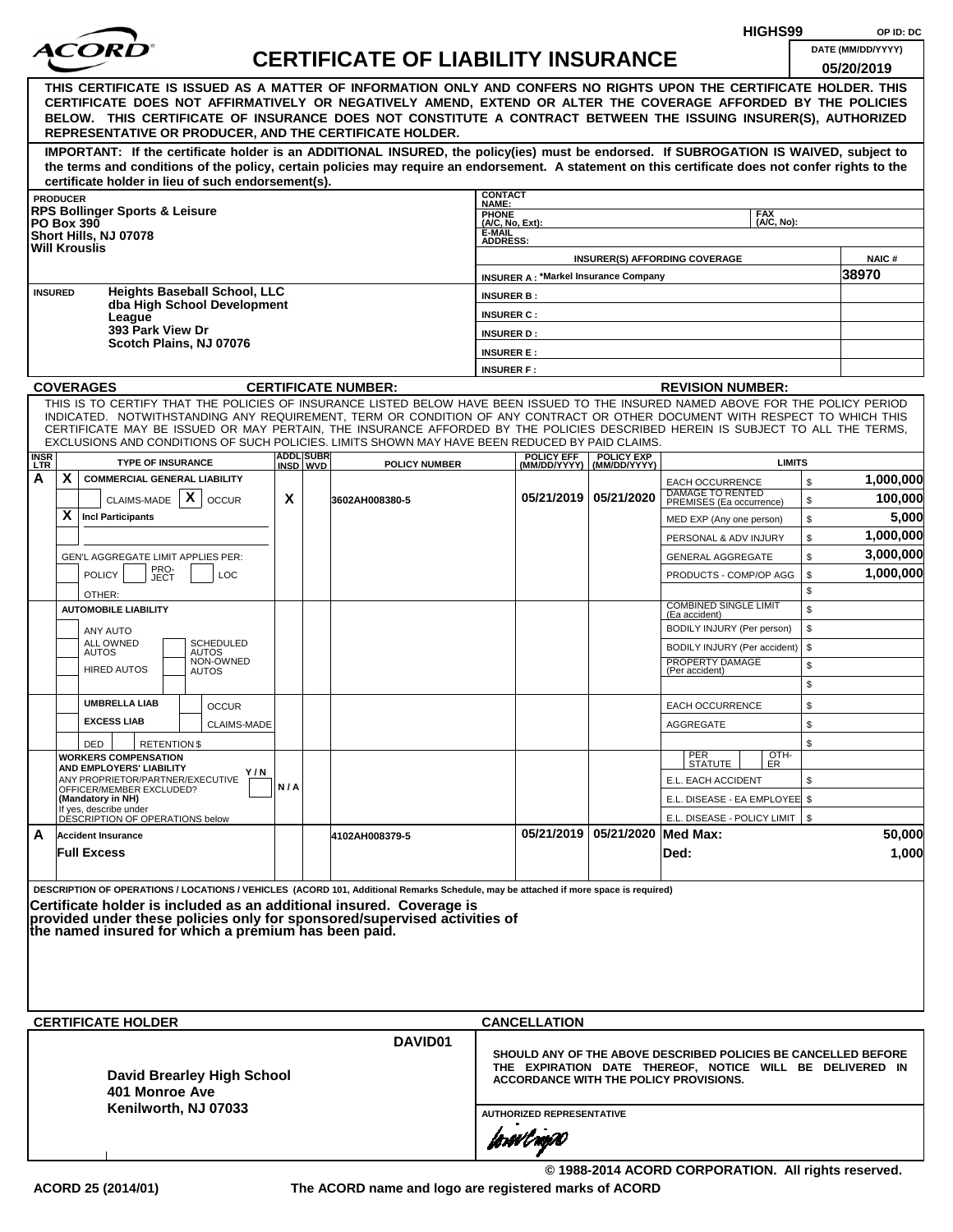|                   |   |                                                                                                                                                                                                                                                              |     |                  |                                           |                                          |                                             |                         | HIGHS99                                                              | OP ID: DC         |
|-------------------|---|--------------------------------------------------------------------------------------------------------------------------------------------------------------------------------------------------------------------------------------------------------------|-----|------------------|-------------------------------------------|------------------------------------------|---------------------------------------------|-------------------------|----------------------------------------------------------------------|-------------------|
|                   |   | <i>ACOR</i>                                                                                                                                                                                                                                                  |     |                  | <b>CERTIFICATE OF LIABILITY INSURANCE</b> |                                          |                                             |                         |                                                                      | DATE (MM/DD/YYYY) |
|                   |   |                                                                                                                                                                                                                                                              |     |                  |                                           |                                          |                                             |                         |                                                                      | 05/20/2019        |
|                   |   | THIS CERTIFICATE IS ISSUED AS A MATTER OF INFORMATION ONLY AND CONFERS NO RIGHTS UPON THE CERTIFICATE HOLDER. THIS<br>CERTIFICATE DOES NOT AFFIRMATIVELY OR NEGATIVELY AMEND, EXTEND OR ALTER THE COVERAGE AFFORDED BY THE POLICIES                          |     |                  |                                           |                                          |                                             |                         |                                                                      |                   |
|                   |   | BELOW. THIS CERTIFICATE OF INSURANCE DOES NOT CONSTITUTE A CONTRACT BETWEEN THE ISSUING INSURER(S), AUTHORIZED<br>REPRESENTATIVE OR PRODUCER, AND THE CERTIFICATE HOLDER.                                                                                    |     |                  |                                           |                                          |                                             |                         |                                                                      |                   |
|                   |   | IMPORTANT: If the certificate holder is an ADDITIONAL INSURED, the policy(ies) must be endorsed. If SUBROGATION IS WAIVED, subject to                                                                                                                        |     |                  |                                           |                                          |                                             |                         |                                                                      |                   |
|                   |   | the terms and conditions of the policy, certain policies may require an endorsement. A statement on this certificate does not confer rights to the                                                                                                           |     |                  |                                           |                                          |                                             |                         |                                                                      |                   |
| <b>PRODUCER</b>   |   | certificate holder in lieu of such endorsement(s).                                                                                                                                                                                                           |     |                  |                                           | <b>CONTACT</b>                           |                                             |                         |                                                                      |                   |
|                   |   | <b>RPS Bollinger Sports &amp; Leisure</b>                                                                                                                                                                                                                    |     |                  |                                           | NAME:<br><b>PHONE</b><br>(A/C, No, Ext): |                                             |                         | <b>FAX</b><br>(A/C, No):                                             |                   |
| <b>PO Box 390</b> |   | Short Hills, NJ 07078                                                                                                                                                                                                                                        |     |                  |                                           | E-MAIL<br><b>ADDRESS:</b>                |                                             |                         |                                                                      |                   |
|                   |   | <b>Will Krouslis</b>                                                                                                                                                                                                                                         |     |                  |                                           |                                          |                                             |                         | <b>INSURER(S) AFFORDING COVERAGE</b>                                 | <b>NAIC#</b>      |
|                   |   |                                                                                                                                                                                                                                                              |     |                  |                                           |                                          | <b>INSURER A: *Markel Insurance Company</b> |                         |                                                                      | 38970             |
| <b>INSURED</b>    |   | <b>Heights Baseball School, LLC</b><br>dba High School Development                                                                                                                                                                                           |     |                  |                                           | <b>INSURER B:</b>                        |                                             |                         |                                                                      |                   |
|                   |   | League<br>393 Park View Dr                                                                                                                                                                                                                                   |     |                  |                                           | <b>INSURER C:</b>                        |                                             |                         |                                                                      |                   |
|                   |   | Scotch Plains, NJ 07076                                                                                                                                                                                                                                      |     |                  |                                           | <b>INSURER D:</b>                        |                                             |                         |                                                                      |                   |
|                   |   |                                                                                                                                                                                                                                                              |     |                  |                                           | <b>INSURER E:</b><br><b>INSURER F:</b>   |                                             |                         |                                                                      |                   |
|                   |   | <b>COVERAGES</b>                                                                                                                                                                                                                                             |     |                  | <b>CERTIFICATE NUMBER:</b>                |                                          |                                             |                         | <b>REVISION NUMBER:</b>                                              |                   |
|                   |   | THIS IS TO CERTIFY THAT THE POLICIES OF INSURANCE LISTED BELOW HAVE BEEN ISSUED TO THE INSURED NAMED ABOVE FOR THE POLICY PERIOD                                                                                                                             |     |                  |                                           |                                          |                                             |                         |                                                                      |                   |
|                   |   | INDICATED. NOTWITHSTANDING ANY REQUIREMENT, TERM OR CONDITION OF ANY CONTRACT OR OTHER DOCUMENT WITH RESPECT TO WHICH THIS<br>CERTIFICATE MAY BE ISSUED OR MAY PERTAIN. THE INSURANCE AFFORDED BY THE POLICIES DESCRIBED HEREIN IS SUBJECT TO ALL THE TERMS. |     |                  |                                           |                                          |                                             |                         |                                                                      |                   |
| <b>INSR</b>       |   | EXCLUSIONS AND CONDITIONS OF SUCH POLICIES. LIMITS SHOWN MAY HAVE BEEN REDUCED BY PAID CLAIMS.                                                                                                                                                               |     | <b>ADDL SUBR</b> |                                           |                                          | <b>POLICY EFF</b>                           | <b>POLICY EXP</b>       |                                                                      |                   |
| <b>LTR</b><br>Α   | X | <b>TYPE OF INSURANCE</b><br><b>COMMERCIAL GENERAL LIABILITY</b>                                                                                                                                                                                              |     | INSD WVD         | <b>POLICY NUMBER</b>                      |                                          | (MM/DD/YYYY)                                | (MM/DD/YYYY)            | <b>LIMITS</b>                                                        | 1,000,000         |
|                   |   | $X$ $_{\text{occUR}}$<br>CLAIMS-MADE                                                                                                                                                                                                                         |     |                  | 3602AH008380-5                            |                                          |                                             | 05/21/2019   05/21/2020 | \$<br><b>EACH OCCURRENCE</b><br>DAMAGE TO RENTED<br>\$               | 100,000           |
|                   | x | <b>Incl Participants</b>                                                                                                                                                                                                                                     |     |                  |                                           |                                          |                                             |                         | PREMISES (Ea occurrence)<br>\$<br>MED EXP (Any one person)           | 5,000             |
|                   |   |                                                                                                                                                                                                                                                              |     |                  |                                           |                                          |                                             |                         | \$<br>PERSONAL & ADV INJURY                                          | 1,000,000         |
|                   |   | GEN'L AGGREGATE LIMIT APPLIES PER:                                                                                                                                                                                                                           |     |                  |                                           |                                          |                                             |                         | \$<br><b>GENERAL AGGREGATE</b>                                       | 3,000,000         |
|                   |   | PRO-<br>JECT<br><b>POLICY</b><br><b>LOC</b>                                                                                                                                                                                                                  |     |                  |                                           |                                          |                                             |                         | \$<br>PRODUCTS - COMP/OP AGG                                         | 1,000,000         |
|                   |   | OTHER:                                                                                                                                                                                                                                                       |     |                  |                                           |                                          |                                             |                         | \$<br><b>COMBINED SINGLE LIMIT</b>                                   |                   |
|                   |   | <b>AUTOMOBILE LIABILITY</b>                                                                                                                                                                                                                                  |     |                  |                                           |                                          |                                             |                         | \$<br>(Ea accident)<br>\$                                            |                   |
|                   |   | ANY AUTO<br>ALL OWNED<br>SCHEDULED                                                                                                                                                                                                                           |     |                  |                                           |                                          |                                             |                         | BODILY INJURY (Per person)<br>\$<br>BODILY INJURY (Per accident)     |                   |
|                   |   | <b>AUTOS</b><br><b>AUTOS</b><br>NON-OWNED<br><b>HIRED AUTOS</b>                                                                                                                                                                                              |     |                  |                                           |                                          |                                             |                         | PROPERTY DAMAGE<br>\$                                                |                   |
|                   |   | <b>AUTOS</b>                                                                                                                                                                                                                                                 |     |                  |                                           |                                          |                                             |                         | (Per accident)<br>\$                                                 |                   |
|                   |   | <b>UMBRELLA LIAB</b><br><b>OCCUR</b>                                                                                                                                                                                                                         |     |                  |                                           |                                          |                                             |                         | \$<br><b>EACH OCCURRENCE</b>                                         |                   |
|                   |   | <b>EXCESS LIAB</b><br>CLAIMS-MADE                                                                                                                                                                                                                            |     |                  |                                           |                                          |                                             |                         | AGGREGATE<br>\$                                                      |                   |
|                   |   | <b>RETENTION \$</b><br>DED                                                                                                                                                                                                                                   |     |                  |                                           |                                          |                                             |                         | \$<br>OTH-                                                           |                   |
|                   |   | <b>WORKERS COMPENSATION</b><br>AND EMPLOYERS' LIABILITY<br>Y / N                                                                                                                                                                                             |     |                  |                                           |                                          |                                             |                         | PER<br>STATUTE<br>ER.                                                |                   |
|                   |   | ANY PROPRIETOR/PARTNER/EXECUTIVE<br> OFFICER/MEMBER EXCLUDED?                                                                                                                                                                                                | N/A |                  |                                           |                                          |                                             |                         | E.L. EACH ACCIDENT<br>\$                                             |                   |
|                   |   | (Mandatory in NH)<br>If yes, describe under<br>DESCRIPTION OF OPERATIONS below                                                                                                                                                                               |     |                  |                                           |                                          |                                             |                         | E.L. DISEASE - EA EMPLOYEE \$<br>E.L. DISEASE - POLICY LIMIT  <br>\$ |                   |
| Α                 |   | <b>Accident Insurance</b>                                                                                                                                                                                                                                    |     |                  | 4102AH008379-5                            |                                          | 05/21/2019                                  | 05/21/2020 Med Max:     |                                                                      | 50,000            |
|                   |   | <b>Full Excess</b>                                                                                                                                                                                                                                           |     |                  |                                           |                                          |                                             |                         | Ded:                                                                 | 1,000             |
|                   |   |                                                                                                                                                                                                                                                              |     |                  |                                           |                                          |                                             |                         |                                                                      |                   |
|                   |   | DESCRIPTION OF OPERATIONS / LOCATIONS / VEHICLES (ACORD 101, Additional Remarks Schedule, may be attached if more space is required)<br>Coverage is provided under these policies only for sponsored/supervised                                              |     |                  |                                           |                                          |                                             |                         |                                                                      |                   |
|                   |   | activities of the named insured for which a premium has been paid.                                                                                                                                                                                           |     |                  |                                           |                                          |                                             |                         |                                                                      |                   |
|                   |   |                                                                                                                                                                                                                                                              |     |                  |                                           |                                          |                                             |                         |                                                                      |                   |
|                   |   |                                                                                                                                                                                                                                                              |     |                  |                                           |                                          |                                             |                         |                                                                      |                   |
|                   |   |                                                                                                                                                                                                                                                              |     |                  |                                           |                                          |                                             |                         |                                                                      |                   |
|                   |   |                                                                                                                                                                                                                                                              |     |                  |                                           |                                          |                                             |                         |                                                                      |                   |
|                   |   | <b>CERTIFICATE HOLDER</b>                                                                                                                                                                                                                                    |     |                  |                                           |                                          | <b>CANCELLATION</b>                         |                         |                                                                      |                   |
|                   |   |                                                                                                                                                                                                                                                              |     |                  | <b>DAWGS01</b>                            |                                          |                                             |                         | SHOULD ANY OF THE ABOVE DESCRIBED POLICIES BE CANCELLED BEFORE       |                   |
|                   |   |                                                                                                                                                                                                                                                              |     |                  |                                           |                                          |                                             |                         | THE EXPIRATION DATE THEREOF, NOTICE WILL BE DELIVERED IN             |                   |
|                   |   | <b>Dawgs Baseball</b><br>507 Meisel Ave                                                                                                                                                                                                                      |     |                  |                                           |                                          |                                             |                         | ACCORDANCE WITH THE POLICY PROVISIONS.                               |                   |
|                   |   | Springfield, NJ 07081                                                                                                                                                                                                                                        |     |                  |                                           |                                          | <b>AUTHORIZED REPRESENTATIVE</b>            |                         |                                                                      |                   |
|                   |   |                                                                                                                                                                                                                                                              |     |                  |                                           |                                          |                                             |                         |                                                                      |                   |
|                   |   |                                                                                                                                                                                                                                                              |     |                  |                                           |                                          | forøvl nop0                                 |                         |                                                                      |                   |
|                   |   |                                                                                                                                                                                                                                                              |     |                  |                                           |                                          |                                             |                         | © 1988-2014 ACORD CORPORATION. All rights reserved.                  |                   |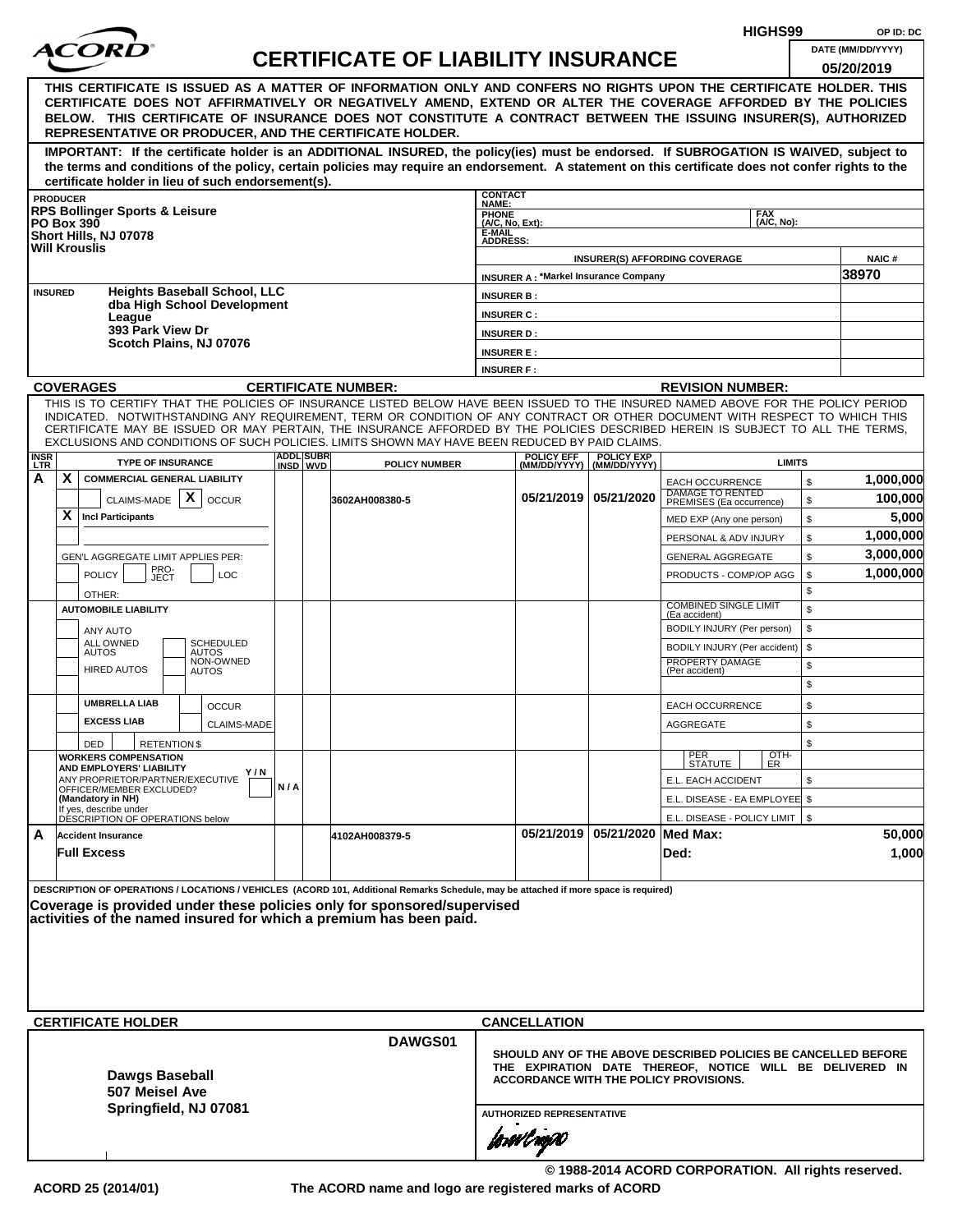|                    |                   |                                                                                                                                                                                                                                                                                                                                                                                                                  |     |                              |                                           |                                        |                                             |                                                |                                                                                                                                                                      | HIGHS99                  |          | OP ID: DC            |
|--------------------|-------------------|------------------------------------------------------------------------------------------------------------------------------------------------------------------------------------------------------------------------------------------------------------------------------------------------------------------------------------------------------------------------------------------------------------------|-----|------------------------------|-------------------------------------------|----------------------------------------|---------------------------------------------|------------------------------------------------|----------------------------------------------------------------------------------------------------------------------------------------------------------------------|--------------------------|----------|----------------------|
|                    |                   | <i>ACOR</i>                                                                                                                                                                                                                                                                                                                                                                                                      |     |                              | <b>CERTIFICATE OF LIABILITY INSURANCE</b> |                                        |                                             |                                                |                                                                                                                                                                      |                          |          | DATE (MM/DD/YYYY)    |
|                    |                   | THIS CERTIFICATE IS ISSUED AS A MATTER OF INFORMATION ONLY AND CONFERS NO RIGHTS UPON THE CERTIFICATE HOLDER. THIS<br>CERTIFICATE DOES NOT AFFIRMATIVELY OR NEGATIVELY AMEND, EXTEND OR ALTER THE COVERAGE AFFORDED BY THE POLICIES<br>BELOW. THIS CERTIFICATE OF INSURANCE DOES NOT CONSTITUTE A CONTRACT BETWEEN THE ISSUING INSURER(S), AUTHORIZED<br>REPRESENTATIVE OR PRODUCER, AND THE CERTIFICATE HOLDER. |     |                              |                                           |                                        |                                             |                                                |                                                                                                                                                                      |                          |          | 05/20/2019           |
|                    |                   | IMPORTANT: If the certificate holder is an ADDITIONAL INSURED, the policy(ies) must be endorsed. If SUBROGATION IS WAIVED, subject to<br>the terms and conditions of the policy, certain policies may require an endorsement. A statement on this certificate does not confer rights to the<br>certificate holder in lieu of such endorsement(s).                                                                |     |                              |                                           |                                        |                                             |                                                |                                                                                                                                                                      |                          |          |                      |
|                    | <b>PRODUCER</b>   |                                                                                                                                                                                                                                                                                                                                                                                                                  |     |                              |                                           | <b>CONTACT</b><br>NAME:                |                                             |                                                |                                                                                                                                                                      |                          |          |                      |
|                    | <b>PO Box 390</b> | <b>RPS Bollinger Sports &amp; Leisure</b>                                                                                                                                                                                                                                                                                                                                                                        |     |                              |                                           | PHONE<br>(A/C, No, Ext):               |                                             |                                                |                                                                                                                                                                      | <b>FAX</b><br>(A/C, No): |          |                      |
|                    |                   | Short Hills, NJ 07078<br><b>Will Krouslis</b>                                                                                                                                                                                                                                                                                                                                                                    |     |                              |                                           | E-MAIL<br><b>ADDRESS:</b>              |                                             |                                                |                                                                                                                                                                      |                          |          |                      |
|                    |                   |                                                                                                                                                                                                                                                                                                                                                                                                                  |     |                              |                                           |                                        |                                             |                                                | <b>INSURER(S) AFFORDING COVERAGE</b>                                                                                                                                 |                          |          | <b>NAIC#</b>         |
| <b>INSURED</b>     |                   | <b>Heights Baseball School, LLC</b>                                                                                                                                                                                                                                                                                                                                                                              |     |                              |                                           |                                        | <b>INSURER A: *Markel Insurance Company</b> |                                                |                                                                                                                                                                      |                          |          | 38970                |
|                    |                   | dba High School Development                                                                                                                                                                                                                                                                                                                                                                                      |     |                              |                                           | <b>INSURER B:</b><br><b>INSURER C:</b> |                                             |                                                |                                                                                                                                                                      |                          |          |                      |
|                    |                   | League<br>393 Park View Dr                                                                                                                                                                                                                                                                                                                                                                                       |     |                              |                                           | <b>INSURER D:</b>                      |                                             |                                                |                                                                                                                                                                      |                          |          |                      |
|                    |                   | Scotch Plains, NJ 07076                                                                                                                                                                                                                                                                                                                                                                                          |     |                              |                                           | <b>INSURER E:</b>                      |                                             |                                                |                                                                                                                                                                      |                          |          |                      |
|                    |                   |                                                                                                                                                                                                                                                                                                                                                                                                                  |     |                              |                                           | <b>INSURER F:</b>                      |                                             |                                                |                                                                                                                                                                      |                          |          |                      |
|                    |                   | <b>COVERAGES</b><br>THIS IS TO CERTIFY THAT THE POLICIES OF INSURANCE LISTED BELOW HAVE BEEN ISSUED TO THE INSURED NAMED ABOVE FOR THE POLICY PERIOD                                                                                                                                                                                                                                                             |     |                              | <b>CERTIFICATE NUMBER:</b>                |                                        |                                             |                                                | <b>REVISION NUMBER:</b>                                                                                                                                              |                          |          |                      |
|                    |                   | INDICATED. NOTWITHSTANDING ANY REQUIREMENT, TERM OR CONDITION OF ANY CONTRACT OR OTHER DOCUMENT WITH RESPECT TO WHICH THIS<br>CERTIFICATE MAY BE ISSUED OR MAY PERTAIN, THE INSURANCE AFFORDED BY THE POLICIES DESCRIBED HEREIN IS SUBJECT TO ALL THE TERMS,<br>EXCLUSIONS AND CONDITIONS OF SUCH POLICIES. LIMITS SHOWN MAY HAVE BEEN REDUCED BY PAID CLAIMS.                                                   |     |                              |                                           |                                        |                                             |                                                |                                                                                                                                                                      |                          |          |                      |
| <b>INSR</b><br>LTR |                   | <b>TYPE OF INSURANCE</b>                                                                                                                                                                                                                                                                                                                                                                                         |     | <b>ADDL SUBR</b><br>INSD WVD | <b>POLICY NUMBER</b>                      |                                        | <b>POLICY EFF</b>                           | <b>POLICY EXP</b><br>(MM/DD/YYYY) (MM/DD/YYYY) |                                                                                                                                                                      | <b>LIMITS</b>            |          |                      |
| Α                  | X                 | <b>COMMERCIAL GENERAL LIABILITY</b><br>CLAIMS-MADE $\mid X \mid$                                                                                                                                                                                                                                                                                                                                                 | X   |                              |                                           |                                        |                                             | 05/21/2019 05/21/2020                          | <b>EACH OCCURRENCE</b><br><b>DAMAGE TO RENTED</b>                                                                                                                    |                          | \$       | 1,000,000<br>100,000 |
|                    | X                 | <b>OCCUR</b><br><b>Incl Participants</b>                                                                                                                                                                                                                                                                                                                                                                         |     |                              | 3602AH008380-5                            |                                        |                                             |                                                | PREMISES (Ea occurrence)<br>MED EXP (Any one person)                                                                                                                 |                          | \$<br>\$ | 5,000                |
|                    |                   |                                                                                                                                                                                                                                                                                                                                                                                                                  |     |                              |                                           |                                        |                                             |                                                | PERSONAL & ADV INJURY                                                                                                                                                |                          | \$       | 1,000,000            |
|                    |                   | GEN'L AGGREGATE LIMIT APPLIES PER:                                                                                                                                                                                                                                                                                                                                                                               |     |                              |                                           |                                        |                                             |                                                | <b>GENERAL AGGREGATE</b>                                                                                                                                             |                          | \$       | 3,000,000            |
|                    |                   | PRO-<br>JECT<br><b>POLICY</b><br><b>LOC</b><br>OTHER:                                                                                                                                                                                                                                                                                                                                                            |     |                              |                                           |                                        |                                             |                                                | PRODUCTS - COMP/OP AGG                                                                                                                                               |                          | \$<br>\$ | 1,000,000            |
|                    |                   | <b>AUTOMOBILE LIABILITY</b>                                                                                                                                                                                                                                                                                                                                                                                      |     |                              |                                           |                                        |                                             |                                                | <b>COMBINED SINGLE LIMIT</b><br>(Ea accident)                                                                                                                        |                          | \$       |                      |
|                    |                   | ANY AUTO<br><b>SCHEDULED</b>                                                                                                                                                                                                                                                                                                                                                                                     |     |                              |                                           |                                        |                                             |                                                | BODILY INJURY (Per person)                                                                                                                                           |                          | \$       |                      |
|                    |                   | ALL OWNED<br><b>AUTOS</b><br>AUTOS<br>NON-OWNED                                                                                                                                                                                                                                                                                                                                                                  |     |                              |                                           |                                        |                                             |                                                | BODILY INJURY (Per accident)<br>PROPERTY DAMAGE                                                                                                                      |                          | \$       |                      |
|                    |                   | <b>HIRED AUTOS</b><br>AUTOS                                                                                                                                                                                                                                                                                                                                                                                      |     |                              |                                           |                                        |                                             |                                                | (Per accident)                                                                                                                                                       |                          | \$<br>\$ |                      |
|                    |                   | <b>UMBRELLA LIAB</b><br><b>OCCUR</b>                                                                                                                                                                                                                                                                                                                                                                             |     |                              |                                           |                                        |                                             |                                                | <b>EACH OCCURRENCE</b>                                                                                                                                               |                          | \$       |                      |
|                    |                   | <b>EXCESS LIAB</b><br><b>CLAIMS-MADE</b>                                                                                                                                                                                                                                                                                                                                                                         |     |                              |                                           |                                        |                                             |                                                | AGGREGATE                                                                                                                                                            |                          | \$       |                      |
|                    |                   | DED<br><b>RETENTION \$</b>                                                                                                                                                                                                                                                                                                                                                                                       |     |                              |                                           |                                        |                                             |                                                |                                                                                                                                                                      |                          | \$       |                      |
|                    |                   | <b>WORKERS COMPENSATION</b><br>AND EMPLOYERS' LIABILITY<br>Y/N                                                                                                                                                                                                                                                                                                                                                   |     |                              |                                           |                                        |                                             |                                                | PER<br>STATUTE                                                                                                                                                       | OTH-<br>ER               |          |                      |
|                    |                   | ANY PROPRIETOR/PARTNER/EXECUTIVE<br>OFFICER/MEMBER EXCLUDED?                                                                                                                                                                                                                                                                                                                                                     | N/A |                              |                                           |                                        |                                             |                                                | E.L. EACH ACCIDENT                                                                                                                                                   |                          | \$       |                      |
|                    |                   | (Mandatory in NH)<br>If yes, describe under                                                                                                                                                                                                                                                                                                                                                                      |     |                              |                                           |                                        |                                             |                                                | E.L. DISEASE - EA EMPLOYEE \$                                                                                                                                        |                          |          |                      |
| A                  |                   | DÉSCRIPTION OF OPERATIONS below<br><b>Accident Insurance</b>                                                                                                                                                                                                                                                                                                                                                     |     |                              | 4102AH008379-5                            |                                        |                                             | 05/21/2019 05/21/2020 Med Max:                 | E.L. DISEASE - POLICY LIMIT   \$                                                                                                                                     |                          |          | 50,000               |
|                    |                   | <b>Full Excess</b>                                                                                                                                                                                                                                                                                                                                                                                               |     |                              |                                           |                                        |                                             |                                                | Ded:                                                                                                                                                                 |                          |          | 1,000                |
|                    |                   | DESCRIPTION OF OPERATIONS / LOCATIONS / VEHICLES (ACORD 101, Additional Remarks Schedule, may be attached if more space is required)<br>Certificate holder is included as an additional insured. Coverage is<br>provided under these policies only for sponsored/supervised activities of<br>the named insured for which a premium has been paid.                                                                |     |                              |                                           |                                        |                                             |                                                |                                                                                                                                                                      |                          |          |                      |
|                    |                   | <b>CERTIFICATE HOLDER</b>                                                                                                                                                                                                                                                                                                                                                                                        |     |                              |                                           |                                        | <b>CANCELLATION</b>                         |                                                |                                                                                                                                                                      |                          |          |                      |
|                    |                   | <b>Demarest High School</b><br>150 Knickerbocker Rd<br>Demarest, NJ 07627                                                                                                                                                                                                                                                                                                                                        |     |                              | DEMAR01                                   |                                        | <b>AUTHORIZED REPRESENTATIVE</b>            |                                                | SHOULD ANY OF THE ABOVE DESCRIBED POLICIES BE CANCELLED BEFORE<br>THE EXPIRATION DATE THEREOF, NOTICE WILL BE DELIVERED IN<br>ACCORDANCE WITH THE POLICY PROVISIONS. |                          |          |                      |
|                    |                   |                                                                                                                                                                                                                                                                                                                                                                                                                  |     |                              |                                           |                                        | forwl now                                   |                                                |                                                                                                                                                                      |                          |          |                      |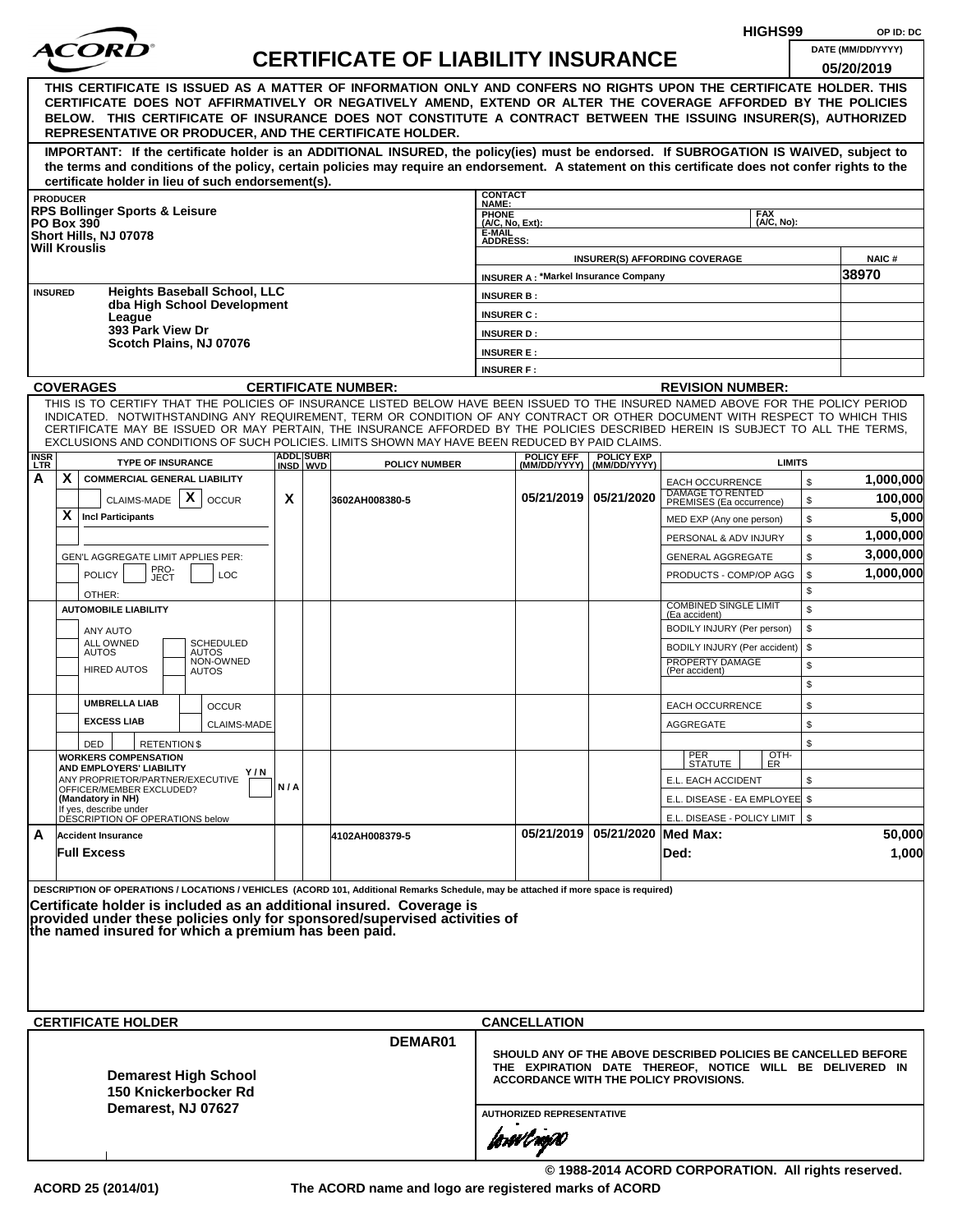|                    |                   |                                                              |                                     |     |                               |                                                                                                                                                                                                                                                              |                                        |                                               |                                                  |                                                 | HIGHS99            |              | OP ID: DC                                                      |
|--------------------|-------------------|--------------------------------------------------------------|-------------------------------------|-----|-------------------------------|--------------------------------------------------------------------------------------------------------------------------------------------------------------------------------------------------------------------------------------------------------------|----------------------------------------|-----------------------------------------------|--------------------------------------------------|-------------------------------------------------|--------------------|--------------|----------------------------------------------------------------|
|                    |                   |                                                              |                                     |     |                               | <b>CERTIFICATE OF LIABILITY INSURANCE</b>                                                                                                                                                                                                                    |                                        |                                               |                                                  |                                                 |                    |              | DATE (MM/DD/YYYY)                                              |
|                    |                   |                                                              |                                     |     |                               |                                                                                                                                                                                                                                                              |                                        |                                               |                                                  |                                                 |                    |              | 05/20/2019                                                     |
|                    |                   |                                                              |                                     |     |                               | THIS CERTIFICATE IS ISSUED AS A MATTER OF INFORMATION ONLY AND CONFERS NO RIGHTS UPON THE CERTIFICATE HOLDER. THIS                                                                                                                                           |                                        |                                               |                                                  |                                                 |                    |              |                                                                |
|                    |                   |                                                              |                                     |     |                               | CERTIFICATE DOES NOT AFFIRMATIVELY OR NEGATIVELY AMEND, EXTEND OR ALTER THE COVERAGE AFFORDED BY THE POLICIES<br>BELOW. THIS CERTIFICATE OF INSURANCE DOES NOT CONSTITUTE A CONTRACT BETWEEN THE ISSUING INSURER(S), AUTHORIZED                              |                                        |                                               |                                                  |                                                 |                    |              |                                                                |
|                    |                   |                                                              |                                     |     |                               | REPRESENTATIVE OR PRODUCER, AND THE CERTIFICATE HOLDER.                                                                                                                                                                                                      |                                        |                                               |                                                  |                                                 |                    |              |                                                                |
|                    |                   |                                                              |                                     |     |                               | IMPORTANT: If the certificate holder is an ADDITIONAL INSURED, the policy(ies) must be endorsed. If SUBROGATION IS WAIVED, subject to                                                                                                                        |                                        |                                               |                                                  |                                                 |                    |              |                                                                |
|                    |                   |                                                              |                                     |     |                               | the terms and conditions of the policy, certain policies may require an endorsement. A statement on this certificate does not confer rights to the                                                                                                           |                                        |                                               |                                                  |                                                 |                    |              |                                                                |
|                    |                   | certificate holder in lieu of such endorsement(s).           |                                     |     |                               |                                                                                                                                                                                                                                                              | <b>CONTACT</b>                         |                                               |                                                  |                                                 |                    |              |                                                                |
|                    | <b>PRODUCER</b>   | <b>RPS Bollinger Sports &amp; Leisure</b>                    |                                     |     |                               |                                                                                                                                                                                                                                                              | NAME:<br><b>PHONE</b>                  |                                               |                                                  |                                                 | <b>FAX</b>         |              |                                                                |
|                    | <b>PO Box 390</b> | Short Hills, NJ 07078                                        |                                     |     |                               |                                                                                                                                                                                                                                                              | (A/C, No, Ext):<br>E-MAIL              |                                               |                                                  |                                                 | (A/C. No):         |              |                                                                |
|                    |                   | <b>Will Krouslis</b>                                         |                                     |     |                               |                                                                                                                                                                                                                                                              | <b>ADDRESS:</b>                        |                                               |                                                  |                                                 |                    |              |                                                                |
|                    |                   |                                                              |                                     |     |                               |                                                                                                                                                                                                                                                              |                                        | <b>INSURER A: *Markel Insurance Company</b>   |                                                  | <b>INSURER(S) AFFORDING COVERAGE</b>            |                    |              | <b>NAIC#</b><br>38970                                          |
|                    | <b>INSURED</b>    |                                                              | <b>Heights Baseball School, LLC</b> |     |                               |                                                                                                                                                                                                                                                              |                                        |                                               |                                                  |                                                 |                    |              |                                                                |
|                    |                   |                                                              | dba High School Development         |     |                               |                                                                                                                                                                                                                                                              | <b>INSURER B:</b><br><b>INSURER C:</b> |                                               |                                                  |                                                 |                    |              |                                                                |
|                    |                   | League<br>393 Park View Dr                                   |                                     |     |                               |                                                                                                                                                                                                                                                              | <b>INSURER D:</b>                      |                                               |                                                  |                                                 |                    |              |                                                                |
|                    |                   | Scotch Plains, NJ 07076                                      |                                     |     |                               |                                                                                                                                                                                                                                                              | <b>INSURER E:</b>                      |                                               |                                                  |                                                 |                    |              |                                                                |
|                    |                   |                                                              |                                     |     |                               |                                                                                                                                                                                                                                                              | <b>INSURER F:</b>                      |                                               |                                                  |                                                 |                    |              |                                                                |
|                    |                   | <b>COVERAGES</b>                                             |                                     |     |                               | <b>CERTIFICATE NUMBER:</b>                                                                                                                                                                                                                                   |                                        |                                               |                                                  | <b>REVISION NUMBER:</b>                         |                    |              |                                                                |
|                    |                   |                                                              |                                     |     |                               | THIS IS TO CERTIFY THAT THE POLICIES OF INSURANCE LISTED BELOW HAVE BEEN ISSUED TO THE INSURED NAMED ABOVE FOR THE POLICY PERIOD                                                                                                                             |                                        |                                               |                                                  |                                                 |                    |              |                                                                |
|                    |                   |                                                              |                                     |     |                               | INDICATED. NOTWITHSTANDING ANY REQUIREMENT, TERM OR CONDITION OF ANY CONTRACT OR OTHER DOCUMENT WITH RESPECT TO WHICH THIS<br>CERTIFICATE MAY BE ISSUED OR MAY PERTAIN, THE INSURANCE AFFORDED BY THE POLICIES DESCRIBED HEREIN IS SUBJECT TO ALL THE TERMS. |                                        |                                               |                                                  |                                                 |                    |              |                                                                |
|                    |                   |                                                              |                                     |     |                               | EXCLUSIONS AND CONDITIONS OF SUCH POLICIES. LIMITS SHOWN MAY HAVE BEEN REDUCED BY PAID CLAIMS.                                                                                                                                                               |                                        |                                               |                                                  |                                                 |                    |              |                                                                |
| <b>INSR</b><br>LTR |                   | <b>TYPE OF INSURANCE</b>                                     |                                     |     | <b>ADDLISUBRI</b><br>INSD WVD | <b>POLICY NUMBER</b>                                                                                                                                                                                                                                         |                                        | <b>POLICY EFF</b>                             | <b>POLICY EXP</b><br>(MM/DD/YYYY)   (MM/DD/YYYY) |                                                 | <b>LIMITS</b>      |              |                                                                |
| А                  | X                 | <b>COMMERCIAL GENERAL LIABILITY</b>                          |                                     |     |                               |                                                                                                                                                                                                                                                              |                                        |                                               |                                                  | <b>EACH OCCURRENCE</b>                          |                    | $\mathbb{S}$ | 1,000,000                                                      |
|                    |                   | CLAIMS-MADE $\mathbf{X}$                                     | <b>OCCUR</b>                        | X   |                               | 3602AH008380-5                                                                                                                                                                                                                                               |                                        |                                               | 05/21/2019   05/21/2020                          | DAMAGE TO RENTED<br>PREMISES (Ea occurrence)    |                    | \$           | 100,000                                                        |
|                    | X                 | <b>Incl Participants</b>                                     |                                     |     |                               |                                                                                                                                                                                                                                                              |                                        |                                               |                                                  | MED EXP (Any one person)                        |                    | \$           | 5,000                                                          |
|                    |                   |                                                              |                                     |     |                               |                                                                                                                                                                                                                                                              |                                        |                                               |                                                  | PERSONAL & ADV INJURY                           |                    | \$           | 1,000,000                                                      |
|                    |                   | GEN'L AGGREGATE LIMIT APPLIES PER:                           |                                     |     |                               |                                                                                                                                                                                                                                                              |                                        |                                               |                                                  | <b>GENERAL AGGREGATE</b>                        |                    | \$           | 3,000,000                                                      |
|                    |                   | PRO-<br>JECT<br><b>POLICY</b>                                | <b>LOC</b>                          |     |                               |                                                                                                                                                                                                                                                              |                                        |                                               |                                                  | PRODUCTS - COMP/OP AGG                          |                    | \$           | 1,000,000                                                      |
|                    |                   | OTHER:                                                       |                                     |     |                               |                                                                                                                                                                                                                                                              |                                        |                                               |                                                  | <b>COMBINED SINGLE LIMIT</b>                    |                    | \$           |                                                                |
|                    |                   | <b>AUTOMOBILE LIABILITY</b>                                  |                                     |     |                               |                                                                                                                                                                                                                                                              |                                        |                                               |                                                  | (Ea accident)                                   |                    | \$           |                                                                |
|                    |                   | ANY AUTO<br>ALL OWNED                                        | <b>SCHEDULED</b>                    |     |                               |                                                                                                                                                                                                                                                              |                                        |                                               |                                                  | BODILY INJURY (Per person)                      |                    | \$<br>\$     |                                                                |
|                    |                   | <b>AUTOS</b>                                                 | <b>AUTOS</b><br>NON-OWNED           |     |                               |                                                                                                                                                                                                                                                              |                                        |                                               |                                                  | BODILY INJURY (Per accident)<br>PROPERTY DAMAGE |                    | \$           |                                                                |
|                    |                   | <b>HIRED AUTOS</b>                                           | <b>AUTOS</b>                        |     |                               |                                                                                                                                                                                                                                                              |                                        |                                               |                                                  | (Per accident)                                  |                    | \$           |                                                                |
|                    |                   | <b>UMBRELLA LIAB</b>                                         |                                     |     |                               |                                                                                                                                                                                                                                                              |                                        |                                               |                                                  | <b>EACH OCCURRENCE</b>                          |                    | \$           |                                                                |
|                    |                   | <b>EXCESS LIAB</b>                                           | <b>OCCUR</b><br>CLAIMS-MADE         |     |                               |                                                                                                                                                                                                                                                              |                                        |                                               |                                                  | <b>AGGREGATE</b>                                |                    | \$           |                                                                |
|                    |                   | <b>RETENTION \$</b><br>DED                                   |                                     |     |                               |                                                                                                                                                                                                                                                              |                                        |                                               |                                                  |                                                 |                    | \$           |                                                                |
|                    |                   | <b>WORKERS COMPENSATION</b>                                  |                                     |     |                               |                                                                                                                                                                                                                                                              |                                        |                                               |                                                  | PER<br>STATUTE                                  | $\frac{[OTH]}{ER}$ |              |                                                                |
|                    |                   | AND EMPLOYERS' LIABILITY<br>ANY PROPRIETOR/PARTNER/EXECUTIVE | Y/N                                 |     |                               |                                                                                                                                                                                                                                                              |                                        |                                               |                                                  | E.L. EACH ACCIDENT                              |                    | \$           |                                                                |
|                    |                   | OFFICER/MEMBER EXCLUDED?<br>(Mandatory in NH)                |                                     | N/A |                               |                                                                                                                                                                                                                                                              |                                        |                                               |                                                  | E.L. DISEASE - EA EMPLOYEE \$                   |                    |              |                                                                |
|                    |                   | If yes, describe under<br>DÉSCRIPTION OF OPERATIONS below    |                                     |     |                               |                                                                                                                                                                                                                                                              |                                        |                                               |                                                  | E.L. DISEASE - POLICY LIMIT   \$                |                    |              |                                                                |
| A                  |                   | <b>Accident Insurance</b>                                    |                                     |     |                               | 4102AH008379-5                                                                                                                                                                                                                                               |                                        |                                               | 05/21/2019   05/21/2020   Med Max:               |                                                 |                    |              | 50,000                                                         |
|                    |                   | <b>Full Excess</b>                                           |                                     |     |                               |                                                                                                                                                                                                                                                              |                                        |                                               |                                                  | Ded:                                            |                    |              | 1,000                                                          |
|                    |                   |                                                              |                                     |     |                               |                                                                                                                                                                                                                                                              |                                        |                                               |                                                  |                                                 |                    |              |                                                                |
|                    |                   |                                                              |                                     |     |                               | DESCRIPTION OF OPERATIONS / LOCATIONS / VEHICLES (ACORD 101, Additional Remarks Schedule, may be attached if more space is required)                                                                                                                         |                                        |                                               |                                                  |                                                 |                    |              |                                                                |
|                    |                   |                                                              |                                     |     |                               | Certificate holder is included as an additional insured. Coverage is<br>provided under these policies only for sponsored/supervised activities of                                                                                                            |                                        |                                               |                                                  |                                                 |                    |              |                                                                |
|                    |                   | the named insured for which a premium has been paid.         |                                     |     |                               |                                                                                                                                                                                                                                                              |                                        |                                               |                                                  |                                                 |                    |              |                                                                |
|                    |                   |                                                              |                                     |     |                               |                                                                                                                                                                                                                                                              |                                        |                                               |                                                  |                                                 |                    |              |                                                                |
|                    |                   |                                                              |                                     |     |                               |                                                                                                                                                                                                                                                              |                                        |                                               |                                                  |                                                 |                    |              |                                                                |
|                    |                   |                                                              |                                     |     |                               |                                                                                                                                                                                                                                                              |                                        |                                               |                                                  |                                                 |                    |              |                                                                |
|                    |                   |                                                              |                                     |     |                               |                                                                                                                                                                                                                                                              |                                        |                                               |                                                  |                                                 |                    |              |                                                                |
|                    |                   | <b>CERTIFICATE HOLDER</b>                                    |                                     |     |                               |                                                                                                                                                                                                                                                              |                                        | <b>CANCELLATION</b>                           |                                                  |                                                 |                    |              |                                                                |
|                    |                   |                                                              |                                     |     |                               | <b>DENVIL1</b>                                                                                                                                                                                                                                               |                                        |                                               |                                                  |                                                 |                    |              | SHOULD ANY OF THE ABOVE DESCRIBED POLICIES BE CANCELLED BEFORE |
|                    |                   | <b>Township of Denville</b>                                  |                                     |     |                               |                                                                                                                                                                                                                                                              |                                        |                                               |                                                  |                                                 |                    |              | THE EXPIRATION DATE THEREOF, NOTICE WILL BE DELIVERED IN       |
|                    |                   |                                                              | <b>Veteran's Memorial Field</b>     |     |                               |                                                                                                                                                                                                                                                              |                                        | <b>ACCORDANCE WITH THE POLICY PROVISIONS.</b> |                                                  |                                                 |                    |              |                                                                |
|                    |                   | 34 Zeek Rd                                                   |                                     |     |                               |                                                                                                                                                                                                                                                              |                                        | <b>AUTHORIZED REPRESENTATIVE</b>              |                                                  |                                                 |                    |              |                                                                |
|                    |                   | Denville, NJ 07834                                           |                                     |     |                               |                                                                                                                                                                                                                                                              |                                        |                                               |                                                  |                                                 |                    |              |                                                                |
|                    |                   |                                                              |                                     |     |                               |                                                                                                                                                                                                                                                              |                                        | forwl now                                     |                                                  |                                                 |                    |              |                                                                |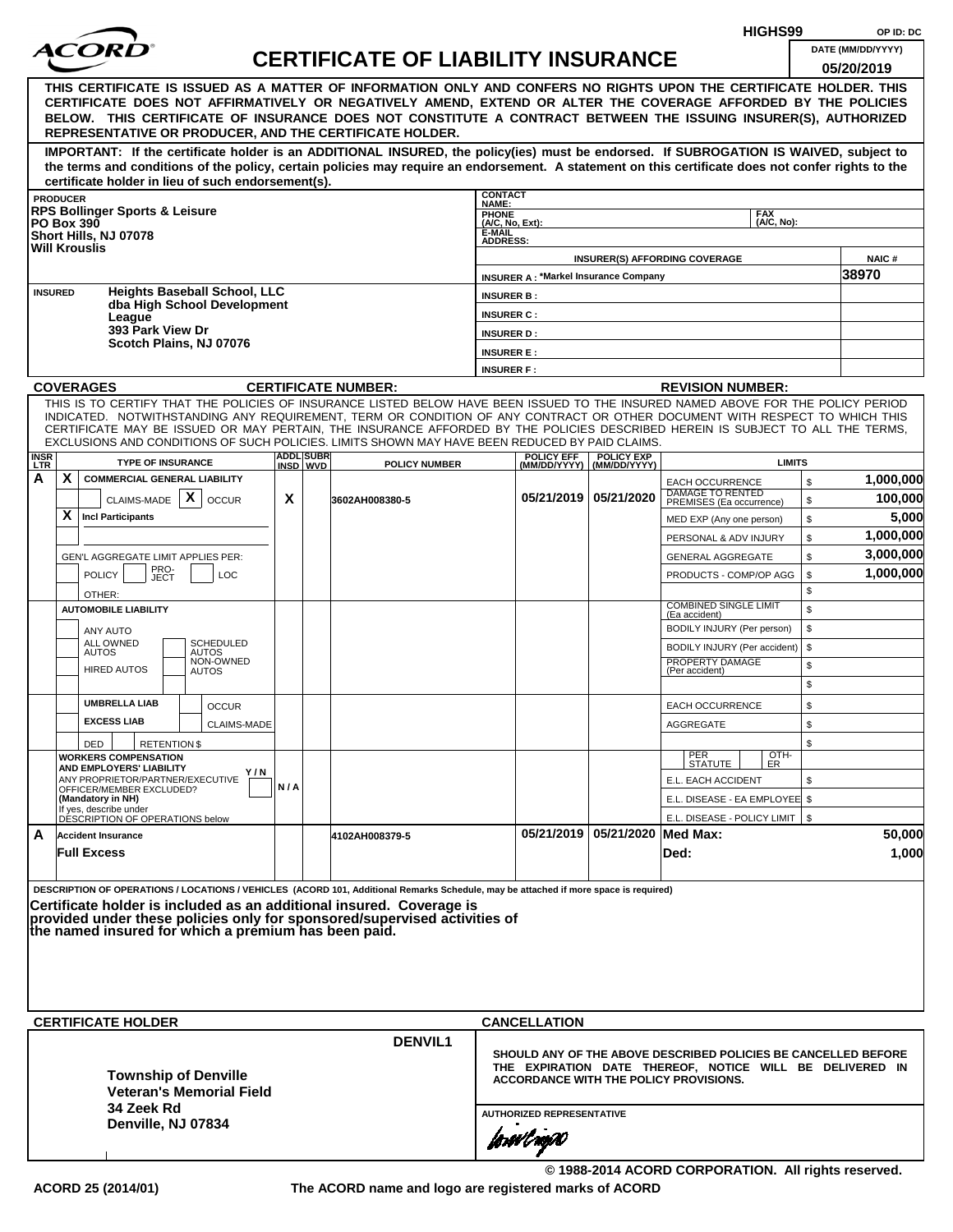|                    |                   |                                                                                                                                                                                                                                                              |     |                              |                                           |                                    |                                                                                                    |                                                |                                                   | HIGHS99       |          | OP ID: DC             |
|--------------------|-------------------|--------------------------------------------------------------------------------------------------------------------------------------------------------------------------------------------------------------------------------------------------------------|-----|------------------------------|-------------------------------------------|------------------------------------|----------------------------------------------------------------------------------------------------|------------------------------------------------|---------------------------------------------------|---------------|----------|-----------------------|
|                    |                   | <i>ACOR</i>                                                                                                                                                                                                                                                  |     |                              | <b>CERTIFICATE OF LIABILITY INSURANCE</b> |                                    |                                                                                                    |                                                |                                                   |               |          | DATE (MM/DD/YYYY)     |
|                    |                   |                                                                                                                                                                                                                                                              |     |                              |                                           |                                    |                                                                                                    |                                                |                                                   |               |          | 05/20/2019            |
|                    |                   | THIS CERTIFICATE IS ISSUED AS A MATTER OF INFORMATION ONLY AND CONFERS NO RIGHTS UPON THE CERTIFICATE HOLDER. THIS                                                                                                                                           |     |                              |                                           |                                    |                                                                                                    |                                                |                                                   |               |          |                       |
|                    |                   | CERTIFICATE DOES NOT AFFIRMATIVELY OR NEGATIVELY AMEND, EXTEND OR ALTER THE COVERAGE AFFORDED BY THE POLICIES<br>BELOW. THIS CERTIFICATE OF INSURANCE DOES NOT CONSTITUTE A CONTRACT BETWEEN THE ISSUING INSURER(S), AUTHORIZED                              |     |                              |                                           |                                    |                                                                                                    |                                                |                                                   |               |          |                       |
|                    |                   | REPRESENTATIVE OR PRODUCER, AND THE CERTIFICATE HOLDER.                                                                                                                                                                                                      |     |                              |                                           |                                    |                                                                                                    |                                                |                                                   |               |          |                       |
|                    |                   | IMPORTANT: If the certificate holder is an ADDITIONAL INSURED, the policy(ies) must be endorsed. If SUBROGATION IS WAIVED, subject to                                                                                                                        |     |                              |                                           |                                    |                                                                                                    |                                                |                                                   |               |          |                       |
|                    |                   | the terms and conditions of the policy, certain policies may require an endorsement. A statement on this certificate does not confer rights to the                                                                                                           |     |                              |                                           |                                    |                                                                                                    |                                                |                                                   |               |          |                       |
|                    | <b>PRODUCER</b>   | certificate holder in lieu of such endorsement(s).                                                                                                                                                                                                           |     |                              |                                           | <b>CONTACT</b>                     |                                                                                                    |                                                |                                                   |               |          |                       |
|                    |                   | <b>RPS Bollinger Sports &amp; Leisure</b>                                                                                                                                                                                                                    |     |                              |                                           | NAME:                              |                                                                                                    |                                                |                                                   | <b>FAX</b>    |          |                       |
|                    | <b>PO Box 390</b> | Short Hills, NJ 07078                                                                                                                                                                                                                                        |     |                              |                                           | PHONE<br>(A/C, No, Ext):<br>E-MAIL |                                                                                                    |                                                |                                                   | (A/C, No):    |          |                       |
|                    |                   | <b>Will Krouslis</b>                                                                                                                                                                                                                                         |     |                              |                                           | <b>ADDRESS:</b>                    |                                                                                                    |                                                |                                                   |               |          |                       |
|                    |                   |                                                                                                                                                                                                                                                              |     |                              |                                           |                                    | <b>INSURER A: *Markel Insurance Company</b>                                                        | <b>INSURER(S) AFFORDING COVERAGE</b>           |                                                   |               |          | <b>NAIC#</b><br>38970 |
| <b>INSURED</b>     |                   | <b>Heights Baseball School, LLC</b>                                                                                                                                                                                                                          |     |                              |                                           | <b>INSURER B:</b>                  |                                                                                                    |                                                |                                                   |               |          |                       |
|                    |                   | dba High School Development                                                                                                                                                                                                                                  |     |                              |                                           | <b>INSURER C:</b>                  |                                                                                                    |                                                |                                                   |               |          |                       |
|                    |                   | League<br>393 Park View Dr                                                                                                                                                                                                                                   |     |                              |                                           | <b>INSURER D:</b>                  |                                                                                                    |                                                |                                                   |               |          |                       |
|                    |                   | Scotch Plains, NJ 07076                                                                                                                                                                                                                                      |     |                              |                                           | <b>INSURER E:</b>                  |                                                                                                    |                                                |                                                   |               |          |                       |
|                    |                   |                                                                                                                                                                                                                                                              |     |                              |                                           | <b>INSURER F:</b>                  |                                                                                                    |                                                |                                                   |               |          |                       |
|                    |                   | <b>COVERAGES</b>                                                                                                                                                                                                                                             |     |                              | <b>CERTIFICATE NUMBER:</b>                |                                    |                                                                                                    |                                                | <b>REVISION NUMBER:</b>                           |               |          |                       |
|                    |                   | THIS IS TO CERTIFY THAT THE POLICIES OF INSURANCE LISTED BELOW HAVE BEEN ISSUED TO THE INSURED NAMED ABOVE FOR THE POLICY PERIOD                                                                                                                             |     |                              |                                           |                                    |                                                                                                    |                                                |                                                   |               |          |                       |
|                    |                   | INDICATED. NOTWITHSTANDING ANY REQUIREMENT, TERM OR CONDITION OF ANY CONTRACT OR OTHER DOCUMENT WITH RESPECT TO WHICH THIS<br>CERTIFICATE MAY BE ISSUED OR MAY PERTAIN, THE INSURANCE AFFORDED BY THE POLICIES DESCRIBED HEREIN IS SUBJECT TO ALL THE TERMS, |     |                              |                                           |                                    |                                                                                                    |                                                |                                                   |               |          |                       |
|                    |                   | EXCLUSIONS AND CONDITIONS OF SUCH POLICIES. LIMITS SHOWN MAY HAVE BEEN REDUCED BY PAID CLAIMS.                                                                                                                                                               |     |                              |                                           |                                    |                                                                                                    |                                                |                                                   |               |          |                       |
| <b>INSR</b><br>LTR |                   | <b>TYPE OF INSURANCE</b>                                                                                                                                                                                                                                     |     | <b>ADDL SUBR</b><br>INSD WVD | <b>POLICY NUMBER</b>                      |                                    | <b>POLICY EFF</b>                                                                                  | <b>POLICY EXP</b><br>(MM/DD/YYYY) (MM/DD/YYYY) |                                                   | <b>LIMITS</b> |          |                       |
| Α                  | X                 | <b>COMMERCIAL GENERAL LIABILITY</b>                                                                                                                                                                                                                          |     |                              |                                           |                                    |                                                                                                    |                                                | <b>EACH OCCURRENCE</b><br><b>DAMAGE TO RENTED</b> |               | \$       | 1,000,000             |
|                    |                   | CLAIMS-MADE $\mid X \mid$<br><b>OCCUR</b>                                                                                                                                                                                                                    | X   |                              | 3602AH008380-5                            |                                    |                                                                                                    | 05/21/2019 05/21/2020                          | PREMISES (Ea occurrence)                          |               | \$       | 100,000               |
|                    | X                 | <b>Incl Participants</b>                                                                                                                                                                                                                                     |     |                              |                                           |                                    |                                                                                                    |                                                | MED EXP (Any one person)                          |               | \$       | 5,000                 |
|                    |                   |                                                                                                                                                                                                                                                              |     |                              |                                           |                                    |                                                                                                    |                                                | PERSONAL & ADV INJURY                             |               | \$       | 1,000,000             |
|                    |                   | GEN'L AGGREGATE LIMIT APPLIES PER:                                                                                                                                                                                                                           |     |                              |                                           |                                    |                                                                                                    |                                                | <b>GENERAL AGGREGATE</b>                          |               | \$       | 3,000,000             |
|                    |                   | PRO-<br>JECT<br><b>POLICY</b><br><b>LOC</b>                                                                                                                                                                                                                  |     |                              |                                           |                                    |                                                                                                    |                                                | PRODUCTS - COMP/OP AGG                            |               | \$<br>\$ | 1,000,000             |
|                    |                   | OTHER:<br><b>AUTOMOBILE LIABILITY</b>                                                                                                                                                                                                                        |     |                              |                                           |                                    |                                                                                                    |                                                | <b>COMBINED SINGLE LIMIT</b>                      |               | \$       |                       |
|                    |                   |                                                                                                                                                                                                                                                              |     |                              |                                           |                                    |                                                                                                    |                                                | (Ea accident)<br>BODILY INJURY (Per person)       |               | \$       |                       |
|                    |                   | ANY AUTO<br><b>SCHEDULED</b><br>ALL OWNED                                                                                                                                                                                                                    |     |                              |                                           |                                    |                                                                                                    |                                                | BODILY INJURY (Per accident)                      |               | \$       |                       |
|                    |                   | <b>AUTOS</b><br>AUTOS<br>NON-OWNED<br><b>HIRED AUTOS</b>                                                                                                                                                                                                     |     |                              |                                           |                                    |                                                                                                    |                                                | PROPERTY DAMAGE<br>(Per accident)                 |               | \$       |                       |
|                    |                   | AUTOS                                                                                                                                                                                                                                                        |     |                              |                                           |                                    |                                                                                                    |                                                |                                                   |               | \$       |                       |
|                    |                   | <b>UMBRELLA LIAB</b><br><b>OCCUR</b>                                                                                                                                                                                                                         |     |                              |                                           |                                    |                                                                                                    |                                                | <b>EACH OCCURRENCE</b>                            |               | \$       |                       |
|                    |                   | <b>EXCESS LIAB</b><br><b>CLAIMS-MADE</b>                                                                                                                                                                                                                     |     |                              |                                           |                                    |                                                                                                    |                                                | AGGREGATE                                         |               | \$       |                       |
|                    |                   | DED<br><b>RETENTION \$</b>                                                                                                                                                                                                                                   |     |                              |                                           |                                    |                                                                                                    |                                                |                                                   |               | \$       |                       |
|                    |                   | <b>WORKERS COMPENSATION</b><br>AND EMPLOYERS' LIABILITY                                                                                                                                                                                                      |     |                              |                                           |                                    |                                                                                                    |                                                | PER<br>STATUTE                                    | OTH-<br>ER    |          |                       |
|                    |                   | Y/N<br>ANY PROPRIETOR/PARTNER/EXECUTIVE<br>OFFICER/MEMBER EXCLUDED?                                                                                                                                                                                          | N/A |                              |                                           |                                    |                                                                                                    |                                                | E.L. EACH ACCIDENT                                |               | \$       |                       |
|                    |                   | (Mandatory in NH)                                                                                                                                                                                                                                            |     |                              |                                           |                                    |                                                                                                    |                                                | E.L. DISEASE - EA EMPLOYEE \$                     |               |          |                       |
|                    |                   | If yes, describe under<br>DÉSCRIPTION OF OPERATIONS below                                                                                                                                                                                                    |     |                              |                                           |                                    |                                                                                                    |                                                | E.L. DISEASE - POLICY LIMIT   \$                  |               |          |                       |
| A                  |                   | <b>Accident Insurance</b>                                                                                                                                                                                                                                    |     |                              | 4102AH008379-5                            |                                    |                                                                                                    | 05/21/2019 05/21/2020 Med Max:                 |                                                   |               |          | 50,000                |
|                    |                   | <b>Full Excess</b>                                                                                                                                                                                                                                           |     |                              |                                           |                                    |                                                                                                    |                                                | Ded:                                              |               |          | 1,000                 |
|                    |                   |                                                                                                                                                                                                                                                              |     |                              |                                           |                                    |                                                                                                    |                                                |                                                   |               |          |                       |
|                    |                   | DESCRIPTION OF OPERATIONS / LOCATIONS / VEHICLES (ACORD 101, Additional Remarks Schedule, may be attached if more space is required)<br>Certificate holder is included as an additional insured. Coverage is                                                 |     |                              |                                           |                                    |                                                                                                    |                                                |                                                   |               |          |                       |
|                    |                   | provided under these policies only for sponsored/supervised activities of                                                                                                                                                                                    |     |                              |                                           |                                    |                                                                                                    |                                                |                                                   |               |          |                       |
|                    |                   | the named insured for which a premium has been paid.                                                                                                                                                                                                         |     |                              |                                           |                                    |                                                                                                    |                                                |                                                   |               |          |                       |
|                    |                   |                                                                                                                                                                                                                                                              |     |                              |                                           |                                    |                                                                                                    |                                                |                                                   |               |          |                       |
|                    |                   |                                                                                                                                                                                                                                                              |     |                              |                                           |                                    |                                                                                                    |                                                |                                                   |               |          |                       |
|                    |                   |                                                                                                                                                                                                                                                              |     |                              |                                           |                                    |                                                                                                    |                                                |                                                   |               |          |                       |
|                    |                   | <b>CERTIFICATE HOLDER</b>                                                                                                                                                                                                                                    |     |                              |                                           |                                    | <b>CANCELLATION</b>                                                                                |                                                |                                                   |               |          |                       |
|                    |                   |                                                                                                                                                                                                                                                              |     |                              | <b>DEPAUL1</b>                            |                                    |                                                                                                    |                                                |                                                   |               |          |                       |
|                    |                   |                                                                                                                                                                                                                                                              |     |                              |                                           |                                    | SHOULD ANY OF THE ABOVE DESCRIBED POLICIES BE CANCELLED BEFORE                                     |                                                |                                                   |               |          |                       |
|                    |                   | <b>Depaul Catholic High School</b>                                                                                                                                                                                                                           |     |                              |                                           |                                    | THE EXPIRATION DATE THEREOF, NOTICE WILL BE DELIVERED IN<br>ACCORDANCE WITH THE POLICY PROVISIONS. |                                                |                                                   |               |          |                       |
|                    |                   | 1151 Paterson-Hamburg Tpk                                                                                                                                                                                                                                    |     |                              |                                           |                                    |                                                                                                    |                                                |                                                   |               |          |                       |
|                    |                   | <b>Wayne, NJ 07470</b>                                                                                                                                                                                                                                       |     |                              |                                           |                                    | <b>AUTHORIZED REPRESENTATIVE</b>                                                                   |                                                |                                                   |               |          |                       |
|                    |                   |                                                                                                                                                                                                                                                              |     |                              |                                           |                                    | forwl now                                                                                          |                                                |                                                   |               |          |                       |
|                    |                   |                                                                                                                                                                                                                                                              |     |                              |                                           |                                    |                                                                                                    |                                                |                                                   |               |          |                       |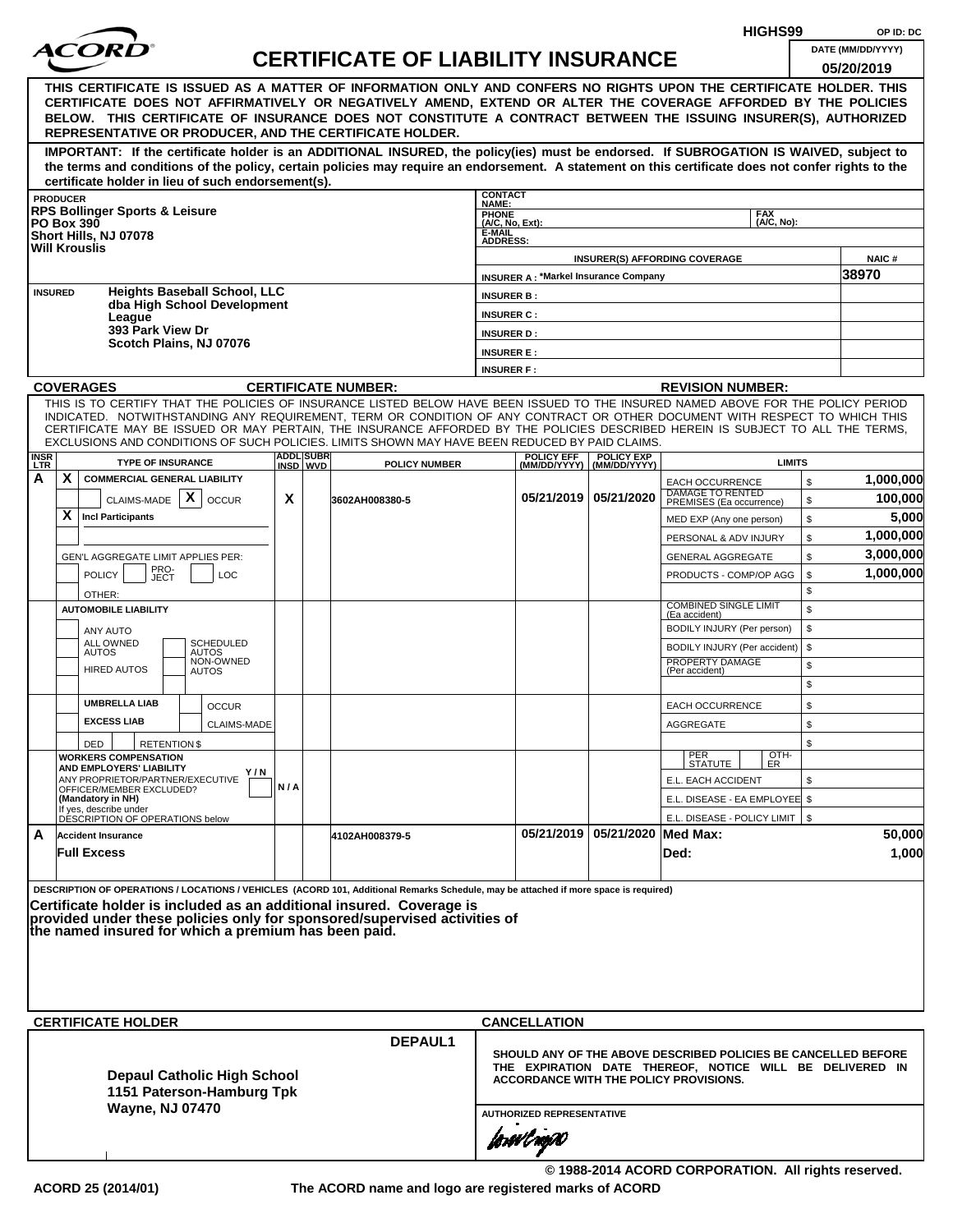|                    |                 |                                                                                |                                                     |     |                               |                                                                                                                                                                                                                                                                                                                                                                                                                                                                                                                                                                                                                                                                                                                 |                           |                                             |                                                  | HIGHS99                                                                                                   |                    | OP ID: DC            |
|--------------------|-----------------|--------------------------------------------------------------------------------|-----------------------------------------------------|-----|-------------------------------|-----------------------------------------------------------------------------------------------------------------------------------------------------------------------------------------------------------------------------------------------------------------------------------------------------------------------------------------------------------------------------------------------------------------------------------------------------------------------------------------------------------------------------------------------------------------------------------------------------------------------------------------------------------------------------------------------------------------|---------------------------|---------------------------------------------|--------------------------------------------------|-----------------------------------------------------------------------------------------------------------|--------------------|----------------------|
|                    |                 |                                                                                |                                                     |     |                               | <b>CERTIFICATE OF LIABILITY INSURANCE</b>                                                                                                                                                                                                                                                                                                                                                                                                                                                                                                                                                                                                                                                                       |                           |                                             |                                                  |                                                                                                           |                    | DATE (MM/DD/YYYY)    |
|                    |                 |                                                                                |                                                     |     |                               | THIS CERTIFICATE IS ISSUED AS A MATTER OF INFORMATION ONLY AND CONFERS NO RIGHTS UPON THE CERTIFICATE HOLDER. THIS<br>CERTIFICATE DOES NOT AFFIRMATIVELY OR NEGATIVELY AMEND, EXTEND OR ALTER THE COVERAGE AFFORDED BY THE POLICIES<br>BELOW. THIS CERTIFICATE OF INSURANCE DOES NOT CONSTITUTE A CONTRACT BETWEEN THE ISSUING INSURER(S), AUTHORIZED<br>REPRESENTATIVE OR PRODUCER, AND THE CERTIFICATE HOLDER.<br>IMPORTANT: If the certificate holder is an ADDITIONAL INSURED, the policy(ies) must be endorsed. If SUBROGATION IS WAIVED, subject to<br>the terms and conditions of the policy, certain policies may require an endorsement. A statement on this certificate does not confer rights to the |                           |                                             |                                                  |                                                                                                           |                    | 05/20/2019           |
|                    | <b>PRODUCER</b> |                                                                                | certificate holder in lieu of such endorsement(s).  |     |                               |                                                                                                                                                                                                                                                                                                                                                                                                                                                                                                                                                                                                                                                                                                                 | <b>CONTACT</b>            |                                             |                                                  |                                                                                                           |                    |                      |
|                    |                 | <b>RPS Bollinger Sports &amp; Leisure</b>                                      |                                                     |     |                               |                                                                                                                                                                                                                                                                                                                                                                                                                                                                                                                                                                                                                                                                                                                 | NAME:<br><b>PHONE</b>     |                                             |                                                  | <b>FAX</b>                                                                                                |                    |                      |
| <b>PO Box 390</b>  |                 | Short Hills, NJ 07078                                                          |                                                     |     |                               |                                                                                                                                                                                                                                                                                                                                                                                                                                                                                                                                                                                                                                                                                                                 | (A/C, No, Ext):<br>E-MAIL |                                             |                                                  | (A/C. No):                                                                                                |                    |                      |
|                    |                 | <b>Will Krouslis</b>                                                           |                                                     |     |                               |                                                                                                                                                                                                                                                                                                                                                                                                                                                                                                                                                                                                                                                                                                                 | <b>ADDRESS:</b>           |                                             |                                                  | <b>INSURER(S) AFFORDING COVERAGE</b>                                                                      |                    | <b>NAIC#</b>         |
|                    |                 |                                                                                |                                                     |     |                               |                                                                                                                                                                                                                                                                                                                                                                                                                                                                                                                                                                                                                                                                                                                 |                           | <b>INSURER A: *Markel Insurance Company</b> |                                                  |                                                                                                           |                    | 38970                |
| <b>INSURED</b>     |                 |                                                                                | <b>Heights Baseball School, LLC</b>                 |     |                               |                                                                                                                                                                                                                                                                                                                                                                                                                                                                                                                                                                                                                                                                                                                 | <b>INSURER B:</b>         |                                             |                                                  |                                                                                                           |                    |                      |
|                    |                 | League                                                                         | dba High School Development                         |     |                               |                                                                                                                                                                                                                                                                                                                                                                                                                                                                                                                                                                                                                                                                                                                 | <b>INSURER C:</b>         |                                             |                                                  |                                                                                                           |                    |                      |
|                    |                 | 393 Park View Dr                                                               | Scotch Plains, NJ 07076                             |     |                               |                                                                                                                                                                                                                                                                                                                                                                                                                                                                                                                                                                                                                                                                                                                 | <b>INSURER D:</b>         |                                             |                                                  |                                                                                                           |                    |                      |
|                    |                 |                                                                                |                                                     |     |                               |                                                                                                                                                                                                                                                                                                                                                                                                                                                                                                                                                                                                                                                                                                                 | <b>INSURER E:</b>         |                                             |                                                  |                                                                                                           |                    |                      |
|                    |                 |                                                                                |                                                     |     |                               |                                                                                                                                                                                                                                                                                                                                                                                                                                                                                                                                                                                                                                                                                                                 | <b>INSURER F:</b>         |                                             |                                                  |                                                                                                           |                    |                      |
|                    |                 | <b>COVERAGES</b>                                                               |                                                     |     |                               | <b>CERTIFICATE NUMBER:</b><br>THIS IS TO CERTIFY THAT THE POLICIES OF INSURANCE LISTED BELOW HAVE BEEN ISSUED TO THE INSURED NAMED ABOVE FOR THE POLICY PERIOD                                                                                                                                                                                                                                                                                                                                                                                                                                                                                                                                                  |                           |                                             |                                                  | <b>REVISION NUMBER:</b>                                                                                   |                    |                      |
|                    |                 |                                                                                |                                                     |     |                               | INDICATED. NOTWITHSTANDING ANY REQUIREMENT, TERM OR CONDITION OF ANY CONTRACT OR OTHER DOCUMENT WITH RESPECT TO WHICH THIS<br>CERTIFICATE MAY BE ISSUED OR MAY PERTAIN, THE INSURANCE AFFORDED BY THE POLICIES DESCRIBED HEREIN IS SUBJECT TO ALL THE TERMS.<br>EXCLUSIONS AND CONDITIONS OF SUCH POLICIES. LIMITS SHOWN MAY HAVE BEEN REDUCED BY PAID CLAIMS.                                                                                                                                                                                                                                                                                                                                                  |                           |                                             |                                                  |                                                                                                           |                    |                      |
| <b>INSR</b><br>LTR |                 |                                                                                | <b>TYPE OF INSURANCE</b>                            |     | <b>ADDLISUBRI</b><br>INSD WVD | <b>POLICY NUMBER</b>                                                                                                                                                                                                                                                                                                                                                                                                                                                                                                                                                                                                                                                                                            |                           | <b>POLICY EFF</b>                           | <b>POLICY EXP</b><br>(MM/DD/YYYY)   (MM/DD/YYYY) | <b>LIMITS</b>                                                                                             |                    |                      |
| А                  | X               | CLAIMS-MADE $\mathbf{X}$                                                       | <b>COMMERCIAL GENERAL LIABILITY</b><br><b>OCCUR</b> | X   |                               | 3602AH008380-5                                                                                                                                                                                                                                                                                                                                                                                                                                                                                                                                                                                                                                                                                                  |                           |                                             | 05/21/2019   05/21/2020                          | <b>EACH OCCURRENCE</b><br>DAMAGE TO RENTED<br>PREMISES (Ea occurrence)                                    | $\mathbb{S}$<br>\$ | 1,000,000<br>100,000 |
|                    | X               | <b>Incl Participants</b>                                                       |                                                     |     |                               |                                                                                                                                                                                                                                                                                                                                                                                                                                                                                                                                                                                                                                                                                                                 |                           |                                             |                                                  | MED EXP (Any one person)                                                                                  | \$                 | 5,000                |
|                    |                 |                                                                                |                                                     |     |                               |                                                                                                                                                                                                                                                                                                                                                                                                                                                                                                                                                                                                                                                                                                                 |                           |                                             |                                                  | PERSONAL & ADV INJURY                                                                                     | \$                 | 1,000,000            |
|                    |                 | GEN'L AGGREGATE LIMIT APPLIES PER:                                             |                                                     |     |                               |                                                                                                                                                                                                                                                                                                                                                                                                                                                                                                                                                                                                                                                                                                                 |                           |                                             |                                                  | <b>GENERAL AGGREGATE</b>                                                                                  | \$                 | 3,000,000            |
|                    |                 | <b>POLICY</b><br>OTHER:                                                        | PRO-<br>JECT<br><b>LOC</b>                          |     |                               |                                                                                                                                                                                                                                                                                                                                                                                                                                                                                                                                                                                                                                                                                                                 |                           |                                             |                                                  | PRODUCTS - COMP/OP AGG                                                                                    | \$<br>\$           | 1,000,000            |
|                    |                 | <b>AUTOMOBILE LIABILITY</b>                                                    |                                                     |     |                               |                                                                                                                                                                                                                                                                                                                                                                                                                                                                                                                                                                                                                                                                                                                 |                           |                                             |                                                  | <b>COMBINED SINGLE LIMIT</b><br>(Ea accident)                                                             | \$                 |                      |
|                    |                 | ANY AUTO                                                                       |                                                     |     |                               |                                                                                                                                                                                                                                                                                                                                                                                                                                                                                                                                                                                                                                                                                                                 |                           |                                             |                                                  | BODILY INJURY (Per person)                                                                                | \$                 |                      |
|                    |                 | ALL OWNED<br><b>AUTOS</b>                                                      | <b>SCHEDULED</b><br><b>AUTOS</b><br>NON-OWNED       |     |                               |                                                                                                                                                                                                                                                                                                                                                                                                                                                                                                                                                                                                                                                                                                                 |                           |                                             |                                                  | BODILY INJURY (Per accident)<br>PROPERTY DAMAGE                                                           | \$                 |                      |
|                    |                 | <b>HIRED AUTOS</b>                                                             | <b>AUTOS</b>                                        |     |                               |                                                                                                                                                                                                                                                                                                                                                                                                                                                                                                                                                                                                                                                                                                                 |                           |                                             |                                                  | (Per accident)                                                                                            | \$<br>\$           |                      |
|                    |                 | <b>UMBRELLA LIAB</b>                                                           | <b>OCCUR</b>                                        |     |                               |                                                                                                                                                                                                                                                                                                                                                                                                                                                                                                                                                                                                                                                                                                                 |                           |                                             |                                                  | <b>EACH OCCURRENCE</b>                                                                                    | \$                 |                      |
|                    |                 | <b>EXCESS LIAB</b>                                                             | <b>CLAIMS-MADE</b>                                  |     |                               |                                                                                                                                                                                                                                                                                                                                                                                                                                                                                                                                                                                                                                                                                                                 |                           |                                             |                                                  | <b>AGGREGATE</b>                                                                                          | \$                 |                      |
|                    |                 | DED<br><b>WORKERS COMPENSATION</b>                                             | <b>RETENTION \$</b>                                 |     |                               |                                                                                                                                                                                                                                                                                                                                                                                                                                                                                                                                                                                                                                                                                                                 |                           |                                             |                                                  |                                                                                                           | \$                 |                      |
|                    |                 | AND EMPLOYERS' LIABILITY                                                       | Y / N                                               |     |                               |                                                                                                                                                                                                                                                                                                                                                                                                                                                                                                                                                                                                                                                                                                                 |                           |                                             |                                                  | $\frac{[OTH]}{ER}$<br>PER<br>STATUTE                                                                      |                    |                      |
|                    |                 | ANY PROPRIETOR/PARTNER/EXECUTIVE<br>OFFICER/MEMBER EXCLUDED?                   |                                                     | N/A |                               |                                                                                                                                                                                                                                                                                                                                                                                                                                                                                                                                                                                                                                                                                                                 |                           |                                             |                                                  | E.L. EACH ACCIDENT                                                                                        | \$                 |                      |
|                    |                 | (Mandatory in NH)<br>If yes, describe under<br>DESCRIPTION OF OPERATIONS below |                                                     |     |                               |                                                                                                                                                                                                                                                                                                                                                                                                                                                                                                                                                                                                                                                                                                                 |                           |                                             |                                                  | E.L. DISEASE - EA EMPLOYEE \$                                                                             |                    |                      |
| A                  |                 | <b>Accident Insurance</b>                                                      |                                                     |     |                               | 4102AH008379-5                                                                                                                                                                                                                                                                                                                                                                                                                                                                                                                                                                                                                                                                                                  |                           |                                             | 05/21/2019 05/21/2020 Med Max:                   | E.L. DISEASE - POLICY LIMIT   \$                                                                          |                    | 50,000               |
|                    |                 | <b>Full Excess</b>                                                             |                                                     |     |                               |                                                                                                                                                                                                                                                                                                                                                                                                                                                                                                                                                                                                                                                                                                                 |                           |                                             |                                                  | Ded:                                                                                                      |                    | 1,000                |
|                    |                 | <b>CERTIFICATE HOLDER</b>                                                      | Certificate holder is named additional insured.     |     |                               | DESCRIPTION OF OPERATIONS / LOCATIONS / VEHICLES (ACORD 101, Additional Remarks Schedule, may be attached if more space is required)<br>Coverage is provided under this policy only for sponsored/supervised<br>activities of the named insured for which a premium has been paid. The                                                                                                                                                                                                                                                                                                                                                                                                                          |                           | <b>CANCELLATION</b>                         |                                                  |                                                                                                           |                    |                      |
|                    |                 |                                                                                |                                                     |     |                               | <b>DOVER1-</b>                                                                                                                                                                                                                                                                                                                                                                                                                                                                                                                                                                                                                                                                                                  |                           |                                             |                                                  | SHOULD ANY OF THE ABOVE DESCRIBED POLICIES BE CANCELLED BEFORE                                            |                    |                      |
|                    |                 | 100 Grace St.<br>Dover, NJ 07801                                               | Dover Board of Education                            |     |                               |                                                                                                                                                                                                                                                                                                                                                                                                                                                                                                                                                                                                                                                                                                                 |                           | <b>AUTHORIZED REPRESENTATIVE</b>            |                                                  | THE EXPIRATION DATE THEREOF, NOTICE WILL BE DELIVERED IN<br><b>ACCORDANCE WITH THE POLICY PROVISIONS.</b> |                    |                      |
|                    |                 |                                                                                |                                                     |     |                               |                                                                                                                                                                                                                                                                                                                                                                                                                                                                                                                                                                                                                                                                                                                 |                           | forwl nop0                                  |                                                  |                                                                                                           |                    |                      |
|                    |                 |                                                                                |                                                     |     |                               |                                                                                                                                                                                                                                                                                                                                                                                                                                                                                                                                                                                                                                                                                                                 |                           |                                             |                                                  | © 1988-2014 ACORD CORPORATION. All rights reserved.                                                       |                    |                      |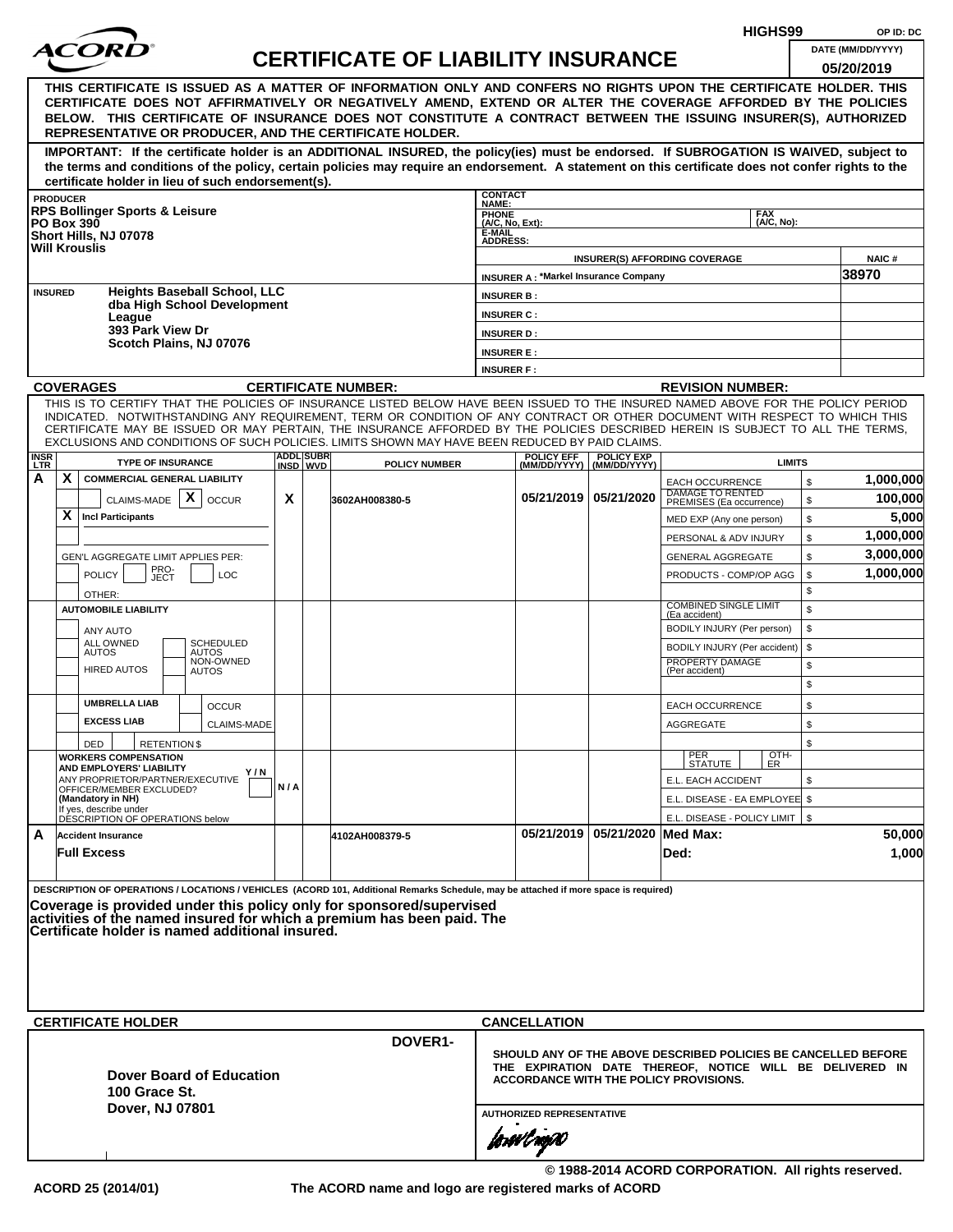|                |                 |                                                                                                                                                                                                                                                                                                                                                                                                                  |     |                  |                                           |                                                 |                                                 |                                | HIGHS99                                                                                                                                                              | OP ID: DC                       |
|----------------|-----------------|------------------------------------------------------------------------------------------------------------------------------------------------------------------------------------------------------------------------------------------------------------------------------------------------------------------------------------------------------------------------------------------------------------------|-----|------------------|-------------------------------------------|-------------------------------------------------|-------------------------------------------------|--------------------------------|----------------------------------------------------------------------------------------------------------------------------------------------------------------------|---------------------------------|
|                |                 | <i>ACORI</i>                                                                                                                                                                                                                                                                                                                                                                                                     |     |                  | <b>CERTIFICATE OF LIABILITY INSURANCE</b> |                                                 |                                                 |                                |                                                                                                                                                                      | DATE (MM/DD/YYYY)<br>05/20/2019 |
|                |                 | THIS CERTIFICATE IS ISSUED AS A MATTER OF INFORMATION ONLY AND CONFERS NO RIGHTS UPON THE CERTIFICATE HOLDER. THIS<br>CERTIFICATE DOES NOT AFFIRMATIVELY OR NEGATIVELY AMEND, EXTEND OR ALTER THE COVERAGE AFFORDED BY THE POLICIES<br>BELOW. THIS CERTIFICATE OF INSURANCE DOES NOT CONSTITUTE A CONTRACT BETWEEN THE ISSUING INSURER(S), AUTHORIZED<br>REPRESENTATIVE OR PRODUCER, AND THE CERTIFICATE HOLDER. |     |                  |                                           |                                                 |                                                 |                                |                                                                                                                                                                      |                                 |
|                |                 | IMPORTANT: If the certificate holder is an ADDITIONAL INSURED, the policy(ies) must be endorsed. If SUBROGATION IS WAIVED, subject to<br>the terms and conditions of the policy, certain policies may require an endorsement. A statement on this certificate does not confer rights to the                                                                                                                      |     |                  |                                           |                                                 |                                                 |                                |                                                                                                                                                                      |                                 |
|                | <b>PRODUCER</b> | certificate holder in lieu of such endorsement(s).                                                                                                                                                                                                                                                                                                                                                               |     |                  |                                           | <b>CONTACT</b>                                  |                                                 |                                |                                                                                                                                                                      |                                 |
|                |                 | <b>RPS Bollinger Sports &amp; Leisure</b><br><b>PO Box 390</b>                                                                                                                                                                                                                                                                                                                                                   |     |                  |                                           | <b>NAME:</b><br><b>PHONE</b><br>(A/C, No, Ext): |                                                 |                                | <b>FAX</b><br>(A/C. No):                                                                                                                                             |                                 |
|                |                 | Short Hills, NJ 07078<br><b>Will Krouslis</b>                                                                                                                                                                                                                                                                                                                                                                    |     |                  |                                           | E-MAIL<br><b>ADDRESS:</b>                       |                                                 |                                | <b>INSURER(S) AFFORDING COVERAGE</b>                                                                                                                                 | <b>NAIC#</b>                    |
|                |                 |                                                                                                                                                                                                                                                                                                                                                                                                                  |     |                  |                                           |                                                 | <b>INSURER A: *Markel Insurance Company</b>     |                                |                                                                                                                                                                      | 38970                           |
| <b>INSURED</b> |                 | <b>Heights Baseball School, LLC</b><br>dba High School Development                                                                                                                                                                                                                                                                                                                                               |     |                  |                                           | <b>INSURER B:</b><br><b>INSURER C:</b>          |                                                 |                                |                                                                                                                                                                      |                                 |
|                |                 | League<br>393 Park View Dr                                                                                                                                                                                                                                                                                                                                                                                       |     |                  |                                           | <b>INSURER D:</b>                               |                                                 |                                |                                                                                                                                                                      |                                 |
|                |                 | Scotch Plains, NJ 07076                                                                                                                                                                                                                                                                                                                                                                                          |     |                  |                                           | <b>INSURER E:</b>                               |                                                 |                                |                                                                                                                                                                      |                                 |
|                |                 |                                                                                                                                                                                                                                                                                                                                                                                                                  |     |                  |                                           | <b>INSURER F:</b>                               |                                                 |                                |                                                                                                                                                                      |                                 |
|                |                 | <b>COVERAGES</b><br>THIS IS TO CERTIFY THAT THE POLICIES OF INSURANCE LISTED BELOW HAVE BEEN ISSUED TO THE INSURED NAMED ABOVE FOR THE POLICY PERIOD                                                                                                                                                                                                                                                             |     |                  | <b>CERTIFICATE NUMBER:</b>                |                                                 |                                                 |                                | <b>REVISION NUMBER:</b>                                                                                                                                              |                                 |
| <b>INSR</b>    |                 | INDICATED. NOTWITHSTANDING ANY REQUIREMENT, TERM OR CONDITION OF ANY CONTRACT OR OTHER DOCUMENT WITH RESPECT TO WHICH THIS<br>CERTIFICATE MAY BE ISSUED OR MAY PERTAIN, THE INSURANCE AFFORDED BY THE POLICIES DESCRIBED HEREIN IS SUBJECT TO ALL THE TERMS,<br>EXCLUSIONS AND CONDITIONS OF SUCH POLICIES. LIMITS SHOWN MAY HAVE BEEN REDUCED BY PAID CLAIMS.<br><b>TYPE OF INSURANCE</b>                       |     | <b>ADDL SUBR</b> |                                           |                                                 | <b>POLICY EFF</b>                               | <b>POLICY EXP</b>              | <b>LIMITS</b>                                                                                                                                                        |                                 |
| LTR<br>A       | X               | <b>COMMERCIAL GENERAL LIABILITY</b>                                                                                                                                                                                                                                                                                                                                                                              |     | INSD WVD         | <b>POLICY NUMBER</b>                      |                                                 |                                                 | (MM/DD/YYYY) (MM/DD/YYYY)      | \$<br><b>EACH OCCURRENCE</b>                                                                                                                                         | 1,000,000                       |
|                |                 | $\mathsf{x}$<br>CLAIMS-MADE<br><b>OCCUR</b>                                                                                                                                                                                                                                                                                                                                                                      |     |                  | 3602AH008380-5                            |                                                 | 05/21/2019 05/21/2020                           |                                | DAMAGE TO RENTED<br>\$<br>PREMISES (Ea occurrence)                                                                                                                   | 100,000                         |
|                | x               | <b>Incl Participants</b>                                                                                                                                                                                                                                                                                                                                                                                         |     |                  |                                           |                                                 |                                                 |                                | \$<br>MED EXP (Any one person)                                                                                                                                       | 5,000                           |
|                |                 |                                                                                                                                                                                                                                                                                                                                                                                                                  |     |                  |                                           |                                                 |                                                 |                                | \$<br>PERSONAL & ADV INJURY                                                                                                                                          | 1,000,000                       |
|                |                 | <b>GEN'L AGGREGATE LIMIT APPLIES PER:</b>                                                                                                                                                                                                                                                                                                                                                                        |     |                  |                                           |                                                 |                                                 |                                | \$<br><b>GENERAL AGGREGATE</b>                                                                                                                                       | 3,000,000                       |
|                |                 | PRO-<br>JECT<br><b>POLICY</b><br><b>LOC</b>                                                                                                                                                                                                                                                                                                                                                                      |     |                  |                                           |                                                 |                                                 |                                | \$<br>PRODUCTS - COMP/OP AGG                                                                                                                                         | 1,000,000                       |
|                |                 | OTHER:                                                                                                                                                                                                                                                                                                                                                                                                           |     |                  |                                           |                                                 |                                                 |                                | \$<br><b>COMBINED SINGLE LIMIT</b>                                                                                                                                   |                                 |
|                |                 | <b>AUTOMOBILE LIABILITY</b>                                                                                                                                                                                                                                                                                                                                                                                      |     |                  |                                           |                                                 |                                                 |                                | \$<br>(Ea accident)                                                                                                                                                  |                                 |
|                |                 | ANY AUTO<br><b>ALL OWNED</b><br><b>SCHEDULED</b>                                                                                                                                                                                                                                                                                                                                                                 |     |                  |                                           |                                                 |                                                 |                                | \$<br>BODILY INJURY (Per person)                                                                                                                                     |                                 |
|                |                 | <b>AUTOS</b><br><b>AUTOS</b><br>NON-OWNED                                                                                                                                                                                                                                                                                                                                                                        |     |                  |                                           |                                                 |                                                 |                                | \$<br>BODILY INJURY (Per accident)<br>PROPERTY DAMAGE<br>\$                                                                                                          |                                 |
|                |                 | <b>HIRED AUTOS</b><br><b>AUTOS</b>                                                                                                                                                                                                                                                                                                                                                                               |     |                  |                                           |                                                 |                                                 |                                | (Per accident)<br>\$                                                                                                                                                 |                                 |
|                |                 | <b>UMBRELLA LIAB</b><br><b>OCCUR</b>                                                                                                                                                                                                                                                                                                                                                                             |     |                  |                                           |                                                 |                                                 |                                | \$<br><b>EACH OCCURRENCE</b>                                                                                                                                         |                                 |
|                |                 | <b>EXCESS LIAB</b><br>CLAIMS-MADE                                                                                                                                                                                                                                                                                                                                                                                |     |                  |                                           |                                                 |                                                 |                                | AGGREGATE<br>\$                                                                                                                                                      |                                 |
|                |                 | DED<br><b>RETENTION \$</b>                                                                                                                                                                                                                                                                                                                                                                                       |     |                  |                                           |                                                 |                                                 |                                | \$                                                                                                                                                                   |                                 |
|                |                 | <b>WORKERS COMPENSATION</b><br><b>AND EMPLOYERS' LIABILITY</b>                                                                                                                                                                                                                                                                                                                                                   |     |                  |                                           |                                                 |                                                 |                                | OTH-<br>PER<br>STATUTE<br>ER.                                                                                                                                        |                                 |
|                |                 | Y/N<br>ANY PROPRIETOR/PARTNER/EXECUTIVE<br>OFFICER/MEMBER EXCLUDED?                                                                                                                                                                                                                                                                                                                                              | N/A |                  |                                           |                                                 |                                                 |                                | E.L. EACH ACCIDENT<br>\$                                                                                                                                             |                                 |
|                |                 | (Mandatory in NH)                                                                                                                                                                                                                                                                                                                                                                                                |     |                  |                                           |                                                 |                                                 |                                | E.L. DISEASE - EA EMPLOYEE \$                                                                                                                                        |                                 |
|                |                 | If yes, describe under<br>DESCRIPTION OF OPERATIONS below                                                                                                                                                                                                                                                                                                                                                        |     |                  |                                           |                                                 |                                                 |                                | E.L. DISEASE - POLICY LIMIT   \$                                                                                                                                     |                                 |
| A              |                 | <b>Accident Insurance</b><br><b>Full Excess</b>                                                                                                                                                                                                                                                                                                                                                                  |     |                  | 4102AH008379-5                            |                                                 |                                                 | 05/21/2019 05/21/2020 Med Max: | Ded:                                                                                                                                                                 | 50,000<br>1,000                 |
|                |                 | DESCRIPTION OF OPERATIONS / LOCATIONS / VEHICLES (ACORD 101, Additional Remarks Schedule, may be attached if more space is required)<br>Coverage is provided under these policies only for sponsored/supervised<br>activities of the named insured for which a premium has been paid.<br><b>CERTIFICATE HOLDER</b>                                                                                               |     |                  | <b>DOWNNE1</b>                            |                                                 | <b>CANCELLATION</b>                             |                                |                                                                                                                                                                      |                                 |
|                |                 | <b>Down Neck Sports Group</b><br>23 Hanover St.<br>Newark, NJ 07105                                                                                                                                                                                                                                                                                                                                              |     |                  |                                           |                                                 | <b>AUTHORIZED REPRESENTATIVE</b><br>forøvl agoo |                                | SHOULD ANY OF THE ABOVE DESCRIBED POLICIES BE CANCELLED BEFORE<br>THE EXPIRATION DATE THEREOF, NOTICE WILL BE DELIVERED IN<br>ACCORDANCE WITH THE POLICY PROVISIONS. |                                 |
|                |                 |                                                                                                                                                                                                                                                                                                                                                                                                                  |     |                  |                                           |                                                 |                                                 |                                | © 1988-2014 ACORD CORPORATION. All rights reserved.                                                                                                                  |                                 |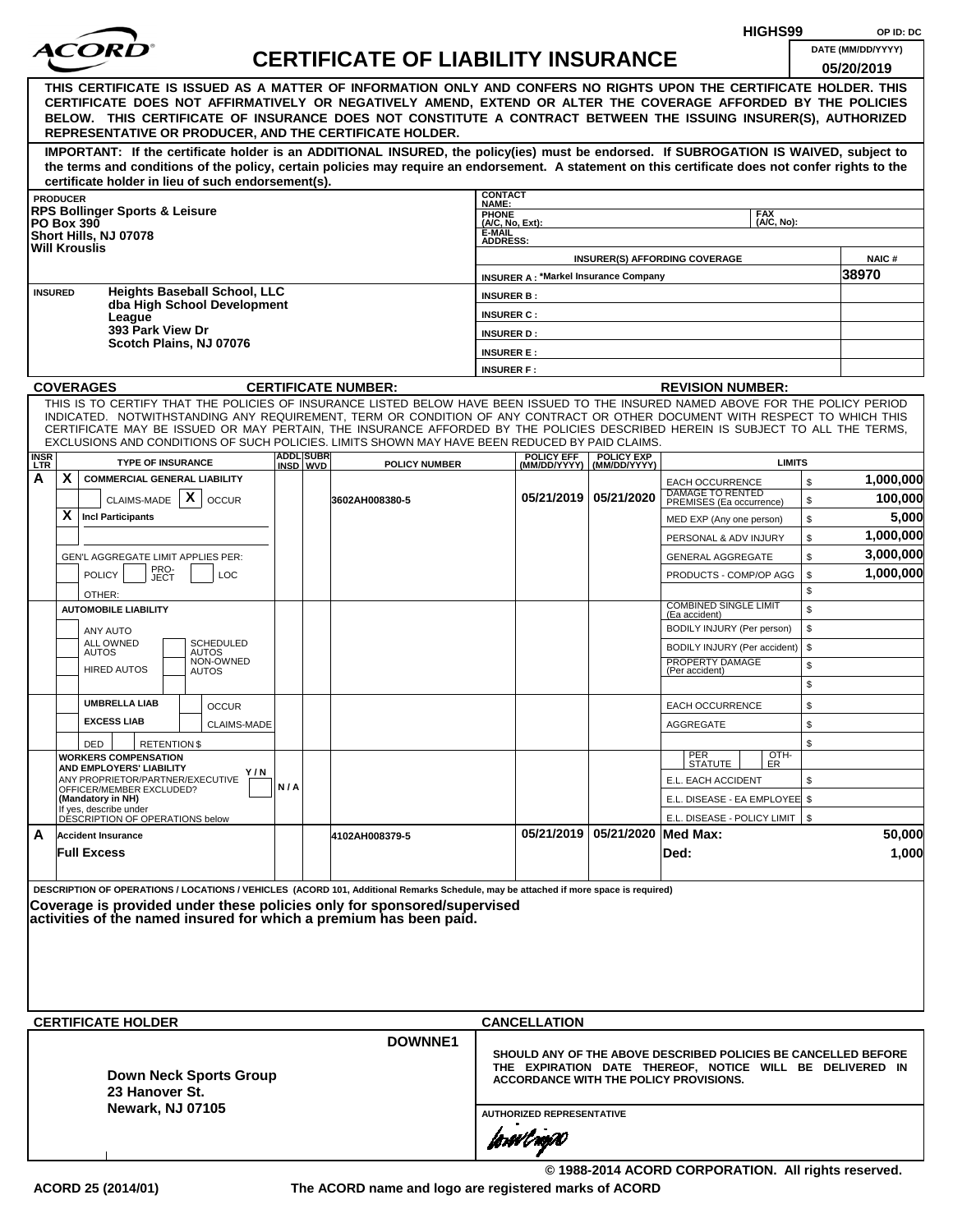|                 |                 |                                                                                                                                                                                                                                                                                                                                                                                                                                                                                                    |     |                  |                                           |                                                                |                                                |                                | HIGHS99                                                                                                                                                                     |          | OP ID: DC            |
|-----------------|-----------------|----------------------------------------------------------------------------------------------------------------------------------------------------------------------------------------------------------------------------------------------------------------------------------------------------------------------------------------------------------------------------------------------------------------------------------------------------------------------------------------------------|-----|------------------|-------------------------------------------|----------------------------------------------------------------|------------------------------------------------|--------------------------------|-----------------------------------------------------------------------------------------------------------------------------------------------------------------------------|----------|----------------------|
|                 |                 |                                                                                                                                                                                                                                                                                                                                                                                                                                                                                                    |     |                  | <b>CERTIFICATE OF LIABILITY INSURANCE</b> |                                                                |                                                |                                |                                                                                                                                                                             |          | DATE (MM/DD/YYYY)    |
|                 |                 |                                                                                                                                                                                                                                                                                                                                                                                                                                                                                                    |     |                  |                                           |                                                                |                                                |                                |                                                                                                                                                                             |          | 05/20/2019           |
|                 |                 | THIS CERTIFICATE IS ISSUED AS A MATTER OF INFORMATION ONLY AND CONFERS NO RIGHTS UPON THE CERTIFICATE HOLDER. THIS<br>CERTIFICATE DOES NOT AFFIRMATIVELY OR NEGATIVELY AMEND, EXTEND OR ALTER THE COVERAGE AFFORDED BY THE POLICIES<br>BELOW. THIS CERTIFICATE OF INSURANCE DOES NOT CONSTITUTE A CONTRACT BETWEEN THE ISSUING INSURER(S), AUTHORIZED<br>REPRESENTATIVE OR PRODUCER, AND THE CERTIFICATE HOLDER.                                                                                   |     |                  |                                           |                                                                |                                                |                                |                                                                                                                                                                             |          |                      |
|                 |                 | IMPORTANT: If the certificate holder is an ADDITIONAL INSURED, the policy(ies) must be endorsed. If SUBROGATION IS WAIVED, subject to<br>the terms and conditions of the policy, certain policies may require an endorsement. A statement on this certificate does not confer rights to the<br>certificate holder in lieu of such endorsement(s).                                                                                                                                                  |     |                  |                                           |                                                                |                                                |                                |                                                                                                                                                                             |          |                      |
|                 | <b>PRODUCER</b> |                                                                                                                                                                                                                                                                                                                                                                                                                                                                                                    |     |                  |                                           | <b>CONTACT</b>                                                 |                                                |                                |                                                                                                                                                                             |          |                      |
|                 |                 | <b>RPS Bollinger Sports &amp; Leisure</b><br><b>PO Box 390</b><br>Short Hills, NJ 07078<br><b>Will Krouslis</b>                                                                                                                                                                                                                                                                                                                                                                                    |     |                  |                                           | NAME:<br>PHONE<br>(A/C, No, Ext):<br>E-MAIL<br><b>ADDRESS:</b> |                                                |                                | <b>FAX</b><br>(A/C, No):                                                                                                                                                    |          |                      |
|                 |                 |                                                                                                                                                                                                                                                                                                                                                                                                                                                                                                    |     |                  |                                           |                                                                |                                                |                                | <b>INSURER(S) AFFORDING COVERAGE</b>                                                                                                                                        |          | NAIC#                |
|                 | <b>INSURED</b>  | <b>Heights Baseball School, LLC</b>                                                                                                                                                                                                                                                                                                                                                                                                                                                                |     |                  |                                           |                                                                | <b>INSURER A: *Markel Insurance Company</b>    |                                |                                                                                                                                                                             |          | 38970                |
|                 |                 | dba High School Development                                                                                                                                                                                                                                                                                                                                                                                                                                                                        |     |                  |                                           | <b>INSURER B:</b><br><b>INSURER C:</b>                         |                                                |                                |                                                                                                                                                                             |          |                      |
|                 |                 | League<br>393 Park View Dr                                                                                                                                                                                                                                                                                                                                                                                                                                                                         |     |                  |                                           | <b>INSURER D:</b>                                              |                                                |                                |                                                                                                                                                                             |          |                      |
|                 |                 | Scotch Plains, NJ 07076                                                                                                                                                                                                                                                                                                                                                                                                                                                                            |     |                  |                                           | <b>INSURER E:</b>                                              |                                                |                                |                                                                                                                                                                             |          |                      |
|                 |                 |                                                                                                                                                                                                                                                                                                                                                                                                                                                                                                    |     |                  |                                           | <b>INSURER F:</b>                                              |                                                |                                |                                                                                                                                                                             |          |                      |
|                 |                 | <b>COVERAGES</b>                                                                                                                                                                                                                                                                                                                                                                                                                                                                                   |     |                  | <b>CERTIFICATE NUMBER:</b>                |                                                                |                                                |                                | <b>REVISION NUMBER:</b>                                                                                                                                                     |          |                      |
|                 |                 | THIS IS TO CERTIFY THAT THE POLICIES OF INSURANCE LISTED BELOW HAVE BEEN ISSUED TO THE INSURED NAMED ABOVE FOR THE POLICY PERIOD<br>INDICATED. NOTWITHSTANDING ANY REQUIREMENT, TERM OR CONDITION OF ANY CONTRACT OR OTHER DOCUMENT WITH RESPECT TO WHICH THIS<br>CERTIFICATE MAY BE ISSUED OR MAY PERTAIN, THE INSURANCE AFFORDED BY THE POLICIES DESCRIBED HEREIN IS SUBJECT TO ALL THE TERMS,<br>EXCLUSIONS AND CONDITIONS OF SUCH POLICIES. LIMITS SHOWN MAY HAVE BEEN REDUCED BY PAID CLAIMS. |     |                  |                                           |                                                                |                                                |                                |                                                                                                                                                                             |          |                      |
| <b>INSR</b>     |                 | <b>TYPE OF INSURANCE</b>                                                                                                                                                                                                                                                                                                                                                                                                                                                                           |     | <b>ADDL SUBR</b> |                                           |                                                                | <b>POLICY EFF</b>                              | <b>POLICY EXP</b>              | <b>LIMITS</b>                                                                                                                                                               |          |                      |
| <b>LTR</b><br>A | X.              | <b>COMMERCIAL GENERAL LIABILITY</b><br>X                                                                                                                                                                                                                                                                                                                                                                                                                                                           | X   | INSD WVD         | <b>POLICY NUMBER</b>                      |                                                                | 05/21/2019 05/21/2020                          | (MM/DD/YYYY)   (MM/DD/YYYY)    | <b>EACH OCCURRENCE</b><br>DAMAGE TO RENTED                                                                                                                                  | \$       | 1,000,000<br>100,000 |
|                 | X               | CLAIMS-MADE<br><b>OCCUR</b><br><b>Incl Participants</b>                                                                                                                                                                                                                                                                                                                                                                                                                                            |     |                  | 3602AH008380-5                            |                                                                |                                                |                                | PREMISES (Ea occurrence)                                                                                                                                                    | \$<br>\$ | 5,000                |
|                 |                 |                                                                                                                                                                                                                                                                                                                                                                                                                                                                                                    |     |                  |                                           |                                                                |                                                |                                | MED EXP (Any one person)<br>PERSONAL & ADV INJURY                                                                                                                           | \$       | 1,000,000            |
|                 |                 | GEN'L AGGREGATE LIMIT APPLIES PER:                                                                                                                                                                                                                                                                                                                                                                                                                                                                 |     |                  |                                           |                                                                |                                                |                                | <b>GENERAL AGGREGATE</b>                                                                                                                                                    | \$       | 3,000,000            |
|                 |                 | PRO-<br><b>POLICY</b><br>LOC<br>JECT                                                                                                                                                                                                                                                                                                                                                                                                                                                               |     |                  |                                           |                                                                |                                                |                                | PRODUCTS - COMP/OP AGG                                                                                                                                                      | \$       | 1,000,000            |
|                 |                 | OTHER:                                                                                                                                                                                                                                                                                                                                                                                                                                                                                             |     |                  |                                           |                                                                |                                                |                                |                                                                                                                                                                             | \$       |                      |
|                 |                 | <b>AUTOMOBILE LIABILITY</b>                                                                                                                                                                                                                                                                                                                                                                                                                                                                        |     |                  |                                           |                                                                |                                                |                                | <b>COMBINED SINGLE LIMIT</b><br>(Ea accident)                                                                                                                               | \$       |                      |
|                 |                 | ANY AUTO                                                                                                                                                                                                                                                                                                                                                                                                                                                                                           |     |                  |                                           |                                                                |                                                |                                | BODILY INJURY (Per person)                                                                                                                                                  | \$       |                      |
|                 |                 | ALL OWNED<br><b>SCHEDULED</b><br><b>AUTOS</b><br><b>AUTOS</b>                                                                                                                                                                                                                                                                                                                                                                                                                                      |     |                  |                                           |                                                                |                                                |                                | BODILY INJURY (Per accident)<br>\$                                                                                                                                          |          |                      |
|                 |                 | NON-OWNED<br><b>HIRED AUTOS</b><br><b>AUTOS</b>                                                                                                                                                                                                                                                                                                                                                                                                                                                    |     |                  |                                           |                                                                |                                                |                                | PROPERTY DAMAGE<br>(Per accident)                                                                                                                                           | \$<br>\$ |                      |
|                 |                 | <b>UMBRELLA LIAB</b><br><b>OCCUR</b>                                                                                                                                                                                                                                                                                                                                                                                                                                                               |     |                  |                                           |                                                                |                                                |                                | EACH OCCURRENCE                                                                                                                                                             | \$       |                      |
|                 |                 | <b>EXCESS LIAB</b><br><b>CLAIMS-MADE</b>                                                                                                                                                                                                                                                                                                                                                                                                                                                           |     |                  |                                           |                                                                |                                                |                                | <b>AGGREGATE</b>                                                                                                                                                            | \$       |                      |
|                 |                 | DED<br><b>RETENTION \$</b>                                                                                                                                                                                                                                                                                                                                                                                                                                                                         |     |                  |                                           |                                                                |                                                |                                |                                                                                                                                                                             | \$       |                      |
|                 |                 | <b>WORKERS COMPENSATION</b><br>AND EMPLOYERS' LIABILITY<br>Y / N<br>ANY PROPRIETOR/PARTNER/EXECUTIVE                                                                                                                                                                                                                                                                                                                                                                                               |     |                  |                                           |                                                                |                                                |                                | OTH-<br>PER<br>STATUTE<br>ER<br>E.L. EACH ACCIDENT                                                                                                                          | \$       |                      |
|                 |                 | OFFICER/MEMBER EXCLUDED?<br>(Mandatory in NH)                                                                                                                                                                                                                                                                                                                                                                                                                                                      | N/A |                  |                                           |                                                                |                                                |                                | E.L. DISEASE - EA EMPLOYEE \$                                                                                                                                               |          |                      |
|                 |                 | If yes, describe under<br>DESCRIPTION OF OPERATIONS below                                                                                                                                                                                                                                                                                                                                                                                                                                          |     |                  |                                           |                                                                |                                                |                                | E.L. DISEASE - POLICY LIMIT   \$                                                                                                                                            |          |                      |
| A               |                 | <b>Accident Insurance</b>                                                                                                                                                                                                                                                                                                                                                                                                                                                                          |     |                  | 4102AH008379-5                            |                                                                |                                                | 05/21/2019 05/21/2020 Med Max: |                                                                                                                                                                             |          | 50,000               |
|                 |                 | <b>Full Excess</b>                                                                                                                                                                                                                                                                                                                                                                                                                                                                                 |     |                  |                                           |                                                                |                                                |                                | Ded:                                                                                                                                                                        |          | 1,000                |
|                 |                 | DESCRIPTION OF OPERATIONS / LOCATIONS / VEHICLES (ACORD 101, Additional Remarks Schedule, may be attached if more space is required)<br>Coverage is provided under this policy only for sponsored/supervised<br>activities of the named insured for which a premium has been paid. The<br>Certificate holder is named additional insured.                                                                                                                                                          |     |                  |                                           |                                                                |                                                |                                |                                                                                                                                                                             |          |                      |
|                 |                 |                                                                                                                                                                                                                                                                                                                                                                                                                                                                                                    |     |                  |                                           |                                                                |                                                |                                |                                                                                                                                                                             |          |                      |
|                 |                 | <b>CERTIFICATE HOLDER</b><br><b>East Hanover Recreation</b><br><b>Department</b>                                                                                                                                                                                                                                                                                                                                                                                                                   |     |                  | <b>EAST1--</b>                            |                                                                | <b>CANCELLATION</b>                            |                                | SHOULD ANY OF THE ABOVE DESCRIBED POLICIES BE CANCELLED BEFORE<br>THE EXPIRATION DATE THEREOF, NOTICE WILL BE DELIVERED IN<br><b>ACCORDANCE WITH THE POLICY PROVISIONS.</b> |          |                      |
|                 |                 | 411 Ridgedale Ave<br>East Hanover, NJ 07936                                                                                                                                                                                                                                                                                                                                                                                                                                                        |     |                  |                                           |                                                                | <b>AUTHORIZED REPRESENTATIVE</b><br>forwl nop0 |                                |                                                                                                                                                                             |          |                      |
|                 |                 |                                                                                                                                                                                                                                                                                                                                                                                                                                                                                                    |     |                  |                                           |                                                                |                                                |                                |                                                                                                                                                                             |          |                      |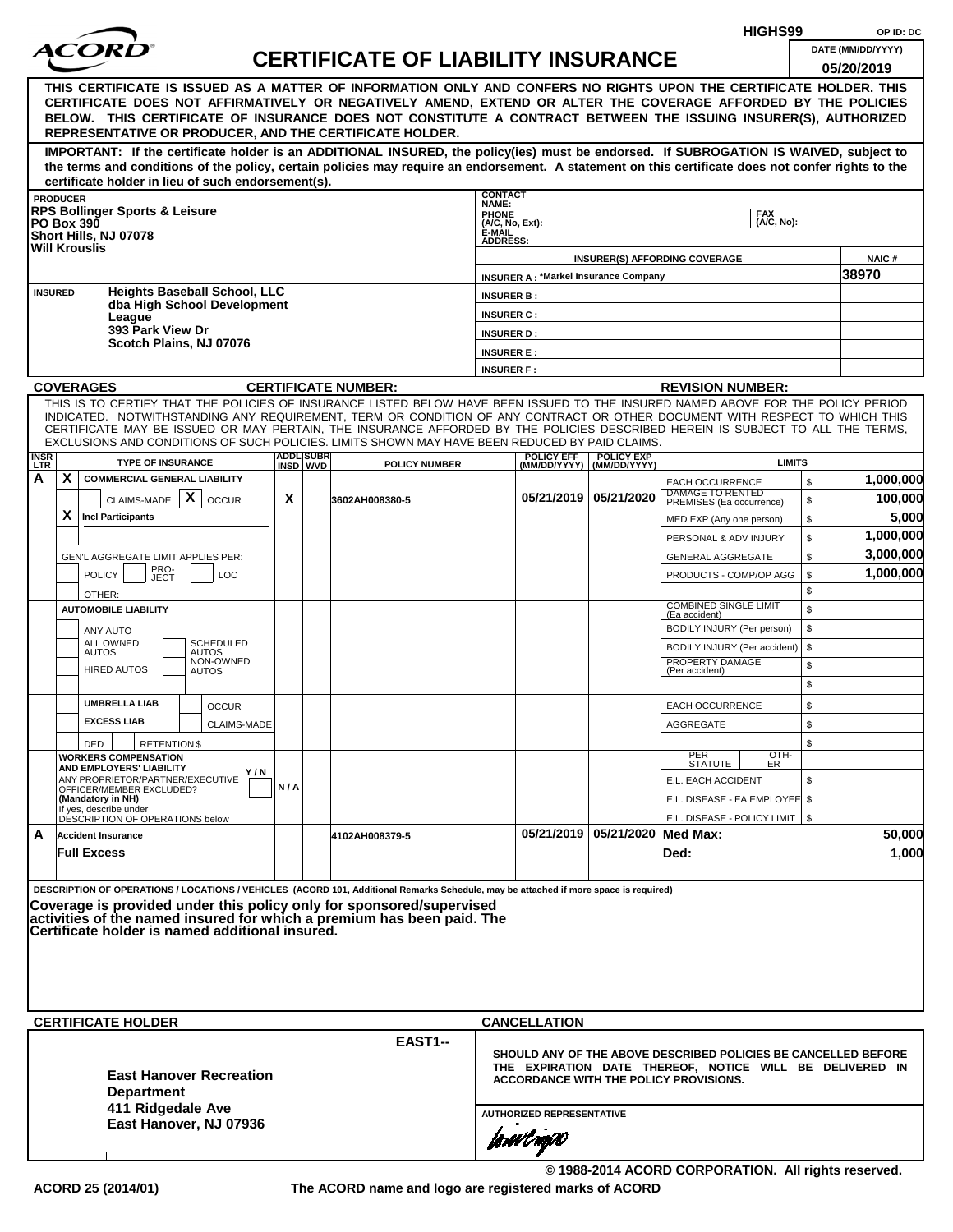|                    |                   |                                                                                                                                                                                                                                                              |     |                              |                                           |                                   |                                             |                                                | HIGHS99                                                                                                                    |          | OP ID: DC         |
|--------------------|-------------------|--------------------------------------------------------------------------------------------------------------------------------------------------------------------------------------------------------------------------------------------------------------|-----|------------------------------|-------------------------------------------|-----------------------------------|---------------------------------------------|------------------------------------------------|----------------------------------------------------------------------------------------------------------------------------|----------|-------------------|
|                    |                   | <i>ACOR</i>                                                                                                                                                                                                                                                  |     |                              | <b>CERTIFICATE OF LIABILITY INSURANCE</b> |                                   |                                             |                                                |                                                                                                                            |          | DATE (MM/DD/YYYY) |
|                    |                   |                                                                                                                                                                                                                                                              |     |                              |                                           |                                   |                                             |                                                |                                                                                                                            |          | 05/20/2019        |
|                    |                   | THIS CERTIFICATE IS ISSUED AS A MATTER OF INFORMATION ONLY AND CONFERS NO RIGHTS UPON THE CERTIFICATE HOLDER. THIS<br>CERTIFICATE DOES NOT AFFIRMATIVELY OR NEGATIVELY AMEND, EXTEND OR ALTER THE COVERAGE AFFORDED BY THE POLICIES                          |     |                              |                                           |                                   |                                             |                                                |                                                                                                                            |          |                   |
|                    |                   | BELOW. THIS CERTIFICATE OF INSURANCE DOES NOT CONSTITUTE A CONTRACT BETWEEN THE ISSUING INSURER(S), AUTHORIZED                                                                                                                                               |     |                              |                                           |                                   |                                             |                                                |                                                                                                                            |          |                   |
|                    |                   | REPRESENTATIVE OR PRODUCER, AND THE CERTIFICATE HOLDER.                                                                                                                                                                                                      |     |                              |                                           |                                   |                                             |                                                |                                                                                                                            |          |                   |
|                    |                   | IMPORTANT: If the certificate holder is an ADDITIONAL INSURED, the policy(ies) must be endorsed. If SUBROGATION IS WAIVED, subject to                                                                                                                        |     |                              |                                           |                                   |                                             |                                                |                                                                                                                            |          |                   |
|                    |                   | the terms and conditions of the policy, certain policies may require an endorsement. A statement on this certificate does not confer rights to the                                                                                                           |     |                              |                                           |                                   |                                             |                                                |                                                                                                                            |          |                   |
|                    | <b>PRODUCER</b>   | certificate holder in lieu of such endorsement(s).                                                                                                                                                                                                           |     |                              |                                           | <b>CONTACT</b>                    |                                             |                                                |                                                                                                                            |          |                   |
|                    |                   | <b>RPS Bollinger Sports &amp; Leisure</b>                                                                                                                                                                                                                    |     |                              |                                           | NAME:<br>PHONE<br>(A/C, No, Ext): |                                             |                                                | <b>FAX</b>                                                                                                                 |          |                   |
|                    | <b>PO Box 390</b> | Short Hills, NJ 07078                                                                                                                                                                                                                                        |     |                              |                                           | E-MAIL                            |                                             |                                                | (A/C, No):                                                                                                                 |          |                   |
|                    |                   | <b>Will Krouslis</b>                                                                                                                                                                                                                                         |     |                              |                                           | <b>ADDRESS:</b>                   |                                             |                                                |                                                                                                                            |          | <b>NAIC#</b>      |
|                    |                   |                                                                                                                                                                                                                                                              |     |                              |                                           |                                   | <b>INSURER A: *Markel Insurance Company</b> |                                                | <b>INSURER(S) AFFORDING COVERAGE</b>                                                                                       |          | 38970             |
| <b>INSURED</b>     |                   | <b>Heights Baseball School, LLC</b>                                                                                                                                                                                                                          |     |                              |                                           | <b>INSURER B:</b>                 |                                             |                                                |                                                                                                                            |          |                   |
|                    |                   | dba High School Development                                                                                                                                                                                                                                  |     |                              |                                           | <b>INSURER C:</b>                 |                                             |                                                |                                                                                                                            |          |                   |
|                    |                   | League<br>393 Park View Dr                                                                                                                                                                                                                                   |     |                              |                                           | <b>INSURER D:</b>                 |                                             |                                                |                                                                                                                            |          |                   |
|                    |                   | Scotch Plains, NJ 07076                                                                                                                                                                                                                                      |     |                              |                                           | <b>INSURER E:</b>                 |                                             |                                                |                                                                                                                            |          |                   |
|                    |                   |                                                                                                                                                                                                                                                              |     |                              |                                           | <b>INSURER F:</b>                 |                                             |                                                |                                                                                                                            |          |                   |
|                    |                   | <b>COVERAGES</b>                                                                                                                                                                                                                                             |     |                              | <b>CERTIFICATE NUMBER:</b>                |                                   |                                             |                                                | <b>REVISION NUMBER:</b>                                                                                                    |          |                   |
|                    |                   | THIS IS TO CERTIFY THAT THE POLICIES OF INSURANCE LISTED BELOW HAVE BEEN ISSUED TO THE INSURED NAMED ABOVE FOR THE POLICY PERIOD                                                                                                                             |     |                              |                                           |                                   |                                             |                                                |                                                                                                                            |          |                   |
|                    |                   | INDICATED. NOTWITHSTANDING ANY REQUIREMENT, TERM OR CONDITION OF ANY CONTRACT OR OTHER DOCUMENT WITH RESPECT TO WHICH THIS<br>CERTIFICATE MAY BE ISSUED OR MAY PERTAIN, THE INSURANCE AFFORDED BY THE POLICIES DESCRIBED HEREIN IS SUBJECT TO ALL THE TERMS. |     |                              |                                           |                                   |                                             |                                                |                                                                                                                            |          |                   |
|                    |                   | EXCLUSIONS AND CONDITIONS OF SUCH POLICIES. LIMITS SHOWN MAY HAVE BEEN REDUCED BY PAID CLAIMS.                                                                                                                                                               |     |                              |                                           |                                   |                                             |                                                |                                                                                                                            |          |                   |
| <b>INSR</b><br>LTR |                   | <b>TYPE OF INSURANCE</b>                                                                                                                                                                                                                                     |     | <b>ADDL SUBR</b><br>INSD WVD | <b>POLICY NUMBER</b>                      |                                   | <b>POLICY EFF</b>                           | <b>POLICY EXP</b><br>(MM/DD/YYYY) (MM/DD/YYYY) | <b>LIMITS</b>                                                                                                              |          |                   |
| A                  | X.                | <b>COMMERCIAL GENERAL LIABILITY</b>                                                                                                                                                                                                                          |     |                              |                                           |                                   |                                             |                                                | <b>EACH OCCURRENCE</b>                                                                                                     | \$       | 1,000,000         |
|                    |                   | X<br>CLAIMS-MADE<br><b>OCCUR</b>                                                                                                                                                                                                                             | X   |                              | 3602AH008380-5                            |                                   |                                             | 05/21/2019 05/21/2020                          | DAMAGE TO RENTED<br>PREMISES (Ea occurrence)                                                                               | \$       | 100,000           |
|                    | X                 | <b>Incl Participants</b>                                                                                                                                                                                                                                     |     |                              |                                           |                                   |                                             |                                                | MED EXP (Any one person)                                                                                                   | \$       | 5,000             |
|                    |                   |                                                                                                                                                                                                                                                              |     |                              |                                           |                                   |                                             |                                                | PERSONAL & ADV INJURY                                                                                                      | \$       | 1,000,000         |
|                    |                   | GEN'L AGGREGATE LIMIT APPLIES PER:                                                                                                                                                                                                                           |     |                              |                                           |                                   |                                             |                                                | <b>GENERAL AGGREGATE</b>                                                                                                   | \$       | 3,000,000         |
|                    |                   | PRO-<br>JECT<br><b>POLICY</b><br><b>LOC</b>                                                                                                                                                                                                                  |     |                              |                                           |                                   |                                             |                                                | PRODUCTS - COMP/OP AGG                                                                                                     | \$       | 1,000,000         |
|                    |                   | OTHER:                                                                                                                                                                                                                                                       |     |                              |                                           |                                   |                                             |                                                | <b>COMBINED SINGLE LIMIT</b>                                                                                               | \$       |                   |
|                    |                   | <b>AUTOMOBILE LIABILITY</b>                                                                                                                                                                                                                                  |     |                              |                                           |                                   |                                             |                                                | (Ea accident)                                                                                                              | \$       |                   |
|                    |                   | ANY AUTO<br>ALL OWNED<br><b>SCHEDULED</b>                                                                                                                                                                                                                    |     |                              |                                           |                                   |                                             |                                                | BODILY INJURY (Per person)                                                                                                 | \$       |                   |
|                    |                   | <b>AUTOS</b><br>AUTOS<br>NON-OWNED                                                                                                                                                                                                                           |     |                              |                                           |                                   |                                             |                                                | BODILY INJURY (Per accident)<br>PROPERTY DAMAGE                                                                            | \$       |                   |
|                    |                   | <b>HIRED AUTOS</b><br><b>AUTOS</b>                                                                                                                                                                                                                           |     |                              |                                           |                                   |                                             |                                                | (Per accident)                                                                                                             | \$<br>\$ |                   |
|                    |                   | <b>UMBRELLA LIAB</b>                                                                                                                                                                                                                                         |     |                              |                                           |                                   |                                             |                                                |                                                                                                                            |          |                   |
|                    |                   | <b>OCCUR</b><br><b>EXCESS LIAB</b>                                                                                                                                                                                                                           |     |                              |                                           |                                   |                                             |                                                | <b>EACH OCCURRENCE</b>                                                                                                     | \$       |                   |
|                    |                   | <b>CLAIMS-MADE</b>                                                                                                                                                                                                                                           |     |                              |                                           |                                   |                                             |                                                | AGGREGATE                                                                                                                  | \$<br>\$ |                   |
|                    |                   | DED<br><b>RETENTION \$</b><br><b>WORKERS COMPENSATION</b>                                                                                                                                                                                                    |     |                              |                                           |                                   |                                             |                                                | PER<br>STATUTE<br>$\frac{[OTH]}{ER}$                                                                                       |          |                   |
|                    |                   | AND EMPLOYERS' LIABILITY<br>Y/N<br>ANY PROPRIETOR/PARTNER/EXECUTIVE                                                                                                                                                                                          |     |                              |                                           |                                   |                                             |                                                | E.L. EACH ACCIDENT                                                                                                         | \$       |                   |
|                    |                   | OFFICER/MEMBER EXCLUDED?<br>(Mandatory in NH)                                                                                                                                                                                                                | N/A |                              |                                           |                                   |                                             |                                                | E.L. DISEASE - EA EMPLOYEE \$                                                                                              |          |                   |
|                    |                   | If yes, describe under<br>DÉSCRIPTION OF OPERATIONS below                                                                                                                                                                                                    |     |                              |                                           |                                   |                                             |                                                | E.L. DISEASE - POLICY LIMIT   \$                                                                                           |          |                   |
| A                  |                   | <b>Accident Insurance</b>                                                                                                                                                                                                                                    |     |                              | 4102AH008379-5                            |                                   |                                             | 05/21/2019 05/21/2020 Med Max:                 |                                                                                                                            |          | 50,000            |
|                    |                   | <b>Full Excess</b>                                                                                                                                                                                                                                           |     |                              |                                           |                                   |                                             |                                                | Ded:                                                                                                                       |          | 1,000             |
|                    |                   |                                                                                                                                                                                                                                                              |     |                              |                                           |                                   |                                             |                                                |                                                                                                                            |          |                   |
|                    |                   | DESCRIPTION OF OPERATIONS / LOCATIONS / VEHICLES (ACORD 101, Additional Remarks Schedule, may be attached if more space is required)                                                                                                                         |     |                              |                                           |                                   |                                             |                                                |                                                                                                                            |          |                   |
|                    |                   | Certificate holder is included as an additional insured. Coverage is                                                                                                                                                                                         |     |                              |                                           |                                   |                                             |                                                |                                                                                                                            |          |                   |
|                    |                   | provided under these policies only for sponsored/supervised activities of<br>the named insured for which a premium has been paid.                                                                                                                            |     |                              |                                           |                                   |                                             |                                                |                                                                                                                            |          |                   |
|                    |                   |                                                                                                                                                                                                                                                              |     |                              |                                           |                                   |                                             |                                                |                                                                                                                            |          |                   |
|                    |                   |                                                                                                                                                                                                                                                              |     |                              |                                           |                                   |                                             |                                                |                                                                                                                            |          |                   |
|                    |                   |                                                                                                                                                                                                                                                              |     |                              |                                           |                                   |                                             |                                                |                                                                                                                            |          |                   |
|                    |                   |                                                                                                                                                                                                                                                              |     |                              |                                           |                                   |                                             |                                                |                                                                                                                            |          |                   |
|                    |                   | <b>CERTIFICATE HOLDER</b>                                                                                                                                                                                                                                    |     |                              |                                           |                                   | <b>CANCELLATION</b>                         |                                                |                                                                                                                            |          |                   |
|                    |                   |                                                                                                                                                                                                                                                              |     |                              | EMERS01                                   |                                   |                                             |                                                |                                                                                                                            |          |                   |
|                    |                   |                                                                                                                                                                                                                                                              |     |                              |                                           |                                   |                                             |                                                | SHOULD ANY OF THE ABOVE DESCRIBED POLICIES BE CANCELLED BEFORE<br>THE EXPIRATION DATE THEREOF, NOTICE WILL BE DELIVERED IN |          |                   |
|                    |                   | Emerson Jr & Sr High School                                                                                                                                                                                                                                  |     |                              |                                           |                                   |                                             |                                                | <b>ACCORDANCE WITH THE POLICY PROVISIONS.</b>                                                                              |          |                   |
|                    |                   | <b>131 Main St.</b><br>Emerson, NJ 07630                                                                                                                                                                                                                     |     |                              |                                           |                                   |                                             |                                                |                                                                                                                            |          |                   |
|                    |                   |                                                                                                                                                                                                                                                              |     |                              |                                           |                                   | <b>AUTHORIZED REPRESENTATIVE</b>            |                                                |                                                                                                                            |          |                   |
|                    |                   |                                                                                                                                                                                                                                                              |     |                              |                                           |                                   | forwl now                                   |                                                |                                                                                                                            |          |                   |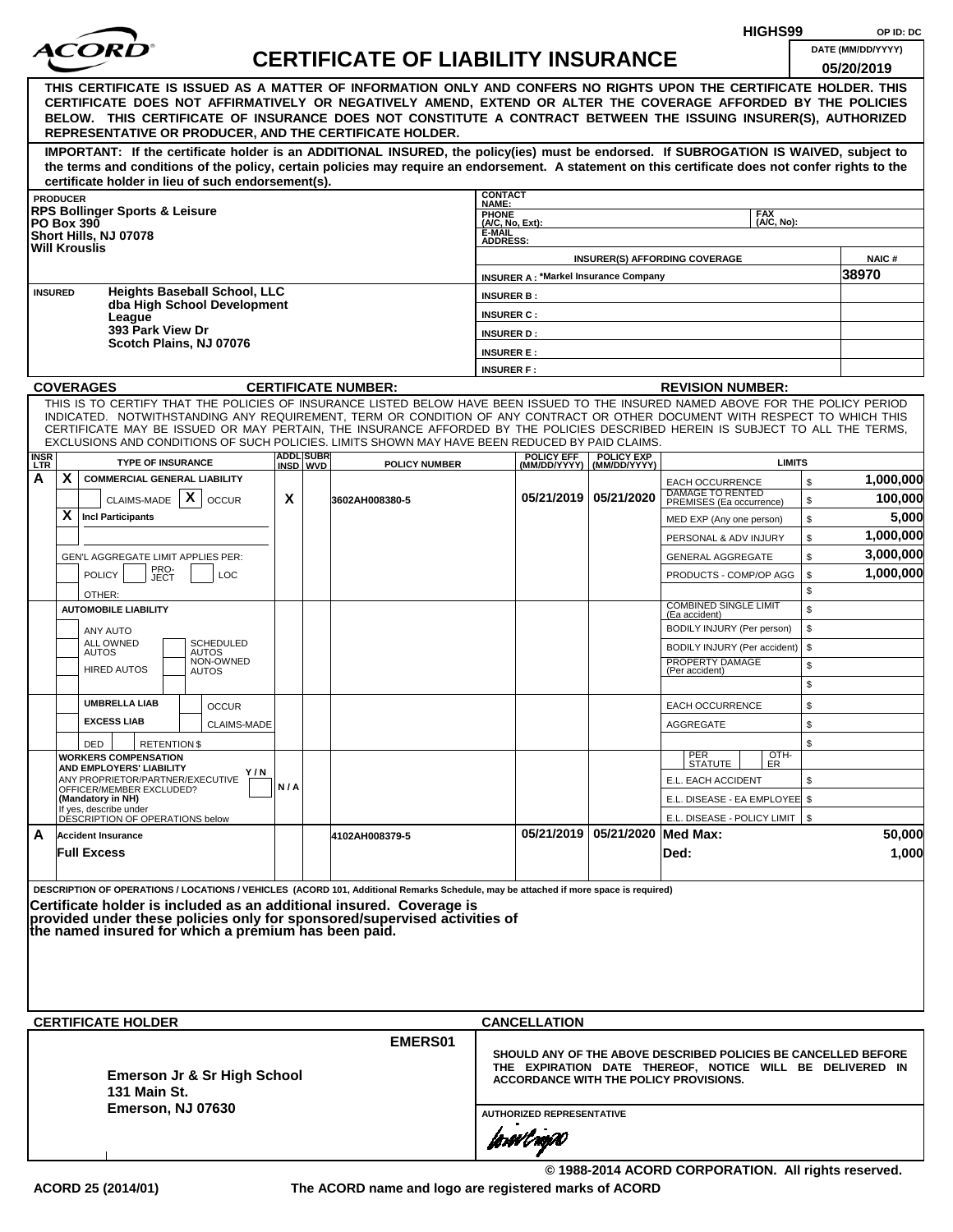|                                                                                                                                                                                                                                                |                                                                                                                                                                                                                                                              |     |  |                                           |                                    |                                             |                                    |                                                                                                                            | HIGHS99    |          | OP ID: DC              |  |  |
|------------------------------------------------------------------------------------------------------------------------------------------------------------------------------------------------------------------------------------------------|--------------------------------------------------------------------------------------------------------------------------------------------------------------------------------------------------------------------------------------------------------------|-----|--|-------------------------------------------|------------------------------------|---------------------------------------------|------------------------------------|----------------------------------------------------------------------------------------------------------------------------|------------|----------|------------------------|--|--|
|                                                                                                                                                                                                                                                |                                                                                                                                                                                                                                                              |     |  | <b>CERTIFICATE OF LIABILITY INSURANCE</b> |                                    |                                             |                                    |                                                                                                                            |            |          | DATE (MM/DD/YYYY)      |  |  |
|                                                                                                                                                                                                                                                |                                                                                                                                                                                                                                                              |     |  |                                           |                                    |                                             |                                    |                                                                                                                            |            |          | 05/20/2019             |  |  |
|                                                                                                                                                                                                                                                | THIS CERTIFICATE IS ISSUED AS A MATTER OF INFORMATION ONLY AND CONFERS NO RIGHTS UPON THE CERTIFICATE HOLDER. THIS                                                                                                                                           |     |  |                                           |                                    |                                             |                                    |                                                                                                                            |            |          |                        |  |  |
|                                                                                                                                                                                                                                                | CERTIFICATE DOES NOT AFFIRMATIVELY OR NEGATIVELY AMEND, EXTEND OR ALTER THE COVERAGE AFFORDED BY THE POLICIES<br>BELOW. THIS CERTIFICATE OF INSURANCE DOES NOT CONSTITUTE A CONTRACT BETWEEN THE ISSUING INSURER(S), AUTHORIZED                              |     |  |                                           |                                    |                                             |                                    |                                                                                                                            |            |          |                        |  |  |
|                                                                                                                                                                                                                                                | REPRESENTATIVE OR PRODUCER, AND THE CERTIFICATE HOLDER.                                                                                                                                                                                                      |     |  |                                           |                                    |                                             |                                    |                                                                                                                            |            |          |                        |  |  |
|                                                                                                                                                                                                                                                | IMPORTANT: If the certificate holder is an ADDITIONAL INSURED, the policy(ies) must be endorsed. If SUBROGATION IS WAIVED, subject to                                                                                                                        |     |  |                                           |                                    |                                             |                                    |                                                                                                                            |            |          |                        |  |  |
|                                                                                                                                                                                                                                                | the terms and conditions of the policy, certain policies may require an endorsement. A statement on this certificate does not confer rights to the                                                                                                           |     |  |                                           |                                    |                                             |                                    |                                                                                                                            |            |          |                        |  |  |
|                                                                                                                                                                                                                                                | certificate holder in lieu of such endorsement(s).<br><b>PRODUCER</b>                                                                                                                                                                                        |     |  |                                           | <b>CONTACT</b>                     |                                             |                                    |                                                                                                                            |            |          |                        |  |  |
|                                                                                                                                                                                                                                                | <b>RPS Bollinger Sports &amp; Leisure</b>                                                                                                                                                                                                                    |     |  |                                           | NAME:                              |                                             |                                    |                                                                                                                            | <b>FAX</b> |          |                        |  |  |
|                                                                                                                                                                                                                                                | <b>PO Box 390</b><br>Short Hills, NJ 07078                                                                                                                                                                                                                   |     |  |                                           | PHONE<br>(A/C, No, Ext):<br>E-MAIL |                                             |                                    |                                                                                                                            | (A/C, No): |          |                        |  |  |
|                                                                                                                                                                                                                                                | <b>Will Krouslis</b>                                                                                                                                                                                                                                         |     |  |                                           | <b>ADDRESS:</b>                    |                                             |                                    |                                                                                                                            |            |          |                        |  |  |
|                                                                                                                                                                                                                                                |                                                                                                                                                                                                                                                              |     |  |                                           |                                    | <b>INSURER A: *Markel Insurance Company</b> |                                    | <b>INSURER(S) AFFORDING COVERAGE</b>                                                                                       |            |          | <b>NAIC#</b><br>38970  |  |  |
|                                                                                                                                                                                                                                                | <b>Heights Baseball School, LLC</b><br><b>INSURED</b>                                                                                                                                                                                                        |     |  |                                           | <b>INSURER B:</b>                  |                                             |                                    |                                                                                                                            |            |          |                        |  |  |
|                                                                                                                                                                                                                                                | dba High School Development                                                                                                                                                                                                                                  |     |  |                                           | <b>INSURER C:</b>                  |                                             |                                    |                                                                                                                            |            |          |                        |  |  |
|                                                                                                                                                                                                                                                | League<br>393 Park View Dr                                                                                                                                                                                                                                   |     |  |                                           | <b>INSURER D:</b>                  |                                             |                                    |                                                                                                                            |            |          |                        |  |  |
|                                                                                                                                                                                                                                                | Scotch Plains, NJ 07076                                                                                                                                                                                                                                      |     |  |                                           | <b>INSURER E:</b>                  |                                             |                                    |                                                                                                                            |            |          |                        |  |  |
|                                                                                                                                                                                                                                                |                                                                                                                                                                                                                                                              |     |  |                                           | <b>INSURER F:</b>                  |                                             |                                    |                                                                                                                            |            |          |                        |  |  |
|                                                                                                                                                                                                                                                | <b>COVERAGES</b>                                                                                                                                                                                                                                             |     |  | <b>CERTIFICATE NUMBER:</b>                |                                    |                                             |                                    | <b>REVISION NUMBER:</b>                                                                                                    |            |          |                        |  |  |
|                                                                                                                                                                                                                                                | THIS IS TO CERTIFY THAT THE POLICIES OF INSURANCE LISTED BELOW HAVE BEEN ISSUED TO THE INSURED NAMED ABOVE FOR THE POLICY PERIOD                                                                                                                             |     |  |                                           |                                    |                                             |                                    |                                                                                                                            |            |          |                        |  |  |
|                                                                                                                                                                                                                                                | INDICATED. NOTWITHSTANDING ANY REQUIREMENT, TERM OR CONDITION OF ANY CONTRACT OR OTHER DOCUMENT WITH RESPECT TO WHICH THIS<br>CERTIFICATE MAY BE ISSUED OR MAY PERTAIN, THE INSURANCE AFFORDED BY THE POLICIES DESCRIBED HEREIN IS SUBJECT TO ALL THE TERMS. |     |  |                                           |                                    |                                             |                                    |                                                                                                                            |            |          |                        |  |  |
| EXCLUSIONS AND CONDITIONS OF SUCH POLICIES. LIMITS SHOWN MAY HAVE BEEN REDUCED BY PAID CLAIMS.<br><b>ADDL SUBR</b><br><b>POLICY EFF</b><br><b>POLICY EXP</b><br><b>INSR</b><br>LTR<br><b>LIMITS</b><br>INSD WVD<br>(MM/DD/YYYY)   (MM/DD/YYYY) |                                                                                                                                                                                                                                                              |     |  |                                           |                                    |                                             |                                    |                                                                                                                            |            |          |                        |  |  |
|                                                                                                                                                                                                                                                | <b>TYPE OF INSURANCE</b>                                                                                                                                                                                                                                     |     |  | <b>POLICY NUMBER</b>                      |                                    |                                             |                                    |                                                                                                                            |            |          |                        |  |  |
| А                                                                                                                                                                                                                                              | X<br><b>COMMERCIAL GENERAL LIABILITY</b>                                                                                                                                                                                                                     |     |  |                                           |                                    |                                             |                                    | <b>EACH OCCURRENCE</b><br>DAMAGE TO RENTED                                                                                 |            | \$       | 1,000,000              |  |  |
|                                                                                                                                                                                                                                                | CLAIMS-MADE $\mathbf{X}$<br><b>OCCUR</b>                                                                                                                                                                                                                     | X   |  | 3602AH008380-5                            |                                    |                                             | 05/21/2019 05/21/2020              | PREMISES (Ea occurrence)                                                                                                   |            | \$       | 100,000                |  |  |
|                                                                                                                                                                                                                                                | X<br><b>Incl Participants</b>                                                                                                                                                                                                                                |     |  |                                           |                                    |                                             |                                    | MED EXP (Any one person)                                                                                                   |            | \$       | 5,000                  |  |  |
|                                                                                                                                                                                                                                                |                                                                                                                                                                                                                                                              |     |  |                                           |                                    |                                             |                                    | PERSONAL & ADV INJURY                                                                                                      |            | \$       | 1,000,000<br>3,000,000 |  |  |
|                                                                                                                                                                                                                                                | GEN'L AGGREGATE LIMIT APPLIES PER:<br>PRO-<br>JECT                                                                                                                                                                                                           |     |  |                                           |                                    |                                             |                                    | <b>GENERAL AGGREGATE</b>                                                                                                   |            | \$       | 1,000,000              |  |  |
|                                                                                                                                                                                                                                                | <b>POLICY</b><br><b>LOC</b>                                                                                                                                                                                                                                  |     |  |                                           |                                    |                                             |                                    | PRODUCTS - COMP/OP AGG                                                                                                     |            | \$<br>\$ |                        |  |  |
|                                                                                                                                                                                                                                                | OTHER:<br><b>AUTOMOBILE LIABILITY</b>                                                                                                                                                                                                                        |     |  |                                           |                                    |                                             |                                    | <b>COMBINED SINGLE LIMIT</b>                                                                                               |            | \$       |                        |  |  |
|                                                                                                                                                                                                                                                | ANY AUTO                                                                                                                                                                                                                                                     |     |  |                                           |                                    |                                             |                                    | (Ea accident)<br>BODILY INJURY (Per person)                                                                                |            | \$       |                        |  |  |
|                                                                                                                                                                                                                                                | ALL OWNED<br><b>SCHEDULED</b><br><b>AUTOS</b><br><b>AUTOS</b>                                                                                                                                                                                                |     |  |                                           |                                    |                                             |                                    | BODILY INJURY (Per accident)                                                                                               |            | \$       |                        |  |  |
|                                                                                                                                                                                                                                                | NON-OWNED<br><b>HIRED AUTOS</b><br><b>AUTOS</b>                                                                                                                                                                                                              |     |  |                                           |                                    |                                             |                                    | PROPERTY DAMAGE<br>(Per accident)                                                                                          |            | \$       |                        |  |  |
|                                                                                                                                                                                                                                                |                                                                                                                                                                                                                                                              |     |  |                                           |                                    |                                             |                                    |                                                                                                                            |            | \$       |                        |  |  |
|                                                                                                                                                                                                                                                | <b>UMBRELLA LIAB</b><br><b>OCCUR</b>                                                                                                                                                                                                                         |     |  |                                           |                                    |                                             |                                    | EACH OCCURRENCE                                                                                                            |            | \$       |                        |  |  |
|                                                                                                                                                                                                                                                | <b>EXCESS LIAB</b><br><b>CLAIMS-MADE</b>                                                                                                                                                                                                                     |     |  |                                           |                                    |                                             |                                    | <b>AGGREGATE</b>                                                                                                           |            | \$       |                        |  |  |
|                                                                                                                                                                                                                                                | <b>RETENTION \$</b><br>DED                                                                                                                                                                                                                                   |     |  |                                           |                                    |                                             |                                    |                                                                                                                            |            | \$       |                        |  |  |
|                                                                                                                                                                                                                                                | <b>WORKERS COMPENSATION</b><br>AND EMPLOYERS' LIABILITY                                                                                                                                                                                                      |     |  |                                           |                                    |                                             |                                    | PER<br>STATUTE                                                                                                             | OTH-<br>ER |          |                        |  |  |
|                                                                                                                                                                                                                                                | Y/N<br>ANY PROPRIETOR/PARTNER/EXECUTIVE<br>OFFICER/MEMBER EXCLUDED?                                                                                                                                                                                          | N/A |  |                                           |                                    |                                             |                                    | E.L. EACH ACCIDENT                                                                                                         |            | \$       |                        |  |  |
|                                                                                                                                                                                                                                                | (Mandatory in NH)                                                                                                                                                                                                                                            |     |  |                                           |                                    |                                             |                                    | E.L. DISEASE - EA EMPLOYEE \$                                                                                              |            |          |                        |  |  |
|                                                                                                                                                                                                                                                | If yes, describe under<br>DESCRIPTION OF OPERATIONS below                                                                                                                                                                                                    |     |  |                                           |                                    |                                             |                                    | E.L. DISEASE - POLICY LIMIT   \$                                                                                           |            |          |                        |  |  |
| A                                                                                                                                                                                                                                              | <b>Accident Insurance</b>                                                                                                                                                                                                                                    |     |  | 4102AH008379-5                            |                                    |                                             | 05/21/2019   05/21/2020   Med Max: |                                                                                                                            |            |          | 50,000                 |  |  |
|                                                                                                                                                                                                                                                | <b>Full Excess</b>                                                                                                                                                                                                                                           |     |  |                                           |                                    |                                             |                                    | Ded:                                                                                                                       |            |          | 1,000                  |  |  |
|                                                                                                                                                                                                                                                | DESCRIPTION OF OPERATIONS / LOCATIONS / VEHICLES (ACORD 101, Additional Remarks Schedule, may be attached if more space is required)                                                                                                                         |     |  |                                           |                                    |                                             |                                    |                                                                                                                            |            |          |                        |  |  |
|                                                                                                                                                                                                                                                |                                                                                                                                                                                                                                                              |     |  |                                           |                                    |                                             |                                    |                                                                                                                            |            |          |                        |  |  |
|                                                                                                                                                                                                                                                | Coverage is provided under this policy only for sponsored/supervised<br>activities of the named insured for which a premium has been paid. The                                                                                                               |     |  |                                           |                                    |                                             |                                    |                                                                                                                            |            |          |                        |  |  |
|                                                                                                                                                                                                                                                | Certificate holder is named additional insured.                                                                                                                                                                                                              |     |  |                                           |                                    |                                             |                                    |                                                                                                                            |            |          |                        |  |  |
|                                                                                                                                                                                                                                                |                                                                                                                                                                                                                                                              |     |  |                                           |                                    |                                             |                                    |                                                                                                                            |            |          |                        |  |  |
|                                                                                                                                                                                                                                                |                                                                                                                                                                                                                                                              |     |  |                                           |                                    |                                             |                                    |                                                                                                                            |            |          |                        |  |  |
|                                                                                                                                                                                                                                                |                                                                                                                                                                                                                                                              |     |  |                                           |                                    |                                             |                                    |                                                                                                                            |            |          |                        |  |  |
|                                                                                                                                                                                                                                                | <b>CERTIFICATE HOLDER</b>                                                                                                                                                                                                                                    |     |  |                                           |                                    | <b>CANCELLATION</b>                         |                                    |                                                                                                                            |            |          |                        |  |  |
|                                                                                                                                                                                                                                                |                                                                                                                                                                                                                                                              |     |  | FORT1-                                    |                                    |                                             |                                    |                                                                                                                            |            |          |                        |  |  |
|                                                                                                                                                                                                                                                |                                                                                                                                                                                                                                                              |     |  |                                           |                                    |                                             |                                    | SHOULD ANY OF THE ABOVE DESCRIBED POLICIES BE CANCELLED BEFORE<br>THE EXPIRATION DATE THEREOF, NOTICE WILL BE DELIVERED IN |            |          |                        |  |  |
|                                                                                                                                                                                                                                                | <b>Fort Lee Board of Education</b>                                                                                                                                                                                                                           |     |  |                                           |                                    |                                             |                                    | ACCORDANCE WITH THE POLICY PROVISIONS.                                                                                     |            |          |                        |  |  |
|                                                                                                                                                                                                                                                | 2175 Lemoine Ave, 6FL                                                                                                                                                                                                                                        |     |  |                                           |                                    |                                             |                                    |                                                                                                                            |            |          |                        |  |  |
|                                                                                                                                                                                                                                                | <b>Fort Lee, NJ 07024</b>                                                                                                                                                                                                                                    |     |  |                                           |                                    | <b>AUTHORIZED REPRESENTATIVE</b>            |                                    |                                                                                                                            |            |          |                        |  |  |
|                                                                                                                                                                                                                                                |                                                                                                                                                                                                                                                              |     |  |                                           |                                    | forwl now                                   |                                    |                                                                                                                            |            |          |                        |  |  |
|                                                                                                                                                                                                                                                |                                                                                                                                                                                                                                                              |     |  |                                           |                                    |                                             |                                    |                                                                                                                            |            |          |                        |  |  |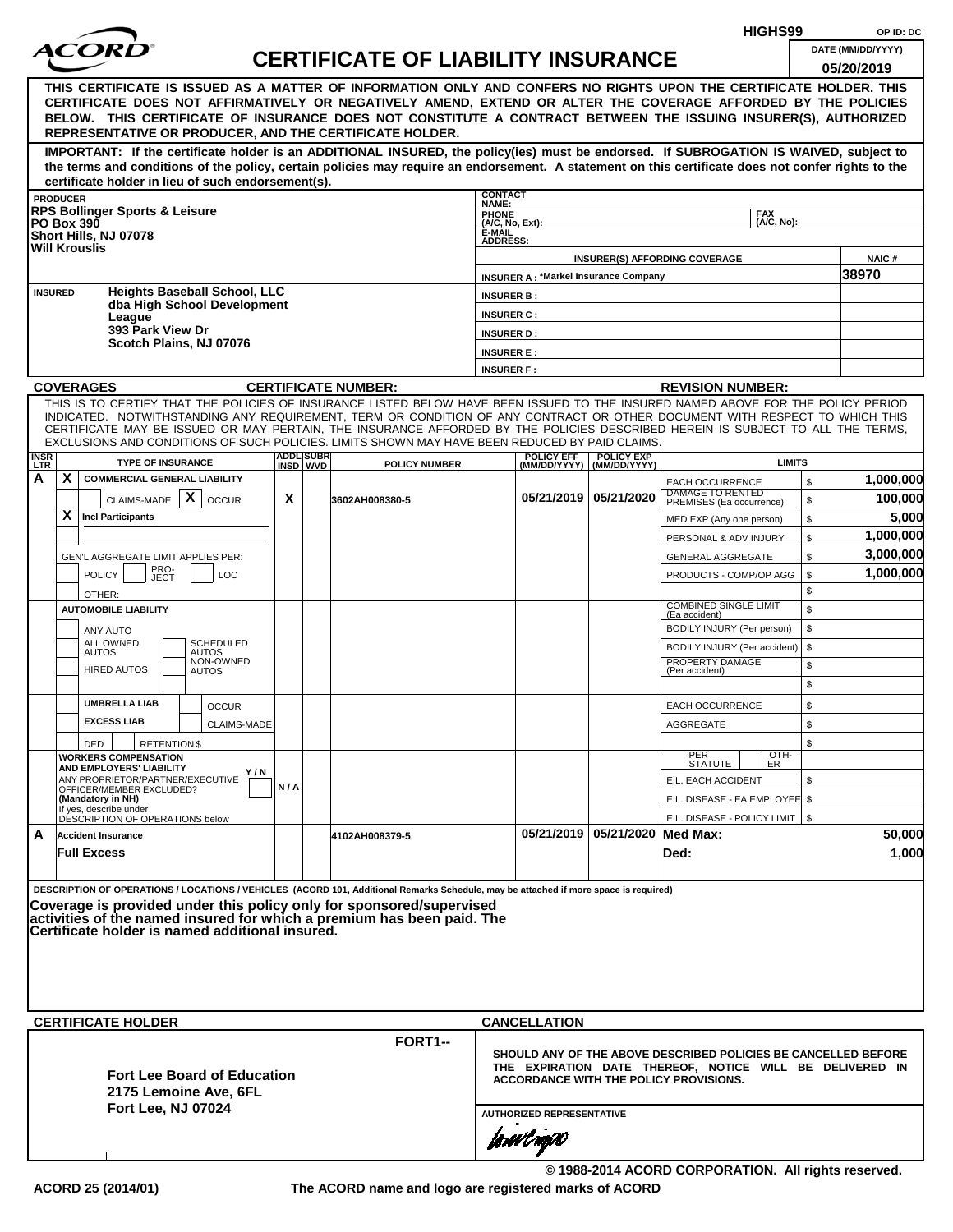| <i>ACOR</i><br>DATE (MM/DD/YYYY)<br><b>CERTIFICATE OF LIABILITY INSURANCE</b><br>05/20/2019<br>THIS CERTIFICATE IS ISSUED AS A MATTER OF INFORMATION ONLY AND CONFERS NO RIGHTS UPON THE CERTIFICATE HOLDER. THIS<br>CERTIFICATE DOES NOT AFFIRMATIVELY OR NEGATIVELY AMEND, EXTEND OR ALTER THE COVERAGE AFFORDED BY THE POLICIES<br>BELOW. THIS CERTIFICATE OF INSURANCE DOES NOT CONSTITUTE A CONTRACT BETWEEN THE ISSUING INSURER(S), AUTHORIZED<br>REPRESENTATIVE OR PRODUCER, AND THE CERTIFICATE HOLDER.<br>IMPORTANT: If the certificate holder is an ADDITIONAL INSURED, the policy(ies) must be endorsed. If SUBROGATION IS WAIVED, subject to<br>the terms and conditions of the policy, certain policies may require an endorsement. A statement on this certificate does not confer rights to the<br>certificate holder in lieu of such endorsement(s).<br><b>CONTACT</b><br><b>PRODUCER</b><br>NAME:<br><b>RPS Bollinger Sports &amp; Leisure</b><br><b>FAX</b><br>PHONE<br>(A/C, No, Ext):<br>(A/C, No):<br><b>PO Box 390</b><br>E-MAIL<br>Short Hills, NJ 07078<br><b>ADDRESS:</b><br><b>Will Krouslis</b><br><b>NAIC#</b><br><b>INSURER(S) AFFORDING COVERAGE</b><br>38970<br><b>INSURER A: *Markel Insurance Company</b><br><b>Heights Baseball School, LLC</b><br><b>INSURED</b><br><b>INSURER B:</b><br>dba High School Development<br><b>INSURER C:</b><br>League<br>393 Park View Dr<br><b>INSURER D:</b><br>Scotch Plains, NJ 07076<br><b>INSURER E:</b><br><b>INSURER F:</b><br><b>COVERAGES</b><br><b>CERTIFICATE NUMBER:</b><br><b>REVISION NUMBER:</b><br>THIS IS TO CERTIFY THAT THE POLICIES OF INSURANCE LISTED BELOW HAVE BEEN ISSUED TO THE INSURED NAMED ABOVE FOR THE POLICY PERIOD<br>INDICATED. NOTWITHSTANDING ANY REQUIREMENT, TERM OR CONDITION OF ANY CONTRACT OR OTHER DOCUMENT WITH RESPECT TO WHICH THIS<br>CERTIFICATE MAY BE ISSUED OR MAY PERTAIN, THE INSURANCE AFFORDED BY THE POLICIES DESCRIBED HEREIN IS SUBJECT TO ALL THE TERMS,<br>EXCLUSIONS AND CONDITIONS OF SUCH POLICIES. LIMITS SHOWN MAY HAVE BEEN REDUCED BY PAID CLAIMS.<br><b>ADDL SUBR</b><br><b>POLICY EXP</b><br><b>INSR</b><br>LTR<br><b>POLICY EFF</b><br><b>TYPE OF INSURANCE</b><br><b>LIMITS</b><br>INSD WVD<br><b>POLICY NUMBER</b><br>(MM/DD/YYYY) (MM/DD/YYYY)<br>X<br>Α<br><b>COMMERCIAL GENERAL LIABILITY</b><br>\$<br><b>EACH OCCURRENCE</b><br><b>DAMAGE TO RENTED</b><br>CLAIMS-MADE $\mid X \mid$<br>05/21/2019 05/21/2020<br>X<br><b>OCCUR</b><br>3602AH008380-5<br>\$<br>PREMISES (Ea occurrence)<br>X<br><b>Incl Participants</b><br>\$<br>MED EXP (Any one person) |  |  |  |  | HIGHS99 | OP ID: DC |
|---------------------------------------------------------------------------------------------------------------------------------------------------------------------------------------------------------------------------------------------------------------------------------------------------------------------------------------------------------------------------------------------------------------------------------------------------------------------------------------------------------------------------------------------------------------------------------------------------------------------------------------------------------------------------------------------------------------------------------------------------------------------------------------------------------------------------------------------------------------------------------------------------------------------------------------------------------------------------------------------------------------------------------------------------------------------------------------------------------------------------------------------------------------------------------------------------------------------------------------------------------------------------------------------------------------------------------------------------------------------------------------------------------------------------------------------------------------------------------------------------------------------------------------------------------------------------------------------------------------------------------------------------------------------------------------------------------------------------------------------------------------------------------------------------------------------------------------------------------------------------------------------------------------------------------------------------------------------------------------------------------------------------------------------------------------------------------------------------------------------------------------------------------------------------------------------------------------------------------------------------------------------------------------------------------------------------------------------------------------------------------------------------------------------------------------------------------------------------------------------------------------------------------------------------------------------------------------------------------|--|--|--|--|---------|-----------|
|                                                                                                                                                                                                                                                                                                                                                                                                                                                                                                                                                                                                                                                                                                                                                                                                                                                                                                                                                                                                                                                                                                                                                                                                                                                                                                                                                                                                                                                                                                                                                                                                                                                                                                                                                                                                                                                                                                                                                                                                                                                                                                                                                                                                                                                                                                                                                                                                                                                                                                                                                                                                         |  |  |  |  |         |           |
|                                                                                                                                                                                                                                                                                                                                                                                                                                                                                                                                                                                                                                                                                                                                                                                                                                                                                                                                                                                                                                                                                                                                                                                                                                                                                                                                                                                                                                                                                                                                                                                                                                                                                                                                                                                                                                                                                                                                                                                                                                                                                                                                                                                                                                                                                                                                                                                                                                                                                                                                                                                                         |  |  |  |  |         |           |
|                                                                                                                                                                                                                                                                                                                                                                                                                                                                                                                                                                                                                                                                                                                                                                                                                                                                                                                                                                                                                                                                                                                                                                                                                                                                                                                                                                                                                                                                                                                                                                                                                                                                                                                                                                                                                                                                                                                                                                                                                                                                                                                                                                                                                                                                                                                                                                                                                                                                                                                                                                                                         |  |  |  |  |         |           |
|                                                                                                                                                                                                                                                                                                                                                                                                                                                                                                                                                                                                                                                                                                                                                                                                                                                                                                                                                                                                                                                                                                                                                                                                                                                                                                                                                                                                                                                                                                                                                                                                                                                                                                                                                                                                                                                                                                                                                                                                                                                                                                                                                                                                                                                                                                                                                                                                                                                                                                                                                                                                         |  |  |  |  |         |           |
|                                                                                                                                                                                                                                                                                                                                                                                                                                                                                                                                                                                                                                                                                                                                                                                                                                                                                                                                                                                                                                                                                                                                                                                                                                                                                                                                                                                                                                                                                                                                                                                                                                                                                                                                                                                                                                                                                                                                                                                                                                                                                                                                                                                                                                                                                                                                                                                                                                                                                                                                                                                                         |  |  |  |  |         |           |
|                                                                                                                                                                                                                                                                                                                                                                                                                                                                                                                                                                                                                                                                                                                                                                                                                                                                                                                                                                                                                                                                                                                                                                                                                                                                                                                                                                                                                                                                                                                                                                                                                                                                                                                                                                                                                                                                                                                                                                                                                                                                                                                                                                                                                                                                                                                                                                                                                                                                                                                                                                                                         |  |  |  |  |         |           |
|                                                                                                                                                                                                                                                                                                                                                                                                                                                                                                                                                                                                                                                                                                                                                                                                                                                                                                                                                                                                                                                                                                                                                                                                                                                                                                                                                                                                                                                                                                                                                                                                                                                                                                                                                                                                                                                                                                                                                                                                                                                                                                                                                                                                                                                                                                                                                                                                                                                                                                                                                                                                         |  |  |  |  |         |           |
|                                                                                                                                                                                                                                                                                                                                                                                                                                                                                                                                                                                                                                                                                                                                                                                                                                                                                                                                                                                                                                                                                                                                                                                                                                                                                                                                                                                                                                                                                                                                                                                                                                                                                                                                                                                                                                                                                                                                                                                                                                                                                                                                                                                                                                                                                                                                                                                                                                                                                                                                                                                                         |  |  |  |  |         |           |
|                                                                                                                                                                                                                                                                                                                                                                                                                                                                                                                                                                                                                                                                                                                                                                                                                                                                                                                                                                                                                                                                                                                                                                                                                                                                                                                                                                                                                                                                                                                                                                                                                                                                                                                                                                                                                                                                                                                                                                                                                                                                                                                                                                                                                                                                                                                                                                                                                                                                                                                                                                                                         |  |  |  |  |         |           |
|                                                                                                                                                                                                                                                                                                                                                                                                                                                                                                                                                                                                                                                                                                                                                                                                                                                                                                                                                                                                                                                                                                                                                                                                                                                                                                                                                                                                                                                                                                                                                                                                                                                                                                                                                                                                                                                                                                                                                                                                                                                                                                                                                                                                                                                                                                                                                                                                                                                                                                                                                                                                         |  |  |  |  |         |           |
|                                                                                                                                                                                                                                                                                                                                                                                                                                                                                                                                                                                                                                                                                                                                                                                                                                                                                                                                                                                                                                                                                                                                                                                                                                                                                                                                                                                                                                                                                                                                                                                                                                                                                                                                                                                                                                                                                                                                                                                                                                                                                                                                                                                                                                                                                                                                                                                                                                                                                                                                                                                                         |  |  |  |  |         |           |
|                                                                                                                                                                                                                                                                                                                                                                                                                                                                                                                                                                                                                                                                                                                                                                                                                                                                                                                                                                                                                                                                                                                                                                                                                                                                                                                                                                                                                                                                                                                                                                                                                                                                                                                                                                                                                                                                                                                                                                                                                                                                                                                                                                                                                                                                                                                                                                                                                                                                                                                                                                                                         |  |  |  |  |         |           |
|                                                                                                                                                                                                                                                                                                                                                                                                                                                                                                                                                                                                                                                                                                                                                                                                                                                                                                                                                                                                                                                                                                                                                                                                                                                                                                                                                                                                                                                                                                                                                                                                                                                                                                                                                                                                                                                                                                                                                                                                                                                                                                                                                                                                                                                                                                                                                                                                                                                                                                                                                                                                         |  |  |  |  |         |           |
|                                                                                                                                                                                                                                                                                                                                                                                                                                                                                                                                                                                                                                                                                                                                                                                                                                                                                                                                                                                                                                                                                                                                                                                                                                                                                                                                                                                                                                                                                                                                                                                                                                                                                                                                                                                                                                                                                                                                                                                                                                                                                                                                                                                                                                                                                                                                                                                                                                                                                                                                                                                                         |  |  |  |  |         |           |
|                                                                                                                                                                                                                                                                                                                                                                                                                                                                                                                                                                                                                                                                                                                                                                                                                                                                                                                                                                                                                                                                                                                                                                                                                                                                                                                                                                                                                                                                                                                                                                                                                                                                                                                                                                                                                                                                                                                                                                                                                                                                                                                                                                                                                                                                                                                                                                                                                                                                                                                                                                                                         |  |  |  |  |         | 1,000,000 |
|                                                                                                                                                                                                                                                                                                                                                                                                                                                                                                                                                                                                                                                                                                                                                                                                                                                                                                                                                                                                                                                                                                                                                                                                                                                                                                                                                                                                                                                                                                                                                                                                                                                                                                                                                                                                                                                                                                                                                                                                                                                                                                                                                                                                                                                                                                                                                                                                                                                                                                                                                                                                         |  |  |  |  |         | 100,000   |
|                                                                                                                                                                                                                                                                                                                                                                                                                                                                                                                                                                                                                                                                                                                                                                                                                                                                                                                                                                                                                                                                                                                                                                                                                                                                                                                                                                                                                                                                                                                                                                                                                                                                                                                                                                                                                                                                                                                                                                                                                                                                                                                                                                                                                                                                                                                                                                                                                                                                                                                                                                                                         |  |  |  |  |         | 5,000     |
| \$<br>PERSONAL & ADV INJURY                                                                                                                                                                                                                                                                                                                                                                                                                                                                                                                                                                                                                                                                                                                                                                                                                                                                                                                                                                                                                                                                                                                                                                                                                                                                                                                                                                                                                                                                                                                                                                                                                                                                                                                                                                                                                                                                                                                                                                                                                                                                                                                                                                                                                                                                                                                                                                                                                                                                                                                                                                             |  |  |  |  |         | 1,000,000 |
| \$<br>GEN'L AGGREGATE LIMIT APPLIES PER:<br><b>GENERAL AGGREGATE</b>                                                                                                                                                                                                                                                                                                                                                                                                                                                                                                                                                                                                                                                                                                                                                                                                                                                                                                                                                                                                                                                                                                                                                                                                                                                                                                                                                                                                                                                                                                                                                                                                                                                                                                                                                                                                                                                                                                                                                                                                                                                                                                                                                                                                                                                                                                                                                                                                                                                                                                                                    |  |  |  |  |         | 3,000,000 |
| PRO-<br>JECT<br><b>POLICY</b><br>\$<br><b>LOC</b><br>PRODUCTS - COMP/OP AGG                                                                                                                                                                                                                                                                                                                                                                                                                                                                                                                                                                                                                                                                                                                                                                                                                                                                                                                                                                                                                                                                                                                                                                                                                                                                                                                                                                                                                                                                                                                                                                                                                                                                                                                                                                                                                                                                                                                                                                                                                                                                                                                                                                                                                                                                                                                                                                                                                                                                                                                             |  |  |  |  |         | 1,000,000 |
| \$<br>OTHER:<br><b>COMBINED SINGLE LIMIT</b><br>\$                                                                                                                                                                                                                                                                                                                                                                                                                                                                                                                                                                                                                                                                                                                                                                                                                                                                                                                                                                                                                                                                                                                                                                                                                                                                                                                                                                                                                                                                                                                                                                                                                                                                                                                                                                                                                                                                                                                                                                                                                                                                                                                                                                                                                                                                                                                                                                                                                                                                                                                                                      |  |  |  |  |         |           |
| <b>AUTOMOBILE LIABILITY</b><br>(Ea accident)<br>BODILY INJURY (Per person)<br>\$                                                                                                                                                                                                                                                                                                                                                                                                                                                                                                                                                                                                                                                                                                                                                                                                                                                                                                                                                                                                                                                                                                                                                                                                                                                                                                                                                                                                                                                                                                                                                                                                                                                                                                                                                                                                                                                                                                                                                                                                                                                                                                                                                                                                                                                                                                                                                                                                                                                                                                                        |  |  |  |  |         |           |
| ANY AUTO<br><b>SCHEDULED</b><br>ALL OWNED<br>\$<br>BODILY INJURY (Per accident)                                                                                                                                                                                                                                                                                                                                                                                                                                                                                                                                                                                                                                                                                                                                                                                                                                                                                                                                                                                                                                                                                                                                                                                                                                                                                                                                                                                                                                                                                                                                                                                                                                                                                                                                                                                                                                                                                                                                                                                                                                                                                                                                                                                                                                                                                                                                                                                                                                                                                                                         |  |  |  |  |         |           |
| <b>AUTOS</b><br>AUTOS<br>NON-OWNED<br>PROPERTY DAMAGE<br>\$<br><b>HIRED AUTOS</b><br>(Per accident)<br>AUTOS<br>\$                                                                                                                                                                                                                                                                                                                                                                                                                                                                                                                                                                                                                                                                                                                                                                                                                                                                                                                                                                                                                                                                                                                                                                                                                                                                                                                                                                                                                                                                                                                                                                                                                                                                                                                                                                                                                                                                                                                                                                                                                                                                                                                                                                                                                                                                                                                                                                                                                                                                                      |  |  |  |  |         |           |
| <b>UMBRELLA LIAB</b><br>\$<br><b>OCCUR</b><br><b>EACH OCCURRENCE</b>                                                                                                                                                                                                                                                                                                                                                                                                                                                                                                                                                                                                                                                                                                                                                                                                                                                                                                                                                                                                                                                                                                                                                                                                                                                                                                                                                                                                                                                                                                                                                                                                                                                                                                                                                                                                                                                                                                                                                                                                                                                                                                                                                                                                                                                                                                                                                                                                                                                                                                                                    |  |  |  |  |         |           |
| <b>EXCESS LIAB</b><br><b>CLAIMS-MADE</b><br>AGGREGATE<br>\$                                                                                                                                                                                                                                                                                                                                                                                                                                                                                                                                                                                                                                                                                                                                                                                                                                                                                                                                                                                                                                                                                                                                                                                                                                                                                                                                                                                                                                                                                                                                                                                                                                                                                                                                                                                                                                                                                                                                                                                                                                                                                                                                                                                                                                                                                                                                                                                                                                                                                                                                             |  |  |  |  |         |           |
| \$<br>DED<br><b>RETENTION \$</b>                                                                                                                                                                                                                                                                                                                                                                                                                                                                                                                                                                                                                                                                                                                                                                                                                                                                                                                                                                                                                                                                                                                                                                                                                                                                                                                                                                                                                                                                                                                                                                                                                                                                                                                                                                                                                                                                                                                                                                                                                                                                                                                                                                                                                                                                                                                                                                                                                                                                                                                                                                        |  |  |  |  |         |           |
| OTH-<br>ER<br>PER<br>STATUTE<br><b>WORKERS COMPENSATION</b><br>AND EMPLOYERS' LIABILITY                                                                                                                                                                                                                                                                                                                                                                                                                                                                                                                                                                                                                                                                                                                                                                                                                                                                                                                                                                                                                                                                                                                                                                                                                                                                                                                                                                                                                                                                                                                                                                                                                                                                                                                                                                                                                                                                                                                                                                                                                                                                                                                                                                                                                                                                                                                                                                                                                                                                                                                 |  |  |  |  |         |           |
| Y/N<br>ANY PROPRIETOR/PARTNER/EXECUTIVE<br>E.L. EACH ACCIDENT<br>\$<br>N/A<br>OFFICER/MEMBER EXCLUDED?                                                                                                                                                                                                                                                                                                                                                                                                                                                                                                                                                                                                                                                                                                                                                                                                                                                                                                                                                                                                                                                                                                                                                                                                                                                                                                                                                                                                                                                                                                                                                                                                                                                                                                                                                                                                                                                                                                                                                                                                                                                                                                                                                                                                                                                                                                                                                                                                                                                                                                  |  |  |  |  |         |           |
| (Mandatory in NH)<br>E.L. DISEASE - EA EMPLOYEE \$<br>If yes, describe under                                                                                                                                                                                                                                                                                                                                                                                                                                                                                                                                                                                                                                                                                                                                                                                                                                                                                                                                                                                                                                                                                                                                                                                                                                                                                                                                                                                                                                                                                                                                                                                                                                                                                                                                                                                                                                                                                                                                                                                                                                                                                                                                                                                                                                                                                                                                                                                                                                                                                                                            |  |  |  |  |         |           |
| E.L. DISEASE - POLICY LIMIT   \$<br>DÉSCRIPTION OF OPERATIONS below<br>05/21/2019 05/21/2020 Med Max:                                                                                                                                                                                                                                                                                                                                                                                                                                                                                                                                                                                                                                                                                                                                                                                                                                                                                                                                                                                                                                                                                                                                                                                                                                                                                                                                                                                                                                                                                                                                                                                                                                                                                                                                                                                                                                                                                                                                                                                                                                                                                                                                                                                                                                                                                                                                                                                                                                                                                                   |  |  |  |  |         | 50,000    |
| A<br><b>Accident Insurance</b><br>4102AH008379-5<br><b>Full Excess</b><br>Ded:                                                                                                                                                                                                                                                                                                                                                                                                                                                                                                                                                                                                                                                                                                                                                                                                                                                                                                                                                                                                                                                                                                                                                                                                                                                                                                                                                                                                                                                                                                                                                                                                                                                                                                                                                                                                                                                                                                                                                                                                                                                                                                                                                                                                                                                                                                                                                                                                                                                                                                                          |  |  |  |  |         | 1,000     |
| DESCRIPTION OF OPERATIONS / LOCATIONS / VEHICLES (ACORD 101, Additional Remarks Schedule, may be attached if more space is required)<br>Certificate holder is included as an additional insured. Coverage is<br>provided under these policies only for sponsored/supervised activities of<br>the named insured for which a premium has been paid.                                                                                                                                                                                                                                                                                                                                                                                                                                                                                                                                                                                                                                                                                                                                                                                                                                                                                                                                                                                                                                                                                                                                                                                                                                                                                                                                                                                                                                                                                                                                                                                                                                                                                                                                                                                                                                                                                                                                                                                                                                                                                                                                                                                                                                                       |  |  |  |  |         |           |
| <b>CERTIFICATE HOLDER</b><br><b>CANCELLATION</b>                                                                                                                                                                                                                                                                                                                                                                                                                                                                                                                                                                                                                                                                                                                                                                                                                                                                                                                                                                                                                                                                                                                                                                                                                                                                                                                                                                                                                                                                                                                                                                                                                                                                                                                                                                                                                                                                                                                                                                                                                                                                                                                                                                                                                                                                                                                                                                                                                                                                                                                                                        |  |  |  |  |         |           |
| <b>GLENRI1</b><br>SHOULD ANY OF THE ABOVE DESCRIBED POLICIES BE CANCELLED BEFORE<br>THE EXPIRATION DATE THEREOF, NOTICE WILL BE DELIVERED IN<br><b>Glen Ridge High School</b><br>ACCORDANCE WITH THE POLICY PROVISIONS.<br>200 Ridgewood Ave.<br>Glen Ridge, NJ 07028<br><b>AUTHORIZED REPRESENTATIVE</b>                                                                                                                                                                                                                                                                                                                                                                                                                                                                                                                                                                                                                                                                                                                                                                                                                                                                                                                                                                                                                                                                                                                                                                                                                                                                                                                                                                                                                                                                                                                                                                                                                                                                                                                                                                                                                                                                                                                                                                                                                                                                                                                                                                                                                                                                                               |  |  |  |  |         |           |
| forevl agao                                                                                                                                                                                                                                                                                                                                                                                                                                                                                                                                                                                                                                                                                                                                                                                                                                                                                                                                                                                                                                                                                                                                                                                                                                                                                                                                                                                                                                                                                                                                                                                                                                                                                                                                                                                                                                                                                                                                                                                                                                                                                                                                                                                                                                                                                                                                                                                                                                                                                                                                                                                             |  |  |  |  |         |           |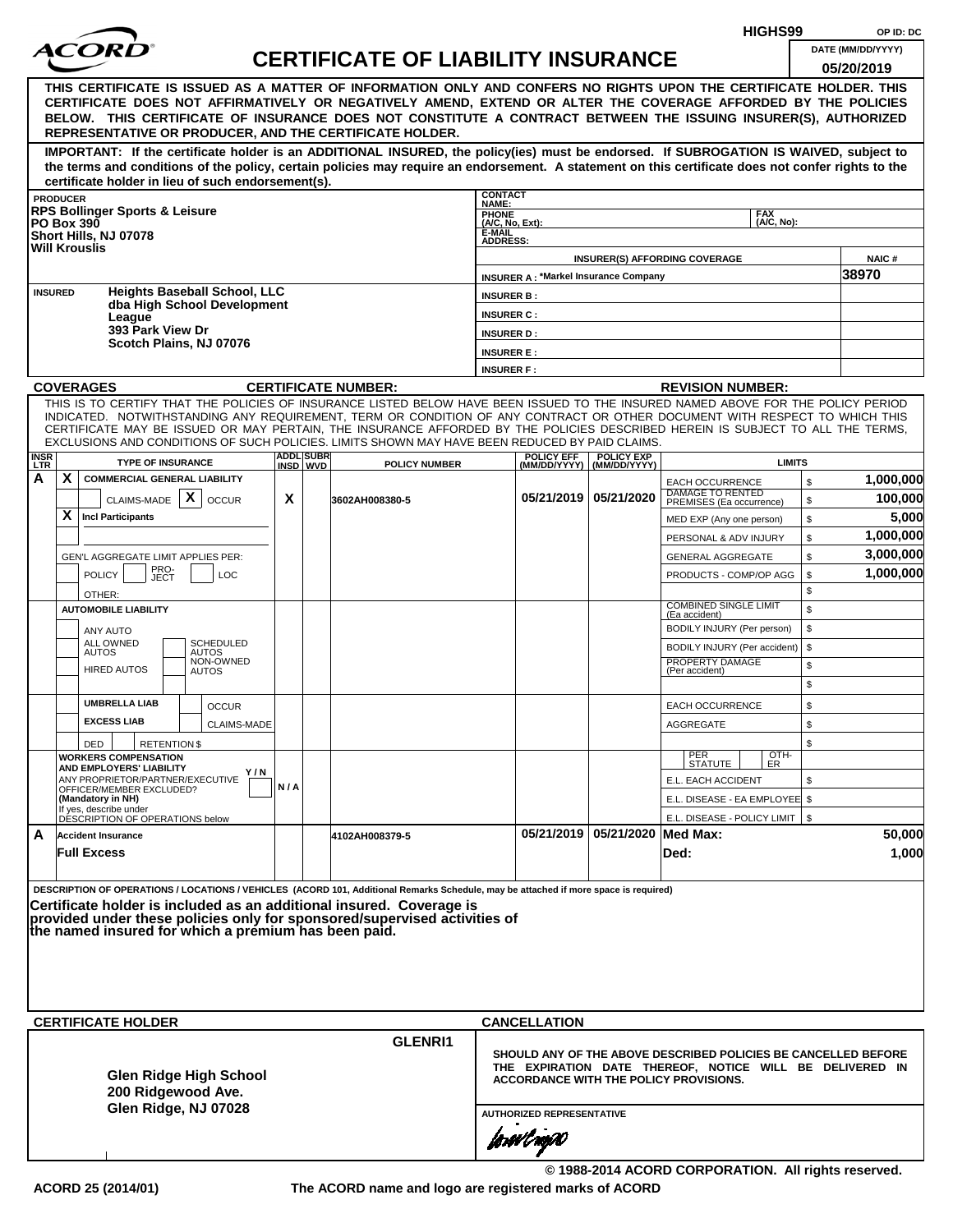|                                                                                                                                                                                                                                                                                                                                                                                                                                                                                                    |     |                  |                                           |                                        |                                               |                                |                                                                                                                                                                      | HIGHS99                  |          | OP ID: DC            |
|----------------------------------------------------------------------------------------------------------------------------------------------------------------------------------------------------------------------------------------------------------------------------------------------------------------------------------------------------------------------------------------------------------------------------------------------------------------------------------------------------|-----|------------------|-------------------------------------------|----------------------------------------|-----------------------------------------------|--------------------------------|----------------------------------------------------------------------------------------------------------------------------------------------------------------------|--------------------------|----------|----------------------|
| <i>ACOR</i>                                                                                                                                                                                                                                                                                                                                                                                                                                                                                        |     |                  | <b>CERTIFICATE OF LIABILITY INSURANCE</b> |                                        |                                               |                                |                                                                                                                                                                      |                          |          | DATE (MM/DD/YYYY)    |
| THIS CERTIFICATE IS ISSUED AS A MATTER OF INFORMATION ONLY AND CONFERS NO RIGHTS UPON THE CERTIFICATE HOLDER. THIS<br>CERTIFICATE DOES NOT AFFIRMATIVELY OR NEGATIVELY AMEND, EXTEND OR ALTER THE COVERAGE AFFORDED BY THE POLICIES<br>BELOW. THIS CERTIFICATE OF INSURANCE DOES NOT CONSTITUTE A CONTRACT BETWEEN THE ISSUING INSURER(S), AUTHORIZED<br>REPRESENTATIVE OR PRODUCER, AND THE CERTIFICATE HOLDER.                                                                                   |     |                  |                                           |                                        |                                               |                                |                                                                                                                                                                      |                          |          | 05/20/2019           |
| IMPORTANT: If the certificate holder is an ADDITIONAL INSURED, the policy(ies) must be endorsed. If SUBROGATION IS WAIVED, subject to<br>the terms and conditions of the policy, certain policies may require an endorsement. A statement on this certificate does not confer rights to the<br>certificate holder in lieu of such endorsement(s).                                                                                                                                                  |     |                  |                                           |                                        |                                               |                                |                                                                                                                                                                      |                          |          |                      |
| <b>PRODUCER</b>                                                                                                                                                                                                                                                                                                                                                                                                                                                                                    |     |                  |                                           | <b>CONTACT</b><br>NAME:                |                                               |                                |                                                                                                                                                                      |                          |          |                      |
| <b>RPS Bollinger Sports &amp; Leisure</b><br><b>PO Box 390</b>                                                                                                                                                                                                                                                                                                                                                                                                                                     |     |                  |                                           | PHONE<br>(A/C, No, Ext):               |                                               |                                |                                                                                                                                                                      | <b>FAX</b><br>(A/C, No): |          |                      |
| Short Hills, NJ 07078<br><b>Will Krouslis</b>                                                                                                                                                                                                                                                                                                                                                                                                                                                      |     |                  |                                           | E-MAIL<br><b>ADDRESS:</b>              |                                               |                                |                                                                                                                                                                      |                          |          |                      |
|                                                                                                                                                                                                                                                                                                                                                                                                                                                                                                    |     |                  |                                           |                                        |                                               |                                | <b>INSURER(S) AFFORDING COVERAGE</b>                                                                                                                                 |                          |          | <b>NAIC#</b>         |
| <b>Heights Baseball School, LLC</b><br><b>INSURED</b>                                                                                                                                                                                                                                                                                                                                                                                                                                              |     |                  |                                           |                                        | <b>INSURER A: *Markel Insurance Company</b>   |                                |                                                                                                                                                                      |                          |          | 38970                |
| dba High School Development                                                                                                                                                                                                                                                                                                                                                                                                                                                                        |     |                  |                                           | <b>INSURER B:</b><br><b>INSURER C:</b> |                                               |                                |                                                                                                                                                                      |                          |          |                      |
| League<br>393 Park View Dr                                                                                                                                                                                                                                                                                                                                                                                                                                                                         |     |                  |                                           | <b>INSURER D:</b>                      |                                               |                                |                                                                                                                                                                      |                          |          |                      |
| Scotch Plains, NJ 07076                                                                                                                                                                                                                                                                                                                                                                                                                                                                            |     |                  |                                           | <b>INSURER E:</b>                      |                                               |                                |                                                                                                                                                                      |                          |          |                      |
|                                                                                                                                                                                                                                                                                                                                                                                                                                                                                                    |     |                  |                                           | <b>INSURER F:</b>                      |                                               |                                |                                                                                                                                                                      |                          |          |                      |
| <b>COVERAGES</b>                                                                                                                                                                                                                                                                                                                                                                                                                                                                                   |     |                  | <b>CERTIFICATE NUMBER:</b>                |                                        |                                               |                                | <b>REVISION NUMBER:</b>                                                                                                                                              |                          |          |                      |
| THIS IS TO CERTIFY THAT THE POLICIES OF INSURANCE LISTED BELOW HAVE BEEN ISSUED TO THE INSURED NAMED ABOVE FOR THE POLICY PERIOD<br>INDICATED. NOTWITHSTANDING ANY REQUIREMENT, TERM OR CONDITION OF ANY CONTRACT OR OTHER DOCUMENT WITH RESPECT TO WHICH THIS<br>CERTIFICATE MAY BE ISSUED OR MAY PERTAIN, THE INSURANCE AFFORDED BY THE POLICIES DESCRIBED HEREIN IS SUBJECT TO ALL THE TERMS,<br>EXCLUSIONS AND CONDITIONS OF SUCH POLICIES. LIMITS SHOWN MAY HAVE BEEN REDUCED BY PAID CLAIMS. |     | <b>ADDL SUBR</b> |                                           |                                        | <b>POLICY EFF</b>                             | <b>POLICY EXP</b>              |                                                                                                                                                                      |                          |          |                      |
| <b>INSR</b><br>LTR<br><b>TYPE OF INSURANCE</b>                                                                                                                                                                                                                                                                                                                                                                                                                                                     |     | INSD WVD         | <b>POLICY NUMBER</b>                      |                                        |                                               | (MM/DD/YYYY) (MM/DD/YYYY)      |                                                                                                                                                                      | <b>LIMITS</b>            |          |                      |
| X<br>Α<br><b>COMMERCIAL GENERAL LIABILITY</b><br>CLAIMS-MADE $\mid X \mid$                                                                                                                                                                                                                                                                                                                                                                                                                         | X   |                  |                                           |                                        |                                               | 05/21/2019 05/21/2020          | <b>EACH OCCURRENCE</b><br><b>DAMAGE TO RENTED</b>                                                                                                                    |                          | \$       | 1,000,000<br>100,000 |
| <b>OCCUR</b><br>X<br><b>Incl Participants</b>                                                                                                                                                                                                                                                                                                                                                                                                                                                      |     |                  | 3602AH008380-5                            |                                        |                                               |                                | PREMISES (Ea occurrence)<br>MED EXP (Any one person)                                                                                                                 |                          | \$<br>\$ | 5,000                |
|                                                                                                                                                                                                                                                                                                                                                                                                                                                                                                    |     |                  |                                           |                                        |                                               |                                | PERSONAL & ADV INJURY                                                                                                                                                |                          | \$       | 1,000,000            |
| GEN'L AGGREGATE LIMIT APPLIES PER:                                                                                                                                                                                                                                                                                                                                                                                                                                                                 |     |                  |                                           |                                        |                                               |                                | <b>GENERAL AGGREGATE</b>                                                                                                                                             |                          | \$       | 3,000,000            |
| PRO-<br>JECT<br><b>POLICY</b><br><b>LOC</b>                                                                                                                                                                                                                                                                                                                                                                                                                                                        |     |                  |                                           |                                        |                                               |                                | PRODUCTS - COMP/OP AGG                                                                                                                                               |                          | \$       | 1,000,000            |
| OTHER:<br><b>AUTOMOBILE LIABILITY</b>                                                                                                                                                                                                                                                                                                                                                                                                                                                              |     |                  |                                           |                                        |                                               |                                | <b>COMBINED SINGLE LIMIT</b>                                                                                                                                         |                          | \$<br>\$ |                      |
| ANY AUTO                                                                                                                                                                                                                                                                                                                                                                                                                                                                                           |     |                  |                                           |                                        |                                               |                                | (Ea accident)<br>BODILY INJURY (Per person)                                                                                                                          |                          | \$       |                      |
| <b>SCHEDULED</b><br>ALL OWNED<br><b>AUTOS</b><br>AUTOS                                                                                                                                                                                                                                                                                                                                                                                                                                             |     |                  |                                           |                                        |                                               |                                | BODILY INJURY (Per accident)                                                                                                                                         |                          | \$       |                      |
| NON-OWNED<br><b>HIRED AUTOS</b><br>AUTOS                                                                                                                                                                                                                                                                                                                                                                                                                                                           |     |                  |                                           |                                        |                                               |                                | PROPERTY DAMAGE<br>(Per accident)                                                                                                                                    |                          | \$<br>\$ |                      |
| <b>UMBRELLA LIAB</b><br><b>OCCUR</b>                                                                                                                                                                                                                                                                                                                                                                                                                                                               |     |                  |                                           |                                        |                                               |                                | <b>EACH OCCURRENCE</b>                                                                                                                                               |                          | \$       |                      |
| <b>EXCESS LIAB</b><br><b>CLAIMS-MADE</b>                                                                                                                                                                                                                                                                                                                                                                                                                                                           |     |                  |                                           |                                        |                                               |                                | AGGREGATE                                                                                                                                                            |                          | \$       |                      |
| DED<br><b>RETENTION \$</b><br><b>WORKERS COMPENSATION</b>                                                                                                                                                                                                                                                                                                                                                                                                                                          |     |                  |                                           |                                        |                                               |                                |                                                                                                                                                                      |                          | \$       |                      |
| AND EMPLOYERS' LIABILITY<br>Y/N<br>ANY PROPRIETOR/PARTNER/EXECUTIVE                                                                                                                                                                                                                                                                                                                                                                                                                                |     |                  |                                           |                                        |                                               |                                | PER<br>STATUTE<br>E.L. EACH ACCIDENT                                                                                                                                 | OTH-<br>ER               | \$       |                      |
| OFFICER/MEMBER EXCLUDED?<br>(Mandatory in NH)                                                                                                                                                                                                                                                                                                                                                                                                                                                      | N/A |                  |                                           |                                        |                                               |                                | E.L. DISEASE - EA EMPLOYEE \$                                                                                                                                        |                          |          |                      |
| If yes, describe under<br>DÉSCRIPTION OF OPERATIONS below                                                                                                                                                                                                                                                                                                                                                                                                                                          |     |                  |                                           |                                        |                                               |                                | E.L. DISEASE - POLICY LIMIT   \$                                                                                                                                     |                          |          |                      |
| A<br><b>Accident Insurance</b><br><b>Full Excess</b>                                                                                                                                                                                                                                                                                                                                                                                                                                               |     |                  | 4102AH008379-5                            |                                        |                                               | 05/21/2019 05/21/2020 Med Max: | Ded:                                                                                                                                                                 |                          |          | 50,000<br>1,000      |
| DESCRIPTION OF OPERATIONS / LOCATIONS / VEHICLES (ACORD 101, Additional Remarks Schedule, may be attached if more space is required)<br>Certificate holder is included as an additional insured. Coverage is<br>provided under these policies only for sponsored/supervised activities of<br>the named insured for which a premium has been paid.                                                                                                                                                  |     |                  |                                           |                                        |                                               |                                |                                                                                                                                                                      |                          |          |                      |
| <b>CERTIFICATE HOLDER</b>                                                                                                                                                                                                                                                                                                                                                                                                                                                                          |     |                  |                                           |                                        | <b>CANCELLATION</b>                           |                                |                                                                                                                                                                      |                          |          |                      |
|                                                                                                                                                                                                                                                                                                                                                                                                                                                                                                    |     |                  | <b>GLENRI1</b>                            |                                        |                                               |                                |                                                                                                                                                                      |                          |          |                      |
| Glen Ridge-Hurrell Field<br>865 Bloomfield Ave.<br>Glen Ridge, NJ 07028                                                                                                                                                                                                                                                                                                                                                                                                                            |     |                  |                                           |                                        |                                               |                                | SHOULD ANY OF THE ABOVE DESCRIBED POLICIES BE CANCELLED BEFORE<br>THE EXPIRATION DATE THEREOF, NOTICE WILL BE DELIVERED IN<br>ACCORDANCE WITH THE POLICY PROVISIONS. |                          |          |                      |
|                                                                                                                                                                                                                                                                                                                                                                                                                                                                                                    |     |                  |                                           |                                        | <b>AUTHORIZED REPRESENTATIVE</b><br>forwl now |                                |                                                                                                                                                                      |                          |          |                      |

**© 1988-2014 ACORD CORPORATION. All rights reserved. ACORD 25 (2014/01) The ACORD name and logo are registered marks of ACORD**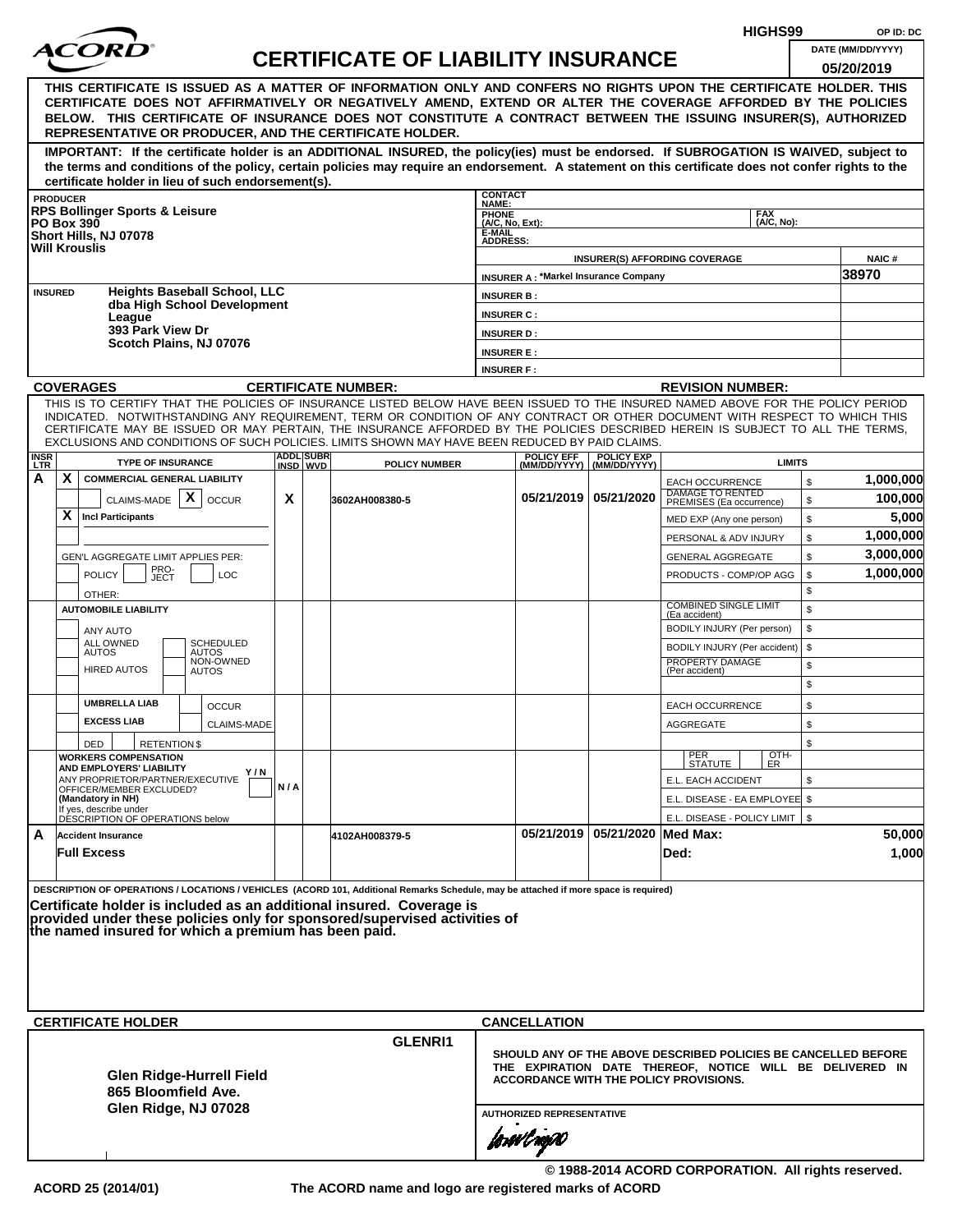|                                                                                                                                                                                                                                                                                                                                                                                                                                                                                                    |     |                  |                                           |                           |                                             |                                |                                                                                                                                                                      | HIGHS99                  |          | OP ID: DC             |
|----------------------------------------------------------------------------------------------------------------------------------------------------------------------------------------------------------------------------------------------------------------------------------------------------------------------------------------------------------------------------------------------------------------------------------------------------------------------------------------------------|-----|------------------|-------------------------------------------|---------------------------|---------------------------------------------|--------------------------------|----------------------------------------------------------------------------------------------------------------------------------------------------------------------|--------------------------|----------|-----------------------|
| <i>ACOR</i>                                                                                                                                                                                                                                                                                                                                                                                                                                                                                        |     |                  | <b>CERTIFICATE OF LIABILITY INSURANCE</b> |                           |                                             |                                |                                                                                                                                                                      |                          |          | DATE (MM/DD/YYYY)     |
| THIS CERTIFICATE IS ISSUED AS A MATTER OF INFORMATION ONLY AND CONFERS NO RIGHTS UPON THE CERTIFICATE HOLDER. THIS<br>CERTIFICATE DOES NOT AFFIRMATIVELY OR NEGATIVELY AMEND, EXTEND OR ALTER THE COVERAGE AFFORDED BY THE POLICIES<br>BELOW. THIS CERTIFICATE OF INSURANCE DOES NOT CONSTITUTE A CONTRACT BETWEEN THE ISSUING INSURER(S), AUTHORIZED<br>REPRESENTATIVE OR PRODUCER, AND THE CERTIFICATE HOLDER.                                                                                   |     |                  |                                           |                           |                                             |                                |                                                                                                                                                                      |                          |          | 05/20/2019            |
| IMPORTANT: If the certificate holder is an ADDITIONAL INSURED, the policy(ies) must be endorsed. If SUBROGATION IS WAIVED, subject to<br>the terms and conditions of the policy, certain policies may require an endorsement. A statement on this certificate does not confer rights to the<br>certificate holder in lieu of such endorsement(s).                                                                                                                                                  |     |                  |                                           |                           |                                             |                                |                                                                                                                                                                      |                          |          |                       |
| <b>PRODUCER</b>                                                                                                                                                                                                                                                                                                                                                                                                                                                                                    |     |                  |                                           | <b>CONTACT</b><br>NAME:   |                                             |                                |                                                                                                                                                                      |                          |          |                       |
| <b>RPS Bollinger Sports &amp; Leisure</b><br><b>PO Box 390</b>                                                                                                                                                                                                                                                                                                                                                                                                                                     |     |                  |                                           | PHONE<br>(A/C, No, Ext):  |                                             |                                |                                                                                                                                                                      | <b>FAX</b><br>(A/C, No): |          |                       |
| Short Hills, NJ 07078<br><b>Will Krouslis</b>                                                                                                                                                                                                                                                                                                                                                                                                                                                      |     |                  |                                           | E-MAIL<br><b>ADDRESS:</b> |                                             |                                |                                                                                                                                                                      |                          |          |                       |
|                                                                                                                                                                                                                                                                                                                                                                                                                                                                                                    |     |                  |                                           |                           |                                             |                                | <b>INSURER(S) AFFORDING COVERAGE</b>                                                                                                                                 |                          |          | <b>NAIC#</b><br>38970 |
| <b>Heights Baseball School, LLC</b><br><b>INSURED</b>                                                                                                                                                                                                                                                                                                                                                                                                                                              |     |                  |                                           | <b>INSURER B:</b>         | <b>INSURER A: *Markel Insurance Company</b> |                                |                                                                                                                                                                      |                          |          |                       |
| dba High School Development                                                                                                                                                                                                                                                                                                                                                                                                                                                                        |     |                  |                                           | <b>INSURER C:</b>         |                                             |                                |                                                                                                                                                                      |                          |          |                       |
| League<br>393 Park View Dr                                                                                                                                                                                                                                                                                                                                                                                                                                                                         |     |                  |                                           | <b>INSURER D:</b>         |                                             |                                |                                                                                                                                                                      |                          |          |                       |
| Scotch Plains, NJ 07076                                                                                                                                                                                                                                                                                                                                                                                                                                                                            |     |                  |                                           | <b>INSURER E:</b>         |                                             |                                |                                                                                                                                                                      |                          |          |                       |
|                                                                                                                                                                                                                                                                                                                                                                                                                                                                                                    |     |                  |                                           | <b>INSURER F:</b>         |                                             |                                |                                                                                                                                                                      |                          |          |                       |
| <b>COVERAGES</b>                                                                                                                                                                                                                                                                                                                                                                                                                                                                                   |     |                  | <b>CERTIFICATE NUMBER:</b>                |                           |                                             |                                | <b>REVISION NUMBER:</b>                                                                                                                                              |                          |          |                       |
| THIS IS TO CERTIFY THAT THE POLICIES OF INSURANCE LISTED BELOW HAVE BEEN ISSUED TO THE INSURED NAMED ABOVE FOR THE POLICY PERIOD<br>INDICATED. NOTWITHSTANDING ANY REQUIREMENT, TERM OR CONDITION OF ANY CONTRACT OR OTHER DOCUMENT WITH RESPECT TO WHICH THIS<br>CERTIFICATE MAY BE ISSUED OR MAY PERTAIN, THE INSURANCE AFFORDED BY THE POLICIES DESCRIBED HEREIN IS SUBJECT TO ALL THE TERMS,<br>EXCLUSIONS AND CONDITIONS OF SUCH POLICIES. LIMITS SHOWN MAY HAVE BEEN REDUCED BY PAID CLAIMS. |     | <b>ADDL SUBR</b> |                                           |                           | <b>POLICY EFF</b>                           | <b>POLICY EXP</b>              |                                                                                                                                                                      |                          |          |                       |
| <b>INSR</b><br>LTR<br><b>TYPE OF INSURANCE</b>                                                                                                                                                                                                                                                                                                                                                                                                                                                     |     | INSD WVD         | <b>POLICY NUMBER</b>                      |                           |                                             | (MM/DD/YYYY) (MM/DD/YYYY)      |                                                                                                                                                                      | <b>LIMITS</b>            |          |                       |
| X<br>Α<br><b>COMMERCIAL GENERAL LIABILITY</b><br>CLAIMS-MADE $\mid X \mid$                                                                                                                                                                                                                                                                                                                                                                                                                         | X   |                  |                                           |                           | 05/21/2019 05/21/2020                       |                                | <b>EACH OCCURRENCE</b><br><b>DAMAGE TO RENTED</b>                                                                                                                    |                          | \$       | 1,000,000<br>100,000  |
| <b>OCCUR</b><br>X<br><b>Incl Participants</b>                                                                                                                                                                                                                                                                                                                                                                                                                                                      |     |                  | 3602AH008380-5                            |                           |                                             |                                | PREMISES (Ea occurrence)                                                                                                                                             |                          | \$<br>\$ | 5,000                 |
|                                                                                                                                                                                                                                                                                                                                                                                                                                                                                                    |     |                  |                                           |                           |                                             |                                | MED EXP (Any one person)<br>PERSONAL & ADV INJURY                                                                                                                    |                          | \$       | 1,000,000             |
| GEN'L AGGREGATE LIMIT APPLIES PER:                                                                                                                                                                                                                                                                                                                                                                                                                                                                 |     |                  |                                           |                           |                                             |                                | <b>GENERAL AGGREGATE</b>                                                                                                                                             |                          | \$       | 3,000,000             |
| PRO-<br>JECT<br><b>POLICY</b><br><b>LOC</b><br>OTHER:                                                                                                                                                                                                                                                                                                                                                                                                                                              |     |                  |                                           |                           |                                             |                                | PRODUCTS - COMP/OP AGG                                                                                                                                               |                          | \$<br>\$ | 1,000,000             |
| <b>AUTOMOBILE LIABILITY</b>                                                                                                                                                                                                                                                                                                                                                                                                                                                                        |     |                  |                                           |                           |                                             |                                | <b>COMBINED SINGLE LIMIT</b><br>(Ea accident)                                                                                                                        |                          | \$       |                       |
| ANY AUTO                                                                                                                                                                                                                                                                                                                                                                                                                                                                                           |     |                  |                                           |                           |                                             |                                | BODILY INJURY (Per person)                                                                                                                                           |                          | \$       |                       |
| <b>SCHEDULED</b><br>ALL OWNED<br><b>AUTOS</b><br>AUTOS                                                                                                                                                                                                                                                                                                                                                                                                                                             |     |                  |                                           |                           |                                             |                                | BODILY INJURY (Per accident)                                                                                                                                         |                          | \$       |                       |
| NON-OWNED<br><b>HIRED AUTOS</b><br>AUTOS                                                                                                                                                                                                                                                                                                                                                                                                                                                           |     |                  |                                           |                           |                                             |                                | PROPERTY DAMAGE<br>(Per accident)                                                                                                                                    |                          | \$<br>\$ |                       |
| <b>UMBRELLA LIAB</b><br><b>OCCUR</b>                                                                                                                                                                                                                                                                                                                                                                                                                                                               |     |                  |                                           |                           |                                             |                                | <b>EACH OCCURRENCE</b>                                                                                                                                               |                          | \$       |                       |
| <b>EXCESS LIAB</b><br><b>CLAIMS-MADE</b>                                                                                                                                                                                                                                                                                                                                                                                                                                                           |     |                  |                                           |                           |                                             |                                | AGGREGATE                                                                                                                                                            |                          | \$       |                       |
| DED<br><b>RETENTION \$</b><br><b>WORKERS COMPENSATION</b>                                                                                                                                                                                                                                                                                                                                                                                                                                          |     |                  |                                           |                           |                                             |                                |                                                                                                                                                                      | OTH-<br>ER               | \$       |                       |
| AND EMPLOYERS' LIABILITY<br>Y/N                                                                                                                                                                                                                                                                                                                                                                                                                                                                    |     |                  |                                           |                           |                                             |                                | PER<br>STATUTE                                                                                                                                                       |                          |          |                       |
| ANY PROPRIETOR/PARTNER/EXECUTIVE<br>OFFICER/MEMBER EXCLUDED?<br>(Mandatory in NH)                                                                                                                                                                                                                                                                                                                                                                                                                  | N/A |                  |                                           |                           |                                             |                                | E.L. EACH ACCIDENT<br>E.L. DISEASE - EA EMPLOYEE \$                                                                                                                  |                          | \$       |                       |
| If yes, describe under<br>DÉSCRIPTION OF OPERATIONS below                                                                                                                                                                                                                                                                                                                                                                                                                                          |     |                  |                                           |                           |                                             |                                | E.L. DISEASE - POLICY LIMIT   \$                                                                                                                                     |                          |          |                       |
| A<br><b>Accident Insurance</b><br><b>Full Excess</b>                                                                                                                                                                                                                                                                                                                                                                                                                                               |     |                  | 4102AH008379-5                            |                           |                                             | 05/21/2019 05/21/2020 Med Max: | Ded:                                                                                                                                                                 |                          |          | 50,000<br>1,000       |
| DESCRIPTION OF OPERATIONS / LOCATIONS / VEHICLES (ACORD 101, Additional Remarks Schedule, may be attached if more space is required)<br>Certificate holder is included as an additional insured. Coverage is                                                                                                                                                                                                                                                                                       |     |                  |                                           |                           |                                             |                                |                                                                                                                                                                      |                          |          |                       |
| provided under these policies only for sponsored/supervised activities of<br>the named insured for which a premium has been paid.                                                                                                                                                                                                                                                                                                                                                                  |     |                  |                                           |                           |                                             |                                |                                                                                                                                                                      |                          |          |                       |
|                                                                                                                                                                                                                                                                                                                                                                                                                                                                                                    |     |                  |                                           |                           |                                             |                                |                                                                                                                                                                      |                          |          |                       |
| <b>CERTIFICATE HOLDER</b>                                                                                                                                                                                                                                                                                                                                                                                                                                                                          |     |                  | HIGHP01                                   |                           | <b>CANCELLATION</b>                         |                                |                                                                                                                                                                      |                          |          |                       |
| <b>High Point High School</b><br>299 Pidgeon Hill<br>Wantage, NJ 07461                                                                                                                                                                                                                                                                                                                                                                                                                             |     |                  |                                           |                           |                                             |                                | SHOULD ANY OF THE ABOVE DESCRIBED POLICIES BE CANCELLED BEFORE<br>THE EXPIRATION DATE THEREOF, NOTICE WILL BE DELIVERED IN<br>ACCORDANCE WITH THE POLICY PROVISIONS. |                          |          |                       |
|                                                                                                                                                                                                                                                                                                                                                                                                                                                                                                    |     |                  |                                           |                           | <b>AUTHORIZED REPRESENTATIVE</b>            |                                |                                                                                                                                                                      |                          |          |                       |
|                                                                                                                                                                                                                                                                                                                                                                                                                                                                                                    |     |                  |                                           |                           | forwl now                                   |                                |                                                                                                                                                                      |                          |          |                       |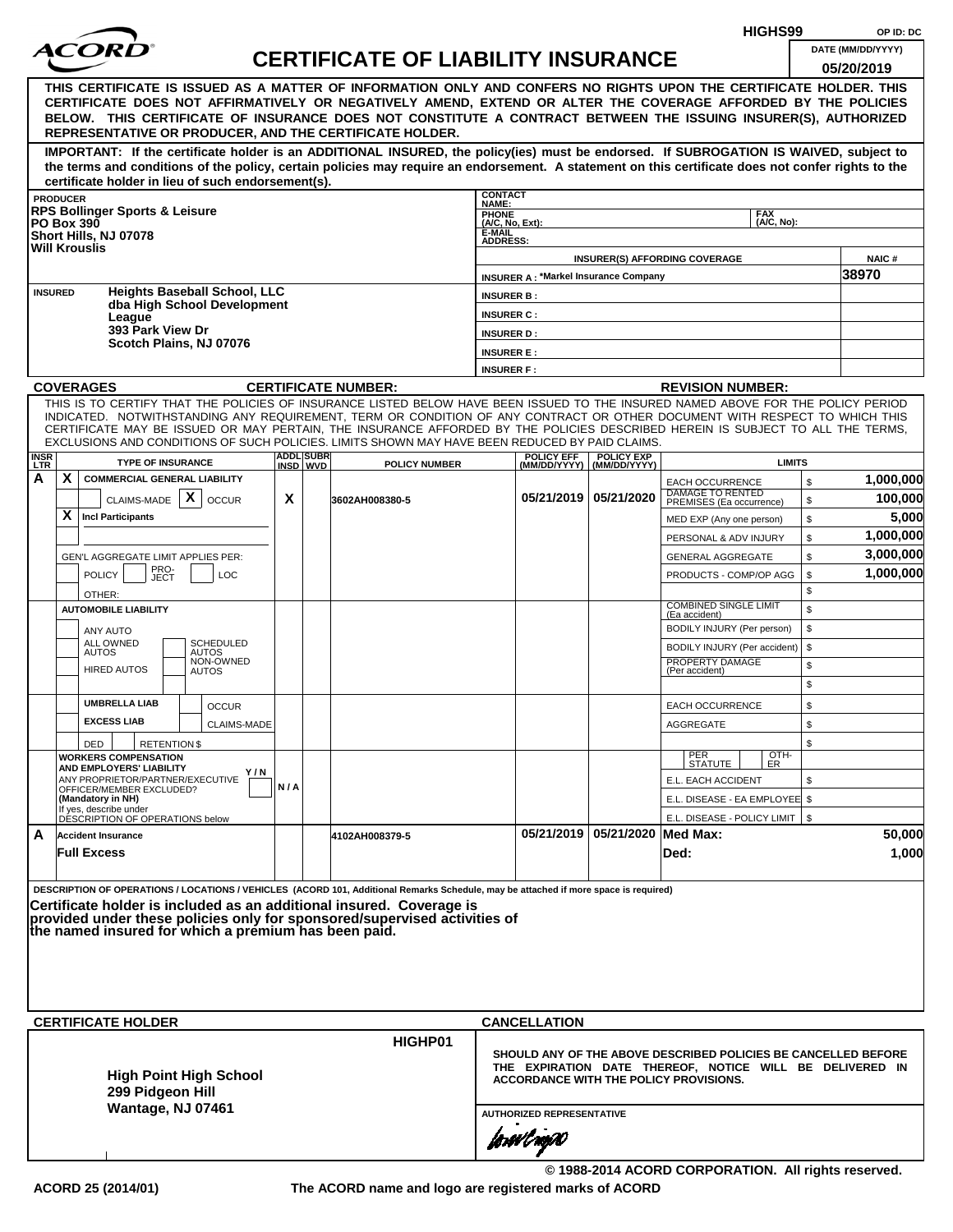|                                                                                                                                                                                                                                                    |                                                                 |                                      |     |  |                                                                                                                                                                                                                                                                                                                                                                                                                                                                                                                                                                                                                                                                                                                 |                                    |                                                |                                | HIGHS99                                                                                            |          | OP ID: DC                       |  |
|----------------------------------------------------------------------------------------------------------------------------------------------------------------------------------------------------------------------------------------------------|-----------------------------------------------------------------|--------------------------------------|-----|--|-----------------------------------------------------------------------------------------------------------------------------------------------------------------------------------------------------------------------------------------------------------------------------------------------------------------------------------------------------------------------------------------------------------------------------------------------------------------------------------------------------------------------------------------------------------------------------------------------------------------------------------------------------------------------------------------------------------------|------------------------------------|------------------------------------------------|--------------------------------|----------------------------------------------------------------------------------------------------|----------|---------------------------------|--|
|                                                                                                                                                                                                                                                    | <i>ACOR</i>                                                     |                                      |     |  | <b>CERTIFICATE OF LIABILITY INSURANCE</b>                                                                                                                                                                                                                                                                                                                                                                                                                                                                                                                                                                                                                                                                       |                                    |                                                |                                |                                                                                                    |          | DATE (MM/DD/YYYY)<br>05/20/2019 |  |
|                                                                                                                                                                                                                                                    |                                                                 |                                      |     |  | THIS CERTIFICATE IS ISSUED AS A MATTER OF INFORMATION ONLY AND CONFERS NO RIGHTS UPON THE CERTIFICATE HOLDER. THIS<br>CERTIFICATE DOES NOT AFFIRMATIVELY OR NEGATIVELY AMEND, EXTEND OR ALTER THE COVERAGE AFFORDED BY THE POLICIES<br>BELOW. THIS CERTIFICATE OF INSURANCE DOES NOT CONSTITUTE A CONTRACT BETWEEN THE ISSUING INSURER(S), AUTHORIZED<br>REPRESENTATIVE OR PRODUCER, AND THE CERTIFICATE HOLDER.<br>IMPORTANT: If the certificate holder is an ADDITIONAL INSURED, the policy(ies) must be endorsed. If SUBROGATION IS WAIVED, subject to<br>the terms and conditions of the policy, certain policies may require an endorsement. A statement on this certificate does not confer rights to the |                                    |                                                |                                |                                                                                                    |          |                                 |  |
|                                                                                                                                                                                                                                                    | certificate holder in lieu of such endorsement(s).              |                                      |     |  |                                                                                                                                                                                                                                                                                                                                                                                                                                                                                                                                                                                                                                                                                                                 | <b>CONTACT</b>                     |                                                |                                |                                                                                                    |          |                                 |  |
| <b>PRODUCER</b>                                                                                                                                                                                                                                    | <b>RPS Bollinger Sports &amp; Leisure</b>                       |                                      |     |  |                                                                                                                                                                                                                                                                                                                                                                                                                                                                                                                                                                                                                                                                                                                 | NAME:                              |                                                |                                | <b>FAX</b>                                                                                         |          |                                 |  |
| <b>PO Box 390</b>                                                                                                                                                                                                                                  |                                                                 |                                      |     |  |                                                                                                                                                                                                                                                                                                                                                                                                                                                                                                                                                                                                                                                                                                                 | PHONE<br>(A/C, No, Ext):<br>E-MAIL |                                                |                                | (A/C, No):                                                                                         |          |                                 |  |
| <b>Will Krouslis</b>                                                                                                                                                                                                                               | Short Hills, NJ 07078                                           |                                      |     |  |                                                                                                                                                                                                                                                                                                                                                                                                                                                                                                                                                                                                                                                                                                                 | <b>ADDRESS:</b>                    |                                                |                                |                                                                                                    |          |                                 |  |
|                                                                                                                                                                                                                                                    |                                                                 |                                      |     |  |                                                                                                                                                                                                                                                                                                                                                                                                                                                                                                                                                                                                                                                                                                                 |                                    |                                                |                                | <b>INSURER(S) AFFORDING COVERAGE</b>                                                               |          | <b>NAIC#</b><br>38970           |  |
| <b>INSURED</b>                                                                                                                                                                                                                                     |                                                                 | <b>Heights Baseball School, LLC</b>  |     |  |                                                                                                                                                                                                                                                                                                                                                                                                                                                                                                                                                                                                                                                                                                                 | <b>INSURER B:</b>                  | <b>INSURER A: *Markel Insurance Company</b>    |                                |                                                                                                    |          |                                 |  |
|                                                                                                                                                                                                                                                    |                                                                 | dba High School Development          |     |  |                                                                                                                                                                                                                                                                                                                                                                                                                                                                                                                                                                                                                                                                                                                 | <b>INSURER C:</b>                  |                                                |                                |                                                                                                    |          |                                 |  |
|                                                                                                                                                                                                                                                    | League<br>393 Park View Dr                                      |                                      |     |  |                                                                                                                                                                                                                                                                                                                                                                                                                                                                                                                                                                                                                                                                                                                 | <b>INSURER D:</b>                  |                                                |                                |                                                                                                    |          |                                 |  |
|                                                                                                                                                                                                                                                    | Scotch Plains, NJ 07076                                         |                                      |     |  |                                                                                                                                                                                                                                                                                                                                                                                                                                                                                                                                                                                                                                                                                                                 | <b>INSURER E:</b>                  |                                                |                                |                                                                                                    |          |                                 |  |
|                                                                                                                                                                                                                                                    |                                                                 |                                      |     |  |                                                                                                                                                                                                                                                                                                                                                                                                                                                                                                                                                                                                                                                                                                                 | <b>INSURER F:</b>                  |                                                |                                |                                                                                                    |          |                                 |  |
|                                                                                                                                                                                                                                                    | <b>COVERAGES</b>                                                |                                      |     |  | <b>CERTIFICATE NUMBER:</b>                                                                                                                                                                                                                                                                                                                                                                                                                                                                                                                                                                                                                                                                                      |                                    |                                                |                                | <b>REVISION NUMBER:</b>                                                                            |          |                                 |  |
|                                                                                                                                                                                                                                                    |                                                                 |                                      |     |  | THIS IS TO CERTIFY THAT THE POLICIES OF INSURANCE LISTED BELOW HAVE BEEN ISSUED TO THE INSURED NAMED ABOVE FOR THE POLICY PERIOD<br>INDICATED. NOTWITHSTANDING ANY REQUIREMENT, TERM OR CONDITION OF ANY CONTRACT OR OTHER DOCUMENT WITH RESPECT TO WHICH THIS<br>CERTIFICATE MAY BE ISSUED OR MAY PERTAIN, THE INSURANCE AFFORDED BY THE POLICIES DESCRIBED HEREIN IS SUBJECT TO ALL THE TERMS.<br>EXCLUSIONS AND CONDITIONS OF SUCH POLICIES. LIMITS SHOWN MAY HAVE BEEN REDUCED BY PAID CLAIMS.                                                                                                                                                                                                              |                                    |                                                |                                |                                                                                                    |          |                                 |  |
| <b>ADDL SUBR</b><br><b>POLICY EFF</b><br><b>POLICY EXP</b><br><b>INSR</b><br>LTR<br><b>TYPE OF INSURANCE</b><br><b>LIMITS</b><br>INSD WVD<br><b>POLICY NUMBER</b><br>(MM/DD/YYYY)   (MM/DD/YYYY)<br>A<br>X.<br><b>COMMERCIAL GENERAL LIABILITY</b> |                                                                 |                                      |     |  |                                                                                                                                                                                                                                                                                                                                                                                                                                                                                                                                                                                                                                                                                                                 |                                    |                                                |                                |                                                                                                    |          |                                 |  |
|                                                                                                                                                                                                                                                    | CLAIMS-MADE                                                     | X.<br><b>OCCUR</b>                   |     |  | 3602AH008380-5                                                                                                                                                                                                                                                                                                                                                                                                                                                                                                                                                                                                                                                                                                  |                                    | 05/21/2019   05/21/2020                        |                                | <b>EACH OCCURRENCE</b><br>DAMAGE TO RENTED<br>PREMISES (Ea occurrence)                             | \$<br>\$ | 1,000,000<br>100,000            |  |
| X                                                                                                                                                                                                                                                  | <b>Incl Participants</b>                                        |                                      |     |  |                                                                                                                                                                                                                                                                                                                                                                                                                                                                                                                                                                                                                                                                                                                 |                                    |                                                |                                | MED EXP (Any one person)                                                                           | \$       | 5,000                           |  |
|                                                                                                                                                                                                                                                    |                                                                 |                                      |     |  |                                                                                                                                                                                                                                                                                                                                                                                                                                                                                                                                                                                                                                                                                                                 |                                    |                                                |                                | PERSONAL & ADV INJURY                                                                              | \$       | 1,000,000                       |  |
|                                                                                                                                                                                                                                                    | GEN'L AGGREGATE LIMIT APPLIES PER:<br>PRO-<br>JECT              |                                      |     |  |                                                                                                                                                                                                                                                                                                                                                                                                                                                                                                                                                                                                                                                                                                                 |                                    |                                                |                                | <b>GENERAL AGGREGATE</b>                                                                           | \$       | 3,000,000<br>1,000,000          |  |
|                                                                                                                                                                                                                                                    | <b>POLICY</b>                                                   | <b>LOC</b>                           |     |  |                                                                                                                                                                                                                                                                                                                                                                                                                                                                                                                                                                                                                                                                                                                 |                                    |                                                |                                | PRODUCTS - COMP/OP AGG                                                                             | \$<br>\$ |                                 |  |
|                                                                                                                                                                                                                                                    | OTHER:<br><b>AUTOMOBILE LIABILITY</b>                           |                                      |     |  |                                                                                                                                                                                                                                                                                                                                                                                                                                                                                                                                                                                                                                                                                                                 |                                    |                                                |                                | <b>COMBINED SINGLE LIMIT</b><br>(Ea accident)                                                      | \$       |                                 |  |
|                                                                                                                                                                                                                                                    | ANY AUTO<br>ALL OWNED                                           | <b>SCHEDULED</b>                     |     |  |                                                                                                                                                                                                                                                                                                                                                                                                                                                                                                                                                                                                                                                                                                                 |                                    |                                                |                                | BODILY INJURY (Per person)                                                                         | \$       |                                 |  |
|                                                                                                                                                                                                                                                    | <b>AUTOS</b>                                                    | AUTOS<br>NON-OWNED                   |     |  |                                                                                                                                                                                                                                                                                                                                                                                                                                                                                                                                                                                                                                                                                                                 |                                    |                                                |                                | BODILY INJURY (Per accident)<br>PROPERTY DAMAGE                                                    | \$<br>\$ |                                 |  |
|                                                                                                                                                                                                                                                    | <b>HIRED AUTOS</b>                                              | <b>AUTOS</b>                         |     |  |                                                                                                                                                                                                                                                                                                                                                                                                                                                                                                                                                                                                                                                                                                                 |                                    |                                                |                                | (Per accident)                                                                                     | \$       |                                 |  |
|                                                                                                                                                                                                                                                    | <b>UMBRELLA LIAB</b>                                            | <b>OCCUR</b>                         |     |  |                                                                                                                                                                                                                                                                                                                                                                                                                                                                                                                                                                                                                                                                                                                 |                                    |                                                |                                | <b>EACH OCCURRENCE</b>                                                                             | \$       |                                 |  |
|                                                                                                                                                                                                                                                    | <b>EXCESS LIAB</b>                                              | <b>CLAIMS-MADE</b>                   |     |  |                                                                                                                                                                                                                                                                                                                                                                                                                                                                                                                                                                                                                                                                                                                 |                                    |                                                |                                | AGGREGATE                                                                                          | \$       |                                 |  |
|                                                                                                                                                                                                                                                    | DED<br><b>RETENTION \$</b>                                      |                                      |     |  |                                                                                                                                                                                                                                                                                                                                                                                                                                                                                                                                                                                                                                                                                                                 |                                    |                                                |                                |                                                                                                    | \$       |                                 |  |
|                                                                                                                                                                                                                                                    | <b>WORKERS COMPENSATION</b><br>AND EMPLOYERS' LIABILITY         |                                      |     |  |                                                                                                                                                                                                                                                                                                                                                                                                                                                                                                                                                                                                                                                                                                                 |                                    |                                                |                                | OTH-<br>ER<br>PER<br>STATUTE                                                                       |          |                                 |  |
|                                                                                                                                                                                                                                                    | ANY PROPRIETOR/PARTNER/EXECUTIVE<br>OFFICER/MEMBER EXCLUDED?    | Y/N                                  | N/A |  |                                                                                                                                                                                                                                                                                                                                                                                                                                                                                                                                                                                                                                                                                                                 |                                    |                                                |                                | E.L. EACH ACCIDENT                                                                                 | \$       |                                 |  |
|                                                                                                                                                                                                                                                    | (Mandatory in NH)<br>If yes, describe under                     |                                      |     |  |                                                                                                                                                                                                                                                                                                                                                                                                                                                                                                                                                                                                                                                                                                                 |                                    |                                                |                                | E.L. DISEASE - EA EMPLOYEE \$                                                                      |          |                                 |  |
|                                                                                                                                                                                                                                                    | DÉSCRIPTION OF OPERATIONS below                                 |                                      |     |  |                                                                                                                                                                                                                                                                                                                                                                                                                                                                                                                                                                                                                                                                                                                 |                                    |                                                |                                | E.L. DISEASE - POLICY LIMIT   \$                                                                   |          |                                 |  |
| A                                                                                                                                                                                                                                                  | <b>Accident Insurance</b><br><b>Full Excess</b>                 |                                      |     |  | 4102AH008379-5                                                                                                                                                                                                                                                                                                                                                                                                                                                                                                                                                                                                                                                                                                  |                                    |                                                | 05/21/2019 05/21/2020 Med Max: | Ded:                                                                                               |          | 50,000<br>1,000                 |  |
| linsured                                                                                                                                                                                                                                           | RE: High School Development League<br><b>CERTIFICATE HOLDER</b> |                                      |     |  | DESCRIPTION OF OPERATIONS / LOCATIONS / VEHICLES (ACORD 101, Additional Remarks Schedule, may be attached if more space is required)<br>Coverage is provided under this policy only for sponsored/supervised<br>activities of the named insured for which a premium has been paid. The<br>Certificate holder is named additional insured with respect to the named<br><b>HIGHPO5</b>                                                                                                                                                                                                                                                                                                                            |                                    | <b>CANCELLATION</b>                            |                                | SHOULD ANY OF THE ABOVE DESCRIBED POLICIES BE CANCELLED BEFORE                                     |          |                                 |  |
|                                                                                                                                                                                                                                                    | 299 Pidgeon Hill Road<br>Wantage, NJ 07461                      | <b>High Point Board of Education</b> |     |  |                                                                                                                                                                                                                                                                                                                                                                                                                                                                                                                                                                                                                                                                                                                 |                                    | <b>AUTHORIZED REPRESENTATIVE</b><br>forwl nop0 |                                | THE EXPIRATION DATE THEREOF, NOTICE WILL BE DELIVERED IN<br>ACCORDANCE WITH THE POLICY PROVISIONS. |          |                                 |  |
|                                                                                                                                                                                                                                                    |                                                                 |                                      |     |  |                                                                                                                                                                                                                                                                                                                                                                                                                                                                                                                                                                                                                                                                                                                 |                                    |                                                |                                | © 1988-2014 ACORD CORPORATION. All rights reserved.                                                |          |                                 |  |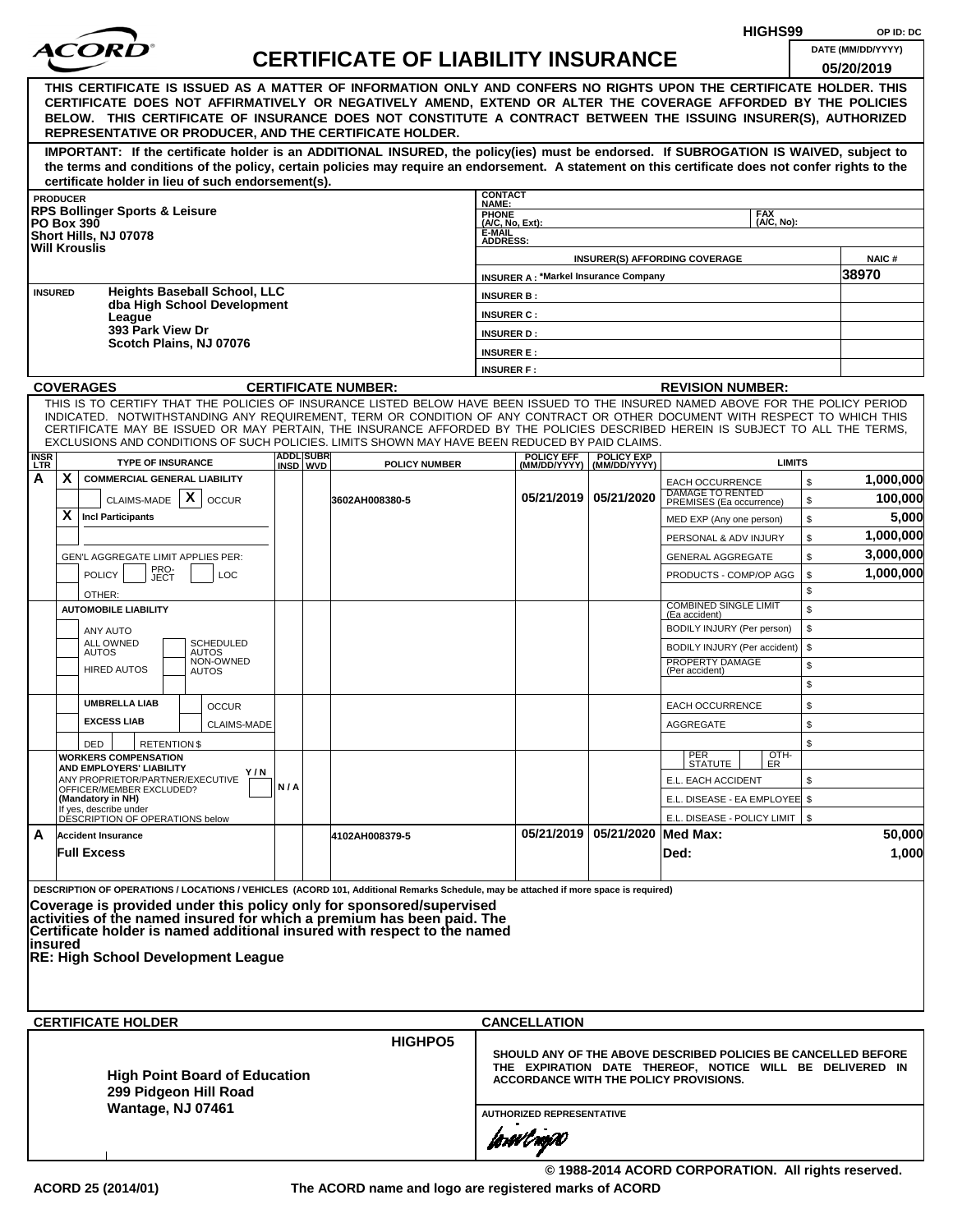|                                                                                                                                                                                                                                                                                                                                                                                                              |                                                                                                                                                                                                                                                                | HIGHS99    |  | OP ID: DC                                 |                                    |                                             |                                |                                                                                                                            |            |          |                        |  |  |
|--------------------------------------------------------------------------------------------------------------------------------------------------------------------------------------------------------------------------------------------------------------------------------------------------------------------------------------------------------------------------------------------------------------|----------------------------------------------------------------------------------------------------------------------------------------------------------------------------------------------------------------------------------------------------------------|------------|--|-------------------------------------------|------------------------------------|---------------------------------------------|--------------------------------|----------------------------------------------------------------------------------------------------------------------------|------------|----------|------------------------|--|--|
|                                                                                                                                                                                                                                                                                                                                                                                                              |                                                                                                                                                                                                                                                                |            |  | <b>CERTIFICATE OF LIABILITY INSURANCE</b> |                                    |                                             |                                |                                                                                                                            |            |          | DATE (MM/DD/YYYY)      |  |  |
|                                                                                                                                                                                                                                                                                                                                                                                                              |                                                                                                                                                                                                                                                                |            |  |                                           |                                    |                                             |                                |                                                                                                                            |            |          | 05/20/2019             |  |  |
|                                                                                                                                                                                                                                                                                                                                                                                                              | THIS CERTIFICATE IS ISSUED AS A MATTER OF INFORMATION ONLY AND CONFERS NO RIGHTS UPON THE CERTIFICATE HOLDER. THIS                                                                                                                                             |            |  |                                           |                                    |                                             |                                |                                                                                                                            |            |          |                        |  |  |
|                                                                                                                                                                                                                                                                                                                                                                                                              | CERTIFICATE DOES NOT AFFIRMATIVELY OR NEGATIVELY AMEND, EXTEND OR ALTER THE COVERAGE AFFORDED BY THE POLICIES<br>BELOW. THIS CERTIFICATE OF INSURANCE DOES NOT CONSTITUTE A CONTRACT BETWEEN THE ISSUING INSURER(S), AUTHORIZED                                |            |  |                                           |                                    |                                             |                                |                                                                                                                            |            |          |                        |  |  |
|                                                                                                                                                                                                                                                                                                                                                                                                              | REPRESENTATIVE OR PRODUCER, AND THE CERTIFICATE HOLDER.                                                                                                                                                                                                        |            |  |                                           |                                    |                                             |                                |                                                                                                                            |            |          |                        |  |  |
|                                                                                                                                                                                                                                                                                                                                                                                                              | IMPORTANT: If the certificate holder is an ADDITIONAL INSURED, the policy(ies) must be endorsed. If SUBROGATION IS WAIVED, subject to                                                                                                                          |            |  |                                           |                                    |                                             |                                |                                                                                                                            |            |          |                        |  |  |
|                                                                                                                                                                                                                                                                                                                                                                                                              | the terms and conditions of the policy, certain policies may require an endorsement. A statement on this certificate does not confer rights to the                                                                                                             |            |  |                                           |                                    |                                             |                                |                                                                                                                            |            |          |                        |  |  |
|                                                                                                                                                                                                                                                                                                                                                                                                              | certificate holder in lieu of such endorsement(s).<br><b>PRODUCER</b>                                                                                                                                                                                          |            |  |                                           | <b>CONTACT</b>                     |                                             |                                |                                                                                                                            |            |          |                        |  |  |
|                                                                                                                                                                                                                                                                                                                                                                                                              | <b>RPS Bollinger Sports &amp; Leisure</b>                                                                                                                                                                                                                      |            |  |                                           | NAME:                              |                                             |                                |                                                                                                                            | <b>FAX</b> |          |                        |  |  |
|                                                                                                                                                                                                                                                                                                                                                                                                              | <b>PO Box 390</b><br>Short Hills, NJ 07078                                                                                                                                                                                                                     |            |  |                                           | PHONE<br>(A/C, No, Ext):<br>E-MAIL |                                             |                                |                                                                                                                            | (A/C, No): |          |                        |  |  |
|                                                                                                                                                                                                                                                                                                                                                                                                              | <b>Will Krouslis</b>                                                                                                                                                                                                                                           |            |  |                                           | <b>ADDRESS:</b>                    |                                             |                                |                                                                                                                            |            |          |                        |  |  |
|                                                                                                                                                                                                                                                                                                                                                                                                              |                                                                                                                                                                                                                                                                |            |  |                                           |                                    | <b>INSURER A: *Markel Insurance Company</b> |                                | <b>INSURER(S) AFFORDING COVERAGE</b>                                                                                       |            |          | <b>NAIC#</b><br>38970  |  |  |
|                                                                                                                                                                                                                                                                                                                                                                                                              | <b>Heights Baseball School, LLC</b><br><b>INSURED</b>                                                                                                                                                                                                          |            |  |                                           | <b>INSURER B:</b>                  |                                             |                                |                                                                                                                            |            |          |                        |  |  |
|                                                                                                                                                                                                                                                                                                                                                                                                              | dba High School Development                                                                                                                                                                                                                                    |            |  |                                           | <b>INSURER C:</b>                  |                                             |                                |                                                                                                                            |            |          |                        |  |  |
|                                                                                                                                                                                                                                                                                                                                                                                                              | League<br>393 Park View Dr                                                                                                                                                                                                                                     |            |  |                                           | <b>INSURER D:</b>                  |                                             |                                |                                                                                                                            |            |          |                        |  |  |
|                                                                                                                                                                                                                                                                                                                                                                                                              | Scotch Plains, NJ 07076                                                                                                                                                                                                                                        |            |  |                                           | <b>INSURER E:</b>                  |                                             |                                |                                                                                                                            |            |          |                        |  |  |
|                                                                                                                                                                                                                                                                                                                                                                                                              |                                                                                                                                                                                                                                                                |            |  |                                           | <b>INSURER F:</b>                  |                                             |                                |                                                                                                                            |            |          |                        |  |  |
|                                                                                                                                                                                                                                                                                                                                                                                                              | <b>COVERAGES</b>                                                                                                                                                                                                                                               |            |  | <b>CERTIFICATE NUMBER:</b>                |                                    |                                             |                                | <b>REVISION NUMBER:</b>                                                                                                    |            |          |                        |  |  |
|                                                                                                                                                                                                                                                                                                                                                                                                              | THIS IS TO CERTIFY THAT THE POLICIES OF INSURANCE LISTED BELOW HAVE BEEN ISSUED TO THE INSURED NAMED ABOVE FOR THE POLICY PERIOD<br>INDICATED. NOTWITHSTANDING ANY REQUIREMENT, TERM OR CONDITION OF ANY CONTRACT OR OTHER DOCUMENT WITH RESPECT TO WHICH THIS |            |  |                                           |                                    |                                             |                                |                                                                                                                            |            |          |                        |  |  |
|                                                                                                                                                                                                                                                                                                                                                                                                              |                                                                                                                                                                                                                                                                |            |  |                                           |                                    |                                             |                                |                                                                                                                            |            |          |                        |  |  |
| CERTIFICATE MAY BE ISSUED OR MAY PERTAIN, THE INSURANCE AFFORDED BY THE POLICIES DESCRIBED HEREIN IS SUBJECT TO ALL THE TERMS.<br>EXCLUSIONS AND CONDITIONS OF SUCH POLICIES. LIMITS SHOWN MAY HAVE BEEN REDUCED BY PAID CLAIMS.<br><b>ADDL SUBR</b><br><b>POLICY EFF</b><br><b>POLICY EXP</b><br><b>INSR</b><br>LTR<br><b>TYPE OF INSURANCE</b><br><b>LIMITS</b><br>INSD WVD<br>(MM/DD/YYYY)   (MM/DD/YYYY) |                                                                                                                                                                                                                                                                |            |  |                                           |                                    |                                             |                                |                                                                                                                            |            |          |                        |  |  |
|                                                                                                                                                                                                                                                                                                                                                                                                              |                                                                                                                                                                                                                                                                |            |  | <b>POLICY NUMBER</b>                      |                                    |                                             |                                |                                                                                                                            |            |          |                        |  |  |
| А                                                                                                                                                                                                                                                                                                                                                                                                            | X<br><b>COMMERCIAL GENERAL LIABILITY</b>                                                                                                                                                                                                                       |            |  |                                           |                                    |                                             |                                | <b>EACH OCCURRENCE</b><br>DAMAGE TO RENTED                                                                                 |            | \$       | 1,000,000              |  |  |
|                                                                                                                                                                                                                                                                                                                                                                                                              | CLAIMS-MADE $\mathbf{X}$<br><b>OCCUR</b>                                                                                                                                                                                                                       | X          |  | 3602AH008380-5                            |                                    |                                             | 05/21/2019 05/21/2020          | PREMISES (Ea occurrence)                                                                                                   |            | \$       | 100,000                |  |  |
|                                                                                                                                                                                                                                                                                                                                                                                                              | X<br><b>Incl Participants</b>                                                                                                                                                                                                                                  |            |  |                                           |                                    |                                             |                                | MED EXP (Any one person)                                                                                                   |            | \$       | 5,000                  |  |  |
|                                                                                                                                                                                                                                                                                                                                                                                                              |                                                                                                                                                                                                                                                                |            |  |                                           |                                    |                                             |                                | PERSONAL & ADV INJURY                                                                                                      |            | \$       | 1,000,000<br>3,000,000 |  |  |
|                                                                                                                                                                                                                                                                                                                                                                                                              | GEN'L AGGREGATE LIMIT APPLIES PER:<br>PRO-<br>JECT                                                                                                                                                                                                             |            |  |                                           |                                    |                                             |                                | <b>GENERAL AGGREGATE</b>                                                                                                   |            | \$       | 1,000,000              |  |  |
|                                                                                                                                                                                                                                                                                                                                                                                                              | <b>POLICY</b><br><b>LOC</b>                                                                                                                                                                                                                                    |            |  |                                           |                                    |                                             |                                | PRODUCTS - COMP/OP AGG                                                                                                     |            | \$<br>\$ |                        |  |  |
|                                                                                                                                                                                                                                                                                                                                                                                                              | OTHER:<br><b>AUTOMOBILE LIABILITY</b>                                                                                                                                                                                                                          |            |  |                                           |                                    |                                             |                                | <b>COMBINED SINGLE LIMIT</b>                                                                                               |            | \$       |                        |  |  |
|                                                                                                                                                                                                                                                                                                                                                                                                              | ANY AUTO                                                                                                                                                                                                                                                       |            |  |                                           |                                    |                                             |                                | (Ea accident)<br>BODILY INJURY (Per person)                                                                                |            | \$       |                        |  |  |
|                                                                                                                                                                                                                                                                                                                                                                                                              | ALL OWNED<br><b>SCHEDULED</b><br><b>AUTOS</b><br><b>AUTOS</b>                                                                                                                                                                                                  |            |  |                                           |                                    |                                             |                                | BODILY INJURY (Per accident)                                                                                               |            | \$       |                        |  |  |
|                                                                                                                                                                                                                                                                                                                                                                                                              | NON-OWNED<br><b>HIRED AUTOS</b><br><b>AUTOS</b>                                                                                                                                                                                                                |            |  |                                           |                                    |                                             |                                | PROPERTY DAMAGE<br>(Per accident)                                                                                          |            | \$       |                        |  |  |
|                                                                                                                                                                                                                                                                                                                                                                                                              |                                                                                                                                                                                                                                                                |            |  |                                           |                                    |                                             |                                |                                                                                                                            |            | \$       |                        |  |  |
|                                                                                                                                                                                                                                                                                                                                                                                                              | <b>UMBRELLA LIAB</b><br><b>OCCUR</b>                                                                                                                                                                                                                           |            |  |                                           |                                    |                                             |                                | EACH OCCURRENCE                                                                                                            |            | \$       |                        |  |  |
|                                                                                                                                                                                                                                                                                                                                                                                                              | <b>EXCESS LIAB</b><br><b>CLAIMS-MADE</b>                                                                                                                                                                                                                       |            |  |                                           |                                    |                                             |                                | <b>AGGREGATE</b>                                                                                                           |            | \$       |                        |  |  |
|                                                                                                                                                                                                                                                                                                                                                                                                              | <b>RETENTION \$</b><br>DED                                                                                                                                                                                                                                     |            |  |                                           |                                    |                                             |                                |                                                                                                                            |            | \$       |                        |  |  |
|                                                                                                                                                                                                                                                                                                                                                                                                              | <b>WORKERS COMPENSATION</b><br>AND EMPLOYERS' LIABILITY                                                                                                                                                                                                        |            |  |                                           |                                    |                                             |                                | PER<br>STATUTE                                                                                                             | OTH-<br>ER |          |                        |  |  |
|                                                                                                                                                                                                                                                                                                                                                                                                              | ANY PROPRIETOR/PARTNER/EXECUTIVE<br>OFFICER/MEMBER EXCLUDED?                                                                                                                                                                                                   | Y/N<br>N/A |  |                                           |                                    |                                             |                                | E.L. EACH ACCIDENT                                                                                                         |            | \$       |                        |  |  |
|                                                                                                                                                                                                                                                                                                                                                                                                              | (Mandatory in NH)                                                                                                                                                                                                                                              |            |  |                                           |                                    |                                             |                                | E.L. DISEASE - EA EMPLOYEE \$                                                                                              |            |          |                        |  |  |
|                                                                                                                                                                                                                                                                                                                                                                                                              | If yes, describe under<br>DESCRIPTION OF OPERATIONS below                                                                                                                                                                                                      |            |  |                                           |                                    |                                             |                                | E.L. DISEASE - POLICY LIMIT   \$                                                                                           |            |          |                        |  |  |
| A                                                                                                                                                                                                                                                                                                                                                                                                            | <b>Accident Insurance</b>                                                                                                                                                                                                                                      |            |  | 4102AH008379-5                            |                                    |                                             | 05/21/2019 05/21/2020 Med Max: |                                                                                                                            |            |          | 50,000                 |  |  |
|                                                                                                                                                                                                                                                                                                                                                                                                              | <b>Full Excess</b>                                                                                                                                                                                                                                             |            |  |                                           |                                    |                                             |                                | Ded:                                                                                                                       |            |          | 1,000                  |  |  |
|                                                                                                                                                                                                                                                                                                                                                                                                              | DESCRIPTION OF OPERATIONS / LOCATIONS / VEHICLES (ACORD 101, Additional Remarks Schedule, may be attached if more space is required)                                                                                                                           |            |  |                                           |                                    |                                             |                                |                                                                                                                            |            |          |                        |  |  |
|                                                                                                                                                                                                                                                                                                                                                                                                              | Certificate holder is included as an additional insured. Coverage is                                                                                                                                                                                           |            |  |                                           |                                    |                                             |                                |                                                                                                                            |            |          |                        |  |  |
|                                                                                                                                                                                                                                                                                                                                                                                                              | provided under these policies only for sponsored/supervised activities of                                                                                                                                                                                      |            |  |                                           |                                    |                                             |                                |                                                                                                                            |            |          |                        |  |  |
|                                                                                                                                                                                                                                                                                                                                                                                                              | the named insured for which a premium has been paid.                                                                                                                                                                                                           |            |  |                                           |                                    |                                             |                                |                                                                                                                            |            |          |                        |  |  |
|                                                                                                                                                                                                                                                                                                                                                                                                              |                                                                                                                                                                                                                                                                |            |  |                                           |                                    |                                             |                                |                                                                                                                            |            |          |                        |  |  |
|                                                                                                                                                                                                                                                                                                                                                                                                              |                                                                                                                                                                                                                                                                |            |  |                                           |                                    |                                             |                                |                                                                                                                            |            |          |                        |  |  |
|                                                                                                                                                                                                                                                                                                                                                                                                              |                                                                                                                                                                                                                                                                |            |  |                                           |                                    |                                             |                                |                                                                                                                            |            |          |                        |  |  |
|                                                                                                                                                                                                                                                                                                                                                                                                              | <b>CERTIFICATE HOLDER</b>                                                                                                                                                                                                                                      |            |  |                                           |                                    | <b>CANCELLATION</b>                         |                                |                                                                                                                            |            |          |                        |  |  |
|                                                                                                                                                                                                                                                                                                                                                                                                              |                                                                                                                                                                                                                                                                |            |  | JEFFE01                                   |                                    |                                             |                                |                                                                                                                            |            |          |                        |  |  |
|                                                                                                                                                                                                                                                                                                                                                                                                              |                                                                                                                                                                                                                                                                |            |  |                                           |                                    |                                             |                                | SHOULD ANY OF THE ABOVE DESCRIBED POLICIES BE CANCELLED BEFORE<br>THE EXPIRATION DATE THEREOF, NOTICE WILL BE DELIVERED IN |            |          |                        |  |  |
|                                                                                                                                                                                                                                                                                                                                                                                                              | Jefferson Township                                                                                                                                                                                                                                             |            |  |                                           |                                    |                                             |                                | ACCORDANCE WITH THE POLICY PROVISIONS.                                                                                     |            |          |                        |  |  |
|                                                                                                                                                                                                                                                                                                                                                                                                              | 1033 Weldon Rd.                                                                                                                                                                                                                                                |            |  |                                           |                                    |                                             |                                |                                                                                                                            |            |          |                        |  |  |
|                                                                                                                                                                                                                                                                                                                                                                                                              | Lake Hopatcong, NJ 07849                                                                                                                                                                                                                                       |            |  |                                           |                                    | <b>AUTHORIZED REPRESENTATIVE</b>            |                                |                                                                                                                            |            |          |                        |  |  |
|                                                                                                                                                                                                                                                                                                                                                                                                              |                                                                                                                                                                                                                                                                |            |  |                                           |                                    | forwl now                                   |                                |                                                                                                                            |            |          |                        |  |  |
|                                                                                                                                                                                                                                                                                                                                                                                                              |                                                                                                                                                                                                                                                                |            |  |                                           |                                    |                                             |                                |                                                                                                                            |            |          |                        |  |  |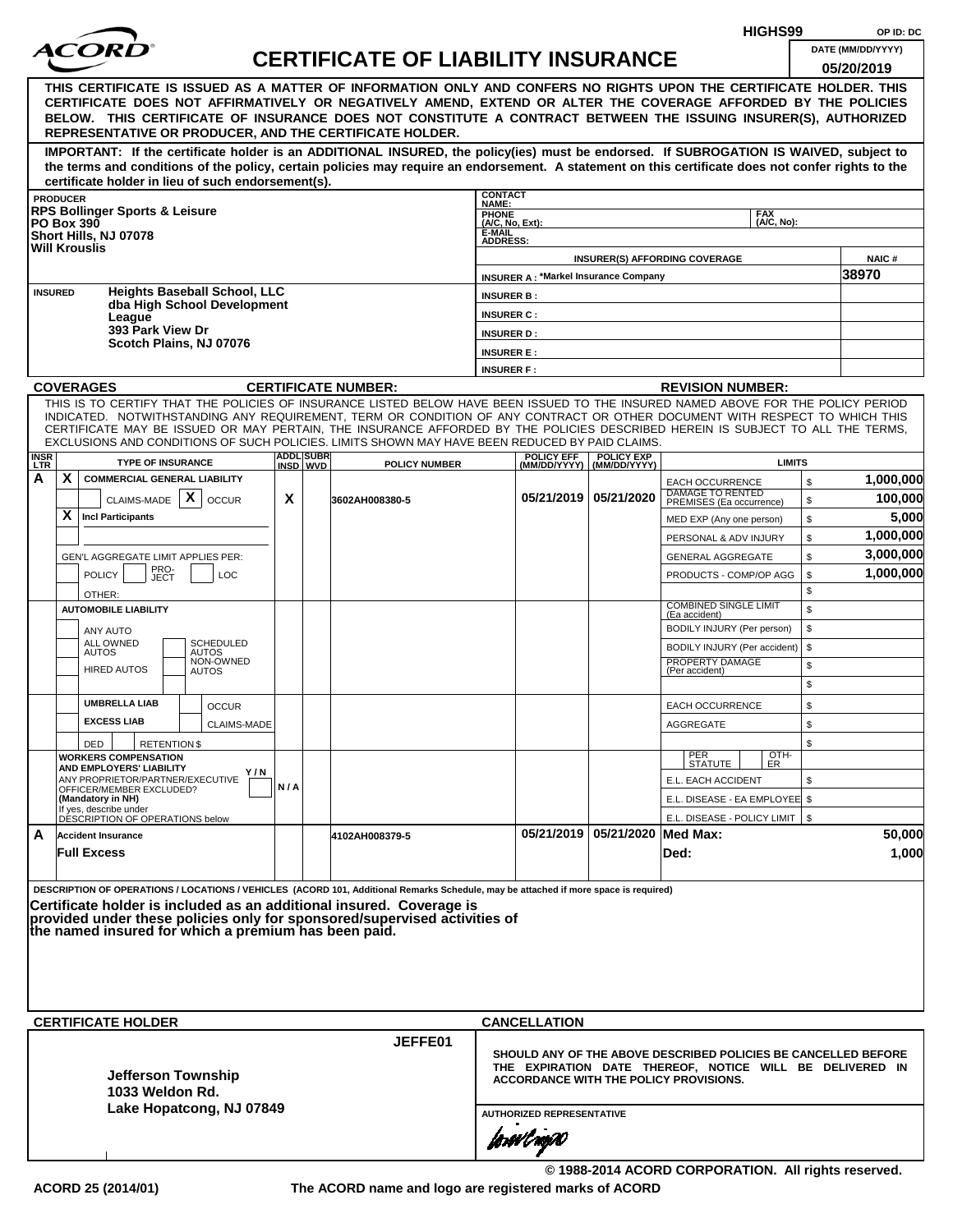|                           |                 |                                                                                                                                                                                                                                                                                                                                                                                                                                                                                                    |     |                              |                                           |                                                       |                                             |                                                  |                                                                                                                                                                             | HIGHS99                  |                      | OP ID: DC                       |
|---------------------------|-----------------|----------------------------------------------------------------------------------------------------------------------------------------------------------------------------------------------------------------------------------------------------------------------------------------------------------------------------------------------------------------------------------------------------------------------------------------------------------------------------------------------------|-----|------------------------------|-------------------------------------------|-------------------------------------------------------|---------------------------------------------|--------------------------------------------------|-----------------------------------------------------------------------------------------------------------------------------------------------------------------------------|--------------------------|----------------------|---------------------------------|
|                           |                 |                                                                                                                                                                                                                                                                                                                                                                                                                                                                                                    |     |                              | <b>CERTIFICATE OF LIABILITY INSURANCE</b> |                                                       |                                             |                                                  |                                                                                                                                                                             |                          |                      | DATE (MM/DD/YYYY)<br>05/20/2019 |
|                           |                 | THIS CERTIFICATE IS ISSUED AS A MATTER OF INFORMATION ONLY AND CONFERS NO RIGHTS UPON THE CERTIFICATE HOLDER. THIS<br>CERTIFICATE DOES NOT AFFIRMATIVELY OR NEGATIVELY AMEND, EXTEND OR ALTER THE COVERAGE AFFORDED BY THE POLICIES<br>BELOW. THIS CERTIFICATE OF INSURANCE DOES NOT CONSTITUTE A CONTRACT BETWEEN THE ISSUING INSURER(S), AUTHORIZED<br>REPRESENTATIVE OR PRODUCER, AND THE CERTIFICATE HOLDER.                                                                                   |     |                              |                                           |                                                       |                                             |                                                  |                                                                                                                                                                             |                          |                      |                                 |
|                           |                 | IMPORTANT: If the certificate holder is an ADDITIONAL INSURED, the policy(ies) must be endorsed. If SUBROGATION IS WAIVED, subject to<br>the terms and conditions of the policy, certain policies may require an endorsement. A statement on this certificate does not confer rights to the<br>certificate holder in lieu of such endorsement(s).                                                                                                                                                  |     |                              |                                           |                                                       |                                             |                                                  |                                                                                                                                                                             |                          |                      |                                 |
|                           | <b>PRODUCER</b> |                                                                                                                                                                                                                                                                                                                                                                                                                                                                                                    |     |                              |                                           | <b>CONTACT</b><br>NAME:                               |                                             |                                                  |                                                                                                                                                                             |                          |                      |                                 |
|                           |                 | <b>RPS Bollinger Sports &amp; Leisure</b><br><b>PO Box 390</b><br>Short Hills, NJ 07078<br><b>Will Krouslis</b>                                                                                                                                                                                                                                                                                                                                                                                    |     |                              |                                           | PHONE<br>(A/C, No, Ext):<br>E-MAIL<br><b>ADDRESS:</b> |                                             |                                                  |                                                                                                                                                                             | <b>FAX</b><br>(A/C, No): |                      |                                 |
|                           |                 |                                                                                                                                                                                                                                                                                                                                                                                                                                                                                                    |     |                              |                                           |                                                       |                                             |                                                  | <b>INSURER(S) AFFORDING COVERAGE</b>                                                                                                                                        |                          |                      | NAIC#<br>38970                  |
|                           | <b>INSURED</b>  | <b>Heights Baseball School, LLC</b>                                                                                                                                                                                                                                                                                                                                                                                                                                                                |     |                              |                                           | <b>INSURER B:</b>                                     | <b>INSURER A: *Markel Insurance Company</b> |                                                  |                                                                                                                                                                             |                          |                      |                                 |
|                           |                 | dba High School Development                                                                                                                                                                                                                                                                                                                                                                                                                                                                        |     |                              |                                           | <b>INSURER C:</b>                                     |                                             |                                                  |                                                                                                                                                                             |                          |                      |                                 |
|                           |                 | League<br>393 Park View Dr                                                                                                                                                                                                                                                                                                                                                                                                                                                                         |     |                              |                                           | <b>INSURER D:</b>                                     |                                             |                                                  |                                                                                                                                                                             |                          |                      |                                 |
|                           |                 | Scotch Plains, NJ 07076                                                                                                                                                                                                                                                                                                                                                                                                                                                                            |     |                              |                                           | <b>INSURER E:</b>                                     |                                             |                                                  |                                                                                                                                                                             |                          |                      |                                 |
|                           |                 |                                                                                                                                                                                                                                                                                                                                                                                                                                                                                                    |     |                              |                                           | <b>INSURER F:</b>                                     |                                             |                                                  |                                                                                                                                                                             |                          |                      |                                 |
|                           |                 | <b>COVERAGES</b>                                                                                                                                                                                                                                                                                                                                                                                                                                                                                   |     |                              | <b>CERTIFICATE NUMBER:</b>                |                                                       |                                             |                                                  | <b>REVISION NUMBER:</b>                                                                                                                                                     |                          |                      |                                 |
|                           |                 | THIS IS TO CERTIFY THAT THE POLICIES OF INSURANCE LISTED BELOW HAVE BEEN ISSUED TO THE INSURED NAMED ABOVE FOR THE POLICY PERIOD<br>INDICATED. NOTWITHSTANDING ANY REQUIREMENT, TERM OR CONDITION OF ANY CONTRACT OR OTHER DOCUMENT WITH RESPECT TO WHICH THIS<br>CERTIFICATE MAY BE ISSUED OR MAY PERTAIN, THE INSURANCE AFFORDED BY THE POLICIES DESCRIBED HEREIN IS SUBJECT TO ALL THE TERMS,<br>EXCLUSIONS AND CONDITIONS OF SUCH POLICIES. LIMITS SHOWN MAY HAVE BEEN REDUCED BY PAID CLAIMS. |     |                              |                                           |                                                       |                                             |                                                  |                                                                                                                                                                             |                          |                      |                                 |
| <b>INSR</b><br><b>LTR</b> |                 | <b>TYPE OF INSURANCE</b>                                                                                                                                                                                                                                                                                                                                                                                                                                                                           |     | <b>ADDL SUBR</b><br>INSD WVD | <b>POLICY NUMBER</b>                      |                                                       | <b>POLICY EFF</b>                           | <b>POLICY EXP</b><br>(MM/DD/YYYY)   (MM/DD/YYYY) |                                                                                                                                                                             | <b>LIMITS</b>            |                      |                                 |
| A                         | X               | <b>COMMERCIAL GENERAL LIABILITY</b><br>X<br>CLAIMS-MADE<br><b>OCCUR</b>                                                                                                                                                                                                                                                                                                                                                                                                                            | X   |                              | 3602AH008380-5                            |                                                       |                                             | 05/21/2019 05/21/2020                            | <b>EACH OCCURRENCE</b><br>DAMAGE TO RENTED<br>PREMISES (Ea occurrence)                                                                                                      |                          | $$\mathbb{S}$$<br>\$ | 1,000,000<br>100,000            |
|                           | X               | <b>Incl Participants</b>                                                                                                                                                                                                                                                                                                                                                                                                                                                                           |     |                              |                                           |                                                       |                                             |                                                  | MED EXP (Any one person)                                                                                                                                                    |                          | \$                   | 5,000                           |
|                           |                 |                                                                                                                                                                                                                                                                                                                                                                                                                                                                                                    |     |                              |                                           |                                                       |                                             |                                                  | PERSONAL & ADV INJURY                                                                                                                                                       |                          | \$                   | 1,000,000                       |
|                           |                 | GEN'L AGGREGATE LIMIT APPLIES PER:                                                                                                                                                                                                                                                                                                                                                                                                                                                                 |     |                              |                                           |                                                       |                                             |                                                  | <b>GENERAL AGGREGATE</b>                                                                                                                                                    |                          | \$                   | 3,000,000                       |
|                           |                 | PRO-<br><b>POLICY</b><br>LOC<br>JECT                                                                                                                                                                                                                                                                                                                                                                                                                                                               |     |                              |                                           |                                                       |                                             |                                                  | PRODUCTS - COMP/OP AGG                                                                                                                                                      |                          | \$                   | 1,000,000                       |
|                           |                 | OTHER:                                                                                                                                                                                                                                                                                                                                                                                                                                                                                             |     |                              |                                           |                                                       |                                             |                                                  | <b>COMBINED SINGLE LIMIT</b>                                                                                                                                                |                          | \$                   |                                 |
|                           |                 | <b>AUTOMOBILE LIABILITY</b>                                                                                                                                                                                                                                                                                                                                                                                                                                                                        |     |                              |                                           |                                                       |                                             |                                                  | (Ea accident)                                                                                                                                                               |                          | \$                   |                                 |
|                           |                 | <b>ANY AUTO</b><br>ALL OWNED<br>SCHEDULED                                                                                                                                                                                                                                                                                                                                                                                                                                                          |     |                              |                                           |                                                       |                                             |                                                  | BODILY INJURY (Per person)                                                                                                                                                  |                          | \$<br>\$             |                                 |
|                           |                 | <b>AUTOS</b><br><b>AUTOS</b><br>NON-OWNED                                                                                                                                                                                                                                                                                                                                                                                                                                                          |     |                              |                                           |                                                       |                                             |                                                  | BODILY INJURY (Per accident)<br>PROPERTY DAMAGE                                                                                                                             |                          | \$                   |                                 |
|                           |                 | <b>HIRED AUTOS</b><br><b>AUTOS</b>                                                                                                                                                                                                                                                                                                                                                                                                                                                                 |     |                              |                                           |                                                       |                                             |                                                  | (Per accident)                                                                                                                                                              |                          | \$                   |                                 |
|                           |                 | <b>UMBRELLA LIAB</b><br><b>OCCUR</b>                                                                                                                                                                                                                                                                                                                                                                                                                                                               |     |                              |                                           |                                                       |                                             |                                                  | <b>EACH OCCURRENCE</b>                                                                                                                                                      |                          | \$                   |                                 |
|                           |                 | <b>EXCESS LIAB</b><br><b>CLAIMS-MADE</b>                                                                                                                                                                                                                                                                                                                                                                                                                                                           |     |                              |                                           |                                                       |                                             |                                                  | <b>AGGREGATE</b>                                                                                                                                                            |                          | \$                   |                                 |
|                           |                 | <b>RETENTION \$</b><br>DED                                                                                                                                                                                                                                                                                                                                                                                                                                                                         |     |                              |                                           |                                                       |                                             |                                                  |                                                                                                                                                                             |                          | \$                   |                                 |
|                           |                 | <b>WORKERS COMPENSATION</b><br><b>AND EMPLOYERS' LIABILITY</b>                                                                                                                                                                                                                                                                                                                                                                                                                                     |     |                              |                                           |                                                       |                                             |                                                  | PER<br>STATUTE                                                                                                                                                              | OTH-<br>ER.              |                      |                                 |
|                           |                 | ANY PROPRIETOR/PARTNER/EXECUTIVE                                                                                                                                                                                                                                                                                                                                                                                                                                                                   | Y/N |                              |                                           |                                                       |                                             |                                                  | E.L. EACH ACCIDENT                                                                                                                                                          |                          | \$                   |                                 |
|                           |                 | OFFICER/MEMBER EXCLUDED?<br>(Mandatory in NH)                                                                                                                                                                                                                                                                                                                                                                                                                                                      | N/A |                              |                                           |                                                       |                                             |                                                  | E.L. DISEASE - EA EMPLOYEE \$                                                                                                                                               |                          |                      |                                 |
|                           |                 | If yes, describe under<br>DESCRIPTION OF OPERATIONS below                                                                                                                                                                                                                                                                                                                                                                                                                                          |     |                              |                                           |                                                       |                                             |                                                  | E.L. DISEASE - POLICY LIMIT   \$                                                                                                                                            |                          |                      |                                 |
| A                         |                 | <b>Accident Insurance</b><br><b>Full Excess</b>                                                                                                                                                                                                                                                                                                                                                                                                                                                    |     |                              | 4102AH008379-5                            |                                                       |                                             | 05/21/2019 05/21/2020 Med Max:                   | Ded:                                                                                                                                                                        |                          |                      | 50,000<br>1,000                 |
|                           |                 | DESCRIPTION OF OPERATIONS / LOCATIONS / VEHICLES (ACORD 101, Additional Remarks Schedule, may be attached if more space is required)<br>Coverage is provided under this policy only for sponsored/supervised<br>activities of the named insured for which a premium has been paid. The<br>Certificate holder is named additional insured.                                                                                                                                                          |     |                              |                                           |                                                       |                                             |                                                  |                                                                                                                                                                             |                          |                      |                                 |
|                           |                 | <b>CERTIFICATE HOLDER</b>                                                                                                                                                                                                                                                                                                                                                                                                                                                                          |     |                              |                                           |                                                       | <b>CANCELLATION</b>                         |                                                  |                                                                                                                                                                             |                          |                      |                                 |
|                           |                 | Jefferson Board of Education<br>31 Rte 181<br>Lake Hopatcong, NJ 07849                                                                                                                                                                                                                                                                                                                                                                                                                             |     |                              | JEFFE1-                                   |                                                       | <b>AUTHORIZED REPRESENTATIVE</b>            |                                                  | SHOULD ANY OF THE ABOVE DESCRIBED POLICIES BE CANCELLED BEFORE<br>THE EXPIRATION DATE THEREOF, NOTICE WILL BE DELIVERED IN<br><b>ACCORDANCE WITH THE POLICY PROVISIONS.</b> |                          |                      |                                 |
|                           |                 |                                                                                                                                                                                                                                                                                                                                                                                                                                                                                                    |     |                              |                                           |                                                       | forwl now                                   |                                                  |                                                                                                                                                                             |                          |                      |                                 |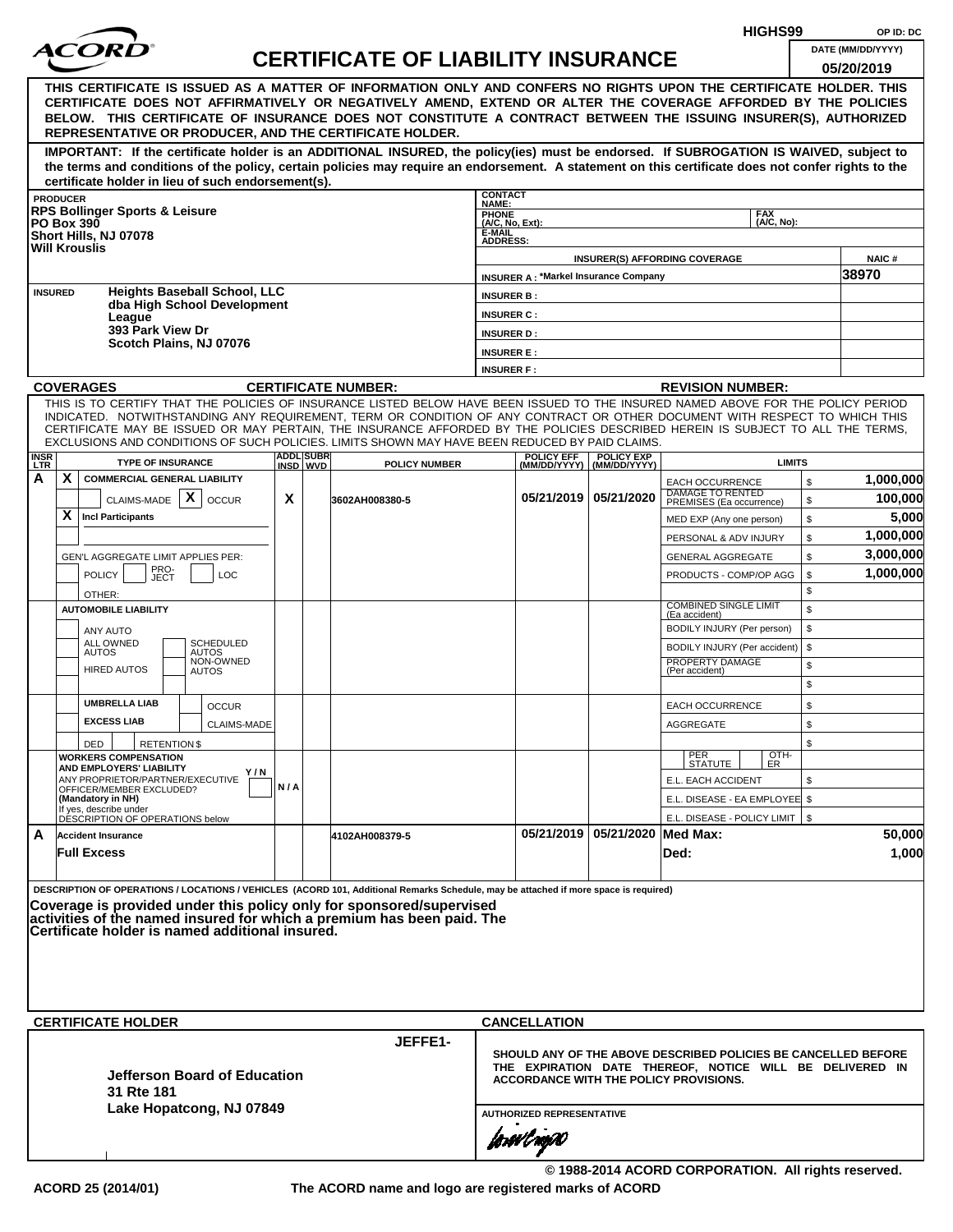|                                                                                                |                                                                                                                                                                                                                                                              |     |                              |                                           |                                    |                                             |                                                  | HIGHS99                                                        |          | OP ID: DC             |
|------------------------------------------------------------------------------------------------|--------------------------------------------------------------------------------------------------------------------------------------------------------------------------------------------------------------------------------------------------------------|-----|------------------------------|-------------------------------------------|------------------------------------|---------------------------------------------|--------------------------------------------------|----------------------------------------------------------------|----------|-----------------------|
|                                                                                                |                                                                                                                                                                                                                                                              |     |                              | <b>CERTIFICATE OF LIABILITY INSURANCE</b> |                                    |                                             |                                                  |                                                                |          | DATE (MM/DD/YYYY)     |
|                                                                                                |                                                                                                                                                                                                                                                              |     |                              |                                           |                                    |                                             |                                                  |                                                                |          | 05/20/2019            |
|                                                                                                | THIS CERTIFICATE IS ISSUED AS A MATTER OF INFORMATION ONLY AND CONFERS NO RIGHTS UPON THE CERTIFICATE HOLDER. THIS                                                                                                                                           |     |                              |                                           |                                    |                                             |                                                  |                                                                |          |                       |
|                                                                                                | CERTIFICATE DOES NOT AFFIRMATIVELY OR NEGATIVELY AMEND, EXTEND OR ALTER THE COVERAGE AFFORDED BY THE POLICIES<br>BELOW. THIS CERTIFICATE OF INSURANCE DOES NOT CONSTITUTE A CONTRACT BETWEEN THE ISSUING INSURER(S), AUTHORIZED                              |     |                              |                                           |                                    |                                             |                                                  |                                                                |          |                       |
|                                                                                                | REPRESENTATIVE OR PRODUCER, AND THE CERTIFICATE HOLDER.                                                                                                                                                                                                      |     |                              |                                           |                                    |                                             |                                                  |                                                                |          |                       |
|                                                                                                | IMPORTANT: If the certificate holder is an ADDITIONAL INSURED, the policy(ies) must be endorsed. If SUBROGATION IS WAIVED, subject to                                                                                                                        |     |                              |                                           |                                    |                                             |                                                  |                                                                |          |                       |
|                                                                                                | the terms and conditions of the policy, certain policies may require an endorsement. A statement on this certificate does not confer rights to the                                                                                                           |     |                              |                                           |                                    |                                             |                                                  |                                                                |          |                       |
|                                                                                                | certificate holder in lieu of such endorsement(s).<br><b>PRODUCER</b>                                                                                                                                                                                        |     |                              |                                           | <b>CONTACT</b>                     |                                             |                                                  |                                                                |          |                       |
|                                                                                                | <b>RPS Bollinger Sports &amp; Leisure</b>                                                                                                                                                                                                                    |     |                              |                                           | NAME:                              |                                             |                                                  | <b>FAX</b>                                                     |          |                       |
|                                                                                                | <b>PO Box 390</b><br>Short Hills, NJ 07078                                                                                                                                                                                                                   |     |                              |                                           | PHONE<br>(A/C, No, Ext):<br>E-MAIL |                                             |                                                  | (A/C, No):                                                     |          |                       |
|                                                                                                | <b>Will Krouslis</b>                                                                                                                                                                                                                                         |     |                              |                                           | <b>ADDRESS:</b>                    |                                             |                                                  |                                                                |          |                       |
|                                                                                                |                                                                                                                                                                                                                                                              |     |                              |                                           |                                    | <b>INSURER A: *Markel Insurance Company</b> |                                                  | <b>INSURER(S) AFFORDING COVERAGE</b>                           |          | <b>NAIC#</b><br>38970 |
|                                                                                                | <b>Heights Baseball School, LLC</b><br><b>INSURED</b>                                                                                                                                                                                                        |     |                              |                                           | <b>INSURER B:</b>                  |                                             |                                                  |                                                                |          |                       |
|                                                                                                | dba High School Development                                                                                                                                                                                                                                  |     |                              |                                           | <b>INSURER C:</b>                  |                                             |                                                  |                                                                |          |                       |
|                                                                                                | League<br>393 Park View Dr                                                                                                                                                                                                                                   |     |                              |                                           | <b>INSURER D:</b>                  |                                             |                                                  |                                                                |          |                       |
|                                                                                                | Scotch Plains, NJ 07076                                                                                                                                                                                                                                      |     |                              |                                           | <b>INSURER E:</b>                  |                                             |                                                  |                                                                |          |                       |
|                                                                                                |                                                                                                                                                                                                                                                              |     |                              |                                           | <b>INSURER F:</b>                  |                                             |                                                  |                                                                |          |                       |
|                                                                                                | <b>COVERAGES</b>                                                                                                                                                                                                                                             |     |                              | <b>CERTIFICATE NUMBER:</b>                |                                    |                                             |                                                  | <b>REVISION NUMBER:</b>                                        |          |                       |
|                                                                                                | THIS IS TO CERTIFY THAT THE POLICIES OF INSURANCE LISTED BELOW HAVE BEEN ISSUED TO THE INSURED NAMED ABOVE FOR THE POLICY PERIOD                                                                                                                             |     |                              |                                           |                                    |                                             |                                                  |                                                                |          |                       |
|                                                                                                | INDICATED. NOTWITHSTANDING ANY REQUIREMENT, TERM OR CONDITION OF ANY CONTRACT OR OTHER DOCUMENT WITH RESPECT TO WHICH THIS<br>CERTIFICATE MAY BE ISSUED OR MAY PERTAIN, THE INSURANCE AFFORDED BY THE POLICIES DESCRIBED HEREIN IS SUBJECT TO ALL THE TERMS. |     |                              |                                           |                                    |                                             |                                                  |                                                                |          |                       |
| EXCLUSIONS AND CONDITIONS OF SUCH POLICIES. LIMITS SHOWN MAY HAVE BEEN REDUCED BY PAID CLAIMS. |                                                                                                                                                                                                                                                              |     |                              |                                           |                                    |                                             |                                                  |                                                                |          |                       |
| <b>INSR</b><br>LTR                                                                             | <b>TYPE OF INSURANCE</b>                                                                                                                                                                                                                                     |     | <b>ADDL SUBR</b><br>INSD WVD | <b>POLICY NUMBER</b>                      |                                    | <b>POLICY EFF</b>                           | <b>POLICY EXP</b><br>(MM/DD/YYYY)   (MM/DD/YYYY) | <b>LIMITS</b>                                                  |          |                       |
| А                                                                                              | X<br><b>COMMERCIAL GENERAL LIABILITY</b>                                                                                                                                                                                                                     |     |                              |                                           |                                    |                                             |                                                  | <b>EACH OCCURRENCE</b>                                         | \$       | 1,000,000             |
|                                                                                                | CLAIMS-MADE $\mathbf{X}$<br><b>OCCUR</b>                                                                                                                                                                                                                     | X   |                              | 3602AH008380-5                            |                                    |                                             | 05/21/2019 05/21/2020                            | DAMAGE TO RENTED<br>PREMISES (Ea occurrence)                   | \$       | 100,000               |
|                                                                                                | X<br><b>Incl Participants</b>                                                                                                                                                                                                                                |     |                              |                                           |                                    |                                             |                                                  | MED EXP (Any one person)                                       | \$       | 5,000                 |
|                                                                                                |                                                                                                                                                                                                                                                              |     |                              |                                           |                                    |                                             |                                                  | PERSONAL & ADV INJURY                                          | \$       | 1,000,000             |
|                                                                                                | GEN'L AGGREGATE LIMIT APPLIES PER:                                                                                                                                                                                                                           |     |                              |                                           |                                    |                                             |                                                  | <b>GENERAL AGGREGATE</b>                                       | \$       | 3,000,000             |
|                                                                                                | PRO-<br>JECT<br><b>POLICY</b><br>LOC                                                                                                                                                                                                                         |     |                              |                                           |                                    |                                             |                                                  | PRODUCTS - COMP/OP AGG                                         | \$       | 1,000,000             |
|                                                                                                | OTHER:                                                                                                                                                                                                                                                       |     |                              |                                           |                                    |                                             |                                                  | <b>COMBINED SINGLE LIMIT</b>                                   | \$       |                       |
|                                                                                                | <b>AUTOMOBILE LIABILITY</b>                                                                                                                                                                                                                                  |     |                              |                                           |                                    |                                             |                                                  | (Ea accident)                                                  | \$       |                       |
|                                                                                                | ANY AUTO<br>ALL OWNED<br><b>SCHEDULED</b>                                                                                                                                                                                                                    |     |                              |                                           |                                    |                                             |                                                  | BODILY INJURY (Per person)                                     | \$<br>\$ |                       |
|                                                                                                | <b>AUTOS</b><br><b>AUTOS</b><br>NON-OWNED                                                                                                                                                                                                                    |     |                              |                                           |                                    |                                             |                                                  | BODILY INJURY (Per accident)<br>PROPERTY DAMAGE                | \$       |                       |
|                                                                                                | <b>HIRED AUTOS</b><br><b>AUTOS</b>                                                                                                                                                                                                                           |     |                              |                                           |                                    |                                             |                                                  | (Per accident)                                                 | \$       |                       |
|                                                                                                | <b>UMBRELLA LIAB</b>                                                                                                                                                                                                                                         |     |                              |                                           |                                    |                                             |                                                  | EACH OCCURRENCE                                                | \$       |                       |
|                                                                                                | <b>OCCUR</b><br><b>EXCESS LIAB</b><br><b>CLAIMS-MADE</b>                                                                                                                                                                                                     |     |                              |                                           |                                    |                                             |                                                  | <b>AGGREGATE</b>                                               | \$       |                       |
|                                                                                                | <b>RETENTION \$</b><br>DED                                                                                                                                                                                                                                   |     |                              |                                           |                                    |                                             |                                                  |                                                                | \$       |                       |
|                                                                                                | <b>WORKERS COMPENSATION</b>                                                                                                                                                                                                                                  |     |                              |                                           |                                    |                                             |                                                  | OTH-<br>ER<br>PER<br>STATUTE                                   |          |                       |
|                                                                                                | AND EMPLOYERS' LIABILITY<br>Y/N<br>ANY PROPRIETOR/PARTNER/EXECUTIVE                                                                                                                                                                                          |     |                              |                                           |                                    |                                             |                                                  | E.L. EACH ACCIDENT                                             | \$       |                       |
|                                                                                                | OFFICER/MEMBER EXCLUDED?<br>(Mandatory in NH)                                                                                                                                                                                                                | N/A |                              |                                           |                                    |                                             |                                                  | E.L. DISEASE - EA EMPLOYEE \$                                  |          |                       |
|                                                                                                | If yes, describe under<br>DESCRIPTION OF OPERATIONS below                                                                                                                                                                                                    |     |                              |                                           |                                    |                                             |                                                  | E.L. DISEASE - POLICY LIMIT   \$                               |          |                       |
| A                                                                                              | <b>Accident Insurance</b>                                                                                                                                                                                                                                    |     |                              | 4102AH008379-5                            |                                    |                                             | 05/21/2019 05/21/2020 Med Max:                   |                                                                |          | 50,000                |
|                                                                                                | <b>Full Excess</b>                                                                                                                                                                                                                                           |     |                              |                                           |                                    |                                             |                                                  | Ded:                                                           |          | 1,000                 |
|                                                                                                |                                                                                                                                                                                                                                                              |     |                              |                                           |                                    |                                             |                                                  |                                                                |          |                       |
|                                                                                                | DESCRIPTION OF OPERATIONS / LOCATIONS / VEHICLES (ACORD 101, Additional Remarks Schedule, may be attached if more space is required)                                                                                                                         |     |                              |                                           |                                    |                                             |                                                  |                                                                |          |                       |
|                                                                                                | Certificate holder is included as an additional insured. Coverage is<br>provided under these policies only for sponsored/supervised activities of                                                                                                            |     |                              |                                           |                                    |                                             |                                                  |                                                                |          |                       |
|                                                                                                | the named insured for which a premium has been paid.                                                                                                                                                                                                         |     |                              |                                           |                                    |                                             |                                                  |                                                                |          |                       |
|                                                                                                |                                                                                                                                                                                                                                                              |     |                              |                                           |                                    |                                             |                                                  |                                                                |          |                       |
|                                                                                                |                                                                                                                                                                                                                                                              |     |                              |                                           |                                    |                                             |                                                  |                                                                |          |                       |
|                                                                                                |                                                                                                                                                                                                                                                              |     |                              |                                           |                                    |                                             |                                                  |                                                                |          |                       |
|                                                                                                |                                                                                                                                                                                                                                                              |     |                              |                                           |                                    |                                             |                                                  |                                                                |          |                       |
|                                                                                                | <b>CERTIFICATE HOLDER</b>                                                                                                                                                                                                                                    |     |                              |                                           |                                    | <b>CANCELLATION</b>                         |                                                  |                                                                |          |                       |
|                                                                                                |                                                                                                                                                                                                                                                              |     |                              | <b>KEANUN1</b>                            |                                    |                                             |                                                  | SHOULD ANY OF THE ABOVE DESCRIBED POLICIES BE CANCELLED BEFORE |          |                       |
|                                                                                                |                                                                                                                                                                                                                                                              |     |                              |                                           |                                    |                                             |                                                  | THE EXPIRATION DATE THEREOF, NOTICE WILL BE DELIVERED IN       |          |                       |
|                                                                                                | <b>Kean University</b><br><b>1000 Morris Ave</b>                                                                                                                                                                                                             |     |                              |                                           |                                    |                                             |                                                  | ACCORDANCE WITH THE POLICY PROVISIONS.                         |          |                       |
|                                                                                                | <b>Union, NJ 07083</b>                                                                                                                                                                                                                                       |     |                              |                                           |                                    | <b>AUTHORIZED REPRESENTATIVE</b>            |                                                  |                                                                |          |                       |
|                                                                                                |                                                                                                                                                                                                                                                              |     |                              |                                           |                                    |                                             |                                                  |                                                                |          |                       |
|                                                                                                |                                                                                                                                                                                                                                                              |     |                              |                                           |                                    | forwil now                                  |                                                  |                                                                |          |                       |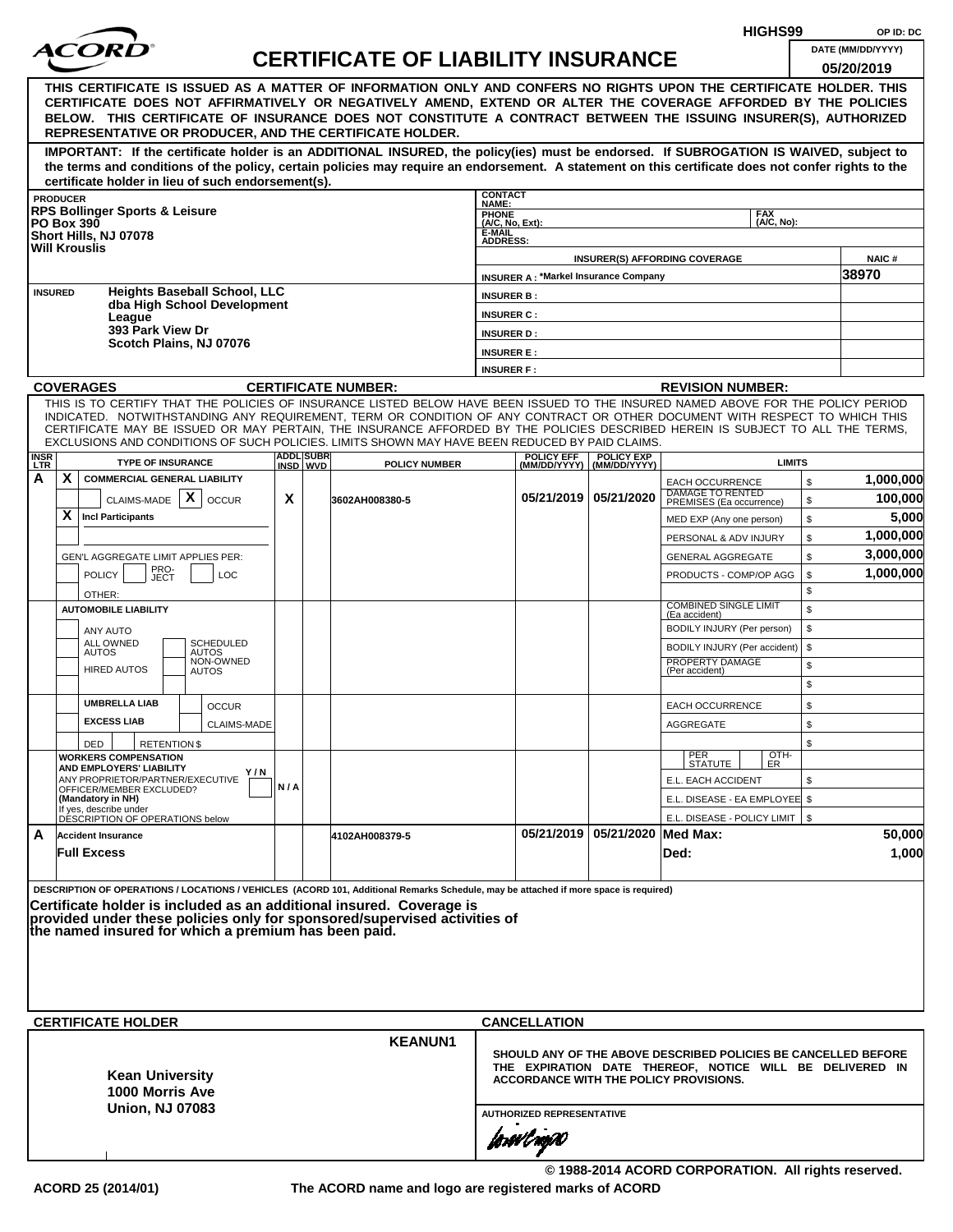|                                                                                                                                                                                                                                                                                                                             |                   |                                                           |                                                    |     |          |                                                                                                                                                                                                                                     |                           |                                             |                                | HIGHS99                                                                                                   |              | OP ID: DC             |  |
|-----------------------------------------------------------------------------------------------------------------------------------------------------------------------------------------------------------------------------------------------------------------------------------------------------------------------------|-------------------|-----------------------------------------------------------|----------------------------------------------------|-----|----------|-------------------------------------------------------------------------------------------------------------------------------------------------------------------------------------------------------------------------------------|---------------------------|---------------------------------------------|--------------------------------|-----------------------------------------------------------------------------------------------------------|--------------|-----------------------|--|
|                                                                                                                                                                                                                                                                                                                             |                   |                                                           |                                                    |     |          | <b>CERTIFICATE OF LIABILITY INSURANCE</b>                                                                                                                                                                                           |                           |                                             |                                |                                                                                                           |              | DATE (MM/DD/YYYY)     |  |
|                                                                                                                                                                                                                                                                                                                             |                   |                                                           |                                                    |     |          |                                                                                                                                                                                                                                     |                           |                                             |                                |                                                                                                           |              | 05/20/2019            |  |
|                                                                                                                                                                                                                                                                                                                             |                   |                                                           |                                                    |     |          | THIS CERTIFICATE IS ISSUED AS A MATTER OF INFORMATION ONLY AND CONFERS NO RIGHTS UPON THE CERTIFICATE HOLDER. THIS<br>CERTIFICATE DOES NOT AFFIRMATIVELY OR NEGATIVELY AMEND, EXTEND OR ALTER THE COVERAGE AFFORDED BY THE POLICIES |                           |                                             |                                |                                                                                                           |              |                       |  |
|                                                                                                                                                                                                                                                                                                                             |                   |                                                           |                                                    |     |          | BELOW. THIS CERTIFICATE OF INSURANCE DOES NOT CONSTITUTE A CONTRACT BETWEEN THE ISSUING INSURER(S), AUTHORIZED                                                                                                                      |                           |                                             |                                |                                                                                                           |              |                       |  |
|                                                                                                                                                                                                                                                                                                                             |                   |                                                           |                                                    |     |          | REPRESENTATIVE OR PRODUCER, AND THE CERTIFICATE HOLDER.                                                                                                                                                                             |                           |                                             |                                |                                                                                                           |              |                       |  |
|                                                                                                                                                                                                                                                                                                                             |                   |                                                           |                                                    |     |          | IMPORTANT: If the certificate holder is an ADDITIONAL INSURED, the policy(ies) must be endorsed. If SUBROGATION IS WAIVED, subject to                                                                                               |                           |                                             |                                |                                                                                                           |              |                       |  |
|                                                                                                                                                                                                                                                                                                                             |                   |                                                           |                                                    |     |          | the terms and conditions of the policy, certain policies may require an endorsement. A statement on this certificate does not confer rights to the                                                                                  |                           |                                             |                                |                                                                                                           |              |                       |  |
|                                                                                                                                                                                                                                                                                                                             |                   |                                                           | certificate holder in lieu of such endorsement(s). |     |          |                                                                                                                                                                                                                                     | <b>CONTACT</b>            |                                             |                                |                                                                                                           |              |                       |  |
|                                                                                                                                                                                                                                                                                                                             | <b>PRODUCER</b>   | <b>RPS Bollinger Sports &amp; Leisure</b>                 |                                                    |     |          |                                                                                                                                                                                                                                     | NAME:<br><b>PHONE</b>     |                                             |                                | <b>FAX</b>                                                                                                |              |                       |  |
|                                                                                                                                                                                                                                                                                                                             | <b>PO Box 390</b> | Short Hills, NJ 07078                                     |                                                    |     |          |                                                                                                                                                                                                                                     | (A/C, No, Ext):<br>E-MAIL |                                             |                                | (A/C. No):                                                                                                |              |                       |  |
|                                                                                                                                                                                                                                                                                                                             |                   | <b>Will Krouslis</b>                                      |                                                    |     |          |                                                                                                                                                                                                                                     | <b>ADDRESS:</b>           |                                             |                                |                                                                                                           |              |                       |  |
|                                                                                                                                                                                                                                                                                                                             |                   |                                                           |                                                    |     |          |                                                                                                                                                                                                                                     |                           | <b>INSURER A: *Markel Insurance Company</b> |                                | <b>INSURER(S) AFFORDING COVERAGE</b>                                                                      |              | <b>NAIC#</b><br>38970 |  |
|                                                                                                                                                                                                                                                                                                                             | <b>INSURED</b>    |                                                           | <b>Heights Baseball School, LLC</b>                |     |          |                                                                                                                                                                                                                                     | <b>INSURER B:</b>         |                                             |                                |                                                                                                           |              |                       |  |
|                                                                                                                                                                                                                                                                                                                             |                   |                                                           | dba High School Development                        |     |          |                                                                                                                                                                                                                                     | <b>INSURER C:</b>         |                                             |                                |                                                                                                           |              |                       |  |
|                                                                                                                                                                                                                                                                                                                             |                   | League<br>393 Park View Dr                                |                                                    |     |          |                                                                                                                                                                                                                                     | <b>INSURER D:</b>         |                                             |                                |                                                                                                           |              |                       |  |
|                                                                                                                                                                                                                                                                                                                             |                   |                                                           | Scotch Plains, NJ 07076                            |     |          |                                                                                                                                                                                                                                     | <b>INSURER E:</b>         |                                             |                                |                                                                                                           |              |                       |  |
|                                                                                                                                                                                                                                                                                                                             |                   |                                                           |                                                    |     |          |                                                                                                                                                                                                                                     | <b>INSURER F:</b>         |                                             |                                |                                                                                                           |              |                       |  |
|                                                                                                                                                                                                                                                                                                                             |                   | <b>COVERAGES</b>                                          |                                                    |     |          | <b>CERTIFICATE NUMBER:</b>                                                                                                                                                                                                          |                           |                                             |                                | <b>REVISION NUMBER:</b>                                                                                   |              |                       |  |
|                                                                                                                                                                                                                                                                                                                             |                   |                                                           |                                                    |     |          | THIS IS TO CERTIFY THAT THE POLICIES OF INSURANCE LISTED BELOW HAVE BEEN ISSUED TO THE INSURED NAMED ABOVE FOR THE POLICY PERIOD                                                                                                    |                           |                                             |                                |                                                                                                           |              |                       |  |
|                                                                                                                                                                                                                                                                                                                             |                   |                                                           |                                                    |     |          | INDICATED. NOTWITHSTANDING ANY REQUIREMENT, TERM OR CONDITION OF ANY CONTRACT OR OTHER DOCUMENT WITH RESPECT TO WHICH THIS                                                                                                          |                           |                                             |                                |                                                                                                           |              |                       |  |
| CERTIFICATE MAY BE ISSUED OR MAY PERTAIN, THE INSURANCE AFFORDED BY THE POLICIES DESCRIBED HEREIN IS SUBJECT TO ALL THE TERMS.<br>EXCLUSIONS AND CONDITIONS OF SUCH POLICIES. LIMITS SHOWN MAY HAVE BEEN REDUCED BY PAID CLAIMS.<br><b>ADDLISUBRI</b><br><b>POLICY EFF</b><br><b>POLICY EXP</b><br><b>TYPE OF INSURANCE</b> |                   |                                                           |                                                    |     |          |                                                                                                                                                                                                                                     |                           |                                             |                                |                                                                                                           |              |                       |  |
| <b>INSR</b><br>LTR                                                                                                                                                                                                                                                                                                          |                   |                                                           |                                                    |     | INSD WVD | <b>POLICY NUMBER</b>                                                                                                                                                                                                                |                           |                                             | (MM/DD/YYYY)   (MM/DD/YYYY)    | <b>LIMITS</b>                                                                                             |              |                       |  |
| А                                                                                                                                                                                                                                                                                                                           | X                 | <b>COMMERCIAL GENERAL LIABILITY</b>                       |                                                    |     |          |                                                                                                                                                                                                                                     |                           |                                             |                                | <b>EACH OCCURRENCE</b><br>DAMAGE TO RENTED                                                                | $\mathbb{S}$ | 1,000,000             |  |
|                                                                                                                                                                                                                                                                                                                             |                   | CLAIMS-MADE $\mathbf{X}$                                  | <b>OCCUR</b>                                       | X   |          | 3602AH008380-5                                                                                                                                                                                                                      |                           |                                             | 05/21/2019   05/21/2020        | PREMISES (Ea occurrence)                                                                                  | \$           | 100,000               |  |
|                                                                                                                                                                                                                                                                                                                             | X                 | <b>Incl Participants</b>                                  |                                                    |     |          |                                                                                                                                                                                                                                     |                           |                                             |                                | MED EXP (Any one person)                                                                                  | \$           | 5,000                 |  |
|                                                                                                                                                                                                                                                                                                                             |                   |                                                           |                                                    |     |          |                                                                                                                                                                                                                                     |                           |                                             |                                | PERSONAL & ADV INJURY                                                                                     | \$           | 1,000,000             |  |
|                                                                                                                                                                                                                                                                                                                             |                   | GEN'L AGGREGATE LIMIT APPLIES PER:                        |                                                    |     |          |                                                                                                                                                                                                                                     |                           |                                             |                                | <b>GENERAL AGGREGATE</b>                                                                                  | \$           | 3,000,000             |  |
|                                                                                                                                                                                                                                                                                                                             |                   | PRO-<br>JECT<br><b>POLICY</b>                             | <b>LOC</b>                                         |     |          |                                                                                                                                                                                                                                     |                           |                                             |                                | PRODUCTS - COMP/OP AGG                                                                                    | \$           | 1,000,000             |  |
|                                                                                                                                                                                                                                                                                                                             |                   | OTHER:<br><b>AUTOMOBILE LIABILITY</b>                     |                                                    |     |          |                                                                                                                                                                                                                                     |                           |                                             |                                | <b>COMBINED SINGLE LIMIT</b>                                                                              | \$<br>\$     |                       |  |
|                                                                                                                                                                                                                                                                                                                             |                   |                                                           |                                                    |     |          |                                                                                                                                                                                                                                     |                           |                                             |                                | (Ea accident)<br>BODILY INJURY (Per person)                                                               | \$           |                       |  |
|                                                                                                                                                                                                                                                                                                                             |                   | ANY AUTO<br>ALL OWNED                                     | SCHEDULED                                          |     |          |                                                                                                                                                                                                                                     |                           |                                             |                                | BODILY INJURY (Per accident)                                                                              | \$           |                       |  |
|                                                                                                                                                                                                                                                                                                                             |                   | <b>AUTOS</b>                                              | <b>AUTOS</b><br>NON-OWNED                          |     |          |                                                                                                                                                                                                                                     |                           |                                             |                                | PROPERTY DAMAGE                                                                                           | \$           |                       |  |
|                                                                                                                                                                                                                                                                                                                             |                   | <b>HIRED AUTOS</b>                                        | <b>AUTOS</b>                                       |     |          |                                                                                                                                                                                                                                     |                           |                                             |                                | (Per accident)                                                                                            | \$           |                       |  |
|                                                                                                                                                                                                                                                                                                                             |                   | <b>UMBRELLA LIAB</b>                                      | <b>OCCUR</b>                                       |     |          |                                                                                                                                                                                                                                     |                           |                                             |                                | <b>EACH OCCURRENCE</b>                                                                                    | \$           |                       |  |
|                                                                                                                                                                                                                                                                                                                             |                   | <b>EXCESS LIAB</b>                                        | <b>CLAIMS-MADE</b>                                 |     |          |                                                                                                                                                                                                                                     |                           |                                             |                                | <b>AGGREGATE</b>                                                                                          | \$           |                       |  |
|                                                                                                                                                                                                                                                                                                                             |                   | DED                                                       | <b>RETENTIONS</b>                                  |     |          |                                                                                                                                                                                                                                     |                           |                                             |                                |                                                                                                           | \$           |                       |  |
|                                                                                                                                                                                                                                                                                                                             |                   | <b>WORKERS COMPENSATION</b><br>AND EMPLOYERS' LIABILITY   |                                                    |     |          |                                                                                                                                                                                                                                     |                           |                                             |                                | $\frac{[OTH]}{ER}$<br>PER<br>STATUTE                                                                      |              |                       |  |
|                                                                                                                                                                                                                                                                                                                             |                   | ANY PROPRIETOR/PARTNER/EXECUTIVE                          | Y / N                                              | N/A |          |                                                                                                                                                                                                                                     |                           |                                             |                                | E.L. EACH ACCIDENT                                                                                        | \$           |                       |  |
|                                                                                                                                                                                                                                                                                                                             |                   | OFFICER/MEMBER EXCLUDED?<br>(Mandatory in NH)             |                                                    |     |          |                                                                                                                                                                                                                                     |                           |                                             |                                | E.L. DISEASE - EA EMPLOYEE \$                                                                             |              |                       |  |
|                                                                                                                                                                                                                                                                                                                             |                   | If yes, describe under<br>DESCRIPTION OF OPERATIONS below |                                                    |     |          |                                                                                                                                                                                                                                     |                           |                                             |                                | E.L. DISEASE - POLICY LIMIT   \$                                                                          |              |                       |  |
| A                                                                                                                                                                                                                                                                                                                           |                   | <b>Accident Insurance</b>                                 |                                                    |     |          | 4102AH008379-5                                                                                                                                                                                                                      |                           |                                             | 05/21/2019 05/21/2020 Med Max: |                                                                                                           |              | 50,000                |  |
|                                                                                                                                                                                                                                                                                                                             |                   | <b>Full Excess</b>                                        |                                                    |     |          |                                                                                                                                                                                                                                     |                           |                                             |                                | Ded:                                                                                                      |              | 1,000                 |  |
|                                                                                                                                                                                                                                                                                                                             |                   |                                                           |                                                    |     |          |                                                                                                                                                                                                                                     |                           |                                             |                                |                                                                                                           |              |                       |  |
|                                                                                                                                                                                                                                                                                                                             |                   |                                                           |                                                    |     |          | DESCRIPTION OF OPERATIONS / LOCATIONS / VEHICLES (ACORD 101, Additional Remarks Schedule, may be attached if more space is required)                                                                                                |                           |                                             |                                |                                                                                                           |              |                       |  |
|                                                                                                                                                                                                                                                                                                                             |                   |                                                           |                                                    |     |          | Coverage is provided under this policy only for sponsored/supervised<br>activities of the named insured for which a premium has been paid. The                                                                                      |                           |                                             |                                |                                                                                                           |              |                       |  |
|                                                                                                                                                                                                                                                                                                                             |                   |                                                           | Certificate holder is named additional insured.    |     |          |                                                                                                                                                                                                                                     |                           |                                             |                                |                                                                                                           |              |                       |  |
|                                                                                                                                                                                                                                                                                                                             |                   |                                                           |                                                    |     |          |                                                                                                                                                                                                                                     |                           |                                             |                                |                                                                                                           |              |                       |  |
|                                                                                                                                                                                                                                                                                                                             |                   |                                                           |                                                    |     |          |                                                                                                                                                                                                                                     |                           |                                             |                                |                                                                                                           |              |                       |  |
|                                                                                                                                                                                                                                                                                                                             |                   |                                                           |                                                    |     |          |                                                                                                                                                                                                                                     |                           |                                             |                                |                                                                                                           |              |                       |  |
|                                                                                                                                                                                                                                                                                                                             |                   |                                                           |                                                    |     |          |                                                                                                                                                                                                                                     |                           |                                             |                                |                                                                                                           |              |                       |  |
|                                                                                                                                                                                                                                                                                                                             |                   | <b>CERTIFICATE HOLDER</b>                                 |                                                    |     |          | <b>KENIL1-</b>                                                                                                                                                                                                                      |                           | <b>CANCELLATION</b>                         |                                |                                                                                                           |              |                       |  |
|                                                                                                                                                                                                                                                                                                                             |                   |                                                           |                                                    |     |          |                                                                                                                                                                                                                                     |                           |                                             |                                | SHOULD ANY OF THE ABOVE DESCRIBED POLICIES BE CANCELLED BEFORE                                            |              |                       |  |
|                                                                                                                                                                                                                                                                                                                             |                   |                                                           | <b>Kenilworth Travel Baseball</b>                  |     |          |                                                                                                                                                                                                                                     |                           |                                             |                                | THE EXPIRATION DATE THEREOF, NOTICE WILL BE DELIVERED IN<br><b>ACCORDANCE WITH THE POLICY PROVISIONS.</b> |              |                       |  |
|                                                                                                                                                                                                                                                                                                                             |                   | 401 Monroe Ave                                            |                                                    |     |          |                                                                                                                                                                                                                                     |                           |                                             |                                |                                                                                                           |              |                       |  |
|                                                                                                                                                                                                                                                                                                                             |                   |                                                           | Kenilworth, NJ 07033                               |     |          |                                                                                                                                                                                                                                     |                           | <b>AUTHORIZED REPRESENTATIVE</b>            |                                |                                                                                                           |              |                       |  |
|                                                                                                                                                                                                                                                                                                                             |                   |                                                           |                                                    |     |          |                                                                                                                                                                                                                                     |                           |                                             |                                |                                                                                                           |              |                       |  |
|                                                                                                                                                                                                                                                                                                                             |                   |                                                           |                                                    |     |          |                                                                                                                                                                                                                                     |                           | forwil nopO                                 |                                |                                                                                                           |              |                       |  |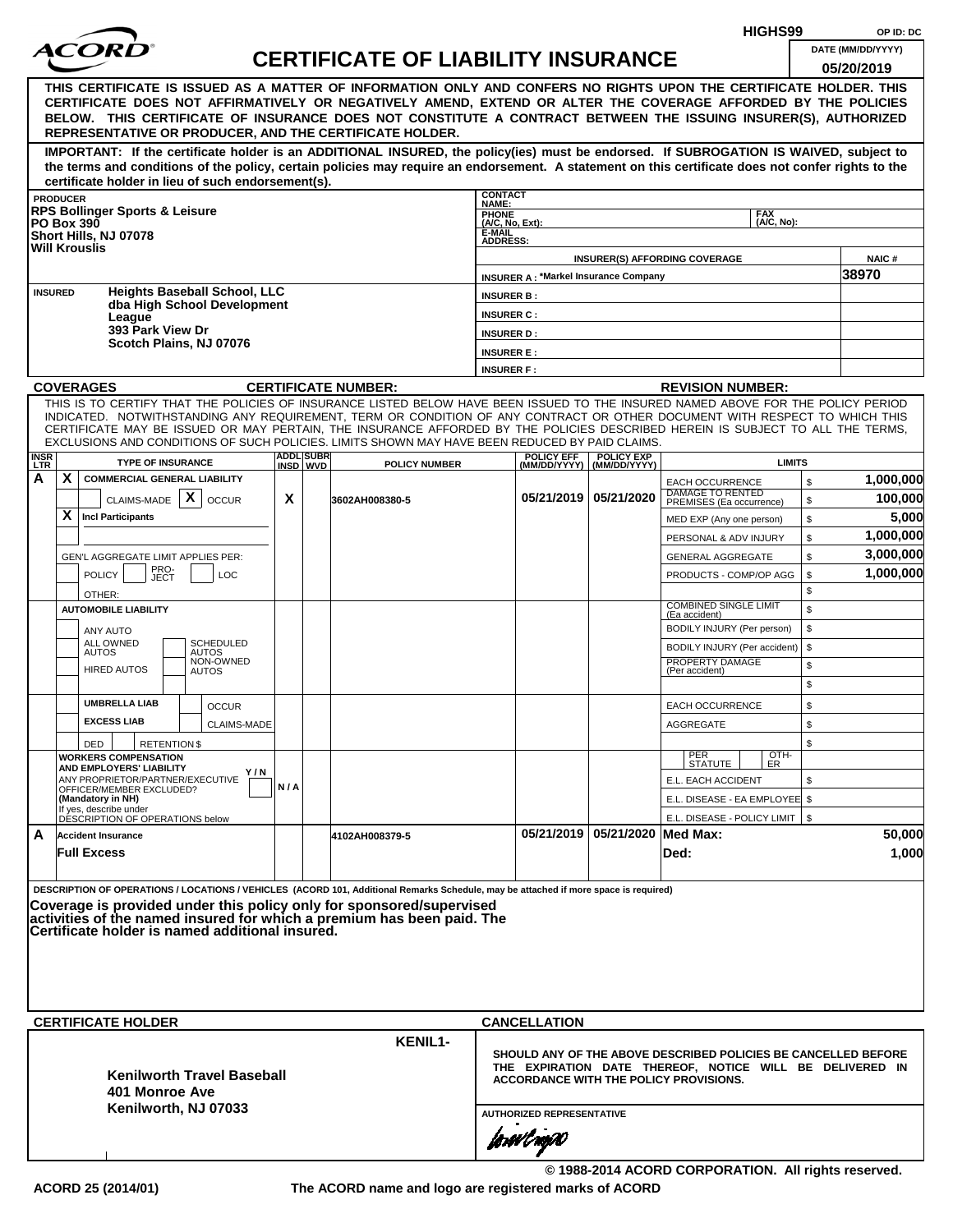|                    |                                                                                   |                                                              |  |                                                    |     |                               |                                                                                                                                                                                                                                                              |                           |                                               |                                                  |                                             | HIGHS99            |              | OP ID: DC                                                      |
|--------------------|-----------------------------------------------------------------------------------|--------------------------------------------------------------|--|----------------------------------------------------|-----|-------------------------------|--------------------------------------------------------------------------------------------------------------------------------------------------------------------------------------------------------------------------------------------------------------|---------------------------|-----------------------------------------------|--------------------------------------------------|---------------------------------------------|--------------------|--------------|----------------------------------------------------------------|
|                    |                                                                                   |                                                              |  |                                                    |     |                               | <b>CERTIFICATE OF LIABILITY INSURANCE</b>                                                                                                                                                                                                                    |                           |                                               |                                                  |                                             |                    |              | DATE (MM/DD/YYYY)                                              |
|                    |                                                                                   |                                                              |  |                                                    |     |                               |                                                                                                                                                                                                                                                              |                           |                                               |                                                  |                                             |                    |              | 05/20/2019                                                     |
|                    |                                                                                   |                                                              |  |                                                    |     |                               | THIS CERTIFICATE IS ISSUED AS A MATTER OF INFORMATION ONLY AND CONFERS NO RIGHTS UPON THE CERTIFICATE HOLDER. THIS<br>CERTIFICATE DOES NOT AFFIRMATIVELY OR NEGATIVELY AMEND, EXTEND OR ALTER THE COVERAGE AFFORDED BY THE POLICIES                          |                           |                                               |                                                  |                                             |                    |              |                                                                |
|                    |                                                                                   |                                                              |  |                                                    |     |                               | BELOW. THIS CERTIFICATE OF INSURANCE DOES NOT CONSTITUTE A CONTRACT BETWEEN THE ISSUING INSURER(S), AUTHORIZED                                                                                                                                               |                           |                                               |                                                  |                                             |                    |              |                                                                |
|                    |                                                                                   |                                                              |  |                                                    |     |                               | REPRESENTATIVE OR PRODUCER, AND THE CERTIFICATE HOLDER.                                                                                                                                                                                                      |                           |                                               |                                                  |                                             |                    |              |                                                                |
|                    |                                                                                   |                                                              |  |                                                    |     |                               | IMPORTANT: If the certificate holder is an ADDITIONAL INSURED, the policy(ies) must be endorsed. If SUBROGATION IS WAIVED, subject to                                                                                                                        |                           |                                               |                                                  |                                             |                    |              |                                                                |
|                    |                                                                                   |                                                              |  |                                                    |     |                               | the terms and conditions of the policy, certain policies may require an endorsement. A statement on this certificate does not confer rights to the                                                                                                           |                           |                                               |                                                  |                                             |                    |              |                                                                |
|                    | <b>PRODUCER</b>                                                                   |                                                              |  | certificate holder in lieu of such endorsement(s). |     |                               |                                                                                                                                                                                                                                                              | <b>CONTACT</b>            |                                               |                                                  |                                             |                    |              |                                                                |
|                    |                                                                                   | <b>RPS Bollinger Sports &amp; Leisure</b>                    |  |                                                    |     |                               |                                                                                                                                                                                                                                                              | NAME:<br><b>PHONE</b>     |                                               |                                                  |                                             | <b>FAX</b>         |              |                                                                |
|                    | <b>PO Box 390</b>                                                                 | Short Hills, NJ 07078                                        |  |                                                    |     |                               |                                                                                                                                                                                                                                                              | (A/C, No, Ext):<br>E-MAIL |                                               |                                                  |                                             | (A/C. No):         |              |                                                                |
|                    |                                                                                   | <b>Will Krouslis</b>                                         |  |                                                    |     |                               |                                                                                                                                                                                                                                                              | <b>ADDRESS:</b>           |                                               |                                                  |                                             |                    |              |                                                                |
|                    |                                                                                   |                                                              |  |                                                    |     |                               |                                                                                                                                                                                                                                                              |                           | <b>INSURER A: *Markel Insurance Company</b>   |                                                  | <b>INSURER(S) AFFORDING COVERAGE</b>        |                    |              | <b>NAIC#</b><br>38970                                          |
|                    | <b>INSURED</b>                                                                    |                                                              |  | <b>Heights Baseball School, LLC</b>                |     |                               |                                                                                                                                                                                                                                                              | <b>INSURER B:</b>         |                                               |                                                  |                                             |                    |              |                                                                |
|                    |                                                                                   |                                                              |  | dba High School Development                        |     |                               |                                                                                                                                                                                                                                                              | <b>INSURER C:</b>         |                                               |                                                  |                                             |                    |              |                                                                |
|                    |                                                                                   | League<br>393 Park View Dr                                   |  |                                                    |     |                               |                                                                                                                                                                                                                                                              | <b>INSURER D:</b>         |                                               |                                                  |                                             |                    |              |                                                                |
|                    |                                                                                   |                                                              |  | Scotch Plains, NJ 07076                            |     |                               |                                                                                                                                                                                                                                                              | <b>INSURER E:</b>         |                                               |                                                  |                                             |                    |              |                                                                |
|                    |                                                                                   |                                                              |  |                                                    |     |                               |                                                                                                                                                                                                                                                              | <b>INSURER F:</b>         |                                               |                                                  |                                             |                    |              |                                                                |
|                    |                                                                                   | <b>COVERAGES</b>                                             |  |                                                    |     |                               | <b>CERTIFICATE NUMBER:</b>                                                                                                                                                                                                                                   |                           |                                               |                                                  | <b>REVISION NUMBER:</b>                     |                    |              |                                                                |
|                    |                                                                                   |                                                              |  |                                                    |     |                               | THIS IS TO CERTIFY THAT THE POLICIES OF INSURANCE LISTED BELOW HAVE BEEN ISSUED TO THE INSURED NAMED ABOVE FOR THE POLICY PERIOD                                                                                                                             |                           |                                               |                                                  |                                             |                    |              |                                                                |
|                    |                                                                                   |                                                              |  |                                                    |     |                               | INDICATED. NOTWITHSTANDING ANY REQUIREMENT, TERM OR CONDITION OF ANY CONTRACT OR OTHER DOCUMENT WITH RESPECT TO WHICH THIS<br>CERTIFICATE MAY BE ISSUED OR MAY PERTAIN, THE INSURANCE AFFORDED BY THE POLICIES DESCRIBED HEREIN IS SUBJECT TO ALL THE TERMS. |                           |                                               |                                                  |                                             |                    |              |                                                                |
|                    |                                                                                   |                                                              |  |                                                    |     |                               | EXCLUSIONS AND CONDITIONS OF SUCH POLICIES. LIMITS SHOWN MAY HAVE BEEN REDUCED BY PAID CLAIMS.                                                                                                                                                               |                           |                                               |                                                  |                                             |                    |              |                                                                |
| <b>INSR</b><br>LTR |                                                                                   | <b>TYPE OF INSURANCE</b>                                     |  |                                                    |     | <b>ADDLISUBRI</b><br>INSD WVD | <b>POLICY NUMBER</b>                                                                                                                                                                                                                                         |                           | <b>POLICY EFF</b>                             | <b>POLICY EXP</b><br>(MM/DD/YYYY)   (MM/DD/YYYY) |                                             | <b>LIMITS</b>      |              |                                                                |
| А                  | X                                                                                 | <b>COMMERCIAL GENERAL LIABILITY</b>                          |  |                                                    |     |                               |                                                                                                                                                                                                                                                              |                           |                                               |                                                  | <b>EACH OCCURRENCE</b><br>DAMAGE TO RENTED  |                    | $\mathbb{S}$ | 1,000,000                                                      |
|                    |                                                                                   | CLAIMS-MADE $\mathbf{X}$                                     |  | <b>OCCUR</b>                                       | X   |                               | 3602AH008380-5                                                                                                                                                                                                                                               |                           |                                               | 05/21/2019   05/21/2020                          | PREMISES (Ea occurrence)                    |                    | \$           | 100,000                                                        |
|                    | X                                                                                 | <b>Incl Participants</b>                                     |  |                                                    |     |                               |                                                                                                                                                                                                                                                              |                           |                                               |                                                  | MED EXP (Any one person)                    |                    | \$           | 5,000                                                          |
|                    |                                                                                   |                                                              |  |                                                    |     |                               |                                                                                                                                                                                                                                                              |                           |                                               |                                                  | PERSONAL & ADV INJURY                       |                    | \$           | 1,000,000                                                      |
|                    | GEN'L AGGREGATE LIMIT APPLIES PER:<br>PRO-<br>JECT<br><b>POLICY</b><br><b>LOC</b> |                                                              |  |                                                    |     |                               |                                                                                                                                                                                                                                                              |                           |                                               |                                                  | <b>GENERAL AGGREGATE</b>                    |                    | \$           | 3,000,000                                                      |
|                    |                                                                                   |                                                              |  |                                                    |     |                               |                                                                                                                                                                                                                                                              |                           |                                               |                                                  | PRODUCTS - COMP/OP AGG                      |                    | \$           | 1,000,000                                                      |
|                    |                                                                                   | OTHER:<br><b>AUTOMOBILE LIABILITY</b>                        |  |                                                    |     |                               |                                                                                                                                                                                                                                                              |                           |                                               |                                                  | <b>COMBINED SINGLE LIMIT</b>                |                    | \$<br>\$     |                                                                |
|                    |                                                                                   |                                                              |  |                                                    |     |                               |                                                                                                                                                                                                                                                              |                           |                                               |                                                  | (Ea accident)<br>BODILY INJURY (Per person) |                    | \$           |                                                                |
|                    |                                                                                   | ANY AUTO<br>ALL OWNED                                        |  | SCHEDULED                                          |     |                               |                                                                                                                                                                                                                                                              |                           |                                               |                                                  | BODILY INJURY (Per accident)                |                    | \$           |                                                                |
|                    |                                                                                   | <b>AUTOS</b>                                                 |  | <b>AUTOS</b><br>NON-OWNED                          |     |                               |                                                                                                                                                                                                                                                              |                           |                                               |                                                  | PROPERTY DAMAGE                             |                    | \$           |                                                                |
|                    |                                                                                   | <b>HIRED AUTOS</b>                                           |  | <b>AUTOS</b>                                       |     |                               |                                                                                                                                                                                                                                                              |                           |                                               |                                                  | (Per accident)                              |                    | \$           |                                                                |
|                    |                                                                                   | <b>UMBRELLA LIAB</b>                                         |  | <b>OCCUR</b>                                       |     |                               |                                                                                                                                                                                                                                                              |                           |                                               |                                                  | <b>EACH OCCURRENCE</b>                      |                    | \$           |                                                                |
|                    |                                                                                   | <b>EXCESS LIAB</b>                                           |  | <b>CLAIMS-MADE</b>                                 |     |                               |                                                                                                                                                                                                                                                              |                           |                                               |                                                  | <b>AGGREGATE</b>                            |                    | \$           |                                                                |
|                    |                                                                                   | DED<br><b>RETENTION \$</b>                                   |  |                                                    |     |                               |                                                                                                                                                                                                                                                              |                           |                                               |                                                  |                                             |                    | \$           |                                                                |
|                    |                                                                                   | <b>WORKERS COMPENSATION</b>                                  |  |                                                    |     |                               |                                                                                                                                                                                                                                                              |                           |                                               |                                                  | PER<br>STATUTE                              | $\frac{[OTH]}{ER}$ |              |                                                                |
|                    |                                                                                   | AND EMPLOYERS' LIABILITY<br>ANY PROPRIETOR/PARTNER/EXECUTIVE |  | Y/N                                                |     |                               |                                                                                                                                                                                                                                                              |                           |                                               |                                                  | E.L. EACH ACCIDENT                          |                    | \$           |                                                                |
|                    |                                                                                   | OFFICER/MEMBER EXCLUDED?<br>(Mandatory in NH)                |  |                                                    | N/A |                               |                                                                                                                                                                                                                                                              |                           |                                               |                                                  | E.L. DISEASE - EA EMPLOYEE \$               |                    |              |                                                                |
|                    |                                                                                   | If yes, describe under<br>DESCRIPTION OF OPERATIONS below    |  |                                                    |     |                               |                                                                                                                                                                                                                                                              |                           |                                               |                                                  | E.L. DISEASE - POLICY LIMIT   \$            |                    |              |                                                                |
| A                  |                                                                                   | <b>Accident Insurance</b>                                    |  |                                                    |     |                               | 4102AH008379-5                                                                                                                                                                                                                                               |                           |                                               | 05/21/2019 05/21/2020 Med Max:                   |                                             |                    |              | 50,000                                                         |
|                    |                                                                                   | <b>Full Excess</b>                                           |  |                                                    |     |                               |                                                                                                                                                                                                                                                              |                           |                                               |                                                  | Ded:                                        |                    |              | 1,000                                                          |
|                    |                                                                                   |                                                              |  |                                                    |     |                               |                                                                                                                                                                                                                                                              |                           |                                               |                                                  |                                             |                    |              |                                                                |
|                    |                                                                                   |                                                              |  |                                                    |     |                               | DESCRIPTION OF OPERATIONS / LOCATIONS / VEHICLES (ACORD 101, Additional Remarks Schedule, may be attached if more space is required)                                                                                                                         |                           |                                               |                                                  |                                             |                    |              |                                                                |
|                    |                                                                                   |                                                              |  |                                                    |     |                               | Coverage is provided under this policy only for sponsored/supervised<br>activities of the named insured for which a premium has been paid. The                                                                                                               |                           |                                               |                                                  |                                             |                    |              |                                                                |
|                    |                                                                                   |                                                              |  | Certificate holder is named additional insured.    |     |                               |                                                                                                                                                                                                                                                              |                           |                                               |                                                  |                                             |                    |              |                                                                |
|                    |                                                                                   |                                                              |  |                                                    |     |                               |                                                                                                                                                                                                                                                              |                           |                                               |                                                  |                                             |                    |              |                                                                |
|                    |                                                                                   |                                                              |  |                                                    |     |                               |                                                                                                                                                                                                                                                              |                           |                                               |                                                  |                                             |                    |              |                                                                |
|                    |                                                                                   |                                                              |  |                                                    |     |                               |                                                                                                                                                                                                                                                              |                           |                                               |                                                  |                                             |                    |              |                                                                |
|                    |                                                                                   |                                                              |  |                                                    |     |                               |                                                                                                                                                                                                                                                              |                           |                                               |                                                  |                                             |                    |              |                                                                |
|                    |                                                                                   | <b>CERTIFICATE HOLDER</b>                                    |  |                                                    |     |                               |                                                                                                                                                                                                                                                              |                           | <b>CANCELLATION</b>                           |                                                  |                                             |                    |              |                                                                |
|                    |                                                                                   |                                                              |  |                                                    |     |                               | KINNE1-                                                                                                                                                                                                                                                      |                           |                                               |                                                  |                                             |                    |              | SHOULD ANY OF THE ABOVE DESCRIBED POLICIES BE CANCELLED BEFORE |
|                    |                                                                                   |                                                              |  | Kinnelon Board of Education                        |     |                               |                                                                                                                                                                                                                                                              |                           |                                               |                                                  |                                             |                    |              | THE EXPIRATION DATE THEREOF, NOTICE WILL BE DELIVERED IN       |
|                    |                                                                                   | 4 Lundy Terr                                                 |  |                                                    |     |                               |                                                                                                                                                                                                                                                              |                           | <b>ACCORDANCE WITH THE POLICY PROVISIONS.</b> |                                                  |                                             |                    |              |                                                                |
|                    |                                                                                   | <b>Butler, NJ 07405</b>                                      |  |                                                    |     |                               |                                                                                                                                                                                                                                                              |                           | <b>AUTHORIZED REPRESENTATIVE</b>              |                                                  |                                             |                    |              |                                                                |
|                    |                                                                                   |                                                              |  |                                                    |     |                               |                                                                                                                                                                                                                                                              |                           |                                               |                                                  |                                             |                    |              |                                                                |
|                    |                                                                                   |                                                              |  |                                                    |     |                               |                                                                                                                                                                                                                                                              |                           | forwl now                                     |                                                  |                                             |                    |              |                                                                |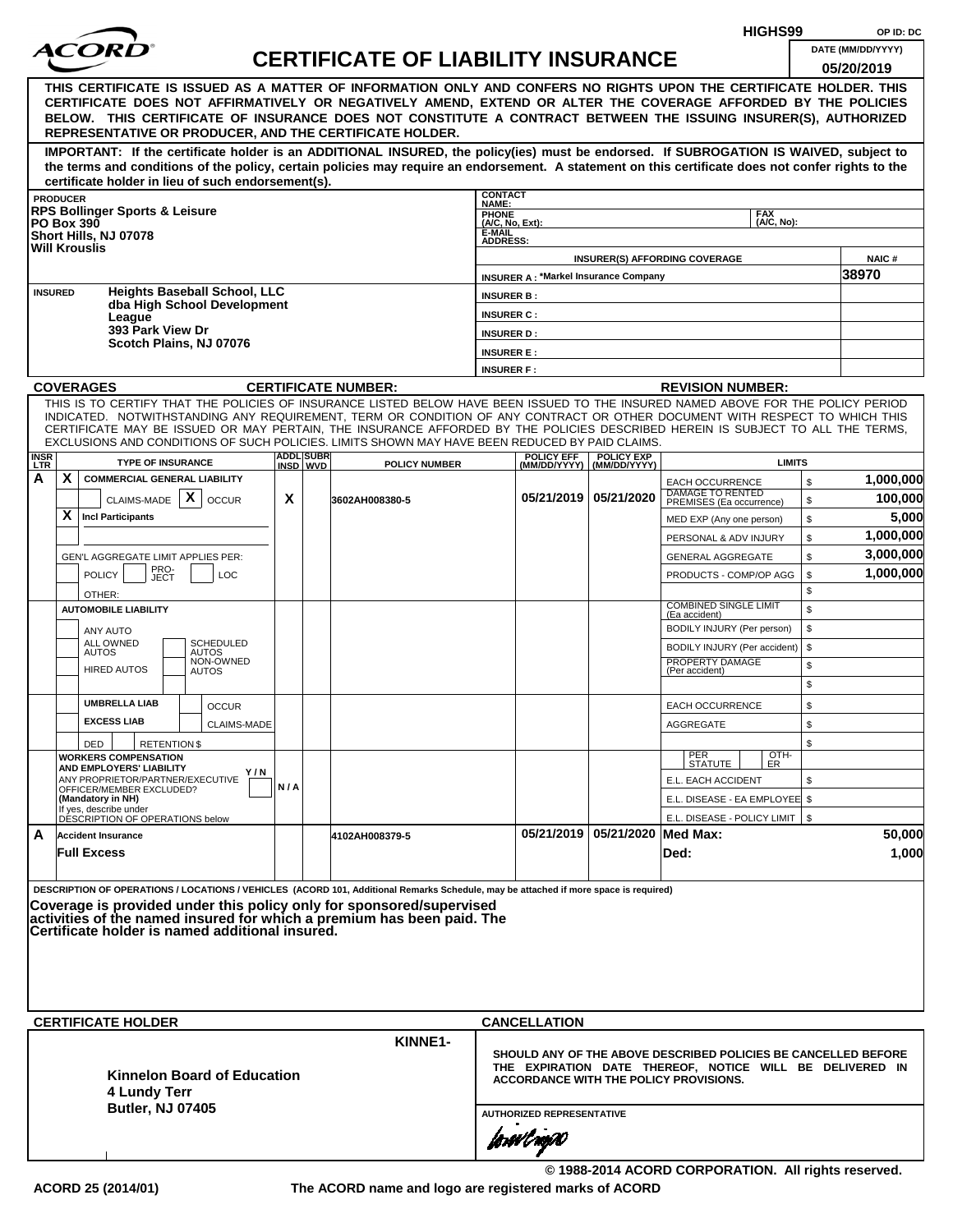|                                                                                                                            |                                                                                                                                                                                                                                                                                              |                                                                                         |  |                                                                                    |     | HIGHS99 |                                                                                                                                                                                                                                                                                                                                                                                                                  | OP ID: DC                                                    |                                                |                                |                                                                                                                                                                      |           |                                 |
|----------------------------------------------------------------------------------------------------------------------------|----------------------------------------------------------------------------------------------------------------------------------------------------------------------------------------------------------------------------------------------------------------------------------------------|-----------------------------------------------------------------------------------------|--|------------------------------------------------------------------------------------|-----|---------|------------------------------------------------------------------------------------------------------------------------------------------------------------------------------------------------------------------------------------------------------------------------------------------------------------------------------------------------------------------------------------------------------------------|--------------------------------------------------------------|------------------------------------------------|--------------------------------|----------------------------------------------------------------------------------------------------------------------------------------------------------------------|-----------|---------------------------------|
|                                                                                                                            |                                                                                                                                                                                                                                                                                              |                                                                                         |  |                                                                                    |     |         | <b>CERTIFICATE OF LIABILITY INSURANCE</b>                                                                                                                                                                                                                                                                                                                                                                        |                                                              |                                                |                                |                                                                                                                                                                      |           | DATE (MM/DD/YYYY)<br>05/20/2019 |
|                                                                                                                            |                                                                                                                                                                                                                                                                                              |                                                                                         |  |                                                                                    |     |         | THIS CERTIFICATE IS ISSUED AS A MATTER OF INFORMATION ONLY AND CONFERS NO RIGHTS UPON THE CERTIFICATE HOLDER. THIS<br>CERTIFICATE DOES NOT AFFIRMATIVELY OR NEGATIVELY AMEND, EXTEND OR ALTER THE COVERAGE AFFORDED BY THE POLICIES<br>BELOW. THIS CERTIFICATE OF INSURANCE DOES NOT CONSTITUTE A CONTRACT BETWEEN THE ISSUING INSURER(S), AUTHORIZED<br>REPRESENTATIVE OR PRODUCER, AND THE CERTIFICATE HOLDER. |                                                              |                                                |                                |                                                                                                                                                                      |           |                                 |
|                                                                                                                            |                                                                                                                                                                                                                                                                                              |                                                                                         |  | certificate holder in lieu of such endorsement(s).                                 |     |         | IMPORTANT: If the certificate holder is an ADDITIONAL INSURED, the policy(ies) must be endorsed. If SUBROGATION IS WAIVED, subject to<br>the terms and conditions of the policy, certain policies may require an endorsement. A statement on this certificate does not confer rights to the                                                                                                                      |                                                              |                                                |                                |                                                                                                                                                                      |           |                                 |
|                                                                                                                            | <b>PRODUCER</b>                                                                                                                                                                                                                                                                              |                                                                                         |  |                                                                                    |     |         |                                                                                                                                                                                                                                                                                                                                                                                                                  | <b>CONTACT</b><br><b>NAME:</b>                               |                                                |                                |                                                                                                                                                                      |           |                                 |
|                                                                                                                            |                                                                                                                                                                                                                                                                                              | <b>RPS Bollinger Sports &amp; Leisure</b><br><b>PO Box 390</b><br>Short Hills, NJ 07078 |  |                                                                                    |     |         |                                                                                                                                                                                                                                                                                                                                                                                                                  | <b>PHONE</b><br>(A/C, No, Ext):<br>E-MAIL<br><b>ADDRESS:</b> |                                                |                                | <b>FAX</b><br>(A/C, No):                                                                                                                                             |           |                                 |
|                                                                                                                            |                                                                                                                                                                                                                                                                                              | <b>Will Krouslis</b>                                                                    |  |                                                                                    |     |         |                                                                                                                                                                                                                                                                                                                                                                                                                  |                                                              |                                                |                                | <b>INSURER(S) AFFORDING COVERAGE</b>                                                                                                                                 |           | NAIC#                           |
|                                                                                                                            |                                                                                                                                                                                                                                                                                              |                                                                                         |  |                                                                                    |     |         |                                                                                                                                                                                                                                                                                                                                                                                                                  |                                                              | <b>INSURER A: *Markel Insurance Company</b>    |                                |                                                                                                                                                                      |           | 38970                           |
|                                                                                                                            | <b>INSURED</b>                                                                                                                                                                                                                                                                               |                                                                                         |  | <b>Heights Baseball School, LLC</b><br>dba High School Development                 |     |         |                                                                                                                                                                                                                                                                                                                                                                                                                  | <b>INSURER B:</b>                                            |                                                |                                |                                                                                                                                                                      |           |                                 |
|                                                                                                                            |                                                                                                                                                                                                                                                                                              | League                                                                                  |  |                                                                                    |     |         |                                                                                                                                                                                                                                                                                                                                                                                                                  | <b>INSURER C:</b>                                            |                                                |                                |                                                                                                                                                                      |           |                                 |
|                                                                                                                            |                                                                                                                                                                                                                                                                                              | 393 Park View Dr                                                                        |  |                                                                                    |     |         |                                                                                                                                                                                                                                                                                                                                                                                                                  | <b>INSURER D:</b>                                            |                                                |                                |                                                                                                                                                                      |           |                                 |
|                                                                                                                            |                                                                                                                                                                                                                                                                                              |                                                                                         |  | Scotch Plains, NJ 07076                                                            |     |         |                                                                                                                                                                                                                                                                                                                                                                                                                  | <b>INSURER E:</b>                                            |                                                |                                |                                                                                                                                                                      |           |                                 |
|                                                                                                                            |                                                                                                                                                                                                                                                                                              |                                                                                         |  |                                                                                    |     |         |                                                                                                                                                                                                                                                                                                                                                                                                                  | <b>INSURER F:</b>                                            |                                                |                                |                                                                                                                                                                      |           |                                 |
|                                                                                                                            |                                                                                                                                                                                                                                                                                              | <b>COVERAGES</b>                                                                        |  |                                                                                    |     |         | <b>CERTIFICATE NUMBER:</b>                                                                                                                                                                                                                                                                                                                                                                                       |                                                              |                                                |                                | <b>REVISION NUMBER:</b>                                                                                                                                              |           |                                 |
|                                                                                                                            |                                                                                                                                                                                                                                                                                              |                                                                                         |  |                                                                                    |     |         | THIS IS TO CERTIFY THAT THE POLICIES OF INSURANCE LISTED BELOW HAVE BEEN ISSUED TO THE INSURED NAMED ABOVE FOR THE POLICY PERIOD<br>INDICATED. NOTWITHSTANDING ANY REQUIREMENT, TERM OR CONDITION OF ANY CONTRACT OR OTHER DOCUMENT WITH RESPECT TO WHICH THIS<br>CERTIFICATE MAY BE ISSUED OR MAY PERTAIN, THE INSURANCE AFFORDED BY THE POLICIES DESCRIBED HEREIN IS SUBJECT TO ALL THE TERMS,                 |                                                              |                                                |                                |                                                                                                                                                                      |           |                                 |
| <b>LTR</b>                                                                                                                 | EXCLUSIONS AND CONDITIONS OF SUCH POLICIES. LIMITS SHOWN MAY HAVE BEEN REDUCED BY PAID CLAIMS.<br><b>ADDL SUBR</b><br><b>POLICY EFF</b><br><b>INSR</b><br><b>POLICY EXP</b><br><b>TYPE OF INSURANCE</b><br><b>LIMITS</b><br><b>POLICY NUMBER</b><br>(MM/DD/YYYY)<br>INSD WVD<br>(MM/DD/YYYY) |                                                                                         |  |                                                                                    |     |         |                                                                                                                                                                                                                                                                                                                                                                                                                  |                                                              |                                                |                                |                                                                                                                                                                      |           |                                 |
| А<br>X<br><b>COMMERCIAL GENERAL LIABILITY</b><br>\$<br><b>EACH OCCURRENCE</b><br>DAMAGE TO RENTED<br>05/21/2019 05/21/2020 |                                                                                                                                                                                                                                                                                              |                                                                                         |  |                                                                                    |     |         |                                                                                                                                                                                                                                                                                                                                                                                                                  |                                                              |                                                |                                |                                                                                                                                                                      | 1,000,000 |                                 |
|                                                                                                                            |                                                                                                                                                                                                                                                                                              | CLAIMS-MADE                                                                             |  | X<br><b>OCCUR</b>                                                                  | X   |         | 3602AH008380-5                                                                                                                                                                                                                                                                                                                                                                                                   |                                                              |                                                |                                | PREMISES (Ea occurrence)                                                                                                                                             | \$        | 100,000                         |
|                                                                                                                            | X                                                                                                                                                                                                                                                                                            | <b>Incl Participants</b>                                                                |  |                                                                                    |     |         |                                                                                                                                                                                                                                                                                                                                                                                                                  |                                                              |                                                |                                | MED EXP (Any one person)                                                                                                                                             | \$        | 5,000                           |
|                                                                                                                            |                                                                                                                                                                                                                                                                                              |                                                                                         |  |                                                                                    |     |         |                                                                                                                                                                                                                                                                                                                                                                                                                  |                                                              |                                                |                                | PERSONAL & ADV INJURY                                                                                                                                                | \$        | 1,000,000                       |
|                                                                                                                            | GEN'L AGGREGATE LIMIT APPLIES PER:<br>PRO-<br>JECT                                                                                                                                                                                                                                           |                                                                                         |  |                                                                                    |     |         |                                                                                                                                                                                                                                                                                                                                                                                                                  |                                                              |                                                |                                | <b>GENERAL AGGREGATE</b>                                                                                                                                             | \$        | 3,000,000                       |
|                                                                                                                            |                                                                                                                                                                                                                                                                                              | <b>POLICY</b>                                                                           |  | LOC                                                                                |     |         |                                                                                                                                                                                                                                                                                                                                                                                                                  |                                                              |                                                |                                | PRODUCTS - COMP/OP AGG                                                                                                                                               | \$        | 1,000,000                       |
|                                                                                                                            |                                                                                                                                                                                                                                                                                              | OTHER:                                                                                  |  |                                                                                    |     |         |                                                                                                                                                                                                                                                                                                                                                                                                                  |                                                              |                                                |                                | <b>COMBINED SINGLE LIMIT</b>                                                                                                                                         | \$        |                                 |
|                                                                                                                            |                                                                                                                                                                                                                                                                                              | <b>AUTOMOBILE LIABILITY</b>                                                             |  |                                                                                    |     |         |                                                                                                                                                                                                                                                                                                                                                                                                                  |                                                              |                                                |                                | (Ea accident)                                                                                                                                                        | \$        |                                 |
|                                                                                                                            |                                                                                                                                                                                                                                                                                              | ANY AUTO<br><b>ALL OWNED</b>                                                            |  | <b>SCHEDULED</b>                                                                   |     |         |                                                                                                                                                                                                                                                                                                                                                                                                                  |                                                              |                                                |                                | BODILY INJURY (Per person)                                                                                                                                           | \$        |                                 |
|                                                                                                                            |                                                                                                                                                                                                                                                                                              | <b>AUTOS</b>                                                                            |  | AUTOS<br>NON-OWNED                                                                 |     |         |                                                                                                                                                                                                                                                                                                                                                                                                                  |                                                              |                                                |                                | BODILY INJURY (Per accident)<br>PROPERTY DAMAGE                                                                                                                      | \$        |                                 |
|                                                                                                                            |                                                                                                                                                                                                                                                                                              | <b>HIRED AUTOS</b>                                                                      |  | <b>AUTOS</b>                                                                       |     |         |                                                                                                                                                                                                                                                                                                                                                                                                                  |                                                              |                                                |                                | (Per accident)                                                                                                                                                       | \$<br>\$  |                                 |
|                                                                                                                            |                                                                                                                                                                                                                                                                                              | <b>UMBRELLA LIAB</b>                                                                    |  | <b>OCCUR</b>                                                                       |     |         |                                                                                                                                                                                                                                                                                                                                                                                                                  |                                                              |                                                |                                | <b>EACH OCCURRENCE</b>                                                                                                                                               | \$        |                                 |
|                                                                                                                            |                                                                                                                                                                                                                                                                                              | <b>EXCESS LIAB</b>                                                                      |  | <b>CLAIMS-MADE</b>                                                                 |     |         |                                                                                                                                                                                                                                                                                                                                                                                                                  |                                                              |                                                |                                | <b>AGGREGATE</b>                                                                                                                                                     | \$        |                                 |
|                                                                                                                            |                                                                                                                                                                                                                                                                                              | DED                                                                                     |  | <b>RETENTION \$</b>                                                                |     |         |                                                                                                                                                                                                                                                                                                                                                                                                                  |                                                              |                                                |                                |                                                                                                                                                                      | \$        |                                 |
|                                                                                                                            |                                                                                                                                                                                                                                                                                              | <b>WORKERS COMPENSATION</b><br>AND EMPLOYERS' LIABILITY                                 |  |                                                                                    |     |         |                                                                                                                                                                                                                                                                                                                                                                                                                  |                                                              |                                                |                                | OTH-<br>PER<br><b>STATUTE</b><br>ER                                                                                                                                  |           |                                 |
|                                                                                                                            |                                                                                                                                                                                                                                                                                              | ANY PROPRIETOR/PARTNER/EXECUTIVE                                                        |  | Y / N                                                                              | N/A |         |                                                                                                                                                                                                                                                                                                                                                                                                                  |                                                              |                                                |                                | E.L. EACH ACCIDENT                                                                                                                                                   | \$        |                                 |
|                                                                                                                            |                                                                                                                                                                                                                                                                                              | OFFICER/MEMBER EXCLUDED?<br>(Mandatory in NH)                                           |  |                                                                                    |     |         |                                                                                                                                                                                                                                                                                                                                                                                                                  |                                                              |                                                |                                | E.L. DISEASE - EA EMPLOYEE \$                                                                                                                                        |           |                                 |
|                                                                                                                            |                                                                                                                                                                                                                                                                                              | If yes, describe under<br>DESCRIPTION OF OPERATIONS below                               |  |                                                                                    |     |         |                                                                                                                                                                                                                                                                                                                                                                                                                  |                                                              |                                                |                                | E.L. DISEASE - POLICY LIMIT   \$                                                                                                                                     |           |                                 |
| A                                                                                                                          |                                                                                                                                                                                                                                                                                              | <b>Accident Insurance</b><br><b>Full Excess</b>                                         |  |                                                                                    |     |         | 4102AH008379-5                                                                                                                                                                                                                                                                                                                                                                                                   |                                                              |                                                | 05/21/2019 05/21/2020 Med Max: | Ded:                                                                                                                                                                 |           | 50,000<br>1,000                 |
|                                                                                                                            |                                                                                                                                                                                                                                                                                              | <b>CERTIFICATE HOLDER</b><br><b>School</b>                                              |  | Certificate holder is named additional insured.<br><b>Kittatinny Regional High</b> |     |         | DESCRIPTION OF OPERATIONS / LOCATIONS / VEHICLES (ACORD 101, Additional Remarks Schedule, may be attached if more space is required)<br>Coverage is provided under this policy only for sponsored/supervised<br>activities of the named insured for which a premium has been paid. The<br>KITTAT1                                                                                                                |                                                              | <b>CANCELLATION</b>                            |                                | SHOULD ANY OF THE ABOVE DESCRIBED POLICIES BE CANCELLED BEFORE<br>THE EXPIRATION DATE THEREOF, NOTICE WILL BE DELIVERED IN<br>ACCORDANCE WITH THE POLICY PROVISIONS. |           |                                 |
|                                                                                                                            |                                                                                                                                                                                                                                                                                              | 77 Halsey Rd.<br>Newton, NJ 07860                                                       |  |                                                                                    |     |         |                                                                                                                                                                                                                                                                                                                                                                                                                  |                                                              | <b>AUTHORIZED REPRESENTATIVE</b><br>forwl roj0 |                                |                                                                                                                                                                      |           |                                 |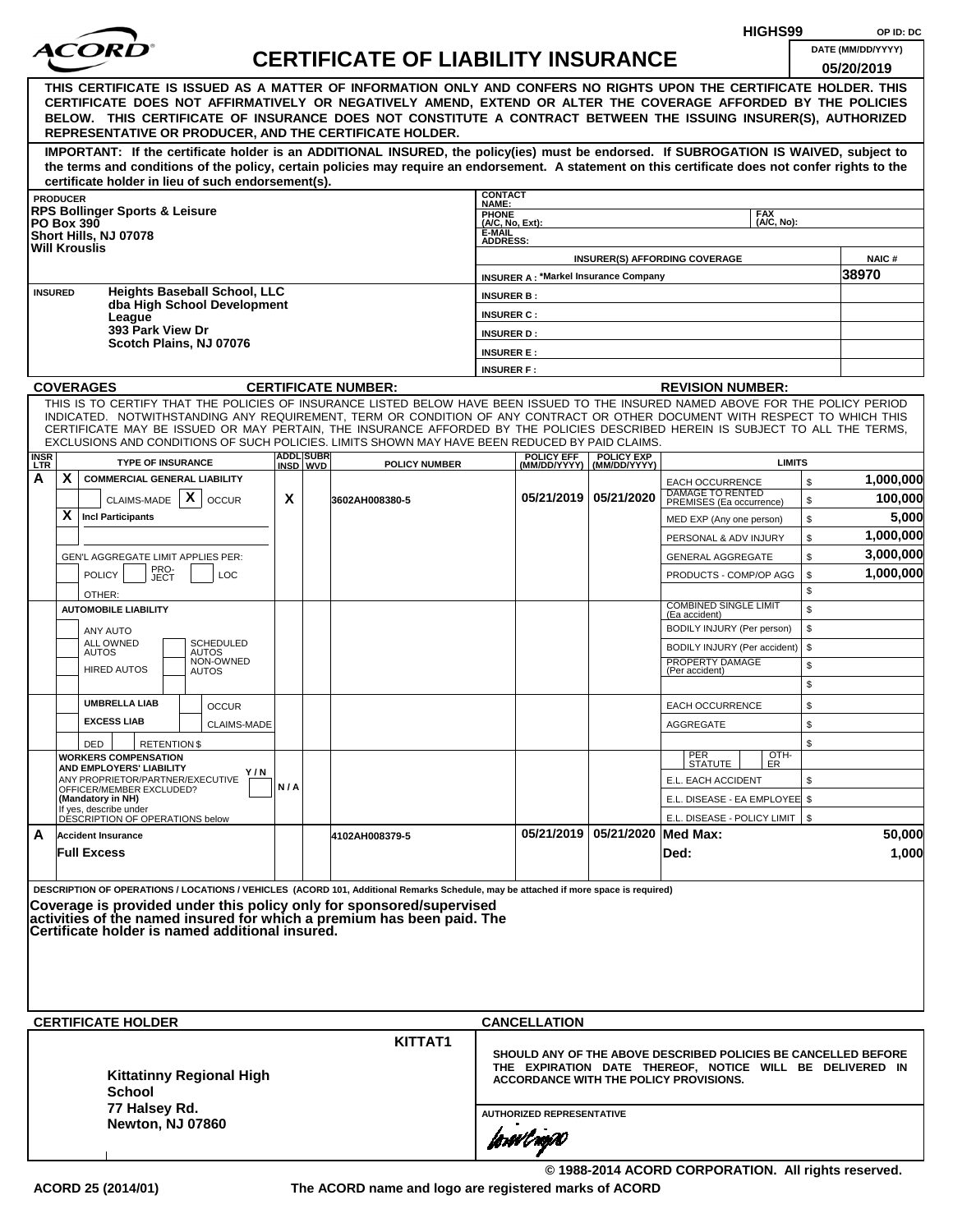|                           |                                                                                                                                                                                                                                                                                                                                                                                                                                                                                                    |     |                  |                                           |                                                                                                                                                                                                    |                                             |                                                  | HIGHS99                                           |          | OP ID: DC                       |  |  |
|---------------------------|----------------------------------------------------------------------------------------------------------------------------------------------------------------------------------------------------------------------------------------------------------------------------------------------------------------------------------------------------------------------------------------------------------------------------------------------------------------------------------------------------|-----|------------------|-------------------------------------------|----------------------------------------------------------------------------------------------------------------------------------------------------------------------------------------------------|---------------------------------------------|--------------------------------------------------|---------------------------------------------------|----------|---------------------------------|--|--|
|                           |                                                                                                                                                                                                                                                                                                                                                                                                                                                                                                    |     |                  | <b>CERTIFICATE OF LIABILITY INSURANCE</b> |                                                                                                                                                                                                    |                                             |                                                  |                                                   |          | DATE (MM/DD/YYYY)<br>05/20/2019 |  |  |
|                           | THIS CERTIFICATE IS ISSUED AS A MATTER OF INFORMATION ONLY AND CONFERS NO RIGHTS UPON THE CERTIFICATE HOLDER. THIS<br>CERTIFICATE DOES NOT AFFIRMATIVELY OR NEGATIVELY AMEND, EXTEND OR ALTER THE COVERAGE AFFORDED BY THE POLICIES<br>BELOW. THIS CERTIFICATE OF INSURANCE DOES NOT CONSTITUTE A CONTRACT BETWEEN THE ISSUING INSURER(S), AUTHORIZED<br>REPRESENTATIVE OR PRODUCER, AND THE CERTIFICATE HOLDER.                                                                                   |     |                  |                                           |                                                                                                                                                                                                    |                                             |                                                  |                                                   |          |                                 |  |  |
|                           | IMPORTANT: If the certificate holder is an ADDITIONAL INSURED, the policy(ies) must be endorsed. If SUBROGATION IS WAIVED, subject to<br>the terms and conditions of the policy, certain policies may require an endorsement. A statement on this certificate does not confer rights to the<br>certificate holder in lieu of such endorsement(s).                                                                                                                                                  |     |                  |                                           |                                                                                                                                                                                                    |                                             |                                                  |                                                   |          |                                 |  |  |
|                           | <b>PRODUCER</b>                                                                                                                                                                                                                                                                                                                                                                                                                                                                                    |     |                  |                                           | <b>CONTACT</b><br>NAME:                                                                                                                                                                            |                                             |                                                  |                                                   |          |                                 |  |  |
|                           | <b>RPS Bollinger Sports &amp; Leisure</b><br><b>PO Box 390</b><br>Short Hills, NJ 07078<br><b>Will Krouslis</b>                                                                                                                                                                                                                                                                                                                                                                                    |     |                  |                                           | PHONE<br>(A/C, No, Ext):<br>E-MAIL<br><b>ADDRESS:</b>                                                                                                                                              |                                             |                                                  | <b>FAX</b><br>(A/C, No):                          |          |                                 |  |  |
|                           | <b>Heights Baseball School, LLC</b>                                                                                                                                                                                                                                                                                                                                                                                                                                                                |     |                  |                                           |                                                                                                                                                                                                    | <b>INSURER A: *Markel Insurance Company</b> |                                                  | <b>INSURER(S) AFFORDING COVERAGE</b>              |          | NAIC#<br>38970                  |  |  |
| <b>INSURED</b>            | dba High School Development                                                                                                                                                                                                                                                                                                                                                                                                                                                                        |     |                  |                                           | <b>INSURER B:</b>                                                                                                                                                                                  |                                             |                                                  |                                                   |          |                                 |  |  |
|                           | League<br>393 Park View Dr                                                                                                                                                                                                                                                                                                                                                                                                                                                                         |     |                  |                                           | <b>INSURER C:</b><br><b>INSURER D:</b>                                                                                                                                                             |                                             |                                                  |                                                   |          |                                 |  |  |
|                           | Scotch Plains, NJ 07076                                                                                                                                                                                                                                                                                                                                                                                                                                                                            |     |                  |                                           | <b>INSURER E:</b>                                                                                                                                                                                  |                                             |                                                  |                                                   |          |                                 |  |  |
|                           |                                                                                                                                                                                                                                                                                                                                                                                                                                                                                                    |     |                  |                                           | <b>INSURER F:</b>                                                                                                                                                                                  |                                             |                                                  |                                                   |          |                                 |  |  |
|                           | <b>COVERAGES</b>                                                                                                                                                                                                                                                                                                                                                                                                                                                                                   |     |                  | <b>CERTIFICATE NUMBER:</b>                |                                                                                                                                                                                                    |                                             |                                                  | <b>REVISION NUMBER:</b>                           |          |                                 |  |  |
|                           | THIS IS TO CERTIFY THAT THE POLICIES OF INSURANCE LISTED BELOW HAVE BEEN ISSUED TO THE INSURED NAMED ABOVE FOR THE POLICY PERIOD<br>INDICATED. NOTWITHSTANDING ANY REQUIREMENT, TERM OR CONDITION OF ANY CONTRACT OR OTHER DOCUMENT WITH RESPECT TO WHICH THIS<br>CERTIFICATE MAY BE ISSUED OR MAY PERTAIN, THE INSURANCE AFFORDED BY THE POLICIES DESCRIBED HEREIN IS SUBJECT TO ALL THE TERMS,<br>EXCLUSIONS AND CONDITIONS OF SUCH POLICIES. LIMITS SHOWN MAY HAVE BEEN REDUCED BY PAID CLAIMS. |     | <b>ADDL SUBR</b> |                                           |                                                                                                                                                                                                    |                                             |                                                  |                                                   |          |                                 |  |  |
| <b>INSR</b><br><b>LTR</b> | <b>TYPE OF INSURANCE</b>                                                                                                                                                                                                                                                                                                                                                                                                                                                                           |     | INSD WVD         | <b>POLICY NUMBER</b>                      |                                                                                                                                                                                                    | <b>POLICY EFF</b>                           | <b>POLICY EXP</b><br>(MM/DD/YYYY)   (MM/DD/YYYY) | <b>LIMITS</b>                                     |          |                                 |  |  |
| A                         | X.<br><b>COMMERCIAL GENERAL LIABILITY</b>                                                                                                                                                                                                                                                                                                                                                                                                                                                          |     |                  |                                           |                                                                                                                                                                                                    |                                             |                                                  | <b>EACH OCCURRENCE</b><br>DAMAGE TO RENTED        | \$       | 1,000,000                       |  |  |
|                           | X<br>CLAIMS-MADE<br><b>OCCUR</b><br>X<br><b>Incl Participants</b>                                                                                                                                                                                                                                                                                                                                                                                                                                  | X   |                  | 3602AH008380-5                            |                                                                                                                                                                                                    | 05/21/2019 05/21/2020                       |                                                  | PREMISES (Ea occurrence)                          | \$       | 100,000<br>5,000                |  |  |
|                           |                                                                                                                                                                                                                                                                                                                                                                                                                                                                                                    |     |                  |                                           |                                                                                                                                                                                                    |                                             |                                                  | MED EXP (Any one person)                          | \$<br>\$ | 1,000,000                       |  |  |
|                           | GEN'L AGGREGATE LIMIT APPLIES PER:                                                                                                                                                                                                                                                                                                                                                                                                                                                                 |     |                  |                                           |                                                                                                                                                                                                    |                                             |                                                  | PERSONAL & ADV INJURY<br><b>GENERAL AGGREGATE</b> | \$       | 3,000,000                       |  |  |
|                           | PRO-<br><b>POLICY</b><br>LOC<br>JECT                                                                                                                                                                                                                                                                                                                                                                                                                                                               |     |                  |                                           |                                                                                                                                                                                                    |                                             |                                                  | PRODUCTS - COMP/OP AGG                            | \$       | 1,000,000                       |  |  |
|                           | OTHER:<br><b>AUTOMOBILE LIABILITY</b>                                                                                                                                                                                                                                                                                                                                                                                                                                                              |     |                  |                                           |                                                                                                                                                                                                    |                                             |                                                  | <b>COMBINED SINGLE LIMIT</b>                      | \$<br>\$ |                                 |  |  |
|                           |                                                                                                                                                                                                                                                                                                                                                                                                                                                                                                    |     |                  |                                           |                                                                                                                                                                                                    |                                             |                                                  | (Ea accident)<br>BODILY INJURY (Per person)       | \$       |                                 |  |  |
|                           | ANY AUTO<br>ALL OWNED<br><b>SCHEDULED</b>                                                                                                                                                                                                                                                                                                                                                                                                                                                          |     |                  |                                           |                                                                                                                                                                                                    |                                             |                                                  | BODILY INJURY (Per accident)                      | \$       |                                 |  |  |
|                           | <b>AUTOS</b><br><b>AUTOS</b><br>NON-OWNED<br><b>HIRED AUTOS</b><br><b>AUTOS</b>                                                                                                                                                                                                                                                                                                                                                                                                                    |     |                  |                                           |                                                                                                                                                                                                    |                                             |                                                  | PROPERTY DAMAGE<br>(Per accident)                 | \$       |                                 |  |  |
|                           | <b>UMBRELLA LIAB</b>                                                                                                                                                                                                                                                                                                                                                                                                                                                                               |     |                  |                                           |                                                                                                                                                                                                    |                                             |                                                  |                                                   | \$       |                                 |  |  |
|                           | <b>OCCUR</b><br><b>EXCESS LIAB</b>                                                                                                                                                                                                                                                                                                                                                                                                                                                                 |     |                  |                                           |                                                                                                                                                                                                    |                                             |                                                  | EACH OCCURRENCE                                   | \$       |                                 |  |  |
|                           | <b>CLAIMS-MADE</b><br><b>RETENTION \$</b><br>DED                                                                                                                                                                                                                                                                                                                                                                                                                                                   |     |                  |                                           |                                                                                                                                                                                                    |                                             |                                                  | <b>AGGREGATE</b>                                  | \$<br>\$ |                                 |  |  |
|                           | <b>WORKERS COMPENSATION</b>                                                                                                                                                                                                                                                                                                                                                                                                                                                                        |     |                  |                                           |                                                                                                                                                                                                    |                                             |                                                  | OTH-<br>PER<br>STATUTE<br>ER                      |          |                                 |  |  |
|                           | AND EMPLOYERS' LIABILITY<br>Y / N<br>ANY PROPRIETOR/PARTNER/EXECUTIVE                                                                                                                                                                                                                                                                                                                                                                                                                              |     |                  |                                           |                                                                                                                                                                                                    |                                             |                                                  | E.L. EACH ACCIDENT                                | \$       |                                 |  |  |
|                           | OFFICER/MEMBER EXCLUDED?<br>(Mandatory in NH)                                                                                                                                                                                                                                                                                                                                                                                                                                                      | N/A |                  |                                           |                                                                                                                                                                                                    |                                             |                                                  | E.L. DISEASE - EA EMPLOYEE \$                     |          |                                 |  |  |
|                           | If yes, describe under<br>DESCRIPTION OF OPERATIONS below                                                                                                                                                                                                                                                                                                                                                                                                                                          |     |                  |                                           |                                                                                                                                                                                                    |                                             |                                                  | E.L. DISEASE - POLICY LIMIT   \$                  |          |                                 |  |  |
| A                         | <b>Accident Insurance</b><br><b>Full Excess</b>                                                                                                                                                                                                                                                                                                                                                                                                                                                    |     |                  | 4102AH008379-5                            |                                                                                                                                                                                                    |                                             | 05/21/2019 05/21/2020 Med Max:                   | Ded:                                              |          | 50,000<br>1,000                 |  |  |
|                           | DESCRIPTION OF OPERATIONS / LOCATIONS / VEHICLES (ACORD 101, Additional Remarks Schedule, may be attached if more space is required)<br>Certificate holder is included as an additional insured. Coverage is<br>provided under these policies only for sponsored/supervised activities of<br>the named insured for which a premium has been paid.                                                                                                                                                  |     |                  |                                           |                                                                                                                                                                                                    |                                             |                                                  |                                                   |          |                                 |  |  |
|                           | <b>CERTIFICATE HOLDER</b>                                                                                                                                                                                                                                                                                                                                                                                                                                                                          |     |                  |                                           |                                                                                                                                                                                                    |                                             |                                                  |                                                   |          |                                 |  |  |
|                           | <b>Lakeland Regional High</b><br>School                                                                                                                                                                                                                                                                                                                                                                                                                                                            |     |                  | LAKELA1                                   | <b>CANCELLATION</b><br>SHOULD ANY OF THE ABOVE DESCRIBED POLICIES BE CANCELLED BEFORE<br>THE EXPIRATION DATE THEREOF, NOTICE WILL BE DELIVERED IN<br><b>ACCORDANCE WITH THE POLICY PROVISIONS.</b> |                                             |                                                  |                                                   |          |                                 |  |  |
|                           | 205 Conklintown Rd.<br>Wanaque, NJ 07465                                                                                                                                                                                                                                                                                                                                                                                                                                                           |     |                  |                                           | <b>AUTHORIZED REPRESENTATIVE</b>                                                                                                                                                                   |                                             |                                                  |                                                   |          |                                 |  |  |
|                           |                                                                                                                                                                                                                                                                                                                                                                                                                                                                                                    |     |                  |                                           | forwl now                                                                                                                                                                                          |                                             |                                                  |                                                   |          |                                 |  |  |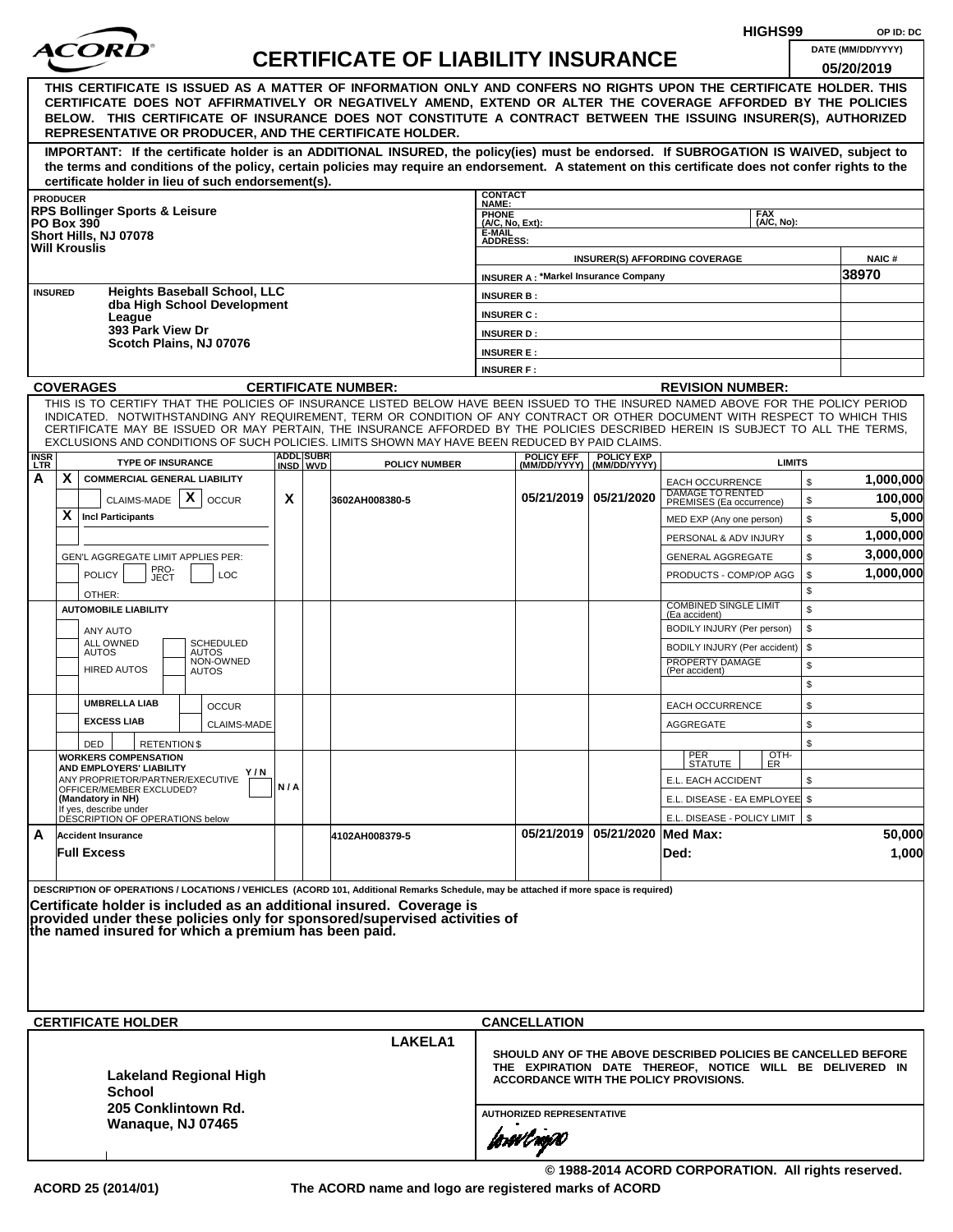|                    |                                                                                                                                                                                                                                                                                                                                                                |     |                                                                                                                                                                                                          |                                           |                                                       |                                                    |                                                  |                                                                        | HIGHS99                  |          | OP ID: DC             |
|--------------------|----------------------------------------------------------------------------------------------------------------------------------------------------------------------------------------------------------------------------------------------------------------------------------------------------------------------------------------------------------------|-----|----------------------------------------------------------------------------------------------------------------------------------------------------------------------------------------------------------|-------------------------------------------|-------------------------------------------------------|----------------------------------------------------|--------------------------------------------------|------------------------------------------------------------------------|--------------------------|----------|-----------------------|
|                    |                                                                                                                                                                                                                                                                                                                                                                |     |                                                                                                                                                                                                          | <b>CERTIFICATE OF LIABILITY INSURANCE</b> |                                                       |                                                    |                                                  |                                                                        |                          |          | DATE (MM/DD/YYYY)     |
|                    | THIS CERTIFICATE IS ISSUED AS A MATTER OF INFORMATION ONLY AND CONFERS NO RIGHTS UPON THE CERTIFICATE HOLDER. THIS<br>CERTIFICATE DOES NOT AFFIRMATIVELY OR NEGATIVELY AMEND, EXTEND OR ALTER THE COVERAGE AFFORDED BY THE POLICIES<br>BELOW. THIS CERTIFICATE OF INSURANCE DOES NOT CONSTITUTE A CONTRACT BETWEEN THE ISSUING INSURER(S), AUTHORIZED          |     |                                                                                                                                                                                                          |                                           |                                                       |                                                    |                                                  |                                                                        |                          |          | 05/20/2019            |
|                    | REPRESENTATIVE OR PRODUCER, AND THE CERTIFICATE HOLDER.                                                                                                                                                                                                                                                                                                        |     |                                                                                                                                                                                                          |                                           |                                                       |                                                    |                                                  |                                                                        |                          |          |                       |
|                    | IMPORTANT: If the certificate holder is an ADDITIONAL INSURED, the policy(ies) must be endorsed. If SUBROGATION IS WAIVED, subject to<br>the terms and conditions of the policy, certain policies may require an endorsement. A statement on this certificate does not confer rights to the<br>certificate holder in lieu of such endorsement(s).              |     |                                                                                                                                                                                                          |                                           |                                                       |                                                    |                                                  |                                                                        |                          |          |                       |
|                    | <b>PRODUCER</b>                                                                                                                                                                                                                                                                                                                                                |     |                                                                                                                                                                                                          |                                           | <b>CONTACT</b><br>NAME:                               |                                                    |                                                  |                                                                        |                          |          |                       |
|                    | <b>RPS Bollinger Sports &amp; Leisure</b><br><b>PO Box 390</b><br>Short Hills, NJ 07078<br><b>Will Krouslis</b>                                                                                                                                                                                                                                                |     |                                                                                                                                                                                                          |                                           | PHONE<br>(A/C, No, Ext):<br>E-MAIL<br><b>ADDRESS:</b> |                                                    |                                                  |                                                                        | <b>FAX</b><br>(A/C, No): |          |                       |
|                    |                                                                                                                                                                                                                                                                                                                                                                |     |                                                                                                                                                                                                          |                                           |                                                       |                                                    |                                                  | <b>INSURER(S) AFFORDING COVERAGE</b>                                   |                          |          | <b>NAIC#</b><br>38970 |
| <b>INSURED</b>     | <b>Heights Baseball School, LLC</b>                                                                                                                                                                                                                                                                                                                            |     |                                                                                                                                                                                                          |                                           | <b>INSURER B:</b>                                     | <b>INSURER A: *Markel Insurance Company</b>        |                                                  |                                                                        |                          |          |                       |
|                    | dba High School Development<br>League                                                                                                                                                                                                                                                                                                                          |     |                                                                                                                                                                                                          |                                           | <b>INSURER C:</b>                                     |                                                    |                                                  |                                                                        |                          |          |                       |
|                    | 393 Park View Dr<br>Scotch Plains, NJ 07076                                                                                                                                                                                                                                                                                                                    |     |                                                                                                                                                                                                          |                                           | <b>INSURER D:</b>                                     |                                                    |                                                  |                                                                        |                          |          |                       |
|                    |                                                                                                                                                                                                                                                                                                                                                                |     |                                                                                                                                                                                                          |                                           | <b>INSURER E:</b>                                     |                                                    |                                                  |                                                                        |                          |          |                       |
|                    |                                                                                                                                                                                                                                                                                                                                                                |     |                                                                                                                                                                                                          |                                           | <b>INSURER F:</b>                                     |                                                    |                                                  |                                                                        |                          |          |                       |
|                    | <b>COVERAGES</b><br>THIS IS TO CERTIFY THAT THE POLICIES OF INSURANCE LISTED BELOW HAVE BEEN ISSUED TO THE INSURED NAMED ABOVE FOR THE POLICY PERIOD                                                                                                                                                                                                           |     |                                                                                                                                                                                                          | <b>CERTIFICATE NUMBER:</b>                |                                                       |                                                    |                                                  | <b>REVISION NUMBER:</b>                                                |                          |          |                       |
|                    | INDICATED. NOTWITHSTANDING ANY REQUIREMENT, TERM OR CONDITION OF ANY CONTRACT OR OTHER DOCUMENT WITH RESPECT TO WHICH THIS<br>CERTIFICATE MAY BE ISSUED OR MAY PERTAIN, THE INSURANCE AFFORDED BY THE POLICIES DESCRIBED HEREIN IS SUBJECT TO ALL THE TERMS.<br>EXCLUSIONS AND CONDITIONS OF SUCH POLICIES. LIMITS SHOWN MAY HAVE BEEN REDUCED BY PAID CLAIMS. |     |                                                                                                                                                                                                          |                                           |                                                       |                                                    |                                                  |                                                                        |                          |          |                       |
| <b>INSR</b><br>LTR | <b>TYPE OF INSURANCE</b>                                                                                                                                                                                                                                                                                                                                       |     | <b>ADDL SUBR</b><br>INSD WVD                                                                                                                                                                             | <b>POLICY NUMBER</b>                      |                                                       | <b>POLICY EFF</b>                                  | <b>POLICY EXP</b><br>(MM/DD/YYYY)   (MM/DD/YYYY) |                                                                        | <b>LIMITS</b>            |          |                       |
| А                  | X<br><b>COMMERCIAL GENERAL LIABILITY</b><br>CLAIMS-MADE $\mathbf{X}$<br><b>OCCUR</b>                                                                                                                                                                                                                                                                           | X   |                                                                                                                                                                                                          | 3602AH008380-5                            |                                                       |                                                    | 05/21/2019 05/21/2020                            | <b>EACH OCCURRENCE</b><br>DAMAGE TO RENTED<br>PREMISES (Ea occurrence) |                          | \$<br>\$ | 1,000,000<br>100,000  |
|                    | X<br><b>Incl Participants</b>                                                                                                                                                                                                                                                                                                                                  |     |                                                                                                                                                                                                          |                                           |                                                       |                                                    |                                                  | MED EXP (Any one person)                                               |                          | \$       | 5,000                 |
|                    |                                                                                                                                                                                                                                                                                                                                                                |     |                                                                                                                                                                                                          |                                           |                                                       |                                                    |                                                  | PERSONAL & ADV INJURY                                                  |                          | \$       | 1,000,000             |
|                    | GEN'L AGGREGATE LIMIT APPLIES PER:<br>PRO-<br>JECT<br><b>POLICY</b><br><b>LOC</b>                                                                                                                                                                                                                                                                              |     |                                                                                                                                                                                                          |                                           |                                                       | <b>GENERAL AGGREGATE</b><br>PRODUCTS - COMP/OP AGG |                                                  | \$<br>\$                                                               | 3,000,000<br>1,000,000   |          |                       |
|                    | OTHER:                                                                                                                                                                                                                                                                                                                                                         |     |                                                                                                                                                                                                          |                                           |                                                       |                                                    |                                                  |                                                                        |                          | \$       |                       |
|                    | <b>AUTOMOBILE LIABILITY</b>                                                                                                                                                                                                                                                                                                                                    |     |                                                                                                                                                                                                          |                                           |                                                       |                                                    |                                                  | <b>COMBINED SINGLE LIMIT</b><br>(Ea accident)                          |                          | \$       |                       |
|                    | ANY AUTO                                                                                                                                                                                                                                                                                                                                                       |     |                                                                                                                                                                                                          |                                           |                                                       |                                                    |                                                  | BODILY INJURY (Per person)                                             |                          | \$       |                       |
|                    | ALL OWNED<br><b>SCHEDULED</b><br><b>AUTOS</b><br><b>AUTOS</b>                                                                                                                                                                                                                                                                                                  |     |                                                                                                                                                                                                          |                                           |                                                       |                                                    |                                                  | BODILY INJURY (Per accident)                                           |                          | \$       |                       |
|                    | NON-OWNED<br><b>HIRED AUTOS</b><br><b>AUTOS</b>                                                                                                                                                                                                                                                                                                                |     |                                                                                                                                                                                                          |                                           |                                                       |                                                    |                                                  | PROPERTY DAMAGE<br>(Per accident)                                      |                          | \$<br>\$ |                       |
|                    | <b>UMBRELLA LIAB</b><br><b>OCCUR</b>                                                                                                                                                                                                                                                                                                                           |     |                                                                                                                                                                                                          |                                           |                                                       |                                                    |                                                  | EACH OCCURRENCE                                                        |                          | \$       |                       |
|                    | <b>EXCESS LIAB</b><br><b>CLAIMS-MADE</b>                                                                                                                                                                                                                                                                                                                       |     |                                                                                                                                                                                                          |                                           |                                                       |                                                    |                                                  | <b>AGGREGATE</b>                                                       |                          | \$       |                       |
|                    | <b>RETENTION \$</b><br>DED<br><b>WORKERS COMPENSATION</b>                                                                                                                                                                                                                                                                                                      |     |                                                                                                                                                                                                          |                                           |                                                       |                                                    |                                                  | PER<br>STATUTE                                                         | OTH-<br>ER               | \$       |                       |
|                    | AND EMPLOYERS' LIABILITY<br>Y/N<br>ANY PROPRIETOR/PARTNER/EXECUTIVE                                                                                                                                                                                                                                                                                            |     |                                                                                                                                                                                                          |                                           |                                                       |                                                    |                                                  | E.L. EACH ACCIDENT                                                     |                          | \$       |                       |
|                    | OFFICER/MEMBER EXCLUDED?<br>(Mandatory in NH)                                                                                                                                                                                                                                                                                                                  | N/A |                                                                                                                                                                                                          |                                           |                                                       |                                                    |                                                  | E.L. DISEASE - EA EMPLOYEE \$                                          |                          |          |                       |
|                    | If yes, describe under<br>DESCRIPTION OF OPERATIONS below                                                                                                                                                                                                                                                                                                      |     |                                                                                                                                                                                                          |                                           |                                                       |                                                    |                                                  | E.L. DISEASE - POLICY LIMIT   \$                                       |                          |          |                       |
| A                  | <b>Accident Insurance</b><br><b>Full Excess</b>                                                                                                                                                                                                                                                                                                                |     |                                                                                                                                                                                                          | 4102AH008379-5                            |                                                       |                                                    | 05/21/2019 05/21/2020 Med Max:                   | Ded:                                                                   |                          |          | 50,000<br>1,000       |
|                    | DESCRIPTION OF OPERATIONS / LOCATIONS / VEHICLES (ACORD 101, Additional Remarks Schedule, may be attached if more space is required)<br>Certificate holder is included as an additional insured. Coverage is<br>provided under these policies only for sponsored/supervised activities of<br>the named insured for which a premium has been paid.              |     |                                                                                                                                                                                                          |                                           |                                                       |                                                    |                                                  |                                                                        |                          |          |                       |
|                    |                                                                                                                                                                                                                                                                                                                                                                |     |                                                                                                                                                                                                          |                                           |                                                       |                                                    |                                                  |                                                                        |                          |          |                       |
|                    | <b>CERTIFICATE HOLDER</b>                                                                                                                                                                                                                                                                                                                                      |     |                                                                                                                                                                                                          | <b>LENAPE1</b>                            |                                                       | <b>CANCELLATION</b>                                |                                                  |                                                                        |                          |          |                       |
|                    | <b>Lenape Valley High School</b><br>28 Stanhope Rd.<br>Stanhope, NJ 07874                                                                                                                                                                                                                                                                                      |     | SHOULD ANY OF THE ABOVE DESCRIBED POLICIES BE CANCELLED BEFORE<br>THE EXPIRATION DATE THEREOF, NOTICE WILL BE DELIVERED IN<br>ACCORDANCE WITH THE POLICY PROVISIONS.<br><b>AUTHORIZED REPRESENTATIVE</b> |                                           |                                                       |                                                    |                                                  |                                                                        |                          |          |                       |
|                    |                                                                                                                                                                                                                                                                                                                                                                |     |                                                                                                                                                                                                          |                                           |                                                       | forwl now                                          |                                                  |                                                                        |                          |          |                       |
|                    |                                                                                                                                                                                                                                                                                                                                                                |     |                                                                                                                                                                                                          |                                           |                                                       |                                                    |                                                  |                                                                        |                          |          |                       |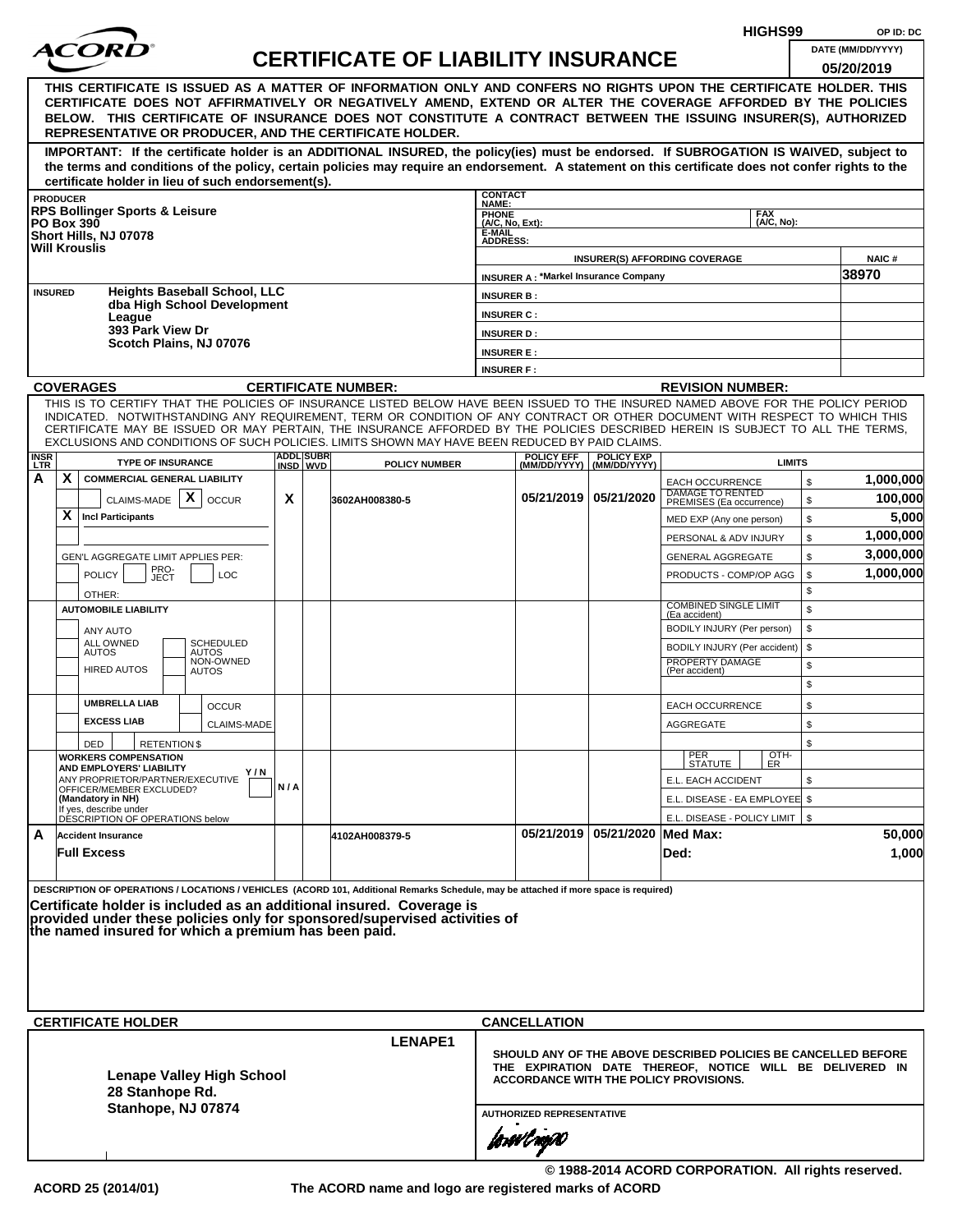|                    |                                                                                                                                                                                                                                                              |     |                               |                                           |                           |                                             |                                                  |                                                                                                           | HIGHS99            |              | OP ID: DC             |
|--------------------|--------------------------------------------------------------------------------------------------------------------------------------------------------------------------------------------------------------------------------------------------------------|-----|-------------------------------|-------------------------------------------|---------------------------|---------------------------------------------|--------------------------------------------------|-----------------------------------------------------------------------------------------------------------|--------------------|--------------|-----------------------|
|                    |                                                                                                                                                                                                                                                              |     |                               | <b>CERTIFICATE OF LIABILITY INSURANCE</b> |                           |                                             |                                                  |                                                                                                           |                    |              | DATE (MM/DD/YYYY)     |
|                    |                                                                                                                                                                                                                                                              |     |                               |                                           |                           |                                             |                                                  |                                                                                                           |                    |              | 05/20/2019            |
|                    | THIS CERTIFICATE IS ISSUED AS A MATTER OF INFORMATION ONLY AND CONFERS NO RIGHTS UPON THE CERTIFICATE HOLDER. THIS<br>CERTIFICATE DOES NOT AFFIRMATIVELY OR NEGATIVELY AMEND, EXTEND OR ALTER THE COVERAGE AFFORDED BY THE POLICIES                          |     |                               |                                           |                           |                                             |                                                  |                                                                                                           |                    |              |                       |
|                    | BELOW. THIS CERTIFICATE OF INSURANCE DOES NOT CONSTITUTE A CONTRACT BETWEEN THE ISSUING INSURER(S), AUTHORIZED                                                                                                                                               |     |                               |                                           |                           |                                             |                                                  |                                                                                                           |                    |              |                       |
|                    | REPRESENTATIVE OR PRODUCER, AND THE CERTIFICATE HOLDER.                                                                                                                                                                                                      |     |                               |                                           |                           |                                             |                                                  |                                                                                                           |                    |              |                       |
|                    | IMPORTANT: If the certificate holder is an ADDITIONAL INSURED, the policy(ies) must be endorsed. If SUBROGATION IS WAIVED, subject to                                                                                                                        |     |                               |                                           |                           |                                             |                                                  |                                                                                                           |                    |              |                       |
|                    | the terms and conditions of the policy, certain policies may require an endorsement. A statement on this certificate does not confer rights to the                                                                                                           |     |                               |                                           |                           |                                             |                                                  |                                                                                                           |                    |              |                       |
|                    | certificate holder in lieu of such endorsement(s).<br><b>PRODUCER</b>                                                                                                                                                                                        |     |                               |                                           | <b>CONTACT</b>            |                                             |                                                  |                                                                                                           |                    |              |                       |
|                    | <b>RPS Bollinger Sports &amp; Leisure</b>                                                                                                                                                                                                                    |     |                               |                                           | NAME:<br><b>PHONE</b>     |                                             |                                                  |                                                                                                           | <b>FAX</b>         |              |                       |
|                    | <b>PO Box 390</b><br>Short Hills, NJ 07078                                                                                                                                                                                                                   |     |                               |                                           | (A/C, No, Ext):<br>E-MAIL |                                             |                                                  |                                                                                                           | (A/C. No):         |              |                       |
|                    | <b>Will Krouslis</b>                                                                                                                                                                                                                                         |     |                               |                                           | <b>ADDRESS:</b>           |                                             |                                                  |                                                                                                           |                    |              |                       |
|                    |                                                                                                                                                                                                                                                              |     |                               |                                           |                           | <b>INSURER A: *Markel Insurance Company</b> |                                                  | <b>INSURER(S) AFFORDING COVERAGE</b>                                                                      |                    |              | <b>NAIC#</b><br>38970 |
|                    | <b>Heights Baseball School, LLC</b><br><b>INSURED</b>                                                                                                                                                                                                        |     |                               |                                           | <b>INSURER B:</b>         |                                             |                                                  |                                                                                                           |                    |              |                       |
|                    | dba High School Development                                                                                                                                                                                                                                  |     |                               |                                           | <b>INSURER C:</b>         |                                             |                                                  |                                                                                                           |                    |              |                       |
|                    | League<br>393 Park View Dr                                                                                                                                                                                                                                   |     |                               |                                           | <b>INSURER D:</b>         |                                             |                                                  |                                                                                                           |                    |              |                       |
|                    | Scotch Plains, NJ 07076                                                                                                                                                                                                                                      |     |                               |                                           | <b>INSURER E:</b>         |                                             |                                                  |                                                                                                           |                    |              |                       |
|                    |                                                                                                                                                                                                                                                              |     |                               |                                           | <b>INSURER F:</b>         |                                             |                                                  |                                                                                                           |                    |              |                       |
|                    | <b>COVERAGES</b>                                                                                                                                                                                                                                             |     |                               | <b>CERTIFICATE NUMBER:</b>                |                           |                                             |                                                  | <b>REVISION NUMBER:</b>                                                                                   |                    |              |                       |
|                    | THIS IS TO CERTIFY THAT THE POLICIES OF INSURANCE LISTED BELOW HAVE BEEN ISSUED TO THE INSURED NAMED ABOVE FOR THE POLICY PERIOD                                                                                                                             |     |                               |                                           |                           |                                             |                                                  |                                                                                                           |                    |              |                       |
|                    | INDICATED. NOTWITHSTANDING ANY REQUIREMENT, TERM OR CONDITION OF ANY CONTRACT OR OTHER DOCUMENT WITH RESPECT TO WHICH THIS<br>CERTIFICATE MAY BE ISSUED OR MAY PERTAIN, THE INSURANCE AFFORDED BY THE POLICIES DESCRIBED HEREIN IS SUBJECT TO ALL THE TERMS. |     |                               |                                           |                           |                                             |                                                  |                                                                                                           |                    |              |                       |
|                    | EXCLUSIONS AND CONDITIONS OF SUCH POLICIES. LIMITS SHOWN MAY HAVE BEEN REDUCED BY PAID CLAIMS.                                                                                                                                                               |     |                               |                                           |                           |                                             |                                                  |                                                                                                           |                    |              |                       |
| <b>INSR</b><br>LTR | <b>TYPE OF INSURANCE</b>                                                                                                                                                                                                                                     |     | <b>ADDLISUBRI</b><br>INSD WVD | <b>POLICY NUMBER</b>                      |                           | <b>POLICY EFF</b>                           | <b>POLICY EXP</b><br>(MM/DD/YYYY)   (MM/DD/YYYY) |                                                                                                           | <b>LIMITS</b>      |              |                       |
| А                  | X<br><b>COMMERCIAL GENERAL LIABILITY</b>                                                                                                                                                                                                                     |     |                               |                                           |                           |                                             |                                                  | <b>EACH OCCURRENCE</b><br>DAMAGE TO RENTED                                                                |                    | $\mathbb{S}$ | 1,000,000             |
|                    | CLAIMS-MADE $\mathbf{X}$<br><b>OCCUR</b>                                                                                                                                                                                                                     | X   |                               | 3602AH008380-5                            |                           |                                             | 05/21/2019   05/21/2020                          | PREMISES (Ea occurrence)                                                                                  |                    | \$           | 100,000               |
|                    | X<br><b>Incl Participants</b>                                                                                                                                                                                                                                |     |                               |                                           |                           |                                             |                                                  | MED EXP (Any one person)                                                                                  |                    | \$           | 5,000                 |
|                    |                                                                                                                                                                                                                                                              |     |                               |                                           |                           |                                             |                                                  | PERSONAL & ADV INJURY                                                                                     |                    | \$           | 1,000,000             |
|                    | GEN'L AGGREGATE LIMIT APPLIES PER:                                                                                                                                                                                                                           |     |                               |                                           |                           |                                             |                                                  | <b>GENERAL AGGREGATE</b>                                                                                  |                    | \$           | 3,000,000             |
|                    | PRO-<br>JECT<br><b>POLICY</b><br><b>LOC</b>                                                                                                                                                                                                                  |     |                               |                                           |                           |                                             |                                                  | PRODUCTS - COMP/OP AGG                                                                                    |                    | \$<br>\$     | 1,000,000             |
|                    | OTHER:<br><b>AUTOMOBILE LIABILITY</b>                                                                                                                                                                                                                        |     |                               |                                           |                           |                                             |                                                  | <b>COMBINED SINGLE LIMIT</b>                                                                              |                    | \$           |                       |
|                    |                                                                                                                                                                                                                                                              |     |                               |                                           |                           |                                             |                                                  | (Ea accident)<br>BODILY INJURY (Per person)                                                               |                    | \$           |                       |
|                    | ANY AUTO<br>ALL OWNED<br><b>SCHEDULED</b>                                                                                                                                                                                                                    |     |                               |                                           |                           |                                             |                                                  | BODILY INJURY (Per accident)                                                                              |                    | \$           |                       |
|                    | <b>AUTOS</b><br><b>AUTOS</b><br>NON-OWNED<br><b>HIRED AUTOS</b>                                                                                                                                                                                              |     |                               |                                           |                           |                                             |                                                  | PROPERTY DAMAGE<br>(Per accident)                                                                         |                    | \$           |                       |
|                    | <b>AUTOS</b>                                                                                                                                                                                                                                                 |     |                               |                                           |                           |                                             |                                                  |                                                                                                           |                    | \$           |                       |
|                    | <b>UMBRELLA LIAB</b><br><b>OCCUR</b>                                                                                                                                                                                                                         |     |                               |                                           |                           |                                             |                                                  | <b>EACH OCCURRENCE</b>                                                                                    |                    | \$           |                       |
|                    | <b>EXCESS LIAB</b><br><b>CLAIMS-MADE</b>                                                                                                                                                                                                                     |     |                               |                                           |                           |                                             |                                                  | <b>AGGREGATE</b>                                                                                          |                    | \$           |                       |
|                    | <b>RETENTION \$</b><br>DED                                                                                                                                                                                                                                   |     |                               |                                           |                           |                                             |                                                  |                                                                                                           |                    | \$           |                       |
|                    | <b>WORKERS COMPENSATION</b><br>AND EMPLOYERS' LIABILITY                                                                                                                                                                                                      |     |                               |                                           |                           |                                             |                                                  | PER<br>STATUTE                                                                                            | $\frac{[OTH]}{ER}$ |              |                       |
|                    | Y/N<br>ANY PROPRIETOR/PARTNER/EXECUTIVE                                                                                                                                                                                                                      | N/A |                               |                                           |                           |                                             |                                                  | E.L. EACH ACCIDENT                                                                                        |                    | \$           |                       |
|                    | OFFICER/MEMBER EXCLUDED?<br>(Mandatory in NH)                                                                                                                                                                                                                |     |                               |                                           |                           |                                             |                                                  | E.L. DISEASE - EA EMPLOYEE \$                                                                             |                    |              |                       |
|                    | If yes, describe under<br>DESCRIPTION OF OPERATIONS below                                                                                                                                                                                                    |     |                               |                                           |                           |                                             |                                                  | E.L. DISEASE - POLICY LIMIT   \$                                                                          |                    |              |                       |
| A                  | <b>Accident Insurance</b>                                                                                                                                                                                                                                    |     |                               | 4102AH008379-5                            |                           |                                             | 05/21/2019 05/21/2020 Med Max:                   |                                                                                                           |                    |              | 50,000                |
|                    | <b>Full Excess</b>                                                                                                                                                                                                                                           |     |                               |                                           |                           |                                             |                                                  | Ded:                                                                                                      |                    |              | 1,000                 |
|                    |                                                                                                                                                                                                                                                              |     |                               |                                           |                           |                                             |                                                  |                                                                                                           |                    |              |                       |
|                    | DESCRIPTION OF OPERATIONS / LOCATIONS / VEHICLES (ACORD 101, Additional Remarks Schedule, may be attached if more space is required)                                                                                                                         |     |                               |                                           |                           |                                             |                                                  |                                                                                                           |                    |              |                       |
|                    | Coverage is provided under this policy only for sponsored/supervised<br>activities of the named insured for which a premium has been paid. The                                                                                                               |     |                               |                                           |                           |                                             |                                                  |                                                                                                           |                    |              |                       |
|                    | Certificate holder is named additional insured.                                                                                                                                                                                                              |     |                               |                                           |                           |                                             |                                                  |                                                                                                           |                    |              |                       |
|                    |                                                                                                                                                                                                                                                              |     |                               |                                           |                           |                                             |                                                  |                                                                                                           |                    |              |                       |
|                    |                                                                                                                                                                                                                                                              |     |                               |                                           |                           |                                             |                                                  |                                                                                                           |                    |              |                       |
|                    |                                                                                                                                                                                                                                                              |     |                               |                                           |                           |                                             |                                                  |                                                                                                           |                    |              |                       |
|                    |                                                                                                                                                                                                                                                              |     |                               |                                           |                           |                                             |                                                  |                                                                                                           |                    |              |                       |
|                    | <b>CERTIFICATE HOLDER</b>                                                                                                                                                                                                                                    |     |                               | LINDE1-                                   |                           | <b>CANCELLATION</b>                         |                                                  |                                                                                                           |                    |              |                       |
|                    |                                                                                                                                                                                                                                                              |     |                               |                                           |                           |                                             |                                                  | SHOULD ANY OF THE ABOVE DESCRIBED POLICIES BE CANCELLED BEFORE                                            |                    |              |                       |
|                    | <b>Linden Recreation Department</b>                                                                                                                                                                                                                          |     |                               |                                           |                           |                                             |                                                  | THE EXPIRATION DATE THEREOF, NOTICE WILL BE DELIVERED IN<br><b>ACCORDANCE WITH THE POLICY PROVISIONS.</b> |                    |              |                       |
|                    | 605 South Wood Ave.                                                                                                                                                                                                                                          |     |                               |                                           |                           |                                             |                                                  |                                                                                                           |                    |              |                       |
|                    | <b>Linden, NJ 07036</b>                                                                                                                                                                                                                                      |     |                               |                                           |                           | <b>AUTHORIZED REPRESENTATIVE</b>            |                                                  |                                                                                                           |                    |              |                       |
|                    |                                                                                                                                                                                                                                                              |     |                               |                                           |                           |                                             |                                                  |                                                                                                           |                    |              |                       |
|                    |                                                                                                                                                                                                                                                              |     |                               |                                           |                           | forwl now                                   |                                                  |                                                                                                           |                    |              |                       |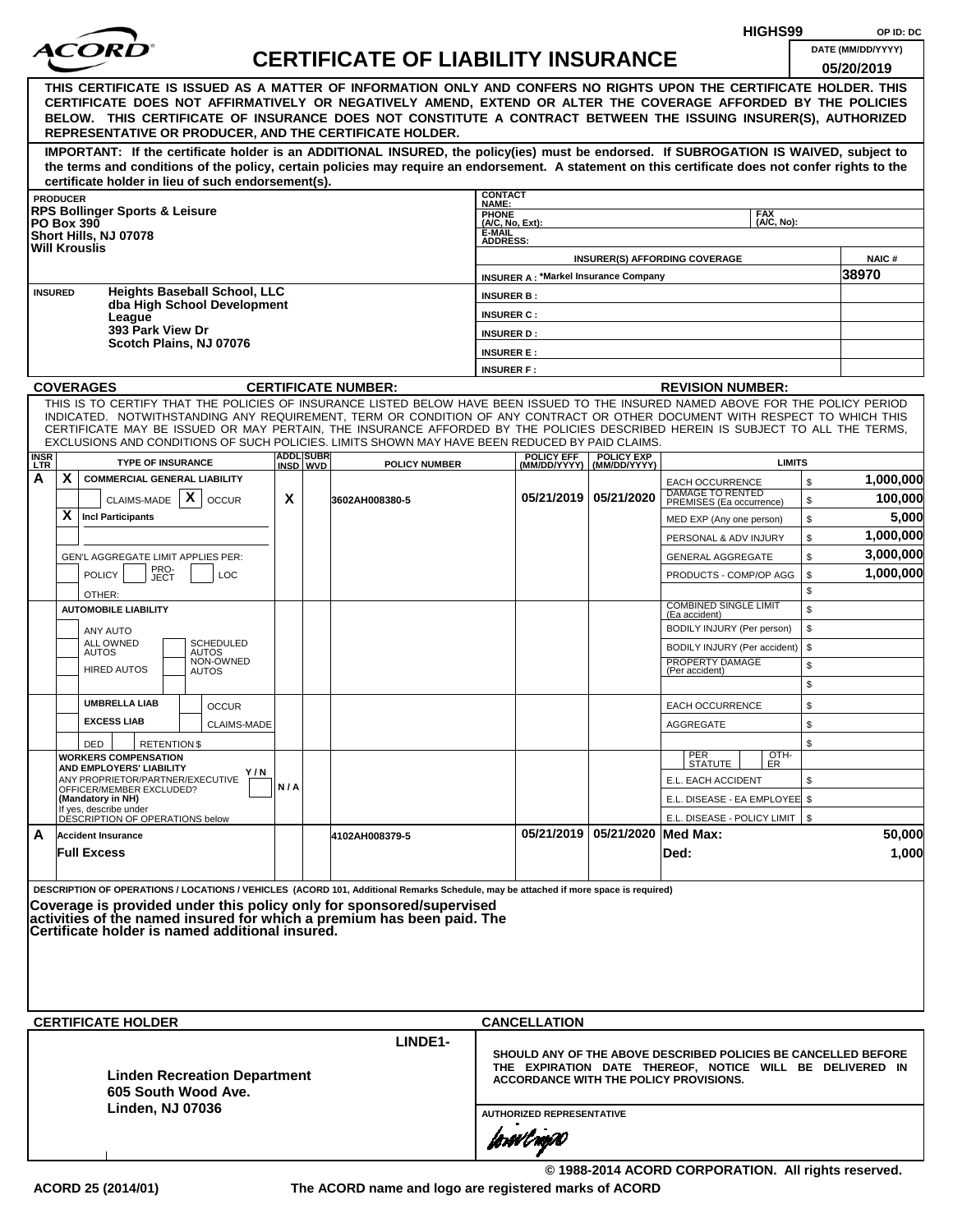|                    |                                                                                                                                                                                                                                                                                                                                                                |                                    |     |                              |                                           |                                                                                                                                                                                                          |                                             |                                                |                                                      | HIGHS99                  |          | OP ID: DC             |
|--------------------|----------------------------------------------------------------------------------------------------------------------------------------------------------------------------------------------------------------------------------------------------------------------------------------------------------------------------------------------------------------|------------------------------------|-----|------------------------------|-------------------------------------------|----------------------------------------------------------------------------------------------------------------------------------------------------------------------------------------------------------|---------------------------------------------|------------------------------------------------|------------------------------------------------------|--------------------------|----------|-----------------------|
|                    | <i>ACOR</i>                                                                                                                                                                                                                                                                                                                                                    |                                    |     |                              | <b>CERTIFICATE OF LIABILITY INSURANCE</b> |                                                                                                                                                                                                          |                                             |                                                |                                                      |                          |          | DATE (MM/DD/YYYY)     |
|                    | THIS CERTIFICATE IS ISSUED AS A MATTER OF INFORMATION ONLY AND CONFERS NO RIGHTS UPON THE CERTIFICATE HOLDER. THIS<br>CERTIFICATE DOES NOT AFFIRMATIVELY OR NEGATIVELY AMEND, EXTEND OR ALTER THE COVERAGE AFFORDED BY THE POLICIES<br>BELOW. THIS CERTIFICATE OF INSURANCE DOES NOT CONSTITUTE A CONTRACT BETWEEN THE ISSUING INSURER(S), AUTHORIZED          |                                    |     |                              |                                           |                                                                                                                                                                                                          |                                             |                                                |                                                      |                          |          | 05/20/2019            |
|                    | REPRESENTATIVE OR PRODUCER, AND THE CERTIFICATE HOLDER.                                                                                                                                                                                                                                                                                                        |                                    |     |                              |                                           |                                                                                                                                                                                                          |                                             |                                                |                                                      |                          |          |                       |
|                    | IMPORTANT: If the certificate holder is an ADDITIONAL INSURED, the policy(ies) must be endorsed. If SUBROGATION IS WAIVED, subject to<br>the terms and conditions of the policy, certain policies may require an endorsement. A statement on this certificate does not confer rights to the<br>certificate holder in lieu of such endorsement(s).              |                                    |     |                              |                                           |                                                                                                                                                                                                          |                                             |                                                |                                                      |                          |          |                       |
|                    | <b>PRODUCER</b>                                                                                                                                                                                                                                                                                                                                                |                                    |     |                              |                                           | <b>CONTACT</b><br>NAME:                                                                                                                                                                                  |                                             |                                                |                                                      |                          |          |                       |
|                    | <b>RPS Bollinger Sports &amp; Leisure</b><br><b>PO Box 390</b>                                                                                                                                                                                                                                                                                                 |                                    |     |                              |                                           | PHONE<br>(A/C, No, Ext):<br>E-MAIL                                                                                                                                                                       |                                             |                                                |                                                      | <b>FAX</b><br>(A/C, No): |          |                       |
|                    | Short Hills, NJ 07078<br><b>Will Krouslis</b>                                                                                                                                                                                                                                                                                                                  |                                    |     |                              |                                           | <b>ADDRESS:</b>                                                                                                                                                                                          |                                             |                                                |                                                      |                          |          |                       |
|                    |                                                                                                                                                                                                                                                                                                                                                                |                                    |     |                              |                                           |                                                                                                                                                                                                          | <b>INSURER A: *Markel Insurance Company</b> |                                                | <b>INSURER(S) AFFORDING COVERAGE</b>                 |                          |          | <b>NAIC#</b><br>38970 |
|                    | <b>Heights Baseball School, LLC</b><br><b>INSURED</b>                                                                                                                                                                                                                                                                                                          |                                    |     |                              |                                           | <b>INSURER B:</b>                                                                                                                                                                                        |                                             |                                                |                                                      |                          |          |                       |
|                    | dba High School Development<br>League                                                                                                                                                                                                                                                                                                                          |                                    |     |                              |                                           | <b>INSURER C:</b>                                                                                                                                                                                        |                                             |                                                |                                                      |                          |          |                       |
|                    | 393 Park View Dr<br>Scotch Plains, NJ 07076                                                                                                                                                                                                                                                                                                                    |                                    |     |                              |                                           | <b>INSURER D:</b>                                                                                                                                                                                        |                                             |                                                |                                                      |                          |          |                       |
|                    |                                                                                                                                                                                                                                                                                                                                                                |                                    |     |                              |                                           | <b>INSURER E:</b>                                                                                                                                                                                        |                                             |                                                |                                                      |                          |          |                       |
|                    | <b>COVERAGES</b>                                                                                                                                                                                                                                                                                                                                               |                                    |     |                              | <b>CERTIFICATE NUMBER:</b>                | <b>INSURER F:</b>                                                                                                                                                                                        |                                             |                                                | <b>REVISION NUMBER:</b>                              |                          |          |                       |
|                    | THIS IS TO CERTIFY THAT THE POLICIES OF INSURANCE LISTED BELOW HAVE BEEN ISSUED TO THE INSURED NAMED ABOVE FOR THE POLICY PERIOD                                                                                                                                                                                                                               |                                    |     |                              |                                           |                                                                                                                                                                                                          |                                             |                                                |                                                      |                          |          |                       |
|                    | INDICATED. NOTWITHSTANDING ANY REQUIREMENT, TERM OR CONDITION OF ANY CONTRACT OR OTHER DOCUMENT WITH RESPECT TO WHICH THIS<br>CERTIFICATE MAY BE ISSUED OR MAY PERTAIN, THE INSURANCE AFFORDED BY THE POLICIES DESCRIBED HEREIN IS SUBJECT TO ALL THE TERMS,<br>EXCLUSIONS AND CONDITIONS OF SUCH POLICIES. LIMITS SHOWN MAY HAVE BEEN REDUCED BY PAID CLAIMS. |                                    |     |                              |                                           |                                                                                                                                                                                                          |                                             |                                                |                                                      |                          |          |                       |
| <b>INSR</b><br>LTR | <b>TYPE OF INSURANCE</b>                                                                                                                                                                                                                                                                                                                                       |                                    |     | <b>ADDL SUBR</b><br>INSD WVD | <b>POLICY NUMBER</b>                      |                                                                                                                                                                                                          | <b>POLICY EFF</b>                           | <b>POLICY EXP</b><br>(MM/DD/YYYY) (MM/DD/YYYY) |                                                      | <b>LIMITS</b>            |          |                       |
| Α                  | X<br><b>COMMERCIAL GENERAL LIABILITY</b><br>CLAIMS-MADE $\mid X \mid$<br><b>OCCUR</b>                                                                                                                                                                                                                                                                          |                                    | X   |                              | 3602AH008380-5                            |                                                                                                                                                                                                          |                                             | 05/21/2019 05/21/2020                          | <b>EACH OCCURRENCE</b><br><b>DAMAGE TO RENTED</b>    |                          | \$<br>\$ | 1,000,000<br>100,000  |
|                    | X<br><b>Incl Participants</b>                                                                                                                                                                                                                                                                                                                                  |                                    |     |                              |                                           |                                                                                                                                                                                                          |                                             |                                                | PREMISES (Ea occurrence)<br>MED EXP (Any one person) |                          | \$       | 5,000                 |
|                    |                                                                                                                                                                                                                                                                                                                                                                |                                    |     |                              |                                           |                                                                                                                                                                                                          |                                             |                                                | PERSONAL & ADV INJURY                                |                          | \$       | 1,000,000             |
|                    | GEN'L AGGREGATE LIMIT APPLIES PER:                                                                                                                                                                                                                                                                                                                             |                                    |     |                              |                                           |                                                                                                                                                                                                          |                                             |                                                | <b>GENERAL AGGREGATE</b>                             |                          | \$       | 3,000,000             |
|                    | PRO-<br>JECT<br><b>POLICY</b>                                                                                                                                                                                                                                                                                                                                  | <b>LOC</b>                         |     |                              |                                           |                                                                                                                                                                                                          |                                             |                                                | PRODUCTS - COMP/OP AGG                               |                          | \$<br>\$ | 1,000,000             |
|                    | OTHER:<br><b>AUTOMOBILE LIABILITY</b>                                                                                                                                                                                                                                                                                                                          |                                    |     |                              |                                           |                                                                                                                                                                                                          |                                             |                                                | <b>COMBINED SINGLE LIMIT</b>                         |                          | \$       |                       |
|                    | ANY AUTO                                                                                                                                                                                                                                                                                                                                                       |                                    |     |                              |                                           |                                                                                                                                                                                                          |                                             |                                                | (Ea accident)<br>BODILY INJURY (Per person)          |                          | \$       |                       |
|                    | <b>SCHEDULED</b><br>ALL OWNED<br><b>AUTOS</b><br>AUTOS                                                                                                                                                                                                                                                                                                         |                                    |     |                              |                                           |                                                                                                                                                                                                          |                                             |                                                | BODILY INJURY (Per accident)                         |                          | \$       |                       |
|                    | NON-OWNED<br><b>HIRED AUTOS</b><br>AUTOS                                                                                                                                                                                                                                                                                                                       |                                    |     |                              |                                           |                                                                                                                                                                                                          |                                             |                                                | PROPERTY DAMAGE<br>(Per accident)                    |                          | \$       |                       |
|                    | <b>UMBRELLA LIAB</b>                                                                                                                                                                                                                                                                                                                                           |                                    |     |                              |                                           |                                                                                                                                                                                                          |                                             |                                                |                                                      |                          | \$       |                       |
|                    | <b>EXCESS LIAB</b>                                                                                                                                                                                                                                                                                                                                             | <b>OCCUR</b><br><b>CLAIMS-MADE</b> |     |                              |                                           |                                                                                                                                                                                                          |                                             |                                                | <b>EACH OCCURRENCE</b><br>AGGREGATE                  |                          | \$<br>\$ |                       |
|                    | DED<br><b>RETENTION \$</b>                                                                                                                                                                                                                                                                                                                                     |                                    |     |                              |                                           |                                                                                                                                                                                                          |                                             |                                                |                                                      |                          | \$       |                       |
|                    | <b>WORKERS COMPENSATION</b><br>AND EMPLOYERS' LIABILITY                                                                                                                                                                                                                                                                                                        |                                    |     |                              |                                           |                                                                                                                                                                                                          |                                             |                                                | PER<br>STATUTE                                       | OTH-<br>ER               |          |                       |
|                    | ANY PROPRIETOR/PARTNER/EXECUTIVE<br>OFFICER/MEMBER EXCLUDED?                                                                                                                                                                                                                                                                                                   | Y/N                                | N/A |                              |                                           |                                                                                                                                                                                                          |                                             |                                                | E.L. EACH ACCIDENT                                   |                          | \$       |                       |
|                    | (Mandatory in NH)<br>If yes, describe under                                                                                                                                                                                                                                                                                                                    |                                    |     |                              |                                           |                                                                                                                                                                                                          |                                             |                                                | E.L. DISEASE - EA EMPLOYEE \$                        |                          |          |                       |
| A                  | DÉSCRIPTION OF OPERATIONS below<br><b>Accident Insurance</b>                                                                                                                                                                                                                                                                                                   |                                    |     |                              | 4102AH008379-5                            |                                                                                                                                                                                                          |                                             | 05/21/2019 05/21/2020 Med Max:                 | E.L. DISEASE - POLICY LIMIT   \$                     |                          |          | 50,000                |
|                    | <b>Full Excess</b>                                                                                                                                                                                                                                                                                                                                             |                                    |     |                              |                                           |                                                                                                                                                                                                          |                                             |                                                | Ded:                                                 |                          |          | 1,000                 |
|                    | DESCRIPTION OF OPERATIONS / LOCATIONS / VEHICLES (ACORD 101, Additional Remarks Schedule, may be attached if more space is required)<br>Certificate holder is included as an additional insured. Coverage is<br>provided under these policies only for sponsored/supervised activities of<br>the named insured for which a premium has been paid.              |                                    |     |                              |                                           |                                                                                                                                                                                                          |                                             |                                                |                                                      |                          |          |                       |
|                    | <b>CERTIFICATE HOLDER</b>                                                                                                                                                                                                                                                                                                                                      |                                    |     |                              |                                           |                                                                                                                                                                                                          | <b>CANCELLATION</b>                         |                                                |                                                      |                          |          |                       |
|                    | <b>Madison Board of Ed</b><br>359 Woodland Rd.<br>Madison, NJ 07940                                                                                                                                                                                                                                                                                            |                                    |     |                              | <b>MADIS01</b>                            | SHOULD ANY OF THE ABOVE DESCRIBED POLICIES BE CANCELLED BEFORE<br>THE EXPIRATION DATE THEREOF, NOTICE WILL BE DELIVERED IN<br>ACCORDANCE WITH THE POLICY PROVISIONS.<br><b>AUTHORIZED REPRESENTATIVE</b> |                                             |                                                |                                                      |                          |          |                       |
|                    |                                                                                                                                                                                                                                                                                                                                                                |                                    |     |                              |                                           |                                                                                                                                                                                                          | forwl now                                   |                                                |                                                      |                          |          |                       |

**© 1988-2014 ACORD CORPORATION. All rights reserved. ACORD 25 (2014/01) The ACORD name and logo are registered marks of ACORD**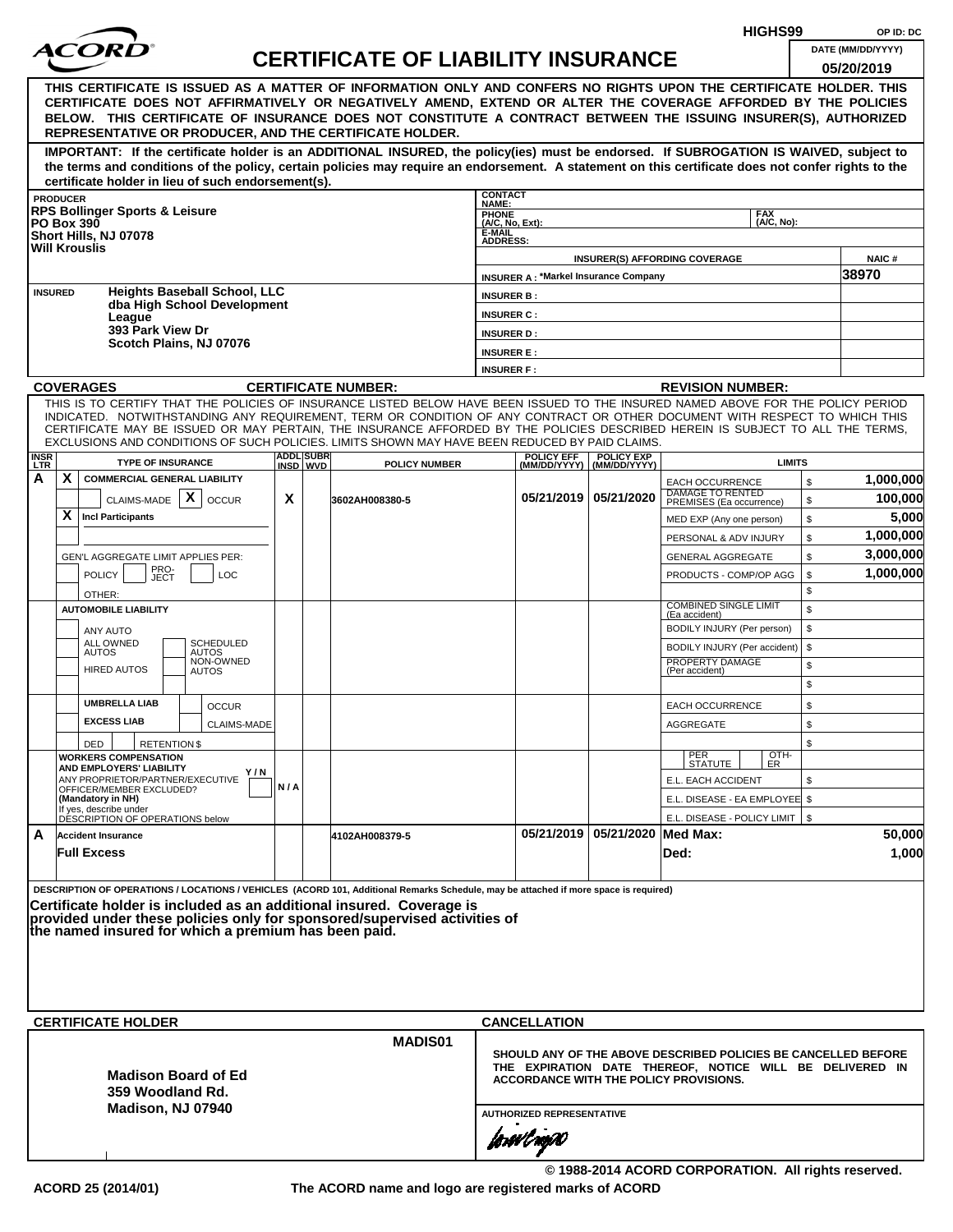|             |                                                                                                                                                                                                                                                                                                                                                                                                                                                                                                                                |     |                              |                                           |                                        |                                                 |                                                  | HIGHS99                                                                                                                                                                     | OP ID: DC                       |
|-------------|--------------------------------------------------------------------------------------------------------------------------------------------------------------------------------------------------------------------------------------------------------------------------------------------------------------------------------------------------------------------------------------------------------------------------------------------------------------------------------------------------------------------------------|-----|------------------------------|-------------------------------------------|----------------------------------------|-------------------------------------------------|--------------------------------------------------|-----------------------------------------------------------------------------------------------------------------------------------------------------------------------------|---------------------------------|
|             | <i>ACORI</i>                                                                                                                                                                                                                                                                                                                                                                                                                                                                                                                   |     |                              | <b>CERTIFICATE OF LIABILITY INSURANCE</b> |                                        |                                                 |                                                  |                                                                                                                                                                             | DATE (MM/DD/YYYY)<br>05/20/2019 |
|             | THIS CERTIFICATE IS ISSUED AS A MATTER OF INFORMATION ONLY AND CONFERS NO RIGHTS UPON THE CERTIFICATE HOLDER. THIS<br>CERTIFICATE DOES NOT AFFIRMATIVELY OR NEGATIVELY AMEND, EXTEND OR ALTER THE COVERAGE AFFORDED BY THE POLICIES<br>BELOW. THIS CERTIFICATE OF INSURANCE DOES NOT CONSTITUTE A CONTRACT BETWEEN THE ISSUING INSURER(S), AUTHORIZED<br>REPRESENTATIVE OR PRODUCER, AND THE CERTIFICATE HOLDER.                                                                                                               |     |                              |                                           |                                        |                                                 |                                                  |                                                                                                                                                                             |                                 |
|             | IMPORTANT: If the certificate holder is an ADDITIONAL INSURED, the policy(ies) must be endorsed. If SUBROGATION IS WAIVED, subject to<br>the terms and conditions of the policy, certain policies may require an endorsement. A statement on this certificate does not confer rights to the<br>certificate holder in lieu of such endorsement(s).                                                                                                                                                                              |     |                              |                                           |                                        |                                                 |                                                  |                                                                                                                                                                             |                                 |
|             | <b>PRODUCER</b>                                                                                                                                                                                                                                                                                                                                                                                                                                                                                                                |     |                              |                                           | <b>CONTACT</b><br>NAME:                |                                                 |                                                  |                                                                                                                                                                             |                                 |
|             | <b>RPS Bollinger Sports &amp; Leisure</b><br><b>PO Box 390</b>                                                                                                                                                                                                                                                                                                                                                                                                                                                                 |     |                              |                                           | <b>PHONE</b><br>(A/C, No, Ext):        |                                                 |                                                  | <b>FAX</b><br>(A/C, No):                                                                                                                                                    |                                 |
|             | Short Hills, NJ 07078<br><b>Will Krouslis</b>                                                                                                                                                                                                                                                                                                                                                                                                                                                                                  |     |                              |                                           | E-MAIL<br><b>ADDRESS:</b>              |                                                 |                                                  | <b>INSURER(S) AFFORDING COVERAGE</b>                                                                                                                                        | <b>NAIC#</b>                    |
|             |                                                                                                                                                                                                                                                                                                                                                                                                                                                                                                                                |     |                              |                                           |                                        | <b>INSURER A: *Markel Insurance Company</b>     |                                                  |                                                                                                                                                                             | 38970                           |
|             | <b>Heights Baseball School, LLC</b><br><b>INSURED</b><br>dba High School Development                                                                                                                                                                                                                                                                                                                                                                                                                                           |     |                              |                                           | <b>INSURER B:</b>                      |                                                 |                                                  |                                                                                                                                                                             |                                 |
|             | League<br>393 Park View Dr                                                                                                                                                                                                                                                                                                                                                                                                                                                                                                     |     |                              |                                           | <b>INSURER C:</b><br><b>INSURER D:</b> |                                                 |                                                  |                                                                                                                                                                             |                                 |
|             | Scotch Plains, NJ 07076                                                                                                                                                                                                                                                                                                                                                                                                                                                                                                        |     |                              |                                           | <b>INSURER E:</b>                      |                                                 |                                                  |                                                                                                                                                                             |                                 |
|             |                                                                                                                                                                                                                                                                                                                                                                                                                                                                                                                                |     |                              |                                           | <b>INSURER F:</b>                      |                                                 |                                                  |                                                                                                                                                                             |                                 |
|             | <b>COVERAGES</b>                                                                                                                                                                                                                                                                                                                                                                                                                                                                                                               |     |                              | <b>CERTIFICATE NUMBER:</b>                |                                        |                                                 |                                                  | <b>REVISION NUMBER:</b>                                                                                                                                                     |                                 |
| <b>INSR</b> | THIS IS TO CERTIFY THAT THE POLICIES OF INSURANCE LISTED BELOW HAVE BEEN ISSUED TO THE INSURED NAMED ABOVE FOR THE POLICY PERIOD<br>INDICATED. NOTWITHSTANDING ANY REQUIREMENT, TERM OR CONDITION OF ANY CONTRACT OR OTHER DOCUMENT WITH RESPECT TO WHICH THIS<br>CERTIFICATE MAY BE ISSUED OR MAY PERTAIN, THE INSURANCE AFFORDED BY THE POLICIES DESCRIBED HEREIN IS SUBJECT TO ALL THE TERMS,<br>EXCLUSIONS AND CONDITIONS OF SUCH POLICIES. LIMITS SHOWN MAY HAVE BEEN REDUCED BY PAID CLAIMS.<br><b>TYPE OF INSURANCE</b> |     | <b>ADDL SUBR</b><br>INSD WVD | <b>POLICY NUMBER</b>                      |                                        | <b>POLICY EFF</b>                               | <b>POLICY EXP</b><br>(MM/DD/YYYY)   (MM/DD/YYYY) | <b>LIMITS</b>                                                                                                                                                               |                                 |
| LTR.<br>A   | X.<br><b>COMMERCIAL GENERAL LIABILITY</b>                                                                                                                                                                                                                                                                                                                                                                                                                                                                                      |     |                              |                                           |                                        |                                                 |                                                  | \$<br><b>EACH OCCURRENCE</b>                                                                                                                                                | 1,000,000                       |
|             | CLAIMS-MADE $\mathbf{X}$<br><b>OCCUR</b>                                                                                                                                                                                                                                                                                                                                                                                                                                                                                       |     |                              | 3602AH008380-5                            |                                        |                                                 | 05/21/2019 05/21/2020                            | DAMAGE TO RENTED<br>\$<br>PREMISES (Ea occurrence)                                                                                                                          | 100,000                         |
|             | X.<br><b>Incl Participants</b>                                                                                                                                                                                                                                                                                                                                                                                                                                                                                                 |     |                              |                                           |                                        |                                                 |                                                  | \$<br>MED EXP (Any one person)                                                                                                                                              | 5,000                           |
|             |                                                                                                                                                                                                                                                                                                                                                                                                                                                                                                                                |     |                              |                                           |                                        |                                                 |                                                  | \$<br>PERSONAL & ADV INJURY                                                                                                                                                 | 1,000,000                       |
|             | GEN'L AGGREGATE LIMIT APPLIES PER:                                                                                                                                                                                                                                                                                                                                                                                                                                                                                             |     |                              |                                           |                                        |                                                 |                                                  | \$<br><b>GENERAL AGGREGATE</b>                                                                                                                                              | 3,000,000                       |
|             | PRO-<br>JECT<br><b>POLICY</b><br><b>LOC</b>                                                                                                                                                                                                                                                                                                                                                                                                                                                                                    |     |                              |                                           |                                        |                                                 |                                                  | PRODUCTS - COMP/OP AGG<br>\$                                                                                                                                                | 1,000,000                       |
|             | OTHER:                                                                                                                                                                                                                                                                                                                                                                                                                                                                                                                         |     |                              |                                           |                                        |                                                 |                                                  | \$<br><b>COMBINED SINGLE LIMIT</b>                                                                                                                                          |                                 |
|             | <b>AUTOMOBILE LIABILITY</b>                                                                                                                                                                                                                                                                                                                                                                                                                                                                                                    |     |                              |                                           |                                        |                                                 |                                                  | \$<br>(Ea accident)                                                                                                                                                         |                                 |
|             | ANY AUTO<br><b>ALL OWNED</b><br><b>SCHEDULED</b>                                                                                                                                                                                                                                                                                                                                                                                                                                                                               |     |                              |                                           |                                        |                                                 |                                                  | \$<br>BODILY INJURY (Per person)<br>\$                                                                                                                                      |                                 |
|             | <b>AUTOS</b><br><b>AUTOS</b><br>NON-OWNED                                                                                                                                                                                                                                                                                                                                                                                                                                                                                      |     |                              |                                           |                                        |                                                 |                                                  | BODILY INJURY (Per accident)<br>PROPERTY DAMAGE<br>\$                                                                                                                       |                                 |
|             | <b>HIRED AUTOS</b><br><b>AUTOS</b>                                                                                                                                                                                                                                                                                                                                                                                                                                                                                             |     |                              |                                           |                                        |                                                 |                                                  | (Per accident)<br>\$                                                                                                                                                        |                                 |
|             | <b>UMBRELLA LIAB</b><br><b>OCCUR</b>                                                                                                                                                                                                                                                                                                                                                                                                                                                                                           |     |                              |                                           |                                        |                                                 |                                                  | \$<br><b>EACH OCCURRENCE</b>                                                                                                                                                |                                 |
|             | <b>EXCESS LIAB</b><br>CLAIMS-MADE                                                                                                                                                                                                                                                                                                                                                                                                                                                                                              |     |                              |                                           |                                        |                                                 |                                                  | AGGREGATE<br>\$                                                                                                                                                             |                                 |
|             | DED<br><b>RETENTION \$</b>                                                                                                                                                                                                                                                                                                                                                                                                                                                                                                     |     |                              |                                           |                                        |                                                 |                                                  | \$                                                                                                                                                                          |                                 |
|             | <b>WORKERS COMPENSATION</b><br>AND EMPLOYERS' LIABILITY                                                                                                                                                                                                                                                                                                                                                                                                                                                                        |     |                              |                                           |                                        |                                                 |                                                  | OTH-<br>PER<br>STATUTE<br>ER.                                                                                                                                               |                                 |
|             | Y / N<br>ANY PROPRIETOR/PARTNER/EXECUTIVE                                                                                                                                                                                                                                                                                                                                                                                                                                                                                      | N/A |                              |                                           |                                        |                                                 |                                                  | E.L. EACH ACCIDENT<br>\$                                                                                                                                                    |                                 |
|             | OFFICER/MEMBER EXCLUDED?<br>(Mandatory in NH)                                                                                                                                                                                                                                                                                                                                                                                                                                                                                  |     |                              |                                           |                                        |                                                 |                                                  | E.L. DISEASE - EA EMPLOYEE \$                                                                                                                                               |                                 |
|             | If yes, describe under<br>DESCRIPTION OF OPERATIONS below                                                                                                                                                                                                                                                                                                                                                                                                                                                                      |     |                              |                                           |                                        |                                                 |                                                  | E.L. DISEASE - POLICY LIMIT   \$                                                                                                                                            |                                 |
| A           | <b>Accident Insurance</b><br><b>Full Excess</b>                                                                                                                                                                                                                                                                                                                                                                                                                                                                                |     |                              | 4102AH008379-5                            |                                        |                                                 | 05/21/2019 05/21/2020 Med Max:                   | Ded:                                                                                                                                                                        | 50,000<br>1,000                 |
|             | DESCRIPTION OF OPERATIONS / LOCATIONS / VEHICLES (ACORD 101, Additional Remarks Schedule, may be attached if more space is required)<br>Coverage is provided under these policies only for sponsored/supervised<br>activities of the named insured for which a premium has been paid.<br><b>CERTIFICATE HOLDER</b><br><b>Madison Board of Education</b><br>359 Woodland Rd                                                                                                                                                     |     |                              | <b>MADISO1</b>                            |                                        | <b>CANCELLATION</b>                             |                                                  | SHOULD ANY OF THE ABOVE DESCRIBED POLICIES BE CANCELLED BEFORE<br>THE EXPIRATION DATE THEREOF, NOTICE WILL BE DELIVERED IN<br><b>ACCORDANCE WITH THE POLICY PROVISIONS.</b> |                                 |
|             | Madison, NJ 07940                                                                                                                                                                                                                                                                                                                                                                                                                                                                                                              |     |                              |                                           |                                        | <b>AUTHORIZED REPRESENTATIVE</b><br>forøvl nopN |                                                  |                                                                                                                                                                             |                                 |
|             |                                                                                                                                                                                                                                                                                                                                                                                                                                                                                                                                |     |                              |                                           |                                        |                                                 |                                                  | © 1988-2014 ACORD CORPORATION. All rights reserved.                                                                                                                         |                                 |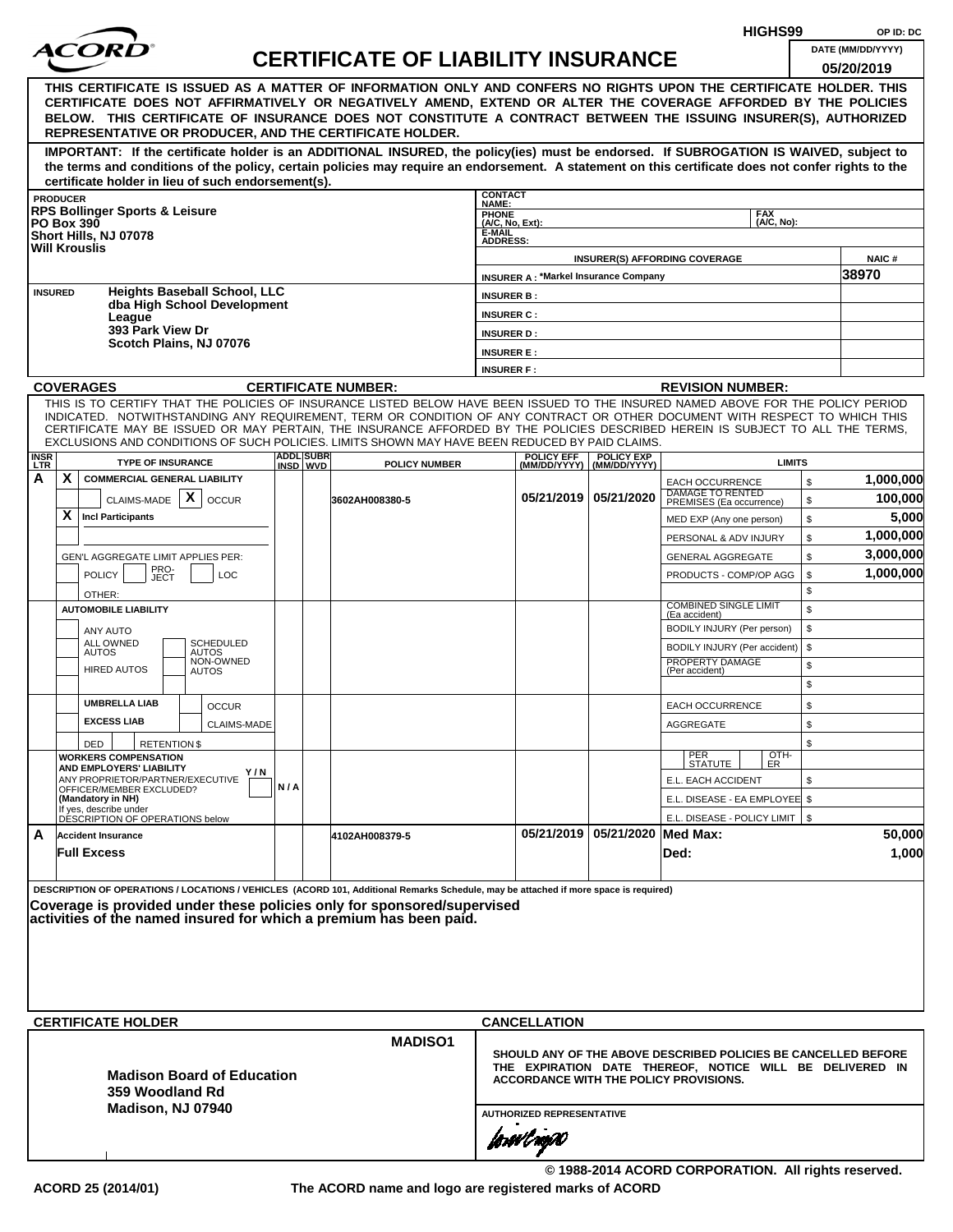|                 |                                                 |                                                                                                                                                                                                                                                                                                                                                       |     |                  |                                           |                                                                                                                                                                             |                                             |                                | HIGHS99                                         |          | OP ID: DC         |
|-----------------|-------------------------------------------------|-------------------------------------------------------------------------------------------------------------------------------------------------------------------------------------------------------------------------------------------------------------------------------------------------------------------------------------------------------|-----|------------------|-------------------------------------------|-----------------------------------------------------------------------------------------------------------------------------------------------------------------------------|---------------------------------------------|--------------------------------|-------------------------------------------------|----------|-------------------|
|                 |                                                 |                                                                                                                                                                                                                                                                                                                                                       |     |                  | <b>CERTIFICATE OF LIABILITY INSURANCE</b> |                                                                                                                                                                             |                                             |                                |                                                 |          | DATE (MM/DD/YYYY) |
|                 |                                                 |                                                                                                                                                                                                                                                                                                                                                       |     |                  |                                           |                                                                                                                                                                             |                                             |                                |                                                 |          | 05/20/2019        |
|                 |                                                 | THIS CERTIFICATE IS ISSUED AS A MATTER OF INFORMATION ONLY AND CONFERS NO RIGHTS UPON THE CERTIFICATE HOLDER. THIS<br>CERTIFICATE DOES NOT AFFIRMATIVELY OR NEGATIVELY AMEND, EXTEND OR ALTER THE COVERAGE AFFORDED BY THE POLICIES<br>BELOW. THIS CERTIFICATE OF INSURANCE DOES NOT CONSTITUTE A CONTRACT BETWEEN THE ISSUING INSURER(S), AUTHORIZED |     |                  |                                           |                                                                                                                                                                             |                                             |                                |                                                 |          |                   |
|                 |                                                 | REPRESENTATIVE OR PRODUCER, AND THE CERTIFICATE HOLDER.                                                                                                                                                                                                                                                                                               |     |                  |                                           |                                                                                                                                                                             |                                             |                                |                                                 |          |                   |
|                 |                                                 | IMPORTANT: If the certificate holder is an ADDITIONAL INSURED, the policy(ies) must be endorsed. If SUBROGATION IS WAIVED, subject to<br>the terms and conditions of the policy, certain policies may require an endorsement. A statement on this certificate does not confer rights to the                                                           |     |                  |                                           |                                                                                                                                                                             |                                             |                                |                                                 |          |                   |
|                 | <b>PRODUCER</b>                                 | certificate holder in lieu of such endorsement(s).                                                                                                                                                                                                                                                                                                    |     |                  |                                           | <b>CONTACT</b>                                                                                                                                                              |                                             |                                |                                                 |          |                   |
|                 | <b>PO Box 390</b>                               | <b>RPS Bollinger Sports &amp; Leisure</b><br>Short Hills, NJ 07078                                                                                                                                                                                                                                                                                    |     |                  |                                           | NAME:<br>PHONE<br>(A/C, No, Ext):<br>E-MAIL<br><b>ADDRESS:</b>                                                                                                              |                                             |                                | <b>FAX</b><br>(A/C, No):                        |          |                   |
|                 | <b>Will Krouslis</b>                            |                                                                                                                                                                                                                                                                                                                                                       |     |                  |                                           |                                                                                                                                                                             |                                             |                                | <b>INSURER(S) AFFORDING COVERAGE</b>            |          | NAIC#             |
|                 |                                                 |                                                                                                                                                                                                                                                                                                                                                       |     |                  |                                           |                                                                                                                                                                             | <b>INSURER A: *Markel Insurance Company</b> |                                |                                                 |          | 38970             |
|                 | <b>INSURED</b>                                  | <b>Heights Baseball School, LLC</b><br>dba High School Development                                                                                                                                                                                                                                                                                    |     |                  |                                           | <b>INSURER B:</b>                                                                                                                                                           |                                             |                                |                                                 |          |                   |
|                 |                                                 | League<br>393 Park View Dr                                                                                                                                                                                                                                                                                                                            |     |                  |                                           | <b>INSURER C:</b>                                                                                                                                                           |                                             |                                |                                                 |          |                   |
|                 |                                                 | Scotch Plains, NJ 07076                                                                                                                                                                                                                                                                                                                               |     |                  |                                           | <b>INSURER D:</b><br><b>INSURER E:</b>                                                                                                                                      |                                             |                                |                                                 |          |                   |
|                 |                                                 |                                                                                                                                                                                                                                                                                                                                                       |     |                  |                                           | <b>INSURER F:</b>                                                                                                                                                           |                                             |                                |                                                 |          |                   |
|                 | <b>COVERAGES</b>                                |                                                                                                                                                                                                                                                                                                                                                       |     |                  | <b>CERTIFICATE NUMBER:</b>                |                                                                                                                                                                             |                                             |                                | <b>REVISION NUMBER:</b>                         |          |                   |
|                 |                                                 | THIS IS TO CERTIFY THAT THE POLICIES OF INSURANCE LISTED BELOW HAVE BEEN ISSUED TO THE INSURED NAMED ABOVE FOR THE POLICY PERIOD                                                                                                                                                                                                                      |     |                  |                                           |                                                                                                                                                                             |                                             |                                |                                                 |          |                   |
|                 |                                                 | INDICATED. NOTWITHSTANDING ANY REQUIREMENT, TERM OR CONDITION OF ANY CONTRACT OR OTHER DOCUMENT WITH RESPECT TO WHICH THIS<br>CERTIFICATE MAY BE ISSUED OR MAY PERTAIN, THE INSURANCE AFFORDED BY THE POLICIES DESCRIBED HEREIN IS SUBJECT TO ALL THE TERMS,                                                                                          |     |                  |                                           |                                                                                                                                                                             |                                             |                                |                                                 |          |                   |
| <b>INSR</b>     |                                                 | EXCLUSIONS AND CONDITIONS OF SUCH POLICIES. LIMITS SHOWN MAY HAVE BEEN REDUCED BY PAID CLAIMS.                                                                                                                                                                                                                                                        |     | <b>ADDL SUBR</b> |                                           |                                                                                                                                                                             | <b>POLICY EFF</b>                           | <b>POLICY EXP</b>              |                                                 |          |                   |
| <b>LTR</b><br>A | X.                                              | <b>TYPE OF INSURANCE</b><br><b>COMMERCIAL GENERAL LIABILITY</b>                                                                                                                                                                                                                                                                                       |     | INSD WVD         | <b>POLICY NUMBER</b>                      |                                                                                                                                                                             |                                             | (MM/DD/YYYY)   (MM/DD/YYYY)    | <b>LIMITS</b><br><b>EACH OCCURRENCE</b>         | \$       | 1,000,000         |
|                 |                                                 | X<br>CLAIMS-MADE<br><b>OCCUR</b>                                                                                                                                                                                                                                                                                                                      | X   |                  | 3602AH008380-5                            |                                                                                                                                                                             | 05/21/2019 05/21/2020                       |                                | DAMAGE TO RENTED<br>PREMISES (Ea occurrence)    | \$       | 100,000           |
|                 | X                                               | <b>Incl Participants</b>                                                                                                                                                                                                                                                                                                                              |     |                  |                                           |                                                                                                                                                                             |                                             |                                | MED EXP (Any one person)                        | \$       | 5,000             |
|                 |                                                 |                                                                                                                                                                                                                                                                                                                                                       |     |                  |                                           |                                                                                                                                                                             |                                             |                                | PERSONAL & ADV INJURY                           | \$       | 1,000,000         |
|                 |                                                 | GEN'L AGGREGATE LIMIT APPLIES PER:                                                                                                                                                                                                                                                                                                                    |     |                  |                                           |                                                                                                                                                                             |                                             |                                | <b>GENERAL AGGREGATE</b>                        | \$       | 3,000,000         |
|                 | <b>POLICY</b>                                   | PRO-<br>LOC<br>JECT                                                                                                                                                                                                                                                                                                                                   |     |                  |                                           |                                                                                                                                                                             |                                             |                                | PRODUCTS - COMP/OP AGG                          | \$       | 1,000,000         |
|                 | OTHER:                                          |                                                                                                                                                                                                                                                                                                                                                       |     |                  |                                           |                                                                                                                                                                             |                                             |                                |                                                 | \$       |                   |
|                 |                                                 | <b>AUTOMOBILE LIABILITY</b>                                                                                                                                                                                                                                                                                                                           |     |                  |                                           |                                                                                                                                                                             |                                             |                                | <b>COMBINED SINGLE LIMIT</b><br>(Ea accident)   | \$       |                   |
|                 |                                                 | ANY AUTO<br>ALL OWNED<br><b>SCHEDULED</b>                                                                                                                                                                                                                                                                                                             |     |                  |                                           |                                                                                                                                                                             |                                             |                                | BODILY INJURY (Per person)                      | \$       |                   |
|                 | <b>AUTOS</b>                                    | <b>AUTOS</b><br>NON-OWNED                                                                                                                                                                                                                                                                                                                             |     |                  |                                           |                                                                                                                                                                             |                                             |                                | BODILY INJURY (Per accident)<br>PROPERTY DAMAGE | \$<br>\$ |                   |
|                 |                                                 | <b>HIRED AUTOS</b><br><b>AUTOS</b>                                                                                                                                                                                                                                                                                                                    |     |                  |                                           |                                                                                                                                                                             |                                             |                                | (Per accident)                                  | \$       |                   |
|                 |                                                 | <b>UMBRELLA LIAB</b><br><b>OCCUR</b>                                                                                                                                                                                                                                                                                                                  |     |                  |                                           |                                                                                                                                                                             |                                             |                                | EACH OCCURRENCE                                 | \$       |                   |
|                 |                                                 | <b>EXCESS LIAB</b><br><b>CLAIMS-MADE</b>                                                                                                                                                                                                                                                                                                              |     |                  |                                           |                                                                                                                                                                             |                                             |                                | <b>AGGREGATE</b>                                | \$       |                   |
|                 | DED                                             | <b>RETENTION \$</b>                                                                                                                                                                                                                                                                                                                                   |     |                  |                                           |                                                                                                                                                                             |                                             |                                |                                                 | \$       |                   |
|                 |                                                 | <b>WORKERS COMPENSATION</b><br>AND EMPLOYERS' LIABILITY                                                                                                                                                                                                                                                                                               |     |                  |                                           |                                                                                                                                                                             |                                             |                                | OTH-<br>PER<br>STATUTE<br>ER                    |          |                   |
|                 |                                                 | Y / N<br>ANY PROPRIETOR/PARTNER/EXECUTIVE<br>OFFICER/MEMBER EXCLUDED?                                                                                                                                                                                                                                                                                 | N/A |                  |                                           |                                                                                                                                                                             |                                             |                                | E.L. EACH ACCIDENT                              | \$       |                   |
|                 | (Mandatory in NH)                               |                                                                                                                                                                                                                                                                                                                                                       |     |                  |                                           |                                                                                                                                                                             |                                             |                                | E.L. DISEASE - EA EMPLOYEE \$                   |          |                   |
|                 |                                                 | If yes, describe under<br>DESCRIPTION OF OPERATIONS below                                                                                                                                                                                                                                                                                             |     |                  |                                           |                                                                                                                                                                             |                                             |                                | E.L. DISEASE - POLICY LIMIT   \$                |          |                   |
| A               | <b>Accident Insurance</b><br><b>Full Excess</b> |                                                                                                                                                                                                                                                                                                                                                       |     |                  | 4102AH008379-5                            |                                                                                                                                                                             |                                             | 05/21/2019 05/21/2020 Med Max: | Ded:                                            |          | 50,000<br>1,000   |
|                 |                                                 |                                                                                                                                                                                                                                                                                                                                                       |     |                  |                                           |                                                                                                                                                                             |                                             |                                |                                                 |          |                   |
|                 |                                                 | DESCRIPTION OF OPERATIONS / LOCATIONS / VEHICLES (ACORD 101, Additional Remarks Schedule, may be attached if more space is required)                                                                                                                                                                                                                  |     |                  |                                           |                                                                                                                                                                             |                                             |                                |                                                 |          |                   |
|                 |                                                 | Coverage is provided under this policy only for sponsored/supervised<br>activities of the named insured for which a premium has been paid. The                                                                                                                                                                                                        |     |                  |                                           |                                                                                                                                                                             |                                             |                                |                                                 |          |                   |
|                 |                                                 | Certificate holder is named additional insured.                                                                                                                                                                                                                                                                                                       |     |                  |                                           |                                                                                                                                                                             |                                             |                                |                                                 |          |                   |
|                 |                                                 |                                                                                                                                                                                                                                                                                                                                                       |     |                  |                                           |                                                                                                                                                                             |                                             |                                |                                                 |          |                   |
|                 |                                                 |                                                                                                                                                                                                                                                                                                                                                       |     |                  |                                           |                                                                                                                                                                             |                                             |                                |                                                 |          |                   |
|                 |                                                 |                                                                                                                                                                                                                                                                                                                                                       |     |                  |                                           |                                                                                                                                                                             |                                             |                                |                                                 |          |                   |
|                 |                                                 |                                                                                                                                                                                                                                                                                                                                                       |     |                  |                                           |                                                                                                                                                                             |                                             |                                |                                                 |          |                   |
|                 |                                                 | <b>CERTIFICATE HOLDER</b>                                                                                                                                                                                                                                                                                                                             |     |                  |                                           |                                                                                                                                                                             | <b>CANCELLATION</b>                         |                                |                                                 |          |                   |
|                 |                                                 | The South Orange Maplewood<br><b>Board of Education</b>                                                                                                                                                                                                                                                                                               |     |                  | <b>MAPLE1-</b>                            | SHOULD ANY OF THE ABOVE DESCRIBED POLICIES BE CANCELLED BEFORE<br>THE EXPIRATION DATE THEREOF, NOTICE WILL BE DELIVERED IN<br><b>ACCORDANCE WITH THE POLICY PROVISIONS.</b> |                                             |                                |                                                 |          |                   |
|                 |                                                 | 525 Academy St.                                                                                                                                                                                                                                                                                                                                       |     |                  |                                           | <b>AUTHORIZED REPRESENTATIVE</b>                                                                                                                                            |                                             |                                |                                                 |          |                   |
|                 |                                                 | Maplewood, NJ 07040                                                                                                                                                                                                                                                                                                                                   |     |                  |                                           |                                                                                                                                                                             |                                             |                                |                                                 |          |                   |
|                 |                                                 |                                                                                                                                                                                                                                                                                                                                                       |     |                  |                                           |                                                                                                                                                                             | forwl nop0                                  |                                |                                                 |          |                   |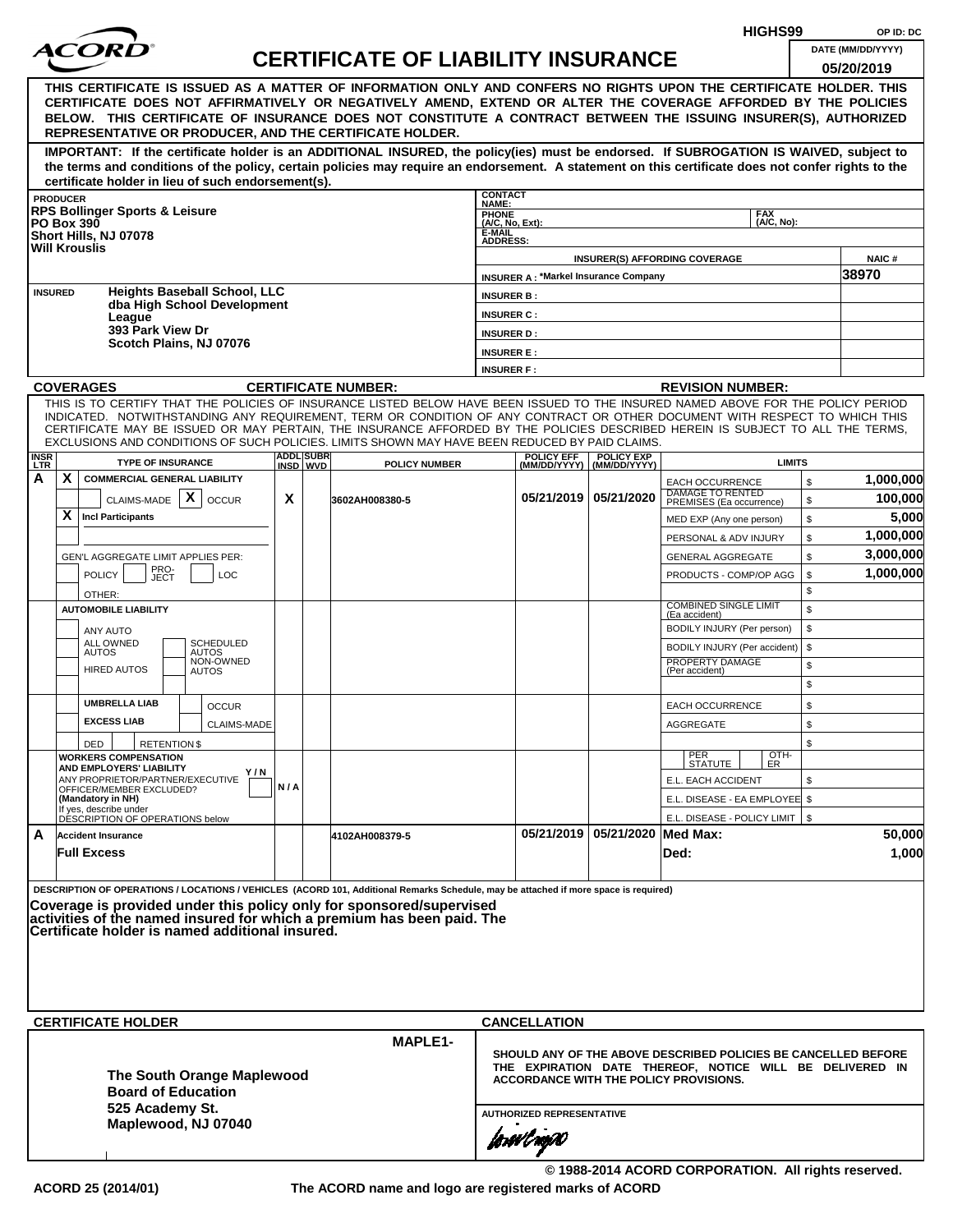|             |                 |                                                                                                                                                                                                                                                                                                                                                                                                                                                                                                    |     |                              |                                           |                                                                                                                                                                      |                                             |                                                |                                                                        | HIGHS99                     |          | OP ID: DC            |  |
|-------------|-----------------|----------------------------------------------------------------------------------------------------------------------------------------------------------------------------------------------------------------------------------------------------------------------------------------------------------------------------------------------------------------------------------------------------------------------------------------------------------------------------------------------------|-----|------------------------------|-------------------------------------------|----------------------------------------------------------------------------------------------------------------------------------------------------------------------|---------------------------------------------|------------------------------------------------|------------------------------------------------------------------------|-----------------------------|----------|----------------------|--|
|             |                 | <i>ACOR</i>                                                                                                                                                                                                                                                                                                                                                                                                                                                                                        |     |                              | <b>CERTIFICATE OF LIABILITY INSURANCE</b> |                                                                                                                                                                      |                                             |                                                |                                                                        |                             |          | DATE (MM/DD/YYYY)    |  |
|             |                 | THIS CERTIFICATE IS ISSUED AS A MATTER OF INFORMATION ONLY AND CONFERS NO RIGHTS UPON THE CERTIFICATE HOLDER. THIS<br>CERTIFICATE DOES NOT AFFIRMATIVELY OR NEGATIVELY AMEND, EXTEND OR ALTER THE COVERAGE AFFORDED BY THE POLICIES                                                                                                                                                                                                                                                                |     |                              |                                           |                                                                                                                                                                      |                                             |                                                |                                                                        |                             |          | 05/20/2019           |  |
|             |                 | BELOW. THIS CERTIFICATE OF INSURANCE DOES NOT CONSTITUTE A CONTRACT BETWEEN THE ISSUING INSURER(S), AUTHORIZED<br>REPRESENTATIVE OR PRODUCER, AND THE CERTIFICATE HOLDER.                                                                                                                                                                                                                                                                                                                          |     |                              |                                           |                                                                                                                                                                      |                                             |                                                |                                                                        |                             |          |                      |  |
|             |                 | IMPORTANT: If the certificate holder is an ADDITIONAL INSURED, the policy(ies) must be endorsed. If SUBROGATION IS WAIVED, subject to<br>the terms and conditions of the policy, certain policies may require an endorsement. A statement on this certificate does not confer rights to the<br>certificate holder in lieu of such endorsement(s).                                                                                                                                                  |     |                              |                                           |                                                                                                                                                                      |                                             |                                                |                                                                        |                             |          |                      |  |
|             | <b>PRODUCER</b> |                                                                                                                                                                                                                                                                                                                                                                                                                                                                                                    |     |                              |                                           | <b>CONTACT</b><br>NAME:                                                                                                                                              |                                             |                                                |                                                                        |                             |          |                      |  |
|             |                 | <b>RPS Bollinger Sports &amp; Leisure</b><br><b>PO Box 390</b>                                                                                                                                                                                                                                                                                                                                                                                                                                     |     |                              |                                           | PHONE<br>(A/C, No, Ext):                                                                                                                                             |                                             |                                                |                                                                        | <b>FAX</b><br>$(AVC, No)$ : |          |                      |  |
|             |                 | Short Hills, NJ 07078<br><b>Will Krouslis</b>                                                                                                                                                                                                                                                                                                                                                                                                                                                      |     |                              |                                           | E-MAIL<br><b>ADDRESS:</b>                                                                                                                                            |                                             |                                                |                                                                        |                             |          |                      |  |
|             |                 |                                                                                                                                                                                                                                                                                                                                                                                                                                                                                                    |     |                              |                                           |                                                                                                                                                                      |                                             |                                                | <b>INSURER(S) AFFORDING COVERAGE</b>                                   |                             |          | <b>NAIC#</b>         |  |
|             |                 |                                                                                                                                                                                                                                                                                                                                                                                                                                                                                                    |     |                              |                                           |                                                                                                                                                                      | <b>INSURER A: *Markel Insurance Company</b> |                                                |                                                                        |                             |          | 38970                |  |
|             | <b>INSURED</b>  | <b>Heights Baseball School, LLC</b><br>dba High School Development                                                                                                                                                                                                                                                                                                                                                                                                                                 |     |                              |                                           | <b>INSURER B:</b>                                                                                                                                                    |                                             |                                                |                                                                        |                             |          |                      |  |
|             |                 | League<br>393 Park View Dr                                                                                                                                                                                                                                                                                                                                                                                                                                                                         |     |                              |                                           | <b>INSURER C:</b><br><b>INSURER D:</b>                                                                                                                               |                                             |                                                |                                                                        |                             |          |                      |  |
|             |                 | Scotch Plains, NJ 07076                                                                                                                                                                                                                                                                                                                                                                                                                                                                            |     |                              |                                           | <b>INSURER E:</b>                                                                                                                                                    |                                             |                                                |                                                                        |                             |          |                      |  |
|             |                 |                                                                                                                                                                                                                                                                                                                                                                                                                                                                                                    |     |                              |                                           | <b>INSURER F:</b>                                                                                                                                                    |                                             |                                                |                                                                        |                             |          |                      |  |
|             |                 | <b>COVERAGES</b>                                                                                                                                                                                                                                                                                                                                                                                                                                                                                   |     |                              | <b>CERTIFICATE NUMBER:</b>                |                                                                                                                                                                      |                                             |                                                | <b>REVISION NUMBER:</b>                                                |                             |          |                      |  |
|             |                 | THIS IS TO CERTIFY THAT THE POLICIES OF INSURANCE LISTED BELOW HAVE BEEN ISSUED TO THE INSURED NAMED ABOVE FOR THE POLICY PERIOD<br>INDICATED. NOTWITHSTANDING ANY REQUIREMENT, TERM OR CONDITION OF ANY CONTRACT OR OTHER DOCUMENT WITH RESPECT TO WHICH THIS<br>CERTIFICATE MAY BE ISSUED OR MAY PERTAIN, THE INSURANCE AFFORDED BY THE POLICIES DESCRIBED HEREIN IS SUBJECT TO ALL THE TERMS,<br>EXCLUSIONS AND CONDITIONS OF SUCH POLICIES. LIMITS SHOWN MAY HAVE BEEN REDUCED BY PAID CLAIMS. |     |                              |                                           |                                                                                                                                                                      |                                             |                                                |                                                                        |                             |          |                      |  |
| INSR<br>LTR |                 | <b>TYPE OF INSURANCE</b>                                                                                                                                                                                                                                                                                                                                                                                                                                                                           |     | <b>ADDL SUBR</b><br>INSD WVD | <b>POLICY NUMBER</b>                      |                                                                                                                                                                      | <b>POLICY EFF</b>                           | <b>POLICY EXP</b><br>(MM/DD/YYYY) (MM/DD/YYYY) |                                                                        | <b>LIMITS</b>               |          |                      |  |
| A           | X.              | <b>COMMERCIAL GENERAL LIABILITY</b><br>$\mathsf{x}$<br>CLAIMS-MADE<br><b>OCCUR</b>                                                                                                                                                                                                                                                                                                                                                                                                                 | X   |                              | 3602AH008380-5                            |                                                                                                                                                                      |                                             | 05/21/2019 05/21/2020                          | <b>EACH OCCURRENCE</b><br>DAMAGE TO RENTED<br>PREMISES (Ea occurrence) |                             | \$<br>\$ | 1,000,000<br>100,000 |  |
|             | X.              | <b>Incl Participants</b>                                                                                                                                                                                                                                                                                                                                                                                                                                                                           |     |                              |                                           |                                                                                                                                                                      |                                             |                                                | MED EXP (Any one person)                                               |                             | \$       | 5,000                |  |
|             |                 |                                                                                                                                                                                                                                                                                                                                                                                                                                                                                                    |     |                              |                                           |                                                                                                                                                                      |                                             |                                                | PERSONAL & ADV INJURY                                                  |                             | \$       | 1,000,000            |  |
|             |                 | GEN'L AGGREGATE LIMIT APPLIES PER:                                                                                                                                                                                                                                                                                                                                                                                                                                                                 |     |                              |                                           |                                                                                                                                                                      |                                             |                                                | <b>GENERAL AGGREGATE</b>                                               |                             | \$       | 3,000,000            |  |
|             |                 | PRO-<br>JECT<br><b>POLICY</b><br><b>LOC</b>                                                                                                                                                                                                                                                                                                                                                                                                                                                        |     |                              |                                           |                                                                                                                                                                      |                                             |                                                | PRODUCTS - COMP/OP AGG                                                 |                             | \$<br>\$ | 1,000,000            |  |
|             |                 | OTHER:<br><b>AUTOMOBILE LIABILITY</b>                                                                                                                                                                                                                                                                                                                                                                                                                                                              |     |                              |                                           |                                                                                                                                                                      |                                             |                                                | <b>COMBINED SINGLE LIMIT</b><br>(Ea accident)                          |                             | \$       |                      |  |
|             |                 | ANY AUTO                                                                                                                                                                                                                                                                                                                                                                                                                                                                                           |     |                              |                                           |                                                                                                                                                                      |                                             |                                                | BODILY INJURY (Per person)                                             |                             | \$       |                      |  |
|             |                 | <b>ALL OWNED</b><br><b>SCHEDULED</b><br><b>AUTOS</b><br>AUTOS                                                                                                                                                                                                                                                                                                                                                                                                                                      |     |                              |                                           |                                                                                                                                                                      |                                             |                                                | BODILY INJURY (Per accident)                                           |                             | \$       |                      |  |
|             |                 | NON-OWNED<br><b>HIRED AUTOS</b><br><b>AUTOS</b>                                                                                                                                                                                                                                                                                                                                                                                                                                                    |     |                              |                                           |                                                                                                                                                                      |                                             |                                                | PROPERTY DAMAGE<br>(Per accident)                                      |                             | \$<br>\$ |                      |  |
|             |                 | <b>UMBRELLA LIAB</b><br><b>OCCUR</b>                                                                                                                                                                                                                                                                                                                                                                                                                                                               |     |                              |                                           |                                                                                                                                                                      |                                             |                                                | <b>EACH OCCURRENCE</b>                                                 |                             | \$       |                      |  |
|             |                 | <b>EXCESS LIAB</b><br><b>CLAIMS-MADE</b>                                                                                                                                                                                                                                                                                                                                                                                                                                                           |     |                              |                                           |                                                                                                                                                                      |                                             |                                                | AGGREGATE                                                              |                             | \$       |                      |  |
|             |                 | DED<br><b>RETENTION \$</b><br><b>WORKERS COMPENSATION</b>                                                                                                                                                                                                                                                                                                                                                                                                                                          |     |                              |                                           |                                                                                                                                                                      |                                             |                                                | PER<br>STATUTE                                                         | OTH-<br>ER                  | \$       |                      |  |
|             |                 | AND EMPLOYERS' LIABILITY<br>Y / N<br>ANY PROPRIETOR/PARTNER/EXECUTIVE                                                                                                                                                                                                                                                                                                                                                                                                                              |     |                              |                                           |                                                                                                                                                                      |                                             |                                                | E.L. EACH ACCIDENT                                                     |                             | \$       |                      |  |
|             |                 | OFFICER/MEMBER EXCLUDED?<br>(Mandatory in NH)                                                                                                                                                                                                                                                                                                                                                                                                                                                      | N/A |                              |                                           |                                                                                                                                                                      |                                             |                                                | E.L. DISEASE - EA EMPLOYEE \$                                          |                             |          |                      |  |
|             |                 | If yes, describe under<br>DÉSCRIPTION OF OPERATIONS below                                                                                                                                                                                                                                                                                                                                                                                                                                          |     |                              |                                           |                                                                                                                                                                      |                                             |                                                | E.L. DISEASE - POLICY LIMIT   \$                                       |                             |          |                      |  |
| A           |                 | <b>Accident Insurance</b><br><b>Full Excess</b>                                                                                                                                                                                                                                                                                                                                                                                                                                                    |     |                              | 4102AH008379-5                            |                                                                                                                                                                      |                                             | 05/21/2019   05/21/2020   Med Max:             | Ded:                                                                   |                             |          | 50,000<br>1,000      |  |
|             |                 |                                                                                                                                                                                                                                                                                                                                                                                                                                                                                                    |     |                              |                                           |                                                                                                                                                                      |                                             |                                                |                                                                        |                             |          |                      |  |
|             |                 | DESCRIPTION OF OPERATIONS / LOCATIONS / VEHICLES (ACORD 101, Additional Remarks Schedule, may be attached if more space is required)<br>Certificate holder is included as an additional insured. Coverage is<br>provided under these policies only for sponsored/supervised activities of<br>the named insured for which a premium has been paid.                                                                                                                                                  |     |                              |                                           |                                                                                                                                                                      |                                             |                                                |                                                                        |                             |          |                      |  |
|             |                 |                                                                                                                                                                                                                                                                                                                                                                                                                                                                                                    |     |                              |                                           |                                                                                                                                                                      |                                             |                                                |                                                                        |                             |          |                      |  |
|             |                 | <b>CERTIFICATE HOLDER</b>                                                                                                                                                                                                                                                                                                                                                                                                                                                                          |     |                              |                                           |                                                                                                                                                                      | <b>CANCELLATION</b>                         |                                                |                                                                        |                             |          |                      |  |
|             |                 | <b>Memory Park</b><br>111 Moran St.<br>Newton, NJ                                                                                                                                                                                                                                                                                                                                                                                                                                                  |     |                              | <b>MEMOR01</b>                            | SHOULD ANY OF THE ABOVE DESCRIBED POLICIES BE CANCELLED BEFORE<br>THE EXPIRATION DATE THEREOF, NOTICE WILL BE DELIVERED IN<br>ACCORDANCE WITH THE POLICY PROVISIONS. |                                             |                                                |                                                                        |                             |          |                      |  |
|             |                 |                                                                                                                                                                                                                                                                                                                                                                                                                                                                                                    |     |                              |                                           |                                                                                                                                                                      |                                             |                                                |                                                                        |                             |          |                      |  |
|             |                 |                                                                                                                                                                                                                                                                                                                                                                                                                                                                                                    |     |                              |                                           | <b>AUTHORIZED REPRESENTATIVE</b><br>forwl now                                                                                                                        |                                             |                                                |                                                                        |                             |          |                      |  |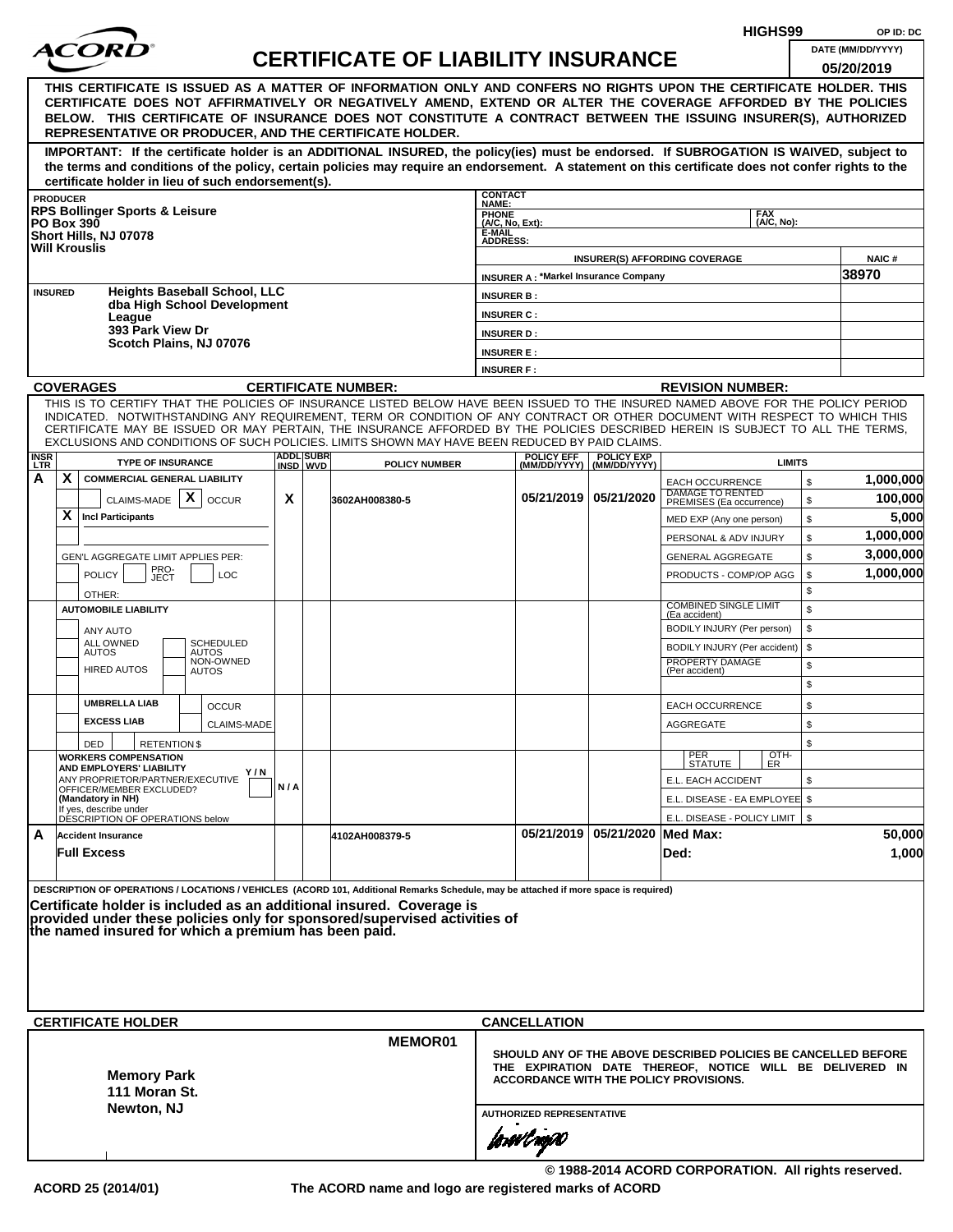|                    |                                                                                                                                                                                                                                     |       |                               |                                           |                                  |                                             |                                                                                                                                                                                                                                                                                                                                                                                                                                                                                                                                                                                                                                                                                                                                                                                                                                                                                                                                                                                                                                                                                                                                                                           | HIGHS99                              |    | OP ID: DC         |
|--------------------|-------------------------------------------------------------------------------------------------------------------------------------------------------------------------------------------------------------------------------------|-------|-------------------------------|-------------------------------------------|----------------------------------|---------------------------------------------|---------------------------------------------------------------------------------------------------------------------------------------------------------------------------------------------------------------------------------------------------------------------------------------------------------------------------------------------------------------------------------------------------------------------------------------------------------------------------------------------------------------------------------------------------------------------------------------------------------------------------------------------------------------------------------------------------------------------------------------------------------------------------------------------------------------------------------------------------------------------------------------------------------------------------------------------------------------------------------------------------------------------------------------------------------------------------------------------------------------------------------------------------------------------------|--------------------------------------|----|-------------------|
|                    |                                                                                                                                                                                                                                     |       |                               | <b>CERTIFICATE OF LIABILITY INSURANCE</b> |                                  |                                             |                                                                                                                                                                                                                                                                                                                                                                                                                                                                                                                                                                                                                                                                                                                                                                                                                                                                                                                                                                                                                                                                                                                                                                           |                                      |    | DATE (MM/DD/YYYY) |
|                    |                                                                                                                                                                                                                                     |       |                               |                                           |                                  |                                             |                                                                                                                                                                                                                                                                                                                                                                                                                                                                                                                                                                                                                                                                                                                                                                                                                                                                                                                                                                                                                                                                                                                                                                           |                                      |    | 05/20/2019        |
|                    | THIS CERTIFICATE IS ISSUED AS A MATTER OF INFORMATION ONLY AND CONFERS NO RIGHTS UPON THE CERTIFICATE HOLDER. THIS<br>CERTIFICATE DOES NOT AFFIRMATIVELY OR NEGATIVELY AMEND, EXTEND OR ALTER THE COVERAGE AFFORDED BY THE POLICIES |       |                               |                                           |                                  |                                             |                                                                                                                                                                                                                                                                                                                                                                                                                                                                                                                                                                                                                                                                                                                                                                                                                                                                                                                                                                                                                                                                                                                                                                           |                                      |    |                   |
|                    | BELOW. THIS CERTIFICATE OF INSURANCE DOES NOT CONSTITUTE A CONTRACT BETWEEN THE ISSUING INSURER(S), AUTHORIZED                                                                                                                      |       |                               |                                           |                                  |                                             |                                                                                                                                                                                                                                                                                                                                                                                                                                                                                                                                                                                                                                                                                                                                                                                                                                                                                                                                                                                                                                                                                                                                                                           |                                      |    |                   |
|                    | REPRESENTATIVE OR PRODUCER, AND THE CERTIFICATE HOLDER.                                                                                                                                                                             |       |                               |                                           |                                  |                                             |                                                                                                                                                                                                                                                                                                                                                                                                                                                                                                                                                                                                                                                                                                                                                                                                                                                                                                                                                                                                                                                                                                                                                                           |                                      |    |                   |
|                    | IMPORTANT: If the certificate holder is an ADDITIONAL INSURED, the policy(ies) must be endorsed. If SUBROGATION IS WAIVED, subject to                                                                                               |       |                               |                                           |                                  |                                             |                                                                                                                                                                                                                                                                                                                                                                                                                                                                                                                                                                                                                                                                                                                                                                                                                                                                                                                                                                                                                                                                                                                                                                           |                                      |    |                   |
|                    | the terms and conditions of the policy, certain policies may require an endorsement. A statement on this certificate does not confer rights to the<br>certificate holder in lieu of such endorsement(s).                            |       |                               |                                           |                                  |                                             |                                                                                                                                                                                                                                                                                                                                                                                                                                                                                                                                                                                                                                                                                                                                                                                                                                                                                                                                                                                                                                                                                                                                                                           |                                      |    |                   |
|                    | <b>PRODUCER</b>                                                                                                                                                                                                                     |       |                               |                                           | <b>CONTACT</b>                   |                                             |                                                                                                                                                                                                                                                                                                                                                                                                                                                                                                                                                                                                                                                                                                                                                                                                                                                                                                                                                                                                                                                                                                                                                                           |                                      |    |                   |
|                    | <b>RPS Bollinger Sports &amp; Leisure</b>                                                                                                                                                                                           |       |                               |                                           | NAME:<br>PHONE                   |                                             |                                                                                                                                                                                                                                                                                                                                                                                                                                                                                                                                                                                                                                                                                                                                                                                                                                                                                                                                                                                                                                                                                                                                                                           | <b>FAX</b>                           |    |                   |
|                    | <b>PO Box 390</b><br>Short Hills, NJ 07078                                                                                                                                                                                          |       |                               |                                           | $(A/C, No, Ext)$ :<br>E-MAIL     |                                             |                                                                                                                                                                                                                                                                                                                                                                                                                                                                                                                                                                                                                                                                                                                                                                                                                                                                                                                                                                                                                                                                                                                                                                           | (A/C, No):                           |    |                   |
|                    | <b>Will Krouslis</b>                                                                                                                                                                                                                |       |                               |                                           | <b>ADDRESS:</b>                  |                                             |                                                                                                                                                                                                                                                                                                                                                                                                                                                                                                                                                                                                                                                                                                                                                                                                                                                                                                                                                                                                                                                                                                                                                                           | <b>INSURER(S) AFFORDING COVERAGE</b> |    | <b>NAIC#</b>      |
|                    |                                                                                                                                                                                                                                     |       |                               |                                           |                                  | <b>INSURER A: *Markel Insurance Company</b> |                                                                                                                                                                                                                                                                                                                                                                                                                                                                                                                                                                                                                                                                                                                                                                                                                                                                                                                                                                                                                                                                                                                                                                           |                                      |    | 38970             |
|                    | <b>Heights Baseball School, LLC</b><br><b>INSURED</b>                                                                                                                                                                               |       |                               |                                           | <b>INSURER B:</b>                |                                             |                                                                                                                                                                                                                                                                                                                                                                                                                                                                                                                                                                                                                                                                                                                                                                                                                                                                                                                                                                                                                                                                                                                                                                           |                                      |    |                   |
|                    | dba High School Development<br>League                                                                                                                                                                                               |       |                               |                                           | <b>INSURER C:</b>                |                                             |                                                                                                                                                                                                                                                                                                                                                                                                                                                                                                                                                                                                                                                                                                                                                                                                                                                                                                                                                                                                                                                                                                                                                                           |                                      |    |                   |
|                    | 393 Park View Dr                                                                                                                                                                                                                    |       |                               |                                           | <b>INSURER D:</b>                |                                             |                                                                                                                                                                                                                                                                                                                                                                                                                                                                                                                                                                                                                                                                                                                                                                                                                                                                                                                                                                                                                                                                                                                                                                           |                                      |    |                   |
|                    | Scotch Plains, NJ 07076                                                                                                                                                                                                             |       |                               |                                           | <b>INSURER E:</b>                |                                             |                                                                                                                                                                                                                                                                                                                                                                                                                                                                                                                                                                                                                                                                                                                                                                                                                                                                                                                                                                                                                                                                                                                                                                           |                                      |    |                   |
|                    |                                                                                                                                                                                                                                     |       |                               |                                           | <b>INSURER F:</b>                |                                             |                                                                                                                                                                                                                                                                                                                                                                                                                                                                                                                                                                                                                                                                                                                                                                                                                                                                                                                                                                                                                                                                                                                                                                           |                                      |    |                   |
|                    | <b>COVERAGES</b>                                                                                                                                                                                                                    |       |                               | <b>CERTIFICATE NUMBER:</b>                |                                  |                                             |                                                                                                                                                                                                                                                                                                                                                                                                                                                                                                                                                                                                                                                                                                                                                                                                                                                                                                                                                                                                                                                                                                                                                                           | <b>REVISION NUMBER:</b>              |    |                   |
|                    |                                                                                                                                                                                                                                     |       |                               |                                           |                                  |                                             |                                                                                                                                                                                                                                                                                                                                                                                                                                                                                                                                                                                                                                                                                                                                                                                                                                                                                                                                                                                                                                                                                                                                                                           |                                      |    |                   |
|                    |                                                                                                                                                                                                                                     |       |                               |                                           |                                  |                                             |                                                                                                                                                                                                                                                                                                                                                                                                                                                                                                                                                                                                                                                                                                                                                                                                                                                                                                                                                                                                                                                                                                                                                                           |                                      |    |                   |
|                    | EXCLUSIONS AND CONDITIONS OF SUCH POLICIES. LIMITS SHOWN MAY HAVE BEEN REDUCED BY PAID CLAIMS.                                                                                                                                      |       |                               |                                           |                                  |                                             |                                                                                                                                                                                                                                                                                                                                                                                                                                                                                                                                                                                                                                                                                                                                                                                                                                                                                                                                                                                                                                                                                                                                                                           |                                      |    |                   |
| <b>INSR</b><br>LTR | <b>TYPE OF INSURANCE</b>                                                                                                                                                                                                            |       | <b>ADDLISUBRI</b><br>INSD WVD | <b>POLICY NUMBER</b>                      |                                  | <b>POLICY EFF</b>                           |                                                                                                                                                                                                                                                                                                                                                                                                                                                                                                                                                                                                                                                                                                                                                                                                                                                                                                                                                                                                                                                                                                                                                                           |                                      |    |                   |
| А                  | X<br><b>COMMERCIAL GENERAL LIABILITY</b>                                                                                                                                                                                            |       |                               |                                           |                                  |                                             |                                                                                                                                                                                                                                                                                                                                                                                                                                                                                                                                                                                                                                                                                                                                                                                                                                                                                                                                                                                                                                                                                                                                                                           | <b>EACH OCCURRENCE</b>               | \$ |                   |
|                    | X<br>CLAIMS-MADE<br><b>OCCUR</b>                                                                                                                                                                                                    | X     |                               | 3602AH008380-5                            |                                  |                                             |                                                                                                                                                                                                                                                                                                                                                                                                                                                                                                                                                                                                                                                                                                                                                                                                                                                                                                                                                                                                                                                                                                                                                                           |                                      | \$ |                   |
|                    | X<br><b>Incl Participants</b>                                                                                                                                                                                                       |       |                               |                                           |                                  |                                             |                                                                                                                                                                                                                                                                                                                                                                                                                                                                                                                                                                                                                                                                                                                                                                                                                                                                                                                                                                                                                                                                                                                                                                           | MED EXP (Any one person)             | \$ |                   |
|                    |                                                                                                                                                                                                                                     |       |                               |                                           |                                  |                                             |                                                                                                                                                                                                                                                                                                                                                                                                                                                                                                                                                                                                                                                                                                                                                                                                                                                                                                                                                                                                                                                                                                                                                                           | PERSONAL & ADV INJURY                | \$ |                   |
|                    | GEN'L AGGREGATE LIMIT APPLIES PER:                                                                                                                                                                                                  |       |                               |                                           |                                  |                                             |                                                                                                                                                                                                                                                                                                                                                                                                                                                                                                                                                                                                                                                                                                                                                                                                                                                                                                                                                                                                                                                                                                                                                                           | <b>GENERAL AGGREGATE</b>             | \$ |                   |
|                    | PRO-<br>JECT<br><b>POLICY</b><br><b>LOC</b>                                                                                                                                                                                         |       |                               |                                           |                                  |                                             |                                                                                                                                                                                                                                                                                                                                                                                                                                                                                                                                                                                                                                                                                                                                                                                                                                                                                                                                                                                                                                                                                                                                                                           | PRODUCTS - COMP/OP AGG               |    |                   |
|                    | OTHER:<br><b>AUTOMOBILE LIABILITY</b>                                                                                                                                                                                               |       |                               |                                           |                                  |                                             |                                                                                                                                                                                                                                                                                                                                                                                                                                                                                                                                                                                                                                                                                                                                                                                                                                                                                                                                                                                                                                                                                                                                                                           |                                      |    |                   |
|                    |                                                                                                                                                                                                                                     |       |                               |                                           |                                  |                                             |                                                                                                                                                                                                                                                                                                                                                                                                                                                                                                                                                                                                                                                                                                                                                                                                                                                                                                                                                                                                                                                                                                                                                                           | (Ea accident)                        |    |                   |
|                    | <b>ANY AUTO</b><br>ALL OWNED<br><b>SCHEDULED</b>                                                                                                                                                                                    |       |                               |                                           |                                  |                                             |                                                                                                                                                                                                                                                                                                                                                                                                                                                                                                                                                                                                                                                                                                                                                                                                                                                                                                                                                                                                                                                                                                                                                                           |                                      |    |                   |
|                    | <b>AUTOS</b><br><b>AUTOS</b><br>NON-OWNED                                                                                                                                                                                           |       |                               |                                           |                                  |                                             |                                                                                                                                                                                                                                                                                                                                                                                                                                                                                                                                                                                                                                                                                                                                                                                                                                                                                                                                                                                                                                                                                                                                                                           | PROPERTY DAMAGE                      |    |                   |
|                    | <b>HIRED AUTOS</b><br><b>AUTOS</b>                                                                                                                                                                                                  |       |                               |                                           |                                  |                                             |                                                                                                                                                                                                                                                                                                                                                                                                                                                                                                                                                                                                                                                                                                                                                                                                                                                                                                                                                                                                                                                                                                                                                                           |                                      | \$ |                   |
|                    | <b>UMBRELLA LIAB</b><br><b>OCCUR</b>                                                                                                                                                                                                |       |                               |                                           |                                  |                                             |                                                                                                                                                                                                                                                                                                                                                                                                                                                                                                                                                                                                                                                                                                                                                                                                                                                                                                                                                                                                                                                                                                                                                                           |                                      |    |                   |
|                    | <b>EXCESS LIAB</b><br>CLAIMS-MADE                                                                                                                                                                                                   |       |                               |                                           |                                  |                                             |                                                                                                                                                                                                                                                                                                                                                                                                                                                                                                                                                                                                                                                                                                                                                                                                                                                                                                                                                                                                                                                                                                                                                                           |                                      |    |                   |
|                    | <b>RETENTION \$</b><br>DED                                                                                                                                                                                                          |       |                               |                                           |                                  |                                             |                                                                                                                                                                                                                                                                                                                                                                                                                                                                                                                                                                                                                                                                                                                                                                                                                                                                                                                                                                                                                                                                                                                                                                           |                                      |    |                   |
|                    | <b>WORKERS COMPENSATION</b>                                                                                                                                                                                                         |       |                               |                                           |                                  |                                             |                                                                                                                                                                                                                                                                                                                                                                                                                                                                                                                                                                                                                                                                                                                                                                                                                                                                                                                                                                                                                                                                                                                                                                           |                                      |    |                   |
|                    | AND EMPLOYERS' LIABILITY<br>ANY PROPRIETOR/PARTNER/EXECUTIVE                                                                                                                                                                        | Y / N |                               |                                           |                                  |                                             |                                                                                                                                                                                                                                                                                                                                                                                                                                                                                                                                                                                                                                                                                                                                                                                                                                                                                                                                                                                                                                                                                                                                                                           | E.L. EACH ACCIDENT                   | \$ |                   |
|                    | OFFICER/MEMBER EXCLUDED?<br>(Mandatory in NH)                                                                                                                                                                                       | N/A   |                               |                                           |                                  |                                             |                                                                                                                                                                                                                                                                                                                                                                                                                                                                                                                                                                                                                                                                                                                                                                                                                                                                                                                                                                                                                                                                                                                                                                           |                                      |    |                   |
|                    | If yes, describe under<br>DÉSCRIPTION OF OPERATIONS below                                                                                                                                                                           |       |                               |                                           |                                  |                                             |                                                                                                                                                                                                                                                                                                                                                                                                                                                                                                                                                                                                                                                                                                                                                                                                                                                                                                                                                                                                                                                                                                                                                                           |                                      |    |                   |
| A                  | <b>Accident Insurance</b>                                                                                                                                                                                                           |       |                               | 4102AH008379-5                            |                                  |                                             |                                                                                                                                                                                                                                                                                                                                                                                                                                                                                                                                                                                                                                                                                                                                                                                                                                                                                                                                                                                                                                                                                                                                                                           |                                      |    |                   |
|                    | <b>Full Excess</b>                                                                                                                                                                                                                  |       |                               |                                           |                                  |                                             |                                                                                                                                                                                                                                                                                                                                                                                                                                                                                                                                                                                                                                                                                                                                                                                                                                                                                                                                                                                                                                                                                                                                                                           | Ded:                                 |    |                   |
|                    |                                                                                                                                                                                                                                     |       |                               |                                           |                                  |                                             |                                                                                                                                                                                                                                                                                                                                                                                                                                                                                                                                                                                                                                                                                                                                                                                                                                                                                                                                                                                                                                                                                                                                                                           |                                      |    |                   |
|                    | DESCRIPTION OF OPERATIONS / LOCATIONS / VEHICLES (ACORD 101, Additional Remarks Schedule, may be attached if more space is required)                                                                                                |       |                               |                                           |                                  |                                             |                                                                                                                                                                                                                                                                                                                                                                                                                                                                                                                                                                                                                                                                                                                                                                                                                                                                                                                                                                                                                                                                                                                                                                           |                                      |    |                   |
|                    | Certificate holder is included as an additional insured. Coverage is<br>provided under these policies only for sponsored/supervised activities of                                                                                   |       |                               |                                           |                                  |                                             |                                                                                                                                                                                                                                                                                                                                                                                                                                                                                                                                                                                                                                                                                                                                                                                                                                                                                                                                                                                                                                                                                                                                                                           |                                      |    |                   |
|                    | the named insured for which a premium has been paid.                                                                                                                                                                                |       |                               |                                           |                                  |                                             |                                                                                                                                                                                                                                                                                                                                                                                                                                                                                                                                                                                                                                                                                                                                                                                                                                                                                                                                                                                                                                                                                                                                                                           |                                      |    |                   |
|                    |                                                                                                                                                                                                                                     |       |                               |                                           |                                  |                                             |                                                                                                                                                                                                                                                                                                                                                                                                                                                                                                                                                                                                                                                                                                                                                                                                                                                                                                                                                                                                                                                                                                                                                                           |                                      |    |                   |
|                    |                                                                                                                                                                                                                                     |       |                               |                                           |                                  |                                             |                                                                                                                                                                                                                                                                                                                                                                                                                                                                                                                                                                                                                                                                                                                                                                                                                                                                                                                                                                                                                                                                                                                                                                           |                                      |    |                   |
|                    |                                                                                                                                                                                                                                     |       |                               |                                           |                                  |                                             |                                                                                                                                                                                                                                                                                                                                                                                                                                                                                                                                                                                                                                                                                                                                                                                                                                                                                                                                                                                                                                                                                                                                                                           |                                      |    |                   |
|                    |                                                                                                                                                                                                                                     |       |                               |                                           |                                  |                                             |                                                                                                                                                                                                                                                                                                                                                                                                                                                                                                                                                                                                                                                                                                                                                                                                                                                                                                                                                                                                                                                                                                                                                                           |                                      |    |                   |
|                    | <b>CERTIFICATE HOLDER</b>                                                                                                                                                                                                           |       |                               |                                           |                                  | <b>CANCELLATION</b>                         |                                                                                                                                                                                                                                                                                                                                                                                                                                                                                                                                                                                                                                                                                                                                                                                                                                                                                                                                                                                                                                                                                                                                                                           |                                      |    |                   |
|                    |                                                                                                                                                                                                                                     |       |                               | <b>MEMORI1</b>                            |                                  |                                             |                                                                                                                                                                                                                                                                                                                                                                                                                                                                                                                                                                                                                                                                                                                                                                                                                                                                                                                                                                                                                                                                                                                                                                           |                                      |    |                   |
|                    | <b>Memorial Middle School</b>                                                                                                                                                                                                       |       |                               |                                           |                                  |                                             | THIS IS TO CERTIFY THAT THE POLICIES OF INSURANCE LISTED BELOW HAVE BEEN ISSUED TO THE INSURED NAMED ABOVE FOR THE POLICY PERIOD<br>INDICATED. NOTWITHSTANDING ANY REQUIREMENT, TERM OR CONDITION OF ANY CONTRACT OR OTHER DOCUMENT WITH RESPECT TO WHICH THIS<br>CERTIFICATE MAY BE ISSUED OR MAY PERTAIN, THE INSURANCE AFFORDED BY THE POLICIES DESCRIBED HEREIN IS SUBJECT TO ALL THE TERMS.<br><b>POLICY EXP</b><br><b>LIMITS</b><br>(MM/DD/YYYY) (MM/DD/YYYY)<br>1,000,000<br>DAMAGE TO RENTED<br>PREMISES (Ea occurrence)<br>05/21/2019   05/21/2020<br>100,000<br>5,000<br>1,000,000<br>3,000,000<br>1,000,000<br>\$<br>\$<br><b>COMBINED SINGLE LIMIT</b><br>\$<br>\$<br>BODILY INJURY (Per person)<br>\$<br>BODILY INJURY (Per accident)<br>\$<br>(Per accident)<br>\$<br><b>EACH OCCURRENCE</b><br>AGGREGATE<br>\$<br>\$<br>OTH-<br>ER<br>PER<br>STATUTE<br>E.L. DISEASE - EA EMPLOYEE \$<br>E.L. DISEASE - POLICY LIMIT   \$<br>05/21/2019   05/21/2020   Med Max:<br>50,000<br>1,000<br>SHOULD ANY OF THE ABOVE DESCRIBED POLICIES BE CANCELLED BEFORE<br>THE EXPIRATION DATE THEREOF, NOTICE WILL BE DELIVERED IN<br>ACCORDANCE WITH THE POLICY PROVISIONS. |                                      |    |                   |
|                    | Field 1                                                                                                                                                                                                                             |       |                               |                                           |                                  |                                             |                                                                                                                                                                                                                                                                                                                                                                                                                                                                                                                                                                                                                                                                                                                                                                                                                                                                                                                                                                                                                                                                                                                                                                           |                                      |    |                   |
|                    | 500 Rugby Rd.                                                                                                                                                                                                                       |       |                               |                                           | <b>AUTHORIZED REPRESENTATIVE</b> |                                             |                                                                                                                                                                                                                                                                                                                                                                                                                                                                                                                                                                                                                                                                                                                                                                                                                                                                                                                                                                                                                                                                                                                                                                           |                                      |    |                   |
|                    | Cedar Grove, NJ 07009                                                                                                                                                                                                               |       |                               |                                           |                                  |                                             |                                                                                                                                                                                                                                                                                                                                                                                                                                                                                                                                                                                                                                                                                                                                                                                                                                                                                                                                                                                                                                                                                                                                                                           |                                      |    |                   |
|                    |                                                                                                                                                                                                                                     |       |                               |                                           |                                  | forevl agot                                 |                                                                                                                                                                                                                                                                                                                                                                                                                                                                                                                                                                                                                                                                                                                                                                                                                                                                                                                                                                                                                                                                                                                                                                           |                                      |    |                   |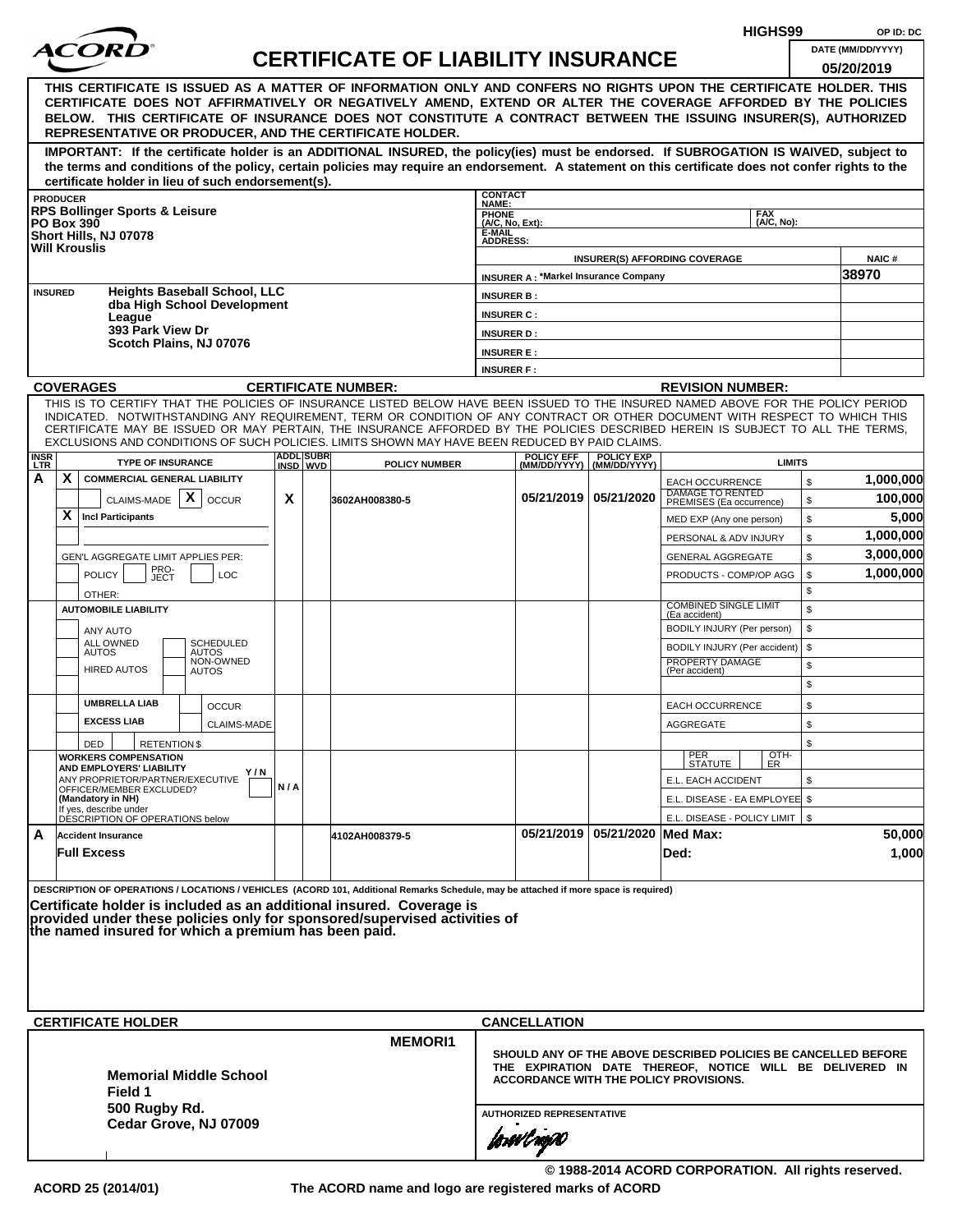|                                                                                                                                                                                                                                                                                                                                                                                                                                                                                                    |     |                              |                                           |                                                                                                                                                                             |                                             |                                                  |                                                    | HIGHS99       | OP ID: DC                       |
|----------------------------------------------------------------------------------------------------------------------------------------------------------------------------------------------------------------------------------------------------------------------------------------------------------------------------------------------------------------------------------------------------------------------------------------------------------------------------------------------------|-----|------------------------------|-------------------------------------------|-----------------------------------------------------------------------------------------------------------------------------------------------------------------------------|---------------------------------------------|--------------------------------------------------|----------------------------------------------------|---------------|---------------------------------|
|                                                                                                                                                                                                                                                                                                                                                                                                                                                                                                    |     |                              | <b>CERTIFICATE OF LIABILITY INSURANCE</b> |                                                                                                                                                                             |                                             |                                                  |                                                    |               | DATE (MM/DD/YYYY)<br>05/20/2019 |
| THIS CERTIFICATE IS ISSUED AS A MATTER OF INFORMATION ONLY AND CONFERS NO RIGHTS UPON THE CERTIFICATE HOLDER. THIS<br>CERTIFICATE DOES NOT AFFIRMATIVELY OR NEGATIVELY AMEND, EXTEND OR ALTER THE COVERAGE AFFORDED BY THE POLICIES<br>BELOW. THIS CERTIFICATE OF INSURANCE DOES NOT CONSTITUTE A CONTRACT BETWEEN THE ISSUING INSURER(S), AUTHORIZED<br>REPRESENTATIVE OR PRODUCER, AND THE CERTIFICATE HOLDER.                                                                                   |     |                              |                                           |                                                                                                                                                                             |                                             |                                                  |                                                    |               |                                 |
| IMPORTANT: If the certificate holder is an ADDITIONAL INSURED, the policy(ies) must be endorsed. If SUBROGATION IS WAIVED, subject to<br>the terms and conditions of the policy, certain policies may require an endorsement. A statement on this certificate does not confer rights to the<br>certificate holder in lieu of such endorsement(s).                                                                                                                                                  |     |                              |                                           |                                                                                                                                                                             |                                             |                                                  |                                                    |               |                                 |
| <b>PRODUCER</b>                                                                                                                                                                                                                                                                                                                                                                                                                                                                                    |     |                              |                                           | <b>CONTACT</b><br>NAME:                                                                                                                                                     |                                             |                                                  |                                                    |               |                                 |
| <b>RPS Bollinger Sports &amp; Leisure</b><br><b>PO Box 390</b>                                                                                                                                                                                                                                                                                                                                                                                                                                     |     |                              |                                           | PHONE<br>(A/C, No, Ext):                                                                                                                                                    |                                             |                                                  | <b>FAX</b>                                         | (A/C, No):    |                                 |
| Short Hills, NJ 07078<br><b>Will Krouslis</b>                                                                                                                                                                                                                                                                                                                                                                                                                                                      |     |                              |                                           | E-MAIL<br><b>ADDRESS:</b>                                                                                                                                                   |                                             |                                                  |                                                    |               |                                 |
|                                                                                                                                                                                                                                                                                                                                                                                                                                                                                                    |     |                              |                                           |                                                                                                                                                                             |                                             |                                                  | <b>INSURER(S) AFFORDING COVERAGE</b>               |               | NAIC#                           |
|                                                                                                                                                                                                                                                                                                                                                                                                                                                                                                    |     |                              |                                           |                                                                                                                                                                             | <b>INSURER A: *Markel Insurance Company</b> |                                                  |                                                    |               | 38970                           |
| <b>Heights Baseball School, LLC</b><br><b>INSURED</b><br>dba High School Development                                                                                                                                                                                                                                                                                                                                                                                                               |     |                              |                                           | <b>INSURER B:</b>                                                                                                                                                           |                                             |                                                  |                                                    |               |                                 |
| League<br>393 Park View Dr                                                                                                                                                                                                                                                                                                                                                                                                                                                                         |     |                              |                                           | <b>INSURER C:</b>                                                                                                                                                           |                                             |                                                  |                                                    |               |                                 |
| Scotch Plains, NJ 07076                                                                                                                                                                                                                                                                                                                                                                                                                                                                            |     |                              |                                           | <b>INSURER D:</b><br><b>INSURER E:</b>                                                                                                                                      |                                             |                                                  |                                                    |               |                                 |
|                                                                                                                                                                                                                                                                                                                                                                                                                                                                                                    |     |                              |                                           | <b>INSURER F:</b>                                                                                                                                                           |                                             |                                                  |                                                    |               |                                 |
| <b>COVERAGES</b>                                                                                                                                                                                                                                                                                                                                                                                                                                                                                   |     |                              | <b>CERTIFICATE NUMBER:</b>                |                                                                                                                                                                             |                                             |                                                  | <b>REVISION NUMBER:</b>                            |               |                                 |
| THIS IS TO CERTIFY THAT THE POLICIES OF INSURANCE LISTED BELOW HAVE BEEN ISSUED TO THE INSURED NAMED ABOVE FOR THE POLICY PERIOD<br>INDICATED. NOTWITHSTANDING ANY REQUIREMENT, TERM OR CONDITION OF ANY CONTRACT OR OTHER DOCUMENT WITH RESPECT TO WHICH THIS<br>CERTIFICATE MAY BE ISSUED OR MAY PERTAIN, THE INSURANCE AFFORDED BY THE POLICIES DESCRIBED HEREIN IS SUBJECT TO ALL THE TERMS,<br>EXCLUSIONS AND CONDITIONS OF SUCH POLICIES. LIMITS SHOWN MAY HAVE BEEN REDUCED BY PAID CLAIMS. |     |                              |                                           |                                                                                                                                                                             |                                             |                                                  |                                                    |               |                                 |
| <b>INSR</b><br><b>TYPE OF INSURANCE</b><br><b>LTR</b>                                                                                                                                                                                                                                                                                                                                                                                                                                              |     | <b>ADDL SUBR</b><br>INSD WVD | <b>POLICY NUMBER</b>                      |                                                                                                                                                                             | <b>POLICY EFF</b>                           | <b>POLICY EXP</b><br>(MM/DD/YYYY)   (MM/DD/YYYY) |                                                    | <b>LIMITS</b> |                                 |
| X<br>A<br><b>COMMERCIAL GENERAL LIABILITY</b>                                                                                                                                                                                                                                                                                                                                                                                                                                                      |     |                              |                                           |                                                                                                                                                                             |                                             |                                                  | <b>EACH OCCURRENCE</b><br>DAMAGE TO RENTED         | \$            | 1,000,000                       |
| $\mathsf{x}$<br>CLAIMS-MADE<br><b>OCCUR</b>                                                                                                                                                                                                                                                                                                                                                                                                                                                        | X   |                              | 3602AH008380-5                            |                                                                                                                                                                             |                                             | 05/21/2019   05/21/2020                          | PREMISES (Ea occurrence)                           | \$            | 100,000                         |
| X<br><b>Incl Participants</b>                                                                                                                                                                                                                                                                                                                                                                                                                                                                      |     |                              |                                           |                                                                                                                                                                             |                                             |                                                  | MED EXP (Any one person)                           | \$            | 5,000                           |
|                                                                                                                                                                                                                                                                                                                                                                                                                                                                                                    |     |                              |                                           |                                                                                                                                                                             |                                             |                                                  | PERSONAL & ADV INJURY                              | \$            | 1,000,000<br>3,000,000          |
| GEN'L AGGREGATE LIMIT APPLIES PER:<br>PRO-<br><b>POLICY</b><br>LOC                                                                                                                                                                                                                                                                                                                                                                                                                                 |     |                              |                                           |                                                                                                                                                                             |                                             |                                                  | <b>GENERAL AGGREGATE</b><br>PRODUCTS - COMP/OP AGG | \$<br>\$      | 1,000,000                       |
| JECT<br>OTHER:                                                                                                                                                                                                                                                                                                                                                                                                                                                                                     |     |                              |                                           |                                                                                                                                                                             |                                             |                                                  |                                                    | \$            |                                 |
| <b>AUTOMOBILE LIABILITY</b>                                                                                                                                                                                                                                                                                                                                                                                                                                                                        |     |                              |                                           |                                                                                                                                                                             |                                             |                                                  | <b>COMBINED SINGLE LIMIT</b><br>(Ea accident)      | \$            |                                 |
| <b>ANY AUTO</b>                                                                                                                                                                                                                                                                                                                                                                                                                                                                                    |     |                              |                                           |                                                                                                                                                                             |                                             |                                                  | BODILY INJURY (Per person)                         | \$            |                                 |
| ALL OWNED<br>SCHEDULED<br><b>AUTOS</b><br>AUTOS                                                                                                                                                                                                                                                                                                                                                                                                                                                    |     |                              |                                           |                                                                                                                                                                             |                                             |                                                  | BODILY INJURY (Per accident)                       | \$            |                                 |
| NON-OWNED<br><b>HIRED AUTOS</b><br><b>AUTOS</b>                                                                                                                                                                                                                                                                                                                                                                                                                                                    |     |                              |                                           |                                                                                                                                                                             |                                             |                                                  | PROPERTY DAMAGE<br>(Per accident)                  | \$<br>\$      |                                 |
| <b>UMBRELLA LIAB</b><br><b>OCCUR</b>                                                                                                                                                                                                                                                                                                                                                                                                                                                               |     |                              |                                           |                                                                                                                                                                             |                                             |                                                  | <b>EACH OCCURRENCE</b>                             | \$            |                                 |
| <b>EXCESS LIAB</b><br><b>CLAIMS-MADE</b>                                                                                                                                                                                                                                                                                                                                                                                                                                                           |     |                              |                                           |                                                                                                                                                                             |                                             |                                                  | <b>AGGREGATE</b>                                   | \$            |                                 |
| <b>RETENTION \$</b><br>DED                                                                                                                                                                                                                                                                                                                                                                                                                                                                         |     |                              |                                           |                                                                                                                                                                             |                                             |                                                  |                                                    | \$            |                                 |
| <b>WORKERS COMPENSATION</b><br><b>AND EMPLOYERS' LIABILITY</b><br>Y / N                                                                                                                                                                                                                                                                                                                                                                                                                            |     |                              |                                           |                                                                                                                                                                             |                                             |                                                  | PER<br>STATUTE                                     | OTH-<br>ER    |                                 |
| ANY PROPRIETOR/PARTNER/EXECUTIVE<br>OFFICER/MEMBER EXCLUDED?                                                                                                                                                                                                                                                                                                                                                                                                                                       | N/A |                              |                                           |                                                                                                                                                                             |                                             |                                                  | E.L. EACH ACCIDENT                                 | \$            |                                 |
| (Mandatory in NH)<br>If yes, describe under<br>DESCRIPTION OF OPERATIONS below                                                                                                                                                                                                                                                                                                                                                                                                                     |     |                              |                                           |                                                                                                                                                                             |                                             |                                                  | E.L. DISEASE - EA EMPLOYEE \$                      |               |                                 |
| A<br><b>Accident Insurance</b>                                                                                                                                                                                                                                                                                                                                                                                                                                                                     |     |                              | 4102AH008379-5                            |                                                                                                                                                                             |                                             | 05/21/2019 05/21/2020 Med Max:                   | E.L. DISEASE - POLICY LIMIT   \$                   |               | 50,000                          |
| <b>Full Excess</b>                                                                                                                                                                                                                                                                                                                                                                                                                                                                                 |     |                              |                                           |                                                                                                                                                                             |                                             |                                                  | Ded:                                               |               | 1,000                           |
| DESCRIPTION OF OPERATIONS / LOCATIONS / VEHICLES (ACORD 101, Additional Remarks Schedule, may be attached if more space is required)<br>Certificate holder is included as an additional insured. Coverage is<br>provided under these policies only for sponsored/supervised activities of<br>the named insured for which a premium has been paid.                                                                                                                                                  |     |                              |                                           |                                                                                                                                                                             |                                             |                                                  |                                                    |               |                                 |
|                                                                                                                                                                                                                                                                                                                                                                                                                                                                                                    |     |                              |                                           |                                                                                                                                                                             |                                             |                                                  |                                                    |               |                                 |
| <b>CERTIFICATE HOLDER</b>                                                                                                                                                                                                                                                                                                                                                                                                                                                                          |     |                              |                                           |                                                                                                                                                                             | <b>CANCELLATION</b>                         |                                                  |                                                    |               |                                 |
| <b>Millburn Township Public</b><br><b>Schools</b>                                                                                                                                                                                                                                                                                                                                                                                                                                                  |     |                              | <b>MILLBUR</b>                            | SHOULD ANY OF THE ABOVE DESCRIBED POLICIES BE CANCELLED BEFORE<br>THE EXPIRATION DATE THEREOF, NOTICE WILL BE DELIVERED IN<br><b>ACCORDANCE WITH THE POLICY PROVISIONS.</b> |                                             |                                                  |                                                    |               |                                 |
| 434 Millburn Ave.<br>Millburn, NJ 07041                                                                                                                                                                                                                                                                                                                                                                                                                                                            |     |                              |                                           |                                                                                                                                                                             | <b>AUTHORIZED REPRESENTATIVE</b>            |                                                  |                                                    |               |                                 |
|                                                                                                                                                                                                                                                                                                                                                                                                                                                                                                    |     |                              |                                           |                                                                                                                                                                             | forwl now                                   |                                                  |                                                    |               |                                 |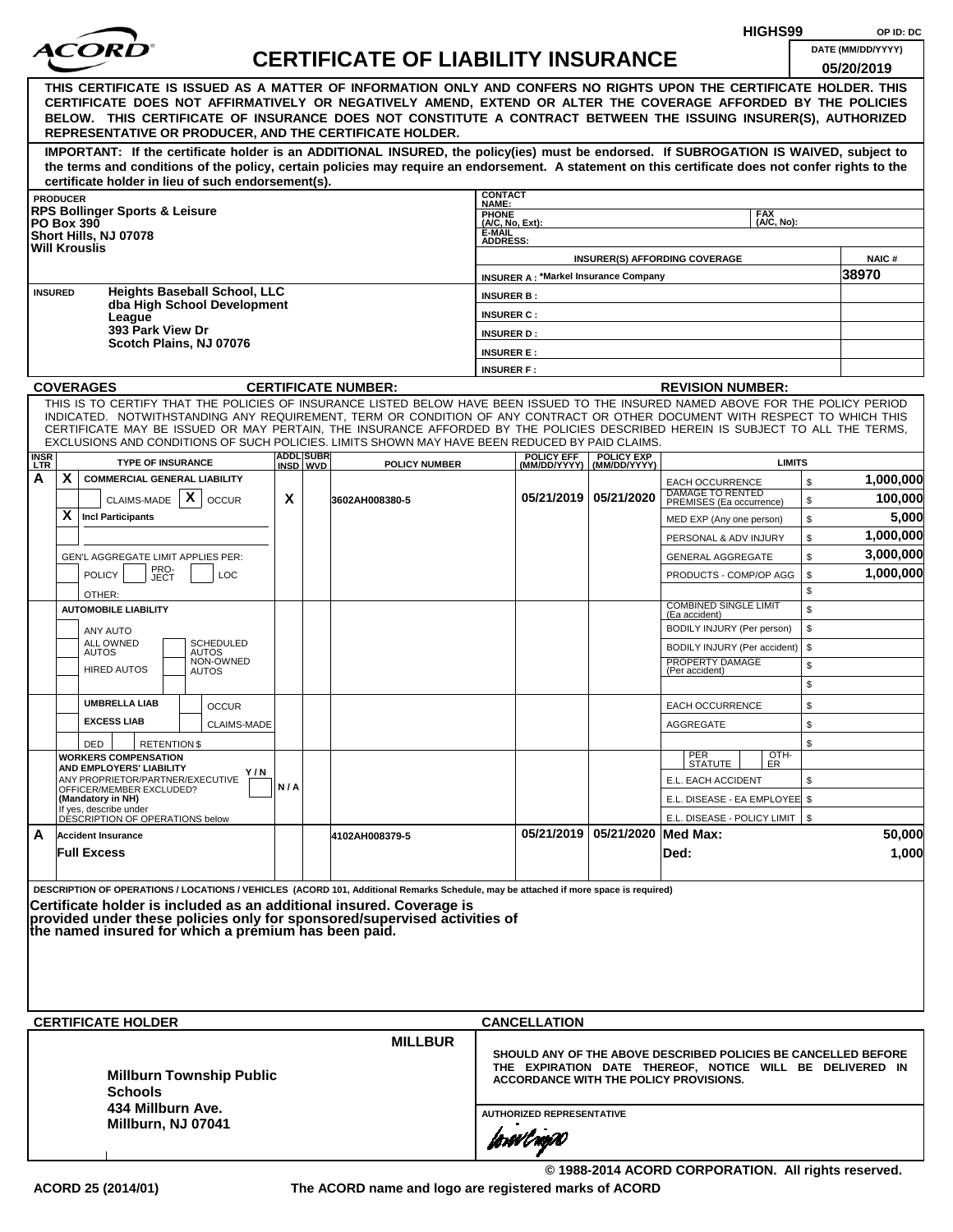|             |                                                                                                                                                                                                                                                                                                                                                                                                                                                                                                                                |              |                  |                                           |                                        |                                                                        |                                | HIGHS99                                                                                                                                                                     | OP ID: DC                       |
|-------------|--------------------------------------------------------------------------------------------------------------------------------------------------------------------------------------------------------------------------------------------------------------------------------------------------------------------------------------------------------------------------------------------------------------------------------------------------------------------------------------------------------------------------------|--------------|------------------|-------------------------------------------|----------------------------------------|------------------------------------------------------------------------|--------------------------------|-----------------------------------------------------------------------------------------------------------------------------------------------------------------------------|---------------------------------|
|             | <i>ACORI</i>                                                                                                                                                                                                                                                                                                                                                                                                                                                                                                                   |              |                  | <b>CERTIFICATE OF LIABILITY INSURANCE</b> |                                        |                                                                        |                                |                                                                                                                                                                             | DATE (MM/DD/YYYY)<br>05/20/2019 |
|             | THIS CERTIFICATE IS ISSUED AS A MATTER OF INFORMATION ONLY AND CONFERS NO RIGHTS UPON THE CERTIFICATE HOLDER. THIS<br>CERTIFICATE DOES NOT AFFIRMATIVELY OR NEGATIVELY AMEND, EXTEND OR ALTER THE COVERAGE AFFORDED BY THE POLICIES<br>BELOW. THIS CERTIFICATE OF INSURANCE DOES NOT CONSTITUTE A CONTRACT BETWEEN THE ISSUING INSURER(S), AUTHORIZED<br>REPRESENTATIVE OR PRODUCER, AND THE CERTIFICATE HOLDER.                                                                                                               |              |                  |                                           |                                        |                                                                        |                                |                                                                                                                                                                             |                                 |
|             | IMPORTANT: If the certificate holder is an ADDITIONAL INSURED, the policy(ies) must be endorsed. If SUBROGATION IS WAIVED, subject to<br>the terms and conditions of the policy, certain policies may require an endorsement. A statement on this certificate does not confer rights to the<br>certificate holder in lieu of such endorsement(s).                                                                                                                                                                              |              |                  |                                           |                                        |                                                                        |                                |                                                                                                                                                                             |                                 |
|             | <b>PRODUCER</b>                                                                                                                                                                                                                                                                                                                                                                                                                                                                                                                |              |                  |                                           | <b>CONTACT</b><br>NAME:                |                                                                        |                                |                                                                                                                                                                             |                                 |
|             | <b>RPS Bollinger Sports &amp; Leisure</b><br><b>PO Box 390</b>                                                                                                                                                                                                                                                                                                                                                                                                                                                                 |              |                  |                                           | <b>PHONE</b><br>(A/C, No, Ext):        |                                                                        |                                | <b>FAX</b><br>(A/C, No):                                                                                                                                                    |                                 |
|             | Short Hills, NJ 07078<br><b>Will Krouslis</b>                                                                                                                                                                                                                                                                                                                                                                                                                                                                                  |              |                  |                                           | E-MAIL<br><b>ADDRESS:</b>              |                                                                        |                                | <b>INSURER(S) AFFORDING COVERAGE</b>                                                                                                                                        | <b>NAIC#</b>                    |
|             |                                                                                                                                                                                                                                                                                                                                                                                                                                                                                                                                |              |                  |                                           |                                        | <b>INSURER A: *Markel Insurance Company</b>                            |                                |                                                                                                                                                                             | 38970                           |
|             | <b>Heights Baseball School, LLC</b><br><b>INSURED</b><br>dba High School Development                                                                                                                                                                                                                                                                                                                                                                                                                                           |              |                  |                                           | <b>INSURER B:</b>                      |                                                                        |                                |                                                                                                                                                                             |                                 |
|             | League<br>393 Park View Dr                                                                                                                                                                                                                                                                                                                                                                                                                                                                                                     |              |                  |                                           | <b>INSURER C:</b><br><b>INSURER D:</b> |                                                                        |                                |                                                                                                                                                                             |                                 |
|             | Scotch Plains, NJ 07076                                                                                                                                                                                                                                                                                                                                                                                                                                                                                                        |              |                  |                                           | <b>INSURER E:</b>                      |                                                                        |                                |                                                                                                                                                                             |                                 |
|             |                                                                                                                                                                                                                                                                                                                                                                                                                                                                                                                                |              |                  |                                           | <b>INSURER F:</b>                      |                                                                        |                                |                                                                                                                                                                             |                                 |
|             | <b>COVERAGES</b>                                                                                                                                                                                                                                                                                                                                                                                                                                                                                                               |              |                  | <b>CERTIFICATE NUMBER:</b>                |                                        |                                                                        |                                | <b>REVISION NUMBER:</b>                                                                                                                                                     |                                 |
| <b>INSR</b> | THIS IS TO CERTIFY THAT THE POLICIES OF INSURANCE LISTED BELOW HAVE BEEN ISSUED TO THE INSURED NAMED ABOVE FOR THE POLICY PERIOD<br>INDICATED. NOTWITHSTANDING ANY REQUIREMENT, TERM OR CONDITION OF ANY CONTRACT OR OTHER DOCUMENT WITH RESPECT TO WHICH THIS<br>CERTIFICATE MAY BE ISSUED OR MAY PERTAIN, THE INSURANCE AFFORDED BY THE POLICIES DESCRIBED HEREIN IS SUBJECT TO ALL THE TERMS,<br>EXCLUSIONS AND CONDITIONS OF SUCH POLICIES. LIMITS SHOWN MAY HAVE BEEN REDUCED BY PAID CLAIMS.<br><b>TYPE OF INSURANCE</b> |              | <b>ADDL SUBR</b> |                                           |                                        | <b>POLICY EFF</b>                                                      | <b>POLICY EXP</b>              | <b>LIMITS</b>                                                                                                                                                               |                                 |
| LTR.<br>A   | X.<br><b>COMMERCIAL GENERAL LIABILITY</b>                                                                                                                                                                                                                                                                                                                                                                                                                                                                                      |              | INSD WVD         | <b>POLICY NUMBER</b>                      |                                        |                                                                        | (MM/DD/YYYY)   (MM/DD/YYYY)    | \$<br><b>EACH OCCURRENCE</b>                                                                                                                                                | 1,000,000                       |
|             | CLAIMS-MADE $\mathbf{X}$<br><b>OCCUR</b>                                                                                                                                                                                                                                                                                                                                                                                                                                                                                       |              |                  | 3602AH008380-5                            |                                        |                                                                        | 05/21/2019 05/21/2020          | DAMAGE TO RENTED<br>\$<br>PREMISES (Ea occurrence)                                                                                                                          | 100,000                         |
|             | X.<br><b>Incl Participants</b>                                                                                                                                                                                                                                                                                                                                                                                                                                                                                                 |              |                  |                                           |                                        |                                                                        |                                | \$<br>MED EXP (Any one person)                                                                                                                                              | 5,000                           |
|             |                                                                                                                                                                                                                                                                                                                                                                                                                                                                                                                                |              |                  |                                           |                                        |                                                                        |                                | \$<br>PERSONAL & ADV INJURY                                                                                                                                                 | 1,000,000                       |
|             | GEN'L AGGREGATE LIMIT APPLIES PER:                                                                                                                                                                                                                                                                                                                                                                                                                                                                                             |              |                  |                                           |                                        |                                                                        |                                | \$<br><b>GENERAL AGGREGATE</b>                                                                                                                                              | 3,000,000                       |
|             | PRO-<br>JECT<br><b>POLICY</b><br><b>LOC</b>                                                                                                                                                                                                                                                                                                                                                                                                                                                                                    |              |                  |                                           |                                        |                                                                        |                                | PRODUCTS - COMP/OP AGG<br>\$                                                                                                                                                | 1,000,000                       |
|             | OTHER:                                                                                                                                                                                                                                                                                                                                                                                                                                                                                                                         |              |                  |                                           |                                        |                                                                        |                                | \$<br><b>COMBINED SINGLE LIMIT</b>                                                                                                                                          |                                 |
|             | <b>AUTOMOBILE LIABILITY</b>                                                                                                                                                                                                                                                                                                                                                                                                                                                                                                    |              |                  |                                           |                                        |                                                                        |                                | \$<br>(Ea accident)                                                                                                                                                         |                                 |
|             | ANY AUTO<br><b>ALL OWNED</b><br><b>SCHEDULED</b>                                                                                                                                                                                                                                                                                                                                                                                                                                                                               |              |                  |                                           |                                        |                                                                        |                                | \$<br>BODILY INJURY (Per person)                                                                                                                                            |                                 |
|             | <b>AUTOS</b><br><b>AUTOS</b><br>NON-OWNED                                                                                                                                                                                                                                                                                                                                                                                                                                                                                      |              |                  |                                           |                                        |                                                                        |                                | \$<br>BODILY INJURY (Per accident)<br>PROPERTY DAMAGE<br>\$                                                                                                                 |                                 |
|             | <b>HIRED AUTOS</b><br><b>AUTOS</b>                                                                                                                                                                                                                                                                                                                                                                                                                                                                                             |              |                  |                                           |                                        |                                                                        |                                | (Per accident)<br>\$                                                                                                                                                        |                                 |
|             | <b>UMBRELLA LIAB</b><br><b>OCCUR</b>                                                                                                                                                                                                                                                                                                                                                                                                                                                                                           |              |                  |                                           |                                        |                                                                        |                                | \$<br><b>EACH OCCURRENCE</b>                                                                                                                                                |                                 |
|             | <b>EXCESS LIAB</b><br>CLAIMS-MADE                                                                                                                                                                                                                                                                                                                                                                                                                                                                                              |              |                  |                                           |                                        |                                                                        |                                | AGGREGATE<br>\$                                                                                                                                                             |                                 |
|             | DED<br><b>RETENTION \$</b>                                                                                                                                                                                                                                                                                                                                                                                                                                                                                                     |              |                  |                                           |                                        |                                                                        |                                | \$                                                                                                                                                                          |                                 |
|             | <b>WORKERS COMPENSATION</b><br>AND EMPLOYERS' LIABILITY                                                                                                                                                                                                                                                                                                                                                                                                                                                                        |              |                  |                                           |                                        |                                                                        |                                | OTH-<br>PER<br>STATUTE<br>ER.                                                                                                                                               |                                 |
|             | ANY PROPRIETOR/PARTNER/EXECUTIVE                                                                                                                                                                                                                                                                                                                                                                                                                                                                                               | Y / N<br>N/A |                  |                                           |                                        |                                                                        |                                | E.L. EACH ACCIDENT<br>\$                                                                                                                                                    |                                 |
|             | OFFICER/MEMBER EXCLUDED?<br>(Mandatory in NH)                                                                                                                                                                                                                                                                                                                                                                                                                                                                                  |              |                  |                                           |                                        |                                                                        |                                | E.L. DISEASE - EA EMPLOYEE \$                                                                                                                                               |                                 |
|             | If yes, describe under<br>DESCRIPTION OF OPERATIONS below                                                                                                                                                                                                                                                                                                                                                                                                                                                                      |              |                  |                                           |                                        |                                                                        |                                | E.L. DISEASE - POLICY LIMIT   \$                                                                                                                                            |                                 |
| A           | <b>Accident Insurance</b><br><b>Full Excess</b>                                                                                                                                                                                                                                                                                                                                                                                                                                                                                |              |                  | 4102AH008379-5                            |                                        |                                                                        | 05/21/2019 05/21/2020 Med Max: | Ded:                                                                                                                                                                        | 50,000<br>1,000                 |
|             | DESCRIPTION OF OPERATIONS / LOCATIONS / VEHICLES (ACORD 101, Additional Remarks Schedule, may be attached if more space is required)<br>Coverage is provided under these policies only for sponsored/supervised<br>activities of the named insured for which a premium has been paid.<br><b>CERTIFICATE HOLDER</b><br><b>Minutemen Diamond Club</b><br>409 Patton Ave<br>Piscataway, NJ 08854                                                                                                                                  |              |                  | <b>MINUTE1</b>                            |                                        | <b>CANCELLATION</b><br><b>AUTHORIZED REPRESENTATIVE</b><br>forøvl nopN |                                | SHOULD ANY OF THE ABOVE DESCRIBED POLICIES BE CANCELLED BEFORE<br>THE EXPIRATION DATE THEREOF, NOTICE WILL BE DELIVERED IN<br><b>ACCORDANCE WITH THE POLICY PROVISIONS.</b> |                                 |
|             |                                                                                                                                                                                                                                                                                                                                                                                                                                                                                                                                |              |                  |                                           |                                        |                                                                        |                                | © 1988-2014 ACORD CORPORATION. All rights reserved.                                                                                                                         |                                 |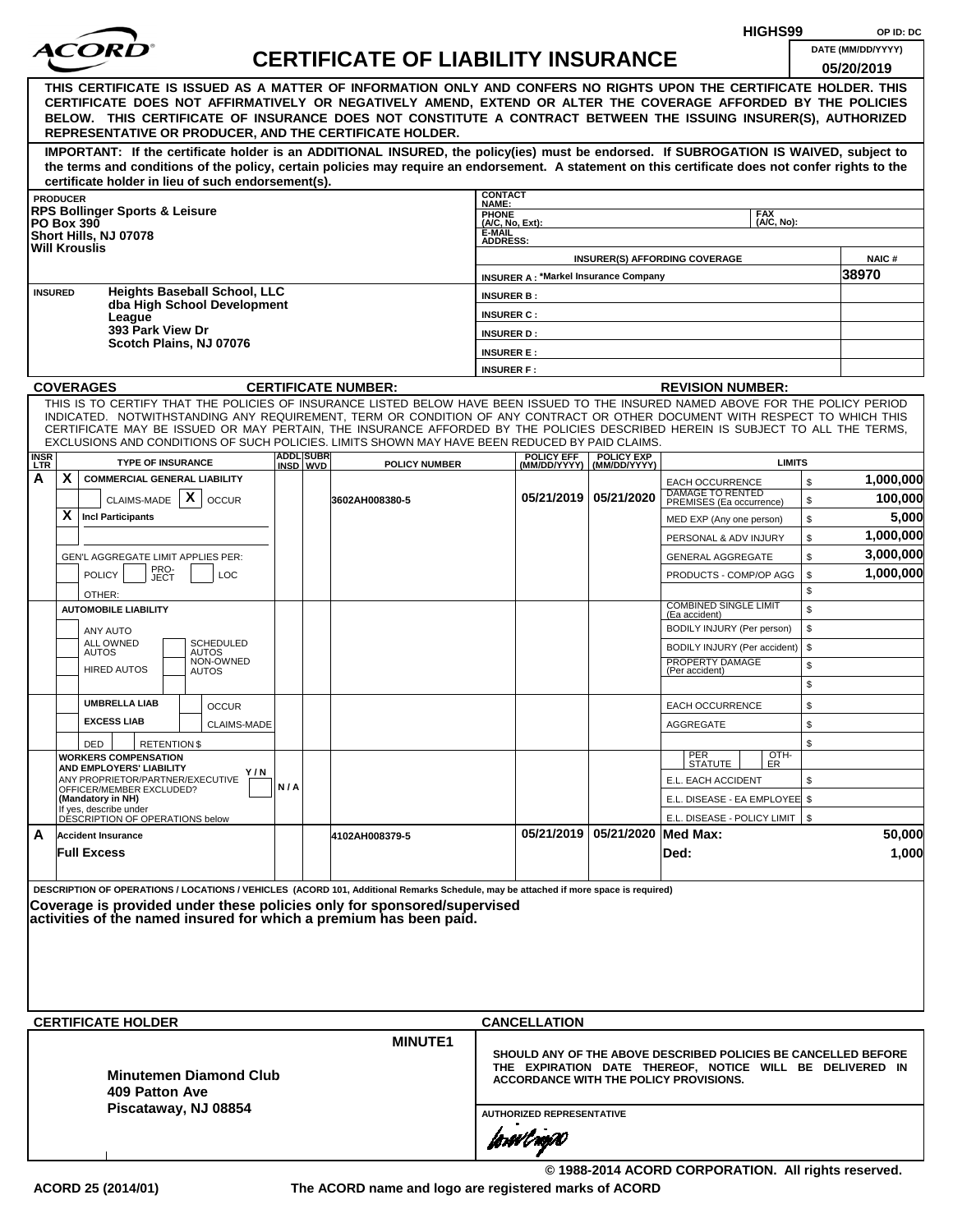|                    |                 |                                                              |                                     |     |                               |                                                                                                                                                                                                                                                              |                           |                                               |                                                  |                                                            | HIGHS99            |              | OP ID: DC                                                      |
|--------------------|-----------------|--------------------------------------------------------------|-------------------------------------|-----|-------------------------------|--------------------------------------------------------------------------------------------------------------------------------------------------------------------------------------------------------------------------------------------------------------|---------------------------|-----------------------------------------------|--------------------------------------------------|------------------------------------------------------------|--------------------|--------------|----------------------------------------------------------------|
|                    |                 |                                                              |                                     |     |                               | <b>CERTIFICATE OF LIABILITY INSURANCE</b>                                                                                                                                                                                                                    |                           |                                               |                                                  |                                                            |                    |              | DATE (MM/DD/YYYY)                                              |
|                    |                 |                                                              |                                     |     |                               |                                                                                                                                                                                                                                                              |                           |                                               |                                                  |                                                            |                    |              | 05/20/2019                                                     |
|                    |                 |                                                              |                                     |     |                               | THIS CERTIFICATE IS ISSUED AS A MATTER OF INFORMATION ONLY AND CONFERS NO RIGHTS UPON THE CERTIFICATE HOLDER. THIS<br>CERTIFICATE DOES NOT AFFIRMATIVELY OR NEGATIVELY AMEND, EXTEND OR ALTER THE COVERAGE AFFORDED BY THE POLICIES                          |                           |                                               |                                                  |                                                            |                    |              |                                                                |
|                    |                 |                                                              |                                     |     |                               | BELOW. THIS CERTIFICATE OF INSURANCE DOES NOT CONSTITUTE A CONTRACT BETWEEN THE ISSUING INSURER(S), AUTHORIZED                                                                                                                                               |                           |                                               |                                                  |                                                            |                    |              |                                                                |
|                    |                 |                                                              |                                     |     |                               | REPRESENTATIVE OR PRODUCER, AND THE CERTIFICATE HOLDER.                                                                                                                                                                                                      |                           |                                               |                                                  |                                                            |                    |              |                                                                |
|                    |                 |                                                              |                                     |     |                               | IMPORTANT: If the certificate holder is an ADDITIONAL INSURED, the policy(ies) must be endorsed. If SUBROGATION IS WAIVED, subject to                                                                                                                        |                           |                                               |                                                  |                                                            |                    |              |                                                                |
|                    |                 |                                                              |                                     |     |                               | the terms and conditions of the policy, certain policies may require an endorsement. A statement on this certificate does not confer rights to the                                                                                                           |                           |                                               |                                                  |                                                            |                    |              |                                                                |
|                    | <b>PRODUCER</b> | certificate holder in lieu of such endorsement(s).           |                                     |     |                               |                                                                                                                                                                                                                                                              | <b>CONTACT</b>            |                                               |                                                  |                                                            |                    |              |                                                                |
|                    |                 | <b>RPS Bollinger Sports &amp; Leisure</b>                    |                                     |     |                               |                                                                                                                                                                                                                                                              | NAME:<br><b>PHONE</b>     |                                               |                                                  |                                                            | <b>FAX</b>         |              |                                                                |
|                    |                 | <b>PO Box 390</b><br>Short Hills, NJ 07078                   |                                     |     |                               |                                                                                                                                                                                                                                                              | (A/C, No, Ext):<br>E-MAIL |                                               |                                                  |                                                            | (A/C. No):         |              |                                                                |
|                    |                 | <b>Will Krouslis</b>                                         |                                     |     |                               |                                                                                                                                                                                                                                                              | <b>ADDRESS:</b>           |                                               |                                                  |                                                            |                    |              |                                                                |
|                    |                 |                                                              |                                     |     |                               |                                                                                                                                                                                                                                                              |                           | <b>INSURER A: *Markel Insurance Company</b>   |                                                  | <b>INSURER(S) AFFORDING COVERAGE</b>                       |                    |              | <b>NAIC#</b><br>38970                                          |
|                    | <b>INSURED</b>  |                                                              | <b>Heights Baseball School, LLC</b> |     |                               |                                                                                                                                                                                                                                                              | <b>INSURER B:</b>         |                                               |                                                  |                                                            |                    |              |                                                                |
|                    |                 |                                                              | dba High School Development         |     |                               |                                                                                                                                                                                                                                                              | <b>INSURER C:</b>         |                                               |                                                  |                                                            |                    |              |                                                                |
|                    |                 | League<br>393 Park View Dr                                   |                                     |     |                               |                                                                                                                                                                                                                                                              | <b>INSURER D:</b>         |                                               |                                                  |                                                            |                    |              |                                                                |
|                    |                 |                                                              | Scotch Plains, NJ 07076             |     |                               |                                                                                                                                                                                                                                                              | <b>INSURER E:</b>         |                                               |                                                  |                                                            |                    |              |                                                                |
|                    |                 |                                                              |                                     |     |                               |                                                                                                                                                                                                                                                              | <b>INSURER F:</b>         |                                               |                                                  |                                                            |                    |              |                                                                |
|                    |                 | <b>COVERAGES</b>                                             |                                     |     |                               | <b>CERTIFICATE NUMBER:</b>                                                                                                                                                                                                                                   |                           |                                               |                                                  | <b>REVISION NUMBER:</b>                                    |                    |              |                                                                |
|                    |                 |                                                              |                                     |     |                               | THIS IS TO CERTIFY THAT THE POLICIES OF INSURANCE LISTED BELOW HAVE BEEN ISSUED TO THE INSURED NAMED ABOVE FOR THE POLICY PERIOD                                                                                                                             |                           |                                               |                                                  |                                                            |                    |              |                                                                |
|                    |                 |                                                              |                                     |     |                               | INDICATED. NOTWITHSTANDING ANY REQUIREMENT, TERM OR CONDITION OF ANY CONTRACT OR OTHER DOCUMENT WITH RESPECT TO WHICH THIS<br>CERTIFICATE MAY BE ISSUED OR MAY PERTAIN, THE INSURANCE AFFORDED BY THE POLICIES DESCRIBED HEREIN IS SUBJECT TO ALL THE TERMS. |                           |                                               |                                                  |                                                            |                    |              |                                                                |
|                    |                 |                                                              |                                     |     |                               | EXCLUSIONS AND CONDITIONS OF SUCH POLICIES. LIMITS SHOWN MAY HAVE BEEN REDUCED BY PAID CLAIMS.                                                                                                                                                               |                           |                                               |                                                  |                                                            |                    |              |                                                                |
| <b>INSR</b><br>LTR |                 | <b>TYPE OF INSURANCE</b>                                     |                                     |     | <b>ADDLISUBRI</b><br>INSD WVD | <b>POLICY NUMBER</b>                                                                                                                                                                                                                                         |                           | <b>POLICY EFF</b>                             | <b>POLICY EXP</b><br>(MM/DD/YYYY)   (MM/DD/YYYY) |                                                            | <b>LIMITS</b>      |              |                                                                |
| А                  | X               | <b>COMMERCIAL GENERAL LIABILITY</b>                          |                                     |     |                               |                                                                                                                                                                                                                                                              |                           |                                               |                                                  | <b>EACH OCCURRENCE</b>                                     |                    | $\mathbb{S}$ | 1,000,000                                                      |
|                    |                 | CLAIMS-MADE $\mathbf{X}$                                     | <b>OCCUR</b>                        | X   |                               | 3602AH008380-5                                                                                                                                                                                                                                               |                           |                                               | 05/21/2019   05/21/2020                          | DAMAGE TO RENTED<br>PREMISES (Ea occurrence)               |                    | \$           | 100,000                                                        |
|                    | X               | <b>Incl Participants</b>                                     |                                     |     |                               |                                                                                                                                                                                                                                                              |                           |                                               |                                                  | MED EXP (Any one person)                                   |                    | \$           | 5,000                                                          |
|                    |                 |                                                              |                                     |     |                               |                                                                                                                                                                                                                                                              |                           |                                               |                                                  | PERSONAL & ADV INJURY                                      |                    | \$           | 1,000,000                                                      |
|                    |                 | GEN'L AGGREGATE LIMIT APPLIES PER:                           |                                     |     |                               |                                                                                                                                                                                                                                                              |                           |                                               |                                                  | <b>GENERAL AGGREGATE</b>                                   |                    | \$           | 3,000,000                                                      |
|                    |                 | PRO-<br>JECT<br><b>POLICY</b>                                | <b>LOC</b>                          |     |                               |                                                                                                                                                                                                                                                              |                           |                                               |                                                  | PRODUCTS - COMP/OP AGG                                     |                    | \$           | 1,000,000                                                      |
|                    |                 | OTHER:                                                       |                                     |     |                               |                                                                                                                                                                                                                                                              |                           |                                               |                                                  | <b>COMBINED SINGLE LIMIT</b>                               |                    | \$           |                                                                |
|                    |                 | <b>AUTOMOBILE LIABILITY</b>                                  |                                     |     |                               |                                                                                                                                                                                                                                                              |                           |                                               |                                                  | (Ea accident)                                              |                    | \$<br>\$     |                                                                |
|                    |                 | ANY AUTO<br>ALL OWNED                                        | <b>SCHEDULED</b>                    |     |                               |                                                                                                                                                                                                                                                              |                           |                                               |                                                  | BODILY INJURY (Per person)<br>BODILY INJURY (Per accident) |                    | \$           |                                                                |
|                    |                 | <b>AUTOS</b>                                                 | <b>AUTOS</b><br>NON-OWNED           |     |                               |                                                                                                                                                                                                                                                              |                           |                                               |                                                  | PROPERTY DAMAGE                                            |                    | \$           |                                                                |
|                    |                 | <b>HIRED AUTOS</b>                                           | <b>AUTOS</b>                        |     |                               |                                                                                                                                                                                                                                                              |                           |                                               |                                                  | (Per accident)                                             |                    | \$           |                                                                |
|                    |                 | <b>UMBRELLA LIAB</b>                                         | <b>OCCUR</b>                        |     |                               |                                                                                                                                                                                                                                                              |                           |                                               |                                                  | <b>EACH OCCURRENCE</b>                                     |                    | \$           |                                                                |
|                    |                 | <b>EXCESS LIAB</b>                                           | <b>CLAIMS-MADE</b>                  |     |                               |                                                                                                                                                                                                                                                              |                           |                                               |                                                  | <b>AGGREGATE</b>                                           |                    | \$           |                                                                |
|                    |                 | <b>RETENTION \$</b><br>DED                                   |                                     |     |                               |                                                                                                                                                                                                                                                              |                           |                                               |                                                  |                                                            |                    | \$           |                                                                |
|                    |                 | <b>WORKERS COMPENSATION</b>                                  |                                     |     |                               |                                                                                                                                                                                                                                                              |                           |                                               |                                                  | PER<br>STATUTE                                             | $\frac{[OTH]}{ER}$ |              |                                                                |
|                    |                 | AND EMPLOYERS' LIABILITY<br>ANY PROPRIETOR/PARTNER/EXECUTIVE | Y / N                               |     |                               |                                                                                                                                                                                                                                                              |                           |                                               |                                                  | E.L. EACH ACCIDENT                                         |                    | \$           |                                                                |
|                    |                 | OFFICER/MEMBER EXCLUDED?<br>(Mandatory in NH)                |                                     | N/A |                               |                                                                                                                                                                                                                                                              |                           |                                               |                                                  | E.L. DISEASE - EA EMPLOYEE \$                              |                    |              |                                                                |
|                    |                 | If yes, describe under<br>DESCRIPTION OF OPERATIONS below    |                                     |     |                               |                                                                                                                                                                                                                                                              |                           |                                               |                                                  | E.L. DISEASE - POLICY LIMIT   \$                           |                    |              |                                                                |
| A                  |                 | <b>Accident Insurance</b>                                    |                                     |     |                               | 4102AH008379-5                                                                                                                                                                                                                                               |                           |                                               | 05/21/2019   05/21/2020   Med Max:               |                                                            |                    |              | 50,000                                                         |
|                    |                 | <b>Full Excess</b>                                           |                                     |     |                               |                                                                                                                                                                                                                                                              |                           |                                               |                                                  | Ded:                                                       |                    |              | 1,000                                                          |
|                    |                 |                                                              |                                     |     |                               |                                                                                                                                                                                                                                                              |                           |                                               |                                                  |                                                            |                    |              |                                                                |
|                    |                 |                                                              |                                     |     |                               | DESCRIPTION OF OPERATIONS / LOCATIONS / VEHICLES (ACORD 101, Additional Remarks Schedule, may be attached if more space is required)                                                                                                                         |                           |                                               |                                                  |                                                            |                    |              |                                                                |
|                    |                 |                                                              |                                     |     |                               | Coverage is provided under this policy only for sponsored/supervised<br>activities of the named insured for which a premium has been paid. The                                                                                                               |                           |                                               |                                                  |                                                            |                    |              |                                                                |
|                    |                 | Certificate holder is named additional insured.              |                                     |     |                               |                                                                                                                                                                                                                                                              |                           |                                               |                                                  |                                                            |                    |              |                                                                |
|                    |                 |                                                              |                                     |     |                               |                                                                                                                                                                                                                                                              |                           |                                               |                                                  |                                                            |                    |              |                                                                |
|                    |                 |                                                              |                                     |     |                               |                                                                                                                                                                                                                                                              |                           |                                               |                                                  |                                                            |                    |              |                                                                |
|                    |                 |                                                              |                                     |     |                               |                                                                                                                                                                                                                                                              |                           |                                               |                                                  |                                                            |                    |              |                                                                |
|                    |                 |                                                              |                                     |     |                               |                                                                                                                                                                                                                                                              |                           |                                               |                                                  |                                                            |                    |              |                                                                |
|                    |                 | <b>CERTIFICATE HOLDER</b>                                    |                                     |     |                               |                                                                                                                                                                                                                                                              |                           | <b>CANCELLATION</b>                           |                                                  |                                                            |                    |              |                                                                |
|                    |                 |                                                              |                                     |     |                               | <b>MONT1--</b>                                                                                                                                                                                                                                               |                           |                                               |                                                  |                                                            |                    |              | SHOULD ANY OF THE ABOVE DESCRIBED POLICIES BE CANCELLED BEFORE |
|                    |                 |                                                              | <b>Montville Board of Education</b> |     |                               |                                                                                                                                                                                                                                                              |                           |                                               |                                                  |                                                            |                    |              | THE EXPIRATION DATE THEREOF, NOTICE WILL BE DELIVERED IN       |
|                    |                 | 86 River Rd.                                                 |                                     |     |                               |                                                                                                                                                                                                                                                              |                           | <b>ACCORDANCE WITH THE POLICY PROVISIONS.</b> |                                                  |                                                            |                    |              |                                                                |
|                    |                 | Montville, NJ 07045                                          |                                     |     |                               |                                                                                                                                                                                                                                                              |                           | <b>AUTHORIZED REPRESENTATIVE</b>              |                                                  |                                                            |                    |              |                                                                |
|                    |                 |                                                              |                                     |     |                               |                                                                                                                                                                                                                                                              |                           |                                               |                                                  |                                                            |                    |              |                                                                |
|                    |                 |                                                              |                                     |     |                               |                                                                                                                                                                                                                                                              |                           | forwl now                                     |                                                  |                                                            |                    |              |                                                                |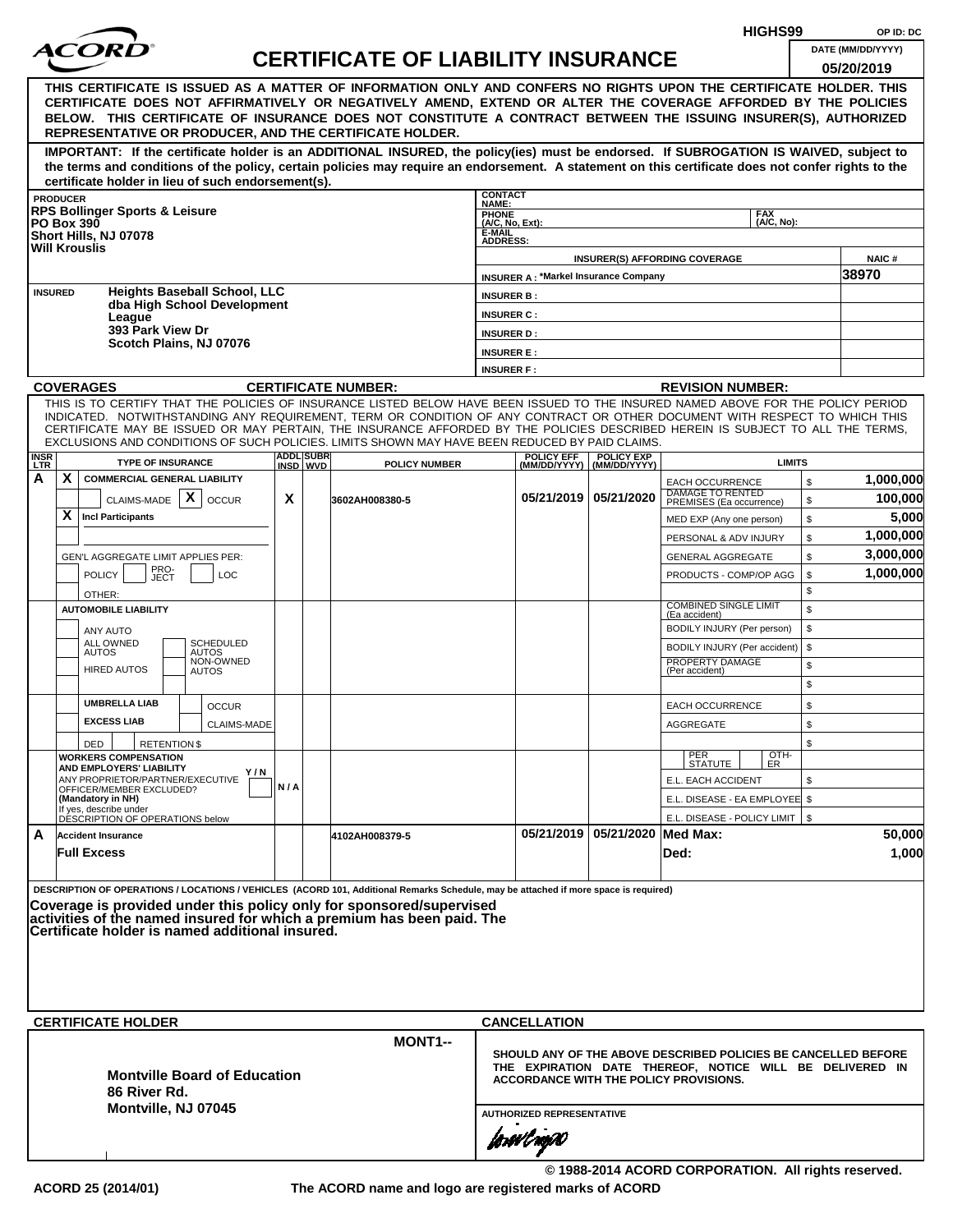|                    |                                                                                                                                                                                                                                                                                             |     |                              |                                           |                                    |                                                                                                    |                                                |                                                   | HIGHS99                                                           |          | OP ID: DC         |
|--------------------|---------------------------------------------------------------------------------------------------------------------------------------------------------------------------------------------------------------------------------------------------------------------------------------------|-----|------------------------------|-------------------------------------------|------------------------------------|----------------------------------------------------------------------------------------------------|------------------------------------------------|---------------------------------------------------|-------------------------------------------------------------------|----------|-------------------|
|                    | <i>ACOR</i>                                                                                                                                                                                                                                                                                 |     |                              | <b>CERTIFICATE OF LIABILITY INSURANCE</b> |                                    |                                                                                                    |                                                |                                                   |                                                                   |          | DATE (MM/DD/YYYY) |
|                    |                                                                                                                                                                                                                                                                                             |     |                              |                                           |                                    |                                                                                                    |                                                |                                                   |                                                                   |          | 05/20/2019        |
|                    | THIS CERTIFICATE IS ISSUED AS A MATTER OF INFORMATION ONLY AND CONFERS NO RIGHTS UPON THE CERTIFICATE HOLDER. THIS<br>CERTIFICATE DOES NOT AFFIRMATIVELY OR NEGATIVELY AMEND, EXTEND OR ALTER THE COVERAGE AFFORDED BY THE POLICIES                                                         |     |                              |                                           |                                    |                                                                                                    |                                                |                                                   |                                                                   |          |                   |
|                    | BELOW. THIS CERTIFICATE OF INSURANCE DOES NOT CONSTITUTE A CONTRACT BETWEEN THE ISSUING INSURER(S), AUTHORIZED                                                                                                                                                                              |     |                              |                                           |                                    |                                                                                                    |                                                |                                                   |                                                                   |          |                   |
|                    | REPRESENTATIVE OR PRODUCER, AND THE CERTIFICATE HOLDER.                                                                                                                                                                                                                                     |     |                              |                                           |                                    |                                                                                                    |                                                |                                                   |                                                                   |          |                   |
|                    | IMPORTANT: If the certificate holder is an ADDITIONAL INSURED, the policy(ies) must be endorsed. If SUBROGATION IS WAIVED, subject to<br>the terms and conditions of the policy, certain policies may require an endorsement. A statement on this certificate does not confer rights to the |     |                              |                                           |                                    |                                                                                                    |                                                |                                                   |                                                                   |          |                   |
|                    | certificate holder in lieu of such endorsement(s).                                                                                                                                                                                                                                          |     |                              |                                           |                                    |                                                                                                    |                                                |                                                   |                                                                   |          |                   |
|                    | <b>PRODUCER</b><br><b>RPS Bollinger Sports &amp; Leisure</b>                                                                                                                                                                                                                                |     |                              |                                           | <b>CONTACT</b><br>NAME:            |                                                                                                    |                                                |                                                   | <b>FAX</b>                                                        |          |                   |
|                    | <b>PO Box 390</b><br>Short Hills, NJ 07078                                                                                                                                                                                                                                                  |     |                              |                                           | PHONE<br>(A/C, No, Ext):<br>E-MAIL |                                                                                                    |                                                |                                                   | (A/C, No):                                                        |          |                   |
|                    | <b>Will Krouslis</b>                                                                                                                                                                                                                                                                        |     |                              |                                           | <b>ADDRESS:</b>                    |                                                                                                    | <b>INSURER(S) AFFORDING COVERAGE</b>           |                                                   |                                                                   |          | <b>NAIC#</b>      |
|                    |                                                                                                                                                                                                                                                                                             |     |                              |                                           |                                    | <b>INSURER A: *Markel Insurance Company</b>                                                        |                                                |                                                   |                                                                   |          | 38970             |
| <b>INSURED</b>     | <b>Heights Baseball School, LLC</b>                                                                                                                                                                                                                                                         |     |                              |                                           | <b>INSURER B:</b>                  |                                                                                                    |                                                |                                                   |                                                                   |          |                   |
|                    | dba High School Development<br>League                                                                                                                                                                                                                                                       |     |                              |                                           | <b>INSURER C:</b>                  |                                                                                                    |                                                |                                                   |                                                                   |          |                   |
|                    | 393 Park View Dr<br>Scotch Plains, NJ 07076                                                                                                                                                                                                                                                 |     |                              |                                           | <b>INSURER D:</b>                  |                                                                                                    |                                                |                                                   |                                                                   |          |                   |
|                    |                                                                                                                                                                                                                                                                                             |     |                              |                                           | <b>INSURER E:</b>                  |                                                                                                    |                                                |                                                   |                                                                   |          |                   |
|                    | <b>COVERAGES</b>                                                                                                                                                                                                                                                                            |     |                              | <b>CERTIFICATE NUMBER:</b>                | <b>INSURER F:</b>                  |                                                                                                    |                                                | <b>REVISION NUMBER:</b>                           |                                                                   |          |                   |
|                    | THIS IS TO CERTIFY THAT THE POLICIES OF INSURANCE LISTED BELOW HAVE BEEN ISSUED TO THE INSURED NAMED ABOVE FOR THE POLICY PERIOD                                                                                                                                                            |     |                              |                                           |                                    |                                                                                                    |                                                |                                                   |                                                                   |          |                   |
|                    | INDICATED. NOTWITHSTANDING ANY REQUIREMENT, TERM OR CONDITION OF ANY CONTRACT OR OTHER DOCUMENT WITH RESPECT TO WHICH THIS<br>CERTIFICATE MAY BE ISSUED OR MAY PERTAIN, THE INSURANCE AFFORDED BY THE POLICIES DESCRIBED HEREIN IS SUBJECT TO ALL THE TERMS,                                |     |                              |                                           |                                    |                                                                                                    |                                                |                                                   |                                                                   |          |                   |
|                    | EXCLUSIONS AND CONDITIONS OF SUCH POLICIES. LIMITS SHOWN MAY HAVE BEEN REDUCED BY PAID CLAIMS.                                                                                                                                                                                              |     |                              |                                           |                                    |                                                                                                    |                                                |                                                   |                                                                   |          |                   |
| <b>INSR</b><br>LTR | <b>TYPE OF INSURANCE</b>                                                                                                                                                                                                                                                                    |     | <b>ADDL SUBR</b><br>INSD WVD | <b>POLICY NUMBER</b>                      |                                    | <b>POLICY EFF</b>                                                                                  | <b>POLICY EXP</b><br>(MM/DD/YYYY) (MM/DD/YYYY) |                                                   | <b>LIMITS</b>                                                     |          |                   |
| Α                  | X<br><b>COMMERCIAL GENERAL LIABILITY</b>                                                                                                                                                                                                                                                    |     |                              |                                           |                                    |                                                                                                    |                                                | <b>EACH OCCURRENCE</b><br><b>DAMAGE TO RENTED</b> |                                                                   | \$       | 1,000,000         |
|                    | CLAIMS-MADE $\mid X \mid$<br><b>OCCUR</b><br>X<br><b>Incl Participants</b>                                                                                                                                                                                                                  | X   |                              | 3602AH008380-5                            |                                    |                                                                                                    | 05/21/2019 05/21/2020                          | PREMISES (Ea occurrence)                          |                                                                   | \$       | 100,000<br>5,000  |
|                    |                                                                                                                                                                                                                                                                                             |     |                              |                                           |                                    |                                                                                                    |                                                | MED EXP (Any one person)<br>PERSONAL & ADV INJURY |                                                                   | \$<br>\$ | 1,000,000         |
|                    | GEN'L AGGREGATE LIMIT APPLIES PER:                                                                                                                                                                                                                                                          |     |                              |                                           |                                    |                                                                                                    |                                                | <b>GENERAL AGGREGATE</b>                          |                                                                   | \$       | 3,000,000         |
|                    | PRO-<br>JECT<br><b>POLICY</b><br><b>LOC</b>                                                                                                                                                                                                                                                 |     |                              |                                           |                                    |                                                                                                    |                                                |                                                   | PRODUCTS - COMP/OP AGG                                            | \$       | 1,000,000         |
|                    | OTHER:                                                                                                                                                                                                                                                                                      |     |                              |                                           |                                    |                                                                                                    |                                                |                                                   |                                                                   | \$       |                   |
|                    | <b>AUTOMOBILE LIABILITY</b>                                                                                                                                                                                                                                                                 |     |                              |                                           |                                    |                                                                                                    |                                                | <b>COMBINED SINGLE LIMIT</b><br>(Ea accident)     |                                                                   | \$       |                   |
|                    | ANY AUTO<br><b>SCHEDULED</b><br>ALL OWNED                                                                                                                                                                                                                                                   |     |                              |                                           |                                    |                                                                                                    |                                                | BODILY INJURY (Per person)                        |                                                                   | \$       |                   |
|                    | <b>AUTOS</b><br>AUTOS<br>NON-OWNED                                                                                                                                                                                                                                                          |     |                              |                                           |                                    |                                                                                                    |                                                | PROPERTY DAMAGE                                   | BODILY INJURY (Per accident)                                      | \$<br>\$ |                   |
|                    | <b>HIRED AUTOS</b><br>AUTOS                                                                                                                                                                                                                                                                 |     |                              |                                           |                                    |                                                                                                    |                                                | (Per accident)                                    |                                                                   | \$       |                   |
|                    | <b>UMBRELLA LIAB</b><br><b>OCCUR</b>                                                                                                                                                                                                                                                        |     |                              |                                           |                                    |                                                                                                    |                                                | <b>EACH OCCURRENCE</b>                            |                                                                   | \$       |                   |
|                    | <b>EXCESS LIAB</b><br><b>CLAIMS-MADE</b>                                                                                                                                                                                                                                                    |     |                              |                                           |                                    |                                                                                                    |                                                | AGGREGATE                                         |                                                                   | \$       |                   |
|                    | DED<br><b>RETENTION \$</b>                                                                                                                                                                                                                                                                  |     |                              |                                           |                                    |                                                                                                    |                                                |                                                   |                                                                   | \$       |                   |
|                    | <b>WORKERS COMPENSATION</b><br>AND EMPLOYERS' LIABILITY<br>Y/N                                                                                                                                                                                                                              |     |                              |                                           |                                    |                                                                                                    |                                                | PER<br>STATUTE                                    | OTH-<br>ER                                                        |          |                   |
|                    | ANY PROPRIETOR/PARTNER/EXECUTIVE<br>OFFICER/MEMBER EXCLUDED?                                                                                                                                                                                                                                | N/A |                              |                                           |                                    |                                                                                                    |                                                | E.L. EACH ACCIDENT                                |                                                                   | \$       |                   |
|                    | (Mandatory in NH)<br>If yes, describe under<br>DÉSCRIPTION OF OPERATIONS below                                                                                                                                                                                                              |     |                              |                                           |                                    |                                                                                                    |                                                |                                                   | E.L. DISEASE - EA EMPLOYEE \$<br>E.L. DISEASE - POLICY LIMIT   \$ |          |                   |
| A                  | <b>Accident Insurance</b>                                                                                                                                                                                                                                                                   |     |                              | 4102AH008379-5                            |                                    |                                                                                                    | 05/21/2019 05/21/2020 Med Max:                 |                                                   |                                                                   |          | 50,000            |
|                    | <b>Full Excess</b>                                                                                                                                                                                                                                                                          |     |                              |                                           |                                    |                                                                                                    |                                                | Ded:                                              |                                                                   |          | 1,000             |
|                    |                                                                                                                                                                                                                                                                                             |     |                              |                                           |                                    |                                                                                                    |                                                |                                                   |                                                                   |          |                   |
|                    | DESCRIPTION OF OPERATIONS / LOCATIONS / VEHICLES (ACORD 101, Additional Remarks Schedule, may be attached if more space is required)<br>Certificate holder is included as an additional insured. Coverage is                                                                                |     |                              |                                           |                                    |                                                                                                    |                                                |                                                   |                                                                   |          |                   |
|                    | provided under these policies only for sponsored/supervised activities of                                                                                                                                                                                                                   |     |                              |                                           |                                    |                                                                                                    |                                                |                                                   |                                                                   |          |                   |
|                    | the named insured for which a premium has been paid.                                                                                                                                                                                                                                        |     |                              |                                           |                                    |                                                                                                    |                                                |                                                   |                                                                   |          |                   |
|                    |                                                                                                                                                                                                                                                                                             |     |                              |                                           |                                    |                                                                                                    |                                                |                                                   |                                                                   |          |                   |
|                    |                                                                                                                                                                                                                                                                                             |     |                              |                                           |                                    |                                                                                                    |                                                |                                                   |                                                                   |          |                   |
|                    |                                                                                                                                                                                                                                                                                             |     |                              |                                           |                                    |                                                                                                    |                                                |                                                   |                                                                   |          |                   |
|                    | <b>CERTIFICATE HOLDER</b>                                                                                                                                                                                                                                                                   |     |                              |                                           |                                    | <b>CANCELLATION</b>                                                                                |                                                |                                                   |                                                                   |          |                   |
|                    |                                                                                                                                                                                                                                                                                             |     |                              | <b>MONTCL1</b>                            |                                    | SHOULD ANY OF THE ABOVE DESCRIBED POLICIES BE CANCELLED BEFORE                                     |                                                |                                                   |                                                                   |          |                   |
|                    | <b>Montclair Kimberly Academy</b>                                                                                                                                                                                                                                                           |     |                              |                                           |                                    | THE EXPIRATION DATE THEREOF, NOTICE WILL BE DELIVERED IN<br>ACCORDANCE WITH THE POLICY PROVISIONS. |                                                |                                                   |                                                                   |          |                   |
|                    | 201 Valley Road                                                                                                                                                                                                                                                                             |     |                              |                                           |                                    |                                                                                                    |                                                |                                                   |                                                                   |          |                   |
|                    | Montclair, NJ 07042                                                                                                                                                                                                                                                                         |     |                              |                                           |                                    | <b>AUTHORIZED REPRESENTATIVE</b>                                                                   |                                                |                                                   |                                                                   |          |                   |
|                    |                                                                                                                                                                                                                                                                                             |     |                              |                                           |                                    | forwl now                                                                                          |                                                |                                                   |                                                                   |          |                   |
|                    |                                                                                                                                                                                                                                                                                             |     |                              |                                           |                                    |                                                                                                    |                                                |                                                   |                                                                   |          |                   |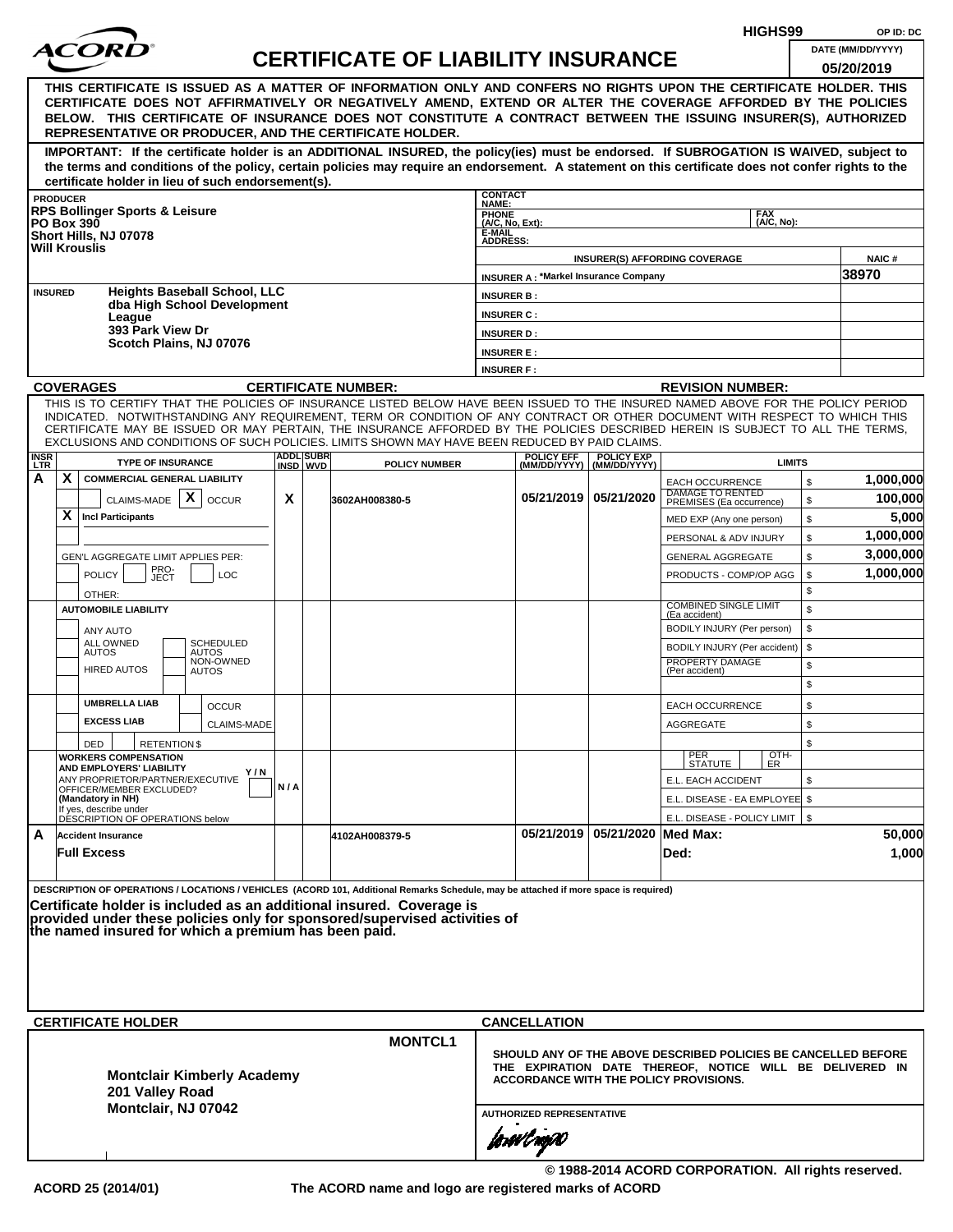|                    |                                                                                                                                                                                                                                                                |     |                   |                                           |                                  |                                             |                                                  | HIGHS99                                                                                                   |               | OP ID: DC              |
|--------------------|----------------------------------------------------------------------------------------------------------------------------------------------------------------------------------------------------------------------------------------------------------------|-----|-------------------|-------------------------------------------|----------------------------------|---------------------------------------------|--------------------------------------------------|-----------------------------------------------------------------------------------------------------------|---------------|------------------------|
|                    |                                                                                                                                                                                                                                                                |     |                   | <b>CERTIFICATE OF LIABILITY INSURANCE</b> |                                  |                                             |                                                  |                                                                                                           |               | DATE (MM/DD/YYYY)      |
|                    |                                                                                                                                                                                                                                                                |     |                   |                                           |                                  |                                             |                                                  |                                                                                                           |               | 05/20/2019             |
|                    | THIS CERTIFICATE IS ISSUED AS A MATTER OF INFORMATION ONLY AND CONFERS NO RIGHTS UPON THE CERTIFICATE HOLDER. THIS<br>CERTIFICATE DOES NOT AFFIRMATIVELY OR NEGATIVELY AMEND, EXTEND OR ALTER THE COVERAGE AFFORDED BY THE POLICIES                            |     |                   |                                           |                                  |                                             |                                                  |                                                                                                           |               |                        |
|                    | BELOW. THIS CERTIFICATE OF INSURANCE DOES NOT CONSTITUTE A CONTRACT BETWEEN THE ISSUING INSURER(S), AUTHORIZED                                                                                                                                                 |     |                   |                                           |                                  |                                             |                                                  |                                                                                                           |               |                        |
|                    | REPRESENTATIVE OR PRODUCER, AND THE CERTIFICATE HOLDER.                                                                                                                                                                                                        |     |                   |                                           |                                  |                                             |                                                  |                                                                                                           |               |                        |
|                    | IMPORTANT: If the certificate holder is an ADDITIONAL INSURED, the policy(ies) must be endorsed. If SUBROGATION IS WAIVED, subject to                                                                                                                          |     |                   |                                           |                                  |                                             |                                                  |                                                                                                           |               |                        |
|                    | the terms and conditions of the policy, certain policies may require an endorsement. A statement on this certificate does not confer rights to the                                                                                                             |     |                   |                                           |                                  |                                             |                                                  |                                                                                                           |               |                        |
|                    | certificate holder in lieu of such endorsement(s).<br><b>PRODUCER</b>                                                                                                                                                                                          |     |                   |                                           | <b>CONTACT</b>                   |                                             |                                                  |                                                                                                           |               |                        |
|                    | <b>RPS Bollinger Sports &amp; Leisure</b>                                                                                                                                                                                                                      |     |                   |                                           | NAME:<br><b>PHONE</b>            |                                             |                                                  | <b>FAX</b>                                                                                                |               |                        |
|                    | <b>PO Box 390</b><br>Short Hills, NJ 07078                                                                                                                                                                                                                     |     |                   |                                           | (A/C, No, Ext):<br>E-MAIL        |                                             |                                                  | (A/C. No):                                                                                                |               |                        |
|                    | <b>Will Krouslis</b>                                                                                                                                                                                                                                           |     |                   |                                           | <b>ADDRESS:</b>                  |                                             |                                                  |                                                                                                           |               |                        |
|                    |                                                                                                                                                                                                                                                                |     |                   |                                           |                                  | <b>INSURER A: *Markel Insurance Company</b> |                                                  | <b>INSURER(S) AFFORDING COVERAGE</b>                                                                      |               | <b>NAIC#</b><br>38970  |
|                    | <b>Heights Baseball School, LLC</b><br><b>INSURED</b>                                                                                                                                                                                                          |     |                   |                                           | <b>INSURER B:</b>                |                                             |                                                  |                                                                                                           |               |                        |
|                    | dba High School Development                                                                                                                                                                                                                                    |     |                   |                                           | <b>INSURER C:</b>                |                                             |                                                  |                                                                                                           |               |                        |
|                    | League<br>393 Park View Dr                                                                                                                                                                                                                                     |     |                   |                                           | <b>INSURER D:</b>                |                                             |                                                  |                                                                                                           |               |                        |
|                    | Scotch Plains, NJ 07076                                                                                                                                                                                                                                        |     |                   |                                           | <b>INSURER E:</b>                |                                             |                                                  |                                                                                                           |               |                        |
|                    |                                                                                                                                                                                                                                                                |     |                   |                                           | <b>INSURER F:</b>                |                                             |                                                  |                                                                                                           |               |                        |
|                    | <b>COVERAGES</b>                                                                                                                                                                                                                                               |     |                   | <b>CERTIFICATE NUMBER:</b>                |                                  |                                             |                                                  | <b>REVISION NUMBER:</b>                                                                                   |               |                        |
|                    | THIS IS TO CERTIFY THAT THE POLICIES OF INSURANCE LISTED BELOW HAVE BEEN ISSUED TO THE INSURED NAMED ABOVE FOR THE POLICY PERIOD<br>INDICATED. NOTWITHSTANDING ANY REQUIREMENT, TERM OR CONDITION OF ANY CONTRACT OR OTHER DOCUMENT WITH RESPECT TO WHICH THIS |     |                   |                                           |                                  |                                             |                                                  |                                                                                                           |               |                        |
|                    | CERTIFICATE MAY BE ISSUED OR MAY PERTAIN, THE INSURANCE AFFORDED BY THE POLICIES DESCRIBED HEREIN IS SUBJECT TO ALL THE TERMS.                                                                                                                                 |     |                   |                                           |                                  |                                             |                                                  |                                                                                                           |               |                        |
|                    | EXCLUSIONS AND CONDITIONS OF SUCH POLICIES. LIMITS SHOWN MAY HAVE BEEN REDUCED BY PAID CLAIMS.                                                                                                                                                                 |     | <b>ADDLISUBRI</b> |                                           |                                  |                                             |                                                  |                                                                                                           |               |                        |
| <b>INSR</b><br>LTR | <b>TYPE OF INSURANCE</b>                                                                                                                                                                                                                                       |     | INSD WVD          | <b>POLICY NUMBER</b>                      |                                  | <b>POLICY EFF</b>                           | <b>POLICY EXP</b><br>(MM/DD/YYYY)   (MM/DD/YYYY) |                                                                                                           | <b>LIMITS</b> |                        |
| А                  | X<br><b>COMMERCIAL GENERAL LIABILITY</b>                                                                                                                                                                                                                       |     |                   |                                           |                                  |                                             |                                                  | <b>EACH OCCURRENCE</b><br>DAMAGE TO RENTED                                                                | $\mathbb{S}$  | 1,000,000              |
|                    | CLAIMS-MADE $\mathbf{X}$<br><b>OCCUR</b>                                                                                                                                                                                                                       | X   |                   | 3602AH008380-5                            |                                  |                                             | 05/21/2019   05/21/2020                          | PREMISES (Ea occurrence)                                                                                  | \$            | 100,000                |
|                    | X<br><b>Incl Participants</b>                                                                                                                                                                                                                                  |     |                   |                                           |                                  |                                             |                                                  | MED EXP (Any one person)                                                                                  | \$            | 5,000                  |
|                    |                                                                                                                                                                                                                                                                |     |                   |                                           |                                  |                                             |                                                  | PERSONAL & ADV INJURY                                                                                     | \$            | 1,000,000<br>3,000,000 |
|                    | GEN'L AGGREGATE LIMIT APPLIES PER:<br>PRO-<br>JECT                                                                                                                                                                                                             |     |                   |                                           |                                  |                                             |                                                  | <b>GENERAL AGGREGATE</b>                                                                                  | \$            | 1,000,000              |
|                    | <b>POLICY</b><br><b>LOC</b>                                                                                                                                                                                                                                    |     |                   |                                           |                                  |                                             |                                                  | PRODUCTS - COMP/OP AGG                                                                                    | \$<br>\$      |                        |
|                    | OTHER:<br><b>AUTOMOBILE LIABILITY</b>                                                                                                                                                                                                                          |     |                   |                                           |                                  |                                             |                                                  | <b>COMBINED SINGLE LIMIT</b>                                                                              | \$            |                        |
|                    | ANY AUTO                                                                                                                                                                                                                                                       |     |                   |                                           |                                  |                                             |                                                  | (Ea accident)<br>BODILY INJURY (Per person)                                                               | \$            |                        |
|                    | ALL OWNED<br>SCHEDULED<br><b>AUTOS</b><br><b>AUTOS</b>                                                                                                                                                                                                         |     |                   |                                           |                                  |                                             |                                                  | BODILY INJURY (Per accident)                                                                              | \$            |                        |
|                    | NON-OWNED<br><b>HIRED AUTOS</b><br><b>AUTOS</b>                                                                                                                                                                                                                |     |                   |                                           |                                  |                                             |                                                  | PROPERTY DAMAGE<br>(Per accident)                                                                         | \$            |                        |
|                    |                                                                                                                                                                                                                                                                |     |                   |                                           |                                  |                                             |                                                  |                                                                                                           | \$            |                        |
|                    | <b>UMBRELLA LIAB</b><br><b>OCCUR</b>                                                                                                                                                                                                                           |     |                   |                                           |                                  |                                             |                                                  | <b>EACH OCCURRENCE</b>                                                                                    | \$            |                        |
|                    | <b>EXCESS LIAB</b><br>CLAIMS-MADE                                                                                                                                                                                                                              |     |                   |                                           |                                  |                                             |                                                  | <b>AGGREGATE</b>                                                                                          | \$            |                        |
|                    | <b>RETENTION \$</b><br>DED                                                                                                                                                                                                                                     |     |                   |                                           |                                  |                                             |                                                  |                                                                                                           | \$            |                        |
|                    | <b>WORKERS COMPENSATION</b><br>AND EMPLOYERS' LIABILITY                                                                                                                                                                                                        |     |                   |                                           |                                  |                                             |                                                  | $\frac{[OTH]}{ER}$<br>PER<br>STATUTE                                                                      |               |                        |
|                    | Y / N<br>ANY PROPRIETOR/PARTNER/EXECUTIVE<br>OFFICER/MEMBER EXCLUDED?                                                                                                                                                                                          | N/A |                   |                                           |                                  |                                             |                                                  | E.L. EACH ACCIDENT                                                                                        | \$            |                        |
|                    | (Mandatory in NH)<br>If yes, describe under                                                                                                                                                                                                                    |     |                   |                                           |                                  |                                             |                                                  | E.L. DISEASE - EA EMPLOYEE \$                                                                             |               |                        |
|                    | DÉSCRIPTION OF OPERATIONS below                                                                                                                                                                                                                                |     |                   |                                           |                                  |                                             |                                                  | E.L. DISEASE - POLICY LIMIT   \$                                                                          |               |                        |
| A                  | <b>Accident Insurance</b>                                                                                                                                                                                                                                      |     |                   | 4102AH008379-5                            |                                  |                                             | 05/21/2019   05/21/2020   Med Max:               |                                                                                                           |               | 50,000                 |
|                    | <b>Full Excess</b>                                                                                                                                                                                                                                             |     |                   |                                           |                                  |                                             |                                                  | Ded:                                                                                                      |               | 1,000                  |
|                    | DESCRIPTION OF OPERATIONS / LOCATIONS / VEHICLES (ACORD 101, Additional Remarks Schedule, may be attached if more space is required)                                                                                                                           |     |                   |                                           |                                  |                                             |                                                  |                                                                                                           |               |                        |
|                    | Certificate holder is included as an additional insured. Coverage is                                                                                                                                                                                           |     |                   |                                           |                                  |                                             |                                                  |                                                                                                           |               |                        |
|                    | provided under these policies only for sponsored/supervised activities of                                                                                                                                                                                      |     |                   |                                           |                                  |                                             |                                                  |                                                                                                           |               |                        |
|                    | the named insured for which a premium has been paid.                                                                                                                                                                                                           |     |                   |                                           |                                  |                                             |                                                  |                                                                                                           |               |                        |
|                    |                                                                                                                                                                                                                                                                |     |                   |                                           |                                  |                                             |                                                  |                                                                                                           |               |                        |
|                    |                                                                                                                                                                                                                                                                |     |                   |                                           |                                  |                                             |                                                  |                                                                                                           |               |                        |
|                    |                                                                                                                                                                                                                                                                |     |                   |                                           |                                  |                                             |                                                  |                                                                                                           |               |                        |
|                    | <b>CERTIFICATE HOLDER</b>                                                                                                                                                                                                                                      |     |                   |                                           |                                  | <b>CANCELLATION</b>                         |                                                  |                                                                                                           |               |                        |
|                    |                                                                                                                                                                                                                                                                |     |                   | <b>MONTCL1</b>                            |                                  |                                             |                                                  |                                                                                                           |               |                        |
|                    |                                                                                                                                                                                                                                                                |     |                   |                                           |                                  |                                             |                                                  | SHOULD ANY OF THE ABOVE DESCRIBED POLICIES BE CANCELLED BEFORE                                            |               |                        |
|                    | <b>Montclair Baseball and</b>                                                                                                                                                                                                                                  |     |                   |                                           |                                  |                                             |                                                  | THE EXPIRATION DATE THEREOF, NOTICE WILL BE DELIVERED IN<br><b>ACCORDANCE WITH THE POLICY PROVISIONS.</b> |               |                        |
|                    | <b>Softball Club</b>                                                                                                                                                                                                                                           |     |                   |                                           |                                  |                                             |                                                  |                                                                                                           |               |                        |
|                    | 174 Inwood Ave.<br>Montclair, NJ 07043                                                                                                                                                                                                                         |     |                   |                                           | <b>AUTHORIZED REPRESENTATIVE</b> |                                             |                                                  |                                                                                                           |               |                        |
|                    |                                                                                                                                                                                                                                                                |     |                   |                                           |                                  | forwl now                                   |                                                  |                                                                                                           |               |                        |
|                    |                                                                                                                                                                                                                                                                |     |                   |                                           |                                  |                                             |                                                  |                                                                                                           |               |                        |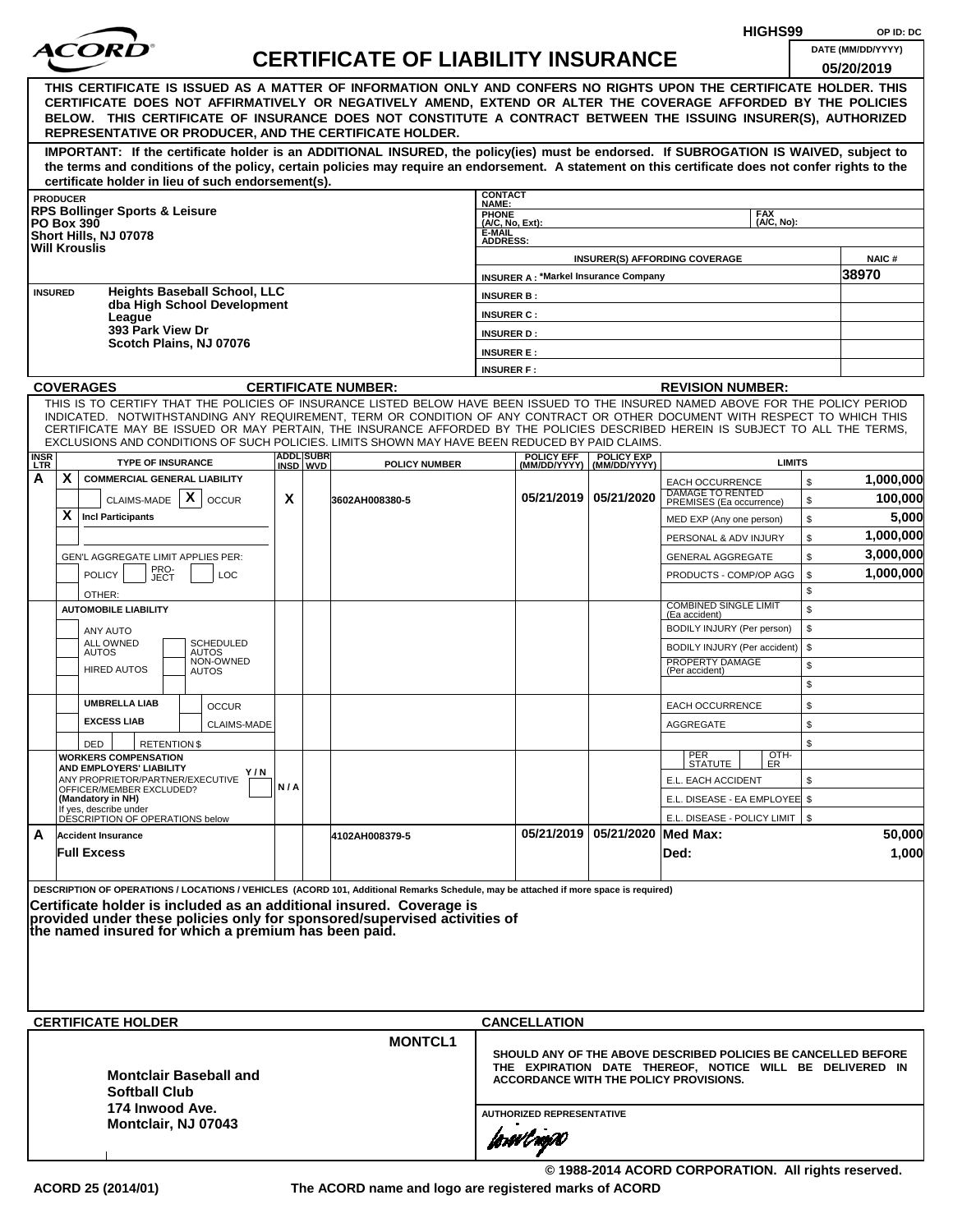|                           |                 |                                                                                                                                                                                                                                                                                                                                                                                                                  |     |                              |                                           |                                                                                                                                                                      |                                               |                                                  | HIGHS99                                           |          | OP ID: DC                       |
|---------------------------|-----------------|------------------------------------------------------------------------------------------------------------------------------------------------------------------------------------------------------------------------------------------------------------------------------------------------------------------------------------------------------------------------------------------------------------------|-----|------------------------------|-------------------------------------------|----------------------------------------------------------------------------------------------------------------------------------------------------------------------|-----------------------------------------------|--------------------------------------------------|---------------------------------------------------|----------|---------------------------------|
|                           |                 |                                                                                                                                                                                                                                                                                                                                                                                                                  |     |                              | <b>CERTIFICATE OF LIABILITY INSURANCE</b> |                                                                                                                                                                      |                                               |                                                  |                                                   |          | DATE (MM/DD/YYYY)<br>05/20/2019 |
|                           |                 | THIS CERTIFICATE IS ISSUED AS A MATTER OF INFORMATION ONLY AND CONFERS NO RIGHTS UPON THE CERTIFICATE HOLDER. THIS<br>CERTIFICATE DOES NOT AFFIRMATIVELY OR NEGATIVELY AMEND, EXTEND OR ALTER THE COVERAGE AFFORDED BY THE POLICIES<br>BELOW. THIS CERTIFICATE OF INSURANCE DOES NOT CONSTITUTE A CONTRACT BETWEEN THE ISSUING INSURER(S), AUTHORIZED<br>REPRESENTATIVE OR PRODUCER, AND THE CERTIFICATE HOLDER. |     |                              |                                           |                                                                                                                                                                      |                                               |                                                  |                                                   |          |                                 |
|                           |                 | IMPORTANT: If the certificate holder is an ADDITIONAL INSURED, the policy(ies) must be endorsed. If SUBROGATION IS WAIVED, subject to<br>the terms and conditions of the policy, certain policies may require an endorsement. A statement on this certificate does not confer rights to the<br>certificate holder in lieu of such endorsement(s).                                                                |     |                              |                                           |                                                                                                                                                                      |                                               |                                                  |                                                   |          |                                 |
|                           | <b>PRODUCER</b> |                                                                                                                                                                                                                                                                                                                                                                                                                  |     |                              |                                           | <b>CONTACT</b><br>NAME:                                                                                                                                              |                                               |                                                  |                                                   |          |                                 |
|                           |                 | <b>RPS Bollinger Sports &amp; Leisure</b><br><b>PO Box 390</b><br>Short Hills, NJ 07078                                                                                                                                                                                                                                                                                                                          |     |                              |                                           | <b>PHONE</b><br>(A/C, No, Ext):<br>E-MAIL<br><b>ADDRESS:</b>                                                                                                         |                                               |                                                  | <b>FAX</b><br>(A/C, No):                          |          |                                 |
|                           |                 | <b>Will Krouslis</b>                                                                                                                                                                                                                                                                                                                                                                                             |     |                              |                                           |                                                                                                                                                                      |                                               |                                                  | <b>INSURER(S) AFFORDING COVERAGE</b>              |          | NAIC#                           |
|                           |                 |                                                                                                                                                                                                                                                                                                                                                                                                                  |     |                              |                                           |                                                                                                                                                                      |                                               | <b>INSURER A: *Markel Insurance Company</b>      |                                                   |          | 38970                           |
|                           | <b>INSURED</b>  | <b>Heights Baseball School, LLC</b><br>dba High School Development                                                                                                                                                                                                                                                                                                                                               |     |                              |                                           | <b>INSURER B:</b>                                                                                                                                                    |                                               |                                                  |                                                   |          |                                 |
|                           |                 | League                                                                                                                                                                                                                                                                                                                                                                                                           |     |                              |                                           | <b>INSURER C:</b>                                                                                                                                                    |                                               |                                                  |                                                   |          |                                 |
|                           |                 | 393 Park View Dr<br>Scotch Plains, NJ 07076                                                                                                                                                                                                                                                                                                                                                                      |     |                              |                                           | <b>INSURER D:</b>                                                                                                                                                    |                                               |                                                  |                                                   |          |                                 |
|                           |                 |                                                                                                                                                                                                                                                                                                                                                                                                                  |     |                              |                                           | <b>INSURER E:</b>                                                                                                                                                    |                                               |                                                  |                                                   |          |                                 |
|                           |                 |                                                                                                                                                                                                                                                                                                                                                                                                                  |     |                              |                                           | <b>INSURER F:</b>                                                                                                                                                    |                                               |                                                  |                                                   |          |                                 |
|                           |                 | <b>COVERAGES</b><br>THIS IS TO CERTIFY THAT THE POLICIES OF INSURANCE LISTED BELOW HAVE BEEN ISSUED TO THE INSURED NAMED ABOVE FOR THE POLICY PERIOD                                                                                                                                                                                                                                                             |     |                              | <b>CERTIFICATE NUMBER:</b>                |                                                                                                                                                                      |                                               |                                                  | <b>REVISION NUMBER:</b>                           |          |                                 |
|                           |                 | INDICATED. NOTWITHSTANDING ANY REQUIREMENT, TERM OR CONDITION OF ANY CONTRACT OR OTHER DOCUMENT WITH RESPECT TO WHICH THIS<br>CERTIFICATE MAY BE ISSUED OR MAY PERTAIN, THE INSURANCE AFFORDED BY THE POLICIES DESCRIBED HEREIN IS SUBJECT TO ALL THE TERMS,<br>EXCLUSIONS AND CONDITIONS OF SUCH POLICIES. LIMITS SHOWN MAY HAVE BEEN REDUCED BY PAID CLAIMS.                                                   |     |                              |                                           |                                                                                                                                                                      |                                               |                                                  |                                                   |          |                                 |
| <b>INSR</b><br><b>LTR</b> |                 | <b>TYPE OF INSURANCE</b>                                                                                                                                                                                                                                                                                                                                                                                         |     | <b>ADDL SUBR</b><br>INSD WVD | <b>POLICY NUMBER</b>                      |                                                                                                                                                                      | <b>POLICY EFF</b>                             | <b>POLICY EXP</b><br>(MM/DD/YYYY)   (MM/DD/YYYY) | <b>LIMITS</b>                                     |          |                                 |
| A                         | X               | <b>COMMERCIAL GENERAL LIABILITY</b><br>X<br>CLAIMS-MADE<br><b>OCCUR</b>                                                                                                                                                                                                                                                                                                                                          | X   |                              |                                           |                                                                                                                                                                      |                                               | 05/21/2019 05/21/2020                            | <b>EACH OCCURRENCE</b><br>DAMAGE TO RENTED        | \$       | 1,000,000<br>100,000            |
|                           | X               | <b>Incl Participants</b>                                                                                                                                                                                                                                                                                                                                                                                         |     |                              | 3602AH008380-5                            |                                                                                                                                                                      |                                               |                                                  | PREMISES (Ea occurrence)                          | \$<br>\$ | 5,000                           |
|                           |                 |                                                                                                                                                                                                                                                                                                                                                                                                                  |     |                              |                                           |                                                                                                                                                                      |                                               |                                                  | MED EXP (Any one person)<br>PERSONAL & ADV INJURY | \$       | 1,000,000                       |
|                           |                 | GEN'L AGGREGATE LIMIT APPLIES PER:                                                                                                                                                                                                                                                                                                                                                                               |     |                              |                                           |                                                                                                                                                                      |                                               |                                                  | <b>GENERAL AGGREGATE</b>                          | \$       | 3,000,000                       |
|                           |                 | PRO-<br>JECT<br><b>POLICY</b><br><b>LOC</b>                                                                                                                                                                                                                                                                                                                                                                      |     |                              |                                           |                                                                                                                                                                      |                                               |                                                  | PRODUCTS - COMP/OP AGG                            | \$       | 1,000,000                       |
|                           |                 |                                                                                                                                                                                                                                                                                                                                                                                                                  |     |                              |                                           |                                                                                                                                                                      |                                               |                                                  |                                                   | \$       |                                 |
|                           |                 | OTHER:<br><b>AUTOMOBILE LIABILITY</b>                                                                                                                                                                                                                                                                                                                                                                            |     |                              |                                           |                                                                                                                                                                      |                                               |                                                  | <b>COMBINED SINGLE LIMIT</b>                      | \$       |                                 |
|                           |                 | ANY AUTO                                                                                                                                                                                                                                                                                                                                                                                                         |     |                              |                                           |                                                                                                                                                                      |                                               |                                                  | (Ea accident)<br>BODILY INJURY (Per person)       | \$       |                                 |
|                           |                 | <b>ALL OWNED</b><br><b>SCHEDULED</b>                                                                                                                                                                                                                                                                                                                                                                             |     |                              |                                           |                                                                                                                                                                      |                                               |                                                  | BODILY INJURY (Per accident)                      | \$       |                                 |
|                           |                 | <b>AUTOS</b><br><b>AUTOS</b><br>NON-OWNED<br><b>HIRED AUTOS</b><br><b>AUTOS</b>                                                                                                                                                                                                                                                                                                                                  |     |                              |                                           |                                                                                                                                                                      |                                               |                                                  | PROPERTY DAMAGE<br>(Per accident)                 | \$<br>\$ |                                 |
|                           |                 | <b>UMBRELLA LIAB</b><br><b>OCCUR</b>                                                                                                                                                                                                                                                                                                                                                                             |     |                              |                                           |                                                                                                                                                                      |                                               |                                                  | <b>EACH OCCURRENCE</b>                            | \$       |                                 |
|                           |                 | <b>EXCESS LIAB</b><br><b>CLAIMS-MADE</b>                                                                                                                                                                                                                                                                                                                                                                         |     |                              |                                           |                                                                                                                                                                      |                                               |                                                  | <b>AGGREGATE</b>                                  | \$       |                                 |
|                           |                 | DED<br><b>RETENTION \$</b>                                                                                                                                                                                                                                                                                                                                                                                       |     |                              |                                           |                                                                                                                                                                      |                                               |                                                  |                                                   | \$       |                                 |
|                           |                 | <b>WORKERS COMPENSATION</b>                                                                                                                                                                                                                                                                                                                                                                                      |     |                              |                                           |                                                                                                                                                                      |                                               |                                                  | OTH-<br>PER<br><b>STATUTE</b><br>ER               |          |                                 |
|                           |                 | AND EMPLOYERS' LIABILITY<br>Y / N<br>ANY PROPRIETOR/PARTNER/EXECUTIVE                                                                                                                                                                                                                                                                                                                                            |     |                              |                                           |                                                                                                                                                                      |                                               |                                                  | E.L. EACH ACCIDENT                                | \$       |                                 |
|                           |                 | OFFICER/MEMBER EXCLUDED?<br>(Mandatory in NH)                                                                                                                                                                                                                                                                                                                                                                    | N/A |                              |                                           |                                                                                                                                                                      |                                               |                                                  | E.L. DISEASE - EA EMPLOYEE \$                     |          |                                 |
|                           |                 | If yes, describe under<br>DESCRIPTION OF OPERATIONS below                                                                                                                                                                                                                                                                                                                                                        |     |                              |                                           |                                                                                                                                                                      |                                               |                                                  | E.L. DISEASE - POLICY LIMIT   \$                  |          |                                 |
| A                         |                 | <b>Accident Insurance</b>                                                                                                                                                                                                                                                                                                                                                                                        |     |                              | 4102AH008379-5                            |                                                                                                                                                                      |                                               | 05/21/2019 05/21/2020 Med Max:                   |                                                   |          | 50,000                          |
|                           |                 | <b>Full Excess</b>                                                                                                                                                                                                                                                                                                                                                                                               |     |                              |                                           |                                                                                                                                                                      |                                               |                                                  | Ded:                                              |          | 1,000                           |
|                           |                 | DESCRIPTION OF OPERATIONS / LOCATIONS / VEHICLES (ACORD 101, Additional Remarks Schedule, may be attached if more space is required)<br>Coverage is provided under this policy only for sponsored/supervised<br>activities of the named insured for which a premium has been paid. The<br>Certificate holder is named additional insured.                                                                        |     |                              |                                           |                                                                                                                                                                      |                                               |                                                  |                                                   |          |                                 |
|                           |                 | <b>CERTIFICATE HOLDER</b>                                                                                                                                                                                                                                                                                                                                                                                        |     |                              |                                           |                                                                                                                                                                      | <b>CANCELLATION</b>                           |                                                  |                                                   |          |                                 |
|                           |                 | <b>Morris Hills Regional School</b><br><b>District BOE</b>                                                                                                                                                                                                                                                                                                                                                       |     |                              | MORR1--                                   | SHOULD ANY OF THE ABOVE DESCRIBED POLICIES BE CANCELLED BEFORE<br>THE EXPIRATION DATE THEREOF, NOTICE WILL BE DELIVERED IN<br>ACCORDANCE WITH THE POLICY PROVISIONS. |                                               |                                                  |                                                   |          |                                 |
|                           |                 | 48 Knoll Dr.<br>Rockaway, NJ 07866                                                                                                                                                                                                                                                                                                                                                                               |     |                              |                                           |                                                                                                                                                                      | <b>AUTHORIZED REPRESENTATIVE</b><br>forwingso |                                                  |                                                   |          |                                 |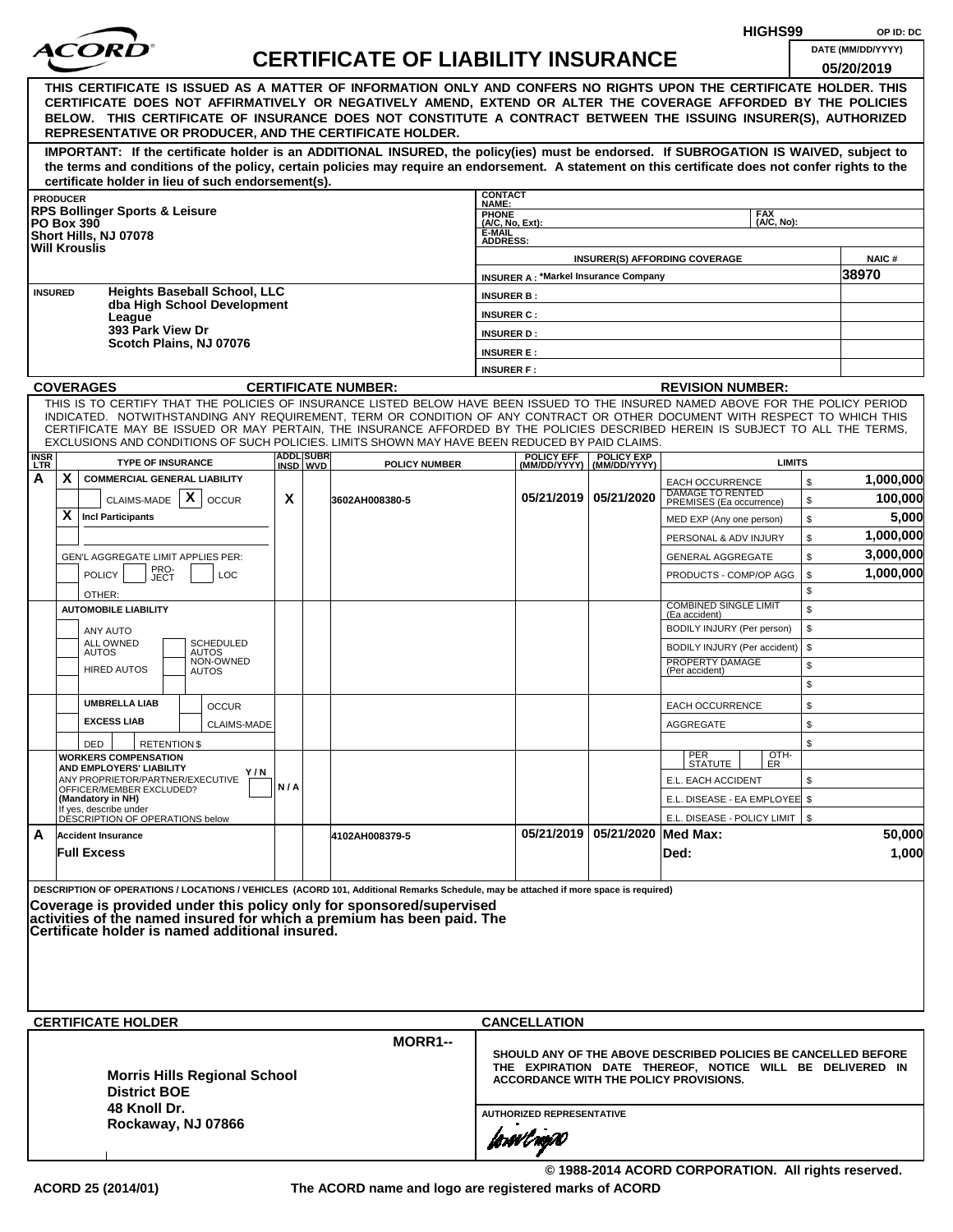|                         |                                                                                                                                                                                                                                                                |     |                  |                                           |                                  |                                             |                                |                                                                        | HIGHS99       |          | OP ID: DC            |
|-------------------------|----------------------------------------------------------------------------------------------------------------------------------------------------------------------------------------------------------------------------------------------------------------|-----|------------------|-------------------------------------------|----------------------------------|---------------------------------------------|--------------------------------|------------------------------------------------------------------------|---------------|----------|----------------------|
|                         |                                                                                                                                                                                                                                                                |     |                  | <b>CERTIFICATE OF LIABILITY INSURANCE</b> |                                  |                                             |                                |                                                                        |               |          | DATE (MM/DD/YYYY)    |
|                         |                                                                                                                                                                                                                                                                |     |                  |                                           |                                  |                                             |                                |                                                                        |               |          | 05/20/2019           |
|                         | THIS CERTIFICATE IS ISSUED AS A MATTER OF INFORMATION ONLY AND CONFERS NO RIGHTS UPON THE CERTIFICATE HOLDER. THIS                                                                                                                                             |     |                  |                                           |                                  |                                             |                                |                                                                        |               |          |                      |
|                         | CERTIFICATE DOES NOT AFFIRMATIVELY OR NEGATIVELY AMEND, EXTEND OR ALTER THE COVERAGE AFFORDED BY THE POLICIES<br>BELOW. THIS CERTIFICATE OF INSURANCE DOES NOT CONSTITUTE A CONTRACT BETWEEN THE ISSUING INSURER(S), AUTHORIZED                                |     |                  |                                           |                                  |                                             |                                |                                                                        |               |          |                      |
|                         | REPRESENTATIVE OR PRODUCER, AND THE CERTIFICATE HOLDER.                                                                                                                                                                                                        |     |                  |                                           |                                  |                                             |                                |                                                                        |               |          |                      |
|                         | IMPORTANT: If the certificate holder is an ADDITIONAL INSURED, the policy(ies) must be endorsed. If SUBROGATION IS WAIVED, subject to                                                                                                                          |     |                  |                                           |                                  |                                             |                                |                                                                        |               |          |                      |
|                         | the terms and conditions of the policy, certain policies may require an endorsement. A statement on this certificate does not confer rights to the                                                                                                             |     |                  |                                           |                                  |                                             |                                |                                                                        |               |          |                      |
|                         | certificate holder in lieu of such endorsement(s).<br><b>PRODUCER</b>                                                                                                                                                                                          |     |                  |                                           | <b>CONTACT</b>                   |                                             |                                |                                                                        |               |          |                      |
|                         | <b>RPS Bollinger Sports &amp; Leisure</b>                                                                                                                                                                                                                      |     |                  |                                           | NAME:<br><b>PHONE</b>            |                                             |                                |                                                                        | <b>FAX</b>    |          |                      |
|                         | <b>PO Box 390</b><br>Short Hills, NJ 07078                                                                                                                                                                                                                     |     |                  |                                           | $(A/C, No, Ext)$ :<br>E-MAIL     |                                             |                                |                                                                        | (A/C. No):    |          |                      |
|                         | <b>Will Krouslis</b>                                                                                                                                                                                                                                           |     |                  |                                           | <b>ADDRESS:</b>                  |                                             |                                | <b>INSURER(S) AFFORDING COVERAGE</b>                                   |               |          | <b>NAIC#</b>         |
|                         |                                                                                                                                                                                                                                                                |     |                  |                                           |                                  | <b>INSURER A: *Markel Insurance Company</b> |                                |                                                                        |               |          | 38970                |
|                         | <b>Heights Baseball School, LLC</b><br><b>INSURED</b>                                                                                                                                                                                                          |     |                  |                                           | <b>INSURER B:</b>                |                                             |                                |                                                                        |               |          |                      |
|                         | dba High School Development<br>League                                                                                                                                                                                                                          |     |                  |                                           | <b>INSURER C:</b>                |                                             |                                |                                                                        |               |          |                      |
|                         | 393 Park View Dr                                                                                                                                                                                                                                               |     |                  |                                           | <b>INSURER D:</b>                |                                             |                                |                                                                        |               |          |                      |
|                         | Scotch Plains, NJ 07076                                                                                                                                                                                                                                        |     |                  |                                           | <b>INSURER E:</b>                |                                             |                                |                                                                        |               |          |                      |
|                         |                                                                                                                                                                                                                                                                |     |                  |                                           | <b>INSURER F:</b>                |                                             |                                |                                                                        |               |          |                      |
|                         | <b>COVERAGES</b>                                                                                                                                                                                                                                               |     |                  | <b>CERTIFICATE NUMBER:</b>                |                                  |                                             |                                | <b>REVISION NUMBER:</b>                                                |               |          |                      |
|                         | THIS IS TO CERTIFY THAT THE POLICIES OF INSURANCE LISTED BELOW HAVE BEEN ISSUED TO THE INSURED NAMED ABOVE FOR THE POLICY PERIOD<br>INDICATED. NOTWITHSTANDING ANY REQUIREMENT, TERM OR CONDITION OF ANY CONTRACT OR OTHER DOCUMENT WITH RESPECT TO WHICH THIS |     |                  |                                           |                                  |                                             |                                |                                                                        |               |          |                      |
|                         | CERTIFICATE MAY BE ISSUED OR MAY PERTAIN, THE INSURANCE AFFORDED BY THE POLICIES DESCRIBED HEREIN IS SUBJECT TO ALL THE TERMS.                                                                                                                                 |     |                  |                                           |                                  |                                             |                                |                                                                        |               |          |                      |
|                         | EXCLUSIONS AND CONDITIONS OF SUCH POLICIES. LIMITS SHOWN MAY HAVE BEEN REDUCED BY PAID CLAIMS.                                                                                                                                                                 |     | <b>ADDL SUBR</b> |                                           |                                  | <b>POLICY EFF</b>                           | <b>POLICY EXP</b>              |                                                                        |               |          |                      |
| <b>INSR</b><br>LTR<br>A | <b>TYPE OF INSURANCE</b><br>X.<br><b>COMMERCIAL GENERAL LIABILITY</b>                                                                                                                                                                                          |     | INSD WVD         | <b>POLICY NUMBER</b>                      |                                  | (MM/DD/YYYY)                                | (MM/DD/YYYY)                   |                                                                        | <b>LIMITS</b> |          |                      |
|                         | $\mathsf{x}$                                                                                                                                                                                                                                                   | X   |                  |                                           |                                  |                                             | 05/21/2019   05/21/2020        | <b>EACH OCCURRENCE</b><br>DAMAGE TO RENTED<br>PREMISES (Ea occurrence) |               | \$       | 1,000,000<br>100,000 |
|                         | CLAIMS-MADE<br><b>OCCUR</b><br>X.<br><b>Incl Participants</b>                                                                                                                                                                                                  |     |                  | 3602AH008380-5                            |                                  |                                             |                                |                                                                        |               | \$<br>\$ | 5,000                |
|                         |                                                                                                                                                                                                                                                                |     |                  |                                           |                                  |                                             |                                | MED EXP (Any one person)<br>PERSONAL & ADV INJURY                      |               | \$       | 1,000,000            |
|                         | GEN'L AGGREGATE LIMIT APPLIES PER:                                                                                                                                                                                                                             |     |                  |                                           |                                  |                                             |                                | <b>GENERAL AGGREGATE</b>                                               |               | \$       | 3,000,000            |
|                         | PRO-<br><b>POLICY</b><br>LOC<br>JECT                                                                                                                                                                                                                           |     |                  |                                           |                                  |                                             |                                | PRODUCTS - COMP/OP AGG                                                 |               | \$       | 1,000,000            |
|                         | OTHER:                                                                                                                                                                                                                                                         |     |                  |                                           |                                  |                                             |                                |                                                                        |               | \$       |                      |
|                         | <b>AUTOMOBILE LIABILITY</b>                                                                                                                                                                                                                                    |     |                  |                                           |                                  |                                             |                                | <b>COMBINED SINGLE LIMIT</b><br>(Ea accident)                          |               | \$       |                      |
|                         | <b>ANY AUTO</b>                                                                                                                                                                                                                                                |     |                  |                                           |                                  |                                             |                                | BODILY INJURY (Per person)                                             |               | \$       |                      |
|                         | ALL OWNED<br><b>SCHEDULED</b><br><b>AUTOS</b><br>AUTOS                                                                                                                                                                                                         |     |                  |                                           |                                  |                                             |                                | BODILY INJURY (Per accident)                                           |               | \$       |                      |
|                         | NON-OWNED<br><b>HIRED AUTOS</b><br><b>AUTOS</b>                                                                                                                                                                                                                |     |                  |                                           |                                  |                                             |                                | PROPERTY DAMAGE<br>(Per accident)                                      |               | \$       |                      |
|                         |                                                                                                                                                                                                                                                                |     |                  |                                           |                                  |                                             |                                |                                                                        |               | \$       |                      |
|                         | <b>UMBRELLA LIAB</b><br><b>OCCUR</b>                                                                                                                                                                                                                           |     |                  |                                           |                                  |                                             |                                | <b>EACH OCCURRENCE</b>                                                 |               | \$       |                      |
|                         | <b>EXCESS LIAB</b><br>CLAIMS-MADE                                                                                                                                                                                                                              |     |                  |                                           |                                  |                                             |                                | AGGREGATE                                                              |               | \$       |                      |
|                         | <b>RETENTION \$</b><br>DED<br><b>WORKERS COMPENSATION</b>                                                                                                                                                                                                      |     |                  |                                           |                                  |                                             |                                |                                                                        |               | \$       |                      |
|                         | AND EMPLOYERS' LIABILITY<br>Y / N                                                                                                                                                                                                                              |     |                  |                                           |                                  |                                             |                                | PER<br>STATUTE                                                         | OTH-<br>ER    |          |                      |
|                         | ANY PROPRIETOR/PARTNER/EXECUTIVE<br>OFFICER/MEMBER EXCLUDED?                                                                                                                                                                                                   | N/A |                  |                                           |                                  |                                             |                                | E.L. EACH ACCIDENT                                                     |               | \$       |                      |
|                         | (Mandatory in NH)<br>If yes, describe under<br>DESCRIPTION OF OPERATIONS below                                                                                                                                                                                 |     |                  |                                           |                                  |                                             |                                | E.L. DISEASE - EA EMPLOYEE \$                                          |               |          |                      |
| A                       | <b>Accident Insurance</b>                                                                                                                                                                                                                                      |     |                  | 4102AH008379-5                            |                                  |                                             | 05/21/2019 05/21/2020 Med Max: | E.L. DISEASE - POLICY LIMIT   \$                                       |               |          | 50,000               |
|                         | <b>Full Excess</b>                                                                                                                                                                                                                                             |     |                  |                                           |                                  |                                             |                                | Ded:                                                                   |               |          | 1,000                |
|                         |                                                                                                                                                                                                                                                                |     |                  |                                           |                                  |                                             |                                |                                                                        |               |          |                      |
|                         | DESCRIPTION OF OPERATIONS / LOCATIONS / VEHICLES (ACORD 101, Additional Remarks Schedule, may be attached if more space is required)                                                                                                                           |     |                  |                                           |                                  |                                             |                                |                                                                        |               |          |                      |
|                         | Certificate holder is included as an additional insured. Coverage is                                                                                                                                                                                           |     |                  |                                           |                                  |                                             |                                |                                                                        |               |          |                      |
|                         | provided under these policies only for sponsored/supervised activities of<br>the named insured for which a premium has been paid.                                                                                                                              |     |                  |                                           |                                  |                                             |                                |                                                                        |               |          |                      |
|                         |                                                                                                                                                                                                                                                                |     |                  |                                           |                                  |                                             |                                |                                                                        |               |          |                      |
|                         |                                                                                                                                                                                                                                                                |     |                  |                                           |                                  |                                             |                                |                                                                        |               |          |                      |
|                         |                                                                                                                                                                                                                                                                |     |                  |                                           |                                  |                                             |                                |                                                                        |               |          |                      |
|                         |                                                                                                                                                                                                                                                                |     |                  |                                           |                                  |                                             |                                |                                                                        |               |          |                      |
|                         | <b>CERTIFICATE HOLDER</b>                                                                                                                                                                                                                                      |     |                  |                                           |                                  | <b>CANCELLATION</b>                         |                                |                                                                        |               |          |                      |
|                         |                                                                                                                                                                                                                                                                |     |                  | <b>MORRI01</b>                            |                                  |                                             |                                | SHOULD ANY OF THE ABOVE DESCRIBED POLICIES BE CANCELLED BEFORE         |               |          |                      |
|                         |                                                                                                                                                                                                                                                                |     |                  |                                           |                                  |                                             |                                | THE EXPIRATION DATE THEREOF, NOTICE WILL BE DELIVERED IN               |               |          |                      |
|                         | <b>Morris Township</b><br>50 Woodland Ave                                                                                                                                                                                                                      |     |                  |                                           |                                  |                                             |                                | ACCORDANCE WITH THE POLICY PROVISIONS.                                 |               |          |                      |
|                         | <b>PO Box 7603</b>                                                                                                                                                                                                                                             |     |                  |                                           |                                  |                                             |                                |                                                                        |               |          |                      |
|                         | <b>Convent Station, NJ 07961</b>                                                                                                                                                                                                                               |     |                  |                                           | <b>AUTHORIZED REPRESENTATIVE</b> |                                             |                                |                                                                        |               |          |                      |
|                         |                                                                                                                                                                                                                                                                |     |                  |                                           |                                  | forwl now                                   |                                |                                                                        |               |          |                      |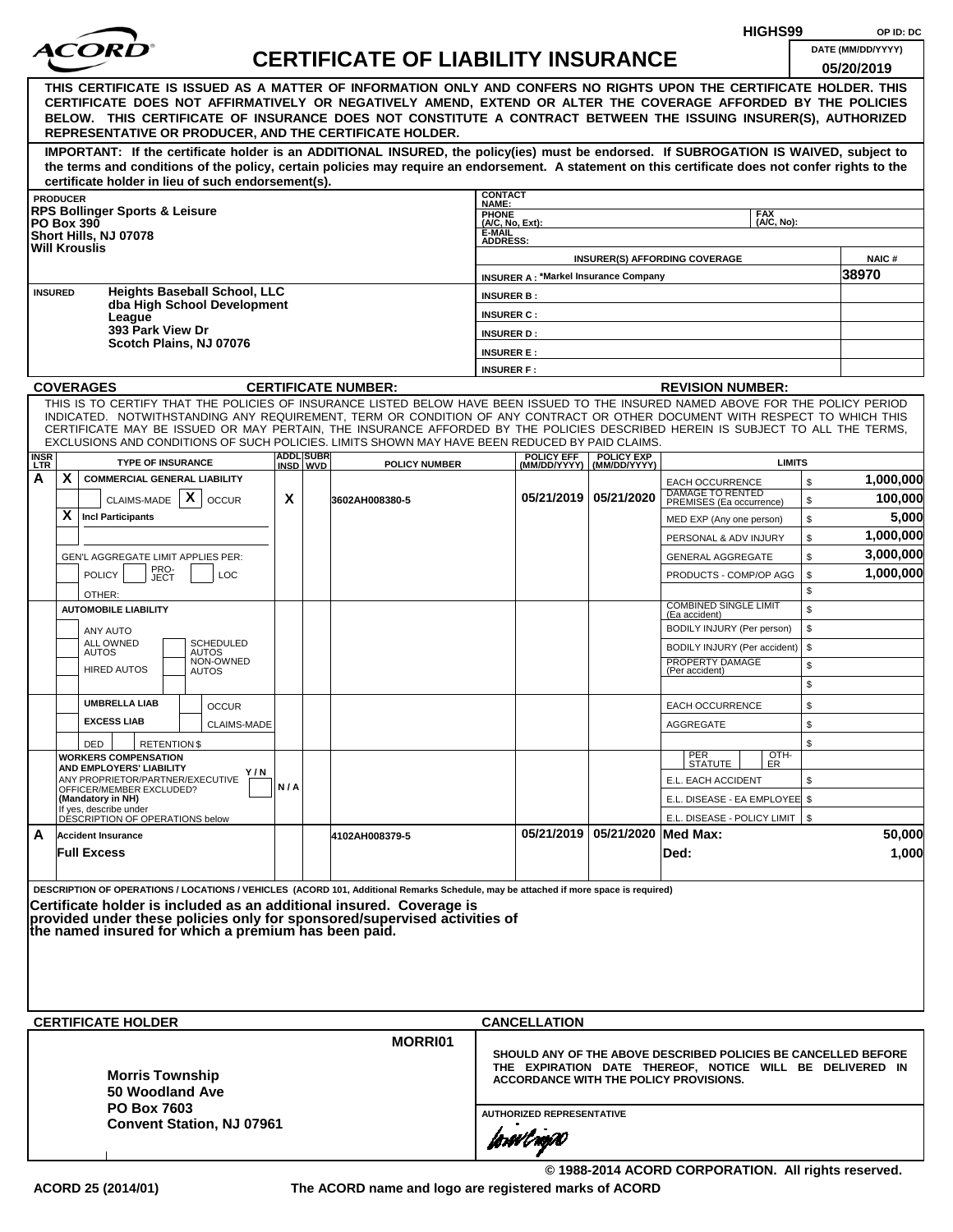|                |                                                                                                                                                                                                                                                                |     |                  |                                           |                                   |                                             |                                    |                                                                                                                            | HIGHS99                     |          | OP ID: DC         |
|----------------|----------------------------------------------------------------------------------------------------------------------------------------------------------------------------------------------------------------------------------------------------------------|-----|------------------|-------------------------------------------|-----------------------------------|---------------------------------------------|------------------------------------|----------------------------------------------------------------------------------------------------------------------------|-----------------------------|----------|-------------------|
|                | <i>ACOR</i>                                                                                                                                                                                                                                                    |     |                  | <b>CERTIFICATE OF LIABILITY INSURANCE</b> |                                   |                                             |                                    |                                                                                                                            |                             |          | DATE (MM/DD/YYYY) |
|                |                                                                                                                                                                                                                                                                |     |                  |                                           |                                   |                                             |                                    |                                                                                                                            |                             |          | 05/20/2019        |
|                | THIS CERTIFICATE IS ISSUED AS A MATTER OF INFORMATION ONLY AND CONFERS NO RIGHTS UPON THE CERTIFICATE HOLDER. THIS<br>CERTIFICATE DOES NOT AFFIRMATIVELY OR NEGATIVELY AMEND, EXTEND OR ALTER THE COVERAGE AFFORDED BY THE POLICIES                            |     |                  |                                           |                                   |                                             |                                    |                                                                                                                            |                             |          |                   |
|                | BELOW. THIS CERTIFICATE OF INSURANCE DOES NOT CONSTITUTE A CONTRACT BETWEEN THE ISSUING INSURER(S), AUTHORIZED                                                                                                                                                 |     |                  |                                           |                                   |                                             |                                    |                                                                                                                            |                             |          |                   |
|                | REPRESENTATIVE OR PRODUCER, AND THE CERTIFICATE HOLDER.                                                                                                                                                                                                        |     |                  |                                           |                                   |                                             |                                    |                                                                                                                            |                             |          |                   |
|                | IMPORTANT: If the certificate holder is an ADDITIONAL INSURED, the policy(ies) must be endorsed. If SUBROGATION IS WAIVED, subject to                                                                                                                          |     |                  |                                           |                                   |                                             |                                    |                                                                                                                            |                             |          |                   |
|                | the terms and conditions of the policy, certain policies may require an endorsement. A statement on this certificate does not confer rights to the<br>certificate holder in lieu of such endorsement(s).                                                       |     |                  |                                           |                                   |                                             |                                    |                                                                                                                            |                             |          |                   |
|                | <b>PRODUCER</b>                                                                                                                                                                                                                                                |     |                  |                                           | <b>CONTACT</b>                    |                                             |                                    |                                                                                                                            |                             |          |                   |
|                | <b>RPS Bollinger Sports &amp; Leisure</b>                                                                                                                                                                                                                      |     |                  |                                           | NAME:<br>PHONE<br>(A/C, No, Ext): |                                             |                                    |                                                                                                                            | <b>FAX</b><br>$(AVC, No)$ : |          |                   |
|                | <b>PO Box 390</b><br>Short Hills, NJ 07078                                                                                                                                                                                                                     |     |                  |                                           | E-MAIL<br><b>ADDRESS:</b>         |                                             |                                    |                                                                                                                            |                             |          |                   |
|                | <b>Will Krouslis</b>                                                                                                                                                                                                                                           |     |                  |                                           |                                   |                                             |                                    | <b>INSURER(S) AFFORDING COVERAGE</b>                                                                                       |                             |          | <b>NAIC#</b>      |
|                |                                                                                                                                                                                                                                                                |     |                  |                                           |                                   | <b>INSURER A: *Markel Insurance Company</b> |                                    |                                                                                                                            |                             |          | 38970             |
| <b>INSURED</b> | <b>Heights Baseball School, LLC</b>                                                                                                                                                                                                                            |     |                  |                                           | <b>INSURER B:</b>                 |                                             |                                    |                                                                                                                            |                             |          |                   |
|                | dba High School Development<br>League                                                                                                                                                                                                                          |     |                  |                                           | <b>INSURER C:</b>                 |                                             |                                    |                                                                                                                            |                             |          |                   |
|                | 393 Park View Dr                                                                                                                                                                                                                                               |     |                  |                                           | <b>INSURER D:</b>                 |                                             |                                    |                                                                                                                            |                             |          |                   |
|                | Scotch Plains, NJ 07076                                                                                                                                                                                                                                        |     |                  |                                           | <b>INSURER E:</b>                 |                                             |                                    |                                                                                                                            |                             |          |                   |
|                |                                                                                                                                                                                                                                                                |     |                  |                                           | <b>INSURER F:</b>                 |                                             |                                    |                                                                                                                            |                             |          |                   |
|                | <b>COVERAGES</b>                                                                                                                                                                                                                                               |     |                  | <b>CERTIFICATE NUMBER:</b>                |                                   |                                             |                                    | <b>REVISION NUMBER:</b>                                                                                                    |                             |          |                   |
|                | THIS IS TO CERTIFY THAT THE POLICIES OF INSURANCE LISTED BELOW HAVE BEEN ISSUED TO THE INSURED NAMED ABOVE FOR THE POLICY PERIOD<br>INDICATED. NOTWITHSTANDING ANY REQUIREMENT, TERM OR CONDITION OF ANY CONTRACT OR OTHER DOCUMENT WITH RESPECT TO WHICH THIS |     |                  |                                           |                                   |                                             |                                    |                                                                                                                            |                             |          |                   |
|                | CERTIFICATE MAY BE ISSUED OR MAY PERTAIN, THE INSURANCE AFFORDED BY THE POLICIES DESCRIBED HEREIN IS SUBJECT TO ALL THE TERMS,                                                                                                                                 |     |                  |                                           |                                   |                                             |                                    |                                                                                                                            |                             |          |                   |
|                | EXCLUSIONS AND CONDITIONS OF SUCH POLICIES. LIMITS SHOWN MAY HAVE BEEN REDUCED BY PAID CLAIMS.                                                                                                                                                                 |     | <b>ADDL SUBR</b> |                                           |                                   | <b>POLICY EFF</b>                           | <b>POLICY EXP</b>                  |                                                                                                                            |                             |          |                   |
| INSR<br>LTR    | <b>TYPE OF INSURANCE</b>                                                                                                                                                                                                                                       |     | INSD WVD         | <b>POLICY NUMBER</b>                      |                                   |                                             | (MM/DD/YYYY) (MM/DD/YYYY)          |                                                                                                                            | <b>LIMITS</b>               |          |                   |
| A              | X.<br><b>COMMERCIAL GENERAL LIABILITY</b><br>$\mathsf{x}$                                                                                                                                                                                                      |     |                  |                                           |                                   |                                             | 05/21/2019 05/21/2020              | <b>EACH OCCURRENCE</b><br>DAMAGE TO RENTED<br>PREMISES (Ea occurrence)                                                     |                             | \$       | 1,000,000         |
|                | CLAIMS-MADE<br><b>OCCUR</b><br>X.<br><b>Incl Participants</b>                                                                                                                                                                                                  | X   |                  | 3602AH008380-5                            |                                   |                                             |                                    |                                                                                                                            |                             | \$       | 100,000<br>5,000  |
|                |                                                                                                                                                                                                                                                                |     |                  |                                           |                                   |                                             |                                    | MED EXP (Any one person)                                                                                                   |                             | \$       | 1,000,000         |
|                | GEN'L AGGREGATE LIMIT APPLIES PER:                                                                                                                                                                                                                             |     |                  |                                           |                                   |                                             |                                    | PERSONAL & ADV INJURY<br><b>GENERAL AGGREGATE</b>                                                                          |                             | \$<br>\$ | 3,000,000         |
|                | PRO-<br>JECT<br><b>POLICY</b><br><b>LOC</b>                                                                                                                                                                                                                    |     |                  |                                           |                                   |                                             |                                    | PRODUCTS - COMP/OP AGG                                                                                                     |                             | \$       | 1,000,000         |
|                | OTHER:                                                                                                                                                                                                                                                         |     |                  |                                           |                                   |                                             |                                    |                                                                                                                            |                             | \$       |                   |
|                | <b>AUTOMOBILE LIABILITY</b>                                                                                                                                                                                                                                    |     |                  |                                           |                                   |                                             |                                    | <b>COMBINED SINGLE LIMIT</b><br>(Ea accident)                                                                              |                             | \$       |                   |
|                | ANY AUTO                                                                                                                                                                                                                                                       |     |                  |                                           |                                   |                                             |                                    | BODILY INJURY (Per person)                                                                                                 |                             | \$       |                   |
|                | <b>ALL OWNED</b><br><b>SCHEDULED</b><br><b>AUTOS</b><br>AUTOS                                                                                                                                                                                                  |     |                  |                                           |                                   |                                             |                                    | BODILY INJURY (Per accident)                                                                                               | \$                          |          |                   |
|                | NON-OWNED<br><b>HIRED AUTOS</b><br><b>AUTOS</b>                                                                                                                                                                                                                |     |                  |                                           |                                   |                                             |                                    | PROPERTY DAMAGE<br>(Per accident)                                                                                          |                             | \$       |                   |
|                |                                                                                                                                                                                                                                                                |     |                  |                                           |                                   |                                             |                                    |                                                                                                                            |                             | \$       |                   |
|                | <b>UMBRELLA LIAB</b><br><b>OCCUR</b>                                                                                                                                                                                                                           |     |                  |                                           |                                   |                                             |                                    | <b>EACH OCCURRENCE</b>                                                                                                     |                             | \$       |                   |
|                | <b>EXCESS LIAB</b><br><b>CLAIMS-MADE</b>                                                                                                                                                                                                                       |     |                  |                                           |                                   |                                             |                                    | AGGREGATE                                                                                                                  |                             | \$       |                   |
|                | DED<br><b>RETENTION \$</b>                                                                                                                                                                                                                                     |     |                  |                                           |                                   |                                             |                                    |                                                                                                                            |                             | \$       |                   |
|                | <b>WORKERS COMPENSATION</b><br>AND EMPLOYERS' LIABILITY<br>Y / N                                                                                                                                                                                               |     |                  |                                           |                                   |                                             |                                    | PER<br>STATUTE                                                                                                             | OTH-<br>ER                  |          |                   |
|                | ANY PROPRIETOR/PARTNER/EXECUTIVE<br>OFFICER/MEMBER EXCLUDED?                                                                                                                                                                                                   | N/A |                  |                                           |                                   |                                             |                                    | E.L. EACH ACCIDENT                                                                                                         |                             | \$       |                   |
|                | (Mandatory in NH)<br>If yes, describe under                                                                                                                                                                                                                    |     |                  |                                           |                                   |                                             |                                    | E.L. DISEASE - EA EMPLOYEE \$                                                                                              |                             |          |                   |
|                | DÉSCRIPTION OF OPERATIONS below                                                                                                                                                                                                                                |     |                  |                                           |                                   |                                             |                                    | E.L. DISEASE - POLICY LIMIT   \$                                                                                           |                             |          |                   |
| A              | <b>Accident Insurance</b>                                                                                                                                                                                                                                      |     |                  | 4102AH008379-5                            |                                   |                                             | 05/21/2019   05/21/2020   Med Max: |                                                                                                                            |                             |          | 50,000            |
|                | <b>Full Excess</b>                                                                                                                                                                                                                                             |     |                  |                                           |                                   |                                             |                                    | Ded:                                                                                                                       |                             |          | 1,000             |
|                | DESCRIPTION OF OPERATIONS / LOCATIONS / VEHICLES (ACORD 101, Additional Remarks Schedule, may be attached if more space is required)                                                                                                                           |     |                  |                                           |                                   |                                             |                                    |                                                                                                                            |                             |          |                   |
|                | Certificate holder is included as an additional insured. Coverage is                                                                                                                                                                                           |     |                  |                                           |                                   |                                             |                                    |                                                                                                                            |                             |          |                   |
|                | provided under these policies only for sponsored/supervised activities of the named insured for which a premium has been paid.                                                                                                                                 |     |                  |                                           |                                   |                                             |                                    |                                                                                                                            |                             |          |                   |
|                |                                                                                                                                                                                                                                                                |     |                  |                                           |                                   |                                             |                                    |                                                                                                                            |                             |          |                   |
|                |                                                                                                                                                                                                                                                                |     |                  |                                           |                                   |                                             |                                    |                                                                                                                            |                             |          |                   |
|                |                                                                                                                                                                                                                                                                |     |                  |                                           |                                   |                                             |                                    |                                                                                                                            |                             |          |                   |
|                |                                                                                                                                                                                                                                                                |     |                  |                                           |                                   |                                             |                                    |                                                                                                                            |                             |          |                   |
|                | <b>CERTIFICATE HOLDER</b>                                                                                                                                                                                                                                      |     |                  |                                           |                                   | <b>CANCELLATION</b>                         |                                    |                                                                                                                            |                             |          |                   |
|                |                                                                                                                                                                                                                                                                |     |                  | <b>MORRIS1</b>                            |                                   |                                             |                                    |                                                                                                                            |                             |          |                   |
|                |                                                                                                                                                                                                                                                                |     |                  |                                           |                                   |                                             |                                    | SHOULD ANY OF THE ABOVE DESCRIBED POLICIES BE CANCELLED BEFORE<br>THE EXPIRATION DATE THEREOF, NOTICE WILL BE DELIVERED IN |                             |          |                   |
|                | <b>Morris Catholic</b>                                                                                                                                                                                                                                         |     |                  |                                           |                                   |                                             |                                    | ACCORDANCE WITH THE POLICY PROVISIONS.                                                                                     |                             |          |                   |
|                | 200 Morris Ave<br>Denville, NJ 07834                                                                                                                                                                                                                           |     |                  |                                           |                                   |                                             |                                    |                                                                                                                            |                             |          |                   |
|                |                                                                                                                                                                                                                                                                |     |                  |                                           | <b>AUTHORIZED REPRESENTATIVE</b>  |                                             |                                    |                                                                                                                            |                             |          |                   |
|                |                                                                                                                                                                                                                                                                |     |                  |                                           |                                   | forwl now                                   |                                    |                                                                                                                            |                             |          |                   |
|                |                                                                                                                                                                                                                                                                |     |                  |                                           |                                   |                                             |                                    |                                                                                                                            |                             |          |                   |

**© 1988-2014 ACORD CORPORATION. All rights reserved. ACORD 25 (2014/01) The ACORD name and logo are registered marks of ACORD**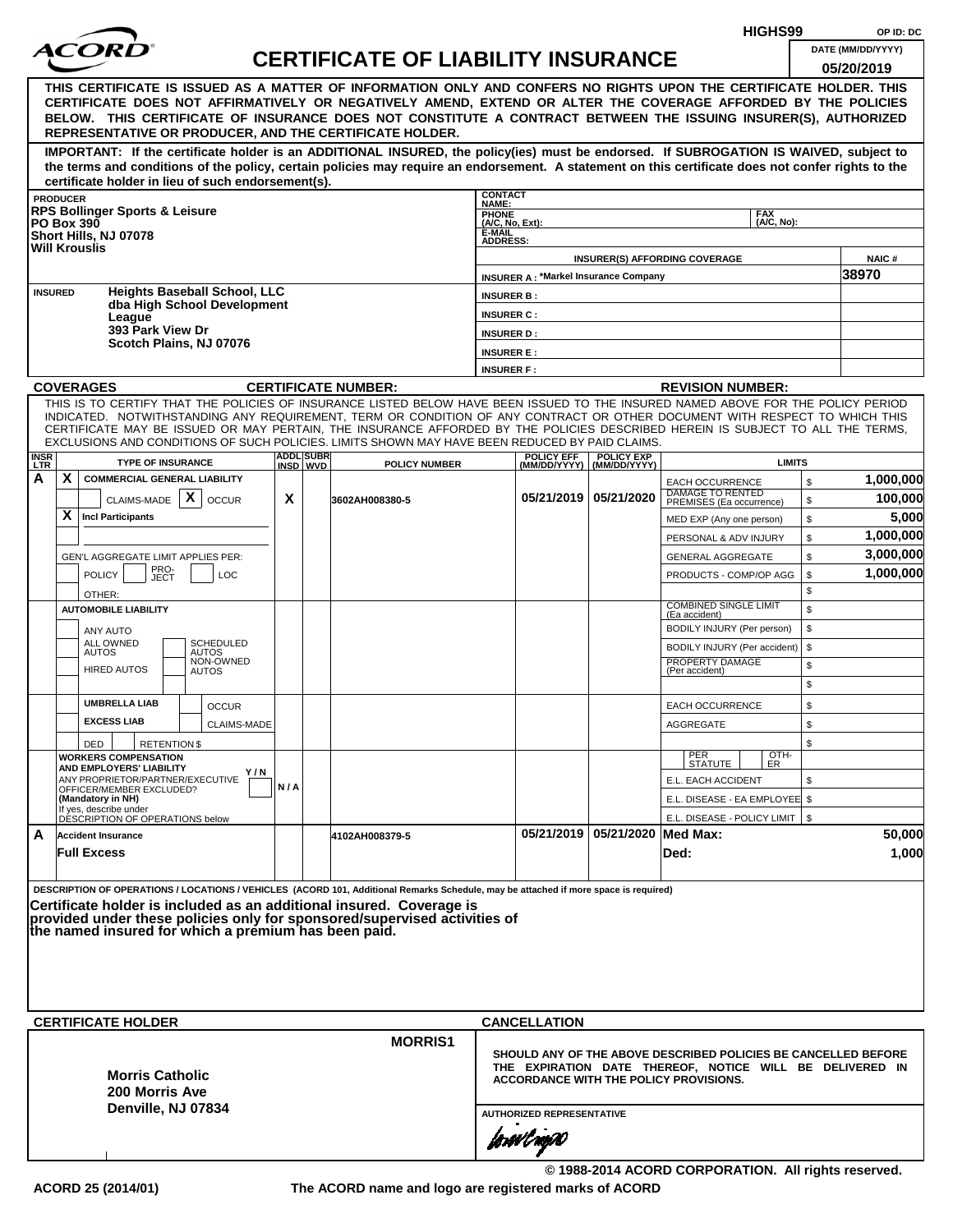|                    |                                                                                                                                                                                                                                                                |     |                  |                                           |                                   |                                             |                                |                                                                                                                            | HIGHS99       |          | OP ID: DC          |
|--------------------|----------------------------------------------------------------------------------------------------------------------------------------------------------------------------------------------------------------------------------------------------------------|-----|------------------|-------------------------------------------|-----------------------------------|---------------------------------------------|--------------------------------|----------------------------------------------------------------------------------------------------------------------------|---------------|----------|--------------------|
|                    | <i>ACOR</i>                                                                                                                                                                                                                                                    |     |                  | <b>CERTIFICATE OF LIABILITY INSURANCE</b> |                                   |                                             |                                |                                                                                                                            |               |          | DATE (MM/DD/YYYY)  |
|                    |                                                                                                                                                                                                                                                                |     |                  |                                           |                                   |                                             |                                |                                                                                                                            |               |          | 05/20/2019         |
|                    | THIS CERTIFICATE IS ISSUED AS A MATTER OF INFORMATION ONLY AND CONFERS NO RIGHTS UPON THE CERTIFICATE HOLDER. THIS<br>CERTIFICATE DOES NOT AFFIRMATIVELY OR NEGATIVELY AMEND, EXTEND OR ALTER THE COVERAGE AFFORDED BY THE POLICIES                            |     |                  |                                           |                                   |                                             |                                |                                                                                                                            |               |          |                    |
|                    | BELOW. THIS CERTIFICATE OF INSURANCE DOES NOT CONSTITUTE A CONTRACT BETWEEN THE ISSUING INSURER(S), AUTHORIZED                                                                                                                                                 |     |                  |                                           |                                   |                                             |                                |                                                                                                                            |               |          |                    |
|                    | REPRESENTATIVE OR PRODUCER, AND THE CERTIFICATE HOLDER.                                                                                                                                                                                                        |     |                  |                                           |                                   |                                             |                                |                                                                                                                            |               |          |                    |
|                    | IMPORTANT: If the certificate holder is an ADDITIONAL INSURED, the policy(ies) must be endorsed. If SUBROGATION IS WAIVED, subject to                                                                                                                          |     |                  |                                           |                                   |                                             |                                |                                                                                                                            |               |          |                    |
|                    | the terms and conditions of the policy, certain policies may require an endorsement. A statement on this certificate does not confer rights to the                                                                                                             |     |                  |                                           |                                   |                                             |                                |                                                                                                                            |               |          |                    |
|                    | certificate holder in lieu of such endorsement(s).<br><b>PRODUCER</b>                                                                                                                                                                                          |     |                  |                                           | <b>CONTACT</b>                    |                                             |                                |                                                                                                                            |               |          |                    |
|                    | <b>RPS Bollinger Sports &amp; Leisure</b>                                                                                                                                                                                                                      |     |                  |                                           | NAME:<br>PHONE<br>(A/C, No, Ext): |                                             |                                |                                                                                                                            | <b>FAX</b>    |          |                    |
|                    | <b>PO Box 390</b><br>Short Hills, NJ 07078                                                                                                                                                                                                                     |     |                  |                                           | E-MAIL<br><b>ADDRESS:</b>         |                                             |                                |                                                                                                                            | (A/C, No):    |          |                    |
|                    | <b>Will Krouslis</b>                                                                                                                                                                                                                                           |     |                  |                                           |                                   |                                             |                                | <b>INSURER(S) AFFORDING COVERAGE</b>                                                                                       |               |          | <b>NAIC#</b>       |
|                    |                                                                                                                                                                                                                                                                |     |                  |                                           |                                   | <b>INSURER A: *Markel Insurance Company</b> |                                |                                                                                                                            |               |          | 38970              |
|                    | <b>Heights Baseball School, LLC</b><br><b>INSURED</b>                                                                                                                                                                                                          |     |                  |                                           | <b>INSURER B:</b>                 |                                             |                                |                                                                                                                            |               |          |                    |
|                    | dba High School Development<br>League                                                                                                                                                                                                                          |     |                  |                                           | <b>INSURER C:</b>                 |                                             |                                |                                                                                                                            |               |          |                    |
|                    | 393 Park View Dr                                                                                                                                                                                                                                               |     |                  |                                           | <b>INSURER D:</b>                 |                                             |                                |                                                                                                                            |               |          |                    |
|                    | Scotch Plains, NJ 07076                                                                                                                                                                                                                                        |     |                  |                                           | <b>INSURER E:</b>                 |                                             |                                |                                                                                                                            |               |          |                    |
|                    |                                                                                                                                                                                                                                                                |     |                  |                                           | <b>INSURER F:</b>                 |                                             |                                |                                                                                                                            |               |          |                    |
|                    | <b>COVERAGES</b>                                                                                                                                                                                                                                               |     |                  | <b>CERTIFICATE NUMBER:</b>                |                                   |                                             |                                | <b>REVISION NUMBER:</b>                                                                                                    |               |          |                    |
|                    | THIS IS TO CERTIFY THAT THE POLICIES OF INSURANCE LISTED BELOW HAVE BEEN ISSUED TO THE INSURED NAMED ABOVE FOR THE POLICY PERIOD<br>INDICATED. NOTWITHSTANDING ANY REQUIREMENT, TERM OR CONDITION OF ANY CONTRACT OR OTHER DOCUMENT WITH RESPECT TO WHICH THIS |     |                  |                                           |                                   |                                             |                                |                                                                                                                            |               |          |                    |
|                    | CERTIFICATE MAY BE ISSUED OR MAY PERTAIN. THE INSURANCE AFFORDED BY THE POLICIES DESCRIBED HEREIN IS SUBJECT TO ALL THE TERMS.                                                                                                                                 |     |                  |                                           |                                   |                                             |                                |                                                                                                                            |               |          |                    |
|                    | EXCLUSIONS AND CONDITIONS OF SUCH POLICIES. LIMITS SHOWN MAY HAVE BEEN REDUCED BY PAID CLAIMS.                                                                                                                                                                 |     | <b>ADDL SUBR</b> |                                           |                                   | <b>POLICY EFF</b>                           | <b>POLICY EXP</b>              |                                                                                                                            |               |          |                    |
| <b>INSR</b><br>LTR | <b>TYPE OF INSURANCE</b>                                                                                                                                                                                                                                       |     | INSD WVD         | <b>POLICY NUMBER</b>                      |                                   |                                             | (MM/DD/YYYY) (MM/DD/YYYY)      |                                                                                                                            | <b>LIMITS</b> |          |                    |
| A                  | X.<br><b>COMMERCIAL GENERAL LIABILITY</b>                                                                                                                                                                                                                      |     |                  |                                           |                                   |                                             |                                | <b>EACH OCCURRENCE</b><br><b>DAMAGE TO RENTED</b>                                                                          |               | \$       | 1,000,000          |
|                    | X<br>CLAIMS-MADE<br><b>OCCUR</b><br>X.<br><b>Incl Participants</b>                                                                                                                                                                                             | X   |                  | 3602AH008380-5                            |                                   | 05/21/2019 05/21/2020                       |                                | PREMISES (Ea occurrence)                                                                                                   |               | \$       | 100,000            |
|                    |                                                                                                                                                                                                                                                                |     |                  |                                           |                                   |                                             |                                | MED EXP (Any one person)                                                                                                   |               | \$       | 5,000<br>1,000,000 |
|                    |                                                                                                                                                                                                                                                                |     |                  |                                           |                                   |                                             |                                | PERSONAL & ADV INJURY                                                                                                      |               | \$<br>\$ | 3,000,000          |
|                    | GEN'L AGGREGATE LIMIT APPLIES PER:<br>PRO-<br>JECT<br><b>POLICY</b><br><b>LOC</b>                                                                                                                                                                              |     |                  |                                           |                                   |                                             |                                | <b>GENERAL AGGREGATE</b><br>PRODUCTS - COMP/OP AGG                                                                         |               | \$       | 1,000,000          |
|                    | OTHER:                                                                                                                                                                                                                                                         |     |                  |                                           |                                   |                                             |                                |                                                                                                                            |               | \$       |                    |
|                    | <b>AUTOMOBILE LIABILITY</b>                                                                                                                                                                                                                                    |     |                  |                                           |                                   |                                             |                                | <b>COMBINED SINGLE LIMIT</b><br>(Ea accident)                                                                              |               | \$       |                    |
|                    | ANY AUTO                                                                                                                                                                                                                                                       |     |                  |                                           |                                   |                                             |                                | BODILY INJURY (Per person)                                                                                                 |               | \$       |                    |
|                    | <b>SCHEDULED</b><br>ALL OWNED<br><b>AUTOS</b><br>AUTOS                                                                                                                                                                                                         |     |                  |                                           |                                   |                                             |                                | BODILY INJURY (Per accident)                                                                                               |               | \$       |                    |
|                    | NON-OWNED<br><b>HIRED AUTOS</b><br><b>AUTOS</b>                                                                                                                                                                                                                |     |                  |                                           |                                   |                                             |                                | PROPERTY DAMAGE<br>(Per accident)                                                                                          |               | \$       |                    |
|                    |                                                                                                                                                                                                                                                                |     |                  |                                           |                                   |                                             |                                |                                                                                                                            |               | \$       |                    |
|                    | <b>UMBRELLA LIAB</b><br><b>OCCUR</b>                                                                                                                                                                                                                           |     |                  |                                           |                                   |                                             |                                | <b>EACH OCCURRENCE</b>                                                                                                     |               | \$       |                    |
|                    | <b>EXCESS LIAB</b><br><b>CLAIMS-MADE</b>                                                                                                                                                                                                                       |     |                  |                                           |                                   |                                             |                                | AGGREGATE                                                                                                                  |               | \$       |                    |
|                    | DED<br><b>RETENTION \$</b>                                                                                                                                                                                                                                     |     |                  |                                           |                                   |                                             |                                |                                                                                                                            |               | \$       |                    |
|                    | <b>WORKERS COMPENSATION</b><br>AND EMPLOYERS' LIABILITY<br>Y/N                                                                                                                                                                                                 |     |                  |                                           |                                   |                                             |                                | PER<br>STATUTE                                                                                                             | OTH-<br>ER    |          |                    |
|                    | ANY PROPRIETOR/PARTNER/EXECUTIVE<br>OFFICER/MEMBER EXCLUDED?                                                                                                                                                                                                   | N/A |                  |                                           |                                   |                                             |                                | E.L. EACH ACCIDENT                                                                                                         |               | \$       |                    |
|                    | (Mandatory in NH)<br>If yes, describe under                                                                                                                                                                                                                    |     |                  |                                           |                                   |                                             |                                | E.L. DISEASE - EA EMPLOYEE \$                                                                                              |               |          |                    |
|                    | DÉSCRIPTION OF OPERATIONS below                                                                                                                                                                                                                                |     |                  |                                           |                                   |                                             | 05/21/2019 05/21/2020 Med Max: | E.L. DISEASE - POLICY LIMIT   \$                                                                                           |               |          |                    |
| A                  | <b>Accident Insurance</b><br><b>Full Excess</b>                                                                                                                                                                                                                |     |                  | 4102AH008379-5                            |                                   |                                             |                                | Ded:                                                                                                                       |               |          | 50,000             |
|                    |                                                                                                                                                                                                                                                                |     |                  |                                           |                                   |                                             |                                |                                                                                                                            |               |          | 1,000              |
|                    | DESCRIPTION OF OPERATIONS / LOCATIONS / VEHICLES (ACORD 101, Additional Remarks Schedule, may be attached if more space is required)                                                                                                                           |     |                  |                                           |                                   |                                             |                                |                                                                                                                            |               |          |                    |
|                    |                                                                                                                                                                                                                                                                |     |                  |                                           |                                   |                                             |                                |                                                                                                                            |               |          |                    |
|                    | Coverage is provided under this policy only for sponsored/supervised<br>activities of the named insured for which a premium has been paid. The                                                                                                                 |     |                  |                                           |                                   |                                             |                                |                                                                                                                            |               |          |                    |
|                    | Certificate holder is named additional insured with respect to the named                                                                                                                                                                                       |     |                  |                                           |                                   |                                             |                                |                                                                                                                            |               |          |                    |
|                    |                                                                                                                                                                                                                                                                |     |                  |                                           |                                   |                                             |                                |                                                                                                                            |               |          |                    |
|                    |                                                                                                                                                                                                                                                                |     |                  |                                           |                                   |                                             |                                |                                                                                                                            |               |          |                    |
|                    |                                                                                                                                                                                                                                                                |     |                  |                                           |                                   |                                             |                                |                                                                                                                            |               |          |                    |
|                    | <b>CERTIFICATE HOLDER</b>                                                                                                                                                                                                                                      |     |                  |                                           |                                   | <b>CANCELLATION</b>                         |                                |                                                                                                                            |               |          |                    |
|                    |                                                                                                                                                                                                                                                                |     |                  | <b>MORRIS2</b>                            |                                   |                                             |                                |                                                                                                                            |               |          |                    |
|                    |                                                                                                                                                                                                                                                                |     |                  |                                           |                                   |                                             |                                | SHOULD ANY OF THE ABOVE DESCRIBED POLICIES BE CANCELLED BEFORE<br>THE EXPIRATION DATE THEREOF, NOTICE WILL BE DELIVERED IN |               |          |                    |
|                    | <b>Morris School District</b>                                                                                                                                                                                                                                  |     |                  |                                           |                                   |                                             |                                | ACCORDANCE WITH THE POLICY PROVISIONS.                                                                                     |               |          |                    |
|                    | 31 Hazel St.                                                                                                                                                                                                                                                   |     |                  |                                           |                                   |                                             |                                |                                                                                                                            |               |          |                    |
|                    | Morristown, NJ 07960                                                                                                                                                                                                                                           |     |                  |                                           | <b>AUTHORIZED REPRESENTATIVE</b>  |                                             |                                |                                                                                                                            |               |          |                    |
|                    |                                                                                                                                                                                                                                                                |     |                  |                                           |                                   | forwl now                                   |                                |                                                                                                                            |               |          |                    |
|                    |                                                                                                                                                                                                                                                                |     |                  |                                           |                                   |                                             |                                |                                                                                                                            |               |          |                    |

**© 1988-2014 ACORD CORPORATION. All rights reserved. ACORD 25 (2014/01) The ACORD name and logo are registered marks of ACORD**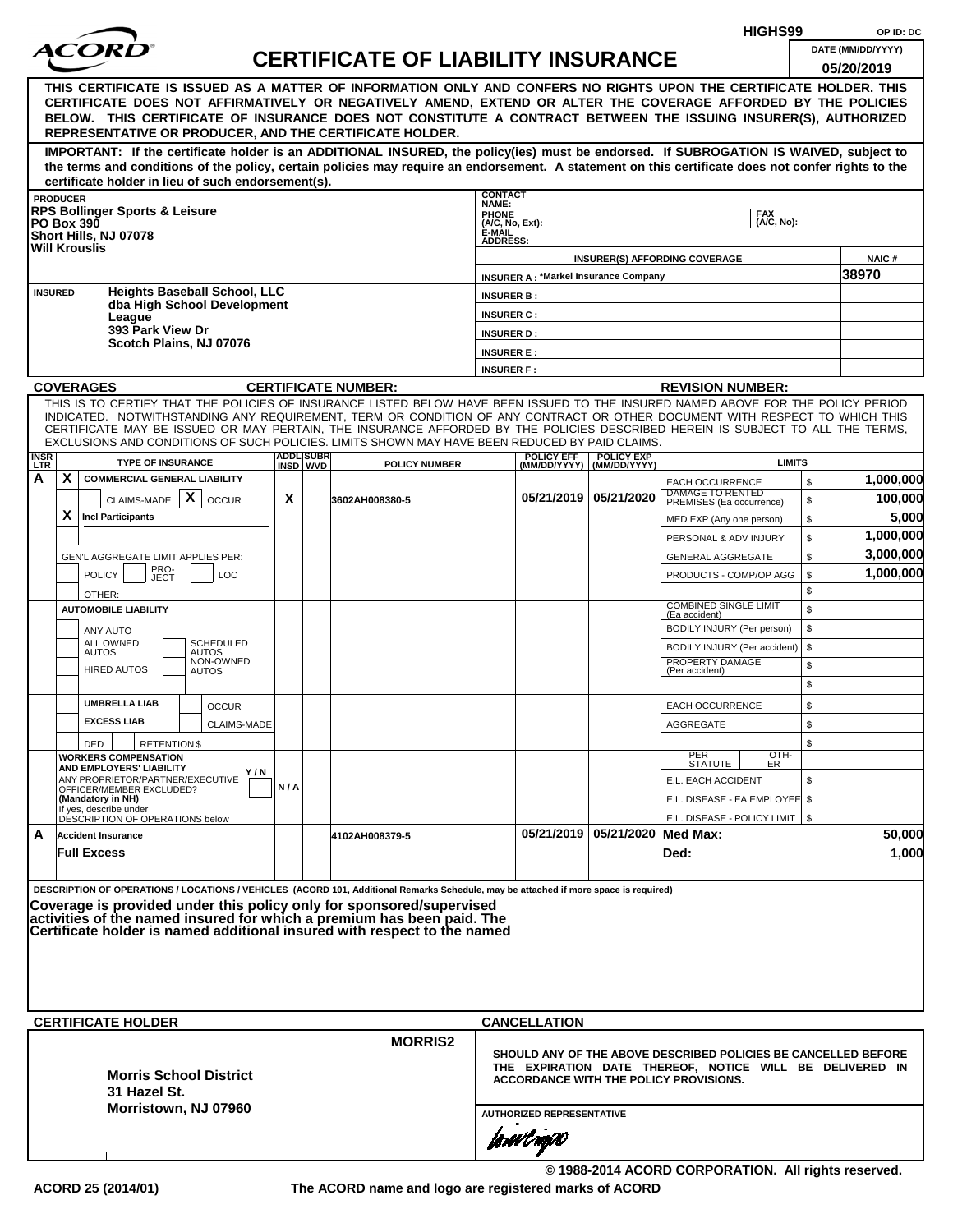|                           |                   |                                                                                                                                                                                                                                                                                                                                                                                                                  |     |                              |                                           |                                                                                                                                                                             |                                             |                                                  | HIGHS99                                                          | OP ID: DC            |
|---------------------------|-------------------|------------------------------------------------------------------------------------------------------------------------------------------------------------------------------------------------------------------------------------------------------------------------------------------------------------------------------------------------------------------------------------------------------------------|-----|------------------------------|-------------------------------------------|-----------------------------------------------------------------------------------------------------------------------------------------------------------------------------|---------------------------------------------|--------------------------------------------------|------------------------------------------------------------------|----------------------|
|                           |                   |                                                                                                                                                                                                                                                                                                                                                                                                                  |     |                              | <b>CERTIFICATE OF LIABILITY INSURANCE</b> |                                                                                                                                                                             |                                             |                                                  |                                                                  | DATE (MM/DD/YYYY)    |
|                           |                   |                                                                                                                                                                                                                                                                                                                                                                                                                  |     |                              |                                           |                                                                                                                                                                             |                                             |                                                  |                                                                  | 05/20/2019           |
|                           |                   | THIS CERTIFICATE IS ISSUED AS A MATTER OF INFORMATION ONLY AND CONFERS NO RIGHTS UPON THE CERTIFICATE HOLDER. THIS<br>CERTIFICATE DOES NOT AFFIRMATIVELY OR NEGATIVELY AMEND, EXTEND OR ALTER THE COVERAGE AFFORDED BY THE POLICIES<br>BELOW. THIS CERTIFICATE OF INSURANCE DOES NOT CONSTITUTE A CONTRACT BETWEEN THE ISSUING INSURER(S), AUTHORIZED<br>REPRESENTATIVE OR PRODUCER, AND THE CERTIFICATE HOLDER. |     |                              |                                           |                                                                                                                                                                             |                                             |                                                  |                                                                  |                      |
|                           |                   | IMPORTANT: If the certificate holder is an ADDITIONAL INSURED, the policy(ies) must be endorsed. If SUBROGATION IS WAIVED, subject to<br>the terms and conditions of the policy, certain policies may require an endorsement. A statement on this certificate does not confer rights to the<br>certificate holder in lieu of such endorsement(s).                                                                |     |                              |                                           |                                                                                                                                                                             |                                             |                                                  |                                                                  |                      |
|                           | <b>PRODUCER</b>   |                                                                                                                                                                                                                                                                                                                                                                                                                  |     |                              |                                           | <b>CONTACT</b>                                                                                                                                                              |                                             |                                                  |                                                                  |                      |
|                           | <b>PO Box 390</b> | <b>RPS Bollinger Sports &amp; Leisure</b><br>Short Hills, NJ 07078<br><b>Will Krouslis</b>                                                                                                                                                                                                                                                                                                                       |     |                              |                                           | NAME:<br>PHONE<br>(A/C, No, Ext):<br>E-MAIL<br><b>ADDRESS:</b>                                                                                                              |                                             |                                                  | <b>FAX</b><br>(A/C, No):                                         |                      |
|                           |                   |                                                                                                                                                                                                                                                                                                                                                                                                                  |     |                              |                                           |                                                                                                                                                                             |                                             |                                                  | <b>INSURER(S) AFFORDING COVERAGE</b>                             | NAIC#                |
|                           | <b>INSURED</b>    | <b>Heights Baseball School, LLC</b>                                                                                                                                                                                                                                                                                                                                                                              |     |                              |                                           |                                                                                                                                                                             | <b>INSURER A: *Markel Insurance Company</b> |                                                  |                                                                  | 38970                |
|                           |                   | dba High School Development                                                                                                                                                                                                                                                                                                                                                                                      |     |                              |                                           | <b>INSURER B:</b>                                                                                                                                                           |                                             |                                                  |                                                                  |                      |
|                           |                   | League<br>393 Park View Dr                                                                                                                                                                                                                                                                                                                                                                                       |     |                              |                                           | <b>INSURER C:</b><br><b>INSURER D:</b>                                                                                                                                      |                                             |                                                  |                                                                  |                      |
|                           |                   | Scotch Plains, NJ 07076                                                                                                                                                                                                                                                                                                                                                                                          |     |                              |                                           | <b>INSURER E:</b>                                                                                                                                                           |                                             |                                                  |                                                                  |                      |
|                           |                   |                                                                                                                                                                                                                                                                                                                                                                                                                  |     |                              |                                           | <b>INSURER F:</b>                                                                                                                                                           |                                             |                                                  |                                                                  |                      |
|                           |                   | <b>COVERAGES</b>                                                                                                                                                                                                                                                                                                                                                                                                 |     |                              | <b>CERTIFICATE NUMBER:</b>                |                                                                                                                                                                             |                                             |                                                  | <b>REVISION NUMBER:</b>                                          |                      |
|                           |                   | THIS IS TO CERTIFY THAT THE POLICIES OF INSURANCE LISTED BELOW HAVE BEEN ISSUED TO THE INSURED NAMED ABOVE FOR THE POLICY PERIOD                                                                                                                                                                                                                                                                                 |     |                              |                                           |                                                                                                                                                                             |                                             |                                                  |                                                                  |                      |
|                           |                   | INDICATED. NOTWITHSTANDING ANY REQUIREMENT, TERM OR CONDITION OF ANY CONTRACT OR OTHER DOCUMENT WITH RESPECT TO WHICH THIS<br>CERTIFICATE MAY BE ISSUED OR MAY PERTAIN, THE INSURANCE AFFORDED BY THE POLICIES DESCRIBED HEREIN IS SUBJECT TO ALL THE TERMS,<br>EXCLUSIONS AND CONDITIONS OF SUCH POLICIES. LIMITS SHOWN MAY HAVE BEEN REDUCED BY PAID CLAIMS.                                                   |     |                              |                                           |                                                                                                                                                                             |                                             |                                                  |                                                                  |                      |
| <b>INSR</b><br><b>LTR</b> |                   | <b>TYPE OF INSURANCE</b>                                                                                                                                                                                                                                                                                                                                                                                         |     | <b>ADDL SUBR</b><br>INSD WVD | <b>POLICY NUMBER</b>                      |                                                                                                                                                                             | <b>POLICY EFF</b>                           | <b>POLICY EXP</b><br>(MM/DD/YYYY)   (MM/DD/YYYY) | <b>LIMITS</b>                                                    |                      |
| A                         | X.                | <b>COMMERCIAL GENERAL LIABILITY</b><br>X<br>CLAIMS-MADE                                                                                                                                                                                                                                                                                                                                                          | X   |                              |                                           |                                                                                                                                                                             | 05/21/2019 05/21/2020                       |                                                  | \$<br><b>EACH OCCURRENCE</b><br>DAMAGE TO RENTED                 | 1,000,000<br>100,000 |
|                           | X                 | <b>OCCUR</b><br><b>Incl Participants</b>                                                                                                                                                                                                                                                                                                                                                                         |     |                              | 3602AH008380-5                            |                                                                                                                                                                             |                                             |                                                  | \$<br>PREMISES (Ea occurrence)<br>\$<br>MED EXP (Any one person) | 5,000                |
|                           |                   |                                                                                                                                                                                                                                                                                                                                                                                                                  |     |                              |                                           |                                                                                                                                                                             |                                             |                                                  | \$<br>PERSONAL & ADV INJURY                                      | 1,000,000            |
|                           |                   | GEN'L AGGREGATE LIMIT APPLIES PER:                                                                                                                                                                                                                                                                                                                                                                               |     |                              |                                           |                                                                                                                                                                             |                                             |                                                  | \$<br><b>GENERAL AGGREGATE</b>                                   | 3,000,000            |
|                           |                   | PRO-<br><b>POLICY</b><br>LOC<br>JECT                                                                                                                                                                                                                                                                                                                                                                             |     |                              |                                           |                                                                                                                                                                             |                                             |                                                  | \$<br>PRODUCTS - COMP/OP AGG                                     | 1,000,000            |
|                           |                   | OTHER:                                                                                                                                                                                                                                                                                                                                                                                                           |     |                              |                                           |                                                                                                                                                                             |                                             |                                                  | \$                                                               |                      |
|                           |                   | <b>AUTOMOBILE LIABILITY</b>                                                                                                                                                                                                                                                                                                                                                                                      |     |                              |                                           |                                                                                                                                                                             |                                             |                                                  | <b>COMBINED SINGLE LIMIT</b><br>\$<br>(Ea accident)              |                      |
|                           |                   | ANY AUTO                                                                                                                                                                                                                                                                                                                                                                                                         |     |                              |                                           |                                                                                                                                                                             |                                             |                                                  | BODILY INJURY (Per person)<br>\$                                 |                      |
|                           |                   | ALL OWNED<br><b>SCHEDULED</b><br><b>AUTOS</b><br><b>AUTOS</b>                                                                                                                                                                                                                                                                                                                                                    |     |                              |                                           |                                                                                                                                                                             |                                             |                                                  | BODILY INJURY (Per accident)<br>\$                               |                      |
|                           |                   | NON-OWNED<br><b>HIRED AUTOS</b><br><b>AUTOS</b>                                                                                                                                                                                                                                                                                                                                                                  |     |                              |                                           |                                                                                                                                                                             |                                             |                                                  | PROPERTY DAMAGE<br>\$<br>(Per accident)                          |                      |
|                           |                   |                                                                                                                                                                                                                                                                                                                                                                                                                  |     |                              |                                           |                                                                                                                                                                             |                                             |                                                  | \$                                                               |                      |
|                           |                   | <b>UMBRELLA LIAB</b><br><b>OCCUR</b><br><b>EXCESS LIAB</b>                                                                                                                                                                                                                                                                                                                                                       |     |                              |                                           |                                                                                                                                                                             |                                             |                                                  | \$<br>EACH OCCURRENCE                                            |                      |
|                           |                   | <b>CLAIMS-MADE</b>                                                                                                                                                                                                                                                                                                                                                                                               |     |                              |                                           |                                                                                                                                                                             |                                             |                                                  | <b>AGGREGATE</b><br>\$                                           |                      |
|                           |                   | DED<br><b>RETENTIONS</b><br><b>WORKERS COMPENSATION</b>                                                                                                                                                                                                                                                                                                                                                          |     |                              |                                           |                                                                                                                                                                             |                                             |                                                  | \$<br>OTH-<br>PER<br>STATUTE<br>ER                               |                      |
|                           |                   | AND EMPLOYERS' LIABILITY<br>Y / N<br>ANY PROPRIETOR/PARTNER/EXECUTIVE                                                                                                                                                                                                                                                                                                                                            |     |                              |                                           |                                                                                                                                                                             |                                             |                                                  | E.L. EACH ACCIDENT<br>\$                                         |                      |
|                           |                   | OFFICER/MEMBER EXCLUDED?<br>(Mandatory in NH)                                                                                                                                                                                                                                                                                                                                                                    | N/A |                              |                                           |                                                                                                                                                                             |                                             |                                                  | E.L. DISEASE - EA EMPLOYEE \$                                    |                      |
|                           |                   | If yes, describe under<br>DESCRIPTION OF OPERATIONS below                                                                                                                                                                                                                                                                                                                                                        |     |                              |                                           |                                                                                                                                                                             |                                             |                                                  | E.L. DISEASE - POLICY LIMIT   \$                                 |                      |
| A                         |                   | <b>Accident Insurance</b>                                                                                                                                                                                                                                                                                                                                                                                        |     |                              | 4102AH008379-5                            |                                                                                                                                                                             |                                             | 05/21/2019 05/21/2020 Med Max:                   |                                                                  | 50,000               |
|                           |                   | <b>Full Excess</b>                                                                                                                                                                                                                                                                                                                                                                                               |     |                              |                                           |                                                                                                                                                                             |                                             |                                                  | Ded:                                                             | 1,000                |
|                           |                   | DESCRIPTION OF OPERATIONS / LOCATIONS / VEHICLES (ACORD 101, Additional Remarks Schedule, may be attached if more space is required)<br>Coverage is provided under this policy only for sponsored/supervised<br>activities of the named insured for which a premium has been paid. The<br>Certificate holder is named additional insured.                                                                        |     |                              |                                           |                                                                                                                                                                             |                                             |                                                  |                                                                  |                      |
|                           |                   | <b>CERTIFICATE HOLDER</b>                                                                                                                                                                                                                                                                                                                                                                                        |     |                              |                                           |                                                                                                                                                                             | <b>CANCELLATION</b>                         |                                                  |                                                                  |                      |
|                           |                   | <b>Mountain Lakes Board of</b><br><b>Education</b>                                                                                                                                                                                                                                                                                                                                                               |     |                              | <b>MOUNT1-</b>                            | SHOULD ANY OF THE ABOVE DESCRIBED POLICIES BE CANCELLED BEFORE<br>THE EXPIRATION DATE THEREOF, NOTICE WILL BE DELIVERED IN<br><b>ACCORDANCE WITH THE POLICY PROVISIONS.</b> |                                             |                                                  |                                                                  |                      |
|                           |                   | 400 Boulevard #3<br>Mountain Lakes, NJ 07046                                                                                                                                                                                                                                                                                                                                                                     |     |                              |                                           | <b>AUTHORIZED REPRESENTATIVE</b><br>forwingso                                                                                                                               |                                             |                                                  |                                                                  |                      |
|                           |                   |                                                                                                                                                                                                                                                                                                                                                                                                                  |     |                              |                                           |                                                                                                                                                                             |                                             |                                                  |                                                                  |                      |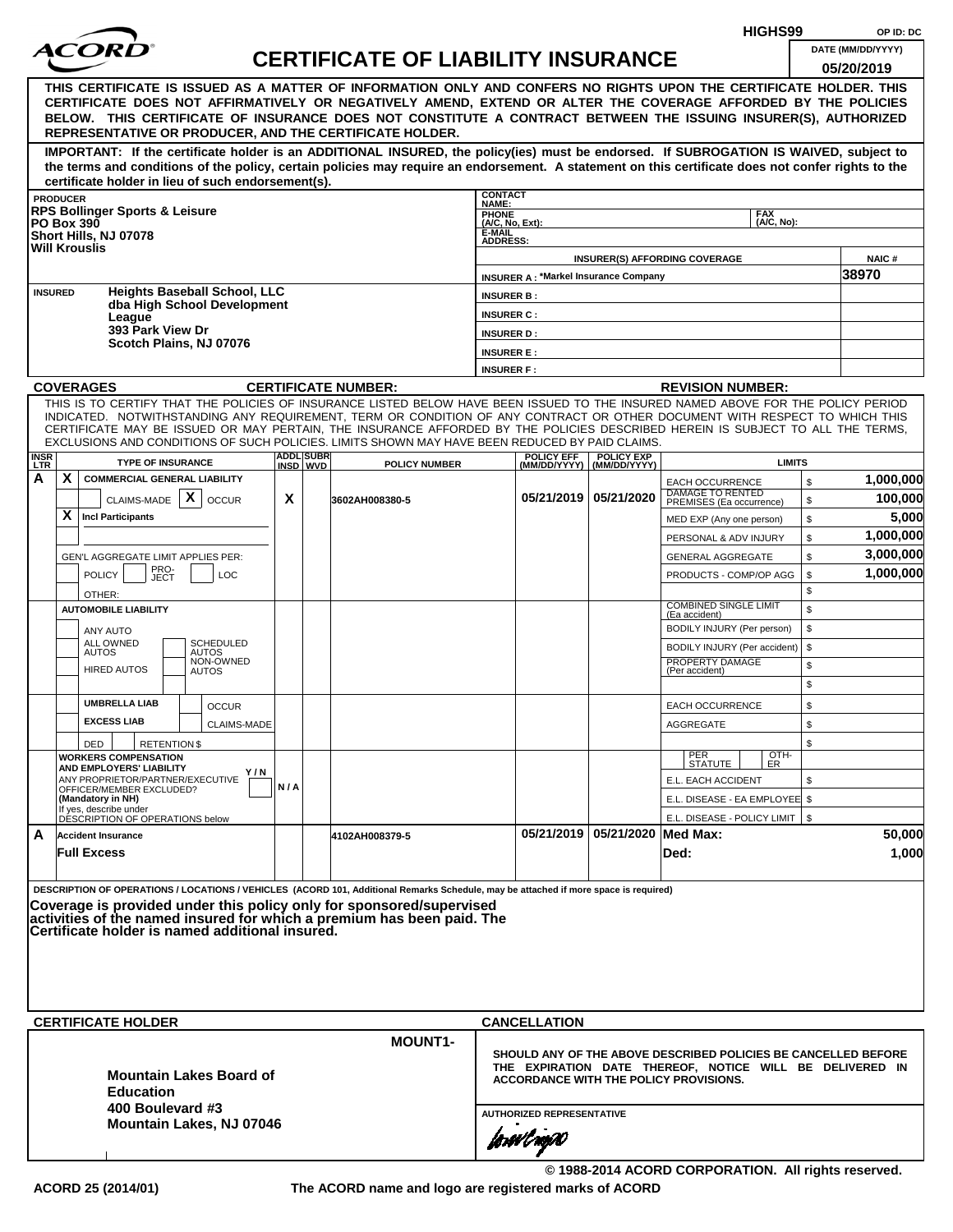|                    |                                            |                                                           |                                                      |     |                               |                                                                                                                                                                                                                                                              |                                        |                                             |                                                  |                                                                | HIGHS99            |              | OP ID: DC             |
|--------------------|--------------------------------------------|-----------------------------------------------------------|------------------------------------------------------|-----|-------------------------------|--------------------------------------------------------------------------------------------------------------------------------------------------------------------------------------------------------------------------------------------------------------|----------------------------------------|---------------------------------------------|--------------------------------------------------|----------------------------------------------------------------|--------------------|--------------|-----------------------|
|                    |                                            |                                                           |                                                      |     |                               | <b>CERTIFICATE OF LIABILITY INSURANCE</b>                                                                                                                                                                                                                    |                                        |                                             |                                                  |                                                                |                    |              | DATE (MM/DD/YYYY)     |
|                    |                                            |                                                           |                                                      |     |                               |                                                                                                                                                                                                                                                              |                                        |                                             |                                                  |                                                                |                    |              | 05/20/2019            |
|                    |                                            |                                                           |                                                      |     |                               | THIS CERTIFICATE IS ISSUED AS A MATTER OF INFORMATION ONLY AND CONFERS NO RIGHTS UPON THE CERTIFICATE HOLDER. THIS<br>CERTIFICATE DOES NOT AFFIRMATIVELY OR NEGATIVELY AMEND, EXTEND OR ALTER THE COVERAGE AFFORDED BY THE POLICIES                          |                                        |                                             |                                                  |                                                                |                    |              |                       |
|                    |                                            |                                                           |                                                      |     |                               | BELOW. THIS CERTIFICATE OF INSURANCE DOES NOT CONSTITUTE A CONTRACT BETWEEN THE ISSUING INSURER(S), AUTHORIZED                                                                                                                                               |                                        |                                             |                                                  |                                                                |                    |              |                       |
|                    |                                            |                                                           |                                                      |     |                               | REPRESENTATIVE OR PRODUCER, AND THE CERTIFICATE HOLDER.                                                                                                                                                                                                      |                                        |                                             |                                                  |                                                                |                    |              |                       |
|                    |                                            |                                                           |                                                      |     |                               | IMPORTANT: If the certificate holder is an ADDITIONAL INSURED, the policy(ies) must be endorsed. If SUBROGATION IS WAIVED, subject to                                                                                                                        |                                        |                                             |                                                  |                                                                |                    |              |                       |
|                    |                                            |                                                           |                                                      |     |                               | the terms and conditions of the policy, certain policies may require an endorsement. A statement on this certificate does not confer rights to the                                                                                                           |                                        |                                             |                                                  |                                                                |                    |              |                       |
|                    | <b>PRODUCER</b>                            |                                                           | certificate holder in lieu of such endorsement(s).   |     |                               |                                                                                                                                                                                                                                                              | <b>CONTACT</b>                         |                                             |                                                  |                                                                |                    |              |                       |
|                    |                                            | <b>RPS Bollinger Sports &amp; Leisure</b>                 |                                                      |     |                               |                                                                                                                                                                                                                                                              | NAME:<br><b>PHONE</b>                  |                                             |                                                  |                                                                | <b>FAX</b>         |              |                       |
|                    | <b>PO Box 390</b><br>Short Hills, NJ 07078 |                                                           |                                                      |     |                               |                                                                                                                                                                                                                                                              | (A/C, No, Ext):<br>E-MAIL              |                                             |                                                  |                                                                | (A/C. No):         |              |                       |
|                    | <b>Will Krouslis</b>                       |                                                           |                                                      |     |                               |                                                                                                                                                                                                                                                              | <b>ADDRESS:</b>                        |                                             |                                                  |                                                                |                    |              |                       |
|                    |                                            |                                                           |                                                      |     |                               |                                                                                                                                                                                                                                                              |                                        | <b>INSURER A: *Markel Insurance Company</b> |                                                  | <b>INSURER(S) AFFORDING COVERAGE</b>                           |                    |              | <b>NAIC#</b><br>38970 |
|                    | <b>INSURED</b>                             |                                                           | <b>Heights Baseball School, LLC</b>                  |     |                               |                                                                                                                                                                                                                                                              |                                        |                                             |                                                  |                                                                |                    |              |                       |
|                    |                                            |                                                           | dba High School Development                          |     |                               |                                                                                                                                                                                                                                                              | <b>INSURER B:</b><br><b>INSURER C:</b> |                                             |                                                  |                                                                |                    |              |                       |
|                    |                                            | League<br>393 Park View Dr                                |                                                      |     |                               |                                                                                                                                                                                                                                                              | <b>INSURER D:</b>                      |                                             |                                                  |                                                                |                    |              |                       |
|                    |                                            |                                                           | Scotch Plains, NJ 07076                              |     |                               |                                                                                                                                                                                                                                                              | <b>INSURER E:</b>                      |                                             |                                                  |                                                                |                    |              |                       |
|                    |                                            |                                                           |                                                      |     |                               |                                                                                                                                                                                                                                                              | <b>INSURER F:</b>                      |                                             |                                                  |                                                                |                    |              |                       |
|                    | <b>COVERAGES</b>                           |                                                           |                                                      |     |                               | <b>CERTIFICATE NUMBER:</b>                                                                                                                                                                                                                                   |                                        |                                             |                                                  | <b>REVISION NUMBER:</b>                                        |                    |              |                       |
|                    |                                            |                                                           |                                                      |     |                               | THIS IS TO CERTIFY THAT THE POLICIES OF INSURANCE LISTED BELOW HAVE BEEN ISSUED TO THE INSURED NAMED ABOVE FOR THE POLICY PERIOD                                                                                                                             |                                        |                                             |                                                  |                                                                |                    |              |                       |
|                    |                                            |                                                           |                                                      |     |                               | INDICATED. NOTWITHSTANDING ANY REQUIREMENT, TERM OR CONDITION OF ANY CONTRACT OR OTHER DOCUMENT WITH RESPECT TO WHICH THIS<br>CERTIFICATE MAY BE ISSUED OR MAY PERTAIN, THE INSURANCE AFFORDED BY THE POLICIES DESCRIBED HEREIN IS SUBJECT TO ALL THE TERMS. |                                        |                                             |                                                  |                                                                |                    |              |                       |
|                    |                                            |                                                           |                                                      |     |                               | EXCLUSIONS AND CONDITIONS OF SUCH POLICIES. LIMITS SHOWN MAY HAVE BEEN REDUCED BY PAID CLAIMS.                                                                                                                                                               |                                        |                                             |                                                  |                                                                |                    |              |                       |
| <b>INSR</b><br>LTR |                                            | <b>TYPE OF INSURANCE</b>                                  |                                                      |     | <b>ADDLISUBRI</b><br>INSD WVD | <b>POLICY NUMBER</b>                                                                                                                                                                                                                                         |                                        | <b>POLICY EFF</b>                           | <b>POLICY EXP</b><br>(MM/DD/YYYY)   (MM/DD/YYYY) |                                                                | <b>LIMITS</b>      |              |                       |
| А                  | X                                          |                                                           | <b>COMMERCIAL GENERAL LIABILITY</b>                  |     |                               |                                                                                                                                                                                                                                                              |                                        |                                             |                                                  | <b>EACH OCCURRENCE</b>                                         |                    | $\mathbb{S}$ | 1,000,000             |
|                    |                                            | CLAIMS-MADE $\mathbf{X}$                                  | <b>OCCUR</b>                                         | X   |                               | 3602AH008380-5                                                                                                                                                                                                                                               |                                        |                                             | 05/21/2019   05/21/2020                          | DAMAGE TO RENTED<br>PREMISES (Ea occurrence)                   |                    | \$           | 100,000               |
|                    | X                                          | <b>Incl Participants</b>                                  |                                                      |     |                               |                                                                                                                                                                                                                                                              |                                        |                                             |                                                  | MED EXP (Any one person)                                       |                    | \$           | 5,000                 |
|                    |                                            |                                                           |                                                      |     |                               |                                                                                                                                                                                                                                                              |                                        |                                             |                                                  | PERSONAL & ADV INJURY                                          |                    | \$           | 1,000,000             |
|                    |                                            |                                                           | GEN'L AGGREGATE LIMIT APPLIES PER:                   |     |                               |                                                                                                                                                                                                                                                              |                                        |                                             |                                                  | <b>GENERAL AGGREGATE</b>                                       |                    | \$           | 3,000,000             |
|                    | <b>POLICY</b>                              | PRO-<br>JECT                                              | <b>LOC</b>                                           |     |                               |                                                                                                                                                                                                                                                              |                                        |                                             |                                                  | PRODUCTS - COMP/OP AGG                                         |                    | \$           | 1,000,000             |
|                    | OTHER:                                     |                                                           |                                                      |     |                               |                                                                                                                                                                                                                                                              |                                        |                                             |                                                  | <b>COMBINED SINGLE LIMIT</b>                                   |                    | \$           |                       |
|                    |                                            | <b>AUTOMOBILE LIABILITY</b>                               |                                                      |     |                               |                                                                                                                                                                                                                                                              |                                        |                                             |                                                  | (Ea accident)                                                  |                    | \$           |                       |
|                    | ANY AUTO<br>ALL OWNED                      |                                                           | SCHEDULED                                            |     |                               |                                                                                                                                                                                                                                                              |                                        |                                             |                                                  | BODILY INJURY (Per person)                                     |                    | \$           |                       |
|                    | <b>AUTOS</b>                               |                                                           | <b>AUTOS</b><br>NON-OWNED                            |     |                               |                                                                                                                                                                                                                                                              |                                        |                                             |                                                  | BODILY INJURY (Per accident)<br>PROPERTY DAMAGE                |                    | \$<br>\$     |                       |
|                    |                                            | <b>HIRED AUTOS</b>                                        | <b>AUTOS</b>                                         |     |                               |                                                                                                                                                                                                                                                              |                                        |                                             |                                                  | (Per accident)                                                 |                    | \$           |                       |
|                    |                                            | <b>UMBRELLA LIAB</b>                                      |                                                      |     |                               |                                                                                                                                                                                                                                                              |                                        |                                             |                                                  |                                                                |                    | \$           |                       |
|                    | <b>EXCESS LIAB</b>                         |                                                           | <b>OCCUR</b><br>CLAIMS-MADE                          |     |                               |                                                                                                                                                                                                                                                              |                                        |                                             |                                                  | <b>EACH OCCURRENCE</b><br><b>AGGREGATE</b>                     |                    | \$           |                       |
|                    | DED                                        | <b>RETENTION \$</b>                                       |                                                      |     |                               |                                                                                                                                                                                                                                                              |                                        |                                             |                                                  |                                                                |                    | \$           |                       |
|                    |                                            | <b>WORKERS COMPENSATION</b>                               |                                                      |     |                               |                                                                                                                                                                                                                                                              |                                        |                                             |                                                  | PER<br>STATUTE                                                 | $\frac{[OTH]}{ER}$ |              |                       |
|                    |                                            | AND EMPLOYERS' LIABILITY                                  | Y / N<br>ANY PROPRIETOR/PARTNER/EXECUTIVE            |     |                               |                                                                                                                                                                                                                                                              |                                        |                                             |                                                  | E.L. EACH ACCIDENT                                             |                    | \$           |                       |
|                    | (Mandatory in NH)                          | OFFICER/MEMBER EXCLUDED?                                  |                                                      | N/A |                               |                                                                                                                                                                                                                                                              |                                        |                                             |                                                  | E.L. DISEASE - EA EMPLOYEE \$                                  |                    |              |                       |
|                    |                                            | If yes, describe under<br>DESCRIPTION OF OPERATIONS below |                                                      |     |                               |                                                                                                                                                                                                                                                              |                                        |                                             |                                                  | E.L. DISEASE - POLICY LIMIT   \$                               |                    |              |                       |
| A                  | <b>Accident Insurance</b>                  |                                                           |                                                      |     |                               | 4102AH008379-5                                                                                                                                                                                                                                               |                                        |                                             | 05/21/2019   05/21/2020   Med Max:               |                                                                |                    |              | 50,000                |
|                    | <b>Full Excess</b>                         |                                                           |                                                      |     |                               |                                                                                                                                                                                                                                                              |                                        |                                             |                                                  | Ded:                                                           |                    |              | 1,000                 |
|                    |                                            |                                                           |                                                      |     |                               |                                                                                                                                                                                                                                                              |                                        |                                             |                                                  |                                                                |                    |              |                       |
|                    |                                            |                                                           |                                                      |     |                               | DESCRIPTION OF OPERATIONS / LOCATIONS / VEHICLES (ACORD 101, Additional Remarks Schedule, may be attached if more space is required)                                                                                                                         |                                        |                                             |                                                  |                                                                |                    |              |                       |
|                    |                                            |                                                           |                                                      |     |                               | Certificate holder is included as an additional insured. Coverage is<br>provided under these policies only for sponsored/supervised activities of                                                                                                            |                                        |                                             |                                                  |                                                                |                    |              |                       |
|                    |                                            |                                                           | the named insured for which a premium has been paid. |     |                               |                                                                                                                                                                                                                                                              |                                        |                                             |                                                  |                                                                |                    |              |                       |
|                    |                                            |                                                           |                                                      |     |                               |                                                                                                                                                                                                                                                              |                                        |                                             |                                                  |                                                                |                    |              |                       |
|                    |                                            |                                                           |                                                      |     |                               |                                                                                                                                                                                                                                                              |                                        |                                             |                                                  |                                                                |                    |              |                       |
|                    |                                            |                                                           |                                                      |     |                               |                                                                                                                                                                                                                                                              |                                        |                                             |                                                  |                                                                |                    |              |                       |
|                    |                                            |                                                           |                                                      |     |                               |                                                                                                                                                                                                                                                              |                                        |                                             |                                                  |                                                                |                    |              |                       |
|                    |                                            | <b>CERTIFICATE HOLDER</b>                                 |                                                      |     |                               |                                                                                                                                                                                                                                                              |                                        | <b>CANCELLATION</b>                         |                                                  |                                                                |                    |              |                       |
|                    |                                            |                                                           |                                                      |     |                               | MTOLI01                                                                                                                                                                                                                                                      |                                        |                                             |                                                  | SHOULD ANY OF THE ABOVE DESCRIBED POLICIES BE CANCELLED BEFORE |                    |              |                       |
|                    |                                            |                                                           |                                                      |     |                               |                                                                                                                                                                                                                                                              |                                        |                                             |                                                  | THE EXPIRATION DATE THEREOF, NOTICE WILL BE DELIVERED IN       |                    |              |                       |
|                    |                                            | 89 US-46                                                  | <b>Mt. Olive Board of Education</b>                  |     |                               |                                                                                                                                                                                                                                                              |                                        |                                             |                                                  | <b>ACCORDANCE WITH THE POLICY PROVISIONS.</b>                  |                    |              |                       |
|                    |                                            | <b>Budd Lake 07828</b>                                    |                                                      |     |                               |                                                                                                                                                                                                                                                              |                                        |                                             |                                                  |                                                                |                    |              |                       |
|                    |                                            |                                                           |                                                      |     |                               |                                                                                                                                                                                                                                                              | <b>AUTHORIZED REPRESENTATIVE</b>       |                                             |                                                  |                                                                |                    |              |                       |
|                    |                                            |                                                           |                                                      |     |                               |                                                                                                                                                                                                                                                              |                                        | forwl now                                   |                                                  |                                                                |                    |              |                       |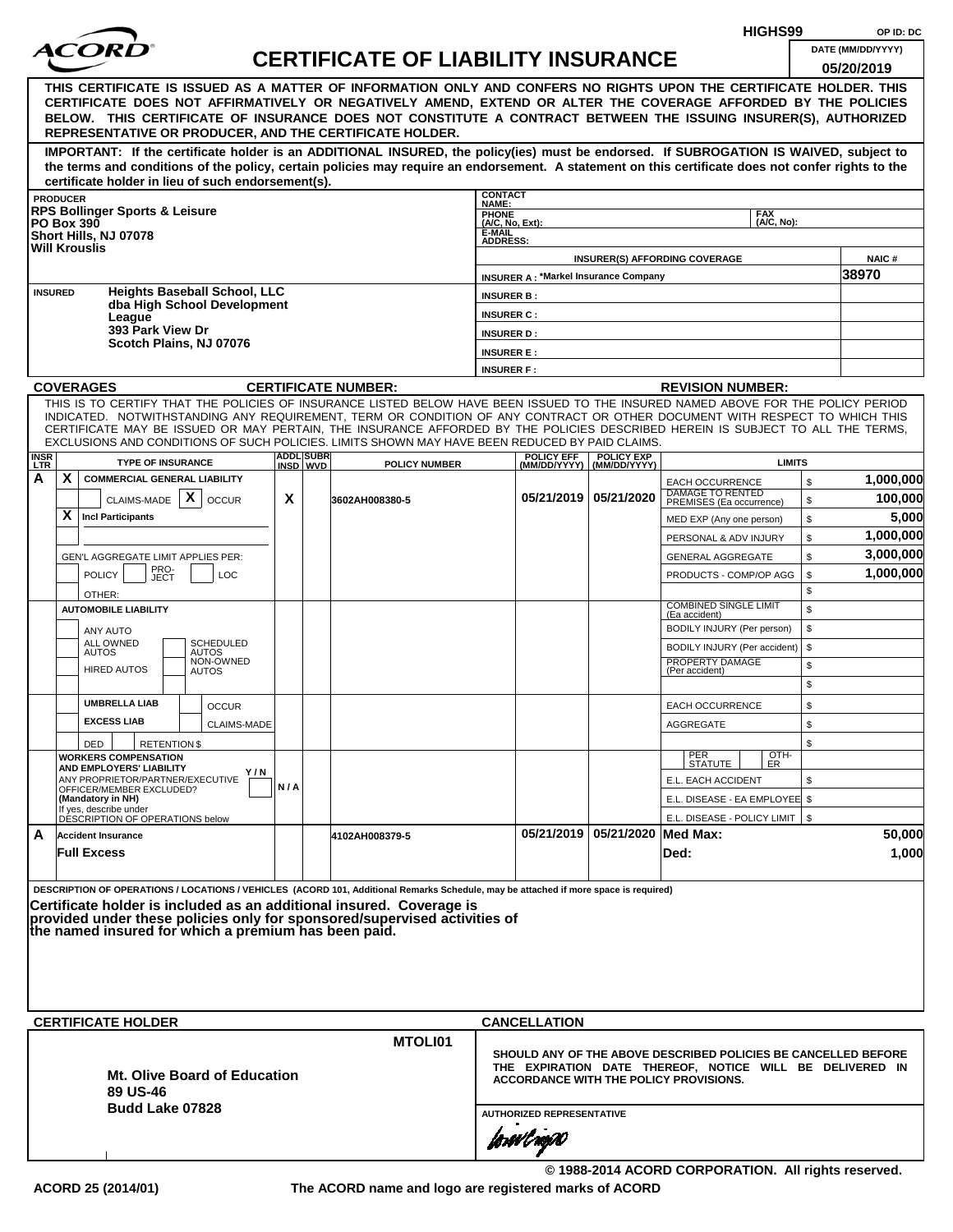|             |                                                                                                                                                                                                                                                                                                                                                                                                                  |     |                  |                                           | HIGHS99                          |                     |                                             |                                                                                                                                                                      |          | OP ID: DC         |
|-------------|------------------------------------------------------------------------------------------------------------------------------------------------------------------------------------------------------------------------------------------------------------------------------------------------------------------------------------------------------------------------------------------------------------------|-----|------------------|-------------------------------------------|----------------------------------|---------------------|---------------------------------------------|----------------------------------------------------------------------------------------------------------------------------------------------------------------------|----------|-------------------|
|             | COR                                                                                                                                                                                                                                                                                                                                                                                                              |     |                  | <b>CERTIFICATE OF LIABILITY INSURANCE</b> |                                  |                     |                                             |                                                                                                                                                                      |          | DATE (MM/DD/YYYY) |
|             | THIS CERTIFICATE IS ISSUED AS A MATTER OF INFORMATION ONLY AND CONFERS NO RIGHTS UPON THE CERTIFICATE HOLDER. THIS<br>CERTIFICATE DOES NOT AFFIRMATIVELY OR NEGATIVELY AMEND, EXTEND OR ALTER THE COVERAGE AFFORDED BY THE POLICIES<br>BELOW. THIS CERTIFICATE OF INSURANCE DOES NOT CONSTITUTE A CONTRACT BETWEEN THE ISSUING INSURER(S), AUTHORIZED<br>REPRESENTATIVE OR PRODUCER, AND THE CERTIFICATE HOLDER. |     |                  |                                           |                                  |                     |                                             |                                                                                                                                                                      |          | 05/20/2019        |
|             | IMPORTANT: If the certificate holder is an ADDITIONAL INSURED, the policy(ies) must be endorsed. If SUBROGATION IS WAIVED, subject to<br>the terms and conditions of the policy, certain policies may require an endorsement. A statement on this certificate does not confer rights to the                                                                                                                      |     |                  |                                           |                                  |                     |                                             |                                                                                                                                                                      |          |                   |
|             | certificate holder in lieu of such endorsement(s).<br><b>PRODUCER</b>                                                                                                                                                                                                                                                                                                                                            |     |                  |                                           | <b>CONTACT</b>                   |                     |                                             |                                                                                                                                                                      |          |                   |
|             | <b>RPS Bollinger Sports &amp; Leisure</b>                                                                                                                                                                                                                                                                                                                                                                        |     |                  |                                           | NAME:<br><b>PHONE</b>            |                     |                                             | <b>FAX</b>                                                                                                                                                           |          |                   |
|             | <b>PO Box 390</b><br>Short Hills, NJ 07078                                                                                                                                                                                                                                                                                                                                                                       |     |                  |                                           | (A/C, No, Ext):<br>E-MAIL        |                     |                                             | (A/C, No):                                                                                                                                                           |          |                   |
|             | <b>Will Krouslis</b>                                                                                                                                                                                                                                                                                                                                                                                             |     |                  |                                           | <b>ADDRESS:</b>                  |                     |                                             |                                                                                                                                                                      |          |                   |
|             |                                                                                                                                                                                                                                                                                                                                                                                                                  |     |                  |                                           |                                  |                     |                                             | <b>INSURER(S) AFFORDING COVERAGE</b>                                                                                                                                 |          | <b>NAIC#</b>      |
|             | <b>Heights Baseball School, LLC</b><br><b>INSURED</b>                                                                                                                                                                                                                                                                                                                                                            |     |                  |                                           |                                  |                     | <b>INSURER A: *Markel Insurance Company</b> |                                                                                                                                                                      |          | 38970             |
|             | dba High School Development                                                                                                                                                                                                                                                                                                                                                                                      |     |                  |                                           | <b>INSURER B:</b>                |                     |                                             |                                                                                                                                                                      |          |                   |
|             | League<br>393 Park View Dr                                                                                                                                                                                                                                                                                                                                                                                       |     |                  |                                           | <b>INSURER C:</b>                |                     |                                             |                                                                                                                                                                      |          |                   |
|             | Scotch Plains, NJ 07076                                                                                                                                                                                                                                                                                                                                                                                          |     |                  |                                           | <b>INSURER D:</b>                |                     |                                             |                                                                                                                                                                      |          |                   |
|             |                                                                                                                                                                                                                                                                                                                                                                                                                  |     |                  |                                           | <b>INSURER E:</b>                |                     |                                             |                                                                                                                                                                      |          |                   |
|             |                                                                                                                                                                                                                                                                                                                                                                                                                  |     |                  | <b>CERTIFICATE NUMBER:</b>                | <b>INSURER F:</b>                |                     |                                             |                                                                                                                                                                      |          |                   |
|             | <b>COVERAGES</b><br>THIS IS TO CERTIFY THAT THE POLICIES OF INSURANCE LISTED BELOW HAVE BEEN ISSUED TO THE INSURED NAMED ABOVE FOR THE POLICY PERIOD                                                                                                                                                                                                                                                             |     |                  |                                           |                                  |                     |                                             | <b>REVISION NUMBER:</b>                                                                                                                                              |          |                   |
| <b>INSR</b> | INDICATED. NOTWITHSTANDING ANY REQUIREMENT, TERM OR CONDITION OF ANY CONTRACT OR OTHER DOCUMENT WITH RESPECT TO WHICH THIS<br>CERTIFICATE MAY BE ISSUED OR MAY PERTAIN, THE INSURANCE AFFORDED BY THE POLICIES DESCRIBED HEREIN IS SUBJECT TO ALL THE TERMS.<br>EXCLUSIONS AND CONDITIONS OF SUCH POLICIES. LIMITS SHOWN MAY HAVE BEEN REDUCED BY PAID CLAIMS.                                                   |     | <b>ADDL SUBR</b> |                                           |                                  | <b>POLICY EFF</b>   | <b>POLICY EXP</b>                           |                                                                                                                                                                      |          |                   |
| <b>LTR</b>  | <b>TYPE OF INSURANCE</b>                                                                                                                                                                                                                                                                                                                                                                                         |     | INSD WVD         | <b>POLICY NUMBER</b>                      |                                  | (MM/DD/YYYY)        | (MM/DD/YYYY)                                | <b>LIMITS</b>                                                                                                                                                        |          |                   |
| A           | X<br><b>COMMERCIAL GENERAL LIABILITY</b>                                                                                                                                                                                                                                                                                                                                                                         |     |                  |                                           |                                  |                     |                                             | <b>EACH OCCURRENCE</b><br><b>DAMAGE TO RENTED</b>                                                                                                                    | \$       | 1,000,000         |
|             | X<br>CLAIMS-MADE<br><b>OCCUR</b>                                                                                                                                                                                                                                                                                                                                                                                 |     |                  | 3602AH008380-5                            |                                  |                     | 05/21/2019   05/21/2020                     | PREMISES (Ea occurrence)                                                                                                                                             | \$       | 100,000           |
|             | X<br><b>Incl Participants</b>                                                                                                                                                                                                                                                                                                                                                                                    |     |                  |                                           |                                  |                     |                                             | MED EXP (Any one person)                                                                                                                                             | \$       | 5,000             |
|             |                                                                                                                                                                                                                                                                                                                                                                                                                  |     |                  |                                           |                                  |                     |                                             | PERSONAL & ADV INJURY                                                                                                                                                | \$       | 1,000,000         |
|             | GEN'L AGGREGATE LIMIT APPLIES PER:                                                                                                                                                                                                                                                                                                                                                                               |     |                  |                                           |                                  |                     |                                             | <b>GENERAL AGGREGATE</b>                                                                                                                                             | \$       | 3,000,000         |
|             | PRO-<br>JECT<br><b>POLICY</b><br><b>LOC</b>                                                                                                                                                                                                                                                                                                                                                                      |     |                  |                                           |                                  |                     |                                             | PRODUCTS - COMP/OP AGG                                                                                                                                               | \$       | 1,000,000         |
|             | OTHER:                                                                                                                                                                                                                                                                                                                                                                                                           |     |                  |                                           |                                  |                     |                                             |                                                                                                                                                                      | \$       |                   |
|             | <b>AUTOMOBILE LIABILITY</b>                                                                                                                                                                                                                                                                                                                                                                                      |     |                  |                                           |                                  |                     |                                             | <b>COMBINED SINGLE LIMIT</b><br>(Ea accident)                                                                                                                        | \$       |                   |
|             | ANY AUTO                                                                                                                                                                                                                                                                                                                                                                                                         |     |                  |                                           |                                  |                     |                                             | BODILY INJURY (Per person)                                                                                                                                           | \$       |                   |
|             | <b>ALL OWNED</b><br><b>SCHEDULED</b><br><b>AUTOS</b><br><b>AUTOS</b>                                                                                                                                                                                                                                                                                                                                             |     |                  |                                           |                                  |                     |                                             | BODILY INJURY (Per accident)                                                                                                                                         | \$       |                   |
|             | NON-OWNED<br><b>HIRED AUTOS</b><br><b>AUTOS</b>                                                                                                                                                                                                                                                                                                                                                                  |     |                  |                                           |                                  |                     |                                             | PROPERTY DAMAGE<br>(Per accident)                                                                                                                                    | \$<br>\$ |                   |
|             | <b>UMBRELLA LIAB</b><br><b>OCCUR</b>                                                                                                                                                                                                                                                                                                                                                                             |     |                  |                                           |                                  |                     |                                             | <b>EACH OCCURRENCE</b>                                                                                                                                               | \$       |                   |
|             | <b>EXCESS LIAB</b><br>CLAIMS-MADE                                                                                                                                                                                                                                                                                                                                                                                |     |                  |                                           |                                  |                     |                                             | AGGREGATE                                                                                                                                                            | \$       |                   |
|             | <b>RETENTION \$</b><br>DED                                                                                                                                                                                                                                                                                                                                                                                       |     |                  |                                           |                                  |                     |                                             |                                                                                                                                                                      | \$       |                   |
|             | <b>WORKERS COMPENSATION</b>                                                                                                                                                                                                                                                                                                                                                                                      |     |                  |                                           |                                  |                     |                                             | OTH-<br>PER<br>STATUTE<br>ER                                                                                                                                         |          |                   |
|             | AND EMPLOYERS' LIABILITY<br>Y / N<br>ANY PROPRIETOR/PARTNER/EXECUTIVE<br>OFFICER/MEMBER EXCLUDED?                                                                                                                                                                                                                                                                                                                |     |                  |                                           |                                  |                     |                                             | E.L. EACH ACCIDENT                                                                                                                                                   | \$       |                   |
|             | (Mandatory in NH)                                                                                                                                                                                                                                                                                                                                                                                                | N/A |                  |                                           |                                  |                     |                                             | E.L. DISEASE - EA EMPLOYEE \$                                                                                                                                        |          |                   |
|             | If yes, describe under<br>DESCRIPTION OF OPERATIONS below                                                                                                                                                                                                                                                                                                                                                        |     |                  |                                           |                                  |                     |                                             | E.L. DISEASE - POLICY LIMIT   \$                                                                                                                                     |          |                   |
| A           | <b>Accident Insurance</b>                                                                                                                                                                                                                                                                                                                                                                                        |     |                  | 4102AH008379-5                            |                                  | 05/21/2019          | 05/21/2020 Med Max:                         |                                                                                                                                                                      |          | 50,000            |
|             | <b>Full Excess</b>                                                                                                                                                                                                                                                                                                                                                                                               |     |                  |                                           |                                  |                     |                                             | Ded:                                                                                                                                                                 |          | 1,000             |
|             | DESCRIPTION OF OPERATIONS / LOCATIONS / VEHICLES (ACORD 101, Additional Remarks Schedule, may be attached if more space is required)<br>Coverage is provided under this policy only for sponsored/supervised<br> activities of the named insured for which a premium has been paid.                                                                                                                              |     |                  |                                           |                                  |                     |                                             |                                                                                                                                                                      |          |                   |
|             | <b>CERTIFICATE HOLDER</b>                                                                                                                                                                                                                                                                                                                                                                                        |     |                  |                                           |                                  | <b>CANCELLATION</b> |                                             |                                                                                                                                                                      |          |                   |
|             | New Providence Board of<br><b>Education</b><br>365 Elkwood Ave.                                                                                                                                                                                                                                                                                                                                                  |     |                  | NEWPRO1                                   |                                  |                     |                                             | SHOULD ANY OF THE ABOVE DESCRIBED POLICIES BE CANCELLED BEFORE<br>THE EXPIRATION DATE THEREOF, NOTICE WILL BE DELIVERED IN<br>ACCORDANCE WITH THE POLICY PROVISIONS. |          |                   |
|             | New Providence, NJ 07974                                                                                                                                                                                                                                                                                                                                                                                         |     |                  |                                           | <b>AUTHORIZED REPRESENTATIVE</b> |                     |                                             |                                                                                                                                                                      |          |                   |
|             |                                                                                                                                                                                                                                                                                                                                                                                                                  |     |                  |                                           |                                  | forwingso           |                                             |                                                                                                                                                                      |          |                   |
|             |                                                                                                                                                                                                                                                                                                                                                                                                                  |     |                  |                                           |                                  |                     |                                             |                                                                                                                                                                      |          |                   |

**© 1988-2014 ACORD CORPORATION. All rights reserved.**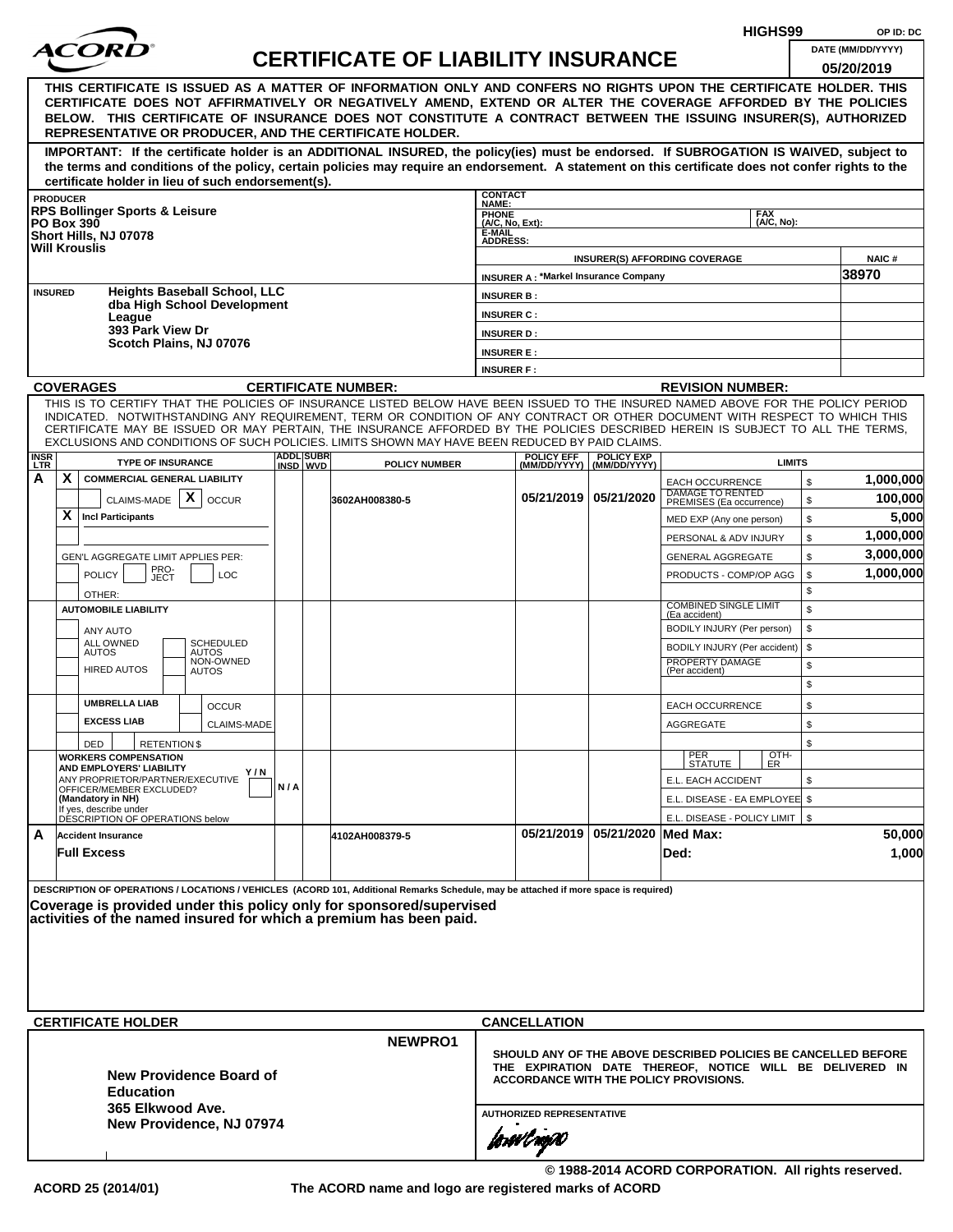|                |                                                                                                                                                                                                                                                                                                                                                                                                                                                                                                                                |     |                  |                                           |                                        |                                                         |                                | HIGHS99                                                                                                                                                                     | OP ID: DC                       |
|----------------|--------------------------------------------------------------------------------------------------------------------------------------------------------------------------------------------------------------------------------------------------------------------------------------------------------------------------------------------------------------------------------------------------------------------------------------------------------------------------------------------------------------------------------|-----|------------------|-------------------------------------------|----------------------------------------|---------------------------------------------------------|--------------------------------|-----------------------------------------------------------------------------------------------------------------------------------------------------------------------------|---------------------------------|
|                | <i>ACORI</i>                                                                                                                                                                                                                                                                                                                                                                                                                                                                                                                   |     |                  | <b>CERTIFICATE OF LIABILITY INSURANCE</b> |                                        |                                                         |                                |                                                                                                                                                                             | DATE (MM/DD/YYYY)<br>05/20/2019 |
|                | THIS CERTIFICATE IS ISSUED AS A MATTER OF INFORMATION ONLY AND CONFERS NO RIGHTS UPON THE CERTIFICATE HOLDER. THIS<br>CERTIFICATE DOES NOT AFFIRMATIVELY OR NEGATIVELY AMEND, EXTEND OR ALTER THE COVERAGE AFFORDED BY THE POLICIES<br>BELOW. THIS CERTIFICATE OF INSURANCE DOES NOT CONSTITUTE A CONTRACT BETWEEN THE ISSUING INSURER(S), AUTHORIZED<br>REPRESENTATIVE OR PRODUCER, AND THE CERTIFICATE HOLDER.                                                                                                               |     |                  |                                           |                                        |                                                         |                                |                                                                                                                                                                             |                                 |
|                | IMPORTANT: If the certificate holder is an ADDITIONAL INSURED, the policy(ies) must be endorsed. If SUBROGATION IS WAIVED, subject to<br>the terms and conditions of the policy, certain policies may require an endorsement. A statement on this certificate does not confer rights to the<br>certificate holder in lieu of such endorsement(s).                                                                                                                                                                              |     |                  |                                           |                                        |                                                         |                                |                                                                                                                                                                             |                                 |
|                | <b>PRODUCER</b>                                                                                                                                                                                                                                                                                                                                                                                                                                                                                                                |     |                  |                                           | <b>CONTACT</b><br>NAME:                |                                                         |                                |                                                                                                                                                                             |                                 |
|                | <b>RPS Bollinger Sports &amp; Leisure</b><br><b>PO Box 390</b>                                                                                                                                                                                                                                                                                                                                                                                                                                                                 |     |                  |                                           | <b>PHONE</b><br>(A/C, No, Ext):        |                                                         |                                | <b>FAX</b><br>(A/C, No):                                                                                                                                                    |                                 |
|                | Short Hills, NJ 07078<br><b>Will Krouslis</b>                                                                                                                                                                                                                                                                                                                                                                                                                                                                                  |     |                  |                                           | <b>E-MAIL</b><br><b>ADDRESS:</b>       |                                                         |                                | <b>INSURER(S) AFFORDING COVERAGE</b>                                                                                                                                        | NAIC#                           |
|                |                                                                                                                                                                                                                                                                                                                                                                                                                                                                                                                                |     |                  |                                           |                                        | <b>INSURER A: *Markel Insurance Company</b>             |                                |                                                                                                                                                                             | 38970                           |
| <b>INSURED</b> | <b>Heights Baseball School, LLC</b><br>dba High School Development                                                                                                                                                                                                                                                                                                                                                                                                                                                             |     |                  |                                           | <b>INSURER B:</b>                      |                                                         |                                |                                                                                                                                                                             |                                 |
|                | League<br>393 Park View Dr                                                                                                                                                                                                                                                                                                                                                                                                                                                                                                     |     |                  |                                           | <b>INSURER C:</b><br><b>INSURER D:</b> |                                                         |                                |                                                                                                                                                                             |                                 |
|                | Scotch Plains, NJ 07076                                                                                                                                                                                                                                                                                                                                                                                                                                                                                                        |     |                  |                                           | <b>INSURER E:</b>                      |                                                         |                                |                                                                                                                                                                             |                                 |
|                |                                                                                                                                                                                                                                                                                                                                                                                                                                                                                                                                |     |                  |                                           | <b>INSURER F:</b>                      |                                                         |                                |                                                                                                                                                                             |                                 |
|                | <b>COVERAGES</b>                                                                                                                                                                                                                                                                                                                                                                                                                                                                                                               |     |                  | <b>CERTIFICATE NUMBER:</b>                |                                        |                                                         |                                | <b>REVISION NUMBER:</b>                                                                                                                                                     |                                 |
| <b>INSR</b>    | THIS IS TO CERTIFY THAT THE POLICIES OF INSURANCE LISTED BELOW HAVE BEEN ISSUED TO THE INSURED NAMED ABOVE FOR THE POLICY PERIOD<br>INDICATED. NOTWITHSTANDING ANY REQUIREMENT, TERM OR CONDITION OF ANY CONTRACT OR OTHER DOCUMENT WITH RESPECT TO WHICH THIS<br>CERTIFICATE MAY BE ISSUED OR MAY PERTAIN, THE INSURANCE AFFORDED BY THE POLICIES DESCRIBED HEREIN IS SUBJECT TO ALL THE TERMS,<br>EXCLUSIONS AND CONDITIONS OF SUCH POLICIES. LIMITS SHOWN MAY HAVE BEEN REDUCED BY PAID CLAIMS.<br><b>TYPE OF INSURANCE</b> |     | <b>ADDL SUBR</b> |                                           |                                        | <b>POLICY EFF</b>                                       | <b>POLICY EXP</b>              | <b>LIMITS</b>                                                                                                                                                               |                                 |
| LTR.<br>A      | X.<br><b>COMMERCIAL GENERAL LIABILITY</b>                                                                                                                                                                                                                                                                                                                                                                                                                                                                                      |     | INSD WVD         | <b>POLICY NUMBER</b>                      |                                        |                                                         | (MM/DD/YYYY)   (MM/DD/YYYY)    | \$<br><b>EACH OCCURRENCE</b>                                                                                                                                                | 1,000,000                       |
|                | CLAIMS-MADE $\mathbf{X}$<br><b>OCCUR</b>                                                                                                                                                                                                                                                                                                                                                                                                                                                                                       |     |                  | 3602AH008380-5                            |                                        |                                                         | 05/21/2019 05/21/2020          | DAMAGE TO RENTED<br>\$<br>PREMISES (Ea occurrence)                                                                                                                          | 100,000                         |
|                | X.<br><b>Incl Participants</b>                                                                                                                                                                                                                                                                                                                                                                                                                                                                                                 |     |                  |                                           |                                        |                                                         |                                | \$<br>MED EXP (Any one person)                                                                                                                                              | 5,000                           |
|                |                                                                                                                                                                                                                                                                                                                                                                                                                                                                                                                                |     |                  |                                           |                                        |                                                         |                                | \$<br>PERSONAL & ADV INJURY                                                                                                                                                 | 1,000,000                       |
|                | GEN'L AGGREGATE LIMIT APPLIES PER:                                                                                                                                                                                                                                                                                                                                                                                                                                                                                             |     |                  |                                           |                                        |                                                         |                                | \$<br><b>GENERAL AGGREGATE</b>                                                                                                                                              | 3,000,000                       |
|                | PRO-<br>JECT<br><b>POLICY</b><br><b>LOC</b>                                                                                                                                                                                                                                                                                                                                                                                                                                                                                    |     |                  |                                           |                                        |                                                         |                                | PRODUCTS - COMP/OP AGG<br>\$                                                                                                                                                | 1,000,000                       |
|                | OTHER:                                                                                                                                                                                                                                                                                                                                                                                                                                                                                                                         |     |                  |                                           |                                        |                                                         |                                | \$<br><b>COMBINED SINGLE LIMIT</b>                                                                                                                                          |                                 |
|                | <b>AUTOMOBILE LIABILITY</b>                                                                                                                                                                                                                                                                                                                                                                                                                                                                                                    |     |                  |                                           |                                        |                                                         |                                | \$<br>(Ea accident)                                                                                                                                                         |                                 |
|                | ANY AUTO<br><b>ALL OWNED</b><br><b>SCHEDULED</b>                                                                                                                                                                                                                                                                                                                                                                                                                                                                               |     |                  |                                           |                                        |                                                         |                                | \$<br>BODILY INJURY (Per person)                                                                                                                                            |                                 |
|                | <b>AUTOS</b><br><b>AUTOS</b><br>NON-OWNED                                                                                                                                                                                                                                                                                                                                                                                                                                                                                      |     |                  |                                           |                                        |                                                         |                                | \$<br>BODILY INJURY (Per accident)<br>PROPERTY DAMAGE<br>\$                                                                                                                 |                                 |
|                | <b>HIRED AUTOS</b><br><b>AUTOS</b>                                                                                                                                                                                                                                                                                                                                                                                                                                                                                             |     |                  |                                           |                                        |                                                         |                                | (Per accident)<br>\$                                                                                                                                                        |                                 |
|                | <b>UMBRELLA LIAB</b><br><b>OCCUR</b>                                                                                                                                                                                                                                                                                                                                                                                                                                                                                           |     |                  |                                           |                                        |                                                         |                                | \$<br><b>EACH OCCURRENCE</b>                                                                                                                                                |                                 |
|                | <b>EXCESS LIAB</b><br>CLAIMS-MADE                                                                                                                                                                                                                                                                                                                                                                                                                                                                                              |     |                  |                                           |                                        |                                                         |                                | <b>AGGREGATE</b><br>\$                                                                                                                                                      |                                 |
|                | DED<br><b>RETENTION \$</b>                                                                                                                                                                                                                                                                                                                                                                                                                                                                                                     |     |                  |                                           |                                        |                                                         |                                | \$                                                                                                                                                                          |                                 |
|                | <b>WORKERS COMPENSATION</b><br>AND EMPLOYERS' LIABILITY                                                                                                                                                                                                                                                                                                                                                                                                                                                                        |     |                  |                                           |                                        |                                                         |                                | OTH-<br>PER<br>STATUTE<br>ER.                                                                                                                                               |                                 |
|                | Y / N<br>ANY PROPRIETOR/PARTNER/EXECUTIVE                                                                                                                                                                                                                                                                                                                                                                                                                                                                                      | N/A |                  |                                           |                                        |                                                         |                                | E.L. EACH ACCIDENT<br>\$                                                                                                                                                    |                                 |
|                | OFFICER/MEMBER EXCLUDED?<br>(Mandatory in NH)                                                                                                                                                                                                                                                                                                                                                                                                                                                                                  |     |                  |                                           |                                        |                                                         |                                | E.L. DISEASE - EA EMPLOYEE \$                                                                                                                                               |                                 |
|                | If yes, describe under<br>DESCRIPTION OF OPERATIONS below                                                                                                                                                                                                                                                                                                                                                                                                                                                                      |     |                  |                                           |                                        |                                                         |                                | E.L. DISEASE - POLICY LIMIT   \$                                                                                                                                            |                                 |
| A              | <b>Accident Insurance</b><br><b>Full Excess</b>                                                                                                                                                                                                                                                                                                                                                                                                                                                                                |     |                  | 4102AH008379-5                            |                                        |                                                         | 05/21/2019 05/21/2020 Med Max: | Ded:                                                                                                                                                                        | 50,000<br>1,000                 |
|                | DESCRIPTION OF OPERATIONS / LOCATIONS / VEHICLES (ACORD 101, Additional Remarks Schedule, may be attached if more space is required)<br>Coverage is provided under this policy only for sponsored/supervised<br>activities of the named insured for which a premium has been paid.<br><b>CERTIFICATE HOLDER</b><br><b>New Providence PAL</b><br><b>PO Box 681</b><br>New Providence, NJ 07974                                                                                                                                  |     |                  | NEWPRO1                                   |                                        | <b>CANCELLATION</b><br><b>AUTHORIZED REPRESENTATIVE</b> |                                | SHOULD ANY OF THE ABOVE DESCRIBED POLICIES BE CANCELLED BEFORE<br>THE EXPIRATION DATE THEREOF, NOTICE WILL BE DELIVERED IN<br><b>ACCORDANCE WITH THE POLICY PROVISIONS.</b> |                                 |
|                |                                                                                                                                                                                                                                                                                                                                                                                                                                                                                                                                |     |                  |                                           |                                        | forøvl nopN                                             |                                | © 1988-2014 ACORD CORPORATION. All rights reserved.                                                                                                                         |                                 |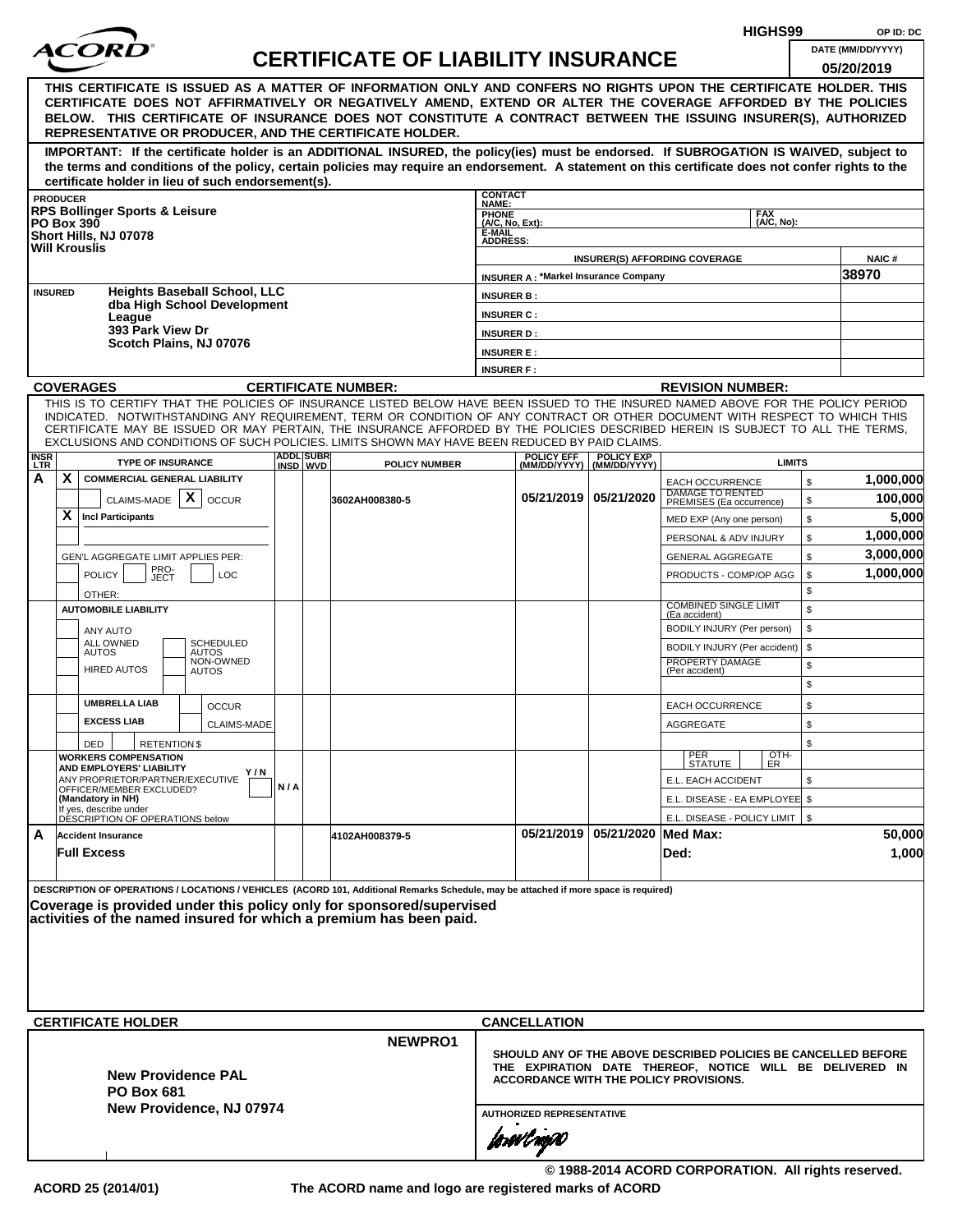|                           |                                                                                                                                                                            |                                                                                   |      |                                                    |     |  |                                                                                                                                                                                                                                                                                                                                                                |                                    |                                  |                                             | HIGHS99                                                                                                                                                                     |          | OP ID: DC            |  |
|---------------------------|----------------------------------------------------------------------------------------------------------------------------------------------------------------------------|-----------------------------------------------------------------------------------|------|----------------------------------------------------|-----|--|----------------------------------------------------------------------------------------------------------------------------------------------------------------------------------------------------------------------------------------------------------------------------------------------------------------------------------------------------------------|------------------------------------|----------------------------------|---------------------------------------------|-----------------------------------------------------------------------------------------------------------------------------------------------------------------------------|----------|----------------------|--|
|                           |                                                                                                                                                                            |                                                                                   |      |                                                    |     |  | <b>CERTIFICATE OF LIABILITY INSURANCE</b>                                                                                                                                                                                                                                                                                                                      |                                    |                                  |                                             |                                                                                                                                                                             |          | DATE (MM/DD/YYYY)    |  |
|                           |                                                                                                                                                                            |                                                                                   |      |                                                    |     |  | THIS CERTIFICATE IS ISSUED AS A MATTER OF INFORMATION ONLY AND CONFERS NO RIGHTS UPON THE CERTIFICATE HOLDER. THIS<br>CERTIFICATE DOES NOT AFFIRMATIVELY OR NEGATIVELY AMEND, EXTEND OR ALTER THE COVERAGE AFFORDED BY THE POLICIES<br>BELOW. THIS CERTIFICATE OF INSURANCE DOES NOT CONSTITUTE A CONTRACT BETWEEN THE ISSUING INSURER(S), AUTHORIZED          |                                    |                                  |                                             |                                                                                                                                                                             |          | 05/20/2019           |  |
|                           |                                                                                                                                                                            |                                                                                   |      |                                                    |     |  | REPRESENTATIVE OR PRODUCER, AND THE CERTIFICATE HOLDER.<br>IMPORTANT: If the certificate holder is an ADDITIONAL INSURED, the policy(ies) must be endorsed. If SUBROGATION IS WAIVED, subject to                                                                                                                                                               |                                    |                                  |                                             |                                                                                                                                                                             |          |                      |  |
|                           |                                                                                                                                                                            |                                                                                   |      | certificate holder in lieu of such endorsement(s). |     |  | the terms and conditions of the policy, certain policies may require an endorsement. A statement on this certificate does not confer rights to the                                                                                                                                                                                                             |                                    |                                  |                                             |                                                                                                                                                                             |          |                      |  |
|                           | <b>PRODUCER</b>                                                                                                                                                            | <b>RPS Bollinger Sports &amp; Leisure</b>                                         |      |                                                    |     |  |                                                                                                                                                                                                                                                                                                                                                                | <b>CONTACT</b><br>NAME:            |                                  |                                             |                                                                                                                                                                             |          |                      |  |
|                           |                                                                                                                                                                            | <b>PO Box 390</b>                                                                 |      |                                                    |     |  |                                                                                                                                                                                                                                                                                                                                                                | PHONE<br>(A/C, No, Ext):<br>E-MAIL |                                  |                                             | <b>FAX</b><br>(A/C, No):                                                                                                                                                    |          |                      |  |
|                           |                                                                                                                                                                            | Short Hills, NJ 07078<br><b>Will Krouslis</b>                                     |      |                                                    |     |  |                                                                                                                                                                                                                                                                                                                                                                | <b>ADDRESS:</b>                    |                                  |                                             |                                                                                                                                                                             |          |                      |  |
|                           |                                                                                                                                                                            |                                                                                   |      |                                                    |     |  |                                                                                                                                                                                                                                                                                                                                                                |                                    |                                  | <b>INSURER A: *Markel Insurance Company</b> | <b>INSURER(S) AFFORDING COVERAGE</b>                                                                                                                                        |          | NAIC#<br>38970       |  |
| <b>INSURED</b>            |                                                                                                                                                                            |                                                                                   |      | <b>Heights Baseball School, LLC</b>                |     |  |                                                                                                                                                                                                                                                                                                                                                                | <b>INSURER B:</b>                  |                                  |                                             |                                                                                                                                                                             |          |                      |  |
|                           |                                                                                                                                                                            | League                                                                            |      | dba High School Development                        |     |  |                                                                                                                                                                                                                                                                                                                                                                | <b>INSURER C:</b>                  |                                  |                                             |                                                                                                                                                                             |          |                      |  |
|                           |                                                                                                                                                                            | 393 Park View Dr                                                                  |      |                                                    |     |  |                                                                                                                                                                                                                                                                                                                                                                | <b>INSURER D:</b>                  |                                  |                                             |                                                                                                                                                                             |          |                      |  |
|                           |                                                                                                                                                                            |                                                                                   |      | Scotch Plains, NJ 07076                            |     |  |                                                                                                                                                                                                                                                                                                                                                                | <b>INSURER E:</b>                  |                                  |                                             |                                                                                                                                                                             |          |                      |  |
|                           |                                                                                                                                                                            | <b>COVERAGES</b>                                                                  |      |                                                    |     |  |                                                                                                                                                                                                                                                                                                                                                                | <b>INSURER F:</b>                  |                                  |                                             |                                                                                                                                                                             |          |                      |  |
|                           |                                                                                                                                                                            |                                                                                   |      |                                                    |     |  | <b>CERTIFICATE NUMBER:</b><br>THIS IS TO CERTIFY THAT THE POLICIES OF INSURANCE LISTED BELOW HAVE BEEN ISSUED TO THE INSURED NAMED ABOVE FOR THE POLICY PERIOD                                                                                                                                                                                                 |                                    |                                  |                                             | <b>REVISION NUMBER:</b>                                                                                                                                                     |          |                      |  |
|                           |                                                                                                                                                                            |                                                                                   |      |                                                    |     |  | INDICATED. NOTWITHSTANDING ANY REQUIREMENT, TERM OR CONDITION OF ANY CONTRACT OR OTHER DOCUMENT WITH RESPECT TO WHICH THIS<br>CERTIFICATE MAY BE ISSUED OR MAY PERTAIN, THE INSURANCE AFFORDED BY THE POLICIES DESCRIBED HEREIN IS SUBJECT TO ALL THE TERMS,<br>EXCLUSIONS AND CONDITIONS OF SUCH POLICIES. LIMITS SHOWN MAY HAVE BEEN REDUCED BY PAID CLAIMS. |                                    |                                  |                                             |                                                                                                                                                                             |          |                      |  |
| <b>INSR</b><br><b>LTR</b> | <b>ADDL SUBR</b><br><b>POLICY EFF</b><br><b>POLICY EXP</b><br><b>TYPE OF INSURANCE</b><br><b>LIMITS</b><br><b>POLICY NUMBER</b><br>INSD WVD<br>(MM/DD/YYYY)   (MM/DD/YYYY) |                                                                                   |      |                                                    |     |  |                                                                                                                                                                                                                                                                                                                                                                |                                    |                                  |                                             |                                                                                                                                                                             |          |                      |  |
| A                         | X                                                                                                                                                                          | <b>COMMERCIAL GENERAL LIABILITY</b><br>CLAIMS-MADE                                |      | $\mathsf{x}$<br><b>OCCUR</b>                       | X   |  | 3602AH008380-5                                                                                                                                                                                                                                                                                                                                                 |                                    |                                  | 05/21/2019   05/21/2020                     | <b>EACH OCCURRENCE</b><br>DAMAGE TO RENTED<br>PREMISES (Ea occurrence)                                                                                                      | \$<br>\$ | 1,000,000<br>100,000 |  |
|                           | X                                                                                                                                                                          | <b>Incl Participants</b>                                                          |      |                                                    |     |  |                                                                                                                                                                                                                                                                                                                                                                |                                    |                                  |                                             | MED EXP (Any one person)                                                                                                                                                    | \$       | 5,000                |  |
|                           |                                                                                                                                                                            |                                                                                   |      |                                                    |     |  |                                                                                                                                                                                                                                                                                                                                                                |                                    |                                  |                                             | PERSONAL & ADV INJURY                                                                                                                                                       | \$       | 1,000,000            |  |
|                           |                                                                                                                                                                            | GEN'L AGGREGATE LIMIT APPLIES PER:                                                | PRO- |                                                    |     |  |                                                                                                                                                                                                                                                                                                                                                                |                                    |                                  |                                             | <b>GENERAL AGGREGATE</b>                                                                                                                                                    | \$       | 3,000,000            |  |
|                           |                                                                                                                                                                            | <b>POLICY</b>                                                                     | JECT | LOC                                                |     |  |                                                                                                                                                                                                                                                                                                                                                                |                                    |                                  |                                             | PRODUCTS - COMP/OP AGG                                                                                                                                                      | \$<br>\$ | 1,000,000            |  |
|                           |                                                                                                                                                                            | OTHER:<br><b>AUTOMOBILE LIABILITY</b>                                             |      |                                                    |     |  |                                                                                                                                                                                                                                                                                                                                                                |                                    |                                  |                                             | <b>COMBINED SINGLE LIMIT</b>                                                                                                                                                | \$       |                      |  |
|                           |                                                                                                                                                                            | <b>ANY AUTO</b>                                                                   |      |                                                    |     |  |                                                                                                                                                                                                                                                                                                                                                                |                                    |                                  |                                             | (Ea accident)<br>BODILY INJURY (Per person)                                                                                                                                 | \$       |                      |  |
|                           |                                                                                                                                                                            | ALL OWNED<br><b>AUTOS</b>                                                         |      | SCHEDULED<br>AUTOS                                 |     |  |                                                                                                                                                                                                                                                                                                                                                                |                                    |                                  |                                             | BODILY INJURY (Per accident)                                                                                                                                                | \$       |                      |  |
|                           |                                                                                                                                                                            | <b>HIRED AUTOS</b>                                                                |      | NON-OWNED<br><b>AUTOS</b>                          |     |  |                                                                                                                                                                                                                                                                                                                                                                |                                    |                                  |                                             | PROPERTY DAMAGE<br>(Per accident)                                                                                                                                           | \$<br>\$ |                      |  |
|                           |                                                                                                                                                                            | <b>UMBRELLA LIAB</b>                                                              |      | <b>OCCUR</b>                                       |     |  |                                                                                                                                                                                                                                                                                                                                                                |                                    |                                  |                                             | <b>EACH OCCURRENCE</b>                                                                                                                                                      | \$       |                      |  |
|                           |                                                                                                                                                                            | <b>EXCESS LIAB</b>                                                                |      | <b>CLAIMS-MADE</b>                                 |     |  |                                                                                                                                                                                                                                                                                                                                                                |                                    |                                  |                                             | <b>AGGREGATE</b>                                                                                                                                                            | \$       |                      |  |
|                           |                                                                                                                                                                            | DED<br><b>WORKERS COMPENSATION</b>                                                |      | <b>RETENTION \$</b>                                |     |  |                                                                                                                                                                                                                                                                                                                                                                |                                    |                                  |                                             | OTH-                                                                                                                                                                        | \$       |                      |  |
|                           |                                                                                                                                                                            | AND EMPLOYERS' LIABILITY                                                          |      | Y / N                                              |     |  |                                                                                                                                                                                                                                                                                                                                                                |                                    |                                  |                                             | PER<br>STATUTE<br>ER                                                                                                                                                        |          |                      |  |
|                           |                                                                                                                                                                            | ANY PROPRIETOR/PARTNER/EXECUTIVE<br>OFFICER/MEMBER EXCLUDED?<br>(Mandatory in NH) |      |                                                    | N/A |  |                                                                                                                                                                                                                                                                                                                                                                |                                    |                                  |                                             | E.L. EACH ACCIDENT<br>E.L. DISEASE - EA EMPLOYEE \$                                                                                                                         | \$       |                      |  |
|                           |                                                                                                                                                                            | If yes, describe under<br>DESCRIPTION OF OPERATIONS below                         |      |                                                    |     |  |                                                                                                                                                                                                                                                                                                                                                                |                                    |                                  |                                             | E.L. DISEASE - POLICY LIMIT   \$                                                                                                                                            |          |                      |  |
| A                         |                                                                                                                                                                            | <b>Accident Insurance</b>                                                         |      |                                                    |     |  | 4102AH008379-5                                                                                                                                                                                                                                                                                                                                                 |                                    |                                  | 05/21/2019 05/21/2020 Med Max:              |                                                                                                                                                                             |          | 50,000               |  |
|                           |                                                                                                                                                                            | <b>Full Excess</b>                                                                |      |                                                    |     |  |                                                                                                                                                                                                                                                                                                                                                                |                                    |                                  |                                             | Ded:                                                                                                                                                                        |          | 1,000                |  |
|                           |                                                                                                                                                                            |                                                                                   |      | Certificate holder is named additional insured.    |     |  | DESCRIPTION OF OPERATIONS / LOCATIONS / VEHICLES (ACORD 101, Additional Remarks Schedule, may be attached if more space is required)<br>Coverage is provided under this policy only for sponsored/supervised<br>activities of the named insured for which a premium has been paid. The                                                                         |                                    |                                  |                                             |                                                                                                                                                                             |          |                      |  |
|                           |                                                                                                                                                                            | <b>CERTIFICATE HOLDER</b>                                                         |      |                                                    |     |  |                                                                                                                                                                                                                                                                                                                                                                |                                    | <b>CANCELLATION</b>              |                                             |                                                                                                                                                                             |          |                      |  |
|                           |                                                                                                                                                                            | <b>Education</b>                                                                  |      | <b>North Plainfield Board of</b>                   |     |  | <b>NOR1---</b>                                                                                                                                                                                                                                                                                                                                                 |                                    |                                  |                                             | SHOULD ANY OF THE ABOVE DESCRIBED POLICIES BE CANCELLED BEFORE<br>THE EXPIRATION DATE THEREOF, NOTICE WILL BE DELIVERED IN<br><b>ACCORDANCE WITH THE POLICY PROVISIONS.</b> |          |                      |  |
|                           |                                                                                                                                                                            | 33 Mountain Ave.                                                                  |      |                                                    |     |  |                                                                                                                                                                                                                                                                                                                                                                |                                    | <b>AUTHORIZED REPRESENTATIVE</b> |                                             |                                                                                                                                                                             |          |                      |  |
|                           |                                                                                                                                                                            |                                                                                   |      | North Plainfield, NJ 07060                         |     |  |                                                                                                                                                                                                                                                                                                                                                                |                                    | forwl nop0                       |                                             |                                                                                                                                                                             |          |                      |  |

**© 1988-2014 ACORD CORPORATION. All rights reserved.**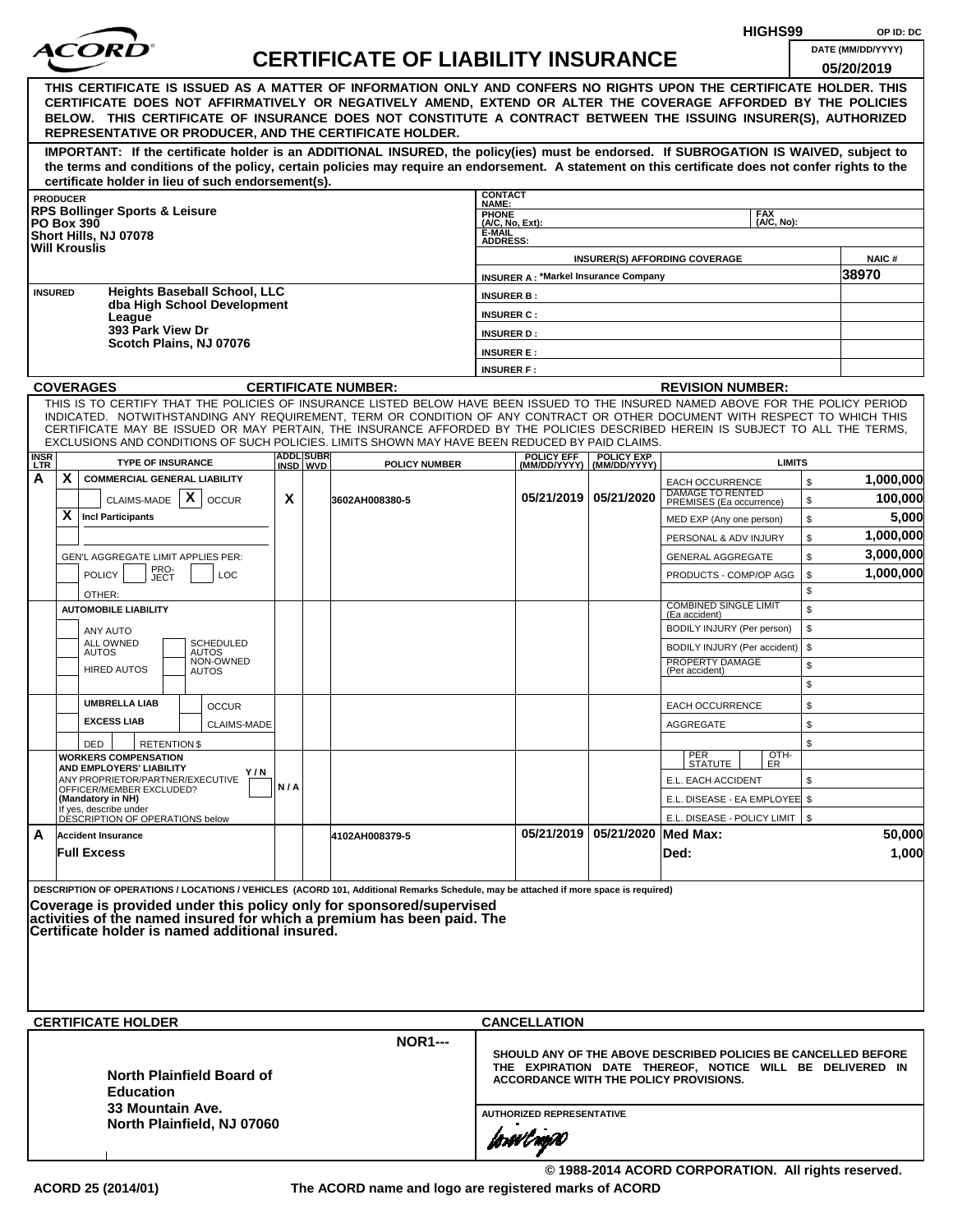|                    |                                                                                                                                                                                                                                                                                                                                                                                                                  |     |                  |                                           |                                                                                                                                                                                                          |                                             |                                |                                                     | HIGHS99                  |          | OP ID: DC         |
|--------------------|------------------------------------------------------------------------------------------------------------------------------------------------------------------------------------------------------------------------------------------------------------------------------------------------------------------------------------------------------------------------------------------------------------------|-----|------------------|-------------------------------------------|----------------------------------------------------------------------------------------------------------------------------------------------------------------------------------------------------------|---------------------------------------------|--------------------------------|-----------------------------------------------------|--------------------------|----------|-------------------|
|                    | <i>ACOR</i>                                                                                                                                                                                                                                                                                                                                                                                                      |     |                  | <b>CERTIFICATE OF LIABILITY INSURANCE</b> |                                                                                                                                                                                                          |                                             |                                |                                                     |                          |          | DATE (MM/DD/YYYY) |
|                    | THIS CERTIFICATE IS ISSUED AS A MATTER OF INFORMATION ONLY AND CONFERS NO RIGHTS UPON THE CERTIFICATE HOLDER. THIS<br>CERTIFICATE DOES NOT AFFIRMATIVELY OR NEGATIVELY AMEND, EXTEND OR ALTER THE COVERAGE AFFORDED BY THE POLICIES<br>BELOW. THIS CERTIFICATE OF INSURANCE DOES NOT CONSTITUTE A CONTRACT BETWEEN THE ISSUING INSURER(S), AUTHORIZED<br>REPRESENTATIVE OR PRODUCER, AND THE CERTIFICATE HOLDER. |     |                  |                                           |                                                                                                                                                                                                          |                                             |                                |                                                     |                          |          | 05/20/2019        |
|                    | IMPORTANT: If the certificate holder is an ADDITIONAL INSURED, the policy(ies) must be endorsed. If SUBROGATION IS WAIVED, subject to<br>the terms and conditions of the policy, certain policies may require an endorsement. A statement on this certificate does not confer rights to the<br>certificate holder in lieu of such endorsement(s).                                                                |     |                  |                                           |                                                                                                                                                                                                          |                                             |                                |                                                     |                          |          |                   |
|                    | <b>PRODUCER</b>                                                                                                                                                                                                                                                                                                                                                                                                  |     |                  |                                           | <b>CONTACT</b><br>NAME:                                                                                                                                                                                  |                                             |                                |                                                     |                          |          |                   |
|                    | <b>RPS Bollinger Sports &amp; Leisure</b><br><b>PO Box 390</b>                                                                                                                                                                                                                                                                                                                                                   |     |                  |                                           | PHONE<br>(A/C, No, Ext):                                                                                                                                                                                 |                                             |                                |                                                     | <b>FAX</b><br>(A/C, No): |          |                   |
|                    | Short Hills, NJ 07078                                                                                                                                                                                                                                                                                                                                                                                            |     |                  |                                           | E-MAIL<br><b>ADDRESS:</b>                                                                                                                                                                                |                                             |                                |                                                     |                          |          |                   |
|                    | <b>Will Krouslis</b>                                                                                                                                                                                                                                                                                                                                                                                             |     |                  |                                           |                                                                                                                                                                                                          |                                             |                                | <b>INSURER(S) AFFORDING COVERAGE</b>                |                          |          | <b>NAIC#</b>      |
|                    |                                                                                                                                                                                                                                                                                                                                                                                                                  |     |                  |                                           |                                                                                                                                                                                                          | <b>INSURER A: *Markel Insurance Company</b> |                                |                                                     |                          |          | 38970             |
|                    | <b>Heights Baseball School, LLC</b><br><b>INSURED</b><br>dba High School Development                                                                                                                                                                                                                                                                                                                             |     |                  |                                           | <b>INSURER B:</b>                                                                                                                                                                                        |                                             |                                |                                                     |                          |          |                   |
|                    | League                                                                                                                                                                                                                                                                                                                                                                                                           |     |                  |                                           | <b>INSURER C:</b>                                                                                                                                                                                        |                                             |                                |                                                     |                          |          |                   |
|                    | 393 Park View Dr<br>Scotch Plains, NJ 07076                                                                                                                                                                                                                                                                                                                                                                      |     |                  |                                           | <b>INSURER D:</b>                                                                                                                                                                                        |                                             |                                |                                                     |                          |          |                   |
|                    |                                                                                                                                                                                                                                                                                                                                                                                                                  |     |                  |                                           | <b>INSURER E:</b>                                                                                                                                                                                        |                                             |                                |                                                     |                          |          |                   |
|                    |                                                                                                                                                                                                                                                                                                                                                                                                                  |     |                  |                                           | <b>INSURER F:</b>                                                                                                                                                                                        |                                             |                                |                                                     |                          |          |                   |
|                    | <b>COVERAGES</b><br>THIS IS TO CERTIFY THAT THE POLICIES OF INSURANCE LISTED BELOW HAVE BEEN ISSUED TO THE INSURED NAMED ABOVE FOR THE POLICY PERIOD                                                                                                                                                                                                                                                             |     |                  | <b>CERTIFICATE NUMBER:</b>                |                                                                                                                                                                                                          |                                             |                                | <b>REVISION NUMBER:</b>                             |                          |          |                   |
| <b>INSR</b><br>LTR | INDICATED. NOTWITHSTANDING ANY REQUIREMENT, TERM OR CONDITION OF ANY CONTRACT OR OTHER DOCUMENT WITH RESPECT TO WHICH THIS<br>CERTIFICATE MAY BE ISSUED OR MAY PERTAIN, THE INSURANCE AFFORDED BY THE POLICIES DESCRIBED HEREIN IS SUBJECT TO ALL THE TERMS,<br>EXCLUSIONS AND CONDITIONS OF SUCH POLICIES. LIMITS SHOWN MAY HAVE BEEN REDUCED BY PAID CLAIMS.<br><b>TYPE OF INSURANCE</b>                       |     | <b>ADDL SUBR</b> |                                           |                                                                                                                                                                                                          | <b>POLICY EFF</b>                           | <b>POLICY EXP</b>              |                                                     | <b>LIMITS</b>            |          |                   |
| Α                  | X<br><b>COMMERCIAL GENERAL LIABILITY</b>                                                                                                                                                                                                                                                                                                                                                                         |     | INSD WVD         | <b>POLICY NUMBER</b>                      |                                                                                                                                                                                                          |                                             | (MM/DD/YYYY) (MM/DD/YYYY)      | <b>EACH OCCURRENCE</b>                              |                          | \$       | 1,000,000         |
|                    | CLAIMS-MADE $\mid X \mid$<br><b>OCCUR</b>                                                                                                                                                                                                                                                                                                                                                                        | X   |                  | 3602AH008380-5                            |                                                                                                                                                                                                          |                                             | 05/21/2019 05/21/2020          | <b>DAMAGE TO RENTED</b><br>PREMISES (Ea occurrence) |                          | \$       | 100,000           |
|                    | X<br><b>Incl Participants</b>                                                                                                                                                                                                                                                                                                                                                                                    |     |                  |                                           |                                                                                                                                                                                                          |                                             |                                | MED EXP (Any one person)                            |                          | \$       | 5,000             |
|                    |                                                                                                                                                                                                                                                                                                                                                                                                                  |     |                  |                                           |                                                                                                                                                                                                          |                                             |                                | PERSONAL & ADV INJURY                               |                          | \$       | 1,000,000         |
|                    | GEN'L AGGREGATE LIMIT APPLIES PER:                                                                                                                                                                                                                                                                                                                                                                               |     |                  |                                           |                                                                                                                                                                                                          |                                             |                                | <b>GENERAL AGGREGATE</b>                            |                          | \$       | 3,000,000         |
|                    | PRO-<br>JECT<br><b>POLICY</b><br><b>LOC</b>                                                                                                                                                                                                                                                                                                                                                                      |     |                  |                                           |                                                                                                                                                                                                          |                                             |                                | PRODUCTS - COMP/OP AGG                              |                          | \$       | 1,000,000         |
|                    | OTHER:                                                                                                                                                                                                                                                                                                                                                                                                           |     |                  |                                           |                                                                                                                                                                                                          |                                             |                                |                                                     |                          | \$       |                   |
|                    | <b>AUTOMOBILE LIABILITY</b>                                                                                                                                                                                                                                                                                                                                                                                      |     |                  |                                           |                                                                                                                                                                                                          |                                             |                                | <b>COMBINED SINGLE LIMIT</b><br>(Ea accident)       |                          | \$       |                   |
|                    | ANY AUTO                                                                                                                                                                                                                                                                                                                                                                                                         |     |                  |                                           |                                                                                                                                                                                                          |                                             |                                | BODILY INJURY (Per person)                          |                          | \$       |                   |
|                    | <b>SCHEDULED</b><br>ALL OWNED<br><b>AUTOS</b><br>AUTOS                                                                                                                                                                                                                                                                                                                                                           |     |                  |                                           |                                                                                                                                                                                                          |                                             |                                | BODILY INJURY (Per accident)                        |                          | \$       |                   |
|                    | NON-OWNED<br><b>HIRED AUTOS</b><br>AUTOS                                                                                                                                                                                                                                                                                                                                                                         |     |                  |                                           |                                                                                                                                                                                                          |                                             |                                | PROPERTY DAMAGE<br>(Per accident)                   |                          | \$<br>\$ |                   |
|                    | <b>UMBRELLA LIAB</b><br><b>OCCUR</b>                                                                                                                                                                                                                                                                                                                                                                             |     |                  |                                           |                                                                                                                                                                                                          |                                             |                                | <b>EACH OCCURRENCE</b>                              |                          | \$       |                   |
|                    | <b>EXCESS LIAB</b><br><b>CLAIMS-MADE</b>                                                                                                                                                                                                                                                                                                                                                                         |     |                  |                                           |                                                                                                                                                                                                          |                                             |                                | AGGREGATE                                           |                          | \$       |                   |
|                    | DED<br><b>RETENTION \$</b>                                                                                                                                                                                                                                                                                                                                                                                       |     |                  |                                           |                                                                                                                                                                                                          |                                             |                                |                                                     |                          | \$       |                   |
|                    | <b>WORKERS COMPENSATION</b><br>AND EMPLOYERS' LIABILITY                                                                                                                                                                                                                                                                                                                                                          |     |                  |                                           |                                                                                                                                                                                                          |                                             |                                | PER<br>STATUTE                                      | OTH-<br>ER               |          |                   |
|                    | Y/N<br>ANY PROPRIETOR/PARTNER/EXECUTIVE                                                                                                                                                                                                                                                                                                                                                                          | N/A |                  |                                           |                                                                                                                                                                                                          |                                             |                                | E.L. EACH ACCIDENT                                  |                          | \$       |                   |
|                    | OFFICER/MEMBER EXCLUDED?<br>(Mandatory in NH)                                                                                                                                                                                                                                                                                                                                                                    |     |                  |                                           |                                                                                                                                                                                                          |                                             |                                | E.L. DISEASE - EA EMPLOYEE \$                       |                          |          |                   |
|                    | If yes, describe under<br>DÉSCRIPTION OF OPERATIONS below                                                                                                                                                                                                                                                                                                                                                        |     |                  |                                           |                                                                                                                                                                                                          |                                             |                                | E.L. DISEASE - POLICY LIMIT   \$                    |                          |          |                   |
| A                  | <b>Accident Insurance</b><br><b>Full Excess</b>                                                                                                                                                                                                                                                                                                                                                                  |     |                  | 4102AH008379-5                            |                                                                                                                                                                                                          |                                             | 05/21/2019 05/21/2020 Med Max: | Ded:                                                |                          |          | 50,000<br>1,000   |
|                    | DESCRIPTION OF OPERATIONS / LOCATIONS / VEHICLES (ACORD 101, Additional Remarks Schedule, may be attached if more space is required)                                                                                                                                                                                                                                                                             |     |                  |                                           |                                                                                                                                                                                                          |                                             |                                |                                                     |                          |          |                   |
|                    | Certificate holder is included as an additional insured. Coverage is<br>provided under these policies only for sponsored/supervised activities of<br>the named insured for which a premium has been paid.                                                                                                                                                                                                        |     |                  |                                           |                                                                                                                                                                                                          |                                             |                                |                                                     |                          |          |                   |
|                    | <b>CERTIFICATE HOLDER</b>                                                                                                                                                                                                                                                                                                                                                                                        |     |                  |                                           |                                                                                                                                                                                                          | <b>CANCELLATION</b>                         |                                |                                                     |                          |          |                   |
|                    | <b>Nutley High School</b><br>300 Franklin Ave.<br>Nutley, NJ 07110                                                                                                                                                                                                                                                                                                                                               |     |                  | <b>NUTLEY1</b>                            | SHOULD ANY OF THE ABOVE DESCRIBED POLICIES BE CANCELLED BEFORE<br>THE EXPIRATION DATE THEREOF, NOTICE WILL BE DELIVERED IN<br>ACCORDANCE WITH THE POLICY PROVISIONS.<br><b>AUTHORIZED REPRESENTATIVE</b> |                                             |                                |                                                     |                          |          |                   |
|                    |                                                                                                                                                                                                                                                                                                                                                                                                                  |     |                  |                                           |                                                                                                                                                                                                          | forwl now                                   |                                |                                                     |                          |          |                   |
|                    |                                                                                                                                                                                                                                                                                                                                                                                                                  |     |                  |                                           |                                                                                                                                                                                                          |                                             |                                |                                                     |                          |          |                   |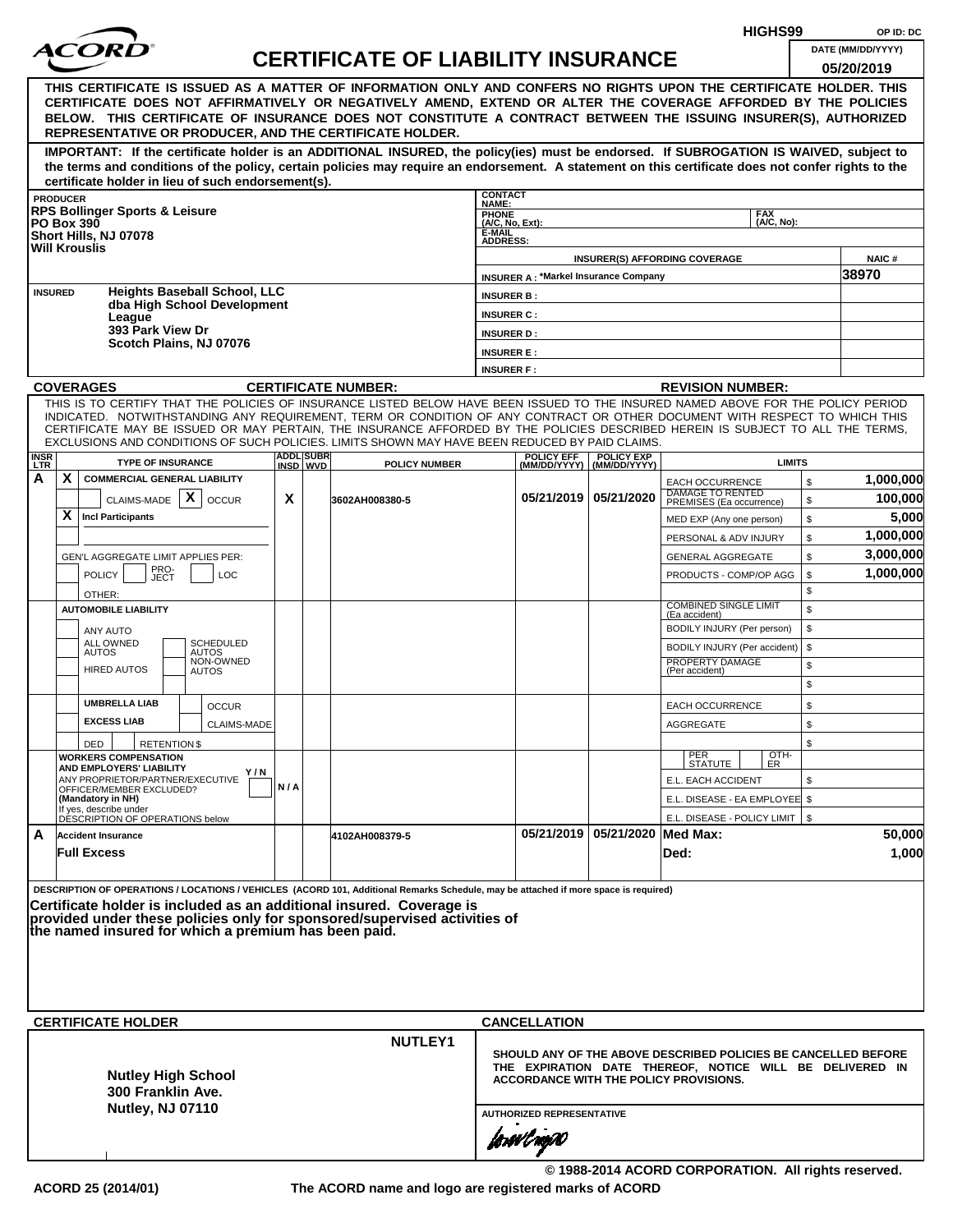|                                                                                                                                                                                                                                                                                                                                                                                                                                                                                                    |     |                              |                                           |                                                                                                                                                                      |                                             |                                                |                                                     | HIGHS99                  |          | OP ID: DC         |  |
|----------------------------------------------------------------------------------------------------------------------------------------------------------------------------------------------------------------------------------------------------------------------------------------------------------------------------------------------------------------------------------------------------------------------------------------------------------------------------------------------------|-----|------------------------------|-------------------------------------------|----------------------------------------------------------------------------------------------------------------------------------------------------------------------|---------------------------------------------|------------------------------------------------|-----------------------------------------------------|--------------------------|----------|-------------------|--|
| <i>ACOR</i>                                                                                                                                                                                                                                                                                                                                                                                                                                                                                        |     |                              | <b>CERTIFICATE OF LIABILITY INSURANCE</b> |                                                                                                                                                                      |                                             |                                                |                                                     |                          |          | DATE (MM/DD/YYYY) |  |
| THIS CERTIFICATE IS ISSUED AS A MATTER OF INFORMATION ONLY AND CONFERS NO RIGHTS UPON THE CERTIFICATE HOLDER. THIS<br>CERTIFICATE DOES NOT AFFIRMATIVELY OR NEGATIVELY AMEND, EXTEND OR ALTER THE COVERAGE AFFORDED BY THE POLICIES<br>BELOW. THIS CERTIFICATE OF INSURANCE DOES NOT CONSTITUTE A CONTRACT BETWEEN THE ISSUING INSURER(S), AUTHORIZED<br>REPRESENTATIVE OR PRODUCER, AND THE CERTIFICATE HOLDER.                                                                                   |     |                              |                                           |                                                                                                                                                                      |                                             |                                                |                                                     |                          |          | 05/20/2019        |  |
| IMPORTANT: If the certificate holder is an ADDITIONAL INSURED, the policy(ies) must be endorsed. If SUBROGATION IS WAIVED, subject to<br>the terms and conditions of the policy, certain policies may require an endorsement. A statement on this certificate does not confer rights to the<br>certificate holder in lieu of such endorsement(s).                                                                                                                                                  |     |                              |                                           |                                                                                                                                                                      |                                             |                                                |                                                     |                          |          |                   |  |
| <b>PRODUCER</b>                                                                                                                                                                                                                                                                                                                                                                                                                                                                                    |     |                              |                                           | <b>CONTACT</b><br>NAME:                                                                                                                                              |                                             |                                                |                                                     |                          |          |                   |  |
| <b>RPS Bollinger Sports &amp; Leisure</b><br><b>PO Box 390</b>                                                                                                                                                                                                                                                                                                                                                                                                                                     |     |                              |                                           | PHONE<br>(A/C, No, Ext):                                                                                                                                             |                                             |                                                |                                                     | <b>FAX</b><br>(A/C, No): |          |                   |  |
| Short Hills, NJ 07078<br><b>Will Krouslis</b>                                                                                                                                                                                                                                                                                                                                                                                                                                                      |     |                              |                                           | E-MAIL<br><b>ADDRESS:</b>                                                                                                                                            |                                             |                                                |                                                     |                          |          |                   |  |
|                                                                                                                                                                                                                                                                                                                                                                                                                                                                                                    |     |                              |                                           |                                                                                                                                                                      |                                             |                                                | <b>INSURER(S) AFFORDING COVERAGE</b>                |                          |          | <b>NAIC#</b>      |  |
| <b>Heights Baseball School, LLC</b>                                                                                                                                                                                                                                                                                                                                                                                                                                                                |     |                              |                                           |                                                                                                                                                                      | <b>INSURER A: *Markel Insurance Company</b> |                                                |                                                     |                          |          | 38970             |  |
| <b>INSURED</b><br>dba High School Development                                                                                                                                                                                                                                                                                                                                                                                                                                                      |     |                              |                                           | <b>INSURER B:</b>                                                                                                                                                    |                                             |                                                |                                                     |                          |          |                   |  |
| League<br>393 Park View Dr                                                                                                                                                                                                                                                                                                                                                                                                                                                                         |     |                              |                                           | <b>INSURER C:</b><br><b>INSURER D:</b>                                                                                                                               |                                             |                                                |                                                     |                          |          |                   |  |
| Scotch Plains, NJ 07076                                                                                                                                                                                                                                                                                                                                                                                                                                                                            |     |                              |                                           | <b>INSURER E:</b>                                                                                                                                                    |                                             |                                                |                                                     |                          |          |                   |  |
|                                                                                                                                                                                                                                                                                                                                                                                                                                                                                                    |     |                              |                                           | <b>INSURER F:</b>                                                                                                                                                    |                                             |                                                |                                                     |                          |          |                   |  |
| <b>COVERAGES</b>                                                                                                                                                                                                                                                                                                                                                                                                                                                                                   |     |                              | <b>CERTIFICATE NUMBER:</b>                |                                                                                                                                                                      |                                             |                                                | <b>REVISION NUMBER:</b>                             |                          |          |                   |  |
| THIS IS TO CERTIFY THAT THE POLICIES OF INSURANCE LISTED BELOW HAVE BEEN ISSUED TO THE INSURED NAMED ABOVE FOR THE POLICY PERIOD<br>INDICATED. NOTWITHSTANDING ANY REQUIREMENT, TERM OR CONDITION OF ANY CONTRACT OR OTHER DOCUMENT WITH RESPECT TO WHICH THIS<br>CERTIFICATE MAY BE ISSUED OR MAY PERTAIN, THE INSURANCE AFFORDED BY THE POLICIES DESCRIBED HEREIN IS SUBJECT TO ALL THE TERMS,<br>EXCLUSIONS AND CONDITIONS OF SUCH POLICIES. LIMITS SHOWN MAY HAVE BEEN REDUCED BY PAID CLAIMS. |     |                              |                                           |                                                                                                                                                                      |                                             |                                                |                                                     |                          |          |                   |  |
| <b>INSR</b><br>LTR<br><b>TYPE OF INSURANCE</b>                                                                                                                                                                                                                                                                                                                                                                                                                                                     |     | <b>ADDL SUBR</b><br>INSD WVD | <b>POLICY NUMBER</b>                      |                                                                                                                                                                      | <b>POLICY EFF</b>                           | <b>POLICY EXP</b><br>(MM/DD/YYYY) (MM/DD/YYYY) |                                                     | <b>LIMITS</b>            |          |                   |  |
| X<br>Α<br><b>COMMERCIAL GENERAL LIABILITY</b>                                                                                                                                                                                                                                                                                                                                                                                                                                                      |     |                              |                                           |                                                                                                                                                                      |                                             |                                                | <b>EACH OCCURRENCE</b><br><b>DAMAGE TO RENTED</b>   |                          | \$       | 1,000,000         |  |
| CLAIMS-MADE $\mid X \mid$<br><b>OCCUR</b><br>X<br><b>Incl Participants</b>                                                                                                                                                                                                                                                                                                                                                                                                                         | X   |                              | 3602AH008380-5                            |                                                                                                                                                                      |                                             | 05/21/2019 05/21/2020                          | PREMISES (Ea occurrence)                            |                          | \$       | 100,000<br>5,000  |  |
|                                                                                                                                                                                                                                                                                                                                                                                                                                                                                                    |     |                              |                                           |                                                                                                                                                                      |                                             |                                                | MED EXP (Any one person)<br>PERSONAL & ADV INJURY   |                          | \$<br>\$ | 1,000,000         |  |
| GEN'L AGGREGATE LIMIT APPLIES PER:                                                                                                                                                                                                                                                                                                                                                                                                                                                                 |     |                              |                                           |                                                                                                                                                                      |                                             |                                                | <b>GENERAL AGGREGATE</b>                            |                          | \$       | 3,000,000         |  |
| PRO-<br>JECT<br><b>POLICY</b><br><b>LOC</b><br>OTHER:                                                                                                                                                                                                                                                                                                                                                                                                                                              |     |                              |                                           |                                                                                                                                                                      |                                             |                                                | PRODUCTS - COMP/OP AGG                              |                          | \$<br>\$ | 1,000,000         |  |
| <b>AUTOMOBILE LIABILITY</b>                                                                                                                                                                                                                                                                                                                                                                                                                                                                        |     |                              |                                           |                                                                                                                                                                      |                                             |                                                | <b>COMBINED SINGLE LIMIT</b><br>(Ea accident)       |                          | \$       |                   |  |
| ANY AUTO                                                                                                                                                                                                                                                                                                                                                                                                                                                                                           |     |                              |                                           |                                                                                                                                                                      |                                             |                                                | BODILY INJURY (Per person)                          |                          | \$       |                   |  |
| <b>SCHEDULED</b><br>ALL OWNED<br><b>AUTOS</b><br>AUTOS                                                                                                                                                                                                                                                                                                                                                                                                                                             |     |                              |                                           |                                                                                                                                                                      |                                             |                                                | BODILY INJURY (Per accident)                        |                          | \$       |                   |  |
| NON-OWNED<br><b>HIRED AUTOS</b><br>AUTOS                                                                                                                                                                                                                                                                                                                                                                                                                                                           |     |                              |                                           |                                                                                                                                                                      |                                             |                                                | PROPERTY DAMAGE<br>(Per accident)                   |                          | \$<br>\$ |                   |  |
| <b>UMBRELLA LIAB</b><br><b>OCCUR</b>                                                                                                                                                                                                                                                                                                                                                                                                                                                               |     |                              |                                           |                                                                                                                                                                      |                                             |                                                | <b>EACH OCCURRENCE</b>                              |                          | \$       |                   |  |
| <b>EXCESS LIAB</b><br><b>CLAIMS-MADE</b>                                                                                                                                                                                                                                                                                                                                                                                                                                                           |     |                              |                                           |                                                                                                                                                                      |                                             |                                                | AGGREGATE                                           |                          | \$       |                   |  |
| DED<br><b>RETENTION \$</b><br><b>WORKERS COMPENSATION</b>                                                                                                                                                                                                                                                                                                                                                                                                                                          |     |                              |                                           |                                                                                                                                                                      |                                             |                                                |                                                     | OTH-<br>ER               | \$       |                   |  |
| AND EMPLOYERS' LIABILITY<br>Y/N<br>ANY PROPRIETOR/PARTNER/EXECUTIVE                                                                                                                                                                                                                                                                                                                                                                                                                                |     |                              |                                           |                                                                                                                                                                      |                                             |                                                | PER<br>STATUTE                                      |                          |          |                   |  |
| OFFICER/MEMBER EXCLUDED?<br>(Mandatory in NH)                                                                                                                                                                                                                                                                                                                                                                                                                                                      | N/A |                              |                                           |                                                                                                                                                                      |                                             |                                                | E.L. EACH ACCIDENT<br>E.L. DISEASE - EA EMPLOYEE \$ |                          | \$       |                   |  |
| If yes, describe under<br>DÉSCRIPTION OF OPERATIONS below                                                                                                                                                                                                                                                                                                                                                                                                                                          |     |                              |                                           |                                                                                                                                                                      |                                             |                                                | E.L. DISEASE - POLICY LIMIT   \$                    |                          |          |                   |  |
| A<br><b>Accident Insurance</b><br><b>Full Excess</b>                                                                                                                                                                                                                                                                                                                                                                                                                                               |     |                              | 4102AH008379-5                            |                                                                                                                                                                      |                                             | 05/21/2019 05/21/2020 Med Max:                 | Ded:                                                |                          |          | 50,000<br>1,000   |  |
| DESCRIPTION OF OPERATIONS / LOCATIONS / VEHICLES (ACORD 101, Additional Remarks Schedule, may be attached if more space is required)<br>Certificate holder is included as an additional insured. Coverage is<br>provided under these policies only for sponsored/supervised activities of<br>the named insured for which a premium has been paid.                                                                                                                                                  |     |                              |                                           |                                                                                                                                                                      |                                             |                                                |                                                     |                          |          |                   |  |
| <b>CERTIFICATE HOLDER</b>                                                                                                                                                                                                                                                                                                                                                                                                                                                                          |     |                              |                                           |                                                                                                                                                                      | <b>CANCELLATION</b>                         |                                                |                                                     |                          |          |                   |  |
| <b>Old Tappan High School</b><br>100 Central Ave.<br>Old Tappan, NJ 07675                                                                                                                                                                                                                                                                                                                                                                                                                          |     |                              | OLDTAP1                                   | SHOULD ANY OF THE ABOVE DESCRIBED POLICIES BE CANCELLED BEFORE<br>THE EXPIRATION DATE THEREOF, NOTICE WILL BE DELIVERED IN<br>ACCORDANCE WITH THE POLICY PROVISIONS. |                                             |                                                |                                                     |                          |          |                   |  |
|                                                                                                                                                                                                                                                                                                                                                                                                                                                                                                    |     |                              |                                           |                                                                                                                                                                      | forwil now                                  | <b>AUTHORIZED REPRESENTATIVE</b>               |                                                     |                          |          |                   |  |

**© 1988-2014 ACORD CORPORATION. All rights reserved. ACORD 25 (2014/01) The ACORD name and logo are registered marks of ACORD**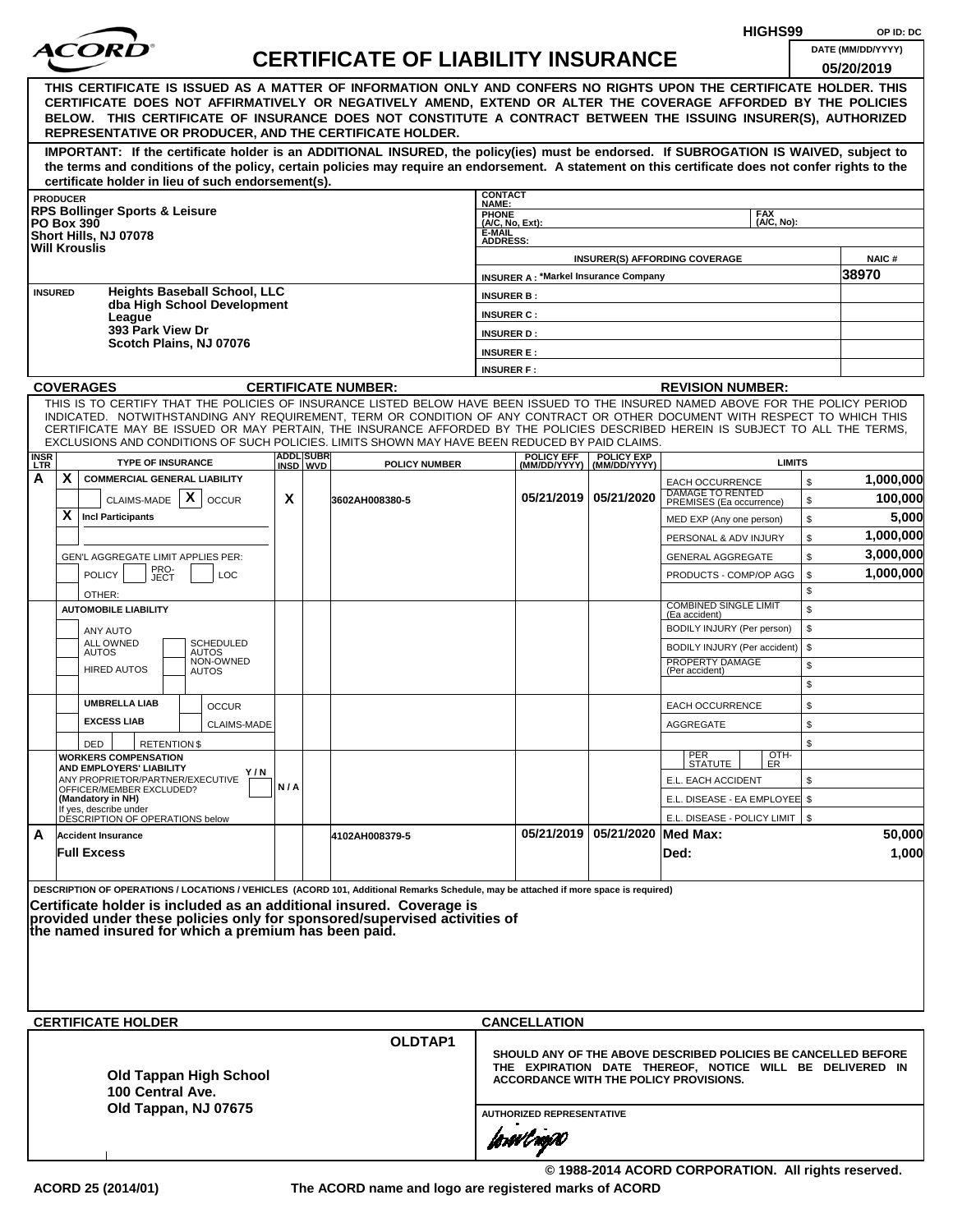|                                                                                                                                                                                                                                                                                                                                                                |                                                                                   |                              |                                           |                                             |                                             |                                                | HIGHS99                                                                                                                                                                     |          | OP ID: DC              |
|----------------------------------------------------------------------------------------------------------------------------------------------------------------------------------------------------------------------------------------------------------------------------------------------------------------------------------------------------------------|-----------------------------------------------------------------------------------|------------------------------|-------------------------------------------|---------------------------------------------|---------------------------------------------|------------------------------------------------|-----------------------------------------------------------------------------------------------------------------------------------------------------------------------------|----------|------------------------|
| <i>ACOR</i>                                                                                                                                                                                                                                                                                                                                                    |                                                                                   |                              | <b>CERTIFICATE OF LIABILITY INSURANCE</b> |                                             |                                             |                                                |                                                                                                                                                                             |          | DATE (MM/DD/YYYY)      |
| THIS CERTIFICATE IS ISSUED AS A MATTER OF INFORMATION ONLY AND CONFERS NO RIGHTS UPON THE CERTIFICATE HOLDER. THIS                                                                                                                                                                                                                                             |                                                                                   |                              |                                           |                                             |                                             |                                                |                                                                                                                                                                             |          | 05/20/2019             |
| CERTIFICATE DOES NOT AFFIRMATIVELY OR NEGATIVELY AMEND, EXTEND OR ALTER THE COVERAGE AFFORDED BY THE POLICIES<br>BELOW. THIS CERTIFICATE OF INSURANCE DOES NOT CONSTITUTE A CONTRACT BETWEEN THE ISSUING INSURER(S), AUTHORIZED<br>REPRESENTATIVE OR PRODUCER, AND THE CERTIFICATE HOLDER.                                                                     |                                                                                   |                              |                                           |                                             |                                             |                                                |                                                                                                                                                                             |          |                        |
| IMPORTANT: If the certificate holder is an ADDITIONAL INSURED, the policy(ies) must be endorsed. If SUBROGATION IS WAIVED, subject to<br>the terms and conditions of the policy, certain policies may require an endorsement. A statement on this certificate does not confer rights to the                                                                    |                                                                                   |                              |                                           |                                             |                                             |                                                |                                                                                                                                                                             |          |                        |
| certificate holder in lieu of such endorsement(s).<br><b>PRODUCER</b>                                                                                                                                                                                                                                                                                          |                                                                                   |                              |                                           | <b>CONTACT</b>                              |                                             |                                                |                                                                                                                                                                             |          |                        |
| <b>RPS Bollinger Sports &amp; Leisure</b><br><b>PO Box 390</b><br>Short Hills, NJ 07078                                                                                                                                                                                                                                                                        |                                                                                   |                              |                                           | NAME:<br>PHONE<br>(A/C, No, Ext):<br>E-MAIL |                                             |                                                | <b>FAX</b><br>(A/C, No):                                                                                                                                                    |          |                        |
| <b>Will Krouslis</b>                                                                                                                                                                                                                                                                                                                                           |                                                                                   |                              |                                           | <b>ADDRESS:</b>                             |                                             |                                                | <b>INSURER(S) AFFORDING COVERAGE</b>                                                                                                                                        |          | <b>NAIC#</b>           |
|                                                                                                                                                                                                                                                                                                                                                                |                                                                                   |                              |                                           |                                             | <b>INSURER A: *Markel Insurance Company</b> |                                                |                                                                                                                                                                             |          | 38970                  |
| <b>Heights Baseball School, LLC</b><br><b>INSURED</b><br>dba High School Development                                                                                                                                                                                                                                                                           |                                                                                   |                              |                                           | <b>INSURER B:</b>                           |                                             |                                                |                                                                                                                                                                             |          |                        |
| League<br>393 Park View Dr                                                                                                                                                                                                                                                                                                                                     |                                                                                   |                              |                                           | <b>INSURER C:</b>                           |                                             |                                                |                                                                                                                                                                             |          |                        |
| Scotch Plains, NJ 07076                                                                                                                                                                                                                                                                                                                                        |                                                                                   |                              |                                           | <b>INSURER D:</b><br><b>INSURER E:</b>      |                                             |                                                |                                                                                                                                                                             |          |                        |
|                                                                                                                                                                                                                                                                                                                                                                |                                                                                   |                              |                                           | <b>INSURER F:</b>                           |                                             |                                                |                                                                                                                                                                             |          |                        |
| <b>COVERAGES</b>                                                                                                                                                                                                                                                                                                                                               |                                                                                   |                              | <b>CERTIFICATE NUMBER:</b>                |                                             |                                             |                                                | <b>REVISION NUMBER:</b>                                                                                                                                                     |          |                        |
| THIS IS TO CERTIFY THAT THE POLICIES OF INSURANCE LISTED BELOW HAVE BEEN ISSUED TO THE INSURED NAMED ABOVE FOR THE POLICY PERIOD                                                                                                                                                                                                                               |                                                                                   |                              |                                           |                                             |                                             |                                                |                                                                                                                                                                             |          |                        |
| INDICATED. NOTWITHSTANDING ANY REQUIREMENT, TERM OR CONDITION OF ANY CONTRACT OR OTHER DOCUMENT WITH RESPECT TO WHICH THIS<br>CERTIFICATE MAY BE ISSUED OR MAY PERTAIN, THE INSURANCE AFFORDED BY THE POLICIES DESCRIBED HEREIN IS SUBJECT TO ALL THE TERMS.<br>EXCLUSIONS AND CONDITIONS OF SUCH POLICIES. LIMITS SHOWN MAY HAVE BEEN REDUCED BY PAID CLAIMS. |                                                                                   |                              |                                           |                                             |                                             |                                                |                                                                                                                                                                             |          |                        |
| <b>INSR</b><br>LTR<br><b>TYPE OF INSURANCE</b>                                                                                                                                                                                                                                                                                                                 |                                                                                   | <b>ADDL SUBR</b><br>INSD WVD | <b>POLICY NUMBER</b>                      |                                             | <b>POLICY EFF</b>                           | <b>POLICY EXP</b><br>(MM/DD/YYYY) (MM/DD/YYYY) | <b>LIMITS</b>                                                                                                                                                               |          |                        |
| A<br>X.<br><b>COMMERCIAL GENERAL LIABILITY</b>                                                                                                                                                                                                                                                                                                                 |                                                                                   |                              |                                           |                                             |                                             |                                                | <b>EACH OCCURRENCE</b>                                                                                                                                                      | \$       | 1,000,000              |
| X<br>CLAIMS-MADE                                                                                                                                                                                                                                                                                                                                               | X<br><b>OCCUR</b>                                                                 |                              | 3602AH008380-5                            |                                             |                                             | 05/21/2019 05/21/2020                          | DAMAGE TO RENTED<br>PREMISES (Ea occurrence)                                                                                                                                | \$       | 100,000                |
| X<br><b>Incl Participants</b>                                                                                                                                                                                                                                                                                                                                  |                                                                                   |                              |                                           |                                             |                                             |                                                | MED EXP (Any one person)                                                                                                                                                    | \$       | 5,000                  |
|                                                                                                                                                                                                                                                                                                                                                                |                                                                                   |                              |                                           |                                             |                                             |                                                | PERSONAL & ADV INJURY                                                                                                                                                       | \$       | 1,000,000              |
|                                                                                                                                                                                                                                                                                                                                                                | GEN'L AGGREGATE LIMIT APPLIES PER:<br>PRO-<br>JECT<br><b>POLICY</b><br><b>LOC</b> |                              |                                           |                                             |                                             |                                                | <b>GENERAL AGGREGATE</b>                                                                                                                                                    | \$       | 3,000,000<br>1,000,000 |
|                                                                                                                                                                                                                                                                                                                                                                |                                                                                   |                              |                                           |                                             |                                             |                                                | PRODUCTS - COMP/OP AGG                                                                                                                                                      | \$<br>\$ |                        |
| OTHER:<br><b>AUTOMOBILE LIABILITY</b>                                                                                                                                                                                                                                                                                                                          |                                                                                   |                              |                                           |                                             |                                             |                                                | <b>COMBINED SINGLE LIMIT</b>                                                                                                                                                | \$       |                        |
| ANY AUTO                                                                                                                                                                                                                                                                                                                                                       |                                                                                   |                              |                                           |                                             |                                             |                                                | (Ea accident)<br>BODILY INJURY (Per person)                                                                                                                                 | \$       |                        |
| ALL OWNED<br><b>AUTOS</b><br><b>AUTOS</b>                                                                                                                                                                                                                                                                                                                      | <b>SCHEDULED</b>                                                                  |                              |                                           |                                             |                                             |                                                | BODILY INJURY (Per accident)                                                                                                                                                | \$       |                        |
| <b>HIRED AUTOS</b><br><b>AUTOS</b>                                                                                                                                                                                                                                                                                                                             | NON-OWNED                                                                         |                              |                                           |                                             |                                             |                                                | PROPERTY DAMAGE<br>(Per accident)                                                                                                                                           | \$       |                        |
|                                                                                                                                                                                                                                                                                                                                                                |                                                                                   |                              |                                           |                                             |                                             |                                                |                                                                                                                                                                             | \$       |                        |
| <b>UMBRELLA LIAB</b>                                                                                                                                                                                                                                                                                                                                           | <b>OCCUR</b>                                                                      |                              |                                           |                                             |                                             |                                                | <b>EACH OCCURRENCE</b>                                                                                                                                                      | \$       |                        |
| <b>EXCESS LIAB</b>                                                                                                                                                                                                                                                                                                                                             | <b>CLAIMS-MADE</b>                                                                |                              |                                           |                                             |                                             |                                                | AGGREGATE                                                                                                                                                                   | \$       |                        |
| DED<br><b>RETENTION \$</b>                                                                                                                                                                                                                                                                                                                                     |                                                                                   |                              |                                           |                                             |                                             |                                                |                                                                                                                                                                             | \$       |                        |
| <b>WORKERS COMPENSATION</b><br>AND EMPLOYERS' LIABILITY                                                                                                                                                                                                                                                                                                        | Y/N                                                                               |                              |                                           |                                             |                                             |                                                | PER<br>STATUTE<br>$\frac{[OTH]}{ER}$                                                                                                                                        |          |                        |
| ANY PROPRIETOR/PARTNER/EXECUTIVE<br>OFFICER/MEMBER EXCLUDED?                                                                                                                                                                                                                                                                                                   | N/A                                                                               |                              |                                           |                                             |                                             |                                                | E.L. EACH ACCIDENT                                                                                                                                                          | \$       |                        |
| (Mandatory in NH)<br>If yes, describe under                                                                                                                                                                                                                                                                                                                    |                                                                                   |                              |                                           |                                             |                                             |                                                | E.L. DISEASE - EA EMPLOYEE \$                                                                                                                                               |          |                        |
| DÉSCRIPTION OF OPERATIONS below<br>A<br><b>Accident Insurance</b>                                                                                                                                                                                                                                                                                              |                                                                                   |                              |                                           |                                             |                                             | 05/21/2019 05/21/2020 Med Max:                 | E.L. DISEASE - POLICY LIMIT   \$                                                                                                                                            |          | 50,000                 |
| <b>Full Excess</b>                                                                                                                                                                                                                                                                                                                                             |                                                                                   |                              | 4102AH008379-5                            |                                             |                                             |                                                | Ded:                                                                                                                                                                        |          | 1,000                  |
| DESCRIPTION OF OPERATIONS / LOCATIONS / VEHICLES (ACORD 101, Additional Remarks Schedule, may be attached if more space is required)                                                                                                                                                                                                                           |                                                                                   |                              |                                           |                                             |                                             |                                                |                                                                                                                                                                             |          |                        |
| Certificate holder is included as an additional insured. Coverage is<br>provided under these policies only for sponsored/supervised activities of<br>the named insured for which a premium has been paid.                                                                                                                                                      |                                                                                   |                              |                                           |                                             |                                             |                                                |                                                                                                                                                                             |          |                        |
|                                                                                                                                                                                                                                                                                                                                                                |                                                                                   |                              |                                           |                                             |                                             |                                                |                                                                                                                                                                             |          |                        |
| <b>CERTIFICATE HOLDER</b>                                                                                                                                                                                                                                                                                                                                      |                                                                                   |                              | PARAMU1                                   |                                             | <b>CANCELLATION</b>                         |                                                |                                                                                                                                                                             |          |                        |
| <b>Paramus Catholic High School</b><br>425 Paramus Rd.                                                                                                                                                                                                                                                                                                         |                                                                                   |                              |                                           |                                             |                                             |                                                | SHOULD ANY OF THE ABOVE DESCRIBED POLICIES BE CANCELLED BEFORE<br>THE EXPIRATION DATE THEREOF, NOTICE WILL BE DELIVERED IN<br><b>ACCORDANCE WITH THE POLICY PROVISIONS.</b> |          |                        |
| Paramus, NJ 07652                                                                                                                                                                                                                                                                                                                                              |                                                                                   |                              |                                           |                                             | <b>AUTHORIZED REPRESENTATIVE</b>            |                                                |                                                                                                                                                                             |          |                        |
|                                                                                                                                                                                                                                                                                                                                                                |                                                                                   |                              |                                           |                                             | forwl now                                   |                                                |                                                                                                                                                                             |          |                        |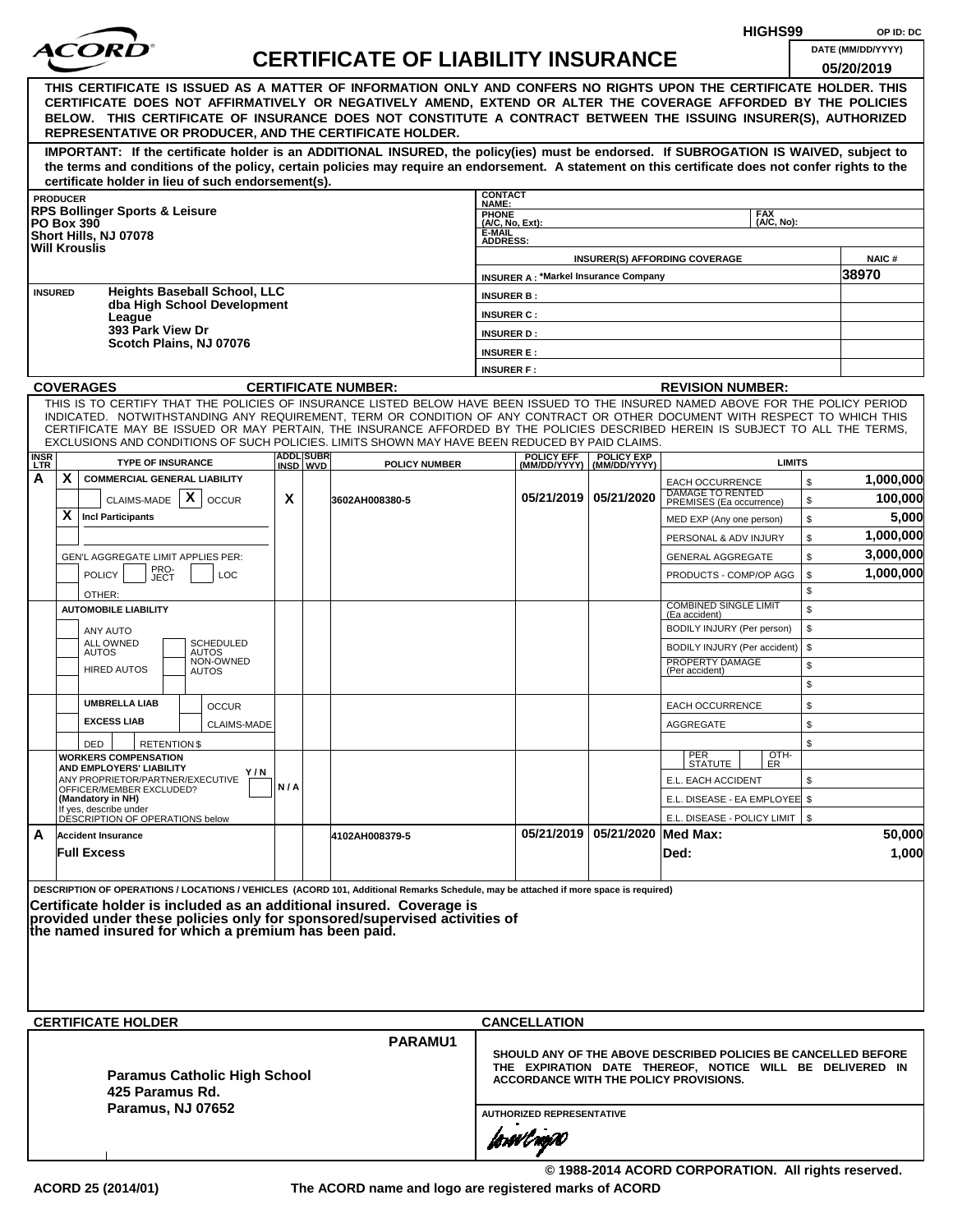|                           |                                                                               |                                                                                                                 |                           |     |                              |                                                                                                                                                                                                                                                                                                                                                                                                                  |                                                              |                                   |                                             | HIGHS99                                                                                                                                                              |          | OP ID: DC            |
|---------------------------|-------------------------------------------------------------------------------|-----------------------------------------------------------------------------------------------------------------|---------------------------|-----|------------------------------|------------------------------------------------------------------------------------------------------------------------------------------------------------------------------------------------------------------------------------------------------------------------------------------------------------------------------------------------------------------------------------------------------------------|--------------------------------------------------------------|-----------------------------------|---------------------------------------------|----------------------------------------------------------------------------------------------------------------------------------------------------------------------|----------|----------------------|
|                           |                                                                               |                                                                                                                 |                           |     |                              | <b>CERTIFICATE OF LIABILITY INSURANCE</b>                                                                                                                                                                                                                                                                                                                                                                        |                                                              |                                   |                                             |                                                                                                                                                                      |          | DATE (MM/DD/YYYY)    |
|                           |                                                                               |                                                                                                                 |                           |     |                              | THIS CERTIFICATE IS ISSUED AS A MATTER OF INFORMATION ONLY AND CONFERS NO RIGHTS UPON THE CERTIFICATE HOLDER. THIS<br>CERTIFICATE DOES NOT AFFIRMATIVELY OR NEGATIVELY AMEND, EXTEND OR ALTER THE COVERAGE AFFORDED BY THE POLICIES<br>BELOW. THIS CERTIFICATE OF INSURANCE DOES NOT CONSTITUTE A CONTRACT BETWEEN THE ISSUING INSURER(S), AUTHORIZED<br>REPRESENTATIVE OR PRODUCER, AND THE CERTIFICATE HOLDER. |                                                              |                                   |                                             |                                                                                                                                                                      |          | 05/20/2019           |
|                           |                                                                               | certificate holder in lieu of such endorsement(s).                                                              |                           |     |                              | IMPORTANT: If the certificate holder is an ADDITIONAL INSURED, the policy(ies) must be endorsed. If SUBROGATION IS WAIVED, subject to<br>the terms and conditions of the policy, certain policies may require an endorsement. A statement on this certificate does not confer rights to the                                                                                                                      |                                                              |                                   |                                             |                                                                                                                                                                      |          |                      |
|                           | <b>PRODUCER</b>                                                               |                                                                                                                 |                           |     |                              |                                                                                                                                                                                                                                                                                                                                                                                                                  | <b>CONTACT</b><br><b>NAME:</b>                               |                                   |                                             |                                                                                                                                                                      |          |                      |
|                           |                                                                               | <b>RPS Bollinger Sports &amp; Leisure</b><br><b>PO Box 390</b><br>Short Hills, NJ 07078<br><b>Will Krouslis</b> |                           |     |                              |                                                                                                                                                                                                                                                                                                                                                                                                                  | <b>PHONE</b><br>(A/C, No, Ext):<br>E-MAIL<br><b>ADDRESS:</b> |                                   |                                             | <b>FAX</b><br>(A/C, No):                                                                                                                                             |          |                      |
|                           |                                                                               |                                                                                                                 |                           |     |                              |                                                                                                                                                                                                                                                                                                                                                                                                                  |                                                              |                                   | <b>INSURER A: *Markel Insurance Company</b> | <b>INSURER(S) AFFORDING COVERAGE</b>                                                                                                                                 |          | NAIC#<br>38970       |
| <b>INSURED</b>            |                                                                               | <b>Heights Baseball School, LLC</b><br>dba High School Development                                              |                           |     |                              |                                                                                                                                                                                                                                                                                                                                                                                                                  | <b>INSURER B:</b>                                            |                                   |                                             |                                                                                                                                                                      |          |                      |
|                           |                                                                               | League                                                                                                          |                           |     |                              |                                                                                                                                                                                                                                                                                                                                                                                                                  | <b>INSURER C:</b>                                            |                                   |                                             |                                                                                                                                                                      |          |                      |
|                           |                                                                               | 393 Park View Dr<br>Scotch Plains, NJ 07076                                                                     |                           |     |                              |                                                                                                                                                                                                                                                                                                                                                                                                                  | <b>INSURER D:</b>                                            |                                   |                                             |                                                                                                                                                                      |          |                      |
|                           |                                                                               |                                                                                                                 |                           |     |                              |                                                                                                                                                                                                                                                                                                                                                                                                                  | <b>INSURER E:</b>                                            |                                   |                                             |                                                                                                                                                                      |          |                      |
|                           |                                                                               |                                                                                                                 |                           |     |                              |                                                                                                                                                                                                                                                                                                                                                                                                                  | <b>INSURER F:</b>                                            |                                   |                                             |                                                                                                                                                                      |          |                      |
|                           |                                                                               | <b>COVERAGES</b>                                                                                                |                           |     |                              | <b>CERTIFICATE NUMBER:</b><br>THIS IS TO CERTIFY THAT THE POLICIES OF INSURANCE LISTED BELOW HAVE BEEN ISSUED TO THE INSURED NAMED ABOVE FOR THE POLICY PERIOD                                                                                                                                                                                                                                                   |                                                              |                                   |                                             | <b>REVISION NUMBER:</b>                                                                                                                                              |          |                      |
|                           |                                                                               |                                                                                                                 |                           |     |                              | INDICATED. NOTWITHSTANDING ANY REQUIREMENT, TERM OR CONDITION OF ANY CONTRACT OR OTHER DOCUMENT WITH RESPECT TO WHICH THIS<br>CERTIFICATE MAY BE ISSUED OR MAY PERTAIN, THE INSURANCE AFFORDED BY THE POLICIES DESCRIBED HEREIN IS SUBJECT TO ALL THE TERMS,<br>EXCLUSIONS AND CONDITIONS OF SUCH POLICIES. LIMITS SHOWN MAY HAVE BEEN REDUCED BY PAID CLAIMS.                                                   |                                                              |                                   |                                             |                                                                                                                                                                      |          |                      |
| <b>INSR</b><br><b>LTR</b> |                                                                               | <b>TYPE OF INSURANCE</b>                                                                                        |                           |     | <b>ADDL SUBR</b><br>INSD WVD | <b>POLICY NUMBER</b>                                                                                                                                                                                                                                                                                                                                                                                             |                                                              | <b>POLICY EFF</b><br>(MM/DD/YYYY) | <b>POLICY EXP</b><br>(MM/DD/YYYY)           | <b>LIMITS</b>                                                                                                                                                        |          |                      |
| А                         | X                                                                             | <b>COMMERCIAL GENERAL LIABILITY</b><br>CLAIMS-MADE                                                              | X<br><b>OCCUR</b>         | X   |                              | 3602AH008380-5                                                                                                                                                                                                                                                                                                                                                                                                   |                                                              |                                   | 05/21/2019 05/21/2020                       | <b>EACH OCCURRENCE</b><br>DAMAGE TO RENTED<br>PREMISES (Ea occurrence)                                                                                               | \$<br>\$ | 1,000,000<br>100,000 |
|                           | X                                                                             | <b>Incl Participants</b>                                                                                        |                           |     |                              |                                                                                                                                                                                                                                                                                                                                                                                                                  |                                                              |                                   |                                             | MED EXP (Any one person)                                                                                                                                             | \$       | 5,000                |
|                           |                                                                               |                                                                                                                 |                           |     |                              |                                                                                                                                                                                                                                                                                                                                                                                                                  |                                                              |                                   |                                             | PERSONAL & ADV INJURY                                                                                                                                                | \$       | 1,000,000            |
|                           |                                                                               | GEN'L AGGREGATE LIMIT APPLIES PER:                                                                              |                           |     |                              |                                                                                                                                                                                                                                                                                                                                                                                                                  |                                                              |                                   |                                             | <b>GENERAL AGGREGATE</b>                                                                                                                                             | \$       | 3,000,000            |
|                           | PRO-<br>JECT<br><b>POLICY</b><br>LOC<br>OTHER:<br><b>AUTOMOBILE LIABILITY</b> |                                                                                                                 |                           |     |                              |                                                                                                                                                                                                                                                                                                                                                                                                                  |                                                              |                                   |                                             | PRODUCTS - COMP/OP AGG                                                                                                                                               | \$<br>\$ | 1,000,000            |
|                           |                                                                               |                                                                                                                 |                           |     |                              |                                                                                                                                                                                                                                                                                                                                                                                                                  |                                                              |                                   |                                             | <b>COMBINED SINGLE LIMIT</b><br>(Ea accident)                                                                                                                        | \$       |                      |
|                           |                                                                               | ANY AUTO                                                                                                        |                           |     |                              |                                                                                                                                                                                                                                                                                                                                                                                                                  |                                                              |                                   |                                             | BODILY INJURY (Per person)                                                                                                                                           | \$       |                      |
|                           |                                                                               | <b>ALL OWNED</b><br><b>AUTOS</b>                                                                                | <b>SCHEDULED</b><br>AUTOS |     |                              |                                                                                                                                                                                                                                                                                                                                                                                                                  |                                                              |                                   |                                             | BODILY INJURY (Per accident)                                                                                                                                         | \$       |                      |
|                           |                                                                               | <b>HIRED AUTOS</b>                                                                                              | NON-OWNED<br><b>AUTOS</b> |     |                              |                                                                                                                                                                                                                                                                                                                                                                                                                  |                                                              |                                   |                                             | PROPERTY DAMAGE<br>(Per accident)                                                                                                                                    | \$<br>\$ |                      |
|                           |                                                                               | <b>UMBRELLA LIAB</b>                                                                                            | <b>OCCUR</b>              |     |                              |                                                                                                                                                                                                                                                                                                                                                                                                                  |                                                              |                                   |                                             | <b>EACH OCCURRENCE</b>                                                                                                                                               | \$       |                      |
|                           |                                                                               | <b>EXCESS LIAB</b>                                                                                              | <b>CLAIMS-MADE</b>        |     |                              |                                                                                                                                                                                                                                                                                                                                                                                                                  |                                                              |                                   |                                             | <b>AGGREGATE</b>                                                                                                                                                     | \$       |                      |
|                           |                                                                               | DED<br><b>RETENTION \$</b>                                                                                      |                           |     |                              |                                                                                                                                                                                                                                                                                                                                                                                                                  |                                                              |                                   |                                             |                                                                                                                                                                      | \$       |                      |
|                           |                                                                               | <b>WORKERS COMPENSATION</b><br>AND EMPLOYERS' LIABILITY<br>ANY PROPRIETOR/PARTNER/EXECUTIVE                     | Y / N                     |     |                              |                                                                                                                                                                                                                                                                                                                                                                                                                  |                                                              |                                   |                                             | OTH-<br>PER<br><b>STATUTE</b><br>ER<br>E.L. EACH ACCIDENT                                                                                                            | \$       |                      |
|                           |                                                                               | OFFICER/MEMBER EXCLUDED?<br>(Mandatory in NH)                                                                   |                           | N/A |                              |                                                                                                                                                                                                                                                                                                                                                                                                                  |                                                              |                                   |                                             | E.L. DISEASE - EA EMPLOYEE \$                                                                                                                                        |          |                      |
|                           |                                                                               | If yes, describe under<br>DESCRIPTION OF OPERATIONS below                                                       |                           |     |                              |                                                                                                                                                                                                                                                                                                                                                                                                                  |                                                              |                                   |                                             | E.L. DISEASE - POLICY LIMIT   \$                                                                                                                                     |          |                      |
| A                         |                                                                               | <b>Accident Insurance</b><br><b>Full Excess</b>                                                                 |                           |     |                              | 4102AH008379-5                                                                                                                                                                                                                                                                                                                                                                                                   |                                                              |                                   | 05/21/2019 05/21/2020 Med Max:              | Ded:                                                                                                                                                                 |          | 50,000<br>1,000      |
|                           |                                                                               | Certificate holder is named additional insured.                                                                 |                           |     |                              | DESCRIPTION OF OPERATIONS / LOCATIONS / VEHICLES (ACORD 101, Additional Remarks Schedule, may be attached if more space is required)<br>Coverage is provided under this policy only for sponsored/supervised<br>activities of the named insured for which a premium has been paid. The                                                                                                                           |                                                              |                                   |                                             |                                                                                                                                                                      |          |                      |
|                           |                                                                               | <b>CERTIFICATE HOLDER</b>                                                                                       |                           |     |                              |                                                                                                                                                                                                                                                                                                                                                                                                                  |                                                              | <b>CANCELLATION</b>               |                                             |                                                                                                                                                                      |          |                      |
|                           |                                                                               | Parsippany Troy Hills Board of<br><b>Education</b><br>292 Parsippany Rd                                         |                           |     |                              | <b>PARSI1-</b>                                                                                                                                                                                                                                                                                                                                                                                                   |                                                              |                                   |                                             | SHOULD ANY OF THE ABOVE DESCRIBED POLICIES BE CANCELLED BEFORE<br>THE EXPIRATION DATE THEREOF, NOTICE WILL BE DELIVERED IN<br>ACCORDANCE WITH THE POLICY PROVISIONS. |          |                      |
|                           |                                                                               | Parsippany, NJ 07054                                                                                            |                           |     |                              |                                                                                                                                                                                                                                                                                                                                                                                                                  |                                                              | <b>AUTHORIZED REPRESENTATIVE</b>  |                                             |                                                                                                                                                                      |          |                      |
|                           |                                                                               |                                                                                                                 |                           |     |                              |                                                                                                                                                                                                                                                                                                                                                                                                                  |                                                              | forwings0                         |                                             |                                                                                                                                                                      |          |                      |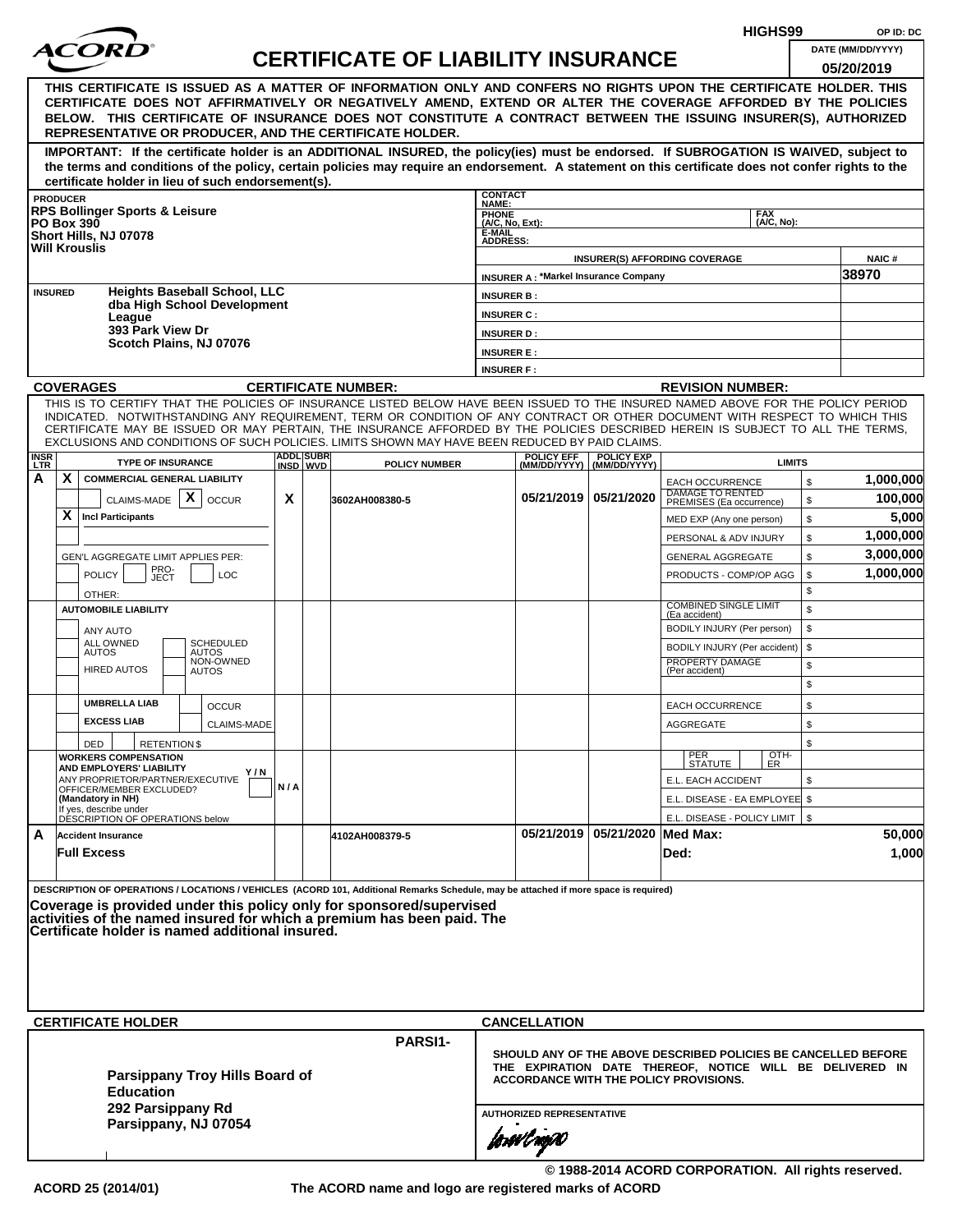|                                                                                                                                                                                                                                                                                                                                           |                 |                                                                                                                                                                                                                                                                                                                                                                                                                                                                                                    | HIGHS99 |                              | OP ID: DC                                 |                                   |                                             |                                                  |                                                                                                                                                                             |                |                                 |  |
|-------------------------------------------------------------------------------------------------------------------------------------------------------------------------------------------------------------------------------------------------------------------------------------------------------------------------------------------|-----------------|----------------------------------------------------------------------------------------------------------------------------------------------------------------------------------------------------------------------------------------------------------------------------------------------------------------------------------------------------------------------------------------------------------------------------------------------------------------------------------------------------|---------|------------------------------|-------------------------------------------|-----------------------------------|---------------------------------------------|--------------------------------------------------|-----------------------------------------------------------------------------------------------------------------------------------------------------------------------------|----------------|---------------------------------|--|
|                                                                                                                                                                                                                                                                                                                                           |                 |                                                                                                                                                                                                                                                                                                                                                                                                                                                                                                    |         |                              | <b>CERTIFICATE OF LIABILITY INSURANCE</b> |                                   |                                             |                                                  |                                                                                                                                                                             |                | DATE (MM/DD/YYYY)<br>05/20/2019 |  |
|                                                                                                                                                                                                                                                                                                                                           |                 | THIS CERTIFICATE IS ISSUED AS A MATTER OF INFORMATION ONLY AND CONFERS NO RIGHTS UPON THE CERTIFICATE HOLDER. THIS<br>CERTIFICATE DOES NOT AFFIRMATIVELY OR NEGATIVELY AMEND, EXTEND OR ALTER THE COVERAGE AFFORDED BY THE POLICIES<br>BELOW. THIS CERTIFICATE OF INSURANCE DOES NOT CONSTITUTE A CONTRACT BETWEEN THE ISSUING INSURER(S), AUTHORIZED<br>REPRESENTATIVE OR PRODUCER, AND THE CERTIFICATE HOLDER.                                                                                   |         |                              |                                           |                                   |                                             |                                                  |                                                                                                                                                                             |                |                                 |  |
|                                                                                                                                                                                                                                                                                                                                           |                 | IMPORTANT: If the certificate holder is an ADDITIONAL INSURED, the policy(ies) must be endorsed. If SUBROGATION IS WAIVED, subject to<br>the terms and conditions of the policy, certain policies may require an endorsement. A statement on this certificate does not confer rights to the<br>certificate holder in lieu of such endorsement(s).                                                                                                                                                  |         |                              |                                           |                                   |                                             |                                                  |                                                                                                                                                                             |                |                                 |  |
|                                                                                                                                                                                                                                                                                                                                           | <b>PRODUCER</b> |                                                                                                                                                                                                                                                                                                                                                                                                                                                                                                    |         |                              |                                           | <b>CONTACT</b>                    |                                             |                                                  |                                                                                                                                                                             |                |                                 |  |
|                                                                                                                                                                                                                                                                                                                                           |                 | <b>RPS Bollinger Sports &amp; Leisure</b><br><b>PO Box 390</b>                                                                                                                                                                                                                                                                                                                                                                                                                                     |         |                              |                                           | NAME:<br>PHONE<br>(A/C, No, Ext): |                                             |                                                  | <b>FAX</b><br>(A/C, No):                                                                                                                                                    |                |                                 |  |
|                                                                                                                                                                                                                                                                                                                                           |                 | Short Hills, NJ 07078                                                                                                                                                                                                                                                                                                                                                                                                                                                                              |         |                              |                                           | E-MAIL<br><b>ADDRESS:</b>         |                                             |                                                  |                                                                                                                                                                             |                |                                 |  |
|                                                                                                                                                                                                                                                                                                                                           |                 | <b>Will Krouslis</b>                                                                                                                                                                                                                                                                                                                                                                                                                                                                               |         |                              |                                           |                                   |                                             |                                                  | <b>INSURER(S) AFFORDING COVERAGE</b>                                                                                                                                        |                | NAIC#                           |  |
|                                                                                                                                                                                                                                                                                                                                           |                 |                                                                                                                                                                                                                                                                                                                                                                                                                                                                                                    |         |                              |                                           |                                   | <b>INSURER A: *Markel Insurance Company</b> |                                                  |                                                                                                                                                                             |                | 38970                           |  |
|                                                                                                                                                                                                                                                                                                                                           | <b>INSURED</b>  | <b>Heights Baseball School, LLC</b>                                                                                                                                                                                                                                                                                                                                                                                                                                                                |         |                              |                                           | <b>INSURER B:</b>                 |                                             |                                                  |                                                                                                                                                                             |                |                                 |  |
|                                                                                                                                                                                                                                                                                                                                           |                 | dba High School Development<br>League                                                                                                                                                                                                                                                                                                                                                                                                                                                              |         |                              |                                           | <b>INSURER C:</b>                 |                                             |                                                  |                                                                                                                                                                             |                |                                 |  |
|                                                                                                                                                                                                                                                                                                                                           |                 | 393 Park View Dr                                                                                                                                                                                                                                                                                                                                                                                                                                                                                   |         |                              |                                           | <b>INSURER D:</b>                 |                                             |                                                  |                                                                                                                                                                             |                |                                 |  |
|                                                                                                                                                                                                                                                                                                                                           |                 | Scotch Plains, NJ 07076                                                                                                                                                                                                                                                                                                                                                                                                                                                                            |         |                              |                                           | <b>INSURER E:</b>                 |                                             |                                                  |                                                                                                                                                                             |                |                                 |  |
|                                                                                                                                                                                                                                                                                                                                           |                 |                                                                                                                                                                                                                                                                                                                                                                                                                                                                                                    |         |                              |                                           | <b>INSURER F:</b>                 |                                             |                                                  |                                                                                                                                                                             |                |                                 |  |
|                                                                                                                                                                                                                                                                                                                                           |                 | <b>COVERAGES</b>                                                                                                                                                                                                                                                                                                                                                                                                                                                                                   |         |                              | <b>CERTIFICATE NUMBER:</b>                |                                   |                                             |                                                  | <b>REVISION NUMBER:</b>                                                                                                                                                     |                |                                 |  |
|                                                                                                                                                                                                                                                                                                                                           |                 | THIS IS TO CERTIFY THAT THE POLICIES OF INSURANCE LISTED BELOW HAVE BEEN ISSUED TO THE INSURED NAMED ABOVE FOR THE POLICY PERIOD<br>INDICATED. NOTWITHSTANDING ANY REQUIREMENT, TERM OR CONDITION OF ANY CONTRACT OR OTHER DOCUMENT WITH RESPECT TO WHICH THIS<br>CERTIFICATE MAY BE ISSUED OR MAY PERTAIN, THE INSURANCE AFFORDED BY THE POLICIES DESCRIBED HEREIN IS SUBJECT TO ALL THE TERMS,<br>EXCLUSIONS AND CONDITIONS OF SUCH POLICIES. LIMITS SHOWN MAY HAVE BEEN REDUCED BY PAID CLAIMS. |         |                              |                                           |                                   |                                             |                                                  |                                                                                                                                                                             |                |                                 |  |
| <b>INSR</b><br><b>LTR</b>                                                                                                                                                                                                                                                                                                                 |                 | <b>TYPE OF INSURANCE</b>                                                                                                                                                                                                                                                                                                                                                                                                                                                                           |         | <b>ADDL SUBR</b><br>INSD WVD | <b>POLICY NUMBER</b>                      |                                   | <b>POLICY EFF</b>                           | <b>POLICY EXP</b><br>(MM/DD/YYYY)   (MM/DD/YYYY) | <b>LIMITS</b>                                                                                                                                                               |                |                                 |  |
| A                                                                                                                                                                                                                                                                                                                                         | X               | <b>COMMERCIAL GENERAL LIABILITY</b>                                                                                                                                                                                                                                                                                                                                                                                                                                                                |         |                              |                                           |                                   |                                             |                                                  | <b>EACH OCCURRENCE</b><br>DAMAGE TO RENTED                                                                                                                                  | $$\mathbb{S}$$ | 1,000,000                       |  |
|                                                                                                                                                                                                                                                                                                                                           |                 | X<br>CLAIMS-MADE<br><b>OCCUR</b>                                                                                                                                                                                                                                                                                                                                                                                                                                                                   | X       |                              | 3602AH008380-5                            |                                   |                                             | 05/21/2019 05/21/2020                            | PREMISES (Ea occurrence)                                                                                                                                                    | \$             | 100,000                         |  |
|                                                                                                                                                                                                                                                                                                                                           | X               | <b>Incl Participants</b>                                                                                                                                                                                                                                                                                                                                                                                                                                                                           |         |                              |                                           |                                   |                                             |                                                  | MED EXP (Any one person)                                                                                                                                                    | \$             | 5,000                           |  |
|                                                                                                                                                                                                                                                                                                                                           |                 |                                                                                                                                                                                                                                                                                                                                                                                                                                                                                                    |         |                              |                                           |                                   |                                             |                                                  | PERSONAL & ADV INJURY                                                                                                                                                       | \$             | 1,000,000                       |  |
|                                                                                                                                                                                                                                                                                                                                           |                 | GEN'L AGGREGATE LIMIT APPLIES PER:<br>PRO-                                                                                                                                                                                                                                                                                                                                                                                                                                                         |         |                              |                                           |                                   |                                             |                                                  | <b>GENERAL AGGREGATE</b>                                                                                                                                                    | \$             | 3,000,000                       |  |
|                                                                                                                                                                                                                                                                                                                                           |                 | <b>POLICY</b><br>LOC<br>JECT                                                                                                                                                                                                                                                                                                                                                                                                                                                                       |         |                              |                                           |                                   |                                             |                                                  | PRODUCTS - COMP/OP AGG                                                                                                                                                      | \$<br>\$       | 1,000,000                       |  |
|                                                                                                                                                                                                                                                                                                                                           |                 | OTHER:<br><b>AUTOMOBILE LIABILITY</b>                                                                                                                                                                                                                                                                                                                                                                                                                                                              |         |                              |                                           |                                   |                                             |                                                  | <b>COMBINED SINGLE LIMIT</b>                                                                                                                                                | \$             |                                 |  |
|                                                                                                                                                                                                                                                                                                                                           |                 |                                                                                                                                                                                                                                                                                                                                                                                                                                                                                                    |         |                              |                                           |                                   |                                             |                                                  | (Ea accident)<br>BODILY INJURY (Per person)                                                                                                                                 | \$             |                                 |  |
|                                                                                                                                                                                                                                                                                                                                           |                 | <b>ANY AUTO</b><br>ALL OWNED<br>SCHEDULED                                                                                                                                                                                                                                                                                                                                                                                                                                                          |         |                              |                                           |                                   |                                             |                                                  | BODILY INJURY (Per accident)                                                                                                                                                | \$             |                                 |  |
|                                                                                                                                                                                                                                                                                                                                           |                 | <b>AUTOS</b><br><b>AUTOS</b><br>NON-OWNED<br><b>HIRED AUTOS</b>                                                                                                                                                                                                                                                                                                                                                                                                                                    |         |                              |                                           |                                   |                                             |                                                  | PROPERTY DAMAGE                                                                                                                                                             | \$             |                                 |  |
|                                                                                                                                                                                                                                                                                                                                           |                 | <b>AUTOS</b>                                                                                                                                                                                                                                                                                                                                                                                                                                                                                       |         |                              |                                           |                                   |                                             |                                                  | (Per accident)                                                                                                                                                              | \$             |                                 |  |
|                                                                                                                                                                                                                                                                                                                                           |                 | <b>UMBRELLA LIAB</b><br><b>OCCUR</b>                                                                                                                                                                                                                                                                                                                                                                                                                                                               |         |                              |                                           |                                   |                                             |                                                  | <b>EACH OCCURRENCE</b>                                                                                                                                                      | \$             |                                 |  |
|                                                                                                                                                                                                                                                                                                                                           |                 | <b>EXCESS LIAB</b><br><b>CLAIMS-MADE</b>                                                                                                                                                                                                                                                                                                                                                                                                                                                           |         |                              |                                           |                                   |                                             |                                                  | <b>AGGREGATE</b>                                                                                                                                                            | \$             |                                 |  |
|                                                                                                                                                                                                                                                                                                                                           |                 | <b>RETENTION \$</b><br>DED                                                                                                                                                                                                                                                                                                                                                                                                                                                                         |         |                              |                                           |                                   |                                             |                                                  |                                                                                                                                                                             | \$             |                                 |  |
|                                                                                                                                                                                                                                                                                                                                           |                 | <b>WORKERS COMPENSATION</b>                                                                                                                                                                                                                                                                                                                                                                                                                                                                        |         |                              |                                           |                                   |                                             |                                                  | OTH-<br>PER<br><b>STATUTE</b><br>ER                                                                                                                                         |                |                                 |  |
|                                                                                                                                                                                                                                                                                                                                           |                 | AND EMPLOYERS' LIABILITY<br>Y / N<br>ANY PROPRIETOR/PARTNER/EXECUTIVE                                                                                                                                                                                                                                                                                                                                                                                                                              |         |                              |                                           |                                   |                                             |                                                  | E.L. EACH ACCIDENT                                                                                                                                                          | \$             |                                 |  |
|                                                                                                                                                                                                                                                                                                                                           |                 | OFFICER/MEMBER EXCLUDED?<br>(Mandatory in NH)                                                                                                                                                                                                                                                                                                                                                                                                                                                      | N/A     |                              |                                           |                                   |                                             |                                                  | E.L. DISEASE - EA EMPLOYEE \$                                                                                                                                               |                |                                 |  |
|                                                                                                                                                                                                                                                                                                                                           |                 | If yes, describe under<br>DESCRIPTION OF OPERATIONS below                                                                                                                                                                                                                                                                                                                                                                                                                                          |         |                              |                                           |                                   |                                             |                                                  | E.L. DISEASE - POLICY LIMIT   \$                                                                                                                                            |                |                                 |  |
| A                                                                                                                                                                                                                                                                                                                                         |                 | <b>Accident Insurance</b>                                                                                                                                                                                                                                                                                                                                                                                                                                                                          |         |                              | 4102AH008379-5                            |                                   |                                             | 05/21/2019 05/21/2020 Med Max:                   |                                                                                                                                                                             |                | 50,000                          |  |
|                                                                                                                                                                                                                                                                                                                                           |                 | <b>Full Excess</b>                                                                                                                                                                                                                                                                                                                                                                                                                                                                                 |         |                              |                                           |                                   |                                             |                                                  | Ded:                                                                                                                                                                        |                | 1,000                           |  |
| DESCRIPTION OF OPERATIONS / LOCATIONS / VEHICLES (ACORD 101, Additional Remarks Schedule, may be attached if more space is required)<br>Coverage is provided under this policy only for sponsored/supervised<br>activities of the named insured for which a premium has been paid. The<br>Certificate holder is named additional insured. |                 |                                                                                                                                                                                                                                                                                                                                                                                                                                                                                                    |         |                              |                                           |                                   |                                             |                                                  |                                                                                                                                                                             |                |                                 |  |
|                                                                                                                                                                                                                                                                                                                                           |                 | <b>CERTIFICATE HOLDER</b>                                                                                                                                                                                                                                                                                                                                                                                                                                                                          |         |                              |                                           |                                   | <b>CANCELLATION</b>                         |                                                  |                                                                                                                                                                             |                |                                 |  |
|                                                                                                                                                                                                                                                                                                                                           |                 | Passaic Valley Regional High<br><b>School Distrcit/PIP NJ</b>                                                                                                                                                                                                                                                                                                                                                                                                                                      |         |                              | PASS1--                                   |                                   |                                             |                                                  | SHOULD ANY OF THE ABOVE DESCRIBED POLICIES BE CANCELLED BEFORE<br>THE EXPIRATION DATE THEREOF, NOTICE WILL BE DELIVERED IN<br><b>ACCORDANCE WITH THE POLICY PROVISIONS.</b> |                |                                 |  |
|                                                                                                                                                                                                                                                                                                                                           |                 | 100 East Main St.                                                                                                                                                                                                                                                                                                                                                                                                                                                                                  |         |                              |                                           |                                   | <b>AUTHORIZED REPRESENTATIVE</b>            |                                                  |                                                                                                                                                                             |                |                                 |  |
|                                                                                                                                                                                                                                                                                                                                           |                 | Little Falls, NJ 07424                                                                                                                                                                                                                                                                                                                                                                                                                                                                             |         |                              |                                           |                                   | forwl nop0                                  |                                                  |                                                                                                                                                                             |                |                                 |  |
|                                                                                                                                                                                                                                                                                                                                           |                 |                                                                                                                                                                                                                                                                                                                                                                                                                                                                                                    |         |                              |                                           |                                   |                                             |                                                  |                                                                                                                                                                             |                |                                 |  |

**© 1988-2014 ACORD CORPORATION. All rights reserved.**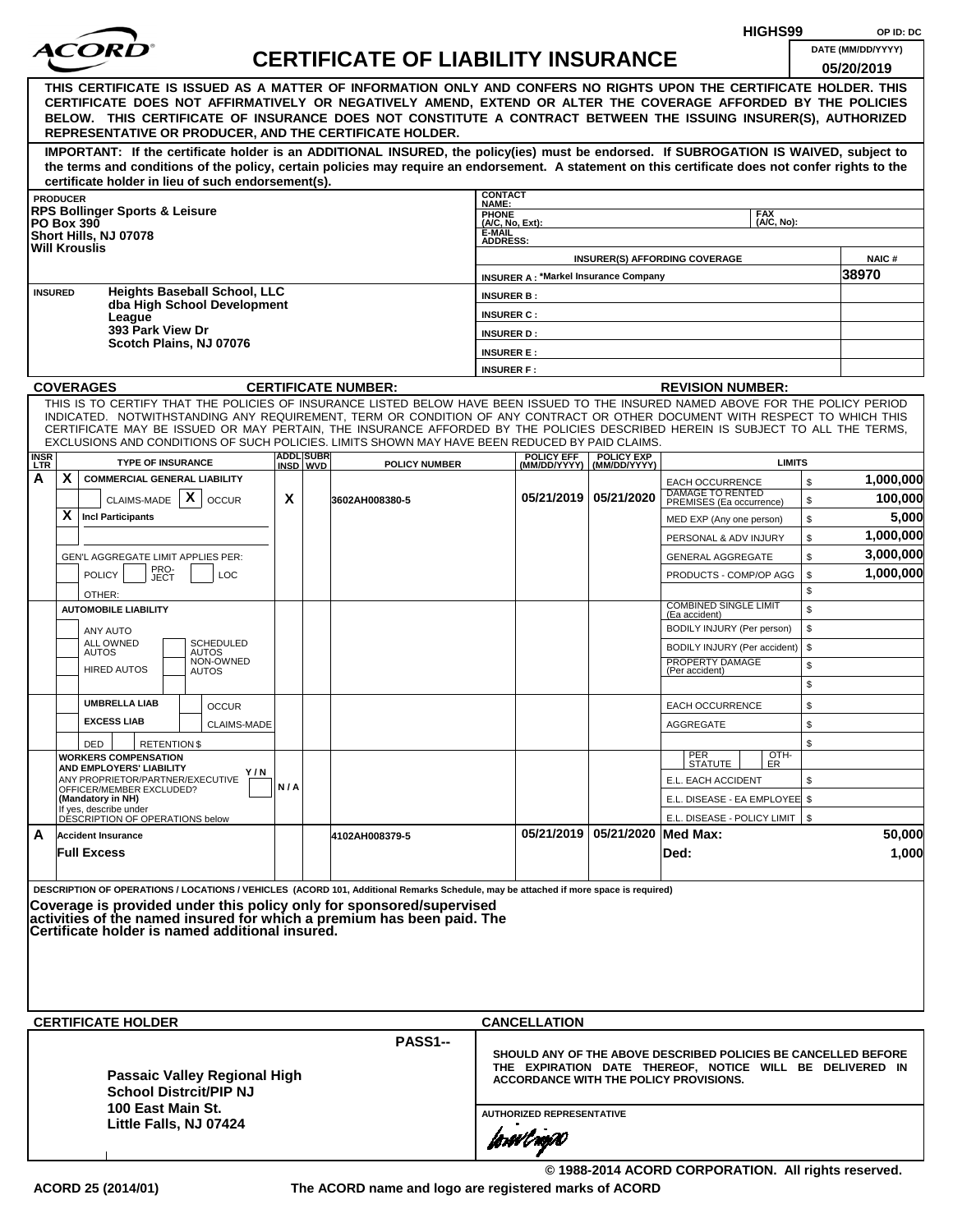|                |                                                                                                                                                                                                                                                                                                                                                                                                                                                                                                    |     |                  |                                           |                                |                                  |                                             | HIGHS99                                                                                                                                                                     |                   | OP ID: DC                       |  |  |  |
|----------------|----------------------------------------------------------------------------------------------------------------------------------------------------------------------------------------------------------------------------------------------------------------------------------------------------------------------------------------------------------------------------------------------------------------------------------------------------------------------------------------------------|-----|------------------|-------------------------------------------|--------------------------------|----------------------------------|---------------------------------------------|-----------------------------------------------------------------------------------------------------------------------------------------------------------------------------|-------------------|---------------------------------|--|--|--|
|                |                                                                                                                                                                                                                                                                                                                                                                                                                                                                                                    |     |                  | <b>CERTIFICATE OF LIABILITY INSURANCE</b> |                                |                                  |                                             |                                                                                                                                                                             |                   | DATE (MM/DD/YYYY)<br>05/20/2019 |  |  |  |
|                | THIS CERTIFICATE IS ISSUED AS A MATTER OF INFORMATION ONLY AND CONFERS NO RIGHTS UPON THE CERTIFICATE HOLDER. THIS<br>CERTIFICATE DOES NOT AFFIRMATIVELY OR NEGATIVELY AMEND, EXTEND OR ALTER THE COVERAGE AFFORDED BY THE POLICIES<br>BELOW. THIS CERTIFICATE OF INSURANCE DOES NOT CONSTITUTE A CONTRACT BETWEEN THE ISSUING INSURER(S), AUTHORIZED<br>REPRESENTATIVE OR PRODUCER, AND THE CERTIFICATE HOLDER.                                                                                   |     |                  |                                           |                                |                                  |                                             |                                                                                                                                                                             |                   |                                 |  |  |  |
|                | IMPORTANT: If the certificate holder is an ADDITIONAL INSURED, the policy(ies) must be endorsed. If SUBROGATION IS WAIVED, subject to<br>the terms and conditions of the policy, certain policies may require an endorsement. A statement on this certificate does not confer rights to the<br>certificate holder in lieu of such endorsement(s).                                                                                                                                                  |     |                  |                                           |                                |                                  |                                             |                                                                                                                                                                             |                   |                                 |  |  |  |
|                | <b>PRODUCER</b>                                                                                                                                                                                                                                                                                                                                                                                                                                                                                    |     |                  |                                           | <b>CONTACT</b><br><b>NAME:</b> |                                  |                                             |                                                                                                                                                                             |                   |                                 |  |  |  |
|                | <b>RPS Bollinger Sports &amp; Leisure</b><br><b>PO Box 390</b>                                                                                                                                                                                                                                                                                                                                                                                                                                     |     |                  |                                           | PHONE<br>(A/C, No, Ext):       |                                  |                                             | <b>FAX</b>                                                                                                                                                                  | (A/C, No):        |                                 |  |  |  |
|                | Short Hills, NJ 07078                                                                                                                                                                                                                                                                                                                                                                                                                                                                              |     |                  |                                           | E-MAIL<br><b>ADDRESS:</b>      |                                  |                                             |                                                                                                                                                                             |                   |                                 |  |  |  |
|                | <b>Will Krouslis</b>                                                                                                                                                                                                                                                                                                                                                                                                                                                                               |     |                  |                                           |                                |                                  |                                             | <b>INSURER(S) AFFORDING COVERAGE</b>                                                                                                                                        |                   | <b>NAIC#</b>                    |  |  |  |
|                |                                                                                                                                                                                                                                                                                                                                                                                                                                                                                                    |     |                  |                                           |                                |                                  | <b>INSURER A: *Markel Insurance Company</b> |                                                                                                                                                                             |                   | 38970                           |  |  |  |
| <b>INSURED</b> | <b>Heights Baseball School, LLC</b><br>dba High School Development                                                                                                                                                                                                                                                                                                                                                                                                                                 |     |                  |                                           | <b>INSURER B:</b>              |                                  |                                             |                                                                                                                                                                             |                   |                                 |  |  |  |
|                | League                                                                                                                                                                                                                                                                                                                                                                                                                                                                                             |     |                  |                                           | <b>INSURER C:</b>              |                                  |                                             |                                                                                                                                                                             |                   |                                 |  |  |  |
|                | 393 Park View Dr<br>Scotch Plains, NJ 07076                                                                                                                                                                                                                                                                                                                                                                                                                                                        |     |                  |                                           | <b>INSURER D:</b>              |                                  |                                             |                                                                                                                                                                             |                   |                                 |  |  |  |
|                |                                                                                                                                                                                                                                                                                                                                                                                                                                                                                                    |     |                  |                                           | <b>INSURER E:</b>              |                                  |                                             |                                                                                                                                                                             |                   |                                 |  |  |  |
|                |                                                                                                                                                                                                                                                                                                                                                                                                                                                                                                    |     |                  |                                           | <b>INSURER F:</b>              |                                  |                                             |                                                                                                                                                                             |                   |                                 |  |  |  |
|                | <b>COVERAGES</b>                                                                                                                                                                                                                                                                                                                                                                                                                                                                                   |     |                  | <b>CERTIFICATE NUMBER:</b>                |                                |                                  |                                             | <b>REVISION NUMBER:</b>                                                                                                                                                     |                   |                                 |  |  |  |
| <b>INSR</b>    | THIS IS TO CERTIFY THAT THE POLICIES OF INSURANCE LISTED BELOW HAVE BEEN ISSUED TO THE INSURED NAMED ABOVE FOR THE POLICY PERIOD<br>INDICATED. NOTWITHSTANDING ANY REQUIREMENT, TERM OR CONDITION OF ANY CONTRACT OR OTHER DOCUMENT WITH RESPECT TO WHICH THIS<br>CERTIFICATE MAY BE ISSUED OR MAY PERTAIN, THE INSURANCE AFFORDED BY THE POLICIES DESCRIBED HEREIN IS SUBJECT TO ALL THE TERMS,<br>EXCLUSIONS AND CONDITIONS OF SUCH POLICIES. LIMITS SHOWN MAY HAVE BEEN REDUCED BY PAID CLAIMS. |     | <b>ADDL SUBR</b> |                                           |                                | <b>POLICY EFF</b>                | <b>POLICY EXP</b>                           |                                                                                                                                                                             |                   |                                 |  |  |  |
| <b>LTR</b>     | <b>TYPE OF INSURANCE</b>                                                                                                                                                                                                                                                                                                                                                                                                                                                                           |     | INSD WVD         | <b>POLICY NUMBER</b>                      |                                | (MM/DD/YYYY)                     | (MM/DD/YYYY)                                |                                                                                                                                                                             | <b>LIMITS</b>     |                                 |  |  |  |
| A              | X.<br><b>COMMERCIAL GENERAL LIABILITY</b>                                                                                                                                                                                                                                                                                                                                                                                                                                                          |     |                  |                                           |                                |                                  |                                             | <b>EACH OCCURRENCE</b><br>DAMAGE TO RENTED                                                                                                                                  | \$                | 1,000,000                       |  |  |  |
|                | $\boldsymbol{\mathsf{X}}$<br>CLAIMS-MADE<br><b>OCCUR</b>                                                                                                                                                                                                                                                                                                                                                                                                                                           |     |                  | 3602AH008380-5                            |                                |                                  | 05/21/2019   05/21/2020                     | PREMISES (Ea occurrence)                                                                                                                                                    | $\mathfrak s$     | 100,000                         |  |  |  |
|                | X.<br><b>Incl Participants</b>                                                                                                                                                                                                                                                                                                                                                                                                                                                                     |     |                  |                                           |                                |                                  |                                             | MED EXP (Any one person)                                                                                                                                                    | \$                | 5,000                           |  |  |  |
|                |                                                                                                                                                                                                                                                                                                                                                                                                                                                                                                    |     |                  |                                           |                                |                                  |                                             | PERSONAL & ADV INJURY                                                                                                                                                       | \$                | 1,000,000                       |  |  |  |
|                | GEN'L AGGREGATE LIMIT APPLIES PER:                                                                                                                                                                                                                                                                                                                                                                                                                                                                 |     |                  |                                           |                                |                                  |                                             | <b>GENERAL AGGREGATE</b>                                                                                                                                                    | \$                | 3,000,000                       |  |  |  |
|                | PRO-<br>JECT<br><b>POLICY</b><br>LOC                                                                                                                                                                                                                                                                                                                                                                                                                                                               |     |                  |                                           |                                |                                  |                                             | PRODUCTS - COMP/OP AGG                                                                                                                                                      | \$<br>\$          | 1,000,000                       |  |  |  |
|                | OTHER:<br><b>AUTOMOBILE LIABILITY</b>                                                                                                                                                                                                                                                                                                                                                                                                                                                              |     |                  |                                           |                                |                                  | <b>COMBINED SINGLE LIMIT</b>                | \$                                                                                                                                                                          |                   |                                 |  |  |  |
|                |                                                                                                                                                                                                                                                                                                                                                                                                                                                                                                    |     |                  |                                           |                                |                                  |                                             | (Ea accident)<br>BODILY INJURY (Per person)                                                                                                                                 | \$                |                                 |  |  |  |
|                | ANY AUTO<br>ALL OWNED<br><b>SCHEDULED</b>                                                                                                                                                                                                                                                                                                                                                                                                                                                          |     |                  |                                           |                                |                                  |                                             | BODILY INJURY (Per accident)                                                                                                                                                | \$                |                                 |  |  |  |
|                | <b>AUTOS</b><br><b>AUTOS</b><br>NON-OWNED                                                                                                                                                                                                                                                                                                                                                                                                                                                          |     |                  |                                           |                                |                                  |                                             | PROPERTY DAMAGE                                                                                                                                                             | \$                |                                 |  |  |  |
|                | <b>HIRED AUTOS</b><br><b>AUTOS</b>                                                                                                                                                                                                                                                                                                                                                                                                                                                                 |     |                  |                                           |                                |                                  |                                             | (Per accident)                                                                                                                                                              | \$                |                                 |  |  |  |
|                | <b>UMBRELLA LIAB</b><br><b>OCCUR</b>                                                                                                                                                                                                                                                                                                                                                                                                                                                               |     |                  |                                           |                                |                                  |                                             | <b>EACH OCCURRENCE</b>                                                                                                                                                      | \$                |                                 |  |  |  |
|                | <b>EXCESS LIAB</b><br><b>CLAIMS-MADE</b>                                                                                                                                                                                                                                                                                                                                                                                                                                                           |     |                  |                                           |                                |                                  |                                             | AGGREGATE                                                                                                                                                                   | \$                |                                 |  |  |  |
|                | DED<br><b>RETENTION \$</b>                                                                                                                                                                                                                                                                                                                                                                                                                                                                         |     |                  |                                           |                                |                                  |                                             |                                                                                                                                                                             | \$                |                                 |  |  |  |
|                | <b>WORKERS COMPENSATION</b>                                                                                                                                                                                                                                                                                                                                                                                                                                                                        |     |                  |                                           |                                |                                  |                                             | PER<br>STATUTE                                                                                                                                                              | OTH-<br><b>ER</b> |                                 |  |  |  |
|                | AND EMPLOYERS' LIABILITY<br>Y / N<br>ANY PROPRIETOR/PARTNER/EXECUTIVE                                                                                                                                                                                                                                                                                                                                                                                                                              |     |                  |                                           |                                |                                  |                                             | E.L. EACH ACCIDENT                                                                                                                                                          | \$                |                                 |  |  |  |
|                | OFFICER/MEMBER EXCLUDED?<br>(Mandatory in NH)                                                                                                                                                                                                                                                                                                                                                                                                                                                      | N/A |                  |                                           |                                |                                  |                                             | E.L. DISEASE - EA EMPLOYEE \$                                                                                                                                               |                   |                                 |  |  |  |
|                | If yes, describe under<br>DÉSCRIPTION OF OPERATIONS below                                                                                                                                                                                                                                                                                                                                                                                                                                          |     |                  |                                           |                                |                                  |                                             | E.L. DISEASE - POLICY LIMIT   \$                                                                                                                                            |                   |                                 |  |  |  |
| A              | <b>Accident Insurance</b>                                                                                                                                                                                                                                                                                                                                                                                                                                                                          |     |                  | 4102AH008379-5                            |                                |                                  | 05/21/2019   05/21/2020   Med Max:          |                                                                                                                                                                             |                   | 50,000                          |  |  |  |
|                | <b>Full Excess</b>                                                                                                                                                                                                                                                                                                                                                                                                                                                                                 |     |                  |                                           |                                |                                  |                                             | Ded:                                                                                                                                                                        |                   | 1,000                           |  |  |  |
|                | DESCRIPTION OF OPERATIONS / LOCATIONS / VEHICLES (ACORD 101, Additional Remarks Schedule, may be attached if more space is required)<br>Coverage is provided under this policy only for sponsored/supervised<br>activities of the named insured for which a premium has been paid.                                                                                                                                                                                                                 |     |                  |                                           |                                |                                  |                                             |                                                                                                                                                                             |                   |                                 |  |  |  |
|                | <b>CERTIFICATE HOLDER</b>                                                                                                                                                                                                                                                                                                                                                                                                                                                                          |     |                  |                                           |                                | <b>CANCELLATION</b>              |                                             |                                                                                                                                                                             |                   |                                 |  |  |  |
|                | <b>Passaic County Technical</b><br><b>Institute</b>                                                                                                                                                                                                                                                                                                                                                                                                                                                |     |                  | PASS1--                                   |                                |                                  |                                             | SHOULD ANY OF THE ABOVE DESCRIBED POLICIES BE CANCELLED BEFORE<br>THE EXPIRATION DATE THEREOF, NOTICE WILL BE DELIVERED IN<br><b>ACCORDANCE WITH THE POLICY PROVISIONS.</b> |                   |                                 |  |  |  |
|                | 45 Reinhardt Rd.<br><b>Wayne, NJ 07470</b>                                                                                                                                                                                                                                                                                                                                                                                                                                                         |     |                  |                                           |                                | <b>AUTHORIZED REPRESENTATIVE</b> |                                             |                                                                                                                                                                             |                   |                                 |  |  |  |
|                |                                                                                                                                                                                                                                                                                                                                                                                                                                                                                                    |     |                  |                                           |                                | jowilnyw                         |                                             |                                                                                                                                                                             |                   |                                 |  |  |  |

**© 1988-2014 ACORD CORPORATION. All rights reserved.**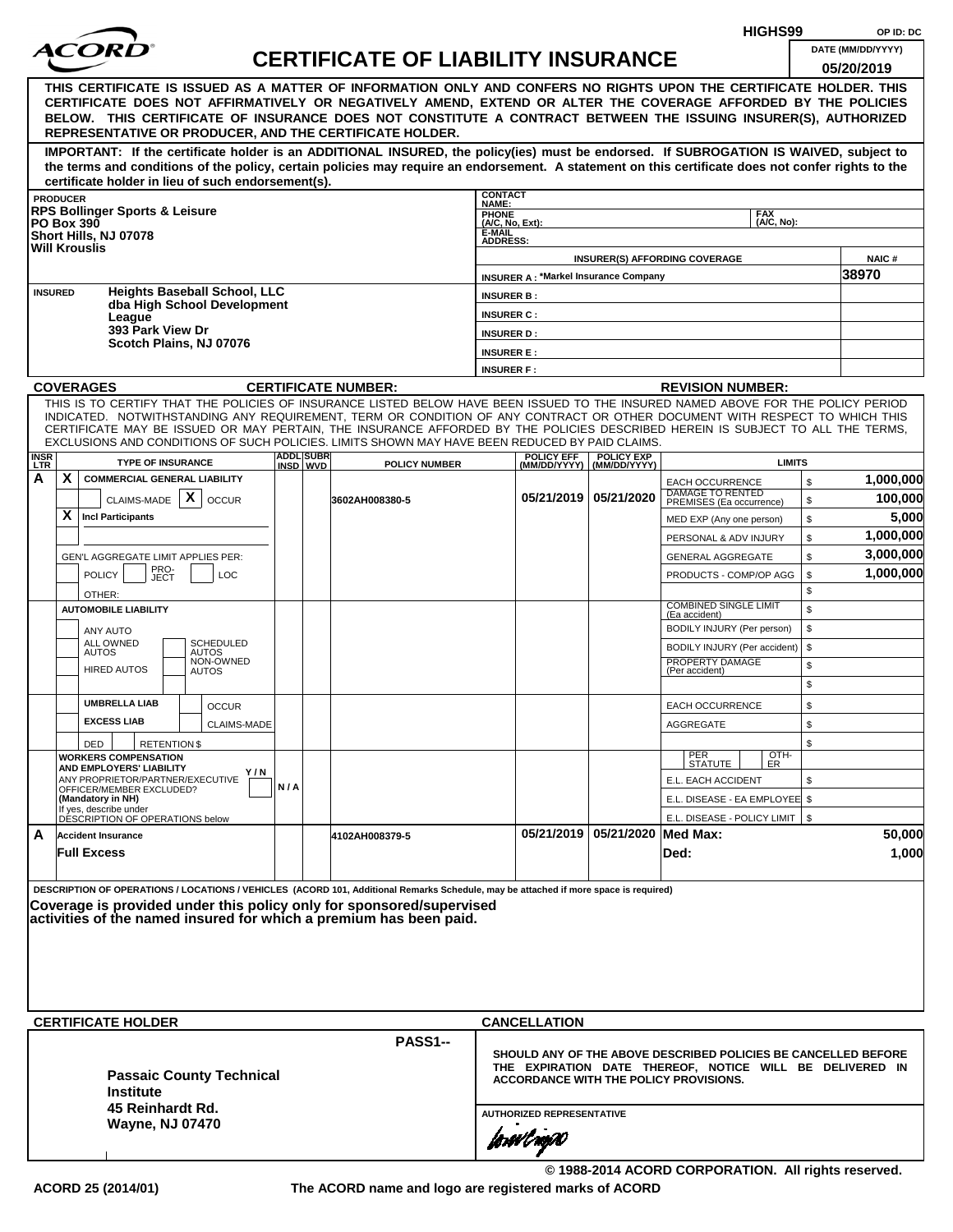|                    |                      |                                                                                                                                                                                                                                                              |       |                               |                                           |                           |                                             |                                                  |                                                                | HIGHS99            |              | OP ID: DC         |
|--------------------|----------------------|--------------------------------------------------------------------------------------------------------------------------------------------------------------------------------------------------------------------------------------------------------------|-------|-------------------------------|-------------------------------------------|---------------------------|---------------------------------------------|--------------------------------------------------|----------------------------------------------------------------|--------------------|--------------|-------------------|
|                    |                      |                                                                                                                                                                                                                                                              |       |                               | <b>CERTIFICATE OF LIABILITY INSURANCE</b> |                           |                                             |                                                  |                                                                |                    |              | DATE (MM/DD/YYYY) |
|                    |                      |                                                                                                                                                                                                                                                              |       |                               |                                           |                           |                                             |                                                  |                                                                |                    |              | 05/20/2019        |
|                    |                      | THIS CERTIFICATE IS ISSUED AS A MATTER OF INFORMATION ONLY AND CONFERS NO RIGHTS UPON THE CERTIFICATE HOLDER. THIS<br>CERTIFICATE DOES NOT AFFIRMATIVELY OR NEGATIVELY AMEND, EXTEND OR ALTER THE COVERAGE AFFORDED BY THE POLICIES                          |       |                               |                                           |                           |                                             |                                                  |                                                                |                    |              |                   |
|                    |                      | BELOW. THIS CERTIFICATE OF INSURANCE DOES NOT CONSTITUTE A CONTRACT BETWEEN THE ISSUING INSURER(S), AUTHORIZED                                                                                                                                               |       |                               |                                           |                           |                                             |                                                  |                                                                |                    |              |                   |
|                    |                      | REPRESENTATIVE OR PRODUCER, AND THE CERTIFICATE HOLDER.                                                                                                                                                                                                      |       |                               |                                           |                           |                                             |                                                  |                                                                |                    |              |                   |
|                    |                      | IMPORTANT: If the certificate holder is an ADDITIONAL INSURED, the policy(ies) must be endorsed. If SUBROGATION IS WAIVED, subject to                                                                                                                        |       |                               |                                           |                           |                                             |                                                  |                                                                |                    |              |                   |
|                    |                      | the terms and conditions of the policy, certain policies may require an endorsement. A statement on this certificate does not confer rights to the                                                                                                           |       |                               |                                           |                           |                                             |                                                  |                                                                |                    |              |                   |
|                    | <b>PRODUCER</b>      | certificate holder in lieu of such endorsement(s).                                                                                                                                                                                                           |       |                               |                                           | <b>CONTACT</b>            |                                             |                                                  |                                                                |                    |              |                   |
|                    |                      | <b>RPS Bollinger Sports &amp; Leisure</b>                                                                                                                                                                                                                    |       |                               |                                           | NAME:<br><b>PHONE</b>     |                                             |                                                  |                                                                | <b>FAX</b>         |              |                   |
|                    | <b>PO Box 390</b>    | Short Hills, NJ 07078                                                                                                                                                                                                                                        |       |                               |                                           | (A/C, No, Ext):<br>E-MAIL |                                             |                                                  |                                                                | (A/C. No):         |              |                   |
|                    | <b>Will Krouslis</b> |                                                                                                                                                                                                                                                              |       |                               |                                           | <b>ADDRESS:</b>           |                                             |                                                  |                                                                |                    |              | <b>NAIC#</b>      |
|                    |                      |                                                                                                                                                                                                                                                              |       |                               |                                           |                           | <b>INSURER A: *Markel Insurance Company</b> |                                                  | <b>INSURER(S) AFFORDING COVERAGE</b>                           |                    |              | 38970             |
|                    | <b>INSURED</b>       | <b>Heights Baseball School, LLC</b>                                                                                                                                                                                                                          |       |                               |                                           | <b>INSURER B:</b>         |                                             |                                                  |                                                                |                    |              |                   |
|                    |                      | dba High School Development                                                                                                                                                                                                                                  |       |                               |                                           | <b>INSURER C:</b>         |                                             |                                                  |                                                                |                    |              |                   |
|                    |                      | League<br>393 Park View Dr                                                                                                                                                                                                                                   |       |                               |                                           | <b>INSURER D:</b>         |                                             |                                                  |                                                                |                    |              |                   |
|                    |                      | Scotch Plains, NJ 07076                                                                                                                                                                                                                                      |       |                               |                                           | <b>INSURER E:</b>         |                                             |                                                  |                                                                |                    |              |                   |
|                    |                      |                                                                                                                                                                                                                                                              |       |                               |                                           | <b>INSURER F:</b>         |                                             |                                                  |                                                                |                    |              |                   |
|                    | <b>COVERAGES</b>     |                                                                                                                                                                                                                                                              |       |                               | <b>CERTIFICATE NUMBER:</b>                |                           |                                             |                                                  | <b>REVISION NUMBER:</b>                                        |                    |              |                   |
|                    |                      | THIS IS TO CERTIFY THAT THE POLICIES OF INSURANCE LISTED BELOW HAVE BEEN ISSUED TO THE INSURED NAMED ABOVE FOR THE POLICY PERIOD                                                                                                                             |       |                               |                                           |                           |                                             |                                                  |                                                                |                    |              |                   |
|                    |                      | INDICATED. NOTWITHSTANDING ANY REQUIREMENT, TERM OR CONDITION OF ANY CONTRACT OR OTHER DOCUMENT WITH RESPECT TO WHICH THIS<br>CERTIFICATE MAY BE ISSUED OR MAY PERTAIN, THE INSURANCE AFFORDED BY THE POLICIES DESCRIBED HEREIN IS SUBJECT TO ALL THE TERMS. |       |                               |                                           |                           |                                             |                                                  |                                                                |                    |              |                   |
|                    |                      | EXCLUSIONS AND CONDITIONS OF SUCH POLICIES. LIMITS SHOWN MAY HAVE BEEN REDUCED BY PAID CLAIMS.                                                                                                                                                               |       |                               |                                           |                           |                                             |                                                  |                                                                |                    |              |                   |
| <b>INSR</b><br>LTR |                      | <b>TYPE OF INSURANCE</b>                                                                                                                                                                                                                                     |       | <b>ADDLISUBRI</b><br>INSD WVD | <b>POLICY NUMBER</b>                      |                           | <b>POLICY EFF</b>                           | <b>POLICY EXP</b><br>(MM/DD/YYYY)   (MM/DD/YYYY) |                                                                | <b>LIMITS</b>      |              |                   |
| А                  | X                    | <b>COMMERCIAL GENERAL LIABILITY</b>                                                                                                                                                                                                                          |       |                               |                                           |                           |                                             |                                                  | <b>EACH OCCURRENCE</b><br>DAMAGE TO RENTED                     |                    | $\mathbb{S}$ | 1,000,000         |
|                    |                      | CLAIMS-MADE $\mathbf{X}$<br><b>OCCUR</b>                                                                                                                                                                                                                     | X     |                               | 3602AH008380-5                            |                           |                                             | 05/21/2019   05/21/2020                          | PREMISES (Ea occurrence)                                       |                    | \$           | 100,000           |
|                    | X                    | <b>Incl Participants</b>                                                                                                                                                                                                                                     |       |                               |                                           |                           |                                             |                                                  | MED EXP (Any one person)                                       |                    | \$           | 5,000             |
|                    |                      |                                                                                                                                                                                                                                                              |       |                               |                                           |                           |                                             |                                                  | PERSONAL & ADV INJURY                                          |                    | \$           | 1,000,000         |
|                    |                      | GEN'L AGGREGATE LIMIT APPLIES PER:                                                                                                                                                                                                                           |       |                               |                                           |                           |                                             |                                                  | <b>GENERAL AGGREGATE</b>                                       |                    | \$           | 3,000,000         |
|                    |                      | PRO-<br>JECT<br><b>POLICY</b><br><b>LOC</b>                                                                                                                                                                                                                  |       |                               |                                           |                           |                                             |                                                  | PRODUCTS - COMP/OP AGG                                         |                    | \$<br>\$     | 1,000,000         |
|                    |                      | OTHER:<br><b>AUTOMOBILE LIABILITY</b>                                                                                                                                                                                                                        |       |                               |                                           |                           |                                             |                                                  | <b>COMBINED SINGLE LIMIT</b>                                   |                    | \$           |                   |
|                    |                      |                                                                                                                                                                                                                                                              |       |                               |                                           |                           |                                             |                                                  | (Ea accident)<br>BODILY INJURY (Per person)                    |                    | \$           |                   |
|                    |                      | ANY AUTO<br>ALL OWNED<br><b>SCHEDULED</b>                                                                                                                                                                                                                    |       |                               |                                           |                           |                                             |                                                  | BODILY INJURY (Per accident)                                   |                    | \$           |                   |
|                    |                      | <b>AUTOS</b><br><b>AUTOS</b><br>NON-OWNED                                                                                                                                                                                                                    |       |                               |                                           |                           |                                             |                                                  | PROPERTY DAMAGE                                                |                    | \$           |                   |
|                    |                      | <b>HIRED AUTOS</b><br><b>AUTOS</b>                                                                                                                                                                                                                           |       |                               |                                           |                           |                                             |                                                  | (Per accident)                                                 |                    | \$           |                   |
|                    |                      | <b>UMBRELLA LIAB</b><br><b>OCCUR</b>                                                                                                                                                                                                                         |       |                               |                                           |                           |                                             |                                                  | <b>EACH OCCURRENCE</b>                                         |                    | \$           |                   |
|                    |                      | <b>EXCESS LIAB</b><br>CLAIMS-MADE                                                                                                                                                                                                                            |       |                               |                                           |                           |                                             |                                                  | <b>AGGREGATE</b>                                               |                    | \$           |                   |
|                    |                      | <b>RETENTION \$</b><br>DED                                                                                                                                                                                                                                   |       |                               |                                           |                           |                                             |                                                  |                                                                |                    | \$           |                   |
|                    |                      | <b>WORKERS COMPENSATION</b>                                                                                                                                                                                                                                  |       |                               |                                           |                           |                                             |                                                  | PER<br>STATUTE                                                 | $\frac{[OTH]}{ER}$ |              |                   |
|                    |                      | AND EMPLOYERS' LIABILITY<br>ANY PROPRIETOR/PARTNER/EXECUTIVE                                                                                                                                                                                                 | Y / N |                               |                                           |                           |                                             |                                                  | E.L. EACH ACCIDENT                                             |                    | \$           |                   |
|                    |                      | OFFICER/MEMBER EXCLUDED?<br>(Mandatory in NH)                                                                                                                                                                                                                | N/A   |                               |                                           |                           |                                             |                                                  | E.L. DISEASE - EA EMPLOYEE \$                                  |                    |              |                   |
|                    |                      | If yes, describe under<br>DÉSCRIPTION OF OPERATIONS below                                                                                                                                                                                                    |       |                               |                                           |                           |                                             |                                                  | E.L. DISEASE - POLICY LIMIT   \$                               |                    |              |                   |
| A                  |                      | <b>Accident Insurance</b>                                                                                                                                                                                                                                    |       |                               | 4102AH008379-5                            |                           |                                             | 05/21/2019 05/21/2020 Med Max:                   |                                                                |                    |              | 50,000            |
|                    |                      | <b>Full Excess</b>                                                                                                                                                                                                                                           |       |                               |                                           |                           |                                             |                                                  | Ded:                                                           |                    |              | 1,000             |
|                    |                      |                                                                                                                                                                                                                                                              |       |                               |                                           |                           |                                             |                                                  |                                                                |                    |              |                   |
|                    |                      | DESCRIPTION OF OPERATIONS / LOCATIONS / VEHICLES (ACORD 101, Additional Remarks Schedule, may be attached if more space is required)                                                                                                                         |       |                               |                                           |                           |                                             |                                                  |                                                                |                    |              |                   |
|                    |                      | Certificate holder is included as an additional insured. Coverage is<br>provided under these policies only for sponsored/supervised activities of                                                                                                            |       |                               |                                           |                           |                                             |                                                  |                                                                |                    |              |                   |
|                    |                      | the named insured for which a premium has been paid.                                                                                                                                                                                                         |       |                               |                                           |                           |                                             |                                                  |                                                                |                    |              |                   |
|                    |                      |                                                                                                                                                                                                                                                              |       |                               |                                           |                           |                                             |                                                  |                                                                |                    |              |                   |
|                    |                      |                                                                                                                                                                                                                                                              |       |                               |                                           |                           |                                             |                                                  |                                                                |                    |              |                   |
|                    |                      |                                                                                                                                                                                                                                                              |       |                               |                                           |                           |                                             |                                                  |                                                                |                    |              |                   |
|                    |                      |                                                                                                                                                                                                                                                              |       |                               |                                           |                           |                                             |                                                  |                                                                |                    |              |                   |
|                    |                      | <b>CERTIFICATE HOLDER</b>                                                                                                                                                                                                                                    |       |                               | <b>PASSAI1</b>                            |                           | <b>CANCELLATION</b>                         |                                                  |                                                                |                    |              |                   |
|                    |                      |                                                                                                                                                                                                                                                              |       |                               |                                           |                           |                                             |                                                  | SHOULD ANY OF THE ABOVE DESCRIBED POLICIES BE CANCELLED BEFORE |                    |              |                   |
|                    |                      | <b>Passaic City Tech High School</b>                                                                                                                                                                                                                         |       |                               |                                           |                           |                                             |                                                  | THE EXPIRATION DATE THEREOF, NOTICE WILL BE DELIVERED IN       |                    |              |                   |
|                    |                      | 45 Reinhardt Rd.                                                                                                                                                                                                                                             |       |                               |                                           |                           |                                             |                                                  | <b>ACCORDANCE WITH THE POLICY PROVISIONS.</b>                  |                    |              |                   |
|                    |                      | <b>Wayne, NJ 07470</b>                                                                                                                                                                                                                                       |       |                               |                                           |                           | <b>AUTHORIZED REPRESENTATIVE</b>            |                                                  |                                                                |                    |              |                   |
|                    |                      |                                                                                                                                                                                                                                                              |       |                               |                                           |                           |                                             |                                                  |                                                                |                    |              |                   |
|                    |                      |                                                                                                                                                                                                                                                              |       |                               |                                           |                           | forwl now                                   |                                                  |                                                                |                    |              |                   |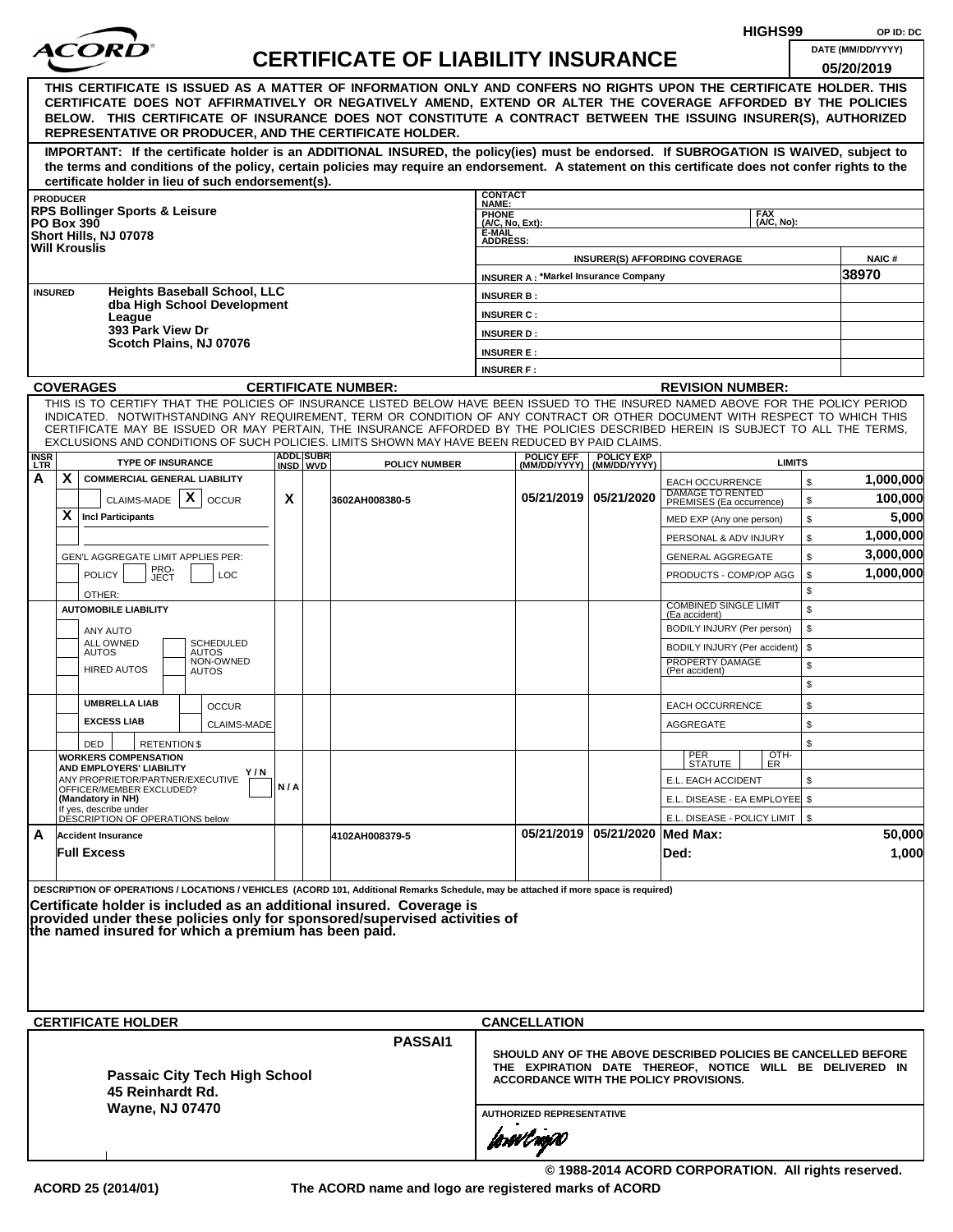|                    |                 |                                                              |                     |                                                      |     |                              |                                                                                                                                                                                                                                                              |                                    |                                             |                                                  |                                                            | HIGHS99       |          | OP ID: DC                                                      |
|--------------------|-----------------|--------------------------------------------------------------|---------------------|------------------------------------------------------|-----|------------------------------|--------------------------------------------------------------------------------------------------------------------------------------------------------------------------------------------------------------------------------------------------------------|------------------------------------|---------------------------------------------|--------------------------------------------------|------------------------------------------------------------|---------------|----------|----------------------------------------------------------------|
|                    |                 |                                                              |                     |                                                      |     |                              | <b>CERTIFICATE OF LIABILITY INSURANCE</b>                                                                                                                                                                                                                    |                                    |                                             |                                                  |                                                            |               |          | DATE (MM/DD/YYYY)                                              |
|                    |                 |                                                              |                     |                                                      |     |                              |                                                                                                                                                                                                                                                              |                                    |                                             |                                                  |                                                            |               |          | 05/20/2019                                                     |
|                    |                 |                                                              |                     |                                                      |     |                              | THIS CERTIFICATE IS ISSUED AS A MATTER OF INFORMATION ONLY AND CONFERS NO RIGHTS UPON THE CERTIFICATE HOLDER. THIS                                                                                                                                           |                                    |                                             |                                                  |                                                            |               |          |                                                                |
|                    |                 |                                                              |                     |                                                      |     |                              | CERTIFICATE DOES NOT AFFIRMATIVELY OR NEGATIVELY AMEND, EXTEND OR ALTER THE COVERAGE AFFORDED BY THE POLICIES<br>BELOW. THIS CERTIFICATE OF INSURANCE DOES NOT CONSTITUTE A CONTRACT BETWEEN THE ISSUING INSURER(S), AUTHORIZED                              |                                    |                                             |                                                  |                                                            |               |          |                                                                |
|                    |                 |                                                              |                     |                                                      |     |                              | REPRESENTATIVE OR PRODUCER, AND THE CERTIFICATE HOLDER.                                                                                                                                                                                                      |                                    |                                             |                                                  |                                                            |               |          |                                                                |
|                    |                 |                                                              |                     |                                                      |     |                              | IMPORTANT: If the certificate holder is an ADDITIONAL INSURED, the policy(ies) must be endorsed. If SUBROGATION IS WAIVED, subject to                                                                                                                        |                                    |                                             |                                                  |                                                            |               |          |                                                                |
|                    |                 |                                                              |                     |                                                      |     |                              | the terms and conditions of the policy, certain policies may require an endorsement. A statement on this certificate does not confer rights to the                                                                                                           |                                    |                                             |                                                  |                                                            |               |          |                                                                |
|                    | <b>PRODUCER</b> |                                                              |                     | certificate holder in lieu of such endorsement(s).   |     |                              |                                                                                                                                                                                                                                                              | <b>CONTACT</b>                     |                                             |                                                  |                                                            |               |          |                                                                |
|                    |                 | <b>RPS Bollinger Sports &amp; Leisure</b>                    |                     |                                                      |     |                              |                                                                                                                                                                                                                                                              | NAME:                              |                                             |                                                  |                                                            | <b>FAX</b>    |          |                                                                |
|                    |                 | <b>PO Box 390</b><br>Short Hills, NJ 07078                   |                     |                                                      |     |                              |                                                                                                                                                                                                                                                              | PHONE<br>(A/C, No, Ext):<br>E-MAIL |                                             |                                                  |                                                            | (A/C, No):    |          |                                                                |
|                    |                 | <b>Will Krouslis</b>                                         |                     |                                                      |     |                              |                                                                                                                                                                                                                                                              | <b>ADDRESS:</b>                    |                                             |                                                  |                                                            |               |          |                                                                |
|                    |                 |                                                              |                     |                                                      |     |                              |                                                                                                                                                                                                                                                              |                                    | <b>INSURER A: *Markel Insurance Company</b> | <b>INSURER(S) AFFORDING COVERAGE</b>             |                                                            |               |          | <b>NAIC#</b><br>38970                                          |
|                    | <b>INSURED</b>  |                                                              |                     | <b>Heights Baseball School, LLC</b>                  |     |                              |                                                                                                                                                                                                                                                              | <b>INSURER B:</b>                  |                                             |                                                  |                                                            |               |          |                                                                |
|                    |                 |                                                              |                     | dba High School Development                          |     |                              |                                                                                                                                                                                                                                                              | <b>INSURER C:</b>                  |                                             |                                                  |                                                            |               |          |                                                                |
|                    |                 | League<br>393 Park View Dr                                   |                     |                                                      |     |                              |                                                                                                                                                                                                                                                              | <b>INSURER D:</b>                  |                                             |                                                  |                                                            |               |          |                                                                |
|                    |                 |                                                              |                     | Scotch Plains, NJ 07076                              |     |                              |                                                                                                                                                                                                                                                              | <b>INSURER E:</b>                  |                                             |                                                  |                                                            |               |          |                                                                |
|                    |                 |                                                              |                     |                                                      |     |                              |                                                                                                                                                                                                                                                              | <b>INSURER F:</b>                  |                                             |                                                  |                                                            |               |          |                                                                |
|                    |                 | <b>COVERAGES</b>                                             |                     |                                                      |     |                              | <b>CERTIFICATE NUMBER:</b>                                                                                                                                                                                                                                   |                                    |                                             |                                                  | <b>REVISION NUMBER:</b>                                    |               |          |                                                                |
|                    |                 |                                                              |                     |                                                      |     |                              | THIS IS TO CERTIFY THAT THE POLICIES OF INSURANCE LISTED BELOW HAVE BEEN ISSUED TO THE INSURED NAMED ABOVE FOR THE POLICY PERIOD                                                                                                                             |                                    |                                             |                                                  |                                                            |               |          |                                                                |
|                    |                 |                                                              |                     |                                                      |     |                              | INDICATED. NOTWITHSTANDING ANY REQUIREMENT, TERM OR CONDITION OF ANY CONTRACT OR OTHER DOCUMENT WITH RESPECT TO WHICH THIS<br>CERTIFICATE MAY BE ISSUED OR MAY PERTAIN, THE INSURANCE AFFORDED BY THE POLICIES DESCRIBED HEREIN IS SUBJECT TO ALL THE TERMS. |                                    |                                             |                                                  |                                                            |               |          |                                                                |
|                    |                 |                                                              |                     |                                                      |     |                              | EXCLUSIONS AND CONDITIONS OF SUCH POLICIES. LIMITS SHOWN MAY HAVE BEEN REDUCED BY PAID CLAIMS.                                                                                                                                                               |                                    |                                             |                                                  |                                                            |               |          |                                                                |
| <b>INSR</b><br>LTR |                 | <b>TYPE OF INSURANCE</b>                                     |                     |                                                      |     | <b>ADDL SUBR</b><br>INSD WVD | <b>POLICY NUMBER</b>                                                                                                                                                                                                                                         |                                    | <b>POLICY EFF</b>                           | <b>POLICY EXP</b><br>(MM/DD/YYYY)   (MM/DD/YYYY) |                                                            | <b>LIMITS</b> |          |                                                                |
| А                  | X               | <b>COMMERCIAL GENERAL LIABILITY</b>                          |                     |                                                      |     |                              |                                                                                                                                                                                                                                                              |                                    |                                             |                                                  | <b>EACH OCCURRENCE</b>                                     |               | \$       | 1,000,000                                                      |
|                    |                 | CLAIMS-MADE $\mathbf{X}$                                     |                     | <b>OCCUR</b>                                         | X   |                              | 3602AH008380-5                                                                                                                                                                                                                                               |                                    |                                             | 05/21/2019 05/21/2020                            | DAMAGE TO RENTED<br>PREMISES (Ea occurrence)               |               | \$       | 100,000                                                        |
|                    | X               | <b>Incl Participants</b>                                     |                     |                                                      |     |                              |                                                                                                                                                                                                                                                              |                                    |                                             |                                                  | MED EXP (Any one person)                                   |               | \$       | 5,000                                                          |
|                    |                 |                                                              |                     |                                                      |     |                              |                                                                                                                                                                                                                                                              |                                    |                                             |                                                  | PERSONAL & ADV INJURY                                      |               | \$       | 1,000,000                                                      |
|                    |                 | GEN'L AGGREGATE LIMIT APPLIES PER:                           |                     |                                                      |     |                              |                                                                                                                                                                                                                                                              |                                    |                                             |                                                  | <b>GENERAL AGGREGATE</b>                                   |               | \$       | 3,000,000                                                      |
|                    |                 | <b>POLICY</b>                                                | PRO-<br>JECT<br>LOC |                                                      |     |                              |                                                                                                                                                                                                                                                              |                                    |                                             |                                                  | PRODUCTS - COMP/OP AGG                                     |               | \$       | 1,000,000                                                      |
|                    |                 | OTHER:                                                       |                     |                                                      |     |                              |                                                                                                                                                                                                                                                              |                                    |                                             |                                                  | <b>COMBINED SINGLE LIMIT</b>                               |               | \$       |                                                                |
|                    |                 | <b>AUTOMOBILE LIABILITY</b>                                  |                     |                                                      |     |                              |                                                                                                                                                                                                                                                              |                                    |                                             |                                                  | (Ea accident)                                              |               | \$       |                                                                |
|                    |                 | ANY AUTO<br>ALL OWNED                                        |                     | <b>SCHEDULED</b>                                     |     |                              |                                                                                                                                                                                                                                                              |                                    |                                             |                                                  | BODILY INJURY (Per person)<br>BODILY INJURY (Per accident) |               | \$<br>\$ |                                                                |
|                    |                 | <b>AUTOS</b>                                                 |                     | <b>AUTOS</b><br>NON-OWNED                            |     |                              |                                                                                                                                                                                                                                                              |                                    |                                             |                                                  | PROPERTY DAMAGE                                            |               | \$       |                                                                |
|                    |                 | <b>HIRED AUTOS</b>                                           |                     | <b>AUTOS</b>                                         |     |                              |                                                                                                                                                                                                                                                              |                                    |                                             |                                                  | (Per accident)                                             |               | \$       |                                                                |
|                    |                 | <b>UMBRELLA LIAB</b>                                         |                     | <b>OCCUR</b>                                         |     |                              |                                                                                                                                                                                                                                                              |                                    |                                             |                                                  | EACH OCCURRENCE                                            |               | \$       |                                                                |
|                    |                 | <b>EXCESS LIAB</b>                                           |                     | <b>CLAIMS-MADE</b>                                   |     |                              |                                                                                                                                                                                                                                                              |                                    |                                             |                                                  | <b>AGGREGATE</b>                                           |               | \$       |                                                                |
|                    |                 | DED                                                          | <b>RETENTION \$</b> |                                                      |     |                              |                                                                                                                                                                                                                                                              |                                    |                                             |                                                  |                                                            |               | \$       |                                                                |
|                    |                 | <b>WORKERS COMPENSATION</b>                                  |                     |                                                      |     |                              |                                                                                                                                                                                                                                                              |                                    |                                             |                                                  | PER<br>STATUTE                                             | OTH-<br>ER    |          |                                                                |
|                    |                 | AND EMPLOYERS' LIABILITY<br>ANY PROPRIETOR/PARTNER/EXECUTIVE |                     | Y/N                                                  |     |                              |                                                                                                                                                                                                                                                              |                                    |                                             |                                                  | E.L. EACH ACCIDENT                                         |               | \$       |                                                                |
|                    |                 | OFFICER/MEMBER EXCLUDED?<br>(Mandatory in NH)                |                     |                                                      | N/A |                              |                                                                                                                                                                                                                                                              |                                    |                                             |                                                  | E.L. DISEASE - EA EMPLOYEE \$                              |               |          |                                                                |
|                    |                 | If yes, describe under<br>DESCRIPTION OF OPERATIONS below    |                     |                                                      |     |                              |                                                                                                                                                                                                                                                              |                                    |                                             |                                                  | E.L. DISEASE - POLICY LIMIT   \$                           |               |          |                                                                |
| A                  |                 | <b>Accident Insurance</b>                                    |                     |                                                      |     |                              | 4102AH008379-5                                                                                                                                                                                                                                               |                                    |                                             | 05/21/2019 05/21/2020 Med Max:                   |                                                            |               |          | 50,000                                                         |
|                    |                 | <b>Full Excess</b>                                           |                     |                                                      |     |                              |                                                                                                                                                                                                                                                              |                                    |                                             |                                                  | Ded:                                                       |               |          | 1,000                                                          |
|                    |                 |                                                              |                     |                                                      |     |                              |                                                                                                                                                                                                                                                              |                                    |                                             |                                                  |                                                            |               |          |                                                                |
|                    |                 |                                                              |                     |                                                      |     |                              | DESCRIPTION OF OPERATIONS / LOCATIONS / VEHICLES (ACORD 101, Additional Remarks Schedule, may be attached if more space is required)                                                                                                                         |                                    |                                             |                                                  |                                                            |               |          |                                                                |
|                    |                 |                                                              |                     |                                                      |     |                              | Certificate holder is included as an additional insured. Coverage is<br>provided under these policies only for sponsored/supervised activities of                                                                                                            |                                    |                                             |                                                  |                                                            |               |          |                                                                |
|                    |                 |                                                              |                     | the named insured for which a premium has been paid. |     |                              |                                                                                                                                                                                                                                                              |                                    |                                             |                                                  |                                                            |               |          |                                                                |
|                    |                 |                                                              |                     |                                                      |     |                              |                                                                                                                                                                                                                                                              |                                    |                                             |                                                  |                                                            |               |          |                                                                |
|                    |                 |                                                              |                     |                                                      |     |                              |                                                                                                                                                                                                                                                              |                                    |                                             |                                                  |                                                            |               |          |                                                                |
|                    |                 |                                                              |                     |                                                      |     |                              |                                                                                                                                                                                                                                                              |                                    |                                             |                                                  |                                                            |               |          |                                                                |
|                    |                 |                                                              |                     |                                                      |     |                              |                                                                                                                                                                                                                                                              |                                    |                                             |                                                  |                                                            |               |          |                                                                |
|                    |                 | <b>CERTIFICATE HOLDER</b>                                    |                     |                                                      |     |                              |                                                                                                                                                                                                                                                              |                                    | <b>CANCELLATION</b>                         |                                                  |                                                            |               |          |                                                                |
|                    |                 |                                                              |                     |                                                      |     |                              | <b>PASSAI2</b>                                                                                                                                                                                                                                               |                                    |                                             |                                                  |                                                            |               |          | SHOULD ANY OF THE ABOVE DESCRIBED POLICIES BE CANCELLED BEFORE |
|                    |                 |                                                              |                     | <b>Passaic Valley High School</b>                    |     |                              |                                                                                                                                                                                                                                                              |                                    |                                             |                                                  |                                                            |               |          | THE EXPIRATION DATE THEREOF, NOTICE WILL BE DELIVERED IN       |
|                    |                 | 100 East Main St.                                            |                     |                                                      |     |                              |                                                                                                                                                                                                                                                              |                                    | ACCORDANCE WITH THE POLICY PROVISIONS.      |                                                  |                                                            |               |          |                                                                |
|                    |                 |                                                              |                     | Little Falls, NJ 07424                               |     |                              |                                                                                                                                                                                                                                                              |                                    | <b>AUTHORIZED REPRESENTATIVE</b>            |                                                  |                                                            |               |          |                                                                |
|                    |                 |                                                              |                     |                                                      |     |                              |                                                                                                                                                                                                                                                              |                                    |                                             |                                                  |                                                            |               |          |                                                                |
|                    |                 |                                                              |                     |                                                      |     |                              |                                                                                                                                                                                                                                                              |                                    | forwl now                                   |                                                  |                                                            |               |          |                                                                |

**© 1988-2014 ACORD CORPORATION. All rights reserved. ACORD 25 (2014/01) The ACORD name and logo are registered marks of ACORD**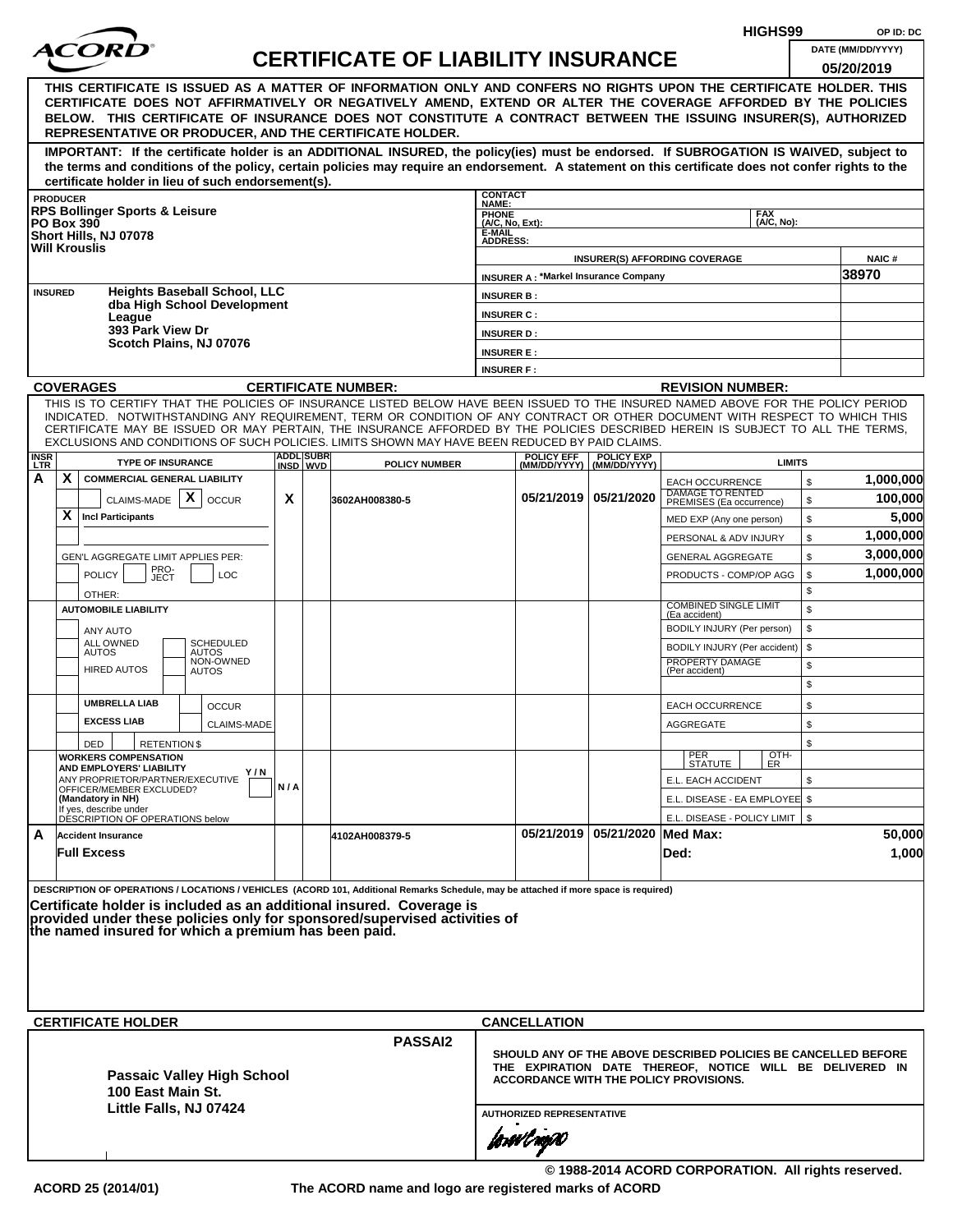|                    |                 |                                                                                                                                                                                                                                                              |     |                              |                                           |                              |                                             |                                   |                                                                                                    | HIGHS99       |          | OP ID: DC              |
|--------------------|-----------------|--------------------------------------------------------------------------------------------------------------------------------------------------------------------------------------------------------------------------------------------------------------|-----|------------------------------|-------------------------------------------|------------------------------|---------------------------------------------|-----------------------------------|----------------------------------------------------------------------------------------------------|---------------|----------|------------------------|
|                    |                 |                                                                                                                                                                                                                                                              |     |                              | <b>CERTIFICATE OF LIABILITY INSURANCE</b> |                              |                                             |                                   |                                                                                                    |               |          | DATE (MM/DD/YYYY)      |
|                    |                 |                                                                                                                                                                                                                                                              |     |                              |                                           |                              |                                             |                                   |                                                                                                    |               |          | 05/20/2019             |
|                    |                 | THIS CERTIFICATE IS ISSUED AS A MATTER OF INFORMATION ONLY AND CONFERS NO RIGHTS UPON THE CERTIFICATE HOLDER. THIS                                                                                                                                           |     |                              |                                           |                              |                                             |                                   |                                                                                                    |               |          |                        |
|                    |                 | CERTIFICATE DOES NOT AFFIRMATIVELY OR NEGATIVELY AMEND, EXTEND OR ALTER THE COVERAGE AFFORDED BY THE POLICIES<br>BELOW. THIS CERTIFICATE OF INSURANCE DOES NOT CONSTITUTE A CONTRACT BETWEEN THE ISSUING INSURER(S), AUTHORIZED                              |     |                              |                                           |                              |                                             |                                   |                                                                                                    |               |          |                        |
|                    |                 | REPRESENTATIVE OR PRODUCER, AND THE CERTIFICATE HOLDER.                                                                                                                                                                                                      |     |                              |                                           |                              |                                             |                                   |                                                                                                    |               |          |                        |
|                    |                 | IMPORTANT: If the certificate holder is an ADDITIONAL INSURED, the policy(ies) must be endorsed. If SUBROGATION IS WAIVED, subject to                                                                                                                        |     |                              |                                           |                              |                                             |                                   |                                                                                                    |               |          |                        |
|                    |                 | the terms and conditions of the policy, certain policies may require an endorsement. A statement on this certificate does not confer rights to the                                                                                                           |     |                              |                                           |                              |                                             |                                   |                                                                                                    |               |          |                        |
|                    | <b>PRODUCER</b> | certificate holder in lieu of such endorsement(s).                                                                                                                                                                                                           |     |                              |                                           | <b>CONTACT</b>               |                                             |                                   |                                                                                                    |               |          |                        |
|                    |                 | <b>RPS Bollinger Sports &amp; Leisure</b>                                                                                                                                                                                                                    |     |                              |                                           | NAME:<br><b>PHONE</b>        |                                             |                                   |                                                                                                    | <b>FAX</b>    |          |                        |
|                    |                 | <b>PO Box 390</b><br>Short Hills, NJ 07078                                                                                                                                                                                                                   |     |                              |                                           | $(A/C, No, Ext)$ :<br>E-MAIL |                                             |                                   |                                                                                                    | (A/C. No):    |          |                        |
|                    |                 | <b>Will Krouslis</b>                                                                                                                                                                                                                                         |     |                              |                                           | <b>ADDRESS:</b>              |                                             |                                   |                                                                                                    |               |          |                        |
|                    |                 |                                                                                                                                                                                                                                                              |     |                              |                                           |                              | <b>INSURER A: *Markel Insurance Company</b> |                                   | <b>INSURER(S) AFFORDING COVERAGE</b>                                                               |               |          | <b>NAIC#</b><br>38970  |
|                    | <b>INSURED</b>  | <b>Heights Baseball School, LLC</b>                                                                                                                                                                                                                          |     |                              |                                           | <b>INSURER B:</b>            |                                             |                                   |                                                                                                    |               |          |                        |
|                    |                 | dba High School Development                                                                                                                                                                                                                                  |     |                              |                                           | <b>INSURER C:</b>            |                                             |                                   |                                                                                                    |               |          |                        |
|                    |                 | League<br>393 Park View Dr                                                                                                                                                                                                                                   |     |                              |                                           | <b>INSURER D:</b>            |                                             |                                   |                                                                                                    |               |          |                        |
|                    |                 | Scotch Plains, NJ 07076                                                                                                                                                                                                                                      |     |                              |                                           | <b>INSURER E:</b>            |                                             |                                   |                                                                                                    |               |          |                        |
|                    |                 |                                                                                                                                                                                                                                                              |     |                              |                                           | <b>INSURER F:</b>            |                                             |                                   |                                                                                                    |               |          |                        |
|                    |                 | <b>COVERAGES</b>                                                                                                                                                                                                                                             |     |                              | <b>CERTIFICATE NUMBER:</b>                |                              |                                             |                                   | <b>REVISION NUMBER:</b>                                                                            |               |          |                        |
|                    |                 | THIS IS TO CERTIFY THAT THE POLICIES OF INSURANCE LISTED BELOW HAVE BEEN ISSUED TO THE INSURED NAMED ABOVE FOR THE POLICY PERIOD                                                                                                                             |     |                              |                                           |                              |                                             |                                   |                                                                                                    |               |          |                        |
|                    |                 | INDICATED. NOTWITHSTANDING ANY REQUIREMENT, TERM OR CONDITION OF ANY CONTRACT OR OTHER DOCUMENT WITH RESPECT TO WHICH THIS<br>CERTIFICATE MAY BE ISSUED OR MAY PERTAIN, THE INSURANCE AFFORDED BY THE POLICIES DESCRIBED HEREIN IS SUBJECT TO ALL THE TERMS. |     |                              |                                           |                              |                                             |                                   |                                                                                                    |               |          |                        |
|                    |                 | EXCLUSIONS AND CONDITIONS OF SUCH POLICIES. LIMITS SHOWN MAY HAVE BEEN REDUCED BY PAID CLAIMS.                                                                                                                                                               |     |                              |                                           |                              |                                             |                                   |                                                                                                    |               |          |                        |
| <b>INSR</b><br>LTR |                 | <b>TYPE OF INSURANCE</b>                                                                                                                                                                                                                                     |     | <b>ADDL SUBR</b><br>INSD WVD | <b>POLICY NUMBER</b>                      |                              | <b>POLICY EFF</b><br>(MM/DD/YYYY)           | <b>POLICY EXP</b><br>(MM/DD/YYYY) |                                                                                                    | <b>LIMITS</b> |          |                        |
| A                  | X.              | <b>COMMERCIAL GENERAL LIABILITY</b>                                                                                                                                                                                                                          |     |                              |                                           |                              |                                             |                                   | <b>EACH OCCURRENCE</b>                                                                             |               | \$       | 1,000,000              |
|                    |                 | $\mathsf{x}$<br>CLAIMS-MADE<br><b>OCCUR</b>                                                                                                                                                                                                                  | X   |                              | 3602AH008380-5                            |                              |                                             | 05/21/2019   05/21/2020           | DAMAGE TO RENTED<br>PREMISES (Ea occurrence)                                                       |               | \$       | 100,000                |
|                    | X.              | <b>Incl Participants</b>                                                                                                                                                                                                                                     |     |                              |                                           |                              |                                             |                                   | MED EXP (Any one person)                                                                           |               | \$       | 5,000                  |
|                    |                 |                                                                                                                                                                                                                                                              |     |                              |                                           |                              |                                             |                                   | PERSONAL & ADV INJURY                                                                              |               | \$       | 1,000,000              |
|                    |                 | GEN'L AGGREGATE LIMIT APPLIES PER:<br>PRO-                                                                                                                                                                                                                   |     |                              |                                           |                              |                                             |                                   | <b>GENERAL AGGREGATE</b>                                                                           |               | \$       | 3,000,000<br>1,000,000 |
|                    |                 | <b>POLICY</b><br>LOC<br>JECT                                                                                                                                                                                                                                 |     |                              |                                           |                              |                                             |                                   | PRODUCTS - COMP/OP AGG                                                                             |               | \$<br>\$ |                        |
|                    |                 | OTHER:<br><b>AUTOMOBILE LIABILITY</b>                                                                                                                                                                                                                        |     |                              |                                           |                              |                                             |                                   | <b>COMBINED SINGLE LIMIT</b>                                                                       |               | \$       |                        |
|                    |                 | <b>ANY AUTO</b>                                                                                                                                                                                                                                              |     |                              |                                           |                              |                                             |                                   | (Ea accident)<br>BODILY INJURY (Per person)                                                        |               | \$       |                        |
|                    |                 | ALL OWNED<br><b>SCHEDULED</b>                                                                                                                                                                                                                                |     |                              |                                           |                              |                                             |                                   | BODILY INJURY (Per accident)                                                                       |               | \$       |                        |
|                    |                 | <b>AUTOS</b><br><b>AUTOS</b><br>NON-OWNED<br><b>HIRED AUTOS</b><br><b>AUTOS</b>                                                                                                                                                                              |     |                              |                                           |                              |                                             |                                   | PROPERTY DAMAGE<br>(Per accident)                                                                  |               | \$       |                        |
|                    |                 |                                                                                                                                                                                                                                                              |     |                              |                                           |                              |                                             |                                   |                                                                                                    |               | \$       |                        |
|                    |                 | <b>UMBRELLA LIAB</b><br><b>OCCUR</b>                                                                                                                                                                                                                         |     |                              |                                           |                              |                                             |                                   | <b>EACH OCCURRENCE</b>                                                                             |               | \$       |                        |
|                    |                 | <b>EXCESS LIAB</b><br>CLAIMS-MADE                                                                                                                                                                                                                            |     |                              |                                           |                              |                                             |                                   | AGGREGATE                                                                                          |               | \$       |                        |
|                    |                 | <b>RETENTION \$</b><br>DED                                                                                                                                                                                                                                   |     |                              |                                           |                              |                                             |                                   |                                                                                                    |               | \$       |                        |
|                    |                 | <b>WORKERS COMPENSATION</b><br>AND EMPLOYERS' LIABILITY                                                                                                                                                                                                      |     |                              |                                           |                              |                                             |                                   | PER<br>STATUTE                                                                                     | OTH-<br>ER    |          |                        |
|                    |                 | Y / N<br>ANY PROPRIETOR/PARTNER/EXECUTIVE<br>OFFICER/MEMBER EXCLUDED?                                                                                                                                                                                        | N/A |                              |                                           |                              |                                             |                                   | E.L. EACH ACCIDENT                                                                                 |               | \$       |                        |
|                    |                 | (Mandatory in NH)                                                                                                                                                                                                                                            |     |                              |                                           |                              |                                             |                                   | E.L. DISEASE - EA EMPLOYEE \$                                                                      |               |          |                        |
|                    |                 | If yes, describe under<br>DESCRIPTION OF OPERATIONS below                                                                                                                                                                                                    |     |                              |                                           |                              |                                             |                                   | E.L. DISEASE - POLICY LIMIT   \$                                                                   |               |          |                        |
| A                  |                 | <b>Accident Insurance</b>                                                                                                                                                                                                                                    |     |                              | 4102AH008379-5                            |                              |                                             | 05/21/2019 05/21/2020 Med Max:    |                                                                                                    |               |          | 50,000                 |
|                    |                 | <b>Full Excess</b>                                                                                                                                                                                                                                           |     |                              |                                           |                              |                                             |                                   | Ded:                                                                                               |               |          | 1,000                  |
|                    |                 |                                                                                                                                                                                                                                                              |     |                              |                                           |                              |                                             |                                   |                                                                                                    |               |          |                        |
|                    |                 | DESCRIPTION OF OPERATIONS / LOCATIONS / VEHICLES (ACORD 101, Additional Remarks Schedule, may be attached if more space is required)<br>Certificate holder is included as an additional insured. Coverage is                                                 |     |                              |                                           |                              |                                             |                                   |                                                                                                    |               |          |                        |
|                    |                 | provided under these policies only for sponsored/supervised activities of                                                                                                                                                                                    |     |                              |                                           |                              |                                             |                                   |                                                                                                    |               |          |                        |
|                    |                 | the named insured for which a premium has been paid.                                                                                                                                                                                                         |     |                              |                                           |                              |                                             |                                   |                                                                                                    |               |          |                        |
|                    |                 |                                                                                                                                                                                                                                                              |     |                              |                                           |                              |                                             |                                   |                                                                                                    |               |          |                        |
|                    |                 |                                                                                                                                                                                                                                                              |     |                              |                                           |                              |                                             |                                   |                                                                                                    |               |          |                        |
|                    |                 |                                                                                                                                                                                                                                                              |     |                              |                                           |                              |                                             |                                   |                                                                                                    |               |          |                        |
|                    |                 | <b>CERTIFICATE HOLDER</b>                                                                                                                                                                                                                                    |     |                              |                                           |                              | <b>CANCELLATION</b>                         |                                   |                                                                                                    |               |          |                        |
|                    |                 |                                                                                                                                                                                                                                                              |     |                              | <b>PATRUS1</b>                            |                              |                                             |                                   |                                                                                                    |               |          |                        |
|                    |                 |                                                                                                                                                                                                                                                              |     |                              |                                           |                              |                                             |                                   | SHOULD ANY OF THE ABOVE DESCRIBED POLICIES BE CANCELLED BEFORE                                     |               |          |                        |
|                    |                 | Patruska Park                                                                                                                                                                                                                                                |     |                              |                                           |                              |                                             |                                   | THE EXPIRATION DATE THEREOF, NOTICE WILL BE DELIVERED IN<br>ACCORDANCE WITH THE POLICY PROVISIONS. |               |          |                        |
|                    |                 | 475 N. Fairview Ave                                                                                                                                                                                                                                          |     |                              |                                           |                              |                                             |                                   |                                                                                                    |               |          |                        |
|                    |                 | Paramus, NJ 07652                                                                                                                                                                                                                                            |     |                              |                                           |                              | <b>AUTHORIZED REPRESENTATIVE</b>            |                                   |                                                                                                    |               |          |                        |
|                    |                 |                                                                                                                                                                                                                                                              |     |                              |                                           |                              | forwl now                                   |                                   |                                                                                                    |               |          |                        |
|                    |                 |                                                                                                                                                                                                                                                              |     |                              |                                           |                              |                                             |                                   |                                                                                                    |               |          |                        |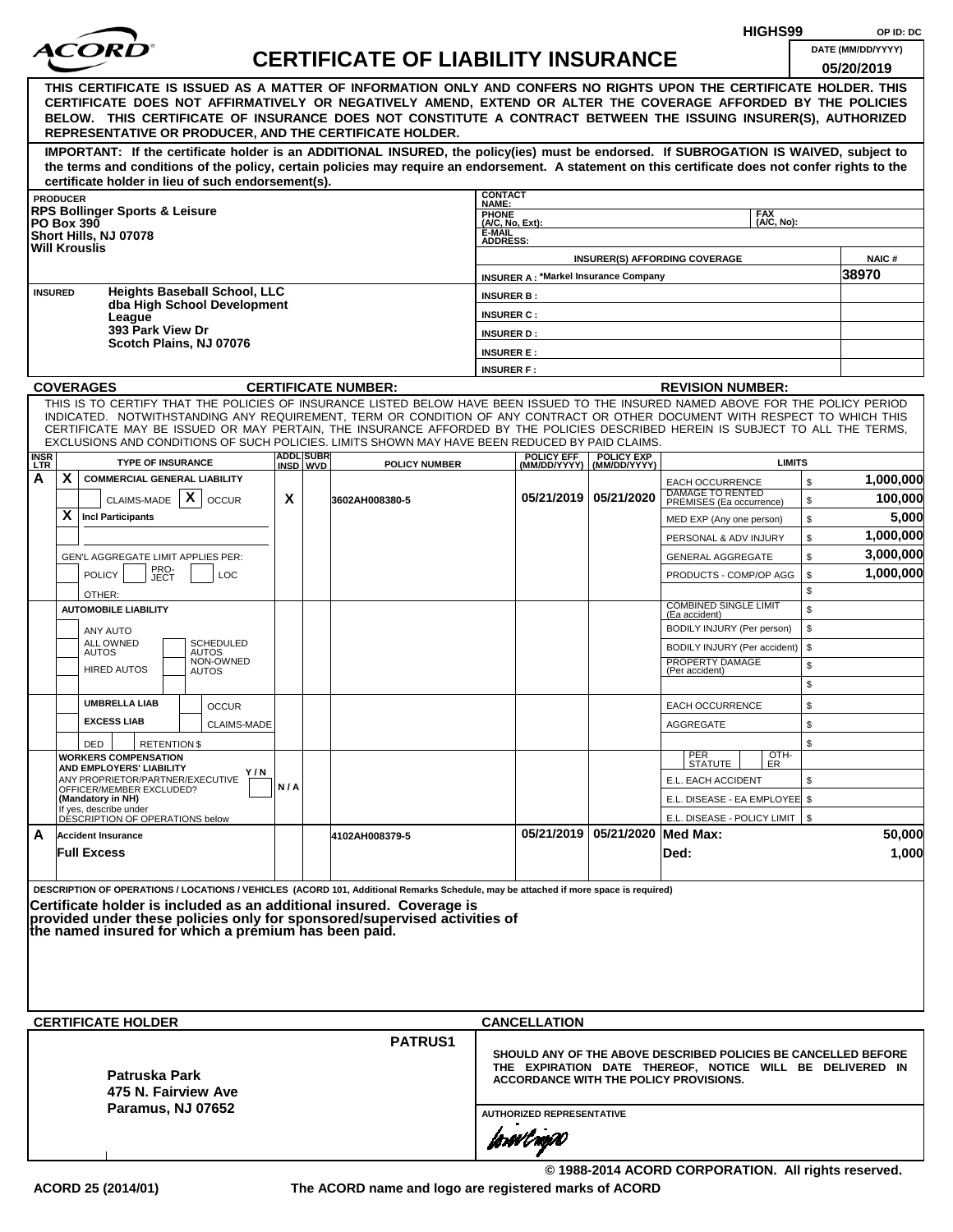|                         |                                                                                                                                                                                                                                                                |     |                   |                                           |                           |                                             |                                    |                                                                   | HIGHS99            |                    | OP ID: DC         |
|-------------------------|----------------------------------------------------------------------------------------------------------------------------------------------------------------------------------------------------------------------------------------------------------------|-----|-------------------|-------------------------------------------|---------------------------|---------------------------------------------|------------------------------------|-------------------------------------------------------------------|--------------------|--------------------|-------------------|
|                         |                                                                                                                                                                                                                                                                |     |                   | <b>CERTIFICATE OF LIABILITY INSURANCE</b> |                           |                                             |                                    |                                                                   |                    |                    | DATE (MM/DD/YYYY) |
|                         |                                                                                                                                                                                                                                                                |     |                   |                                           |                           |                                             |                                    |                                                                   |                    |                    | 05/20/2019        |
|                         | THIS CERTIFICATE IS ISSUED AS A MATTER OF INFORMATION ONLY AND CONFERS NO RIGHTS UPON THE CERTIFICATE HOLDER. THIS<br>CERTIFICATE DOES NOT AFFIRMATIVELY OR NEGATIVELY AMEND, EXTEND OR ALTER THE COVERAGE AFFORDED BY THE POLICIES                            |     |                   |                                           |                           |                                             |                                    |                                                                   |                    |                    |                   |
|                         | BELOW. THIS CERTIFICATE OF INSURANCE DOES NOT CONSTITUTE A CONTRACT BETWEEN THE ISSUING INSURER(S), AUTHORIZED                                                                                                                                                 |     |                   |                                           |                           |                                             |                                    |                                                                   |                    |                    |                   |
|                         | REPRESENTATIVE OR PRODUCER, AND THE CERTIFICATE HOLDER.                                                                                                                                                                                                        |     |                   |                                           |                           |                                             |                                    |                                                                   |                    |                    |                   |
|                         | IMPORTANT: If the certificate holder is an ADDITIONAL INSURED, the policy(ies) must be endorsed. If SUBROGATION IS WAIVED, subject to                                                                                                                          |     |                   |                                           |                           |                                             |                                    |                                                                   |                    |                    |                   |
|                         | the terms and conditions of the policy, certain policies may require an endorsement. A statement on this certificate does not confer rights to the                                                                                                             |     |                   |                                           |                           |                                             |                                    |                                                                   |                    |                    |                   |
|                         | certificate holder in lieu of such endorsement(s).<br><b>PRODUCER</b>                                                                                                                                                                                          |     |                   |                                           | <b>CONTACT</b>            |                                             |                                    |                                                                   |                    |                    |                   |
|                         | <b>RPS Bollinger Sports &amp; Leisure</b>                                                                                                                                                                                                                      |     |                   |                                           | NAME:<br><b>PHONE</b>     |                                             |                                    |                                                                   | <b>FAX</b>         |                    |                   |
|                         | <b>PO Box 390</b><br>Short Hills, NJ 07078                                                                                                                                                                                                                     |     |                   |                                           | (A/C, No, Ext):<br>E-MAIL |                                             |                                    |                                                                   | (A/C. No):         |                    |                   |
|                         | <b>Will Krouslis</b>                                                                                                                                                                                                                                           |     |                   |                                           | <b>ADDRESS:</b>           |                                             |                                    | <b>INSURER(S) AFFORDING COVERAGE</b>                              |                    |                    | <b>NAIC#</b>      |
|                         |                                                                                                                                                                                                                                                                |     |                   |                                           |                           | <b>INSURER A: *Markel Insurance Company</b> |                                    |                                                                   |                    |                    | 38970             |
|                         | <b>Heights Baseball School, LLC</b><br><b>INSURED</b>                                                                                                                                                                                                          |     |                   |                                           | <b>INSURER B:</b>         |                                             |                                    |                                                                   |                    |                    |                   |
|                         | dba High School Development<br>League                                                                                                                                                                                                                          |     |                   |                                           | <b>INSURER C:</b>         |                                             |                                    |                                                                   |                    |                    |                   |
|                         | 393 Park View Dr                                                                                                                                                                                                                                               |     |                   |                                           | <b>INSURER D:</b>         |                                             |                                    |                                                                   |                    |                    |                   |
|                         | Scotch Plains, NJ 07076                                                                                                                                                                                                                                        |     |                   |                                           | <b>INSURER E:</b>         |                                             |                                    |                                                                   |                    |                    |                   |
|                         |                                                                                                                                                                                                                                                                |     |                   |                                           | <b>INSURER F:</b>         |                                             |                                    |                                                                   |                    |                    |                   |
|                         | <b>COVERAGES</b>                                                                                                                                                                                                                                               |     |                   | <b>CERTIFICATE NUMBER:</b>                |                           |                                             |                                    | <b>REVISION NUMBER:</b>                                           |                    |                    |                   |
|                         | THIS IS TO CERTIFY THAT THE POLICIES OF INSURANCE LISTED BELOW HAVE BEEN ISSUED TO THE INSURED NAMED ABOVE FOR THE POLICY PERIOD<br>INDICATED. NOTWITHSTANDING ANY REQUIREMENT, TERM OR CONDITION OF ANY CONTRACT OR OTHER DOCUMENT WITH RESPECT TO WHICH THIS |     |                   |                                           |                           |                                             |                                    |                                                                   |                    |                    |                   |
|                         | CERTIFICATE MAY BE ISSUED OR MAY PERTAIN, THE INSURANCE AFFORDED BY THE POLICIES DESCRIBED HEREIN IS SUBJECT TO ALL THE TERMS.                                                                                                                                 |     |                   |                                           |                           |                                             |                                    |                                                                   |                    |                    |                   |
|                         | EXCLUSIONS AND CONDITIONS OF SUCH POLICIES. LIMITS SHOWN MAY HAVE BEEN REDUCED BY PAID CLAIMS.                                                                                                                                                                 |     | <b>ADDLISUBRI</b> |                                           |                           | <b>POLICY EFF</b>                           | <b>POLICY EXP</b>                  |                                                                   |                    |                    |                   |
| <b>INSR</b><br>LTR<br>А | <b>TYPE OF INSURANCE</b><br>X<br><b>COMMERCIAL GENERAL LIABILITY</b>                                                                                                                                                                                           |     | INSD WVD          | <b>POLICY NUMBER</b>                      |                           |                                             | (MM/DD/YYYY)   (MM/DD/YYYY)        |                                                                   | <b>LIMITS</b>      |                    | 1,000,000         |
|                         | CLAIMS-MADE $\mathbf{X}$                                                                                                                                                                                                                                       | X   |                   |                                           |                           |                                             | 05/21/2019   05/21/2020            | <b>EACH OCCURRENCE</b><br>DAMAGE TO RENTED                        |                    | $\mathbb{S}$<br>\$ | 100,000           |
|                         | <b>OCCUR</b><br>X<br><b>Incl Participants</b>                                                                                                                                                                                                                  |     |                   | 3602AH008380-5                            |                           |                                             |                                    | PREMISES (Ea occurrence)                                          |                    | \$                 | 5,000             |
|                         |                                                                                                                                                                                                                                                                |     |                   |                                           |                           |                                             |                                    | MED EXP (Any one person)<br>PERSONAL & ADV INJURY                 |                    | \$                 | 1,000,000         |
|                         | GEN'L AGGREGATE LIMIT APPLIES PER:                                                                                                                                                                                                                             |     |                   |                                           |                           |                                             |                                    | <b>GENERAL AGGREGATE</b>                                          |                    | \$                 | 3,000,000         |
|                         | PRO-<br>JECT<br><b>POLICY</b><br><b>LOC</b>                                                                                                                                                                                                                    |     |                   |                                           |                           |                                             |                                    | PRODUCTS - COMP/OP AGG                                            |                    | \$                 | 1,000,000         |
|                         | OTHER:                                                                                                                                                                                                                                                         |     |                   |                                           |                           |                                             |                                    |                                                                   |                    | \$                 |                   |
|                         | <b>AUTOMOBILE LIABILITY</b>                                                                                                                                                                                                                                    |     |                   |                                           |                           |                                             |                                    | <b>COMBINED SINGLE LIMIT</b><br>(Ea accident)                     |                    | \$                 |                   |
|                         | ANY AUTO                                                                                                                                                                                                                                                       |     |                   |                                           |                           |                                             |                                    | BODILY INJURY (Per person)                                        |                    | \$                 |                   |
|                         | ALL OWNED<br>SCHEDULED<br><b>AUTOS</b><br><b>AUTOS</b>                                                                                                                                                                                                         |     |                   |                                           |                           |                                             |                                    | BODILY INJURY (Per accident)                                      |                    | \$                 |                   |
|                         | NON-OWNED<br><b>HIRED AUTOS</b><br><b>AUTOS</b>                                                                                                                                                                                                                |     |                   |                                           |                           |                                             |                                    | PROPERTY DAMAGE<br>(Per accident)                                 |                    | \$                 |                   |
|                         |                                                                                                                                                                                                                                                                |     |                   |                                           |                           |                                             |                                    |                                                                   |                    | \$                 |                   |
|                         | <b>UMBRELLA LIAB</b><br><b>OCCUR</b>                                                                                                                                                                                                                           |     |                   |                                           |                           |                                             |                                    | <b>EACH OCCURRENCE</b>                                            |                    | \$                 |                   |
|                         | <b>EXCESS LIAB</b><br><b>CLAIMS-MADE</b>                                                                                                                                                                                                                       |     |                   |                                           |                           |                                             |                                    | <b>AGGREGATE</b>                                                  |                    | \$                 |                   |
|                         | <b>RETENTION \$</b><br>DED<br><b>WORKERS COMPENSATION</b>                                                                                                                                                                                                      |     |                   |                                           |                           |                                             |                                    |                                                                   |                    | \$                 |                   |
|                         | AND EMPLOYERS' LIABILITY<br>Y / N                                                                                                                                                                                                                              |     |                   |                                           |                           |                                             |                                    | PER<br>STATUTE                                                    | $\frac{[OTH]}{ER}$ |                    |                   |
|                         | ANY PROPRIETOR/PARTNER/EXECUTIVE<br>OFFICER/MEMBER EXCLUDED?                                                                                                                                                                                                   | N/A |                   |                                           |                           |                                             |                                    | E.L. EACH ACCIDENT                                                |                    | \$                 |                   |
|                         | (Mandatory in NH)<br>If yes, describe under<br>DESCRIPTION OF OPERATIONS below                                                                                                                                                                                 |     |                   |                                           |                           |                                             |                                    | E.L. DISEASE - EA EMPLOYEE \$<br>E.L. DISEASE - POLICY LIMIT   \$ |                    |                    |                   |
| A                       | <b>Accident Insurance</b>                                                                                                                                                                                                                                      |     |                   | 4102AH008379-5                            |                           |                                             | 05/21/2019   05/21/2020   Med Max: |                                                                   |                    |                    | 50,000            |
|                         | <b>Full Excess</b>                                                                                                                                                                                                                                             |     |                   |                                           |                           |                                             |                                    | Ded:                                                              |                    |                    | 1,000             |
|                         |                                                                                                                                                                                                                                                                |     |                   |                                           |                           |                                             |                                    |                                                                   |                    |                    |                   |
|                         | DESCRIPTION OF OPERATIONS / LOCATIONS / VEHICLES (ACORD 101, Additional Remarks Schedule, may be attached if more space is required)                                                                                                                           |     |                   |                                           |                           |                                             |                                    |                                                                   |                    |                    |                   |
|                         | Coverage is provided under this policy only for sponsored/supervised<br>activities of the named insured for which a premium has been paid. The                                                                                                                 |     |                   |                                           |                           |                                             |                                    |                                                                   |                    |                    |                   |
|                         | Certificate holder is named additional insured.                                                                                                                                                                                                                |     |                   |                                           |                           |                                             |                                    |                                                                   |                    |                    |                   |
|                         |                                                                                                                                                                                                                                                                |     |                   |                                           |                           |                                             |                                    |                                                                   |                    |                    |                   |
|                         |                                                                                                                                                                                                                                                                |     |                   |                                           |                           |                                             |                                    |                                                                   |                    |                    |                   |
|                         |                                                                                                                                                                                                                                                                |     |                   |                                           |                           |                                             |                                    |                                                                   |                    |                    |                   |
|                         |                                                                                                                                                                                                                                                                |     |                   |                                           |                           |                                             |                                    |                                                                   |                    |                    |                   |
|                         | <b>CERTIFICATE HOLDER</b>                                                                                                                                                                                                                                      |     |                   |                                           |                           | <b>CANCELLATION</b>                         |                                    |                                                                   |                    |                    |                   |
|                         |                                                                                                                                                                                                                                                                |     |                   | PEARL1-                                   |                           |                                             |                                    | SHOULD ANY OF THE ABOVE DESCRIBED POLICIES BE CANCELLED BEFORE    |                    |                    |                   |
|                         |                                                                                                                                                                                                                                                                |     |                   |                                           |                           |                                             |                                    | THE EXPIRATION DATE THEREOF, NOTICE WILL BE DELIVERED IN          |                    |                    |                   |
|                         | <b>Pearl River High School</b><br>275 E. Central Ave.                                                                                                                                                                                                          |     |                   |                                           |                           |                                             |                                    | <b>ACCORDANCE WITH THE POLICY PROVISIONS.</b>                     |                    |                    |                   |
|                         | Pearl River, NY 10965                                                                                                                                                                                                                                          |     |                   |                                           |                           | <b>AUTHORIZED REPRESENTATIVE</b>            |                                    |                                                                   |                    |                    |                   |
|                         |                                                                                                                                                                                                                                                                |     |                   |                                           |                           |                                             |                                    |                                                                   |                    |                    |                   |
|                         |                                                                                                                                                                                                                                                                |     |                   |                                           |                           | forwil nopO                                 |                                    |                                                                   |                    |                    |                   |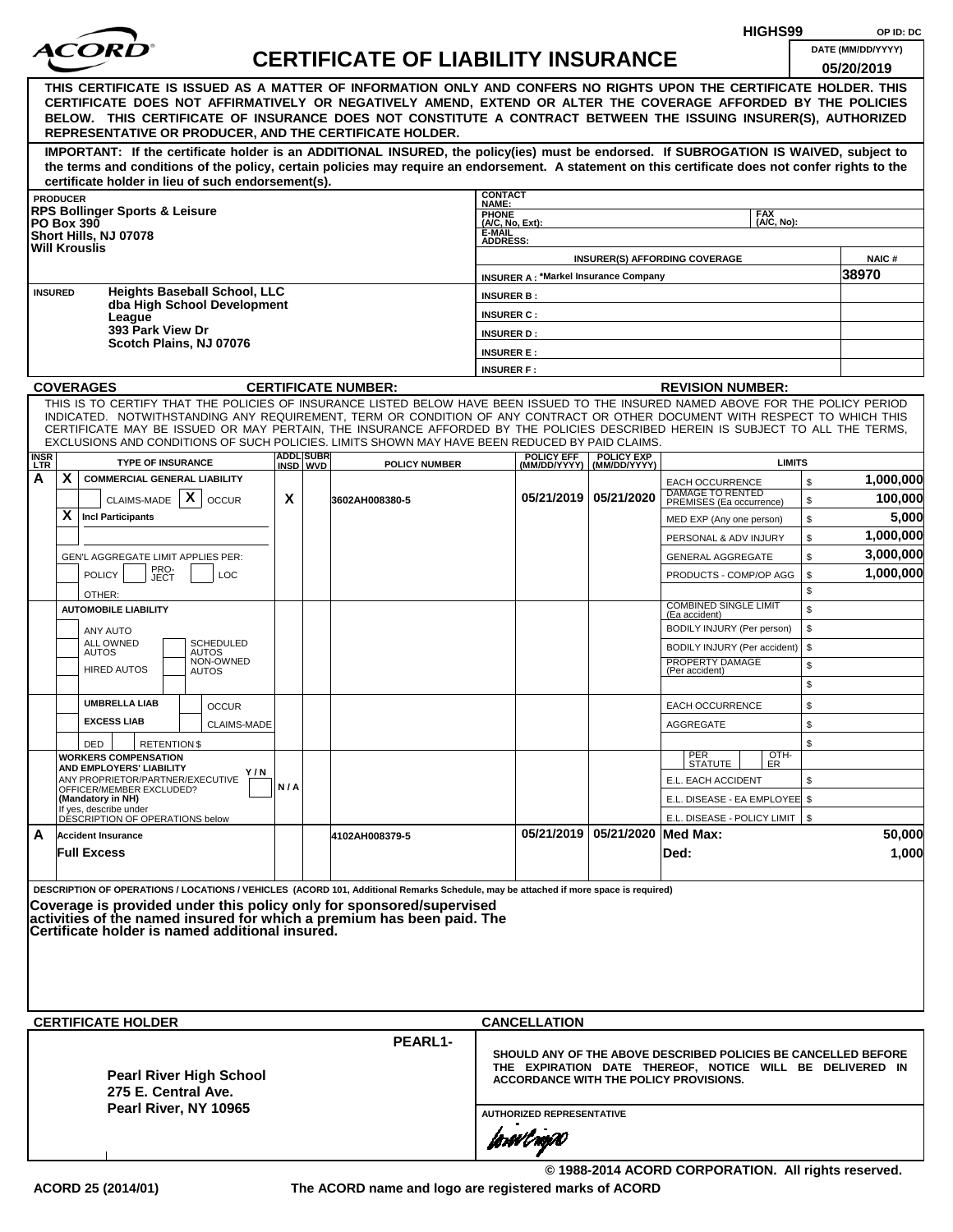| <i>ACOR</i><br>DATE (MM/DD/YYYY)<br><b>CERTIFICATE OF LIABILITY INSURANCE</b><br>05/20/2019<br>THIS CERTIFICATE IS ISSUED AS A MATTER OF INFORMATION ONLY AND CONFERS NO RIGHTS UPON THE CERTIFICATE HOLDER. THIS<br>CERTIFICATE DOES NOT AFFIRMATIVELY OR NEGATIVELY AMEND, EXTEND OR ALTER THE COVERAGE AFFORDED BY THE POLICIES<br>BELOW. THIS CERTIFICATE OF INSURANCE DOES NOT CONSTITUTE A CONTRACT BETWEEN THE ISSUING INSURER(S), AUTHORIZED<br>REPRESENTATIVE OR PRODUCER, AND THE CERTIFICATE HOLDER.<br>IMPORTANT: If the certificate holder is an ADDITIONAL INSURED, the policy(ies) must be endorsed. If SUBROGATION IS WAIVED, subject to<br>the terms and conditions of the policy, certain policies may require an endorsement. A statement on this certificate does not confer rights to the<br>certificate holder in lieu of such endorsement(s).<br><b>CONTACT</b><br><b>PRODUCER</b><br>NAME:<br><b>RPS Bollinger Sports &amp; Leisure</b><br>PHONE<br>(A/C, No, Ext):<br><b>FAX</b><br>(A/C, No):<br><b>PO Box 390</b><br>E-MAIL<br>Short Hills, NJ 07078<br><b>ADDRESS:</b><br><b>Will Krouslis</b><br><b>NAIC#</b><br><b>INSURER(S) AFFORDING COVERAGE</b><br>38970<br><b>INSURER A: *Markel Insurance Company</b><br><b>Heights Baseball School, LLC</b><br><b>INSURED</b><br><b>INSURER B:</b><br>dba High School Development<br><b>INSURER C:</b><br>League<br>393 Park View Dr<br><b>INSURER D:</b><br>Scotch Plains, NJ 07076<br><b>INSURER E:</b><br><b>INSURER F:</b><br><b>COVERAGES</b><br><b>CERTIFICATE NUMBER:</b><br><b>REVISION NUMBER:</b><br>THIS IS TO CERTIFY THAT THE POLICIES OF INSURANCE LISTED BELOW HAVE BEEN ISSUED TO THE INSURED NAMED ABOVE FOR THE POLICY PERIOD<br>INDICATED. NOTWITHSTANDING ANY REQUIREMENT, TERM OR CONDITION OF ANY CONTRACT OR OTHER DOCUMENT WITH RESPECT TO WHICH THIS<br>CERTIFICATE MAY BE ISSUED OR MAY PERTAIN, THE INSURANCE AFFORDED BY THE POLICIES DESCRIBED HEREIN IS SUBJECT TO ALL THE TERMS.<br>EXCLUSIONS AND CONDITIONS OF SUCH POLICIES. LIMITS SHOWN MAY HAVE BEEN REDUCED BY PAID CLAIMS.<br><b>ADDL SUBR</b><br><b>POLICY EFF</b><br><b>POLICY EXP</b><br><b>TYPE OF INSURANCE</b><br><b>LIMITS</b><br>INSD WVD<br><b>POLICY NUMBER</b><br>(MM/DD/YYYY)   (MM/DD/YYYY)<br>A<br>X.<br><b>COMMERCIAL GENERAL LIABILITY</b><br>1,000,000<br>\$<br><b>EACH OCCURRENCE</b><br>DAMAGE TO RENTED<br>PREMISES (Ea occurrence)<br>X<br>05/21/2019   05/21/2020<br>X<br>100,000<br>CLAIMS-MADE<br><b>OCCUR</b><br>\$<br>3602AH008380-5<br>X<br><b>Incl Participants</b><br>\$<br>MED EXP (Any one person)<br>\$<br>PERSONAL & ADV INJURY<br>\$<br>GEN'L AGGREGATE LIMIT APPLIES PER:<br><b>GENERAL AGGREGATE</b><br>PRO-<br>JECT<br>1,000,000<br><b>POLICY</b><br>\$<br><b>LOC</b><br>PRODUCTS - COMP/OP AGG<br>\$<br>OTHER:<br><b>COMBINED SINGLE LIMIT</b><br>\$<br><b>AUTOMOBILE LIABILITY</b><br>(Ea accident)<br>BODILY INJURY (Per person)<br>\$<br>ANY AUTO<br>ALL OWNED<br><b>SCHEDULED</b><br>\$<br>BODILY INJURY (Per accident)<br><b>AUTOS</b><br>AUTOS<br>NON-OWNED<br>PROPERTY DAMAGE<br>\$<br><b>HIRED AUTOS</b><br>(Per accident)<br><b>AUTOS</b><br>\$<br><b>UMBRELLA LIAB</b><br>\$<br><b>OCCUR</b><br><b>EACH OCCURRENCE</b><br><b>EXCESS LIAB</b><br><b>CLAIMS-MADE</b><br>AGGREGATE<br>\$<br>\$<br>DED<br><b>RETENTION \$</b><br>OTH-<br>ER<br>PER<br>STATUTE<br><b>WORKERS COMPENSATION</b><br>AND EMPLOYERS' LIABILITY<br>Y/N<br>ANY PROPRIETOR/PARTNER/EXECUTIVE<br>E.L. EACH ACCIDENT<br>\$<br>N/A<br>OFFICER/MEMBER EXCLUDED?<br>E.L. DISEASE - EA EMPLOYEE \$<br>(Mandatory in NH)<br>If yes, describe under<br>E.L. DISEASE - POLICY LIMIT   \$<br>DÉSCRIPTION OF OPERATIONS below<br>05/21/2019 05/21/2020 Med Max:<br>50,000<br>A<br><b>Accident Insurance</b><br>4102AH008379-5<br>1,000<br><b>Full Excess</b><br>Ded: | <b>INSR</b><br>LTR |  |  |  |           |
|-------------------------------------------------------------------------------------------------------------------------------------------------------------------------------------------------------------------------------------------------------------------------------------------------------------------------------------------------------------------------------------------------------------------------------------------------------------------------------------------------------------------------------------------------------------------------------------------------------------------------------------------------------------------------------------------------------------------------------------------------------------------------------------------------------------------------------------------------------------------------------------------------------------------------------------------------------------------------------------------------------------------------------------------------------------------------------------------------------------------------------------------------------------------------------------------------------------------------------------------------------------------------------------------------------------------------------------------------------------------------------------------------------------------------------------------------------------------------------------------------------------------------------------------------------------------------------------------------------------------------------------------------------------------------------------------------------------------------------------------------------------------------------------------------------------------------------------------------------------------------------------------------------------------------------------------------------------------------------------------------------------------------------------------------------------------------------------------------------------------------------------------------------------------------------------------------------------------------------------------------------------------------------------------------------------------------------------------------------------------------------------------------------------------------------------------------------------------------------------------------------------------------------------------------------------------------------------------------------------------------------------------------------------------------------------------------------------------------------------------------------------------------------------------------------------------------------------------------------------------------------------------------------------------------------------------------------------------------------------------------------------------------------------------------------------------------------------------------------------------------------------------------------------------------------------------------------------------------------------------------------------------------------------------------------------------------------------------------------------------------------------------------------------------------------------------------------------------------------------------------------------------------------------------------------------------------------------------------------------------------------------------------------------------------------------------------------------------------------------------------------------------------------------------------------------------------------------------|--------------------|--|--|--|-----------|
|                                                                                                                                                                                                                                                                                                                                                                                                                                                                                                                                                                                                                                                                                                                                                                                                                                                                                                                                                                                                                                                                                                                                                                                                                                                                                                                                                                                                                                                                                                                                                                                                                                                                                                                                                                                                                                                                                                                                                                                                                                                                                                                                                                                                                                                                                                                                                                                                                                                                                                                                                                                                                                                                                                                                                                                                                                                                                                                                                                                                                                                                                                                                                                                                                                                                                                                                                                                                                                                                                                                                                                                                                                                                                                                                                                                                                                           |                    |  |  |  |           |
|                                                                                                                                                                                                                                                                                                                                                                                                                                                                                                                                                                                                                                                                                                                                                                                                                                                                                                                                                                                                                                                                                                                                                                                                                                                                                                                                                                                                                                                                                                                                                                                                                                                                                                                                                                                                                                                                                                                                                                                                                                                                                                                                                                                                                                                                                                                                                                                                                                                                                                                                                                                                                                                                                                                                                                                                                                                                                                                                                                                                                                                                                                                                                                                                                                                                                                                                                                                                                                                                                                                                                                                                                                                                                                                                                                                                                                           |                    |  |  |  |           |
|                                                                                                                                                                                                                                                                                                                                                                                                                                                                                                                                                                                                                                                                                                                                                                                                                                                                                                                                                                                                                                                                                                                                                                                                                                                                                                                                                                                                                                                                                                                                                                                                                                                                                                                                                                                                                                                                                                                                                                                                                                                                                                                                                                                                                                                                                                                                                                                                                                                                                                                                                                                                                                                                                                                                                                                                                                                                                                                                                                                                                                                                                                                                                                                                                                                                                                                                                                                                                                                                                                                                                                                                                                                                                                                                                                                                                                           |                    |  |  |  |           |
|                                                                                                                                                                                                                                                                                                                                                                                                                                                                                                                                                                                                                                                                                                                                                                                                                                                                                                                                                                                                                                                                                                                                                                                                                                                                                                                                                                                                                                                                                                                                                                                                                                                                                                                                                                                                                                                                                                                                                                                                                                                                                                                                                                                                                                                                                                                                                                                                                                                                                                                                                                                                                                                                                                                                                                                                                                                                                                                                                                                                                                                                                                                                                                                                                                                                                                                                                                                                                                                                                                                                                                                                                                                                                                                                                                                                                                           |                    |  |  |  |           |
|                                                                                                                                                                                                                                                                                                                                                                                                                                                                                                                                                                                                                                                                                                                                                                                                                                                                                                                                                                                                                                                                                                                                                                                                                                                                                                                                                                                                                                                                                                                                                                                                                                                                                                                                                                                                                                                                                                                                                                                                                                                                                                                                                                                                                                                                                                                                                                                                                                                                                                                                                                                                                                                                                                                                                                                                                                                                                                                                                                                                                                                                                                                                                                                                                                                                                                                                                                                                                                                                                                                                                                                                                                                                                                                                                                                                                                           |                    |  |  |  |           |
|                                                                                                                                                                                                                                                                                                                                                                                                                                                                                                                                                                                                                                                                                                                                                                                                                                                                                                                                                                                                                                                                                                                                                                                                                                                                                                                                                                                                                                                                                                                                                                                                                                                                                                                                                                                                                                                                                                                                                                                                                                                                                                                                                                                                                                                                                                                                                                                                                                                                                                                                                                                                                                                                                                                                                                                                                                                                                                                                                                                                                                                                                                                                                                                                                                                                                                                                                                                                                                                                                                                                                                                                                                                                                                                                                                                                                                           |                    |  |  |  |           |
|                                                                                                                                                                                                                                                                                                                                                                                                                                                                                                                                                                                                                                                                                                                                                                                                                                                                                                                                                                                                                                                                                                                                                                                                                                                                                                                                                                                                                                                                                                                                                                                                                                                                                                                                                                                                                                                                                                                                                                                                                                                                                                                                                                                                                                                                                                                                                                                                                                                                                                                                                                                                                                                                                                                                                                                                                                                                                                                                                                                                                                                                                                                                                                                                                                                                                                                                                                                                                                                                                                                                                                                                                                                                                                                                                                                                                                           |                    |  |  |  |           |
|                                                                                                                                                                                                                                                                                                                                                                                                                                                                                                                                                                                                                                                                                                                                                                                                                                                                                                                                                                                                                                                                                                                                                                                                                                                                                                                                                                                                                                                                                                                                                                                                                                                                                                                                                                                                                                                                                                                                                                                                                                                                                                                                                                                                                                                                                                                                                                                                                                                                                                                                                                                                                                                                                                                                                                                                                                                                                                                                                                                                                                                                                                                                                                                                                                                                                                                                                                                                                                                                                                                                                                                                                                                                                                                                                                                                                                           |                    |  |  |  |           |
|                                                                                                                                                                                                                                                                                                                                                                                                                                                                                                                                                                                                                                                                                                                                                                                                                                                                                                                                                                                                                                                                                                                                                                                                                                                                                                                                                                                                                                                                                                                                                                                                                                                                                                                                                                                                                                                                                                                                                                                                                                                                                                                                                                                                                                                                                                                                                                                                                                                                                                                                                                                                                                                                                                                                                                                                                                                                                                                                                                                                                                                                                                                                                                                                                                                                                                                                                                                                                                                                                                                                                                                                                                                                                                                                                                                                                                           |                    |  |  |  |           |
|                                                                                                                                                                                                                                                                                                                                                                                                                                                                                                                                                                                                                                                                                                                                                                                                                                                                                                                                                                                                                                                                                                                                                                                                                                                                                                                                                                                                                                                                                                                                                                                                                                                                                                                                                                                                                                                                                                                                                                                                                                                                                                                                                                                                                                                                                                                                                                                                                                                                                                                                                                                                                                                                                                                                                                                                                                                                                                                                                                                                                                                                                                                                                                                                                                                                                                                                                                                                                                                                                                                                                                                                                                                                                                                                                                                                                                           |                    |  |  |  |           |
|                                                                                                                                                                                                                                                                                                                                                                                                                                                                                                                                                                                                                                                                                                                                                                                                                                                                                                                                                                                                                                                                                                                                                                                                                                                                                                                                                                                                                                                                                                                                                                                                                                                                                                                                                                                                                                                                                                                                                                                                                                                                                                                                                                                                                                                                                                                                                                                                                                                                                                                                                                                                                                                                                                                                                                                                                                                                                                                                                                                                                                                                                                                                                                                                                                                                                                                                                                                                                                                                                                                                                                                                                                                                                                                                                                                                                                           |                    |  |  |  |           |
|                                                                                                                                                                                                                                                                                                                                                                                                                                                                                                                                                                                                                                                                                                                                                                                                                                                                                                                                                                                                                                                                                                                                                                                                                                                                                                                                                                                                                                                                                                                                                                                                                                                                                                                                                                                                                                                                                                                                                                                                                                                                                                                                                                                                                                                                                                                                                                                                                                                                                                                                                                                                                                                                                                                                                                                                                                                                                                                                                                                                                                                                                                                                                                                                                                                                                                                                                                                                                                                                                                                                                                                                                                                                                                                                                                                                                                           |                    |  |  |  |           |
|                                                                                                                                                                                                                                                                                                                                                                                                                                                                                                                                                                                                                                                                                                                                                                                                                                                                                                                                                                                                                                                                                                                                                                                                                                                                                                                                                                                                                                                                                                                                                                                                                                                                                                                                                                                                                                                                                                                                                                                                                                                                                                                                                                                                                                                                                                                                                                                                                                                                                                                                                                                                                                                                                                                                                                                                                                                                                                                                                                                                                                                                                                                                                                                                                                                                                                                                                                                                                                                                                                                                                                                                                                                                                                                                                                                                                                           |                    |  |  |  |           |
|                                                                                                                                                                                                                                                                                                                                                                                                                                                                                                                                                                                                                                                                                                                                                                                                                                                                                                                                                                                                                                                                                                                                                                                                                                                                                                                                                                                                                                                                                                                                                                                                                                                                                                                                                                                                                                                                                                                                                                                                                                                                                                                                                                                                                                                                                                                                                                                                                                                                                                                                                                                                                                                                                                                                                                                                                                                                                                                                                                                                                                                                                                                                                                                                                                                                                                                                                                                                                                                                                                                                                                                                                                                                                                                                                                                                                                           |                    |  |  |  |           |
|                                                                                                                                                                                                                                                                                                                                                                                                                                                                                                                                                                                                                                                                                                                                                                                                                                                                                                                                                                                                                                                                                                                                                                                                                                                                                                                                                                                                                                                                                                                                                                                                                                                                                                                                                                                                                                                                                                                                                                                                                                                                                                                                                                                                                                                                                                                                                                                                                                                                                                                                                                                                                                                                                                                                                                                                                                                                                                                                                                                                                                                                                                                                                                                                                                                                                                                                                                                                                                                                                                                                                                                                                                                                                                                                                                                                                                           |                    |  |  |  |           |
|                                                                                                                                                                                                                                                                                                                                                                                                                                                                                                                                                                                                                                                                                                                                                                                                                                                                                                                                                                                                                                                                                                                                                                                                                                                                                                                                                                                                                                                                                                                                                                                                                                                                                                                                                                                                                                                                                                                                                                                                                                                                                                                                                                                                                                                                                                                                                                                                                                                                                                                                                                                                                                                                                                                                                                                                                                                                                                                                                                                                                                                                                                                                                                                                                                                                                                                                                                                                                                                                                                                                                                                                                                                                                                                                                                                                                                           |                    |  |  |  |           |
|                                                                                                                                                                                                                                                                                                                                                                                                                                                                                                                                                                                                                                                                                                                                                                                                                                                                                                                                                                                                                                                                                                                                                                                                                                                                                                                                                                                                                                                                                                                                                                                                                                                                                                                                                                                                                                                                                                                                                                                                                                                                                                                                                                                                                                                                                                                                                                                                                                                                                                                                                                                                                                                                                                                                                                                                                                                                                                                                                                                                                                                                                                                                                                                                                                                                                                                                                                                                                                                                                                                                                                                                                                                                                                                                                                                                                                           |                    |  |  |  |           |
|                                                                                                                                                                                                                                                                                                                                                                                                                                                                                                                                                                                                                                                                                                                                                                                                                                                                                                                                                                                                                                                                                                                                                                                                                                                                                                                                                                                                                                                                                                                                                                                                                                                                                                                                                                                                                                                                                                                                                                                                                                                                                                                                                                                                                                                                                                                                                                                                                                                                                                                                                                                                                                                                                                                                                                                                                                                                                                                                                                                                                                                                                                                                                                                                                                                                                                                                                                                                                                                                                                                                                                                                                                                                                                                                                                                                                                           |                    |  |  |  |           |
|                                                                                                                                                                                                                                                                                                                                                                                                                                                                                                                                                                                                                                                                                                                                                                                                                                                                                                                                                                                                                                                                                                                                                                                                                                                                                                                                                                                                                                                                                                                                                                                                                                                                                                                                                                                                                                                                                                                                                                                                                                                                                                                                                                                                                                                                                                                                                                                                                                                                                                                                                                                                                                                                                                                                                                                                                                                                                                                                                                                                                                                                                                                                                                                                                                                                                                                                                                                                                                                                                                                                                                                                                                                                                                                                                                                                                                           |                    |  |  |  | 5,000     |
|                                                                                                                                                                                                                                                                                                                                                                                                                                                                                                                                                                                                                                                                                                                                                                                                                                                                                                                                                                                                                                                                                                                                                                                                                                                                                                                                                                                                                                                                                                                                                                                                                                                                                                                                                                                                                                                                                                                                                                                                                                                                                                                                                                                                                                                                                                                                                                                                                                                                                                                                                                                                                                                                                                                                                                                                                                                                                                                                                                                                                                                                                                                                                                                                                                                                                                                                                                                                                                                                                                                                                                                                                                                                                                                                                                                                                                           |                    |  |  |  | 1,000,000 |
|                                                                                                                                                                                                                                                                                                                                                                                                                                                                                                                                                                                                                                                                                                                                                                                                                                                                                                                                                                                                                                                                                                                                                                                                                                                                                                                                                                                                                                                                                                                                                                                                                                                                                                                                                                                                                                                                                                                                                                                                                                                                                                                                                                                                                                                                                                                                                                                                                                                                                                                                                                                                                                                                                                                                                                                                                                                                                                                                                                                                                                                                                                                                                                                                                                                                                                                                                                                                                                                                                                                                                                                                                                                                                                                                                                                                                                           |                    |  |  |  | 3,000,000 |
|                                                                                                                                                                                                                                                                                                                                                                                                                                                                                                                                                                                                                                                                                                                                                                                                                                                                                                                                                                                                                                                                                                                                                                                                                                                                                                                                                                                                                                                                                                                                                                                                                                                                                                                                                                                                                                                                                                                                                                                                                                                                                                                                                                                                                                                                                                                                                                                                                                                                                                                                                                                                                                                                                                                                                                                                                                                                                                                                                                                                                                                                                                                                                                                                                                                                                                                                                                                                                                                                                                                                                                                                                                                                                                                                                                                                                                           |                    |  |  |  |           |
|                                                                                                                                                                                                                                                                                                                                                                                                                                                                                                                                                                                                                                                                                                                                                                                                                                                                                                                                                                                                                                                                                                                                                                                                                                                                                                                                                                                                                                                                                                                                                                                                                                                                                                                                                                                                                                                                                                                                                                                                                                                                                                                                                                                                                                                                                                                                                                                                                                                                                                                                                                                                                                                                                                                                                                                                                                                                                                                                                                                                                                                                                                                                                                                                                                                                                                                                                                                                                                                                                                                                                                                                                                                                                                                                                                                                                                           |                    |  |  |  |           |
|                                                                                                                                                                                                                                                                                                                                                                                                                                                                                                                                                                                                                                                                                                                                                                                                                                                                                                                                                                                                                                                                                                                                                                                                                                                                                                                                                                                                                                                                                                                                                                                                                                                                                                                                                                                                                                                                                                                                                                                                                                                                                                                                                                                                                                                                                                                                                                                                                                                                                                                                                                                                                                                                                                                                                                                                                                                                                                                                                                                                                                                                                                                                                                                                                                                                                                                                                                                                                                                                                                                                                                                                                                                                                                                                                                                                                                           |                    |  |  |  |           |
|                                                                                                                                                                                                                                                                                                                                                                                                                                                                                                                                                                                                                                                                                                                                                                                                                                                                                                                                                                                                                                                                                                                                                                                                                                                                                                                                                                                                                                                                                                                                                                                                                                                                                                                                                                                                                                                                                                                                                                                                                                                                                                                                                                                                                                                                                                                                                                                                                                                                                                                                                                                                                                                                                                                                                                                                                                                                                                                                                                                                                                                                                                                                                                                                                                                                                                                                                                                                                                                                                                                                                                                                                                                                                                                                                                                                                                           |                    |  |  |  |           |
|                                                                                                                                                                                                                                                                                                                                                                                                                                                                                                                                                                                                                                                                                                                                                                                                                                                                                                                                                                                                                                                                                                                                                                                                                                                                                                                                                                                                                                                                                                                                                                                                                                                                                                                                                                                                                                                                                                                                                                                                                                                                                                                                                                                                                                                                                                                                                                                                                                                                                                                                                                                                                                                                                                                                                                                                                                                                                                                                                                                                                                                                                                                                                                                                                                                                                                                                                                                                                                                                                                                                                                                                                                                                                                                                                                                                                                           |                    |  |  |  |           |
|                                                                                                                                                                                                                                                                                                                                                                                                                                                                                                                                                                                                                                                                                                                                                                                                                                                                                                                                                                                                                                                                                                                                                                                                                                                                                                                                                                                                                                                                                                                                                                                                                                                                                                                                                                                                                                                                                                                                                                                                                                                                                                                                                                                                                                                                                                                                                                                                                                                                                                                                                                                                                                                                                                                                                                                                                                                                                                                                                                                                                                                                                                                                                                                                                                                                                                                                                                                                                                                                                                                                                                                                                                                                                                                                                                                                                                           |                    |  |  |  |           |
|                                                                                                                                                                                                                                                                                                                                                                                                                                                                                                                                                                                                                                                                                                                                                                                                                                                                                                                                                                                                                                                                                                                                                                                                                                                                                                                                                                                                                                                                                                                                                                                                                                                                                                                                                                                                                                                                                                                                                                                                                                                                                                                                                                                                                                                                                                                                                                                                                                                                                                                                                                                                                                                                                                                                                                                                                                                                                                                                                                                                                                                                                                                                                                                                                                                                                                                                                                                                                                                                                                                                                                                                                                                                                                                                                                                                                                           |                    |  |  |  |           |
|                                                                                                                                                                                                                                                                                                                                                                                                                                                                                                                                                                                                                                                                                                                                                                                                                                                                                                                                                                                                                                                                                                                                                                                                                                                                                                                                                                                                                                                                                                                                                                                                                                                                                                                                                                                                                                                                                                                                                                                                                                                                                                                                                                                                                                                                                                                                                                                                                                                                                                                                                                                                                                                                                                                                                                                                                                                                                                                                                                                                                                                                                                                                                                                                                                                                                                                                                                                                                                                                                                                                                                                                                                                                                                                                                                                                                                           |                    |  |  |  |           |
|                                                                                                                                                                                                                                                                                                                                                                                                                                                                                                                                                                                                                                                                                                                                                                                                                                                                                                                                                                                                                                                                                                                                                                                                                                                                                                                                                                                                                                                                                                                                                                                                                                                                                                                                                                                                                                                                                                                                                                                                                                                                                                                                                                                                                                                                                                                                                                                                                                                                                                                                                                                                                                                                                                                                                                                                                                                                                                                                                                                                                                                                                                                                                                                                                                                                                                                                                                                                                                                                                                                                                                                                                                                                                                                                                                                                                                           |                    |  |  |  |           |
|                                                                                                                                                                                                                                                                                                                                                                                                                                                                                                                                                                                                                                                                                                                                                                                                                                                                                                                                                                                                                                                                                                                                                                                                                                                                                                                                                                                                                                                                                                                                                                                                                                                                                                                                                                                                                                                                                                                                                                                                                                                                                                                                                                                                                                                                                                                                                                                                                                                                                                                                                                                                                                                                                                                                                                                                                                                                                                                                                                                                                                                                                                                                                                                                                                                                                                                                                                                                                                                                                                                                                                                                                                                                                                                                                                                                                                           |                    |  |  |  |           |
|                                                                                                                                                                                                                                                                                                                                                                                                                                                                                                                                                                                                                                                                                                                                                                                                                                                                                                                                                                                                                                                                                                                                                                                                                                                                                                                                                                                                                                                                                                                                                                                                                                                                                                                                                                                                                                                                                                                                                                                                                                                                                                                                                                                                                                                                                                                                                                                                                                                                                                                                                                                                                                                                                                                                                                                                                                                                                                                                                                                                                                                                                                                                                                                                                                                                                                                                                                                                                                                                                                                                                                                                                                                                                                                                                                                                                                           |                    |  |  |  |           |
|                                                                                                                                                                                                                                                                                                                                                                                                                                                                                                                                                                                                                                                                                                                                                                                                                                                                                                                                                                                                                                                                                                                                                                                                                                                                                                                                                                                                                                                                                                                                                                                                                                                                                                                                                                                                                                                                                                                                                                                                                                                                                                                                                                                                                                                                                                                                                                                                                                                                                                                                                                                                                                                                                                                                                                                                                                                                                                                                                                                                                                                                                                                                                                                                                                                                                                                                                                                                                                                                                                                                                                                                                                                                                                                                                                                                                                           |                    |  |  |  |           |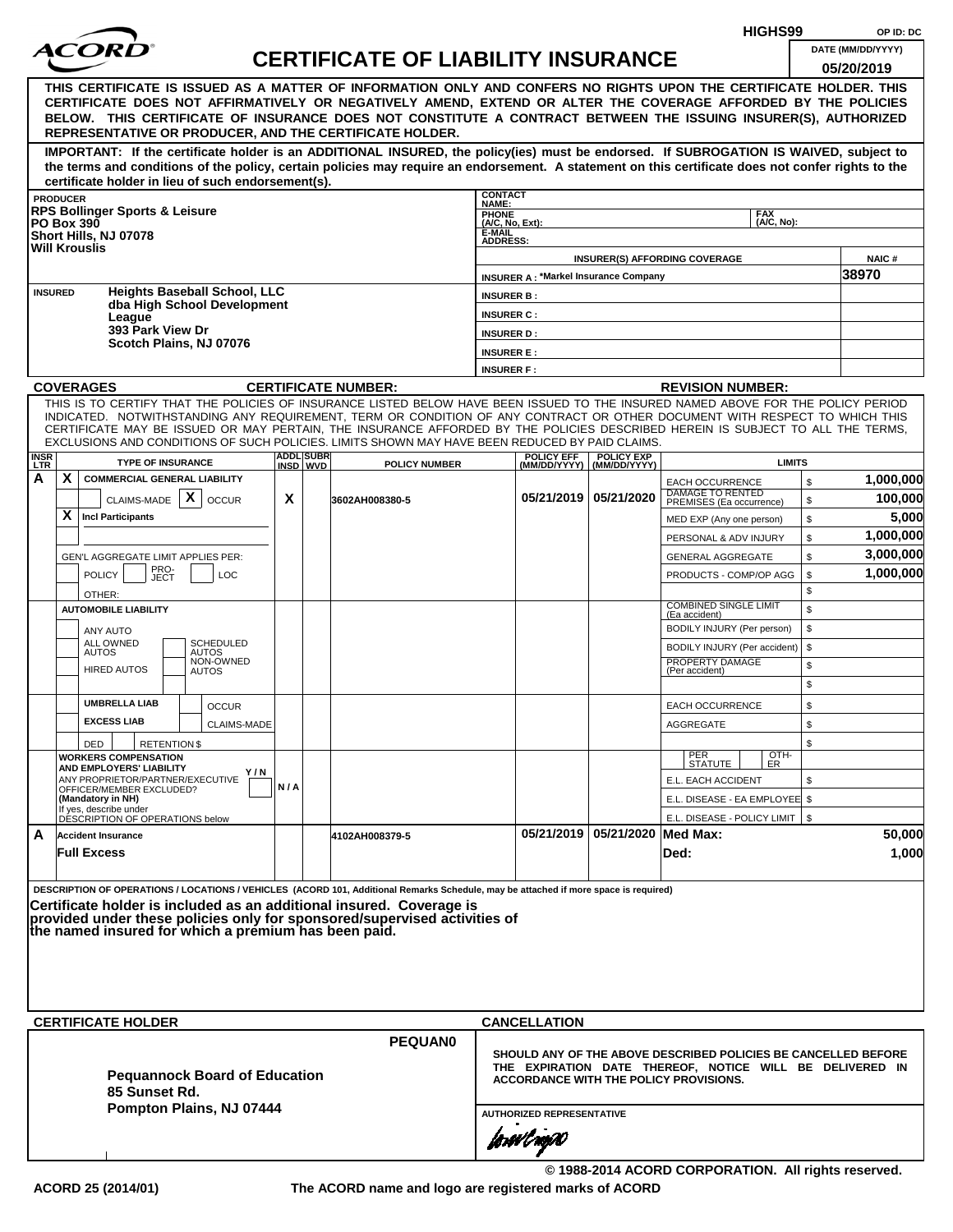|                    |                   |                                                              |                                                    |     |                               |                                                                                                                                                                                                                                                              |                           |                                               |                                                  |                                                            | HIGHS99            |              | OP ID: DC                                                      |
|--------------------|-------------------|--------------------------------------------------------------|----------------------------------------------------|-----|-------------------------------|--------------------------------------------------------------------------------------------------------------------------------------------------------------------------------------------------------------------------------------------------------------|---------------------------|-----------------------------------------------|--------------------------------------------------|------------------------------------------------------------|--------------------|--------------|----------------------------------------------------------------|
|                    |                   |                                                              |                                                    |     |                               | <b>CERTIFICATE OF LIABILITY INSURANCE</b>                                                                                                                                                                                                                    |                           |                                               |                                                  |                                                            |                    |              | DATE (MM/DD/YYYY)                                              |
|                    |                   |                                                              |                                                    |     |                               |                                                                                                                                                                                                                                                              |                           |                                               |                                                  |                                                            |                    |              | 05/20/2019                                                     |
|                    |                   |                                                              |                                                    |     |                               | THIS CERTIFICATE IS ISSUED AS A MATTER OF INFORMATION ONLY AND CONFERS NO RIGHTS UPON THE CERTIFICATE HOLDER. THIS                                                                                                                                           |                           |                                               |                                                  |                                                            |                    |              |                                                                |
|                    |                   |                                                              |                                                    |     |                               | CERTIFICATE DOES NOT AFFIRMATIVELY OR NEGATIVELY AMEND, EXTEND OR ALTER THE COVERAGE AFFORDED BY THE POLICIES<br>BELOW. THIS CERTIFICATE OF INSURANCE DOES NOT CONSTITUTE A CONTRACT BETWEEN THE ISSUING INSURER(S), AUTHORIZED                              |                           |                                               |                                                  |                                                            |                    |              |                                                                |
|                    |                   |                                                              |                                                    |     |                               | REPRESENTATIVE OR PRODUCER, AND THE CERTIFICATE HOLDER.                                                                                                                                                                                                      |                           |                                               |                                                  |                                                            |                    |              |                                                                |
|                    |                   |                                                              |                                                    |     |                               | IMPORTANT: If the certificate holder is an ADDITIONAL INSURED, the policy(ies) must be endorsed. If SUBROGATION IS WAIVED, subject to                                                                                                                        |                           |                                               |                                                  |                                                            |                    |              |                                                                |
|                    |                   |                                                              |                                                    |     |                               | the terms and conditions of the policy, certain policies may require an endorsement. A statement on this certificate does not confer rights to the                                                                                                           |                           |                                               |                                                  |                                                            |                    |              |                                                                |
|                    |                   |                                                              | certificate holder in lieu of such endorsement(s). |     |                               |                                                                                                                                                                                                                                                              | <b>CONTACT</b>            |                                               |                                                  |                                                            |                    |              |                                                                |
|                    | <b>PRODUCER</b>   | <b>RPS Bollinger Sports &amp; Leisure</b>                    |                                                    |     |                               |                                                                                                                                                                                                                                                              | NAME:<br><b>PHONE</b>     |                                               |                                                  |                                                            | <b>FAX</b>         |              |                                                                |
|                    | <b>PO Box 390</b> | Short Hills, NJ 07078                                        |                                                    |     |                               |                                                                                                                                                                                                                                                              | (A/C, No, Ext):<br>E-MAIL |                                               |                                                  |                                                            | (A/C. No):         |              |                                                                |
|                    |                   | <b>Will Krouslis</b>                                         |                                                    |     |                               |                                                                                                                                                                                                                                                              | <b>ADDRESS:</b>           |                                               |                                                  |                                                            |                    |              |                                                                |
|                    |                   |                                                              |                                                    |     |                               |                                                                                                                                                                                                                                                              |                           | <b>INSURER A: *Markel Insurance Company</b>   |                                                  | <b>INSURER(S) AFFORDING COVERAGE</b>                       |                    |              | <b>NAIC#</b><br>38970                                          |
|                    | <b>INSURED</b>    |                                                              | <b>Heights Baseball School, LLC</b>                |     |                               |                                                                                                                                                                                                                                                              | <b>INSURER B:</b>         |                                               |                                                  |                                                            |                    |              |                                                                |
|                    |                   |                                                              | dba High School Development                        |     |                               |                                                                                                                                                                                                                                                              | <b>INSURER C:</b>         |                                               |                                                  |                                                            |                    |              |                                                                |
|                    |                   | League<br>393 Park View Dr                                   |                                                    |     |                               |                                                                                                                                                                                                                                                              | <b>INSURER D:</b>         |                                               |                                                  |                                                            |                    |              |                                                                |
|                    |                   |                                                              | Scotch Plains, NJ 07076                            |     |                               |                                                                                                                                                                                                                                                              | <b>INSURER E:</b>         |                                               |                                                  |                                                            |                    |              |                                                                |
|                    |                   |                                                              |                                                    |     |                               |                                                                                                                                                                                                                                                              | <b>INSURER F:</b>         |                                               |                                                  |                                                            |                    |              |                                                                |
|                    |                   | <b>COVERAGES</b>                                             |                                                    |     |                               | <b>CERTIFICATE NUMBER:</b>                                                                                                                                                                                                                                   |                           |                                               |                                                  | <b>REVISION NUMBER:</b>                                    |                    |              |                                                                |
|                    |                   |                                                              |                                                    |     |                               | THIS IS TO CERTIFY THAT THE POLICIES OF INSURANCE LISTED BELOW HAVE BEEN ISSUED TO THE INSURED NAMED ABOVE FOR THE POLICY PERIOD                                                                                                                             |                           |                                               |                                                  |                                                            |                    |              |                                                                |
|                    |                   |                                                              |                                                    |     |                               | INDICATED. NOTWITHSTANDING ANY REQUIREMENT, TERM OR CONDITION OF ANY CONTRACT OR OTHER DOCUMENT WITH RESPECT TO WHICH THIS<br>CERTIFICATE MAY BE ISSUED OR MAY PERTAIN, THE INSURANCE AFFORDED BY THE POLICIES DESCRIBED HEREIN IS SUBJECT TO ALL THE TERMS. |                           |                                               |                                                  |                                                            |                    |              |                                                                |
|                    |                   |                                                              |                                                    |     |                               | EXCLUSIONS AND CONDITIONS OF SUCH POLICIES. LIMITS SHOWN MAY HAVE BEEN REDUCED BY PAID CLAIMS.                                                                                                                                                               |                           |                                               |                                                  |                                                            |                    |              |                                                                |
| <b>INSR</b><br>LTR |                   | <b>TYPE OF INSURANCE</b>                                     |                                                    |     | <b>ADDLISUBRI</b><br>INSD WVD | <b>POLICY NUMBER</b>                                                                                                                                                                                                                                         |                           | <b>POLICY EFF</b>                             | <b>POLICY EXP</b><br>(MM/DD/YYYY)   (MM/DD/YYYY) |                                                            | <b>LIMITS</b>      |              |                                                                |
| А                  | X                 | <b>COMMERCIAL GENERAL LIABILITY</b>                          |                                                    |     |                               |                                                                                                                                                                                                                                                              |                           |                                               |                                                  | <b>EACH OCCURRENCE</b>                                     |                    | $\mathbb{S}$ | 1,000,000                                                      |
|                    |                   | CLAIMS-MADE $\mathbf{X}$                                     | <b>OCCUR</b>                                       | X   |                               | 3602AH008380-5                                                                                                                                                                                                                                               |                           |                                               | 05/21/2019   05/21/2020                          | DAMAGE TO RENTED<br>PREMISES (Ea occurrence)               |                    | \$           | 100,000                                                        |
|                    | X                 | <b>Incl Participants</b>                                     |                                                    |     |                               |                                                                                                                                                                                                                                                              |                           |                                               |                                                  | MED EXP (Any one person)                                   |                    | \$           | 5,000                                                          |
|                    |                   |                                                              |                                                    |     |                               |                                                                                                                                                                                                                                                              |                           |                                               |                                                  | PERSONAL & ADV INJURY                                      |                    | \$           | 1,000,000                                                      |
|                    |                   | GEN'L AGGREGATE LIMIT APPLIES PER:                           |                                                    |     |                               |                                                                                                                                                                                                                                                              |                           |                                               |                                                  | <b>GENERAL AGGREGATE</b>                                   |                    | \$           | 3,000,000                                                      |
|                    |                   | PRO-<br>JECT<br><b>POLICY</b>                                | <b>LOC</b>                                         |     |                               |                                                                                                                                                                                                                                                              |                           |                                               |                                                  | PRODUCTS - COMP/OP AGG                                     |                    | \$           | 1,000,000                                                      |
|                    |                   | OTHER:                                                       |                                                    |     |                               |                                                                                                                                                                                                                                                              |                           |                                               |                                                  | <b>COMBINED SINGLE LIMIT</b>                               |                    | \$           |                                                                |
|                    |                   | <b>AUTOMOBILE LIABILITY</b>                                  |                                                    |     |                               |                                                                                                                                                                                                                                                              |                           |                                               |                                                  | (Ea accident)                                              |                    | \$<br>\$     |                                                                |
|                    |                   | ANY AUTO<br>ALL OWNED                                        | SCHEDULED                                          |     |                               |                                                                                                                                                                                                                                                              |                           |                                               |                                                  | BODILY INJURY (Per person)<br>BODILY INJURY (Per accident) |                    | \$           |                                                                |
|                    |                   | <b>AUTOS</b>                                                 | <b>AUTOS</b><br>NON-OWNED                          |     |                               |                                                                                                                                                                                                                                                              |                           |                                               |                                                  | PROPERTY DAMAGE                                            |                    | \$           |                                                                |
|                    |                   | <b>HIRED AUTOS</b>                                           | <b>AUTOS</b>                                       |     |                               |                                                                                                                                                                                                                                                              |                           |                                               |                                                  | (Per accident)                                             |                    | \$           |                                                                |
|                    |                   | <b>UMBRELLA LIAB</b>                                         | <b>OCCUR</b>                                       |     |                               |                                                                                                                                                                                                                                                              |                           |                                               |                                                  | <b>EACH OCCURRENCE</b>                                     |                    | \$           |                                                                |
|                    |                   | <b>EXCESS LIAB</b>                                           | <b>CLAIMS-MADE</b>                                 |     |                               |                                                                                                                                                                                                                                                              |                           |                                               |                                                  | <b>AGGREGATE</b>                                           |                    | \$           |                                                                |
|                    |                   | DED<br><b>RETENTION \$</b>                                   |                                                    |     |                               |                                                                                                                                                                                                                                                              |                           |                                               |                                                  |                                                            |                    | \$           |                                                                |
|                    |                   | <b>WORKERS COMPENSATION</b>                                  |                                                    |     |                               |                                                                                                                                                                                                                                                              |                           |                                               |                                                  | PER<br>STATUTE                                             | $\frac{[OTH]}{ER}$ |              |                                                                |
|                    |                   | AND EMPLOYERS' LIABILITY<br>ANY PROPRIETOR/PARTNER/EXECUTIVE | Y/N                                                |     |                               |                                                                                                                                                                                                                                                              |                           |                                               |                                                  | E.L. EACH ACCIDENT                                         |                    | \$           |                                                                |
|                    |                   | OFFICER/MEMBER EXCLUDED?<br>(Mandatory in NH)                |                                                    | N/A |                               |                                                                                                                                                                                                                                                              |                           |                                               |                                                  | E.L. DISEASE - EA EMPLOYEE \$                              |                    |              |                                                                |
|                    |                   | If yes, describe under<br>DESCRIPTION OF OPERATIONS below    |                                                    |     |                               |                                                                                                                                                                                                                                                              |                           |                                               |                                                  | E.L. DISEASE - POLICY LIMIT   \$                           |                    |              |                                                                |
| A                  |                   | <b>Accident Insurance</b>                                    |                                                    |     |                               | 4102AH008379-5                                                                                                                                                                                                                                               |                           |                                               | 05/21/2019 05/21/2020 Med Max:                   |                                                            |                    |              | 50,000                                                         |
|                    |                   | <b>Full Excess</b>                                           |                                                    |     |                               |                                                                                                                                                                                                                                                              |                           |                                               |                                                  | Ded:                                                       |                    |              | 1,000                                                          |
|                    |                   |                                                              |                                                    |     |                               |                                                                                                                                                                                                                                                              |                           |                                               |                                                  |                                                            |                    |              |                                                                |
|                    |                   |                                                              |                                                    |     |                               | DESCRIPTION OF OPERATIONS / LOCATIONS / VEHICLES (ACORD 101, Additional Remarks Schedule, may be attached if more space is required)                                                                                                                         |                           |                                               |                                                  |                                                            |                    |              |                                                                |
|                    |                   |                                                              |                                                    |     |                               | Coverage is provided under this policy only for sponsored/supervised<br>activities of the named insured for which a premium has been paid. The                                                                                                               |                           |                                               |                                                  |                                                            |                    |              |                                                                |
|                    |                   |                                                              | Certificate holder is named additional insured.    |     |                               |                                                                                                                                                                                                                                                              |                           |                                               |                                                  |                                                            |                    |              |                                                                |
|                    |                   |                                                              |                                                    |     |                               |                                                                                                                                                                                                                                                              |                           |                                               |                                                  |                                                            |                    |              |                                                                |
|                    |                   |                                                              |                                                    |     |                               |                                                                                                                                                                                                                                                              |                           |                                               |                                                  |                                                            |                    |              |                                                                |
|                    |                   |                                                              |                                                    |     |                               |                                                                                                                                                                                                                                                              |                           |                                               |                                                  |                                                            |                    |              |                                                                |
|                    |                   |                                                              |                                                    |     |                               |                                                                                                                                                                                                                                                              |                           |                                               |                                                  |                                                            |                    |              |                                                                |
|                    |                   | <b>CERTIFICATE HOLDER</b>                                    |                                                    |     |                               |                                                                                                                                                                                                                                                              |                           | <b>CANCELLATION</b>                           |                                                  |                                                            |                    |              |                                                                |
|                    |                   |                                                              |                                                    |     |                               | <b>PLAIN1-</b>                                                                                                                                                                                                                                               |                           |                                               |                                                  |                                                            |                    |              | SHOULD ANY OF THE ABOVE DESCRIBED POLICIES BE CANCELLED BEFORE |
|                    |                   |                                                              | <b>Plainfield Board of Education</b>               |     |                               |                                                                                                                                                                                                                                                              |                           |                                               |                                                  |                                                            |                    |              | THE EXPIRATION DATE THEREOF, NOTICE WILL BE DELIVERED IN       |
|                    |                   | 1200 Myrtle Ave.                                             |                                                    |     |                               |                                                                                                                                                                                                                                                              |                           | <b>ACCORDANCE WITH THE POLICY PROVISIONS.</b> |                                                  |                                                            |                    |              |                                                                |
|                    |                   | Plainfield, NJ 07063                                         |                                                    |     |                               |                                                                                                                                                                                                                                                              |                           | <b>AUTHORIZED REPRESENTATIVE</b>              |                                                  |                                                            |                    |              |                                                                |
|                    |                   |                                                              |                                                    |     |                               |                                                                                                                                                                                                                                                              |                           |                                               |                                                  |                                                            |                    |              |                                                                |
|                    |                   |                                                              |                                                    |     |                               |                                                                                                                                                                                                                                                              |                           | forwl now                                     |                                                  |                                                            |                    |              |                                                                |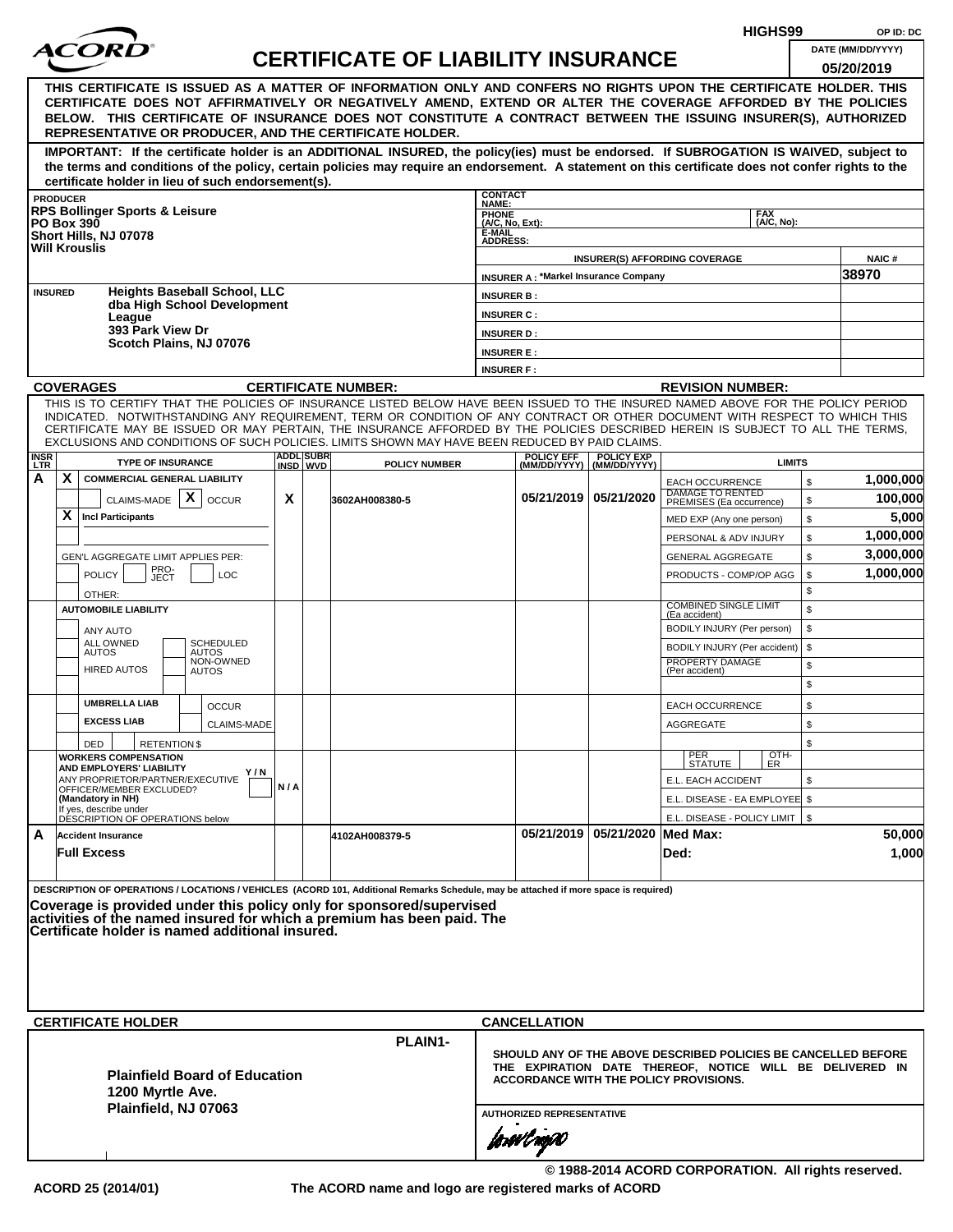| HIGHS99<br>OP ID: DC                                                                                                                                                                                                                                                                                                                                                                                                                                                                                              |     |                  |                                           |                                |                                             |                                    |                                                                                                                                                                             |                          |                                 |  |  |
|-------------------------------------------------------------------------------------------------------------------------------------------------------------------------------------------------------------------------------------------------------------------------------------------------------------------------------------------------------------------------------------------------------------------------------------------------------------------------------------------------------------------|-----|------------------|-------------------------------------------|--------------------------------|---------------------------------------------|------------------------------------|-----------------------------------------------------------------------------------------------------------------------------------------------------------------------------|--------------------------|---------------------------------|--|--|
|                                                                                                                                                                                                                                                                                                                                                                                                                                                                                                                   |     |                  | <b>CERTIFICATE OF LIABILITY INSURANCE</b> |                                |                                             |                                    |                                                                                                                                                                             |                          | DATE (MM/DD/YYYY)<br>05/20/2019 |  |  |
| THIS CERTIFICATE IS ISSUED AS A MATTER OF INFORMATION ONLY AND CONFERS NO RIGHTS UPON THE CERTIFICATE HOLDER. THIS<br>CERTIFICATE DOES NOT AFFIRMATIVELY OR NEGATIVELY AMEND, EXTEND OR ALTER THE COVERAGE AFFORDED BY THE POLICIES<br>BELOW. THIS CERTIFICATE OF INSURANCE DOES NOT CONSTITUTE A CONTRACT BETWEEN THE ISSUING INSURER(S), AUTHORIZED<br>REPRESENTATIVE OR PRODUCER, AND THE CERTIFICATE HOLDER.                                                                                                  |     |                  |                                           |                                |                                             |                                    |                                                                                                                                                                             |                          |                                 |  |  |
| IMPORTANT: If the certificate holder is an ADDITIONAL INSURED, the policy(ies) must be endorsed. If SUBROGATION IS WAIVED, subject to<br>the terms and conditions of the policy, certain policies may require an endorsement. A statement on this certificate does not confer rights to the<br>certificate holder in lieu of such endorsement(s).                                                                                                                                                                 |     |                  |                                           |                                |                                             |                                    |                                                                                                                                                                             |                          |                                 |  |  |
| <b>PRODUCER</b>                                                                                                                                                                                                                                                                                                                                                                                                                                                                                                   |     |                  |                                           | <b>CONTACT</b><br><b>NAME:</b> |                                             |                                    |                                                                                                                                                                             |                          |                                 |  |  |
| <b>RPS Bollinger Sports &amp; Leisure</b><br><b>PO Box 390</b>                                                                                                                                                                                                                                                                                                                                                                                                                                                    |     |                  |                                           | PHONE<br>(A/C, No, Ext):       |                                             |                                    |                                                                                                                                                                             | <b>FAX</b><br>(A/C, No): |                                 |  |  |
| Short Hills, NJ 07078                                                                                                                                                                                                                                                                                                                                                                                                                                                                                             |     |                  |                                           | E-MAIL<br><b>ADDRESS:</b>      |                                             |                                    |                                                                                                                                                                             |                          |                                 |  |  |
| <b>Will Krouslis</b>                                                                                                                                                                                                                                                                                                                                                                                                                                                                                              |     |                  |                                           |                                |                                             |                                    | <b>INSURER(S) AFFORDING COVERAGE</b>                                                                                                                                        |                          | <b>NAIC#</b>                    |  |  |
|                                                                                                                                                                                                                                                                                                                                                                                                                                                                                                                   |     |                  |                                           |                                | <b>INSURER A: *Markel Insurance Company</b> |                                    |                                                                                                                                                                             |                          | 38970                           |  |  |
| <b>Heights Baseball School, LLC</b><br><b>INSURED</b><br>dba High School Development                                                                                                                                                                                                                                                                                                                                                                                                                              |     |                  |                                           | <b>INSURER B:</b>              |                                             |                                    |                                                                                                                                                                             |                          |                                 |  |  |
| League                                                                                                                                                                                                                                                                                                                                                                                                                                                                                                            |     |                  |                                           | <b>INSURER C:</b>              |                                             |                                    |                                                                                                                                                                             |                          |                                 |  |  |
| 393 Park View Dr<br>Scotch Plains, NJ 07076                                                                                                                                                                                                                                                                                                                                                                                                                                                                       |     |                  |                                           | <b>INSURER D:</b>              |                                             |                                    |                                                                                                                                                                             |                          |                                 |  |  |
|                                                                                                                                                                                                                                                                                                                                                                                                                                                                                                                   |     |                  |                                           | <b>INSURER E:</b>              |                                             |                                    |                                                                                                                                                                             |                          |                                 |  |  |
|                                                                                                                                                                                                                                                                                                                                                                                                                                                                                                                   |     |                  |                                           | <b>INSURER F:</b>              |                                             |                                    |                                                                                                                                                                             |                          |                                 |  |  |
| <b>COVERAGES</b>                                                                                                                                                                                                                                                                                                                                                                                                                                                                                                  |     |                  | <b>CERTIFICATE NUMBER:</b>                |                                |                                             |                                    | <b>REVISION NUMBER:</b>                                                                                                                                                     |                          |                                 |  |  |
| THIS IS TO CERTIFY THAT THE POLICIES OF INSURANCE LISTED BELOW HAVE BEEN ISSUED TO THE INSURED NAMED ABOVE FOR THE POLICY PERIOD<br>INDICATED. NOTWITHSTANDING ANY REQUIREMENT, TERM OR CONDITION OF ANY CONTRACT OR OTHER DOCUMENT WITH RESPECT TO WHICH THIS<br>CERTIFICATE MAY BE ISSUED OR MAY PERTAIN, THE INSURANCE AFFORDED BY THE POLICIES DESCRIBED HEREIN IS SUBJECT TO ALL THE TERMS,<br>EXCLUSIONS AND CONDITIONS OF SUCH POLICIES. LIMITS SHOWN MAY HAVE BEEN REDUCED BY PAID CLAIMS.<br><b>INSR</b> |     | <b>ADDL SUBR</b> |                                           |                                | <b>POLICY EFF</b>                           | <b>POLICY EXP</b>                  |                                                                                                                                                                             |                          |                                 |  |  |
| <b>TYPE OF INSURANCE</b><br><b>LTR</b>                                                                                                                                                                                                                                                                                                                                                                                                                                                                            |     | INSD WVD         | <b>POLICY NUMBER</b>                      |                                | (MM/DD/YYYY)                                | (MM/DD/YYYY)                       |                                                                                                                                                                             | <b>LIMITS</b>            |                                 |  |  |
| A<br>X.<br><b>COMMERCIAL GENERAL LIABILITY</b>                                                                                                                                                                                                                                                                                                                                                                                                                                                                    |     |                  |                                           |                                |                                             |                                    | <b>EACH OCCURRENCE</b><br>DAMAGE TO RENTED                                                                                                                                  | \$                       | 1,000,000                       |  |  |
| $\boldsymbol{\mathsf{X}}$<br>CLAIMS-MADE<br><b>OCCUR</b>                                                                                                                                                                                                                                                                                                                                                                                                                                                          |     |                  | 3602AH008380-5                            |                                |                                             | 05/21/2019   05/21/2020            | PREMISES (Ea occurrence)                                                                                                                                                    | $\mathfrak s$            | 100,000                         |  |  |
| X.<br><b>Incl Participants</b>                                                                                                                                                                                                                                                                                                                                                                                                                                                                                    |     |                  |                                           |                                |                                             |                                    | MED EXP (Any one person)                                                                                                                                                    | \$                       | 5,000                           |  |  |
|                                                                                                                                                                                                                                                                                                                                                                                                                                                                                                                   |     |                  |                                           |                                |                                             |                                    | PERSONAL & ADV INJURY                                                                                                                                                       | \$                       | 1,000,000                       |  |  |
| GEN'L AGGREGATE LIMIT APPLIES PER:                                                                                                                                                                                                                                                                                                                                                                                                                                                                                |     |                  |                                           |                                |                                             |                                    | <b>GENERAL AGGREGATE</b>                                                                                                                                                    | \$                       | 3,000,000                       |  |  |
| PRO-<br>JECT<br><b>POLICY</b><br>LOC                                                                                                                                                                                                                                                                                                                                                                                                                                                                              |     |                  |                                           |                                |                                             |                                    | PRODUCTS - COMP/OP AGG                                                                                                                                                      | \$<br>\$                 | 1,000,000                       |  |  |
| OTHER:<br><b>AUTOMOBILE LIABILITY</b>                                                                                                                                                                                                                                                                                                                                                                                                                                                                             |     |                  |                                           |                                |                                             | <b>COMBINED SINGLE LIMIT</b>       | \$                                                                                                                                                                          |                          |                                 |  |  |
|                                                                                                                                                                                                                                                                                                                                                                                                                                                                                                                   |     |                  |                                           |                                |                                             |                                    | (Ea accident)<br>BODILY INJURY (Per person)                                                                                                                                 | \$                       |                                 |  |  |
| ANY AUTO<br>ALL OWNED<br><b>SCHEDULED</b>                                                                                                                                                                                                                                                                                                                                                                                                                                                                         |     |                  |                                           |                                |                                             |                                    | BODILY INJURY (Per accident)                                                                                                                                                | \$                       |                                 |  |  |
| <b>AUTOS</b><br><b>AUTOS</b><br>NON-OWNED                                                                                                                                                                                                                                                                                                                                                                                                                                                                         |     |                  |                                           |                                |                                             |                                    | PROPERTY DAMAGE                                                                                                                                                             | \$                       |                                 |  |  |
| <b>HIRED AUTOS</b><br><b>AUTOS</b>                                                                                                                                                                                                                                                                                                                                                                                                                                                                                |     |                  |                                           |                                |                                             |                                    | (Per accident)                                                                                                                                                              | \$                       |                                 |  |  |
| <b>UMBRELLA LIAB</b><br><b>OCCUR</b>                                                                                                                                                                                                                                                                                                                                                                                                                                                                              |     |                  |                                           |                                |                                             |                                    | <b>EACH OCCURRENCE</b>                                                                                                                                                      | \$                       |                                 |  |  |
| <b>EXCESS LIAB</b><br>CLAIMS-MADE                                                                                                                                                                                                                                                                                                                                                                                                                                                                                 |     |                  |                                           |                                |                                             |                                    | AGGREGATE                                                                                                                                                                   | \$                       |                                 |  |  |
| DED<br><b>RETENTION \$</b>                                                                                                                                                                                                                                                                                                                                                                                                                                                                                        |     |                  |                                           |                                |                                             |                                    |                                                                                                                                                                             | \$                       |                                 |  |  |
| <b>WORKERS COMPENSATION</b>                                                                                                                                                                                                                                                                                                                                                                                                                                                                                       |     |                  |                                           |                                |                                             |                                    | PER<br>STATUTE                                                                                                                                                              | OTH-<br><b>ER</b>        |                                 |  |  |
| AND EMPLOYERS' LIABILITY<br>Y / N<br>ANY PROPRIETOR/PARTNER/EXECUTIVE                                                                                                                                                                                                                                                                                                                                                                                                                                             |     |                  |                                           |                                |                                             |                                    | E.L. EACH ACCIDENT                                                                                                                                                          | \$                       |                                 |  |  |
| OFFICER/MEMBER EXCLUDED?<br>(Mandatory in NH)                                                                                                                                                                                                                                                                                                                                                                                                                                                                     | N/A |                  |                                           |                                |                                             |                                    | E.L. DISEASE - EA EMPLOYEE \$                                                                                                                                               |                          |                                 |  |  |
| If yes, describe under<br>DÉSCRIPTION OF OPERATIONS below                                                                                                                                                                                                                                                                                                                                                                                                                                                         |     |                  |                                           |                                |                                             |                                    | E.L. DISEASE - POLICY LIMIT   \$                                                                                                                                            |                          |                                 |  |  |
| A<br><b>Accident Insurance</b>                                                                                                                                                                                                                                                                                                                                                                                                                                                                                    |     |                  | 4102AH008379-5                            |                                |                                             | 05/21/2019   05/21/2020   Med Max: |                                                                                                                                                                             |                          | 50,000                          |  |  |
| <b>Full Excess</b>                                                                                                                                                                                                                                                                                                                                                                                                                                                                                                |     |                  |                                           |                                |                                             |                                    | Ded:                                                                                                                                                                        |                          | 1,000                           |  |  |
|                                                                                                                                                                                                                                                                                                                                                                                                                                                                                                                   |     |                  |                                           |                                |                                             |                                    |                                                                                                                                                                             |                          |                                 |  |  |
| DESCRIPTION OF OPERATIONS / LOCATIONS / VEHICLES (ACORD 101, Additional Remarks Schedule, may be attached if more space is required)<br>Coverage is provided under these policies only for sponsored/supervised<br>activities of the named insured for which a premium has been paid.                                                                                                                                                                                                                             |     |                  |                                           |                                |                                             |                                    |                                                                                                                                                                             |                          |                                 |  |  |
|                                                                                                                                                                                                                                                                                                                                                                                                                                                                                                                   |     |                  |                                           |                                |                                             |                                    |                                                                                                                                                                             |                          |                                 |  |  |
| <b>CERTIFICATE HOLDER</b>                                                                                                                                                                                                                                                                                                                                                                                                                                                                                         |     |                  |                                           |                                | <b>CANCELLATION</b>                         |                                    |                                                                                                                                                                             |                          |                                 |  |  |
| <b>Police Athletic League of</b><br><b>Berkeley Heights</b><br>29 Park Ave                                                                                                                                                                                                                                                                                                                                                                                                                                        |     |                  | POLICE1                                   |                                |                                             |                                    | SHOULD ANY OF THE ABOVE DESCRIBED POLICIES BE CANCELLED BEFORE<br>THE EXPIRATION DATE THEREOF, NOTICE WILL BE DELIVERED IN<br><b>ACCORDANCE WITH THE POLICY PROVISIONS.</b> |                          |                                 |  |  |
| Berkeley Heights, NJ 07922                                                                                                                                                                                                                                                                                                                                                                                                                                                                                        |     |                  |                                           |                                | <b>AUTHORIZED REPRESENTATIVE</b>            |                                    |                                                                                                                                                                             |                          |                                 |  |  |
|                                                                                                                                                                                                                                                                                                                                                                                                                                                                                                                   |     |                  |                                           |                                | jowilnyw                                    |                                    |                                                                                                                                                                             |                          |                                 |  |  |

**© 1988-2014 ACORD CORPORATION. All rights reserved.**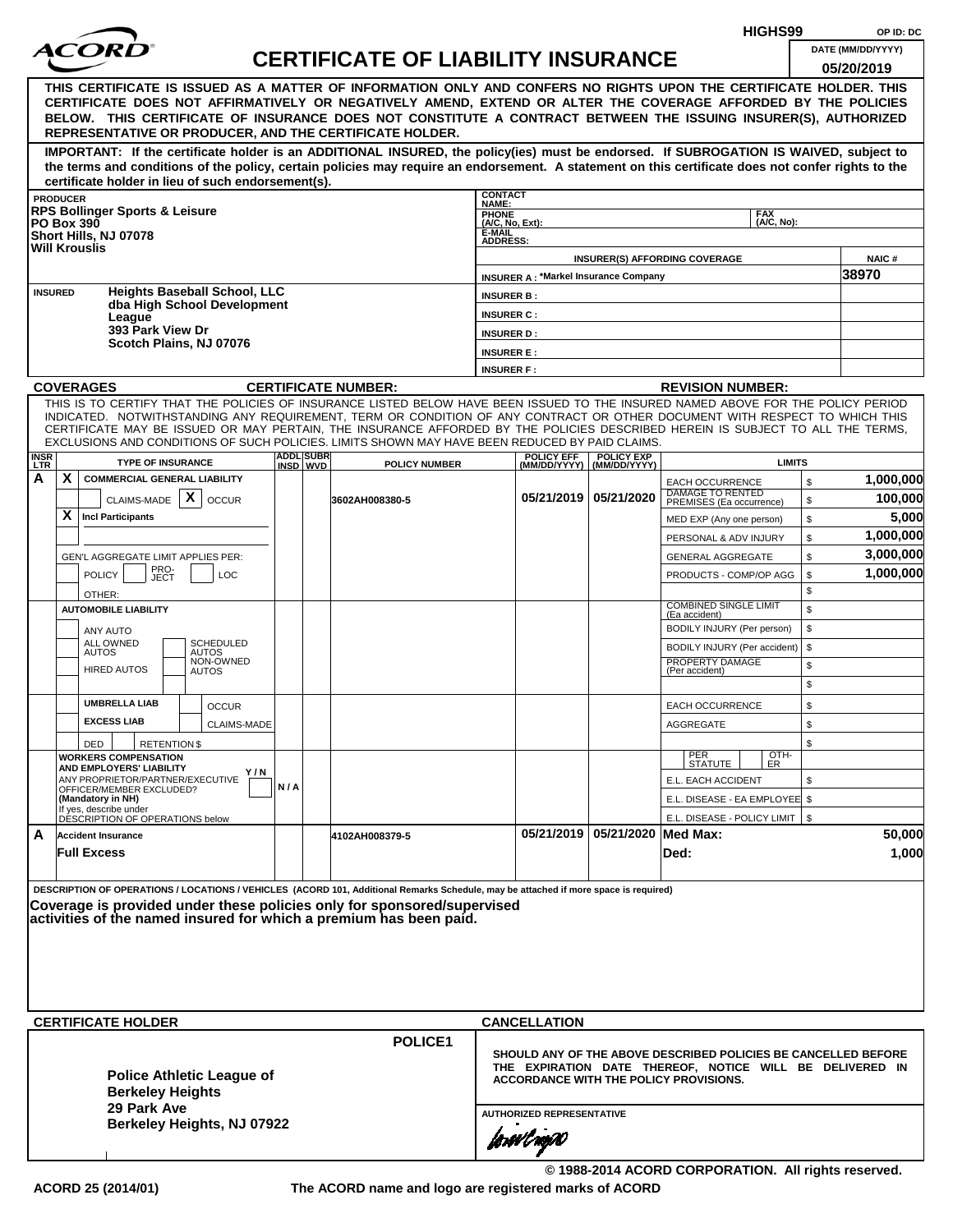|             |                           |                                                              |                                  |     |                  |                                                                                                                                                                                                                                                                |                                 |                                  |                                             |                                                                                                    | HIGHS99       |          | OP ID: DC            |
|-------------|---------------------------|--------------------------------------------------------------|----------------------------------|-----|------------------|----------------------------------------------------------------------------------------------------------------------------------------------------------------------------------------------------------------------------------------------------------------|---------------------------------|----------------------------------|---------------------------------------------|----------------------------------------------------------------------------------------------------|---------------|----------|----------------------|
|             |                           |                                                              |                                  |     |                  | <b>CERTIFICATE OF LIABILITY INSURANCE</b>                                                                                                                                                                                                                      |                                 |                                  |                                             |                                                                                                    |               |          | DATE (MM/DD/YYYY)    |
|             |                           |                                                              |                                  |     |                  |                                                                                                                                                                                                                                                                |                                 |                                  |                                             |                                                                                                    |               |          | 05/20/2019           |
|             |                           |                                                              |                                  |     |                  | THIS CERTIFICATE IS ISSUED AS A MATTER OF INFORMATION ONLY AND CONFERS NO RIGHTS UPON THE CERTIFICATE HOLDER. THIS<br>CERTIFICATE DOES NOT AFFIRMATIVELY OR NEGATIVELY AMEND, EXTEND OR ALTER THE COVERAGE AFFORDED BY THE POLICIES                            |                                 |                                  |                                             |                                                                                                    |               |          |                      |
|             |                           |                                                              |                                  |     |                  | BELOW. THIS CERTIFICATE OF INSURANCE DOES NOT CONSTITUTE A CONTRACT BETWEEN THE ISSUING INSURER(S), AUTHORIZED                                                                                                                                                 |                                 |                                  |                                             |                                                                                                    |               |          |                      |
|             |                           |                                                              |                                  |     |                  | REPRESENTATIVE OR PRODUCER, AND THE CERTIFICATE HOLDER.                                                                                                                                                                                                        |                                 |                                  |                                             |                                                                                                    |               |          |                      |
|             |                           |                                                              |                                  |     |                  | IMPORTANT: If the certificate holder is an ADDITIONAL INSURED, the policy(ies) must be endorsed. If SUBROGATION IS WAIVED, subject to                                                                                                                          |                                 |                                  |                                             |                                                                                                    |               |          |                      |
|             |                           | certificate holder in lieu of such endorsement(s).           |                                  |     |                  | the terms and conditions of the policy, certain policies may require an endorsement. A statement on this certificate does not confer rights to the                                                                                                             |                                 |                                  |                                             |                                                                                                    |               |          |                      |
|             | <b>PRODUCER</b>           |                                                              |                                  |     |                  |                                                                                                                                                                                                                                                                | <b>CONTACT</b><br>NAME:         |                                  |                                             |                                                                                                    |               |          |                      |
|             | <b>PO Box 390</b>         | <b>RPS Bollinger Sports &amp; Leisure</b>                    |                                  |     |                  |                                                                                                                                                                                                                                                                | <b>PHONE</b><br>(A/C, No, Ext): |                                  |                                             | <b>FAX</b>                                                                                         | (A/C, No):    |          |                      |
|             |                           | Short Hills, NJ 07078                                        |                                  |     |                  |                                                                                                                                                                                                                                                                | E-MAIL<br><b>ADDRESS:</b>       |                                  |                                             |                                                                                                    |               |          |                      |
|             | <b>Will Krouslis</b>      |                                                              |                                  |     |                  |                                                                                                                                                                                                                                                                |                                 |                                  |                                             | <b>INSURER(S) AFFORDING COVERAGE</b>                                                               |               |          | NAIC#                |
|             |                           |                                                              |                                  |     |                  |                                                                                                                                                                                                                                                                |                                 |                                  | <b>INSURER A: *Markel Insurance Company</b> |                                                                                                    |               |          | 38970                |
|             | <b>INSURED</b>            | <b>Heights Baseball School, LLC</b>                          |                                  |     |                  |                                                                                                                                                                                                                                                                | <b>INSURER B:</b>               |                                  |                                             |                                                                                                    |               |          |                      |
|             |                           | dba High School Development<br>League                        |                                  |     |                  |                                                                                                                                                                                                                                                                | <b>INSURER C:</b>               |                                  |                                             |                                                                                                    |               |          |                      |
|             |                           | 393 Park View Dr                                             |                                  |     |                  |                                                                                                                                                                                                                                                                | <b>INSURER D:</b>               |                                  |                                             |                                                                                                    |               |          |                      |
|             |                           | Scotch Plains, NJ 07076                                      |                                  |     |                  |                                                                                                                                                                                                                                                                | <b>INSURER E:</b>               |                                  |                                             |                                                                                                    |               |          |                      |
|             |                           |                                                              |                                  |     |                  |                                                                                                                                                                                                                                                                | <b>INSURER F:</b>               |                                  |                                             |                                                                                                    |               |          |                      |
|             | <b>COVERAGES</b>          |                                                              |                                  |     |                  | <b>CERTIFICATE NUMBER:</b>                                                                                                                                                                                                                                     |                                 |                                  |                                             | <b>REVISION NUMBER:</b>                                                                            |               |          |                      |
|             |                           |                                                              |                                  |     |                  | THIS IS TO CERTIFY THAT THE POLICIES OF INSURANCE LISTED BELOW HAVE BEEN ISSUED TO THE INSURED NAMED ABOVE FOR THE POLICY PERIOD<br>INDICATED. NOTWITHSTANDING ANY REQUIREMENT, TERM OR CONDITION OF ANY CONTRACT OR OTHER DOCUMENT WITH RESPECT TO WHICH THIS |                                 |                                  |                                             |                                                                                                    |               |          |                      |
|             |                           |                                                              |                                  |     |                  | CERTIFICATE MAY BE ISSUED OR MAY PERTAIN, THE INSURANCE AFFORDED BY THE POLICIES DESCRIBED HEREIN IS SUBJECT TO ALL THE TERMS,                                                                                                                                 |                                 |                                  |                                             |                                                                                                    |               |          |                      |
| <b>INSR</b> |                           |                                                              |                                  |     | <b>ADDL SUBR</b> | EXCLUSIONS AND CONDITIONS OF SUCH POLICIES. LIMITS SHOWN MAY HAVE BEEN REDUCED BY PAID CLAIMS.                                                                                                                                                                 |                                 | <b>POLICY EFF</b>                | <b>POLICY EXP</b>                           |                                                                                                    |               |          |                      |
| <b>LTR</b>  |                           | <b>TYPE OF INSURANCE</b>                                     |                                  |     | INSD WVD         | <b>POLICY NUMBER</b>                                                                                                                                                                                                                                           |                                 |                                  | (MM/DD/YYYY)   (MM/DD/YYYY)                 |                                                                                                    | <b>LIMITS</b> |          |                      |
| A           | X                         | <b>COMMERCIAL GENERAL LIABILITY</b>                          | X                                |     |                  |                                                                                                                                                                                                                                                                |                                 |                                  | 05/21/2019 05/21/2020                       | <b>EACH OCCURRENCE</b><br>DAMAGE TO RENTED                                                         |               | \$       | 1,000,000<br>100,000 |
|             | X                         | CLAIMS-MADE<br><b>Incl Participants</b>                      | <b>OCCUR</b>                     |     |                  | 3602AH008380-5                                                                                                                                                                                                                                                 |                                 |                                  |                                             | PREMISES (Ea occurrence)                                                                           |               | \$       |                      |
|             |                           |                                                              |                                  |     |                  |                                                                                                                                                                                                                                                                |                                 |                                  |                                             | MED EXP (Any one person)                                                                           |               | \$       | 5,000<br>1,000,000   |
|             |                           |                                                              |                                  |     |                  |                                                                                                                                                                                                                                                                |                                 |                                  |                                             | PERSONAL & ADV INJURY                                                                              |               | \$<br>\$ | 3,000,000            |
|             |                           | GEN'L AGGREGATE LIMIT APPLIES PER:                           |                                  |     |                  |                                                                                                                                                                                                                                                                |                                 |                                  |                                             | <b>GENERAL AGGREGATE</b><br>PRODUCTS - COMP/OP AGG                                                 | \$            |          | 1,000,000            |
|             |                           | PRO-<br>JECT<br><b>POLICY</b><br>LOC<br>OTHER:               |                                  |     |                  |                                                                                                                                                                                                                                                                |                                 |                                  |                                             |                                                                                                    | \$            |          |                      |
|             |                           | <b>AUTOMOBILE LIABILITY</b>                                  |                                  |     |                  |                                                                                                                                                                                                                                                                |                                 |                                  |                                             | <b>COMBINED SINGLE LIMIT</b>                                                                       | \$            |          |                      |
|             |                           | ANY AUTO                                                     |                                  |     |                  |                                                                                                                                                                                                                                                                |                                 |                                  |                                             | (Ea accident)<br>BODILY INJURY (Per person)                                                        |               | \$       |                      |
|             | <b>AUTOS</b>              | <b>ALL OWNED</b>                                             | <b>SCHEDULED</b><br><b>AUTOS</b> |     |                  |                                                                                                                                                                                                                                                                |                                 |                                  |                                             | BODILY INJURY (Per accident)                                                                       | \$            |          |                      |
|             |                           | <b>HIRED AUTOS</b>                                           | NON-OWNED<br><b>AUTOS</b>        |     |                  |                                                                                                                                                                                                                                                                |                                 |                                  |                                             | PROPERTY DAMAGE<br>(Per accident)                                                                  | \$            |          |                      |
|             |                           |                                                              |                                  |     |                  |                                                                                                                                                                                                                                                                |                                 |                                  |                                             |                                                                                                    |               | \$       |                      |
|             |                           | <b>UMBRELLA LIAB</b>                                         | <b>OCCUR</b>                     |     |                  |                                                                                                                                                                                                                                                                |                                 |                                  |                                             | <b>EACH OCCURRENCE</b>                                                                             |               | \$       |                      |
|             |                           | <b>EXCESS LIAB</b>                                           | <b>CLAIMS-MADE</b>               |     |                  |                                                                                                                                                                                                                                                                |                                 |                                  |                                             | <b>AGGREGATE</b>                                                                                   | \$            |          |                      |
|             | DED                       | <b>RETENTION \$</b>                                          |                                  |     |                  |                                                                                                                                                                                                                                                                |                                 |                                  |                                             |                                                                                                    |               | \$       |                      |
|             |                           | <b>WORKERS COMPENSATION</b><br>AND EMPLOYERS' LIABILITY      |                                  |     |                  |                                                                                                                                                                                                                                                                |                                 |                                  |                                             | PER<br><b>STATUTE</b>                                                                              | OTH-<br>ER.   |          |                      |
|             |                           | ANY PROPRIETOR/PARTNER/EXECUTIVE<br>OFFICER/MEMBER EXCLUDED? | Y / N                            | N/A |                  |                                                                                                                                                                                                                                                                |                                 |                                  |                                             | E.L. EACH ACCIDENT                                                                                 |               | \$       |                      |
|             | (Mandatory in NH)         |                                                              |                                  |     |                  |                                                                                                                                                                                                                                                                |                                 |                                  |                                             | E.L. DISEASE - EA EMPLOYEE \$                                                                      |               |          |                      |
|             |                           | If yes, describe under<br>DESCRIPTION OF OPERATIONS below    |                                  |     |                  |                                                                                                                                                                                                                                                                |                                 |                                  |                                             | E.L. DISEASE - POLICY LIMIT   \$                                                                   |               |          |                      |
| A           | <b>Accident Insurance</b> |                                                              |                                  |     |                  | 4102AH008379-5                                                                                                                                                                                                                                                 |                                 |                                  | 05/21/2019 05/21/2020 Med Max:              |                                                                                                    |               |          | 50,000               |
|             | <b>Full Excess</b>        |                                                              |                                  |     |                  |                                                                                                                                                                                                                                                                |                                 |                                  |                                             | Ded:                                                                                               |               |          | 1,000                |
|             |                           |                                                              |                                  |     |                  |                                                                                                                                                                                                                                                                |                                 |                                  |                                             |                                                                                                    |               |          |                      |
|             |                           |                                                              |                                  |     |                  | DESCRIPTION OF OPERATIONS / LOCATIONS / VEHICLES (ACORD 101, Additional Remarks Schedule, may be attached if more space is required)<br>Coverage is provided under this policy only for sponsored/supervised                                                   |                                 |                                  |                                             |                                                                                                    |               |          |                      |
|             |                           |                                                              |                                  |     |                  | activities of the named insured for which a premium has been paid.                                                                                                                                                                                             |                                 |                                  |                                             |                                                                                                    |               |          |                      |
|             |                           |                                                              |                                  |     |                  |                                                                                                                                                                                                                                                                |                                 |                                  |                                             |                                                                                                    |               |          |                      |
|             |                           |                                                              |                                  |     |                  |                                                                                                                                                                                                                                                                |                                 |                                  |                                             |                                                                                                    |               |          |                      |
|             |                           |                                                              |                                  |     |                  |                                                                                                                                                                                                                                                                |                                 |                                  |                                             |                                                                                                    |               |          |                      |
|             |                           |                                                              |                                  |     |                  |                                                                                                                                                                                                                                                                |                                 |                                  |                                             |                                                                                                    |               |          |                      |
|             |                           | <b>CERTIFICATE HOLDER</b>                                    |                                  |     |                  |                                                                                                                                                                                                                                                                |                                 | <b>CANCELLATION</b>              |                                             |                                                                                                    |               |          |                      |
|             |                           |                                                              |                                  |     |                  | PROOF1-                                                                                                                                                                                                                                                        |                                 |                                  |                                             |                                                                                                    |               |          |                      |
|             |                           |                                                              |                                  |     |                  |                                                                                                                                                                                                                                                                |                                 |                                  |                                             | SHOULD ANY OF THE ABOVE DESCRIBED POLICIES BE CANCELLED BEFORE                                     |               |          |                      |
|             |                           | <b>Proof of Insurance</b>                                    |                                  |     |                  |                                                                                                                                                                                                                                                                |                                 |                                  |                                             | THE EXPIRATION DATE THEREOF, NOTICE WILL BE DELIVERED IN<br>ACCORDANCE WITH THE POLICY PROVISIONS. |               |          |                      |
|             |                           |                                                              |                                  |     |                  |                                                                                                                                                                                                                                                                |                                 |                                  |                                             |                                                                                                    |               |          |                      |
|             |                           |                                                              |                                  |     |                  |                                                                                                                                                                                                                                                                |                                 | <b>AUTHORIZED REPRESENTATIVE</b> |                                             |                                                                                                    |               |          |                      |
|             |                           |                                                              |                                  |     |                  |                                                                                                                                                                                                                                                                |                                 | forwl now                        |                                             |                                                                                                    |               |          |                      |
|             |                           |                                                              |                                  |     |                  |                                                                                                                                                                                                                                                                |                                 |                                  |                                             |                                                                                                    |               |          |                      |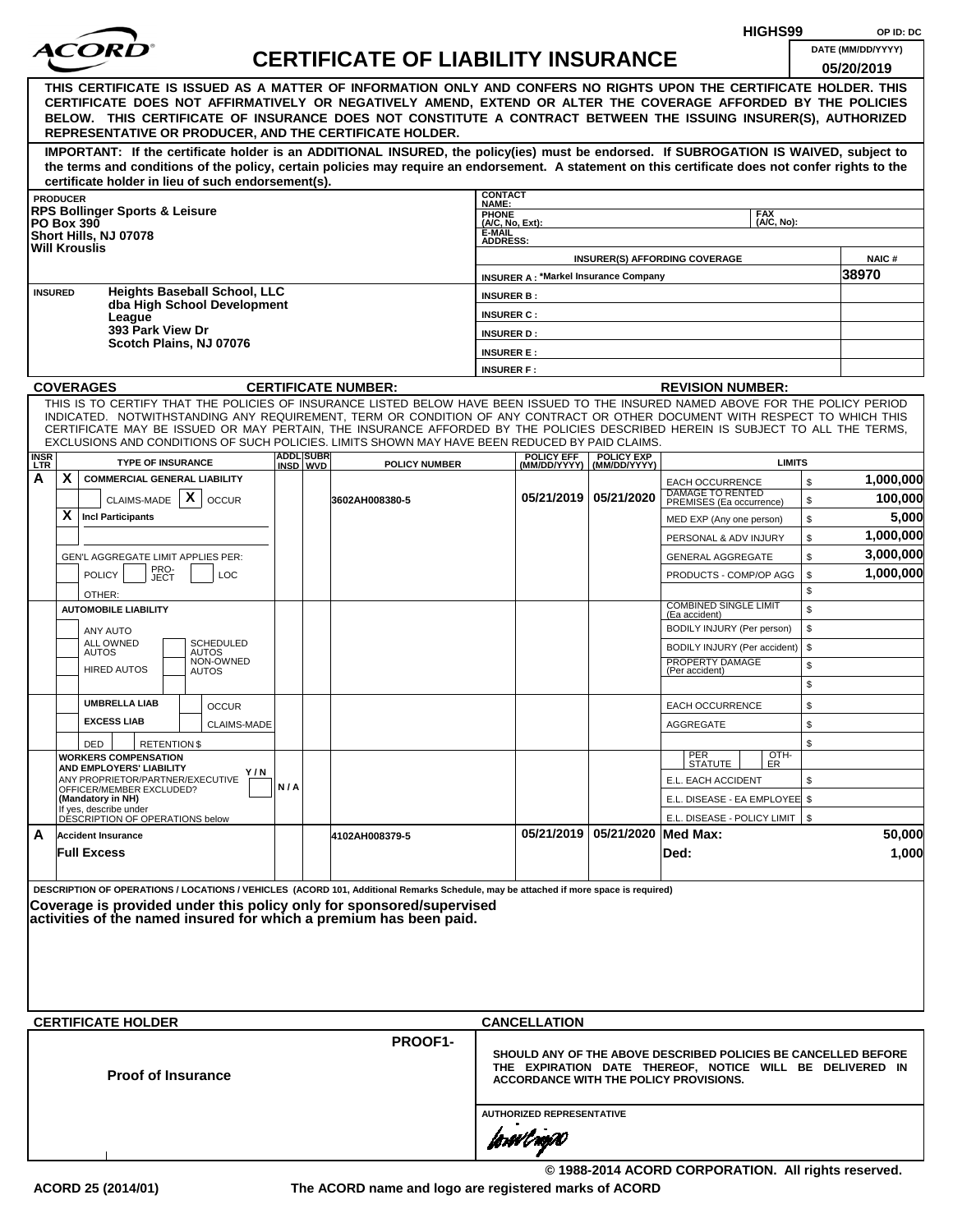|                    |   |                                                                                        |                                                                    |     |                               |                                                                                                                                                                                                                                                                                                                                                                                                                                                                                                                                                           |                                          |                                             |                                                  | HIGHS99                                                                                                                                                                     |                    | OP ID: DC            |
|--------------------|---|----------------------------------------------------------------------------------------|--------------------------------------------------------------------|-----|-------------------------------|-----------------------------------------------------------------------------------------------------------------------------------------------------------------------------------------------------------------------------------------------------------------------------------------------------------------------------------------------------------------------------------------------------------------------------------------------------------------------------------------------------------------------------------------------------------|------------------------------------------|---------------------------------------------|--------------------------------------------------|-----------------------------------------------------------------------------------------------------------------------------------------------------------------------------|--------------------|----------------------|
|                    |   |                                                                                        |                                                                    |     |                               | <b>CERTIFICATE OF LIABILITY INSURANCE</b>                                                                                                                                                                                                                                                                                                                                                                                                                                                                                                                 |                                          |                                             |                                                  |                                                                                                                                                                             |                    | DATE (MM/DD/YYYY)    |
|                    |   |                                                                                        |                                                                    |     |                               | THIS CERTIFICATE IS ISSUED AS A MATTER OF INFORMATION ONLY AND CONFERS NO RIGHTS UPON THE CERTIFICATE HOLDER. THIS<br>CERTIFICATE DOES NOT AFFIRMATIVELY OR NEGATIVELY AMEND, EXTEND OR ALTER THE COVERAGE AFFORDED BY THE POLICIES<br>BELOW. THIS CERTIFICATE OF INSURANCE DOES NOT CONSTITUTE A CONTRACT BETWEEN THE ISSUING INSURER(S), AUTHORIZED<br>REPRESENTATIVE OR PRODUCER, AND THE CERTIFICATE HOLDER.<br>IMPORTANT: If the certificate holder is an ADDITIONAL INSURED, the policy(ies) must be endorsed. If SUBROGATION IS WAIVED, subject to |                                          |                                             |                                                  |                                                                                                                                                                             |                    | 05/20/2019           |
|                    |   |                                                                                        |                                                                    |     |                               | the terms and conditions of the policy, certain policies may require an endorsement. A statement on this certificate does not confer rights to the                                                                                                                                                                                                                                                                                                                                                                                                        |                                          |                                             |                                                  |                                                                                                                                                                             |                    |                      |
| <b>PRODUCER</b>    |   |                                                                                        | certificate holder in lieu of such endorsement(s).                 |     |                               |                                                                                                                                                                                                                                                                                                                                                                                                                                                                                                                                                           | <b>CONTACT</b>                           |                                             |                                                  |                                                                                                                                                                             |                    |                      |
| <b>PO Box 390</b>  |   | <b>RPS Bollinger Sports &amp; Leisure</b>                                              |                                                                    |     |                               |                                                                                                                                                                                                                                                                                                                                                                                                                                                                                                                                                           | NAME:<br><b>PHONE</b><br>(A/C, No, Ext): |                                             |                                                  | <b>FAX</b><br>(A/C. No):                                                                                                                                                    |                    |                      |
|                    |   | Short Hills, NJ 07078                                                                  |                                                                    |     |                               |                                                                                                                                                                                                                                                                                                                                                                                                                                                                                                                                                           | E-MAIL<br><b>ADDRESS:</b>                |                                             |                                                  |                                                                                                                                                                             |                    |                      |
|                    |   | <b>Will Krouslis</b>                                                                   |                                                                    |     |                               |                                                                                                                                                                                                                                                                                                                                                                                                                                                                                                                                                           |                                          |                                             |                                                  | <b>INSURER(S) AFFORDING COVERAGE</b>                                                                                                                                        |                    | <b>NAIC#</b>         |
|                    |   |                                                                                        |                                                                    |     |                               |                                                                                                                                                                                                                                                                                                                                                                                                                                                                                                                                                           |                                          | <b>INSURER A: *Markel Insurance Company</b> |                                                  |                                                                                                                                                                             |                    | 38970                |
| <b>INSURED</b>     |   |                                                                                        | <b>Heights Baseball School, LLC</b><br>dba High School Development |     |                               |                                                                                                                                                                                                                                                                                                                                                                                                                                                                                                                                                           | <b>INSURER B:</b>                        |                                             |                                                  |                                                                                                                                                                             |                    |                      |
|                    |   | League<br>393 Park View Dr                                                             |                                                                    |     |                               |                                                                                                                                                                                                                                                                                                                                                                                                                                                                                                                                                           | <b>INSURER C:</b>                        |                                             |                                                  |                                                                                                                                                                             |                    |                      |
|                    |   |                                                                                        | Scotch Plains, NJ 07076                                            |     |                               |                                                                                                                                                                                                                                                                                                                                                                                                                                                                                                                                                           | <b>INSURER D:</b><br><b>INSURER E:</b>   |                                             |                                                  |                                                                                                                                                                             |                    |                      |
|                    |   |                                                                                        |                                                                    |     |                               |                                                                                                                                                                                                                                                                                                                                                                                                                                                                                                                                                           | <b>INSURER F:</b>                        |                                             |                                                  |                                                                                                                                                                             |                    |                      |
|                    |   | <b>COVERAGES</b>                                                                       |                                                                    |     |                               | <b>CERTIFICATE NUMBER:</b>                                                                                                                                                                                                                                                                                                                                                                                                                                                                                                                                |                                          |                                             |                                                  | <b>REVISION NUMBER:</b>                                                                                                                                                     |                    |                      |
|                    |   |                                                                                        |                                                                    |     |                               | THIS IS TO CERTIFY THAT THE POLICIES OF INSURANCE LISTED BELOW HAVE BEEN ISSUED TO THE INSURED NAMED ABOVE FOR THE POLICY PERIOD<br>INDICATED. NOTWITHSTANDING ANY REQUIREMENT, TERM OR CONDITION OF ANY CONTRACT OR OTHER DOCUMENT WITH RESPECT TO WHICH THIS<br>CERTIFICATE MAY BE ISSUED OR MAY PERTAIN, THE INSURANCE AFFORDED BY THE POLICIES DESCRIBED HEREIN IS SUBJECT TO ALL THE TERMS.<br>EXCLUSIONS AND CONDITIONS OF SUCH POLICIES. LIMITS SHOWN MAY HAVE BEEN REDUCED BY PAID CLAIMS.                                                        |                                          |                                             |                                                  |                                                                                                                                                                             |                    |                      |
| <b>INSR</b><br>LTR |   |                                                                                        | <b>TYPE OF INSURANCE</b>                                           |     | <b>ADDLISUBRI</b><br>INSD WVD | <b>POLICY NUMBER</b>                                                                                                                                                                                                                                                                                                                                                                                                                                                                                                                                      |                                          | <b>POLICY EFF</b>                           | <b>POLICY EXP</b><br>(MM/DD/YYYY)   (MM/DD/YYYY) | <b>LIMITS</b>                                                                                                                                                               |                    |                      |
| А                  | X | CLAIMS-MADE $\mathbf{X}$                                                               | <b>COMMERCIAL GENERAL LIABILITY</b><br><b>OCCUR</b>                | X   |                               | 3602AH008380-5                                                                                                                                                                                                                                                                                                                                                                                                                                                                                                                                            |                                          |                                             | 05/21/2019   05/21/2020                          | <b>EACH OCCURRENCE</b><br>DAMAGE TO RENTED<br>PREMISES (Ea occurrence)                                                                                                      | $\mathbb{S}$<br>\$ | 1,000,000<br>100,000 |
|                    | X | <b>Incl Participants</b>                                                               |                                                                    |     |                               |                                                                                                                                                                                                                                                                                                                                                                                                                                                                                                                                                           |                                          |                                             |                                                  | MED EXP (Any one person)                                                                                                                                                    | \$                 | 5,000                |
|                    |   |                                                                                        |                                                                    |     |                               |                                                                                                                                                                                                                                                                                                                                                                                                                                                                                                                                                           |                                          |                                             |                                                  | PERSONAL & ADV INJURY                                                                                                                                                       | \$                 | 1,000,000            |
|                    |   | GEN'L AGGREGATE LIMIT APPLIES PER:                                                     |                                                                    |     |                               |                                                                                                                                                                                                                                                                                                                                                                                                                                                                                                                                                           |                                          |                                             |                                                  | <b>GENERAL AGGREGATE</b>                                                                                                                                                    | \$                 | 3,000,000            |
|                    |   | PRO-<br>JECT<br><b>POLICY</b>                                                          | <b>LOC</b>                                                         |     |                               |                                                                                                                                                                                                                                                                                                                                                                                                                                                                                                                                                           |                                          |                                             |                                                  | PRODUCTS - COMP/OP AGG                                                                                                                                                      | \$<br>\$           | 1,000,000            |
|                    |   | OTHER:<br><b>AUTOMOBILE LIABILITY</b>                                                  |                                                                    |     |                               |                                                                                                                                                                                                                                                                                                                                                                                                                                                                                                                                                           |                                          |                                             |                                                  | <b>COMBINED SINGLE LIMIT</b><br>(Ea accident)                                                                                                                               | \$                 |                      |
|                    |   | ANY AUTO                                                                               |                                                                    |     |                               |                                                                                                                                                                                                                                                                                                                                                                                                                                                                                                                                                           |                                          |                                             |                                                  | BODILY INJURY (Per person)                                                                                                                                                  | \$                 |                      |
|                    |   | ALL OWNED<br><b>AUTOS</b>                                                              | SCHEDULED<br><b>AUTOS</b>                                          |     |                               |                                                                                                                                                                                                                                                                                                                                                                                                                                                                                                                                                           |                                          |                                             |                                                  | BODILY INJURY (Per accident)                                                                                                                                                | \$                 |                      |
|                    |   | <b>HIRED AUTOS</b>                                                                     | NON-OWNED<br><b>AUTOS</b>                                          |     |                               |                                                                                                                                                                                                                                                                                                                                                                                                                                                                                                                                                           |                                          |                                             |                                                  | PROPERTY DAMAGE<br>(Per accident)                                                                                                                                           | \$                 |                      |
|                    |   | <b>UMBRELLA LIAB</b>                                                                   |                                                                    |     |                               |                                                                                                                                                                                                                                                                                                                                                                                                                                                                                                                                                           |                                          |                                             |                                                  |                                                                                                                                                                             | \$                 |                      |
|                    |   | <b>EXCESS LIAB</b>                                                                     | <b>OCCUR</b><br><b>CLAIMS-MADE</b>                                 |     |                               |                                                                                                                                                                                                                                                                                                                                                                                                                                                                                                                                                           |                                          |                                             |                                                  | <b>EACH OCCURRENCE</b><br><b>AGGREGATE</b>                                                                                                                                  | \$<br>\$           |                      |
|                    |   | DED                                                                                    | <b>RETENTION \$</b>                                                |     |                               |                                                                                                                                                                                                                                                                                                                                                                                                                                                                                                                                                           |                                          |                                             |                                                  |                                                                                                                                                                             | \$                 |                      |
|                    |   | <b>WORKERS COMPENSATION</b><br>AND EMPLOYERS' LIABILITY                                |                                                                    |     |                               |                                                                                                                                                                                                                                                                                                                                                                                                                                                                                                                                                           |                                          |                                             |                                                  | $\frac{[OTH]}{ER}$<br>PER<br>STATUTE                                                                                                                                        |                    |                      |
|                    |   | ANY PROPRIETOR/PARTNER/EXECUTIVE<br>OFFICER/MEMBER EXCLUDED?                           | Y / N                                                              | N/A |                               |                                                                                                                                                                                                                                                                                                                                                                                                                                                                                                                                                           |                                          |                                             |                                                  | E.L. EACH ACCIDENT                                                                                                                                                          | \$                 |                      |
|                    |   | (Mandatory in NH)                                                                      |                                                                    |     |                               |                                                                                                                                                                                                                                                                                                                                                                                                                                                                                                                                                           |                                          |                                             |                                                  | E.L. DISEASE - EA EMPLOYEE \$                                                                                                                                               |                    |                      |
| A                  |   | If yes, describe under<br>DESCRIPTION OF OPERATIONS below<br><b>Accident Insurance</b> |                                                                    |     |                               |                                                                                                                                                                                                                                                                                                                                                                                                                                                                                                                                                           |                                          |                                             | 05/21/2019 05/21/2020 Med Max:                   | E.L. DISEASE - POLICY LIMIT   \$                                                                                                                                            |                    | 50,000               |
|                    |   | <b>Full Excess</b>                                                                     |                                                                    |     |                               | 4102AH008379-5                                                                                                                                                                                                                                                                                                                                                                                                                                                                                                                                            |                                          |                                             |                                                  | Ded:                                                                                                                                                                        |                    | 1,000                |
|                    |   | <b>CERTIFICATE HOLDER</b>                                                              | Certificate holder is named additional insured.                    |     |                               | DESCRIPTION OF OPERATIONS / LOCATIONS / VEHICLES (ACORD 101, Additional Remarks Schedule, may be attached if more space is required)<br>Coverage is provided under this policy only for sponsored/supervised<br>activities of the named insured for which a premium has been paid. The                                                                                                                                                                                                                                                                    |                                          | <b>CANCELLATION</b>                         |                                                  |                                                                                                                                                                             |                    |                      |
|                    |   |                                                                                        |                                                                    |     |                               | RAHWAY1                                                                                                                                                                                                                                                                                                                                                                                                                                                                                                                                                   |                                          |                                             |                                                  |                                                                                                                                                                             |                    |                      |
|                    |   | 1138 Kline Place                                                                       | <b>Rahway Board of Education</b><br><b>Rahway, NJ 07065</b>        |     |                               |                                                                                                                                                                                                                                                                                                                                                                                                                                                                                                                                                           |                                          | <b>AUTHORIZED REPRESENTATIVE</b>            |                                                  | SHOULD ANY OF THE ABOVE DESCRIBED POLICIES BE CANCELLED BEFORE<br>THE EXPIRATION DATE THEREOF, NOTICE WILL BE DELIVERED IN<br><b>ACCORDANCE WITH THE POLICY PROVISIONS.</b> |                    |                      |
|                    |   |                                                                                        |                                                                    |     |                               |                                                                                                                                                                                                                                                                                                                                                                                                                                                                                                                                                           |                                          | forwl nop0                                  |                                                  | © 1988-2014 ACORD CORPORATION. All rights reserved.                                                                                                                         |                    |                      |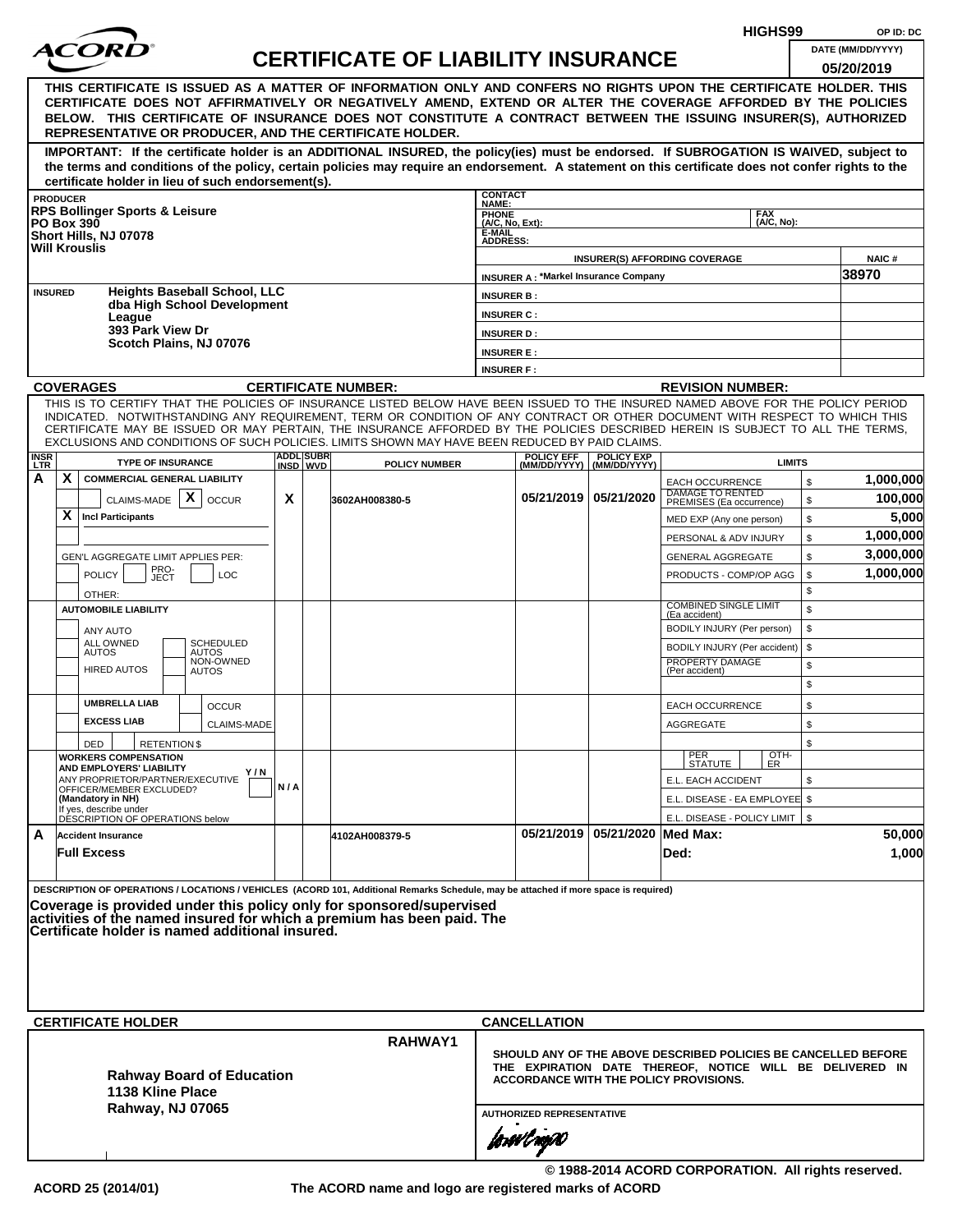|                    |                                                                                                                                                                                                                                                                                                                                                                                                                                                                                                    |     |                               |                                           |                                                                   |                                             |                                                | HIGHS99                                                                                                                                                                     |          | OP ID: DC            |  |  |
|--------------------|----------------------------------------------------------------------------------------------------------------------------------------------------------------------------------------------------------------------------------------------------------------------------------------------------------------------------------------------------------------------------------------------------------------------------------------------------------------------------------------------------|-----|-------------------------------|-------------------------------------------|-------------------------------------------------------------------|---------------------------------------------|------------------------------------------------|-----------------------------------------------------------------------------------------------------------------------------------------------------------------------------|----------|----------------------|--|--|
|                    |                                                                                                                                                                                                                                                                                                                                                                                                                                                                                                    |     |                               | <b>CERTIFICATE OF LIABILITY INSURANCE</b> |                                                                   |                                             |                                                |                                                                                                                                                                             |          | DATE (MM/DD/YYYY)    |  |  |
|                    |                                                                                                                                                                                                                                                                                                                                                                                                                                                                                                    |     |                               |                                           |                                                                   |                                             |                                                |                                                                                                                                                                             |          | 05/20/2019           |  |  |
|                    | THIS CERTIFICATE IS ISSUED AS A MATTER OF INFORMATION ONLY AND CONFERS NO RIGHTS UPON THE CERTIFICATE HOLDER. THIS<br>CERTIFICATE DOES NOT AFFIRMATIVELY OR NEGATIVELY AMEND, EXTEND OR ALTER THE COVERAGE AFFORDED BY THE POLICIES<br>BELOW. THIS CERTIFICATE OF INSURANCE DOES NOT CONSTITUTE A CONTRACT BETWEEN THE ISSUING INSURER(S), AUTHORIZED<br>REPRESENTATIVE OR PRODUCER, AND THE CERTIFICATE HOLDER.                                                                                   |     |                               |                                           |                                                                   |                                             |                                                |                                                                                                                                                                             |          |                      |  |  |
|                    | IMPORTANT: If the certificate holder is an ADDITIONAL INSURED, the policy(ies) must be endorsed. If SUBROGATION IS WAIVED, subject to<br>the terms and conditions of the policy, certain policies may require an endorsement. A statement on this certificate does not confer rights to the<br>certificate holder in lieu of such endorsement(s).                                                                                                                                                  |     |                               |                                           |                                                                   |                                             |                                                |                                                                                                                                                                             |          |                      |  |  |
|                    | <b>PRODUCER</b>                                                                                                                                                                                                                                                                                                                                                                                                                                                                                    |     |                               |                                           | <b>CONTACT</b>                                                    |                                             |                                                |                                                                                                                                                                             |          |                      |  |  |
|                    | <b>RPS Bollinger Sports &amp; Leisure</b><br><b>PO Box 390</b><br>Short Hills, NJ 07078<br><b>Will Krouslis</b>                                                                                                                                                                                                                                                                                                                                                                                    |     |                               |                                           | NAME:<br>PHONE<br>$(A/C, No, Ext)$ :<br>E-MAIL<br><b>ADDRESS:</b> |                                             |                                                | <b>FAX</b><br>(A/C, No):                                                                                                                                                    |          |                      |  |  |
|                    |                                                                                                                                                                                                                                                                                                                                                                                                                                                                                                    |     |                               |                                           |                                                                   |                                             |                                                | <b>INSURER(S) AFFORDING COVERAGE</b>                                                                                                                                        |          | <b>NAIC#</b>         |  |  |
| <b>INSURED</b>     | <b>Heights Baseball School, LLC</b>                                                                                                                                                                                                                                                                                                                                                                                                                                                                |     |                               |                                           |                                                                   | <b>INSURER A: *Markel Insurance Company</b> |                                                |                                                                                                                                                                             |          | 38970                |  |  |
|                    | dba High School Development                                                                                                                                                                                                                                                                                                                                                                                                                                                                        |     |                               |                                           | <b>INSURER B:</b>                                                 |                                             |                                                |                                                                                                                                                                             |          |                      |  |  |
|                    | League<br>393 Park View Dr                                                                                                                                                                                                                                                                                                                                                                                                                                                                         |     |                               |                                           | <b>INSURER C:</b><br><b>INSURER D:</b>                            |                                             |                                                |                                                                                                                                                                             |          |                      |  |  |
|                    | Scotch Plains, NJ 07076                                                                                                                                                                                                                                                                                                                                                                                                                                                                            |     |                               |                                           | <b>INSURER E:</b>                                                 |                                             |                                                |                                                                                                                                                                             |          |                      |  |  |
|                    |                                                                                                                                                                                                                                                                                                                                                                                                                                                                                                    |     |                               |                                           | <b>INSURER F:</b>                                                 |                                             |                                                |                                                                                                                                                                             |          |                      |  |  |
|                    | <b>COVERAGES</b>                                                                                                                                                                                                                                                                                                                                                                                                                                                                                   |     |                               | <b>CERTIFICATE NUMBER:</b>                |                                                                   |                                             |                                                | <b>REVISION NUMBER:</b>                                                                                                                                                     |          |                      |  |  |
|                    | THIS IS TO CERTIFY THAT THE POLICIES OF INSURANCE LISTED BELOW HAVE BEEN ISSUED TO THE INSURED NAMED ABOVE FOR THE POLICY PERIOD<br>INDICATED. NOTWITHSTANDING ANY REQUIREMENT, TERM OR CONDITION OF ANY CONTRACT OR OTHER DOCUMENT WITH RESPECT TO WHICH THIS<br>CERTIFICATE MAY BE ISSUED OR MAY PERTAIN, THE INSURANCE AFFORDED BY THE POLICIES DESCRIBED HEREIN IS SUBJECT TO ALL THE TERMS.<br>EXCLUSIONS AND CONDITIONS OF SUCH POLICIES. LIMITS SHOWN MAY HAVE BEEN REDUCED BY PAID CLAIMS. |     |                               |                                           |                                                                   |                                             |                                                |                                                                                                                                                                             |          |                      |  |  |
| <b>INSR</b><br>LTR | <b>TYPE OF INSURANCE</b>                                                                                                                                                                                                                                                                                                                                                                                                                                                                           |     | <b>ADDLISUBRI</b><br>INSD WVD | <b>POLICY NUMBER</b>                      |                                                                   | <b>POLICY EFF</b>                           | <b>POLICY EXP</b><br>(MM/DD/YYYY) (MM/DD/YYYY) | <b>LIMITS</b>                                                                                                                                                               |          |                      |  |  |
| А                  | X<br><b>COMMERCIAL GENERAL LIABILITY</b><br>X<br>CLAIMS-MADE<br><b>OCCUR</b>                                                                                                                                                                                                                                                                                                                                                                                                                       | X   |                               | 3602AH008380-5                            |                                                                   |                                             | 05/21/2019   05/21/2020                        | <b>EACH OCCURRENCE</b><br>DAMAGE TO RENTED<br>PREMISES (Ea occurrence)                                                                                                      | \$<br>\$ | 1,000,000<br>100,000 |  |  |
|                    | X<br><b>Incl Participants</b>                                                                                                                                                                                                                                                                                                                                                                                                                                                                      |     |                               |                                           |                                                                   |                                             |                                                | MED EXP (Any one person)                                                                                                                                                    | \$       | 5,000                |  |  |
|                    |                                                                                                                                                                                                                                                                                                                                                                                                                                                                                                    |     |                               |                                           |                                                                   |                                             |                                                | PERSONAL & ADV INJURY                                                                                                                                                       | \$       | 1,000,000            |  |  |
|                    | GEN'L AGGREGATE LIMIT APPLIES PER:                                                                                                                                                                                                                                                                                                                                                                                                                                                                 |     |                               |                                           |                                                                   |                                             |                                                | <b>GENERAL AGGREGATE</b>                                                                                                                                                    | \$       | 3,000,000            |  |  |
|                    | PRO-<br>JECT<br><b>POLICY</b><br><b>LOC</b>                                                                                                                                                                                                                                                                                                                                                                                                                                                        |     |                               |                                           |                                                                   |                                             |                                                | PRODUCTS - COMP/OP AGG                                                                                                                                                      | \$       | 1,000,000            |  |  |
|                    | OTHER:                                                                                                                                                                                                                                                                                                                                                                                                                                                                                             |     |                               |                                           |                                                                   |                                             |                                                | <b>COMBINED SINGLE LIMIT</b>                                                                                                                                                | \$       |                      |  |  |
|                    | <b>AUTOMOBILE LIABILITY</b>                                                                                                                                                                                                                                                                                                                                                                                                                                                                        |     |                               |                                           |                                                                   |                                             |                                                | (Ea accident)                                                                                                                                                               | \$       |                      |  |  |
|                    | <b>ANY AUTO</b><br>ALL OWNED<br><b>SCHEDULED</b>                                                                                                                                                                                                                                                                                                                                                                                                                                                   |     |                               |                                           |                                                                   |                                             |                                                | BODILY INJURY (Per person)                                                                                                                                                  | \$       |                      |  |  |
|                    | <b>AUTOS</b><br><b>AUTOS</b><br>NON-OWNED                                                                                                                                                                                                                                                                                                                                                                                                                                                          |     |                               |                                           |                                                                   |                                             |                                                | BODILY INJURY (Per accident)<br>PROPERTY DAMAGE                                                                                                                             | \$       |                      |  |  |
|                    | <b>HIRED AUTOS</b><br><b>AUTOS</b>                                                                                                                                                                                                                                                                                                                                                                                                                                                                 |     |                               |                                           |                                                                   |                                             |                                                | (Per accident)                                                                                                                                                              | \$<br>\$ |                      |  |  |
|                    | <b>UMBRELLA LIAB</b><br><b>OCCUR</b>                                                                                                                                                                                                                                                                                                                                                                                                                                                               |     |                               |                                           |                                                                   |                                             |                                                | <b>EACH OCCURRENCE</b>                                                                                                                                                      | \$       |                      |  |  |
|                    | <b>EXCESS LIAB</b><br>CLAIMS-MADE                                                                                                                                                                                                                                                                                                                                                                                                                                                                  |     |                               |                                           |                                                                   |                                             |                                                | AGGREGATE                                                                                                                                                                   | \$       |                      |  |  |
|                    | <b>RETENTION \$</b><br>DED<br><b>WORKERS COMPENSATION</b>                                                                                                                                                                                                                                                                                                                                                                                                                                          |     |                               |                                           |                                                                   |                                             |                                                |                                                                                                                                                                             | \$       |                      |  |  |
|                    | AND EMPLOYERS' LIABILITY<br>Y / N                                                                                                                                                                                                                                                                                                                                                                                                                                                                  |     |                               |                                           |                                                                   |                                             |                                                | OTH-<br>ER<br>PER<br>STATUTE                                                                                                                                                |          |                      |  |  |
|                    | ANY PROPRIETOR/PARTNER/EXECUTIVE<br>OFFICER/MEMBER EXCLUDED?                                                                                                                                                                                                                                                                                                                                                                                                                                       | N/A |                               |                                           |                                                                   |                                             |                                                | E.L. EACH ACCIDENT                                                                                                                                                          | \$       |                      |  |  |
|                    | (Mandatory in NH)<br>If yes, describe under                                                                                                                                                                                                                                                                                                                                                                                                                                                        |     |                               |                                           |                                                                   |                                             |                                                | E.L. DISEASE - EA EMPLOYEE \$                                                                                                                                               |          |                      |  |  |
|                    | DÉSCRIPTION OF OPERATIONS below                                                                                                                                                                                                                                                                                                                                                                                                                                                                    |     |                               |                                           |                                                                   |                                             |                                                | E.L. DISEASE - POLICY LIMIT   \$                                                                                                                                            |          |                      |  |  |
| A                  | <b>Accident Insurance</b><br><b>Full Excess</b>                                                                                                                                                                                                                                                                                                                                                                                                                                                    |     |                               | 4102AH008379-5                            |                                                                   |                                             | 05/21/2019   05/21/2020   Med Max:             | Ded:                                                                                                                                                                        |          | 50,000<br>1,000      |  |  |
|                    | DESCRIPTION OF OPERATIONS / LOCATIONS / VEHICLES (ACORD 101, Additional Remarks Schedule, may be attached if more space is required)<br>Certificate holder is included as an additional insured. Coverage is<br>provided under these policies only for sponsored/supervised activities of<br>the named insured for which a premium has been paid.                                                                                                                                                  |     |                               |                                           |                                                                   |                                             |                                                |                                                                                                                                                                             |          |                      |  |  |
|                    |                                                                                                                                                                                                                                                                                                                                                                                                                                                                                                    |     |                               |                                           |                                                                   |                                             |                                                |                                                                                                                                                                             |          |                      |  |  |
|                    | <b>CERTIFICATE HOLDER</b>                                                                                                                                                                                                                                                                                                                                                                                                                                                                          |     |                               |                                           |                                                                   | <b>CANCELLATION</b>                         |                                                |                                                                                                                                                                             |          |                      |  |  |
|                    | <b>Ridgefield Memorial High</b><br><b>School</b>                                                                                                                                                                                                                                                                                                                                                                                                                                                   |     |                               | RIDGE01                                   |                                                                   |                                             |                                                | SHOULD ANY OF THE ABOVE DESCRIBED POLICIES BE CANCELLED BEFORE<br>THE EXPIRATION DATE THEREOF, NOTICE WILL BE DELIVERED IN<br><b>ACCORDANCE WITH THE POLICY PROVISIONS.</b> |          |                      |  |  |
|                    | 555 Walnut Ave.<br>Ridgefield, NJ 07657                                                                                                                                                                                                                                                                                                                                                                                                                                                            |     |                               |                                           |                                                                   | <b>AUTHORIZED REPRESENTATIVE</b>            |                                                |                                                                                                                                                                             |          |                      |  |  |
|                    |                                                                                                                                                                                                                                                                                                                                                                                                                                                                                                    |     |                               |                                           |                                                                   | forwlnow                                    |                                                |                                                                                                                                                                             |          |                      |  |  |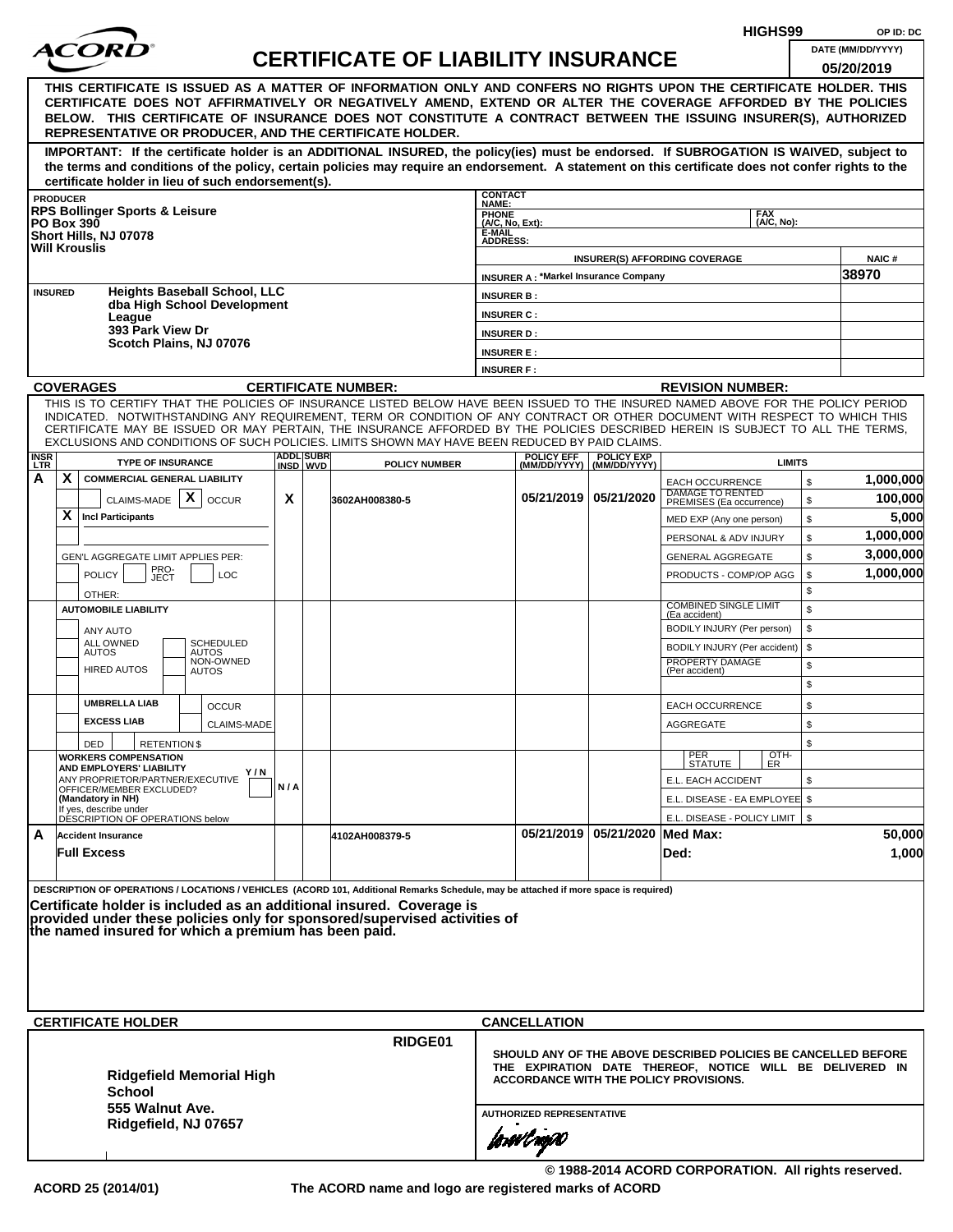|                 |                 |                                                                                                                                                                                                                                     |     |                  |                                           |                                    |                                             |                                | HIGHS99                                                                                                                    | OP ID: DC         |
|-----------------|-----------------|-------------------------------------------------------------------------------------------------------------------------------------------------------------------------------------------------------------------------------------|-----|------------------|-------------------------------------------|------------------------------------|---------------------------------------------|--------------------------------|----------------------------------------------------------------------------------------------------------------------------|-------------------|
|                 |                 | ACOR                                                                                                                                                                                                                                |     |                  | <b>CERTIFICATE OF LIABILITY INSURANCE</b> |                                    |                                             |                                |                                                                                                                            | DATE (MM/DD/YYYY) |
|                 |                 |                                                                                                                                                                                                                                     |     |                  |                                           |                                    |                                             |                                |                                                                                                                            | 05/20/2019        |
|                 |                 | THIS CERTIFICATE IS ISSUED AS A MATTER OF INFORMATION ONLY AND CONFERS NO RIGHTS UPON THE CERTIFICATE HOLDER. THIS<br>CERTIFICATE DOES NOT AFFIRMATIVELY OR NEGATIVELY AMEND, EXTEND OR ALTER THE COVERAGE AFFORDED BY THE POLICIES |     |                  |                                           |                                    |                                             |                                |                                                                                                                            |                   |
|                 |                 | BELOW. THIS CERTIFICATE OF INSURANCE DOES NOT CONSTITUTE A CONTRACT BETWEEN THE ISSUING INSURER(S), AUTHORIZED                                                                                                                      |     |                  |                                           |                                    |                                             |                                |                                                                                                                            |                   |
|                 |                 | REPRESENTATIVE OR PRODUCER, AND THE CERTIFICATE HOLDER.                                                                                                                                                                             |     |                  |                                           |                                    |                                             |                                |                                                                                                                            |                   |
|                 |                 | IMPORTANT: If the certificate holder is an ADDITIONAL INSURED, the policy(ies) must be endorsed. If SUBROGATION IS WAIVED, subject to                                                                                               |     |                  |                                           |                                    |                                             |                                |                                                                                                                            |                   |
|                 |                 | the terms and conditions of the policy, certain policies may require an endorsement. A statement on this certificate does not confer rights to the                                                                                  |     |                  |                                           |                                    |                                             |                                |                                                                                                                            |                   |
|                 |                 | certificate holder in lieu of such endorsement(s).                                                                                                                                                                                  |     |                  |                                           | <b>CONTACT</b>                     |                                             |                                |                                                                                                                            |                   |
|                 | <b>PRODUCER</b> | <b>RPS Bollinger Sports &amp; Leisure</b>                                                                                                                                                                                           |     |                  |                                           | <b>NAME:</b>                       |                                             |                                | <b>FAX</b>                                                                                                                 |                   |
|                 |                 | <b>PO Box 390</b>                                                                                                                                                                                                                   |     |                  |                                           | PHONE<br>(A/C, No, Ext):<br>E-MAIL |                                             |                                | (A/C, No):                                                                                                                 |                   |
|                 |                 | Short Hills, NJ 07078<br><b>Will Krouslis</b>                                                                                                                                                                                       |     |                  |                                           | <b>ADDRESS:</b>                    |                                             |                                |                                                                                                                            |                   |
|                 |                 |                                                                                                                                                                                                                                     |     |                  |                                           |                                    |                                             |                                | <b>INSURER(S) AFFORDING COVERAGE</b>                                                                                       | <b>NAIC#</b>      |
|                 | <b>INSURED</b>  | <b>Heights Baseball School, LLC</b>                                                                                                                                                                                                 |     |                  |                                           |                                    | <b>INSURER A: *Markel Insurance Company</b> |                                |                                                                                                                            | 38970             |
|                 |                 | dba High School Development                                                                                                                                                                                                         |     |                  |                                           | <b>INSURER B:</b>                  |                                             |                                |                                                                                                                            |                   |
|                 |                 | League<br>393 Park View Dr                                                                                                                                                                                                          |     |                  |                                           | <b>INSURER C:</b>                  |                                             |                                |                                                                                                                            |                   |
|                 |                 | Scotch Plains, NJ 07076                                                                                                                                                                                                             |     |                  |                                           | <b>INSURER D:</b>                  |                                             |                                |                                                                                                                            |                   |
|                 |                 |                                                                                                                                                                                                                                     |     |                  |                                           | <b>INSURER E:</b>                  |                                             |                                |                                                                                                                            |                   |
|                 |                 | <b>COVERAGES</b>                                                                                                                                                                                                                    |     |                  | <b>CERTIFICATE NUMBER:</b>                | <b>INSURER F:</b>                  |                                             |                                | <b>REVISION NUMBER:</b>                                                                                                    |                   |
|                 |                 | THIS IS TO CERTIFY THAT THE POLICIES OF INSURANCE LISTED BELOW HAVE BEEN ISSUED TO THE INSURED NAMED ABOVE FOR THE POLICY PERIOD                                                                                                    |     |                  |                                           |                                    |                                             |                                |                                                                                                                            |                   |
|                 |                 | INDICATED. NOTWITHSTANDING ANY REQUIREMENT, TERM OR CONDITION OF ANY CONTRACT OR OTHER DOCUMENT WITH RESPECT TO WHICH THIS                                                                                                          |     |                  |                                           |                                    |                                             |                                |                                                                                                                            |                   |
|                 |                 | CERTIFICATE MAY BE ISSUED OR MAY PERTAIN, THE INSURANCE AFFORDED BY THE POLICIES DESCRIBED HEREIN IS SUBJECT TO ALL THE TERMS,<br>EXCLUSIONS AND CONDITIONS OF SUCH POLICIES. LIMITS SHOWN MAY HAVE BEEN REDUCED BY PAID CLAIMS.    |     |                  |                                           |                                    |                                             |                                |                                                                                                                            |                   |
| <b>INSR</b>     |                 | <b>TYPE OF INSURANCE</b>                                                                                                                                                                                                            |     | <b>ADDL SUBR</b> |                                           |                                    | <b>POLICY EFF</b>                           | <b>POLICY EXP</b>              | <b>LIMITS</b>                                                                                                              |                   |
| <b>LTR</b><br>A | X               | <b>COMMERCIAL GENERAL LIABILITY</b>                                                                                                                                                                                                 |     | INSD WVD         | <b>POLICY NUMBER</b>                      |                                    |                                             | (MM/DD/YYYY) (MM/DD/YYYY)      | \$<br><b>EACH OCCURRENCE</b>                                                                                               | 1,000,000         |
|                 |                 | $\mathsf{X}$ $\vert$ occur<br>CLAIMS-MADE                                                                                                                                                                                           |     |                  | 3602AH008380-5                            |                                    |                                             | 05/21/2019 05/21/2020          | DAMAGE TO RENTED<br>\$<br>PREMISES (Ea occurrence)                                                                         | 100,000           |
|                 | X               | <b>Incl Participants</b>                                                                                                                                                                                                            |     |                  |                                           |                                    |                                             |                                | \$<br>MED EXP (Any one person)                                                                                             | 5,000             |
|                 |                 |                                                                                                                                                                                                                                     |     |                  |                                           |                                    |                                             |                                | \$<br>PERSONAL & ADV INJURY                                                                                                | 1,000,000         |
|                 |                 | GEN'L AGGREGATE LIMIT APPLIES PER:                                                                                                                                                                                                  |     |                  |                                           |                                    |                                             |                                | \$<br><b>GENERAL AGGREGATE</b>                                                                                             | 3,000,000         |
|                 |                 | PRO-<br>JECT<br><b>POLICY</b><br>LOC                                                                                                                                                                                                |     |                  |                                           |                                    |                                             |                                | \$<br>PRODUCTS - COMP/OP AGG                                                                                               | 1,000,000         |
|                 |                 | OTHER:                                                                                                                                                                                                                              |     |                  |                                           |                                    |                                             |                                | \$                                                                                                                         |                   |
|                 |                 | <b>AUTOMOBILE LIABILITY</b>                                                                                                                                                                                                         |     |                  |                                           |                                    |                                             |                                | <b>COMBINED SINGLE LIMIT</b><br>\$<br>(Ea accident)                                                                        |                   |
|                 |                 | ANY AUTO                                                                                                                                                                                                                            |     |                  |                                           |                                    |                                             |                                | \$<br>BODILY INJURY (Per person)                                                                                           |                   |
|                 |                 | ALL OWNED<br><b>SCHEDULED</b><br><b>AUTOS</b><br><b>AUTOS</b>                                                                                                                                                                       |     |                  |                                           |                                    |                                             |                                | \$<br>BODILY INJURY (Per accident)                                                                                         |                   |
|                 |                 | NON-OWNED<br><b>HIRED AUTOS</b><br><b>AUTOS</b>                                                                                                                                                                                     |     |                  |                                           |                                    |                                             |                                | PROPERTY DAMAGE<br>\$<br>(Per accident)                                                                                    |                   |
|                 |                 |                                                                                                                                                                                                                                     |     |                  |                                           |                                    |                                             |                                | \$                                                                                                                         |                   |
|                 |                 | <b>UMBRELLA LIAB</b><br><b>OCCUR</b>                                                                                                                                                                                                |     |                  |                                           |                                    |                                             |                                | \$<br><b>EACH OCCURRENCE</b>                                                                                               |                   |
|                 |                 | <b>EXCESS LIAB</b><br>CLAIMS-MADE                                                                                                                                                                                                   |     |                  |                                           |                                    |                                             |                                | AGGREGATE<br>\$                                                                                                            |                   |
|                 |                 | <b>DED</b><br><b>RETENTION \$</b>                                                                                                                                                                                                   |     |                  |                                           |                                    |                                             |                                | \$                                                                                                                         |                   |
|                 |                 | <b>WORKERS COMPENSATION</b>                                                                                                                                                                                                         |     |                  |                                           |                                    |                                             |                                | OTH-<br>PER<br><b>STATUTE</b><br>ER                                                                                        |                   |
|                 |                 | AND EMPLOYERS' LIABILITY<br>Y / N<br>ANY PROPRIETOR/PARTNER/EXECUTIVE                                                                                                                                                               | N/A |                  |                                           |                                    |                                             |                                | E.L. EACH ACCIDENT<br>\$                                                                                                   |                   |
|                 |                 | OFFICER/MEMBER EXCLUDED?<br>(Mandatory in NH)                                                                                                                                                                                       |     |                  |                                           |                                    |                                             |                                | E.L. DISEASE - EA EMPLOYEE \$                                                                                              |                   |
|                 |                 | If yes, describe under<br>DESCRIPTION OF OPERATIONS below                                                                                                                                                                           |     |                  |                                           |                                    |                                             |                                | E.L. DISEASE - POLICY LIMIT   \$                                                                                           |                   |
| A               |                 | <b>Accident Insurance</b>                                                                                                                                                                                                           |     |                  | 4102AH008379-5                            |                                    |                                             | 05/21/2019 05/21/2020 Med Max: |                                                                                                                            | 50,000            |
|                 |                 | <b>Full Excess</b>                                                                                                                                                                                                                  |     |                  |                                           |                                    |                                             |                                | Ded:                                                                                                                       | 1,000             |
|                 |                 |                                                                                                                                                                                                                                     |     |                  |                                           |                                    |                                             |                                |                                                                                                                            |                   |
|                 |                 | DESCRIPTION OF OPERATIONS / LOCATIONS / VEHICLES (ACORD 101, Additional Remarks Schedule, may be attached if more space is required)                                                                                                |     |                  |                                           |                                    |                                             |                                |                                                                                                                            |                   |
|                 |                 | Coverage is provided under these policies only for sponsored/supervised<br>activities of the named insured for which a premium has been paid.                                                                                       |     |                  |                                           |                                    |                                             |                                |                                                                                                                            |                   |
|                 |                 |                                                                                                                                                                                                                                     |     |                  |                                           |                                    |                                             |                                |                                                                                                                            |                   |
|                 |                 |                                                                                                                                                                                                                                     |     |                  |                                           |                                    |                                             |                                |                                                                                                                            |                   |
|                 |                 |                                                                                                                                                                                                                                     |     |                  |                                           |                                    |                                             |                                |                                                                                                                            |                   |
|                 |                 |                                                                                                                                                                                                                                     |     |                  |                                           |                                    |                                             |                                |                                                                                                                            |                   |
|                 |                 |                                                                                                                                                                                                                                     |     |                  |                                           |                                    |                                             |                                |                                                                                                                            |                   |
|                 |                 | <b>CERTIFICATE HOLDER</b>                                                                                                                                                                                                           |     |                  |                                           |                                    | <b>CANCELLATION</b>                         |                                |                                                                                                                            |                   |
|                 |                 |                                                                                                                                                                                                                                     |     |                  | RIDGE01                                   |                                    |                                             |                                |                                                                                                                            |                   |
|                 |                 |                                                                                                                                                                                                                                     |     |                  |                                           |                                    |                                             |                                | SHOULD ANY OF THE ABOVE DESCRIBED POLICIES BE CANCELLED BEFORE<br>THE EXPIRATION DATE THEREOF, NOTICE WILL BE DELIVERED IN |                   |
|                 |                 | <b>Ridge Baseball</b>                                                                                                                                                                                                               |     |                  |                                           |                                    |                                             |                                | ACCORDANCE WITH THE POLICY PROVISIONS.                                                                                     |                   |
|                 |                 | 268 S Finley Ave<br>Basking Ridge, NJ 07930                                                                                                                                                                                         |     |                  |                                           |                                    |                                             |                                |                                                                                                                            |                   |
|                 |                 |                                                                                                                                                                                                                                     |     |                  |                                           |                                    | <b>AUTHORIZED REPRESENTATIVE</b>            |                                |                                                                                                                            |                   |
|                 |                 |                                                                                                                                                                                                                                     |     |                  |                                           |                                    | forwl ngw                                   |                                |                                                                                                                            |                   |
|                 |                 |                                                                                                                                                                                                                                     |     |                  |                                           |                                    |                                             |                                |                                                                                                                            |                   |
|                 |                 |                                                                                                                                                                                                                                     |     |                  |                                           |                                    |                                             |                                | © 1988-2014 ACORD CORPORATION. All rights reserved.                                                                        |                   |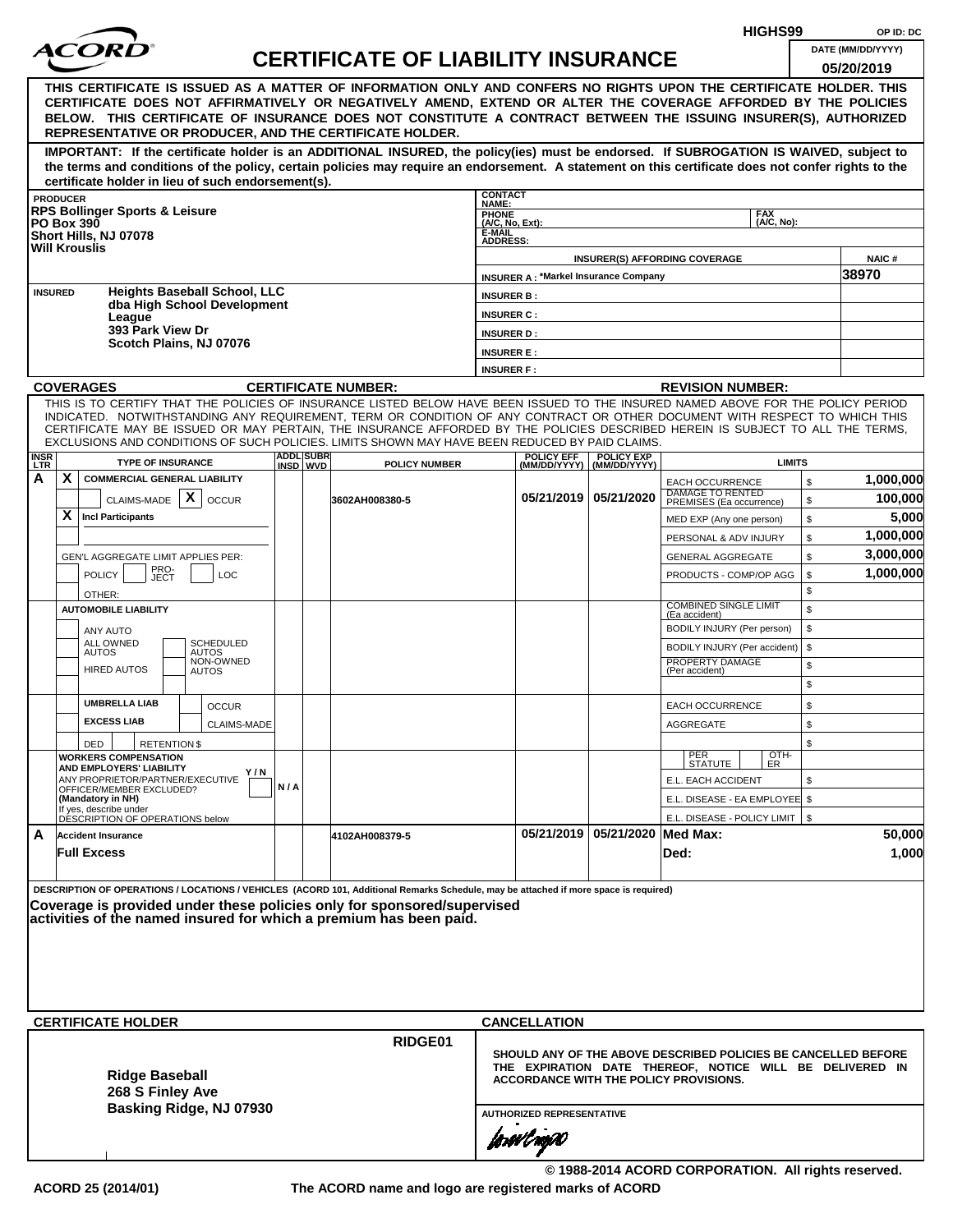|                                                                                                                                                                                                                                                                                                                                                                                                                                                                                                    |     |                  |                                           |                                        |                                             |                                |                                                                                                                                                                      | HIGHS99                  |          | OP ID: DC         |
|----------------------------------------------------------------------------------------------------------------------------------------------------------------------------------------------------------------------------------------------------------------------------------------------------------------------------------------------------------------------------------------------------------------------------------------------------------------------------------------------------|-----|------------------|-------------------------------------------|----------------------------------------|---------------------------------------------|--------------------------------|----------------------------------------------------------------------------------------------------------------------------------------------------------------------|--------------------------|----------|-------------------|
| <i>ACOR</i>                                                                                                                                                                                                                                                                                                                                                                                                                                                                                        |     |                  | <b>CERTIFICATE OF LIABILITY INSURANCE</b> |                                        |                                             |                                |                                                                                                                                                                      |                          |          | DATE (MM/DD/YYYY) |
| THIS CERTIFICATE IS ISSUED AS A MATTER OF INFORMATION ONLY AND CONFERS NO RIGHTS UPON THE CERTIFICATE HOLDER. THIS<br>CERTIFICATE DOES NOT AFFIRMATIVELY OR NEGATIVELY AMEND, EXTEND OR ALTER THE COVERAGE AFFORDED BY THE POLICIES<br>BELOW. THIS CERTIFICATE OF INSURANCE DOES NOT CONSTITUTE A CONTRACT BETWEEN THE ISSUING INSURER(S), AUTHORIZED<br>REPRESENTATIVE OR PRODUCER, AND THE CERTIFICATE HOLDER.                                                                                   |     |                  |                                           |                                        |                                             |                                |                                                                                                                                                                      |                          |          | 05/20/2019        |
| IMPORTANT: If the certificate holder is an ADDITIONAL INSURED, the policy(ies) must be endorsed. If SUBROGATION IS WAIVED, subject to<br>the terms and conditions of the policy, certain policies may require an endorsement. A statement on this certificate does not confer rights to the<br>certificate holder in lieu of such endorsement(s).                                                                                                                                                  |     |                  |                                           |                                        |                                             |                                |                                                                                                                                                                      |                          |          |                   |
| <b>PRODUCER</b>                                                                                                                                                                                                                                                                                                                                                                                                                                                                                    |     |                  |                                           | <b>CONTACT</b><br>NAME:                |                                             |                                |                                                                                                                                                                      |                          |          |                   |
| <b>RPS Bollinger Sports &amp; Leisure</b><br><b>PO Box 390</b>                                                                                                                                                                                                                                                                                                                                                                                                                                     |     |                  |                                           | PHONE<br>(A/C, No, Ext):               |                                             |                                |                                                                                                                                                                      | <b>FAX</b><br>(A/C, No): |          |                   |
| Short Hills, NJ 07078<br><b>Will Krouslis</b>                                                                                                                                                                                                                                                                                                                                                                                                                                                      |     |                  |                                           | E-MAIL<br><b>ADDRESS:</b>              |                                             |                                |                                                                                                                                                                      |                          |          |                   |
|                                                                                                                                                                                                                                                                                                                                                                                                                                                                                                    |     |                  |                                           |                                        |                                             |                                | <b>INSURER(S) AFFORDING COVERAGE</b>                                                                                                                                 |                          |          | <b>NAIC#</b>      |
| <b>Heights Baseball School, LLC</b><br><b>INSURED</b>                                                                                                                                                                                                                                                                                                                                                                                                                                              |     |                  |                                           |                                        | <b>INSURER A: *Markel Insurance Company</b> |                                |                                                                                                                                                                      |                          |          | 38970             |
| dba High School Development                                                                                                                                                                                                                                                                                                                                                                                                                                                                        |     |                  |                                           | <b>INSURER B:</b><br><b>INSURER C:</b> |                                             |                                |                                                                                                                                                                      |                          |          |                   |
| League<br>393 Park View Dr                                                                                                                                                                                                                                                                                                                                                                                                                                                                         |     |                  |                                           | <b>INSURER D:</b>                      |                                             |                                |                                                                                                                                                                      |                          |          |                   |
| Scotch Plains, NJ 07076                                                                                                                                                                                                                                                                                                                                                                                                                                                                            |     |                  |                                           | <b>INSURER E:</b>                      |                                             |                                |                                                                                                                                                                      |                          |          |                   |
|                                                                                                                                                                                                                                                                                                                                                                                                                                                                                                    |     |                  |                                           | <b>INSURER F:</b>                      |                                             |                                |                                                                                                                                                                      |                          |          |                   |
| <b>COVERAGES</b>                                                                                                                                                                                                                                                                                                                                                                                                                                                                                   |     |                  | <b>CERTIFICATE NUMBER:</b>                |                                        |                                             |                                | <b>REVISION NUMBER:</b>                                                                                                                                              |                          |          |                   |
| THIS IS TO CERTIFY THAT THE POLICIES OF INSURANCE LISTED BELOW HAVE BEEN ISSUED TO THE INSURED NAMED ABOVE FOR THE POLICY PERIOD<br>INDICATED. NOTWITHSTANDING ANY REQUIREMENT, TERM OR CONDITION OF ANY CONTRACT OR OTHER DOCUMENT WITH RESPECT TO WHICH THIS<br>CERTIFICATE MAY BE ISSUED OR MAY PERTAIN, THE INSURANCE AFFORDED BY THE POLICIES DESCRIBED HEREIN IS SUBJECT TO ALL THE TERMS,<br>EXCLUSIONS AND CONDITIONS OF SUCH POLICIES. LIMITS SHOWN MAY HAVE BEEN REDUCED BY PAID CLAIMS. |     | <b>ADDL SUBR</b> |                                           |                                        | <b>POLICY EFF</b>                           | <b>POLICY EXP</b>              |                                                                                                                                                                      |                          |          |                   |
| <b>INSR</b><br>LTR<br><b>TYPE OF INSURANCE</b>                                                                                                                                                                                                                                                                                                                                                                                                                                                     |     | INSD WVD         | <b>POLICY NUMBER</b>                      |                                        |                                             | (MM/DD/YYYY) (MM/DD/YYYY)      |                                                                                                                                                                      | <b>LIMITS</b>            |          |                   |
| X<br>А<br><b>COMMERCIAL GENERAL LIABILITY</b>                                                                                                                                                                                                                                                                                                                                                                                                                                                      |     |                  |                                           |                                        |                                             | 05/21/2019 05/21/2020          | <b>EACH OCCURRENCE</b><br><b>DAMAGE TO RENTED</b>                                                                                                                    |                          | \$       | 1,000,000         |
| CLAIMS-MADE $\mid X \mid$<br><b>OCCUR</b><br>X<br><b>Incl Participants</b>                                                                                                                                                                                                                                                                                                                                                                                                                         | X   |                  | 3602AH008380-5                            |                                        |                                             |                                | PREMISES (Ea occurrence)                                                                                                                                             |                          | \$       | 100,000<br>5,000  |
|                                                                                                                                                                                                                                                                                                                                                                                                                                                                                                    |     |                  |                                           |                                        |                                             |                                | MED EXP (Any one person)<br>PERSONAL & ADV INJURY                                                                                                                    |                          | \$<br>\$ | 1,000,000         |
| GEN'L AGGREGATE LIMIT APPLIES PER:                                                                                                                                                                                                                                                                                                                                                                                                                                                                 |     |                  |                                           |                                        |                                             |                                | <b>GENERAL AGGREGATE</b>                                                                                                                                             |                          | \$       | 3,000,000         |
| PRO-<br>JECT<br><b>POLICY</b><br><b>LOC</b><br>OTHER:                                                                                                                                                                                                                                                                                                                                                                                                                                              |     |                  |                                           |                                        |                                             |                                | PRODUCTS - COMP/OP AGG                                                                                                                                               |                          | \$<br>\$ | 1,000,000         |
| <b>AUTOMOBILE LIABILITY</b>                                                                                                                                                                                                                                                                                                                                                                                                                                                                        |     |                  |                                           |                                        |                                             |                                | <b>COMBINED SINGLE LIMIT</b><br>(Ea accident)                                                                                                                        |                          | \$       |                   |
| ANY AUTO                                                                                                                                                                                                                                                                                                                                                                                                                                                                                           |     |                  |                                           |                                        |                                             |                                | BODILY INJURY (Per person)                                                                                                                                           |                          | \$       |                   |
| <b>SCHEDULED</b><br>ALL OWNED<br><b>AUTOS</b><br>AUTOS                                                                                                                                                                                                                                                                                                                                                                                                                                             |     |                  |                                           |                                        |                                             |                                | BODILY INJURY (Per accident)                                                                                                                                         |                          | \$       |                   |
| NON-OWNED<br><b>HIRED AUTOS</b><br>AUTOS                                                                                                                                                                                                                                                                                                                                                                                                                                                           |     |                  |                                           |                                        |                                             |                                | PROPERTY DAMAGE<br>(Per accident)                                                                                                                                    |                          | \$<br>\$ |                   |
| <b>UMBRELLA LIAB</b><br><b>OCCUR</b>                                                                                                                                                                                                                                                                                                                                                                                                                                                               |     |                  |                                           |                                        |                                             |                                | <b>EACH OCCURRENCE</b>                                                                                                                                               |                          | \$       |                   |
| <b>EXCESS LIAB</b><br><b>CLAIMS-MADE</b>                                                                                                                                                                                                                                                                                                                                                                                                                                                           |     |                  |                                           |                                        |                                             |                                | AGGREGATE                                                                                                                                                            |                          | \$       |                   |
| DED<br><b>RETENTION \$</b><br><b>WORKERS COMPENSATION</b>                                                                                                                                                                                                                                                                                                                                                                                                                                          |     |                  |                                           |                                        |                                             |                                | PER<br>STATUTE                                                                                                                                                       | OTH-<br>ER               | \$       |                   |
| AND EMPLOYERS' LIABILITY<br>Y/N<br>ANY PROPRIETOR/PARTNER/EXECUTIVE                                                                                                                                                                                                                                                                                                                                                                                                                                |     |                  |                                           |                                        |                                             |                                | E.L. EACH ACCIDENT                                                                                                                                                   |                          | \$       |                   |
| OFFICER/MEMBER EXCLUDED?<br>(Mandatory in NH)                                                                                                                                                                                                                                                                                                                                                                                                                                                      | N/A |                  |                                           |                                        |                                             |                                | E.L. DISEASE - EA EMPLOYEE \$                                                                                                                                        |                          |          |                   |
| If yes, describe under<br>DÉSCRIPTION OF OPERATIONS below                                                                                                                                                                                                                                                                                                                                                                                                                                          |     |                  |                                           |                                        |                                             |                                | E.L. DISEASE - POLICY LIMIT   \$                                                                                                                                     |                          |          |                   |
| A<br><b>Accident Insurance</b><br><b>Full Excess</b>                                                                                                                                                                                                                                                                                                                                                                                                                                               |     |                  | 4102AH008379-5                            |                                        |                                             | 05/21/2019 05/21/2020 Med Max: | Ded:                                                                                                                                                                 |                          |          | 50,000<br>1,000   |
| DESCRIPTION OF OPERATIONS / LOCATIONS / VEHICLES (ACORD 101, Additional Remarks Schedule, may be attached if more space is required)<br>Certificate holder is included as an additional insured. Coverage is<br>provided under these policies only for sponsored/supervised activities of<br>the named insured for which a premium has been paid.                                                                                                                                                  |     |                  |                                           |                                        |                                             |                                |                                                                                                                                                                      |                          |          |                   |
| <b>CERTIFICATE HOLDER</b>                                                                                                                                                                                                                                                                                                                                                                                                                                                                          |     |                  |                                           |                                        | <b>CANCELLATION</b>                         |                                |                                                                                                                                                                      |                          |          |                   |
| <b>Ringwood Borough Field</b><br>Margaret King Rd.<br>Ringwood, NJ 07456                                                                                                                                                                                                                                                                                                                                                                                                                           |     |                  | <b>RINGWO1</b>                            |                                        | <b>AUTHORIZED REPRESENTATIVE</b>            |                                | SHOULD ANY OF THE ABOVE DESCRIBED POLICIES BE CANCELLED BEFORE<br>THE EXPIRATION DATE THEREOF, NOTICE WILL BE DELIVERED IN<br>ACCORDANCE WITH THE POLICY PROVISIONS. |                          |          |                   |
|                                                                                                                                                                                                                                                                                                                                                                                                                                                                                                    |     |                  |                                           |                                        | forwl now                                   |                                |                                                                                                                                                                      |                          |          |                   |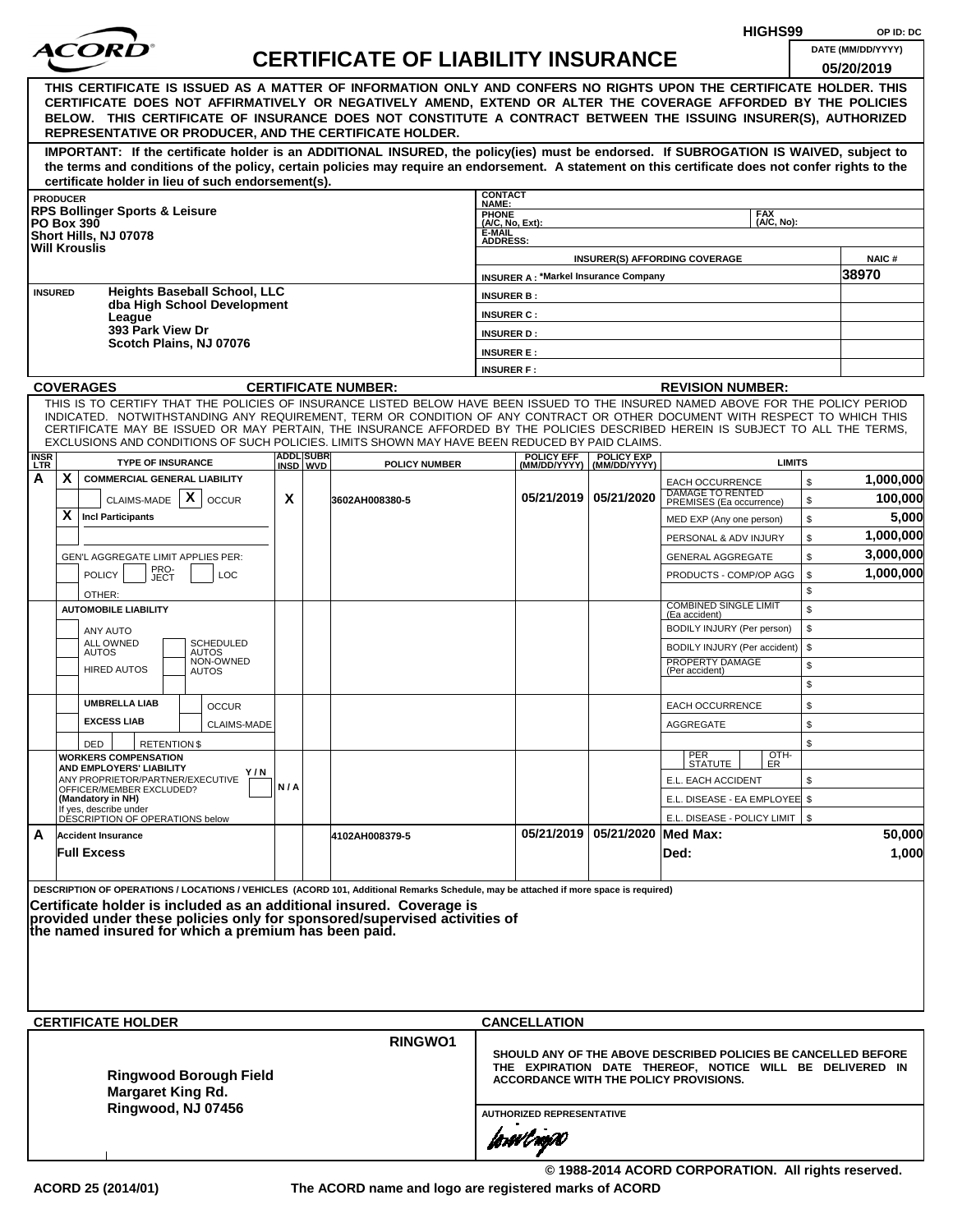|                    |                                                           |                                                  |                                                      |     |                   |                                                                                                                                                                                                                                                                |                           |                                             |                                |                                                                                                                            | HIGHS99            |              | OP ID: DC              |
|--------------------|-----------------------------------------------------------|--------------------------------------------------|------------------------------------------------------|-----|-------------------|----------------------------------------------------------------------------------------------------------------------------------------------------------------------------------------------------------------------------------------------------------------|---------------------------|---------------------------------------------|--------------------------------|----------------------------------------------------------------------------------------------------------------------------|--------------------|--------------|------------------------|
|                    |                                                           |                                                  |                                                      |     |                   | <b>CERTIFICATE OF LIABILITY INSURANCE</b>                                                                                                                                                                                                                      |                           |                                             |                                |                                                                                                                            |                    |              | DATE (MM/DD/YYYY)      |
|                    |                                                           |                                                  |                                                      |     |                   |                                                                                                                                                                                                                                                                |                           |                                             |                                |                                                                                                                            |                    |              | 05/20/2019             |
|                    |                                                           |                                                  |                                                      |     |                   | THIS CERTIFICATE IS ISSUED AS A MATTER OF INFORMATION ONLY AND CONFERS NO RIGHTS UPON THE CERTIFICATE HOLDER. THIS<br>CERTIFICATE DOES NOT AFFIRMATIVELY OR NEGATIVELY AMEND, EXTEND OR ALTER THE COVERAGE AFFORDED BY THE POLICIES                            |                           |                                             |                                |                                                                                                                            |                    |              |                        |
|                    |                                                           |                                                  |                                                      |     |                   | BELOW. THIS CERTIFICATE OF INSURANCE DOES NOT CONSTITUTE A CONTRACT BETWEEN THE ISSUING INSURER(S), AUTHORIZED                                                                                                                                                 |                           |                                             |                                |                                                                                                                            |                    |              |                        |
|                    |                                                           |                                                  |                                                      |     |                   | REPRESENTATIVE OR PRODUCER, AND THE CERTIFICATE HOLDER.                                                                                                                                                                                                        |                           |                                             |                                |                                                                                                                            |                    |              |                        |
|                    |                                                           |                                                  |                                                      |     |                   | IMPORTANT: If the certificate holder is an ADDITIONAL INSURED, the policy(ies) must be endorsed. If SUBROGATION IS WAIVED, subject to                                                                                                                          |                           |                                             |                                |                                                                                                                            |                    |              |                        |
|                    |                                                           |                                                  |                                                      |     |                   | the terms and conditions of the policy, certain policies may require an endorsement. A statement on this certificate does not confer rights to the                                                                                                             |                           |                                             |                                |                                                                                                                            |                    |              |                        |
|                    | <b>PRODUCER</b>                                           |                                                  | certificate holder in lieu of such endorsement(s).   |     |                   |                                                                                                                                                                                                                                                                | <b>CONTACT</b>            |                                             |                                |                                                                                                                            |                    |              |                        |
|                    | <b>RPS Bollinger Sports &amp; Leisure</b>                 |                                                  |                                                      |     |                   |                                                                                                                                                                                                                                                                | NAME:<br><b>PHONE</b>     |                                             |                                |                                                                                                                            | <b>FAX</b>         |              |                        |
|                    | <b>PO Box 390</b><br>Short Hills, NJ 07078                |                                                  |                                                      |     |                   |                                                                                                                                                                                                                                                                | (A/C, No, Ext):<br>E-MAIL |                                             |                                |                                                                                                                            | (A/C. No):         |              |                        |
|                    | <b>Will Krouslis</b>                                      |                                                  |                                                      |     |                   |                                                                                                                                                                                                                                                                | <b>ADDRESS:</b>           |                                             |                                |                                                                                                                            |                    |              |                        |
|                    |                                                           |                                                  |                                                      |     |                   |                                                                                                                                                                                                                                                                |                           | <b>INSURER A: *Markel Insurance Company</b> |                                | <b>INSURER(S) AFFORDING COVERAGE</b>                                                                                       |                    |              | <b>NAIC#</b><br>38970  |
|                    | <b>INSURED</b>                                            |                                                  | <b>Heights Baseball School, LLC</b>                  |     |                   |                                                                                                                                                                                                                                                                | <b>INSURER B:</b>         |                                             |                                |                                                                                                                            |                    |              |                        |
|                    |                                                           |                                                  | dba High School Development                          |     |                   |                                                                                                                                                                                                                                                                | <b>INSURER C:</b>         |                                             |                                |                                                                                                                            |                    |              |                        |
|                    |                                                           | League<br>393 Park View Dr                       |                                                      |     |                   |                                                                                                                                                                                                                                                                | <b>INSURER D:</b>         |                                             |                                |                                                                                                                            |                    |              |                        |
|                    |                                                           |                                                  | Scotch Plains, NJ 07076                              |     |                   |                                                                                                                                                                                                                                                                | <b>INSURER E:</b>         |                                             |                                |                                                                                                                            |                    |              |                        |
|                    |                                                           |                                                  |                                                      |     |                   |                                                                                                                                                                                                                                                                | <b>INSURER F:</b>         |                                             |                                |                                                                                                                            |                    |              |                        |
|                    | <b>COVERAGES</b>                                          |                                                  |                                                      |     |                   | <b>CERTIFICATE NUMBER:</b>                                                                                                                                                                                                                                     |                           |                                             |                                | <b>REVISION NUMBER:</b>                                                                                                    |                    |              |                        |
|                    |                                                           |                                                  |                                                      |     |                   | THIS IS TO CERTIFY THAT THE POLICIES OF INSURANCE LISTED BELOW HAVE BEEN ISSUED TO THE INSURED NAMED ABOVE FOR THE POLICY PERIOD<br>INDICATED. NOTWITHSTANDING ANY REQUIREMENT, TERM OR CONDITION OF ANY CONTRACT OR OTHER DOCUMENT WITH RESPECT TO WHICH THIS |                           |                                             |                                |                                                                                                                            |                    |              |                        |
|                    |                                                           |                                                  |                                                      |     |                   | CERTIFICATE MAY BE ISSUED OR MAY PERTAIN, THE INSURANCE AFFORDED BY THE POLICIES DESCRIBED HEREIN IS SUBJECT TO ALL THE TERMS.                                                                                                                                 |                           |                                             |                                |                                                                                                                            |                    |              |                        |
|                    |                                                           |                                                  |                                                      |     | <b>ADDLISUBRI</b> | EXCLUSIONS AND CONDITIONS OF SUCH POLICIES. LIMITS SHOWN MAY HAVE BEEN REDUCED BY PAID CLAIMS.                                                                                                                                                                 |                           | <b>POLICY EFF</b>                           | <b>POLICY EXP</b>              |                                                                                                                            |                    |              |                        |
| <b>INSR</b><br>LTR |                                                           | <b>TYPE OF INSURANCE</b>                         |                                                      |     | INSD WVD          | <b>POLICY NUMBER</b>                                                                                                                                                                                                                                           |                           |                                             | (MM/DD/YYYY)   (MM/DD/YYYY)    |                                                                                                                            | <b>LIMITS</b>      |              |                        |
| А                  | X                                                         |                                                  | <b>COMMERCIAL GENERAL LIABILITY</b>                  |     |                   |                                                                                                                                                                                                                                                                |                           |                                             |                                | <b>EACH OCCURRENCE</b><br>DAMAGE TO RENTED                                                                                 |                    | $\mathbb{S}$ | 1,000,000              |
|                    |                                                           | CLAIMS-MADE $\mathbf{X}$                         | <b>OCCUR</b>                                         | X   |                   | 3602AH008380-5                                                                                                                                                                                                                                                 |                           |                                             | 05/21/2019   05/21/2020        | PREMISES (Ea occurrence)                                                                                                   |                    | \$           | 100,000                |
|                    | X<br><b>Incl Participants</b>                             |                                                  |                                                      |     |                   |                                                                                                                                                                                                                                                                |                           |                                             |                                | MED EXP (Any one person)                                                                                                   |                    | \$           | 5,000                  |
|                    |                                                           |                                                  |                                                      |     |                   |                                                                                                                                                                                                                                                                |                           |                                             |                                | PERSONAL & ADV INJURY                                                                                                      |                    | \$           | 1,000,000<br>3,000,000 |
|                    | <b>POLICY</b>                                             | GEN'L AGGREGATE LIMIT APPLIES PER:<br><b>LOC</b> |                                                      |     |                   |                                                                                                                                                                                                                                                                |                           |                                             | <b>GENERAL AGGREGATE</b>       |                                                                                                                            | \$<br>\$           | 1,000,000    |                        |
|                    |                                                           | PRO-<br>JECT                                     |                                                      |     |                   |                                                                                                                                                                                                                                                                |                           |                                             |                                | PRODUCTS - COMP/OP AGG                                                                                                     |                    | \$           |                        |
|                    | OTHER:<br><b>AUTOMOBILE LIABILITY</b>                     |                                                  |                                                      |     |                   |                                                                                                                                                                                                                                                                |                           |                                             |                                | <b>COMBINED SINGLE LIMIT</b>                                                                                               |                    | \$           |                        |
|                    | ANY AUTO                                                  |                                                  |                                                      |     |                   |                                                                                                                                                                                                                                                                |                           |                                             |                                | (Ea accident)<br>BODILY INJURY (Per person)                                                                                |                    | \$           |                        |
|                    | ALL OWNED<br><b>AUTOS</b>                                 |                                                  | SCHEDULED<br><b>AUTOS</b>                            |     |                   |                                                                                                                                                                                                                                                                |                           |                                             |                                | BODILY INJURY (Per accident)                                                                                               |                    | \$           |                        |
|                    | <b>HIRED AUTOS</b>                                        |                                                  | NON-OWNED<br><b>AUTOS</b>                            |     |                   |                                                                                                                                                                                                                                                                |                           |                                             |                                | PROPERTY DAMAGE<br>(Per accident)                                                                                          |                    | \$           |                        |
|                    |                                                           |                                                  |                                                      |     |                   |                                                                                                                                                                                                                                                                |                           |                                             |                                |                                                                                                                            |                    | \$           |                        |
|                    | <b>UMBRELLA LIAB</b>                                      |                                                  | <b>OCCUR</b>                                         |     |                   |                                                                                                                                                                                                                                                                |                           |                                             |                                | <b>EACH OCCURRENCE</b>                                                                                                     |                    | \$           |                        |
|                    | <b>EXCESS LIAB</b>                                        |                                                  | CLAIMS-MADE                                          |     |                   |                                                                                                                                                                                                                                                                |                           |                                             |                                | <b>AGGREGATE</b>                                                                                                           |                    | \$           |                        |
|                    | DED                                                       | <b>RETENTION \$</b>                              |                                                      |     |                   |                                                                                                                                                                                                                                                                |                           |                                             |                                |                                                                                                                            |                    | \$           |                        |
|                    | <b>WORKERS COMPENSATION</b><br>AND EMPLOYERS' LIABILITY   |                                                  | Y / N                                                |     |                   |                                                                                                                                                                                                                                                                |                           |                                             |                                | PER<br>STATUTE                                                                                                             | $\frac{[OTH]}{ER}$ |              |                        |
|                    | OFFICER/MEMBER EXCLUDED?                                  |                                                  | ANY PROPRIETOR/PARTNER/EXECUTIVE                     | N/A |                   |                                                                                                                                                                                                                                                                |                           |                                             |                                | E.L. EACH ACCIDENT                                                                                                         |                    | \$           |                        |
|                    | (Mandatory in NH)                                         |                                                  |                                                      |     |                   |                                                                                                                                                                                                                                                                |                           |                                             |                                | E.L. DISEASE - EA EMPLOYEE \$                                                                                              |                    |              |                        |
|                    | If yes, describe under<br>DESCRIPTION OF OPERATIONS below |                                                  |                                                      |     |                   |                                                                                                                                                                                                                                                                |                           |                                             |                                | E.L. DISEASE - POLICY LIMIT   \$                                                                                           |                    |              |                        |
| A                  | <b>Accident Insurance</b>                                 |                                                  |                                                      |     |                   | 4102AH008379-5                                                                                                                                                                                                                                                 |                           |                                             | 05/21/2019 05/21/2020 Med Max: |                                                                                                                            |                    |              | 50,000                 |
|                    | <b>Full Excess</b>                                        |                                                  |                                                      |     |                   |                                                                                                                                                                                                                                                                |                           |                                             |                                | Ded:                                                                                                                       |                    |              | 1,000                  |
|                    |                                                           |                                                  |                                                      |     |                   | DESCRIPTION OF OPERATIONS / LOCATIONS / VEHICLES (ACORD 101, Additional Remarks Schedule, may be attached if more space is required)                                                                                                                           |                           |                                             |                                |                                                                                                                            |                    |              |                        |
|                    |                                                           |                                                  |                                                      |     |                   | Certificate holder is included as an additional insured. Coverage is                                                                                                                                                                                           |                           |                                             |                                |                                                                                                                            |                    |              |                        |
|                    |                                                           |                                                  |                                                      |     |                   | provided under these policies only for sponsored/supervised activities of                                                                                                                                                                                      |                           |                                             |                                |                                                                                                                            |                    |              |                        |
|                    |                                                           |                                                  | the named insured for which a premium has been paid. |     |                   |                                                                                                                                                                                                                                                                |                           |                                             |                                |                                                                                                                            |                    |              |                        |
|                    |                                                           |                                                  |                                                      |     |                   |                                                                                                                                                                                                                                                                |                           |                                             |                                |                                                                                                                            |                    |              |                        |
|                    |                                                           |                                                  |                                                      |     |                   |                                                                                                                                                                                                                                                                |                           |                                             |                                |                                                                                                                            |                    |              |                        |
|                    |                                                           |                                                  |                                                      |     |                   |                                                                                                                                                                                                                                                                |                           |                                             |                                |                                                                                                                            |                    |              |                        |
|                    | <b>CERTIFICATE HOLDER</b>                                 |                                                  |                                                      |     |                   |                                                                                                                                                                                                                                                                |                           | <b>CANCELLATION</b>                         |                                |                                                                                                                            |                    |              |                        |
|                    |                                                           |                                                  |                                                      |     |                   | <b>ROSELL1</b>                                                                                                                                                                                                                                                 |                           |                                             |                                |                                                                                                                            |                    |              |                        |
|                    |                                                           |                                                  |                                                      |     |                   |                                                                                                                                                                                                                                                                |                           |                                             |                                | SHOULD ANY OF THE ABOVE DESCRIBED POLICIES BE CANCELLED BEFORE<br>THE EXPIRATION DATE THEREOF, NOTICE WILL BE DELIVERED IN |                    |              |                        |
|                    |                                                           |                                                  | <b>Roselle Catholic High School</b>                  |     |                   |                                                                                                                                                                                                                                                                |                           |                                             |                                | <b>ACCORDANCE WITH THE POLICY PROVISIONS.</b>                                                                              |                    |              |                        |
|                    |                                                           | 350 Raritan Rd.                                  |                                                      |     |                   |                                                                                                                                                                                                                                                                |                           |                                             |                                |                                                                                                                            |                    |              |                        |
|                    |                                                           |                                                  | Roselle, NJ 07203                                    |     |                   |                                                                                                                                                                                                                                                                |                           | <b>AUTHORIZED REPRESENTATIVE</b>            |                                |                                                                                                                            |                    |              |                        |
|                    |                                                           |                                                  |                                                      |     |                   |                                                                                                                                                                                                                                                                |                           | forwl now                                   |                                |                                                                                                                            |                    |              |                        |
|                    |                                                           |                                                  |                                                      |     |                   |                                                                                                                                                                                                                                                                |                           |                                             |                                |                                                                                                                            |                    |              |                        |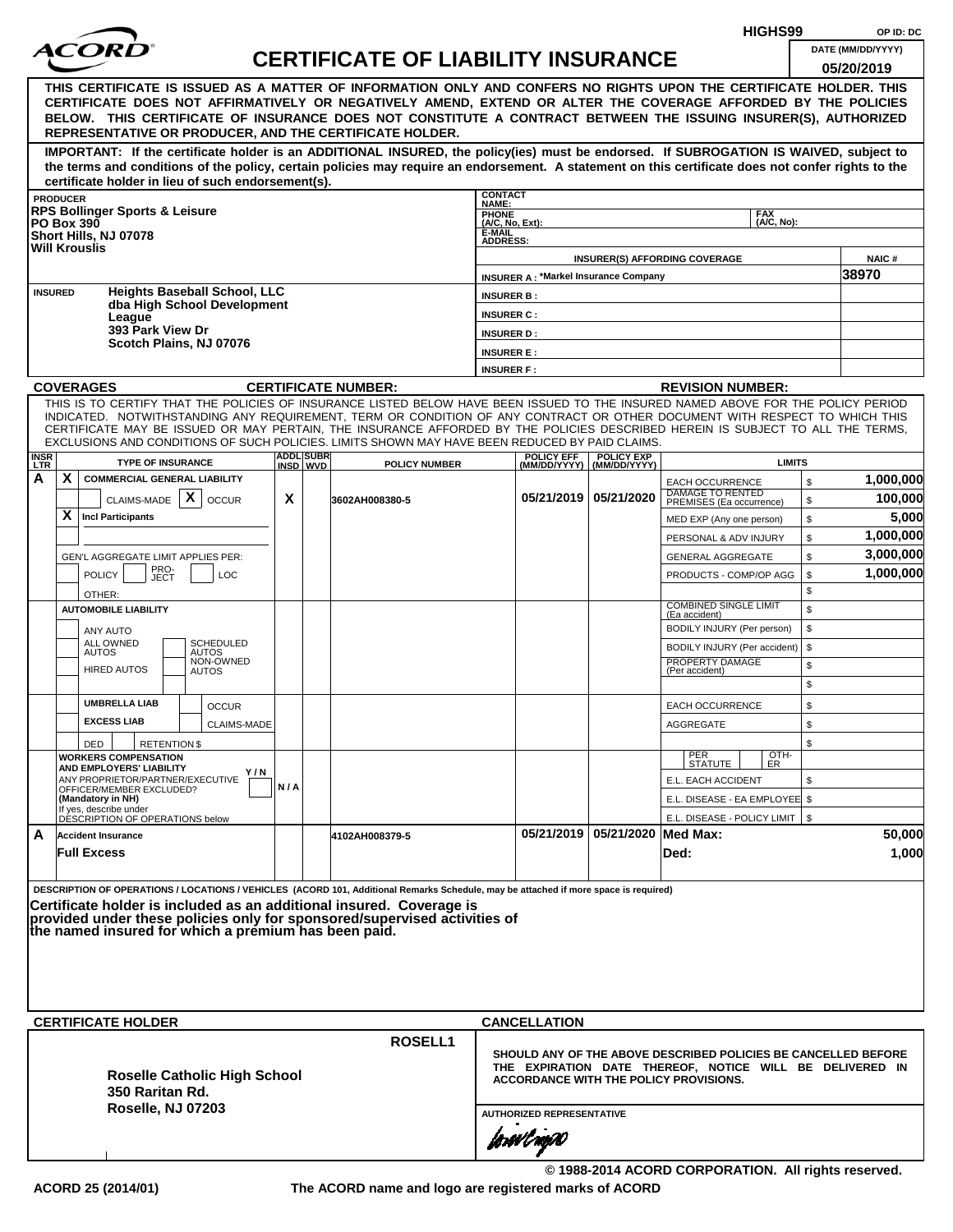|                     |                                                                                                                                                                                                                                                                                                                                                                                                                  |     |                              |                                           |                                        |                                             |                                                  | HIGHS99                                                                                                   | OP ID: DC                       |
|---------------------|------------------------------------------------------------------------------------------------------------------------------------------------------------------------------------------------------------------------------------------------------------------------------------------------------------------------------------------------------------------------------------------------------------------|-----|------------------------------|-------------------------------------------|----------------------------------------|---------------------------------------------|--------------------------------------------------|-----------------------------------------------------------------------------------------------------------|---------------------------------|
|                     | <i>ACORI</i>                                                                                                                                                                                                                                                                                                                                                                                                     |     |                              | <b>CERTIFICATE OF LIABILITY INSURANCE</b> |                                        |                                             |                                                  |                                                                                                           | DATE (MM/DD/YYYY)<br>05/20/2019 |
|                     | THIS CERTIFICATE IS ISSUED AS A MATTER OF INFORMATION ONLY AND CONFERS NO RIGHTS UPON THE CERTIFICATE HOLDER. THIS<br>CERTIFICATE DOES NOT AFFIRMATIVELY OR NEGATIVELY AMEND, EXTEND OR ALTER THE COVERAGE AFFORDED BY THE POLICIES<br>BELOW. THIS CERTIFICATE OF INSURANCE DOES NOT CONSTITUTE A CONTRACT BETWEEN THE ISSUING INSURER(S), AUTHORIZED<br>REPRESENTATIVE OR PRODUCER, AND THE CERTIFICATE HOLDER. |     |                              |                                           |                                        |                                             |                                                  |                                                                                                           |                                 |
|                     | IMPORTANT: If the certificate holder is an ADDITIONAL INSURED, the policy(ies) must be endorsed. If SUBROGATION IS WAIVED, subject to<br>the terms and conditions of the policy, certain policies may require an endorsement. A statement on this certificate does not confer rights to the<br>certificate holder in lieu of such endorsement(s).                                                                |     |                              |                                           |                                        |                                             |                                                  |                                                                                                           |                                 |
|                     | <b>PRODUCER</b>                                                                                                                                                                                                                                                                                                                                                                                                  |     |                              |                                           | <b>CONTACT</b><br>NAME:                |                                             |                                                  |                                                                                                           |                                 |
|                     | <b>RPS Bollinger Sports &amp; Leisure</b><br><b>PO Box 390</b>                                                                                                                                                                                                                                                                                                                                                   |     |                              |                                           | <b>PHONE</b><br>(A/C, No, Ext):        |                                             |                                                  | <b>FAX</b><br>(A/C, No):                                                                                  |                                 |
|                     | Short Hills, NJ 07078<br><b>Will Krouslis</b>                                                                                                                                                                                                                                                                                                                                                                    |     |                              |                                           | <b>E-MAIL</b><br><b>ADDRESS:</b>       |                                             |                                                  | <b>INSURER(S) AFFORDING COVERAGE</b>                                                                      | <b>NAIC#</b>                    |
|                     |                                                                                                                                                                                                                                                                                                                                                                                                                  |     |                              |                                           |                                        | <b>INSURER A: *Markel Insurance Company</b> |                                                  |                                                                                                           | 38970                           |
|                     | <b>Heights Baseball School, LLC</b><br><b>INSURED</b><br>dba High School Development<br>League                                                                                                                                                                                                                                                                                                                   |     |                              |                                           | <b>INSURER B:</b><br><b>INSURER C:</b> |                                             |                                                  |                                                                                                           |                                 |
|                     | 393 Park View Dr                                                                                                                                                                                                                                                                                                                                                                                                 |     |                              |                                           | <b>INSURER D:</b>                      |                                             |                                                  |                                                                                                           |                                 |
|                     | Scotch Plains, NJ 07076                                                                                                                                                                                                                                                                                                                                                                                          |     |                              |                                           | <b>INSURER E:</b>                      |                                             |                                                  |                                                                                                           |                                 |
|                     |                                                                                                                                                                                                                                                                                                                                                                                                                  |     |                              |                                           | <b>INSURER F:</b>                      |                                             |                                                  |                                                                                                           |                                 |
|                     | <b>COVERAGES</b><br>THIS IS TO CERTIFY THAT THE POLICIES OF INSURANCE LISTED BELOW HAVE BEEN ISSUED TO THE INSURED NAMED ABOVE FOR THE POLICY PERIOD                                                                                                                                                                                                                                                             |     |                              | <b>CERTIFICATE NUMBER:</b>                |                                        |                                             |                                                  | <b>REVISION NUMBER:</b>                                                                                   |                                 |
| <b>INSR</b><br>LTR. | INDICATED. NOTWITHSTANDING ANY REQUIREMENT, TERM OR CONDITION OF ANY CONTRACT OR OTHER DOCUMENT WITH RESPECT TO WHICH THIS<br>CERTIFICATE MAY BE ISSUED OR MAY PERTAIN, THE INSURANCE AFFORDED BY THE POLICIES DESCRIBED HEREIN IS SUBJECT TO ALL THE TERMS,<br>EXCLUSIONS AND CONDITIONS OF SUCH POLICIES. LIMITS SHOWN MAY HAVE BEEN REDUCED BY PAID CLAIMS.<br><b>TYPE OF INSURANCE</b>                       |     | <b>ADDL SUBR</b><br>INSD WVD | <b>POLICY NUMBER</b>                      |                                        | <b>POLICY EFF</b>                           | <b>POLICY EXP</b><br>(MM/DD/YYYY)   (MM/DD/YYYY) | <b>LIMITS</b>                                                                                             |                                 |
| A                   | X.<br><b>COMMERCIAL GENERAL LIABILITY</b>                                                                                                                                                                                                                                                                                                                                                                        |     |                              |                                           |                                        |                                             |                                                  | \$<br><b>EACH OCCURRENCE</b>                                                                              | 1,000,000                       |
|                     | CLAIMS-MADE $\mathbf{X}$<br><b>OCCUR</b>                                                                                                                                                                                                                                                                                                                                                                         |     |                              | 3602AH008380-5                            |                                        |                                             | 05/21/2019 05/21/2020                            | DAMAGE TO RENTED<br>\$<br>PREMISES (Ea occurrence)                                                        | 100,000                         |
|                     | X.<br><b>Incl Participants</b>                                                                                                                                                                                                                                                                                                                                                                                   |     |                              |                                           |                                        |                                             |                                                  | \$<br>MED EXP (Any one person)                                                                            | 5,000                           |
|                     |                                                                                                                                                                                                                                                                                                                                                                                                                  |     |                              |                                           |                                        |                                             |                                                  | \$<br>PERSONAL & ADV INJURY                                                                               | 1,000,000                       |
|                     | GEN'L AGGREGATE LIMIT APPLIES PER:                                                                                                                                                                                                                                                                                                                                                                               |     |                              |                                           |                                        |                                             |                                                  | \$<br><b>GENERAL AGGREGATE</b>                                                                            | 3,000,000                       |
|                     | PRO-<br>JECT<br><b>POLICY</b><br><b>LOC</b>                                                                                                                                                                                                                                                                                                                                                                      |     |                              |                                           |                                        |                                             |                                                  | PRODUCTS - COMP/OP AGG<br>\$                                                                              | 1,000,000                       |
|                     | OTHER:                                                                                                                                                                                                                                                                                                                                                                                                           |     |                              |                                           |                                        |                                             |                                                  | \$<br><b>COMBINED SINGLE LIMIT</b><br>\$                                                                  |                                 |
|                     | <b>AUTOMOBILE LIABILITY</b>                                                                                                                                                                                                                                                                                                                                                                                      |     |                              |                                           |                                        |                                             |                                                  | (Ea accident)<br>\$<br>BODILY INJURY (Per person)                                                         |                                 |
|                     | ANY AUTO<br><b>ALL OWNED</b><br><b>SCHEDULED</b>                                                                                                                                                                                                                                                                                                                                                                 |     |                              |                                           |                                        |                                             |                                                  | \$<br>BODILY INJURY (Per accident)                                                                        |                                 |
|                     | <b>AUTOS</b><br><b>AUTOS</b><br>NON-OWNED<br><b>HIRED AUTOS</b><br><b>AUTOS</b>                                                                                                                                                                                                                                                                                                                                  |     |                              |                                           |                                        |                                             |                                                  | PROPERTY DAMAGE<br>\$<br>(Per accident)                                                                   |                                 |
|                     |                                                                                                                                                                                                                                                                                                                                                                                                                  |     |                              |                                           |                                        |                                             |                                                  | \$                                                                                                        |                                 |
|                     | <b>UMBRELLA LIAB</b><br><b>OCCUR</b>                                                                                                                                                                                                                                                                                                                                                                             |     |                              |                                           |                                        |                                             |                                                  | \$<br><b>EACH OCCURRENCE</b>                                                                              |                                 |
|                     | <b>EXCESS LIAB</b><br>CLAIMS-MADE                                                                                                                                                                                                                                                                                                                                                                                |     |                              |                                           |                                        |                                             |                                                  | AGGREGATE<br>\$                                                                                           |                                 |
|                     | DED<br><b>RETENTION \$</b>                                                                                                                                                                                                                                                                                                                                                                                       |     |                              |                                           |                                        |                                             |                                                  | \$                                                                                                        |                                 |
|                     | <b>WORKERS COMPENSATION</b><br>AND EMPLOYERS' LIABILITY<br>Y / N                                                                                                                                                                                                                                                                                                                                                 |     |                              |                                           |                                        |                                             |                                                  | OTH-<br>PER<br>STATUTE<br>ER.                                                                             |                                 |
|                     | ANY PROPRIETOR/PARTNER/EXECUTIVE<br>OFFICER/MEMBER EXCLUDED?                                                                                                                                                                                                                                                                                                                                                     | N/A |                              |                                           |                                        |                                             |                                                  | E.L. EACH ACCIDENT<br>\$                                                                                  |                                 |
|                     | (Mandatory in NH)<br>If yes, describe under                                                                                                                                                                                                                                                                                                                                                                      |     |                              |                                           |                                        |                                             |                                                  | E.L. DISEASE - EA EMPLOYEE \$                                                                             |                                 |
| A                   | DESCRIPTION OF OPERATIONS below<br><b>Accident Insurance</b>                                                                                                                                                                                                                                                                                                                                                     |     |                              | 4102AH008379-5                            |                                        |                                             | 05/21/2019 05/21/2020 Med Max:                   | E.L. DISEASE - POLICY LIMIT   \$                                                                          | 50,000                          |
|                     | <b>Full Excess</b>                                                                                                                                                                                                                                                                                                                                                                                               |     |                              |                                           |                                        |                                             |                                                  | Ded:                                                                                                      | 1,000                           |
|                     | DESCRIPTION OF OPERATIONS / LOCATIONS / VEHICLES (ACORD 101, Additional Remarks Schedule, may be attached if more space is required)<br>Coverage is provided under these policies only for sponsored/supervised<br>activities of the named insured for which a premium has been paid.<br><b>CERTIFICATE HOLDER</b>                                                                                               |     |                              |                                           |                                        | <b>CANCELLATION</b>                         |                                                  |                                                                                                           |                                 |
|                     |                                                                                                                                                                                                                                                                                                                                                                                                                  |     |                              | <b>SAINTJ1</b>                            |                                        |                                             |                                                  | SHOULD ANY OF THE ABOVE DESCRIBED POLICIES BE CANCELLED BEFORE                                            |                                 |
|                     | <b>Saint Joseph's High School</b><br>145 Plainfield Ave<br>Metuchen, NJ 08840                                                                                                                                                                                                                                                                                                                                    |     |                              |                                           |                                        | <b>AUTHORIZED REPRESENTATIVE</b>            |                                                  | THE EXPIRATION DATE THEREOF, NOTICE WILL BE DELIVERED IN<br><b>ACCORDANCE WITH THE POLICY PROVISIONS.</b> |                                 |
|                     |                                                                                                                                                                                                                                                                                                                                                                                                                  |     |                              |                                           |                                        | forwings0                                   |                                                  |                                                                                                           |                                 |
|                     |                                                                                                                                                                                                                                                                                                                                                                                                                  |     |                              |                                           |                                        |                                             |                                                  | © 1988-2014 ACORD CORPORATION. All rights reserved.                                                       |                                 |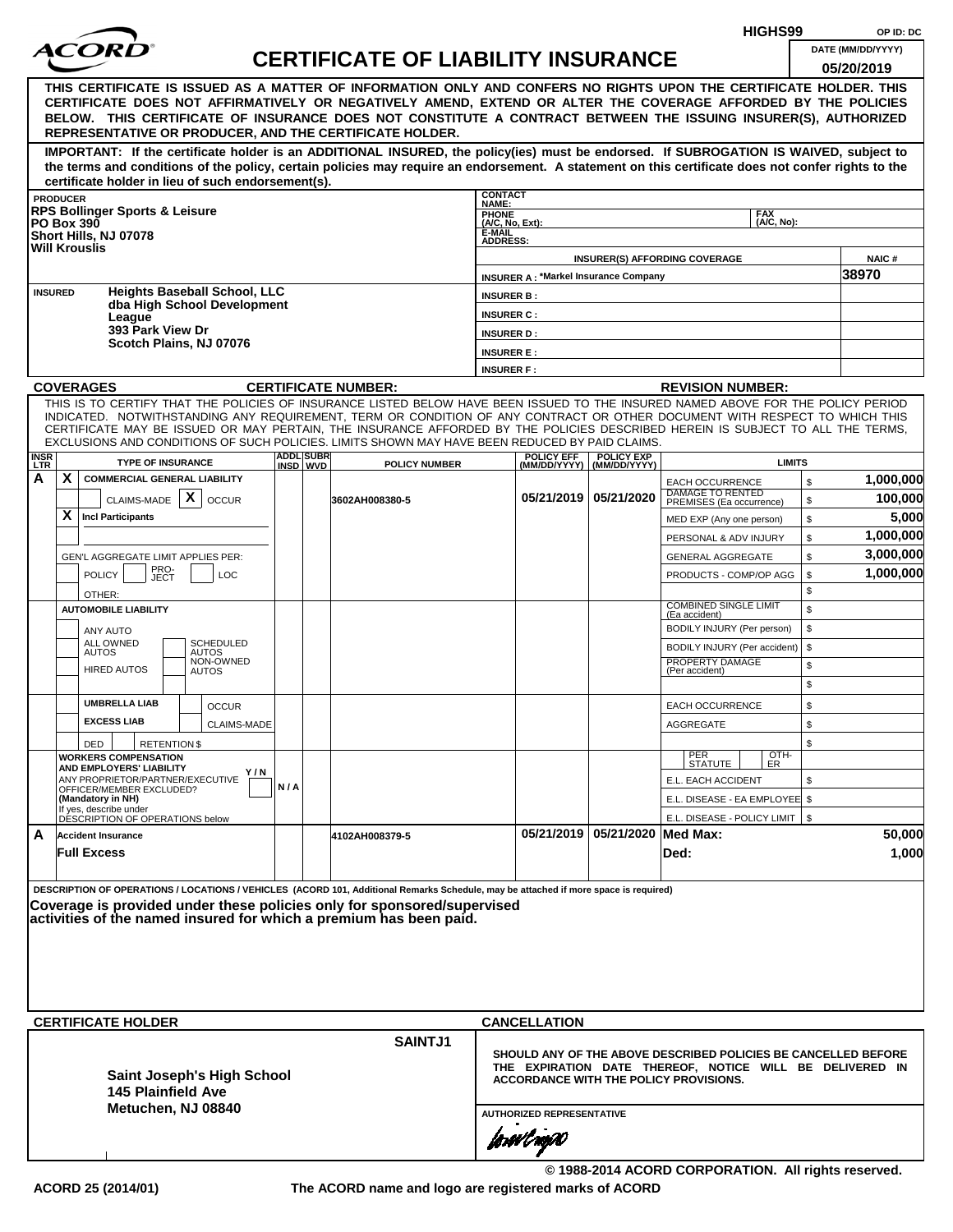|                                                                                                                                                                                                                                                                                                                                           |                 |                                                                                                                                                                                                                                                                                                                                                                                                                  |                    |     |                              |                                           |                                        |                                             |                                                  | HIGHS99                                                                                                                                                                     |    | OP ID: DC                       |
|-------------------------------------------------------------------------------------------------------------------------------------------------------------------------------------------------------------------------------------------------------------------------------------------------------------------------------------------|-----------------|------------------------------------------------------------------------------------------------------------------------------------------------------------------------------------------------------------------------------------------------------------------------------------------------------------------------------------------------------------------------------------------------------------------|--------------------|-----|------------------------------|-------------------------------------------|----------------------------------------|---------------------------------------------|--------------------------------------------------|-----------------------------------------------------------------------------------------------------------------------------------------------------------------------------|----|---------------------------------|
|                                                                                                                                                                                                                                                                                                                                           |                 |                                                                                                                                                                                                                                                                                                                                                                                                                  |                    |     |                              | <b>CERTIFICATE OF LIABILITY INSURANCE</b> |                                        |                                             |                                                  |                                                                                                                                                                             |    | DATE (MM/DD/YYYY)<br>05/20/2019 |
|                                                                                                                                                                                                                                                                                                                                           |                 | THIS CERTIFICATE IS ISSUED AS A MATTER OF INFORMATION ONLY AND CONFERS NO RIGHTS UPON THE CERTIFICATE HOLDER. THIS<br>CERTIFICATE DOES NOT AFFIRMATIVELY OR NEGATIVELY AMEND, EXTEND OR ALTER THE COVERAGE AFFORDED BY THE POLICIES<br>BELOW. THIS CERTIFICATE OF INSURANCE DOES NOT CONSTITUTE A CONTRACT BETWEEN THE ISSUING INSURER(S), AUTHORIZED<br>REPRESENTATIVE OR PRODUCER, AND THE CERTIFICATE HOLDER. |                    |     |                              |                                           |                                        |                                             |                                                  |                                                                                                                                                                             |    |                                 |
|                                                                                                                                                                                                                                                                                                                                           |                 | IMPORTANT: If the certificate holder is an ADDITIONAL INSURED, the policy(ies) must be endorsed. If SUBROGATION IS WAIVED, subject to<br>the terms and conditions of the policy, certain policies may require an endorsement. A statement on this certificate does not confer rights to the<br>certificate holder in lieu of such endorsement(s).                                                                |                    |     |                              |                                           |                                        |                                             |                                                  |                                                                                                                                                                             |    |                                 |
|                                                                                                                                                                                                                                                                                                                                           | <b>PRODUCER</b> |                                                                                                                                                                                                                                                                                                                                                                                                                  |                    |     |                              |                                           | <b>CONTACT</b>                         |                                             |                                                  |                                                                                                                                                                             |    |                                 |
|                                                                                                                                                                                                                                                                                                                                           |                 | <b>RPS Bollinger Sports &amp; Leisure</b>                                                                                                                                                                                                                                                                                                                                                                        |                    |     |                              |                                           | NAME:<br>PHONE<br>(A/C, No, Ext):      |                                             |                                                  | <b>FAX</b>                                                                                                                                                                  |    |                                 |
|                                                                                                                                                                                                                                                                                                                                           |                 | <b>PO Box 390</b><br>Short Hills, NJ 07078                                                                                                                                                                                                                                                                                                                                                                       |                    |     |                              |                                           | E-MAIL                                 |                                             |                                                  | (A/C, No):                                                                                                                                                                  |    |                                 |
|                                                                                                                                                                                                                                                                                                                                           |                 | <b>Will Krouslis</b>                                                                                                                                                                                                                                                                                                                                                                                             |                    |     |                              |                                           | <b>ADDRESS:</b>                        |                                             |                                                  |                                                                                                                                                                             |    |                                 |
|                                                                                                                                                                                                                                                                                                                                           |                 |                                                                                                                                                                                                                                                                                                                                                                                                                  |                    |     |                              |                                           |                                        | <b>INSURER A: *Markel Insurance Company</b> |                                                  | <b>INSURER(S) AFFORDING COVERAGE</b>                                                                                                                                        |    | NAIC#<br>38970                  |
|                                                                                                                                                                                                                                                                                                                                           | <b>INSURED</b>  | <b>Heights Baseball School, LLC</b>                                                                                                                                                                                                                                                                                                                                                                              |                    |     |                              |                                           |                                        |                                             |                                                  |                                                                                                                                                                             |    |                                 |
|                                                                                                                                                                                                                                                                                                                                           |                 | dba High School Development                                                                                                                                                                                                                                                                                                                                                                                      |                    |     |                              |                                           | <b>INSURER B:</b>                      |                                             |                                                  |                                                                                                                                                                             |    |                                 |
|                                                                                                                                                                                                                                                                                                                                           |                 | League<br>393 Park View Dr                                                                                                                                                                                                                                                                                                                                                                                       |                    |     |                              |                                           | <b>INSURER C:</b>                      |                                             |                                                  |                                                                                                                                                                             |    |                                 |
|                                                                                                                                                                                                                                                                                                                                           |                 | Scotch Plains, NJ 07076                                                                                                                                                                                                                                                                                                                                                                                          |                    |     |                              |                                           | <b>INSURER D:</b>                      |                                             |                                                  |                                                                                                                                                                             |    |                                 |
|                                                                                                                                                                                                                                                                                                                                           |                 |                                                                                                                                                                                                                                                                                                                                                                                                                  |                    |     |                              |                                           | <b>INSURER E:</b><br><b>INSURER F:</b> |                                             |                                                  |                                                                                                                                                                             |    |                                 |
|                                                                                                                                                                                                                                                                                                                                           |                 | <b>COVERAGES</b>                                                                                                                                                                                                                                                                                                                                                                                                 |                    |     |                              | <b>CERTIFICATE NUMBER:</b>                |                                        |                                             |                                                  | <b>REVISION NUMBER:</b>                                                                                                                                                     |    |                                 |
|                                                                                                                                                                                                                                                                                                                                           |                 | THIS IS TO CERTIFY THAT THE POLICIES OF INSURANCE LISTED BELOW HAVE BEEN ISSUED TO THE INSURED NAMED ABOVE FOR THE POLICY PERIOD                                                                                                                                                                                                                                                                                 |                    |     |                              |                                           |                                        |                                             |                                                  |                                                                                                                                                                             |    |                                 |
|                                                                                                                                                                                                                                                                                                                                           |                 | INDICATED. NOTWITHSTANDING ANY REQUIREMENT, TERM OR CONDITION OF ANY CONTRACT OR OTHER DOCUMENT WITH RESPECT TO WHICH THIS<br>CERTIFICATE MAY BE ISSUED OR MAY PERTAIN, THE INSURANCE AFFORDED BY THE POLICIES DESCRIBED HEREIN IS SUBJECT TO ALL THE TERMS,<br>EXCLUSIONS AND CONDITIONS OF SUCH POLICIES. LIMITS SHOWN MAY HAVE BEEN REDUCED BY PAID CLAIMS.                                                   |                    |     |                              |                                           |                                        |                                             |                                                  |                                                                                                                                                                             |    |                                 |
| <b>INSR</b><br><b>LTR</b>                                                                                                                                                                                                                                                                                                                 |                 | <b>TYPE OF INSURANCE</b>                                                                                                                                                                                                                                                                                                                                                                                         |                    |     | <b>ADDL SUBR</b><br>INSD WVD | <b>POLICY NUMBER</b>                      |                                        | <b>POLICY EFF</b>                           | <b>POLICY EXP</b><br>(MM/DD/YYYY)   (MM/DD/YYYY) | <b>LIMITS</b>                                                                                                                                                               |    |                                 |
| A                                                                                                                                                                                                                                                                                                                                         | X               | <b>COMMERCIAL GENERAL LIABILITY</b>                                                                                                                                                                                                                                                                                                                                                                              |                    |     |                              |                                           |                                        |                                             |                                                  | <b>EACH OCCURRENCE</b>                                                                                                                                                      | \$ | 1,000,000                       |
|                                                                                                                                                                                                                                                                                                                                           |                 | $\mathsf{x}$<br>CLAIMS-MADE<br><b>OCCUR</b>                                                                                                                                                                                                                                                                                                                                                                      |                    | X   |                              | 3602AH008380-5                            |                                        |                                             | 05/21/2019   05/21/2020                          | DAMAGE TO RENTED<br>PREMISES (Ea occurrence)                                                                                                                                | \$ | 100,000                         |
|                                                                                                                                                                                                                                                                                                                                           | X               | <b>Incl Participants</b>                                                                                                                                                                                                                                                                                                                                                                                         |                    |     |                              |                                           |                                        |                                             |                                                  | MED EXP (Any one person)                                                                                                                                                    | \$ | 5,000                           |
|                                                                                                                                                                                                                                                                                                                                           |                 |                                                                                                                                                                                                                                                                                                                                                                                                                  |                    |     |                              |                                           |                                        |                                             |                                                  | PERSONAL & ADV INJURY                                                                                                                                                       | \$ | 1,000,000                       |
|                                                                                                                                                                                                                                                                                                                                           |                 | GEN'L AGGREGATE LIMIT APPLIES PER:                                                                                                                                                                                                                                                                                                                                                                               |                    |     |                              |                                           |                                        |                                             |                                                  | <b>GENERAL AGGREGATE</b>                                                                                                                                                    | \$ | 3,000,000                       |
|                                                                                                                                                                                                                                                                                                                                           |                 | PRO-<br><b>POLICY</b><br>LOC<br>JECT                                                                                                                                                                                                                                                                                                                                                                             |                    |     |                              |                                           |                                        |                                             |                                                  | PRODUCTS - COMP/OP AGG                                                                                                                                                      | \$ | 1,000,000                       |
|                                                                                                                                                                                                                                                                                                                                           |                 | OTHER:                                                                                                                                                                                                                                                                                                                                                                                                           |                    |     |                              |                                           |                                        |                                             |                                                  |                                                                                                                                                                             | \$ |                                 |
|                                                                                                                                                                                                                                                                                                                                           |                 | <b>AUTOMOBILE LIABILITY</b>                                                                                                                                                                                                                                                                                                                                                                                      |                    |     |                              |                                           |                                        |                                             |                                                  | <b>COMBINED SINGLE LIMIT</b><br>(Ea accident)                                                                                                                               | \$ |                                 |
|                                                                                                                                                                                                                                                                                                                                           |                 | <b>ANY AUTO</b>                                                                                                                                                                                                                                                                                                                                                                                                  |                    |     |                              |                                           |                                        |                                             |                                                  | BODILY INJURY (Per person)                                                                                                                                                  | \$ |                                 |
|                                                                                                                                                                                                                                                                                                                                           |                 | ALL OWNED<br>SCHEDULED                                                                                                                                                                                                                                                                                                                                                                                           |                    |     |                              |                                           |                                        |                                             |                                                  | BODILY INJURY (Per accident)                                                                                                                                                | \$ |                                 |
|                                                                                                                                                                                                                                                                                                                                           |                 | <b>AUTOS</b><br>AUTOS<br>NON-OWNED<br><b>HIRED AUTOS</b>                                                                                                                                                                                                                                                                                                                                                         |                    |     |                              |                                           |                                        |                                             |                                                  | PROPERTY DAMAGE                                                                                                                                                             | \$ |                                 |
|                                                                                                                                                                                                                                                                                                                                           |                 | <b>AUTOS</b>                                                                                                                                                                                                                                                                                                                                                                                                     |                    |     |                              |                                           |                                        |                                             |                                                  | (Per accident)                                                                                                                                                              | \$ |                                 |
|                                                                                                                                                                                                                                                                                                                                           |                 | <b>UMBRELLA LIAB</b><br><b>OCCUR</b>                                                                                                                                                                                                                                                                                                                                                                             |                    |     |                              |                                           |                                        |                                             |                                                  | <b>EACH OCCURRENCE</b>                                                                                                                                                      | \$ |                                 |
|                                                                                                                                                                                                                                                                                                                                           |                 | <b>EXCESS LIAB</b>                                                                                                                                                                                                                                                                                                                                                                                               | <b>CLAIMS-MADE</b> |     |                              |                                           |                                        |                                             |                                                  | <b>AGGREGATE</b>                                                                                                                                                            | \$ |                                 |
|                                                                                                                                                                                                                                                                                                                                           |                 | <b>RETENTION \$</b><br>DED                                                                                                                                                                                                                                                                                                                                                                                       |                    |     |                              |                                           |                                        |                                             |                                                  |                                                                                                                                                                             | \$ |                                 |
|                                                                                                                                                                                                                                                                                                                                           |                 | <b>WORKERS COMPENSATION</b>                                                                                                                                                                                                                                                                                                                                                                                      |                    |     |                              |                                           |                                        |                                             |                                                  | OTH-<br>PER<br>STATUTE<br>ER                                                                                                                                                |    |                                 |
|                                                                                                                                                                                                                                                                                                                                           |                 | <b>AND EMPLOYERS' LIABILITY</b><br>ANY PROPRIETOR/PARTNER/EXECUTIVE                                                                                                                                                                                                                                                                                                                                              | Y / N              |     |                              |                                           |                                        |                                             |                                                  | E.L. EACH ACCIDENT                                                                                                                                                          | \$ |                                 |
|                                                                                                                                                                                                                                                                                                                                           |                 | OFFICER/MEMBER EXCLUDED?<br>(Mandatory in NH)                                                                                                                                                                                                                                                                                                                                                                    |                    | N/A |                              |                                           |                                        |                                             |                                                  | E.L. DISEASE - EA EMPLOYEE \$                                                                                                                                               |    |                                 |
|                                                                                                                                                                                                                                                                                                                                           |                 | If yes, describe under<br>DESCRIPTION OF OPERATIONS below                                                                                                                                                                                                                                                                                                                                                        |                    |     |                              |                                           |                                        |                                             |                                                  | E.L. DISEASE - POLICY LIMIT   \$                                                                                                                                            |    |                                 |
| A                                                                                                                                                                                                                                                                                                                                         |                 | <b>Accident Insurance</b>                                                                                                                                                                                                                                                                                                                                                                                        |                    |     |                              | 4102AH008379-5                            |                                        |                                             | 05/21/2019 05/21/2020 Med Max:                   |                                                                                                                                                                             |    | 50,000                          |
|                                                                                                                                                                                                                                                                                                                                           |                 | <b>Full Excess</b>                                                                                                                                                                                                                                                                                                                                                                                               |                    |     |                              |                                           |                                        |                                             |                                                  | Ded:                                                                                                                                                                        |    | 1,000                           |
| DESCRIPTION OF OPERATIONS / LOCATIONS / VEHICLES (ACORD 101, Additional Remarks Schedule, may be attached if more space is required)<br>Coverage is provided under this policy only for sponsored/supervised<br>activities of the named insured for which a premium has been paid. The<br>Certificate holder is named additional insured. |                 |                                                                                                                                                                                                                                                                                                                                                                                                                  |                    |     |                              |                                           |                                        |                                             |                                                  |                                                                                                                                                                             |    |                                 |
|                                                                                                                                                                                                                                                                                                                                           |                 | <b>CERTIFICATE HOLDER</b>                                                                                                                                                                                                                                                                                                                                                                                        |                    |     |                              |                                           |                                        | <b>CANCELLATION</b>                         |                                                  |                                                                                                                                                                             |    |                                 |
|                                                                                                                                                                                                                                                                                                                                           |                 | <b>Scotch Plains Fanwood Baseball</b><br><b>Association</b>                                                                                                                                                                                                                                                                                                                                                      |                    |     |                              | <b>SCOTCH1</b>                            |                                        |                                             |                                                  | SHOULD ANY OF THE ABOVE DESCRIBED POLICIES BE CANCELLED BEFORE<br>THE EXPIRATION DATE THEREOF, NOTICE WILL BE DELIVERED IN<br><b>ACCORDANCE WITH THE POLICY PROVISIONS.</b> |    |                                 |
|                                                                                                                                                                                                                                                                                                                                           |                 | <b>Westfield Rd &amp; Valley Ave</b>                                                                                                                                                                                                                                                                                                                                                                             |                    |     |                              |                                           |                                        | <b>AUTHORIZED REPRESENTATIVE</b>            |                                                  |                                                                                                                                                                             |    |                                 |
|                                                                                                                                                                                                                                                                                                                                           |                 | Scotch Plains, NJ 07076                                                                                                                                                                                                                                                                                                                                                                                          |                    |     |                              |                                           |                                        |                                             |                                                  |                                                                                                                                                                             |    |                                 |
|                                                                                                                                                                                                                                                                                                                                           |                 |                                                                                                                                                                                                                                                                                                                                                                                                                  |                    |     |                              |                                           |                                        | forwl nejso                                 |                                                  |                                                                                                                                                                             |    |                                 |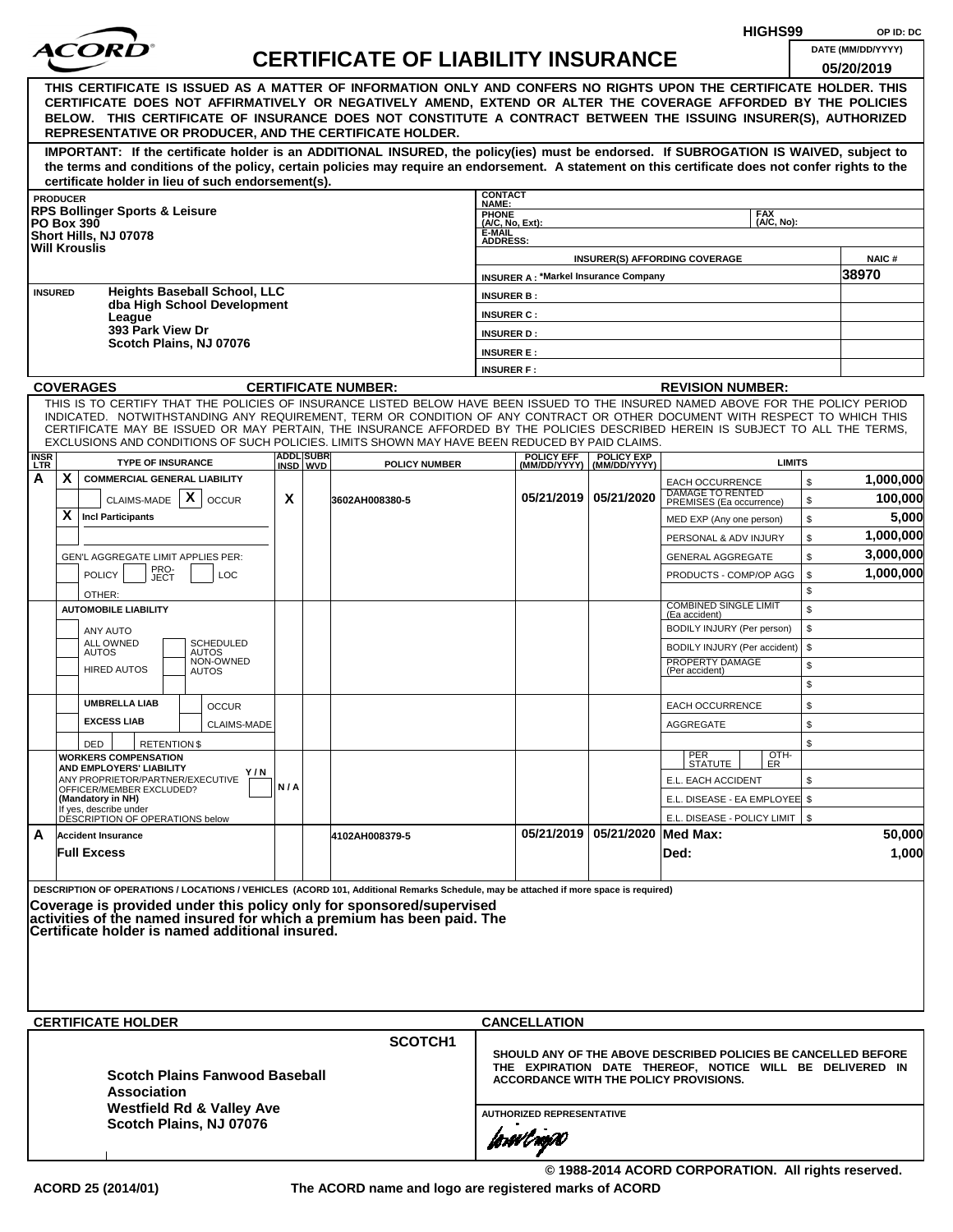|                      |                                                                                                                                                                                                                                                                                                                                                                                                                                                                                                                                |                  |                                           |                                        |                                             |                                | HIGHS99                                                                                                                                                                     | OP ID: DC                       |
|----------------------|--------------------------------------------------------------------------------------------------------------------------------------------------------------------------------------------------------------------------------------------------------------------------------------------------------------------------------------------------------------------------------------------------------------------------------------------------------------------------------------------------------------------------------|------------------|-------------------------------------------|----------------------------------------|---------------------------------------------|--------------------------------|-----------------------------------------------------------------------------------------------------------------------------------------------------------------------------|---------------------------------|
| <i>ACORI</i>         |                                                                                                                                                                                                                                                                                                                                                                                                                                                                                                                                |                  | <b>CERTIFICATE OF LIABILITY INSURANCE</b> |                                        |                                             |                                |                                                                                                                                                                             | DATE (MM/DD/YYYY)<br>05/20/2019 |
|                      | THIS CERTIFICATE IS ISSUED AS A MATTER OF INFORMATION ONLY AND CONFERS NO RIGHTS UPON THE CERTIFICATE HOLDER. THIS<br>CERTIFICATE DOES NOT AFFIRMATIVELY OR NEGATIVELY AMEND, EXTEND OR ALTER THE COVERAGE AFFORDED BY THE POLICIES<br>BELOW. THIS CERTIFICATE OF INSURANCE DOES NOT CONSTITUTE A CONTRACT BETWEEN THE ISSUING INSURER(S), AUTHORIZED<br>REPRESENTATIVE OR PRODUCER, AND THE CERTIFICATE HOLDER.                                                                                                               |                  |                                           |                                        |                                             |                                |                                                                                                                                                                             |                                 |
|                      | IMPORTANT: If the certificate holder is an ADDITIONAL INSURED, the policy(ies) must be endorsed. If SUBROGATION IS WAIVED, subject to<br>the terms and conditions of the policy, certain policies may require an endorsement. A statement on this certificate does not confer rights to the<br>certificate holder in lieu of such endorsement(s).                                                                                                                                                                              |                  |                                           |                                        |                                             |                                |                                                                                                                                                                             |                                 |
| <b>PRODUCER</b>      |                                                                                                                                                                                                                                                                                                                                                                                                                                                                                                                                |                  |                                           | <b>CONTACT</b><br>NAME:                |                                             |                                |                                                                                                                                                                             |                                 |
| <b>PO Box 390</b>    | <b>RPS Bollinger Sports &amp; Leisure</b>                                                                                                                                                                                                                                                                                                                                                                                                                                                                                      |                  |                                           | <b>PHONE</b><br>(A/C, No, Ext):        |                                             |                                | <b>FAX</b><br>(A/C, No):                                                                                                                                                    |                                 |
| <b>Will Krouslis</b> | Short Hills, NJ 07078                                                                                                                                                                                                                                                                                                                                                                                                                                                                                                          |                  |                                           | <b>E-MAIL</b><br><b>ADDRESS:</b>       |                                             |                                | <b>INSURER(S) AFFORDING COVERAGE</b>                                                                                                                                        | <b>NAIC#</b>                    |
|                      |                                                                                                                                                                                                                                                                                                                                                                                                                                                                                                                                |                  |                                           |                                        | <b>INSURER A: *Markel Insurance Company</b> |                                |                                                                                                                                                                             | 38970                           |
| <b>INSURED</b>       | <b>Heights Baseball School, LLC</b><br>dba High School Development                                                                                                                                                                                                                                                                                                                                                                                                                                                             |                  |                                           | <b>INSURER B:</b>                      |                                             |                                |                                                                                                                                                                             |                                 |
|                      | League<br>393 Park View Dr                                                                                                                                                                                                                                                                                                                                                                                                                                                                                                     |                  |                                           | <b>INSURER C:</b>                      |                                             |                                |                                                                                                                                                                             |                                 |
|                      | Scotch Plains, NJ 07076                                                                                                                                                                                                                                                                                                                                                                                                                                                                                                        |                  |                                           | <b>INSURER D:</b><br><b>INSURER E:</b> |                                             |                                |                                                                                                                                                                             |                                 |
|                      |                                                                                                                                                                                                                                                                                                                                                                                                                                                                                                                                |                  |                                           | <b>INSURER F:</b>                      |                                             |                                |                                                                                                                                                                             |                                 |
| <b>COVERAGES</b>     |                                                                                                                                                                                                                                                                                                                                                                                                                                                                                                                                |                  | <b>CERTIFICATE NUMBER:</b>                |                                        |                                             |                                | <b>REVISION NUMBER:</b>                                                                                                                                                     |                                 |
| <b>INSR</b>          | THIS IS TO CERTIFY THAT THE POLICIES OF INSURANCE LISTED BELOW HAVE BEEN ISSUED TO THE INSURED NAMED ABOVE FOR THE POLICY PERIOD<br>INDICATED. NOTWITHSTANDING ANY REQUIREMENT, TERM OR CONDITION OF ANY CONTRACT OR OTHER DOCUMENT WITH RESPECT TO WHICH THIS<br>CERTIFICATE MAY BE ISSUED OR MAY PERTAIN, THE INSURANCE AFFORDED BY THE POLICIES DESCRIBED HEREIN IS SUBJECT TO ALL THE TERMS,<br>EXCLUSIONS AND CONDITIONS OF SUCH POLICIES. LIMITS SHOWN MAY HAVE BEEN REDUCED BY PAID CLAIMS.<br><b>TYPE OF INSURANCE</b> | <b>ADDL SUBR</b> |                                           |                                        | <b>POLICY EFF</b>                           | <b>POLICY EXP</b>              | <b>LIMITS</b>                                                                                                                                                               |                                 |
| LTR.<br>X.<br>A      | <b>COMMERCIAL GENERAL LIABILITY</b>                                                                                                                                                                                                                                                                                                                                                                                                                                                                                            | INSD WVD         | <b>POLICY NUMBER</b>                      |                                        |                                             | (MM/DD/YYYY)   (MM/DD/YYYY)    | \$<br><b>EACH OCCURRENCE</b>                                                                                                                                                | 1,000,000                       |
|                      | CLAIMS-MADE $\mathbf{X}$<br><b>OCCUR</b>                                                                                                                                                                                                                                                                                                                                                                                                                                                                                       |                  | 3602AH008380-5                            |                                        |                                             | 05/21/2019 05/21/2020          | DAMAGE TO RENTED<br>\$<br>PREMISES (Ea occurrence)                                                                                                                          | 100,000                         |
| X.                   | <b>Incl Participants</b>                                                                                                                                                                                                                                                                                                                                                                                                                                                                                                       |                  |                                           |                                        |                                             |                                | \$<br>MED EXP (Any one person)                                                                                                                                              | 5,000                           |
|                      |                                                                                                                                                                                                                                                                                                                                                                                                                                                                                                                                |                  |                                           |                                        |                                             |                                | \$<br>PERSONAL & ADV INJURY                                                                                                                                                 | 1,000,000                       |
|                      | GEN'L AGGREGATE LIMIT APPLIES PER:                                                                                                                                                                                                                                                                                                                                                                                                                                                                                             |                  |                                           |                                        |                                             |                                | \$<br><b>GENERAL AGGREGATE</b>                                                                                                                                              | 3,000,000                       |
|                      | PRO-<br>JECT<br><b>POLICY</b><br><b>LOC</b>                                                                                                                                                                                                                                                                                                                                                                                                                                                                                    |                  |                                           |                                        |                                             |                                | PRODUCTS - COMP/OP AGG<br>\$                                                                                                                                                | 1,000,000                       |
|                      | OTHER:                                                                                                                                                                                                                                                                                                                                                                                                                                                                                                                         |                  |                                           |                                        |                                             |                                | \$                                                                                                                                                                          |                                 |
|                      | <b>AUTOMOBILE LIABILITY</b>                                                                                                                                                                                                                                                                                                                                                                                                                                                                                                    |                  |                                           |                                        |                                             |                                | <b>COMBINED SINGLE LIMIT</b><br>\$<br>(Ea accident)                                                                                                                         |                                 |
|                      | ANY AUTO<br><b>ALL OWNED</b><br><b>SCHEDULED</b>                                                                                                                                                                                                                                                                                                                                                                                                                                                                               |                  |                                           |                                        |                                             |                                | \$<br>BODILY INJURY (Per person)                                                                                                                                            |                                 |
|                      | <b>AUTOS</b><br><b>AUTOS</b><br>NON-OWNED                                                                                                                                                                                                                                                                                                                                                                                                                                                                                      |                  |                                           |                                        |                                             |                                | \$<br>BODILY INJURY (Per accident)<br>PROPERTY DAMAGE                                                                                                                       |                                 |
|                      | <b>HIRED AUTOS</b><br><b>AUTOS</b>                                                                                                                                                                                                                                                                                                                                                                                                                                                                                             |                  |                                           |                                        |                                             |                                | \$<br>(Per accident)<br>\$                                                                                                                                                  |                                 |
|                      | <b>UMBRELLA LIAB</b>                                                                                                                                                                                                                                                                                                                                                                                                                                                                                                           |                  |                                           |                                        |                                             |                                |                                                                                                                                                                             |                                 |
|                      | <b>OCCUR</b><br><b>EXCESS LIAB</b><br>CLAIMS-MADE                                                                                                                                                                                                                                                                                                                                                                                                                                                                              |                  |                                           |                                        |                                             |                                | \$<br><b>EACH OCCURRENCE</b><br><b>AGGREGATE</b><br>\$                                                                                                                      |                                 |
|                      | DED<br><b>RETENTION \$</b>                                                                                                                                                                                                                                                                                                                                                                                                                                                                                                     |                  |                                           |                                        |                                             |                                | \$                                                                                                                                                                          |                                 |
|                      | <b>WORKERS COMPENSATION</b>                                                                                                                                                                                                                                                                                                                                                                                                                                                                                                    |                  |                                           |                                        |                                             |                                | OTH-<br>PER<br>STATUTE<br>ER.                                                                                                                                               |                                 |
|                      | AND EMPLOYERS' LIABILITY<br>Y / N<br>ANY PROPRIETOR/PARTNER/EXECUTIVE                                                                                                                                                                                                                                                                                                                                                                                                                                                          |                  |                                           |                                        |                                             |                                | E.L. EACH ACCIDENT<br>\$                                                                                                                                                    |                                 |
|                      | OFFICER/MEMBER EXCLUDED?<br>(Mandatory in NH)                                                                                                                                                                                                                                                                                                                                                                                                                                                                                  | N/A              |                                           |                                        |                                             |                                | E.L. DISEASE - EA EMPLOYEE \$                                                                                                                                               |                                 |
|                      | If yes, describe under<br>DESCRIPTION OF OPERATIONS below                                                                                                                                                                                                                                                                                                                                                                                                                                                                      |                  |                                           |                                        |                                             |                                | E.L. DISEASE - POLICY LIMIT   \$                                                                                                                                            |                                 |
| A                    | <b>Accident Insurance</b>                                                                                                                                                                                                                                                                                                                                                                                                                                                                                                      |                  | 4102AH008379-5                            |                                        |                                             | 05/21/2019 05/21/2020 Med Max: |                                                                                                                                                                             | 50,000                          |
|                      | <b>Full Excess</b>                                                                                                                                                                                                                                                                                                                                                                                                                                                                                                             |                  |                                           |                                        |                                             |                                | Ded:                                                                                                                                                                        | 1,000                           |
|                      | DESCRIPTION OF OPERATIONS / LOCATIONS / VEHICLES (ACORD 101, Additional Remarks Schedule, may be attached if more space is required)<br>Coverage is provided under these policies only for sponsored/supervised<br>activities of the named insured for which a premium has been paid.<br><b>CERTIFICATE HOLDER</b>                                                                                                                                                                                                             |                  |                                           |                                        | <b>CANCELLATION</b>                         |                                |                                                                                                                                                                             |                                 |
|                      |                                                                                                                                                                                                                                                                                                                                                                                                                                                                                                                                |                  | SOMERV1                                   |                                        |                                             |                                |                                                                                                                                                                             |                                 |
|                      | <b>Somerville Pioneers</b><br>222 Davenport St<br>Somerville, NJ 08876                                                                                                                                                                                                                                                                                                                                                                                                                                                         |                  |                                           |                                        | <b>AUTHORIZED REPRESENTATIVE</b>            |                                | SHOULD ANY OF THE ABOVE DESCRIBED POLICIES BE CANCELLED BEFORE<br>THE EXPIRATION DATE THEREOF, NOTICE WILL BE DELIVERED IN<br><b>ACCORDANCE WITH THE POLICY PROVISIONS.</b> |                                 |
|                      |                                                                                                                                                                                                                                                                                                                                                                                                                                                                                                                                |                  |                                           |                                        | forøvl nopN                                 |                                | © 1988-2014 ACORD CORPORATION. All rights reserved.                                                                                                                         |                                 |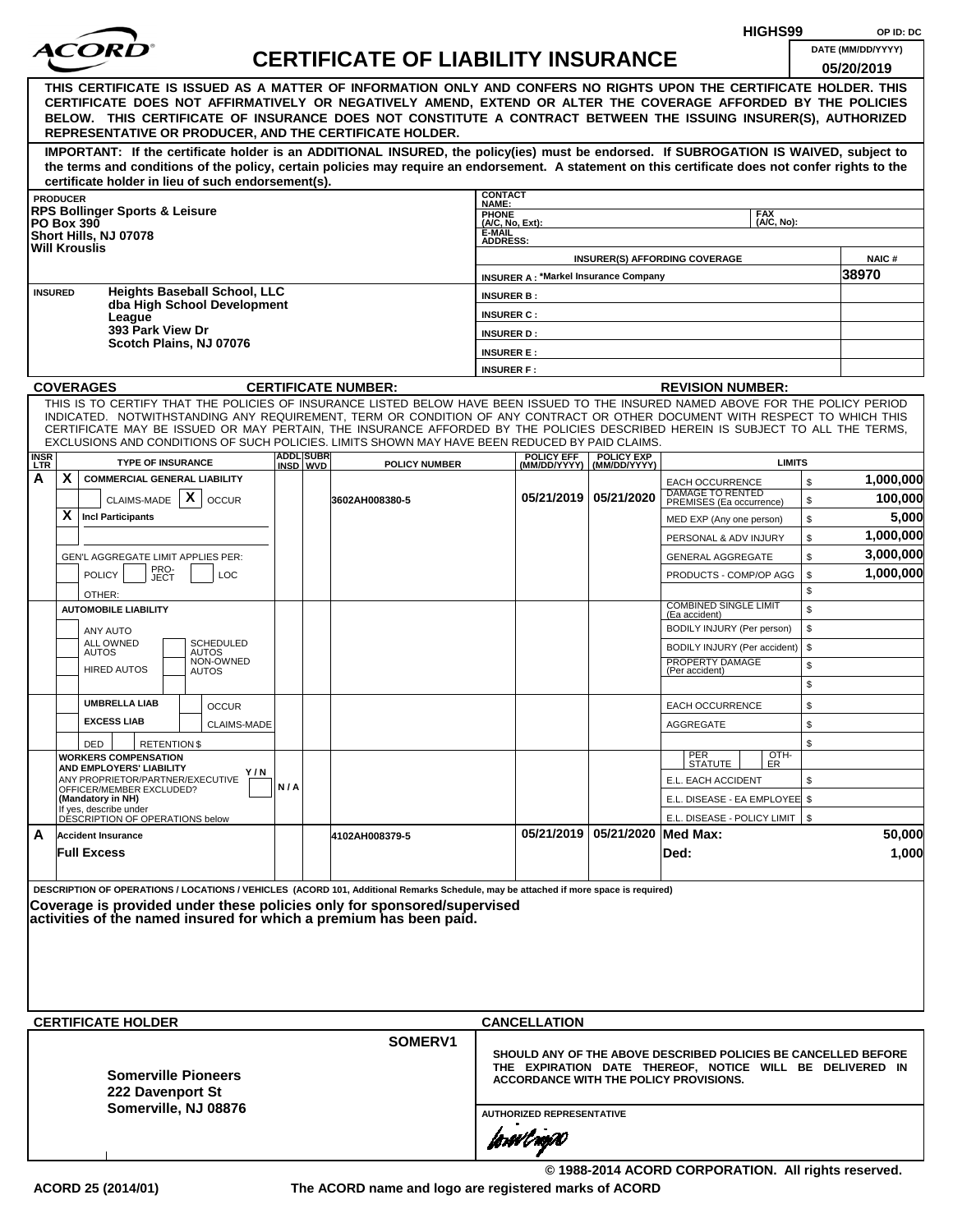|                    |                                             |                                                              |                     |                                                      |     |                               |                                                                                                                                                                                                                                                              |                              |                                             |                                                | HIGHS99                                                        |          | OP ID: DC             |
|--------------------|---------------------------------------------|--------------------------------------------------------------|---------------------|------------------------------------------------------|-----|-------------------------------|--------------------------------------------------------------------------------------------------------------------------------------------------------------------------------------------------------------------------------------------------------------|------------------------------|---------------------------------------------|------------------------------------------------|----------------------------------------------------------------|----------|-----------------------|
|                    |                                             |                                                              |                     |                                                      |     |                               | <b>CERTIFICATE OF LIABILITY INSURANCE</b>                                                                                                                                                                                                                    |                              |                                             |                                                |                                                                |          | DATE (MM/DD/YYYY)     |
|                    |                                             |                                                              |                     |                                                      |     |                               |                                                                                                                                                                                                                                                              |                              |                                             |                                                |                                                                |          | 05/20/2019            |
|                    |                                             |                                                              |                     |                                                      |     |                               | THIS CERTIFICATE IS ISSUED AS A MATTER OF INFORMATION ONLY AND CONFERS NO RIGHTS UPON THE CERTIFICATE HOLDER. THIS                                                                                                                                           |                              |                                             |                                                |                                                                |          |                       |
|                    |                                             |                                                              |                     |                                                      |     |                               | CERTIFICATE DOES NOT AFFIRMATIVELY OR NEGATIVELY AMEND, EXTEND OR ALTER THE COVERAGE AFFORDED BY THE POLICIES<br>BELOW. THIS CERTIFICATE OF INSURANCE DOES NOT CONSTITUTE A CONTRACT BETWEEN THE ISSUING INSURER(S), AUTHORIZED                              |                              |                                             |                                                |                                                                |          |                       |
|                    |                                             |                                                              |                     |                                                      |     |                               | REPRESENTATIVE OR PRODUCER, AND THE CERTIFICATE HOLDER.                                                                                                                                                                                                      |                              |                                             |                                                |                                                                |          |                       |
|                    |                                             |                                                              |                     |                                                      |     |                               | IMPORTANT: If the certificate holder is an ADDITIONAL INSURED, the policy(ies) must be endorsed. If SUBROGATION IS WAIVED, subject to                                                                                                                        |                              |                                             |                                                |                                                                |          |                       |
|                    |                                             |                                                              |                     |                                                      |     |                               | the terms and conditions of the policy, certain policies may require an endorsement. A statement on this certificate does not confer rights to the                                                                                                           |                              |                                             |                                                |                                                                |          |                       |
|                    | <b>PRODUCER</b>                             |                                                              |                     | certificate holder in lieu of such endorsement(s).   |     |                               |                                                                                                                                                                                                                                                              | <b>CONTACT</b>               |                                             |                                                |                                                                |          |                       |
|                    |                                             | <b>RPS Bollinger Sports &amp; Leisure</b>                    |                     |                                                      |     |                               |                                                                                                                                                                                                                                                              | NAME:<br>PHONE               |                                             |                                                | <b>FAX</b>                                                     |          |                       |
|                    | <b>PO Box 390</b>                           | Short Hills, NJ 07078                                        |                     |                                                      |     |                               |                                                                                                                                                                                                                                                              | $(A/C, No, Ext)$ :<br>E-MAIL |                                             |                                                | (A/C, No):                                                     |          |                       |
|                    |                                             | <b>Will Krouslis</b>                                         |                     |                                                      |     |                               |                                                                                                                                                                                                                                                              | <b>ADDRESS:</b>              |                                             |                                                |                                                                |          |                       |
|                    |                                             |                                                              |                     |                                                      |     |                               |                                                                                                                                                                                                                                                              |                              | <b>INSURER A: *Markel Insurance Company</b> |                                                | <b>INSURER(S) AFFORDING COVERAGE</b>                           |          | <b>NAIC#</b><br>38970 |
|                    | <b>INSURED</b>                              |                                                              |                     | <b>Heights Baseball School, LLC</b>                  |     |                               |                                                                                                                                                                                                                                                              | <b>INSURER B:</b>            |                                             |                                                |                                                                |          |                       |
|                    |                                             |                                                              |                     | dba High School Development                          |     |                               |                                                                                                                                                                                                                                                              | <b>INSURER C:</b>            |                                             |                                                |                                                                |          |                       |
|                    |                                             | League<br>393 Park View Dr                                   |                     |                                                      |     |                               |                                                                                                                                                                                                                                                              | <b>INSURER D:</b>            |                                             |                                                |                                                                |          |                       |
|                    |                                             |                                                              |                     | Scotch Plains, NJ 07076                              |     |                               |                                                                                                                                                                                                                                                              | <b>INSURER E:</b>            |                                             |                                                |                                                                |          |                       |
|                    |                                             |                                                              |                     |                                                      |     |                               |                                                                                                                                                                                                                                                              | <b>INSURER F:</b>            |                                             |                                                |                                                                |          |                       |
|                    |                                             | <b>COVERAGES</b>                                             |                     |                                                      |     |                               | <b>CERTIFICATE NUMBER:</b>                                                                                                                                                                                                                                   |                              |                                             |                                                | <b>REVISION NUMBER:</b>                                        |          |                       |
|                    |                                             |                                                              |                     |                                                      |     |                               | THIS IS TO CERTIFY THAT THE POLICIES OF INSURANCE LISTED BELOW HAVE BEEN ISSUED TO THE INSURED NAMED ABOVE FOR THE POLICY PERIOD                                                                                                                             |                              |                                             |                                                |                                                                |          |                       |
|                    |                                             |                                                              |                     |                                                      |     |                               | INDICATED. NOTWITHSTANDING ANY REQUIREMENT, TERM OR CONDITION OF ANY CONTRACT OR OTHER DOCUMENT WITH RESPECT TO WHICH THIS<br>CERTIFICATE MAY BE ISSUED OR MAY PERTAIN, THE INSURANCE AFFORDED BY THE POLICIES DESCRIBED HEREIN IS SUBJECT TO ALL THE TERMS. |                              |                                             |                                                |                                                                |          |                       |
|                    |                                             |                                                              |                     |                                                      |     |                               | EXCLUSIONS AND CONDITIONS OF SUCH POLICIES. LIMITS SHOWN MAY HAVE BEEN REDUCED BY PAID CLAIMS.                                                                                                                                                               |                              |                                             |                                                |                                                                |          |                       |
| <b>INSR</b><br>LTR |                                             | <b>TYPE OF INSURANCE</b>                                     |                     |                                                      |     | <b>ADDLISUBRI</b><br>INSD WVD | <b>POLICY NUMBER</b>                                                                                                                                                                                                                                         |                              | <b>POLICY EFF</b>                           | <b>POLICY EXP</b><br>(MM/DD/YYYY) (MM/DD/YYYY) | <b>LIMITS</b>                                                  |          |                       |
| А                  | X                                           | <b>COMMERCIAL GENERAL LIABILITY</b>                          |                     |                                                      |     |                               |                                                                                                                                                                                                                                                              |                              |                                             |                                                | <b>EACH OCCURRENCE</b>                                         | \$       | 1,000,000             |
|                    |                                             | CLAIMS-MADE                                                  |                     | X<br><b>OCCUR</b>                                    | X   |                               | 3602AH008380-5                                                                                                                                                                                                                                               |                              |                                             | 05/21/2019   05/21/2020                        | DAMAGE TO RENTED<br>PREMISES (Ea occurrence)                   | \$       | 100,000               |
|                    | X                                           | <b>Incl Participants</b>                                     |                     |                                                      |     |                               |                                                                                                                                                                                                                                                              |                              |                                             |                                                | MED EXP (Any one person)                                       | \$       | 5,000                 |
|                    |                                             |                                                              |                     |                                                      |     |                               |                                                                                                                                                                                                                                                              |                              |                                             |                                                | PERSONAL & ADV INJURY                                          | \$       | 1,000,000             |
|                    | GEN'L AGGREGATE LIMIT APPLIES PER:          |                                                              |                     |                                                      |     |                               |                                                                                                                                                                                                                                                              |                              |                                             |                                                | <b>GENERAL AGGREGATE</b>                                       | \$       | 3,000,000             |
|                    | PRO-<br>JECT<br><b>POLICY</b><br><b>LOC</b> |                                                              |                     |                                                      |     |                               |                                                                                                                                                                                                                                                              |                              |                                             |                                                | PRODUCTS - COMP/OP AGG                                         | \$       | 1,000,000             |
|                    |                                             | OTHER:                                                       |                     |                                                      |     |                               |                                                                                                                                                                                                                                                              |                              |                                             |                                                | <b>COMBINED SINGLE LIMIT</b>                                   | \$       |                       |
|                    |                                             | <b>AUTOMOBILE LIABILITY</b>                                  |                     |                                                      |     |                               |                                                                                                                                                                                                                                                              |                              |                                             |                                                | (Ea accident)                                                  | \$<br>\$ |                       |
|                    |                                             | <b>ANY AUTO</b><br>ALL OWNED                                 |                     | <b>SCHEDULED</b>                                     |     |                               |                                                                                                                                                                                                                                                              |                              |                                             |                                                | BODILY INJURY (Per person)<br>BODILY INJURY (Per accident)     | \$       |                       |
|                    |                                             | <b>AUTOS</b>                                                 |                     | <b>AUTOS</b><br>NON-OWNED                            |     |                               |                                                                                                                                                                                                                                                              |                              |                                             |                                                | PROPERTY DAMAGE                                                | \$       |                       |
|                    |                                             | <b>HIRED AUTOS</b>                                           |                     | <b>AUTOS</b>                                         |     |                               |                                                                                                                                                                                                                                                              |                              |                                             |                                                | (Per accident)                                                 | \$       |                       |
|                    |                                             | <b>UMBRELLA LIAB</b>                                         |                     | <b>OCCUR</b>                                         |     |                               |                                                                                                                                                                                                                                                              |                              |                                             |                                                | <b>EACH OCCURRENCE</b>                                         | \$       |                       |
|                    |                                             | <b>EXCESS LIAB</b>                                           |                     | CLAIMS-MADE                                          |     |                               |                                                                                                                                                                                                                                                              |                              |                                             |                                                | AGGREGATE                                                      | \$       |                       |
|                    |                                             | DED                                                          | <b>RETENTION \$</b> |                                                      |     |                               |                                                                                                                                                                                                                                                              |                              |                                             |                                                |                                                                | \$       |                       |
|                    |                                             | <b>WORKERS COMPENSATION</b>                                  |                     |                                                      |     |                               |                                                                                                                                                                                                                                                              |                              |                                             |                                                | OTH-<br>ER<br>PER<br>STATUTE                                   |          |                       |
|                    |                                             | AND EMPLOYERS' LIABILITY<br>ANY PROPRIETOR/PARTNER/EXECUTIVE |                     | Y / N                                                |     |                               |                                                                                                                                                                                                                                                              |                              |                                             |                                                | E.L. EACH ACCIDENT                                             | \$       |                       |
|                    |                                             | OFFICER/MEMBER EXCLUDED?<br>(Mandatory in NH)                |                     |                                                      | N/A |                               |                                                                                                                                                                                                                                                              |                              |                                             |                                                | E.L. DISEASE - EA EMPLOYEE \$                                  |          |                       |
|                    |                                             | If yes, describe under<br>DÉSCRIPTION OF OPERATIONS below    |                     |                                                      |     |                               |                                                                                                                                                                                                                                                              |                              |                                             |                                                | E.L. DISEASE - POLICY LIMIT   \$                               |          |                       |
| A                  |                                             | <b>Accident Insurance</b>                                    |                     |                                                      |     |                               | 4102AH008379-5                                                                                                                                                                                                                                               |                              |                                             | 05/21/2019   05/21/2020   Med Max:             |                                                                |          | 50,000                |
|                    |                                             | <b>Full Excess</b>                                           |                     |                                                      |     |                               |                                                                                                                                                                                                                                                              |                              |                                             |                                                | Ded:                                                           |          | 1,000                 |
|                    |                                             |                                                              |                     |                                                      |     |                               |                                                                                                                                                                                                                                                              |                              |                                             |                                                |                                                                |          |                       |
|                    |                                             |                                                              |                     |                                                      |     |                               | DESCRIPTION OF OPERATIONS / LOCATIONS / VEHICLES (ACORD 101, Additional Remarks Schedule, may be attached if more space is required)                                                                                                                         |                              |                                             |                                                |                                                                |          |                       |
|                    |                                             |                                                              |                     |                                                      |     |                               | Certificate holder is included as an additional insured. Coverage is<br>provided under these policies only for sponsored/supervised activities of                                                                                                            |                              |                                             |                                                |                                                                |          |                       |
|                    |                                             |                                                              |                     | the named insured for which a premium has been paid. |     |                               |                                                                                                                                                                                                                                                              |                              |                                             |                                                |                                                                |          |                       |
|                    |                                             |                                                              |                     |                                                      |     |                               |                                                                                                                                                                                                                                                              |                              |                                             |                                                |                                                                |          |                       |
|                    |                                             |                                                              |                     |                                                      |     |                               |                                                                                                                                                                                                                                                              |                              |                                             |                                                |                                                                |          |                       |
|                    |                                             |                                                              |                     |                                                      |     |                               |                                                                                                                                                                                                                                                              |                              |                                             |                                                |                                                                |          |                       |
|                    |                                             |                                                              |                     |                                                      |     |                               |                                                                                                                                                                                                                                                              |                              |                                             |                                                |                                                                |          |                       |
|                    |                                             | <b>CERTIFICATE HOLDER</b>                                    |                     |                                                      |     |                               |                                                                                                                                                                                                                                                              |                              | <b>CANCELLATION</b>                         |                                                |                                                                |          |                       |
|                    |                                             |                                                              |                     |                                                      |     |                               | SOUT-00                                                                                                                                                                                                                                                      |                              |                                             |                                                | SHOULD ANY OF THE ABOVE DESCRIBED POLICIES BE CANCELLED BEFORE |          |                       |
|                    |                                             |                                                              |                     | <b>South Orange Maplewood</b>                        |     |                               |                                                                                                                                                                                                                                                              |                              |                                             |                                                | THE EXPIRATION DATE THEREOF, NOTICE WILL BE DELIVERED IN       |          |                       |
|                    |                                             | <b>Board of ED</b>                                           |                     |                                                      |     |                               |                                                                                                                                                                                                                                                              |                              |                                             |                                                | <b>ACCORDANCE WITH THE POLICY PROVISIONS.</b>                  |          |                       |
|                    |                                             | 525 Academy St                                               |                     |                                                      |     |                               |                                                                                                                                                                                                                                                              |                              | <b>AUTHORIZED REPRESENTATIVE</b>            |                                                |                                                                |          |                       |
|                    |                                             |                                                              |                     | Maplewood, NJ 07040                                  |     |                               |                                                                                                                                                                                                                                                              |                              |                                             |                                                |                                                                |          |                       |
|                    |                                             |                                                              |                     |                                                      |     |                               |                                                                                                                                                                                                                                                              |                              | forwl now                                   |                                                |                                                                |          |                       |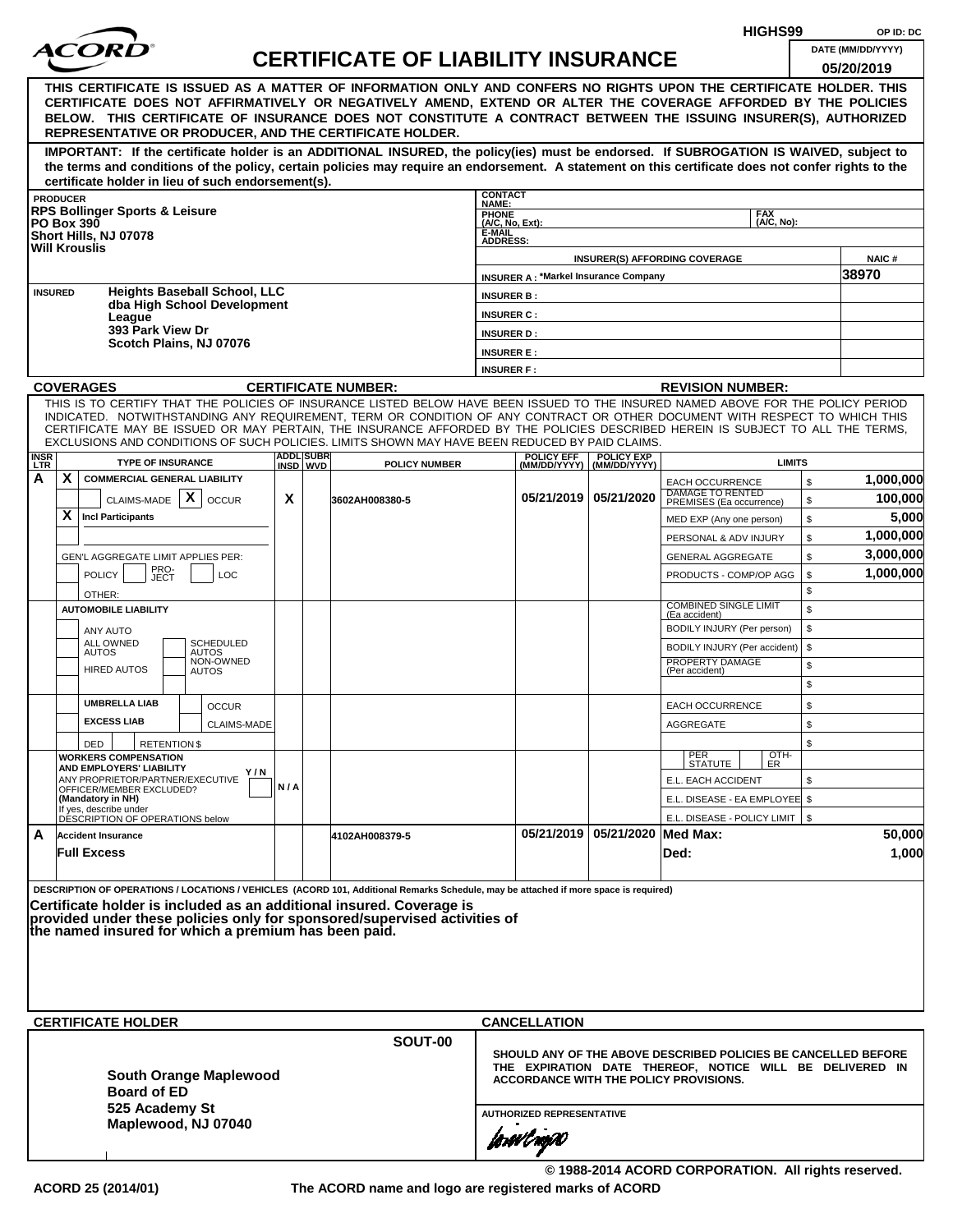|                           |                                           |                                                                    |                     |                                                       |     |                  |                                                                                                                                                                                                                                                                                                                                                                                                                                                                                                    |                                                       |                                             |                                                  |                                                                                                                                                                             | HIGHS99                  |          | OP ID: DC                       |
|---------------------------|-------------------------------------------|--------------------------------------------------------------------|---------------------|-------------------------------------------------------|-----|------------------|----------------------------------------------------------------------------------------------------------------------------------------------------------------------------------------------------------------------------------------------------------------------------------------------------------------------------------------------------------------------------------------------------------------------------------------------------------------------------------------------------|-------------------------------------------------------|---------------------------------------------|--------------------------------------------------|-----------------------------------------------------------------------------------------------------------------------------------------------------------------------------|--------------------------|----------|---------------------------------|
|                           |                                           |                                                                    |                     |                                                       |     |                  | <b>CERTIFICATE OF LIABILITY INSURANCE</b>                                                                                                                                                                                                                                                                                                                                                                                                                                                          |                                                       |                                             |                                                  |                                                                                                                                                                             |                          |          | DATE (MM/DD/YYYY)<br>05/20/2019 |
|                           |                                           |                                                                    |                     |                                                       |     |                  | THIS CERTIFICATE IS ISSUED AS A MATTER OF INFORMATION ONLY AND CONFERS NO RIGHTS UPON THE CERTIFICATE HOLDER. THIS<br>CERTIFICATE DOES NOT AFFIRMATIVELY OR NEGATIVELY AMEND, EXTEND OR ALTER THE COVERAGE AFFORDED BY THE POLICIES<br>BELOW. THIS CERTIFICATE OF INSURANCE DOES NOT CONSTITUTE A CONTRACT BETWEEN THE ISSUING INSURER(S), AUTHORIZED<br>REPRESENTATIVE OR PRODUCER, AND THE CERTIFICATE HOLDER.                                                                                   |                                                       |                                             |                                                  |                                                                                                                                                                             |                          |          |                                 |
|                           |                                           |                                                                    |                     | certificate holder in lieu of such endorsement(s).    |     |                  | IMPORTANT: If the certificate holder is an ADDITIONAL INSURED, the policy(ies) must be endorsed. If SUBROGATION IS WAIVED, subject to<br>the terms and conditions of the policy, certain policies may require an endorsement. A statement on this certificate does not confer rights to the                                                                                                                                                                                                        |                                                       |                                             |                                                  |                                                                                                                                                                             |                          |          |                                 |
|                           | <b>PRODUCER</b>                           |                                                                    |                     |                                                       |     |                  |                                                                                                                                                                                                                                                                                                                                                                                                                                                                                                    | <b>CONTACT</b><br>NAME:                               |                                             |                                                  |                                                                                                                                                                             |                          |          |                                 |
|                           | <b>PO Box 390</b><br><b>Will Krouslis</b> | <b>RPS Bollinger Sports &amp; Leisure</b><br>Short Hills, NJ 07078 |                     |                                                       |     |                  |                                                                                                                                                                                                                                                                                                                                                                                                                                                                                                    | PHONE<br>(A/C, No, Ext):<br>E-MAIL<br><b>ADDRESS:</b> |                                             |                                                  |                                                                                                                                                                             | <b>FAX</b><br>(A/C, No): |          |                                 |
|                           |                                           |                                                                    |                     |                                                       |     |                  |                                                                                                                                                                                                                                                                                                                                                                                                                                                                                                    |                                                       |                                             |                                                  | <b>INSURER(S) AFFORDING COVERAGE</b>                                                                                                                                        |                          |          | NAIC#                           |
| <b>INSURED</b>            |                                           |                                                                    |                     | <b>Heights Baseball School, LLC</b>                   |     |                  |                                                                                                                                                                                                                                                                                                                                                                                                                                                                                                    |                                                       | <b>INSURER A: *Markel Insurance Company</b> |                                                  |                                                                                                                                                                             |                          |          | 38970                           |
|                           |                                           |                                                                    |                     | dba High School Development                           |     |                  |                                                                                                                                                                                                                                                                                                                                                                                                                                                                                                    | <b>INSURER B:</b><br><b>INSURER C:</b>                |                                             |                                                  |                                                                                                                                                                             |                          |          |                                 |
|                           |                                           | League<br>393 Park View Dr                                         |                     |                                                       |     |                  |                                                                                                                                                                                                                                                                                                                                                                                                                                                                                                    | <b>INSURER D:</b>                                     |                                             |                                                  |                                                                                                                                                                             |                          |          |                                 |
|                           |                                           |                                                                    |                     | Scotch Plains, NJ 07076                               |     |                  |                                                                                                                                                                                                                                                                                                                                                                                                                                                                                                    | <b>INSURER E:</b>                                     |                                             |                                                  |                                                                                                                                                                             |                          |          |                                 |
|                           |                                           |                                                                    |                     |                                                       |     |                  |                                                                                                                                                                                                                                                                                                                                                                                                                                                                                                    | <b>INSURER F:</b>                                     |                                             |                                                  |                                                                                                                                                                             |                          |          |                                 |
|                           | <b>COVERAGES</b>                          |                                                                    |                     |                                                       |     |                  | <b>CERTIFICATE NUMBER:</b>                                                                                                                                                                                                                                                                                                                                                                                                                                                                         |                                                       |                                             |                                                  | <b>REVISION NUMBER:</b>                                                                                                                                                     |                          |          |                                 |
|                           |                                           |                                                                    |                     |                                                       |     | <b>ADDL SUBR</b> | THIS IS TO CERTIFY THAT THE POLICIES OF INSURANCE LISTED BELOW HAVE BEEN ISSUED TO THE INSURED NAMED ABOVE FOR THE POLICY PERIOD<br>INDICATED. NOTWITHSTANDING ANY REQUIREMENT, TERM OR CONDITION OF ANY CONTRACT OR OTHER DOCUMENT WITH RESPECT TO WHICH THIS<br>CERTIFICATE MAY BE ISSUED OR MAY PERTAIN, THE INSURANCE AFFORDED BY THE POLICIES DESCRIBED HEREIN IS SUBJECT TO ALL THE TERMS,<br>EXCLUSIONS AND CONDITIONS OF SUCH POLICIES. LIMITS SHOWN MAY HAVE BEEN REDUCED BY PAID CLAIMS. |                                                       |                                             |                                                  |                                                                                                                                                                             |                          |          |                                 |
| <b>INSR</b><br><b>LTR</b> |                                           | <b>TYPE OF INSURANCE</b>                                           |                     |                                                       |     | INSD WVD         | <b>POLICY NUMBER</b>                                                                                                                                                                                                                                                                                                                                                                                                                                                                               |                                                       | <b>POLICY EFF</b>                           | <b>POLICY EXP</b><br>(MM/DD/YYYY)   (MM/DD/YYYY) |                                                                                                                                                                             | <b>LIMITS</b>            |          |                                 |
| A                         | X                                         | <b>COMMERCIAL GENERAL LIABILITY</b><br>CLAIMS-MADE                 |                     | $\mathsf{x}$<br><b>OCCUR</b>                          | X   |                  | 3602AH008380-5                                                                                                                                                                                                                                                                                                                                                                                                                                                                                     |                                                       |                                             | 05/21/2019   05/21/2020                          | <b>EACH OCCURRENCE</b><br>DAMAGE TO RENTED<br>PREMISES (Ea occurrence)                                                                                                      |                          | \$<br>\$ | 1,000,000<br>100,000            |
|                           | X                                         | <b>Incl Participants</b>                                           |                     |                                                       |     |                  |                                                                                                                                                                                                                                                                                                                                                                                                                                                                                                    |                                                       |                                             |                                                  | MED EXP (Any one person)                                                                                                                                                    |                          | \$       | 5,000                           |
|                           |                                           |                                                                    |                     |                                                       |     |                  |                                                                                                                                                                                                                                                                                                                                                                                                                                                                                                    |                                                       |                                             |                                                  | PERSONAL & ADV INJURY                                                                                                                                                       |                          | \$       | 1,000,000                       |
|                           |                                           | GEN'L AGGREGATE LIMIT APPLIES PER:                                 |                     |                                                       |     |                  |                                                                                                                                                                                                                                                                                                                                                                                                                                                                                                    |                                                       |                                             |                                                  | <b>GENERAL AGGREGATE</b>                                                                                                                                                    |                          | \$       | 3,000,000                       |
|                           | PRO-<br><b>POLICY</b><br>LOC<br>JECT      |                                                                    |                     |                                                       |     |                  |                                                                                                                                                                                                                                                                                                                                                                                                                                                                                                    |                                                       |                                             |                                                  | PRODUCTS - COMP/OP AGG                                                                                                                                                      |                          | \$       | 1,000,000                       |
|                           | OTHER:<br><b>AUTOMOBILE LIABILITY</b>     |                                                                    |                     |                                                       |     |                  |                                                                                                                                                                                                                                                                                                                                                                                                                                                                                                    |                                                       |                                             |                                                  | <b>COMBINED SINGLE LIMIT</b>                                                                                                                                                |                          | \$<br>\$ |                                 |
|                           |                                           |                                                                    |                     |                                                       |     |                  |                                                                                                                                                                                                                                                                                                                                                                                                                                                                                                    |                                                       |                                             |                                                  | (Ea accident)<br>BODILY INJURY (Per person)                                                                                                                                 |                          | \$       |                                 |
|                           |                                           | <b>ANY AUTO</b><br>ALL OWNED                                       |                     | SCHEDULED                                             |     |                  |                                                                                                                                                                                                                                                                                                                                                                                                                                                                                                    |                                                       |                                             |                                                  | BODILY INJURY (Per accident)                                                                                                                                                |                          | \$       |                                 |
|                           |                                           | <b>AUTOS</b><br><b>HIRED AUTOS</b>                                 |                     | AUTOS<br>NON-OWNED<br><b>AUTOS</b>                    |     |                  |                                                                                                                                                                                                                                                                                                                                                                                                                                                                                                    |                                                       |                                             |                                                  | PROPERTY DAMAGE<br>(Per accident)                                                                                                                                           |                          | \$<br>\$ |                                 |
|                           |                                           | <b>UMBRELLA LIAB</b>                                               |                     | <b>OCCUR</b>                                          |     |                  |                                                                                                                                                                                                                                                                                                                                                                                                                                                                                                    |                                                       |                                             |                                                  | <b>EACH OCCURRENCE</b>                                                                                                                                                      |                          | \$       |                                 |
|                           |                                           | <b>EXCESS LIAB</b>                                                 |                     | <b>CLAIMS-MADE</b>                                    |     |                  |                                                                                                                                                                                                                                                                                                                                                                                                                                                                                                    |                                                       |                                             |                                                  | <b>AGGREGATE</b>                                                                                                                                                            |                          | \$       |                                 |
|                           |                                           | DED                                                                | <b>RETENTION \$</b> |                                                       |     |                  |                                                                                                                                                                                                                                                                                                                                                                                                                                                                                                    |                                                       |                                             |                                                  |                                                                                                                                                                             |                          | \$       |                                 |
|                           |                                           | <b>WORKERS COMPENSATION</b>                                        |                     |                                                       |     |                  |                                                                                                                                                                                                                                                                                                                                                                                                                                                                                                    |                                                       |                                             |                                                  | PER<br>STATUTE                                                                                                                                                              | OTH-<br>ER               |          |                                 |
|                           |                                           | AND EMPLOYERS' LIABILITY<br>ANY PROPRIETOR/PARTNER/EXECUTIVE       |                     | Y / N                                                 |     |                  |                                                                                                                                                                                                                                                                                                                                                                                                                                                                                                    |                                                       |                                             |                                                  | E.L. EACH ACCIDENT                                                                                                                                                          |                          | \$       |                                 |
|                           |                                           | OFFICER/MEMBER EXCLUDED?<br>(Mandatory in NH)                      |                     |                                                       | N/A |                  |                                                                                                                                                                                                                                                                                                                                                                                                                                                                                                    |                                                       |                                             |                                                  | E.L. DISEASE - EA EMPLOYEE \$                                                                                                                                               |                          |          |                                 |
|                           |                                           | If yes, describe under<br>DESCRIPTION OF OPERATIONS below          |                     |                                                       |     |                  |                                                                                                                                                                                                                                                                                                                                                                                                                                                                                                    |                                                       |                                             |                                                  | E.L. DISEASE - POLICY LIMIT   \$                                                                                                                                            |                          |          |                                 |
| A                         | <b>Full Excess</b>                        | <b>Accident Insurance</b>                                          |                     |                                                       |     |                  | 4102AH008379-5                                                                                                                                                                                                                                                                                                                                                                                                                                                                                     |                                                       |                                             | 05/21/2019 05/21/2020 Med Max:                   | Ded:                                                                                                                                                                        |                          |          | 50,000<br>1,000                 |
|                           |                                           |                                                                    |                     |                                                       |     |                  | DESCRIPTION OF OPERATIONS / LOCATIONS / VEHICLES (ACORD 101, Additional Remarks Schedule, may be attached if more space is required)                                                                                                                                                                                                                                                                                                                                                               |                                                       |                                             |                                                  |                                                                                                                                                                             |                          |          |                                 |
|                           |                                           |                                                                    |                     | Certificate holder is named additional insured.       |     |                  | Coverage is provided under this policy only for sponsored/supervised<br>activities of the named insured for which a premium has been paid. The                                                                                                                                                                                                                                                                                                                                                     |                                                       |                                             |                                                  |                                                                                                                                                                             |                          |          |                                 |
|                           |                                           | <b>CERTIFICATE HOLDER</b>                                          |                     |                                                       |     |                  |                                                                                                                                                                                                                                                                                                                                                                                                                                                                                                    |                                                       | <b>CANCELLATION</b>                         |                                                  |                                                                                                                                                                             |                          |          |                                 |
|                           |                                           | 5 Mead St.                                                         |                     | The Village of South Orange<br>South Orange, NJ 07079 |     |                  | SOUTH1-                                                                                                                                                                                                                                                                                                                                                                                                                                                                                            |                                                       | <b>AUTHORIZED REPRESENTATIVE</b>            |                                                  | SHOULD ANY OF THE ABOVE DESCRIBED POLICIES BE CANCELLED BEFORE<br>THE EXPIRATION DATE THEREOF, NOTICE WILL BE DELIVERED IN<br><b>ACCORDANCE WITH THE POLICY PROVISIONS.</b> |                          |          |                                 |
|                           |                                           |                                                                    |                     |                                                       |     |                  |                                                                                                                                                                                                                                                                                                                                                                                                                                                                                                    |                                                       | forwl now                                   |                                                  |                                                                                                                                                                             |                          |          |                                 |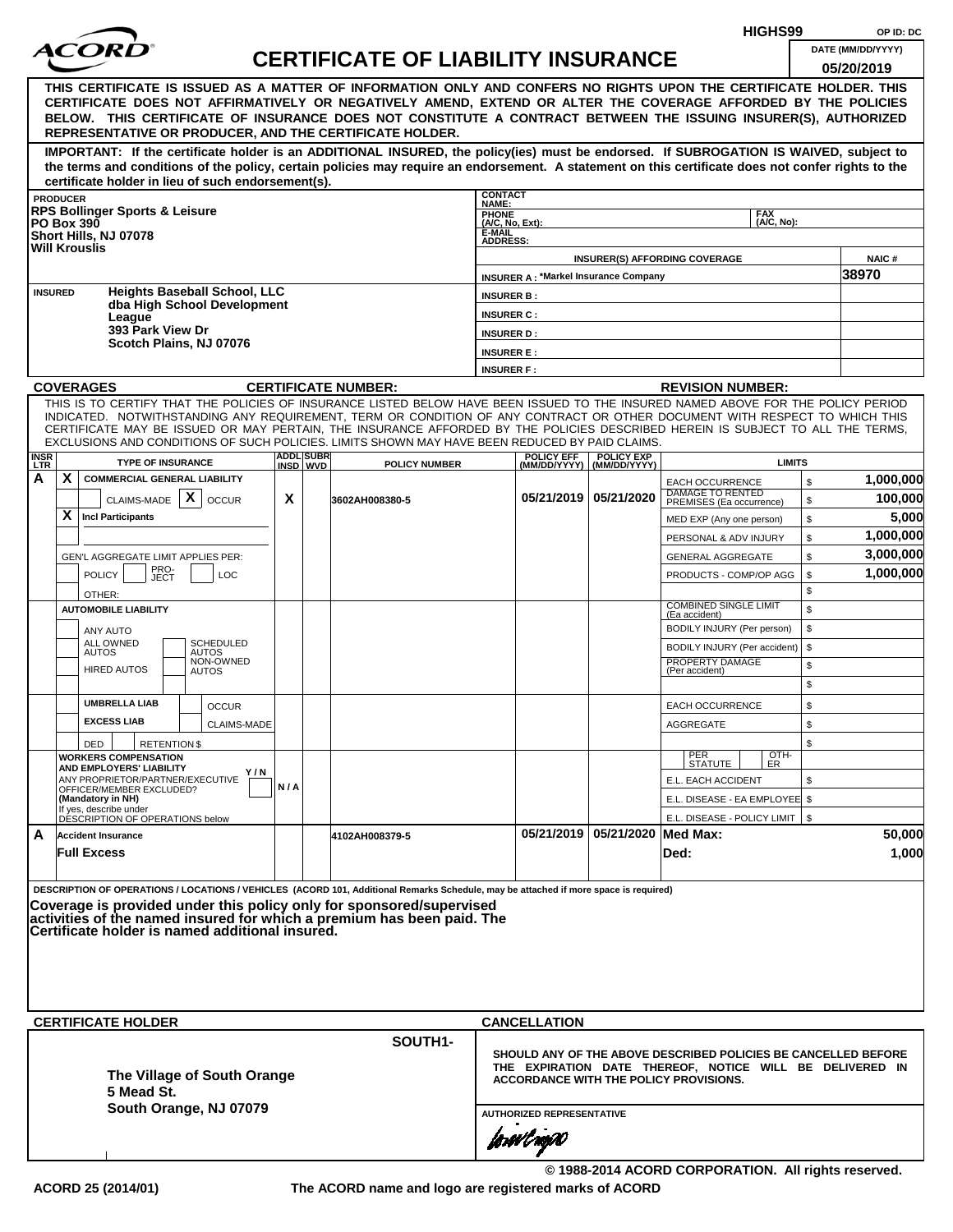|                    |                                                                  |                                                              |                     |                                                      |     |                   |                                                                                                                                                                                                                                                              |                              |                                             |                                    |                                                                | HIGHS99       |          | OP ID: DC                                                |
|--------------------|------------------------------------------------------------------|--------------------------------------------------------------|---------------------|------------------------------------------------------|-----|-------------------|--------------------------------------------------------------------------------------------------------------------------------------------------------------------------------------------------------------------------------------------------------------|------------------------------|---------------------------------------------|------------------------------------|----------------------------------------------------------------|---------------|----------|----------------------------------------------------------|
|                    |                                                                  |                                                              |                     |                                                      |     |                   | <b>CERTIFICATE OF LIABILITY INSURANCE</b>                                                                                                                                                                                                                    |                              |                                             |                                    |                                                                |               |          | DATE (MM/DD/YYYY)                                        |
|                    |                                                                  |                                                              |                     |                                                      |     |                   |                                                                                                                                                                                                                                                              |                              |                                             |                                    |                                                                |               |          | 05/20/2019                                               |
|                    |                                                                  |                                                              |                     |                                                      |     |                   | THIS CERTIFICATE IS ISSUED AS A MATTER OF INFORMATION ONLY AND CONFERS NO RIGHTS UPON THE CERTIFICATE HOLDER. THIS                                                                                                                                           |                              |                                             |                                    |                                                                |               |          |                                                          |
|                    |                                                                  |                                                              |                     |                                                      |     |                   | CERTIFICATE DOES NOT AFFIRMATIVELY OR NEGATIVELY AMEND, EXTEND OR ALTER THE COVERAGE AFFORDED BY THE POLICIES<br>BELOW. THIS CERTIFICATE OF INSURANCE DOES NOT CONSTITUTE A CONTRACT BETWEEN THE ISSUING INSURER(S), AUTHORIZED                              |                              |                                             |                                    |                                                                |               |          |                                                          |
|                    |                                                                  |                                                              |                     |                                                      |     |                   | REPRESENTATIVE OR PRODUCER, AND THE CERTIFICATE HOLDER.                                                                                                                                                                                                      |                              |                                             |                                    |                                                                |               |          |                                                          |
|                    |                                                                  |                                                              |                     |                                                      |     |                   | IMPORTANT: If the certificate holder is an ADDITIONAL INSURED, the policy(ies) must be endorsed. If SUBROGATION IS WAIVED, subject to                                                                                                                        |                              |                                             |                                    |                                                                |               |          |                                                          |
|                    |                                                                  |                                                              |                     |                                                      |     |                   | the terms and conditions of the policy, certain policies may require an endorsement. A statement on this certificate does not confer rights to the                                                                                                           |                              |                                             |                                    |                                                                |               |          |                                                          |
|                    | <b>PRODUCER</b>                                                  |                                                              |                     | certificate holder in lieu of such endorsement(s).   |     |                   |                                                                                                                                                                                                                                                              | <b>CONTACT</b>               |                                             |                                    |                                                                |               |          |                                                          |
|                    |                                                                  | <b>RPS Bollinger Sports &amp; Leisure</b>                    |                     |                                                      |     |                   |                                                                                                                                                                                                                                                              | NAME:<br>PHONE               |                                             |                                    |                                                                | <b>FAX</b>    |          |                                                          |
| <b>PO Box 390</b>  |                                                                  | Short Hills, NJ 07078                                        |                     |                                                      |     |                   |                                                                                                                                                                                                                                                              | $(A/C, No, Ext)$ :<br>E-MAIL |                                             |                                    |                                                                | (A/C, No):    |          |                                                          |
|                    |                                                                  | <b>Will Krouslis</b>                                         |                     |                                                      |     |                   |                                                                                                                                                                                                                                                              | <b>ADDRESS:</b>              |                                             |                                    |                                                                |               |          |                                                          |
|                    |                                                                  |                                                              |                     |                                                      |     |                   |                                                                                                                                                                                                                                                              |                              | <b>INSURER A: *Markel Insurance Company</b> |                                    | <b>INSURER(S) AFFORDING COVERAGE</b>                           |               |          | <b>NAIC#</b><br>38970                                    |
| <b>INSURED</b>     |                                                                  |                                                              |                     | <b>Heights Baseball School, LLC</b>                  |     |                   |                                                                                                                                                                                                                                                              | <b>INSURER B:</b>            |                                             |                                    |                                                                |               |          |                                                          |
|                    |                                                                  |                                                              |                     | dba High School Development                          |     |                   |                                                                                                                                                                                                                                                              | <b>INSURER C:</b>            |                                             |                                    |                                                                |               |          |                                                          |
|                    |                                                                  | League<br>393 Park View Dr                                   |                     |                                                      |     |                   |                                                                                                                                                                                                                                                              | <b>INSURER D:</b>            |                                             |                                    |                                                                |               |          |                                                          |
|                    |                                                                  |                                                              |                     | Scotch Plains, NJ 07076                              |     |                   |                                                                                                                                                                                                                                                              | <b>INSURER E:</b>            |                                             |                                    |                                                                |               |          |                                                          |
|                    |                                                                  |                                                              |                     |                                                      |     |                   |                                                                                                                                                                                                                                                              | <b>INSURER F:</b>            |                                             |                                    |                                                                |               |          |                                                          |
|                    |                                                                  | <b>COVERAGES</b>                                             |                     |                                                      |     |                   | <b>CERTIFICATE NUMBER:</b>                                                                                                                                                                                                                                   |                              |                                             |                                    | <b>REVISION NUMBER:</b>                                        |               |          |                                                          |
|                    |                                                                  |                                                              |                     |                                                      |     |                   | THIS IS TO CERTIFY THAT THE POLICIES OF INSURANCE LISTED BELOW HAVE BEEN ISSUED TO THE INSURED NAMED ABOVE FOR THE POLICY PERIOD                                                                                                                             |                              |                                             |                                    |                                                                |               |          |                                                          |
|                    |                                                                  |                                                              |                     |                                                      |     |                   | INDICATED. NOTWITHSTANDING ANY REQUIREMENT, TERM OR CONDITION OF ANY CONTRACT OR OTHER DOCUMENT WITH RESPECT TO WHICH THIS<br>CERTIFICATE MAY BE ISSUED OR MAY PERTAIN, THE INSURANCE AFFORDED BY THE POLICIES DESCRIBED HEREIN IS SUBJECT TO ALL THE TERMS. |                              |                                             |                                    |                                                                |               |          |                                                          |
|                    |                                                                  |                                                              |                     |                                                      |     | <b>ADDLISUBRI</b> | EXCLUSIONS AND CONDITIONS OF SUCH POLICIES. LIMITS SHOWN MAY HAVE BEEN REDUCED BY PAID CLAIMS.                                                                                                                                                               |                              | <b>POLICY EFF</b>                           | <b>POLICY EXP</b>                  |                                                                |               |          |                                                          |
| <b>INSR</b><br>LTR |                                                                  | <b>TYPE OF INSURANCE</b>                                     |                     |                                                      |     | INSD WVD          | <b>POLICY NUMBER</b>                                                                                                                                                                                                                                         |                              |                                             | (MM/DD/YYYY) (MM/DD/YYYY)          |                                                                | <b>LIMITS</b> |          |                                                          |
| А                  | X                                                                | <b>COMMERCIAL GENERAL LIABILITY</b>                          |                     |                                                      |     |                   |                                                                                                                                                                                                                                                              |                              |                                             |                                    | <b>EACH OCCURRENCE</b>                                         |               | \$       | 1,000,000                                                |
|                    |                                                                  | CLAIMS-MADE                                                  |                     | X<br><b>OCCUR</b>                                    | X   |                   | 3602AH008380-5                                                                                                                                                                                                                                               |                              |                                             | 05/21/2019   05/21/2020            | DAMAGE TO RENTED<br>PREMISES (Ea occurrence)                   |               | \$       | 100,000                                                  |
|                    | X                                                                | <b>Incl Participants</b>                                     |                     |                                                      |     |                   |                                                                                                                                                                                                                                                              |                              |                                             |                                    | MED EXP (Any one person)                                       |               | \$       | 5,000                                                    |
|                    |                                                                  |                                                              |                     |                                                      |     |                   |                                                                                                                                                                                                                                                              |                              |                                             |                                    | PERSONAL & ADV INJURY                                          |               | \$       | 1,000,000                                                |
|                    | GEN'L AGGREGATE LIMIT APPLIES PER:<br>PRO-<br>JECT<br><b>LOC</b> |                                                              |                     |                                                      |     |                   |                                                                                                                                                                                                                                                              |                              |                                             |                                    | <b>GENERAL AGGREGATE</b>                                       |               | \$       | 3,000,000<br>1,000,000                                   |
|                    | <b>POLICY</b>                                                    |                                                              |                     |                                                      |     |                   |                                                                                                                                                                                                                                                              |                              |                                             |                                    | PRODUCTS - COMP/OP AGG                                         |               | \$<br>\$ |                                                          |
|                    |                                                                  | OTHER:<br><b>AUTOMOBILE LIABILITY</b>                        |                     |                                                      |     |                   |                                                                                                                                                                                                                                                              |                              |                                             |                                    | <b>COMBINED SINGLE LIMIT</b>                                   |               | \$       |                                                          |
|                    |                                                                  | <b>ANY AUTO</b>                                              |                     |                                                      |     |                   |                                                                                                                                                                                                                                                              |                              |                                             |                                    | (Ea accident)<br>BODILY INJURY (Per person)                    |               | \$       |                                                          |
|                    |                                                                  | ALL OWNED                                                    |                     | <b>SCHEDULED</b>                                     |     |                   |                                                                                                                                                                                                                                                              |                              |                                             |                                    | BODILY INJURY (Per accident)                                   |               | \$       |                                                          |
|                    |                                                                  | <b>AUTOS</b><br><b>HIRED AUTOS</b>                           |                     | <b>AUTOS</b><br>NON-OWNED<br><b>AUTOS</b>            |     |                   |                                                                                                                                                                                                                                                              |                              |                                             |                                    | PROPERTY DAMAGE<br>(Per accident)                              |               | \$       |                                                          |
|                    |                                                                  |                                                              |                     |                                                      |     |                   |                                                                                                                                                                                                                                                              |                              |                                             |                                    |                                                                |               | \$       |                                                          |
|                    |                                                                  | <b>UMBRELLA LIAB</b>                                         |                     | <b>OCCUR</b>                                         |     |                   |                                                                                                                                                                                                                                                              |                              |                                             |                                    | <b>EACH OCCURRENCE</b>                                         |               | \$       |                                                          |
|                    |                                                                  | <b>EXCESS LIAB</b>                                           |                     | CLAIMS-MADE                                          |     |                   |                                                                                                                                                                                                                                                              |                              |                                             |                                    | AGGREGATE                                                      |               | \$       |                                                          |
|                    |                                                                  | DED                                                          | <b>RETENTION \$</b> |                                                      |     |                   |                                                                                                                                                                                                                                                              |                              |                                             |                                    |                                                                |               | \$       |                                                          |
|                    |                                                                  | <b>WORKERS COMPENSATION</b><br>AND EMPLOYERS' LIABILITY      |                     |                                                      |     |                   |                                                                                                                                                                                                                                                              |                              |                                             |                                    | PER<br>STATUTE                                                 | OTH-<br>ER    |          |                                                          |
|                    |                                                                  | ANY PROPRIETOR/PARTNER/EXECUTIVE<br>OFFICER/MEMBER EXCLUDED? |                     | Y / N                                                | N/A |                   |                                                                                                                                                                                                                                                              |                              |                                             |                                    | E.L. EACH ACCIDENT                                             |               | \$       |                                                          |
|                    |                                                                  | (Mandatory in NH)<br>If yes, describe under                  |                     |                                                      |     |                   |                                                                                                                                                                                                                                                              |                              |                                             |                                    | E.L. DISEASE - EA EMPLOYEE \$                                  |               |          |                                                          |
|                    |                                                                  | DÉSCRIPTION OF OPERATIONS below                              |                     |                                                      |     |                   |                                                                                                                                                                                                                                                              |                              |                                             |                                    | E.L. DISEASE - POLICY LIMIT   \$                               |               |          |                                                          |
| A                  |                                                                  | <b>Accident Insurance</b>                                    |                     |                                                      |     |                   | 4102AH008379-5                                                                                                                                                                                                                                               |                              |                                             | 05/21/2019   05/21/2020   Med Max: |                                                                |               |          | 50,000                                                   |
|                    |                                                                  | <b>Full Excess</b>                                           |                     |                                                      |     |                   |                                                                                                                                                                                                                                                              |                              |                                             |                                    | Ded:                                                           |               |          | 1,000                                                    |
|                    |                                                                  |                                                              |                     |                                                      |     |                   | DESCRIPTION OF OPERATIONS / LOCATIONS / VEHICLES (ACORD 101, Additional Remarks Schedule, may be attached if more space is required)                                                                                                                         |                              |                                             |                                    |                                                                |               |          |                                                          |
|                    |                                                                  |                                                              |                     |                                                      |     |                   | Certificate holder is included as an additional insured. Coverage is                                                                                                                                                                                         |                              |                                             |                                    |                                                                |               |          |                                                          |
|                    |                                                                  |                                                              |                     |                                                      |     |                   | provided under these policies only for sponsored/supervised activities of                                                                                                                                                                                    |                              |                                             |                                    |                                                                |               |          |                                                          |
|                    |                                                                  |                                                              |                     | the named insured for which a premium has been paid. |     |                   |                                                                                                                                                                                                                                                              |                              |                                             |                                    |                                                                |               |          |                                                          |
|                    |                                                                  |                                                              |                     |                                                      |     |                   |                                                                                                                                                                                                                                                              |                              |                                             |                                    |                                                                |               |          |                                                          |
|                    |                                                                  |                                                              |                     |                                                      |     |                   |                                                                                                                                                                                                                                                              |                              |                                             |                                    |                                                                |               |          |                                                          |
|                    |                                                                  |                                                              |                     |                                                      |     |                   |                                                                                                                                                                                                                                                              |                              |                                             |                                    |                                                                |               |          |                                                          |
|                    |                                                                  | <b>CERTIFICATE HOLDER</b>                                    |                     |                                                      |     |                   |                                                                                                                                                                                                                                                              |                              | <b>CANCELLATION</b>                         |                                    |                                                                |               |          |                                                          |
|                    |                                                                  |                                                              |                     |                                                      |     |                   | <b>SOUTHT0</b>                                                                                                                                                                                                                                               |                              |                                             |                                    |                                                                |               |          |                                                          |
|                    |                                                                  |                                                              |                     |                                                      |     |                   |                                                                                                                                                                                                                                                              |                              |                                             |                                    | SHOULD ANY OF THE ABOVE DESCRIBED POLICIES BE CANCELLED BEFORE |               |          |                                                          |
|                    |                                                                  |                                                              |                     | <b>Township of South Orange</b>                      |     |                   |                                                                                                                                                                                                                                                              |                              |                                             |                                    | <b>ACCORDANCE WITH THE POLICY PROVISIONS.</b>                  |               |          | THE EXPIRATION DATE THEREOF, NOTICE WILL BE DELIVERED IN |
|                    |                                                                  | Village                                                      |                     |                                                      |     |                   |                                                                                                                                                                                                                                                              |                              |                                             |                                    |                                                                |               |          |                                                          |
|                    |                                                                  | 5 Mead St.                                                   |                     | South Orange, NJ 07079                               |     |                   |                                                                                                                                                                                                                                                              |                              | <b>AUTHORIZED REPRESENTATIVE</b>            |                                    |                                                                |               |          |                                                          |
|                    |                                                                  |                                                              |                     |                                                      |     |                   |                                                                                                                                                                                                                                                              |                              | forwl now                                   |                                    |                                                                |               |          |                                                          |
|                    |                                                                  |                                                              |                     |                                                      |     |                   |                                                                                                                                                                                                                                                              |                              |                                             |                                    |                                                                |               |          |                                                          |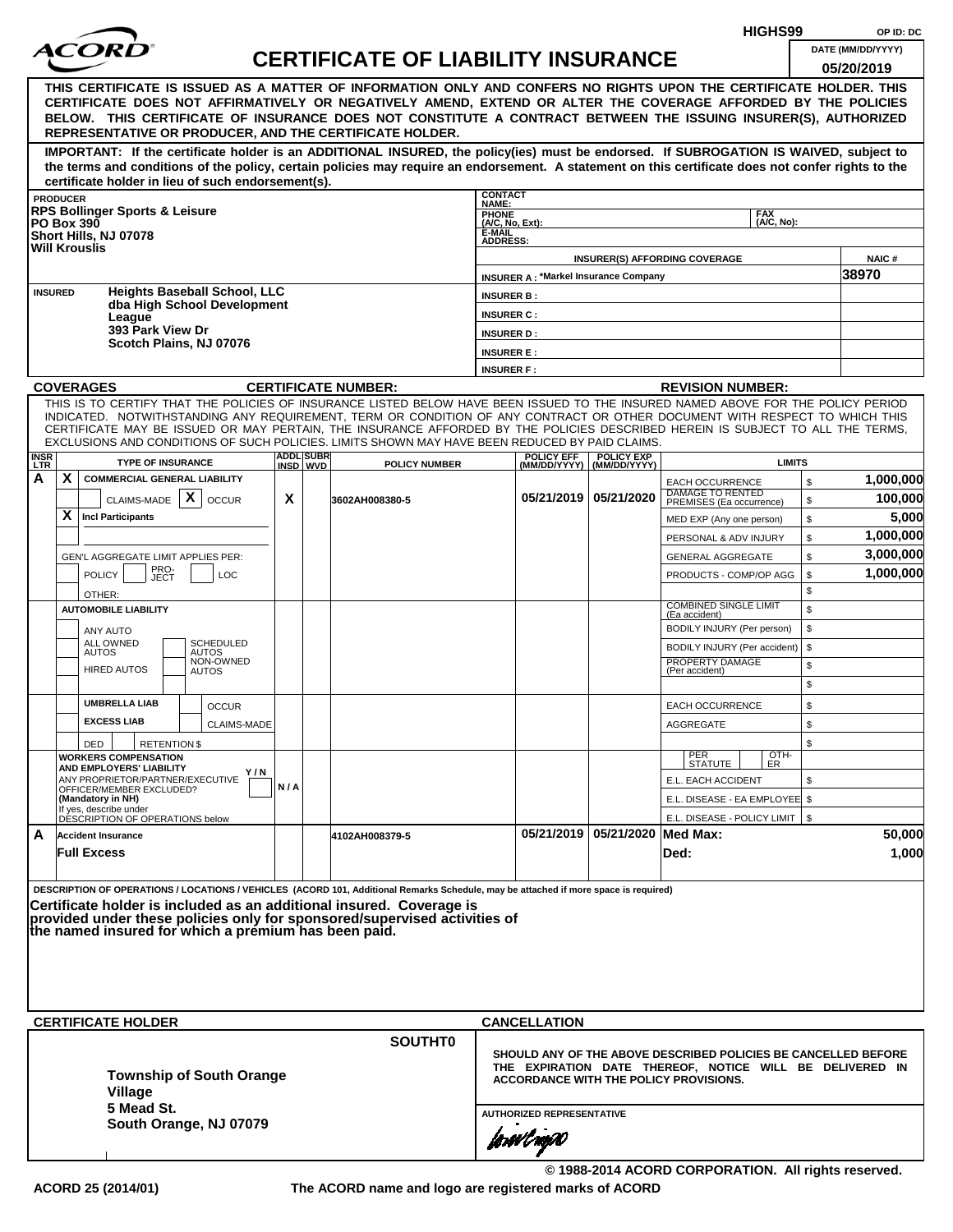|                                                                                                                                                                                                                                                                                                                                                                                                                                                                                                    |     |                              |                                           |                                        |                                             |                                                |                                                                                                                                                                      | HIGHS99                  |          | OP ID: DC         |
|----------------------------------------------------------------------------------------------------------------------------------------------------------------------------------------------------------------------------------------------------------------------------------------------------------------------------------------------------------------------------------------------------------------------------------------------------------------------------------------------------|-----|------------------------------|-------------------------------------------|----------------------------------------|---------------------------------------------|------------------------------------------------|----------------------------------------------------------------------------------------------------------------------------------------------------------------------|--------------------------|----------|-------------------|
| <i>ACOR</i>                                                                                                                                                                                                                                                                                                                                                                                                                                                                                        |     |                              | <b>CERTIFICATE OF LIABILITY INSURANCE</b> |                                        |                                             |                                                |                                                                                                                                                                      |                          |          | DATE (MM/DD/YYYY) |
| THIS CERTIFICATE IS ISSUED AS A MATTER OF INFORMATION ONLY AND CONFERS NO RIGHTS UPON THE CERTIFICATE HOLDER. THIS<br>CERTIFICATE DOES NOT AFFIRMATIVELY OR NEGATIVELY AMEND, EXTEND OR ALTER THE COVERAGE AFFORDED BY THE POLICIES<br>BELOW. THIS CERTIFICATE OF INSURANCE DOES NOT CONSTITUTE A CONTRACT BETWEEN THE ISSUING INSURER(S), AUTHORIZED<br>REPRESENTATIVE OR PRODUCER, AND THE CERTIFICATE HOLDER.                                                                                   |     |                              |                                           |                                        |                                             |                                                |                                                                                                                                                                      |                          |          | 05/20/2019        |
| IMPORTANT: If the certificate holder is an ADDITIONAL INSURED, the policy(ies) must be endorsed. If SUBROGATION IS WAIVED, subject to<br>the terms and conditions of the policy, certain policies may require an endorsement. A statement on this certificate does not confer rights to the<br>certificate holder in lieu of such endorsement(s).                                                                                                                                                  |     |                              |                                           |                                        |                                             |                                                |                                                                                                                                                                      |                          |          |                   |
| <b>PRODUCER</b>                                                                                                                                                                                                                                                                                                                                                                                                                                                                                    |     |                              |                                           | <b>CONTACT</b><br>NAME:                |                                             |                                                |                                                                                                                                                                      |                          |          |                   |
| <b>RPS Bollinger Sports &amp; Leisure</b><br><b>PO Box 390</b>                                                                                                                                                                                                                                                                                                                                                                                                                                     |     |                              |                                           | PHONE<br>(A/C, No, Ext):               |                                             |                                                |                                                                                                                                                                      | <b>FAX</b><br>(A/C, No): |          |                   |
| Short Hills, NJ 07078<br><b>Will Krouslis</b>                                                                                                                                                                                                                                                                                                                                                                                                                                                      |     |                              |                                           | E-MAIL<br><b>ADDRESS:</b>              |                                             |                                                |                                                                                                                                                                      |                          |          |                   |
|                                                                                                                                                                                                                                                                                                                                                                                                                                                                                                    |     |                              |                                           |                                        |                                             |                                                | <b>INSURER(S) AFFORDING COVERAGE</b>                                                                                                                                 |                          |          | <b>NAIC#</b>      |
| <b>Heights Baseball School, LLC</b><br><b>INSURED</b>                                                                                                                                                                                                                                                                                                                                                                                                                                              |     |                              |                                           |                                        | <b>INSURER A: *Markel Insurance Company</b> |                                                |                                                                                                                                                                      |                          |          | 38970             |
| dba High School Development                                                                                                                                                                                                                                                                                                                                                                                                                                                                        |     |                              |                                           | <b>INSURER B:</b>                      |                                             |                                                |                                                                                                                                                                      |                          |          |                   |
| League<br>393 Park View Dr                                                                                                                                                                                                                                                                                                                                                                                                                                                                         |     |                              |                                           | <b>INSURER C:</b><br><b>INSURER D:</b> |                                             |                                                |                                                                                                                                                                      |                          |          |                   |
| Scotch Plains, NJ 07076                                                                                                                                                                                                                                                                                                                                                                                                                                                                            |     |                              |                                           | <b>INSURER E:</b>                      |                                             |                                                |                                                                                                                                                                      |                          |          |                   |
|                                                                                                                                                                                                                                                                                                                                                                                                                                                                                                    |     |                              |                                           | <b>INSURER F:</b>                      |                                             |                                                |                                                                                                                                                                      |                          |          |                   |
| <b>COVERAGES</b>                                                                                                                                                                                                                                                                                                                                                                                                                                                                                   |     |                              | <b>CERTIFICATE NUMBER:</b>                |                                        |                                             |                                                | <b>REVISION NUMBER:</b>                                                                                                                                              |                          |          |                   |
| THIS IS TO CERTIFY THAT THE POLICIES OF INSURANCE LISTED BELOW HAVE BEEN ISSUED TO THE INSURED NAMED ABOVE FOR THE POLICY PERIOD<br>INDICATED. NOTWITHSTANDING ANY REQUIREMENT, TERM OR CONDITION OF ANY CONTRACT OR OTHER DOCUMENT WITH RESPECT TO WHICH THIS<br>CERTIFICATE MAY BE ISSUED OR MAY PERTAIN, THE INSURANCE AFFORDED BY THE POLICIES DESCRIBED HEREIN IS SUBJECT TO ALL THE TERMS,<br>EXCLUSIONS AND CONDITIONS OF SUCH POLICIES. LIMITS SHOWN MAY HAVE BEEN REDUCED BY PAID CLAIMS. |     |                              |                                           |                                        |                                             |                                                |                                                                                                                                                                      |                          |          |                   |
| <b>INSR</b><br>LTR<br><b>TYPE OF INSURANCE</b>                                                                                                                                                                                                                                                                                                                                                                                                                                                     |     | <b>ADDL SUBR</b><br>INSD WVD | <b>POLICY NUMBER</b>                      |                                        | <b>POLICY EFF</b>                           | <b>POLICY EXP</b><br>(MM/DD/YYYY) (MM/DD/YYYY) |                                                                                                                                                                      | <b>LIMITS</b>            |          |                   |
| X<br>А<br><b>COMMERCIAL GENERAL LIABILITY</b>                                                                                                                                                                                                                                                                                                                                                                                                                                                      |     |                              |                                           |                                        |                                             |                                                | <b>EACH OCCURRENCE</b><br><b>DAMAGE TO RENTED</b>                                                                                                                    |                          | \$       | 1,000,000         |
| CLAIMS-MADE $\mid X \mid$<br><b>OCCUR</b><br>X<br><b>Incl Participants</b>                                                                                                                                                                                                                                                                                                                                                                                                                         | X   |                              | 3602AH008380-5                            |                                        | 05/21/2019 05/21/2020                       |                                                | PREMISES (Ea occurrence)                                                                                                                                             |                          | \$       | 100,000<br>5,000  |
|                                                                                                                                                                                                                                                                                                                                                                                                                                                                                                    |     |                              |                                           |                                        |                                             |                                                | MED EXP (Any one person)<br>PERSONAL & ADV INJURY                                                                                                                    |                          | \$<br>\$ | 1,000,000         |
| GEN'L AGGREGATE LIMIT APPLIES PER:                                                                                                                                                                                                                                                                                                                                                                                                                                                                 |     |                              |                                           |                                        |                                             |                                                | <b>GENERAL AGGREGATE</b>                                                                                                                                             |                          | \$       | 3,000,000         |
| PRO-<br>JECT<br><b>POLICY</b><br><b>LOC</b><br>OTHER:                                                                                                                                                                                                                                                                                                                                                                                                                                              |     |                              |                                           |                                        |                                             |                                                | PRODUCTS - COMP/OP AGG                                                                                                                                               |                          | \$<br>\$ | 1,000,000         |
| <b>AUTOMOBILE LIABILITY</b>                                                                                                                                                                                                                                                                                                                                                                                                                                                                        |     |                              |                                           |                                        |                                             |                                                | <b>COMBINED SINGLE LIMIT</b><br>(Ea accident)                                                                                                                        |                          | \$       |                   |
| ANY AUTO                                                                                                                                                                                                                                                                                                                                                                                                                                                                                           |     |                              |                                           |                                        |                                             |                                                | BODILY INJURY (Per person)                                                                                                                                           |                          | \$       |                   |
| <b>SCHEDULED</b><br>ALL OWNED<br><b>AUTOS</b><br>AUTOS                                                                                                                                                                                                                                                                                                                                                                                                                                             |     |                              |                                           |                                        |                                             |                                                | BODILY INJURY (Per accident)                                                                                                                                         |                          | \$       |                   |
| NON-OWNED<br><b>HIRED AUTOS</b><br>AUTOS                                                                                                                                                                                                                                                                                                                                                                                                                                                           |     |                              |                                           |                                        |                                             |                                                | PROPERTY DAMAGE<br>(Per accident)                                                                                                                                    |                          | \$<br>\$ |                   |
| <b>UMBRELLA LIAB</b><br><b>OCCUR</b>                                                                                                                                                                                                                                                                                                                                                                                                                                                               |     |                              |                                           |                                        |                                             |                                                | <b>EACH OCCURRENCE</b>                                                                                                                                               |                          | \$       |                   |
| <b>EXCESS LIAB</b><br><b>CLAIMS-MADE</b>                                                                                                                                                                                                                                                                                                                                                                                                                                                           |     |                              |                                           |                                        |                                             |                                                | AGGREGATE                                                                                                                                                            |                          | \$       |                   |
| DED<br><b>RETENTION \$</b><br><b>WORKERS COMPENSATION</b>                                                                                                                                                                                                                                                                                                                                                                                                                                          |     |                              |                                           |                                        |                                             |                                                |                                                                                                                                                                      |                          | \$       |                   |
| AND EMPLOYERS' LIABILITY<br>Y/N<br>ANY PROPRIETOR/PARTNER/EXECUTIVE                                                                                                                                                                                                                                                                                                                                                                                                                                |     |                              |                                           |                                        |                                             |                                                | PER<br>STATUTE                                                                                                                                                       | OTH-<br>ER               |          |                   |
| OFFICER/MEMBER EXCLUDED?<br>(Mandatory in NH)                                                                                                                                                                                                                                                                                                                                                                                                                                                      | N/A |                              |                                           |                                        |                                             |                                                | E.L. EACH ACCIDENT<br>E.L. DISEASE - EA EMPLOYEE \$                                                                                                                  |                          | \$       |                   |
| If yes, describe under<br>DÉSCRIPTION OF OPERATIONS below                                                                                                                                                                                                                                                                                                                                                                                                                                          |     |                              |                                           |                                        |                                             |                                                | E.L. DISEASE - POLICY LIMIT   \$                                                                                                                                     |                          |          |                   |
| A<br><b>Accident Insurance</b><br><b>Full Excess</b>                                                                                                                                                                                                                                                                                                                                                                                                                                               |     |                              | 4102AH008379-5                            |                                        |                                             | 05/21/2019 05/21/2020 Med Max:                 | Ded:                                                                                                                                                                 |                          |          | 50,000<br>1,000   |
| DESCRIPTION OF OPERATIONS / LOCATIONS / VEHICLES (ACORD 101, Additional Remarks Schedule, may be attached if more space is required)<br>Certificate holder is included as an additional insured. Coverage is<br>provided under these policies only for sponsored/supervised activities of<br>the named insured for which a premium has been paid.                                                                                                                                                  |     |                              |                                           |                                        |                                             |                                                |                                                                                                                                                                      |                          |          |                   |
|                                                                                                                                                                                                                                                                                                                                                                                                                                                                                                    |     |                              |                                           |                                        |                                             |                                                |                                                                                                                                                                      |                          |          |                   |
| <b>CERTIFICATE HOLDER</b>                                                                                                                                                                                                                                                                                                                                                                                                                                                                          |     |                              |                                           |                                        | <b>CANCELLATION</b>                         |                                                |                                                                                                                                                                      |                          |          |                   |
| <b>Sparta High School</b><br><b>70 West Mountain Rd</b><br><b>Sparta, NJ 07871</b>                                                                                                                                                                                                                                                                                                                                                                                                                 |     |                              | SPART01                                   |                                        | <b>AUTHORIZED REPRESENTATIVE</b>            |                                                | SHOULD ANY OF THE ABOVE DESCRIBED POLICIES BE CANCELLED BEFORE<br>THE EXPIRATION DATE THEREOF, NOTICE WILL BE DELIVERED IN<br>ACCORDANCE WITH THE POLICY PROVISIONS. |                          |          |                   |
|                                                                                                                                                                                                                                                                                                                                                                                                                                                                                                    |     |                              |                                           |                                        | forevl agao                                 |                                                |                                                                                                                                                                      |                          |          |                   |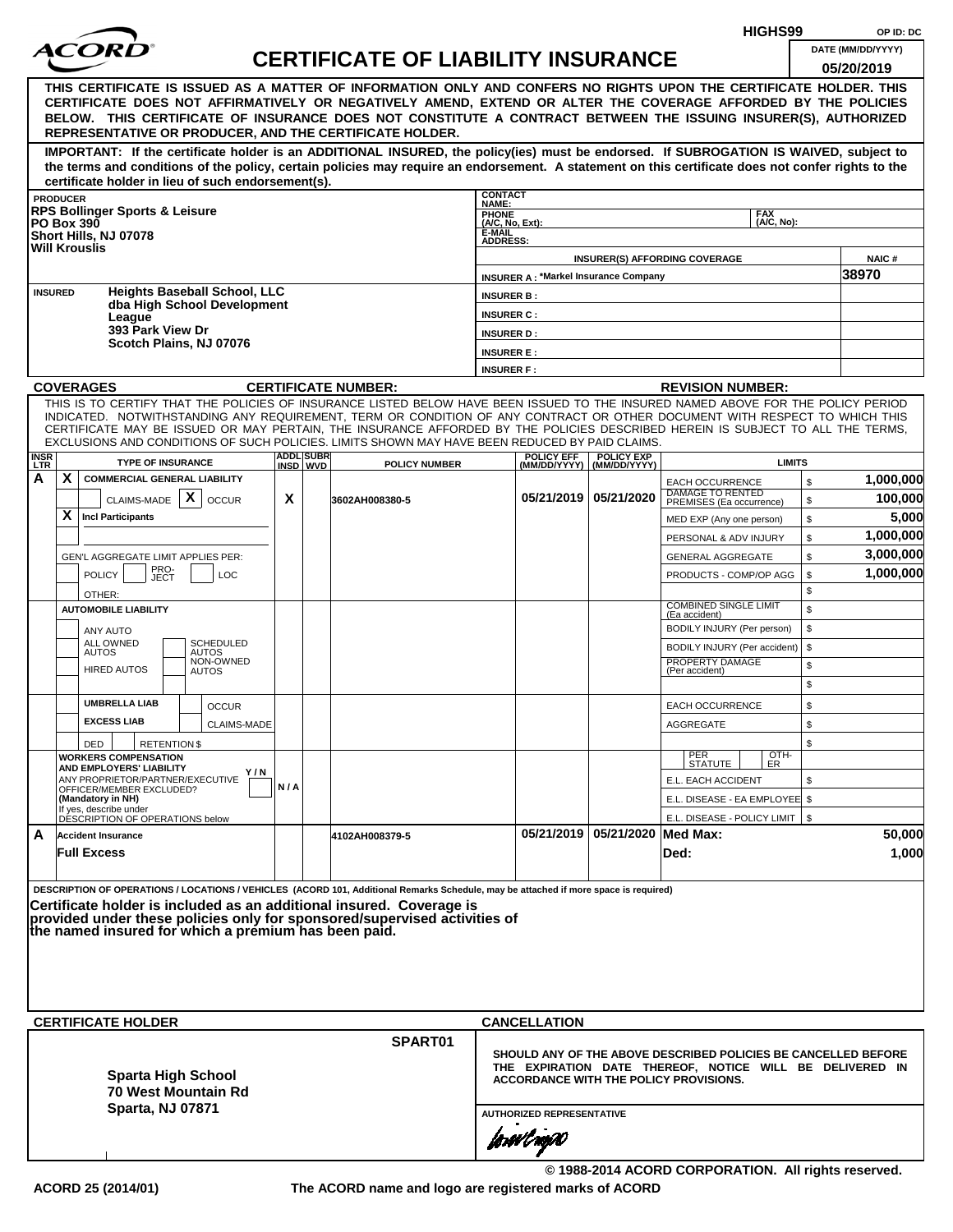|                           |                 |                                                                                                                                                                                                                                                                                                                                                                                                                                                                                                             |     |                              |                                           |                                                                                                                                                                                                                 |                                             |                                                | HIGHS99                                     |          | OP ID: DC         |  |
|---------------------------|-----------------|-------------------------------------------------------------------------------------------------------------------------------------------------------------------------------------------------------------------------------------------------------------------------------------------------------------------------------------------------------------------------------------------------------------------------------------------------------------------------------------------------------------|-----|------------------------------|-------------------------------------------|-----------------------------------------------------------------------------------------------------------------------------------------------------------------------------------------------------------------|---------------------------------------------|------------------------------------------------|---------------------------------------------|----------|-------------------|--|
|                           |                 | <i>ACOR</i>                                                                                                                                                                                                                                                                                                                                                                                                                                                                                                 |     |                              | <b>CERTIFICATE OF LIABILITY INSURANCE</b> |                                                                                                                                                                                                                 |                                             |                                                |                                             |          | DATE (MM/DD/YYYY) |  |
|                           |                 | THIS CERTIFICATE IS ISSUED AS A MATTER OF INFORMATION ONLY AND CONFERS NO RIGHTS UPON THE CERTIFICATE HOLDER. THIS<br>CERTIFICATE DOES NOT AFFIRMATIVELY OR NEGATIVELY AMEND, EXTEND OR ALTER THE COVERAGE AFFORDED BY THE POLICIES<br>BELOW. THIS CERTIFICATE OF INSURANCE DOES NOT CONSTITUTE A CONTRACT BETWEEN THE ISSUING INSURER(S), AUTHORIZED<br>REPRESENTATIVE OR PRODUCER, AND THE CERTIFICATE HOLDER.                                                                                            |     |                              |                                           |                                                                                                                                                                                                                 |                                             |                                                |                                             |          | 05/20/2019        |  |
|                           |                 | IMPORTANT: If the certificate holder is an ADDITIONAL INSURED, the policy(ies) must be endorsed. If SUBROGATION IS WAIVED, subject to<br>the terms and conditions of the policy, certain policies may require an endorsement. A statement on this certificate does not confer rights to the<br>certificate holder in lieu of such endorsement(s).                                                                                                                                                           |     |                              |                                           |                                                                                                                                                                                                                 |                                             |                                                |                                             |          |                   |  |
|                           | <b>PRODUCER</b> |                                                                                                                                                                                                                                                                                                                                                                                                                                                                                                             |     |                              |                                           | <b>CONTACT</b>                                                                                                                                                                                                  |                                             |                                                |                                             |          |                   |  |
|                           |                 | <b>RPS Bollinger Sports &amp; Leisure</b>                                                                                                                                                                                                                                                                                                                                                                                                                                                                   |     |                              |                                           | NAME:<br><b>PHONE</b><br>$(AC, No, Ext)$ :                                                                                                                                                                      |                                             |                                                | <b>FAX</b><br>(A/C, No):                    |          |                   |  |
|                           |                 | <b>PO Box 390</b><br>Short Hills, NJ 07078                                                                                                                                                                                                                                                                                                                                                                                                                                                                  |     |                              |                                           | E-MAIL<br><b>ADDRESS:</b>                                                                                                                                                                                       |                                             |                                                |                                             |          |                   |  |
|                           |                 | <b>Will Krouslis</b>                                                                                                                                                                                                                                                                                                                                                                                                                                                                                        |     |                              |                                           |                                                                                                                                                                                                                 |                                             |                                                | <b>INSURER(S) AFFORDING COVERAGE</b>        |          | NAIC#             |  |
|                           |                 |                                                                                                                                                                                                                                                                                                                                                                                                                                                                                                             |     |                              |                                           |                                                                                                                                                                                                                 | <b>INSURER A: *Markel Insurance Company</b> |                                                |                                             |          | 38970             |  |
|                           | <b>INSURED</b>  | <b>Heights Baseball School, LLC</b>                                                                                                                                                                                                                                                                                                                                                                                                                                                                         |     |                              |                                           | <b>INSURER B:</b>                                                                                                                                                                                               |                                             |                                                |                                             |          |                   |  |
|                           |                 | dba High School Development<br>League                                                                                                                                                                                                                                                                                                                                                                                                                                                                       |     |                              |                                           | <b>INSURER C:</b>                                                                                                                                                                                               |                                             |                                                |                                             |          |                   |  |
|                           |                 | 393 Park View Dr                                                                                                                                                                                                                                                                                                                                                                                                                                                                                            |     |                              |                                           | <b>INSURER D:</b>                                                                                                                                                                                               |                                             |                                                |                                             |          |                   |  |
|                           |                 | Scotch Plains, NJ 07076                                                                                                                                                                                                                                                                                                                                                                                                                                                                                     |     |                              |                                           | <b>INSURER E:</b>                                                                                                                                                                                               |                                             |                                                |                                             |          |                   |  |
|                           |                 |                                                                                                                                                                                                                                                                                                                                                                                                                                                                                                             |     |                              |                                           | <b>INSURER F:</b>                                                                                                                                                                                               |                                             |                                                |                                             |          |                   |  |
|                           |                 | <b>COVERAGES</b>                                                                                                                                                                                                                                                                                                                                                                                                                                                                                            |     |                              | <b>CERTIFICATE NUMBER:</b>                |                                                                                                                                                                                                                 |                                             |                                                | <b>REVISION NUMBER:</b>                     |          |                   |  |
|                           |                 | THIS IS TO CERTIFY THAT THE POLICIES OF INSURANCE LISTED BELOW HAVE BEEN ISSUED TO THE INSURED NAMED ABOVE FOR THE POLICY PERIOD<br>INDICATED. NOTWITHSTANDING ANY REQUIREMENT, TERM OR CONDITION OF ANY CONTRACT OR OTHER DOCUMENT WITH RESPECT TO WHICH THIS<br>CERTIFICATE MAY BE ISSUED OR MAY PERTAIN, THE INSURANCE AFFORDED BY THE POLICIES DESCRIBED HEREIN IS SUBJECT TO ALL THE TERMS,<br>EXCLUSIONS AND CONDITIONS OF SUCH POLICIES. LIMITS SHOWN MAY HAVE BEEN REDUCED BY PAID CLAIMS.          |     |                              |                                           |                                                                                                                                                                                                                 |                                             |                                                |                                             |          |                   |  |
| <b>INSR</b><br><b>LTR</b> |                 | <b>TYPE OF INSURANCE</b>                                                                                                                                                                                                                                                                                                                                                                                                                                                                                    |     | <b>ADDL SUBR</b><br>INSD WVD | <b>POLICY NUMBER</b>                      |                                                                                                                                                                                                                 | <b>POLICY EFF</b>                           | <b>POLICY EXP</b><br>(MM/DD/YYYY) (MM/DD/YYYY) | <b>LIMITS</b>                               |          |                   |  |
| A                         | X.              | <b>COMMERCIAL GENERAL LIABILITY</b>                                                                                                                                                                                                                                                                                                                                                                                                                                                                         |     |                              |                                           |                                                                                                                                                                                                                 |                                             |                                                | <b>EACH OCCURRENCE</b><br>DAMAGE TO RENTED  | \$       | 1,000,000         |  |
|                           |                 | $\mathsf{X}$<br>CLAIMS-MADE<br><b>OCCUR</b>                                                                                                                                                                                                                                                                                                                                                                                                                                                                 | X   |                              | 3602AH008380-5                            |                                                                                                                                                                                                                 | 05/21/2019                                  | 05/21/2020                                     | PREMISES (Ea occurrence)                    | \$       | 100,000           |  |
|                           | X.              | <b>Incl Participants</b>                                                                                                                                                                                                                                                                                                                                                                                                                                                                                    |     |                              |                                           |                                                                                                                                                                                                                 |                                             |                                                | MED EXP (Any one person)                    | \$       | 5,000             |  |
|                           |                 |                                                                                                                                                                                                                                                                                                                                                                                                                                                                                                             |     |                              |                                           |                                                                                                                                                                                                                 |                                             |                                                | PERSONAL & ADV INJURY                       | \$       | 1,000,000         |  |
|                           |                 | GEN'L AGGREGATE LIMIT APPLIES PER:                                                                                                                                                                                                                                                                                                                                                                                                                                                                          |     |                              |                                           |                                                                                                                                                                                                                 |                                             |                                                | <b>GENERAL AGGREGATE</b>                    | \$       | 3,000,000         |  |
|                           |                 | PRO-<br>JECT<br><b>POLICY</b><br>LOC                                                                                                                                                                                                                                                                                                                                                                                                                                                                        |     |                              |                                           |                                                                                                                                                                                                                 |                                             |                                                | PRODUCTS - COMP/OP AGG                      | \$<br>\$ | 1,000,000         |  |
|                           |                 | OTHER:<br><b>AUTOMOBILE LIABILITY</b>                                                                                                                                                                                                                                                                                                                                                                                                                                                                       |     |                              |                                           |                                                                                                                                                                                                                 |                                             |                                                | <b>COMBINED SINGLE LIMIT</b>                | \$       |                   |  |
|                           |                 |                                                                                                                                                                                                                                                                                                                                                                                                                                                                                                             |     |                              |                                           |                                                                                                                                                                                                                 |                                             |                                                | (Ea accident)<br>BODILY INJURY (Per person) | \$       |                   |  |
|                           |                 | ANY AUTO<br><b>ALL OWNED</b><br>SCHEDULED                                                                                                                                                                                                                                                                                                                                                                                                                                                                   |     |                              |                                           |                                                                                                                                                                                                                 |                                             |                                                | BODILY INJURY (Per accident)                | \$       |                   |  |
|                           |                 | <b>AUTOS</b><br><b>AUTOS</b><br>NON-OWNED<br><b>HIRED AUTOS</b>                                                                                                                                                                                                                                                                                                                                                                                                                                             |     |                              |                                           |                                                                                                                                                                                                                 |                                             |                                                | PROPERTY DAMAGE<br>(Per accident)           | \$       |                   |  |
|                           |                 | <b>AUTOS</b>                                                                                                                                                                                                                                                                                                                                                                                                                                                                                                |     |                              |                                           |                                                                                                                                                                                                                 |                                             |                                                |                                             | \$       |                   |  |
|                           |                 | <b>UMBRELLA LIAB</b><br><b>OCCUR</b>                                                                                                                                                                                                                                                                                                                                                                                                                                                                        |     |                              |                                           |                                                                                                                                                                                                                 |                                             |                                                | <b>EACH OCCURRENCE</b>                      | \$       |                   |  |
|                           |                 | <b>EXCESS LIAB</b><br><b>CLAIMS-MADE</b>                                                                                                                                                                                                                                                                                                                                                                                                                                                                    |     |                              |                                           |                                                                                                                                                                                                                 |                                             |                                                | <b>AGGREGATE</b>                            | \$       |                   |  |
|                           |                 | <b>RETENTION \$</b><br>DED                                                                                                                                                                                                                                                                                                                                                                                                                                                                                  |     |                              |                                           |                                                                                                                                                                                                                 |                                             |                                                |                                             | \$       |                   |  |
|                           |                 | <b>WORKERS COMPENSATION</b><br>AND EMPLOYERS' LIABILITY                                                                                                                                                                                                                                                                                                                                                                                                                                                     |     |                              |                                           |                                                                                                                                                                                                                 |                                             |                                                | OTH-<br><b>PER</b><br><b>STATUTE</b><br>ER  |          |                   |  |
|                           |                 | Y/N<br>ANY PROPRIETOR/PARTNER/EXECUTIVE<br>OFFICER/MEMBER EXCLUDED?                                                                                                                                                                                                                                                                                                                                                                                                                                         | N/A |                              |                                           |                                                                                                                                                                                                                 |                                             |                                                | E.L. EACH ACCIDENT                          | \$       |                   |  |
|                           |                 | (Mandatory in NH)                                                                                                                                                                                                                                                                                                                                                                                                                                                                                           |     |                              |                                           |                                                                                                                                                                                                                 |                                             |                                                | E.L. DISEASE - EA EMPLOYEE \$               |          |                   |  |
|                           |                 | If yes, describe under<br>DÉSCRIPTION OF OPERATIONS below                                                                                                                                                                                                                                                                                                                                                                                                                                                   |     |                              |                                           |                                                                                                                                                                                                                 |                                             |                                                | E.L. DISEASE - POLICY LIMIT   \$            |          |                   |  |
| A                         |                 | <b>Accident Insurance</b><br><b>Full Excess</b>                                                                                                                                                                                                                                                                                                                                                                                                                                                             |     |                              | 4102AH008379-5                            |                                                                                                                                                                                                                 |                                             | 05/21/2019   05/21/2020   Med Max:             | Ded:                                        |          | 50,000<br>1,000   |  |
|                           |                 | DESCRIPTION OF OPERATIONS / LOCATIONS / VEHICLES (ACORD 101, Additional Remarks Schedule, may be attached if more space is required)<br>Certificate holder is included as an additional insured. Coverage is<br>provided under these policies only for sponsored/supervised activities of<br>the named insured for which a premium has been paid.<br>Event dates: 6/13, 6/14, 6/15, 6/16, 6/20, 6/21, 6/22, 6/23, 6/27, 6/28,<br> 6/29, 6/30, 7/5, 7/6, 7/7, 7/11, 7/12, 7/13, 7/14, 7/18, 7/19, 7/20, 7/21 |     |                              |                                           |                                                                                                                                                                                                                 |                                             |                                                |                                             |          |                   |  |
|                           |                 | <b>CERTIFICATE HOLDER</b>                                                                                                                                                                                                                                                                                                                                                                                                                                                                                   |     |                              |                                           |                                                                                                                                                                                                                 | <b>CANCELLATION</b>                         |                                                |                                             |          |                   |  |
|                           |                 | <b>Sparta Board of Education</b><br>18 Mohawk Ave.<br><b>Sparta, NJ 07871</b>                                                                                                                                                                                                                                                                                                                                                                                                                               |     |                              | SPART02                                   | SHOULD ANY OF THE ABOVE DESCRIBED POLICIES BE CANCELLED BEFORE<br>THE EXPIRATION DATE THEREOF, NOTICE WILL BE DELIVERED IN<br><b>ACCORDANCE WITH THE POLICY PROVISIONS.</b><br><b>AUTHORIZED REPRESENTATIVE</b> |                                             |                                                |                                             |          |                   |  |
|                           |                 |                                                                                                                                                                                                                                                                                                                                                                                                                                                                                                             |     |                              |                                           | forov CrogO                                                                                                                                                                                                     |                                             |                                                |                                             |          |                   |  |

**© 1988-2014 ACORD CORPORATION. All rights reserved. ACORD 25 (2014/01) The ACORD name and logo are registered marks of ACORD**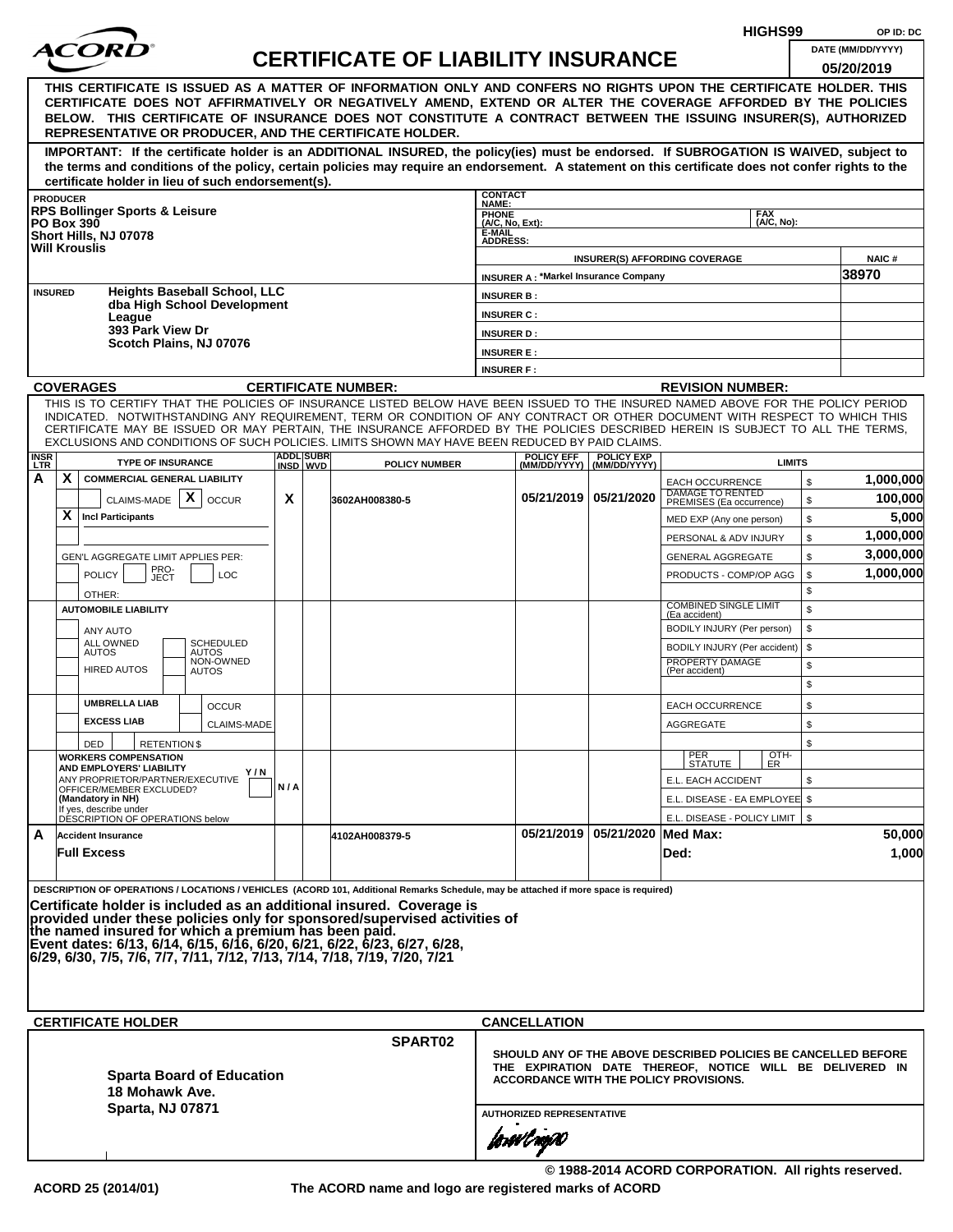|                    |                   |                                                              |                                                    |     |                               |                                                                                                                                                                                                                                                              |                                                                |                                             |                                                  |                                                            | HIGHS99            |              | OP ID: DC             |
|--------------------|-------------------|--------------------------------------------------------------|----------------------------------------------------|-----|-------------------------------|--------------------------------------------------------------------------------------------------------------------------------------------------------------------------------------------------------------------------------------------------------------|----------------------------------------------------------------|---------------------------------------------|--------------------------------------------------|------------------------------------------------------------|--------------------|--------------|-----------------------|
|                    |                   |                                                              |                                                    |     |                               | <b>CERTIFICATE OF LIABILITY INSURANCE</b>                                                                                                                                                                                                                    |                                                                |                                             |                                                  |                                                            |                    |              | DATE (MM/DD/YYYY)     |
|                    |                   |                                                              |                                                    |     |                               |                                                                                                                                                                                                                                                              |                                                                |                                             |                                                  |                                                            |                    |              | 05/20/2019            |
|                    |                   |                                                              |                                                    |     |                               | THIS CERTIFICATE IS ISSUED AS A MATTER OF INFORMATION ONLY AND CONFERS NO RIGHTS UPON THE CERTIFICATE HOLDER. THIS<br>CERTIFICATE DOES NOT AFFIRMATIVELY OR NEGATIVELY AMEND, EXTEND OR ALTER THE COVERAGE AFFORDED BY THE POLICIES                          |                                                                |                                             |                                                  |                                                            |                    |              |                       |
|                    |                   |                                                              |                                                    |     |                               | BELOW. THIS CERTIFICATE OF INSURANCE DOES NOT CONSTITUTE A CONTRACT BETWEEN THE ISSUING INSURER(S), AUTHORIZED                                                                                                                                               |                                                                |                                             |                                                  |                                                            |                    |              |                       |
|                    |                   |                                                              |                                                    |     |                               | REPRESENTATIVE OR PRODUCER, AND THE CERTIFICATE HOLDER.                                                                                                                                                                                                      |                                                                |                                             |                                                  |                                                            |                    |              |                       |
|                    |                   |                                                              |                                                    |     |                               | IMPORTANT: If the certificate holder is an ADDITIONAL INSURED, the policy(ies) must be endorsed. If SUBROGATION IS WAIVED, subject to                                                                                                                        |                                                                |                                             |                                                  |                                                            |                    |              |                       |
|                    |                   |                                                              |                                                    |     |                               | the terms and conditions of the policy, certain policies may require an endorsement. A statement on this certificate does not confer rights to the                                                                                                           |                                                                |                                             |                                                  |                                                            |                    |              |                       |
|                    | <b>PRODUCER</b>   |                                                              | certificate holder in lieu of such endorsement(s). |     |                               |                                                                                                                                                                                                                                                              | <b>CONTACT</b>                                                 |                                             |                                                  |                                                            |                    |              |                       |
|                    |                   | <b>RPS Bollinger Sports &amp; Leisure</b>                    |                                                    |     |                               |                                                                                                                                                                                                                                                              | NAME:<br><b>PHONE</b>                                          |                                             |                                                  |                                                            | <b>FAX</b>         |              |                       |
|                    | <b>PO Box 390</b> | Short Hills, NJ 07078                                        |                                                    |     |                               |                                                                                                                                                                                                                                                              | (A/C, No, Ext):<br>E-MAIL                                      |                                             |                                                  |                                                            | (A/C. No):         |              |                       |
|                    |                   | <b>Will Krouslis</b>                                         |                                                    |     |                               |                                                                                                                                                                                                                                                              | <b>ADDRESS:</b>                                                |                                             |                                                  |                                                            |                    |              |                       |
|                    |                   |                                                              |                                                    |     |                               |                                                                                                                                                                                                                                                              |                                                                | <b>INSURER A: *Markel Insurance Company</b> |                                                  | <b>INSURER(S) AFFORDING COVERAGE</b>                       |                    |              | <b>NAIC#</b><br>38970 |
|                    | <b>INSURED</b>    |                                                              | <b>Heights Baseball School, LLC</b>                |     |                               |                                                                                                                                                                                                                                                              | <b>INSURER B:</b>                                              |                                             |                                                  |                                                            |                    |              |                       |
|                    |                   |                                                              | dba High School Development                        |     |                               |                                                                                                                                                                                                                                                              | <b>INSURER C:</b>                                              |                                             |                                                  |                                                            |                    |              |                       |
|                    |                   | League<br>393 Park View Dr                                   |                                                    |     |                               |                                                                                                                                                                                                                                                              | <b>INSURER D:</b>                                              |                                             |                                                  |                                                            |                    |              |                       |
|                    |                   |                                                              | Scotch Plains, NJ 07076                            |     |                               |                                                                                                                                                                                                                                                              | <b>INSURER E:</b>                                              |                                             |                                                  |                                                            |                    |              |                       |
|                    |                   |                                                              |                                                    |     |                               |                                                                                                                                                                                                                                                              | <b>INSURER F:</b>                                              |                                             |                                                  |                                                            |                    |              |                       |
|                    |                   | <b>COVERAGES</b>                                             |                                                    |     |                               | <b>CERTIFICATE NUMBER:</b>                                                                                                                                                                                                                                   |                                                                |                                             |                                                  | <b>REVISION NUMBER:</b>                                    |                    |              |                       |
|                    |                   |                                                              |                                                    |     |                               | THIS IS TO CERTIFY THAT THE POLICIES OF INSURANCE LISTED BELOW HAVE BEEN ISSUED TO THE INSURED NAMED ABOVE FOR THE POLICY PERIOD                                                                                                                             |                                                                |                                             |                                                  |                                                            |                    |              |                       |
|                    |                   |                                                              |                                                    |     |                               | INDICATED. NOTWITHSTANDING ANY REQUIREMENT, TERM OR CONDITION OF ANY CONTRACT OR OTHER DOCUMENT WITH RESPECT TO WHICH THIS<br>CERTIFICATE MAY BE ISSUED OR MAY PERTAIN, THE INSURANCE AFFORDED BY THE POLICIES DESCRIBED HEREIN IS SUBJECT TO ALL THE TERMS. |                                                                |                                             |                                                  |                                                            |                    |              |                       |
|                    |                   |                                                              |                                                    |     |                               | EXCLUSIONS AND CONDITIONS OF SUCH POLICIES. LIMITS SHOWN MAY HAVE BEEN REDUCED BY PAID CLAIMS.                                                                                                                                                               |                                                                |                                             |                                                  |                                                            |                    |              |                       |
| <b>INSR</b><br>LTR |                   | <b>TYPE OF INSURANCE</b>                                     |                                                    |     | <b>ADDLISUBRI</b><br>INSD WVD | <b>POLICY NUMBER</b>                                                                                                                                                                                                                                         |                                                                | <b>POLICY EFF</b>                           | <b>POLICY EXP</b><br>(MM/DD/YYYY)   (MM/DD/YYYY) |                                                            | <b>LIMITS</b>      |              |                       |
| А                  | X                 | <b>COMMERCIAL GENERAL LIABILITY</b>                          |                                                    |     |                               |                                                                                                                                                                                                                                                              |                                                                |                                             |                                                  | <b>EACH OCCURRENCE</b>                                     |                    | $\mathbb{S}$ | 1,000,000             |
|                    |                   | CLAIMS-MADE $\mathbf{X}$                                     | <b>OCCUR</b>                                       | X   |                               | 3602AH008380-5                                                                                                                                                                                                                                               |                                                                |                                             | 05/21/2019   05/21/2020                          | DAMAGE TO RENTED<br>PREMISES (Ea occurrence)               |                    | \$           | 100,000               |
|                    | X                 | <b>Incl Participants</b>                                     |                                                    |     |                               |                                                                                                                                                                                                                                                              |                                                                |                                             |                                                  | MED EXP (Any one person)                                   |                    | \$           | 5,000                 |
|                    |                   |                                                              |                                                    |     |                               |                                                                                                                                                                                                                                                              |                                                                |                                             |                                                  | PERSONAL & ADV INJURY                                      |                    | \$           | 1,000,000             |
|                    |                   | GEN'L AGGREGATE LIMIT APPLIES PER:                           |                                                    |     |                               |                                                                                                                                                                                                                                                              |                                                                |                                             |                                                  | <b>GENERAL AGGREGATE</b>                                   |                    | \$           | 3,000,000             |
|                    |                   | PRO-<br>JECT<br><b>POLICY</b>                                | <b>LOC</b>                                         |     |                               |                                                                                                                                                                                                                                                              |                                                                |                                             |                                                  | PRODUCTS - COMP/OP AGG                                     |                    | \$           | 1,000,000             |
|                    |                   | OTHER:                                                       |                                                    |     |                               |                                                                                                                                                                                                                                                              |                                                                |                                             |                                                  | <b>COMBINED SINGLE LIMIT</b>                               |                    | \$           |                       |
|                    |                   | <b>AUTOMOBILE LIABILITY</b>                                  |                                                    |     |                               |                                                                                                                                                                                                                                                              |                                                                |                                             |                                                  | (Ea accident)                                              |                    | \$<br>\$     |                       |
|                    |                   | ANY AUTO<br>ALL OWNED                                        | <b>SCHEDULED</b>                                   |     |                               |                                                                                                                                                                                                                                                              |                                                                |                                             |                                                  | BODILY INJURY (Per person)<br>BODILY INJURY (Per accident) |                    | \$           |                       |
|                    |                   | <b>AUTOS</b>                                                 | <b>AUTOS</b><br>NON-OWNED                          |     |                               |                                                                                                                                                                                                                                                              |                                                                |                                             |                                                  | PROPERTY DAMAGE                                            |                    | \$           |                       |
|                    |                   | <b>HIRED AUTOS</b>                                           | <b>AUTOS</b>                                       |     |                               |                                                                                                                                                                                                                                                              |                                                                |                                             |                                                  | (Per accident)                                             |                    | \$           |                       |
|                    |                   | <b>UMBRELLA LIAB</b>                                         | <b>OCCUR</b>                                       |     |                               |                                                                                                                                                                                                                                                              |                                                                |                                             |                                                  | <b>EACH OCCURRENCE</b>                                     |                    | \$           |                       |
|                    |                   | <b>EXCESS LIAB</b>                                           | <b>CLAIMS-MADE</b>                                 |     |                               |                                                                                                                                                                                                                                                              |                                                                |                                             |                                                  | <b>AGGREGATE</b>                                           |                    | \$           |                       |
|                    |                   | <b>RETENTIONS</b><br>DED                                     |                                                    |     |                               |                                                                                                                                                                                                                                                              |                                                                |                                             |                                                  |                                                            |                    | \$           |                       |
|                    |                   | <b>WORKERS COMPENSATION</b>                                  |                                                    |     |                               |                                                                                                                                                                                                                                                              |                                                                |                                             |                                                  | PER<br>STATUTE                                             | $\frac{[OTH]}{ER}$ |              |                       |
|                    |                   | AND EMPLOYERS' LIABILITY<br>ANY PROPRIETOR/PARTNER/EXECUTIVE | Y / N                                              |     |                               |                                                                                                                                                                                                                                                              |                                                                |                                             |                                                  | E.L. EACH ACCIDENT                                         |                    | \$           |                       |
|                    |                   | OFFICER/MEMBER EXCLUDED?<br>(Mandatory in NH)                |                                                    | N/A |                               |                                                                                                                                                                                                                                                              |                                                                |                                             |                                                  | E.L. DISEASE - EA EMPLOYEE \$                              |                    |              |                       |
|                    |                   | If yes, describe under<br>DESCRIPTION OF OPERATIONS below    |                                                    |     |                               |                                                                                                                                                                                                                                                              |                                                                |                                             |                                                  | E.L. DISEASE - POLICY LIMIT   \$                           |                    |              |                       |
| A                  |                   | <b>Accident Insurance</b>                                    |                                                    |     |                               | 4102AH008379-5                                                                                                                                                                                                                                               |                                                                |                                             | 05/21/2019 05/21/2020 Med Max:                   |                                                            |                    |              | 50,000                |
|                    |                   | <b>Full Excess</b>                                           |                                                    |     |                               |                                                                                                                                                                                                                                                              |                                                                |                                             |                                                  | Ded:                                                       |                    |              | 1,000                 |
|                    |                   |                                                              |                                                    |     |                               |                                                                                                                                                                                                                                                              |                                                                |                                             |                                                  |                                                            |                    |              |                       |
|                    |                   |                                                              |                                                    |     |                               | DESCRIPTION OF OPERATIONS / LOCATIONS / VEHICLES (ACORD 101, Additional Remarks Schedule, may be attached if more space is required)                                                                                                                         |                                                                |                                             |                                                  |                                                            |                    |              |                       |
|                    |                   |                                                              |                                                    |     |                               | Coverage is provided under this policy only for sponsored/supervised<br>activities of the named insured for which a premium has been paid. The                                                                                                               |                                                                |                                             |                                                  |                                                            |                    |              |                       |
|                    |                   |                                                              | Certificate holder is named additional insured.    |     |                               |                                                                                                                                                                                                                                                              |                                                                |                                             |                                                  |                                                            |                    |              |                       |
|                    |                   |                                                              |                                                    |     |                               |                                                                                                                                                                                                                                                              |                                                                |                                             |                                                  |                                                            |                    |              |                       |
|                    |                   |                                                              |                                                    |     |                               |                                                                                                                                                                                                                                                              |                                                                |                                             |                                                  |                                                            |                    |              |                       |
|                    |                   |                                                              |                                                    |     |                               |                                                                                                                                                                                                                                                              |                                                                |                                             |                                                  |                                                            |                    |              |                       |
|                    |                   |                                                              |                                                    |     |                               |                                                                                                                                                                                                                                                              |                                                                |                                             |                                                  |                                                            |                    |              |                       |
|                    |                   | <b>CERTIFICATE HOLDER</b>                                    |                                                    |     |                               |                                                                                                                                                                                                                                                              |                                                                | <b>CANCELLATION</b>                         |                                                  |                                                            |                    |              |                       |
|                    |                   |                                                              |                                                    |     |                               | <b>SUMM1--</b>                                                                                                                                                                                                                                               | SHOULD ANY OF THE ABOVE DESCRIBED POLICIES BE CANCELLED BEFORE |                                             |                                                  |                                                            |                    |              |                       |
|                    |                   |                                                              | <b>Summit Board of Education</b>                   |     |                               |                                                                                                                                                                                                                                                              | THE EXPIRATION DATE THEREOF, NOTICE WILL BE DELIVERED IN       |                                             |                                                  |                                                            |                    |              |                       |
|                    |                   |                                                              | 14 Beekman Terrace                                 |     |                               |                                                                                                                                                                                                                                                              | ACCORDANCE WITH THE POLICY PROVISIONS.                         |                                             |                                                  |                                                            |                    |              |                       |
|                    |                   | <b>Summit, NJ 07901</b>                                      |                                                    |     |                               |                                                                                                                                                                                                                                                              |                                                                | <b>AUTHORIZED REPRESENTATIVE</b>            |                                                  |                                                            |                    |              |                       |
|                    |                   |                                                              |                                                    |     |                               |                                                                                                                                                                                                                                                              |                                                                |                                             |                                                  |                                                            |                    |              |                       |
|                    |                   |                                                              |                                                    |     |                               |                                                                                                                                                                                                                                                              |                                                                | forwl now                                   |                                                  |                                                            |                    |              |                       |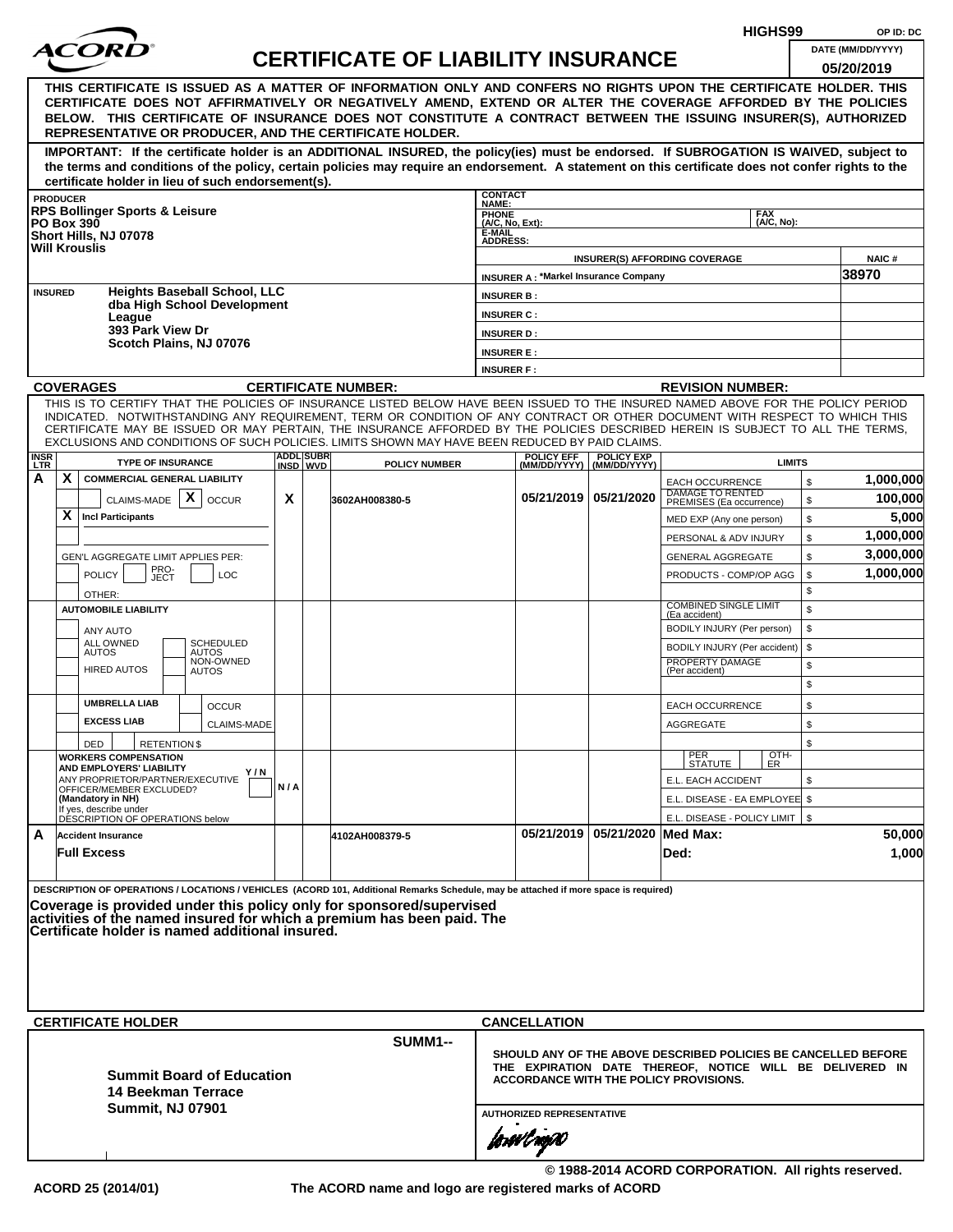|                           |                                                                                                                                                                                                                                                                                                                                                                                                                                                                                                    |     |                  |                                           | HIGHS99                         |                                             |                                   |                                                                                                                                                                      |                          | OP ID: DC    |                                 |
|---------------------------|----------------------------------------------------------------------------------------------------------------------------------------------------------------------------------------------------------------------------------------------------------------------------------------------------------------------------------------------------------------------------------------------------------------------------------------------------------------------------------------------------|-----|------------------|-------------------------------------------|---------------------------------|---------------------------------------------|-----------------------------------|----------------------------------------------------------------------------------------------------------------------------------------------------------------------|--------------------------|--------------|---------------------------------|
|                           | <b>COR</b>                                                                                                                                                                                                                                                                                                                                                                                                                                                                                         |     |                  | <b>CERTIFICATE OF LIABILITY INSURANCE</b> |                                 |                                             |                                   |                                                                                                                                                                      |                          |              | DATE (MM/DD/YYYY)<br>05/20/2019 |
|                           | THIS CERTIFICATE IS ISSUED AS A MATTER OF INFORMATION ONLY AND CONFERS NO RIGHTS UPON THE CERTIFICATE HOLDER. THIS<br>CERTIFICATE DOES NOT AFFIRMATIVELY OR NEGATIVELY AMEND, EXTEND OR ALTER THE COVERAGE AFFORDED BY THE POLICIES<br>BELOW. THIS CERTIFICATE OF INSURANCE DOES NOT CONSTITUTE A CONTRACT BETWEEN THE ISSUING INSURER(S), AUTHORIZED<br>REPRESENTATIVE OR PRODUCER, AND THE CERTIFICATE HOLDER.                                                                                   |     |                  |                                           |                                 |                                             |                                   |                                                                                                                                                                      |                          |              |                                 |
|                           | IMPORTANT: If the certificate holder is an ADDITIONAL INSURED, the policy(ies) must be endorsed. If SUBROGATION IS WAIVED, subject to<br>the terms and conditions of the policy, certain policies may require an endorsement. A statement on this certificate does not confer rights to the<br>certificate holder in lieu of such endorsement(s).                                                                                                                                                  |     |                  |                                           |                                 |                                             |                                   |                                                                                                                                                                      |                          |              |                                 |
|                           | <b>PRODUCER</b>                                                                                                                                                                                                                                                                                                                                                                                                                                                                                    |     |                  |                                           | <b>CONTACT</b><br>NAME:         |                                             |                                   |                                                                                                                                                                      |                          |              |                                 |
|                           | <b>RPS Bollinger Sports &amp; Leisure</b><br><b>PO Box 390</b>                                                                                                                                                                                                                                                                                                                                                                                                                                     |     |                  |                                           | <b>PHONE</b><br>(A/C, No, Ext): |                                             |                                   |                                                                                                                                                                      | <b>FAX</b><br>(A/C, No): |              |                                 |
|                           | Short Hills, NJ 07078                                                                                                                                                                                                                                                                                                                                                                                                                                                                              |     |                  |                                           | E-MAIL<br><b>ADDRESS:</b>       |                                             |                                   |                                                                                                                                                                      |                          |              |                                 |
|                           | <b>Will Krouslis</b>                                                                                                                                                                                                                                                                                                                                                                                                                                                                               |     |                  |                                           |                                 |                                             |                                   | <b>INSURER(S) AFFORDING COVERAGE</b>                                                                                                                                 |                          |              | <b>NAIC#</b>                    |
|                           |                                                                                                                                                                                                                                                                                                                                                                                                                                                                                                    |     |                  |                                           |                                 | <b>INSURER A: *Markel Insurance Company</b> |                                   |                                                                                                                                                                      |                          |              | 38970                           |
|                           | <b>Heights Baseball School, LLC</b><br><b>INSURED</b>                                                                                                                                                                                                                                                                                                                                                                                                                                              |     |                  |                                           | <b>INSURER B:</b>               |                                             |                                   |                                                                                                                                                                      |                          |              |                                 |
|                           | dba High School Development<br>League                                                                                                                                                                                                                                                                                                                                                                                                                                                              |     |                  |                                           | <b>INSURER C:</b>               |                                             |                                   |                                                                                                                                                                      |                          |              |                                 |
|                           | 393 Park View Dr                                                                                                                                                                                                                                                                                                                                                                                                                                                                                   |     |                  |                                           | <b>INSURER D:</b>               |                                             |                                   |                                                                                                                                                                      |                          |              |                                 |
|                           | Scotch Plains, NJ 07076                                                                                                                                                                                                                                                                                                                                                                                                                                                                            |     |                  |                                           | <b>INSURER E:</b>               |                                             |                                   |                                                                                                                                                                      |                          |              |                                 |
|                           |                                                                                                                                                                                                                                                                                                                                                                                                                                                                                                    |     |                  |                                           | <b>INSURER F:</b>               |                                             |                                   |                                                                                                                                                                      |                          |              |                                 |
|                           | <b>COVERAGES</b>                                                                                                                                                                                                                                                                                                                                                                                                                                                                                   |     |                  | <b>CERTIFICATE NUMBER:</b>                |                                 |                                             |                                   | <b>REVISION NUMBER:</b>                                                                                                                                              |                          |              |                                 |
|                           | THIS IS TO CERTIFY THAT THE POLICIES OF INSURANCE LISTED BELOW HAVE BEEN ISSUED TO THE INSURED NAMED ABOVE FOR THE POLICY PERIOD<br>INDICATED. NOTWITHSTANDING ANY REQUIREMENT, TERM OR CONDITION OF ANY CONTRACT OR OTHER DOCUMENT WITH RESPECT TO WHICH THIS<br>CERTIFICATE MAY BE ISSUED OR MAY PERTAIN, THE INSURANCE AFFORDED BY THE POLICIES DESCRIBED HEREIN IS SUBJECT TO ALL THE TERMS,<br>EXCLUSIONS AND CONDITIONS OF SUCH POLICIES. LIMITS SHOWN MAY HAVE BEEN REDUCED BY PAID CLAIMS. |     | <b>ADDL SUBR</b> |                                           |                                 |                                             |                                   |                                                                                                                                                                      |                          |              |                                 |
| <b>INSR</b><br><b>LTR</b> | <b>TYPE OF INSURANCE</b>                                                                                                                                                                                                                                                                                                                                                                                                                                                                           |     | INSD WVD         | <b>POLICY NUMBER</b>                      |                                 | <b>POLICY EFF</b><br>(MM/DD/YYYY)           | <b>POLICY EXP</b><br>(MM/DD/YYYY) |                                                                                                                                                                      | <b>LIMITS</b>            |              |                                 |
| A                         | X<br><b>COMMERCIAL GENERAL LIABILITY</b>                                                                                                                                                                                                                                                                                                                                                                                                                                                           |     |                  |                                           |                                 |                                             |                                   | <b>EACH OCCURRENCE</b><br>DAMAGE TO RENTED                                                                                                                           |                          | \$           | 1,000,000                       |
|                           | X<br>CLAIMS-MADE<br><b>OCCUR</b>                                                                                                                                                                                                                                                                                                                                                                                                                                                                   |     |                  | 3602AH008380-5                            |                                 |                                             | 05/21/2019 05/21/2020             | PREMISES (Ea occurrence)                                                                                                                                             |                          | \$           | 100,000                         |
|                           | X<br><b>Incl Participants</b>                                                                                                                                                                                                                                                                                                                                                                                                                                                                      |     |                  |                                           |                                 |                                             |                                   | MED EXP (Any one person)                                                                                                                                             |                          | \$           | 5,000                           |
|                           |                                                                                                                                                                                                                                                                                                                                                                                                                                                                                                    |     |                  |                                           |                                 |                                             |                                   | PERSONAL & ADV INJURY                                                                                                                                                |                          | \$           | 1,000,000                       |
|                           | GEN'L AGGREGATE LIMIT APPLIES PER:                                                                                                                                                                                                                                                                                                                                                                                                                                                                 |     |                  |                                           |                                 |                                             |                                   | <b>GENERAL AGGREGATE</b>                                                                                                                                             |                          | \$           | 3,000,000                       |
|                           | PRO-<br>JECT<br><b>POLICY</b><br><b>LOC</b>                                                                                                                                                                                                                                                                                                                                                                                                                                                        |     |                  |                                           |                                 |                                             |                                   | PRODUCTS - COMP/OP AGG                                                                                                                                               |                          | \$           | 1,000,000                       |
|                           | OTHER:                                                                                                                                                                                                                                                                                                                                                                                                                                                                                             |     |                  |                                           |                                 |                                             |                                   | <b>COMBINED SINGLE LIMIT</b>                                                                                                                                         |                          | \$           |                                 |
|                           | <b>AUTOMOBILE LIABILITY</b>                                                                                                                                                                                                                                                                                                                                                                                                                                                                        |     |                  |                                           |                                 |                                             |                                   | (Ea accident)                                                                                                                                                        |                          | $\mathbb{S}$ |                                 |
|                           | <b>ANY AUTO</b><br>ALL OWNED<br>SCHEDULED                                                                                                                                                                                                                                                                                                                                                                                                                                                          |     |                  |                                           |                                 |                                             |                                   | BODILY INJURY (Per person)                                                                                                                                           |                          | \$           |                                 |
|                           | <b>AUTOS</b><br><b>AUTOS</b><br>NON-OWNED                                                                                                                                                                                                                                                                                                                                                                                                                                                          |     |                  |                                           |                                 |                                             |                                   | BODILY INJURY (Per accident)<br>PROPERTY DAMAGE                                                                                                                      |                          | \$           |                                 |
|                           | <b>HIRED AUTOS</b><br><b>AUTOS</b>                                                                                                                                                                                                                                                                                                                                                                                                                                                                 |     |                  |                                           |                                 |                                             |                                   | (Per accident)                                                                                                                                                       |                          | \$           |                                 |
|                           |                                                                                                                                                                                                                                                                                                                                                                                                                                                                                                    |     |                  |                                           |                                 |                                             |                                   |                                                                                                                                                                      |                          | \$           |                                 |
|                           | <b>UMBRELLA LIAB</b><br><b>OCCUR</b>                                                                                                                                                                                                                                                                                                                                                                                                                                                               |     |                  |                                           |                                 |                                             |                                   | <b>EACH OCCURRENCE</b>                                                                                                                                               |                          | \$           |                                 |
|                           | <b>EXCESS LIAB</b><br>CLAIMS-MADE                                                                                                                                                                                                                                                                                                                                                                                                                                                                  |     |                  |                                           |                                 |                                             |                                   | AGGREGATE                                                                                                                                                            |                          | \$           |                                 |
|                           | <b>RETENTION \$</b><br>DED<br><b>WORKERS COMPENSATION</b>                                                                                                                                                                                                                                                                                                                                                                                                                                          |     |                  |                                           |                                 |                                             |                                   | PER<br>STATUTE                                                                                                                                                       | OTH-                     | \$           |                                 |
|                           | AND EMPLOYERS' LIABILITY<br>Y / N                                                                                                                                                                                                                                                                                                                                                                                                                                                                  |     |                  |                                           |                                 |                                             |                                   |                                                                                                                                                                      | ER                       |              |                                 |
|                           | ANY PROPRIETOR/PARTNER/EXECUTIVE<br>OFFICER/MEMBER EXCLUDED?                                                                                                                                                                                                                                                                                                                                                                                                                                       | N/A |                  |                                           |                                 |                                             |                                   | E.L. EACH ACCIDENT                                                                                                                                                   |                          | \$           |                                 |
|                           | (Mandatory in NH)<br>If yes, describe under<br>DESCRIPTION OF OPERATIONS below                                                                                                                                                                                                                                                                                                                                                                                                                     |     |                  |                                           |                                 |                                             |                                   | E.L. DISEASE - EA EMPLOYEE \$<br>E.L. DISEASE - POLICY LIMIT   \$                                                                                                    |                          |              |                                 |
| A                         | <b>Accident Insurance</b>                                                                                                                                                                                                                                                                                                                                                                                                                                                                          |     |                  | 4102AH008379-5                            |                                 | 05/21/2019                                  | 05/21/2020 Med Max:               |                                                                                                                                                                      |                          |              | 50,000                          |
|                           | <b>Full Excess</b>                                                                                                                                                                                                                                                                                                                                                                                                                                                                                 |     |                  |                                           |                                 |                                             |                                   | Ded:                                                                                                                                                                 |                          |              | 1,000                           |
|                           | DESCRIPTION OF OPERATIONS / LOCATIONS / VEHICLES (ACORD 101, Additional Remarks Schedule, may be attached if more space is required)<br>Coverage is provided under this policy only for sponsored/supervised<br> activities of the named insured for which a premium has been paid.                                                                                                                                                                                                                |     |                  |                                           |                                 |                                             |                                   |                                                                                                                                                                      |                          |              |                                 |
|                           | <b>CERTIFICATE HOLDER</b>                                                                                                                                                                                                                                                                                                                                                                                                                                                                          |     |                  |                                           |                                 | <b>CANCELLATION</b>                         |                                   |                                                                                                                                                                      |                          |              |                                 |
|                           | <b>Summit Junior Baseball</b><br><b>Tim Shannon</b><br>225 Ashland Rd                                                                                                                                                                                                                                                                                                                                                                                                                              |     |                  | <b>SUMM2--</b>                            |                                 |                                             |                                   | SHOULD ANY OF THE ABOVE DESCRIBED POLICIES BE CANCELLED BEFORE<br>THE EXPIRATION DATE THEREOF, NOTICE WILL BE DELIVERED IN<br>ACCORDANCE WITH THE POLICY PROVISIONS. |                          |              |                                 |
|                           | <b>Summit, NJ 07901</b>                                                                                                                                                                                                                                                                                                                                                                                                                                                                            |     |                  |                                           |                                 | <b>AUTHORIZED REPRESENTATIVE</b>            |                                   |                                                                                                                                                                      |                          |              |                                 |
|                           |                                                                                                                                                                                                                                                                                                                                                                                                                                                                                                    |     |                  |                                           | forwingso                       |                                             |                                   |                                                                                                                                                                      |                          |              |                                 |

**© 1988-2014 ACORD CORPORATION. All rights reserved.**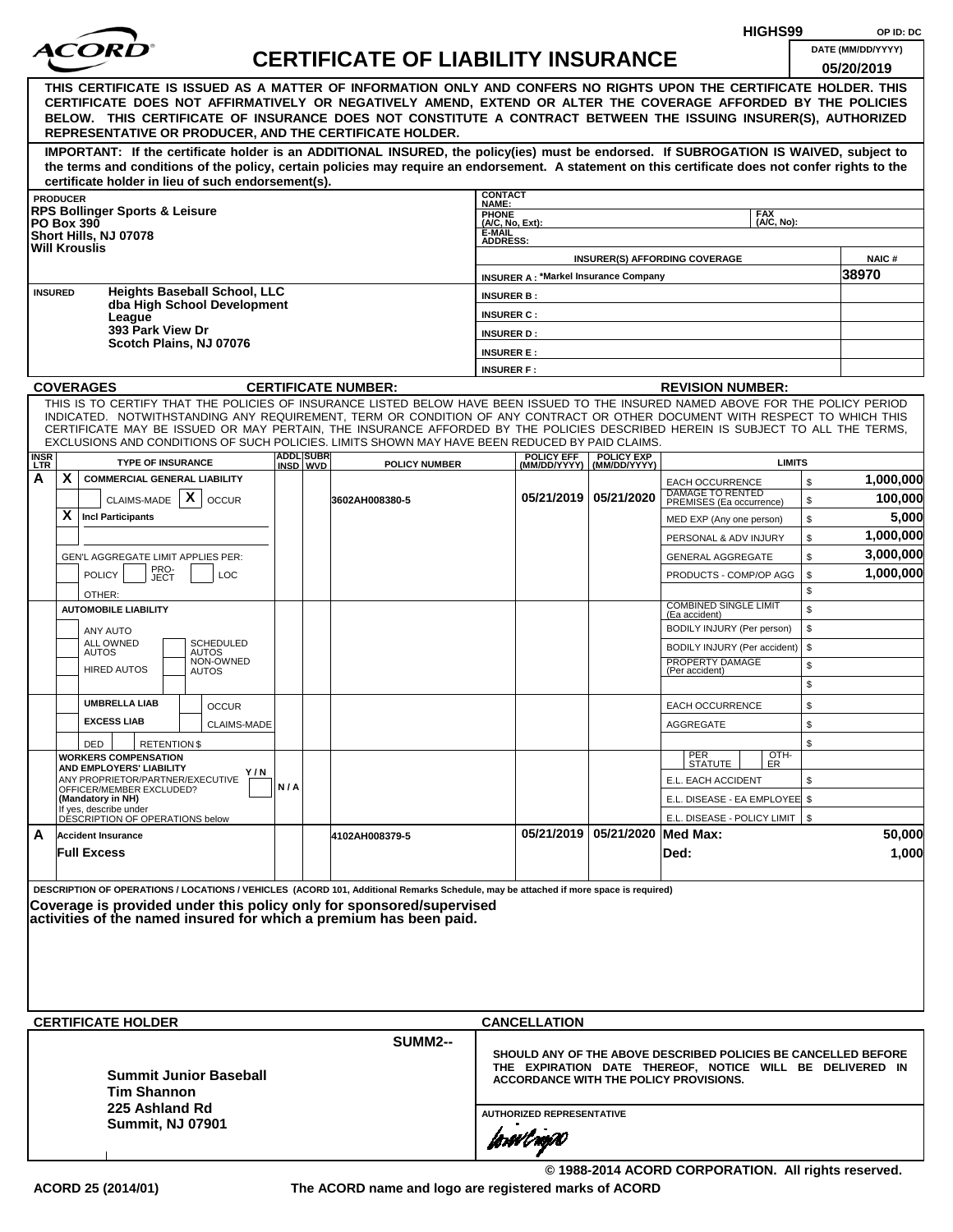|                         |                                                                                                                                                                                                                                                                |     |                  |                                           |                                                                |                                             |                                |                                                                        | HIGHS99       |          | OP ID: DC         |  |
|-------------------------|----------------------------------------------------------------------------------------------------------------------------------------------------------------------------------------------------------------------------------------------------------------|-----|------------------|-------------------------------------------|----------------------------------------------------------------|---------------------------------------------|--------------------------------|------------------------------------------------------------------------|---------------|----------|-------------------|--|
|                         |                                                                                                                                                                                                                                                                |     |                  | <b>CERTIFICATE OF LIABILITY INSURANCE</b> |                                                                |                                             |                                |                                                                        |               |          | DATE (MM/DD/YYYY) |  |
|                         |                                                                                                                                                                                                                                                                |     |                  |                                           |                                                                |                                             |                                |                                                                        |               |          | 05/20/2019        |  |
|                         | THIS CERTIFICATE IS ISSUED AS A MATTER OF INFORMATION ONLY AND CONFERS NO RIGHTS UPON THE CERTIFICATE HOLDER. THIS<br>CERTIFICATE DOES NOT AFFIRMATIVELY OR NEGATIVELY AMEND, EXTEND OR ALTER THE COVERAGE AFFORDED BY THE POLICIES                            |     |                  |                                           |                                                                |                                             |                                |                                                                        |               |          |                   |  |
|                         | BELOW. THIS CERTIFICATE OF INSURANCE DOES NOT CONSTITUTE A CONTRACT BETWEEN THE ISSUING INSURER(S), AUTHORIZED                                                                                                                                                 |     |                  |                                           |                                                                |                                             |                                |                                                                        |               |          |                   |  |
|                         | REPRESENTATIVE OR PRODUCER, AND THE CERTIFICATE HOLDER.                                                                                                                                                                                                        |     |                  |                                           |                                                                |                                             |                                |                                                                        |               |          |                   |  |
|                         | IMPORTANT: If the certificate holder is an ADDITIONAL INSURED, the policy(ies) must be endorsed. If SUBROGATION IS WAIVED, subject to                                                                                                                          |     |                  |                                           |                                                                |                                             |                                |                                                                        |               |          |                   |  |
|                         | the terms and conditions of the policy, certain policies may require an endorsement. A statement on this certificate does not confer rights to the<br>certificate holder in lieu of such endorsement(s).                                                       |     |                  |                                           |                                                                |                                             |                                |                                                                        |               |          |                   |  |
|                         | <b>PRODUCER</b>                                                                                                                                                                                                                                                |     |                  |                                           | <b>CONTACT</b>                                                 |                                             |                                |                                                                        |               |          |                   |  |
|                         | <b>RPS Bollinger Sports &amp; Leisure</b>                                                                                                                                                                                                                      |     |                  |                                           | NAME:<br><b>PHONE</b>                                          |                                             |                                |                                                                        | <b>FAX</b>    |          |                   |  |
|                         | <b>PO Box 390</b><br>Short Hills, NJ 07078                                                                                                                                                                                                                     |     |                  |                                           | $(A/C, No, Ext)$ :<br>E-MAIL                                   |                                             |                                |                                                                        | (A/C. No):    |          |                   |  |
|                         | <b>Will Krouslis</b>                                                                                                                                                                                                                                           |     |                  |                                           | <b>ADDRESS:</b>                                                |                                             |                                | <b>INSURER(S) AFFORDING COVERAGE</b>                                   |               |          | <b>NAIC#</b>      |  |
|                         |                                                                                                                                                                                                                                                                |     |                  |                                           |                                                                | <b>INSURER A: *Markel Insurance Company</b> |                                |                                                                        |               |          | 38970             |  |
|                         | <b>Heights Baseball School, LLC</b><br><b>INSURED</b>                                                                                                                                                                                                          |     |                  |                                           | <b>INSURER B:</b>                                              |                                             |                                |                                                                        |               |          |                   |  |
|                         | dba High School Development<br>League                                                                                                                                                                                                                          |     |                  |                                           | <b>INSURER C:</b>                                              |                                             |                                |                                                                        |               |          |                   |  |
|                         | 393 Park View Dr                                                                                                                                                                                                                                               |     |                  |                                           | <b>INSURER D:</b>                                              |                                             |                                |                                                                        |               |          |                   |  |
|                         | Scotch Plains, NJ 07076                                                                                                                                                                                                                                        |     |                  |                                           | <b>INSURER E:</b>                                              |                                             |                                |                                                                        |               |          |                   |  |
|                         |                                                                                                                                                                                                                                                                |     |                  |                                           | <b>INSURER F:</b>                                              |                                             |                                |                                                                        |               |          |                   |  |
|                         | <b>COVERAGES</b>                                                                                                                                                                                                                                               |     |                  | <b>CERTIFICATE NUMBER:</b>                |                                                                |                                             |                                | <b>REVISION NUMBER:</b>                                                |               |          |                   |  |
|                         | THIS IS TO CERTIFY THAT THE POLICIES OF INSURANCE LISTED BELOW HAVE BEEN ISSUED TO THE INSURED NAMED ABOVE FOR THE POLICY PERIOD<br>INDICATED. NOTWITHSTANDING ANY REQUIREMENT, TERM OR CONDITION OF ANY CONTRACT OR OTHER DOCUMENT WITH RESPECT TO WHICH THIS |     |                  |                                           |                                                                |                                             |                                |                                                                        |               |          |                   |  |
|                         | CERTIFICATE MAY BE ISSUED OR MAY PERTAIN, THE INSURANCE AFFORDED BY THE POLICIES DESCRIBED HEREIN IS SUBJECT TO ALL THE TERMS.                                                                                                                                 |     |                  |                                           |                                                                |                                             |                                |                                                                        |               |          |                   |  |
|                         | EXCLUSIONS AND CONDITIONS OF SUCH POLICIES. LIMITS SHOWN MAY HAVE BEEN REDUCED BY PAID CLAIMS.                                                                                                                                                                 |     | <b>ADDL SUBR</b> |                                           |                                                                | <b>POLICY EFF</b>                           | <b>POLICY EXP</b>              |                                                                        |               |          |                   |  |
| <b>INSR</b><br>LTR<br>A | <b>TYPE OF INSURANCE</b><br>X.<br><b>COMMERCIAL GENERAL LIABILITY</b>                                                                                                                                                                                          |     | INSD WVD         | <b>POLICY NUMBER</b>                      |                                                                | (MM/DD/YYYY)                                | (MM/DD/YYYY)                   |                                                                        | <b>LIMITS</b> |          | 1,000,000         |  |
|                         | $\mathsf{x}$<br>CLAIMS-MADE<br><b>OCCUR</b>                                                                                                                                                                                                                    | X   |                  | 3602AH008380-5                            |                                                                |                                             | 05/21/2019   05/21/2020        | <b>EACH OCCURRENCE</b><br>DAMAGE TO RENTED<br>PREMISES (Ea occurrence) |               | \$<br>\$ | 100,000           |  |
|                         | X.<br><b>Incl Participants</b>                                                                                                                                                                                                                                 |     |                  |                                           |                                                                |                                             |                                | MED EXP (Any one person)                                               |               | \$       | 5,000             |  |
|                         |                                                                                                                                                                                                                                                                |     |                  |                                           |                                                                |                                             |                                | PERSONAL & ADV INJURY                                                  |               | \$       | 1,000,000         |  |
|                         | GEN'L AGGREGATE LIMIT APPLIES PER:                                                                                                                                                                                                                             |     |                  |                                           |                                                                |                                             |                                | <b>GENERAL AGGREGATE</b>                                               |               | \$       | 3,000,000         |  |
|                         | PRO-<br><b>POLICY</b><br>LOC<br>JECT                                                                                                                                                                                                                           |     |                  |                                           |                                                                |                                             |                                | PRODUCTS - COMP/OP AGG                                                 |               | \$       | 1,000,000         |  |
|                         | OTHER:                                                                                                                                                                                                                                                         |     |                  |                                           |                                                                |                                             |                                |                                                                        |               | \$       |                   |  |
|                         | <b>AUTOMOBILE LIABILITY</b>                                                                                                                                                                                                                                    |     |                  |                                           |                                                                |                                             |                                | <b>COMBINED SINGLE LIMIT</b><br>(Ea accident)                          |               | \$       |                   |  |
|                         | <b>ANY AUTO</b>                                                                                                                                                                                                                                                |     |                  |                                           |                                                                |                                             |                                | BODILY INJURY (Per person)                                             |               | \$       |                   |  |
|                         | ALL OWNED<br><b>SCHEDULED</b><br><b>AUTOS</b><br>AUTOS                                                                                                                                                                                                         |     |                  |                                           |                                                                |                                             |                                | BODILY INJURY (Per accident)                                           |               | \$       |                   |  |
|                         | NON-OWNED<br><b>HIRED AUTOS</b><br><b>AUTOS</b>                                                                                                                                                                                                                |     |                  |                                           |                                                                |                                             |                                | PROPERTY DAMAGE<br>(Per accident)                                      |               | \$       |                   |  |
|                         |                                                                                                                                                                                                                                                                |     |                  |                                           |                                                                |                                             |                                |                                                                        |               | \$       |                   |  |
|                         | <b>UMBRELLA LIAB</b><br><b>OCCUR</b>                                                                                                                                                                                                                           |     |                  |                                           |                                                                |                                             |                                | <b>EACH OCCURRENCE</b>                                                 |               | \$       |                   |  |
|                         | <b>EXCESS LIAB</b><br>CLAIMS-MADE                                                                                                                                                                                                                              |     |                  |                                           |                                                                |                                             |                                | AGGREGATE                                                              |               | \$       |                   |  |
|                         | <b>RETENTION \$</b><br>DED<br><b>WORKERS COMPENSATION</b>                                                                                                                                                                                                      |     |                  |                                           |                                                                |                                             |                                |                                                                        |               | \$       |                   |  |
|                         | AND EMPLOYERS' LIABILITY<br>Y / N                                                                                                                                                                                                                              |     |                  |                                           |                                                                |                                             |                                | PER<br>STATUTE                                                         | OTH-<br>ER    |          |                   |  |
|                         | ANY PROPRIETOR/PARTNER/EXECUTIVE<br>OFFICER/MEMBER EXCLUDED?                                                                                                                                                                                                   | N/A |                  |                                           |                                                                |                                             |                                | E.L. EACH ACCIDENT                                                     |               | \$       |                   |  |
|                         | (Mandatory in NH)<br>If yes, describe under<br>DESCRIPTION OF OPERATIONS below                                                                                                                                                                                 |     |                  |                                           |                                                                |                                             |                                | E.L. DISEASE - EA EMPLOYEE \$<br>E.L. DISEASE - POLICY LIMIT   \$      |               |          |                   |  |
| A                       | <b>Accident Insurance</b>                                                                                                                                                                                                                                      |     |                  | 4102AH008379-5                            |                                                                |                                             | 05/21/2019 05/21/2020 Med Max: |                                                                        |               |          | 50,000            |  |
|                         | <b>Full Excess</b>                                                                                                                                                                                                                                             |     |                  |                                           |                                                                |                                             |                                | Ded:                                                                   |               |          | 1,000             |  |
|                         |                                                                                                                                                                                                                                                                |     |                  |                                           |                                                                |                                             |                                |                                                                        |               |          |                   |  |
|                         | DESCRIPTION OF OPERATIONS / LOCATIONS / VEHICLES (ACORD 101, Additional Remarks Schedule, may be attached if more space is required)                                                                                                                           |     |                  |                                           |                                                                |                                             |                                |                                                                        |               |          |                   |  |
|                         | Coverage is provided under this policy only for sponsored/supervised<br> activities of the named insured for which a premium has been paid. The                                                                                                                |     |                  |                                           |                                                                |                                             |                                |                                                                        |               |          |                   |  |
|                         | lCertificate holder is named additional insured.                                                                                                                                                                                                               |     |                  |                                           |                                                                |                                             |                                |                                                                        |               |          |                   |  |
|                         |                                                                                                                                                                                                                                                                |     |                  |                                           |                                                                |                                             |                                |                                                                        |               |          |                   |  |
|                         |                                                                                                                                                                                                                                                                |     |                  |                                           |                                                                |                                             |                                |                                                                        |               |          |                   |  |
|                         |                                                                                                                                                                                                                                                                |     |                  |                                           |                                                                |                                             |                                |                                                                        |               |          |                   |  |
|                         |                                                                                                                                                                                                                                                                |     |                  |                                           |                                                                |                                             |                                |                                                                        |               |          |                   |  |
|                         | <b>CERTIFICATE HOLDER</b>                                                                                                                                                                                                                                      |     |                  |                                           |                                                                | <b>CANCELLATION</b>                         |                                |                                                                        |               |          |                   |  |
|                         |                                                                                                                                                                                                                                                                |     |                  | <b>TEANE1-</b>                            | SHOULD ANY OF THE ABOVE DESCRIBED POLICIES BE CANCELLED BEFORE |                                             |                                |                                                                        |               |          |                   |  |
|                         |                                                                                                                                                                                                                                                                |     |                  |                                           |                                                                |                                             |                                | THE EXPIRATION DATE THEREOF, NOTICE WILL BE DELIVERED IN               |               |          |                   |  |
|                         | <b>Teaneck High School</b><br>100 Elizabeth Ave.                                                                                                                                                                                                               |     |                  |                                           | ACCORDANCE WITH THE POLICY PROVISIONS.                         |                                             |                                |                                                                        |               |          |                   |  |
|                         | Teaneck, NJ 07666                                                                                                                                                                                                                                              |     |                  |                                           |                                                                | <b>AUTHORIZED REPRESENTATIVE</b>            |                                |                                                                        |               |          |                   |  |
|                         |                                                                                                                                                                                                                                                                |     |                  |                                           |                                                                |                                             |                                |                                                                        |               |          |                   |  |
|                         |                                                                                                                                                                                                                                                                |     |                  |                                           | forwl now                                                      |                                             |                                |                                                                        |               |          |                   |  |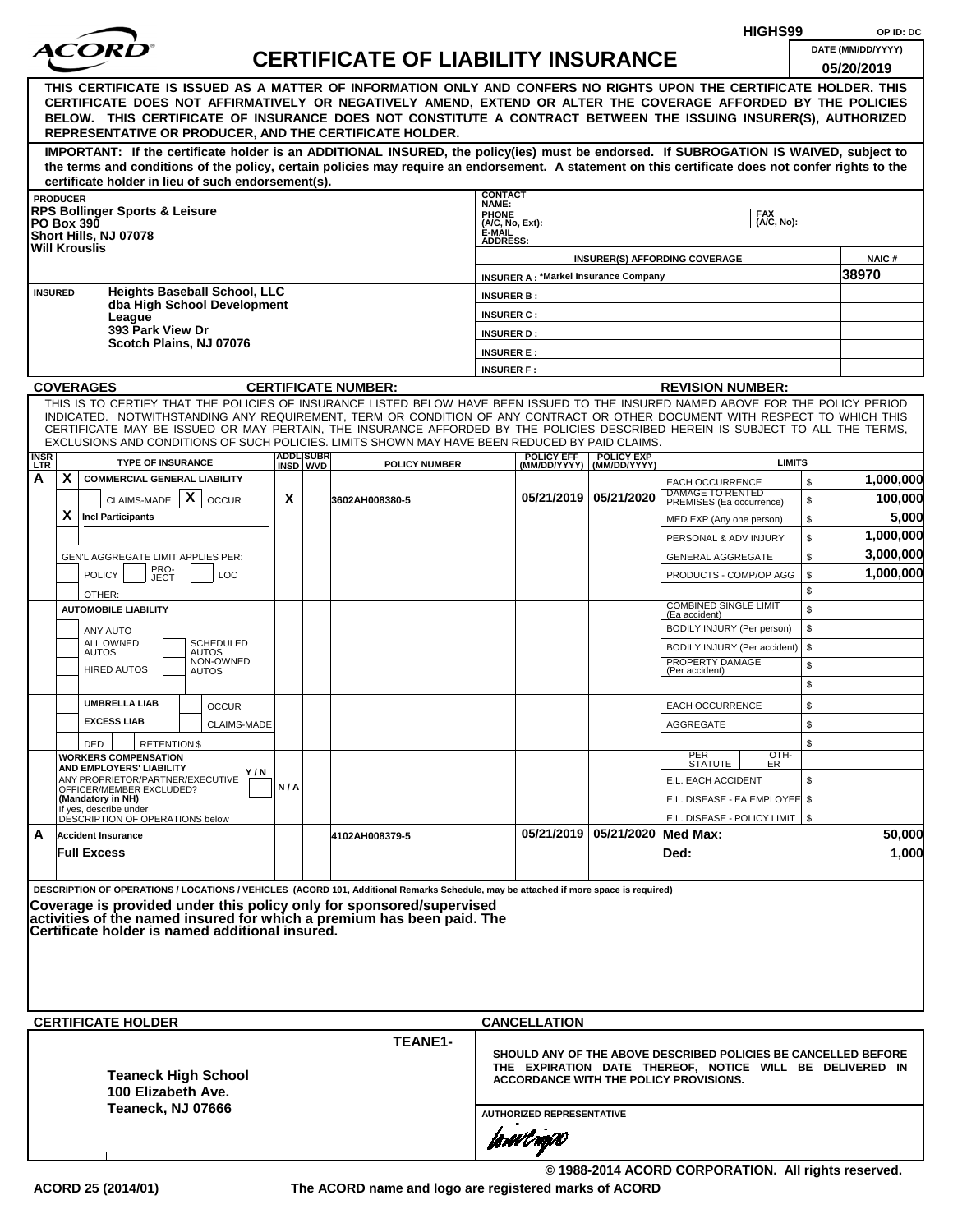| DATE (MM/DD/YYYY)<br><b>CERTIFICATE OF LIABILITY INSURANCE</b><br>05/20/2019<br>THIS CERTIFICATE IS ISSUED AS A MATTER OF INFORMATION ONLY AND CONFERS NO RIGHTS UPON THE CERTIFICATE HOLDER. THIS<br>CERTIFICATE DOES NOT AFFIRMATIVELY OR NEGATIVELY AMEND, EXTEND OR ALTER THE COVERAGE AFFORDED BY THE POLICIES<br>BELOW. THIS CERTIFICATE OF INSURANCE DOES NOT CONSTITUTE A CONTRACT BETWEEN THE ISSUING INSURER(S), AUTHORIZED<br>REPRESENTATIVE OR PRODUCER, AND THE CERTIFICATE HOLDER.<br>IMPORTANT: If the certificate holder is an ADDITIONAL INSURED, the policy(ies) must be endorsed. If SUBROGATION IS WAIVED, subject to<br>the terms and conditions of the policy, certain policies may require an endorsement. A statement on this certificate does not confer rights to the<br>certificate holder in lieu of such endorsement(s).<br><b>CONTACT</b><br><b>PRODUCER</b><br>NAME:<br><b>RPS Bollinger Sports &amp; Leisure</b><br>PHONE<br>(A/C, No, Ext):<br><b>FAX</b><br>(A/C, No):<br><b>PO Box 390</b><br>E-MAIL<br>Short Hills, NJ 07078<br><b>ADDRESS:</b><br><b>Will Krouslis</b><br><b>INSURER(S) AFFORDING COVERAGE</b><br>38970<br><b>INSURER A: *Markel Insurance Company</b><br><b>Heights Baseball School, LLC</b><br><b>INSURED</b><br><b>INSURER B:</b><br>dba High School Development<br><b>INSURER C:</b><br>League<br>393 Park View Dr<br><b>INSURER D:</b><br>Scotch Plains, NJ 07076<br><b>INSURER E:</b><br><b>INSURER F:</b><br><b>COVERAGES</b><br><b>CERTIFICATE NUMBER:</b><br><b>REVISION NUMBER:</b><br>THIS IS TO CERTIFY THAT THE POLICIES OF INSURANCE LISTED BELOW HAVE BEEN ISSUED TO THE INSURED NAMED ABOVE FOR THE POLICY PERIOD<br>INDICATED. NOTWITHSTANDING ANY REQUIREMENT, TERM OR CONDITION OF ANY CONTRACT OR OTHER DOCUMENT WITH RESPECT TO WHICH THIS<br>CERTIFICATE MAY BE ISSUED OR MAY PERTAIN, THE INSURANCE AFFORDED BY THE POLICIES DESCRIBED HEREIN IS SUBJECT TO ALL THE TERMS,<br>EXCLUSIONS AND CONDITIONS OF SUCH POLICIES. LIMITS SHOWN MAY HAVE BEEN REDUCED BY PAID CLAIMS.<br><b>ADDL SUBR</b><br><b>POLICY EFF</b><br><b>POLICY EXP</b><br><b>INSR</b><br><b>TYPE OF INSURANCE</b><br><b>LIMITS</b><br><b>POLICY NUMBER</b><br><b>LTR</b><br>INSD WVD<br>(MM/DD/YYYY)   (MM/DD/YYYY)<br>X<br>A<br><b>COMMERCIAL GENERAL LIABILITY</b><br>\$<br><b>EACH OCCURRENCE</b><br>DAMAGE TO RENTED<br>$\mathsf{x}$<br>05/21/2019   05/21/2020<br>X<br>CLAIMS-MADE<br><b>OCCUR</b><br>3602AH008380-5<br>\$<br>PREMISES (Ea occurrence)<br>X<br><b>Incl Participants</b><br>\$<br>MED EXP (Any one person)<br>\$<br>PERSONAL & ADV INJURY<br>\$<br>GEN'L AGGREGATE LIMIT APPLIES PER:<br><b>GENERAL AGGREGATE</b><br>PRO-<br><b>POLICY</b><br>LOC<br>\$<br>PRODUCTS - COMP/OP AGG<br>JECT<br>\$<br>OTHER:<br><b>COMBINED SINGLE LIMIT</b><br>\$<br><b>AUTOMOBILE LIABILITY</b><br>(Ea accident)<br>BODILY INJURY (Per person)<br>\$<br><b>ANY AUTO</b><br>ALL OWNED<br>SCHEDULED<br>BODILY INJURY (Per accident)<br>\$<br><b>AUTOS</b><br>AUTOS<br>NON-OWNED<br>PROPERTY DAMAGE<br>\$<br><b>HIRED AUTOS</b><br><b>AUTOS</b><br>(Per accident)<br>\$<br><b>UMBRELLA LIAB</b><br>\$<br><b>EACH OCCURRENCE</b><br><b>OCCUR</b><br><b>EXCESS LIAB</b><br><b>CLAIMS-MADE</b><br><b>AGGREGATE</b><br>\$<br>\$<br><b>RETENTION \$</b><br>DED<br>OTH-<br>PER<br>STATUTE<br><b>WORKERS COMPENSATION</b><br>ER<br>AND EMPLOYERS' LIABILITY<br>Y / N<br>ANY PROPRIETOR/PARTNER/EXECUTIVE<br>E.L. EACH ACCIDENT<br>\$<br>N/A<br>OFFICER/MEMBER EXCLUDED?<br>(Mandatory in NH)<br>E.L. DISEASE - EA EMPLOYEE \$<br>If yes, describe under<br>DESCRIPTION OF OPERATIONS below<br>E.L. DISEASE - POLICY LIMIT   \$<br>05/21/2019 05/21/2020 Med Max:<br>A<br><b>Accident Insurance</b><br>4102AH008379-5<br><b>Full Excess</b><br>Ded:<br>DESCRIPTION OF OPERATIONS / LOCATIONS / VEHICLES (ACORD 101, Additional Remarks Schedule, may be attached if more space is required)<br>Coverage is provided under this policy only for sponsored/supervised<br>activities of the named insured for which a premium has been paid. The<br>Certificate holder is named additional insured.<br><b>CERTIFICATE HOLDER</b><br><b>CANCELLATION</b><br><b>TEANE2-</b><br>SHOULD ANY OF THE ABOVE DESCRIBED POLICIES BE CANCELLED BEFORE<br>THE EXPIRATION DATE THEREOF, NOTICE WILL BE DELIVERED IN<br><b>Teaneck Recreation Department</b><br>ACCORDANCE WITH THE POLICY PROVISIONS.<br>250 Colonial Ct.<br>Teaneck, NJ 07666<br><b>AUTHORIZED REPRESENTATIVE</b><br>forwil nopol |  |  |  |  | HIGHS99 | OP ID: DC |
|-----------------------------------------------------------------------------------------------------------------------------------------------------------------------------------------------------------------------------------------------------------------------------------------------------------------------------------------------------------------------------------------------------------------------------------------------------------------------------------------------------------------------------------------------------------------------------------------------------------------------------------------------------------------------------------------------------------------------------------------------------------------------------------------------------------------------------------------------------------------------------------------------------------------------------------------------------------------------------------------------------------------------------------------------------------------------------------------------------------------------------------------------------------------------------------------------------------------------------------------------------------------------------------------------------------------------------------------------------------------------------------------------------------------------------------------------------------------------------------------------------------------------------------------------------------------------------------------------------------------------------------------------------------------------------------------------------------------------------------------------------------------------------------------------------------------------------------------------------------------------------------------------------------------------------------------------------------------------------------------------------------------------------------------------------------------------------------------------------------------------------------------------------------------------------------------------------------------------------------------------------------------------------------------------------------------------------------------------------------------------------------------------------------------------------------------------------------------------------------------------------------------------------------------------------------------------------------------------------------------------------------------------------------------------------------------------------------------------------------------------------------------------------------------------------------------------------------------------------------------------------------------------------------------------------------------------------------------------------------------------------------------------------------------------------------------------------------------------------------------------------------------------------------------------------------------------------------------------------------------------------------------------------------------------------------------------------------------------------------------------------------------------------------------------------------------------------------------------------------------------------------------------------------------------------------------------------------------------------------------------------------------------------------------------------------------------------------------------------------------------------------------------------------------------------------------------------------------------------------------------------------------------------------------------------------------------------------------------------------------------------------------------------------------------------------------------------------------------------------------------------------------------------------------------------------------------------------------------------------------------------------------------------------------------------------------------------------------------------------------------------------------------------------------------------------------------------------------------------------------------------------------------------|--|--|--|--|---------|-----------|
|                                                                                                                                                                                                                                                                                                                                                                                                                                                                                                                                                                                                                                                                                                                                                                                                                                                                                                                                                                                                                                                                                                                                                                                                                                                                                                                                                                                                                                                                                                                                                                                                                                                                                                                                                                                                                                                                                                                                                                                                                                                                                                                                                                                                                                                                                                                                                                                                                                                                                                                                                                                                                                                                                                                                                                                                                                                                                                                                                                                                                                                                                                                                                                                                                                                                                                                                                                                                                                                                                                                                                                                                                                                                                                                                                                                                                                                                                                                                                                                                                                                                                                                                                                                                                                                                                                                                                                                                                                                                                                                             |  |  |  |  |         |           |
|                                                                                                                                                                                                                                                                                                                                                                                                                                                                                                                                                                                                                                                                                                                                                                                                                                                                                                                                                                                                                                                                                                                                                                                                                                                                                                                                                                                                                                                                                                                                                                                                                                                                                                                                                                                                                                                                                                                                                                                                                                                                                                                                                                                                                                                                                                                                                                                                                                                                                                                                                                                                                                                                                                                                                                                                                                                                                                                                                                                                                                                                                                                                                                                                                                                                                                                                                                                                                                                                                                                                                                                                                                                                                                                                                                                                                                                                                                                                                                                                                                                                                                                                                                                                                                                                                                                                                                                                                                                                                                                             |  |  |  |  |         |           |
|                                                                                                                                                                                                                                                                                                                                                                                                                                                                                                                                                                                                                                                                                                                                                                                                                                                                                                                                                                                                                                                                                                                                                                                                                                                                                                                                                                                                                                                                                                                                                                                                                                                                                                                                                                                                                                                                                                                                                                                                                                                                                                                                                                                                                                                                                                                                                                                                                                                                                                                                                                                                                                                                                                                                                                                                                                                                                                                                                                                                                                                                                                                                                                                                                                                                                                                                                                                                                                                                                                                                                                                                                                                                                                                                                                                                                                                                                                                                                                                                                                                                                                                                                                                                                                                                                                                                                                                                                                                                                                                             |  |  |  |  |         |           |
|                                                                                                                                                                                                                                                                                                                                                                                                                                                                                                                                                                                                                                                                                                                                                                                                                                                                                                                                                                                                                                                                                                                                                                                                                                                                                                                                                                                                                                                                                                                                                                                                                                                                                                                                                                                                                                                                                                                                                                                                                                                                                                                                                                                                                                                                                                                                                                                                                                                                                                                                                                                                                                                                                                                                                                                                                                                                                                                                                                                                                                                                                                                                                                                                                                                                                                                                                                                                                                                                                                                                                                                                                                                                                                                                                                                                                                                                                                                                                                                                                                                                                                                                                                                                                                                                                                                                                                                                                                                                                                                             |  |  |  |  |         |           |
|                                                                                                                                                                                                                                                                                                                                                                                                                                                                                                                                                                                                                                                                                                                                                                                                                                                                                                                                                                                                                                                                                                                                                                                                                                                                                                                                                                                                                                                                                                                                                                                                                                                                                                                                                                                                                                                                                                                                                                                                                                                                                                                                                                                                                                                                                                                                                                                                                                                                                                                                                                                                                                                                                                                                                                                                                                                                                                                                                                                                                                                                                                                                                                                                                                                                                                                                                                                                                                                                                                                                                                                                                                                                                                                                                                                                                                                                                                                                                                                                                                                                                                                                                                                                                                                                                                                                                                                                                                                                                                                             |  |  |  |  |         |           |
|                                                                                                                                                                                                                                                                                                                                                                                                                                                                                                                                                                                                                                                                                                                                                                                                                                                                                                                                                                                                                                                                                                                                                                                                                                                                                                                                                                                                                                                                                                                                                                                                                                                                                                                                                                                                                                                                                                                                                                                                                                                                                                                                                                                                                                                                                                                                                                                                                                                                                                                                                                                                                                                                                                                                                                                                                                                                                                                                                                                                                                                                                                                                                                                                                                                                                                                                                                                                                                                                                                                                                                                                                                                                                                                                                                                                                                                                                                                                                                                                                                                                                                                                                                                                                                                                                                                                                                                                                                                                                                                             |  |  |  |  |         | NAIC#     |
|                                                                                                                                                                                                                                                                                                                                                                                                                                                                                                                                                                                                                                                                                                                                                                                                                                                                                                                                                                                                                                                                                                                                                                                                                                                                                                                                                                                                                                                                                                                                                                                                                                                                                                                                                                                                                                                                                                                                                                                                                                                                                                                                                                                                                                                                                                                                                                                                                                                                                                                                                                                                                                                                                                                                                                                                                                                                                                                                                                                                                                                                                                                                                                                                                                                                                                                                                                                                                                                                                                                                                                                                                                                                                                                                                                                                                                                                                                                                                                                                                                                                                                                                                                                                                                                                                                                                                                                                                                                                                                                             |  |  |  |  |         |           |
|                                                                                                                                                                                                                                                                                                                                                                                                                                                                                                                                                                                                                                                                                                                                                                                                                                                                                                                                                                                                                                                                                                                                                                                                                                                                                                                                                                                                                                                                                                                                                                                                                                                                                                                                                                                                                                                                                                                                                                                                                                                                                                                                                                                                                                                                                                                                                                                                                                                                                                                                                                                                                                                                                                                                                                                                                                                                                                                                                                                                                                                                                                                                                                                                                                                                                                                                                                                                                                                                                                                                                                                                                                                                                                                                                                                                                                                                                                                                                                                                                                                                                                                                                                                                                                                                                                                                                                                                                                                                                                                             |  |  |  |  |         |           |
|                                                                                                                                                                                                                                                                                                                                                                                                                                                                                                                                                                                                                                                                                                                                                                                                                                                                                                                                                                                                                                                                                                                                                                                                                                                                                                                                                                                                                                                                                                                                                                                                                                                                                                                                                                                                                                                                                                                                                                                                                                                                                                                                                                                                                                                                                                                                                                                                                                                                                                                                                                                                                                                                                                                                                                                                                                                                                                                                                                                                                                                                                                                                                                                                                                                                                                                                                                                                                                                                                                                                                                                                                                                                                                                                                                                                                                                                                                                                                                                                                                                                                                                                                                                                                                                                                                                                                                                                                                                                                                                             |  |  |  |  |         |           |
|                                                                                                                                                                                                                                                                                                                                                                                                                                                                                                                                                                                                                                                                                                                                                                                                                                                                                                                                                                                                                                                                                                                                                                                                                                                                                                                                                                                                                                                                                                                                                                                                                                                                                                                                                                                                                                                                                                                                                                                                                                                                                                                                                                                                                                                                                                                                                                                                                                                                                                                                                                                                                                                                                                                                                                                                                                                                                                                                                                                                                                                                                                                                                                                                                                                                                                                                                                                                                                                                                                                                                                                                                                                                                                                                                                                                                                                                                                                                                                                                                                                                                                                                                                                                                                                                                                                                                                                                                                                                                                                             |  |  |  |  |         |           |
|                                                                                                                                                                                                                                                                                                                                                                                                                                                                                                                                                                                                                                                                                                                                                                                                                                                                                                                                                                                                                                                                                                                                                                                                                                                                                                                                                                                                                                                                                                                                                                                                                                                                                                                                                                                                                                                                                                                                                                                                                                                                                                                                                                                                                                                                                                                                                                                                                                                                                                                                                                                                                                                                                                                                                                                                                                                                                                                                                                                                                                                                                                                                                                                                                                                                                                                                                                                                                                                                                                                                                                                                                                                                                                                                                                                                                                                                                                                                                                                                                                                                                                                                                                                                                                                                                                                                                                                                                                                                                                                             |  |  |  |  |         |           |
|                                                                                                                                                                                                                                                                                                                                                                                                                                                                                                                                                                                                                                                                                                                                                                                                                                                                                                                                                                                                                                                                                                                                                                                                                                                                                                                                                                                                                                                                                                                                                                                                                                                                                                                                                                                                                                                                                                                                                                                                                                                                                                                                                                                                                                                                                                                                                                                                                                                                                                                                                                                                                                                                                                                                                                                                                                                                                                                                                                                                                                                                                                                                                                                                                                                                                                                                                                                                                                                                                                                                                                                                                                                                                                                                                                                                                                                                                                                                                                                                                                                                                                                                                                                                                                                                                                                                                                                                                                                                                                                             |  |  |  |  |         |           |
|                                                                                                                                                                                                                                                                                                                                                                                                                                                                                                                                                                                                                                                                                                                                                                                                                                                                                                                                                                                                                                                                                                                                                                                                                                                                                                                                                                                                                                                                                                                                                                                                                                                                                                                                                                                                                                                                                                                                                                                                                                                                                                                                                                                                                                                                                                                                                                                                                                                                                                                                                                                                                                                                                                                                                                                                                                                                                                                                                                                                                                                                                                                                                                                                                                                                                                                                                                                                                                                                                                                                                                                                                                                                                                                                                                                                                                                                                                                                                                                                                                                                                                                                                                                                                                                                                                                                                                                                                                                                                                                             |  |  |  |  |         |           |
|                                                                                                                                                                                                                                                                                                                                                                                                                                                                                                                                                                                                                                                                                                                                                                                                                                                                                                                                                                                                                                                                                                                                                                                                                                                                                                                                                                                                                                                                                                                                                                                                                                                                                                                                                                                                                                                                                                                                                                                                                                                                                                                                                                                                                                                                                                                                                                                                                                                                                                                                                                                                                                                                                                                                                                                                                                                                                                                                                                                                                                                                                                                                                                                                                                                                                                                                                                                                                                                                                                                                                                                                                                                                                                                                                                                                                                                                                                                                                                                                                                                                                                                                                                                                                                                                                                                                                                                                                                                                                                                             |  |  |  |  |         |           |
|                                                                                                                                                                                                                                                                                                                                                                                                                                                                                                                                                                                                                                                                                                                                                                                                                                                                                                                                                                                                                                                                                                                                                                                                                                                                                                                                                                                                                                                                                                                                                                                                                                                                                                                                                                                                                                                                                                                                                                                                                                                                                                                                                                                                                                                                                                                                                                                                                                                                                                                                                                                                                                                                                                                                                                                                                                                                                                                                                                                                                                                                                                                                                                                                                                                                                                                                                                                                                                                                                                                                                                                                                                                                                                                                                                                                                                                                                                                                                                                                                                                                                                                                                                                                                                                                                                                                                                                                                                                                                                                             |  |  |  |  |         |           |
|                                                                                                                                                                                                                                                                                                                                                                                                                                                                                                                                                                                                                                                                                                                                                                                                                                                                                                                                                                                                                                                                                                                                                                                                                                                                                                                                                                                                                                                                                                                                                                                                                                                                                                                                                                                                                                                                                                                                                                                                                                                                                                                                                                                                                                                                                                                                                                                                                                                                                                                                                                                                                                                                                                                                                                                                                                                                                                                                                                                                                                                                                                                                                                                                                                                                                                                                                                                                                                                                                                                                                                                                                                                                                                                                                                                                                                                                                                                                                                                                                                                                                                                                                                                                                                                                                                                                                                                                                                                                                                                             |  |  |  |  |         | 1,000,000 |
|                                                                                                                                                                                                                                                                                                                                                                                                                                                                                                                                                                                                                                                                                                                                                                                                                                                                                                                                                                                                                                                                                                                                                                                                                                                                                                                                                                                                                                                                                                                                                                                                                                                                                                                                                                                                                                                                                                                                                                                                                                                                                                                                                                                                                                                                                                                                                                                                                                                                                                                                                                                                                                                                                                                                                                                                                                                                                                                                                                                                                                                                                                                                                                                                                                                                                                                                                                                                                                                                                                                                                                                                                                                                                                                                                                                                                                                                                                                                                                                                                                                                                                                                                                                                                                                                                                                                                                                                                                                                                                                             |  |  |  |  |         | 100,000   |
|                                                                                                                                                                                                                                                                                                                                                                                                                                                                                                                                                                                                                                                                                                                                                                                                                                                                                                                                                                                                                                                                                                                                                                                                                                                                                                                                                                                                                                                                                                                                                                                                                                                                                                                                                                                                                                                                                                                                                                                                                                                                                                                                                                                                                                                                                                                                                                                                                                                                                                                                                                                                                                                                                                                                                                                                                                                                                                                                                                                                                                                                                                                                                                                                                                                                                                                                                                                                                                                                                                                                                                                                                                                                                                                                                                                                                                                                                                                                                                                                                                                                                                                                                                                                                                                                                                                                                                                                                                                                                                                             |  |  |  |  |         | 5,000     |
|                                                                                                                                                                                                                                                                                                                                                                                                                                                                                                                                                                                                                                                                                                                                                                                                                                                                                                                                                                                                                                                                                                                                                                                                                                                                                                                                                                                                                                                                                                                                                                                                                                                                                                                                                                                                                                                                                                                                                                                                                                                                                                                                                                                                                                                                                                                                                                                                                                                                                                                                                                                                                                                                                                                                                                                                                                                                                                                                                                                                                                                                                                                                                                                                                                                                                                                                                                                                                                                                                                                                                                                                                                                                                                                                                                                                                                                                                                                                                                                                                                                                                                                                                                                                                                                                                                                                                                                                                                                                                                                             |  |  |  |  |         | 1,000,000 |
|                                                                                                                                                                                                                                                                                                                                                                                                                                                                                                                                                                                                                                                                                                                                                                                                                                                                                                                                                                                                                                                                                                                                                                                                                                                                                                                                                                                                                                                                                                                                                                                                                                                                                                                                                                                                                                                                                                                                                                                                                                                                                                                                                                                                                                                                                                                                                                                                                                                                                                                                                                                                                                                                                                                                                                                                                                                                                                                                                                                                                                                                                                                                                                                                                                                                                                                                                                                                                                                                                                                                                                                                                                                                                                                                                                                                                                                                                                                                                                                                                                                                                                                                                                                                                                                                                                                                                                                                                                                                                                                             |  |  |  |  |         | 3,000,000 |
|                                                                                                                                                                                                                                                                                                                                                                                                                                                                                                                                                                                                                                                                                                                                                                                                                                                                                                                                                                                                                                                                                                                                                                                                                                                                                                                                                                                                                                                                                                                                                                                                                                                                                                                                                                                                                                                                                                                                                                                                                                                                                                                                                                                                                                                                                                                                                                                                                                                                                                                                                                                                                                                                                                                                                                                                                                                                                                                                                                                                                                                                                                                                                                                                                                                                                                                                                                                                                                                                                                                                                                                                                                                                                                                                                                                                                                                                                                                                                                                                                                                                                                                                                                                                                                                                                                                                                                                                                                                                                                                             |  |  |  |  |         | 1,000,000 |
|                                                                                                                                                                                                                                                                                                                                                                                                                                                                                                                                                                                                                                                                                                                                                                                                                                                                                                                                                                                                                                                                                                                                                                                                                                                                                                                                                                                                                                                                                                                                                                                                                                                                                                                                                                                                                                                                                                                                                                                                                                                                                                                                                                                                                                                                                                                                                                                                                                                                                                                                                                                                                                                                                                                                                                                                                                                                                                                                                                                                                                                                                                                                                                                                                                                                                                                                                                                                                                                                                                                                                                                                                                                                                                                                                                                                                                                                                                                                                                                                                                                                                                                                                                                                                                                                                                                                                                                                                                                                                                                             |  |  |  |  |         |           |
|                                                                                                                                                                                                                                                                                                                                                                                                                                                                                                                                                                                                                                                                                                                                                                                                                                                                                                                                                                                                                                                                                                                                                                                                                                                                                                                                                                                                                                                                                                                                                                                                                                                                                                                                                                                                                                                                                                                                                                                                                                                                                                                                                                                                                                                                                                                                                                                                                                                                                                                                                                                                                                                                                                                                                                                                                                                                                                                                                                                                                                                                                                                                                                                                                                                                                                                                                                                                                                                                                                                                                                                                                                                                                                                                                                                                                                                                                                                                                                                                                                                                                                                                                                                                                                                                                                                                                                                                                                                                                                                             |  |  |  |  |         |           |
|                                                                                                                                                                                                                                                                                                                                                                                                                                                                                                                                                                                                                                                                                                                                                                                                                                                                                                                                                                                                                                                                                                                                                                                                                                                                                                                                                                                                                                                                                                                                                                                                                                                                                                                                                                                                                                                                                                                                                                                                                                                                                                                                                                                                                                                                                                                                                                                                                                                                                                                                                                                                                                                                                                                                                                                                                                                                                                                                                                                                                                                                                                                                                                                                                                                                                                                                                                                                                                                                                                                                                                                                                                                                                                                                                                                                                                                                                                                                                                                                                                                                                                                                                                                                                                                                                                                                                                                                                                                                                                                             |  |  |  |  |         |           |
|                                                                                                                                                                                                                                                                                                                                                                                                                                                                                                                                                                                                                                                                                                                                                                                                                                                                                                                                                                                                                                                                                                                                                                                                                                                                                                                                                                                                                                                                                                                                                                                                                                                                                                                                                                                                                                                                                                                                                                                                                                                                                                                                                                                                                                                                                                                                                                                                                                                                                                                                                                                                                                                                                                                                                                                                                                                                                                                                                                                                                                                                                                                                                                                                                                                                                                                                                                                                                                                                                                                                                                                                                                                                                                                                                                                                                                                                                                                                                                                                                                                                                                                                                                                                                                                                                                                                                                                                                                                                                                                             |  |  |  |  |         |           |
|                                                                                                                                                                                                                                                                                                                                                                                                                                                                                                                                                                                                                                                                                                                                                                                                                                                                                                                                                                                                                                                                                                                                                                                                                                                                                                                                                                                                                                                                                                                                                                                                                                                                                                                                                                                                                                                                                                                                                                                                                                                                                                                                                                                                                                                                                                                                                                                                                                                                                                                                                                                                                                                                                                                                                                                                                                                                                                                                                                                                                                                                                                                                                                                                                                                                                                                                                                                                                                                                                                                                                                                                                                                                                                                                                                                                                                                                                                                                                                                                                                                                                                                                                                                                                                                                                                                                                                                                                                                                                                                             |  |  |  |  |         |           |
|                                                                                                                                                                                                                                                                                                                                                                                                                                                                                                                                                                                                                                                                                                                                                                                                                                                                                                                                                                                                                                                                                                                                                                                                                                                                                                                                                                                                                                                                                                                                                                                                                                                                                                                                                                                                                                                                                                                                                                                                                                                                                                                                                                                                                                                                                                                                                                                                                                                                                                                                                                                                                                                                                                                                                                                                                                                                                                                                                                                                                                                                                                                                                                                                                                                                                                                                                                                                                                                                                                                                                                                                                                                                                                                                                                                                                                                                                                                                                                                                                                                                                                                                                                                                                                                                                                                                                                                                                                                                                                                             |  |  |  |  |         |           |
|                                                                                                                                                                                                                                                                                                                                                                                                                                                                                                                                                                                                                                                                                                                                                                                                                                                                                                                                                                                                                                                                                                                                                                                                                                                                                                                                                                                                                                                                                                                                                                                                                                                                                                                                                                                                                                                                                                                                                                                                                                                                                                                                                                                                                                                                                                                                                                                                                                                                                                                                                                                                                                                                                                                                                                                                                                                                                                                                                                                                                                                                                                                                                                                                                                                                                                                                                                                                                                                                                                                                                                                                                                                                                                                                                                                                                                                                                                                                                                                                                                                                                                                                                                                                                                                                                                                                                                                                                                                                                                                             |  |  |  |  |         |           |
|                                                                                                                                                                                                                                                                                                                                                                                                                                                                                                                                                                                                                                                                                                                                                                                                                                                                                                                                                                                                                                                                                                                                                                                                                                                                                                                                                                                                                                                                                                                                                                                                                                                                                                                                                                                                                                                                                                                                                                                                                                                                                                                                                                                                                                                                                                                                                                                                                                                                                                                                                                                                                                                                                                                                                                                                                                                                                                                                                                                                                                                                                                                                                                                                                                                                                                                                                                                                                                                                                                                                                                                                                                                                                                                                                                                                                                                                                                                                                                                                                                                                                                                                                                                                                                                                                                                                                                                                                                                                                                                             |  |  |  |  |         |           |
|                                                                                                                                                                                                                                                                                                                                                                                                                                                                                                                                                                                                                                                                                                                                                                                                                                                                                                                                                                                                                                                                                                                                                                                                                                                                                                                                                                                                                                                                                                                                                                                                                                                                                                                                                                                                                                                                                                                                                                                                                                                                                                                                                                                                                                                                                                                                                                                                                                                                                                                                                                                                                                                                                                                                                                                                                                                                                                                                                                                                                                                                                                                                                                                                                                                                                                                                                                                                                                                                                                                                                                                                                                                                                                                                                                                                                                                                                                                                                                                                                                                                                                                                                                                                                                                                                                                                                                                                                                                                                                                             |  |  |  |  |         |           |
|                                                                                                                                                                                                                                                                                                                                                                                                                                                                                                                                                                                                                                                                                                                                                                                                                                                                                                                                                                                                                                                                                                                                                                                                                                                                                                                                                                                                                                                                                                                                                                                                                                                                                                                                                                                                                                                                                                                                                                                                                                                                                                                                                                                                                                                                                                                                                                                                                                                                                                                                                                                                                                                                                                                                                                                                                                                                                                                                                                                                                                                                                                                                                                                                                                                                                                                                                                                                                                                                                                                                                                                                                                                                                                                                                                                                                                                                                                                                                                                                                                                                                                                                                                                                                                                                                                                                                                                                                                                                                                                             |  |  |  |  |         |           |
|                                                                                                                                                                                                                                                                                                                                                                                                                                                                                                                                                                                                                                                                                                                                                                                                                                                                                                                                                                                                                                                                                                                                                                                                                                                                                                                                                                                                                                                                                                                                                                                                                                                                                                                                                                                                                                                                                                                                                                                                                                                                                                                                                                                                                                                                                                                                                                                                                                                                                                                                                                                                                                                                                                                                                                                                                                                                                                                                                                                                                                                                                                                                                                                                                                                                                                                                                                                                                                                                                                                                                                                                                                                                                                                                                                                                                                                                                                                                                                                                                                                                                                                                                                                                                                                                                                                                                                                                                                                                                                                             |  |  |  |  |         |           |
|                                                                                                                                                                                                                                                                                                                                                                                                                                                                                                                                                                                                                                                                                                                                                                                                                                                                                                                                                                                                                                                                                                                                                                                                                                                                                                                                                                                                                                                                                                                                                                                                                                                                                                                                                                                                                                                                                                                                                                                                                                                                                                                                                                                                                                                                                                                                                                                                                                                                                                                                                                                                                                                                                                                                                                                                                                                                                                                                                                                                                                                                                                                                                                                                                                                                                                                                                                                                                                                                                                                                                                                                                                                                                                                                                                                                                                                                                                                                                                                                                                                                                                                                                                                                                                                                                                                                                                                                                                                                                                                             |  |  |  |  |         |           |
|                                                                                                                                                                                                                                                                                                                                                                                                                                                                                                                                                                                                                                                                                                                                                                                                                                                                                                                                                                                                                                                                                                                                                                                                                                                                                                                                                                                                                                                                                                                                                                                                                                                                                                                                                                                                                                                                                                                                                                                                                                                                                                                                                                                                                                                                                                                                                                                                                                                                                                                                                                                                                                                                                                                                                                                                                                                                                                                                                                                                                                                                                                                                                                                                                                                                                                                                                                                                                                                                                                                                                                                                                                                                                                                                                                                                                                                                                                                                                                                                                                                                                                                                                                                                                                                                                                                                                                                                                                                                                                                             |  |  |  |  |         | 50,000    |
|                                                                                                                                                                                                                                                                                                                                                                                                                                                                                                                                                                                                                                                                                                                                                                                                                                                                                                                                                                                                                                                                                                                                                                                                                                                                                                                                                                                                                                                                                                                                                                                                                                                                                                                                                                                                                                                                                                                                                                                                                                                                                                                                                                                                                                                                                                                                                                                                                                                                                                                                                                                                                                                                                                                                                                                                                                                                                                                                                                                                                                                                                                                                                                                                                                                                                                                                                                                                                                                                                                                                                                                                                                                                                                                                                                                                                                                                                                                                                                                                                                                                                                                                                                                                                                                                                                                                                                                                                                                                                                                             |  |  |  |  |         | 1,000     |
|                                                                                                                                                                                                                                                                                                                                                                                                                                                                                                                                                                                                                                                                                                                                                                                                                                                                                                                                                                                                                                                                                                                                                                                                                                                                                                                                                                                                                                                                                                                                                                                                                                                                                                                                                                                                                                                                                                                                                                                                                                                                                                                                                                                                                                                                                                                                                                                                                                                                                                                                                                                                                                                                                                                                                                                                                                                                                                                                                                                                                                                                                                                                                                                                                                                                                                                                                                                                                                                                                                                                                                                                                                                                                                                                                                                                                                                                                                                                                                                                                                                                                                                                                                                                                                                                                                                                                                                                                                                                                                                             |  |  |  |  |         |           |
|                                                                                                                                                                                                                                                                                                                                                                                                                                                                                                                                                                                                                                                                                                                                                                                                                                                                                                                                                                                                                                                                                                                                                                                                                                                                                                                                                                                                                                                                                                                                                                                                                                                                                                                                                                                                                                                                                                                                                                                                                                                                                                                                                                                                                                                                                                                                                                                                                                                                                                                                                                                                                                                                                                                                                                                                                                                                                                                                                                                                                                                                                                                                                                                                                                                                                                                                                                                                                                                                                                                                                                                                                                                                                                                                                                                                                                                                                                                                                                                                                                                                                                                                                                                                                                                                                                                                                                                                                                                                                                                             |  |  |  |  |         |           |
|                                                                                                                                                                                                                                                                                                                                                                                                                                                                                                                                                                                                                                                                                                                                                                                                                                                                                                                                                                                                                                                                                                                                                                                                                                                                                                                                                                                                                                                                                                                                                                                                                                                                                                                                                                                                                                                                                                                                                                                                                                                                                                                                                                                                                                                                                                                                                                                                                                                                                                                                                                                                                                                                                                                                                                                                                                                                                                                                                                                                                                                                                                                                                                                                                                                                                                                                                                                                                                                                                                                                                                                                                                                                                                                                                                                                                                                                                                                                                                                                                                                                                                                                                                                                                                                                                                                                                                                                                                                                                                                             |  |  |  |  |         |           |
| © 1988-2014 ACORD CORPORATION. All rights reserved.                                                                                                                                                                                                                                                                                                                                                                                                                                                                                                                                                                                                                                                                                                                                                                                                                                                                                                                                                                                                                                                                                                                                                                                                                                                                                                                                                                                                                                                                                                                                                                                                                                                                                                                                                                                                                                                                                                                                                                                                                                                                                                                                                                                                                                                                                                                                                                                                                                                                                                                                                                                                                                                                                                                                                                                                                                                                                                                                                                                                                                                                                                                                                                                                                                                                                                                                                                                                                                                                                                                                                                                                                                                                                                                                                                                                                                                                                                                                                                                                                                                                                                                                                                                                                                                                                                                                                                                                                                                                         |  |  |  |  |         |           |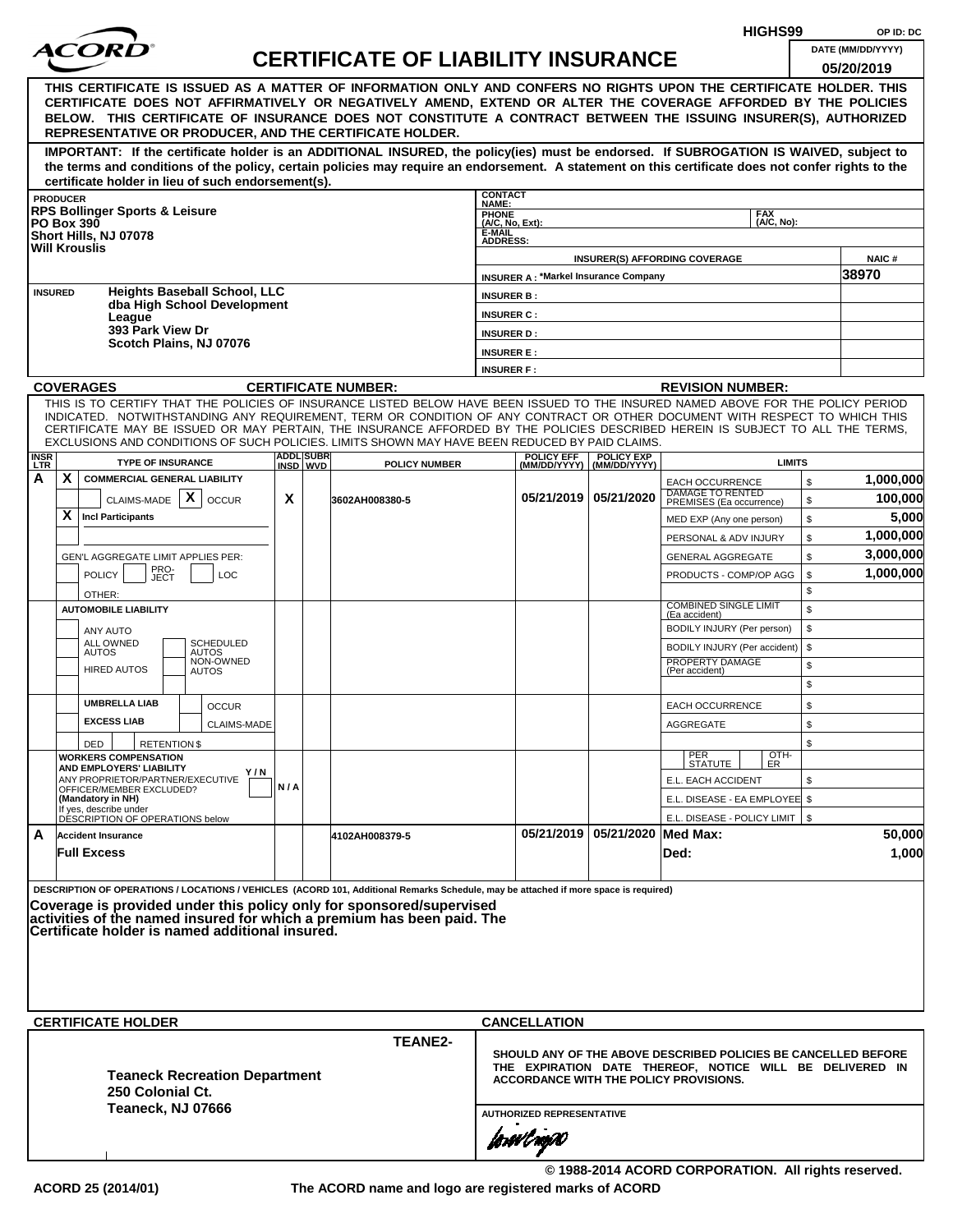|             |                 |                                                                                                                                                                                                                                                                                                                                                                                                                                                                                                                                |     |                  |                                           | HIGHS99<br>OP ID: DC                   |                                             |                                |                                                                                                                                                                             |                                 |              |
|-------------|-----------------|--------------------------------------------------------------------------------------------------------------------------------------------------------------------------------------------------------------------------------------------------------------------------------------------------------------------------------------------------------------------------------------------------------------------------------------------------------------------------------------------------------------------------------|-----|------------------|-------------------------------------------|----------------------------------------|---------------------------------------------|--------------------------------|-----------------------------------------------------------------------------------------------------------------------------------------------------------------------------|---------------------------------|--------------|
|             |                 | <i>ACORI</i>                                                                                                                                                                                                                                                                                                                                                                                                                                                                                                                   |     |                  | <b>CERTIFICATE OF LIABILITY INSURANCE</b> |                                        |                                             |                                |                                                                                                                                                                             | DATE (MM/DD/YYYY)<br>05/20/2019 |              |
|             |                 | THIS CERTIFICATE IS ISSUED AS A MATTER OF INFORMATION ONLY AND CONFERS NO RIGHTS UPON THE CERTIFICATE HOLDER. THIS<br>CERTIFICATE DOES NOT AFFIRMATIVELY OR NEGATIVELY AMEND, EXTEND OR ALTER THE COVERAGE AFFORDED BY THE POLICIES<br>BELOW. THIS CERTIFICATE OF INSURANCE DOES NOT CONSTITUTE A CONTRACT BETWEEN THE ISSUING INSURER(S), AUTHORIZED<br>REPRESENTATIVE OR PRODUCER, AND THE CERTIFICATE HOLDER.                                                                                                               |     |                  |                                           |                                        |                                             |                                |                                                                                                                                                                             |                                 |              |
|             |                 | IMPORTANT: If the certificate holder is an ADDITIONAL INSURED, the policy(ies) must be endorsed. If SUBROGATION IS WAIVED, subject to<br>the terms and conditions of the policy, certain policies may require an endorsement. A statement on this certificate does not confer rights to the<br>certificate holder in lieu of such endorsement(s).                                                                                                                                                                              |     |                  |                                           |                                        |                                             |                                |                                                                                                                                                                             |                                 |              |
|             | <b>PRODUCER</b> |                                                                                                                                                                                                                                                                                                                                                                                                                                                                                                                                |     |                  |                                           | <b>CONTACT</b><br>NAME:                |                                             |                                |                                                                                                                                                                             |                                 |              |
|             |                 | <b>RPS Bollinger Sports &amp; Leisure</b><br><b>PO Box 390</b>                                                                                                                                                                                                                                                                                                                                                                                                                                                                 |     |                  |                                           | <b>PHONE</b><br>(A/C, No, Ext):        |                                             |                                | <b>FAX</b><br>(A/C, No):                                                                                                                                                    |                                 |              |
|             |                 | Short Hills, NJ 07078<br><b>Will Krouslis</b>                                                                                                                                                                                                                                                                                                                                                                                                                                                                                  |     |                  |                                           | E-MAIL<br><b>ADDRESS:</b>              |                                             |                                | <b>INSURER(S) AFFORDING COVERAGE</b>                                                                                                                                        |                                 | <b>NAIC#</b> |
|             |                 |                                                                                                                                                                                                                                                                                                                                                                                                                                                                                                                                |     |                  |                                           |                                        | <b>INSURER A: *Markel Insurance Company</b> |                                |                                                                                                                                                                             | 38970                           |              |
|             | <b>INSURED</b>  | <b>Heights Baseball School, LLC</b><br>dba High School Development                                                                                                                                                                                                                                                                                                                                                                                                                                                             |     |                  |                                           | <b>INSURER B:</b>                      |                                             |                                |                                                                                                                                                                             |                                 |              |
|             |                 | League<br>393 Park View Dr                                                                                                                                                                                                                                                                                                                                                                                                                                                                                                     |     |                  |                                           | <b>INSURER C:</b>                      |                                             |                                |                                                                                                                                                                             |                                 |              |
|             |                 | Scotch Plains, NJ 07076                                                                                                                                                                                                                                                                                                                                                                                                                                                                                                        |     |                  |                                           | <b>INSURER D:</b>                      |                                             |                                |                                                                                                                                                                             |                                 |              |
|             |                 |                                                                                                                                                                                                                                                                                                                                                                                                                                                                                                                                |     |                  |                                           | <b>INSURER E:</b><br><b>INSURER F:</b> |                                             |                                |                                                                                                                                                                             |                                 |              |
|             |                 | <b>COVERAGES</b>                                                                                                                                                                                                                                                                                                                                                                                                                                                                                                               |     |                  | <b>CERTIFICATE NUMBER:</b>                |                                        |                                             |                                | <b>REVISION NUMBER:</b>                                                                                                                                                     |                                 |              |
| <b>INSR</b> |                 | THIS IS TO CERTIFY THAT THE POLICIES OF INSURANCE LISTED BELOW HAVE BEEN ISSUED TO THE INSURED NAMED ABOVE FOR THE POLICY PERIOD<br>INDICATED. NOTWITHSTANDING ANY REQUIREMENT, TERM OR CONDITION OF ANY CONTRACT OR OTHER DOCUMENT WITH RESPECT TO WHICH THIS<br>CERTIFICATE MAY BE ISSUED OR MAY PERTAIN, THE INSURANCE AFFORDED BY THE POLICIES DESCRIBED HEREIN IS SUBJECT TO ALL THE TERMS,<br>EXCLUSIONS AND CONDITIONS OF SUCH POLICIES. LIMITS SHOWN MAY HAVE BEEN REDUCED BY PAID CLAIMS.<br><b>TYPE OF INSURANCE</b> |     | <b>ADDL SUBR</b> |                                           |                                        | <b>POLICY EFF</b>                           | <b>POLICY EXP</b>              | <b>LIMITS</b>                                                                                                                                                               |                                 |              |
| LTR<br>A    | X               | <b>COMMERCIAL GENERAL LIABILITY</b>                                                                                                                                                                                                                                                                                                                                                                                                                                                                                            |     | INSD WVD         | <b>POLICY NUMBER</b>                      |                                        | (MM/DD/YYYY)                                | (MM/DD/YYYY)                   | <b>EACH OCCURRENCE</b>                                                                                                                                                      | \$                              | 1,000,000    |
|             |                 | X<br>CLAIMS-MADE<br><b>OCCUR</b>                                                                                                                                                                                                                                                                                                                                                                                                                                                                                               |     |                  | 3602AH008380-5                            |                                        |                                             | 05/21/2019 05/21/2020          | <b>DAMAGE TO RENTED</b><br>PREMISES (Ea occurrence)                                                                                                                         | \$                              | 100,000      |
|             | X               | <b>Incl Participants</b>                                                                                                                                                                                                                                                                                                                                                                                                                                                                                                       |     |                  |                                           |                                        |                                             |                                | MED EXP (Any one person)                                                                                                                                                    | \$                              | 5,000        |
|             |                 |                                                                                                                                                                                                                                                                                                                                                                                                                                                                                                                                |     |                  |                                           |                                        |                                             |                                | PERSONAL & ADV INJURY                                                                                                                                                       | \$                              | 1,000,000    |
|             |                 | <b>GEN'L AGGREGATE LIMIT APPLIES PER:</b>                                                                                                                                                                                                                                                                                                                                                                                                                                                                                      |     |                  |                                           |                                        |                                             |                                | <b>GENERAL AGGREGATE</b>                                                                                                                                                    | \$                              | 3,000,000    |
|             |                 | PRO-<br>JECT<br><b>POLICY</b><br><b>LOC</b>                                                                                                                                                                                                                                                                                                                                                                                                                                                                                    |     |                  |                                           |                                        |                                             |                                | PRODUCTS - COMP/OP AGG                                                                                                                                                      | \$                              | 1,000,000    |
|             |                 | OTHER:                                                                                                                                                                                                                                                                                                                                                                                                                                                                                                                         |     |                  |                                           |                                        |                                             |                                |                                                                                                                                                                             | \$                              |              |
|             |                 | <b>AUTOMOBILE LIABILITY</b>                                                                                                                                                                                                                                                                                                                                                                                                                                                                                                    |     |                  |                                           |                                        |                                             |                                | <b>COMBINED SINGLE LIMIT</b><br>(Ea accident)                                                                                                                               | \$                              |              |
|             |                 | ANY AUTO<br><b>ALL OWNED</b><br><b>SCHEDULED</b>                                                                                                                                                                                                                                                                                                                                                                                                                                                                               |     |                  |                                           |                                        |                                             |                                | BODILY INJURY (Per person)                                                                                                                                                  | \$                              |              |
|             |                 | <b>AUTOS</b><br><b>AUTOS</b><br>NON-OWNED                                                                                                                                                                                                                                                                                                                                                                                                                                                                                      |     |                  |                                           |                                        |                                             |                                | BODILY INJURY (Per accident)<br>PROPERTY DAMAGE                                                                                                                             | \$<br>\$                        |              |
|             |                 | <b>HIRED AUTOS</b><br><b>AUTOS</b>                                                                                                                                                                                                                                                                                                                                                                                                                                                                                             |     |                  |                                           |                                        |                                             |                                | (Per accident)                                                                                                                                                              | \$                              |              |
|             |                 | <b>UMBRELLA LIAB</b><br><b>OCCUR</b>                                                                                                                                                                                                                                                                                                                                                                                                                                                                                           |     |                  |                                           |                                        |                                             |                                | <b>EACH OCCURRENCE</b>                                                                                                                                                      | \$                              |              |
|             |                 | <b>EXCESS LIAB</b><br><b>CLAIMS-MADE</b>                                                                                                                                                                                                                                                                                                                                                                                                                                                                                       |     |                  |                                           |                                        |                                             |                                | AGGREGATE                                                                                                                                                                   | \$                              |              |
|             |                 | DED<br><b>RETENTION \$</b>                                                                                                                                                                                                                                                                                                                                                                                                                                                                                                     |     |                  |                                           |                                        |                                             |                                |                                                                                                                                                                             | \$                              |              |
|             |                 | <b>WORKERS COMPENSATION</b>                                                                                                                                                                                                                                                                                                                                                                                                                                                                                                    |     |                  |                                           |                                        |                                             |                                | OTH-<br>PER<br>STATUTE<br>ER.                                                                                                                                               |                                 |              |
|             |                 | <b>AND EMPLOYERS' LIABILITY</b><br>Y/N<br>ANY PROPRIETOR/PARTNER/EXECUTIVE                                                                                                                                                                                                                                                                                                                                                                                                                                                     |     |                  |                                           |                                        |                                             |                                | E.L. EACH ACCIDENT                                                                                                                                                          | \$                              |              |
|             |                 | OFFICER/MEMBER EXCLUDED?<br>(Mandatory in NH)                                                                                                                                                                                                                                                                                                                                                                                                                                                                                  | N/A |                  |                                           |                                        |                                             |                                | E.L. DISEASE - EA EMPLOYEE \$                                                                                                                                               |                                 |              |
|             |                 | If yes, describe under<br>DESCRIPTION OF OPERATIONS below                                                                                                                                                                                                                                                                                                                                                                                                                                                                      |     |                  |                                           |                                        |                                             |                                | E.L. DISEASE - POLICY LIMIT                                                                                                                                                 | \$                              |              |
| A           |                 | <b>Accident Insurance</b>                                                                                                                                                                                                                                                                                                                                                                                                                                                                                                      |     |                  | 4102AH008379-5                            |                                        |                                             | 05/21/2019 05/21/2020 Med Max: |                                                                                                                                                                             |                                 | 50,000       |
|             |                 | <b>Full Excess</b>                                                                                                                                                                                                                                                                                                                                                                                                                                                                                                             |     |                  |                                           |                                        |                                             |                                | Ded:                                                                                                                                                                        |                                 | 1,000        |
|             |                 | DESCRIPTION OF OPERATIONS / LOCATIONS / VEHICLES (ACORD 101, Additional Remarks Schedule, may be attached if more space is required)<br>Coverage is provided under these policies only for sponsored/supervised<br>activities of the named insured for which a premium has been paid.<br><b>CERTIFICATE HOLDER</b>                                                                                                                                                                                                             |     |                  |                                           |                                        | <b>CANCELLATION</b>                         |                                |                                                                                                                                                                             |                                 |              |
|             |                 |                                                                                                                                                                                                                                                                                                                                                                                                                                                                                                                                |     |                  | <b>UNIONC1</b>                            |                                        |                                             |                                |                                                                                                                                                                             |                                 |              |
|             |                 | <b>Union City Board of Education</b><br>3912 Bergen Tpk<br>Union City, NJ 07087                                                                                                                                                                                                                                                                                                                                                                                                                                                |     |                  |                                           |                                        | <b>AUTHORIZED REPRESENTATIVE</b>            |                                | SHOULD ANY OF THE ABOVE DESCRIBED POLICIES BE CANCELLED BEFORE<br>THE EXPIRATION DATE THEREOF, NOTICE WILL BE DELIVERED IN<br><b>ACCORDANCE WITH THE POLICY PROVISIONS.</b> |                                 |              |
|             |                 |                                                                                                                                                                                                                                                                                                                                                                                                                                                                                                                                |     |                  |                                           |                                        | forøvl aoj XI                               |                                |                                                                                                                                                                             |                                 |              |
|             |                 |                                                                                                                                                                                                                                                                                                                                                                                                                                                                                                                                |     |                  |                                           |                                        |                                             |                                | © 1988-2014 ACORD CORPORATION. All rights reserved.                                                                                                                         |                                 |              |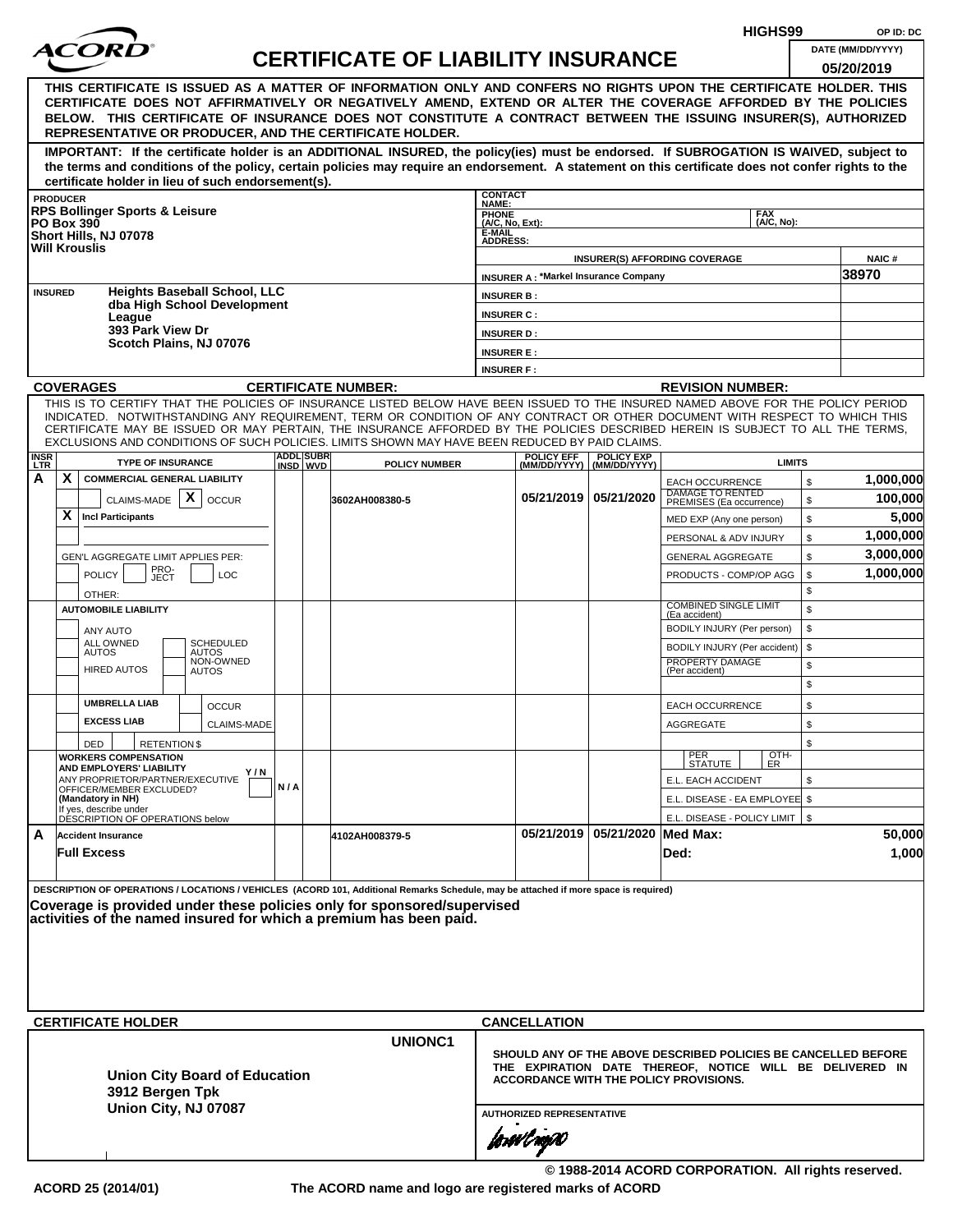|                                                                                                                                                                                                                                                                                                                                                                                                                  |     |                  |                                           |                                                |                                             |                                |                                                                                                                                                                      | HIGHS99                  |          | OP ID: DC            |
|------------------------------------------------------------------------------------------------------------------------------------------------------------------------------------------------------------------------------------------------------------------------------------------------------------------------------------------------------------------------------------------------------------------|-----|------------------|-------------------------------------------|------------------------------------------------|---------------------------------------------|--------------------------------|----------------------------------------------------------------------------------------------------------------------------------------------------------------------|--------------------------|----------|----------------------|
| <i>ACOR</i>                                                                                                                                                                                                                                                                                                                                                                                                      |     |                  | <b>CERTIFICATE OF LIABILITY INSURANCE</b> |                                                |                                             |                                |                                                                                                                                                                      |                          |          | DATE (MM/DD/YYYY)    |
| THIS CERTIFICATE IS ISSUED AS A MATTER OF INFORMATION ONLY AND CONFERS NO RIGHTS UPON THE CERTIFICATE HOLDER. THIS<br>CERTIFICATE DOES NOT AFFIRMATIVELY OR NEGATIVELY AMEND, EXTEND OR ALTER THE COVERAGE AFFORDED BY THE POLICIES<br>BELOW. THIS CERTIFICATE OF INSURANCE DOES NOT CONSTITUTE A CONTRACT BETWEEN THE ISSUING INSURER(S), AUTHORIZED<br>REPRESENTATIVE OR PRODUCER, AND THE CERTIFICATE HOLDER. |     |                  |                                           |                                                |                                             |                                |                                                                                                                                                                      |                          |          | 05/20/2019           |
| IMPORTANT: If the certificate holder is an ADDITIONAL INSURED, the policy(ies) must be endorsed. If SUBROGATION IS WAIVED, subject to<br>the terms and conditions of the policy, certain policies may require an endorsement. A statement on this certificate does not confer rights to the<br>certificate holder in lieu of such endorsement(s).                                                                |     |                  |                                           |                                                |                                             |                                |                                                                                                                                                                      |                          |          |                      |
| <b>PRODUCER</b>                                                                                                                                                                                                                                                                                                                                                                                                  |     |                  |                                           | <b>CONTACT</b><br>NAME:                        |                                             |                                |                                                                                                                                                                      |                          |          |                      |
| <b>RPS Bollinger Sports &amp; Leisure</b><br><b>PO Box 390</b>                                                                                                                                                                                                                                                                                                                                                   |     |                  |                                           | PHONE<br>(A/C, No, Ext):                       |                                             |                                |                                                                                                                                                                      | <b>FAX</b><br>(A/C, No): |          |                      |
| Short Hills, NJ 07078<br><b>Will Krouslis</b>                                                                                                                                                                                                                                                                                                                                                                    |     |                  |                                           | E-MAIL<br><b>ADDRESS:</b>                      |                                             |                                |                                                                                                                                                                      |                          |          |                      |
|                                                                                                                                                                                                                                                                                                                                                                                                                  |     |                  |                                           |                                                |                                             |                                | <b>INSURER(S) AFFORDING COVERAGE</b>                                                                                                                                 |                          |          | <b>NAIC#</b>         |
| <b>Heights Baseball School, LLC</b><br><b>INSURED</b>                                                                                                                                                                                                                                                                                                                                                            |     |                  |                                           |                                                | <b>INSURER A: *Markel Insurance Company</b> |                                |                                                                                                                                                                      |                          |          | 38970                |
| dba High School Development                                                                                                                                                                                                                                                                                                                                                                                      |     |                  |                                           | <b>INSURER B:</b><br><b>INSURER C:</b>         |                                             |                                |                                                                                                                                                                      |                          |          |                      |
| League<br>393 Park View Dr                                                                                                                                                                                                                                                                                                                                                                                       |     |                  |                                           | <b>INSURER D:</b>                              |                                             |                                |                                                                                                                                                                      |                          |          |                      |
| Scotch Plains, NJ 07076                                                                                                                                                                                                                                                                                                                                                                                          |     |                  |                                           | <b>INSURER E:</b>                              |                                             |                                |                                                                                                                                                                      |                          |          |                      |
|                                                                                                                                                                                                                                                                                                                                                                                                                  |     |                  |                                           | <b>INSURER F:</b>                              |                                             |                                |                                                                                                                                                                      |                          |          |                      |
| <b>COVERAGES</b><br>THIS IS TO CERTIFY THAT THE POLICIES OF INSURANCE LISTED BELOW HAVE BEEN ISSUED TO THE INSURED NAMED ABOVE FOR THE POLICY PERIOD                                                                                                                                                                                                                                                             |     |                  | <b>CERTIFICATE NUMBER:</b>                |                                                |                                             |                                | <b>REVISION NUMBER:</b>                                                                                                                                              |                          |          |                      |
| INDICATED. NOTWITHSTANDING ANY REQUIREMENT, TERM OR CONDITION OF ANY CONTRACT OR OTHER DOCUMENT WITH RESPECT TO WHICH THIS<br>CERTIFICATE MAY BE ISSUED OR MAY PERTAIN, THE INSURANCE AFFORDED BY THE POLICIES DESCRIBED HEREIN IS SUBJECT TO ALL THE TERMS,<br>EXCLUSIONS AND CONDITIONS OF SUCH POLICIES. LIMITS SHOWN MAY HAVE BEEN REDUCED BY PAID CLAIMS.                                                   |     | <b>ADDL SUBR</b> |                                           |                                                | <b>POLICY EFF</b>                           | <b>POLICY EXP</b>              |                                                                                                                                                                      |                          |          |                      |
| <b>INSR</b><br>LTR<br><b>TYPE OF INSURANCE</b>                                                                                                                                                                                                                                                                                                                                                                   |     | INSD WVD         | <b>POLICY NUMBER</b>                      |                                                |                                             | (MM/DD/YYYY) (MM/DD/YYYY)      |                                                                                                                                                                      | <b>LIMITS</b>            |          |                      |
| X<br>А<br><b>COMMERCIAL GENERAL LIABILITY</b><br>CLAIMS-MADE $\mid X \mid$                                                                                                                                                                                                                                                                                                                                       | X   |                  |                                           |                                                | 05/21/2019 05/21/2020                       |                                | <b>EACH OCCURRENCE</b><br><b>DAMAGE TO RENTED</b>                                                                                                                    |                          | \$       | 1,000,000<br>100,000 |
| <b>OCCUR</b><br>X<br><b>Incl Participants</b>                                                                                                                                                                                                                                                                                                                                                                    |     |                  | 3602AH008380-5                            |                                                |                                             |                                | PREMISES (Ea occurrence)<br>MED EXP (Any one person)                                                                                                                 |                          | \$<br>\$ | 5,000                |
|                                                                                                                                                                                                                                                                                                                                                                                                                  |     |                  |                                           |                                                |                                             |                                | PERSONAL & ADV INJURY                                                                                                                                                |                          | \$       | 1,000,000            |
| GEN'L AGGREGATE LIMIT APPLIES PER:                                                                                                                                                                                                                                                                                                                                                                               |     |                  |                                           |                                                |                                             |                                | <b>GENERAL AGGREGATE</b>                                                                                                                                             |                          | \$       | 3,000,000            |
| PRO-<br>JECT<br><b>POLICY</b><br><b>LOC</b>                                                                                                                                                                                                                                                                                                                                                                      |     |                  |                                           |                                                |                                             |                                | PRODUCTS - COMP/OP AGG                                                                                                                                               |                          | \$       | 1,000,000            |
| OTHER:                                                                                                                                                                                                                                                                                                                                                                                                           |     |                  |                                           |                                                |                                             |                                | <b>COMBINED SINGLE LIMIT</b>                                                                                                                                         |                          | \$       |                      |
| <b>AUTOMOBILE LIABILITY</b>                                                                                                                                                                                                                                                                                                                                                                                      |     |                  |                                           |                                                |                                             |                                | (Ea accident)<br>BODILY INJURY (Per person)                                                                                                                          |                          | \$<br>\$ |                      |
| ANY AUTO<br><b>SCHEDULED</b><br>ALL OWNED                                                                                                                                                                                                                                                                                                                                                                        |     |                  |                                           |                                                |                                             |                                | BODILY INJURY (Per accident)                                                                                                                                         |                          | \$       |                      |
| <b>AUTOS</b><br>AUTOS<br>NON-OWNED<br><b>HIRED AUTOS</b><br>AUTOS                                                                                                                                                                                                                                                                                                                                                |     |                  |                                           |                                                |                                             |                                | PROPERTY DAMAGE<br>(Per accident)                                                                                                                                    |                          | \$<br>\$ |                      |
| <b>UMBRELLA LIAB</b><br><b>OCCUR</b>                                                                                                                                                                                                                                                                                                                                                                             |     |                  |                                           |                                                |                                             |                                | <b>EACH OCCURRENCE</b>                                                                                                                                               |                          | \$       |                      |
| <b>EXCESS LIAB</b><br><b>CLAIMS-MADE</b>                                                                                                                                                                                                                                                                                                                                                                         |     |                  |                                           |                                                |                                             |                                | AGGREGATE                                                                                                                                                            |                          | \$       |                      |
| DED<br><b>RETENTION \$</b><br><b>WORKERS COMPENSATION</b>                                                                                                                                                                                                                                                                                                                                                        |     |                  |                                           |                                                |                                             |                                |                                                                                                                                                                      |                          | \$       |                      |
| AND EMPLOYERS' LIABILITY<br>Y/N                                                                                                                                                                                                                                                                                                                                                                                  |     |                  |                                           |                                                |                                             |                                | PER<br>STATUTE                                                                                                                                                       | OTH-<br>ER               |          |                      |
| ANY PROPRIETOR/PARTNER/EXECUTIVE<br>OFFICER/MEMBER EXCLUDED?<br>(Mandatory in NH)                                                                                                                                                                                                                                                                                                                                | N/A |                  |                                           |                                                |                                             |                                | E.L. EACH ACCIDENT<br>E.L. DISEASE - EA EMPLOYEE \$                                                                                                                  |                          | \$       |                      |
| If yes, describe under<br>DÉSCRIPTION OF OPERATIONS below                                                                                                                                                                                                                                                                                                                                                        |     |                  |                                           |                                                |                                             |                                | E.L. DISEASE - POLICY LIMIT   \$                                                                                                                                     |                          |          |                      |
| A<br><b>Accident Insurance</b><br><b>Full Excess</b>                                                                                                                                                                                                                                                                                                                                                             |     |                  | 4102AH008379-5                            |                                                |                                             | 05/21/2019 05/21/2020 Med Max: | Ded:                                                                                                                                                                 |                          |          | 50,000<br>1,000      |
| DESCRIPTION OF OPERATIONS / LOCATIONS / VEHICLES (ACORD 101, Additional Remarks Schedule, may be attached if more space is required)<br>Certificate holder is included as an additional insured. Coverage is<br>provided under these policies only for sponsored/supervised activities of<br>the named insured for which a premium has been paid.                                                                |     |                  |                                           |                                                |                                             |                                |                                                                                                                                                                      |                          |          |                      |
| <b>CERTIFICATE HOLDER</b>                                                                                                                                                                                                                                                                                                                                                                                        |     |                  |                                           |                                                |                                             |                                |                                                                                                                                                                      |                          |          |                      |
|                                                                                                                                                                                                                                                                                                                                                                                                                  |     |                  | VERNO01                                   | <b>CANCELLATION</b>                            |                                             |                                |                                                                                                                                                                      |                          |          |                      |
| <b>Vernon High School</b><br>1832 County Rd 565<br><b>Vernon, NJ 07462</b>                                                                                                                                                                                                                                                                                                                                       |     |                  |                                           |                                                |                                             |                                | SHOULD ANY OF THE ABOVE DESCRIBED POLICIES BE CANCELLED BEFORE<br>THE EXPIRATION DATE THEREOF, NOTICE WILL BE DELIVERED IN<br>ACCORDANCE WITH THE POLICY PROVISIONS. |                          |          |                      |
|                                                                                                                                                                                                                                                                                                                                                                                                                  |     |                  |                                           | <b>AUTHORIZED REPRESENTATIVE</b><br>forwil now |                                             |                                |                                                                                                                                                                      |                          |          |                      |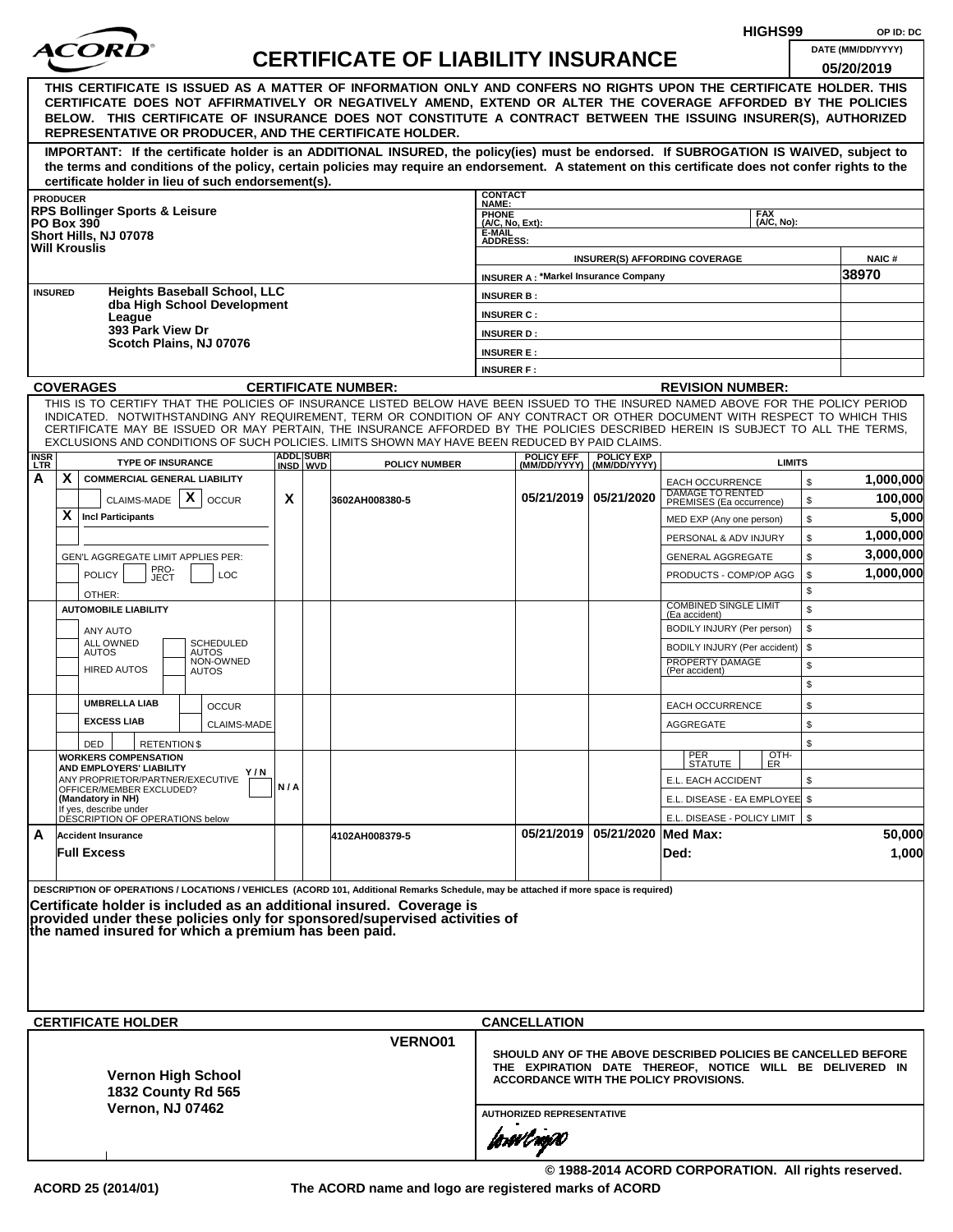|                                                                                                                                                                                                                                                                                                                                                                                                                                                                                                    |     |                  |                                           |                                        |                                             |                                |                                                                                                                                                                      | HIGHS99                  |          | OP ID: DC         |
|----------------------------------------------------------------------------------------------------------------------------------------------------------------------------------------------------------------------------------------------------------------------------------------------------------------------------------------------------------------------------------------------------------------------------------------------------------------------------------------------------|-----|------------------|-------------------------------------------|----------------------------------------|---------------------------------------------|--------------------------------|----------------------------------------------------------------------------------------------------------------------------------------------------------------------|--------------------------|----------|-------------------|
| <i>ACOR</i>                                                                                                                                                                                                                                                                                                                                                                                                                                                                                        |     |                  | <b>CERTIFICATE OF LIABILITY INSURANCE</b> |                                        |                                             |                                |                                                                                                                                                                      |                          |          | DATE (MM/DD/YYYY) |
| THIS CERTIFICATE IS ISSUED AS A MATTER OF INFORMATION ONLY AND CONFERS NO RIGHTS UPON THE CERTIFICATE HOLDER. THIS<br>CERTIFICATE DOES NOT AFFIRMATIVELY OR NEGATIVELY AMEND, EXTEND OR ALTER THE COVERAGE AFFORDED BY THE POLICIES<br>BELOW. THIS CERTIFICATE OF INSURANCE DOES NOT CONSTITUTE A CONTRACT BETWEEN THE ISSUING INSURER(S), AUTHORIZED<br>REPRESENTATIVE OR PRODUCER, AND THE CERTIFICATE HOLDER.                                                                                   |     |                  |                                           |                                        |                                             |                                |                                                                                                                                                                      |                          |          | 05/20/2019        |
| IMPORTANT: If the certificate holder is an ADDITIONAL INSURED, the policy(ies) must be endorsed. If SUBROGATION IS WAIVED, subject to<br>the terms and conditions of the policy, certain policies may require an endorsement. A statement on this certificate does not confer rights to the<br>certificate holder in lieu of such endorsement(s).                                                                                                                                                  |     |                  |                                           |                                        |                                             |                                |                                                                                                                                                                      |                          |          |                   |
| <b>PRODUCER</b>                                                                                                                                                                                                                                                                                                                                                                                                                                                                                    |     |                  |                                           | <b>CONTACT</b><br>NAME:                |                                             |                                |                                                                                                                                                                      |                          |          |                   |
| <b>RPS Bollinger Sports &amp; Leisure</b><br><b>PO Box 390</b>                                                                                                                                                                                                                                                                                                                                                                                                                                     |     |                  |                                           | PHONE<br>(A/C, No, Ext):               |                                             |                                |                                                                                                                                                                      | <b>FAX</b><br>(A/C, No): |          |                   |
| Short Hills, NJ 07078<br><b>Will Krouslis</b>                                                                                                                                                                                                                                                                                                                                                                                                                                                      |     |                  |                                           | E-MAIL<br><b>ADDRESS:</b>              |                                             |                                |                                                                                                                                                                      |                          |          |                   |
|                                                                                                                                                                                                                                                                                                                                                                                                                                                                                                    |     |                  |                                           |                                        |                                             |                                | <b>INSURER(S) AFFORDING COVERAGE</b>                                                                                                                                 |                          |          | <b>NAIC#</b>      |
| <b>Heights Baseball School, LLC</b><br><b>INSURED</b>                                                                                                                                                                                                                                                                                                                                                                                                                                              |     |                  |                                           |                                        | <b>INSURER A: *Markel Insurance Company</b> |                                |                                                                                                                                                                      |                          |          | 38970             |
| dba High School Development                                                                                                                                                                                                                                                                                                                                                                                                                                                                        |     |                  |                                           | <b>INSURER B:</b>                      |                                             |                                |                                                                                                                                                                      |                          |          |                   |
| League<br>393 Park View Dr                                                                                                                                                                                                                                                                                                                                                                                                                                                                         |     |                  |                                           | <b>INSURER C:</b><br><b>INSURER D:</b> |                                             |                                |                                                                                                                                                                      |                          |          |                   |
| Scotch Plains, NJ 07076                                                                                                                                                                                                                                                                                                                                                                                                                                                                            |     |                  |                                           | <b>INSURER E:</b>                      |                                             |                                |                                                                                                                                                                      |                          |          |                   |
|                                                                                                                                                                                                                                                                                                                                                                                                                                                                                                    |     |                  |                                           | <b>INSURER F:</b>                      |                                             |                                |                                                                                                                                                                      |                          |          |                   |
| <b>COVERAGES</b>                                                                                                                                                                                                                                                                                                                                                                                                                                                                                   |     |                  | <b>CERTIFICATE NUMBER:</b>                |                                        |                                             |                                | <b>REVISION NUMBER:</b>                                                                                                                                              |                          |          |                   |
| THIS IS TO CERTIFY THAT THE POLICIES OF INSURANCE LISTED BELOW HAVE BEEN ISSUED TO THE INSURED NAMED ABOVE FOR THE POLICY PERIOD<br>INDICATED. NOTWITHSTANDING ANY REQUIREMENT, TERM OR CONDITION OF ANY CONTRACT OR OTHER DOCUMENT WITH RESPECT TO WHICH THIS<br>CERTIFICATE MAY BE ISSUED OR MAY PERTAIN, THE INSURANCE AFFORDED BY THE POLICIES DESCRIBED HEREIN IS SUBJECT TO ALL THE TERMS,<br>EXCLUSIONS AND CONDITIONS OF SUCH POLICIES. LIMITS SHOWN MAY HAVE BEEN REDUCED BY PAID CLAIMS. |     | <b>ADDL SUBR</b> |                                           |                                        | <b>POLICY EFF</b>                           | <b>POLICY EXP</b>              |                                                                                                                                                                      |                          |          |                   |
| <b>INSR</b><br>LTR<br><b>TYPE OF INSURANCE</b>                                                                                                                                                                                                                                                                                                                                                                                                                                                     |     | INSD WVD         | <b>POLICY NUMBER</b>                      |                                        |                                             | (MM/DD/YYYY) (MM/DD/YYYY)      |                                                                                                                                                                      | <b>LIMITS</b>            |          |                   |
| X<br>А<br><b>COMMERCIAL GENERAL LIABILITY</b>                                                                                                                                                                                                                                                                                                                                                                                                                                                      |     |                  |                                           |                                        |                                             | 05/21/2019 05/21/2020          | <b>EACH OCCURRENCE</b><br><b>DAMAGE TO RENTED</b>                                                                                                                    |                          | \$       | 1,000,000         |
| CLAIMS-MADE $\mid X \mid$<br><b>OCCUR</b><br>X<br><b>Incl Participants</b>                                                                                                                                                                                                                                                                                                                                                                                                                         | X   |                  | 3602AH008380-5                            |                                        |                                             |                                | PREMISES (Ea occurrence)                                                                                                                                             |                          | \$<br>\$ | 100,000<br>5,000  |
|                                                                                                                                                                                                                                                                                                                                                                                                                                                                                                    |     |                  |                                           |                                        |                                             |                                | MED EXP (Any one person)<br>PERSONAL & ADV INJURY                                                                                                                    |                          | \$       | 1,000,000         |
| GEN'L AGGREGATE LIMIT APPLIES PER:                                                                                                                                                                                                                                                                                                                                                                                                                                                                 |     |                  |                                           |                                        |                                             |                                | <b>GENERAL AGGREGATE</b>                                                                                                                                             |                          | \$       | 3,000,000         |
| PRO-<br>JECT<br><b>POLICY</b><br><b>LOC</b><br>OTHER:                                                                                                                                                                                                                                                                                                                                                                                                                                              |     |                  |                                           |                                        |                                             |                                | PRODUCTS - COMP/OP AGG                                                                                                                                               |                          | \$<br>\$ | 1,000,000         |
| <b>AUTOMOBILE LIABILITY</b>                                                                                                                                                                                                                                                                                                                                                                                                                                                                        |     |                  |                                           |                                        |                                             |                                | <b>COMBINED SINGLE LIMIT</b><br>(Ea accident)                                                                                                                        |                          | \$       |                   |
| ANY AUTO                                                                                                                                                                                                                                                                                                                                                                                                                                                                                           |     |                  |                                           |                                        |                                             |                                | BODILY INJURY (Per person)                                                                                                                                           |                          | \$       |                   |
| <b>SCHEDULED</b><br>ALL OWNED<br><b>AUTOS</b><br>AUTOS                                                                                                                                                                                                                                                                                                                                                                                                                                             |     |                  |                                           |                                        |                                             |                                | BODILY INJURY (Per accident)                                                                                                                                         |                          | \$       |                   |
| NON-OWNED<br><b>HIRED AUTOS</b><br>AUTOS                                                                                                                                                                                                                                                                                                                                                                                                                                                           |     |                  |                                           |                                        |                                             |                                | PROPERTY DAMAGE<br>(Per accident)                                                                                                                                    |                          | \$<br>\$ |                   |
| <b>UMBRELLA LIAB</b><br><b>OCCUR</b>                                                                                                                                                                                                                                                                                                                                                                                                                                                               |     |                  |                                           |                                        |                                             |                                | <b>EACH OCCURRENCE</b>                                                                                                                                               |                          | \$       |                   |
| <b>EXCESS LIAB</b><br><b>CLAIMS-MADE</b>                                                                                                                                                                                                                                                                                                                                                                                                                                                           |     |                  |                                           |                                        |                                             |                                | AGGREGATE                                                                                                                                                            |                          | \$       |                   |
| DED<br><b>RETENTION \$</b><br><b>WORKERS COMPENSATION</b>                                                                                                                                                                                                                                                                                                                                                                                                                                          |     |                  |                                           |                                        |                                             |                                |                                                                                                                                                                      |                          | \$       |                   |
| AND EMPLOYERS' LIABILITY<br>Y/N                                                                                                                                                                                                                                                                                                                                                                                                                                                                    |     |                  |                                           |                                        |                                             |                                | PER<br>STATUTE                                                                                                                                                       | OTH-<br>ER               |          |                   |
| ANY PROPRIETOR/PARTNER/EXECUTIVE<br>OFFICER/MEMBER EXCLUDED?<br>(Mandatory in NH)                                                                                                                                                                                                                                                                                                                                                                                                                  | N/A |                  |                                           |                                        |                                             |                                | E.L. EACH ACCIDENT<br>E.L. DISEASE - EA EMPLOYEE \$                                                                                                                  |                          | \$       |                   |
| If yes, describe under<br>DÉSCRIPTION OF OPERATIONS below                                                                                                                                                                                                                                                                                                                                                                                                                                          |     |                  |                                           |                                        |                                             |                                | E.L. DISEASE - POLICY LIMIT   \$                                                                                                                                     |                          |          |                   |
| A<br><b>Accident Insurance</b><br><b>Full Excess</b>                                                                                                                                                                                                                                                                                                                                                                                                                                               |     |                  | 4102AH008379-5                            |                                        |                                             | 05/21/2019 05/21/2020 Med Max: | Ded:                                                                                                                                                                 |                          |          | 50,000<br>1,000   |
|                                                                                                                                                                                                                                                                                                                                                                                                                                                                                                    |     |                  |                                           |                                        |                                             |                                |                                                                                                                                                                      |                          |          |                   |
| DESCRIPTION OF OPERATIONS / LOCATIONS / VEHICLES (ACORD 101, Additional Remarks Schedule, may be attached if more space is required)<br>Certificate holder is included as an additional insured. Coverage is<br>provided under these policies only for sponsored/supervised activities of<br>the named insured for which a premium has been paid.                                                                                                                                                  |     |                  |                                           |                                        |                                             |                                |                                                                                                                                                                      |                          |          |                   |
| <b>CERTIFICATE HOLDER</b>                                                                                                                                                                                                                                                                                                                                                                                                                                                                          |     |                  |                                           |                                        | <b>CANCELLATION</b>                         |                                |                                                                                                                                                                      |                          |          |                   |
|                                                                                                                                                                                                                                                                                                                                                                                                                                                                                                    |     |                  | <b>VERONA1</b>                            |                                        |                                             |                                |                                                                                                                                                                      |                          |          |                   |
| Verona High School<br>151 Fairway Ave.                                                                                                                                                                                                                                                                                                                                                                                                                                                             |     |                  |                                           |                                        |                                             |                                | SHOULD ANY OF THE ABOVE DESCRIBED POLICIES BE CANCELLED BEFORE<br>THE EXPIRATION DATE THEREOF, NOTICE WILL BE DELIVERED IN<br>ACCORDANCE WITH THE POLICY PROVISIONS. |                          |          |                   |
| <b>Verona, NJ 07044</b>                                                                                                                                                                                                                                                                                                                                                                                                                                                                            |     |                  |                                           |                                        | <b>AUTHORIZED REPRESENTATIVE</b>            |                                |                                                                                                                                                                      |                          |          |                   |
|                                                                                                                                                                                                                                                                                                                                                                                                                                                                                                    |     |                  |                                           | forwil now                             |                                             |                                |                                                                                                                                                                      |                          |          |                   |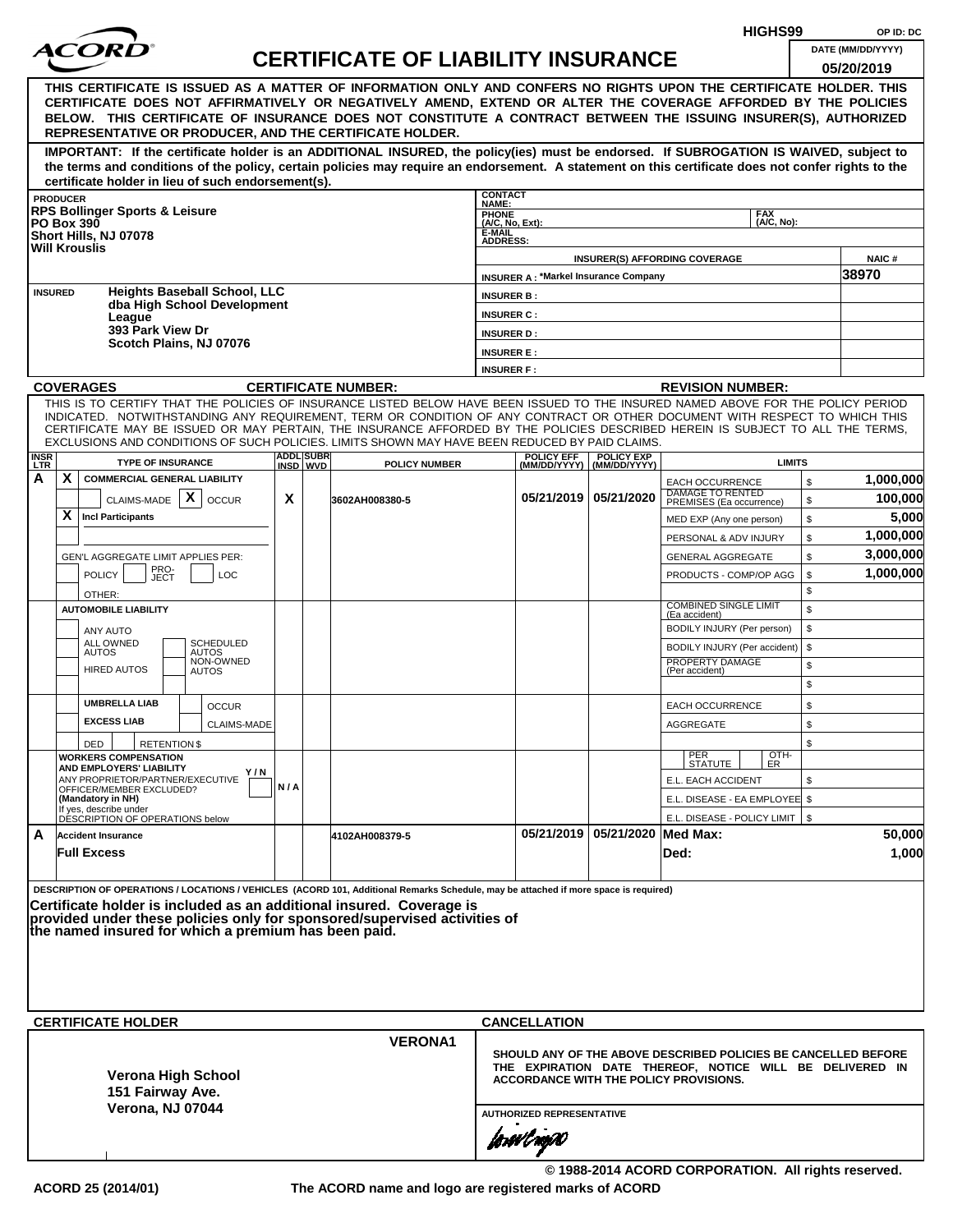| $\bm{ACOR}$ l<br>DATE (MM/DD/YYYY)<br><b>CERTIFICATE OF LIABILITY INSURANCE</b><br>05/20/2019<br>THIS CERTIFICATE IS ISSUED AS A MATTER OF INFORMATION ONLY AND CONFERS NO RIGHTS UPON THE CERTIFICATE HOLDER. THIS<br>CERTIFICATE DOES NOT AFFIRMATIVELY OR NEGATIVELY AMEND, EXTEND OR ALTER THE COVERAGE AFFORDED BY THE POLICIES<br>BELOW. THIS CERTIFICATE OF INSURANCE DOES NOT CONSTITUTE A CONTRACT BETWEEN THE ISSUING INSURER(S), AUTHORIZED<br>REPRESENTATIVE OR PRODUCER, AND THE CERTIFICATE HOLDER.<br>IMPORTANT: If the certificate holder is an ADDITIONAL INSURED, the policy(ies) must be endorsed. If SUBROGATION IS WAIVED, subject to<br>the terms and conditions of the policy, certain policies may require an endorsement. A statement on this certificate does not confer rights to the<br>certificate holder in lieu of such endorsement(s).<br><b>CONTACT</b><br><b>PRODUCER</b><br>NAME:<br><b>RPS Bollinger Sports &amp; Leisure</b><br>PHONE<br>(A/C, No, Ext):<br><b>FAX</b><br>(A/C, No):<br><b>PO Box 390</b><br>E-MAIL<br>Short Hills, NJ 07078<br><b>ADDRESS:</b><br><b>Will Krouslis</b><br><b>NAIC#</b><br><b>INSURER(S) AFFORDING COVERAGE</b><br>38970<br><b>INSURER A: *Markel Insurance Company</b><br><b>Heights Baseball School, LLC</b><br><b>INSURED</b><br><b>INSURER B:</b><br>dba High School Development<br><b>INSURER C:</b><br>League<br>393 Park View Dr<br><b>INSURER D:</b><br>Scotch Plains, NJ 07076<br><b>INSURER E:</b><br><b>INSURER F:</b><br><b>COVERAGES</b><br><b>CERTIFICATE NUMBER:</b><br><b>REVISION NUMBER:</b><br>THIS IS TO CERTIFY THAT THE POLICIES OF INSURANCE LISTED BELOW HAVE BEEN ISSUED TO THE INSURED NAMED ABOVE FOR THE POLICY PERIOD<br>INDICATED. NOTWITHSTANDING ANY REQUIREMENT, TERM OR CONDITION OF ANY CONTRACT OR OTHER DOCUMENT WITH RESPECT TO WHICH THIS<br>CERTIFICATE MAY BE ISSUED OR MAY PERTAIN, THE INSURANCE AFFORDED BY THE POLICIES DESCRIBED HEREIN IS SUBJECT TO ALL THE TERMS,<br>EXCLUSIONS AND CONDITIONS OF SUCH POLICIES. LIMITS SHOWN MAY HAVE BEEN REDUCED BY PAID CLAIMS.<br><b>ADDL SUBR</b><br><b>INSR</b><br><b>POLICY EFF</b><br><b>POLICY EXP</b><br><b>TYPE OF INSURANCE</b><br><b>LIMITS</b><br>INSD WVD<br><b>POLICY NUMBER</b><br>(MM/DD/YYYY)   (MM/DD/YYYY)<br>X.<br><b>COMMERCIAL GENERAL LIABILITY</b><br>\$<br><b>EACH OCCURRENCE</b><br>DAMAGE TO RENTED<br>PREMISES (Ea occurrence)<br>CLAIMS-MADE $ X $<br>05/21/2019   05/21/2020<br><b>OCCUR</b><br>3602AH008380-5<br>\$<br>X∣<br><b>Incl Participants</b><br>5,000<br>\$<br>MED EXP (Any one person)<br>1,000,000<br>\$<br>PERSONAL & ADV INJURY<br>3,000,000<br>\$<br>GEN'L AGGREGATE LIMIT APPLIES PER:<br><b>GENERAL AGGREGATE</b><br>PRO-<br>JECT<br><b>POLICY</b><br><b>LOC</b><br>\$<br>PRODUCTS - COMP/OP AGG<br>\$<br>OTHER:<br><b>COMBINED SINGLE LIMIT</b><br>\$<br><b>AUTOMOBILE LIABILITY</b><br>(Ea accident)<br>\$<br>BODILY INJURY (Per person)<br>ANY AUTO<br>ALL OWNED<br><b>SCHEDULED</b><br>\$<br>BODILY INJURY (Per accident)<br><b>AUTOS</b><br>AUTOS<br>NON-OWNED<br>PROPERTY DAMAGE<br>\$<br><b>HIRED AUTOS</b><br>(Per accident)<br><b>AUTOS</b><br>\$<br><b>UMBRELLA LIAB</b><br>\$<br><b>OCCUR</b><br><b>EACH OCCURRENCE</b><br><b>EXCESS LIAB</b><br>CLAIMS-MADE<br>AGGREGATE<br>\$<br>\$<br><b>RETENTION \$</b><br>DED<br>PER<br>STATUTE<br>OTH-<br>ER<br><b>WORKERS COMPENSATION</b><br>AND EMPLOYERS' LIABILITY<br>Y / N<br>ANY PROPRIETOR/PARTNER/EXECUTIVE<br>E.L. EACH ACCIDENT<br>\$<br>N/A<br>OFFICER/MEMBER EXCLUDED?<br>(Mandatory in NH)<br>E.L. DISEASE - EA EMPLOYEE \$<br>If yes, describe under<br>E.L. DISEASE - POLICY LIMIT   \$<br>DÉSCRIPTION OF OPERATIONS below<br>05/21/2019 05/21/2020 Med Max:<br>А<br><b>Accident Insurance</b><br>4102AH008379-5<br><b>Full Excess</b><br>Ded:<br>DESCRIPTION OF OPERATIONS / LOCATIONS / VEHICLES (ACORD 101, Additional Remarks Schedule, may be attached if more space is required)<br>Coverage is provided under this policy only for sponsored/supervised<br>activities of the named insured for which a premium has been paid. The<br>Certificate holder is named additional insured with respect to the named<br>insured<br>RE: High School Development League<br><b>CERTIFICATE HOLDER</b><br><b>CANCELLATION</b><br><b>WALLKIL</b><br>SHOULD ANY OF THE ABOVE DESCRIBED POLICIES BE CANCELLED BEFORE<br>THE EXPIRATION DATE THEREOF, NOTICE WILL BE DELIVERED IN<br><b>Wallkill Valley Regional</b><br>ACCORDANCE WITH THE POLICY PROVISIONS.<br><b>High School</b><br>10 Grumm Road<br><b>AUTHORIZED REPRESENTATIVE</b><br>Hardyston, NJ 07419<br>forøvlnger<br>© 1988-2014 ACORD CORPORATION. All rights reserved. |   |  |  |  |  |  |  |  | HIGHS99 | OP ID: DC |  |  |  |  |  |  |
|---------------------------------------------------------------------------------------------------------------------------------------------------------------------------------------------------------------------------------------------------------------------------------------------------------------------------------------------------------------------------------------------------------------------------------------------------------------------------------------------------------------------------------------------------------------------------------------------------------------------------------------------------------------------------------------------------------------------------------------------------------------------------------------------------------------------------------------------------------------------------------------------------------------------------------------------------------------------------------------------------------------------------------------------------------------------------------------------------------------------------------------------------------------------------------------------------------------------------------------------------------------------------------------------------------------------------------------------------------------------------------------------------------------------------------------------------------------------------------------------------------------------------------------------------------------------------------------------------------------------------------------------------------------------------------------------------------------------------------------------------------------------------------------------------------------------------------------------------------------------------------------------------------------------------------------------------------------------------------------------------------------------------------------------------------------------------------------------------------------------------------------------------------------------------------------------------------------------------------------------------------------------------------------------------------------------------------------------------------------------------------------------------------------------------------------------------------------------------------------------------------------------------------------------------------------------------------------------------------------------------------------------------------------------------------------------------------------------------------------------------------------------------------------------------------------------------------------------------------------------------------------------------------------------------------------------------------------------------------------------------------------------------------------------------------------------------------------------------------------------------------------------------------------------------------------------------------------------------------------------------------------------------------------------------------------------------------------------------------------------------------------------------------------------------------------------------------------------------------------------------------------------------------------------------------------------------------------------------------------------------------------------------------------------------------------------------------------------------------------------------------------------------------------------------------------------------------------------------------------------------------------------------------------------------------------------------------------------------------------------------------------------------------------------------------------------------------------------------------------------------------------------------------------------------------------------------------------------------------------------------------------------------------------------------------------------------------------------------------------------------------------------------------------------------------------------------------------------------------------------------------------------------------------------------------------------------------------------------------------------------------------------------------------------------------------------------------|---|--|--|--|--|--|--|--|---------|-----------|--|--|--|--|--|--|
|                                                                                                                                                                                                                                                                                                                                                                                                                                                                                                                                                                                                                                                                                                                                                                                                                                                                                                                                                                                                                                                                                                                                                                                                                                                                                                                                                                                                                                                                                                                                                                                                                                                                                                                                                                                                                                                                                                                                                                                                                                                                                                                                                                                                                                                                                                                                                                                                                                                                                                                                                                                                                                                                                                                                                                                                                                                                                                                                                                                                                                                                                                                                                                                                                                                                                                                                                                                                                                                                                                                                                                                                                                                                                                                                                                                                                                                                                                                                                                                                                                                                                                                                                                                                                                                                                                                                                                                                                                                                                                                                                                                                                                                                                                         |   |  |  |  |  |  |  |  |         |           |  |  |  |  |  |  |
|                                                                                                                                                                                                                                                                                                                                                                                                                                                                                                                                                                                                                                                                                                                                                                                                                                                                                                                                                                                                                                                                                                                                                                                                                                                                                                                                                                                                                                                                                                                                                                                                                                                                                                                                                                                                                                                                                                                                                                                                                                                                                                                                                                                                                                                                                                                                                                                                                                                                                                                                                                                                                                                                                                                                                                                                                                                                                                                                                                                                                                                                                                                                                                                                                                                                                                                                                                                                                                                                                                                                                                                                                                                                                                                                                                                                                                                                                                                                                                                                                                                                                                                                                                                                                                                                                                                                                                                                                                                                                                                                                                                                                                                                                                         |   |  |  |  |  |  |  |  |         |           |  |  |  |  |  |  |
|                                                                                                                                                                                                                                                                                                                                                                                                                                                                                                                                                                                                                                                                                                                                                                                                                                                                                                                                                                                                                                                                                                                                                                                                                                                                                                                                                                                                                                                                                                                                                                                                                                                                                                                                                                                                                                                                                                                                                                                                                                                                                                                                                                                                                                                                                                                                                                                                                                                                                                                                                                                                                                                                                                                                                                                                                                                                                                                                                                                                                                                                                                                                                                                                                                                                                                                                                                                                                                                                                                                                                                                                                                                                                                                                                                                                                                                                                                                                                                                                                                                                                                                                                                                                                                                                                                                                                                                                                                                                                                                                                                                                                                                                                                         |   |  |  |  |  |  |  |  |         |           |  |  |  |  |  |  |
|                                                                                                                                                                                                                                                                                                                                                                                                                                                                                                                                                                                                                                                                                                                                                                                                                                                                                                                                                                                                                                                                                                                                                                                                                                                                                                                                                                                                                                                                                                                                                                                                                                                                                                                                                                                                                                                                                                                                                                                                                                                                                                                                                                                                                                                                                                                                                                                                                                                                                                                                                                                                                                                                                                                                                                                                                                                                                                                                                                                                                                                                                                                                                                                                                                                                                                                                                                                                                                                                                                                                                                                                                                                                                                                                                                                                                                                                                                                                                                                                                                                                                                                                                                                                                                                                                                                                                                                                                                                                                                                                                                                                                                                                                                         |   |  |  |  |  |  |  |  |         |           |  |  |  |  |  |  |
|                                                                                                                                                                                                                                                                                                                                                                                                                                                                                                                                                                                                                                                                                                                                                                                                                                                                                                                                                                                                                                                                                                                                                                                                                                                                                                                                                                                                                                                                                                                                                                                                                                                                                                                                                                                                                                                                                                                                                                                                                                                                                                                                                                                                                                                                                                                                                                                                                                                                                                                                                                                                                                                                                                                                                                                                                                                                                                                                                                                                                                                                                                                                                                                                                                                                                                                                                                                                                                                                                                                                                                                                                                                                                                                                                                                                                                                                                                                                                                                                                                                                                                                                                                                                                                                                                                                                                                                                                                                                                                                                                                                                                                                                                                         |   |  |  |  |  |  |  |  |         |           |  |  |  |  |  |  |
|                                                                                                                                                                                                                                                                                                                                                                                                                                                                                                                                                                                                                                                                                                                                                                                                                                                                                                                                                                                                                                                                                                                                                                                                                                                                                                                                                                                                                                                                                                                                                                                                                                                                                                                                                                                                                                                                                                                                                                                                                                                                                                                                                                                                                                                                                                                                                                                                                                                                                                                                                                                                                                                                                                                                                                                                                                                                                                                                                                                                                                                                                                                                                                                                                                                                                                                                                                                                                                                                                                                                                                                                                                                                                                                                                                                                                                                                                                                                                                                                                                                                                                                                                                                                                                                                                                                                                                                                                                                                                                                                                                                                                                                                                                         |   |  |  |  |  |  |  |  |         |           |  |  |  |  |  |  |
|                                                                                                                                                                                                                                                                                                                                                                                                                                                                                                                                                                                                                                                                                                                                                                                                                                                                                                                                                                                                                                                                                                                                                                                                                                                                                                                                                                                                                                                                                                                                                                                                                                                                                                                                                                                                                                                                                                                                                                                                                                                                                                                                                                                                                                                                                                                                                                                                                                                                                                                                                                                                                                                                                                                                                                                                                                                                                                                                                                                                                                                                                                                                                                                                                                                                                                                                                                                                                                                                                                                                                                                                                                                                                                                                                                                                                                                                                                                                                                                                                                                                                                                                                                                                                                                                                                                                                                                                                                                                                                                                                                                                                                                                                                         |   |  |  |  |  |  |  |  |         |           |  |  |  |  |  |  |
|                                                                                                                                                                                                                                                                                                                                                                                                                                                                                                                                                                                                                                                                                                                                                                                                                                                                                                                                                                                                                                                                                                                                                                                                                                                                                                                                                                                                                                                                                                                                                                                                                                                                                                                                                                                                                                                                                                                                                                                                                                                                                                                                                                                                                                                                                                                                                                                                                                                                                                                                                                                                                                                                                                                                                                                                                                                                                                                                                                                                                                                                                                                                                                                                                                                                                                                                                                                                                                                                                                                                                                                                                                                                                                                                                                                                                                                                                                                                                                                                                                                                                                                                                                                                                                                                                                                                                                                                                                                                                                                                                                                                                                                                                                         |   |  |  |  |  |  |  |  |         |           |  |  |  |  |  |  |
|                                                                                                                                                                                                                                                                                                                                                                                                                                                                                                                                                                                                                                                                                                                                                                                                                                                                                                                                                                                                                                                                                                                                                                                                                                                                                                                                                                                                                                                                                                                                                                                                                                                                                                                                                                                                                                                                                                                                                                                                                                                                                                                                                                                                                                                                                                                                                                                                                                                                                                                                                                                                                                                                                                                                                                                                                                                                                                                                                                                                                                                                                                                                                                                                                                                                                                                                                                                                                                                                                                                                                                                                                                                                                                                                                                                                                                                                                                                                                                                                                                                                                                                                                                                                                                                                                                                                                                                                                                                                                                                                                                                                                                                                                                         |   |  |  |  |  |  |  |  |         |           |  |  |  |  |  |  |
|                                                                                                                                                                                                                                                                                                                                                                                                                                                                                                                                                                                                                                                                                                                                                                                                                                                                                                                                                                                                                                                                                                                                                                                                                                                                                                                                                                                                                                                                                                                                                                                                                                                                                                                                                                                                                                                                                                                                                                                                                                                                                                                                                                                                                                                                                                                                                                                                                                                                                                                                                                                                                                                                                                                                                                                                                                                                                                                                                                                                                                                                                                                                                                                                                                                                                                                                                                                                                                                                                                                                                                                                                                                                                                                                                                                                                                                                                                                                                                                                                                                                                                                                                                                                                                                                                                                                                                                                                                                                                                                                                                                                                                                                                                         |   |  |  |  |  |  |  |  |         |           |  |  |  |  |  |  |
|                                                                                                                                                                                                                                                                                                                                                                                                                                                                                                                                                                                                                                                                                                                                                                                                                                                                                                                                                                                                                                                                                                                                                                                                                                                                                                                                                                                                                                                                                                                                                                                                                                                                                                                                                                                                                                                                                                                                                                                                                                                                                                                                                                                                                                                                                                                                                                                                                                                                                                                                                                                                                                                                                                                                                                                                                                                                                                                                                                                                                                                                                                                                                                                                                                                                                                                                                                                                                                                                                                                                                                                                                                                                                                                                                                                                                                                                                                                                                                                                                                                                                                                                                                                                                                                                                                                                                                                                                                                                                                                                                                                                                                                                                                         |   |  |  |  |  |  |  |  |         |           |  |  |  |  |  |  |
|                                                                                                                                                                                                                                                                                                                                                                                                                                                                                                                                                                                                                                                                                                                                                                                                                                                                                                                                                                                                                                                                                                                                                                                                                                                                                                                                                                                                                                                                                                                                                                                                                                                                                                                                                                                                                                                                                                                                                                                                                                                                                                                                                                                                                                                                                                                                                                                                                                                                                                                                                                                                                                                                                                                                                                                                                                                                                                                                                                                                                                                                                                                                                                                                                                                                                                                                                                                                                                                                                                                                                                                                                                                                                                                                                                                                                                                                                                                                                                                                                                                                                                                                                                                                                                                                                                                                                                                                                                                                                                                                                                                                                                                                                                         |   |  |  |  |  |  |  |  |         |           |  |  |  |  |  |  |
|                                                                                                                                                                                                                                                                                                                                                                                                                                                                                                                                                                                                                                                                                                                                                                                                                                                                                                                                                                                                                                                                                                                                                                                                                                                                                                                                                                                                                                                                                                                                                                                                                                                                                                                                                                                                                                                                                                                                                                                                                                                                                                                                                                                                                                                                                                                                                                                                                                                                                                                                                                                                                                                                                                                                                                                                                                                                                                                                                                                                                                                                                                                                                                                                                                                                                                                                                                                                                                                                                                                                                                                                                                                                                                                                                                                                                                                                                                                                                                                                                                                                                                                                                                                                                                                                                                                                                                                                                                                                                                                                                                                                                                                                                                         |   |  |  |  |  |  |  |  |         |           |  |  |  |  |  |  |
|                                                                                                                                                                                                                                                                                                                                                                                                                                                                                                                                                                                                                                                                                                                                                                                                                                                                                                                                                                                                                                                                                                                                                                                                                                                                                                                                                                                                                                                                                                                                                                                                                                                                                                                                                                                                                                                                                                                                                                                                                                                                                                                                                                                                                                                                                                                                                                                                                                                                                                                                                                                                                                                                                                                                                                                                                                                                                                                                                                                                                                                                                                                                                                                                                                                                                                                                                                                                                                                                                                                                                                                                                                                                                                                                                                                                                                                                                                                                                                                                                                                                                                                                                                                                                                                                                                                                                                                                                                                                                                                                                                                                                                                                                                         |   |  |  |  |  |  |  |  |         |           |  |  |  |  |  |  |
|                                                                                                                                                                                                                                                                                                                                                                                                                                                                                                                                                                                                                                                                                                                                                                                                                                                                                                                                                                                                                                                                                                                                                                                                                                                                                                                                                                                                                                                                                                                                                                                                                                                                                                                                                                                                                                                                                                                                                                                                                                                                                                                                                                                                                                                                                                                                                                                                                                                                                                                                                                                                                                                                                                                                                                                                                                                                                                                                                                                                                                                                                                                                                                                                                                                                                                                                                                                                                                                                                                                                                                                                                                                                                                                                                                                                                                                                                                                                                                                                                                                                                                                                                                                                                                                                                                                                                                                                                                                                                                                                                                                                                                                                                                         | A |  |  |  |  |  |  |  |         | 1,000,000 |  |  |  |  |  |  |
|                                                                                                                                                                                                                                                                                                                                                                                                                                                                                                                                                                                                                                                                                                                                                                                                                                                                                                                                                                                                                                                                                                                                                                                                                                                                                                                                                                                                                                                                                                                                                                                                                                                                                                                                                                                                                                                                                                                                                                                                                                                                                                                                                                                                                                                                                                                                                                                                                                                                                                                                                                                                                                                                                                                                                                                                                                                                                                                                                                                                                                                                                                                                                                                                                                                                                                                                                                                                                                                                                                                                                                                                                                                                                                                                                                                                                                                                                                                                                                                                                                                                                                                                                                                                                                                                                                                                                                                                                                                                                                                                                                                                                                                                                                         |   |  |  |  |  |  |  |  |         | 100,000   |  |  |  |  |  |  |
|                                                                                                                                                                                                                                                                                                                                                                                                                                                                                                                                                                                                                                                                                                                                                                                                                                                                                                                                                                                                                                                                                                                                                                                                                                                                                                                                                                                                                                                                                                                                                                                                                                                                                                                                                                                                                                                                                                                                                                                                                                                                                                                                                                                                                                                                                                                                                                                                                                                                                                                                                                                                                                                                                                                                                                                                                                                                                                                                                                                                                                                                                                                                                                                                                                                                                                                                                                                                                                                                                                                                                                                                                                                                                                                                                                                                                                                                                                                                                                                                                                                                                                                                                                                                                                                                                                                                                                                                                                                                                                                                                                                                                                                                                                         |   |  |  |  |  |  |  |  |         |           |  |  |  |  |  |  |
|                                                                                                                                                                                                                                                                                                                                                                                                                                                                                                                                                                                                                                                                                                                                                                                                                                                                                                                                                                                                                                                                                                                                                                                                                                                                                                                                                                                                                                                                                                                                                                                                                                                                                                                                                                                                                                                                                                                                                                                                                                                                                                                                                                                                                                                                                                                                                                                                                                                                                                                                                                                                                                                                                                                                                                                                                                                                                                                                                                                                                                                                                                                                                                                                                                                                                                                                                                                                                                                                                                                                                                                                                                                                                                                                                                                                                                                                                                                                                                                                                                                                                                                                                                                                                                                                                                                                                                                                                                                                                                                                                                                                                                                                                                         |   |  |  |  |  |  |  |  |         |           |  |  |  |  |  |  |
|                                                                                                                                                                                                                                                                                                                                                                                                                                                                                                                                                                                                                                                                                                                                                                                                                                                                                                                                                                                                                                                                                                                                                                                                                                                                                                                                                                                                                                                                                                                                                                                                                                                                                                                                                                                                                                                                                                                                                                                                                                                                                                                                                                                                                                                                                                                                                                                                                                                                                                                                                                                                                                                                                                                                                                                                                                                                                                                                                                                                                                                                                                                                                                                                                                                                                                                                                                                                                                                                                                                                                                                                                                                                                                                                                                                                                                                                                                                                                                                                                                                                                                                                                                                                                                                                                                                                                                                                                                                                                                                                                                                                                                                                                                         |   |  |  |  |  |  |  |  |         |           |  |  |  |  |  |  |
|                                                                                                                                                                                                                                                                                                                                                                                                                                                                                                                                                                                                                                                                                                                                                                                                                                                                                                                                                                                                                                                                                                                                                                                                                                                                                                                                                                                                                                                                                                                                                                                                                                                                                                                                                                                                                                                                                                                                                                                                                                                                                                                                                                                                                                                                                                                                                                                                                                                                                                                                                                                                                                                                                                                                                                                                                                                                                                                                                                                                                                                                                                                                                                                                                                                                                                                                                                                                                                                                                                                                                                                                                                                                                                                                                                                                                                                                                                                                                                                                                                                                                                                                                                                                                                                                                                                                                                                                                                                                                                                                                                                                                                                                                                         |   |  |  |  |  |  |  |  |         | 1,000,000 |  |  |  |  |  |  |
|                                                                                                                                                                                                                                                                                                                                                                                                                                                                                                                                                                                                                                                                                                                                                                                                                                                                                                                                                                                                                                                                                                                                                                                                                                                                                                                                                                                                                                                                                                                                                                                                                                                                                                                                                                                                                                                                                                                                                                                                                                                                                                                                                                                                                                                                                                                                                                                                                                                                                                                                                                                                                                                                                                                                                                                                                                                                                                                                                                                                                                                                                                                                                                                                                                                                                                                                                                                                                                                                                                                                                                                                                                                                                                                                                                                                                                                                                                                                                                                                                                                                                                                                                                                                                                                                                                                                                                                                                                                                                                                                                                                                                                                                                                         |   |  |  |  |  |  |  |  |         |           |  |  |  |  |  |  |
|                                                                                                                                                                                                                                                                                                                                                                                                                                                                                                                                                                                                                                                                                                                                                                                                                                                                                                                                                                                                                                                                                                                                                                                                                                                                                                                                                                                                                                                                                                                                                                                                                                                                                                                                                                                                                                                                                                                                                                                                                                                                                                                                                                                                                                                                                                                                                                                                                                                                                                                                                                                                                                                                                                                                                                                                                                                                                                                                                                                                                                                                                                                                                                                                                                                                                                                                                                                                                                                                                                                                                                                                                                                                                                                                                                                                                                                                                                                                                                                                                                                                                                                                                                                                                                                                                                                                                                                                                                                                                                                                                                                                                                                                                                         |   |  |  |  |  |  |  |  |         |           |  |  |  |  |  |  |
|                                                                                                                                                                                                                                                                                                                                                                                                                                                                                                                                                                                                                                                                                                                                                                                                                                                                                                                                                                                                                                                                                                                                                                                                                                                                                                                                                                                                                                                                                                                                                                                                                                                                                                                                                                                                                                                                                                                                                                                                                                                                                                                                                                                                                                                                                                                                                                                                                                                                                                                                                                                                                                                                                                                                                                                                                                                                                                                                                                                                                                                                                                                                                                                                                                                                                                                                                                                                                                                                                                                                                                                                                                                                                                                                                                                                                                                                                                                                                                                                                                                                                                                                                                                                                                                                                                                                                                                                                                                                                                                                                                                                                                                                                                         |   |  |  |  |  |  |  |  |         |           |  |  |  |  |  |  |
|                                                                                                                                                                                                                                                                                                                                                                                                                                                                                                                                                                                                                                                                                                                                                                                                                                                                                                                                                                                                                                                                                                                                                                                                                                                                                                                                                                                                                                                                                                                                                                                                                                                                                                                                                                                                                                                                                                                                                                                                                                                                                                                                                                                                                                                                                                                                                                                                                                                                                                                                                                                                                                                                                                                                                                                                                                                                                                                                                                                                                                                                                                                                                                                                                                                                                                                                                                                                                                                                                                                                                                                                                                                                                                                                                                                                                                                                                                                                                                                                                                                                                                                                                                                                                                                                                                                                                                                                                                                                                                                                                                                                                                                                                                         |   |  |  |  |  |  |  |  |         |           |  |  |  |  |  |  |
|                                                                                                                                                                                                                                                                                                                                                                                                                                                                                                                                                                                                                                                                                                                                                                                                                                                                                                                                                                                                                                                                                                                                                                                                                                                                                                                                                                                                                                                                                                                                                                                                                                                                                                                                                                                                                                                                                                                                                                                                                                                                                                                                                                                                                                                                                                                                                                                                                                                                                                                                                                                                                                                                                                                                                                                                                                                                                                                                                                                                                                                                                                                                                                                                                                                                                                                                                                                                                                                                                                                                                                                                                                                                                                                                                                                                                                                                                                                                                                                                                                                                                                                                                                                                                                                                                                                                                                                                                                                                                                                                                                                                                                                                                                         |   |  |  |  |  |  |  |  |         |           |  |  |  |  |  |  |
|                                                                                                                                                                                                                                                                                                                                                                                                                                                                                                                                                                                                                                                                                                                                                                                                                                                                                                                                                                                                                                                                                                                                                                                                                                                                                                                                                                                                                                                                                                                                                                                                                                                                                                                                                                                                                                                                                                                                                                                                                                                                                                                                                                                                                                                                                                                                                                                                                                                                                                                                                                                                                                                                                                                                                                                                                                                                                                                                                                                                                                                                                                                                                                                                                                                                                                                                                                                                                                                                                                                                                                                                                                                                                                                                                                                                                                                                                                                                                                                                                                                                                                                                                                                                                                                                                                                                                                                                                                                                                                                                                                                                                                                                                                         |   |  |  |  |  |  |  |  |         |           |  |  |  |  |  |  |
|                                                                                                                                                                                                                                                                                                                                                                                                                                                                                                                                                                                                                                                                                                                                                                                                                                                                                                                                                                                                                                                                                                                                                                                                                                                                                                                                                                                                                                                                                                                                                                                                                                                                                                                                                                                                                                                                                                                                                                                                                                                                                                                                                                                                                                                                                                                                                                                                                                                                                                                                                                                                                                                                                                                                                                                                                                                                                                                                                                                                                                                                                                                                                                                                                                                                                                                                                                                                                                                                                                                                                                                                                                                                                                                                                                                                                                                                                                                                                                                                                                                                                                                                                                                                                                                                                                                                                                                                                                                                                                                                                                                                                                                                                                         |   |  |  |  |  |  |  |  |         |           |  |  |  |  |  |  |
|                                                                                                                                                                                                                                                                                                                                                                                                                                                                                                                                                                                                                                                                                                                                                                                                                                                                                                                                                                                                                                                                                                                                                                                                                                                                                                                                                                                                                                                                                                                                                                                                                                                                                                                                                                                                                                                                                                                                                                                                                                                                                                                                                                                                                                                                                                                                                                                                                                                                                                                                                                                                                                                                                                                                                                                                                                                                                                                                                                                                                                                                                                                                                                                                                                                                                                                                                                                                                                                                                                                                                                                                                                                                                                                                                                                                                                                                                                                                                                                                                                                                                                                                                                                                                                                                                                                                                                                                                                                                                                                                                                                                                                                                                                         |   |  |  |  |  |  |  |  |         |           |  |  |  |  |  |  |
|                                                                                                                                                                                                                                                                                                                                                                                                                                                                                                                                                                                                                                                                                                                                                                                                                                                                                                                                                                                                                                                                                                                                                                                                                                                                                                                                                                                                                                                                                                                                                                                                                                                                                                                                                                                                                                                                                                                                                                                                                                                                                                                                                                                                                                                                                                                                                                                                                                                                                                                                                                                                                                                                                                                                                                                                                                                                                                                                                                                                                                                                                                                                                                                                                                                                                                                                                                                                                                                                                                                                                                                                                                                                                                                                                                                                                                                                                                                                                                                                                                                                                                                                                                                                                                                                                                                                                                                                                                                                                                                                                                                                                                                                                                         |   |  |  |  |  |  |  |  |         |           |  |  |  |  |  |  |
|                                                                                                                                                                                                                                                                                                                                                                                                                                                                                                                                                                                                                                                                                                                                                                                                                                                                                                                                                                                                                                                                                                                                                                                                                                                                                                                                                                                                                                                                                                                                                                                                                                                                                                                                                                                                                                                                                                                                                                                                                                                                                                                                                                                                                                                                                                                                                                                                                                                                                                                                                                                                                                                                                                                                                                                                                                                                                                                                                                                                                                                                                                                                                                                                                                                                                                                                                                                                                                                                                                                                                                                                                                                                                                                                                                                                                                                                                                                                                                                                                                                                                                                                                                                                                                                                                                                                                                                                                                                                                                                                                                                                                                                                                                         |   |  |  |  |  |  |  |  |         |           |  |  |  |  |  |  |
|                                                                                                                                                                                                                                                                                                                                                                                                                                                                                                                                                                                                                                                                                                                                                                                                                                                                                                                                                                                                                                                                                                                                                                                                                                                                                                                                                                                                                                                                                                                                                                                                                                                                                                                                                                                                                                                                                                                                                                                                                                                                                                                                                                                                                                                                                                                                                                                                                                                                                                                                                                                                                                                                                                                                                                                                                                                                                                                                                                                                                                                                                                                                                                                                                                                                                                                                                                                                                                                                                                                                                                                                                                                                                                                                                                                                                                                                                                                                                                                                                                                                                                                                                                                                                                                                                                                                                                                                                                                                                                                                                                                                                                                                                                         |   |  |  |  |  |  |  |  |         |           |  |  |  |  |  |  |
|                                                                                                                                                                                                                                                                                                                                                                                                                                                                                                                                                                                                                                                                                                                                                                                                                                                                                                                                                                                                                                                                                                                                                                                                                                                                                                                                                                                                                                                                                                                                                                                                                                                                                                                                                                                                                                                                                                                                                                                                                                                                                                                                                                                                                                                                                                                                                                                                                                                                                                                                                                                                                                                                                                                                                                                                                                                                                                                                                                                                                                                                                                                                                                                                                                                                                                                                                                                                                                                                                                                                                                                                                                                                                                                                                                                                                                                                                                                                                                                                                                                                                                                                                                                                                                                                                                                                                                                                                                                                                                                                                                                                                                                                                                         |   |  |  |  |  |  |  |  |         |           |  |  |  |  |  |  |
|                                                                                                                                                                                                                                                                                                                                                                                                                                                                                                                                                                                                                                                                                                                                                                                                                                                                                                                                                                                                                                                                                                                                                                                                                                                                                                                                                                                                                                                                                                                                                                                                                                                                                                                                                                                                                                                                                                                                                                                                                                                                                                                                                                                                                                                                                                                                                                                                                                                                                                                                                                                                                                                                                                                                                                                                                                                                                                                                                                                                                                                                                                                                                                                                                                                                                                                                                                                                                                                                                                                                                                                                                                                                                                                                                                                                                                                                                                                                                                                                                                                                                                                                                                                                                                                                                                                                                                                                                                                                                                                                                                                                                                                                                                         |   |  |  |  |  |  |  |  |         | 50,000    |  |  |  |  |  |  |
|                                                                                                                                                                                                                                                                                                                                                                                                                                                                                                                                                                                                                                                                                                                                                                                                                                                                                                                                                                                                                                                                                                                                                                                                                                                                                                                                                                                                                                                                                                                                                                                                                                                                                                                                                                                                                                                                                                                                                                                                                                                                                                                                                                                                                                                                                                                                                                                                                                                                                                                                                                                                                                                                                                                                                                                                                                                                                                                                                                                                                                                                                                                                                                                                                                                                                                                                                                                                                                                                                                                                                                                                                                                                                                                                                                                                                                                                                                                                                                                                                                                                                                                                                                                                                                                                                                                                                                                                                                                                                                                                                                                                                                                                                                         |   |  |  |  |  |  |  |  |         | 1,000     |  |  |  |  |  |  |
|                                                                                                                                                                                                                                                                                                                                                                                                                                                                                                                                                                                                                                                                                                                                                                                                                                                                                                                                                                                                                                                                                                                                                                                                                                                                                                                                                                                                                                                                                                                                                                                                                                                                                                                                                                                                                                                                                                                                                                                                                                                                                                                                                                                                                                                                                                                                                                                                                                                                                                                                                                                                                                                                                                                                                                                                                                                                                                                                                                                                                                                                                                                                                                                                                                                                                                                                                                                                                                                                                                                                                                                                                                                                                                                                                                                                                                                                                                                                                                                                                                                                                                                                                                                                                                                                                                                                                                                                                                                                                                                                                                                                                                                                                                         |   |  |  |  |  |  |  |  |         |           |  |  |  |  |  |  |
|                                                                                                                                                                                                                                                                                                                                                                                                                                                                                                                                                                                                                                                                                                                                                                                                                                                                                                                                                                                                                                                                                                                                                                                                                                                                                                                                                                                                                                                                                                                                                                                                                                                                                                                                                                                                                                                                                                                                                                                                                                                                                                                                                                                                                                                                                                                                                                                                                                                                                                                                                                                                                                                                                                                                                                                                                                                                                                                                                                                                                                                                                                                                                                                                                                                                                                                                                                                                                                                                                                                                                                                                                                                                                                                                                                                                                                                                                                                                                                                                                                                                                                                                                                                                                                                                                                                                                                                                                                                                                                                                                                                                                                                                                                         |   |  |  |  |  |  |  |  |         |           |  |  |  |  |  |  |
|                                                                                                                                                                                                                                                                                                                                                                                                                                                                                                                                                                                                                                                                                                                                                                                                                                                                                                                                                                                                                                                                                                                                                                                                                                                                                                                                                                                                                                                                                                                                                                                                                                                                                                                                                                                                                                                                                                                                                                                                                                                                                                                                                                                                                                                                                                                                                                                                                                                                                                                                                                                                                                                                                                                                                                                                                                                                                                                                                                                                                                                                                                                                                                                                                                                                                                                                                                                                                                                                                                                                                                                                                                                                                                                                                                                                                                                                                                                                                                                                                                                                                                                                                                                                                                                                                                                                                                                                                                                                                                                                                                                                                                                                                                         |   |  |  |  |  |  |  |  |         |           |  |  |  |  |  |  |
|                                                                                                                                                                                                                                                                                                                                                                                                                                                                                                                                                                                                                                                                                                                                                                                                                                                                                                                                                                                                                                                                                                                                                                                                                                                                                                                                                                                                                                                                                                                                                                                                                                                                                                                                                                                                                                                                                                                                                                                                                                                                                                                                                                                                                                                                                                                                                                                                                                                                                                                                                                                                                                                                                                                                                                                                                                                                                                                                                                                                                                                                                                                                                                                                                                                                                                                                                                                                                                                                                                                                                                                                                                                                                                                                                                                                                                                                                                                                                                                                                                                                                                                                                                                                                                                                                                                                                                                                                                                                                                                                                                                                                                                                                                         |   |  |  |  |  |  |  |  |         |           |  |  |  |  |  |  |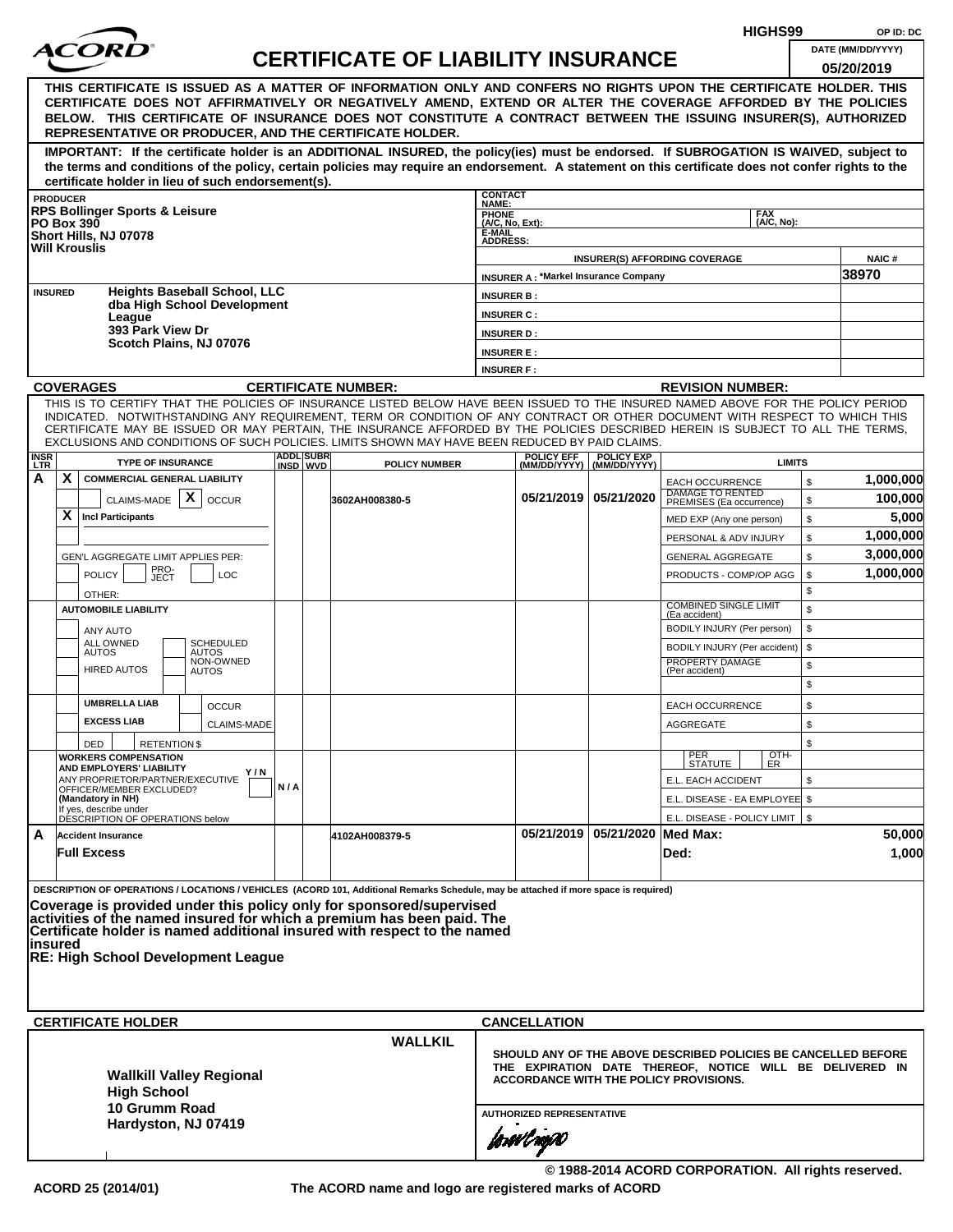|                    |                                                                                                                                                                                                                                                                                                                                                                                                                                                                                                    |     |                   |                                           |                                                              |                                             |                                    |                                                                                                                                                                      | HIGHS99                  |              | OP ID: DC             |
|--------------------|----------------------------------------------------------------------------------------------------------------------------------------------------------------------------------------------------------------------------------------------------------------------------------------------------------------------------------------------------------------------------------------------------------------------------------------------------------------------------------------------------|-----|-------------------|-------------------------------------------|--------------------------------------------------------------|---------------------------------------------|------------------------------------|----------------------------------------------------------------------------------------------------------------------------------------------------------------------|--------------------------|--------------|-----------------------|
|                    |                                                                                                                                                                                                                                                                                                                                                                                                                                                                                                    |     |                   | <b>CERTIFICATE OF LIABILITY INSURANCE</b> |                                                              |                                             |                                    |                                                                                                                                                                      |                          |              | DATE (MM/DD/YYYY)     |
|                    | THIS CERTIFICATE IS ISSUED AS A MATTER OF INFORMATION ONLY AND CONFERS NO RIGHTS UPON THE CERTIFICATE HOLDER. THIS<br>CERTIFICATE DOES NOT AFFIRMATIVELY OR NEGATIVELY AMEND, EXTEND OR ALTER THE COVERAGE AFFORDED BY THE POLICIES<br>BELOW. THIS CERTIFICATE OF INSURANCE DOES NOT CONSTITUTE A CONTRACT BETWEEN THE ISSUING INSURER(S), AUTHORIZED<br>REPRESENTATIVE OR PRODUCER, AND THE CERTIFICATE HOLDER.                                                                                   |     |                   |                                           |                                                              |                                             |                                    |                                                                                                                                                                      |                          |              | 05/20/2019            |
|                    | IMPORTANT: If the certificate holder is an ADDITIONAL INSURED, the policy(ies) must be endorsed. If SUBROGATION IS WAIVED, subject to<br>the terms and conditions of the policy, certain policies may require an endorsement. A statement on this certificate does not confer rights to the<br>certificate holder in lieu of such endorsement(s).                                                                                                                                                  |     |                   |                                           |                                                              |                                             |                                    |                                                                                                                                                                      |                          |              |                       |
|                    | <b>PRODUCER</b>                                                                                                                                                                                                                                                                                                                                                                                                                                                                                    |     |                   |                                           | <b>CONTACT</b><br>NAME:                                      |                                             |                                    |                                                                                                                                                                      |                          |              |                       |
|                    | <b>RPS Bollinger Sports &amp; Leisure</b><br><b>PO Box 390</b><br>Short Hills, NJ 07078<br><b>Will Krouslis</b>                                                                                                                                                                                                                                                                                                                                                                                    |     |                   |                                           | <b>PHONE</b><br>(A/C, No, Ext):<br>E-MAIL<br><b>ADDRESS:</b> |                                             |                                    |                                                                                                                                                                      | <b>FAX</b><br>(A/C. No): |              |                       |
|                    |                                                                                                                                                                                                                                                                                                                                                                                                                                                                                                    |     |                   |                                           |                                                              |                                             |                                    | <b>INSURER(S) AFFORDING COVERAGE</b>                                                                                                                                 |                          |              | <b>NAIC#</b><br>38970 |
|                    | <b>Heights Baseball School, LLC</b><br><b>INSURED</b><br>dba High School Development                                                                                                                                                                                                                                                                                                                                                                                                               |     |                   |                                           | <b>INSURER B:</b>                                            | <b>INSURER A: *Markel Insurance Company</b> |                                    |                                                                                                                                                                      |                          |              |                       |
|                    | League<br>393 Park View Dr                                                                                                                                                                                                                                                                                                                                                                                                                                                                         |     |                   |                                           | <b>INSURER C:</b><br><b>INSURER D:</b>                       |                                             |                                    |                                                                                                                                                                      |                          |              |                       |
|                    | Scotch Plains, NJ 07076                                                                                                                                                                                                                                                                                                                                                                                                                                                                            |     |                   |                                           | <b>INSURER E:</b>                                            |                                             |                                    |                                                                                                                                                                      |                          |              |                       |
|                    |                                                                                                                                                                                                                                                                                                                                                                                                                                                                                                    |     |                   |                                           | <b>INSURER F:</b>                                            |                                             |                                    |                                                                                                                                                                      |                          |              |                       |
|                    | <b>COVERAGES</b>                                                                                                                                                                                                                                                                                                                                                                                                                                                                                   |     |                   | <b>CERTIFICATE NUMBER:</b>                |                                                              |                                             |                                    | <b>REVISION NUMBER:</b>                                                                                                                                              |                          |              |                       |
| <b>INSR</b><br>LTR | THIS IS TO CERTIFY THAT THE POLICIES OF INSURANCE LISTED BELOW HAVE BEEN ISSUED TO THE INSURED NAMED ABOVE FOR THE POLICY PERIOD<br>INDICATED. NOTWITHSTANDING ANY REQUIREMENT, TERM OR CONDITION OF ANY CONTRACT OR OTHER DOCUMENT WITH RESPECT TO WHICH THIS<br>CERTIFICATE MAY BE ISSUED OR MAY PERTAIN, THE INSURANCE AFFORDED BY THE POLICIES DESCRIBED HEREIN IS SUBJECT TO ALL THE TERMS.<br>EXCLUSIONS AND CONDITIONS OF SUCH POLICIES. LIMITS SHOWN MAY HAVE BEEN REDUCED BY PAID CLAIMS. |     | <b>ADDLISUBRI</b> |                                           |                                                              | <b>POLICY EFF</b>                           | <b>POLICY EXP</b>                  |                                                                                                                                                                      |                          |              |                       |
| А                  | <b>TYPE OF INSURANCE</b><br>X<br><b>COMMERCIAL GENERAL LIABILITY</b>                                                                                                                                                                                                                                                                                                                                                                                                                               |     | INSD WVD          | <b>POLICY NUMBER</b>                      |                                                              |                                             | (MM/DD/YYYY)   (MM/DD/YYYY)        | <b>EACH OCCURRENCE</b>                                                                                                                                               | <b>LIMITS</b>            | $\mathbb{S}$ | 1,000,000             |
|                    | CLAIMS-MADE $\mathbf{X}$<br><b>OCCUR</b><br>X<br><b>Incl Participants</b>                                                                                                                                                                                                                                                                                                                                                                                                                          | X   |                   | 3602AH008380-5                            |                                                              |                                             | 05/21/2019   05/21/2020            | DAMAGE TO RENTED<br>PREMISES (Ea occurrence)                                                                                                                         |                          | \$<br>\$     | 100,000<br>5,000      |
|                    |                                                                                                                                                                                                                                                                                                                                                                                                                                                                                                    |     |                   |                                           |                                                              |                                             |                                    | MED EXP (Any one person)<br>PERSONAL & ADV INJURY                                                                                                                    |                          | \$           | 1,000,000             |
|                    | GEN'L AGGREGATE LIMIT APPLIES PER:                                                                                                                                                                                                                                                                                                                                                                                                                                                                 |     |                   |                                           |                                                              |                                             |                                    | <b>GENERAL AGGREGATE</b>                                                                                                                                             |                          | \$           | 3,000,000             |
|                    | PRO-<br>JECT<br><b>POLICY</b><br><b>LOC</b>                                                                                                                                                                                                                                                                                                                                                                                                                                                        |     |                   |                                           |                                                              |                                             |                                    | PRODUCTS - COMP/OP AGG                                                                                                                                               |                          | \$           | 1,000,000             |
|                    | OTHER:                                                                                                                                                                                                                                                                                                                                                                                                                                                                                             |     |                   |                                           |                                                              |                                             |                                    |                                                                                                                                                                      |                          | \$           |                       |
|                    | <b>AUTOMOBILE LIABILITY</b>                                                                                                                                                                                                                                                                                                                                                                                                                                                                        |     |                   |                                           |                                                              |                                             |                                    | <b>COMBINED SINGLE LIMIT</b><br>(Ea accident)                                                                                                                        |                          | \$           |                       |
|                    | ANY AUTO                                                                                                                                                                                                                                                                                                                                                                                                                                                                                           |     |                   |                                           |                                                              |                                             |                                    | BODILY INJURY (Per person)                                                                                                                                           |                          | \$           |                       |
|                    | ALL OWNED<br><b>SCHEDULED</b><br><b>AUTOS</b><br><b>AUTOS</b>                                                                                                                                                                                                                                                                                                                                                                                                                                      |     |                   |                                           |                                                              |                                             |                                    | BODILY INJURY (Per accident)                                                                                                                                         |                          | \$           |                       |
|                    | NON-OWNED<br><b>HIRED AUTOS</b><br><b>AUTOS</b>                                                                                                                                                                                                                                                                                                                                                                                                                                                    |     |                   |                                           |                                                              |                                             |                                    | PROPERTY DAMAGE<br>(Per accident)                                                                                                                                    |                          | \$<br>\$     |                       |
|                    | <b>UMBRELLA LIAB</b><br><b>OCCUR</b>                                                                                                                                                                                                                                                                                                                                                                                                                                                               |     |                   |                                           |                                                              |                                             |                                    | <b>EACH OCCURRENCE</b>                                                                                                                                               |                          | \$           |                       |
|                    | <b>EXCESS LIAB</b><br>CLAIMS-MADE                                                                                                                                                                                                                                                                                                                                                                                                                                                                  |     |                   |                                           |                                                              |                                             |                                    | <b>AGGREGATE</b>                                                                                                                                                     |                          | \$           |                       |
|                    | <b>RETENTION \$</b><br>DED                                                                                                                                                                                                                                                                                                                                                                                                                                                                         |     |                   |                                           |                                                              |                                             |                                    |                                                                                                                                                                      |                          | \$           |                       |
|                    | <b>WORKERS COMPENSATION</b><br>AND EMPLOYERS' LIABILITY<br>Y / N                                                                                                                                                                                                                                                                                                                                                                                                                                   |     |                   |                                           |                                                              |                                             |                                    | PER<br>STATUTE                                                                                                                                                       | $\frac{[OTH]}{ER}$       |              |                       |
|                    | ANY PROPRIETOR/PARTNER/EXECUTIVE<br>OFFICER/MEMBER EXCLUDED?                                                                                                                                                                                                                                                                                                                                                                                                                                       | N/A |                   |                                           |                                                              |                                             |                                    | E.L. EACH ACCIDENT                                                                                                                                                   |                          | \$           |                       |
|                    | (Mandatory in NH)<br>If yes, describe under<br>DESCRIPTION OF OPERATIONS below                                                                                                                                                                                                                                                                                                                                                                                                                     |     |                   |                                           |                                                              |                                             |                                    | E.L. DISEASE - EA EMPLOYEE \$                                                                                                                                        |                          |              |                       |
| A                  | <b>Accident Insurance</b>                                                                                                                                                                                                                                                                                                                                                                                                                                                                          |     |                   |                                           |                                                              |                                             | 05/21/2019   05/21/2020   Med Max: | E.L. DISEASE - POLICY LIMIT   \$                                                                                                                                     |                          |              | 50,000                |
|                    | <b>Full Excess</b>                                                                                                                                                                                                                                                                                                                                                                                                                                                                                 |     |                   | 4102AH008379-5                            |                                                              |                                             |                                    | Ded:                                                                                                                                                                 |                          |              | 1,000                 |
|                    | DESCRIPTION OF OPERATIONS / LOCATIONS / VEHICLES (ACORD 101, Additional Remarks Schedule, may be attached if more space is required)<br>Certificate holder is included as an additional insured. Coverage is<br>provided under these policies only for sponsored/supervised activities of<br>the named insured for which a premium has been paid.                                                                                                                                                  |     |                   |                                           |                                                              |                                             |                                    |                                                                                                                                                                      |                          |              |                       |
|                    |                                                                                                                                                                                                                                                                                                                                                                                                                                                                                                    |     |                   |                                           |                                                              |                                             |                                    |                                                                                                                                                                      |                          |              |                       |
|                    | <b>CERTIFICATE HOLDER</b>                                                                                                                                                                                                                                                                                                                                                                                                                                                                          |     |                   |                                           |                                                              | <b>CANCELLATION</b>                         |                                    |                                                                                                                                                                      |                          |              |                       |
|                    | <b>Watchung Hills Varsity Field</b><br>108 Stirling Rd<br><b>Warren, NJ 07059</b>                                                                                                                                                                                                                                                                                                                                                                                                                  |     |                   | <b>WATCH02</b>                            |                                                              |                                             |                                    | SHOULD ANY OF THE ABOVE DESCRIBED POLICIES BE CANCELLED BEFORE<br>THE EXPIRATION DATE THEREOF, NOTICE WILL BE DELIVERED IN<br>ACCORDANCE WITH THE POLICY PROVISIONS. |                          |              |                       |
|                    |                                                                                                                                                                                                                                                                                                                                                                                                                                                                                                    |     |                   |                                           |                                                              | <b>AUTHORIZED REPRESENTATIVE</b>            |                                    |                                                                                                                                                                      |                          |              |                       |
|                    |                                                                                                                                                                                                                                                                                                                                                                                                                                                                                                    |     |                   |                                           |                                                              | forwil now                                  |                                    |                                                                                                                                                                      |                          |              |                       |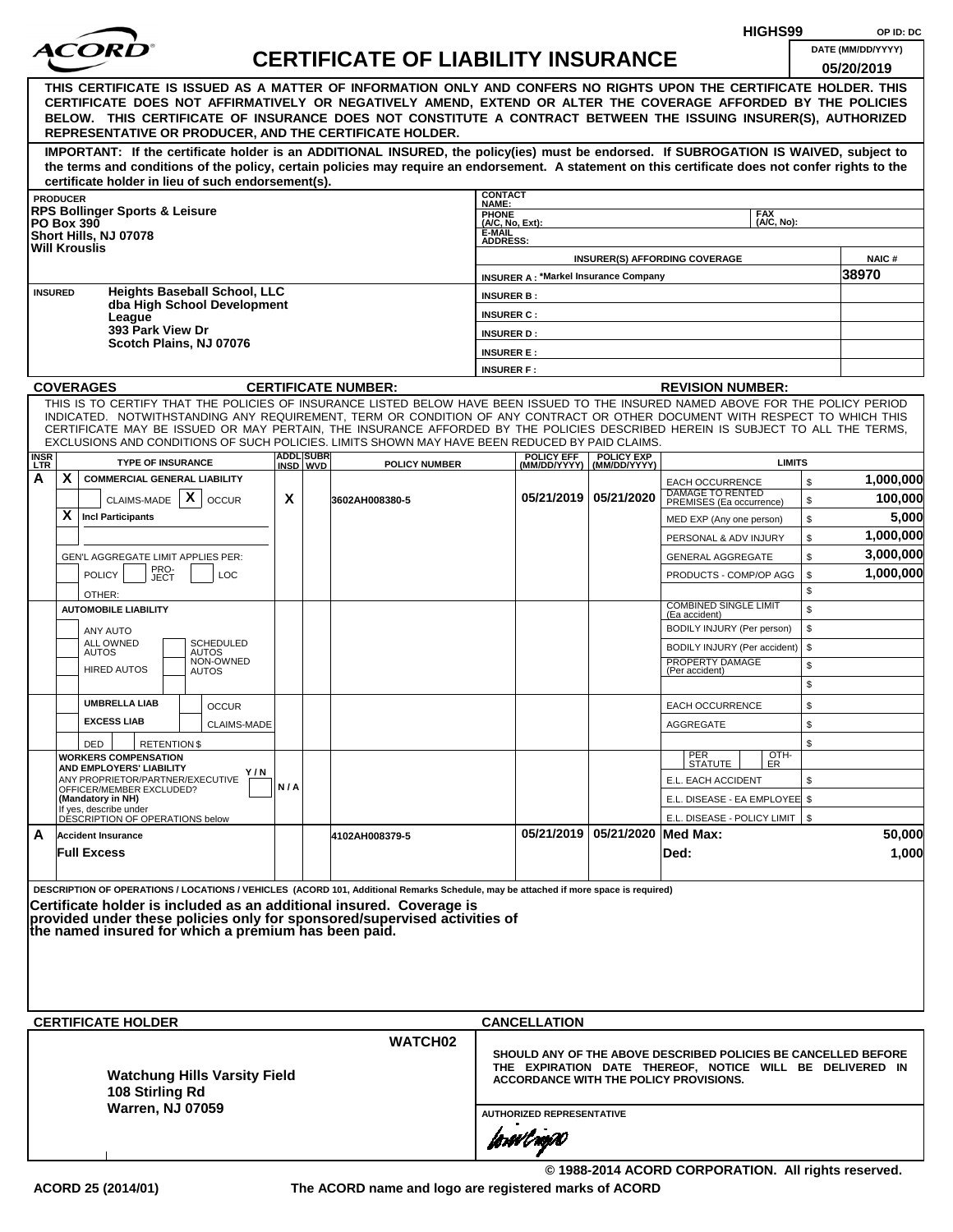|                    |                                                                      |                                                                                                                                                                                                                                                                                                                                                                                                                                                                                                                                                                                                                                                                                                                                                                       |     |                  |                                           |                                        |                                             |                         | HIGHS99                                                                                                                                                              |          | OP ID: DC            |  |  |  |  |
|--------------------|----------------------------------------------------------------------|-----------------------------------------------------------------------------------------------------------------------------------------------------------------------------------------------------------------------------------------------------------------------------------------------------------------------------------------------------------------------------------------------------------------------------------------------------------------------------------------------------------------------------------------------------------------------------------------------------------------------------------------------------------------------------------------------------------------------------------------------------------------------|-----|------------------|-------------------------------------------|----------------------------------------|---------------------------------------------|-------------------------|----------------------------------------------------------------------------------------------------------------------------------------------------------------------|----------|----------------------|--|--|--|--|
|                    |                                                                      |                                                                                                                                                                                                                                                                                                                                                                                                                                                                                                                                                                                                                                                                                                                                                                       |     |                  | <b>CERTIFICATE OF LIABILITY INSURANCE</b> |                                        |                                             |                         |                                                                                                                                                                      |          | DATE (MM/DD/YYYY)    |  |  |  |  |
|                    | <b>PRODUCER</b>                                                      | THIS CERTIFICATE IS ISSUED AS A MATTER OF INFORMATION ONLY AND CONFERS NO RIGHTS UPON THE CERTIFICATE HOLDER. THIS<br>CERTIFICATE DOES NOT AFFIRMATIVELY OR NEGATIVELY AMEND, EXTEND OR ALTER THE COVERAGE AFFORDED BY THE POLICIES<br>BELOW. THIS CERTIFICATE OF INSURANCE DOES NOT CONSTITUTE A CONTRACT BETWEEN THE ISSUING INSURER(S), AUTHORIZED<br>REPRESENTATIVE OR PRODUCER, AND THE CERTIFICATE HOLDER.<br>IMPORTANT: If the certificate holder is an ADDITIONAL INSURED, the policy(ies) must be endorsed. If SUBROGATION IS WAIVED, subject to<br>the terms and conditions of the policy, certain policies may require an endorsement. A statement on this certificate does not confer rights to the<br>certificate holder in lieu of such endorsement(s). |     |                  |                                           | <b>CONTACT</b><br>NAME:                |                                             |                         |                                                                                                                                                                      |          | 05/20/2019           |  |  |  |  |
| <b>PO Box 390</b>  |                                                                      | <b>RPS Bollinger Sports &amp; Leisure</b>                                                                                                                                                                                                                                                                                                                                                                                                                                                                                                                                                                                                                                                                                                                             |     |                  |                                           | <b>PHONE</b><br>$(A/C, No, Ext)$ :     |                                             |                         | <b>FAX</b><br>(A/C. No):                                                                                                                                             |          |                      |  |  |  |  |
|                    |                                                                      | Short Hills, NJ 07078<br><b>Will Krouslis</b>                                                                                                                                                                                                                                                                                                                                                                                                                                                                                                                                                                                                                                                                                                                         |     |                  |                                           | E-MAIL<br><b>ADDRESS:</b>              |                                             |                         | <b>INSURER(S) AFFORDING COVERAGE</b>                                                                                                                                 |          | <b>NAIC#</b>         |  |  |  |  |
| <b>INSURED</b>     |                                                                      | <b>Heights Baseball School, LLC</b><br>dba High School Development<br>League                                                                                                                                                                                                                                                                                                                                                                                                                                                                                                                                                                                                                                                                                          |     |                  |                                           | <b>INSURER B:</b><br><b>INSURER C:</b> | <b>INSURER A: *Markel Insurance Company</b> |                         |                                                                                                                                                                      |          | 38970                |  |  |  |  |
|                    |                                                                      | 393 Park View Dr<br>Scotch Plains, NJ 07076                                                                                                                                                                                                                                                                                                                                                                                                                                                                                                                                                                                                                                                                                                                           |     |                  |                                           | <b>INSURER D:</b><br><b>INSURER E:</b> |                                             |                         |                                                                                                                                                                      |          |                      |  |  |  |  |
|                    |                                                                      | <b>COVERAGES</b>                                                                                                                                                                                                                                                                                                                                                                                                                                                                                                                                                                                                                                                                                                                                                      |     |                  | <b>CERTIFICATE NUMBER:</b>                | <b>INSURER F:</b>                      |                                             |                         |                                                                                                                                                                      |          |                      |  |  |  |  |
|                    |                                                                      | THIS IS TO CERTIFY THAT THE POLICIES OF INSURANCE LISTED BELOW HAVE BEEN ISSUED TO THE INSURED NAMED ABOVE FOR THE POLICY PERIOD                                                                                                                                                                                                                                                                                                                                                                                                                                                                                                                                                                                                                                      |     |                  |                                           |                                        |                                             |                         | <b>REVISION NUMBER:</b>                                                                                                                                              |          |                      |  |  |  |  |
|                    |                                                                      | INDICATED. NOTWITHSTANDING ANY REQUIREMENT, TERM OR CONDITION OF ANY CONTRACT OR OTHER DOCUMENT WITH RESPECT TO WHICH THIS<br>CERTIFICATE MAY BE ISSUED OR MAY PERTAIN, THE INSURANCE AFFORDED BY THE POLICIES DESCRIBED HEREIN IS SUBJECT TO ALL THE TERMS.<br>EXCLUSIONS AND CONDITIONS OF SUCH POLICIES. LIMITS SHOWN MAY HAVE BEEN REDUCED BY PAID CLAIMS.                                                                                                                                                                                                                                                                                                                                                                                                        |     | <b>ADDL SUBR</b> |                                           |                                        | <b>POLICY EFF</b>                           | <b>POLICY EXP</b>       |                                                                                                                                                                      |          |                      |  |  |  |  |
| <b>INSR</b><br>LTR |                                                                      | <b>TYPE OF INSURANCE</b>                                                                                                                                                                                                                                                                                                                                                                                                                                                                                                                                                                                                                                                                                                                                              |     | INSD WVD         | <b>POLICY NUMBER</b>                      |                                        | (MM/DD/YYYY)                                | (MM/DD/YYYY)            | <b>LIMITS</b>                                                                                                                                                        |          |                      |  |  |  |  |
| A                  | X.                                                                   | <b>COMMERCIAL GENERAL LIABILITY</b><br>$\mathsf{x}$<br>CLAIMS-MADE<br><b>OCCUR</b>                                                                                                                                                                                                                                                                                                                                                                                                                                                                                                                                                                                                                                                                                    | X   |                  | 3602AH008380-5                            |                                        |                                             | 05/21/2019   05/21/2020 | <b>EACH OCCURRENCE</b><br>DAMAGE TO RENTED<br>PREMISES (Ea occurrence)                                                                                               | \$<br>\$ | 1,000,000<br>100,000 |  |  |  |  |
|                    | X.<br><b>Incl Participants</b><br>\$<br>MED EXP (Any one person)     |                                                                                                                                                                                                                                                                                                                                                                                                                                                                                                                                                                                                                                                                                                                                                                       |     |                  |                                           |                                        |                                             |                         |                                                                                                                                                                      |          |                      |  |  |  |  |
|                    | 1,000,000<br>\$<br>PERSONAL & ADV INJURY<br>3,000,000                |                                                                                                                                                                                                                                                                                                                                                                                                                                                                                                                                                                                                                                                                                                                                                                       |     |                  |                                           |                                        |                                             |                         |                                                                                                                                                                      |          |                      |  |  |  |  |
|                    | GEN'L AGGREGATE LIMIT APPLIES PER:<br><b>GENERAL AGGREGATE</b>       |                                                                                                                                                                                                                                                                                                                                                                                                                                                                                                                                                                                                                                                                                                                                                                       |     |                  |                                           |                                        |                                             |                         |                                                                                                                                                                      |          |                      |  |  |  |  |
|                    |                                                                      | PRO-<br><b>POLICY</b><br>LOC<br>JECT<br>OTHER:                                                                                                                                                                                                                                                                                                                                                                                                                                                                                                                                                                                                                                                                                                                        |     |                  |                                           |                                        |                                             |                         | PRODUCTS - COMP/OP AGG                                                                                                                                               | \$<br>\$ | 1,000,000            |  |  |  |  |
|                    |                                                                      | <b>AUTOMOBILE LIABILITY</b>                                                                                                                                                                                                                                                                                                                                                                                                                                                                                                                                                                                                                                                                                                                                           |     |                  |                                           |                                        |                                             |                         | <b>COMBINED SINGLE LIMIT</b><br>(Ea accident)                                                                                                                        | \$       |                      |  |  |  |  |
|                    |                                                                      | <b>ANY AUTO</b><br>ALL OWNED<br><b>SCHEDULED</b>                                                                                                                                                                                                                                                                                                                                                                                                                                                                                                                                                                                                                                                                                                                      |     |                  |                                           |                                        |                                             |                         | BODILY INJURY (Per person)                                                                                                                                           | \$       |                      |  |  |  |  |
|                    |                                                                      | <b>AUTOS</b><br>AUTOS<br>NON-OWNED                                                                                                                                                                                                                                                                                                                                                                                                                                                                                                                                                                                                                                                                                                                                    |     |                  |                                           |                                        |                                             |                         | BODILY INJURY (Per accident)<br>PROPERTY DAMAGE                                                                                                                      | \$       |                      |  |  |  |  |
|                    |                                                                      | <b>HIRED AUTOS</b><br><b>AUTOS</b>                                                                                                                                                                                                                                                                                                                                                                                                                                                                                                                                                                                                                                                                                                                                    |     |                  |                                           |                                        |                                             |                         | (Per accident)                                                                                                                                                       | \$<br>\$ |                      |  |  |  |  |
|                    |                                                                      | <b>UMBRELLA LIAB</b><br><b>OCCUR</b>                                                                                                                                                                                                                                                                                                                                                                                                                                                                                                                                                                                                                                                                                                                                  |     |                  |                                           |                                        |                                             |                         | <b>EACH OCCURRENCE</b>                                                                                                                                               | \$       |                      |  |  |  |  |
|                    |                                                                      | <b>EXCESS LIAB</b><br>CLAIMS-MADE<br><b>RETENTION \$</b><br>DED                                                                                                                                                                                                                                                                                                                                                                                                                                                                                                                                                                                                                                                                                                       |     |                  |                                           |                                        |                                             |                         | AGGREGATE                                                                                                                                                            | \$<br>\$ |                      |  |  |  |  |
|                    |                                                                      | <b>WORKERS COMPENSATION</b><br>AND EMPLOYERS' LIABILITY<br>Y / N<br>ANY PROPRIETOR/PARTNER/EXECUTIVE<br>OFFICER/MEMBER EXCLUDED?                                                                                                                                                                                                                                                                                                                                                                                                                                                                                                                                                                                                                                      | N/A |                  |                                           |                                        |                                             |                         | OTH-<br>ER<br>PER<br>STATUTE<br>E.L. EACH ACCIDENT                                                                                                                   | \$       |                      |  |  |  |  |
|                    |                                                                      | (Mandatory in NH)<br>If yes, describe under<br>DESCRIPTION OF OPERATIONS below                                                                                                                                                                                                                                                                                                                                                                                                                                                                                                                                                                                                                                                                                        |     |                  |                                           |                                        |                                             |                         | E.L. DISEASE - EA EMPLOYEE \$<br>E.L. DISEASE - POLICY LIMIT   \$                                                                                                    |          |                      |  |  |  |  |
| A                  |                                                                      | <b>Accident Insurance</b>                                                                                                                                                                                                                                                                                                                                                                                                                                                                                                                                                                                                                                                                                                                                             |     |                  | 4102AH008379-5                            |                                        | 05/21/2019                                  | 05/21/2020 Med Max:     |                                                                                                                                                                      |          | 50,000               |  |  |  |  |
|                    |                                                                      | <b>Full Excess</b>                                                                                                                                                                                                                                                                                                                                                                                                                                                                                                                                                                                                                                                                                                                                                    |     |                  |                                           |                                        |                                             |                         | Ded:                                                                                                                                                                 |          | 1,000                |  |  |  |  |
|                    |                                                                      | DESCRIPTION OF OPERATIONS / LOCATIONS / VEHICLES (ACORD 101, Additional Remarks Schedule, may be attached if more space is required)<br>Coverage is provided under this policy only for sponsored/supervised<br> activities of the named insured for which a premium has been paid. The<br>lCertificate holder is named additional insured.                                                                                                                                                                                                                                                                                                                                                                                                                           |     |                  |                                           |                                        |                                             |                         |                                                                                                                                                                      |          |                      |  |  |  |  |
|                    |                                                                      | <b>CERTIFICATE HOLDER</b>                                                                                                                                                                                                                                                                                                                                                                                                                                                                                                                                                                                                                                                                                                                                             |     |                  |                                           |                                        | <b>CANCELLATION</b>                         |                         |                                                                                                                                                                      |          |                      |  |  |  |  |
|                    |                                                                      | <b>Watchung Hills</b><br><b>Diamond Warriors</b><br>250 Passaic Ave.                                                                                                                                                                                                                                                                                                                                                                                                                                                                                                                                                                                                                                                                                                  |     |                  | <b>WATCH1-</b>                            |                                        |                                             |                         | SHOULD ANY OF THE ABOVE DESCRIBED POLICIES BE CANCELLED BEFORE<br>THE EXPIRATION DATE THEREOF, NOTICE WILL BE DELIVERED IN<br>ACCORDANCE WITH THE POLICY PROVISIONS. |          |                      |  |  |  |  |
|                    | <b>AUTHORIZED REPRESENTATIVE</b><br>Stirling, NJ 07980<br>forwl nop0 |                                                                                                                                                                                                                                                                                                                                                                                                                                                                                                                                                                                                                                                                                                                                                                       |     |                  |                                           |                                        |                                             |                         |                                                                                                                                                                      |          |                      |  |  |  |  |
|                    |                                                                      |                                                                                                                                                                                                                                                                                                                                                                                                                                                                                                                                                                                                                                                                                                                                                                       |     |                  |                                           |                                        |                                             |                         | © 1988-2014 ACORD CORPORATION. All rights reserved.                                                                                                                  |          |                      |  |  |  |  |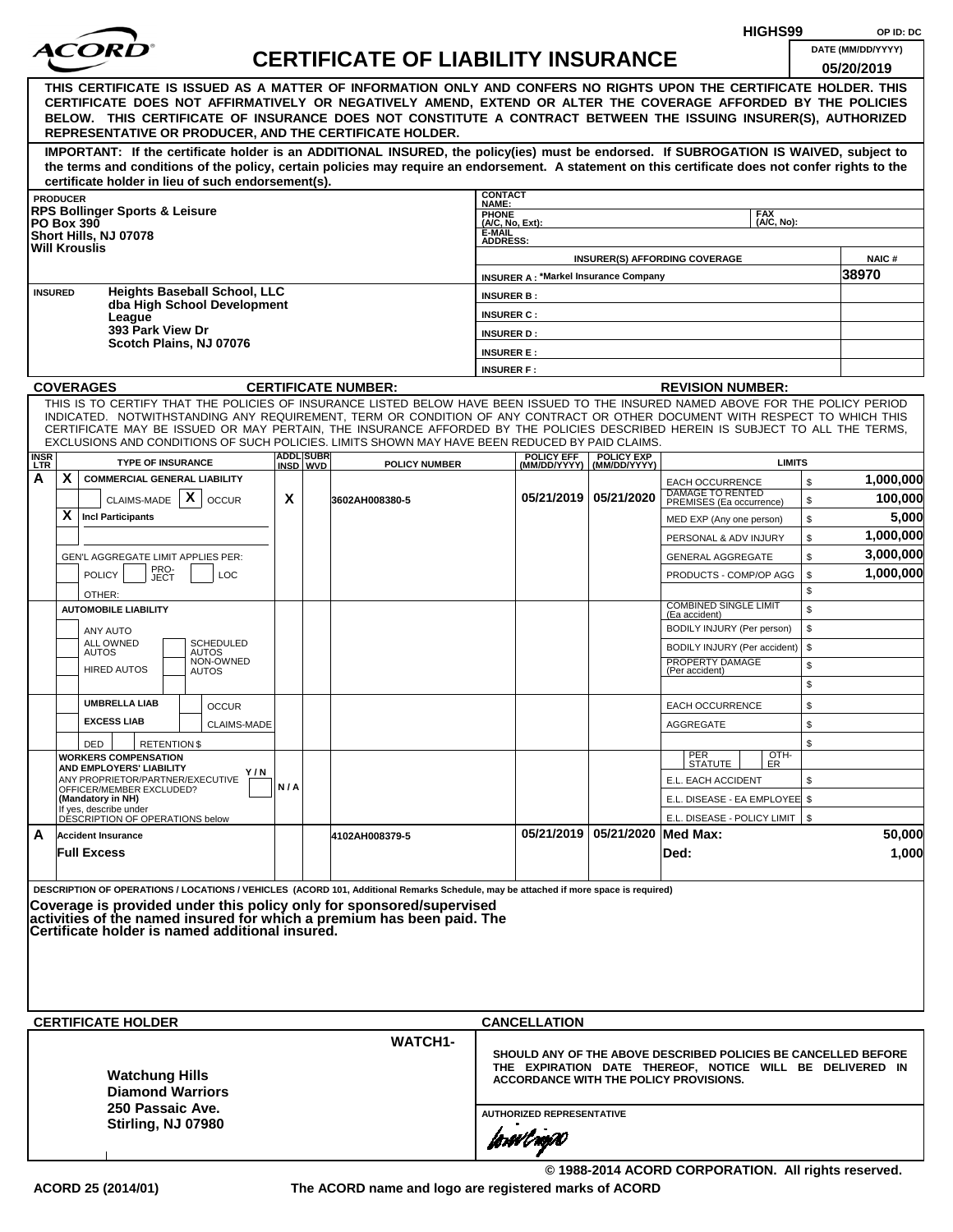|                         |                                                                                                                                                                                                                                                                |     |                   |                                           |                                                                |                                             |                                    |                                                                   | HIGHS99            |                    | OP ID: DC         |  |
|-------------------------|----------------------------------------------------------------------------------------------------------------------------------------------------------------------------------------------------------------------------------------------------------------|-----|-------------------|-------------------------------------------|----------------------------------------------------------------|---------------------------------------------|------------------------------------|-------------------------------------------------------------------|--------------------|--------------------|-------------------|--|
|                         |                                                                                                                                                                                                                                                                |     |                   | <b>CERTIFICATE OF LIABILITY INSURANCE</b> |                                                                |                                             |                                    |                                                                   |                    |                    | DATE (MM/DD/YYYY) |  |
|                         |                                                                                                                                                                                                                                                                |     |                   |                                           |                                                                |                                             |                                    |                                                                   |                    |                    | 05/20/2019        |  |
|                         | THIS CERTIFICATE IS ISSUED AS A MATTER OF INFORMATION ONLY AND CONFERS NO RIGHTS UPON THE CERTIFICATE HOLDER. THIS<br>CERTIFICATE DOES NOT AFFIRMATIVELY OR NEGATIVELY AMEND, EXTEND OR ALTER THE COVERAGE AFFORDED BY THE POLICIES                            |     |                   |                                           |                                                                |                                             |                                    |                                                                   |                    |                    |                   |  |
|                         | BELOW. THIS CERTIFICATE OF INSURANCE DOES NOT CONSTITUTE A CONTRACT BETWEEN THE ISSUING INSURER(S), AUTHORIZED                                                                                                                                                 |     |                   |                                           |                                                                |                                             |                                    |                                                                   |                    |                    |                   |  |
|                         | REPRESENTATIVE OR PRODUCER, AND THE CERTIFICATE HOLDER.                                                                                                                                                                                                        |     |                   |                                           |                                                                |                                             |                                    |                                                                   |                    |                    |                   |  |
|                         | IMPORTANT: If the certificate holder is an ADDITIONAL INSURED, the policy(ies) must be endorsed. If SUBROGATION IS WAIVED, subject to                                                                                                                          |     |                   |                                           |                                                                |                                             |                                    |                                                                   |                    |                    |                   |  |
|                         | the terms and conditions of the policy, certain policies may require an endorsement. A statement on this certificate does not confer rights to the                                                                                                             |     |                   |                                           |                                                                |                                             |                                    |                                                                   |                    |                    |                   |  |
|                         | certificate holder in lieu of such endorsement(s).<br><b>PRODUCER</b>                                                                                                                                                                                          |     |                   |                                           | <b>CONTACT</b>                                                 |                                             |                                    |                                                                   |                    |                    |                   |  |
|                         | <b>RPS Bollinger Sports &amp; Leisure</b>                                                                                                                                                                                                                      |     |                   |                                           | NAME:<br><b>PHONE</b>                                          |                                             |                                    |                                                                   | <b>FAX</b>         |                    |                   |  |
|                         | <b>PO Box 390</b><br>Short Hills, NJ 07078                                                                                                                                                                                                                     |     |                   |                                           | (A/C, No, Ext):<br>E-MAIL                                      |                                             |                                    |                                                                   | (A/C. No):         |                    |                   |  |
|                         | <b>Will Krouslis</b>                                                                                                                                                                                                                                           |     |                   |                                           | <b>ADDRESS:</b>                                                |                                             |                                    | <b>INSURER(S) AFFORDING COVERAGE</b>                              |                    |                    | <b>NAIC#</b>      |  |
|                         |                                                                                                                                                                                                                                                                |     |                   |                                           |                                                                | <b>INSURER A: *Markel Insurance Company</b> |                                    |                                                                   |                    |                    | 38970             |  |
|                         | <b>Heights Baseball School, LLC</b><br><b>INSURED</b>                                                                                                                                                                                                          |     |                   |                                           | <b>INSURER B:</b>                                              |                                             |                                    |                                                                   |                    |                    |                   |  |
|                         | dba High School Development<br>League                                                                                                                                                                                                                          |     |                   |                                           | <b>INSURER C:</b>                                              |                                             |                                    |                                                                   |                    |                    |                   |  |
|                         | 393 Park View Dr                                                                                                                                                                                                                                               |     |                   |                                           | <b>INSURER D:</b>                                              |                                             |                                    |                                                                   |                    |                    |                   |  |
|                         | Scotch Plains, NJ 07076                                                                                                                                                                                                                                        |     |                   |                                           | <b>INSURER E:</b>                                              |                                             |                                    |                                                                   |                    |                    |                   |  |
|                         |                                                                                                                                                                                                                                                                |     |                   |                                           | <b>INSURER F:</b>                                              |                                             |                                    |                                                                   |                    |                    |                   |  |
|                         | <b>COVERAGES</b>                                                                                                                                                                                                                                               |     |                   | <b>CERTIFICATE NUMBER:</b>                |                                                                |                                             |                                    | <b>REVISION NUMBER:</b>                                           |                    |                    |                   |  |
|                         | THIS IS TO CERTIFY THAT THE POLICIES OF INSURANCE LISTED BELOW HAVE BEEN ISSUED TO THE INSURED NAMED ABOVE FOR THE POLICY PERIOD<br>INDICATED. NOTWITHSTANDING ANY REQUIREMENT, TERM OR CONDITION OF ANY CONTRACT OR OTHER DOCUMENT WITH RESPECT TO WHICH THIS |     |                   |                                           |                                                                |                                             |                                    |                                                                   |                    |                    |                   |  |
|                         | CERTIFICATE MAY BE ISSUED OR MAY PERTAIN, THE INSURANCE AFFORDED BY THE POLICIES DESCRIBED HEREIN IS SUBJECT TO ALL THE TERMS.                                                                                                                                 |     |                   |                                           |                                                                |                                             |                                    |                                                                   |                    |                    |                   |  |
|                         | EXCLUSIONS AND CONDITIONS OF SUCH POLICIES. LIMITS SHOWN MAY HAVE BEEN REDUCED BY PAID CLAIMS.                                                                                                                                                                 |     | <b>ADDLISUBRI</b> |                                           |                                                                | <b>POLICY EFF</b>                           | <b>POLICY EXP</b>                  |                                                                   |                    |                    |                   |  |
| <b>INSR</b><br>LTR<br>А | <b>TYPE OF INSURANCE</b><br>X<br><b>COMMERCIAL GENERAL LIABILITY</b>                                                                                                                                                                                           |     | INSD WVD          | <b>POLICY NUMBER</b>                      |                                                                |                                             | (MM/DD/YYYY)   (MM/DD/YYYY)        |                                                                   | <b>LIMITS</b>      |                    | 1,000,000         |  |
|                         | CLAIMS-MADE $\mathbf{X}$<br><b>OCCUR</b>                                                                                                                                                                                                                       | X   |                   | 3602AH008380-5                            |                                                                |                                             | 05/21/2019   05/21/2020            | <b>EACH OCCURRENCE</b><br>DAMAGE TO RENTED                        |                    | $\mathbb{S}$<br>\$ | 100,000           |  |
|                         | X<br><b>Incl Participants</b>                                                                                                                                                                                                                                  |     |                   |                                           |                                                                |                                             |                                    | PREMISES (Ea occurrence)<br>MED EXP (Any one person)              |                    | \$                 | 5,000             |  |
|                         |                                                                                                                                                                                                                                                                |     |                   |                                           |                                                                |                                             |                                    | PERSONAL & ADV INJURY                                             |                    | \$                 | 1,000,000         |  |
|                         | GEN'L AGGREGATE LIMIT APPLIES PER:                                                                                                                                                                                                                             |     |                   |                                           |                                                                |                                             |                                    | <b>GENERAL AGGREGATE</b>                                          |                    | \$                 | 3,000,000         |  |
|                         | PRO-<br>JECT<br><b>POLICY</b><br><b>LOC</b>                                                                                                                                                                                                                    |     |                   |                                           |                                                                |                                             |                                    | PRODUCTS - COMP/OP AGG                                            |                    | \$                 | 1,000,000         |  |
|                         | OTHER:                                                                                                                                                                                                                                                         |     |                   |                                           |                                                                |                                             |                                    |                                                                   |                    | \$                 |                   |  |
|                         | <b>AUTOMOBILE LIABILITY</b>                                                                                                                                                                                                                                    |     |                   |                                           |                                                                |                                             |                                    | <b>COMBINED SINGLE LIMIT</b><br>(Ea accident)                     |                    | \$                 |                   |  |
|                         | ANY AUTO                                                                                                                                                                                                                                                       |     |                   |                                           |                                                                |                                             |                                    | BODILY INJURY (Per person)                                        |                    | \$                 |                   |  |
|                         | ALL OWNED<br><b>SCHEDULED</b><br><b>AUTOS</b><br><b>AUTOS</b>                                                                                                                                                                                                  |     |                   |                                           |                                                                |                                             |                                    | BODILY INJURY (Per accident)                                      |                    | \$                 |                   |  |
|                         | NON-OWNED<br><b>HIRED AUTOS</b><br><b>AUTOS</b>                                                                                                                                                                                                                |     |                   |                                           |                                                                |                                             |                                    | PROPERTY DAMAGE<br>(Per accident)                                 |                    | \$                 |                   |  |
|                         |                                                                                                                                                                                                                                                                |     |                   |                                           |                                                                |                                             |                                    |                                                                   |                    | \$                 |                   |  |
|                         | <b>UMBRELLA LIAB</b><br><b>OCCUR</b>                                                                                                                                                                                                                           |     |                   |                                           |                                                                |                                             |                                    | <b>EACH OCCURRENCE</b>                                            |                    | \$                 |                   |  |
|                         | <b>EXCESS LIAB</b><br>CLAIMS-MADE                                                                                                                                                                                                                              |     |                   |                                           |                                                                |                                             |                                    | <b>AGGREGATE</b>                                                  |                    | \$                 |                   |  |
|                         | <b>RETENTION \$</b><br>DED<br><b>WORKERS COMPENSATION</b>                                                                                                                                                                                                      |     |                   |                                           |                                                                |                                             |                                    |                                                                   |                    | \$                 |                   |  |
|                         | AND EMPLOYERS' LIABILITY<br>Y / N                                                                                                                                                                                                                              |     |                   |                                           |                                                                |                                             |                                    | PER<br>STATUTE                                                    | $\frac{[OTH]}{ER}$ |                    |                   |  |
|                         | ANY PROPRIETOR/PARTNER/EXECUTIVE<br>OFFICER/MEMBER EXCLUDED?                                                                                                                                                                                                   | N/A |                   |                                           |                                                                |                                             |                                    | E.L. EACH ACCIDENT                                                |                    | \$                 |                   |  |
|                         | (Mandatory in NH)<br>If yes, describe under<br>DESCRIPTION OF OPERATIONS below                                                                                                                                                                                 |     |                   |                                           |                                                                |                                             |                                    | E.L. DISEASE - EA EMPLOYEE \$<br>E.L. DISEASE - POLICY LIMIT   \$ |                    |                    |                   |  |
| A                       | <b>Accident Insurance</b>                                                                                                                                                                                                                                      |     |                   | 4102AH008379-5                            |                                                                |                                             | 05/21/2019   05/21/2020   Med Max: |                                                                   |                    |                    | 50,000            |  |
|                         | <b>Full Excess</b>                                                                                                                                                                                                                                             |     |                   |                                           |                                                                |                                             |                                    | Ded:                                                              |                    |                    | 1,000             |  |
|                         |                                                                                                                                                                                                                                                                |     |                   |                                           |                                                                |                                             |                                    |                                                                   |                    |                    |                   |  |
|                         | DESCRIPTION OF OPERATIONS / LOCATIONS / VEHICLES (ACORD 101, Additional Remarks Schedule, may be attached if more space is required)                                                                                                                           |     |                   |                                           |                                                                |                                             |                                    |                                                                   |                    |                    |                   |  |
|                         | Certificate holder is included as an additional insured. Coverage is                                                                                                                                                                                           |     |                   |                                           |                                                                |                                             |                                    |                                                                   |                    |                    |                   |  |
|                         | provided under these policies only for sponsored/supervised activities of<br>the named insured for which a premium has been paid.                                                                                                                              |     |                   |                                           |                                                                |                                             |                                    |                                                                   |                    |                    |                   |  |
|                         |                                                                                                                                                                                                                                                                |     |                   |                                           |                                                                |                                             |                                    |                                                                   |                    |                    |                   |  |
|                         |                                                                                                                                                                                                                                                                |     |                   |                                           |                                                                |                                             |                                    |                                                                   |                    |                    |                   |  |
|                         |                                                                                                                                                                                                                                                                |     |                   |                                           |                                                                |                                             |                                    |                                                                   |                    |                    |                   |  |
|                         |                                                                                                                                                                                                                                                                |     |                   |                                           |                                                                |                                             |                                    |                                                                   |                    |                    |                   |  |
|                         | <b>CERTIFICATE HOLDER</b>                                                                                                                                                                                                                                      |     |                   |                                           |                                                                | <b>CANCELLATION</b>                         |                                    |                                                                   |                    |                    |                   |  |
|                         |                                                                                                                                                                                                                                                                |     |                   | <b>WAYNEH1</b>                            | SHOULD ANY OF THE ABOVE DESCRIBED POLICIES BE CANCELLED BEFORE |                                             |                                    |                                                                   |                    |                    |                   |  |
|                         |                                                                                                                                                                                                                                                                |     |                   |                                           | THE EXPIRATION DATE THEREOF, NOTICE WILL BE DELIVERED IN       |                                             |                                    |                                                                   |                    |                    |                   |  |
|                         | <b>Wayne Hills High School</b><br>272 Berdan Ave.                                                                                                                                                                                                              |     |                   |                                           |                                                                |                                             |                                    | <b>ACCORDANCE WITH THE POLICY PROVISIONS.</b>                     |                    |                    |                   |  |
|                         | <b>Wayne, NJ 07470</b>                                                                                                                                                                                                                                         |     |                   |                                           |                                                                | <b>AUTHORIZED REPRESENTATIVE</b>            |                                    |                                                                   |                    |                    |                   |  |
|                         |                                                                                                                                                                                                                                                                |     |                   |                                           |                                                                |                                             |                                    |                                                                   |                    |                    |                   |  |
|                         |                                                                                                                                                                                                                                                                |     |                   |                                           | forwil nopO                                                    |                                             |                                    |                                                                   |                    |                    |                   |  |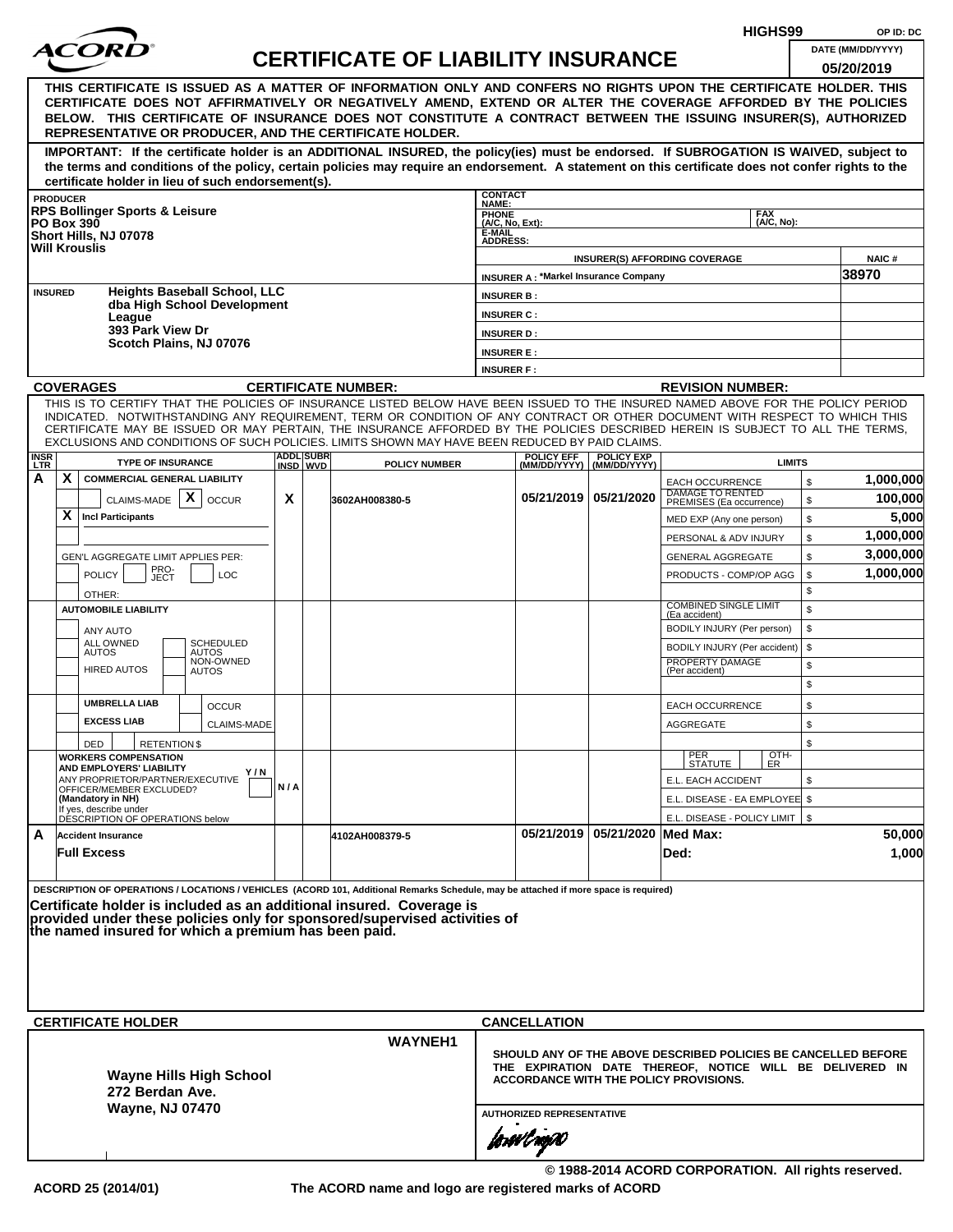|                                                                                                                                                                                                                                                                                                                                                                                                                                                                                                    |       |                              |                                           |                                                       |                                               |                                    | HIGHS99                                                                                                                                                                     |                     | OP ID: DC                       |
|----------------------------------------------------------------------------------------------------------------------------------------------------------------------------------------------------------------------------------------------------------------------------------------------------------------------------------------------------------------------------------------------------------------------------------------------------------------------------------------------------|-------|------------------------------|-------------------------------------------|-------------------------------------------------------|-----------------------------------------------|------------------------------------|-----------------------------------------------------------------------------------------------------------------------------------------------------------------------------|---------------------|---------------------------------|
|                                                                                                                                                                                                                                                                                                                                                                                                                                                                                                    |       |                              | <b>CERTIFICATE OF LIABILITY INSURANCE</b> |                                                       |                                               |                                    |                                                                                                                                                                             |                     | DATE (MM/DD/YYYY)<br>05/20/2019 |
| THIS CERTIFICATE IS ISSUED AS A MATTER OF INFORMATION ONLY AND CONFERS NO RIGHTS UPON THE CERTIFICATE HOLDER. THIS<br>CERTIFICATE DOES NOT AFFIRMATIVELY OR NEGATIVELY AMEND, EXTEND OR ALTER THE COVERAGE AFFORDED BY THE POLICIES<br>BELOW. THIS CERTIFICATE OF INSURANCE DOES NOT CONSTITUTE A CONTRACT BETWEEN THE ISSUING INSURER(S), AUTHORIZED<br>REPRESENTATIVE OR PRODUCER, AND THE CERTIFICATE HOLDER.                                                                                   |       |                              |                                           |                                                       |                                               |                                    |                                                                                                                                                                             |                     |                                 |
| IMPORTANT: If the certificate holder is an ADDITIONAL INSURED, the policy(ies) must be endorsed. If SUBROGATION IS WAIVED, subject to<br>the terms and conditions of the policy, certain policies may require an endorsement. A statement on this certificate does not confer rights to the<br>certificate holder in lieu of such endorsement(s).                                                                                                                                                  |       |                              |                                           |                                                       |                                               |                                    |                                                                                                                                                                             |                     |                                 |
| <b>PRODUCER</b>                                                                                                                                                                                                                                                                                                                                                                                                                                                                                    |       |                              |                                           | <b>CONTACT</b><br><b>NAME:</b>                        |                                               |                                    |                                                                                                                                                                             |                     |                                 |
| <b>RPS Bollinger Sports &amp; Leisure</b><br><b>PO Box 390</b><br>Short Hills, NJ 07078<br><b>Will Krouslis</b>                                                                                                                                                                                                                                                                                                                                                                                    |       |                              |                                           | PHONE<br>(A/C, No, Ext):<br>E-MAIL<br><b>ADDRESS:</b> |                                               |                                    | <b>FAX</b><br>(A/C, No):                                                                                                                                                    |                     |                                 |
|                                                                                                                                                                                                                                                                                                                                                                                                                                                                                                    |       |                              |                                           |                                                       | <b>INSURER A: *Markel Insurance Company</b>   |                                    | <b>INSURER(S) AFFORDING COVERAGE</b>                                                                                                                                        |                     | <b>NAIC#</b><br>38970           |
| <b>Heights Baseball School, LLC</b><br><b>INSURED</b>                                                                                                                                                                                                                                                                                                                                                                                                                                              |       |                              |                                           | <b>INSURER B:</b>                                     |                                               |                                    |                                                                                                                                                                             |                     |                                 |
| dba High School Development<br>League                                                                                                                                                                                                                                                                                                                                                                                                                                                              |       |                              |                                           | <b>INSURER C:</b>                                     |                                               |                                    |                                                                                                                                                                             |                     |                                 |
| 393 Park View Dr<br>Scotch Plains, NJ 07076                                                                                                                                                                                                                                                                                                                                                                                                                                                        |       |                              |                                           | <b>INSURER D:</b>                                     |                                               |                                    |                                                                                                                                                                             |                     |                                 |
|                                                                                                                                                                                                                                                                                                                                                                                                                                                                                                    |       |                              |                                           | <b>INSURER E:</b>                                     |                                               |                                    |                                                                                                                                                                             |                     |                                 |
|                                                                                                                                                                                                                                                                                                                                                                                                                                                                                                    |       |                              |                                           | <b>INSURER F:</b>                                     |                                               |                                    |                                                                                                                                                                             |                     |                                 |
| <b>COVERAGES</b>                                                                                                                                                                                                                                                                                                                                                                                                                                                                                   |       |                              | <b>CERTIFICATE NUMBER:</b>                |                                                       |                                               |                                    | <b>REVISION NUMBER:</b>                                                                                                                                                     |                     |                                 |
| THIS IS TO CERTIFY THAT THE POLICIES OF INSURANCE LISTED BELOW HAVE BEEN ISSUED TO THE INSURED NAMED ABOVE FOR THE POLICY PERIOD<br>INDICATED. NOTWITHSTANDING ANY REQUIREMENT, TERM OR CONDITION OF ANY CONTRACT OR OTHER DOCUMENT WITH RESPECT TO WHICH THIS<br>CERTIFICATE MAY BE ISSUED OR MAY PERTAIN, THE INSURANCE AFFORDED BY THE POLICIES DESCRIBED HEREIN IS SUBJECT TO ALL THE TERMS,<br>EXCLUSIONS AND CONDITIONS OF SUCH POLICIES. LIMITS SHOWN MAY HAVE BEEN REDUCED BY PAID CLAIMS. |       |                              |                                           |                                                       |                                               |                                    |                                                                                                                                                                             |                     |                                 |
| <b>INSR</b><br><b>TYPE OF INSURANCE</b><br><b>LTR</b>                                                                                                                                                                                                                                                                                                                                                                                                                                              |       | <b>ADDL SUBR</b><br>INSD WVD | <b>POLICY NUMBER</b>                      |                                                       | <b>POLICY EFF</b><br>(MM/DD/YYYY)             | <b>POLICY EXP</b><br>(MM/DD/YYYY)  | <b>LIMITS</b>                                                                                                                                                               |                     |                                 |
| A<br>X.<br><b>COMMERCIAL GENERAL LIABILITY</b><br>$\boldsymbol{\mathsf{X}}$<br>CLAIMS-MADE<br><b>OCCUR</b>                                                                                                                                                                                                                                                                                                                                                                                         |       |                              | 3602AH008380-5                            |                                                       |                                               | 05/21/2019   05/21/2020            | <b>EACH OCCURRENCE</b><br>DAMAGE TO RENTED<br>PREMISES (Ea occurrence)                                                                                                      | \$<br>$\mathfrak s$ | 1,000,000<br>100,000            |
| X.<br><b>Incl Participants</b>                                                                                                                                                                                                                                                                                                                                                                                                                                                                     |       |                              |                                           |                                                       |                                               |                                    | MED EXP (Any one person)                                                                                                                                                    | \$                  | 5,000                           |
|                                                                                                                                                                                                                                                                                                                                                                                                                                                                                                    |       |                              |                                           |                                                       |                                               |                                    | PERSONAL & ADV INJURY                                                                                                                                                       | \$                  | 1,000,000                       |
| GEN'L AGGREGATE LIMIT APPLIES PER:                                                                                                                                                                                                                                                                                                                                                                                                                                                                 |       |                              |                                           |                                                       |                                               |                                    | <b>GENERAL AGGREGATE</b>                                                                                                                                                    | \$                  | 3,000,000                       |
| PRO-<br>JECT<br><b>POLICY</b><br>LOC<br>OTHER:                                                                                                                                                                                                                                                                                                                                                                                                                                                     |       |                              |                                           |                                                       |                                               |                                    | PRODUCTS - COMP/OP AGG                                                                                                                                                      | \$<br>\$            | 1,000,000                       |
| <b>AUTOMOBILE LIABILITY</b><br>ANY AUTO                                                                                                                                                                                                                                                                                                                                                                                                                                                            |       |                              |                                           |                                                       |                                               |                                    | <b>COMBINED SINGLE LIMIT</b><br>(Ea accident)<br>BODILY INJURY (Per person)                                                                                                 | \$<br>\$            |                                 |
| ALL OWNED<br><b>SCHEDULED</b><br><b>AUTOS</b><br><b>AUTOS</b><br>NON-OWNED<br><b>HIRED AUTOS</b><br><b>AUTOS</b>                                                                                                                                                                                                                                                                                                                                                                                   |       |                              |                                           |                                                       |                                               |                                    | BODILY INJURY (Per accident)<br>PROPERTY DAMAGE<br>(Per accident)                                                                                                           | \$<br>\$            |                                 |
|                                                                                                                                                                                                                                                                                                                                                                                                                                                                                                    |       |                              |                                           |                                                       |                                               |                                    |                                                                                                                                                                             | \$                  |                                 |
| <b>UMBRELLA LIAB</b><br><b>OCCUR</b><br><b>EXCESS LIAB</b><br>CLAIMS-MADE                                                                                                                                                                                                                                                                                                                                                                                                                          |       |                              |                                           |                                                       |                                               |                                    | <b>EACH OCCURRENCE</b><br>AGGREGATE                                                                                                                                         | \$<br>\$            |                                 |
| <b>RETENTION \$</b><br>DED<br><b>WORKERS COMPENSATION</b>                                                                                                                                                                                                                                                                                                                                                                                                                                          |       |                              |                                           |                                                       |                                               |                                    | OTH-<br>PER<br>STATUTE<br>ER                                                                                                                                                | \$                  |                                 |
| AND EMPLOYERS' LIABILITY<br>ANY PROPRIETOR/PARTNER/EXECUTIVE                                                                                                                                                                                                                                                                                                                                                                                                                                       | Y / N |                              |                                           |                                                       |                                               |                                    | E.L. EACH ACCIDENT                                                                                                                                                          | \$                  |                                 |
| OFFICER/MEMBER EXCLUDED?<br>(Mandatory in NH)                                                                                                                                                                                                                                                                                                                                                                                                                                                      | N/A   |                              |                                           |                                                       |                                               |                                    | E.L. DISEASE - EA EMPLOYEE \$                                                                                                                                               |                     |                                 |
| If yes, describe under<br>DÉSCRIPTION OF OPERATIONS below                                                                                                                                                                                                                                                                                                                                                                                                                                          |       |                              |                                           |                                                       |                                               |                                    | E.L. DISEASE - POLICY LIMIT   \$                                                                                                                                            |                     |                                 |
| A<br><b>Accident Insurance</b><br><b>Full Excess</b>                                                                                                                                                                                                                                                                                                                                                                                                                                               |       |                              | 4102AH008379-5                            |                                                       |                                               | 05/21/2019   05/21/2020   Med Max: | Ded:                                                                                                                                                                        |                     | 50,000<br>1,000                 |
| DESCRIPTION OF OPERATIONS / LOCATIONS / VEHICLES (ACORD 101, Additional Remarks Schedule, may be attached if more space is required)<br>Coverage is provided under these policies only for sponsored/supervised<br>activities of the named insured for which a premium has been paid.                                                                                                                                                                                                              |       |                              |                                           |                                                       |                                               |                                    |                                                                                                                                                                             |                     |                                 |
| <b>CERTIFICATE HOLDER</b>                                                                                                                                                                                                                                                                                                                                                                                                                                                                          |       |                              |                                           |                                                       | <b>CANCELLATION</b>                           |                                    |                                                                                                                                                                             |                     |                                 |
| Township of Weehawkin/<br><b>Weehawkin Recreation</b><br>400 Park Ave                                                                                                                                                                                                                                                                                                                                                                                                                              |       |                              | <b>WEEHAW1</b>                            |                                                       |                                               |                                    | SHOULD ANY OF THE ABOVE DESCRIBED POLICIES BE CANCELLED BEFORE<br>THE EXPIRATION DATE THEREOF, NOTICE WILL BE DELIVERED IN<br><b>ACCORDANCE WITH THE POLICY PROVISIONS.</b> |                     |                                 |
| Weehawkin, NJ 07086                                                                                                                                                                                                                                                                                                                                                                                                                                                                                |       |                              |                                           |                                                       | <b>AUTHORIZED REPRESENTATIVE</b><br>forwingso |                                    |                                                                                                                                                                             |                     |                                 |

**© 1988-2014 ACORD CORPORATION. All rights reserved.**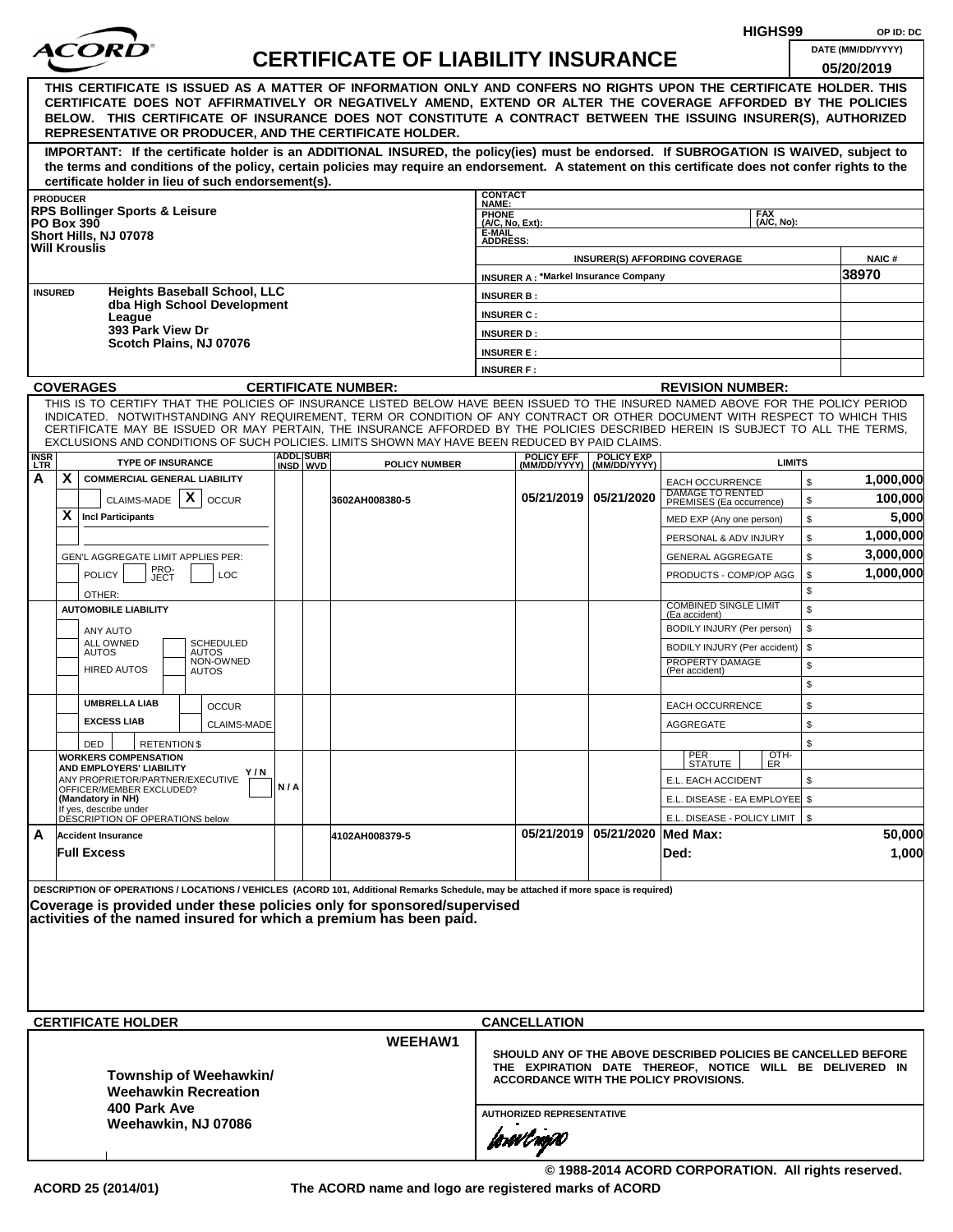|                           |                                                                                                                                                                                                                                                                                                                                                                                                                                                                                                    |                                                     |                              |                                           |                                                       |                                             |                                                  | HIGHS99                                                                                                                                                              |                | OP ID: DC                       |
|---------------------------|----------------------------------------------------------------------------------------------------------------------------------------------------------------------------------------------------------------------------------------------------------------------------------------------------------------------------------------------------------------------------------------------------------------------------------------------------------------------------------------------------|-----------------------------------------------------|------------------------------|-------------------------------------------|-------------------------------------------------------|---------------------------------------------|--------------------------------------------------|----------------------------------------------------------------------------------------------------------------------------------------------------------------------|----------------|---------------------------------|
|                           |                                                                                                                                                                                                                                                                                                                                                                                                                                                                                                    |                                                     |                              | <b>CERTIFICATE OF LIABILITY INSURANCE</b> |                                                       |                                             |                                                  |                                                                                                                                                                      |                | DATE (MM/DD/YYYY)<br>05/20/2019 |
|                           | THIS CERTIFICATE IS ISSUED AS A MATTER OF INFORMATION ONLY AND CONFERS NO RIGHTS UPON THE CERTIFICATE HOLDER. THIS<br>CERTIFICATE DOES NOT AFFIRMATIVELY OR NEGATIVELY AMEND, EXTEND OR ALTER THE COVERAGE AFFORDED BY THE POLICIES<br>BELOW. THIS CERTIFICATE OF INSURANCE DOES NOT CONSTITUTE A CONTRACT BETWEEN THE ISSUING INSURER(S), AUTHORIZED<br>REPRESENTATIVE OR PRODUCER, AND THE CERTIFICATE HOLDER.                                                                                   |                                                     |                              |                                           |                                                       |                                             |                                                  |                                                                                                                                                                      |                |                                 |
|                           | IMPORTANT: If the certificate holder is an ADDITIONAL INSURED, the policy(ies) must be endorsed. If SUBROGATION IS WAIVED, subject to<br>the terms and conditions of the policy, certain policies may require an endorsement. A statement on this certificate does not confer rights to the<br>certificate holder in lieu of such endorsement(s).                                                                                                                                                  |                                                     |                              |                                           |                                                       |                                             |                                                  |                                                                                                                                                                      |                |                                 |
|                           | <b>PRODUCER</b>                                                                                                                                                                                                                                                                                                                                                                                                                                                                                    |                                                     |                              |                                           | <b>CONTACT</b><br>NAME:                               |                                             |                                                  |                                                                                                                                                                      |                |                                 |
|                           | <b>RPS Bollinger Sports &amp; Leisure</b><br><b>PO Box 390</b><br>Short Hills, NJ 07078<br><b>Will Krouslis</b>                                                                                                                                                                                                                                                                                                                                                                                    |                                                     |                              |                                           | PHONE<br>(A/C, No, Ext):<br>E-MAIL<br><b>ADDRESS:</b> |                                             |                                                  | <b>FAX</b><br>(A/C, No):                                                                                                                                             |                |                                 |
|                           |                                                                                                                                                                                                                                                                                                                                                                                                                                                                                                    |                                                     |                              |                                           |                                                       | <b>INSURER A: *Markel Insurance Company</b> |                                                  | <b>INSURER(S) AFFORDING COVERAGE</b>                                                                                                                                 |                | NAIC#<br>38970                  |
|                           | <b>Heights Baseball School, LLC</b><br><b>INSURED</b><br>dba High School Development                                                                                                                                                                                                                                                                                                                                                                                                               |                                                     |                              |                                           | <b>INSURER B:</b>                                     |                                             |                                                  |                                                                                                                                                                      |                |                                 |
|                           | League<br>393 Park View Dr                                                                                                                                                                                                                                                                                                                                                                                                                                                                         |                                                     |                              |                                           | <b>INSURER C:</b>                                     |                                             |                                                  |                                                                                                                                                                      |                |                                 |
|                           | Scotch Plains, NJ 07076                                                                                                                                                                                                                                                                                                                                                                                                                                                                            |                                                     |                              |                                           | <b>INSURER D:</b><br><b>INSURER E:</b>                |                                             |                                                  |                                                                                                                                                                      |                |                                 |
|                           |                                                                                                                                                                                                                                                                                                                                                                                                                                                                                                    |                                                     |                              |                                           | <b>INSURER F:</b>                                     |                                             |                                                  |                                                                                                                                                                      |                |                                 |
|                           | <b>COVERAGES</b>                                                                                                                                                                                                                                                                                                                                                                                                                                                                                   |                                                     |                              | <b>CERTIFICATE NUMBER:</b>                |                                                       |                                             |                                                  | <b>REVISION NUMBER:</b>                                                                                                                                              |                |                                 |
|                           | THIS IS TO CERTIFY THAT THE POLICIES OF INSURANCE LISTED BELOW HAVE BEEN ISSUED TO THE INSURED NAMED ABOVE FOR THE POLICY PERIOD<br>INDICATED. NOTWITHSTANDING ANY REQUIREMENT, TERM OR CONDITION OF ANY CONTRACT OR OTHER DOCUMENT WITH RESPECT TO WHICH THIS<br>CERTIFICATE MAY BE ISSUED OR MAY PERTAIN, THE INSURANCE AFFORDED BY THE POLICIES DESCRIBED HEREIN IS SUBJECT TO ALL THE TERMS,<br>EXCLUSIONS AND CONDITIONS OF SUCH POLICIES. LIMITS SHOWN MAY HAVE BEEN REDUCED BY PAID CLAIMS. |                                                     |                              |                                           |                                                       |                                             |                                                  |                                                                                                                                                                      |                |                                 |
| <b>INSR</b><br><b>LTR</b> | <b>TYPE OF INSURANCE</b>                                                                                                                                                                                                                                                                                                                                                                                                                                                                           |                                                     | <b>ADDL SUBR</b><br>INSD WVD | <b>POLICY NUMBER</b>                      |                                                       | <b>POLICY EFF</b>                           | <b>POLICY EXP</b><br>(MM/DD/YYYY)   (MM/DD/YYYY) | <b>LIMITS</b>                                                                                                                                                        |                |                                 |
| A                         | X<br><b>COMMERCIAL GENERAL LIABILITY</b>                                                                                                                                                                                                                                                                                                                                                                                                                                                           |                                                     |                              |                                           |                                                       |                                             |                                                  | <b>EACH OCCURRENCE</b><br>DAMAGE TO RENTED                                                                                                                           | $$\mathbb{S}$$ | 1,000,000                       |
|                           | X<br>CLAIMS-MADE<br><b>OCCUR</b>                                                                                                                                                                                                                                                                                                                                                                                                                                                                   | X                                                   |                              | 3602AH008380-5                            |                                                       | 05/21/2019 05/21/2020                       |                                                  | PREMISES (Ea occurrence)                                                                                                                                             | \$             | 100,000                         |
|                           | X<br><b>Incl Participants</b>                                                                                                                                                                                                                                                                                                                                                                                                                                                                      |                                                     |                              |                                           |                                                       |                                             |                                                  | MED EXP (Any one person)                                                                                                                                             | \$             | 5,000<br>1,000,000              |
|                           |                                                                                                                                                                                                                                                                                                                                                                                                                                                                                                    |                                                     |                              |                                           |                                                       |                                             |                                                  | PERSONAL & ADV INJURY                                                                                                                                                | \$<br>\$       | 3,000,000                       |
|                           | GEN'L AGGREGATE LIMIT APPLIES PER:<br>PRO-<br><b>POLICY</b><br>LOC                                                                                                                                                                                                                                                                                                                                                                                                                                 |                                                     |                              |                                           |                                                       |                                             |                                                  | <b>GENERAL AGGREGATE</b><br>PRODUCTS - COMP/OP AGG                                                                                                                   | \$             | 1,000,000                       |
|                           | JECT<br>OTHER:                                                                                                                                                                                                                                                                                                                                                                                                                                                                                     |                                                     |                              |                                           |                                                       |                                             |                                                  |                                                                                                                                                                      | \$             |                                 |
|                           | <b>AUTOMOBILE LIABILITY</b>                                                                                                                                                                                                                                                                                                                                                                                                                                                                        | <b>COMBINED SINGLE LIMIT</b><br>\$<br>(Ea accident) |                              |                                           |                                                       |                                             |                                                  |                                                                                                                                                                      |                |                                 |
|                           | <b>ANY AUTO</b>                                                                                                                                                                                                                                                                                                                                                                                                                                                                                    |                                                     |                              |                                           |                                                       |                                             |                                                  | BODILY INJURY (Per person)                                                                                                                                           | \$             |                                 |
|                           | ALL OWNED<br>SCHEDULED<br><b>AUTOS</b><br><b>AUTOS</b>                                                                                                                                                                                                                                                                                                                                                                                                                                             |                                                     |                              |                                           |                                                       |                                             |                                                  | BODILY INJURY (Per accident)                                                                                                                                         | \$             |                                 |
|                           | NON-OWNED<br><b>HIRED AUTOS</b><br><b>AUTOS</b>                                                                                                                                                                                                                                                                                                                                                                                                                                                    |                                                     |                              |                                           |                                                       |                                             |                                                  | PROPERTY DAMAGE<br>(Per accident)                                                                                                                                    | \$<br>\$       |                                 |
|                           | <b>UMBRELLA LIAB</b><br><b>OCCUR</b>                                                                                                                                                                                                                                                                                                                                                                                                                                                               |                                                     |                              |                                           |                                                       |                                             |                                                  | <b>EACH OCCURRENCE</b>                                                                                                                                               | \$             |                                 |
|                           | <b>EXCESS LIAB</b><br><b>CLAIMS-MADE</b>                                                                                                                                                                                                                                                                                                                                                                                                                                                           |                                                     |                              |                                           |                                                       |                                             |                                                  | <b>AGGREGATE</b>                                                                                                                                                     | \$             |                                 |
|                           | <b>RETENTION \$</b><br>DED                                                                                                                                                                                                                                                                                                                                                                                                                                                                         |                                                     |                              |                                           |                                                       |                                             |                                                  | OTH-<br>PER                                                                                                                                                          | \$             |                                 |
|                           | <b>WORKERS COMPENSATION</b><br>AND EMPLOYERS' LIABILITY<br>Y/N                                                                                                                                                                                                                                                                                                                                                                                                                                     |                                                     |                              |                                           |                                                       |                                             |                                                  | <b>STATUTE</b><br>ER.                                                                                                                                                |                |                                 |
|                           | ANY PROPRIETOR/PARTNER/EXECUTIVE<br>OFFICER/MEMBER EXCLUDED?                                                                                                                                                                                                                                                                                                                                                                                                                                       | N/A                                                 |                              |                                           |                                                       |                                             |                                                  | E.L. EACH ACCIDENT                                                                                                                                                   | \$             |                                 |
|                           | (Mandatory in NH)<br>If yes, describe under<br>DESCRIPTION OF OPERATIONS below                                                                                                                                                                                                                                                                                                                                                                                                                     |                                                     |                              |                                           |                                                       |                                             |                                                  | E.L. DISEASE - EA EMPLOYEE \$                                                                                                                                        |                |                                 |
| A                         | <b>Accident Insurance</b>                                                                                                                                                                                                                                                                                                                                                                                                                                                                          |                                                     |                              | 4102AH008379-5                            |                                                       |                                             | 05/21/2019 05/21/2020 Med Max:                   | E.L. DISEASE - POLICY LIMIT   \$                                                                                                                                     |                | 50,000                          |
|                           | <b>Full Excess</b>                                                                                                                                                                                                                                                                                                                                                                                                                                                                                 |                                                     |                              |                                           |                                                       |                                             |                                                  | Ded:                                                                                                                                                                 |                | 1,000                           |
|                           | DESCRIPTION OF OPERATIONS / LOCATIONS / VEHICLES (ACORD 101, Additional Remarks Schedule, may be attached if more space is required)<br>Coverage is provided under this policy only for sponsored/supervised<br>activities of the named insured for which a premium has been paid. The<br>Certificate holder is named additional insured.                                                                                                                                                          |                                                     |                              |                                           |                                                       |                                             |                                                  |                                                                                                                                                                      |                |                                 |
|                           | <b>CERTIFICATE HOLDER</b>                                                                                                                                                                                                                                                                                                                                                                                                                                                                          |                                                     |                              |                                           |                                                       | <b>CANCELLATION</b>                         |                                                  |                                                                                                                                                                      |                |                                 |
|                           | <b>Westfield Baseball League</b><br><b>PO Box 156</b><br>Westfield, NJ 07090                                                                                                                                                                                                                                                                                                                                                                                                                       |                                                     |                              | WEST1--                                   |                                                       | <b>AUTHORIZED REPRESENTATIVE</b>            |                                                  | SHOULD ANY OF THE ABOVE DESCRIBED POLICIES BE CANCELLED BEFORE<br>THE EXPIRATION DATE THEREOF, NOTICE WILL BE DELIVERED IN<br>ACCORDANCE WITH THE POLICY PROVISIONS. |                |                                 |
|                           |                                                                                                                                                                                                                                                                                                                                                                                                                                                                                                    |                                                     |                              |                                           |                                                       | forwil nopO                                 |                                                  |                                                                                                                                                                      |                |                                 |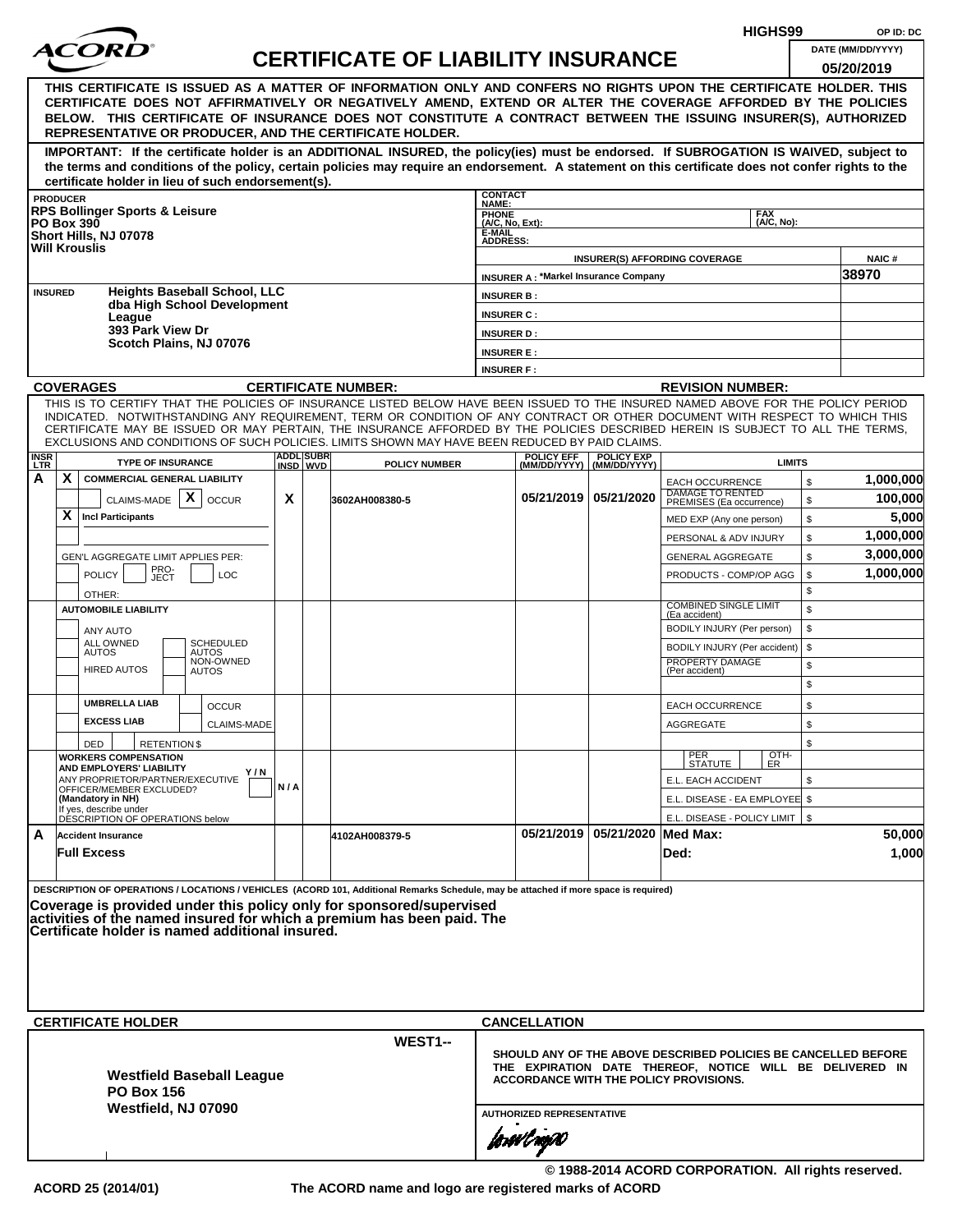|                    |                                                                                                                                                                                                                                                              |     |                   |                                           |                                  |                                             |                                                  |                                                                                                           | HIGHS99            |              | OP ID: DC              |
|--------------------|--------------------------------------------------------------------------------------------------------------------------------------------------------------------------------------------------------------------------------------------------------------|-----|-------------------|-------------------------------------------|----------------------------------|---------------------------------------------|--------------------------------------------------|-----------------------------------------------------------------------------------------------------------|--------------------|--------------|------------------------|
|                    |                                                                                                                                                                                                                                                              |     |                   | <b>CERTIFICATE OF LIABILITY INSURANCE</b> |                                  |                                             |                                                  |                                                                                                           |                    |              | DATE (MM/DD/YYYY)      |
|                    |                                                                                                                                                                                                                                                              |     |                   |                                           |                                  |                                             |                                                  |                                                                                                           |                    |              | 05/20/2019             |
|                    | THIS CERTIFICATE IS ISSUED AS A MATTER OF INFORMATION ONLY AND CONFERS NO RIGHTS UPON THE CERTIFICATE HOLDER. THIS<br>CERTIFICATE DOES NOT AFFIRMATIVELY OR NEGATIVELY AMEND, EXTEND OR ALTER THE COVERAGE AFFORDED BY THE POLICIES                          |     |                   |                                           |                                  |                                             |                                                  |                                                                                                           |                    |              |                        |
|                    | BELOW. THIS CERTIFICATE OF INSURANCE DOES NOT CONSTITUTE A CONTRACT BETWEEN THE ISSUING INSURER(S), AUTHORIZED                                                                                                                                               |     |                   |                                           |                                  |                                             |                                                  |                                                                                                           |                    |              |                        |
|                    | REPRESENTATIVE OR PRODUCER, AND THE CERTIFICATE HOLDER.                                                                                                                                                                                                      |     |                   |                                           |                                  |                                             |                                                  |                                                                                                           |                    |              |                        |
|                    | IMPORTANT: If the certificate holder is an ADDITIONAL INSURED, the policy(ies) must be endorsed. If SUBROGATION IS WAIVED, subject to                                                                                                                        |     |                   |                                           |                                  |                                             |                                                  |                                                                                                           |                    |              |                        |
|                    | the terms and conditions of the policy, certain policies may require an endorsement. A statement on this certificate does not confer rights to the                                                                                                           |     |                   |                                           |                                  |                                             |                                                  |                                                                                                           |                    |              |                        |
|                    | certificate holder in lieu of such endorsement(s).<br><b>PRODUCER</b>                                                                                                                                                                                        |     |                   |                                           | <b>CONTACT</b>                   |                                             |                                                  |                                                                                                           |                    |              |                        |
|                    | <b>RPS Bollinger Sports &amp; Leisure</b>                                                                                                                                                                                                                    |     |                   |                                           | NAME:<br><b>PHONE</b>            |                                             |                                                  |                                                                                                           | <b>FAX</b>         |              |                        |
|                    | <b>PO Box 390</b><br>Short Hills, NJ 07078                                                                                                                                                                                                                   |     |                   |                                           | (A/C, No, Ext):<br>E-MAIL        |                                             |                                                  |                                                                                                           | (A/C. No):         |              |                        |
|                    | <b>Will Krouslis</b>                                                                                                                                                                                                                                         |     |                   |                                           | <b>ADDRESS:</b>                  |                                             |                                                  |                                                                                                           |                    |              |                        |
|                    |                                                                                                                                                                                                                                                              |     |                   |                                           |                                  | <b>INSURER A: *Markel Insurance Company</b> |                                                  | <b>INSURER(S) AFFORDING COVERAGE</b>                                                                      |                    |              | <b>NAIC#</b><br>38970  |
|                    | <b>Heights Baseball School, LLC</b><br><b>INSURED</b>                                                                                                                                                                                                        |     |                   |                                           | <b>INSURER B:</b>                |                                             |                                                  |                                                                                                           |                    |              |                        |
|                    | dba High School Development                                                                                                                                                                                                                                  |     |                   |                                           | <b>INSURER C:</b>                |                                             |                                                  |                                                                                                           |                    |              |                        |
|                    | League<br>393 Park View Dr                                                                                                                                                                                                                                   |     |                   |                                           | <b>INSURER D:</b>                |                                             |                                                  |                                                                                                           |                    |              |                        |
|                    | Scotch Plains, NJ 07076                                                                                                                                                                                                                                      |     |                   |                                           | <b>INSURER E:</b>                |                                             |                                                  |                                                                                                           |                    |              |                        |
|                    |                                                                                                                                                                                                                                                              |     |                   |                                           | <b>INSURER F:</b>                |                                             |                                                  |                                                                                                           |                    |              |                        |
|                    | <b>COVERAGES</b>                                                                                                                                                                                                                                             |     |                   | <b>CERTIFICATE NUMBER:</b>                |                                  |                                             |                                                  | <b>REVISION NUMBER:</b>                                                                                   |                    |              |                        |
|                    | THIS IS TO CERTIFY THAT THE POLICIES OF INSURANCE LISTED BELOW HAVE BEEN ISSUED TO THE INSURED NAMED ABOVE FOR THE POLICY PERIOD                                                                                                                             |     |                   |                                           |                                  |                                             |                                                  |                                                                                                           |                    |              |                        |
|                    | INDICATED. NOTWITHSTANDING ANY REQUIREMENT, TERM OR CONDITION OF ANY CONTRACT OR OTHER DOCUMENT WITH RESPECT TO WHICH THIS<br>CERTIFICATE MAY BE ISSUED OR MAY PERTAIN, THE INSURANCE AFFORDED BY THE POLICIES DESCRIBED HEREIN IS SUBJECT TO ALL THE TERMS. |     |                   |                                           |                                  |                                             |                                                  |                                                                                                           |                    |              |                        |
|                    | EXCLUSIONS AND CONDITIONS OF SUCH POLICIES. LIMITS SHOWN MAY HAVE BEEN REDUCED BY PAID CLAIMS.                                                                                                                                                               |     | <b>ADDLISUBRI</b> |                                           |                                  |                                             |                                                  |                                                                                                           |                    |              |                        |
| <b>INSR</b><br>LTR | <b>TYPE OF INSURANCE</b>                                                                                                                                                                                                                                     |     | INSD WVD          | <b>POLICY NUMBER</b>                      |                                  | <b>POLICY EFF</b>                           | <b>POLICY EXP</b><br>(MM/DD/YYYY)   (MM/DD/YYYY) |                                                                                                           | <b>LIMITS</b>      |              |                        |
| А                  | X<br><b>COMMERCIAL GENERAL LIABILITY</b>                                                                                                                                                                                                                     |     |                   |                                           |                                  |                                             |                                                  | <b>EACH OCCURRENCE</b><br>DAMAGE TO RENTED                                                                |                    | $\mathbb{S}$ | 1,000,000              |
|                    | CLAIMS-MADE $\mathbf{X}$<br><b>OCCUR</b>                                                                                                                                                                                                                     | X   |                   | 3602AH008380-5                            |                                  |                                             | 05/21/2019   05/21/2020                          | PREMISES (Ea occurrence)                                                                                  |                    | \$           | 100,000                |
|                    | X<br><b>Incl Participants</b>                                                                                                                                                                                                                                |     |                   |                                           |                                  |                                             |                                                  | MED EXP (Any one person)                                                                                  |                    | \$           | 5,000                  |
|                    |                                                                                                                                                                                                                                                              |     |                   |                                           |                                  |                                             |                                                  | PERSONAL & ADV INJURY                                                                                     |                    | \$           | 1,000,000              |
|                    | GEN'L AGGREGATE LIMIT APPLIES PER:<br>PRO-<br>JECT                                                                                                                                                                                                           |     |                   |                                           |                                  |                                             |                                                  | <b>GENERAL AGGREGATE</b>                                                                                  |                    | \$           | 3,000,000<br>1,000,000 |
|                    | <b>POLICY</b><br><b>LOC</b>                                                                                                                                                                                                                                  |     |                   |                                           |                                  |                                             |                                                  | PRODUCTS - COMP/OP AGG                                                                                    |                    | \$<br>\$     |                        |
|                    | OTHER:<br><b>AUTOMOBILE LIABILITY</b>                                                                                                                                                                                                                        |     |                   |                                           |                                  |                                             |                                                  | <b>COMBINED SINGLE LIMIT</b>                                                                              |                    | \$           |                        |
|                    | ANY AUTO                                                                                                                                                                                                                                                     |     |                   |                                           |                                  |                                             |                                                  | (Ea accident)<br>BODILY INJURY (Per person)                                                               |                    | \$           |                        |
|                    | ALL OWNED<br>SCHEDULED                                                                                                                                                                                                                                       |     |                   |                                           |                                  |                                             |                                                  | BODILY INJURY (Per accident)                                                                              |                    | \$           |                        |
|                    | <b>AUTOS</b><br><b>AUTOS</b><br>NON-OWNED<br><b>HIRED AUTOS</b><br><b>AUTOS</b>                                                                                                                                                                              |     |                   |                                           |                                  |                                             |                                                  | PROPERTY DAMAGE<br>(Per accident)                                                                         |                    | \$           |                        |
|                    |                                                                                                                                                                                                                                                              |     |                   |                                           |                                  |                                             |                                                  |                                                                                                           |                    | \$           |                        |
|                    | <b>UMBRELLA LIAB</b><br><b>OCCUR</b>                                                                                                                                                                                                                         |     |                   |                                           |                                  |                                             |                                                  | <b>EACH OCCURRENCE</b>                                                                                    |                    | \$           |                        |
|                    | <b>EXCESS LIAB</b><br><b>CLAIMS-MADE</b>                                                                                                                                                                                                                     |     |                   |                                           |                                  |                                             |                                                  | <b>AGGREGATE</b>                                                                                          |                    | \$           |                        |
|                    | <b>RETENTION \$</b><br>DED                                                                                                                                                                                                                                   |     |                   |                                           |                                  |                                             |                                                  |                                                                                                           |                    | \$           |                        |
|                    | <b>WORKERS COMPENSATION</b><br>AND EMPLOYERS' LIABILITY                                                                                                                                                                                                      |     |                   |                                           |                                  |                                             |                                                  | PER<br>STATUTE                                                                                            | $\frac{[OTH]}{ER}$ |              |                        |
|                    | Y / N<br>ANY PROPRIETOR/PARTNER/EXECUTIVE<br>OFFICER/MEMBER EXCLUDED?                                                                                                                                                                                        | N/A |                   |                                           |                                  |                                             |                                                  | E.L. EACH ACCIDENT                                                                                        |                    | \$           |                        |
|                    | (Mandatory in NH)                                                                                                                                                                                                                                            |     |                   |                                           |                                  |                                             |                                                  | E.L. DISEASE - EA EMPLOYEE \$                                                                             |                    |              |                        |
|                    | If yes, describe under<br>DESCRIPTION OF OPERATIONS below                                                                                                                                                                                                    |     |                   |                                           |                                  |                                             |                                                  | E.L. DISEASE - POLICY LIMIT   \$                                                                          |                    |              |                        |
| A                  | <b>Accident Insurance</b>                                                                                                                                                                                                                                    |     |                   | 4102AH008379-5                            |                                  |                                             | 05/21/2019   05/21/2020   Med Max:               |                                                                                                           |                    |              | 50,000                 |
|                    | <b>Full Excess</b>                                                                                                                                                                                                                                           |     |                   |                                           |                                  |                                             |                                                  | Ded:                                                                                                      |                    |              | 1,000                  |
|                    |                                                                                                                                                                                                                                                              |     |                   |                                           |                                  |                                             |                                                  |                                                                                                           |                    |              |                        |
|                    | DESCRIPTION OF OPERATIONS / LOCATIONS / VEHICLES (ACORD 101, Additional Remarks Schedule, may be attached if more space is required)                                                                                                                         |     |                   |                                           |                                  |                                             |                                                  |                                                                                                           |                    |              |                        |
|                    | Coverage is provided under this policy only for sponsored/supervised<br>activities of the named insured for which a premium has been paid. The                                                                                                               |     |                   |                                           |                                  |                                             |                                                  |                                                                                                           |                    |              |                        |
|                    | Certificate holder is named additional insured.                                                                                                                                                                                                              |     |                   |                                           |                                  |                                             |                                                  |                                                                                                           |                    |              |                        |
|                    |                                                                                                                                                                                                                                                              |     |                   |                                           |                                  |                                             |                                                  |                                                                                                           |                    |              |                        |
|                    |                                                                                                                                                                                                                                                              |     |                   |                                           |                                  |                                             |                                                  |                                                                                                           |                    |              |                        |
|                    |                                                                                                                                                                                                                                                              |     |                   |                                           |                                  |                                             |                                                  |                                                                                                           |                    |              |                        |
|                    | <b>CERTIFICATE HOLDER</b>                                                                                                                                                                                                                                    |     |                   |                                           |                                  | <b>CANCELLATION</b>                         |                                                  |                                                                                                           |                    |              |                        |
|                    |                                                                                                                                                                                                                                                              |     |                   | WEST1--                                   |                                  |                                             |                                                  |                                                                                                           |                    |              |                        |
|                    |                                                                                                                                                                                                                                                              |     |                   |                                           |                                  |                                             |                                                  | SHOULD ANY OF THE ABOVE DESCRIBED POLICIES BE CANCELLED BEFORE                                            |                    |              |                        |
|                    | <b>West Milford High School</b>                                                                                                                                                                                                                              |     |                   |                                           |                                  |                                             |                                                  | THE EXPIRATION DATE THEREOF, NOTICE WILL BE DELIVERED IN<br><b>ACCORDANCE WITH THE POLICY PROVISIONS.</b> |                    |              |                        |
|                    | 67 Highlander Dr.                                                                                                                                                                                                                                            |     |                   |                                           |                                  |                                             |                                                  |                                                                                                           |                    |              |                        |
|                    | West Milford, NJ 07480                                                                                                                                                                                                                                       |     |                   |                                           | <b>AUTHORIZED REPRESENTATIVE</b> |                                             |                                                  |                                                                                                           |                    |              |                        |
|                    |                                                                                                                                                                                                                                                              |     |                   |                                           |                                  | forwil nopO                                 |                                                  |                                                                                                           |                    |              |                        |
|                    |                                                                                                                                                                                                                                                              |     |                   |                                           |                                  |                                             |                                                  |                                                                                                           |                    |              |                        |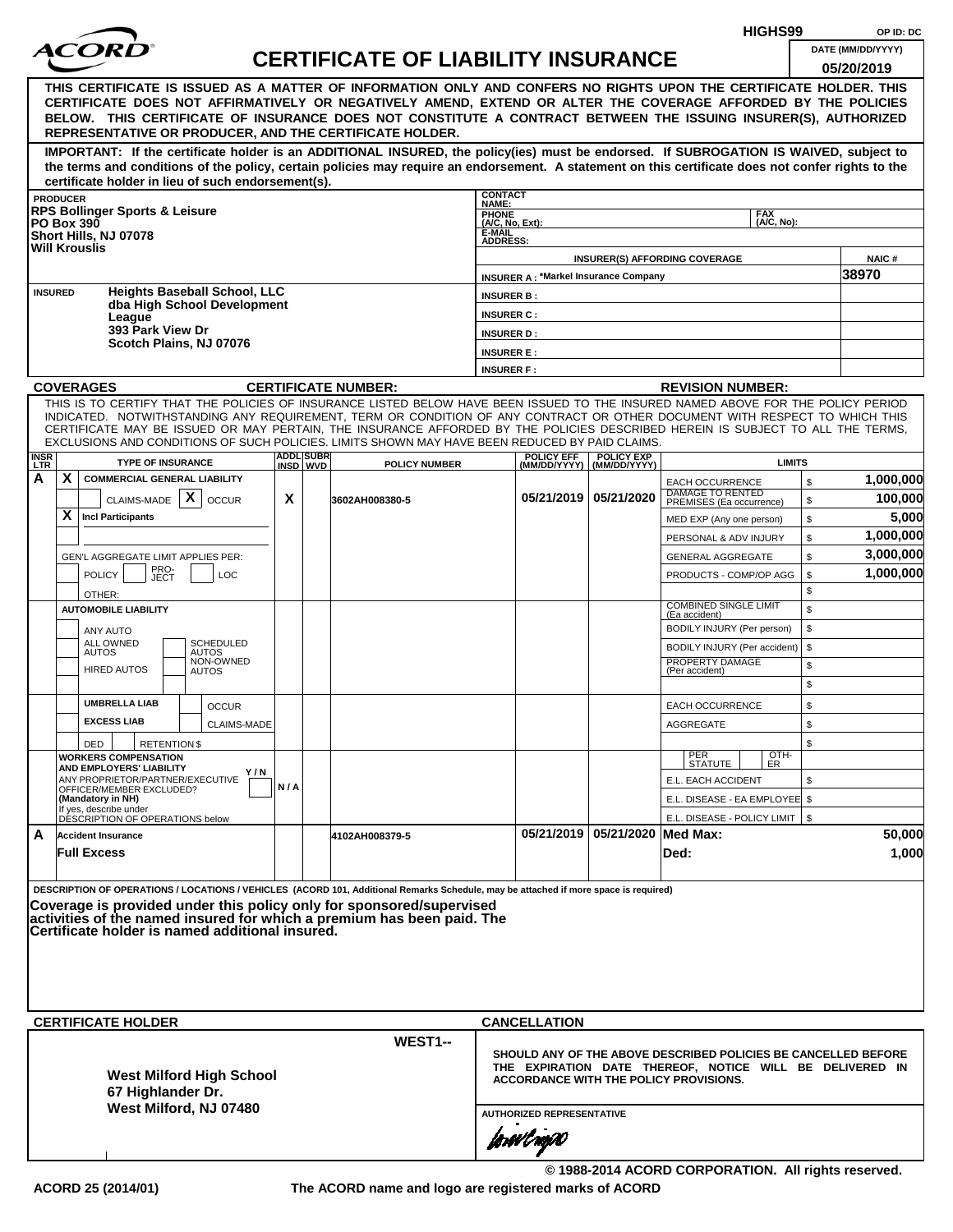|                    |                   |                                                                                                                                                                                                                                                              |     |                              |                                           |                                        |                                             |                                                |                                                                | HIGHS99            |          | OP ID: DC             |
|--------------------|-------------------|--------------------------------------------------------------------------------------------------------------------------------------------------------------------------------------------------------------------------------------------------------------|-----|------------------------------|-------------------------------------------|----------------------------------------|---------------------------------------------|------------------------------------------------|----------------------------------------------------------------|--------------------|----------|-----------------------|
|                    |                   | <i>ACOR</i>                                                                                                                                                                                                                                                  |     |                              | <b>CERTIFICATE OF LIABILITY INSURANCE</b> |                                        |                                             |                                                |                                                                |                    |          | DATE (MM/DD/YYYY)     |
|                    |                   |                                                                                                                                                                                                                                                              |     |                              |                                           |                                        |                                             |                                                |                                                                |                    |          | 05/20/2019            |
|                    |                   | THIS CERTIFICATE IS ISSUED AS A MATTER OF INFORMATION ONLY AND CONFERS NO RIGHTS UPON THE CERTIFICATE HOLDER. THIS                                                                                                                                           |     |                              |                                           |                                        |                                             |                                                |                                                                |                    |          |                       |
|                    |                   | CERTIFICATE DOES NOT AFFIRMATIVELY OR NEGATIVELY AMEND, EXTEND OR ALTER THE COVERAGE AFFORDED BY THE POLICIES<br>BELOW. THIS CERTIFICATE OF INSURANCE DOES NOT CONSTITUTE A CONTRACT BETWEEN THE ISSUING INSURER(S), AUTHORIZED                              |     |                              |                                           |                                        |                                             |                                                |                                                                |                    |          |                       |
|                    |                   | REPRESENTATIVE OR PRODUCER, AND THE CERTIFICATE HOLDER.                                                                                                                                                                                                      |     |                              |                                           |                                        |                                             |                                                |                                                                |                    |          |                       |
|                    |                   | IMPORTANT: If the certificate holder is an ADDITIONAL INSURED, the policy(ies) must be endorsed. If SUBROGATION IS WAIVED, subject to                                                                                                                        |     |                              |                                           |                                        |                                             |                                                |                                                                |                    |          |                       |
|                    |                   | the terms and conditions of the policy, certain policies may require an endorsement. A statement on this certificate does not confer rights to the                                                                                                           |     |                              |                                           |                                        |                                             |                                                |                                                                |                    |          |                       |
|                    | <b>PRODUCER</b>   | certificate holder in lieu of such endorsement(s).                                                                                                                                                                                                           |     |                              |                                           | <b>CONTACT</b>                         |                                             |                                                |                                                                |                    |          |                       |
|                    |                   | <b>RPS Bollinger Sports &amp; Leisure</b>                                                                                                                                                                                                                    |     |                              |                                           | NAME:                                  |                                             |                                                |                                                                | <b>FAX</b>         |          |                       |
|                    | <b>PO Box 390</b> | Short Hills, NJ 07078                                                                                                                                                                                                                                        |     |                              |                                           | PHONE<br>(A/C, No, Ext):<br>E-MAIL     |                                             |                                                |                                                                | (A/C, No):         |          |                       |
|                    |                   | <b>Will Krouslis</b>                                                                                                                                                                                                                                         |     |                              |                                           | <b>ADDRESS:</b>                        |                                             |                                                |                                                                |                    |          |                       |
|                    |                   |                                                                                                                                                                                                                                                              |     |                              |                                           |                                        | <b>INSURER A: *Markel Insurance Company</b> |                                                | <b>INSURER(S) AFFORDING COVERAGE</b>                           |                    |          | <b>NAIC#</b><br>38970 |
| <b>INSURED</b>     |                   | <b>Heights Baseball School, LLC</b>                                                                                                                                                                                                                          |     |                              |                                           | <b>INSURER B:</b>                      |                                             |                                                |                                                                |                    |          |                       |
|                    |                   | dba High School Development                                                                                                                                                                                                                                  |     |                              |                                           | <b>INSURER C:</b>                      |                                             |                                                |                                                                |                    |          |                       |
|                    |                   | League<br>393 Park View Dr                                                                                                                                                                                                                                   |     |                              |                                           | <b>INSURER D:</b>                      |                                             |                                                |                                                                |                    |          |                       |
|                    |                   | Scotch Plains, NJ 07076                                                                                                                                                                                                                                      |     |                              |                                           | <b>INSURER E:</b>                      |                                             |                                                |                                                                |                    |          |                       |
|                    |                   |                                                                                                                                                                                                                                                              |     |                              |                                           | <b>INSURER F:</b>                      |                                             |                                                |                                                                |                    |          |                       |
|                    |                   | <b>COVERAGES</b>                                                                                                                                                                                                                                             |     |                              | <b>CERTIFICATE NUMBER:</b>                |                                        |                                             |                                                | <b>REVISION NUMBER:</b>                                        |                    |          |                       |
|                    |                   | THIS IS TO CERTIFY THAT THE POLICIES OF INSURANCE LISTED BELOW HAVE BEEN ISSUED TO THE INSURED NAMED ABOVE FOR THE POLICY PERIOD                                                                                                                             |     |                              |                                           |                                        |                                             |                                                |                                                                |                    |          |                       |
|                    |                   | INDICATED. NOTWITHSTANDING ANY REQUIREMENT, TERM OR CONDITION OF ANY CONTRACT OR OTHER DOCUMENT WITH RESPECT TO WHICH THIS<br>CERTIFICATE MAY BE ISSUED OR MAY PERTAIN, THE INSURANCE AFFORDED BY THE POLICIES DESCRIBED HEREIN IS SUBJECT TO ALL THE TERMS. |     |                              |                                           |                                        |                                             |                                                |                                                                |                    |          |                       |
|                    |                   | EXCLUSIONS AND CONDITIONS OF SUCH POLICIES. LIMITS SHOWN MAY HAVE BEEN REDUCED BY PAID CLAIMS.                                                                                                                                                               |     |                              |                                           |                                        |                                             |                                                |                                                                |                    |          |                       |
| <b>INSR</b><br>LTR |                   | <b>TYPE OF INSURANCE</b>                                                                                                                                                                                                                                     |     | <b>ADDL SUBR</b><br>INSD WVD | <b>POLICY NUMBER</b>                      |                                        | <b>POLICY EFF</b>                           | <b>POLICY EXP</b><br>(MM/DD/YYYY) (MM/DD/YYYY) |                                                                | <b>LIMITS</b>      |          |                       |
| A                  | X.                | <b>COMMERCIAL GENERAL LIABILITY</b>                                                                                                                                                                                                                          |     |                              |                                           |                                        |                                             |                                                | <b>EACH OCCURRENCE</b><br>DAMAGE TO RENTED                     |                    | \$       | 1,000,000             |
|                    |                   | X<br>CLAIMS-MADE<br><b>OCCUR</b>                                                                                                                                                                                                                             | X   |                              | 3602AH008380-5                            |                                        |                                             | 05/21/2019 05/21/2020                          | PREMISES (Ea occurrence)                                       |                    | \$       | 100,000               |
|                    | X                 | <b>Incl Participants</b>                                                                                                                                                                                                                                     |     |                              |                                           |                                        |                                             |                                                | MED EXP (Any one person)                                       |                    | \$       | 5,000                 |
|                    |                   |                                                                                                                                                                                                                                                              |     |                              |                                           |                                        |                                             |                                                | PERSONAL & ADV INJURY                                          |                    | \$       | 1,000,000             |
|                    |                   | GEN'L AGGREGATE LIMIT APPLIES PER:                                                                                                                                                                                                                           |     |                              |                                           |                                        |                                             |                                                | <b>GENERAL AGGREGATE</b>                                       |                    | \$       | 3,000,000             |
|                    |                   | PRO-<br>JECT<br><b>POLICY</b><br><b>LOC</b>                                                                                                                                                                                                                  |     |                              |                                           |                                        |                                             |                                                | PRODUCTS - COMP/OP AGG                                         |                    | \$<br>\$ | 1,000,000             |
|                    |                   | OTHER:<br><b>AUTOMOBILE LIABILITY</b>                                                                                                                                                                                                                        |     |                              |                                           |                                        |                                             |                                                | <b>COMBINED SINGLE LIMIT</b>                                   |                    |          |                       |
|                    |                   |                                                                                                                                                                                                                                                              |     |                              |                                           |                                        |                                             |                                                | (Ea accident)<br>BODILY INJURY (Per person)                    |                    | \$<br>\$ |                       |
|                    |                   | ANY AUTO<br>ALL OWNED<br><b>SCHEDULED</b>                                                                                                                                                                                                                    |     |                              |                                           |                                        |                                             |                                                | BODILY INJURY (Per accident)                                   |                    | \$       |                       |
|                    |                   | <b>AUTOS</b><br><b>AUTOS</b><br>NON-OWNED<br><b>HIRED AUTOS</b>                                                                                                                                                                                              |     |                              |                                           |                                        |                                             |                                                | PROPERTY DAMAGE<br>(Per accident)                              |                    | \$       |                       |
|                    |                   | <b>AUTOS</b>                                                                                                                                                                                                                                                 |     |                              |                                           |                                        |                                             |                                                |                                                                |                    | \$       |                       |
|                    |                   | <b>UMBRELLA LIAB</b><br><b>OCCUR</b>                                                                                                                                                                                                                         |     |                              |                                           |                                        |                                             |                                                | <b>EACH OCCURRENCE</b>                                         |                    | \$       |                       |
|                    |                   | <b>EXCESS LIAB</b><br><b>CLAIMS-MADE</b>                                                                                                                                                                                                                     |     |                              |                                           |                                        |                                             |                                                | AGGREGATE                                                      |                    | \$       |                       |
|                    |                   | DED<br><b>RETENTION \$</b>                                                                                                                                                                                                                                   |     |                              |                                           |                                        |                                             |                                                |                                                                |                    | \$       |                       |
|                    |                   | <b>WORKERS COMPENSATION</b><br>AND EMPLOYERS' LIABILITY                                                                                                                                                                                                      |     |                              |                                           |                                        |                                             |                                                | PER<br>STATUTE                                                 | $\frac{[OTH]}{ER}$ |          |                       |
|                    |                   | Y/N<br>ANY PROPRIETOR/PARTNER/EXECUTIVE                                                                                                                                                                                                                      | N/A |                              |                                           |                                        |                                             |                                                | E.L. EACH ACCIDENT                                             |                    | \$       |                       |
|                    |                   | OFFICER/MEMBER EXCLUDED?<br>(Mandatory in NH)                                                                                                                                                                                                                |     |                              |                                           |                                        |                                             |                                                | E.L. DISEASE - EA EMPLOYEE \$                                  |                    |          |                       |
|                    |                   | If yes, describe under<br>DÉSCRIPTION OF OPERATIONS below                                                                                                                                                                                                    |     |                              |                                           |                                        |                                             |                                                | E.L. DISEASE - POLICY LIMIT   \$                               |                    |          |                       |
| A                  |                   | <b>Accident Insurance</b>                                                                                                                                                                                                                                    |     |                              | 4102AH008379-5                            |                                        |                                             | 05/21/2019 05/21/2020 Med Max:                 |                                                                |                    |          | 50,000                |
|                    |                   | <b>Full Excess</b>                                                                                                                                                                                                                                           |     |                              |                                           |                                        |                                             |                                                | Ded:                                                           |                    |          | 1,000                 |
|                    |                   |                                                                                                                                                                                                                                                              |     |                              |                                           |                                        |                                             |                                                |                                                                |                    |          |                       |
|                    |                   | DESCRIPTION OF OPERATIONS / LOCATIONS / VEHICLES (ACORD 101, Additional Remarks Schedule, may be attached if more space is required)<br>Certificate holder is included as an additional insured. Coverage is                                                 |     |                              |                                           |                                        |                                             |                                                |                                                                |                    |          |                       |
|                    |                   | provided under these policies only for sponsored/supervised activities of                                                                                                                                                                                    |     |                              |                                           |                                        |                                             |                                                |                                                                |                    |          |                       |
|                    |                   | the named insured for which a premium has been paid.                                                                                                                                                                                                         |     |                              |                                           |                                        |                                             |                                                |                                                                |                    |          |                       |
|                    |                   |                                                                                                                                                                                                                                                              |     |                              |                                           |                                        |                                             |                                                |                                                                |                    |          |                       |
|                    |                   |                                                                                                                                                                                                                                                              |     |                              |                                           |                                        |                                             |                                                |                                                                |                    |          |                       |
|                    |                   |                                                                                                                                                                                                                                                              |     |                              |                                           |                                        |                                             |                                                |                                                                |                    |          |                       |
|                    |                   | <b>CERTIFICATE HOLDER</b>                                                                                                                                                                                                                                    |     |                              |                                           |                                        | <b>CANCELLATION</b>                         |                                                |                                                                |                    |          |                       |
|                    |                   |                                                                                                                                                                                                                                                              |     |                              | <b>WESTBR1</b>                            |                                        |                                             |                                                |                                                                |                    |          |                       |
|                    |                   |                                                                                                                                                                                                                                                              |     |                              |                                           |                                        |                                             |                                                | SHOULD ANY OF THE ABOVE DESCRIBED POLICIES BE CANCELLED BEFORE |                    |          |                       |
|                    |                   | <b>Westbrook Elementary School</b>                                                                                                                                                                                                                           |     |                              |                                           |                                        |                                             |                                                | THE EXPIRATION DATE THEREOF, NOTICE WILL BE DELIVERED IN       |                    |          |                       |
|                    |                   | 55 Nosenzo Pond Rd                                                                                                                                                                                                                                           |     |                              |                                           | ACCORDANCE WITH THE POLICY PROVISIONS. |                                             |                                                |                                                                |                    |          |                       |
|                    |                   | West Milford, NJ 07480                                                                                                                                                                                                                                       |     |                              | <b>AUTHORIZED REPRESENTATIVE</b>          |                                        |                                             |                                                |                                                                |                    |          |                       |
|                    |                   |                                                                                                                                                                                                                                                              |     |                              |                                           |                                        | forwlnow                                    |                                                |                                                                |                    |          |                       |
|                    |                   |                                                                                                                                                                                                                                                              |     |                              |                                           |                                        |                                             |                                                |                                                                |                    |          |                       |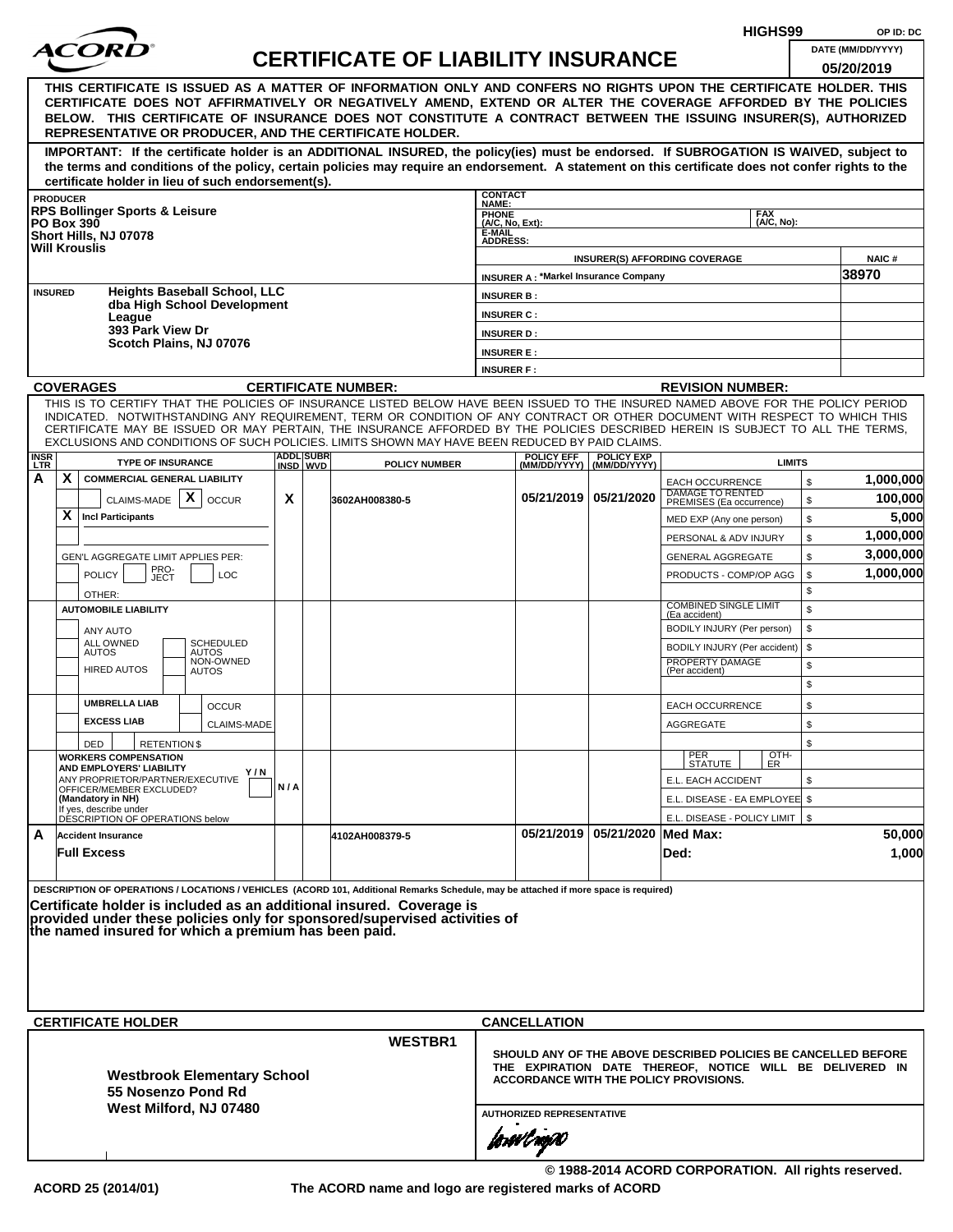|                    |                                                                                                                                                                                                                                                                                                                                                                |     |                              |                                           |                                  |                                             |                                                                                                                                                                      |                                                     | HIGHS99                  |          | OP ID: DC              |
|--------------------|----------------------------------------------------------------------------------------------------------------------------------------------------------------------------------------------------------------------------------------------------------------------------------------------------------------------------------------------------------------|-----|------------------------------|-------------------------------------------|----------------------------------|---------------------------------------------|----------------------------------------------------------------------------------------------------------------------------------------------------------------------|-----------------------------------------------------|--------------------------|----------|------------------------|
|                    | <i>ACOR</i>                                                                                                                                                                                                                                                                                                                                                    |     |                              | <b>CERTIFICATE OF LIABILITY INSURANCE</b> |                                  |                                             |                                                                                                                                                                      |                                                     |                          |          | DATE (MM/DD/YYYY)      |
|                    | THIS CERTIFICATE IS ISSUED AS A MATTER OF INFORMATION ONLY AND CONFERS NO RIGHTS UPON THE CERTIFICATE HOLDER. THIS                                                                                                                                                                                                                                             |     |                              |                                           |                                  |                                             |                                                                                                                                                                      |                                                     |                          |          | 05/20/2019             |
|                    | CERTIFICATE DOES NOT AFFIRMATIVELY OR NEGATIVELY AMEND, EXTEND OR ALTER THE COVERAGE AFFORDED BY THE POLICIES<br>BELOW. THIS CERTIFICATE OF INSURANCE DOES NOT CONSTITUTE A CONTRACT BETWEEN THE ISSUING INSURER(S), AUTHORIZED<br>REPRESENTATIVE OR PRODUCER, AND THE CERTIFICATE HOLDER.                                                                     |     |                              |                                           |                                  |                                             |                                                                                                                                                                      |                                                     |                          |          |                        |
|                    | IMPORTANT: If the certificate holder is an ADDITIONAL INSURED, the policy(ies) must be endorsed. If SUBROGATION IS WAIVED, subject to                                                                                                                                                                                                                          |     |                              |                                           |                                  |                                             |                                                                                                                                                                      |                                                     |                          |          |                        |
|                    | the terms and conditions of the policy, certain policies may require an endorsement. A statement on this certificate does not confer rights to the<br>certificate holder in lieu of such endorsement(s).                                                                                                                                                       |     |                              |                                           |                                  |                                             |                                                                                                                                                                      |                                                     |                          |          |                        |
|                    | <b>PRODUCER</b>                                                                                                                                                                                                                                                                                                                                                |     |                              |                                           | <b>CONTACT</b><br>NAME:          |                                             |                                                                                                                                                                      |                                                     |                          |          |                        |
|                    | <b>RPS Bollinger Sports &amp; Leisure</b><br><b>PO Box 390</b>                                                                                                                                                                                                                                                                                                 |     |                              |                                           | PHONE<br>(A/C, No, Ext):         |                                             |                                                                                                                                                                      |                                                     | <b>FAX</b><br>(A/C, No): |          |                        |
|                    | Short Hills, NJ 07078<br><b>Will Krouslis</b>                                                                                                                                                                                                                                                                                                                  |     |                              |                                           | E-MAIL<br><b>ADDRESS:</b>        |                                             |                                                                                                                                                                      |                                                     |                          |          |                        |
|                    |                                                                                                                                                                                                                                                                                                                                                                |     |                              |                                           |                                  |                                             |                                                                                                                                                                      | <b>INSURER(S) AFFORDING COVERAGE</b>                |                          |          | <b>NAIC#</b><br>38970  |
|                    | <b>Heights Baseball School, LLC</b><br><b>INSURED</b>                                                                                                                                                                                                                                                                                                          |     |                              |                                           | <b>INSURER B:</b>                | <b>INSURER A: *Markel Insurance Company</b> |                                                                                                                                                                      |                                                     |                          |          |                        |
|                    | dba High School Development<br>League                                                                                                                                                                                                                                                                                                                          |     |                              |                                           | <b>INSURER C:</b>                |                                             |                                                                                                                                                                      |                                                     |                          |          |                        |
|                    | 393 Park View Dr                                                                                                                                                                                                                                                                                                                                               |     |                              |                                           | <b>INSURER D:</b>                |                                             |                                                                                                                                                                      |                                                     |                          |          |                        |
|                    | Scotch Plains, NJ 07076                                                                                                                                                                                                                                                                                                                                        |     |                              |                                           | <b>INSURER E:</b>                |                                             |                                                                                                                                                                      |                                                     |                          |          |                        |
|                    |                                                                                                                                                                                                                                                                                                                                                                |     |                              |                                           | <b>INSURER F:</b>                |                                             |                                                                                                                                                                      |                                                     |                          |          |                        |
|                    | <b>COVERAGES</b><br>THIS IS TO CERTIFY THAT THE POLICIES OF INSURANCE LISTED BELOW HAVE BEEN ISSUED TO THE INSURED NAMED ABOVE FOR THE POLICY PERIOD                                                                                                                                                                                                           |     |                              | <b>CERTIFICATE NUMBER:</b>                |                                  |                                             |                                                                                                                                                                      | <b>REVISION NUMBER:</b>                             |                          |          |                        |
|                    | INDICATED. NOTWITHSTANDING ANY REQUIREMENT, TERM OR CONDITION OF ANY CONTRACT OR OTHER DOCUMENT WITH RESPECT TO WHICH THIS<br>CERTIFICATE MAY BE ISSUED OR MAY PERTAIN, THE INSURANCE AFFORDED BY THE POLICIES DESCRIBED HEREIN IS SUBJECT TO ALL THE TERMS,<br>EXCLUSIONS AND CONDITIONS OF SUCH POLICIES. LIMITS SHOWN MAY HAVE BEEN REDUCED BY PAID CLAIMS. |     |                              |                                           |                                  |                                             |                                                                                                                                                                      |                                                     |                          |          |                        |
| <b>INSR</b><br>LTR | <b>TYPE OF INSURANCE</b>                                                                                                                                                                                                                                                                                                                                       |     | <b>ADDL SUBR</b><br>INSD WVD | <b>POLICY NUMBER</b>                      |                                  | <b>POLICY EFF</b>                           | <b>POLICY EXP</b><br>(MM/DD/YYYY) (MM/DD/YYYY)                                                                                                                       |                                                     | <b>LIMITS</b>            |          |                        |
| А                  | X<br><b>COMMERCIAL GENERAL LIABILITY</b>                                                                                                                                                                                                                                                                                                                       |     |                              |                                           |                                  |                                             |                                                                                                                                                                      | <b>EACH OCCURRENCE</b>                              |                          | \$       | 1,000,000              |
|                    | CLAIMS-MADE $\mid X \mid$<br><b>OCCUR</b>                                                                                                                                                                                                                                                                                                                      | X   |                              | 3602AH008380-5                            |                                  | 05/21/2019 05/21/2020                       |                                                                                                                                                                      | <b>DAMAGE TO RENTED</b><br>PREMISES (Ea occurrence) |                          | \$       | 100,000                |
|                    | X<br><b>Incl Participants</b>                                                                                                                                                                                                                                                                                                                                  |     |                              |                                           |                                  |                                             |                                                                                                                                                                      | MED EXP (Any one person)                            |                          | \$       | 5,000                  |
|                    | GEN'L AGGREGATE LIMIT APPLIES PER:                                                                                                                                                                                                                                                                                                                             |     |                              |                                           |                                  |                                             |                                                                                                                                                                      | PERSONAL & ADV INJURY                               |                          | \$<br>\$ | 1,000,000<br>3,000,000 |
|                    | PRO-<br>JECT<br><b>POLICY</b><br><b>LOC</b>                                                                                                                                                                                                                                                                                                                    |     |                              |                                           |                                  |                                             |                                                                                                                                                                      | <b>GENERAL AGGREGATE</b><br>PRODUCTS - COMP/OP AGG  |                          | \$       | 1,000,000              |
|                    | OTHER:                                                                                                                                                                                                                                                                                                                                                         |     |                              |                                           |                                  |                                             |                                                                                                                                                                      |                                                     |                          | \$       |                        |
|                    | <b>AUTOMOBILE LIABILITY</b>                                                                                                                                                                                                                                                                                                                                    |     |                              |                                           |                                  |                                             |                                                                                                                                                                      | <b>COMBINED SINGLE LIMIT</b><br>(Ea accident)       |                          |          |                        |
|                    | ANY AUTO                                                                                                                                                                                                                                                                                                                                                       |     |                              |                                           |                                  |                                             |                                                                                                                                                                      | BODILY INJURY (Per person)                          |                          | \$       |                        |
|                    | <b>SCHEDULED</b><br>ALL OWNED<br><b>AUTOS</b><br>AUTOS<br>NON-OWNED                                                                                                                                                                                                                                                                                            |     |                              |                                           |                                  |                                             |                                                                                                                                                                      | BODILY INJURY (Per accident)<br>PROPERTY DAMAGE     |                          | \$       |                        |
|                    | <b>HIRED AUTOS</b><br>AUTOS                                                                                                                                                                                                                                                                                                                                    |     |                              |                                           |                                  |                                             |                                                                                                                                                                      | (Per accident)                                      |                          | \$<br>\$ |                        |
|                    | <b>UMBRELLA LIAB</b><br><b>OCCUR</b>                                                                                                                                                                                                                                                                                                                           |     |                              |                                           |                                  |                                             |                                                                                                                                                                      | <b>EACH OCCURRENCE</b>                              |                          | \$       |                        |
|                    | <b>EXCESS LIAB</b><br><b>CLAIMS-MADE</b>                                                                                                                                                                                                                                                                                                                       |     |                              |                                           |                                  |                                             |                                                                                                                                                                      | AGGREGATE                                           |                          | \$       |                        |
|                    | DED<br><b>RETENTION \$</b><br><b>WORKERS COMPENSATION</b>                                                                                                                                                                                                                                                                                                      |     |                              |                                           |                                  |                                             |                                                                                                                                                                      |                                                     |                          | \$       |                        |
|                    | AND EMPLOYERS' LIABILITY<br>Y/N                                                                                                                                                                                                                                                                                                                                |     |                              |                                           |                                  |                                             |                                                                                                                                                                      | PER<br>STATUTE                                      | OTH-<br>ER               |          |                        |
|                    | ANY PROPRIETOR/PARTNER/EXECUTIVE<br>OFFICER/MEMBER EXCLUDED?<br>(Mandatory in NH)                                                                                                                                                                                                                                                                              | N/A |                              |                                           |                                  |                                             |                                                                                                                                                                      | E.L. EACH ACCIDENT<br>E.L. DISEASE - EA EMPLOYEE \$ |                          | \$       |                        |
|                    | If yes, describe under<br>DÉSCRIPTION OF OPERATIONS below                                                                                                                                                                                                                                                                                                      |     |                              |                                           |                                  |                                             |                                                                                                                                                                      | E.L. DISEASE - POLICY LIMIT   \$                    |                          |          |                        |
| A                  | <b>Accident Insurance</b>                                                                                                                                                                                                                                                                                                                                      |     |                              | 4102AH008379-5                            |                                  |                                             | 05/21/2019 05/21/2020 Med Max:                                                                                                                                       |                                                     |                          |          | 50,000                 |
|                    | <b>Full Excess</b>                                                                                                                                                                                                                                                                                                                                             |     |                              |                                           |                                  |                                             |                                                                                                                                                                      | Ded:                                                |                          |          | 1,000                  |
|                    | DESCRIPTION OF OPERATIONS / LOCATIONS / VEHICLES (ACORD 101, Additional Remarks Schedule, may be attached if more space is required)                                                                                                                                                                                                                           |     |                              |                                           |                                  |                                             |                                                                                                                                                                      |                                                     |                          |          |                        |
|                    | Certificate holder is included as an additional insured. Coverage is                                                                                                                                                                                                                                                                                           |     |                              |                                           |                                  |                                             |                                                                                                                                                                      |                                                     |                          |          |                        |
|                    | provided under these policies only for sponsored/supervised activities of<br>the named insured for which a premium has been paid.                                                                                                                                                                                                                              |     |                              |                                           |                                  |                                             |                                                                                                                                                                      |                                                     |                          |          |                        |
|                    |                                                                                                                                                                                                                                                                                                                                                                |     |                              |                                           |                                  |                                             |                                                                                                                                                                      |                                                     |                          |          |                        |
|                    |                                                                                                                                                                                                                                                                                                                                                                |     |                              |                                           |                                  |                                             |                                                                                                                                                                      |                                                     |                          |          |                        |
|                    |                                                                                                                                                                                                                                                                                                                                                                |     |                              |                                           |                                  |                                             |                                                                                                                                                                      |                                                     |                          |          |                        |
|                    |                                                                                                                                                                                                                                                                                                                                                                |     |                              |                                           |                                  |                                             |                                                                                                                                                                      |                                                     |                          |          |                        |
|                    | <b>CERTIFICATE HOLDER</b>                                                                                                                                                                                                                                                                                                                                      |     |                              | <b>WESTES1</b>                            |                                  | <b>CANCELLATION</b>                         |                                                                                                                                                                      |                                                     |                          |          |                        |
|                    | <b>West Essex Regional High Schoo</b>                                                                                                                                                                                                                                                                                                                          |     |                              |                                           |                                  |                                             | SHOULD ANY OF THE ABOVE DESCRIBED POLICIES BE CANCELLED BEFORE<br>THE EXPIRATION DATE THEREOF, NOTICE WILL BE DELIVERED IN<br>ACCORDANCE WITH THE POLICY PROVISIONS. |                                                     |                          |          |                        |
|                    | 65 West Greenbrook Rd<br>North Caldwell, NJ 07006                                                                                                                                                                                                                                                                                                              |     |                              |                                           |                                  |                                             |                                                                                                                                                                      |                                                     |                          |          |                        |
|                    |                                                                                                                                                                                                                                                                                                                                                                |     |                              |                                           | <b>AUTHORIZED REPRESENTATIVE</b> |                                             |                                                                                                                                                                      |                                                     |                          |          |                        |
|                    |                                                                                                                                                                                                                                                                                                                                                                |     |                              |                                           | forwl now                        |                                             |                                                                                                                                                                      |                                                     |                          |          |                        |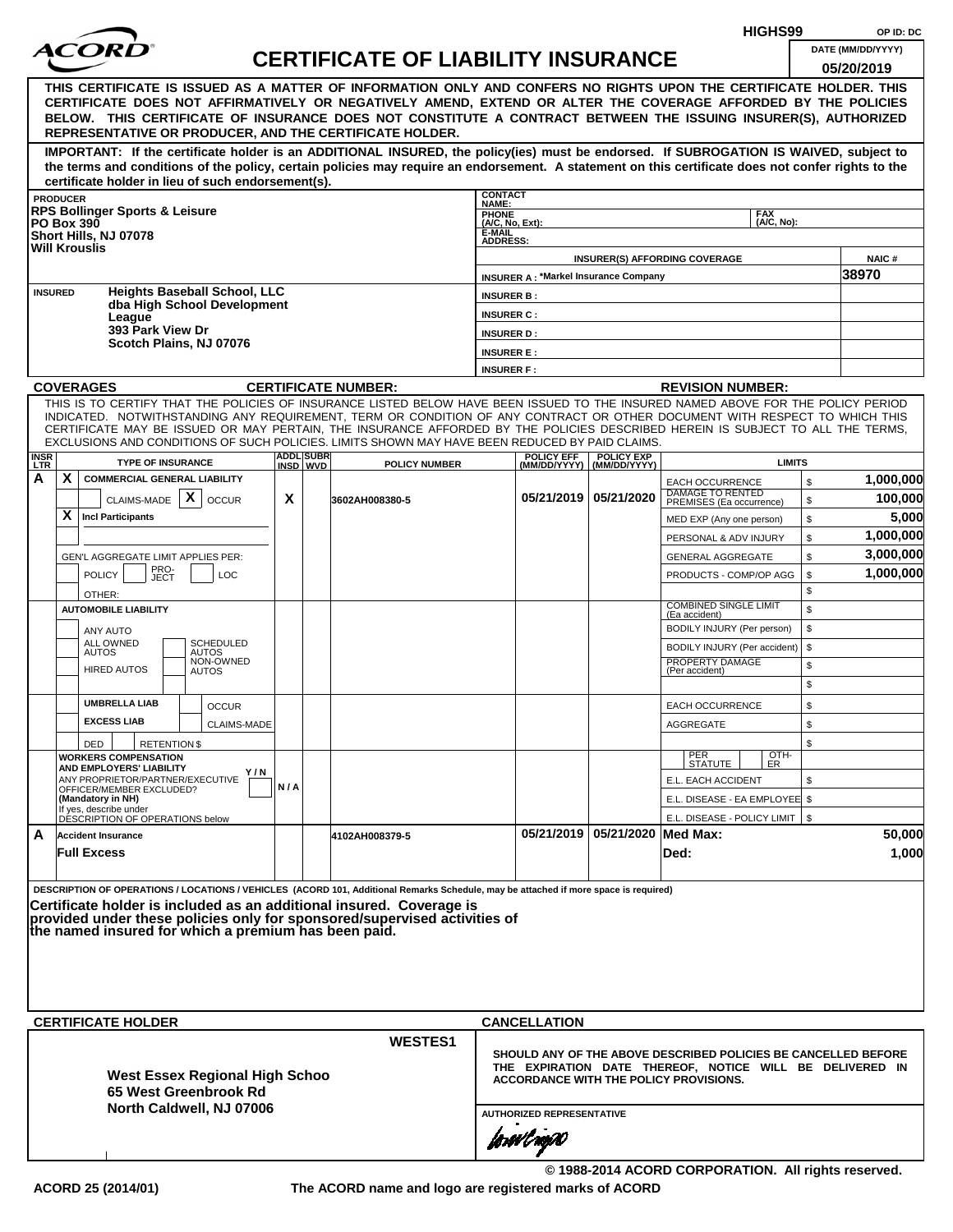| <i>ACOR</i><br>DATE (MM/DD/YYYY)<br><b>CERTIFICATE OF LIABILITY INSURANCE</b><br>05/20/2019<br>THIS CERTIFICATE IS ISSUED AS A MATTER OF INFORMATION ONLY AND CONFERS NO RIGHTS UPON THE CERTIFICATE HOLDER. THIS<br>CERTIFICATE DOES NOT AFFIRMATIVELY OR NEGATIVELY AMEND, EXTEND OR ALTER THE COVERAGE AFFORDED BY THE POLICIES<br>BELOW. THIS CERTIFICATE OF INSURANCE DOES NOT CONSTITUTE A CONTRACT BETWEEN THE ISSUING INSURER(S), AUTHORIZED<br>REPRESENTATIVE OR PRODUCER, AND THE CERTIFICATE HOLDER.<br>IMPORTANT: If the certificate holder is an ADDITIONAL INSURED, the policy(ies) must be endorsed. If SUBROGATION IS WAIVED, subject to<br>the terms and conditions of the policy, certain policies may require an endorsement. A statement on this certificate does not confer rights to the<br>certificate holder in lieu of such endorsement(s).<br><b>CONTACT</b><br><b>PRODUCER</b><br>NAME:<br><b>RPS Bollinger Sports &amp; Leisure</b><br>PHONE<br>(A/C, No, Ext):<br><b>FAX</b><br>(A/C, No):<br><b>PO Box 390</b><br>E-MAIL<br>Short Hills, NJ 07078<br><b>ADDRESS:</b><br><b>Will Krouslis</b><br><b>NAIC#</b><br><b>INSURER(S) AFFORDING COVERAGE</b><br>38970<br><b>INSURER A: *Markel Insurance Company</b><br><b>Heights Baseball School, LLC</b><br><b>INSURED</b><br><b>INSURER B:</b><br>dba High School Development<br><b>INSURER C:</b><br>League<br>393 Park View Dr<br><b>INSURER D:</b><br>Scotch Plains, NJ 07076<br><b>INSURER E:</b><br><b>INSURER F:</b><br><b>COVERAGES</b><br><b>CERTIFICATE NUMBER:</b><br><b>REVISION NUMBER:</b><br>THIS IS TO CERTIFY THAT THE POLICIES OF INSURANCE LISTED BELOW HAVE BEEN ISSUED TO THE INSURED NAMED ABOVE FOR THE POLICY PERIOD<br>INDICATED. NOTWITHSTANDING ANY REQUIREMENT, TERM OR CONDITION OF ANY CONTRACT OR OTHER DOCUMENT WITH RESPECT TO WHICH THIS<br>CERTIFICATE MAY BE ISSUED OR MAY PERTAIN, THE INSURANCE AFFORDED BY THE POLICIES DESCRIBED HEREIN IS SUBJECT TO ALL THE TERMS.<br>EXCLUSIONS AND CONDITIONS OF SUCH POLICIES. LIMITS SHOWN MAY HAVE BEEN REDUCED BY PAID CLAIMS.<br><b>ADDL SUBR</b><br><b>POLICY EFF</b><br><b>POLICY EXP</b><br><b>TYPE OF INSURANCE</b><br><b>LIMITS</b><br>INSD WVD<br>POLICY NUMBER<br>(MM/DD/YYYY)   (MM/DD/YYYY)<br>A<br>X.<br><b>COMMERCIAL GENERAL LIABILITY</b><br>\$<br><b>EACH OCCURRENCE</b><br>DAMAGE TO RENTED<br>PREMISES (Ea occurrence)<br>X<br>05/21/2019   05/21/2020<br>X<br>100,000<br>CLAIMS-MADE<br><b>OCCUR</b><br>\$<br>3602AH008380-5<br>X<br>5,000<br><b>Incl Participants</b><br>\$<br>MED EXP (Any one person)<br>1,000,000<br>\$<br>PERSONAL & ADV INJURY<br>3,000,000<br>\$<br>GEN'L AGGREGATE LIMIT APPLIES PER:<br><b>GENERAL AGGREGATE</b><br>PRO-<br>JECT<br>1,000,000<br><b>POLICY</b><br>\$<br><b>LOC</b><br>PRODUCTS - COMP/OP AGG<br>\$<br>OTHER:<br><b>COMBINED SINGLE LIMIT</b><br>\$<br><b>AUTOMOBILE LIABILITY</b><br>(Ea accident)<br>BODILY INJURY (Per person)<br>\$<br>ANY AUTO<br>ALL OWNED<br><b>SCHEDULED</b><br>\$<br>BODILY INJURY (Per accident)<br><b>AUTOS</b><br>AUTOS<br>NON-OWNED<br>PROPERTY DAMAGE<br>\$<br><b>HIRED AUTOS</b><br>(Per accident)<br><b>AUTOS</b><br>\$<br><b>UMBRELLA LIAB</b><br>\$<br><b>OCCUR</b><br><b>EACH OCCURRENCE</b><br><b>EXCESS LIAB</b><br><b>CLAIMS-MADE</b><br>AGGREGATE<br>\$<br>\$<br>DED<br><b>RETENTION \$</b><br>OTH-<br>ER<br>PER<br>STATUTE<br><b>WORKERS COMPENSATION</b><br>AND EMPLOYERS' LIABILITY<br>Y/N<br>ANY PROPRIETOR/PARTNER/EXECUTIVE<br>E.L. EACH ACCIDENT<br>\$<br>N/A<br>OFFICER/MEMBER EXCLUDED?<br>E.L. DISEASE - EA EMPLOYEE \$<br>(Mandatory in NH)<br>If yes, describe under<br>E.L. DISEASE - POLICY LIMIT   \$<br>DÉSCRIPTION OF OPERATIONS below<br>05/21/2019 05/21/2020 Med Max:<br>50,000<br>A<br><b>Accident Insurance</b><br>4102AH008379-5<br><b>Full Excess</b><br>Ded: | <b>INSR</b><br>LTR |                           |  |                                                                                                                                                                             |                |           |  |  |  | HIGHS99 |  | OP ID: DC |
|-------------------------------------------------------------------------------------------------------------------------------------------------------------------------------------------------------------------------------------------------------------------------------------------------------------------------------------------------------------------------------------------------------------------------------------------------------------------------------------------------------------------------------------------------------------------------------------------------------------------------------------------------------------------------------------------------------------------------------------------------------------------------------------------------------------------------------------------------------------------------------------------------------------------------------------------------------------------------------------------------------------------------------------------------------------------------------------------------------------------------------------------------------------------------------------------------------------------------------------------------------------------------------------------------------------------------------------------------------------------------------------------------------------------------------------------------------------------------------------------------------------------------------------------------------------------------------------------------------------------------------------------------------------------------------------------------------------------------------------------------------------------------------------------------------------------------------------------------------------------------------------------------------------------------------------------------------------------------------------------------------------------------------------------------------------------------------------------------------------------------------------------------------------------------------------------------------------------------------------------------------------------------------------------------------------------------------------------------------------------------------------------------------------------------------------------------------------------------------------------------------------------------------------------------------------------------------------------------------------------------------------------------------------------------------------------------------------------------------------------------------------------------------------------------------------------------------------------------------------------------------------------------------------------------------------------------------------------------------------------------------------------------------------------------------------------------------------------------------------------------------------------------------------------------------------------------------------------------------------------------------------------------------------------------------------------------------------------------------------------------------------------------------------------------------------------------------------------------------------------------------------------------------------------------------------------------------------------------------------------------------------------------------------------------------------------------------------------------------------------------------------------------------------------------------------------------------------------------|--------------------|---------------------------|--|-----------------------------------------------------------------------------------------------------------------------------------------------------------------------------|----------------|-----------|--|--|--|---------|--|-----------|
|                                                                                                                                                                                                                                                                                                                                                                                                                                                                                                                                                                                                                                                                                                                                                                                                                                                                                                                                                                                                                                                                                                                                                                                                                                                                                                                                                                                                                                                                                                                                                                                                                                                                                                                                                                                                                                                                                                                                                                                                                                                                                                                                                                                                                                                                                                                                                                                                                                                                                                                                                                                                                                                                                                                                                                                                                                                                                                                                                                                                                                                                                                                                                                                                                                                                                                                                                                                                                                                                                                                                                                                                                                                                                                                                                                                                                                                 |                    |                           |  |                                                                                                                                                                             |                |           |  |  |  |         |  |           |
|                                                                                                                                                                                                                                                                                                                                                                                                                                                                                                                                                                                                                                                                                                                                                                                                                                                                                                                                                                                                                                                                                                                                                                                                                                                                                                                                                                                                                                                                                                                                                                                                                                                                                                                                                                                                                                                                                                                                                                                                                                                                                                                                                                                                                                                                                                                                                                                                                                                                                                                                                                                                                                                                                                                                                                                                                                                                                                                                                                                                                                                                                                                                                                                                                                                                                                                                                                                                                                                                                                                                                                                                                                                                                                                                                                                                                                                 |                    |                           |  |                                                                                                                                                                             |                |           |  |  |  |         |  |           |
|                                                                                                                                                                                                                                                                                                                                                                                                                                                                                                                                                                                                                                                                                                                                                                                                                                                                                                                                                                                                                                                                                                                                                                                                                                                                                                                                                                                                                                                                                                                                                                                                                                                                                                                                                                                                                                                                                                                                                                                                                                                                                                                                                                                                                                                                                                                                                                                                                                                                                                                                                                                                                                                                                                                                                                                                                                                                                                                                                                                                                                                                                                                                                                                                                                                                                                                                                                                                                                                                                                                                                                                                                                                                                                                                                                                                                                                 |                    |                           |  |                                                                                                                                                                             |                |           |  |  |  |         |  |           |
|                                                                                                                                                                                                                                                                                                                                                                                                                                                                                                                                                                                                                                                                                                                                                                                                                                                                                                                                                                                                                                                                                                                                                                                                                                                                                                                                                                                                                                                                                                                                                                                                                                                                                                                                                                                                                                                                                                                                                                                                                                                                                                                                                                                                                                                                                                                                                                                                                                                                                                                                                                                                                                                                                                                                                                                                                                                                                                                                                                                                                                                                                                                                                                                                                                                                                                                                                                                                                                                                                                                                                                                                                                                                                                                                                                                                                                                 |                    |                           |  |                                                                                                                                                                             |                |           |  |  |  |         |  |           |
|                                                                                                                                                                                                                                                                                                                                                                                                                                                                                                                                                                                                                                                                                                                                                                                                                                                                                                                                                                                                                                                                                                                                                                                                                                                                                                                                                                                                                                                                                                                                                                                                                                                                                                                                                                                                                                                                                                                                                                                                                                                                                                                                                                                                                                                                                                                                                                                                                                                                                                                                                                                                                                                                                                                                                                                                                                                                                                                                                                                                                                                                                                                                                                                                                                                                                                                                                                                                                                                                                                                                                                                                                                                                                                                                                                                                                                                 |                    |                           |  |                                                                                                                                                                             |                |           |  |  |  |         |  |           |
|                                                                                                                                                                                                                                                                                                                                                                                                                                                                                                                                                                                                                                                                                                                                                                                                                                                                                                                                                                                                                                                                                                                                                                                                                                                                                                                                                                                                                                                                                                                                                                                                                                                                                                                                                                                                                                                                                                                                                                                                                                                                                                                                                                                                                                                                                                                                                                                                                                                                                                                                                                                                                                                                                                                                                                                                                                                                                                                                                                                                                                                                                                                                                                                                                                                                                                                                                                                                                                                                                                                                                                                                                                                                                                                                                                                                                                                 |                    |                           |  |                                                                                                                                                                             |                |           |  |  |  |         |  |           |
|                                                                                                                                                                                                                                                                                                                                                                                                                                                                                                                                                                                                                                                                                                                                                                                                                                                                                                                                                                                                                                                                                                                                                                                                                                                                                                                                                                                                                                                                                                                                                                                                                                                                                                                                                                                                                                                                                                                                                                                                                                                                                                                                                                                                                                                                                                                                                                                                                                                                                                                                                                                                                                                                                                                                                                                                                                                                                                                                                                                                                                                                                                                                                                                                                                                                                                                                                                                                                                                                                                                                                                                                                                                                                                                                                                                                                                                 |                    |                           |  |                                                                                                                                                                             |                |           |  |  |  |         |  |           |
|                                                                                                                                                                                                                                                                                                                                                                                                                                                                                                                                                                                                                                                                                                                                                                                                                                                                                                                                                                                                                                                                                                                                                                                                                                                                                                                                                                                                                                                                                                                                                                                                                                                                                                                                                                                                                                                                                                                                                                                                                                                                                                                                                                                                                                                                                                                                                                                                                                                                                                                                                                                                                                                                                                                                                                                                                                                                                                                                                                                                                                                                                                                                                                                                                                                                                                                                                                                                                                                                                                                                                                                                                                                                                                                                                                                                                                                 |                    |                           |  |                                                                                                                                                                             |                |           |  |  |  |         |  |           |
|                                                                                                                                                                                                                                                                                                                                                                                                                                                                                                                                                                                                                                                                                                                                                                                                                                                                                                                                                                                                                                                                                                                                                                                                                                                                                                                                                                                                                                                                                                                                                                                                                                                                                                                                                                                                                                                                                                                                                                                                                                                                                                                                                                                                                                                                                                                                                                                                                                                                                                                                                                                                                                                                                                                                                                                                                                                                                                                                                                                                                                                                                                                                                                                                                                                                                                                                                                                                                                                                                                                                                                                                                                                                                                                                                                                                                                                 |                    |                           |  |                                                                                                                                                                             |                |           |  |  |  |         |  |           |
|                                                                                                                                                                                                                                                                                                                                                                                                                                                                                                                                                                                                                                                                                                                                                                                                                                                                                                                                                                                                                                                                                                                                                                                                                                                                                                                                                                                                                                                                                                                                                                                                                                                                                                                                                                                                                                                                                                                                                                                                                                                                                                                                                                                                                                                                                                                                                                                                                                                                                                                                                                                                                                                                                                                                                                                                                                                                                                                                                                                                                                                                                                                                                                                                                                                                                                                                                                                                                                                                                                                                                                                                                                                                                                                                                                                                                                                 |                    |                           |  |                                                                                                                                                                             |                |           |  |  |  |         |  |           |
|                                                                                                                                                                                                                                                                                                                                                                                                                                                                                                                                                                                                                                                                                                                                                                                                                                                                                                                                                                                                                                                                                                                                                                                                                                                                                                                                                                                                                                                                                                                                                                                                                                                                                                                                                                                                                                                                                                                                                                                                                                                                                                                                                                                                                                                                                                                                                                                                                                                                                                                                                                                                                                                                                                                                                                                                                                                                                                                                                                                                                                                                                                                                                                                                                                                                                                                                                                                                                                                                                                                                                                                                                                                                                                                                                                                                                                                 |                    |                           |  |                                                                                                                                                                             |                |           |  |  |  |         |  |           |
|                                                                                                                                                                                                                                                                                                                                                                                                                                                                                                                                                                                                                                                                                                                                                                                                                                                                                                                                                                                                                                                                                                                                                                                                                                                                                                                                                                                                                                                                                                                                                                                                                                                                                                                                                                                                                                                                                                                                                                                                                                                                                                                                                                                                                                                                                                                                                                                                                                                                                                                                                                                                                                                                                                                                                                                                                                                                                                                                                                                                                                                                                                                                                                                                                                                                                                                                                                                                                                                                                                                                                                                                                                                                                                                                                                                                                                                 |                    |                           |  |                                                                                                                                                                             |                |           |  |  |  |         |  |           |
|                                                                                                                                                                                                                                                                                                                                                                                                                                                                                                                                                                                                                                                                                                                                                                                                                                                                                                                                                                                                                                                                                                                                                                                                                                                                                                                                                                                                                                                                                                                                                                                                                                                                                                                                                                                                                                                                                                                                                                                                                                                                                                                                                                                                                                                                                                                                                                                                                                                                                                                                                                                                                                                                                                                                                                                                                                                                                                                                                                                                                                                                                                                                                                                                                                                                                                                                                                                                                                                                                                                                                                                                                                                                                                                                                                                                                                                 |                    |                           |  |                                                                                                                                                                             |                |           |  |  |  |         |  |           |
|                                                                                                                                                                                                                                                                                                                                                                                                                                                                                                                                                                                                                                                                                                                                                                                                                                                                                                                                                                                                                                                                                                                                                                                                                                                                                                                                                                                                                                                                                                                                                                                                                                                                                                                                                                                                                                                                                                                                                                                                                                                                                                                                                                                                                                                                                                                                                                                                                                                                                                                                                                                                                                                                                                                                                                                                                                                                                                                                                                                                                                                                                                                                                                                                                                                                                                                                                                                                                                                                                                                                                                                                                                                                                                                                                                                                                                                 |                    |                           |  |                                                                                                                                                                             |                |           |  |  |  |         |  |           |
|                                                                                                                                                                                                                                                                                                                                                                                                                                                                                                                                                                                                                                                                                                                                                                                                                                                                                                                                                                                                                                                                                                                                                                                                                                                                                                                                                                                                                                                                                                                                                                                                                                                                                                                                                                                                                                                                                                                                                                                                                                                                                                                                                                                                                                                                                                                                                                                                                                                                                                                                                                                                                                                                                                                                                                                                                                                                                                                                                                                                                                                                                                                                                                                                                                                                                                                                                                                                                                                                                                                                                                                                                                                                                                                                                                                                                                                 |                    |                           |  |                                                                                                                                                                             |                |           |  |  |  |         |  |           |
|                                                                                                                                                                                                                                                                                                                                                                                                                                                                                                                                                                                                                                                                                                                                                                                                                                                                                                                                                                                                                                                                                                                                                                                                                                                                                                                                                                                                                                                                                                                                                                                                                                                                                                                                                                                                                                                                                                                                                                                                                                                                                                                                                                                                                                                                                                                                                                                                                                                                                                                                                                                                                                                                                                                                                                                                                                                                                                                                                                                                                                                                                                                                                                                                                                                                                                                                                                                                                                                                                                                                                                                                                                                                                                                                                                                                                                                 |                    |                           |  |                                                                                                                                                                             |                |           |  |  |  |         |  |           |
|                                                                                                                                                                                                                                                                                                                                                                                                                                                                                                                                                                                                                                                                                                                                                                                                                                                                                                                                                                                                                                                                                                                                                                                                                                                                                                                                                                                                                                                                                                                                                                                                                                                                                                                                                                                                                                                                                                                                                                                                                                                                                                                                                                                                                                                                                                                                                                                                                                                                                                                                                                                                                                                                                                                                                                                                                                                                                                                                                                                                                                                                                                                                                                                                                                                                                                                                                                                                                                                                                                                                                                                                                                                                                                                                                                                                                                                 |                    |                           |  |                                                                                                                                                                             |                |           |  |  |  |         |  | 1,000,000 |
|                                                                                                                                                                                                                                                                                                                                                                                                                                                                                                                                                                                                                                                                                                                                                                                                                                                                                                                                                                                                                                                                                                                                                                                                                                                                                                                                                                                                                                                                                                                                                                                                                                                                                                                                                                                                                                                                                                                                                                                                                                                                                                                                                                                                                                                                                                                                                                                                                                                                                                                                                                                                                                                                                                                                                                                                                                                                                                                                                                                                                                                                                                                                                                                                                                                                                                                                                                                                                                                                                                                                                                                                                                                                                                                                                                                                                                                 |                    |                           |  |                                                                                                                                                                             |                |           |  |  |  |         |  |           |
|                                                                                                                                                                                                                                                                                                                                                                                                                                                                                                                                                                                                                                                                                                                                                                                                                                                                                                                                                                                                                                                                                                                                                                                                                                                                                                                                                                                                                                                                                                                                                                                                                                                                                                                                                                                                                                                                                                                                                                                                                                                                                                                                                                                                                                                                                                                                                                                                                                                                                                                                                                                                                                                                                                                                                                                                                                                                                                                                                                                                                                                                                                                                                                                                                                                                                                                                                                                                                                                                                                                                                                                                                                                                                                                                                                                                                                                 |                    |                           |  |                                                                                                                                                                             |                |           |  |  |  |         |  |           |
|                                                                                                                                                                                                                                                                                                                                                                                                                                                                                                                                                                                                                                                                                                                                                                                                                                                                                                                                                                                                                                                                                                                                                                                                                                                                                                                                                                                                                                                                                                                                                                                                                                                                                                                                                                                                                                                                                                                                                                                                                                                                                                                                                                                                                                                                                                                                                                                                                                                                                                                                                                                                                                                                                                                                                                                                                                                                                                                                                                                                                                                                                                                                                                                                                                                                                                                                                                                                                                                                                                                                                                                                                                                                                                                                                                                                                                                 |                    |                           |  |                                                                                                                                                                             |                |           |  |  |  |         |  |           |
|                                                                                                                                                                                                                                                                                                                                                                                                                                                                                                                                                                                                                                                                                                                                                                                                                                                                                                                                                                                                                                                                                                                                                                                                                                                                                                                                                                                                                                                                                                                                                                                                                                                                                                                                                                                                                                                                                                                                                                                                                                                                                                                                                                                                                                                                                                                                                                                                                                                                                                                                                                                                                                                                                                                                                                                                                                                                                                                                                                                                                                                                                                                                                                                                                                                                                                                                                                                                                                                                                                                                                                                                                                                                                                                                                                                                                                                 |                    |                           |  |                                                                                                                                                                             |                |           |  |  |  |         |  |           |
|                                                                                                                                                                                                                                                                                                                                                                                                                                                                                                                                                                                                                                                                                                                                                                                                                                                                                                                                                                                                                                                                                                                                                                                                                                                                                                                                                                                                                                                                                                                                                                                                                                                                                                                                                                                                                                                                                                                                                                                                                                                                                                                                                                                                                                                                                                                                                                                                                                                                                                                                                                                                                                                                                                                                                                                                                                                                                                                                                                                                                                                                                                                                                                                                                                                                                                                                                                                                                                                                                                                                                                                                                                                                                                                                                                                                                                                 |                    |                           |  |                                                                                                                                                                             |                |           |  |  |  |         |  |           |
|                                                                                                                                                                                                                                                                                                                                                                                                                                                                                                                                                                                                                                                                                                                                                                                                                                                                                                                                                                                                                                                                                                                                                                                                                                                                                                                                                                                                                                                                                                                                                                                                                                                                                                                                                                                                                                                                                                                                                                                                                                                                                                                                                                                                                                                                                                                                                                                                                                                                                                                                                                                                                                                                                                                                                                                                                                                                                                                                                                                                                                                                                                                                                                                                                                                                                                                                                                                                                                                                                                                                                                                                                                                                                                                                                                                                                                                 |                    |                           |  |                                                                                                                                                                             |                |           |  |  |  |         |  |           |
|                                                                                                                                                                                                                                                                                                                                                                                                                                                                                                                                                                                                                                                                                                                                                                                                                                                                                                                                                                                                                                                                                                                                                                                                                                                                                                                                                                                                                                                                                                                                                                                                                                                                                                                                                                                                                                                                                                                                                                                                                                                                                                                                                                                                                                                                                                                                                                                                                                                                                                                                                                                                                                                                                                                                                                                                                                                                                                                                                                                                                                                                                                                                                                                                                                                                                                                                                                                                                                                                                                                                                                                                                                                                                                                                                                                                                                                 |                    |                           |  |                                                                                                                                                                             |                |           |  |  |  |         |  |           |
|                                                                                                                                                                                                                                                                                                                                                                                                                                                                                                                                                                                                                                                                                                                                                                                                                                                                                                                                                                                                                                                                                                                                                                                                                                                                                                                                                                                                                                                                                                                                                                                                                                                                                                                                                                                                                                                                                                                                                                                                                                                                                                                                                                                                                                                                                                                                                                                                                                                                                                                                                                                                                                                                                                                                                                                                                                                                                                                                                                                                                                                                                                                                                                                                                                                                                                                                                                                                                                                                                                                                                                                                                                                                                                                                                                                                                                                 |                    |                           |  |                                                                                                                                                                             |                |           |  |  |  |         |  |           |
|                                                                                                                                                                                                                                                                                                                                                                                                                                                                                                                                                                                                                                                                                                                                                                                                                                                                                                                                                                                                                                                                                                                                                                                                                                                                                                                                                                                                                                                                                                                                                                                                                                                                                                                                                                                                                                                                                                                                                                                                                                                                                                                                                                                                                                                                                                                                                                                                                                                                                                                                                                                                                                                                                                                                                                                                                                                                                                                                                                                                                                                                                                                                                                                                                                                                                                                                                                                                                                                                                                                                                                                                                                                                                                                                                                                                                                                 |                    |                           |  |                                                                                                                                                                             |                |           |  |  |  |         |  |           |
|                                                                                                                                                                                                                                                                                                                                                                                                                                                                                                                                                                                                                                                                                                                                                                                                                                                                                                                                                                                                                                                                                                                                                                                                                                                                                                                                                                                                                                                                                                                                                                                                                                                                                                                                                                                                                                                                                                                                                                                                                                                                                                                                                                                                                                                                                                                                                                                                                                                                                                                                                                                                                                                                                                                                                                                                                                                                                                                                                                                                                                                                                                                                                                                                                                                                                                                                                                                                                                                                                                                                                                                                                                                                                                                                                                                                                                                 |                    |                           |  |                                                                                                                                                                             |                |           |  |  |  |         |  |           |
|                                                                                                                                                                                                                                                                                                                                                                                                                                                                                                                                                                                                                                                                                                                                                                                                                                                                                                                                                                                                                                                                                                                                                                                                                                                                                                                                                                                                                                                                                                                                                                                                                                                                                                                                                                                                                                                                                                                                                                                                                                                                                                                                                                                                                                                                                                                                                                                                                                                                                                                                                                                                                                                                                                                                                                                                                                                                                                                                                                                                                                                                                                                                                                                                                                                                                                                                                                                                                                                                                                                                                                                                                                                                                                                                                                                                                                                 |                    |                           |  |                                                                                                                                                                             |                |           |  |  |  |         |  |           |
|                                                                                                                                                                                                                                                                                                                                                                                                                                                                                                                                                                                                                                                                                                                                                                                                                                                                                                                                                                                                                                                                                                                                                                                                                                                                                                                                                                                                                                                                                                                                                                                                                                                                                                                                                                                                                                                                                                                                                                                                                                                                                                                                                                                                                                                                                                                                                                                                                                                                                                                                                                                                                                                                                                                                                                                                                                                                                                                                                                                                                                                                                                                                                                                                                                                                                                                                                                                                                                                                                                                                                                                                                                                                                                                                                                                                                                                 |                    |                           |  |                                                                                                                                                                             |                |           |  |  |  |         |  |           |
|                                                                                                                                                                                                                                                                                                                                                                                                                                                                                                                                                                                                                                                                                                                                                                                                                                                                                                                                                                                                                                                                                                                                                                                                                                                                                                                                                                                                                                                                                                                                                                                                                                                                                                                                                                                                                                                                                                                                                                                                                                                                                                                                                                                                                                                                                                                                                                                                                                                                                                                                                                                                                                                                                                                                                                                                                                                                                                                                                                                                                                                                                                                                                                                                                                                                                                                                                                                                                                                                                                                                                                                                                                                                                                                                                                                                                                                 |                    |                           |  |                                                                                                                                                                             |                |           |  |  |  |         |  |           |
|                                                                                                                                                                                                                                                                                                                                                                                                                                                                                                                                                                                                                                                                                                                                                                                                                                                                                                                                                                                                                                                                                                                                                                                                                                                                                                                                                                                                                                                                                                                                                                                                                                                                                                                                                                                                                                                                                                                                                                                                                                                                                                                                                                                                                                                                                                                                                                                                                                                                                                                                                                                                                                                                                                                                                                                                                                                                                                                                                                                                                                                                                                                                                                                                                                                                                                                                                                                                                                                                                                                                                                                                                                                                                                                                                                                                                                                 |                    |                           |  |                                                                                                                                                                             |                |           |  |  |  |         |  |           |
|                                                                                                                                                                                                                                                                                                                                                                                                                                                                                                                                                                                                                                                                                                                                                                                                                                                                                                                                                                                                                                                                                                                                                                                                                                                                                                                                                                                                                                                                                                                                                                                                                                                                                                                                                                                                                                                                                                                                                                                                                                                                                                                                                                                                                                                                                                                                                                                                                                                                                                                                                                                                                                                                                                                                                                                                                                                                                                                                                                                                                                                                                                                                                                                                                                                                                                                                                                                                                                                                                                                                                                                                                                                                                                                                                                                                                                                 |                    |                           |  |                                                                                                                                                                             |                |           |  |  |  |         |  |           |
|                                                                                                                                                                                                                                                                                                                                                                                                                                                                                                                                                                                                                                                                                                                                                                                                                                                                                                                                                                                                                                                                                                                                                                                                                                                                                                                                                                                                                                                                                                                                                                                                                                                                                                                                                                                                                                                                                                                                                                                                                                                                                                                                                                                                                                                                                                                                                                                                                                                                                                                                                                                                                                                                                                                                                                                                                                                                                                                                                                                                                                                                                                                                                                                                                                                                                                                                                                                                                                                                                                                                                                                                                                                                                                                                                                                                                                                 |                    |                           |  |                                                                                                                                                                             |                |           |  |  |  |         |  |           |
|                                                                                                                                                                                                                                                                                                                                                                                                                                                                                                                                                                                                                                                                                                                                                                                                                                                                                                                                                                                                                                                                                                                                                                                                                                                                                                                                                                                                                                                                                                                                                                                                                                                                                                                                                                                                                                                                                                                                                                                                                                                                                                                                                                                                                                                                                                                                                                                                                                                                                                                                                                                                                                                                                                                                                                                                                                                                                                                                                                                                                                                                                                                                                                                                                                                                                                                                                                                                                                                                                                                                                                                                                                                                                                                                                                                                                                                 |                    |                           |  |                                                                                                                                                                             |                |           |  |  |  |         |  | 1,000     |
| provided under these policies only for sponsored/supervised activities of<br>the named insured for which a premium has been paid.                                                                                                                                                                                                                                                                                                                                                                                                                                                                                                                                                                                                                                                                                                                                                                                                                                                                                                                                                                                                                                                                                                                                                                                                                                                                                                                                                                                                                                                                                                                                                                                                                                                                                                                                                                                                                                                                                                                                                                                                                                                                                                                                                                                                                                                                                                                                                                                                                                                                                                                                                                                                                                                                                                                                                                                                                                                                                                                                                                                                                                                                                                                                                                                                                                                                                                                                                                                                                                                                                                                                                                                                                                                                                                               |                    | <b>CERTIFICATE HOLDER</b> |  |                                                                                                                                                                             | <b>WESTMO1</b> |           |  |  |  |         |  |           |
| <b>CANCELLATION</b>                                                                                                                                                                                                                                                                                                                                                                                                                                                                                                                                                                                                                                                                                                                                                                                                                                                                                                                                                                                                                                                                                                                                                                                                                                                                                                                                                                                                                                                                                                                                                                                                                                                                                                                                                                                                                                                                                                                                                                                                                                                                                                                                                                                                                                                                                                                                                                                                                                                                                                                                                                                                                                                                                                                                                                                                                                                                                                                                                                                                                                                                                                                                                                                                                                                                                                                                                                                                                                                                                                                                                                                                                                                                                                                                                                                                                             |                    | <b>School District</b>    |  | SHOULD ANY OF THE ABOVE DESCRIBED POLICIES BE CANCELLED BEFORE<br>THE EXPIRATION DATE THEREOF, NOTICE WILL BE DELIVERED IN<br><b>ACCORDANCE WITH THE POLICY PROVISIONS.</b> |                |           |  |  |  |         |  |           |
| <b>West Morris Regional High</b><br><b>Board of Education</b>                                                                                                                                                                                                                                                                                                                                                                                                                                                                                                                                                                                                                                                                                                                                                                                                                                                                                                                                                                                                                                                                                                                                                                                                                                                                                                                                                                                                                                                                                                                                                                                                                                                                                                                                                                                                                                                                                                                                                                                                                                                                                                                                                                                                                                                                                                                                                                                                                                                                                                                                                                                                                                                                                                                                                                                                                                                                                                                                                                                                                                                                                                                                                                                                                                                                                                                                                                                                                                                                                                                                                                                                                                                                                                                                                                                   |                    |                           |  |                                                                                                                                                                             |                |           |  |  |  |         |  |           |
| <b>AUTHORIZED REPRESENTATIVE</b><br>10 South Four Bridges Rd                                                                                                                                                                                                                                                                                                                                                                                                                                                                                                                                                                                                                                                                                                                                                                                                                                                                                                                                                                                                                                                                                                                                                                                                                                                                                                                                                                                                                                                                                                                                                                                                                                                                                                                                                                                                                                                                                                                                                                                                                                                                                                                                                                                                                                                                                                                                                                                                                                                                                                                                                                                                                                                                                                                                                                                                                                                                                                                                                                                                                                                                                                                                                                                                                                                                                                                                                                                                                                                                                                                                                                                                                                                                                                                                                                                    |                    | Chester, NJ 07930         |  |                                                                                                                                                                             |                | forwl now |  |  |  |         |  |           |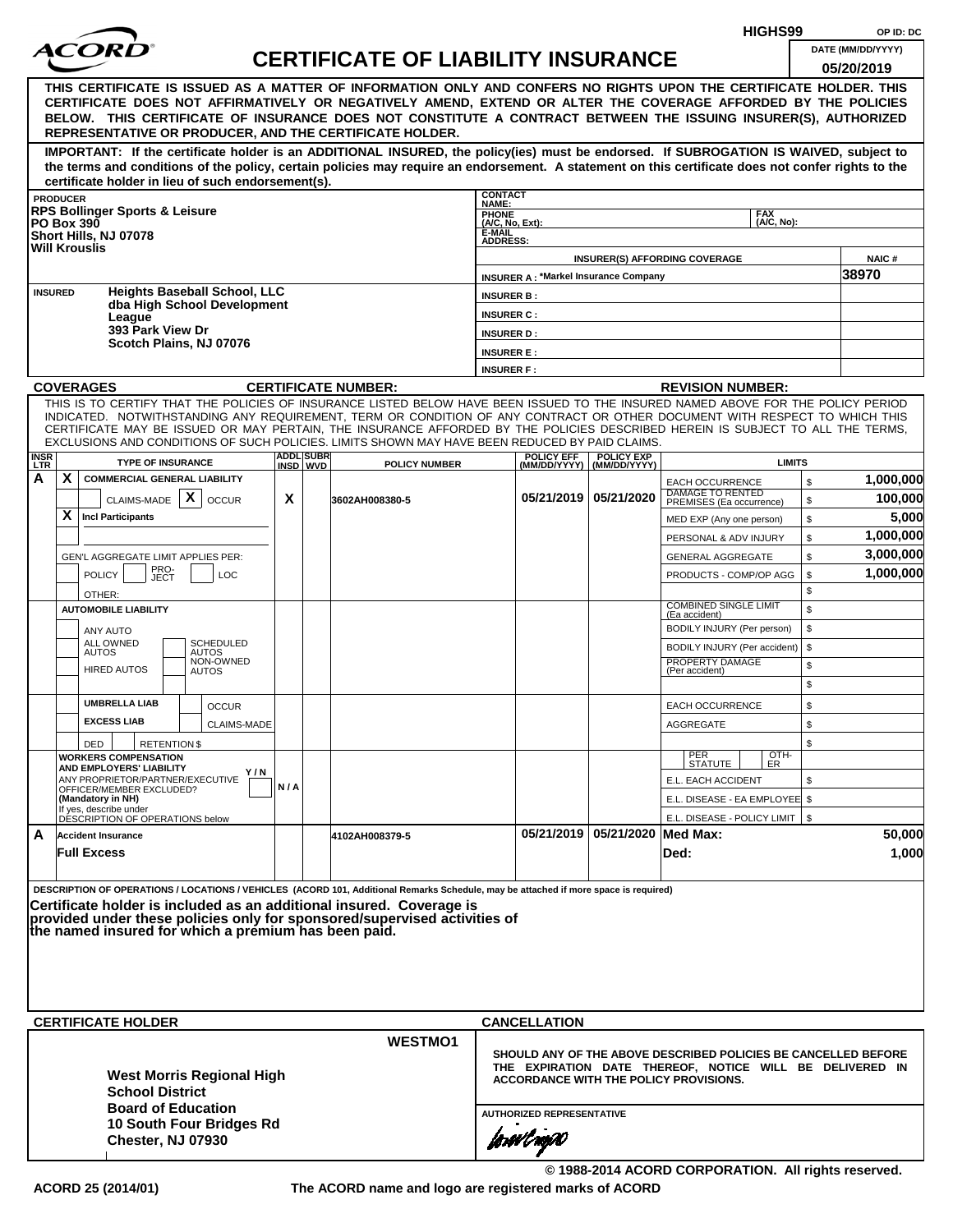|                    |                 |                                                                                                                                                                                                                                                              |     |                              |                                           |                                    |                                                                                                    |                                                |                                                   |  | HIGHS99       |          | OP ID: DC              |
|--------------------|-----------------|--------------------------------------------------------------------------------------------------------------------------------------------------------------------------------------------------------------------------------------------------------------|-----|------------------------------|-------------------------------------------|------------------------------------|----------------------------------------------------------------------------------------------------|------------------------------------------------|---------------------------------------------------|--|---------------|----------|------------------------|
|                    |                 | <i>ACOR</i>                                                                                                                                                                                                                                                  |     |                              | <b>CERTIFICATE OF LIABILITY INSURANCE</b> |                                    |                                                                                                    |                                                |                                                   |  |               |          | DATE (MM/DD/YYYY)      |
|                    |                 |                                                                                                                                                                                                                                                              |     |                              |                                           |                                    |                                                                                                    |                                                |                                                   |  |               |          | 05/20/2019             |
|                    |                 | THIS CERTIFICATE IS ISSUED AS A MATTER OF INFORMATION ONLY AND CONFERS NO RIGHTS UPON THE CERTIFICATE HOLDER. THIS                                                                                                                                           |     |                              |                                           |                                    |                                                                                                    |                                                |                                                   |  |               |          |                        |
|                    |                 | CERTIFICATE DOES NOT AFFIRMATIVELY OR NEGATIVELY AMEND, EXTEND OR ALTER THE COVERAGE AFFORDED BY THE POLICIES<br>BELOW. THIS CERTIFICATE OF INSURANCE DOES NOT CONSTITUTE A CONTRACT BETWEEN THE ISSUING INSURER(S), AUTHORIZED                              |     |                              |                                           |                                    |                                                                                                    |                                                |                                                   |  |               |          |                        |
|                    |                 | REPRESENTATIVE OR PRODUCER, AND THE CERTIFICATE HOLDER.                                                                                                                                                                                                      |     |                              |                                           |                                    |                                                                                                    |                                                |                                                   |  |               |          |                        |
|                    |                 | IMPORTANT: If the certificate holder is an ADDITIONAL INSURED, the policy(ies) must be endorsed. If SUBROGATION IS WAIVED, subject to                                                                                                                        |     |                              |                                           |                                    |                                                                                                    |                                                |                                                   |  |               |          |                        |
|                    |                 | the terms and conditions of the policy, certain policies may require an endorsement. A statement on this certificate does not confer rights to the                                                                                                           |     |                              |                                           |                                    |                                                                                                    |                                                |                                                   |  |               |          |                        |
|                    | <b>PRODUCER</b> | certificate holder in lieu of such endorsement(s).                                                                                                                                                                                                           |     |                              |                                           | <b>CONTACT</b>                     |                                                                                                    |                                                |                                                   |  |               |          |                        |
|                    |                 | <b>RPS Bollinger Sports &amp; Leisure</b>                                                                                                                                                                                                                    |     |                              |                                           | NAME:                              |                                                                                                    |                                                |                                                   |  | <b>FAX</b>    |          |                        |
| <b>PO Box 390</b>  |                 | Short Hills, NJ 07078                                                                                                                                                                                                                                        |     |                              |                                           | PHONE<br>(A/C, No, Ext):<br>E-MAIL |                                                                                                    |                                                |                                                   |  | (A/C, No):    |          |                        |
|                    |                 | <b>Will Krouslis</b>                                                                                                                                                                                                                                         |     |                              |                                           | <b>ADDRESS:</b>                    |                                                                                                    |                                                |                                                   |  |               |          |                        |
|                    |                 |                                                                                                                                                                                                                                                              |     |                              |                                           |                                    | <b>INSURER A: *Markel Insurance Company</b>                                                        | <b>INSURER(S) AFFORDING COVERAGE</b>           |                                                   |  |               |          | <b>NAIC#</b><br>38970  |
| <b>INSURED</b>     |                 | <b>Heights Baseball School, LLC</b>                                                                                                                                                                                                                          |     |                              |                                           | <b>INSURER B:</b>                  |                                                                                                    |                                                |                                                   |  |               |          |                        |
|                    |                 | dba High School Development                                                                                                                                                                                                                                  |     |                              |                                           | <b>INSURER C:</b>                  |                                                                                                    |                                                |                                                   |  |               |          |                        |
|                    |                 | League<br>393 Park View Dr                                                                                                                                                                                                                                   |     |                              |                                           | <b>INSURER D:</b>                  |                                                                                                    |                                                |                                                   |  |               |          |                        |
|                    |                 | Scotch Plains, NJ 07076                                                                                                                                                                                                                                      |     |                              |                                           | <b>INSURER E:</b>                  |                                                                                                    |                                                |                                                   |  |               |          |                        |
|                    |                 |                                                                                                                                                                                                                                                              |     |                              |                                           | <b>INSURER F:</b>                  |                                                                                                    |                                                |                                                   |  |               |          |                        |
|                    |                 | <b>COVERAGES</b>                                                                                                                                                                                                                                             |     |                              | <b>CERTIFICATE NUMBER:</b>                |                                    |                                                                                                    |                                                | <b>REVISION NUMBER:</b>                           |  |               |          |                        |
|                    |                 | THIS IS TO CERTIFY THAT THE POLICIES OF INSURANCE LISTED BELOW HAVE BEEN ISSUED TO THE INSURED NAMED ABOVE FOR THE POLICY PERIOD                                                                                                                             |     |                              |                                           |                                    |                                                                                                    |                                                |                                                   |  |               |          |                        |
|                    |                 | INDICATED. NOTWITHSTANDING ANY REQUIREMENT, TERM OR CONDITION OF ANY CONTRACT OR OTHER DOCUMENT WITH RESPECT TO WHICH THIS<br>CERTIFICATE MAY BE ISSUED OR MAY PERTAIN, THE INSURANCE AFFORDED BY THE POLICIES DESCRIBED HEREIN IS SUBJECT TO ALL THE TERMS, |     |                              |                                           |                                    |                                                                                                    |                                                |                                                   |  |               |          |                        |
|                    |                 | EXCLUSIONS AND CONDITIONS OF SUCH POLICIES. LIMITS SHOWN MAY HAVE BEEN REDUCED BY PAID CLAIMS.                                                                                                                                                               |     |                              |                                           |                                    |                                                                                                    |                                                |                                                   |  |               |          |                        |
| <b>INSR</b><br>LTR |                 | <b>TYPE OF INSURANCE</b>                                                                                                                                                                                                                                     |     | <b>ADDL SUBR</b><br>INSD WVD | <b>POLICY NUMBER</b>                      |                                    | <b>POLICY EFF</b>                                                                                  | <b>POLICY EXP</b><br>(MM/DD/YYYY) (MM/DD/YYYY) |                                                   |  | <b>LIMITS</b> |          |                        |
| А                  | X               | <b>COMMERCIAL GENERAL LIABILITY</b>                                                                                                                                                                                                                          |     |                              |                                           |                                    |                                                                                                    |                                                | <b>EACH OCCURRENCE</b><br><b>DAMAGE TO RENTED</b> |  |               | \$       | 1,000,000              |
|                    |                 | CLAIMS-MADE $\mid X \mid$<br><b>OCCUR</b>                                                                                                                                                                                                                    | X   |                              | 3602AH008380-5                            |                                    |                                                                                                    | 05/21/2019 05/21/2020                          | PREMISES (Ea occurrence)                          |  |               | \$       | 100,000                |
|                    | X               | <b>Incl Participants</b>                                                                                                                                                                                                                                     |     |                              |                                           |                                    |                                                                                                    |                                                | MED EXP (Any one person)                          |  |               | \$       | 5,000                  |
|                    |                 |                                                                                                                                                                                                                                                              |     |                              |                                           |                                    |                                                                                                    |                                                | PERSONAL & ADV INJURY                             |  |               | \$       | 1,000,000              |
|                    |                 | GEN'L AGGREGATE LIMIT APPLIES PER:<br>PRO-<br>JECT                                                                                                                                                                                                           |     |                              |                                           |                                    |                                                                                                    |                                                | <b>GENERAL AGGREGATE</b>                          |  |               | \$       | 3,000,000<br>1,000,000 |
|                    |                 | <b>POLICY</b><br><b>LOC</b>                                                                                                                                                                                                                                  |     |                              |                                           |                                    |                                                                                                    |                                                | PRODUCTS - COMP/OP AGG                            |  |               | \$<br>\$ |                        |
|                    |                 | OTHER:<br><b>AUTOMOBILE LIABILITY</b>                                                                                                                                                                                                                        |     |                              |                                           |                                    |                                                                                                    |                                                | <b>COMBINED SINGLE LIMIT</b>                      |  |               | \$       |                        |
|                    |                 | ANY AUTO                                                                                                                                                                                                                                                     |     |                              |                                           |                                    |                                                                                                    |                                                | (Ea accident)<br>BODILY INJURY (Per person)       |  |               | \$       |                        |
|                    |                 | <b>SCHEDULED</b><br>ALL OWNED                                                                                                                                                                                                                                |     |                              |                                           |                                    |                                                                                                    |                                                | BODILY INJURY (Per accident)                      |  |               | \$       |                        |
|                    |                 | <b>AUTOS</b><br>AUTOS<br>NON-OWNED<br><b>HIRED AUTOS</b><br>AUTOS                                                                                                                                                                                            |     |                              |                                           |                                    |                                                                                                    |                                                | PROPERTY DAMAGE<br>(Per accident)                 |  |               | \$       |                        |
|                    |                 |                                                                                                                                                                                                                                                              |     |                              |                                           |                                    |                                                                                                    |                                                |                                                   |  |               | \$       |                        |
|                    |                 | <b>UMBRELLA LIAB</b><br><b>OCCUR</b>                                                                                                                                                                                                                         |     |                              |                                           |                                    |                                                                                                    |                                                | <b>EACH OCCURRENCE</b>                            |  |               | \$       |                        |
|                    |                 | <b>EXCESS LIAB</b><br><b>CLAIMS-MADE</b>                                                                                                                                                                                                                     |     |                              |                                           |                                    |                                                                                                    |                                                | AGGREGATE                                         |  |               | \$       |                        |
|                    |                 | DED<br><b>RETENTION \$</b>                                                                                                                                                                                                                                   |     |                              |                                           |                                    |                                                                                                    |                                                |                                                   |  |               | \$       |                        |
|                    |                 | <b>WORKERS COMPENSATION</b><br>AND EMPLOYERS' LIABILITY                                                                                                                                                                                                      |     |                              |                                           |                                    |                                                                                                    |                                                | PER<br>STATUTE                                    |  | OTH-<br>ER    |          |                        |
|                    |                 | Y/N<br>ANY PROPRIETOR/PARTNER/EXECUTIVE<br>OFFICER/MEMBER EXCLUDED?                                                                                                                                                                                          | N/A |                              |                                           |                                    |                                                                                                    |                                                | E.L. EACH ACCIDENT                                |  |               | \$       |                        |
|                    |                 | (Mandatory in NH)<br>If yes, describe under                                                                                                                                                                                                                  |     |                              |                                           |                                    |                                                                                                    |                                                | E.L. DISEASE - EA EMPLOYEE \$                     |  |               |          |                        |
|                    |                 | DÉSCRIPTION OF OPERATIONS below                                                                                                                                                                                                                              |     |                              |                                           |                                    |                                                                                                    |                                                | E.L. DISEASE - POLICY LIMIT   \$                  |  |               |          |                        |
| A                  |                 | <b>Accident Insurance</b>                                                                                                                                                                                                                                    |     |                              | 4102AH008379-5                            |                                    |                                                                                                    | 05/21/2019 05/21/2020 Med Max:                 |                                                   |  |               |          | 50,000                 |
|                    |                 | <b>Full Excess</b>                                                                                                                                                                                                                                           |     |                              |                                           |                                    |                                                                                                    |                                                | Ded:                                              |  |               |          | 1,000                  |
|                    |                 |                                                                                                                                                                                                                                                              |     |                              |                                           |                                    |                                                                                                    |                                                |                                                   |  |               |          |                        |
|                    |                 | DESCRIPTION OF OPERATIONS / LOCATIONS / VEHICLES (ACORD 101, Additional Remarks Schedule, may be attached if more space is required)<br>Certificate holder is included as an additional insured. Coverage is                                                 |     |                              |                                           |                                    |                                                                                                    |                                                |                                                   |  |               |          |                        |
|                    |                 | provided under these policies only for sponsored/supervised activities of                                                                                                                                                                                    |     |                              |                                           |                                    |                                                                                                    |                                                |                                                   |  |               |          |                        |
|                    |                 | the named insured for which a premium has been paid.                                                                                                                                                                                                         |     |                              |                                           |                                    |                                                                                                    |                                                |                                                   |  |               |          |                        |
|                    |                 |                                                                                                                                                                                                                                                              |     |                              |                                           |                                    |                                                                                                    |                                                |                                                   |  |               |          |                        |
|                    |                 |                                                                                                                                                                                                                                                              |     |                              |                                           |                                    |                                                                                                    |                                                |                                                   |  |               |          |                        |
|                    |                 |                                                                                                                                                                                                                                                              |     |                              |                                           |                                    |                                                                                                    |                                                |                                                   |  |               |          |                        |
|                    |                 | <b>CERTIFICATE HOLDER</b>                                                                                                                                                                                                                                    |     |                              |                                           |                                    | <b>CANCELLATION</b>                                                                                |                                                |                                                   |  |               |          |                        |
|                    |                 |                                                                                                                                                                                                                                                              |     |                              | <b>WESTOR1</b>                            |                                    |                                                                                                    |                                                |                                                   |  |               |          |                        |
|                    |                 |                                                                                                                                                                                                                                                              |     |                              |                                           |                                    | SHOULD ANY OF THE ABOVE DESCRIBED POLICIES BE CANCELLED BEFORE                                     |                                                |                                                   |  |               |          |                        |
|                    |                 | <b>West Orange High School</b>                                                                                                                                                                                                                               |     |                              |                                           |                                    | THE EXPIRATION DATE THEREOF, NOTICE WILL BE DELIVERED IN<br>ACCORDANCE WITH THE POLICY PROVISIONS. |                                                |                                                   |  |               |          |                        |
|                    |                 | 51 Conforti Ave.                                                                                                                                                                                                                                             |     |                              |                                           |                                    |                                                                                                    |                                                |                                                   |  |               |          |                        |
|                    |                 | West Orange, NJ 07052                                                                                                                                                                                                                                        |     |                              |                                           | <b>AUTHORIZED REPRESENTATIVE</b>   |                                                                                                    |                                                |                                                   |  |               |          |                        |
|                    |                 |                                                                                                                                                                                                                                                              |     |                              |                                           |                                    | forwl now                                                                                          |                                                |                                                   |  |               |          |                        |
|                    |                 |                                                                                                                                                                                                                                                              |     |                              |                                           |                                    |                                                                                                    |                                                |                                                   |  |               |          |                        |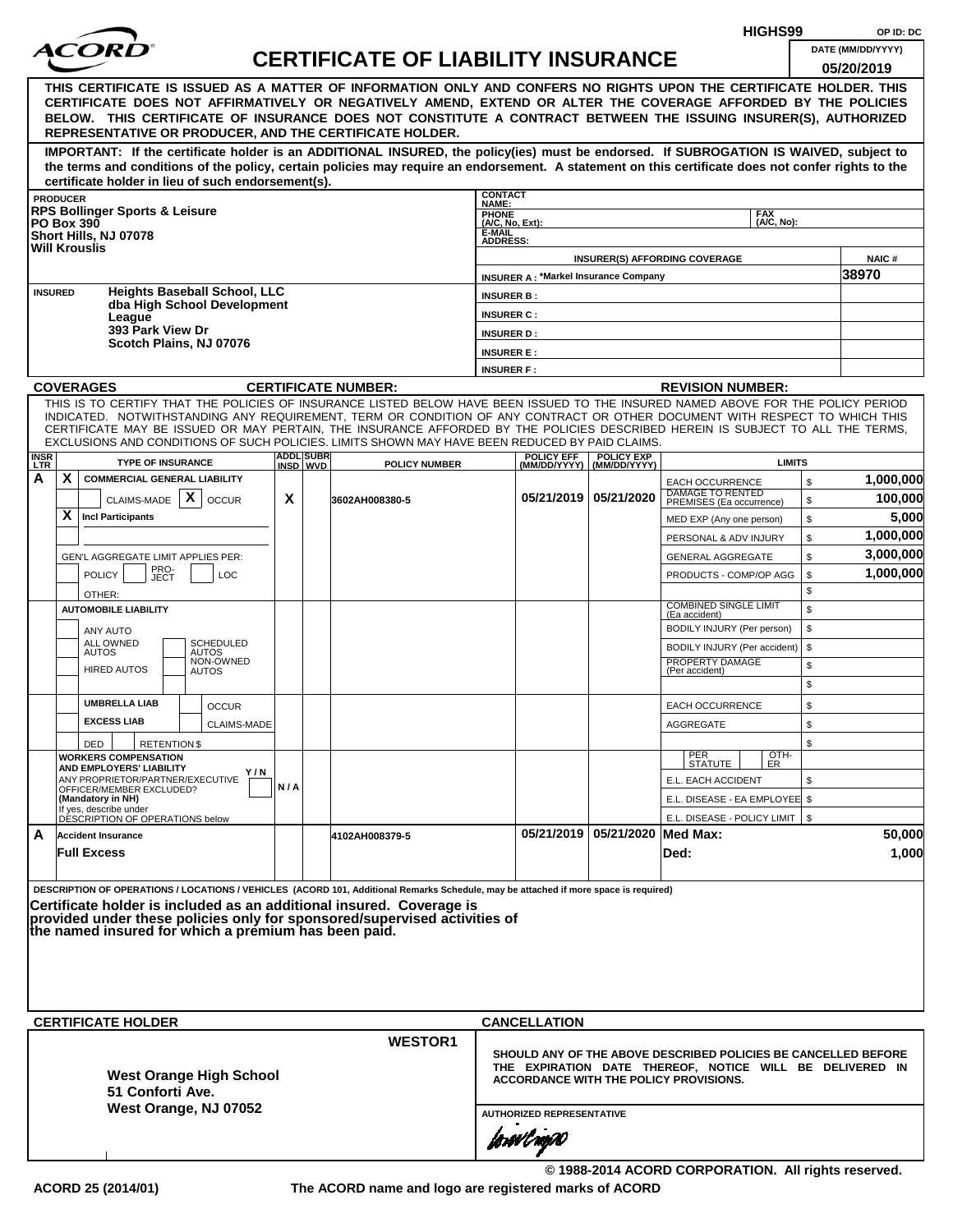|                    |                   |                                                                                                                                                                                                                                                                                                                                                                                                                                                                                                    |     |                              |                                           |                                                                |                                               |                                                                                                                                                                      |                                                                        | HIGHS99                  |          | OP ID: DC            |
|--------------------|-------------------|----------------------------------------------------------------------------------------------------------------------------------------------------------------------------------------------------------------------------------------------------------------------------------------------------------------------------------------------------------------------------------------------------------------------------------------------------------------------------------------------------|-----|------------------------------|-------------------------------------------|----------------------------------------------------------------|-----------------------------------------------|----------------------------------------------------------------------------------------------------------------------------------------------------------------------|------------------------------------------------------------------------|--------------------------|----------|----------------------|
|                    |                   |                                                                                                                                                                                                                                                                                                                                                                                                                                                                                                    |     |                              | <b>CERTIFICATE OF LIABILITY INSURANCE</b> |                                                                |                                               |                                                                                                                                                                      |                                                                        |                          |          | DATE (MM/DD/YYYY)    |
|                    |                   |                                                                                                                                                                                                                                                                                                                                                                                                                                                                                                    |     |                              |                                           |                                                                |                                               |                                                                                                                                                                      |                                                                        |                          |          | 05/20/2019           |
|                    |                   | THIS CERTIFICATE IS ISSUED AS A MATTER OF INFORMATION ONLY AND CONFERS NO RIGHTS UPON THE CERTIFICATE HOLDER. THIS<br>CERTIFICATE DOES NOT AFFIRMATIVELY OR NEGATIVELY AMEND, EXTEND OR ALTER THE COVERAGE AFFORDED BY THE POLICIES<br>BELOW. THIS CERTIFICATE OF INSURANCE DOES NOT CONSTITUTE A CONTRACT BETWEEN THE ISSUING INSURER(S), AUTHORIZED<br>REPRESENTATIVE OR PRODUCER, AND THE CERTIFICATE HOLDER.                                                                                   |     |                              |                                           |                                                                |                                               |                                                                                                                                                                      |                                                                        |                          |          |                      |
|                    |                   | IMPORTANT: If the certificate holder is an ADDITIONAL INSURED, the policy(ies) must be endorsed. If SUBROGATION IS WAIVED, subject to<br>the terms and conditions of the policy, certain policies may require an endorsement. A statement on this certificate does not confer rights to the                                                                                                                                                                                                        |     |                              |                                           |                                                                |                                               |                                                                                                                                                                      |                                                                        |                          |          |                      |
|                    | <b>PRODUCER</b>   | certificate holder in lieu of such endorsement(s).                                                                                                                                                                                                                                                                                                                                                                                                                                                 |     |                              |                                           | <b>CONTACT</b>                                                 |                                               |                                                                                                                                                                      |                                                                        |                          |          |                      |
|                    | <b>PO Box 390</b> | <b>RPS Bollinger Sports &amp; Leisure</b><br>Short Hills, NJ 07078<br><b>Will Krouslis</b>                                                                                                                                                                                                                                                                                                                                                                                                         |     |                              |                                           | NAME:<br>PHONE<br>(A/C, No, Ext):<br>E-MAIL<br><b>ADDRESS:</b> |                                               |                                                                                                                                                                      |                                                                        | <b>FAX</b><br>(A/C, No): |          |                      |
|                    |                   |                                                                                                                                                                                                                                                                                                                                                                                                                                                                                                    |     |                              |                                           |                                                                |                                               |                                                                                                                                                                      | <b>INSURER(S) AFFORDING COVERAGE</b>                                   |                          |          | <b>NAIC#</b>         |
|                    |                   |                                                                                                                                                                                                                                                                                                                                                                                                                                                                                                    |     |                              |                                           |                                                                | <b>INSURER A: *Markel Insurance Company</b>   |                                                                                                                                                                      |                                                                        |                          |          | 38970                |
|                    | <b>INSURED</b>    | <b>Heights Baseball School, LLC</b><br>dba High School Development                                                                                                                                                                                                                                                                                                                                                                                                                                 |     |                              |                                           | <b>INSURER B:</b>                                              |                                               |                                                                                                                                                                      |                                                                        |                          |          |                      |
|                    |                   | League<br>393 Park View Dr                                                                                                                                                                                                                                                                                                                                                                                                                                                                         |     |                              |                                           | <b>INSURER C:</b>                                              |                                               |                                                                                                                                                                      |                                                                        |                          |          |                      |
|                    |                   | Scotch Plains, NJ 07076                                                                                                                                                                                                                                                                                                                                                                                                                                                                            |     |                              |                                           | <b>INSURER D:</b>                                              |                                               |                                                                                                                                                                      |                                                                        |                          |          |                      |
|                    |                   |                                                                                                                                                                                                                                                                                                                                                                                                                                                                                                    |     |                              |                                           | <b>INSURER E:</b><br><b>INSURER F:</b>                         |                                               |                                                                                                                                                                      |                                                                        |                          |          |                      |
|                    |                   | <b>COVERAGES</b>                                                                                                                                                                                                                                                                                                                                                                                                                                                                                   |     |                              | <b>CERTIFICATE NUMBER:</b>                |                                                                |                                               |                                                                                                                                                                      | <b>REVISION NUMBER:</b>                                                |                          |          |                      |
|                    |                   | THIS IS TO CERTIFY THAT THE POLICIES OF INSURANCE LISTED BELOW HAVE BEEN ISSUED TO THE INSURED NAMED ABOVE FOR THE POLICY PERIOD<br>INDICATED. NOTWITHSTANDING ANY REQUIREMENT, TERM OR CONDITION OF ANY CONTRACT OR OTHER DOCUMENT WITH RESPECT TO WHICH THIS<br>CERTIFICATE MAY BE ISSUED OR MAY PERTAIN, THE INSURANCE AFFORDED BY THE POLICIES DESCRIBED HEREIN IS SUBJECT TO ALL THE TERMS.<br>EXCLUSIONS AND CONDITIONS OF SUCH POLICIES. LIMITS SHOWN MAY HAVE BEEN REDUCED BY PAID CLAIMS. |     |                              |                                           |                                                                |                                               |                                                                                                                                                                      |                                                                        |                          |          |                      |
| <b>INSR</b><br>LTR |                   | <b>TYPE OF INSURANCE</b>                                                                                                                                                                                                                                                                                                                                                                                                                                                                           |     | <b>ADDL SUBR</b><br>INSD WVD | <b>POLICY NUMBER</b>                      |                                                                | <b>POLICY EFF</b>                             | <b>POLICY EXP</b><br>(MM/DD/YYYY)   (MM/DD/YYYY)                                                                                                                     |                                                                        | <b>LIMITS</b>            |          |                      |
| А                  | X                 | <b>COMMERCIAL GENERAL LIABILITY</b><br>CLAIMS-MADE $\mathbf{X}$<br><b>OCCUR</b>                                                                                                                                                                                                                                                                                                                                                                                                                    | X   |                              | 3602AH008380-5                            |                                                                |                                               | 05/21/2019 05/21/2020                                                                                                                                                | <b>EACH OCCURRENCE</b><br>DAMAGE TO RENTED<br>PREMISES (Ea occurrence) |                          | \$<br>\$ | 1,000,000<br>100,000 |
|                    | X                 | <b>Incl Participants</b>                                                                                                                                                                                                                                                                                                                                                                                                                                                                           |     |                              |                                           |                                                                |                                               |                                                                                                                                                                      | MED EXP (Any one person)                                               |                          | \$       | 5,000                |
|                    |                   |                                                                                                                                                                                                                                                                                                                                                                                                                                                                                                    |     |                              |                                           |                                                                |                                               |                                                                                                                                                                      | PERSONAL & ADV INJURY                                                  |                          | \$       | 1,000,000            |
|                    |                   | GEN'L AGGREGATE LIMIT APPLIES PER:                                                                                                                                                                                                                                                                                                                                                                                                                                                                 |     |                              |                                           |                                                                |                                               |                                                                                                                                                                      | <b>GENERAL AGGREGATE</b>                                               |                          | \$       | 3,000,000            |
|                    |                   | PRO-<br>JECT<br><b>POLICY</b><br><b>LOC</b>                                                                                                                                                                                                                                                                                                                                                                                                                                                        |     |                              |                                           |                                                                |                                               |                                                                                                                                                                      | PRODUCTS - COMP/OP AGG                                                 |                          | \$       | 1,000,000            |
|                    |                   | OTHER:                                                                                                                                                                                                                                                                                                                                                                                                                                                                                             |     |                              |                                           |                                                                |                                               |                                                                                                                                                                      | <b>COMBINED SINGLE LIMIT</b>                                           |                          | \$       |                      |
|                    |                   | <b>AUTOMOBILE LIABILITY</b>                                                                                                                                                                                                                                                                                                                                                                                                                                                                        |     |                              |                                           |                                                                |                                               |                                                                                                                                                                      | (Ea accident)                                                          |                          | \$       |                      |
|                    |                   | ANY AUTO<br>ALL OWNED<br><b>SCHEDULED</b>                                                                                                                                                                                                                                                                                                                                                                                                                                                          |     |                              |                                           |                                                                |                                               |                                                                                                                                                                      | BODILY INJURY (Per person)                                             |                          | \$<br>\$ |                      |
|                    |                   | <b>AUTOS</b><br><b>AUTOS</b><br>NON-OWNED<br><b>HIRED AUTOS</b><br><b>AUTOS</b>                                                                                                                                                                                                                                                                                                                                                                                                                    |     |                              |                                           |                                                                |                                               |                                                                                                                                                                      | BODILY INJURY (Per accident)<br>PROPERTY DAMAGE<br>(Per accident)      |                          | \$<br>\$ |                      |
|                    |                   | <b>UMBRELLA LIAB</b><br><b>OCCUR</b>                                                                                                                                                                                                                                                                                                                                                                                                                                                               |     |                              |                                           |                                                                |                                               |                                                                                                                                                                      | EACH OCCURRENCE                                                        |                          | \$       |                      |
|                    |                   | <b>EXCESS LIAB</b><br><b>CLAIMS-MADE</b>                                                                                                                                                                                                                                                                                                                                                                                                                                                           |     |                              |                                           |                                                                |                                               |                                                                                                                                                                      | <b>AGGREGATE</b>                                                       |                          | \$       |                      |
|                    |                   | <b>RETENTION \$</b><br>DED                                                                                                                                                                                                                                                                                                                                                                                                                                                                         |     |                              |                                           |                                                                |                                               |                                                                                                                                                                      |                                                                        |                          | \$       |                      |
|                    |                   | <b>WORKERS COMPENSATION</b>                                                                                                                                                                                                                                                                                                                                                                                                                                                                        |     |                              |                                           |                                                                |                                               |                                                                                                                                                                      | PER<br>STATUTE                                                         | OTH-<br>ER               |          |                      |
|                    |                   | AND EMPLOYERS' LIABILITY<br>Y/N<br>ANY PROPRIETOR/PARTNER/EXECUTIVE                                                                                                                                                                                                                                                                                                                                                                                                                                | N/A |                              |                                           |                                                                |                                               |                                                                                                                                                                      | E.L. EACH ACCIDENT                                                     |                          | \$       |                      |
|                    |                   | OFFICER/MEMBER EXCLUDED?<br>(Mandatory in NH)                                                                                                                                                                                                                                                                                                                                                                                                                                                      |     |                              |                                           |                                                                |                                               |                                                                                                                                                                      | E.L. DISEASE - EA EMPLOYEE \$                                          |                          |          |                      |
|                    |                   | If yes, describe under<br>DESCRIPTION OF OPERATIONS below                                                                                                                                                                                                                                                                                                                                                                                                                                          |     |                              |                                           |                                                                |                                               |                                                                                                                                                                      | E.L. DISEASE - POLICY LIMIT   \$                                       |                          |          |                      |
| A                  |                   | <b>Accident Insurance</b><br><b>Full Excess</b>                                                                                                                                                                                                                                                                                                                                                                                                                                                    |     |                              | 4102AH008379-5                            |                                                                |                                               | 05/21/2019 05/21/2020 Med Max:                                                                                                                                       | Ded:                                                                   |                          |          | 50,000<br>1,000      |
|                    |                   | DESCRIPTION OF OPERATIONS / LOCATIONS / VEHICLES (ACORD 101, Additional Remarks Schedule, may be attached if more space is required)<br>Certificate holder is included as an additional insured. Coverage is<br>provided under these policies only for sponsored/supervised activities of<br>the named insured for which a premium has been paid.                                                                                                                                                  |     |                              |                                           |                                                                |                                               |                                                                                                                                                                      |                                                                        |                          |          |                      |
|                    |                   | <b>CERTIFICATE HOLDER</b>                                                                                                                                                                                                                                                                                                                                                                                                                                                                          |     |                              |                                           |                                                                | <b>CANCELLATION</b>                           |                                                                                                                                                                      |                                                                        |                          |          |                      |
|                    |                   |                                                                                                                                                                                                                                                                                                                                                                                                                                                                                                    |     |                              | WESTW01                                   |                                                                |                                               |                                                                                                                                                                      |                                                                        |                          |          |                      |
|                    |                   | <b>Westwood High School</b><br>701 Ridgewood Rd<br>Twp of Washington, NJ 07676                                                                                                                                                                                                                                                                                                                                                                                                                     |     |                              |                                           |                                                                |                                               | SHOULD ANY OF THE ABOVE DESCRIBED POLICIES BE CANCELLED BEFORE<br>THE EXPIRATION DATE THEREOF, NOTICE WILL BE DELIVERED IN<br>ACCORDANCE WITH THE POLICY PROVISIONS. |                                                                        |                          |          |                      |
|                    |                   |                                                                                                                                                                                                                                                                                                                                                                                                                                                                                                    |     |                              |                                           |                                                                | <b>AUTHORIZED REPRESENTATIVE</b><br>forwl now |                                                                                                                                                                      |                                                                        |                          |          |                      |